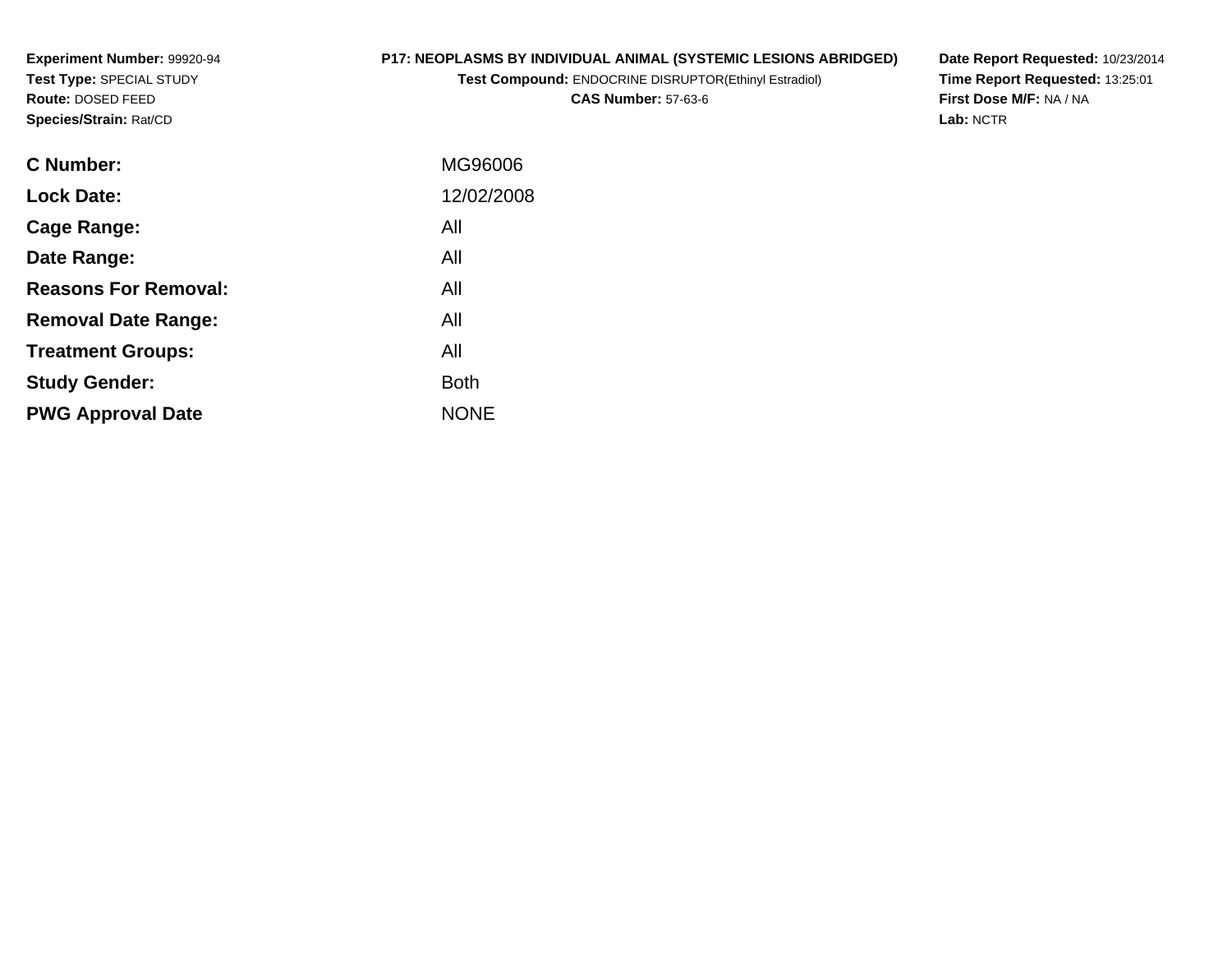**Test Compound:** ENDOCRINE DISRUPTOR(Ethinyl Estradiol)

#### **CAS Number:** 57-63-6

**Date Report Requested:** 10/23/2014**Time Report Requested:** 13:25:01**First Dose M/F:** NA / NA**Lab:** NCTR

| <b>CD Rat Male</b><br>0PPB<br>F1                | DAY ON TEST<br><b>ANIMAL ID</b> | 0<br>$\boldsymbol{\beta}$<br>8<br>$\mathfrak{z}$<br>$\pmb{0}$<br>0<br>$\mathbf 0$<br>$\mathbf{3}$ | 0<br>$\boldsymbol{4}$<br>$\boldsymbol{l}$<br>$\boldsymbol{\beta}$<br>$\mathbf 0$<br>$\mathbf 0$<br>$\mathbf 0$<br>$\overline{4}$ | 0<br>4<br>4<br>$\mathfrak{z}$<br>$\Omega$<br>0<br>$\mathbf 0$<br>4 | $\boldsymbol{\theta}$<br>$\boldsymbol{4}$<br>$\overline{7}$<br>8<br>$\mathbf 0$<br>0<br>$\mathbf 0$<br>5 | $\pmb{\theta}$<br>$\sqrt{5}$<br>$\boldsymbol{2}$<br>6<br>$\pmb{0}$<br>$\mathbf 0$<br>$\pmb{0}$<br>$\overline{7}$<br>6 | 0<br>$\mathfrak{s}$<br>5<br>6<br>$\mathbf 0$<br>0<br>$\mathbf 0$<br>9 | 0<br>$\mathfrak{s}$<br>9<br>$\boldsymbol{2}$<br>$\mathbf 0$<br>$\mathbf 0$<br>$\mathbf{1}$<br>3<br>$\mathcal{P}$ | 0<br>6<br>9<br>$\mathbf 0$<br>$\mathbf 0$<br>1<br>5<br>9 | 0<br>6<br>$\mathfrak{z}$<br>$\mathbf 0$<br>$\pmb{0}$<br>$\mathbf{1}$<br>$\overline{7}$<br>3 | $\pmb{\theta}$<br>6<br>$\boldsymbol{4}$<br>$\overline{7}$<br>$\mathbf 0$<br>$\pmb{0}$<br>$\boldsymbol{2}$<br>0<br>$\Omega$ | $\pmb{\theta}$<br>6<br>$\pmb{8}$<br>$\pmb{8}$<br>0<br>$\pmb{0}$<br>$\sqrt{2}$<br>$\overline{7}$ | $\boldsymbol{\theta}$<br>$\overline{7}$<br>$\boldsymbol{\theta}$<br>$\overline{2}$<br>$\overline{0}$<br>$\mathbf 0$<br>$\overline{c}$<br>9<br>$\Omega$ | 0<br>$\overline{7}$<br>0<br>4<br>$\Omega$<br>0<br>3<br>$\mathbf 0$<br>3 | 0<br>$\overline{7}$<br>$\boldsymbol{\beta}$<br>$\boldsymbol{\theta}$<br>$\pmb{0}$<br>$\pmb{0}$<br>$\ensuremath{\mathsf{3}}$<br>$\,$ 5 $\,$<br>6 | 0<br>$\overline{7}$<br>$\boldsymbol{4}$<br>$\pmb{0}$<br>$\pmb{0}$<br>$\sqrt{3}$<br>8 | 0<br>$\overline{7}$<br>4<br>4<br>$\Omega$<br>0<br>$\sqrt{3}$<br>8 | 0<br>$\overline{7}$<br>$\mathfrak{s}$<br>5<br>$\overline{0}$<br>$\mathbf 0$<br>$\overline{4}$<br>5 | 0<br>$\overline{7}$<br>5<br>6<br>0<br>0<br>4<br>$\overline{a}$ | 0<br>$\overline{7}$<br>$\mathfrak{H}$<br>6<br>$\pmb{0}$<br>$\pmb{0}$<br>$\overline{\mathbf{4}}$<br>$rac{2}{5}$ | $\pmb{\theta}$<br>$\overline{7}$<br>$\mathfrak{s}$<br>6<br>$\pmb{0}$<br>$\pmb{0}$<br>$\overline{a}$<br>$\begin{array}{c} 2 \\ 6 \end{array}$ | $\pmb{\theta}$<br>$\overline{7}$<br>5<br>$\overline{7}$<br>$\Omega$<br>0<br>$\overline{4}$<br>8<br>$\Omega$ | 0<br>$\overline{7}$<br>5<br>$\overline{7}$<br>$\mathbf 0$<br>$\mathbf 0$<br>4<br>8 | 0<br>$\overline{7}$<br>5<br>$\overline{\tau}$<br>$\mathbf 0$<br>0<br>5<br>$\overline{c}$<br>8 | 0<br>$\overline{7}$<br>$\mathfrak{H}$<br>$\overline{7}$<br>$\pmb{0}$<br>$\pmb{0}$<br>$\,$ 5 $\,$<br>$\frac{2}{9}$ | 0<br>$\overline{7}$<br>5<br>$\overline{7}$<br>$\mathbf 0$<br>$\mathbf 0$<br>$\sqrt{5}$<br>$\mathbf{3}$<br>$\Omega$ | 0<br>$\overline{7}$<br>$\mathfrak{s}$<br>$\overline{7}$<br>$\mathbf{0}$<br>0<br>5<br>3 | $\overline{7}$<br>5<br>8<br>$\Omega$<br>$\Omega$<br>5<br>3 | 0<br>$\overline{7}$<br>5<br>8<br>$\mathbf 0$<br>$\Omega$<br>5 | 0<br>$\overline{7}$<br>$\mathfrak{H}$<br>8<br>$\pmb{0}$<br>0<br>5 | $\pmb{\theta}$<br>$\overline{7}$<br>5<br>8<br>$\pmb{0}$<br>$\mathbf 0$<br>5<br>6 | $\frac{\theta}{7}$<br>8 |
|-------------------------------------------------|---------------------------------|---------------------------------------------------------------------------------------------------|----------------------------------------------------------------------------------------------------------------------------------|--------------------------------------------------------------------|----------------------------------------------------------------------------------------------------------|-----------------------------------------------------------------------------------------------------------------------|-----------------------------------------------------------------------|------------------------------------------------------------------------------------------------------------------|----------------------------------------------------------|---------------------------------------------------------------------------------------------|----------------------------------------------------------------------------------------------------------------------------|-------------------------------------------------------------------------------------------------|--------------------------------------------------------------------------------------------------------------------------------------------------------|-------------------------------------------------------------------------|-------------------------------------------------------------------------------------------------------------------------------------------------|--------------------------------------------------------------------------------------|-------------------------------------------------------------------|----------------------------------------------------------------------------------------------------|----------------------------------------------------------------|----------------------------------------------------------------------------------------------------------------|----------------------------------------------------------------------------------------------------------------------------------------------|-------------------------------------------------------------------------------------------------------------|------------------------------------------------------------------------------------|-----------------------------------------------------------------------------------------------|-------------------------------------------------------------------------------------------------------------------|--------------------------------------------------------------------------------------------------------------------|----------------------------------------------------------------------------------------|------------------------------------------------------------|---------------------------------------------------------------|-------------------------------------------------------------------|----------------------------------------------------------------------------------|-------------------------|
| <b>Alimentary System</b>                        |                                 |                                                                                                   |                                                                                                                                  |                                                                    |                                                                                                          |                                                                                                                       |                                                                       |                                                                                                                  |                                                          |                                                                                             |                                                                                                                            |                                                                                                 |                                                                                                                                                        |                                                                         |                                                                                                                                                 |                                                                                      |                                                                   |                                                                                                    |                                                                |                                                                                                                |                                                                                                                                              |                                                                                                             |                                                                                    |                                                                                               |                                                                                                                   |                                                                                                                    |                                                                                        |                                                            |                                                               |                                                                   |                                                                                  |                         |
| Esophagus                                       |                                 |                                                                                                   |                                                                                                                                  |                                                                    |                                                                                                          |                                                                                                                       |                                                                       |                                                                                                                  |                                                          |                                                                                             |                                                                                                                            |                                                                                                 |                                                                                                                                                        |                                                                         |                                                                                                                                                 |                                                                                      |                                                                   |                                                                                                    |                                                                |                                                                                                                |                                                                                                                                              |                                                                                                             |                                                                                    |                                                                                               |                                                                                                                   |                                                                                                                    |                                                                                        |                                                            |                                                               |                                                                   |                                                                                  |                         |
| Intestine Large, Cecum                          |                                 | A                                                                                                 |                                                                                                                                  |                                                                    |                                                                                                          |                                                                                                                       |                                                                       |                                                                                                                  |                                                          |                                                                                             |                                                                                                                            |                                                                                                 |                                                                                                                                                        |                                                                         |                                                                                                                                                 |                                                                                      |                                                                   |                                                                                                    |                                                                |                                                                                                                |                                                                                                                                              |                                                                                                             |                                                                                    |                                                                                               |                                                                                                                   |                                                                                                                    |                                                                                        |                                                            |                                                               |                                                                   |                                                                                  |                         |
| Intestine Large, Colon                          |                                 |                                                                                                   |                                                                                                                                  |                                                                    |                                                                                                          |                                                                                                                       |                                                                       |                                                                                                                  |                                                          |                                                                                             |                                                                                                                            |                                                                                                 |                                                                                                                                                        |                                                                         |                                                                                                                                                 |                                                                                      |                                                                   |                                                                                                    |                                                                |                                                                                                                |                                                                                                                                              |                                                                                                             |                                                                                    |                                                                                               |                                                                                                                   |                                                                                                                    |                                                                                        |                                                            |                                                               |                                                                   |                                                                                  |                         |
| Intestine Large, Rectum                         |                                 | A                                                                                                 |                                                                                                                                  |                                                                    | A                                                                                                        |                                                                                                                       |                                                                       |                                                                                                                  |                                                          |                                                                                             |                                                                                                                            |                                                                                                 |                                                                                                                                                        |                                                                         |                                                                                                                                                 |                                                                                      |                                                                   |                                                                                                    |                                                                |                                                                                                                |                                                                                                                                              |                                                                                                             |                                                                                    |                                                                                               |                                                                                                                   |                                                                                                                    |                                                                                        |                                                            |                                                               |                                                                   |                                                                                  |                         |
| Intestine Small, Duodenum<br>Adenocarcinoma     |                                 | A                                                                                                 |                                                                                                                                  |                                                                    | А                                                                                                        |                                                                                                                       |                                                                       |                                                                                                                  |                                                          |                                                                                             |                                                                                                                            |                                                                                                 |                                                                                                                                                        |                                                                         |                                                                                                                                                 |                                                                                      |                                                                   |                                                                                                    |                                                                |                                                                                                                |                                                                                                                                              |                                                                                                             |                                                                                    |                                                                                               |                                                                                                                   |                                                                                                                    |                                                                                        |                                                            |                                                               |                                                                   |                                                                                  |                         |
| Intestine Small, Ileum                          |                                 | A                                                                                                 |                                                                                                                                  |                                                                    |                                                                                                          |                                                                                                                       |                                                                       |                                                                                                                  |                                                          |                                                                                             |                                                                                                                            |                                                                                                 |                                                                                                                                                        |                                                                         |                                                                                                                                                 |                                                                                      |                                                                   |                                                                                                    |                                                                |                                                                                                                |                                                                                                                                              |                                                                                                             |                                                                                    |                                                                                               |                                                                                                                   |                                                                                                                    |                                                                                        |                                                            |                                                               |                                                                   |                                                                                  |                         |
| Intestine Small, Jejunum                        |                                 | A                                                                                                 |                                                                                                                                  |                                                                    |                                                                                                          |                                                                                                                       |                                                                       |                                                                                                                  |                                                          |                                                                                             |                                                                                                                            |                                                                                                 |                                                                                                                                                        |                                                                         |                                                                                                                                                 |                                                                                      |                                                                   |                                                                                                    |                                                                |                                                                                                                |                                                                                                                                              |                                                                                                             |                                                                                    |                                                                                               |                                                                                                                   |                                                                                                                    |                                                                                        |                                                            |                                                               |                                                                   |                                                                                  |                         |
| Liver                                           |                                 |                                                                                                   |                                                                                                                                  |                                                                    |                                                                                                          | A                                                                                                                     |                                                                       |                                                                                                                  |                                                          |                                                                                             |                                                                                                                            |                                                                                                 |                                                                                                                                                        |                                                                         |                                                                                                                                                 |                                                                                      |                                                                   |                                                                                                    |                                                                |                                                                                                                |                                                                                                                                              |                                                                                                             |                                                                                    |                                                                                               |                                                                                                                   |                                                                                                                    |                                                                                        |                                                            |                                                               |                                                                   |                                                                                  |                         |
| Mesentery                                       |                                 |                                                                                                   |                                                                                                                                  |                                                                    |                                                                                                          |                                                                                                                       |                                                                       |                                                                                                                  |                                                          |                                                                                             |                                                                                                                            |                                                                                                 |                                                                                                                                                        |                                                                         |                                                                                                                                                 |                                                                                      |                                                                   |                                                                                                    |                                                                |                                                                                                                |                                                                                                                                              |                                                                                                             |                                                                                    |                                                                                               |                                                                                                                   |                                                                                                                    |                                                                                        |                                                            |                                                               |                                                                   |                                                                                  |                         |
| Oral Mucosa                                     |                                 |                                                                                                   |                                                                                                                                  |                                                                    |                                                                                                          |                                                                                                                       |                                                                       |                                                                                                                  |                                                          |                                                                                             |                                                                                                                            | $+$                                                                                             | $+$                                                                                                                                                    |                                                                         |                                                                                                                                                 |                                                                                      |                                                                   |                                                                                                    |                                                                |                                                                                                                |                                                                                                                                              |                                                                                                             |                                                                                    |                                                                                               |                                                                                                                   |                                                                                                                    |                                                                                        |                                                            |                                                               |                                                                   |                                                                                  |                         |
| Squamous Cell Carcinoma                         |                                 |                                                                                                   |                                                                                                                                  |                                                                    |                                                                                                          |                                                                                                                       |                                                                       |                                                                                                                  |                                                          |                                                                                             |                                                                                                                            | X                                                                                               | $\boldsymbol{\mathsf{X}}$                                                                                                                              |                                                                         |                                                                                                                                                 |                                                                                      |                                                                   |                                                                                                    |                                                                |                                                                                                                |                                                                                                                                              |                                                                                                             |                                                                                    |                                                                                               |                                                                                                                   |                                                                                                                    |                                                                                        |                                                            |                                                               |                                                                   |                                                                                  |                         |
| Pancreas                                        |                                 | A                                                                                                 |                                                                                                                                  |                                                                    |                                                                                                          |                                                                                                                       |                                                                       |                                                                                                                  |                                                          |                                                                                             |                                                                                                                            |                                                                                                 |                                                                                                                                                        |                                                                         |                                                                                                                                                 |                                                                                      |                                                                   |                                                                                                    |                                                                |                                                                                                                |                                                                                                                                              |                                                                                                             |                                                                                    |                                                                                               |                                                                                                                   |                                                                                                                    |                                                                                        |                                                            |                                                               |                                                                   |                                                                                  |                         |
| <b>Salivary Glands</b>                          |                                 |                                                                                                   |                                                                                                                                  |                                                                    |                                                                                                          |                                                                                                                       |                                                                       |                                                                                                                  |                                                          |                                                                                             |                                                                                                                            |                                                                                                 |                                                                                                                                                        |                                                                         |                                                                                                                                                 |                                                                                      |                                                                   |                                                                                                    |                                                                |                                                                                                                |                                                                                                                                              |                                                                                                             |                                                                                    |                                                                                               |                                                                                                                   |                                                                                                                    |                                                                                        |                                                            |                                                               |                                                                   |                                                                                  |                         |
| Stomach, Forestomach<br>Squamous Cell Papilloma |                                 | $\ddot{}$                                                                                         |                                                                                                                                  |                                                                    |                                                                                                          |                                                                                                                       |                                                                       |                                                                                                                  |                                                          |                                                                                             |                                                                                                                            |                                                                                                 |                                                                                                                                                        |                                                                         |                                                                                                                                                 |                                                                                      |                                                                   |                                                                                                    |                                                                |                                                                                                                |                                                                                                                                              |                                                                                                             |                                                                                    |                                                                                               |                                                                                                                   |                                                                                                                    |                                                                                        |                                                            |                                                               |                                                                   |                                                                                  |                         |
| Stomach, Glandular                              |                                 | $\mathsf{A}$                                                                                      | A                                                                                                                                | $\overline{+}$                                                     | A                                                                                                        | A                                                                                                                     |                                                                       |                                                                                                                  |                                                          |                                                                                             |                                                                                                                            |                                                                                                 |                                                                                                                                                        |                                                                         |                                                                                                                                                 |                                                                                      |                                                                   |                                                                                                    |                                                                |                                                                                                                |                                                                                                                                              |                                                                                                             |                                                                                    |                                                                                               |                                                                                                                   |                                                                                                                    |                                                                                        |                                                            |                                                               |                                                                   |                                                                                  |                         |
| <b>Cardiovascular System</b>                    |                                 |                                                                                                   |                                                                                                                                  |                                                                    |                                                                                                          |                                                                                                                       |                                                                       |                                                                                                                  |                                                          |                                                                                             |                                                                                                                            |                                                                                                 |                                                                                                                                                        |                                                                         |                                                                                                                                                 |                                                                                      |                                                                   |                                                                                                    |                                                                |                                                                                                                |                                                                                                                                              |                                                                                                             |                                                                                    |                                                                                               |                                                                                                                   |                                                                                                                    |                                                                                        |                                                            |                                                               |                                                                   |                                                                                  |                         |
| <b>Blood Vessel</b>                             |                                 |                                                                                                   |                                                                                                                                  |                                                                    |                                                                                                          |                                                                                                                       |                                                                       |                                                                                                                  |                                                          |                                                                                             |                                                                                                                            |                                                                                                 |                                                                                                                                                        |                                                                         |                                                                                                                                                 |                                                                                      |                                                                   |                                                                                                    |                                                                |                                                                                                                |                                                                                                                                              |                                                                                                             |                                                                                    |                                                                                               |                                                                                                                   |                                                                                                                    |                                                                                        |                                                            |                                                               |                                                                   |                                                                                  |                         |
| Heart                                           |                                 |                                                                                                   |                                                                                                                                  |                                                                    |                                                                                                          |                                                                                                                       |                                                                       |                                                                                                                  |                                                          |                                                                                             |                                                                                                                            |                                                                                                 |                                                                                                                                                        |                                                                         |                                                                                                                                                 |                                                                                      |                                                                   |                                                                                                    |                                                                |                                                                                                                |                                                                                                                                              |                                                                                                             |                                                                                    |                                                                                               |                                                                                                                   |                                                                                                                    |                                                                                        |                                                            |                                                               |                                                                   |                                                                                  |                         |
| Endocardium, Schwannoma Malignant               |                                 |                                                                                                   |                                                                                                                                  |                                                                    |                                                                                                          |                                                                                                                       |                                                                       |                                                                                                                  |                                                          |                                                                                             |                                                                                                                            |                                                                                                 |                                                                                                                                                        |                                                                         |                                                                                                                                                 |                                                                                      |                                                                   |                                                                                                    |                                                                |                                                                                                                |                                                                                                                                              |                                                                                                             |                                                                                    |                                                                                               |                                                                                                                   |                                                                                                                    | $\mathsf X$                                                                            |                                                            |                                                               |                                                                   |                                                                                  |                         |

\* ..Total animals with tissue examined microscopically; Total animals with tumor **M** . Missing tissue M ..Missing tissue A ..Autolysis precludes evaluation + ..Tissue examined microscopically X ..Lesion present BLANK ..Not examined microscopicallyI ..Insufficient tissue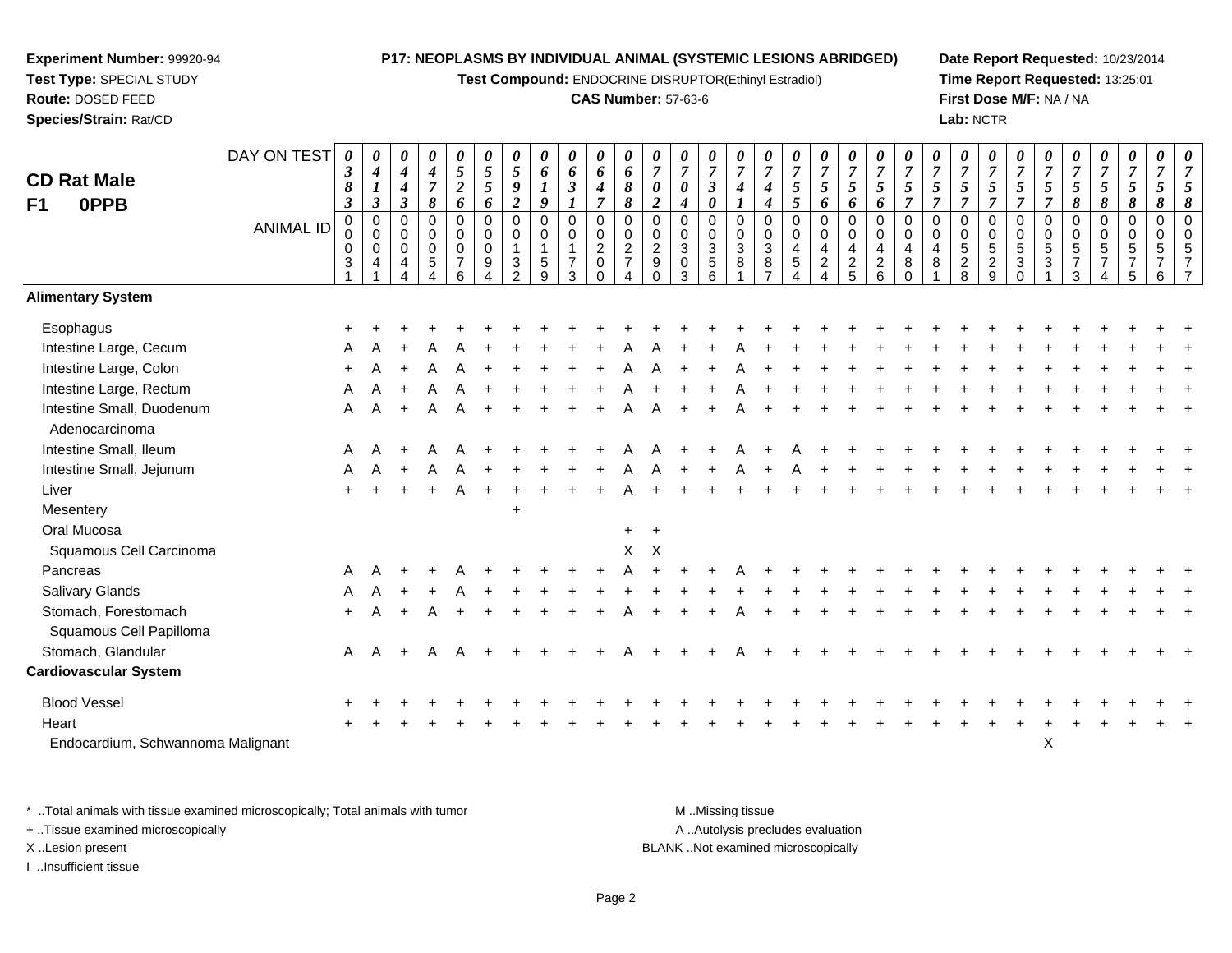**Test Compound:** ENDOCRINE DISRUPTOR(Ethinyl Estradiol)

#### **CAS Number:** 57-63-6

**Date Report Requested:** 10/23/2014**Time Report Requested:** 13:25:02**First Dose M/F:** NA / NA**Lab:** NCTR

| <b>CD Rat Male</b><br>F1<br>0PPB                                              | DAY ON TEST<br><b>ANIMAL ID</b> | 0<br>$\boldsymbol{\beta}$<br>8<br>$\boldsymbol{\beta}$<br>0<br>0<br>$\mathbf 0$<br>3 | 0<br>$\boldsymbol{4}$<br>$\boldsymbol{l}$<br>$\boldsymbol{\beta}$<br>$\overline{0}$<br>$\pmb{0}$<br>$\mathbf 0$<br>4 | 0<br>$\boldsymbol{4}$<br>$\boldsymbol{4}$<br>$\boldsymbol{\beta}$<br>0<br>0<br>$\mathbf 0$<br>4 | 0<br>$\boldsymbol{4}$<br>$\overline{7}$<br>8<br>0<br>0<br>0<br>$\sqrt{5}$ | 0<br>$\sqrt{5}$<br>$\boldsymbol{2}$<br>6<br>$\mathbf 0$<br>$\mathbf 0$<br>$\mathbf 0$<br>$\overline{7}$<br>6 | 0<br>$\sqrt{5}$<br>5<br>6<br>0<br>0<br>$\mathbf 0$<br>9 | $\boldsymbol{\theta}$<br>5<br>9<br>$\overline{c}$<br>$\mathbf 0$<br>$\mathbf 0$<br>$\mathbf{1}$<br>3<br>$\mathfrak{p}$ | 0<br>6<br>9<br>0<br>$\mathbf 0$<br>5<br>9 | 0<br>6<br>$\mathfrak{z}$<br>1<br>0<br>0<br>$\overline{7}$<br>3 | 0<br>6<br>$\boldsymbol{4}$<br>$\overline{7}$<br>$\mathbf 0$<br>$\pmb{0}$<br>$\overline{c}$<br>$\mathbf 0$<br>$\Omega$ | 0<br>6<br>8<br>$\pmb{8}$<br>0<br>$\mathbf 0$<br>$\overline{c}$<br>$\overline{7}$<br>4 | $\boldsymbol{\theta}$<br>$\overline{7}$<br>0<br>$\overline{c}$<br>0<br>$\mathbf 0$<br>$\overline{c}$<br>9 | 0<br>$\overline{7}$<br>0<br>$\boldsymbol{4}$<br>0<br>0<br>3<br>0<br>3 | 0<br>$\overline{7}$<br>$\mathfrak{z}$<br>0<br>0<br>0<br>$\ensuremath{\mathsf{3}}$<br>$\,$ 5 $\,$<br>6 | 0<br>$\overline{7}$<br>$\boldsymbol{4}$<br>$\mathbf 0$<br>$\mathbf 0$<br>$\sqrt{3}$<br>8 | 0<br>$\overline{7}$<br>$\boldsymbol{4}$<br>$\boldsymbol{4}$<br>0<br>$\mathbf 0$<br>$\mathbf{3}$<br>8<br>$\overline{ }$ | 7<br>5<br>5<br>0<br>$\mathbf 0$<br>$\overline{4}$<br>5 | 0<br>$\overline{7}$<br>5<br>6<br>0<br>$\mathbf 0$<br>$\overline{4}$<br>$\overline{a}$ | 0<br>$\overline{7}$<br>5<br>6<br>0<br>$\pmb{0}$<br>$\overline{4}$<br>$\frac{2}{5}$ | 0<br>$\boldsymbol{7}$<br>5<br>6<br>0<br>$\mathbf 0$<br>$\overline{4}$<br>$\sqrt{2}$<br>6 | 0<br>$\overline{7}$<br>5<br>$\overline{7}$<br>$\mathbf 0$<br>$\mathbf 0$<br>$\overline{4}$<br>8<br>$\Omega$ | $\boldsymbol{\theta}$<br>$\overline{7}$<br>5<br>$\overline{7}$<br>$\mathbf 0$<br>$\Omega$<br>4<br>8 | 0<br>$\overline{7}$<br>5<br>$\overline{7}$<br>$\mathbf 0$<br>$\mathbf 0$<br>5<br>$\overline{a}$<br>8 | 0<br>$\overline{7}$<br>5<br>$\overline{7}$<br>0<br>0<br>$\,$ 5 $\,$<br>$\overline{c}$<br>9 | 0<br>$\overline{7}$<br>5<br>$\overline{7}$<br>$\mathbf 0$<br>$\mathbf 0$<br>5<br>$\mathbf{3}$<br>$\Omega$ | 0<br>$\overline{7}$<br>5<br>$\overline{7}$<br>0<br>$\mathbf 0$<br>5<br>3 | 7<br>5<br>8<br>0<br>$\mathbf 0$<br>5<br>$\overline{7}$<br>3 | 0<br>$\overline{7}$<br>5<br>8<br>0<br>0<br>5<br>$\overline{7}$ | 0<br>$\overline{7}$<br>5<br>8<br>0<br>0<br>5<br>$\overline{7}$ | 0<br>$\overline{7}$<br>5<br>8<br>0<br>$\mathbf 0$<br>5<br>6 | $\boldsymbol{\theta}$<br>7<br>8 |
|-------------------------------------------------------------------------------|---------------------------------|--------------------------------------------------------------------------------------|----------------------------------------------------------------------------------------------------------------------|-------------------------------------------------------------------------------------------------|---------------------------------------------------------------------------|--------------------------------------------------------------------------------------------------------------|---------------------------------------------------------|------------------------------------------------------------------------------------------------------------------------|-------------------------------------------|----------------------------------------------------------------|-----------------------------------------------------------------------------------------------------------------------|---------------------------------------------------------------------------------------|-----------------------------------------------------------------------------------------------------------|-----------------------------------------------------------------------|-------------------------------------------------------------------------------------------------------|------------------------------------------------------------------------------------------|------------------------------------------------------------------------------------------------------------------------|--------------------------------------------------------|---------------------------------------------------------------------------------------|------------------------------------------------------------------------------------|------------------------------------------------------------------------------------------|-------------------------------------------------------------------------------------------------------------|-----------------------------------------------------------------------------------------------------|------------------------------------------------------------------------------------------------------|--------------------------------------------------------------------------------------------|-----------------------------------------------------------------------------------------------------------|--------------------------------------------------------------------------|-------------------------------------------------------------|----------------------------------------------------------------|----------------------------------------------------------------|-------------------------------------------------------------|---------------------------------|
| <b>Endocrine System</b>                                                       |                                 |                                                                                      |                                                                                                                      |                                                                                                 |                                                                           |                                                                                                              |                                                         |                                                                                                                        |                                           |                                                                |                                                                                                                       |                                                                                       |                                                                                                           |                                                                       |                                                                                                       |                                                                                          |                                                                                                                        |                                                        |                                                                                       |                                                                                    |                                                                                          |                                                                                                             |                                                                                                     |                                                                                                      |                                                                                            |                                                                                                           |                                                                          |                                                             |                                                                |                                                                |                                                             |                                 |
| <b>Adrenal Cortex</b><br>Adenoma                                              |                                 | $\ddot{}$                                                                            |                                                                                                                      |                                                                                                 |                                                                           |                                                                                                              |                                                         |                                                                                                                        |                                           |                                                                |                                                                                                                       |                                                                                       |                                                                                                           |                                                                       |                                                                                                       |                                                                                          |                                                                                                                        |                                                        |                                                                                       |                                                                                    |                                                                                          | Χ                                                                                                           |                                                                                                     |                                                                                                      |                                                                                            |                                                                                                           |                                                                          |                                                             |                                                                | Χ                                                              |                                                             |                                 |
| <b>Adrenal Medulla</b><br>Pheochromocytoma Benign<br>Pheochromocytoma Complex |                                 | $+$                                                                                  |                                                                                                                      |                                                                                                 |                                                                           |                                                                                                              |                                                         |                                                                                                                        |                                           |                                                                |                                                                                                                       |                                                                                       |                                                                                                           |                                                                       |                                                                                                       |                                                                                          |                                                                                                                        |                                                        |                                                                                       |                                                                                    |                                                                                          |                                                                                                             |                                                                                                     | X                                                                                                    |                                                                                            |                                                                                                           |                                                                          |                                                             |                                                                |                                                                |                                                             |                                 |
| Pheochromocytoma Malignant<br>Islets, Pancreatic                              |                                 | A                                                                                    |                                                                                                                      |                                                                                                 |                                                                           |                                                                                                              |                                                         |                                                                                                                        |                                           |                                                                |                                                                                                                       |                                                                                       |                                                                                                           |                                                                       |                                                                                                       |                                                                                          |                                                                                                                        |                                                        |                                                                                       |                                                                                    |                                                                                          |                                                                                                             |                                                                                                     |                                                                                                      |                                                                                            |                                                                                                           |                                                                          |                                                             |                                                                |                                                                |                                                             |                                 |
| Parathyroid Gland                                                             |                                 |                                                                                      |                                                                                                                      |                                                                                                 |                                                                           |                                                                                                              |                                                         |                                                                                                                        |                                           |                                                                |                                                                                                                       | м                                                                                     |                                                                                                           |                                                                       |                                                                                                       |                                                                                          |                                                                                                                        |                                                        |                                                                                       |                                                                                    |                                                                                          |                                                                                                             |                                                                                                     |                                                                                                      |                                                                                            |                                                                                                           |                                                                          |                                                             |                                                                |                                                                |                                                             |                                 |
| Adenoma                                                                       |                                 |                                                                                      |                                                                                                                      |                                                                                                 |                                                                           |                                                                                                              |                                                         |                                                                                                                        |                                           |                                                                | X                                                                                                                     |                                                                                       |                                                                                                           |                                                                       |                                                                                                       |                                                                                          | X                                                                                                                      |                                                        |                                                                                       |                                                                                    |                                                                                          |                                                                                                             |                                                                                                     |                                                                                                      |                                                                                            |                                                                                                           |                                                                          |                                                             |                                                                |                                                                |                                                             |                                 |
| <b>Pituitary Gland</b>                                                        |                                 | $+$                                                                                  | A                                                                                                                    | $\ddot{}$                                                                                       |                                                                           |                                                                                                              |                                                         |                                                                                                                        |                                           |                                                                |                                                                                                                       |                                                                                       |                                                                                                           |                                                                       |                                                                                                       |                                                                                          |                                                                                                                        |                                                        |                                                                                       |                                                                                    |                                                                                          |                                                                                                             |                                                                                                     |                                                                                                      |                                                                                            |                                                                                                           |                                                                          |                                                             |                                                                |                                                                |                                                             |                                 |
| Pars Distalis, Adenoma<br>Schwannoma Malignant                                |                                 |                                                                                      |                                                                                                                      |                                                                                                 | X                                                                         |                                                                                                              |                                                         |                                                                                                                        |                                           |                                                                | $\boldsymbol{\mathsf{X}}$                                                                                             |                                                                                       | $\mathsf{X}$                                                                                              |                                                                       |                                                                                                       | $\boldsymbol{\mathsf{X}}$                                                                | X                                                                                                                      | X                                                      | $\mathsf{X}$                                                                          |                                                                                    |                                                                                          | $\mathsf{X}$                                                                                                | $\boldsymbol{\mathsf{X}}$                                                                           |                                                                                                      | X.                                                                                         | $\times$                                                                                                  | $\mathsf{X}$                                                             | X                                                           | $\mathsf{X}$                                                   | x x                                                            |                                                             |                                 |
| <b>Thyroid Gland</b><br>C Cell, Adenoma                                       |                                 | Α                                                                                    |                                                                                                                      |                                                                                                 |                                                                           |                                                                                                              |                                                         |                                                                                                                        | +<br>X                                    |                                                                |                                                                                                                       | A                                                                                     | $\ddot{}$<br>X                                                                                            | $\pm$                                                                 | $\pm$                                                                                                 | A                                                                                        |                                                                                                                        |                                                        |                                                                                       |                                                                                    |                                                                                          |                                                                                                             |                                                                                                     |                                                                                                      |                                                                                            |                                                                                                           |                                                                          |                                                             |                                                                |                                                                |                                                             | х                               |
| <b>General Body System</b>                                                    |                                 |                                                                                      |                                                                                                                      |                                                                                                 |                                                                           |                                                                                                              |                                                         |                                                                                                                        |                                           |                                                                |                                                                                                                       |                                                                                       |                                                                                                           |                                                                       |                                                                                                       |                                                                                          |                                                                                                                        |                                                        |                                                                                       |                                                                                    |                                                                                          |                                                                                                             |                                                                                                     |                                                                                                      |                                                                                            |                                                                                                           |                                                                          |                                                             |                                                                |                                                                |                                                             |                                 |
| <b>Tissue NOS</b><br><b>Genital System</b>                                    |                                 |                                                                                      |                                                                                                                      |                                                                                                 |                                                                           |                                                                                                              |                                                         |                                                                                                                        |                                           |                                                                |                                                                                                                       |                                                                                       |                                                                                                           |                                                                       |                                                                                                       |                                                                                          |                                                                                                                        |                                                        |                                                                                       |                                                                                    |                                                                                          |                                                                                                             |                                                                                                     |                                                                                                      |                                                                                            |                                                                                                           |                                                                          |                                                             |                                                                |                                                                |                                                             |                                 |
| Coagulating Gland                                                             |                                 |                                                                                      |                                                                                                                      |                                                                                                 |                                                                           |                                                                                                              |                                                         |                                                                                                                        |                                           |                                                                |                                                                                                                       |                                                                                       |                                                                                                           |                                                                       |                                                                                                       |                                                                                          |                                                                                                                        |                                                        |                                                                                       |                                                                                    |                                                                                          |                                                                                                             |                                                                                                     |                                                                                                      |                                                                                            |                                                                                                           |                                                                          |                                                             |                                                                |                                                                |                                                             |                                 |
| Epididymis                                                                    |                                 |                                                                                      |                                                                                                                      |                                                                                                 |                                                                           |                                                                                                              |                                                         |                                                                                                                        |                                           |                                                                |                                                                                                                       |                                                                                       |                                                                                                           |                                                                       |                                                                                                       |                                                                                          |                                                                                                                        |                                                        |                                                                                       |                                                                                    |                                                                                          |                                                                                                             |                                                                                                     |                                                                                                      |                                                                                            |                                                                                                           |                                                                          |                                                             |                                                                |                                                                |                                                             |                                 |
| <b>Preputial Gland</b>                                                        |                                 |                                                                                      |                                                                                                                      |                                                                                                 |                                                                           |                                                                                                              |                                                         |                                                                                                                        |                                           |                                                                |                                                                                                                       |                                                                                       |                                                                                                           |                                                                       |                                                                                                       |                                                                                          |                                                                                                                        |                                                        |                                                                                       |                                                                                    |                                                                                          |                                                                                                             |                                                                                                     |                                                                                                      |                                                                                            |                                                                                                           |                                                                          |                                                             |                                                                |                                                                |                                                             |                                 |
|                                                                               |                                 |                                                                                      |                                                                                                                      |                                                                                                 |                                                                           |                                                                                                              |                                                         |                                                                                                                        |                                           |                                                                |                                                                                                                       |                                                                                       |                                                                                                           |                                                                       |                                                                                                       |                                                                                          |                                                                                                                        |                                                        |                                                                                       |                                                                                    |                                                                                          |                                                                                                             |                                                                                                     |                                                                                                      |                                                                                            |                                                                                                           |                                                                          |                                                             |                                                                |                                                                |                                                             |                                 |

\* ..Total animals with tissue examined microscopically; Total animals with tumor **M** . Missing tissue M ..Missing tissue A ..Autolysis precludes evaluation + ..Tissue examined microscopically X ..Lesion present BLANK ..Not examined microscopicallyI ..Insufficient tissue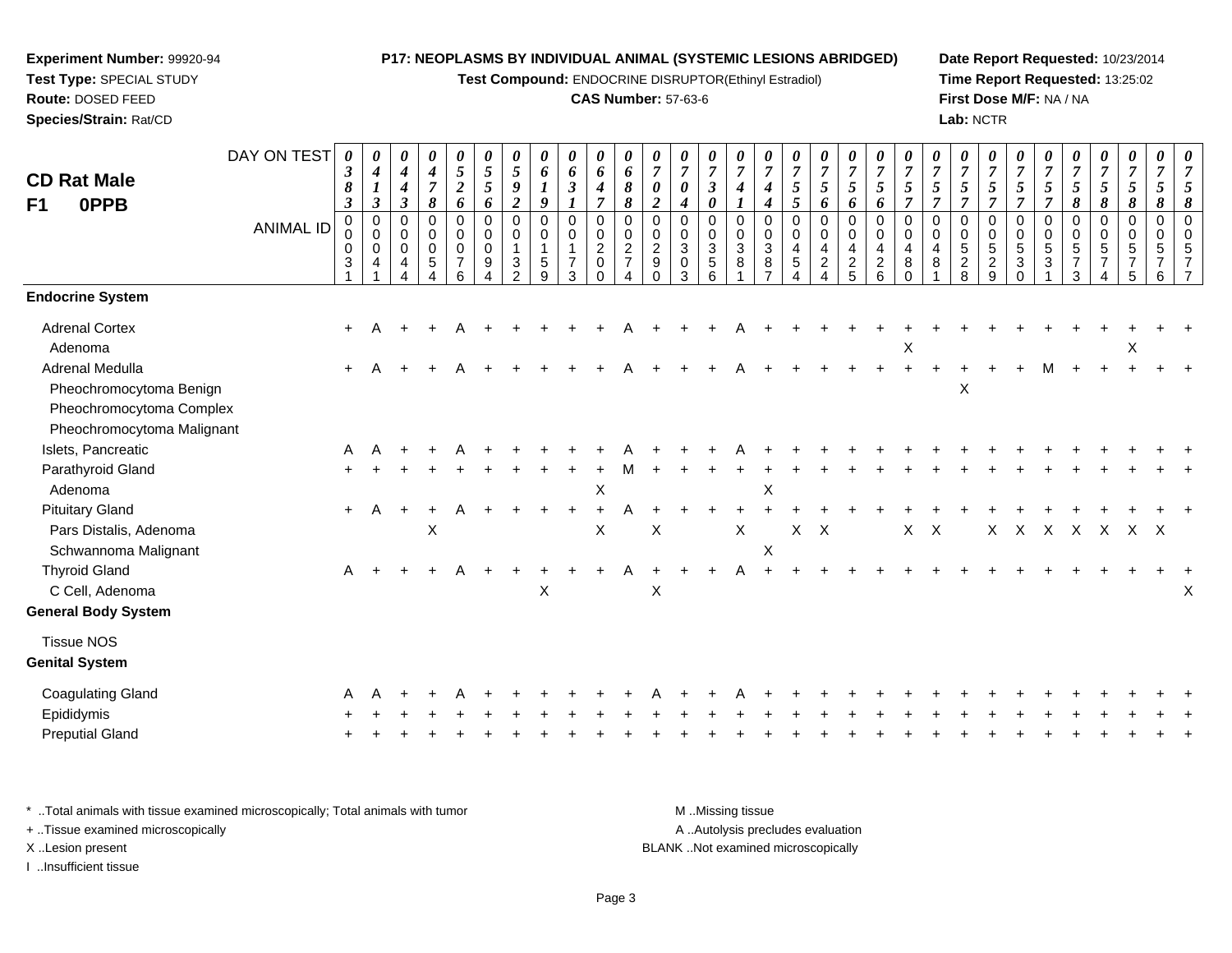**Test Compound:** ENDOCRINE DISRUPTOR(Ethinyl Estradiol)

#### **CAS Number:** 57-63-6

**Date Report Requested:** 10/23/2014**Time Report Requested:** 13:25:02**First Dose M/F:** NA / NA**Lab:** NCTR

| <b>CD Rat Male</b><br><b>OPPB</b><br>F1         | DAY ON TEST<br><b>ANIMAL ID</b> | 0<br>$\boldsymbol{\beta}$<br>8<br>$\boldsymbol{\beta}$<br>$\pmb{0}$<br>0<br>0<br>3 | $\boldsymbol{\theta}$<br>$\boldsymbol{4}$<br>$\bm{l}$<br>$\boldsymbol{\beta}$<br>$\pmb{0}$<br>$\mathbf 0$<br>$\mathsf{O}\xspace$<br>4 | $\boldsymbol{\theta}$<br>$\boldsymbol{4}$<br>4<br>$\boldsymbol{\beta}$<br>0<br>0<br>$\mathbf 0$<br>4 | 0<br>4<br>$\overline{7}$<br>8<br>$\pmb{0}$<br>$\mathbf 0$<br>$\mathbf 0$<br>$\sqrt{5}$ | $\pmb{\theta}$<br>5<br>$\boldsymbol{2}$<br>6<br>$\pmb{0}$<br>0<br>0<br>$\overline{7}$ | 0<br>$\sqrt{5}$<br>$\sqrt{5}$<br>6<br>$\mathbf 0$<br>0<br>$\pmb{0}$<br>9 | 0<br>$\sqrt{5}$<br>9<br>$\boldsymbol{2}$<br>$\mathsf 0$<br>$\mathbf 0$<br>$\mathbf{1}$ | 0<br>6<br>$\boldsymbol{I}$<br>$\boldsymbol{9}$<br>$\pmb{0}$<br>$\mathbf 0$<br>$\mathbf{1}$<br>$\sqrt{5}$ | $\pmb{\theta}$<br>6<br>$\mathfrak{z}$<br>$\boldsymbol{l}$<br>$\boldsymbol{0}$<br>$\pmb{0}$<br>$\overline{1}$<br>$\overline{7}$ | 0<br>6<br>4<br>$\overline{7}$<br>$\pmb{0}$<br>$\mathbf 0$<br>$\overline{c}$<br>0 | 0<br>6<br>$\pmb{8}$<br>8<br>$\mathbf 0$<br>$\mathbf 0$<br>$\overline{2}$<br>$\overline{7}$ | 0<br>$\overline{7}$<br>0<br>$\boldsymbol{2}$<br>0<br>$\mathbf 0$<br>$\sqrt{2}$<br>$\boldsymbol{9}$ | $\pmb{\theta}$<br>$\overline{7}$<br>$\boldsymbol{\theta}$<br>$\boldsymbol{4}$<br>$\pmb{0}$<br>$\mathbf 0$<br>$\ensuremath{\mathsf{3}}$<br>$\mathbf 0$ | 0<br>$\boldsymbol{7}$<br>$\boldsymbol{\beta}$<br>0<br>$\pmb{0}$<br>$\mathbf 0$<br>$\mathbf{3}$<br>$\sqrt{5}$ | 0<br>$\overline{7}$<br>4<br>$\mathbf 0$<br>$\mathbf 0$<br>3<br>8 | 0<br>$\overline{7}$<br>4<br>4<br>$\mathbf 0$<br>$\mathbf 0$<br>$\sqrt{3}$<br>8 | 0<br>$\overline{7}$<br>5<br>5<br>$\pmb{0}$<br>$\mathbf 0$<br>4<br>$\sqrt{5}$ | 0<br>$\boldsymbol{7}$<br>$\mathfrak{H}$<br>6<br>$\pmb{0}$<br>$\mathbf 0$<br>$\overline{a}$<br>$\overline{c}$ | 0<br>$\boldsymbol{7}$<br>$\mathfrak{s}$<br>6<br>$\mathsf 0$<br>$\pmb{0}$<br>$\overline{4}$ | 0<br>$\overline{7}$<br>5<br>6<br>$\mathbf 0$<br>$\mathbf 0$<br>4 | 0<br>$\overline{7}$<br>5<br>$\overline{7}$<br>$\mathbf 0$<br>$\mathbf 0$<br>4<br>8 | 0<br>$\overline{7}$<br>5<br>$\overline{7}$<br>$\mathbf 0$<br>$\mathbf 0$<br>$\overline{4}$<br>8 | 0<br>$\boldsymbol{7}$<br>5<br>$\overline{7}$<br>0<br>$\mathbf 0$<br>5 | 0<br>$\boldsymbol{7}$<br>5<br>$\overline{7}$<br>$\pmb{0}$<br>$\mathbf 0$<br>$\overline{5}$ | 0<br>$\overline{7}$<br>$\mathfrak{s}$<br>$\overline{7}$<br>$\pmb{0}$<br>$\mathbf 0$<br>$\overline{5}$<br>$\mathbf{3}$ | 0<br>$\overline{7}$<br>$\sqrt{5}$<br>$\overline{7}$<br>$\mathbf 0$<br>0<br>$\,$ 5 $\,$<br>3 | 0<br>$\overline{7}$<br>5<br>8<br>$\mathsf 0$<br>$\mathsf 0$<br>$\,$ 5 $\,$<br>$\overline{7}$ | 0<br>$\boldsymbol{7}$<br>5<br>8<br>0<br>0<br>5<br>$\overline{7}$ | $\boldsymbol{\theta}$<br>$\overline{7}$<br>$\mathfrak{s}$<br>8<br>$\boldsymbol{0}$<br>$\mathbf 0$<br>5<br>$\overline{7}$ | 0<br>$\overline{7}$<br>5<br>8<br>$\pmb{0}$<br>0<br>5 | 8<br>$\Omega$<br><sup>n</sup> |
|-------------------------------------------------|---------------------------------|------------------------------------------------------------------------------------|---------------------------------------------------------------------------------------------------------------------------------------|------------------------------------------------------------------------------------------------------|----------------------------------------------------------------------------------------|---------------------------------------------------------------------------------------|--------------------------------------------------------------------------|----------------------------------------------------------------------------------------|----------------------------------------------------------------------------------------------------------|--------------------------------------------------------------------------------------------------------------------------------|----------------------------------------------------------------------------------|--------------------------------------------------------------------------------------------|----------------------------------------------------------------------------------------------------|-------------------------------------------------------------------------------------------------------------------------------------------------------|--------------------------------------------------------------------------------------------------------------|------------------------------------------------------------------|--------------------------------------------------------------------------------|------------------------------------------------------------------------------|--------------------------------------------------------------------------------------------------------------|--------------------------------------------------------------------------------------------|------------------------------------------------------------------|------------------------------------------------------------------------------------|-------------------------------------------------------------------------------------------------|-----------------------------------------------------------------------|--------------------------------------------------------------------------------------------|-----------------------------------------------------------------------------------------------------------------------|---------------------------------------------------------------------------------------------|----------------------------------------------------------------------------------------------|------------------------------------------------------------------|--------------------------------------------------------------------------------------------------------------------------|------------------------------------------------------|-------------------------------|
|                                                 |                                 |                                                                                    |                                                                                                                                       |                                                                                                      | 4                                                                                      | 6                                                                                     | $\overline{\mathbf{4}}$                                                  | $\frac{3}{2}$                                                                          | 9                                                                                                        | 3                                                                                                                              | $\Omega$                                                                         |                                                                                            | $\Omega$                                                                                           | $\mathbf{3}$                                                                                                                                          | $\,6\,$                                                                                                      |                                                                  | $\overline{7}$                                                                 | $\overline{\mathbf{4}}$                                                      | $\overline{4}$                                                                                               | $\frac{2}{5}$                                                                              | $^2\phantom{1}6$                                                 | $\Omega$                                                                           |                                                                                                 | $\frac{2}{8}$                                                         | $\frac{2}{9}$                                                                              | $\mathbf 0$                                                                                                           |                                                                                             | 3                                                                                            | 4                                                                | 5                                                                                                                        | 6                                                    |                               |
| Squamous Cell Carcinoma                         |                                 |                                                                                    |                                                                                                                                       |                                                                                                      |                                                                                        |                                                                                       |                                                                          |                                                                                        |                                                                                                          |                                                                                                                                |                                                                                  |                                                                                            |                                                                                                    | X                                                                                                                                                     | $\boldsymbol{\mathsf{X}}$                                                                                    |                                                                  |                                                                                |                                                                              |                                                                                                              |                                                                                            |                                                                  |                                                                                    |                                                                                                 |                                                                       |                                                                                            | $\sf X$                                                                                                               |                                                                                             |                                                                                              |                                                                  |                                                                                                                          |                                                      |                               |
| Prostate, Dorsal/Lateral Lobe                   |                                 | $+$                                                                                | A                                                                                                                                     |                                                                                                      | ÷                                                                                      | Α                                                                                     |                                                                          |                                                                                        |                                                                                                          |                                                                                                                                |                                                                                  |                                                                                            |                                                                                                    |                                                                                                                                                       |                                                                                                              |                                                                  |                                                                                |                                                                              |                                                                                                              |                                                                                            |                                                                  |                                                                                    |                                                                                                 |                                                                       |                                                                                            |                                                                                                                       |                                                                                             |                                                                                              |                                                                  |                                                                                                                          |                                                      |                               |
| Prostate, Ventral Lobe                          |                                 |                                                                                    |                                                                                                                                       |                                                                                                      |                                                                                        |                                                                                       |                                                                          |                                                                                        |                                                                                                          |                                                                                                                                |                                                                                  |                                                                                            |                                                                                                    |                                                                                                                                                       |                                                                                                              |                                                                  |                                                                                |                                                                              |                                                                                                              |                                                                                            |                                                                  |                                                                                    |                                                                                                 |                                                                       |                                                                                            |                                                                                                                       |                                                                                             |                                                                                              |                                                                  |                                                                                                                          |                                                      |                               |
| <b>Rete Testes</b>                              |                                 |                                                                                    |                                                                                                                                       |                                                                                                      |                                                                                        |                                                                                       |                                                                          |                                                                                        |                                                                                                          |                                                                                                                                |                                                                                  |                                                                                            |                                                                                                    |                                                                                                                                                       |                                                                                                              |                                                                  |                                                                                |                                                                              |                                                                                                              |                                                                                            |                                                                  |                                                                                    |                                                                                                 |                                                                       |                                                                                            |                                                                                                                       |                                                                                             |                                                                                              |                                                                  |                                                                                                                          |                                                      |                               |
| Seminal Vesicle                                 |                                 | A                                                                                  | A                                                                                                                                     | $\ddot{+}$                                                                                           | A                                                                                      | А                                                                                     |                                                                          |                                                                                        |                                                                                                          |                                                                                                                                |                                                                                  |                                                                                            |                                                                                                    |                                                                                                                                                       |                                                                                                              |                                                                  |                                                                                |                                                                              |                                                                                                              |                                                                                            |                                                                  |                                                                                    |                                                                                                 |                                                                       |                                                                                            |                                                                                                                       |                                                                                             |                                                                                              |                                                                  |                                                                                                                          |                                                      |                               |
| Adenoma                                         |                                 |                                                                                    |                                                                                                                                       |                                                                                                      |                                                                                        |                                                                                       |                                                                          |                                                                                        |                                                                                                          |                                                                                                                                |                                                                                  |                                                                                            |                                                                                                    |                                                                                                                                                       |                                                                                                              |                                                                  |                                                                                |                                                                              | X                                                                                                            |                                                                                            |                                                                  |                                                                                    |                                                                                                 |                                                                       |                                                                                            |                                                                                                                       |                                                                                             |                                                                                              |                                                                  |                                                                                                                          |                                                      |                               |
| <b>Testes</b>                                   |                                 | $+$                                                                                | A                                                                                                                                     |                                                                                                      |                                                                                        |                                                                                       |                                                                          |                                                                                        |                                                                                                          |                                                                                                                                |                                                                                  |                                                                                            |                                                                                                    |                                                                                                                                                       |                                                                                                              |                                                                  |                                                                                |                                                                              |                                                                                                              |                                                                                            |                                                                  |                                                                                    |                                                                                                 |                                                                       |                                                                                            |                                                                                                                       |                                                                                             |                                                                                              |                                                                  |                                                                                                                          |                                                      |                               |
| <b>Hematopoietic System</b>                     |                                 |                                                                                    |                                                                                                                                       |                                                                                                      |                                                                                        |                                                                                       |                                                                          |                                                                                        |                                                                                                          |                                                                                                                                |                                                                                  |                                                                                            |                                                                                                    |                                                                                                                                                       |                                                                                                              |                                                                  |                                                                                |                                                                              |                                                                                                              |                                                                                            |                                                                  |                                                                                    |                                                                                                 |                                                                       |                                                                                            |                                                                                                                       |                                                                                             |                                                                                              |                                                                  |                                                                                                                          |                                                      |                               |
| <b>Bone Marrow</b>                              |                                 | Α                                                                                  | A                                                                                                                                     |                                                                                                      |                                                                                        | А                                                                                     |                                                                          |                                                                                        |                                                                                                          |                                                                                                                                |                                                                                  |                                                                                            |                                                                                                    |                                                                                                                                                       |                                                                                                              |                                                                  |                                                                                |                                                                              |                                                                                                              |                                                                                            |                                                                  |                                                                                    |                                                                                                 |                                                                       |                                                                                            |                                                                                                                       |                                                                                             |                                                                                              |                                                                  |                                                                                                                          |                                                      |                               |
| Lymph Node                                      |                                 |                                                                                    |                                                                                                                                       |                                                                                                      |                                                                                        |                                                                                       |                                                                          |                                                                                        |                                                                                                          |                                                                                                                                |                                                                                  |                                                                                            |                                                                                                    |                                                                                                                                                       |                                                                                                              |                                                                  |                                                                                |                                                                              |                                                                                                              | $\overline{1}$                                                                             |                                                                  |                                                                                    |                                                                                                 |                                                                       |                                                                                            |                                                                                                                       |                                                                                             |                                                                                              |                                                                  |                                                                                                                          |                                                      |                               |
| Lymph Node, Mandibular                          |                                 |                                                                                    |                                                                                                                                       |                                                                                                      |                                                                                        |                                                                                       |                                                                          |                                                                                        |                                                                                                          |                                                                                                                                |                                                                                  |                                                                                            |                                                                                                    |                                                                                                                                                       |                                                                                                              |                                                                  |                                                                                |                                                                              |                                                                                                              |                                                                                            |                                                                  |                                                                                    |                                                                                                 |                                                                       |                                                                                            |                                                                                                                       |                                                                                             |                                                                                              |                                                                  |                                                                                                                          |                                                      |                               |
| Lymph Node, Mesenteric                          |                                 |                                                                                    |                                                                                                                                       |                                                                                                      |                                                                                        |                                                                                       |                                                                          |                                                                                        |                                                                                                          |                                                                                                                                |                                                                                  |                                                                                            |                                                                                                    |                                                                                                                                                       |                                                                                                              |                                                                  |                                                                                |                                                                              |                                                                                                              |                                                                                            |                                                                  |                                                                                    |                                                                                                 |                                                                       |                                                                                            |                                                                                                                       |                                                                                             |                                                                                              |                                                                  |                                                                                                                          |                                                      |                               |
| Spleen                                          |                                 | А                                                                                  |                                                                                                                                       |                                                                                                      |                                                                                        |                                                                                       |                                                                          |                                                                                        |                                                                                                          |                                                                                                                                |                                                                                  |                                                                                            |                                                                                                    |                                                                                                                                                       |                                                                                                              |                                                                  |                                                                                |                                                                              |                                                                                                              |                                                                                            |                                                                  |                                                                                    |                                                                                                 |                                                                       |                                                                                            |                                                                                                                       |                                                                                             |                                                                                              |                                                                  |                                                                                                                          |                                                      |                               |
| Thymus                                          |                                 | A                                                                                  |                                                                                                                                       | $\ddot{}$                                                                                            |                                                                                        |                                                                                       |                                                                          |                                                                                        |                                                                                                          |                                                                                                                                |                                                                                  |                                                                                            |                                                                                                    |                                                                                                                                                       |                                                                                                              |                                                                  |                                                                                |                                                                              |                                                                                                              |                                                                                            |                                                                  |                                                                                    |                                                                                                 |                                                                       |                                                                                            |                                                                                                                       |                                                                                             |                                                                                              |                                                                  |                                                                                                                          |                                                      |                               |
| <b>Integumentary System</b>                     |                                 |                                                                                    |                                                                                                                                       |                                                                                                      |                                                                                        |                                                                                       |                                                                          |                                                                                        |                                                                                                          |                                                                                                                                |                                                                                  |                                                                                            |                                                                                                    |                                                                                                                                                       |                                                                                                              |                                                                  |                                                                                |                                                                              |                                                                                                              |                                                                                            |                                                                  |                                                                                    |                                                                                                 |                                                                       |                                                                                            |                                                                                                                       |                                                                                             |                                                                                              |                                                                  |                                                                                                                          |                                                      |                               |
| Mammary Gland<br>Adenocarcinoma<br>Fibroadenoma |                                 | $+$                                                                                | Α                                                                                                                                     | $\ddot{}$                                                                                            | M                                                                                      | A                                                                                     |                                                                          |                                                                                        |                                                                                                          |                                                                                                                                |                                                                                  | м                                                                                          | м                                                                                                  |                                                                                                                                                       |                                                                                                              |                                                                  | м                                                                              | M                                                                            |                                                                                                              |                                                                                            | $\boldsymbol{\mathsf{X}}$                                        |                                                                                    |                                                                                                 |                                                                       |                                                                                            |                                                                                                                       |                                                                                             |                                                                                              |                                                                  |                                                                                                                          |                                                      |                               |
| Fibroma                                         |                                 |                                                                                    |                                                                                                                                       |                                                                                                      |                                                                                        |                                                                                       |                                                                          |                                                                                        |                                                                                                          |                                                                                                                                |                                                                                  |                                                                                            |                                                                                                    |                                                                                                                                                       | $\boldsymbol{\mathsf{X}}$                                                                                    |                                                                  |                                                                                |                                                                              |                                                                                                              |                                                                                            |                                                                  |                                                                                    |                                                                                                 |                                                                       |                                                                                            |                                                                                                                       |                                                                                             |                                                                                              |                                                                  |                                                                                                                          |                                                      |                               |
| Lipoma                                          |                                 |                                                                                    |                                                                                                                                       |                                                                                                      |                                                                                        |                                                                                       |                                                                          |                                                                                        |                                                                                                          |                                                                                                                                |                                                                                  |                                                                                            |                                                                                                    |                                                                                                                                                       |                                                                                                              |                                                                  |                                                                                |                                                                              |                                                                                                              |                                                                                            |                                                                  |                                                                                    |                                                                                                 |                                                                       |                                                                                            |                                                                                                                       |                                                                                             |                                                                                              |                                                                  |                                                                                                                          |                                                      |                               |
| <b>Skin</b>                                     |                                 |                                                                                    |                                                                                                                                       |                                                                                                      |                                                                                        |                                                                                       |                                                                          |                                                                                        |                                                                                                          |                                                                                                                                |                                                                                  |                                                                                            |                                                                                                    |                                                                                                                                                       |                                                                                                              |                                                                  |                                                                                |                                                                              |                                                                                                              |                                                                                            |                                                                  |                                                                                    |                                                                                                 |                                                                       |                                                                                            |                                                                                                                       |                                                                                             |                                                                                              |                                                                  |                                                                                                                          |                                                      |                               |
| Basal Cell Adenoma                              |                                 |                                                                                    |                                                                                                                                       |                                                                                                      |                                                                                        |                                                                                       |                                                                          |                                                                                        |                                                                                                          |                                                                                                                                |                                                                                  |                                                                                            |                                                                                                    |                                                                                                                                                       |                                                                                                              |                                                                  |                                                                                |                                                                              |                                                                                                              |                                                                                            |                                                                  |                                                                                    |                                                                                                 |                                                                       |                                                                                            |                                                                                                                       |                                                                                             |                                                                                              |                                                                  |                                                                                                                          |                                                      |                               |

\* ..Total animals with tissue examined microscopically; Total animals with tumor **M** . Missing tissue M ..Missing tissue A ..Autolysis precludes evaluation + ..Tissue examined microscopically X ..Lesion present BLANK ..Not examined microscopicallyI ..Insufficient tissue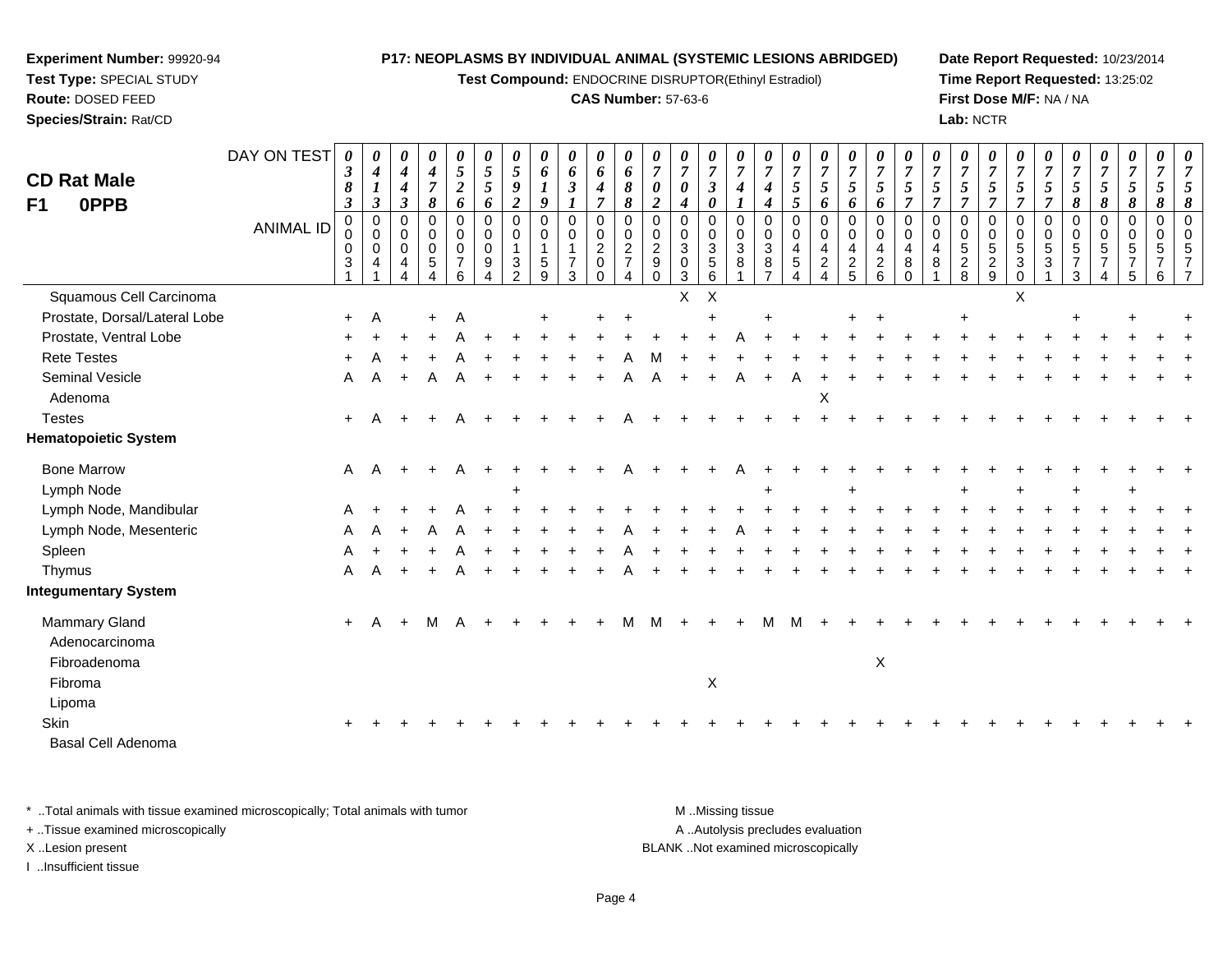**Test Compound:** ENDOCRINE DISRUPTOR(Ethinyl Estradiol)

### **CAS Number:** 57-63-6

**Date Report Requested:** 10/23/2014**Time Report Requested:** 13:25:02**First Dose M/F:** NA / NA**Lab:** NCTR

| <b>CD Rat Male</b>                                                   | DAY ON TEST      | 0<br>$\boldsymbol{\beta}$<br>8 | $\boldsymbol{\theta}$<br>$\boldsymbol{4}$<br>$\boldsymbol{l}$ | $\boldsymbol{\theta}$<br>$\boldsymbol{4}$<br>$\boldsymbol{4}$ | $\boldsymbol{\theta}$<br>$\boldsymbol{4}$<br>$\overline{7}$           | $\boldsymbol{\theta}$<br>5<br>$\boldsymbol{2}$ | $5\phantom{.0}$<br>$\sqrt{5}$                                  | $\boldsymbol{\theta}$<br>5<br>9               | $\boldsymbol{\theta}$<br>6<br>$\boldsymbol{l}$                        | 0<br>6<br>$\boldsymbol{\beta}$                                  | $\boldsymbol{\theta}$<br>6<br>$\boldsymbol{4}$                                | $\boldsymbol{\theta}$<br>6<br>8                             | 0<br>$\overline{7}$<br>0                                   | $\boldsymbol{\theta}$<br>$\overline{7}$<br>$\boldsymbol{\theta}$ | 0<br>$\overline{7}$<br>$\mathfrak{z}$                     | 0<br>$\overline{7}$<br>$\boldsymbol{4}$ | $\overline{7}$<br>4                                            | U<br>$\boldsymbol{7}$<br>5                      | $\boldsymbol{\theta}$<br>$\overline{7}$<br>$5\overline{)}$ | $\boldsymbol{\theta}$<br>$\boldsymbol{7}$<br>5 | 0<br>$\overline{7}$<br>5                                              | $\boldsymbol{\theta}$<br>$\overline{7}$<br>5  | $\boldsymbol{\theta}$<br>$\overline{7}$<br>$\mathfrak{s}$ | $\boldsymbol{\theta}$<br>$\overline{7}$<br>5 | $\boldsymbol{\theta}$<br>$\overline{7}$<br>5           | $\overline{7}$<br>$\mathfrak{s}$                              | $\boldsymbol{\theta}$<br>$\overline{7}$<br>5            | $\frac{\theta}{7}$<br>$\mathfrak{H}$                                        | $\boldsymbol{\theta}$<br>$\overline{7}$<br>$\mathfrak{s}$                    | $\boldsymbol{\theta}$<br>$\overline{7}$<br>5 | 0<br>$\overline{7}$<br>$5\overline{)}$                 | 0<br>$\overline{7}$<br>5                                            |
|----------------------------------------------------------------------|------------------|--------------------------------|---------------------------------------------------------------|---------------------------------------------------------------|-----------------------------------------------------------------------|------------------------------------------------|----------------------------------------------------------------|-----------------------------------------------|-----------------------------------------------------------------------|-----------------------------------------------------------------|-------------------------------------------------------------------------------|-------------------------------------------------------------|------------------------------------------------------------|------------------------------------------------------------------|-----------------------------------------------------------|-----------------------------------------|----------------------------------------------------------------|-------------------------------------------------|------------------------------------------------------------|------------------------------------------------|-----------------------------------------------------------------------|-----------------------------------------------|-----------------------------------------------------------|----------------------------------------------|--------------------------------------------------------|---------------------------------------------------------------|---------------------------------------------------------|-----------------------------------------------------------------------------|------------------------------------------------------------------------------|----------------------------------------------|--------------------------------------------------------|---------------------------------------------------------------------|
| 0PPB<br>F1                                                           |                  | $\boldsymbol{\beta}$           | $\boldsymbol{\beta}$                                          | $\mathfrak{z}$                                                | 8                                                                     | 6                                              | 6                                                              | $\overline{c}$                                | 9                                                                     | 1                                                               | 7                                                                             | 8                                                           | $\overline{2}$                                             | $\boldsymbol{4}$                                                 | $\boldsymbol{\theta}$                                     |                                         | $\boldsymbol{4}$                                               | 5                                               | 6                                                          | 6                                              | 6                                                                     | $\overline{7}$                                | $\overline{7}$                                            | $\overline{7}$                               | $\overline{7}$                                         | $\overline{7}$                                                | $\overline{7}$                                          | 8                                                                           | $\boldsymbol{\delta}$                                                        | 8                                            | 8                                                      | 8                                                                   |
|                                                                      | <b>ANIMAL ID</b> | $\mathbf 0$<br>0<br>0<br>3     | $\mathbf 0$<br>$\mathbf 0$<br>$\mathbf 0$<br>$\overline{4}$   | 0<br>$\mathbf 0$<br>0<br>4<br>Δ                               | $\Omega$<br>$\mathbf 0$<br>$\mathbf 0$<br>5<br>$\boldsymbol{\Lambda}$ | $\Omega$<br>0<br>0<br>$\overline{7}$<br>6      | $\mathbf 0$<br>0<br>$\mathbf 0$<br>9<br>$\boldsymbol{\Lambda}$ | $\mathbf 0$<br>$\mathbf 0$<br>$\sqrt{3}$<br>2 | $\mathbf 0$<br>$\mathsf{O}\xspace$<br>$\overline{1}$<br>$\frac{5}{9}$ | $\mathbf 0$<br>$\pmb{0}$<br>$\mathbf{1}$<br>$\overline{7}$<br>3 | $\Omega$<br>$\mathbf 0$<br>$\overline{\mathbf{c}}$<br>$\mathbf 0$<br>$\Omega$ | $\Omega$<br>$\mathbf 0$<br>$\overline{c}$<br>$\overline{7}$ | $\Omega$<br>$\mathbf 0$<br>$\overline{2}$<br>9<br>$\Omega$ | 0<br>0<br>$\mathbf{3}$<br>$\mathbf 0$<br>3                       | $\Omega$<br>$\mathbf 0$<br>$\sqrt{3}$<br>$\,$ 5 $\,$<br>6 | $\Omega$<br>$\mathbf 0$<br>3<br>8       | $\Omega$<br>$\mathbf 0$<br>$\mathbf{3}$<br>8<br>$\overline{7}$ | $\Omega$<br>$\mathbf 0$<br>4<br>$\sqrt{5}$<br>4 | 0<br>0<br>$\overline{\mathbf{4}}$<br>$\frac{2}{4}$         | $\mathbf 0$<br>$\pmb{0}$<br>4<br>$\frac{2}{5}$ | $\Omega$<br>$\mathbf 0$<br>4<br>$\begin{array}{c} 2 \\ 6 \end{array}$ | $\Omega$<br>$\mathbf 0$<br>4<br>8<br>$\Omega$ | $\Omega$<br>$\mathbf 0$<br>4<br>$\, 8$<br>1               | $\Omega$<br>$\mathbf 0$<br>5<br>$_{\rm 8}^2$ | $\Omega$<br>$\mathbf 0$<br>$\sqrt{5}$<br>$\frac{2}{9}$ | 0<br>0<br>$\sqrt{5}$<br>$\ensuremath{\mathsf{3}}$<br>$\Omega$ | $\mathbf 0$<br>$\mathbf 0$<br>$\,$ 5 $\,$<br>$\sqrt{3}$ | $\mathbf 0$<br>$\mathbf 0$<br>$\,$ 5 $\,$<br>$\overline{7}$<br>$\mathbf{3}$ | $\mathbf 0$<br>$\mathbf 0$<br>$\sqrt{5}$<br>$\overline{7}$<br>$\overline{4}$ | $\mathbf 0$<br>$\mathbf 0$<br>5<br>5         | $\mathbf 0$<br>$\mathbf 0$<br>5<br>$\overline{7}$<br>6 | $\mathbf 0$<br>$\mathbf 0$<br>5<br>$\overline{7}$<br>$\overline{7}$ |
| Fibroma                                                              |                  |                                |                                                               |                                                               |                                                                       |                                                |                                                                |                                               |                                                                       |                                                                 |                                                                               |                                                             |                                                            |                                                                  |                                                           |                                         |                                                                |                                                 |                                                            |                                                |                                                                       |                                               |                                                           |                                              |                                                        |                                                               | X                                                       |                                                                             |                                                                              |                                              |                                                        |                                                                     |
| Keratoacanthoma                                                      |                  |                                |                                                               |                                                               |                                                                       |                                                |                                                                |                                               |                                                                       |                                                                 |                                                                               |                                                             |                                                            |                                                                  |                                                           |                                         |                                                                |                                                 |                                                            |                                                |                                                                       | X                                             |                                                           |                                              |                                                        |                                                               |                                                         |                                                                             |                                                                              |                                              |                                                        |                                                                     |
| Sarcoma                                                              |                  | X                              |                                                               |                                                               |                                                                       |                                                | $\mathsf X$                                                    |                                               |                                                                       | X                                                               |                                                                               |                                                             |                                                            |                                                                  |                                                           |                                         |                                                                |                                                 |                                                            |                                                |                                                                       |                                               |                                                           |                                              |                                                        |                                                               | $\mathsf X$                                             |                                                                             |                                                                              |                                              |                                                        |                                                                     |
| <b>Musculoskeletal System</b>                                        |                  |                                |                                                               |                                                               |                                                                       |                                                |                                                                |                                               |                                                                       |                                                                 |                                                                               |                                                             |                                                            |                                                                  |                                                           |                                         |                                                                |                                                 |                                                            |                                                |                                                                       |                                               |                                                           |                                              |                                                        |                                                               |                                                         |                                                                             |                                                                              |                                              |                                                        |                                                                     |
| <b>Bone</b>                                                          |                  |                                |                                                               |                                                               |                                                                       |                                                |                                                                |                                               |                                                                       | $\ddot{+}$                                                      |                                                                               |                                                             |                                                            |                                                                  |                                                           |                                         | $+$                                                            |                                                 |                                                            |                                                |                                                                       |                                               |                                                           |                                              |                                                        |                                                               |                                                         |                                                                             |                                                                              |                                              |                                                        |                                                                     |
| Cranium, Osteosarcoma                                                |                  |                                |                                                               |                                                               |                                                                       |                                                |                                                                |                                               |                                                                       | $\boldsymbol{\mathsf{X}}$                                       |                                                                               |                                                             |                                                            |                                                                  |                                                           |                                         |                                                                |                                                 |                                                            |                                                |                                                                       |                                               |                                                           |                                              |                                                        |                                                               |                                                         |                                                                             |                                                                              |                                              |                                                        |                                                                     |
| Cranium, Schwannoma Malignant,<br>Metastatic, Uncertain Primary Site |                  |                                |                                                               |                                                               |                                                                       |                                                |                                                                |                                               |                                                                       |                                                                 |                                                                               |                                                             |                                                            |                                                                  |                                                           |                                         | X                                                              |                                                 |                                                            |                                                |                                                                       |                                               |                                                           |                                              |                                                        |                                                               |                                                         |                                                                             |                                                                              |                                              |                                                        |                                                                     |
| Bone, Femur                                                          |                  |                                |                                                               |                                                               |                                                                       |                                                |                                                                |                                               |                                                                       |                                                                 |                                                                               |                                                             |                                                            |                                                                  |                                                           |                                         |                                                                |                                                 |                                                            |                                                |                                                                       |                                               |                                                           |                                              |                                                        |                                                               |                                                         |                                                                             |                                                                              |                                              |                                                        |                                                                     |
| <b>Skeletal Muscle</b>                                               |                  |                                |                                                               |                                                               |                                                                       |                                                |                                                                |                                               |                                                                       |                                                                 |                                                                               |                                                             |                                                            |                                                                  |                                                           |                                         |                                                                |                                                 |                                                            |                                                |                                                                       |                                               |                                                           |                                              |                                                        |                                                               |                                                         |                                                                             |                                                                              |                                              |                                                        |                                                                     |
| <b>Nervous System</b>                                                |                  |                                |                                                               |                                                               |                                                                       |                                                |                                                                |                                               |                                                                       |                                                                 |                                                                               |                                                             |                                                            |                                                                  |                                                           |                                         |                                                                |                                                 |                                                            |                                                |                                                                       |                                               |                                                           |                                              |                                                        |                                                               |                                                         |                                                                             |                                                                              |                                              |                                                        |                                                                     |
| Brain, Brain Stem<br>Astrocytoma Malignant                           |                  |                                |                                                               |                                                               |                                                                       |                                                |                                                                |                                               |                                                                       |                                                                 |                                                                               |                                                             |                                                            |                                                                  |                                                           |                                         |                                                                |                                                 |                                                            |                                                |                                                                       |                                               | Х                                                         |                                              |                                                        |                                                               |                                                         |                                                                             |                                                                              |                                              |                                                        |                                                                     |
| Brain, Cerebellum                                                    |                  |                                |                                                               |                                                               |                                                                       |                                                |                                                                |                                               |                                                                       |                                                                 |                                                                               |                                                             |                                                            |                                                                  |                                                           |                                         |                                                                |                                                 |                                                            |                                                |                                                                       |                                               |                                                           |                                              |                                                        |                                                               |                                                         |                                                                             |                                                                              |                                              |                                                        |                                                                     |
| Brain, Cerebrum                                                      |                  |                                |                                                               |                                                               |                                                                       |                                                |                                                                |                                               |                                                                       |                                                                 |                                                                               |                                                             |                                                            |                                                                  |                                                           |                                         |                                                                |                                                 |                                                            |                                                |                                                                       |                                               |                                                           |                                              |                                                        |                                                               |                                                         |                                                                             |                                                                              |                                              |                                                        |                                                                     |
| Astrocytoma Malignant                                                |                  |                                |                                                               |                                                               |                                                                       |                                                |                                                                |                                               |                                                                       |                                                                 |                                                                               |                                                             |                                                            |                                                                  |                                                           |                                         |                                                                |                                                 |                                                            |                                                |                                                                       |                                               | $\boldsymbol{\mathsf{X}}$                                 |                                              |                                                        |                                                               |                                                         |                                                                             |                                                                              |                                              |                                                        |                                                                     |
| <b>Respiratory System</b>                                            |                  |                                |                                                               |                                                               |                                                                       |                                                |                                                                |                                               |                                                                       |                                                                 |                                                                               |                                                             |                                                            |                                                                  |                                                           |                                         |                                                                |                                                 |                                                            |                                                |                                                                       |                                               |                                                           |                                              |                                                        |                                                               |                                                         |                                                                             |                                                                              |                                              |                                                        |                                                                     |
| Lung                                                                 |                  | $\ddot{}$                      |                                                               |                                                               |                                                                       |                                                |                                                                |                                               |                                                                       |                                                                 |                                                                               |                                                             |                                                            |                                                                  |                                                           |                                         |                                                                |                                                 |                                                            |                                                |                                                                       |                                               |                                                           |                                              |                                                        |                                                               |                                                         |                                                                             |                                                                              |                                              |                                                        |                                                                     |
| Alveolar/Bronchiolar Adenoma                                         |                  |                                |                                                               |                                                               |                                                                       |                                                |                                                                |                                               |                                                                       |                                                                 |                                                                               |                                                             |                                                            |                                                                  |                                                           |                                         |                                                                |                                                 |                                                            |                                                |                                                                       |                                               |                                                           |                                              |                                                        |                                                               |                                                         |                                                                             |                                                                              |                                              | X                                                      |                                                                     |
| Nose                                                                 |                  |                                |                                                               |                                                               |                                                                       |                                                |                                                                |                                               |                                                                       |                                                                 |                                                                               |                                                             |                                                            |                                                                  |                                                           |                                         |                                                                |                                                 |                                                            |                                                |                                                                       |                                               |                                                           |                                              |                                                        |                                                               |                                                         |                                                                             |                                                                              |                                              |                                                        |                                                                     |
| Adenoma                                                              |                  |                                |                                                               |                                                               |                                                                       |                                                |                                                                |                                               |                                                                       |                                                                 |                                                                               |                                                             |                                                            |                                                                  |                                                           |                                         |                                                                |                                                 |                                                            |                                                |                                                                       | X                                             |                                                           |                                              |                                                        |                                                               |                                                         |                                                                             |                                                                              |                                              |                                                        |                                                                     |
|                                                                      |                  |                                |                                                               |                                                               |                                                                       |                                                |                                                                |                                               |                                                                       |                                                                 |                                                                               |                                                             |                                                            |                                                                  |                                                           |                                         |                                                                |                                                 |                                                            |                                                |                                                                       |                                               |                                                           |                                              |                                                        |                                                               |                                                         |                                                                             |                                                                              |                                              |                                                        |                                                                     |

\* ..Total animals with tissue examined microscopically; Total animals with tumor **M** . Missing tissue M ..Missing tissue A ..Autolysis precludes evaluation + ..Tissue examined microscopically X ..Lesion present BLANK ..Not examined microscopicallyI ..Insufficient tissue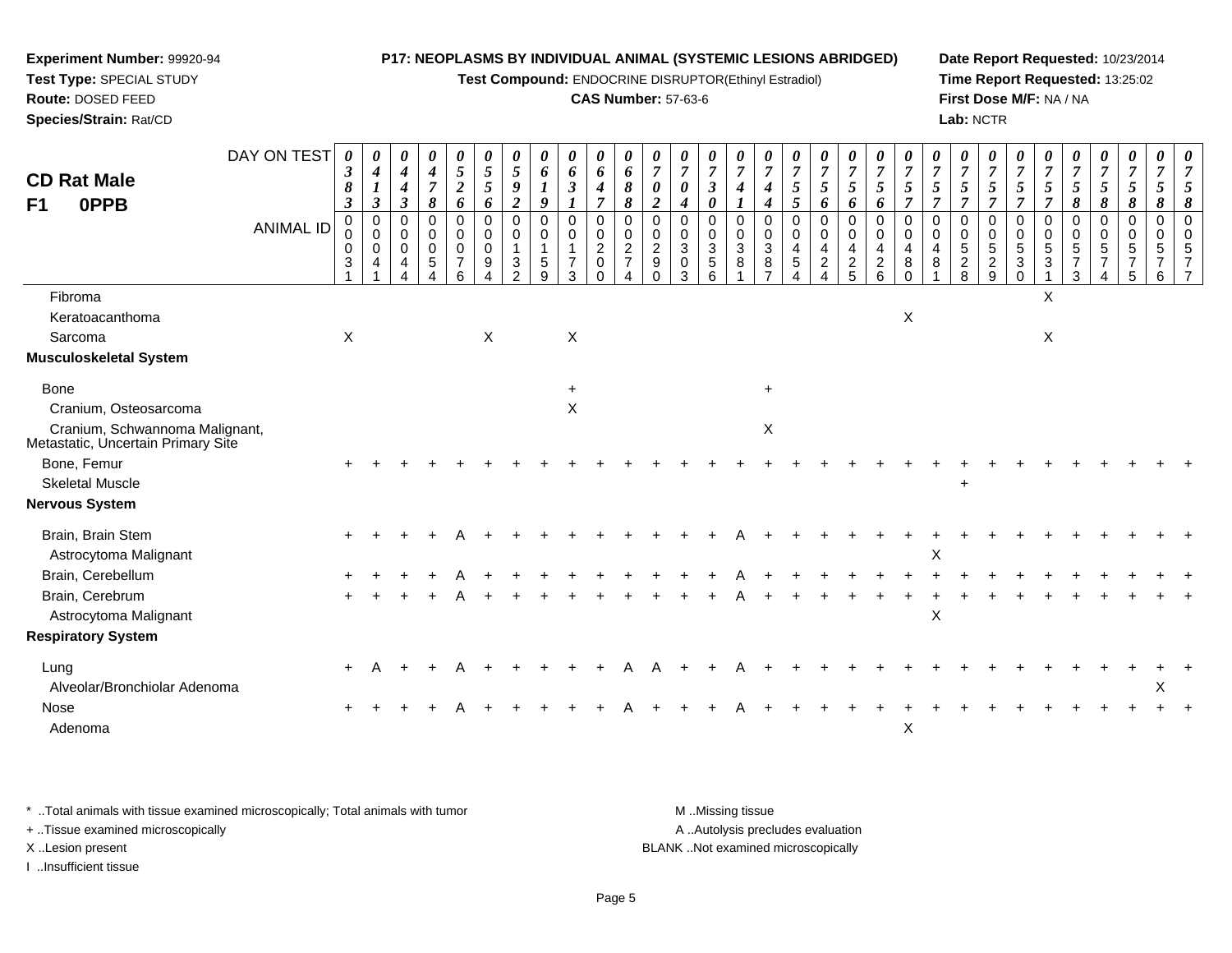**Test Compound:** ENDOCRINE DISRUPTOR(Ethinyl Estradiol)

### **CAS Number:** 57-63-6

**Date Report Requested:** 10/23/2014**Time Report Requested:** 13:25:03**First Dose M/F:** NA / NA**Lab:** NCTR

| <b>CD Rat Male</b><br>F1<br>0PPB                                               | DAY ON TEST<br><b>ANIMAL ID</b> | 0<br>$\boldsymbol{\beta}$<br>8<br>$\boldsymbol{\beta}$<br>0<br>0<br>3 | 0<br>$\boldsymbol{4}$<br>$\boldsymbol{\beta}$<br>0<br>$\mathbf 0$<br>0<br>4 | $\boldsymbol{\theta}$<br>$\boldsymbol{4}$<br>$\boldsymbol{4}$<br>$\boldsymbol{\beta}$<br>0<br>0<br>0<br>$\overline{4}$ | $\pmb{\theta}$<br>$\boldsymbol{4}$<br>$\overline{7}$<br>8<br>$\pmb{0}$<br>$\mathbf 0$<br>5 | 0<br>5<br>$\boldsymbol{2}$<br>6<br>0<br>0<br>0<br>$\overline{7}$<br>6 | 0<br>$\mathfrak{s}$<br>5<br>6<br>0<br>0<br>9 | $\boldsymbol{\theta}$<br>$\sqrt{5}$<br>9<br>$\overline{2}$<br>0<br>0<br>$\sqrt{3}$<br>$\mathcal{P}$ | 0<br>6<br>9<br>0<br>$\boldsymbol{0}$<br>$\mathbf{1}$<br>5<br>9 | $\boldsymbol{\theta}$<br>6<br>$\boldsymbol{\beta}$<br>$\Omega$<br>$\mathbf 0$<br>1<br>$\overline{7}$<br>3 | $\boldsymbol{\theta}$<br>6<br>$\boldsymbol{4}$<br>0<br>$\pmb{0}$<br>$\boldsymbol{2}$<br>0 | 0<br>6<br>8<br>8<br>$\pmb{0}$<br>$\frac{2}{7}$ | 0<br>$\boldsymbol{\theta}$<br>$\overline{2}$<br>0<br>$\overline{c}$<br>$\boldsymbol{9}$ | 0<br>$\overline{7}$<br>0<br>4<br>0<br>$\mathbf 0$<br>$\sqrt{3}$<br>0<br>3 | $\boldsymbol{\theta}$<br>$\overline{7}$<br>$\boldsymbol{\beta}$<br>0<br>0<br>$\pmb{0}$<br>$\sqrt{3}$<br>5<br>6 | 0<br>$\overline{ }$<br>0<br>3<br>8 | $\pmb{0}$<br>3<br>8 | 0<br>$\overline{7}$<br>5<br>$\mathfrak{p}$<br>0<br>4<br>$\,$ 5 $\,$ | $\frac{\theta}{7}$<br>5<br>6<br>0<br>$\mathbf 0$<br>$\overline{\mathbf{r}}$<br>$\sqrt{2}$ | $\frac{\boldsymbol{0}}{7}$<br>$\mathfrak{s}$<br>6<br>$\pmb{0}$<br>$\pmb{0}$<br>$\begin{array}{c} 4 \\ 2 \end{array}$<br>5 | $\frac{\boldsymbol{0}}{7}$<br>5<br>6<br>0<br>4<br>$\boldsymbol{2}$<br>6 | 0<br>$\overline{7}$<br>0<br>4<br>8 | 0<br>0<br>4<br>8 | 0<br>$\overline{7}$<br>5<br>$\overline{ }$<br>0<br>$\pmb{0}$<br>5<br>$\overline{2}$<br>8 | $\pmb{\theta}$<br>$\overline{7}$<br>5<br>$\overline{ }$<br>0<br>$\pmb{0}$<br>5<br>$\sqrt{2}$<br>9 | $\boldsymbol{\theta}$<br>$\overline{7}$<br>$\overline{ }$<br>0<br>$\pmb{0}$<br>5<br>3<br>$\Omega$ | $\overline{7}$<br>0<br>5<br>$\mathbf{3}$ | 0<br>$\overline{7}$<br>5<br>8<br>$\pmb{0}$<br>5<br>$\overline{z}$<br>3 | 0<br>$\overline{7}$<br>5<br>8<br>0<br>0<br>5<br>$\overline{ }$ | $\frac{\boldsymbol{0}}{7}$<br>$\mathfrak{s}$<br>8<br>0<br>0<br>5<br>$\overline{7}$<br>5 | $\boldsymbol{\theta}$<br>$\overline{7}$<br>8<br>0<br>0<br>5<br>$\overline{7}$<br>6 | $\boldsymbol{\theta}$<br><sup>n</sup> |
|--------------------------------------------------------------------------------|---------------------------------|-----------------------------------------------------------------------|-----------------------------------------------------------------------------|------------------------------------------------------------------------------------------------------------------------|--------------------------------------------------------------------------------------------|-----------------------------------------------------------------------|----------------------------------------------|-----------------------------------------------------------------------------------------------------|----------------------------------------------------------------|-----------------------------------------------------------------------------------------------------------|-------------------------------------------------------------------------------------------|------------------------------------------------|-----------------------------------------------------------------------------------------|---------------------------------------------------------------------------|----------------------------------------------------------------------------------------------------------------|------------------------------------|---------------------|---------------------------------------------------------------------|-------------------------------------------------------------------------------------------|---------------------------------------------------------------------------------------------------------------------------|-------------------------------------------------------------------------|------------------------------------|------------------|------------------------------------------------------------------------------------------|---------------------------------------------------------------------------------------------------|---------------------------------------------------------------------------------------------------|------------------------------------------|------------------------------------------------------------------------|----------------------------------------------------------------|-----------------------------------------------------------------------------------------|------------------------------------------------------------------------------------|---------------------------------------|
| Trachea                                                                        |                                 | $\ddot{}$                                                             |                                                                             |                                                                                                                        | $\ddot{}$                                                                                  | A                                                                     |                                              |                                                                                                     |                                                                |                                                                                                           |                                                                                           |                                                |                                                                                         |                                                                           |                                                                                                                | Α                                  |                     |                                                                     |                                                                                           |                                                                                                                           |                                                                         |                                    |                  |                                                                                          |                                                                                                   |                                                                                                   |                                          |                                                                        |                                                                |                                                                                         |                                                                                    |                                       |
| <b>Special Senses System</b>                                                   |                                 |                                                                       |                                                                             |                                                                                                                        |                                                                                            |                                                                       |                                              |                                                                                                     |                                                                |                                                                                                           |                                                                                           |                                                |                                                                                         |                                                                           |                                                                                                                |                                    |                     |                                                                     |                                                                                           |                                                                                                                           |                                                                         |                                    |                  |                                                                                          |                                                                                                   |                                                                                                   |                                          |                                                                        |                                                                |                                                                                         |                                                                                    |                                       |
| Eye<br>Harderian Gland<br>Zymbal's Gland<br>Carcinoma<br><b>Urinary System</b> |                                 | A<br>$\pm$                                                            |                                                                             |                                                                                                                        |                                                                                            | A                                                                     |                                              |                                                                                                     | $\ddot{}$<br>X                                                 |                                                                                                           |                                                                                           |                                                |                                                                                         |                                                                           |                                                                                                                |                                    |                     |                                                                     |                                                                                           |                                                                                                                           |                                                                         |                                    |                  |                                                                                          |                                                                                                   |                                                                                                   |                                          |                                                                        |                                                                |                                                                                         |                                                                                    |                                       |
| Kidney<br>Transit Epithe, Papilloma                                            |                                 | $\mathsf{A}$                                                          | $\mathsf{A}$                                                                | $+$                                                                                                                    |                                                                                            |                                                                       |                                              |                                                                                                     |                                                                |                                                                                                           |                                                                                           |                                                |                                                                                         |                                                                           |                                                                                                                |                                    |                     |                                                                     |                                                                                           |                                                                                                                           |                                                                         |                                    |                  |                                                                                          | $\pmb{\times}$                                                                                    |                                                                                                   |                                          |                                                                        |                                                                |                                                                                         |                                                                                    |                                       |
| Urethra<br><b>Urinary Bladder</b><br><b>SYSTEMIC LESIONS</b>                   |                                 | $\mathsf{A}$                                                          | A                                                                           | $+$                                                                                                                    | A                                                                                          | A                                                                     |                                              |                                                                                                     |                                                                |                                                                                                           |                                                                                           |                                                | $\div$                                                                                  |                                                                           |                                                                                                                |                                    |                     |                                                                     |                                                                                           |                                                                                                                           |                                                                         |                                    |                  |                                                                                          |                                                                                                   |                                                                                                   |                                          |                                                                        |                                                                |                                                                                         |                                                                                    |                                       |
| Multiple Organ<br>Lymphoma Malignant                                           |                                 |                                                                       |                                                                             |                                                                                                                        |                                                                                            |                                                                       |                                              | X                                                                                                   |                                                                |                                                                                                           |                                                                                           |                                                |                                                                                         |                                                                           |                                                                                                                |                                    |                     |                                                                     |                                                                                           |                                                                                                                           |                                                                         |                                    |                  |                                                                                          |                                                                                                   |                                                                                                   |                                          |                                                                        |                                                                |                                                                                         |                                                                                    |                                       |

\* ..Total animals with tissue examined microscopically; Total animals with tumor **M** . Missing tissue M ..Missing tissue

+ ..Tissue examined microscopically

**Experiment Number:** 99920-94**Test Type:** SPECIAL STUDY**Route:** DOSED FEED**Species/Strain:** Rat/CD

I ..Insufficient tissue

A ..Autolysis precludes evaluation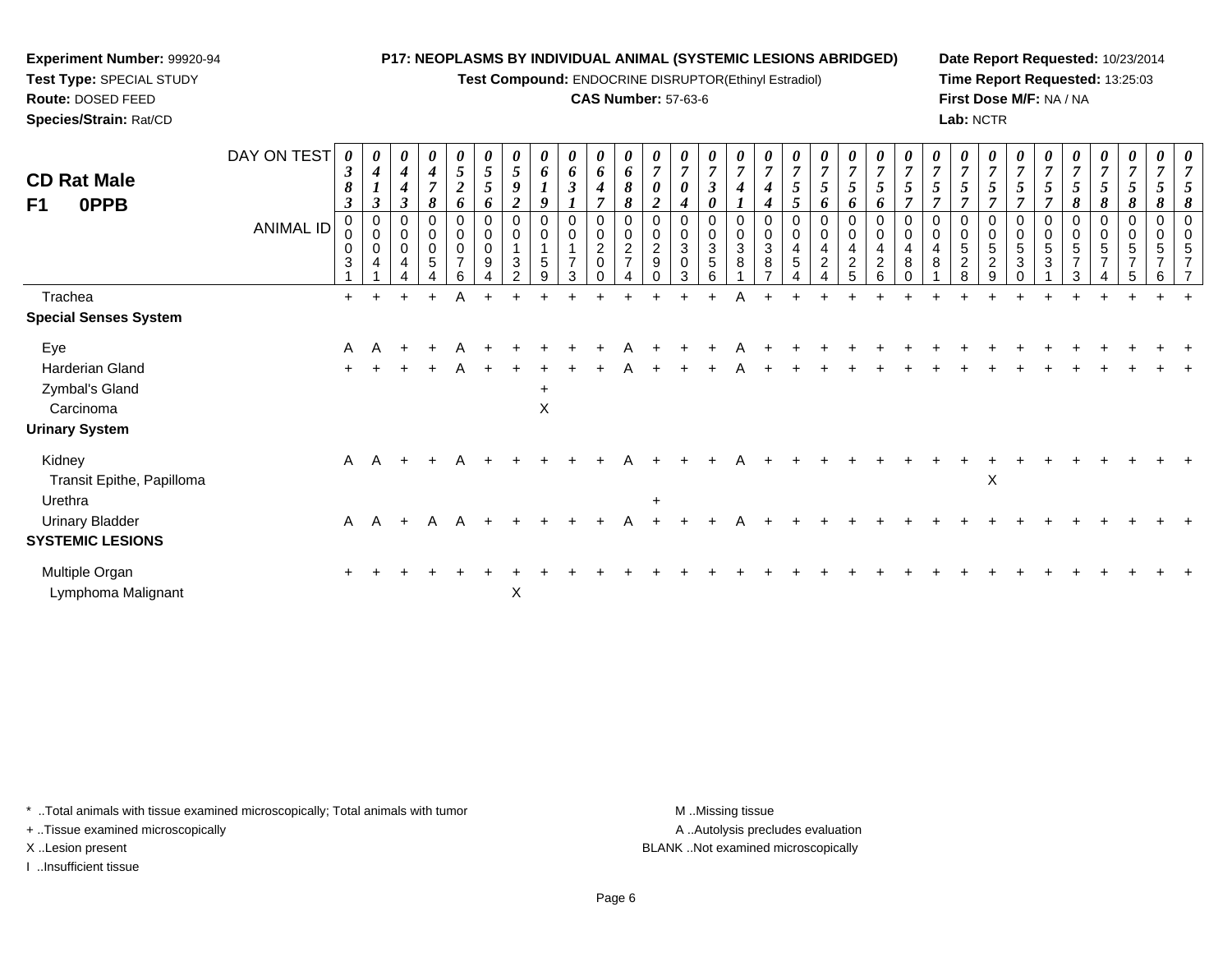**Test Compound:** ENDOCRINE DISRUPTOR(Ethinyl Estradiol)

### **CAS Number:** 57-63-6

**Date Report Requested:** 10/23/2014**Time Report Requested:** 13:25:03**First Dose M/F:** NA / NA**Lab:** NCTR

|                                   | DAY ON TEST      |                     |                     |                            |                         |                       |                     |                                  |                     |                         |                              |                         |                     |                       |                            |                                  |                       | 0                          |                      | 0                     |                     |                       |
|-----------------------------------|------------------|---------------------|---------------------|----------------------------|-------------------------|-----------------------|---------------------|----------------------------------|---------------------|-------------------------|------------------------------|-------------------------|---------------------|-----------------------|----------------------------|----------------------------------|-----------------------|----------------------------|----------------------|-----------------------|---------------------|-----------------------|
|                                   |                  | 0<br>$\overline{7}$ | 0<br>$\overline{7}$ | 0<br>$\overline{7}$        | 0<br>$\boldsymbol{7}$   | 0<br>$\overline{7}$   | 0<br>$\overline{7}$ | 0<br>$\overline{7}$              | 0<br>$\overline{7}$ | 0<br>$\overline{7}$     | 0<br>$\overline{7}$          | 0<br>$\overline{7}$     | 0<br>$\overline{7}$ | 0<br>$\boldsymbol{7}$ | 0<br>$\overline{7}$        | 0<br>$\overline{7}$              | 0<br>$\overline{7}$   | $\overline{7}$             | 0<br>$\overline{7}$  | $\overline{7}$        | 0<br>$\overline{7}$ |                       |
| <b>CD Rat Male</b>                |                  | 5                   | 6                   | 6                          | 6                       | 6                     | 6                   | 6                                | 6                   | 6                       | 6                            | 6                       | 6                   | 6                     | 6                          | 6                                | 6                     | 6                          | 6                    | 6                     | 6                   |                       |
| 0PPB<br>F1                        |                  | 8                   | 1                   | $\boldsymbol{l}$           | $\boldsymbol{l}$        | $\boldsymbol{l}$      | 1                   | 1                                | $\boldsymbol{2}$    | $\overline{\mathbf{c}}$ | $\overline{\mathbf{c}}$      | $\boldsymbol{2}$        | $\boldsymbol{2}$    | $\boldsymbol{2}$      | $\boldsymbol{2}$           | $\boldsymbol{\beta}$             | $\boldsymbol{\beta}$  | $\mathfrak{z}$             | $\boldsymbol{\beta}$ | $\boldsymbol{\beta}$  | 3                   |                       |
|                                   | <b>ANIMAL ID</b> | 0<br>0              | 0<br>0              | $\mathbf 0$<br>$\mathbf 0$ | $\Omega$<br>$\mathbf 0$ | $\overline{0}$<br>0   | $\Omega$<br>0       | $\mathbf 0$<br>0                 | $\Omega$<br>0       | 0<br>0                  | $\mathbf 0$<br>$\mathbf 0$   | $\Omega$<br>$\mathbf 0$ | $\mathbf 0$<br>0    | $\Omega$<br>0         | $\mathbf 0$<br>$\mathbf 0$ | $\Omega$<br>0                    | $\Omega$<br>0         | $\Omega$<br>$\overline{0}$ | $\overline{0}$<br>0  | $\Omega$<br>0         | $\Omega$<br>0       |                       |
|                                   |                  | 5                   | 6                   | $6\phantom{1}$             | 6                       | 6                     | 6                   | $\,6\,$                          | $\overline{7}$      | 7                       | $\overline{7}$               | $\overline{7}$          | $\overline{7}$      | $\overline{7}$        | $\overline{7}$             | $\overline{7}$                   | $\overline{7}$        | $\overline{7}$             | 7                    | $\overline{7}$        | 7                   |                       |
|                                   |                  | $\overline{7}$<br>8 | $\overline{c}$<br>9 | $\sqrt{3}$<br>$\Omega$     | $\sqrt{3}$              | $\boldsymbol{7}$<br>5 | $\overline{7}$<br>6 | $\overline{7}$<br>$\overline{7}$ | $\overline{c}$<br>5 | $\overline{c}$<br>6     | $\sqrt{2}$<br>$\overline{7}$ | $\boldsymbol{2}$<br>8   | $\sqrt{2}$<br>9     | $\overline{7}$<br>8   | $\overline{7}$<br>9        | $\overline{7}$<br>$\overline{2}$ | $\boldsymbol{7}$<br>3 | $\overline{7}$<br>4        | 7<br>5               | $\boldsymbol{7}$<br>6 | 7<br>$\overline{7}$ | <i><b>*TOTALS</b></i> |
| <b>Alimentary System</b>          |                  |                     |                     |                            |                         |                       |                     |                                  |                     |                         |                              |                         |                     |                       |                            |                                  |                       |                            |                      |                       |                     |                       |
| Esophagus                         |                  |                     |                     |                            |                         |                       |                     |                                  |                     |                         |                              |                         |                     |                       |                            |                                  |                       |                            |                      |                       |                     | 51                    |
| Intestine Large, Cecum            |                  |                     |                     |                            |                         |                       |                     |                                  |                     |                         |                              |                         |                     |                       |                            |                                  |                       |                            |                      |                       |                     | 44                    |
| Intestine Large, Colon            |                  |                     |                     |                            |                         |                       |                     |                                  |                     |                         |                              |                         |                     |                       |                            |                                  |                       |                            |                      |                       |                     | 45                    |
| Intestine Large, Rectum           |                  |                     |                     |                            |                         |                       |                     |                                  |                     |                         |                              |                         |                     |                       |                            |                                  |                       |                            |                      |                       |                     | 45                    |
| Intestine Small, Duodenum         |                  |                     |                     |                            |                         |                       |                     |                                  |                     |                         |                              |                         |                     |                       |                            |                                  |                       |                            |                      |                       |                     | 44                    |
| Adenocarcinoma                    |                  |                     |                     |                            |                         |                       |                     |                                  |                     |                         |                              |                         |                     |                       | Χ                          |                                  |                       |                            |                      |                       |                     | 1                     |
| Intestine Small, Ileum            |                  |                     |                     |                            |                         |                       |                     |                                  |                     |                         |                              |                         |                     |                       |                            |                                  |                       |                            |                      |                       |                     | 43                    |
| Intestine Small, Jejunum          |                  |                     |                     |                            |                         |                       |                     |                                  |                     |                         |                              |                         |                     |                       |                            |                                  |                       |                            |                      |                       |                     | 43                    |
| Liver                             |                  |                     |                     |                            |                         |                       |                     |                                  |                     |                         |                              |                         |                     |                       |                            |                                  |                       |                            |                      |                       |                     | 49                    |
| Mesentery                         |                  |                     |                     |                            |                         |                       |                     |                                  |                     |                         |                              |                         |                     |                       |                            |                                  |                       |                            |                      |                       |                     | 1                     |
| Oral Mucosa                       |                  |                     |                     | +                          |                         |                       |                     |                                  |                     |                         |                              |                         |                     |                       |                            |                                  |                       |                            |                      |                       |                     | 3                     |
| Squamous Cell Carcinoma           |                  |                     |                     | Χ                          |                         |                       |                     |                                  |                     |                         |                              |                         |                     |                       |                            |                                  |                       |                            |                      |                       |                     | 3                     |
| Pancreas                          |                  |                     |                     |                            |                         |                       |                     |                                  |                     |                         |                              |                         |                     |                       |                            |                                  |                       |                            |                      |                       |                     | 46                    |
| Salivary Glands                   |                  |                     |                     |                            |                         |                       |                     |                                  |                     |                         |                              |                         |                     |                       |                            |                                  |                       |                            |                      |                       |                     | 48                    |
| Stomach, Forestomach              |                  |                     |                     |                            |                         |                       |                     |                                  |                     |                         |                              |                         |                     |                       |                            |                                  |                       |                            |                      |                       |                     | 47                    |
| Squamous Cell Papilloma           |                  |                     |                     |                            |                         | X                     |                     |                                  |                     |                         |                              |                         |                     |                       |                            |                                  |                       |                            |                      |                       |                     | 1                     |
| Stomach, Glandular                |                  |                     |                     |                            |                         |                       |                     |                                  |                     |                         |                              |                         |                     |                       |                            |                                  |                       |                            |                      |                       |                     | 45                    |
| <b>Cardiovascular System</b>      |                  |                     |                     |                            |                         |                       |                     |                                  |                     |                         |                              |                         |                     |                       |                            |                                  |                       |                            |                      |                       |                     |                       |
| <b>Blood Vessel</b>               |                  |                     |                     |                            |                         |                       |                     |                                  |                     |                         |                              |                         |                     |                       |                            |                                  |                       |                            |                      |                       |                     | 51                    |
| Heart                             |                  |                     |                     |                            |                         |                       |                     |                                  |                     |                         |                              |                         |                     |                       |                            |                                  |                       |                            |                      |                       |                     | 51                    |
| Endocardium, Schwannoma Malignant |                  |                     |                     |                            |                         |                       |                     |                                  |                     |                         |                              |                         |                     |                       |                            |                                  |                       |                            |                      |                       |                     | 1                     |

\* ..Total animals with tissue examined microscopically; Total animals with tumor **M** . Missing tissue M ..Missing tissue A ..Autolysis precludes evaluation + ..Tissue examined microscopically X ..Lesion present BLANK ..Not examined microscopicallyI ..Insufficient tissue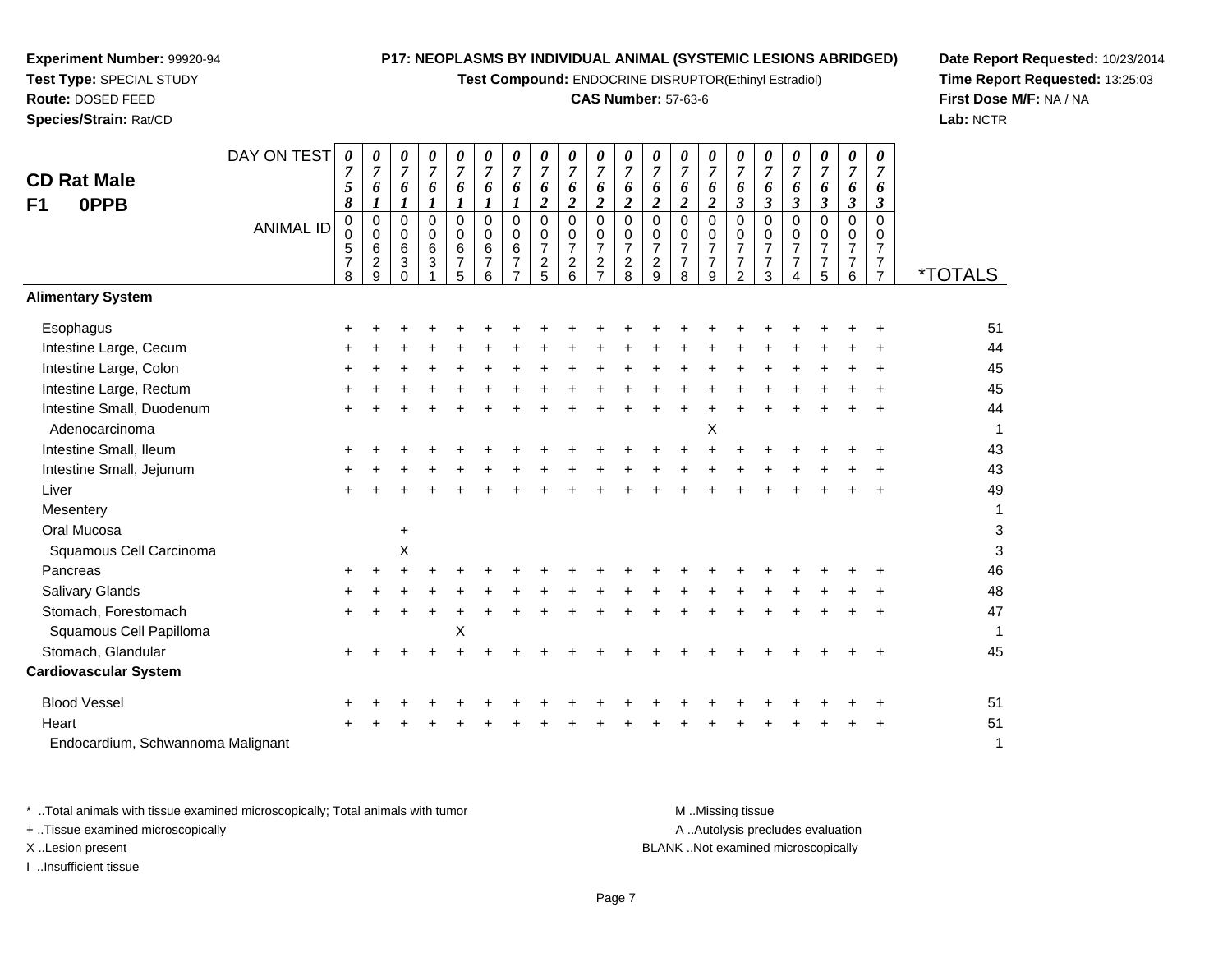**Test Compound:** ENDOCRINE DISRUPTOR(Ethinyl Estradiol)

# **CAS Number:** 57-63-6

**Date Report Requested:** 10/23/2014**Time Report Requested:** 13:25:03**First Dose M/F:** NA / NA**Lab:** NCTR

| Adenoma                                                                                                             |           |       |              |              |           |           |           |          |           |           |           |           | X                |           |           |                                    | Х        |   |
|---------------------------------------------------------------------------------------------------------------------|-----------|-------|--------------|--------------|-----------|-----------|-----------|----------|-----------|-----------|-----------|-----------|------------------|-----------|-----------|------------------------------------|----------|---|
| <b>Pituitary Gland</b>                                                                                              | $\ddot{}$ | $\pm$ |              |              | $\pm$     | +         | +         | +        | $\ddot{}$ | $\ddot{}$ | $\ddot{}$ | $\ddot{}$ | $+$              | $\ddot{}$ | $\ddot{}$ | $\ddot{}$                          |          |   |
| Pars Distalis, Adenoma                                                                                              |           | X.    | $\mathsf{X}$ | $\mathsf{X}$ | $\times$  |           | $\times$  | $\times$ |           |           | $\times$  | $\times$  |                  |           |           | X                                  | $\times$ |   |
| Schwannoma Malignant                                                                                                |           |       |              |              |           |           |           |          |           |           |           |           |                  |           |           |                                    |          |   |
| <b>Thyroid Gland</b>                                                                                                | +         |       |              |              |           |           |           |          |           |           |           | ÷.        | +                |           |           |                                    |          |   |
| C Cell, Adenoma                                                                                                     |           |       |              |              |           |           |           |          |           |           |           |           | X                |           |           |                                    |          | X |
| <b>General Body System</b>                                                                                          |           |       |              |              |           |           |           |          |           |           |           |           |                  |           |           |                                    |          |   |
| <b>Tissue NOS</b>                                                                                                   |           |       |              |              |           |           |           |          |           |           |           | $\ddot{}$ |                  |           |           |                                    |          |   |
| <b>Genital System</b>                                                                                               |           |       |              |              |           |           |           |          |           |           |           |           |                  |           |           |                                    |          |   |
| <b>Coagulating Gland</b>                                                                                            | ٠         |       |              |              |           |           |           |          |           |           |           |           |                  |           |           |                                    |          |   |
| Epididymis                                                                                                          | $\pm$     |       |              |              | $\ddot{}$ | $\ddot{}$ | $\ddot{}$ | $\pm$    | $\ddot{}$ | $\ddot{}$ | $\pm$     | $\ddot{}$ | $\pm$            | $+$       | $\pm$     | $\pm$                              |          |   |
| <b>Preputial Gland</b>                                                                                              | $\ddot{}$ |       |              |              |           |           |           |          |           | ÷.        | ÷.        | ÷.        | ÷.               | ÷.        | $+$       |                                    |          |   |
| * Total animals with tissue examined microscopically; Total animals with tumor<br>+ Tissue examined microscopically |           |       |              |              |           |           |           |          |           |           |           |           | M.Missing tissue |           |           | A  Autolysis precludes evaluation  |          |   |
| X. Lesion present                                                                                                   |           |       |              |              |           |           |           |          |           |           |           |           |                  |           |           | BLANK Not examined microscopically |          |   |
| トリート・コンプロセクション けいしょうしゃ                                                                                              |           |       |              |              |           |           |           |          |           |           |           |           |                  |           |           |                                    |          |   |

| <b>CD Rat Male</b><br>F1<br>0PPB                                         | DAY ON TEST      | 0<br>7<br>5<br>8                           | 0<br>7<br>6                                  | 0<br>$\overline{7}$<br>6                   | 0<br>$\overline{7}$<br>6<br>1         | 0<br>$\overline{7}$<br>6<br>1                | 0<br>$\overline{7}$<br>6<br>1                    | 0<br>6                               | 0<br>$\overline{7}$<br>6<br>$\overline{2}$             | 0<br>$\overline{7}$<br>6<br>$\boldsymbol{2}$              | 7<br>6<br>$\overline{\mathbf{c}}$               | 0<br>$\overline{7}$<br>6<br>$\overline{c}$             | 0<br>$\overline{7}$<br>6<br>$\overline{c}$             | 0<br>$\overline{7}$<br>6<br>$\boldsymbol{2}$           | 0<br>$\overline{7}$<br>6<br>$\overline{2}$             | 0<br>$\overline{7}$<br>6<br>3                             | 0<br>$\overline{7}$<br>6<br>$\boldsymbol{\beta}$                  | 0<br>$\overline{7}$<br>6<br>3                          | 0<br>$\overline{7}$<br>6<br>$\boldsymbol{\beta}$    | 0<br>$\overline{7}$<br>6<br>$\boldsymbol{\beta}$ | 0<br>6<br>3                          |                           |
|--------------------------------------------------------------------------|------------------|--------------------------------------------|----------------------------------------------|--------------------------------------------|---------------------------------------|----------------------------------------------|--------------------------------------------------|--------------------------------------|--------------------------------------------------------|-----------------------------------------------------------|-------------------------------------------------|--------------------------------------------------------|--------------------------------------------------------|--------------------------------------------------------|--------------------------------------------------------|-----------------------------------------------------------|-------------------------------------------------------------------|--------------------------------------------------------|-----------------------------------------------------|--------------------------------------------------|--------------------------------------|---------------------------|
|                                                                          | <b>ANIMAL ID</b> | $\pmb{0}$<br>0<br>5<br>$\overline{7}$<br>8 | $\mathbf 0$<br>0<br>6<br>$\overline{2}$<br>9 | $\mathbf 0$<br>0<br>6<br>3<br><sup>0</sup> | $\mathbf 0$<br>0<br>6<br>$\mathbf{3}$ | $\mathbf 0$<br>0<br>6<br>$\overline{7}$<br>5 | $\Omega$<br>$\Omega$<br>6<br>$\overline{7}$<br>6 | $\Omega$<br>0<br>6<br>$\overline{7}$ | $\Omega$<br>0<br>$\overline{7}$<br>$\overline{c}$<br>5 | $\mathbf 0$<br>0<br>$\overline{7}$<br>$\overline{2}$<br>6 | 0<br>0<br>7<br>$\overline{c}$<br>$\overline{7}$ | $\Omega$<br>0<br>$\overline{7}$<br>$\overline{c}$<br>8 | $\Omega$<br>0<br>$\overline{7}$<br>$\overline{c}$<br>9 | $\Omega$<br>0<br>$\overline{7}$<br>$\overline{7}$<br>8 | $\Omega$<br>0<br>$\overline{7}$<br>$\overline{7}$<br>9 | $\mathbf 0$<br>0<br>$\overline{7}$<br>$\overline{7}$<br>2 | $\Omega$<br>0<br>$\overline{7}$<br>$\overline{7}$<br>$\mathbf{3}$ | $\Omega$<br>0<br>$\overline{7}$<br>$\overline{7}$<br>4 | $\Omega$<br>$\mathbf 0$<br>$\overline{7}$<br>7<br>5 | $\mathbf 0$<br>0<br>$\overline{7}$<br>7<br>6     | $\Omega$<br>0<br>7<br>$\overline{7}$ | <i><b>*TOTALS</b></i>     |
| <b>Endocrine System</b>                                                  |                  |                                            |                                              |                                            |                                       |                                              |                                                  |                                      |                                                        |                                                           |                                                 |                                                        |                                                        |                                                        |                                                        |                                                           |                                                                   |                                                        |                                                     |                                                  |                                      |                           |
| <b>Adrenal Cortex</b><br>Adenoma                                         |                  |                                            |                                              |                                            |                                       |                                              |                                                  |                                      |                                                        |                                                           |                                                 |                                                        |                                                        |                                                        |                                                        |                                                           |                                                                   |                                                        |                                                     |                                                  |                                      | 47<br>$\overline{a}$      |
| Adrenal Medulla<br>Pheochromocytoma Benign<br>Pheochromocytoma Complex   |                  | X                                          |                                              |                                            |                                       |                                              |                                                  |                                      |                                                        |                                                           |                                                 |                                                        |                                                        |                                                        |                                                        |                                                           |                                                                   |                                                        | X                                                   |                                                  |                                      | 46<br>$\overline{a}$<br>1 |
| Pheochromocytoma Malignant                                               |                  |                                            |                                              |                                            |                                       |                                              |                                                  |                                      | $\boldsymbol{\mathsf{X}}$                              |                                                           |                                                 |                                                        |                                                        |                                                        |                                                        |                                                           |                                                                   |                                                        |                                                     |                                                  |                                      | $\mathbf 1$               |
| Islets, Pancreatic                                                       |                  |                                            |                                              |                                            |                                       |                                              |                                                  |                                      |                                                        |                                                           |                                                 |                                                        |                                                        |                                                        |                                                        |                                                           |                                                                   |                                                        |                                                     |                                                  |                                      | 46                        |
| Parathyroid Gland<br>Adenoma                                             |                  |                                            |                                              |                                            |                                       |                                              |                                                  |                                      |                                                        |                                                           |                                                 |                                                        | М                                                      |                                                        | X                                                      |                                                           |                                                                   |                                                        | X                                                   |                                                  |                                      | 49<br>4                   |
| <b>Pituitary Gland</b><br>Pars Distalis, Adenoma<br>Schwannoma Malignant |                  | $\ddot{}$                                  | X                                            | X                                          | $\boldsymbol{\mathsf{X}}$             |                                              | X                                                |                                      | X                                                      | X                                                         |                                                 |                                                        | X                                                      | $\times$                                               |                                                        |                                                           |                                                                   | +<br>X                                                 | $\boldsymbol{\mathsf{X}}$                           |                                                  |                                      | 48<br>25<br>$\mathbf 1$   |
| <b>Thyroid Gland</b><br>C Cell, Adenoma<br><b>General Body System</b>    |                  | ÷                                          |                                              |                                            |                                       |                                              |                                                  |                                      |                                                        |                                                           |                                                 |                                                        |                                                        |                                                        | X                                                      |                                                           |                                                                   |                                                        |                                                     | $\mathsf X$                                      |                                      | 47<br>5                   |
| <b>Tissue NOS</b><br><b>Genital System</b>                               |                  |                                            |                                              |                                            |                                       |                                              |                                                  |                                      |                                                        |                                                           |                                                 |                                                        |                                                        | +                                                      |                                                        |                                                           |                                                                   |                                                        |                                                     |                                                  |                                      | $\mathbf 1$               |
| <b>Coagulating Gland</b>                                                 |                  |                                            |                                              |                                            |                                       |                                              |                                                  |                                      |                                                        |                                                           |                                                 |                                                        |                                                        |                                                        |                                                        |                                                           |                                                                   |                                                        |                                                     |                                                  |                                      | 46                        |
| Epididymis                                                               |                  |                                            |                                              |                                            |                                       |                                              |                                                  |                                      |                                                        |                                                           |                                                 |                                                        |                                                        |                                                        |                                                        |                                                           |                                                                   |                                                        |                                                     |                                                  |                                      | 51                        |
| <b>Preputial Gland</b>                                                   |                  |                                            |                                              |                                            |                                       |                                              |                                                  |                                      |                                                        |                                                           |                                                 |                                                        |                                                        |                                                        |                                                        |                                                           |                                                                   |                                                        |                                                     |                                                  |                                      | 51                        |

# **Experiment Number:** 99920-94**Test Type:** SPECIAL STUDY**Route:** DOSED FEED

**Species/Strain:** Rat/CD

X ..Lesion present I ..Insufficient tissue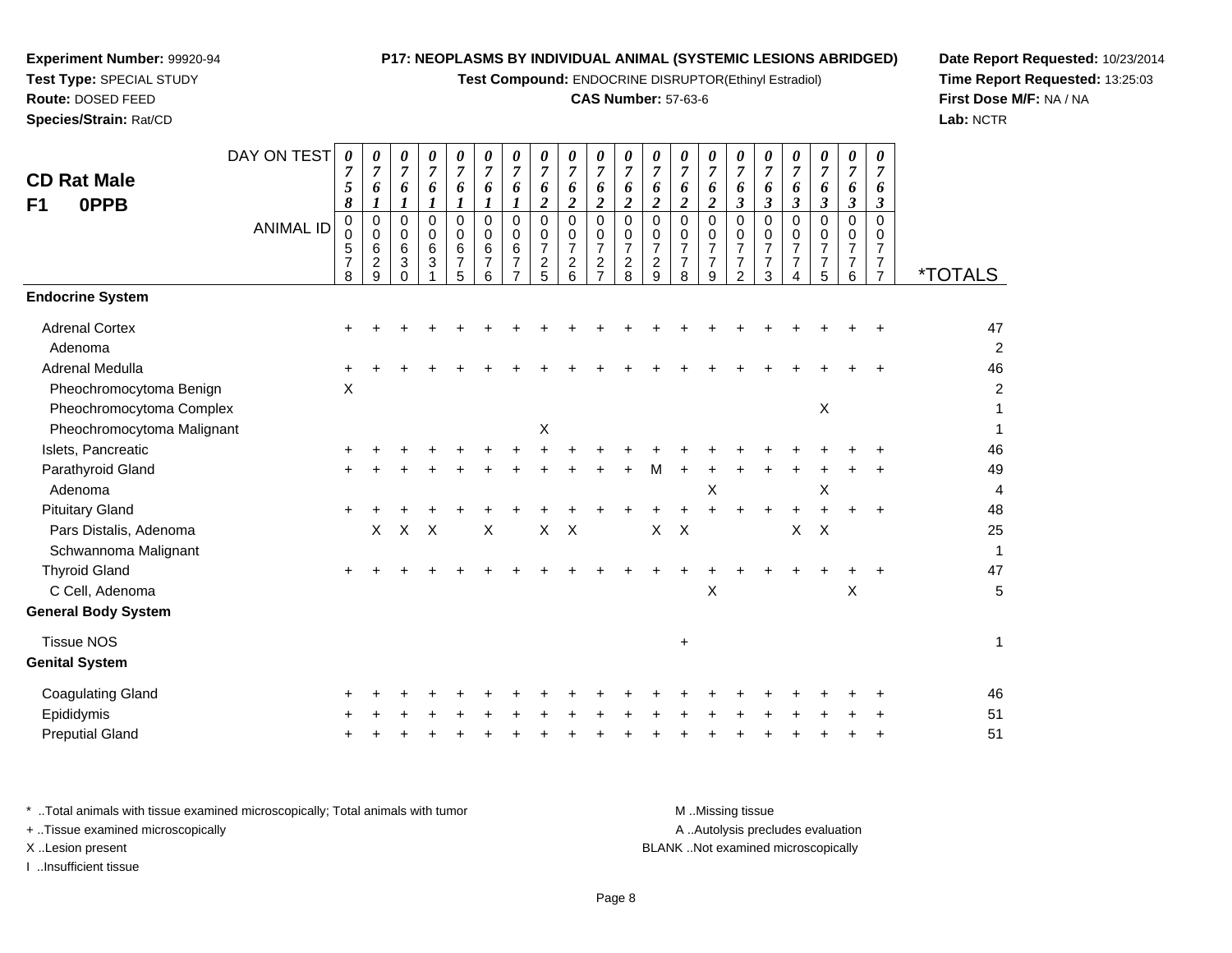**Test Compound:** ENDOCRINE DISRUPTOR(Ethinyl Estradiol)

#### **CAS Number:** 57-63-6

**Date Report Requested:** 10/23/2014**Time Report Requested:** 13:25:03**First Dose M/F:** NA / NA**Lab:** NCTR

| <b>CD Rat Male</b><br>0PPB<br>F <sub>1</sub> | DAY ON TEST<br><b>ANIMAL ID</b> | 0<br>5<br>8<br>0<br>0<br>5<br>$\overline{7}$<br>8 | 6<br>0<br>$\Omega$<br>6<br>2<br>9 | 0<br>$\overline{7}$<br>6<br>$\boldsymbol{l}$<br>0<br>$\overline{0}$<br>6<br>3<br>0 | 0<br>6<br>0<br>$\mathbf 0$<br>6<br>3 | 0<br>6<br>$\Omega$<br>0<br>$6\phantom{1}6$<br>$\overline{7}$<br>5 | 0<br>$\Omega$<br>6<br>6 | o<br>$\Omega$<br>$\Omega$<br>6<br>7 | 0<br>6<br>2<br>0<br>0<br>$\overline{7}$<br>$\overline{c}$<br>5 | 6<br>2<br>0<br>0<br>$\overline{7}$<br>$\overline{c}$<br>6 | 0<br>$\overline{7}$<br>6<br>2<br>$\Omega$<br>0<br>$\overline{7}$<br>$\overline{c}$<br>⇁ | 0<br>6<br>0<br>0<br>$\overline{7}$<br>$\overline{c}$<br>8 | $\theta$<br>6<br>$\overline{2}$<br>$\Omega$<br>0<br>$\overline{7}$<br>$\overline{2}$<br>9 | 0<br>o<br>2<br>0<br>$\overline{7}$<br>$\overline{7}$<br>8 | 0<br>6<br>2<br>0<br>$\Omega$<br>$\overline{7}$<br>$\overline{7}$<br>9 | $\boldsymbol{\theta}$<br>6<br>$\boldsymbol{\beta}$<br>0<br>$\mathbf 0$<br>$\overline{7}$<br>$\overline{7}$<br>2 | 6<br>3<br>0<br>0<br>7<br>$\overline{7}$<br>3 | 0<br>$\overline{7}$<br>6<br>3<br>$\Omega$<br>$\mathbf 0$<br>$\overline{7}$<br>$\overline{7}$<br>4 | 0<br>6<br>3<br>0<br>0<br>$\overline{7}$<br>5 | 0<br>$\overline{7}$<br>6<br>3<br>0<br>0<br>$\overline{7}$<br>$\overline{7}$<br>6 | 0<br>o<br>3<br>0<br>$\overline{7}$ | <i><b>*TOTALS</b></i> |
|----------------------------------------------|---------------------------------|---------------------------------------------------|-----------------------------------|------------------------------------------------------------------------------------|--------------------------------------|-------------------------------------------------------------------|-------------------------|-------------------------------------|----------------------------------------------------------------|-----------------------------------------------------------|-----------------------------------------------------------------------------------------|-----------------------------------------------------------|-------------------------------------------------------------------------------------------|-----------------------------------------------------------|-----------------------------------------------------------------------|-----------------------------------------------------------------------------------------------------------------|----------------------------------------------|---------------------------------------------------------------------------------------------------|----------------------------------------------|----------------------------------------------------------------------------------|------------------------------------|-----------------------|
| Squamous Cell Carcinoma                      |                                 |                                                   |                                   |                                                                                    |                                      |                                                                   |                         |                                     |                                                                |                                                           |                                                                                         |                                                           |                                                                                           |                                                           |                                                                       |                                                                                                                 | X                                            |                                                                                                   |                                              |                                                                                  |                                    | 4                     |
| Prostate, Dorsal/Lateral Lobe                |                                 |                                                   |                                   |                                                                                    |                                      |                                                                   |                         |                                     |                                                                |                                                           |                                                                                         |                                                           |                                                                                           |                                                           |                                                                       | $\ddot{}$                                                                                                       |                                              |                                                                                                   |                                              |                                                                                  |                                    | 49                    |
| Prostate, Ventral Lobe                       |                                 | ÷                                                 |                                   |                                                                                    |                                      |                                                                   |                         |                                     |                                                                |                                                           |                                                                                         |                                                           |                                                                                           |                                                           |                                                                       |                                                                                                                 |                                              |                                                                                                   |                                              |                                                                                  |                                    | 49                    |
| <b>Rete Testes</b>                           |                                 |                                                   |                                   |                                                                                    |                                      |                                                                   |                         | м                                   |                                                                |                                                           |                                                                                         |                                                           |                                                                                           |                                                           |                                                                       |                                                                                                                 |                                              |                                                                                                   |                                              |                                                                                  |                                    | 46                    |
| Seminal Vesicle                              |                                 |                                                   |                                   |                                                                                    |                                      |                                                                   |                         |                                     |                                                                |                                                           |                                                                                         |                                                           |                                                                                           |                                                           |                                                                       |                                                                                                                 |                                              |                                                                                                   |                                              |                                                                                  |                                    | 43                    |
| Adenoma                                      |                                 |                                                   |                                   |                                                                                    |                                      |                                                                   |                         |                                     |                                                                |                                                           |                                                                                         |                                                           |                                                                                           |                                                           |                                                                       |                                                                                                                 |                                              |                                                                                                   |                                              |                                                                                  |                                    | 1                     |
| <b>Testes</b>                                |                                 |                                                   |                                   |                                                                                    |                                      |                                                                   |                         |                                     |                                                                |                                                           |                                                                                         |                                                           |                                                                                           |                                                           |                                                                       |                                                                                                                 |                                              |                                                                                                   |                                              |                                                                                  |                                    | 48                    |
| <b>Hematopoietic System</b>                  |                                 |                                                   |                                   |                                                                                    |                                      |                                                                   |                         |                                     |                                                                |                                                           |                                                                                         |                                                           |                                                                                           |                                                           |                                                                       |                                                                                                                 |                                              |                                                                                                   |                                              |                                                                                  |                                    |                       |
| <b>Bone Marrow</b>                           |                                 |                                                   |                                   |                                                                                    |                                      |                                                                   |                         |                                     |                                                                |                                                           |                                                                                         |                                                           |                                                                                           |                                                           |                                                                       |                                                                                                                 |                                              |                                                                                                   |                                              |                                                                                  |                                    | 46                    |
| Lymph Node                                   |                                 | ÷                                                 |                                   |                                                                                    |                                      |                                                                   |                         |                                     |                                                                |                                                           |                                                                                         |                                                           |                                                                                           |                                                           |                                                                       |                                                                                                                 |                                              |                                                                                                   |                                              |                                                                                  |                                    | 14                    |
| Lymph Node, Mandibular                       |                                 |                                                   |                                   |                                                                                    |                                      |                                                                   |                         |                                     |                                                                |                                                           |                                                                                         |                                                           |                                                                                           |                                                           |                                                                       |                                                                                                                 |                                              |                                                                                                   |                                              |                                                                                  |                                    | 49                    |
| Lymph Node, Mesenteric                       |                                 |                                                   |                                   |                                                                                    |                                      |                                                                   |                         |                                     |                                                                |                                                           |                                                                                         |                                                           |                                                                                           |                                                           |                                                                       |                                                                                                                 |                                              |                                                                                                   |                                              |                                                                                  |                                    | 45                    |
| Spleen                                       |                                 |                                                   |                                   |                                                                                    |                                      |                                                                   |                         |                                     |                                                                |                                                           |                                                                                         |                                                           |                                                                                           |                                                           |                                                                       |                                                                                                                 |                                              |                                                                                                   |                                              |                                                                                  |                                    | 48                    |
| Thymus                                       |                                 | ÷                                                 | м                                 |                                                                                    |                                      |                                                                   |                         |                                     |                                                                |                                                           |                                                                                         |                                                           |                                                                                           |                                                           | м                                                                     |                                                                                                                 |                                              |                                                                                                   |                                              |                                                                                  |                                    | 45                    |
| <b>Integumentary System</b>                  |                                 |                                                   |                                   |                                                                                    |                                      |                                                                   |                         |                                     |                                                                |                                                           |                                                                                         |                                                           |                                                                                           |                                                           |                                                                       |                                                                                                                 |                                              |                                                                                                   |                                              |                                                                                  |                                    |                       |
| <b>Mammary Gland</b>                         |                                 |                                                   |                                   |                                                                                    |                                      |                                                                   |                         |                                     |                                                                |                                                           |                                                                                         |                                                           |                                                                                           |                                                           |                                                                       |                                                                                                                 |                                              |                                                                                                   |                                              |                                                                                  |                                    | 44                    |

**Experiment Number:** 99920-94**Test Type:** SPECIAL STUDY**Route:** DOSED FEED**Species/Strain:** Rat/CD

DAY ON TEST

Mar d  $+$  <sup>+</sup> <sup>+</sup> <sup>+</sup> <sup>+</sup> <sup>+</sup> <sup>+</sup> <sup>+</sup> <sup>+</sup> <sup>+</sup> <sup>+</sup> <sup>+</sup> <sup>+</sup> <sup>+</sup> <sup>+</sup> <sup>+</sup> <sup>+</sup> <sup>+</sup> <sup>+</sup> <sup>+</sup> <sup>44</sup> Adenocarcinomaa X  $\mathsf{X}$  and  $\mathsf{Y}$  are the set of  $\mathsf{Y}$  and  $\mathsf{Y}$  are the set of  $\mathsf{Y}$  and  $\mathsf{Y}$  are the set of  $\mathsf{Y}$  and  $\mathsf{Y}$  are the set of  $\mathsf{Y}$  and  $\mathsf{Y}$  are the set of  $\mathsf{Y}$  and  $\mathsf{Y}$  are the set of Fibroadenoma $\overline{a}$ Fibroma $\overline{a}$ Lipoma $\alpha$  $\mathsf{X}$  and  $\mathsf{Y}$  are the set of  $\mathsf{Y}$  and  $\mathsf{Y}$  are the set of  $\mathsf{Y}$  and  $\mathsf{Y}$  are the set of  $\mathsf{Y}$  and  $\mathsf{Y}$  are the set of  $\mathsf{Y}$  and  $\mathsf{Y}$  are the set of  $\mathsf{Y}$  and  $\mathsf{Y}$  are the set of **Skin** n  $+$  <sup>+</sup> <sup>+</sup> <sup>+</sup> <sup>+</sup> <sup>+</sup> <sup>+</sup> <sup>+</sup> <sup>+</sup> <sup>+</sup> <sup>+</sup> <sup>+</sup> <sup>+</sup> <sup>+</sup> <sup>+</sup> <sup>+</sup> <sup>+</sup> <sup>+</sup> <sup>+</sup> <sup>+</sup> <sup>51</sup> Basal Cell Adenoma $\alpha$  $\mathsf{X}$  and  $\mathsf{Y}$  are the set of  $\mathsf{Y}$ 

\* ..Total animals with tissue examined microscopically; Total animals with tumor **M** ..Missing tissue M ..Missing tissue A ..Autolysis precludes evaluation + ..Tissue examined microscopically X ..Lesion present BLANK ..Not examined microscopicallyI ..Insufficient tissue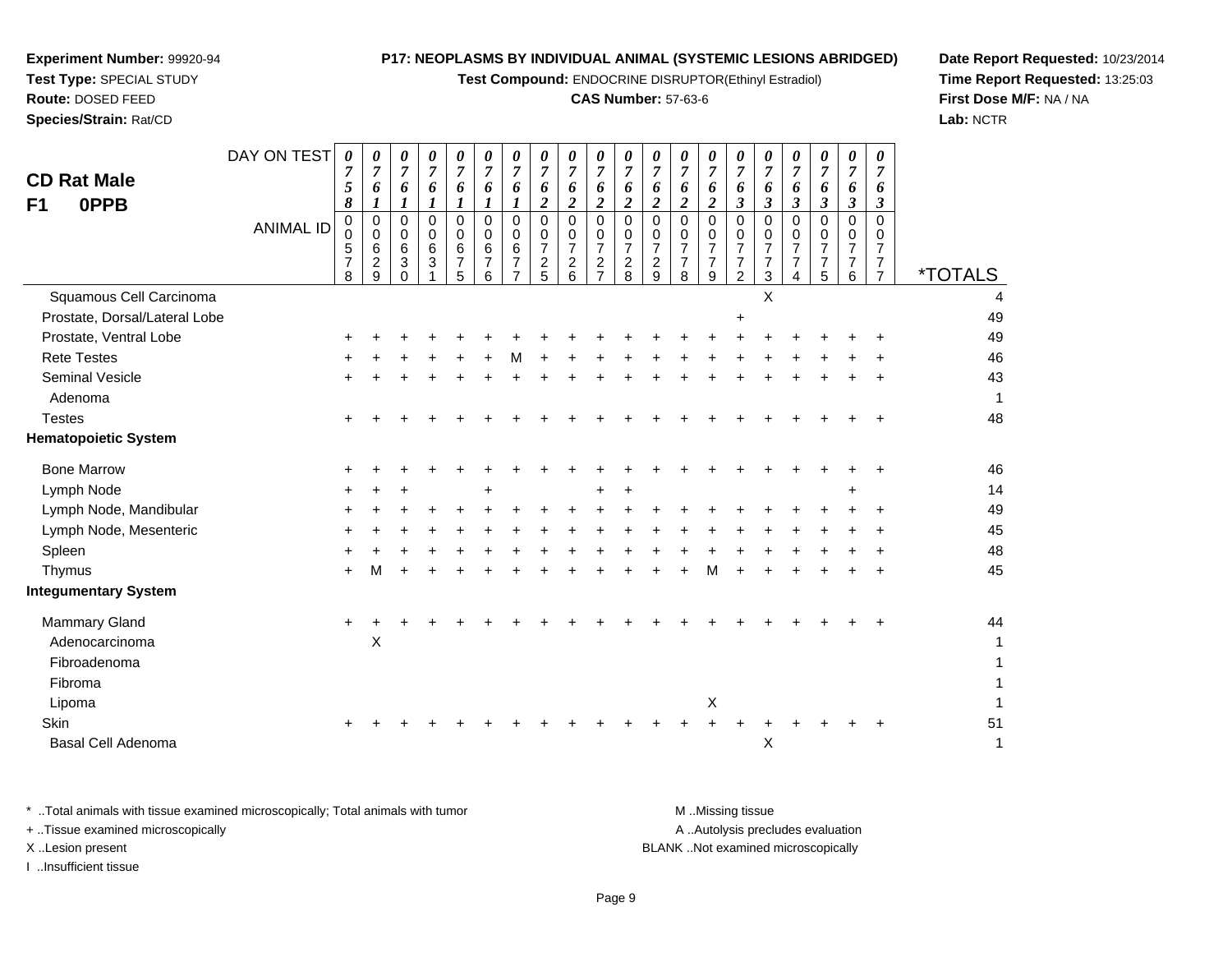**Test Compound:** ENDOCRINE DISRUPTOR(Ethinyl Estradiol)

## **CAS Number:** 57-63-6

**Date Report Requested:** 10/23/2014**Time Report Requested:** 13:25:03**First Dose M/F:** NA / NA**Lab:** NCTR

| <b>CD Rat Male</b><br>0PPB<br>F1                                     | DAY ON TEST      | 0<br>$\overline{7}$<br>5<br>8<br>0      | 0<br>$\overline{7}$<br>6<br>1<br>$\mathbf 0$     | 0<br>$\overline{7}$<br>6<br>$\boldsymbol{I}$<br>$\mathbf 0$ | 0<br>$\overline{7}$<br>6<br>1<br>0          | 0<br>$\overline{7}$<br>6<br>$\boldsymbol{l}$<br>$\mathbf 0$ | 0<br>7<br>6<br>1<br>$\mathbf 0$ | 0<br>$\overline{7}$<br>6<br>1<br>$\mathbf 0$      | $\overline{7}$<br>6<br>$\overline{2}$<br>$\mathbf 0$ | $\boldsymbol{\theta}$<br>$\overline{7}$<br>6<br>2<br>$\Omega$ | 0<br>$\overline{7}$<br>6<br>$\overline{2}$<br>$\mathbf 0$      | $\boldsymbol{\theta}$<br>$\overline{7}$<br>6<br>$\overline{2}$<br>0 | $\boldsymbol{\theta}$<br>$\boldsymbol{7}$<br>6<br>$\overline{2}$<br>$\mathbf 0$ | 0<br>$\overline{7}$<br>6<br>$\overline{2}$<br>$\mathbf 0$ | 0<br>$\overline{7}$<br>6<br>$\overline{2}$<br>$\mathbf 0$ | $\boldsymbol{\theta}$<br>$\overline{7}$<br>6<br>$\boldsymbol{\beta}$<br>0 | 0<br>$\overline{7}$<br>6<br>$\boldsymbol{\beta}$<br>0 | 0<br>$\overline{7}$<br>6<br>$\mathbf{3}$<br>0 | 0<br>$\overline{7}$<br>6<br>$\mathbf{3}$<br>$\overline{0}$ | $\theta$<br>$\overline{7}$<br>6<br>$\boldsymbol{\beta}$<br>0 | $\boldsymbol{\theta}$<br>$\overline{7}$<br>6<br>3<br>$\Omega$ |                       |
|----------------------------------------------------------------------|------------------|-----------------------------------------|--------------------------------------------------|-------------------------------------------------------------|---------------------------------------------|-------------------------------------------------------------|---------------------------------|---------------------------------------------------|------------------------------------------------------|---------------------------------------------------------------|----------------------------------------------------------------|---------------------------------------------------------------------|---------------------------------------------------------------------------------|-----------------------------------------------------------|-----------------------------------------------------------|---------------------------------------------------------------------------|-------------------------------------------------------|-----------------------------------------------|------------------------------------------------------------|--------------------------------------------------------------|---------------------------------------------------------------|-----------------------|
|                                                                      | <b>ANIMAL ID</b> | $\mathbf 0$<br>5<br>$\overline{7}$<br>8 | $\mathbf 0$<br>6<br>$\overline{\mathbf{c}}$<br>9 | $\mathbf 0$<br>$6\phantom{1}6$<br>3<br>$\Omega$             | $\pmb{0}$<br>$\,6\,$<br>3<br>$\overline{1}$ | $\Omega$<br>6<br>$\overline{7}$<br>5                        | 0<br>6<br>7<br>6                | $\Omega$<br>6<br>$\overline{7}$<br>$\overline{7}$ | 0<br>$\overline{7}$<br>$\frac{2}{5}$                 | $\Omega$<br>$\overline{7}$<br>$\overline{\mathbf{c}}$<br>6    | $\Omega$<br>$\overline{7}$<br>$\overline{c}$<br>$\overline{7}$ | 0<br>$\overline{7}$<br>$\frac{2}{8}$                                | 0<br>$\overline{7}$<br>$\frac{2}{9}$                                            | $\Omega$<br>$\overline{7}$<br>$\overline{7}$<br>8         | $\Omega$<br>$\overline{7}$<br>$\overline{7}$<br>9         | $\Omega$<br>$\overline{7}$<br>$\overline{7}$<br>2                         | $\mathbf 0$<br>$\overline{7}$<br>$\overline{7}$<br>3  | 0<br>$\overline{7}$<br>7<br>4                 | $\mathbf 0$<br>$\overline{7}$<br>$\overline{7}$<br>5       | 0<br>7<br>$\overline{7}$<br>6                                | $\Omega$<br>7<br>$\overline{7}$<br>$\overline{7}$             | <i><b>*TOTALS</b></i> |
| Fibroma                                                              |                  |                                         |                                                  |                                                             |                                             |                                                             |                                 |                                                   |                                                      |                                                               |                                                                |                                                                     |                                                                                 |                                                           |                                                           |                                                                           |                                                       | X                                             |                                                            |                                                              |                                                               | 2                     |
| Keratoacanthoma                                                      |                  |                                         |                                                  |                                                             |                                             |                                                             |                                 |                                                   |                                                      |                                                               |                                                                |                                                                     |                                                                                 |                                                           |                                                           |                                                                           |                                                       |                                               | $\pmb{\times}$                                             |                                                              |                                                               | $\overline{2}$        |
| Sarcoma                                                              |                  |                                         |                                                  |                                                             |                                             |                                                             |                                 |                                                   |                                                      |                                                               |                                                                |                                                                     |                                                                                 |                                                           |                                                           |                                                                           |                                                       |                                               |                                                            |                                                              |                                                               | 4                     |
| <b>Musculoskeletal System</b>                                        |                  |                                         |                                                  |                                                             |                                             |                                                             |                                 |                                                   |                                                      |                                                               |                                                                |                                                                     |                                                                                 |                                                           |                                                           |                                                                           |                                                       |                                               |                                                            |                                                              |                                                               |                       |
| <b>Bone</b>                                                          |                  |                                         |                                                  |                                                             |                                             |                                                             |                                 |                                                   |                                                      |                                                               |                                                                |                                                                     |                                                                                 |                                                           |                                                           |                                                                           |                                                       |                                               |                                                            |                                                              |                                                               | 2                     |
| Cranium, Osteosarcoma                                                |                  |                                         |                                                  |                                                             |                                             |                                                             |                                 |                                                   |                                                      |                                                               |                                                                |                                                                     |                                                                                 |                                                           |                                                           |                                                                           |                                                       |                                               |                                                            |                                                              |                                                               |                       |
| Cranium, Schwannoma Malignant,<br>Metastatic, Uncertain Primary Site |                  |                                         |                                                  |                                                             |                                             |                                                             |                                 |                                                   |                                                      |                                                               |                                                                |                                                                     |                                                                                 |                                                           |                                                           |                                                                           |                                                       |                                               |                                                            |                                                              |                                                               |                       |
| Bone, Femur                                                          |                  |                                         |                                                  |                                                             |                                             |                                                             |                                 |                                                   |                                                      |                                                               |                                                                |                                                                     |                                                                                 |                                                           |                                                           |                                                                           |                                                       |                                               |                                                            |                                                              |                                                               | 51                    |
| <b>Skeletal Muscle</b>                                               |                  |                                         |                                                  |                                                             |                                             |                                                             |                                 |                                                   |                                                      |                                                               |                                                                |                                                                     |                                                                                 |                                                           |                                                           |                                                                           |                                                       |                                               |                                                            |                                                              |                                                               | 1                     |
| <b>Nervous System</b>                                                |                  |                                         |                                                  |                                                             |                                             |                                                             |                                 |                                                   |                                                      |                                                               |                                                                |                                                                     |                                                                                 |                                                           |                                                           |                                                                           |                                                       |                                               |                                                            |                                                              |                                                               |                       |
| Brain, Brain Stem                                                    |                  |                                         |                                                  |                                                             |                                             |                                                             |                                 |                                                   |                                                      |                                                               |                                                                |                                                                     |                                                                                 |                                                           |                                                           |                                                                           |                                                       |                                               |                                                            |                                                              |                                                               | 49                    |
| Astrocytoma Malignant                                                |                  |                                         |                                                  |                                                             |                                             |                                                             |                                 |                                                   |                                                      |                                                               |                                                                |                                                                     |                                                                                 |                                                           |                                                           |                                                                           |                                                       |                                               |                                                            |                                                              |                                                               | $\mathbf{1}$          |
| Brain, Cerebellum                                                    |                  |                                         |                                                  |                                                             |                                             |                                                             |                                 |                                                   |                                                      |                                                               |                                                                |                                                                     |                                                                                 |                                                           |                                                           |                                                                           |                                                       |                                               |                                                            |                                                              |                                                               | 49                    |
| Brain, Cerebrum                                                      |                  |                                         |                                                  |                                                             |                                             |                                                             |                                 |                                                   |                                                      |                                                               |                                                                |                                                                     |                                                                                 |                                                           |                                                           |                                                                           |                                                       |                                               |                                                            |                                                              |                                                               | 49                    |
| Astrocytoma Malignant                                                |                  |                                         |                                                  |                                                             |                                             |                                                             |                                 |                                                   |                                                      |                                                               |                                                                |                                                                     |                                                                                 |                                                           |                                                           |                                                                           |                                                       |                                               |                                                            |                                                              |                                                               | $\mathbf{1}$          |
| <b>Respiratory System</b>                                            |                  |                                         |                                                  |                                                             |                                             |                                                             |                                 |                                                   |                                                      |                                                               |                                                                |                                                                     |                                                                                 |                                                           |                                                           |                                                                           |                                                       |                                               |                                                            |                                                              |                                                               |                       |
| Lung                                                                 |                  |                                         |                                                  |                                                             |                                             |                                                             |                                 |                                                   |                                                      |                                                               |                                                                |                                                                     |                                                                                 |                                                           |                                                           |                                                                           |                                                       |                                               |                                                            |                                                              |                                                               | 46                    |
| Alveolar/Bronchiolar Adenoma                                         |                  |                                         |                                                  |                                                             |                                             |                                                             |                                 |                                                   |                                                      |                                                               |                                                                |                                                                     |                                                                                 |                                                           |                                                           |                                                                           |                                                       |                                               |                                                            |                                                              |                                                               | 1                     |
| <b>Nose</b>                                                          |                  |                                         |                                                  |                                                             |                                             |                                                             |                                 |                                                   |                                                      |                                                               |                                                                |                                                                     |                                                                                 |                                                           |                                                           |                                                                           |                                                       |                                               |                                                            |                                                              |                                                               | 48                    |
| Adenoma                                                              |                  |                                         |                                                  |                                                             |                                             |                                                             |                                 |                                                   |                                                      |                                                               |                                                                |                                                                     |                                                                                 |                                                           |                                                           |                                                                           |                                                       |                                               |                                                            |                                                              |                                                               | 1                     |

**Experiment Number:** 99920-94**Test Type:** SPECIAL STUDY**Route:** DOSED FEED**Species/Strain:** Rat/CD

\* ..Total animals with tissue examined microscopically; Total animals with tumor **M** . Missing tissue M ..Missing tissue A ..Autolysis precludes evaluation + ..Tissue examined microscopically X ..Lesion present BLANK ..Not examined microscopicallyI ..Insufficient tissue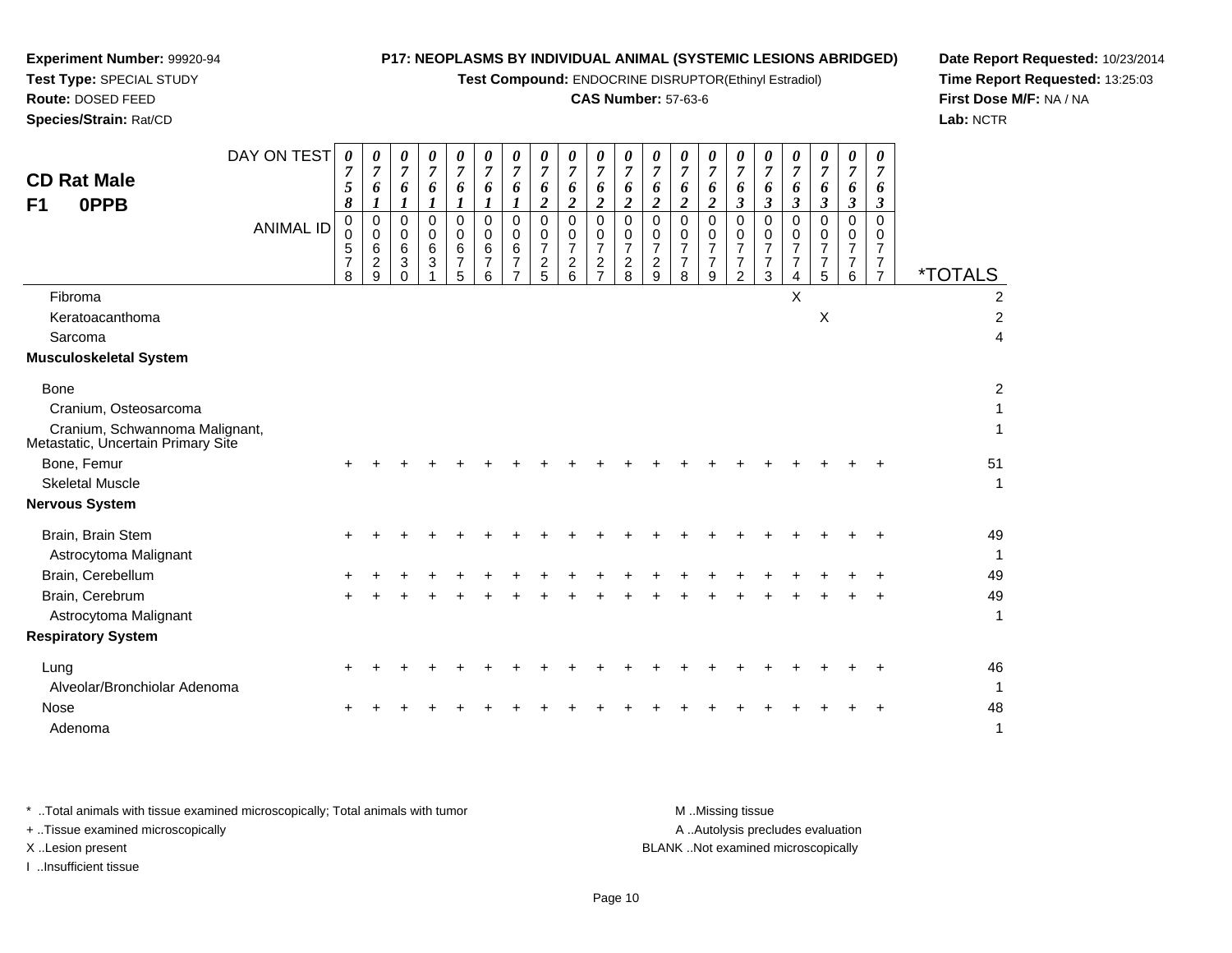**Test Compound:** ENDOCRINE DISRUPTOR(Ethinyl Estradiol)

### **CAS Number:** 57-63-6

 $\top$ ┯  $\top$ 

**Date Report Requested:** 10/23/2014**Time Report Requested:** 13:25:03**First Dose M/F:** NA / NA**Lab:** NCTR

| <b>CD Rat Male</b><br>0PPB<br>F <sub>1</sub>   | DAY ON TEST<br>ANIMAL ID | 0<br>$\overline{7}$<br>$5\overline{)}$<br>8<br>0<br>$\Omega$<br>5<br>7<br>8 | $\overline{7}$<br>6<br>0<br>$\Omega$<br>6<br>$\overline{c}$<br>9 | 0<br>$\overline{7}$<br>6<br>$\boldsymbol{l}$<br>0<br>$\mathbf 0$<br>$\,6\,$<br>$\mathbf{3}$ | 0<br>$\overline{7}$<br>6<br>0<br>0<br>6<br>3 | 0<br>$\boldsymbol{7}$<br>6<br>1<br>0<br>0<br>6<br>$\overline{7}$<br>5 | 0<br>$\boldsymbol{7}$<br>6<br>$\boldsymbol{l}$<br>$\mathbf 0$<br>$\mathbf 0$<br>6<br>7<br>6 | 0<br>$\overline{7}$<br>6<br>0<br>0<br>6<br>7<br>$\overline{ }$ | $\theta$<br>$\overline{7}$<br>6<br>2<br>0<br>$\mathbf 0$<br>$\overline{7}$<br>2<br>5 | $\overline{ }$<br>$\Omega$<br>0<br>2<br>6 | 0<br>$\overline{7}$<br>6<br>$\overline{2}$<br>0<br>$\mathbf 0$<br>$\overline{7}$<br>$\overline{c}$<br>$\overline{z}$ | 0<br>$\overline{7}$<br>6<br>$\boldsymbol{2}$<br>0<br>$\mathbf 0$<br>$\overline{7}$<br>$\boldsymbol{2}$<br>8 | 0<br>$\overline{7}$<br>6<br>$\boldsymbol{2}$<br>$\mathbf 0$<br>$\mathbf 0$<br>$\overline{7}$<br>$\overline{c}$<br>9 | 0<br>$\boldsymbol{7}$<br>6<br>$\overline{2}$<br>$\mathbf 0$<br>$\mathbf 0$<br>$\overline{7}$<br>$\overline{7}$<br>8 | 0<br>$\overline{7}$<br>6<br>$\overline{2}$<br>0<br>0<br>7<br>$\overline{7}$<br>9 | 0<br>$\overline{7}$<br>6<br>3<br>$\mathbf 0$<br>$\mathbf 0$<br>$\overline{7}$<br>$\overline{7}$<br>$\overline{2}$ | $\overline{7}$<br>3<br>0<br>$\Omega$<br>3 | 0<br>$\overline{7}$<br>6<br>$\mathfrak{z}$<br>$\mathbf 0$<br>$\mathbf 0$<br>$\overline{7}$<br>$\overline{7}$<br>4 | 0<br>$\overline{7}$<br>6<br>$\boldsymbol{\beta}$<br>0<br>0<br>$\overline{7}$<br>$\overline{7}$<br>5 | 0<br>$\overline{7}$<br>6<br>$\boldsymbol{\beta}$<br>0<br>$\pmb{0}$<br>$\overline{7}$<br>7<br>6 | 0<br>o<br>3<br>0<br>7 | <i><b>*TOTALS</b></i>     |
|------------------------------------------------|--------------------------|-----------------------------------------------------------------------------|------------------------------------------------------------------|---------------------------------------------------------------------------------------------|----------------------------------------------|-----------------------------------------------------------------------|---------------------------------------------------------------------------------------------|----------------------------------------------------------------|--------------------------------------------------------------------------------------|-------------------------------------------|----------------------------------------------------------------------------------------------------------------------|-------------------------------------------------------------------------------------------------------------|---------------------------------------------------------------------------------------------------------------------|---------------------------------------------------------------------------------------------------------------------|----------------------------------------------------------------------------------|-------------------------------------------------------------------------------------------------------------------|-------------------------------------------|-------------------------------------------------------------------------------------------------------------------|-----------------------------------------------------------------------------------------------------|------------------------------------------------------------------------------------------------|-----------------------|---------------------------|
| Trachea                                        |                          | $+$                                                                         | $+$                                                              | ÷                                                                                           | $\div$                                       |                                                                       | +                                                                                           | +                                                              |                                                                                      |                                           |                                                                                                                      |                                                                                                             |                                                                                                                     | +                                                                                                                   | +                                                                                | ÷                                                                                                                 | ÷                                         | ÷                                                                                                                 | $\div$                                                                                              | ÷                                                                                              | $\ddot{}$             | 49                        |
| <b>Special Senses System</b>                   |                          |                                                                             |                                                                  |                                                                                             |                                              |                                                                       |                                                                                             |                                                                |                                                                                      |                                           |                                                                                                                      |                                                                                                             |                                                                                                                     |                                                                                                                     |                                                                                  |                                                                                                                   |                                           |                                                                                                                   |                                                                                                     |                                                                                                |                       |                           |
| Eye                                            |                          |                                                                             |                                                                  |                                                                                             |                                              |                                                                       |                                                                                             |                                                                |                                                                                      |                                           |                                                                                                                      |                                                                                                             |                                                                                                                     |                                                                                                                     |                                                                                  |                                                                                                                   |                                           |                                                                                                                   |                                                                                                     |                                                                                                |                       | 46                        |
| Harderian Gland<br>Zymbal's Gland<br>Carcinoma |                          |                                                                             |                                                                  |                                                                                             |                                              |                                                                       |                                                                                             |                                                                |                                                                                      |                                           |                                                                                                                      |                                                                                                             |                                                                                                                     |                                                                                                                     |                                                                                  |                                                                                                                   |                                           |                                                                                                                   |                                                                                                     |                                                                                                | $\ddot{}$             | 48<br>1<br>1              |
| <b>Urinary System</b>                          |                          |                                                                             |                                                                  |                                                                                             |                                              |                                                                       |                                                                                             |                                                                |                                                                                      |                                           |                                                                                                                      |                                                                                                             |                                                                                                                     |                                                                                                                     |                                                                                  |                                                                                                                   |                                           |                                                                                                                   |                                                                                                     |                                                                                                |                       |                           |
| Kidney<br>Transit Epithe, Papilloma<br>Urethra |                          |                                                                             |                                                                  |                                                                                             |                                              |                                                                       |                                                                                             |                                                                |                                                                                      |                                           |                                                                                                                      |                                                                                                             |                                                                                                                     | $\ddot{}$                                                                                                           |                                                                                  |                                                                                                                   |                                           |                                                                                                                   |                                                                                                     |                                                                                                |                       | 46<br>1<br>$\overline{c}$ |
| <b>Urinary Bladder</b>                         |                          |                                                                             |                                                                  |                                                                                             |                                              |                                                                       |                                                                                             |                                                                |                                                                                      |                                           |                                                                                                                      |                                                                                                             |                                                                                                                     |                                                                                                                     |                                                                                  |                                                                                                                   |                                           |                                                                                                                   |                                                                                                     |                                                                                                |                       | 45                        |
| <b>SYSTEMIC LESIONS</b>                        |                          |                                                                             |                                                                  |                                                                                             |                                              |                                                                       |                                                                                             |                                                                |                                                                                      |                                           |                                                                                                                      |                                                                                                             |                                                                                                                     |                                                                                                                     |                                                                                  |                                                                                                                   |                                           |                                                                                                                   |                                                                                                     |                                                                                                |                       |                           |
| Multiple Organ<br>Lymphoma Malignant           |                          |                                                                             |                                                                  |                                                                                             |                                              |                                                                       |                                                                                             |                                                                |                                                                                      |                                           |                                                                                                                      |                                                                                                             |                                                                                                                     |                                                                                                                     |                                                                                  |                                                                                                                   |                                           |                                                                                                                   |                                                                                                     |                                                                                                |                       | 51<br>1                   |

\* ..Total animals with tissue examined microscopically; Total animals with tumor **M** ...Missing tissue M ...Missing tissue

+ ..Tissue examined microscopically

**Experiment Number:** 99920-94**Test Type:** SPECIAL STUDY**Route:** DOSED FEED**Species/Strain:** Rat/CD

I ..Insufficient tissue

A ..Autolysis precludes evaluation X ..Lesion present BLANK ..Not examined microscopically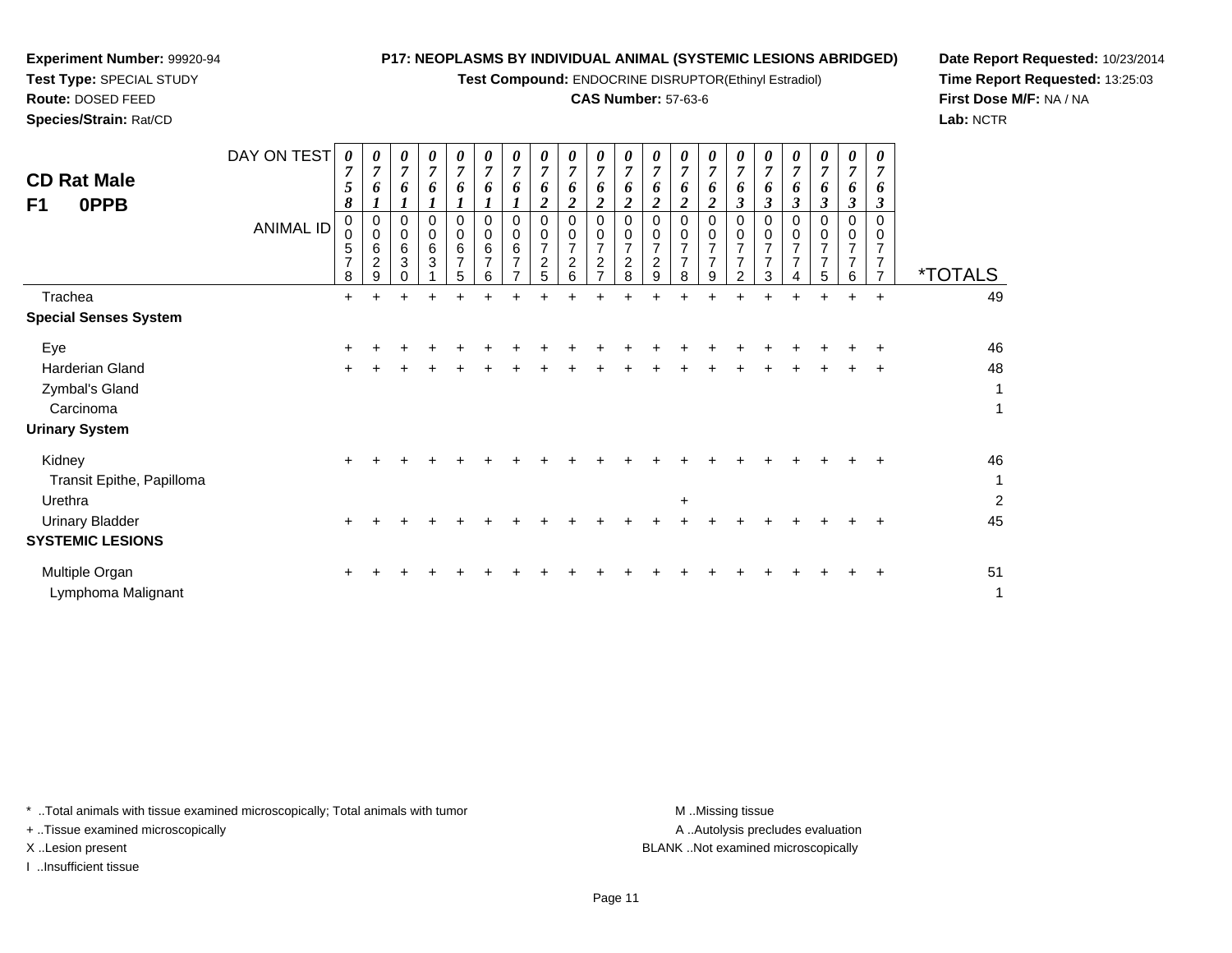**Test Compound:** ENDOCRINE DISRUPTOR(Ethinyl Estradiol)

#### **CAS Number:** 57-63-6

**Date Report Requested:** 10/23/2014**Time Report Requested:** 13:25:03**First Dose M/F:** NA / NA**Lab:** NCTR

| <b>CD Rat Male</b><br>2PPB<br>F1  | DAY ON TEST<br><b>ANIMAL ID</b> | 0<br>$\boldsymbol{I}$<br>4<br>6<br>$\pmb{0}$<br>0<br>0<br>0 | $\boldsymbol{\theta}$<br>$\boldsymbol{l}$<br>$\boldsymbol{9}$<br>$\pmb{8}$<br>$\mathbf 0$<br>$\mathbf 0$<br>$\mathbf 0$<br>$\mathbf 0$ | 0<br>$\boldsymbol{\beta}$<br>8<br>6<br>0<br>0<br>$\mathbf 0$<br>3 | $\pmb{\theta}$<br>$\boldsymbol{4}$<br>9<br>$\boldsymbol{2}$<br>$\mathbf 0$<br>$\mathbf 0$<br>$\pmb{0}$<br>5 | $\pmb{\theta}$<br>$\sqrt{5}$<br>5<br>$\boldsymbol{4}$<br>$\pmb{0}$<br>$\mathbf 0$<br>$\pmb{0}$<br>$\boldsymbol{9}$ | 0<br>$\mathfrak{s}$<br>$\boldsymbol{g}$<br>6<br>$\mathbf 0$<br>$\mathbf 0$<br>$\overline{1}$<br>4 | 0<br>$\mathfrak{s}$<br>9<br>$\overline{7}$<br>$\mathbf 0$<br>$\mathbf 0$<br>$\mathbf{1}$<br>3 | 0<br>5<br>9<br>8<br>$\mathbf 0$<br>0<br>$\mathbf{1}$<br>3 | $\pmb{\theta}$<br>6<br>0<br>0<br>$\pmb{0}$<br>0<br>$\mathbf{1}$<br>$\overline{4}$ | 0<br>6<br>$\overline{7}$<br>$\pmb{0}$<br>$\mathbf 0$<br>$\mathbf{1}$<br>$\overline{5}$ | 0<br>6<br>$\mathfrak{z}$<br>$\pmb{8}$<br>$\mathbf 0$<br>$\mathbf 0$<br>$\overline{1}$<br>8 | $\boldsymbol{\theta}$<br>6<br>$\mathfrak{z}$<br>$\boldsymbol{g}$<br>$\mathbf 0$<br>$\Omega$<br>1<br>8 | 0<br>6<br>$5\phantom{.0}$<br>0<br>0<br>0<br>$\overline{a}$<br>$\mathbf 0$ | $\pmb{\theta}$<br>6<br>8<br>8<br>0<br>$\pmb{0}$<br>$\sqrt{2}$<br>6 | $\boldsymbol{\theta}$<br>6<br>9<br>6<br>$\pmb{0}$<br>$\mathbf 0$<br>$\sqrt{2}$<br>$\bf 8$ | 0<br>$\overline{7}$<br>0<br>4<br>$\mathbf 0$<br>$\mathbf 0$<br>$\sqrt{3}$<br>0 | 0<br>$\overline{7}$<br>6<br>$\mathbf 0$<br>$\mathbf 0$<br>$\sqrt{3}$<br>$\overline{c}$ | 0<br>$\overline{7}$<br>$\boldsymbol{\beta}$<br>$\overline{\tau}$<br>0<br>0<br>$\mathbf{3}$<br>6 | $\pmb{\theta}$<br>$\overline{7}$<br>$\boldsymbol{4}$<br>$\boldsymbol{\beta}$<br>$\pmb{0}$<br>$\pmb{0}$<br>$\ensuremath{\mathsf{3}}$<br>$^8_6$ | $\pmb{\theta}$<br>$\overline{7}$<br>$\mathfrak{s}$<br>6<br>$\pmb{0}$<br>$\mathbf 0$<br>$\overline{a}$<br>$\frac{2}{7}$ | 0<br>$\overline{7}$<br>5<br>6<br>$\mathbf 0$<br>$\mathbf 0$<br>4<br>$_{8}^2$ | 0<br>$\overline{7}$<br>5<br>6<br>$\mathbf 0$<br>$\mathbf 0$<br>$\overline{4}$<br>$\boldsymbol{2}$ | 0<br>$\overline{7}$<br>5<br>$\overline{7}$<br>0<br>$\mathbf 0$<br>4<br>8 | $\pmb{\theta}$<br>$\overline{7}$<br>$\sqrt{5}$<br>$\overline{7}$<br>$\pmb{0}$<br>0<br>$\overline{\mathbf{4}}$<br>$^8_3$ | $\boldsymbol{\theta}$<br>$\overline{7}$<br>5<br>$\overline{7}$<br>$\mathbf 0$<br>$\mathbf 0$<br>$\overline{4}$<br>$\bf8$ | 0<br>$\overline{7}$<br>5<br>$\overline{7}$<br>$\mathbf 0$<br>$\mathbf 0$<br>4<br>$\bf 8$ | 0<br>7<br>5<br>$\overline{7}$<br>$\mathbf 0$<br>$\Omega$<br>5<br>3 | 0<br>$\overline{7}$<br>5<br>$\overline{7}$<br>0<br>$\mathbf 0$<br>5<br>3 | 0<br>$\boldsymbol{7}$<br>$\sqrt{5}$<br>8<br>0<br>0<br>$\sqrt{5}$ | 0<br>$\overline{7}$<br>5<br>8<br>$\mathsf{O}\xspace$<br>$\mathbf 0$<br>$\sqrt{5}$<br>8 |  |
|-----------------------------------|---------------------------------|-------------------------------------------------------------|----------------------------------------------------------------------------------------------------------------------------------------|-------------------------------------------------------------------|-------------------------------------------------------------------------------------------------------------|--------------------------------------------------------------------------------------------------------------------|---------------------------------------------------------------------------------------------------|-----------------------------------------------------------------------------------------------|-----------------------------------------------------------|-----------------------------------------------------------------------------------|----------------------------------------------------------------------------------------|--------------------------------------------------------------------------------------------|-------------------------------------------------------------------------------------------------------|---------------------------------------------------------------------------|--------------------------------------------------------------------|-------------------------------------------------------------------------------------------|--------------------------------------------------------------------------------|----------------------------------------------------------------------------------------|-------------------------------------------------------------------------------------------------|-----------------------------------------------------------------------------------------------------------------------------------------------|------------------------------------------------------------------------------------------------------------------------|------------------------------------------------------------------------------|---------------------------------------------------------------------------------------------------|--------------------------------------------------------------------------|-------------------------------------------------------------------------------------------------------------------------|--------------------------------------------------------------------------------------------------------------------------|------------------------------------------------------------------------------------------|--------------------------------------------------------------------|--------------------------------------------------------------------------|------------------------------------------------------------------|----------------------------------------------------------------------------------------|--|
| <b>Alimentary System</b>          |                                 | 4                                                           | 5                                                                                                                                      | 3                                                                 | $\overline{7}$                                                                                              | $\Omega$                                                                                                           | $\Omega$                                                                                          | $\mathsf{Q}$                                                                                  | 8                                                         |                                                                                   | 8                                                                                      | 3                                                                                          |                                                                                                       |                                                                           | 3                                                                  | 6                                                                                         | 4                                                                              |                                                                                        | $\Omega$                                                                                        |                                                                                                                                               |                                                                                                                        |                                                                              | 9                                                                                                 | $\mathfrak{p}$                                                           |                                                                                                                         | 4                                                                                                                        | 5                                                                                        | $\mathfrak{p}$                                                     | 3                                                                        | 9                                                                | $\Omega$                                                                               |  |
|                                   |                                 |                                                             |                                                                                                                                        |                                                                   |                                                                                                             |                                                                                                                    |                                                                                                   |                                                                                               |                                                           |                                                                                   |                                                                                        |                                                                                            |                                                                                                       |                                                                           |                                                                    |                                                                                           |                                                                                |                                                                                        |                                                                                                 |                                                                                                                                               |                                                                                                                        |                                                                              |                                                                                                   |                                                                          |                                                                                                                         |                                                                                                                          |                                                                                          |                                                                    |                                                                          |                                                                  |                                                                                        |  |
| Esophagus                         |                                 |                                                             |                                                                                                                                        |                                                                   |                                                                                                             |                                                                                                                    |                                                                                                   |                                                                                               |                                                           |                                                                                   |                                                                                        |                                                                                            |                                                                                                       |                                                                           |                                                                    |                                                                                           |                                                                                |                                                                                        |                                                                                                 |                                                                                                                                               |                                                                                                                        |                                                                              |                                                                                                   |                                                                          |                                                                                                                         |                                                                                                                          |                                                                                          |                                                                    |                                                                          |                                                                  |                                                                                        |  |
| Intestine Large, Cecum            |                                 |                                                             |                                                                                                                                        |                                                                   |                                                                                                             |                                                                                                                    |                                                                                                   |                                                                                               |                                                           |                                                                                   |                                                                                        |                                                                                            |                                                                                                       |                                                                           |                                                                    |                                                                                           |                                                                                |                                                                                        |                                                                                                 |                                                                                                                                               |                                                                                                                        |                                                                              |                                                                                                   |                                                                          |                                                                                                                         |                                                                                                                          |                                                                                          |                                                                    |                                                                          |                                                                  |                                                                                        |  |
| Intestine Large, Colon            |                                 |                                                             |                                                                                                                                        |                                                                   |                                                                                                             |                                                                                                                    |                                                                                                   |                                                                                               |                                                           |                                                                                   |                                                                                        |                                                                                            |                                                                                                       |                                                                           |                                                                    |                                                                                           |                                                                                |                                                                                        |                                                                                                 |                                                                                                                                               |                                                                                                                        |                                                                              |                                                                                                   |                                                                          |                                                                                                                         |                                                                                                                          |                                                                                          |                                                                    |                                                                          |                                                                  |                                                                                        |  |
| Intestine Large, Rectum           |                                 | A                                                           |                                                                                                                                        |                                                                   |                                                                                                             |                                                                                                                    |                                                                                                   |                                                                                               |                                                           |                                                                                   |                                                                                        |                                                                                            |                                                                                                       |                                                                           |                                                                    |                                                                                           |                                                                                |                                                                                        |                                                                                                 |                                                                                                                                               |                                                                                                                        |                                                                              |                                                                                                   |                                                                          |                                                                                                                         |                                                                                                                          |                                                                                          |                                                                    |                                                                          |                                                                  |                                                                                        |  |
| Intestine Small, Duodenum         |                                 |                                                             |                                                                                                                                        |                                                                   |                                                                                                             |                                                                                                                    |                                                                                                   |                                                                                               |                                                           |                                                                                   |                                                                                        |                                                                                            |                                                                                                       |                                                                           |                                                                    |                                                                                           |                                                                                |                                                                                        |                                                                                                 |                                                                                                                                               |                                                                                                                        |                                                                              |                                                                                                   |                                                                          |                                                                                                                         |                                                                                                                          |                                                                                          |                                                                    |                                                                          |                                                                  |                                                                                        |  |
| Intestine Small, Ileum            |                                 |                                                             |                                                                                                                                        |                                                                   |                                                                                                             |                                                                                                                    |                                                                                                   |                                                                                               |                                                           |                                                                                   |                                                                                        |                                                                                            |                                                                                                       |                                                                           |                                                                    |                                                                                           |                                                                                |                                                                                        |                                                                                                 |                                                                                                                                               |                                                                                                                        |                                                                              |                                                                                                   |                                                                          |                                                                                                                         |                                                                                                                          |                                                                                          |                                                                    |                                                                          |                                                                  |                                                                                        |  |
| Intestine Small, Jejunum          |                                 | A                                                           |                                                                                                                                        |                                                                   |                                                                                                             |                                                                                                                    |                                                                                                   |                                                                                               |                                                           |                                                                                   |                                                                                        |                                                                                            |                                                                                                       |                                                                           |                                                                    |                                                                                           |                                                                                |                                                                                        |                                                                                                 |                                                                                                                                               |                                                                                                                        |                                                                              |                                                                                                   |                                                                          |                                                                                                                         |                                                                                                                          |                                                                                          |                                                                    |                                                                          |                                                                  |                                                                                        |  |
| Sarcoma                           |                                 |                                                             |                                                                                                                                        |                                                                   |                                                                                                             |                                                                                                                    |                                                                                                   |                                                                                               |                                                           |                                                                                   |                                                                                        |                                                                                            |                                                                                                       |                                                                           |                                                                    |                                                                                           |                                                                                |                                                                                        |                                                                                                 |                                                                                                                                               |                                                                                                                        |                                                                              |                                                                                                   |                                                                          |                                                                                                                         |                                                                                                                          |                                                                                          |                                                                    |                                                                          |                                                                  |                                                                                        |  |
| Liver                             |                                 | A                                                           |                                                                                                                                        |                                                                   |                                                                                                             |                                                                                                                    |                                                                                                   |                                                                                               |                                                           |                                                                                   |                                                                                        |                                                                                            |                                                                                                       |                                                                           |                                                                    |                                                                                           |                                                                                |                                                                                        |                                                                                                 |                                                                                                                                               |                                                                                                                        |                                                                              |                                                                                                   |                                                                          |                                                                                                                         |                                                                                                                          |                                                                                          |                                                                    |                                                                          |                                                                  |                                                                                        |  |
| Hepatocellular Adenoma            |                                 |                                                             |                                                                                                                                        |                                                                   |                                                                                                             |                                                                                                                    | X                                                                                                 |                                                                                               |                                                           |                                                                                   |                                                                                        |                                                                                            |                                                                                                       |                                                                           |                                                                    |                                                                                           | X                                                                              |                                                                                        |                                                                                                 |                                                                                                                                               |                                                                                                                        |                                                                              |                                                                                                   |                                                                          |                                                                                                                         |                                                                                                                          |                                                                                          |                                                                    |                                                                          |                                                                  |                                                                                        |  |
| Mesentery                         |                                 |                                                             |                                                                                                                                        |                                                                   |                                                                                                             |                                                                                                                    |                                                                                                   |                                                                                               |                                                           |                                                                                   |                                                                                        |                                                                                            |                                                                                                       |                                                                           |                                                                    |                                                                                           |                                                                                |                                                                                        |                                                                                                 |                                                                                                                                               |                                                                                                                        |                                                                              |                                                                                                   |                                                                          |                                                                                                                         |                                                                                                                          |                                                                                          |                                                                    |                                                                          |                                                                  |                                                                                        |  |
| Oral Mucosa                       |                                 |                                                             |                                                                                                                                        |                                                                   |                                                                                                             |                                                                                                                    |                                                                                                   |                                                                                               |                                                           |                                                                                   |                                                                                        |                                                                                            |                                                                                                       |                                                                           | $\ddot{}$                                                          |                                                                                           | $\ddot{}$                                                                      |                                                                                        |                                                                                                 |                                                                                                                                               |                                                                                                                        |                                                                              |                                                                                                   |                                                                          |                                                                                                                         |                                                                                                                          |                                                                                          |                                                                    |                                                                          |                                                                  |                                                                                        |  |
| Sarcoma                           |                                 |                                                             |                                                                                                                                        |                                                                   |                                                                                                             |                                                                                                                    |                                                                                                   |                                                                                               |                                                           |                                                                                   |                                                                                        |                                                                                            |                                                                                                       |                                                                           |                                                                    |                                                                                           | X                                                                              |                                                                                        |                                                                                                 |                                                                                                                                               |                                                                                                                        |                                                                              |                                                                                                   |                                                                          |                                                                                                                         |                                                                                                                          |                                                                                          |                                                                    |                                                                          |                                                                  |                                                                                        |  |
| Pancreas                          |                                 |                                                             |                                                                                                                                        |                                                                   |                                                                                                             |                                                                                                                    |                                                                                                   |                                                                                               |                                                           |                                                                                   |                                                                                        |                                                                                            |                                                                                                       |                                                                           |                                                                    |                                                                                           |                                                                                |                                                                                        |                                                                                                 |                                                                                                                                               |                                                                                                                        |                                                                              |                                                                                                   |                                                                          |                                                                                                                         |                                                                                                                          |                                                                                          |                                                                    |                                                                          |                                                                  |                                                                                        |  |
| Salivary Glands                   |                                 |                                                             |                                                                                                                                        |                                                                   |                                                                                                             |                                                                                                                    |                                                                                                   |                                                                                               |                                                           |                                                                                   |                                                                                        |                                                                                            |                                                                                                       |                                                                           |                                                                    |                                                                                           |                                                                                |                                                                                        |                                                                                                 |                                                                                                                                               |                                                                                                                        |                                                                              |                                                                                                   |                                                                          |                                                                                                                         |                                                                                                                          |                                                                                          |                                                                    |                                                                          |                                                                  |                                                                                        |  |
| Stomach, Forestomach              |                                 |                                                             |                                                                                                                                        |                                                                   |                                                                                                             |                                                                                                                    |                                                                                                   |                                                                                               |                                                           |                                                                                   |                                                                                        |                                                                                            |                                                                                                       |                                                                           |                                                                    |                                                                                           |                                                                                |                                                                                        |                                                                                                 |                                                                                                                                               |                                                                                                                        |                                                                              |                                                                                                   |                                                                          |                                                                                                                         |                                                                                                                          |                                                                                          |                                                                    |                                                                          |                                                                  |                                                                                        |  |
| Stomach, Glandular                |                                 | A                                                           |                                                                                                                                        |                                                                   |                                                                                                             |                                                                                                                    |                                                                                                   |                                                                                               |                                                           |                                                                                   |                                                                                        |                                                                                            |                                                                                                       |                                                                           |                                                                    |                                                                                           |                                                                                |                                                                                        |                                                                                                 |                                                                                                                                               |                                                                                                                        |                                                                              |                                                                                                   |                                                                          |                                                                                                                         |                                                                                                                          |                                                                                          |                                                                    |                                                                          |                                                                  |                                                                                        |  |
| <b>Cardiovascular System</b>      |                                 |                                                             |                                                                                                                                        |                                                                   |                                                                                                             |                                                                                                                    |                                                                                                   |                                                                                               |                                                           |                                                                                   |                                                                                        |                                                                                            |                                                                                                       |                                                                           |                                                                    |                                                                                           |                                                                                |                                                                                        |                                                                                                 |                                                                                                                                               |                                                                                                                        |                                                                              |                                                                                                   |                                                                          |                                                                                                                         |                                                                                                                          |                                                                                          |                                                                    |                                                                          |                                                                  |                                                                                        |  |
| <b>Blood Vessel</b>               |                                 |                                                             |                                                                                                                                        |                                                                   |                                                                                                             |                                                                                                                    |                                                                                                   |                                                                                               |                                                           |                                                                                   |                                                                                        |                                                                                            |                                                                                                       |                                                                           |                                                                    |                                                                                           |                                                                                |                                                                                        |                                                                                                 |                                                                                                                                               |                                                                                                                        |                                                                              |                                                                                                   |                                                                          |                                                                                                                         |                                                                                                                          |                                                                                          |                                                                    |                                                                          |                                                                  |                                                                                        |  |
| Heart                             |                                 |                                                             |                                                                                                                                        |                                                                   |                                                                                                             |                                                                                                                    |                                                                                                   |                                                                                               |                                                           |                                                                                   |                                                                                        |                                                                                            |                                                                                                       |                                                                           |                                                                    |                                                                                           |                                                                                |                                                                                        |                                                                                                 |                                                                                                                                               |                                                                                                                        |                                                                              |                                                                                                   |                                                                          |                                                                                                                         |                                                                                                                          |                                                                                          |                                                                    |                                                                          |                                                                  |                                                                                        |  |
| Endocardium, Schwannoma Malignant |                                 |                                                             |                                                                                                                                        |                                                                   |                                                                                                             | X                                                                                                                  |                                                                                                   |                                                                                               |                                                           |                                                                                   |                                                                                        |                                                                                            |                                                                                                       |                                                                           |                                                                    |                                                                                           |                                                                                |                                                                                        |                                                                                                 |                                                                                                                                               |                                                                                                                        |                                                                              |                                                                                                   |                                                                          |                                                                                                                         |                                                                                                                          |                                                                                          |                                                                    |                                                                          |                                                                  |                                                                                        |  |

\* ..Total animals with tissue examined microscopically; Total animals with tumor **M** . Missing tissue M ..Missing tissue A ..Autolysis precludes evaluation + ..Tissue examined microscopically X ..Lesion present BLANK ..Not examined microscopicallyI ..Insufficient tissue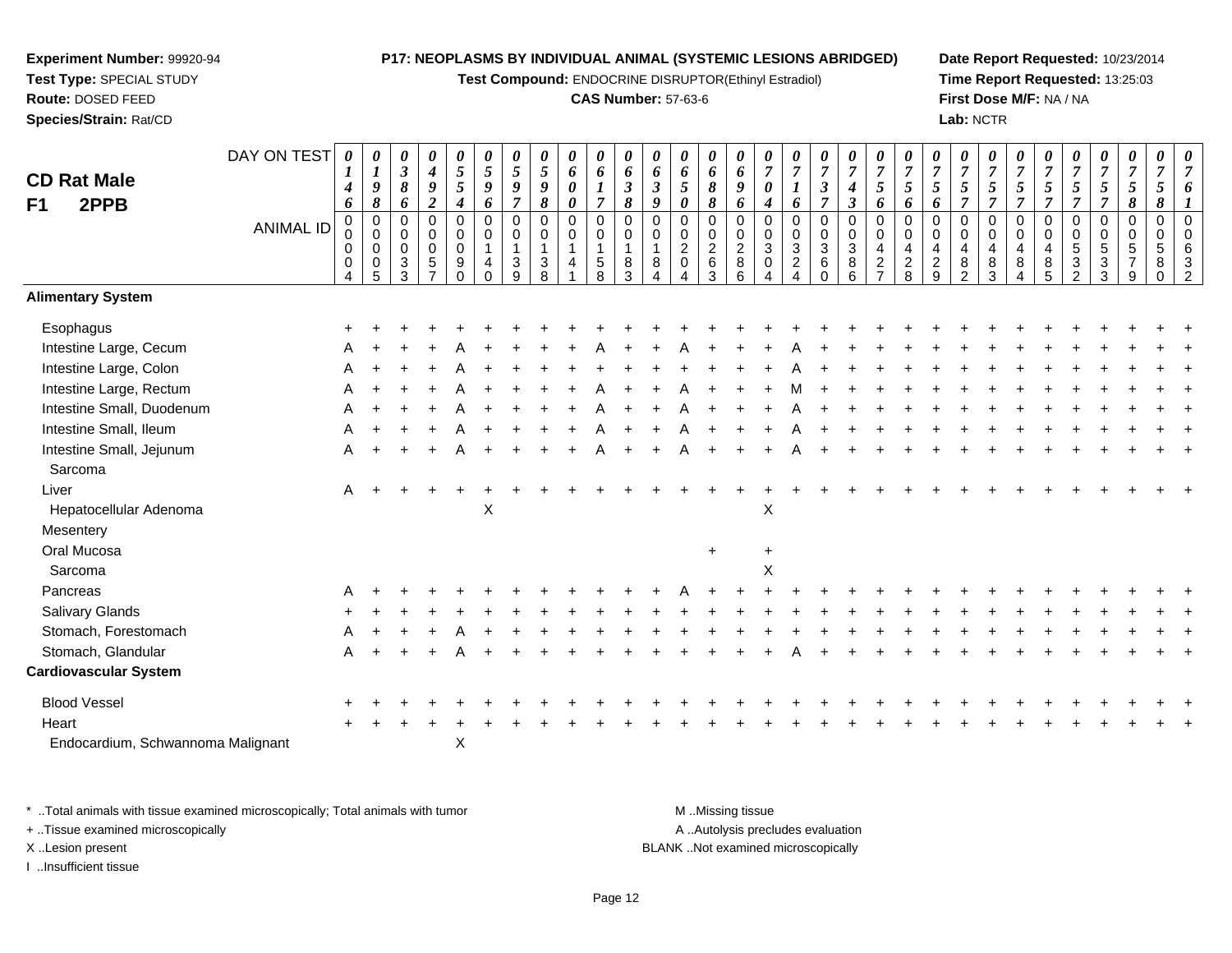**Test Compound:** ENDOCRINE DISRUPTOR(Ethinyl Estradiol)

#### **CAS Number:** 57-63-6

**Date Report Requested:** 10/23/2014**Time Report Requested:** 13:25:04**First Dose M/F:** NA / NA**Lab:** NCTR

| <b>CD Rat Male</b><br>2PPB<br>F1<br><b>Endocrine System</b> | DAY ON TEST<br><b>ANIMAL ID</b> | 0<br>1<br>$\boldsymbol{4}$<br>6<br>$\mathbf 0$<br>0<br>0<br>0<br>4 | 0<br>$\boldsymbol{l}$<br>9<br>$\pmb{8}$<br>$\mathbf 0$<br>$\mathbf 0$<br>0<br>0<br>5 | $\pmb{\theta}$<br>$\boldsymbol{\beta}$<br>$\pmb{8}$<br>6<br>0<br>$\mathbf 0$<br>$\mathbf 0$<br>$\mathbf{3}$<br>3 | $\boldsymbol{\theta}$<br>$\boldsymbol{4}$<br>$\pmb{9}$<br>$\boldsymbol{2}$<br>$\pmb{0}$<br>$\mathbf 0$<br>$\mathbf 0$<br>$\sqrt{5}$<br>$\overline{7}$ | $\boldsymbol{\theta}$<br>$\overline{5}$<br>5<br>$\boldsymbol{4}$<br>$\mathbf 0$<br>$\mathbf 0$<br>$\mathbf 0$<br>9<br>$\Omega$ | 0<br>5<br>9<br>6<br>$\mathbf 0$<br>$\mathbf 0$<br>$\mathbf{1}$<br>4<br>$\Omega$ | 0<br>$\mathfrak{S}$<br>9<br>$\overline{7}$<br>0<br>0<br>$\mathbf{1}$<br>3<br>9 | $\pmb{\theta}$<br>$\sqrt{5}$<br>$\boldsymbol{g}$<br>8<br>0<br>0<br>$\mathbf{1}$<br>$_8^3$ | $\pmb{\theta}$<br>6<br>$\boldsymbol{\theta}$<br>$\boldsymbol{\theta}$<br>$\mathbf 0$<br>$\mathbf 0$<br>$\overline{1}$<br>4 | $\pmb{\theta}$<br>6<br>$\boldsymbol{l}$<br>$\overline{7}$<br>0<br>$\mathbf 0$<br>$\overline{1}$<br>$\,$ 5 $\,$<br>8 | $\boldsymbol{\theta}$<br>6<br>$\mathfrak{z}$<br>8<br>$\mathbf 0$<br>$\mathbf 0$<br>$\mathbf{1}$<br>8<br>3 | 0<br>6<br>3<br>9<br>0<br>$\mathbf 0$<br>1<br>8 | 0<br>6<br>$5\phantom{.0}$<br>$\boldsymbol{\theta}$<br>0<br>0<br>$\overline{2}$<br>$\mathbf 0$ | $\pmb{\theta}$<br>6<br>8<br>8<br>$\pmb{0}$<br>$\,0\,$<br>$\overline{2}$<br>$\,6$<br>3 | 0<br>6<br>9<br>6<br>$\mathbf 0$<br>$\mathbf 0$<br>$\overline{c}$<br>8<br>6 | $\boldsymbol{\theta}$<br>$\overline{7}$<br>$\boldsymbol{\theta}$<br>4<br>$\mathbf 0$<br>$\mathbf 0$<br>3<br>$\mathbf 0$ | $\boldsymbol{\theta}$<br>$\overline{7}$<br>$\bm{l}$<br>6<br>0<br>$\pmb{0}$<br>$\ensuremath{\mathsf{3}}$<br>$\overline{c}$<br>$\overline{4}$ | $\pmb{\theta}$<br>$\overline{7}$<br>$\mathfrak{z}$<br>$\overline{7}$<br>$\mathbf 0$<br>$\mathbf 0$<br>$\mathbf{3}$<br>6<br>$\Omega$ | $\frac{\theta}{7}$<br>$\boldsymbol{4}$<br>$\boldsymbol{\beta}$<br>0<br>$\mathbf 0$<br>$\sqrt{3}$<br>8<br>6 | 0<br>$\boldsymbol{7}$<br>5<br>6<br>$\pmb{0}$<br>$\mathbf 0$<br>$\overline{\mathbf{4}}$<br>$\frac{2}{7}$ | $\boldsymbol{\theta}$<br>$\overline{7}$<br>$\overline{5}$<br>6<br>$\mathbf 0$<br>$\mathbf 0$<br>4<br>$\frac{2}{8}$ | $\pmb{\theta}$<br>$\overline{7}$<br>$\mathfrak{s}$<br>6<br>$\mathbf 0$<br>$\mathbf 0$<br>$\overline{4}$<br>$\frac{2}{9}$ | $\pmb{\theta}$<br>$\overline{7}$<br>$\overline{5}$<br>$\overline{7}$<br>$\mathbf 0$<br>$\mathbf 0$<br>$\overline{4}$<br>8<br>$\overline{2}$ | 0<br>$\overline{7}$<br>$5\overline{)}$<br>$\overline{7}$<br>$\mathbf 0$<br>$\mathbf 0$<br>4<br>8<br>3 | 0<br>$\boldsymbol{7}$<br>$\mathfrak{s}$<br>$\overline{7}$<br>$\mathbf 0$<br>$\mathbf 0$<br>4<br>8 | $\pmb{\theta}$<br>$\overline{7}$<br>5<br>$\overline{7}$<br>$\pmb{0}$<br>$\mathbf 0$<br>4<br>8<br>5 | 0<br>$\boldsymbol{7}$<br>$\sqrt{5}$<br>$\overline{7}$<br>0<br>0<br>5<br>$\mathbf{3}$<br>$\overline{2}$ | $\pmb{\theta}$<br>$\overline{7}$<br>$\mathfrak{s}$<br>$\overline{7}$<br>$\pmb{0}$<br>$\mathbf 0$<br>$\overline{5}$<br>$\mathbf{3}$<br>3 | $\boldsymbol{\theta}$<br>$\overline{7}$<br>$\sqrt{5}$<br>$\pmb{8}$<br>$\mathbf 0$<br>$\mathbf 0$<br>5<br>7<br>9 | 0<br>$\overline{7}$<br>$\mathfrak{s}$<br>8<br>$\mathbf 0$<br>$\mathbf 0$<br>5<br>8<br>$\Omega$ | $\boldsymbol{\theta}$<br>$\overline{7}$<br>6<br>$\mathbf 0$<br>$\mathbf 0$<br>6<br>3<br>$\overline{2}$ |
|-------------------------------------------------------------|---------------------------------|--------------------------------------------------------------------|--------------------------------------------------------------------------------------|------------------------------------------------------------------------------------------------------------------|-------------------------------------------------------------------------------------------------------------------------------------------------------|--------------------------------------------------------------------------------------------------------------------------------|---------------------------------------------------------------------------------|--------------------------------------------------------------------------------|-------------------------------------------------------------------------------------------|----------------------------------------------------------------------------------------------------------------------------|---------------------------------------------------------------------------------------------------------------------|-----------------------------------------------------------------------------------------------------------|------------------------------------------------|-----------------------------------------------------------------------------------------------|---------------------------------------------------------------------------------------|----------------------------------------------------------------------------|-------------------------------------------------------------------------------------------------------------------------|---------------------------------------------------------------------------------------------------------------------------------------------|-------------------------------------------------------------------------------------------------------------------------------------|------------------------------------------------------------------------------------------------------------|---------------------------------------------------------------------------------------------------------|--------------------------------------------------------------------------------------------------------------------|--------------------------------------------------------------------------------------------------------------------------|---------------------------------------------------------------------------------------------------------------------------------------------|-------------------------------------------------------------------------------------------------------|---------------------------------------------------------------------------------------------------|----------------------------------------------------------------------------------------------------|--------------------------------------------------------------------------------------------------------|-----------------------------------------------------------------------------------------------------------------------------------------|-----------------------------------------------------------------------------------------------------------------|------------------------------------------------------------------------------------------------|--------------------------------------------------------------------------------------------------------|
|                                                             |                                 |                                                                    |                                                                                      |                                                                                                                  |                                                                                                                                                       |                                                                                                                                |                                                                                 |                                                                                |                                                                                           |                                                                                                                            |                                                                                                                     |                                                                                                           |                                                |                                                                                               |                                                                                       |                                                                            |                                                                                                                         |                                                                                                                                             |                                                                                                                                     |                                                                                                            |                                                                                                         |                                                                                                                    |                                                                                                                          |                                                                                                                                             |                                                                                                       |                                                                                                   |                                                                                                    |                                                                                                        |                                                                                                                                         |                                                                                                                 |                                                                                                |                                                                                                        |
| <b>Adrenal Cortex</b>                                       |                                 |                                                                    |                                                                                      |                                                                                                                  |                                                                                                                                                       |                                                                                                                                |                                                                                 |                                                                                |                                                                                           |                                                                                                                            |                                                                                                                     |                                                                                                           |                                                |                                                                                               |                                                                                       |                                                                            |                                                                                                                         |                                                                                                                                             |                                                                                                                                     |                                                                                                            |                                                                                                         |                                                                                                                    |                                                                                                                          |                                                                                                                                             |                                                                                                       |                                                                                                   |                                                                                                    |                                                                                                        |                                                                                                                                         |                                                                                                                 |                                                                                                |                                                                                                        |
| Adenoma<br><b>Adrenal Medulla</b>                           |                                 |                                                                    |                                                                                      |                                                                                                                  |                                                                                                                                                       |                                                                                                                                |                                                                                 |                                                                                |                                                                                           |                                                                                                                            |                                                                                                                     |                                                                                                           |                                                |                                                                                               |                                                                                       |                                                                            |                                                                                                                         |                                                                                                                                             |                                                                                                                                     |                                                                                                            |                                                                                                         | X                                                                                                                  |                                                                                                                          |                                                                                                                                             |                                                                                                       |                                                                                                   |                                                                                                    |                                                                                                        |                                                                                                                                         |                                                                                                                 |                                                                                                |                                                                                                        |
| Pheochromocytoma Benign                                     |                                 |                                                                    |                                                                                      |                                                                                                                  |                                                                                                                                                       |                                                                                                                                |                                                                                 |                                                                                |                                                                                           |                                                                                                                            |                                                                                                                     |                                                                                                           |                                                |                                                                                               |                                                                                       |                                                                            |                                                                                                                         |                                                                                                                                             |                                                                                                                                     |                                                                                                            |                                                                                                         |                                                                                                                    |                                                                                                                          | X                                                                                                                                           |                                                                                                       |                                                                                                   |                                                                                                    |                                                                                                        |                                                                                                                                         |                                                                                                                 |                                                                                                |                                                                                                        |
| Pheochromocytoma Complex<br>Pheochromocytoma Malignant      |                                 |                                                                    |                                                                                      |                                                                                                                  |                                                                                                                                                       |                                                                                                                                |                                                                                 |                                                                                |                                                                                           |                                                                                                                            |                                                                                                                     |                                                                                                           |                                                |                                                                                               |                                                                                       |                                                                            |                                                                                                                         |                                                                                                                                             |                                                                                                                                     |                                                                                                            |                                                                                                         |                                                                                                                    |                                                                                                                          |                                                                                                                                             |                                                                                                       |                                                                                                   |                                                                                                    |                                                                                                        |                                                                                                                                         |                                                                                                                 |                                                                                                |                                                                                                        |
| Islets, Pancreatic                                          |                                 | А                                                                  |                                                                                      |                                                                                                                  |                                                                                                                                                       |                                                                                                                                |                                                                                 |                                                                                |                                                                                           |                                                                                                                            |                                                                                                                     |                                                                                                           |                                                |                                                                                               |                                                                                       |                                                                            |                                                                                                                         |                                                                                                                                             |                                                                                                                                     |                                                                                                            |                                                                                                         |                                                                                                                    |                                                                                                                          |                                                                                                                                             |                                                                                                       |                                                                                                   |                                                                                                    |                                                                                                        |                                                                                                                                         |                                                                                                                 |                                                                                                |                                                                                                        |
| Parathyroid Gland                                           |                                 | м                                                                  |                                                                                      |                                                                                                                  |                                                                                                                                                       |                                                                                                                                |                                                                                 |                                                                                |                                                                                           |                                                                                                                            |                                                                                                                     |                                                                                                           |                                                |                                                                                               |                                                                                       |                                                                            |                                                                                                                         |                                                                                                                                             |                                                                                                                                     |                                                                                                            |                                                                                                         |                                                                                                                    |                                                                                                                          |                                                                                                                                             |                                                                                                       |                                                                                                   |                                                                                                    |                                                                                                        |                                                                                                                                         |                                                                                                                 |                                                                                                |                                                                                                        |
| <b>Pituitary Gland</b>                                      |                                 |                                                                    |                                                                                      |                                                                                                                  |                                                                                                                                                       |                                                                                                                                |                                                                                 |                                                                                |                                                                                           |                                                                                                                            |                                                                                                                     |                                                                                                           |                                                |                                                                                               |                                                                                       |                                                                            |                                                                                                                         |                                                                                                                                             |                                                                                                                                     |                                                                                                            |                                                                                                         |                                                                                                                    |                                                                                                                          |                                                                                                                                             |                                                                                                       |                                                                                                   |                                                                                                    |                                                                                                        |                                                                                                                                         |                                                                                                                 |                                                                                                |                                                                                                        |
| Pars Distalis, Adenoma                                      |                                 |                                                                    |                                                                                      |                                                                                                                  |                                                                                                                                                       |                                                                                                                                | X                                                                               |                                                                                |                                                                                           | X                                                                                                                          |                                                                                                                     |                                                                                                           | X                                              |                                                                                               | Χ                                                                                     |                                                                            | X                                                                                                                       | $\times$                                                                                                                                    |                                                                                                                                     |                                                                                                            | Χ                                                                                                       |                                                                                                                    | Χ                                                                                                                        | $\times$                                                                                                                                    |                                                                                                       |                                                                                                   | Χ                                                                                                  |                                                                                                        | X                                                                                                                                       | X                                                                                                               | Х                                                                                              |                                                                                                        |
| <b>Thyroid Gland</b>                                        |                                 | Α                                                                  |                                                                                      |                                                                                                                  |                                                                                                                                                       |                                                                                                                                |                                                                                 |                                                                                |                                                                                           |                                                                                                                            |                                                                                                                     |                                                                                                           |                                                |                                                                                               |                                                                                       |                                                                            |                                                                                                                         |                                                                                                                                             |                                                                                                                                     |                                                                                                            |                                                                                                         |                                                                                                                    |                                                                                                                          |                                                                                                                                             |                                                                                                       |                                                                                                   |                                                                                                    |                                                                                                        |                                                                                                                                         |                                                                                                                 |                                                                                                |                                                                                                        |
| C Cell, Carcinoma                                           |                                 |                                                                    |                                                                                      |                                                                                                                  |                                                                                                                                                       |                                                                                                                                |                                                                                 |                                                                                |                                                                                           |                                                                                                                            |                                                                                                                     |                                                                                                           |                                                |                                                                                               |                                                                                       |                                                                            |                                                                                                                         |                                                                                                                                             |                                                                                                                                     |                                                                                                            |                                                                                                         |                                                                                                                    |                                                                                                                          |                                                                                                                                             |                                                                                                       |                                                                                                   |                                                                                                    |                                                                                                        |                                                                                                                                         |                                                                                                                 |                                                                                                |                                                                                                        |
| <b>General Body System</b>                                  |                                 |                                                                    |                                                                                      |                                                                                                                  |                                                                                                                                                       |                                                                                                                                |                                                                                 |                                                                                |                                                                                           |                                                                                                                            |                                                                                                                     |                                                                                                           |                                                |                                                                                               |                                                                                       |                                                                            |                                                                                                                         |                                                                                                                                             |                                                                                                                                     |                                                                                                            |                                                                                                         |                                                                                                                    |                                                                                                                          |                                                                                                                                             |                                                                                                       |                                                                                                   |                                                                                                    |                                                                                                        |                                                                                                                                         |                                                                                                                 |                                                                                                |                                                                                                        |
| <b>NONE</b>                                                 |                                 |                                                                    |                                                                                      |                                                                                                                  |                                                                                                                                                       |                                                                                                                                |                                                                                 |                                                                                |                                                                                           |                                                                                                                            |                                                                                                                     |                                                                                                           |                                                |                                                                                               |                                                                                       |                                                                            |                                                                                                                         |                                                                                                                                             |                                                                                                                                     |                                                                                                            |                                                                                                         |                                                                                                                    |                                                                                                                          |                                                                                                                                             |                                                                                                       |                                                                                                   |                                                                                                    |                                                                                                        |                                                                                                                                         |                                                                                                                 |                                                                                                |                                                                                                        |
| <b>Genital System</b>                                       |                                 |                                                                    |                                                                                      |                                                                                                                  |                                                                                                                                                       |                                                                                                                                |                                                                                 |                                                                                |                                                                                           |                                                                                                                            |                                                                                                                     |                                                                                                           |                                                |                                                                                               |                                                                                       |                                                                            |                                                                                                                         |                                                                                                                                             |                                                                                                                                     |                                                                                                            |                                                                                                         |                                                                                                                    |                                                                                                                          |                                                                                                                                             |                                                                                                       |                                                                                                   |                                                                                                    |                                                                                                        |                                                                                                                                         |                                                                                                                 |                                                                                                |                                                                                                        |
| <b>Coagulating Gland</b>                                    |                                 |                                                                    |                                                                                      |                                                                                                                  |                                                                                                                                                       |                                                                                                                                |                                                                                 |                                                                                |                                                                                           |                                                                                                                            |                                                                                                                     |                                                                                                           |                                                |                                                                                               |                                                                                       |                                                                            |                                                                                                                         |                                                                                                                                             |                                                                                                                                     |                                                                                                            |                                                                                                         |                                                                                                                    |                                                                                                                          |                                                                                                                                             |                                                                                                       |                                                                                                   |                                                                                                    |                                                                                                        |                                                                                                                                         |                                                                                                                 |                                                                                                |                                                                                                        |
| Epididymis                                                  |                                 |                                                                    |                                                                                      |                                                                                                                  |                                                                                                                                                       |                                                                                                                                |                                                                                 |                                                                                |                                                                                           |                                                                                                                            |                                                                                                                     |                                                                                                           |                                                |                                                                                               |                                                                                       |                                                                            |                                                                                                                         |                                                                                                                                             |                                                                                                                                     |                                                                                                            |                                                                                                         |                                                                                                                    |                                                                                                                          |                                                                                                                                             |                                                                                                       |                                                                                                   |                                                                                                    |                                                                                                        |                                                                                                                                         |                                                                                                                 |                                                                                                |                                                                                                        |
| Penis                                                       |                                 |                                                                    |                                                                                      |                                                                                                                  |                                                                                                                                                       |                                                                                                                                |                                                                                 |                                                                                |                                                                                           |                                                                                                                            |                                                                                                                     |                                                                                                           | $\ddot{}$                                      |                                                                                               |                                                                                       |                                                                            |                                                                                                                         |                                                                                                                                             |                                                                                                                                     |                                                                                                            |                                                                                                         |                                                                                                                    |                                                                                                                          |                                                                                                                                             |                                                                                                       |                                                                                                   |                                                                                                    |                                                                                                        |                                                                                                                                         |                                                                                                                 |                                                                                                |                                                                                                        |
| <b>Preputial Gland</b>                                      |                                 |                                                                    |                                                                                      |                                                                                                                  |                                                                                                                                                       |                                                                                                                                |                                                                                 |                                                                                |                                                                                           |                                                                                                                            |                                                                                                                     |                                                                                                           |                                                |                                                                                               |                                                                                       |                                                                            |                                                                                                                         |                                                                                                                                             |                                                                                                                                     |                                                                                                            |                                                                                                         |                                                                                                                    |                                                                                                                          |                                                                                                                                             |                                                                                                       |                                                                                                   |                                                                                                    |                                                                                                        |                                                                                                                                         |                                                                                                                 |                                                                                                |                                                                                                        |
| Squamous Cell Carcinoma                                     |                                 |                                                                    |                                                                                      |                                                                                                                  |                                                                                                                                                       |                                                                                                                                | X                                                                               |                                                                                |                                                                                           |                                                                                                                            |                                                                                                                     |                                                                                                           |                                                |                                                                                               |                                                                                       | X                                                                          |                                                                                                                         |                                                                                                                                             | $X$ $X$                                                                                                                             |                                                                                                            |                                                                                                         |                                                                                                                    |                                                                                                                          |                                                                                                                                             |                                                                                                       |                                                                                                   |                                                                                                    |                                                                                                        |                                                                                                                                         |                                                                                                                 |                                                                                                |                                                                                                        |

\* ..Total animals with tissue examined microscopically; Total animals with tumor **M** . Missing tissue M ..Missing tissue A ..Autolysis precludes evaluation + ..Tissue examined microscopically X ..Lesion present BLANK ..Not examined microscopicallyI ..Insufficient tissue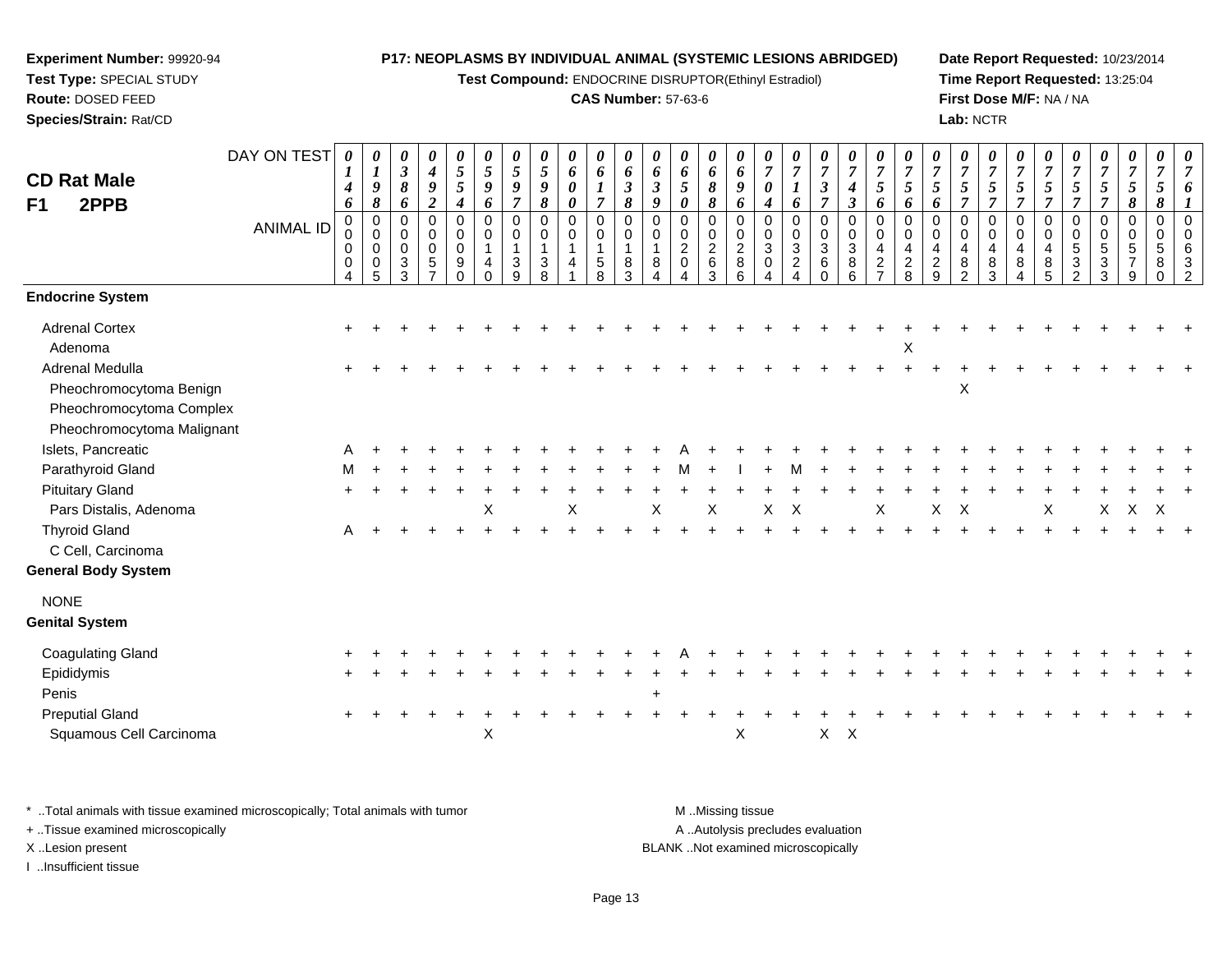**Test Compound:** ENDOCRINE DISRUPTOR(Ethinyl Estradiol)

#### **CAS Number:** 57-63-6

**Date Report Requested:** 10/23/2014**Time Report Requested:** 13:25:04**First Dose M/F:** NA / NA**Lab:** NCTR

|                               | DAY ON TEST      | 0                | 0                | 0                                                       | 0                                    | 0                                                  | 0                       | 0                           | 0                     | 0                                              | 0                                               | $\boldsymbol{\theta}$   | 0                                            | 0                                                 | 0                                        | 0                                        | 0                                  | $\boldsymbol{\theta}$                                     | 0                                      | 0                                              | 0                                                 | 0                                            | $\theta$                                                | 0                       | 0                                         | 0                                    | 0                       | 0                                                         | 0                                   | 0                                                     | 0                          |                |
|-------------------------------|------------------|------------------|------------------|---------------------------------------------------------|--------------------------------------|----------------------------------------------------|-------------------------|-----------------------------|-----------------------|------------------------------------------------|-------------------------------------------------|-------------------------|----------------------------------------------|---------------------------------------------------|------------------------------------------|------------------------------------------|------------------------------------|-----------------------------------------------------------|----------------------------------------|------------------------------------------------|---------------------------------------------------|----------------------------------------------|---------------------------------------------------------|-------------------------|-------------------------------------------|--------------------------------------|-------------------------|-----------------------------------------------------------|-------------------------------------|-------------------------------------------------------|----------------------------|----------------|
| <b>CD Rat Male</b>            |                  | $\boldsymbol{l}$ | $\boldsymbol{l}$ | $\mathfrak{z}$                                          | $\boldsymbol{4}$                     | 5                                                  | 5                       | $\mathfrak{s}$              | $\mathfrak{s}$        | 6                                              | 6                                               | $\boldsymbol{6}$        | 6                                            | 6                                                 | 6                                        | 6                                        | $\overline{7}$                     | $\overline{7}$                                            | $\overline{7}$                         | $\overline{7}$                                 | $\overline{7}$                                    | $\overline{7}$                               | $\overline{7}$                                          | $\overline{7}$          | $\boldsymbol{7}$                          | $\overline{7}$                       | $\overline{7}$          | $\overline{7}$                                            | $\boldsymbol{7}$                    | $\overline{7}$                                        | $\overline{7}$             | $\overline{7}$ |
| 2PPB<br>F <sub>1</sub>        |                  | 4<br>6           | 9<br>8           | 8<br>6                                                  | $\boldsymbol{g}$<br>$\boldsymbol{2}$ | 5<br>$\boldsymbol{4}$                              | 9<br>6                  | 9<br>$\overline{7}$         | $\boldsymbol{g}$<br>8 | $\boldsymbol{\theta}$<br>$\boldsymbol{\theta}$ | $\boldsymbol{l}$<br>$\overline{7}$              | $\mathfrak{z}$<br>8     | $\mathfrak{z}$<br>9                          | 5<br>0                                            | 8<br>8                                   | 9<br>6                                   | $\pmb{\theta}$<br>$\boldsymbol{4}$ | $\boldsymbol{l}$<br>6                                     | $\boldsymbol{\beta}$<br>$\overline{7}$ | $\boldsymbol{4}$<br>$\boldsymbol{\beta}$       | 5<br>6                                            | $5\overline{)}$<br>6                         | $\mathfrak{s}$<br>6                                     | 5<br>7                  | $5\overline{)}$<br>$\overline{7}$         | 5<br>$\overline{7}$                  | 5<br>$\overline{7}$     | 5<br>$\overline{7}$                                       | $\mathfrak{H}$<br>$\overline{7}$    | 5<br>8                                                | $\mathfrak{s}$<br>8        |                |
|                               | <b>ANIMAL ID</b> | 0<br>0<br>0<br>0 | 0<br>0<br>0<br>0 | $\mathbf 0$<br>$\mathbf 0$<br>$\mathbf 0$<br>$\sqrt{3}$ | 0<br>0<br>0<br>$\sqrt{5}$            | $\mathbf 0$<br>$\mathbf 0$<br>$\mathbf 0$<br>$9\,$ | $\Omega$<br>0<br>1<br>4 | 0<br>0<br>$\mathbf{1}$<br>3 | $\mathbf 0$<br>0<br>3 | $\mathbf 0$<br>$\mathbf 0$<br>$\mathbf 1$<br>4 | $\mathbf 0$<br>0<br>$\mathbf{1}$<br>$\,$ 5 $\,$ | $\Omega$<br>0<br>1<br>8 | $\Omega$<br>$\mathbf 0$<br>$\mathbf{1}$<br>8 | $\mathbf 0$<br>0<br>$\overline{a}$<br>$\mathbf 0$ | $\Omega$<br>$\mathbf 0$<br>$\frac{2}{6}$ | $\Omega$<br>$\mathbf 0$<br>$\frac{2}{8}$ | $\Omega$<br>0<br>3<br>0            | $\Omega$<br>$\mathbf 0$<br>$\mathbf{3}$<br>$\overline{c}$ | $\Omega$<br>0<br>3<br>6                | $\mathbf 0$<br>$\mathbf 0$<br>$\mathsf 3$<br>8 | $\mathbf 0$<br>$\mathbf 0$<br>4<br>$\overline{c}$ | $\mathbf 0$<br>$\mathbf 0$<br>$\overline{4}$ | $\Omega$<br>$\mathbf 0$<br>$\overline{4}$<br>$\sqrt{2}$ | $\Omega$<br>0<br>4<br>8 | $\Omega$<br>$\mathsf{O}\xspace$<br>4<br>8 | $\mathbf 0$<br>$\mathbf 0$<br>4<br>8 | $\Omega$<br>0<br>4<br>8 | $\mathbf 0$<br>$\mathbf 0$<br>$\,$ 5 $\,$<br>$\mathbf{3}$ | 0<br>$\mathbf 0$<br>$\sqrt{5}$<br>3 | $\mathbf 0$<br>0<br>$5\phantom{.0}$<br>$\overline{7}$ | $\mathbf 0$<br>0<br>5<br>8 | 3              |
|                               |                  | 4                | 5                | 3                                                       | $\overline{7}$                       | $\Omega$                                           | 0                       | 9                           | 8                     |                                                | 8                                               | 3                       |                                              |                                                   | 3                                        | 6                                        |                                    |                                                           | $\Omega$                               | 6                                              | $\overline{ }$                                    | $\frac{2}{8}$                                | 9                                                       | $\overline{2}$          | 3                                         | 4                                    | 5                       | $\overline{2}$                                            | 3                                   | 9                                                     | 0                          |                |
| Prostate, Dorsal/Lateral Lobe |                  | $\ddot{}$        | $\ddot{}$        |                                                         | $\ddot{}$                            |                                                    |                         |                             |                       |                                                |                                                 |                         |                                              |                                                   |                                          |                                          | $\ddot{}$                          |                                                           |                                        | ÷                                              |                                                   |                                              |                                                         |                         |                                           |                                      |                         |                                                           |                                     |                                                       |                            |                |
| Prostate, Ventral Lobe        |                  |                  |                  |                                                         |                                      |                                                    |                         |                             |                       |                                                |                                                 |                         |                                              |                                                   |                                          |                                          |                                    |                                                           |                                        |                                                |                                                   |                                              |                                                         |                         |                                           |                                      |                         |                                                           |                                     |                                                       |                            |                |
| <b>Rete Testes</b>            |                  |                  |                  |                                                         |                                      |                                                    |                         |                             |                       |                                                |                                                 |                         |                                              |                                                   |                                          |                                          |                                    |                                                           |                                        |                                                |                                                   |                                              |                                                         |                         |                                           |                                      |                         |                                                           |                                     |                                                       |                            |                |
| Seminal Vesicle               |                  |                  |                  |                                                         |                                      |                                                    |                         |                             |                       |                                                |                                                 |                         |                                              |                                                   |                                          |                                          |                                    |                                                           |                                        |                                                |                                                   |                                              |                                                         |                         |                                           |                                      |                         |                                                           |                                     |                                                       |                            |                |
| <b>Testes</b>                 |                  |                  |                  |                                                         |                                      |                                                    |                         |                             |                       |                                                |                                                 |                         |                                              |                                                   |                                          |                                          |                                    |                                                           |                                        |                                                |                                                   |                                              |                                                         |                         |                                           |                                      |                         |                                                           |                                     |                                                       |                            |                |
| <b>Hematopoietic System</b>   |                  |                  |                  |                                                         |                                      |                                                    |                         |                             |                       |                                                |                                                 |                         |                                              |                                                   |                                          |                                          |                                    |                                                           |                                        |                                                |                                                   |                                              |                                                         |                         |                                           |                                      |                         |                                                           |                                     |                                                       |                            |                |
| <b>Bone Marrow</b>            |                  | A                |                  |                                                         |                                      |                                                    |                         |                             |                       |                                                |                                                 |                         |                                              |                                                   |                                          |                                          |                                    |                                                           |                                        |                                                |                                                   |                                              |                                                         |                         |                                           |                                      |                         |                                                           |                                     |                                                       |                            |                |
| Lymph Node                    |                  |                  |                  |                                                         |                                      |                                                    |                         |                             |                       |                                                |                                                 |                         |                                              |                                                   |                                          |                                          |                                    |                                                           |                                        |                                                |                                                   |                                              |                                                         |                         |                                           |                                      |                         |                                                           |                                     |                                                       |                            |                |
| Lymph Node, Mandibular        |                  |                  |                  |                                                         |                                      |                                                    |                         |                             |                       |                                                |                                                 |                         |                                              |                                                   |                                          |                                          |                                    |                                                           |                                        |                                                |                                                   |                                              |                                                         |                         |                                           |                                      |                         |                                                           |                                     |                                                       |                            |                |
| Lymph Node, Mesenteric        |                  |                  |                  |                                                         |                                      |                                                    |                         |                             |                       |                                                |                                                 |                         |                                              |                                                   |                                          |                                          |                                    |                                                           |                                        |                                                |                                                   |                                              |                                                         |                         |                                           |                                      |                         |                                                           |                                     |                                                       |                            |                |
| Spleen                        |                  |                  |                  |                                                         |                                      |                                                    |                         |                             |                       |                                                |                                                 |                         |                                              |                                                   |                                          |                                          |                                    |                                                           |                                        |                                                |                                                   |                                              |                                                         |                         |                                           |                                      |                         |                                                           |                                     |                                                       |                            |                |
| Thymus                        |                  | Α                |                  |                                                         |                                      |                                                    |                         |                             |                       |                                                |                                                 |                         |                                              |                                                   |                                          |                                          |                                    |                                                           |                                        |                                                |                                                   |                                              |                                                         |                         |                                           |                                      |                         |                                                           |                                     |                                                       |                            |                |
| <b>Integumentary System</b>   |                  |                  |                  |                                                         |                                      |                                                    |                         |                             |                       |                                                |                                                 |                         |                                              |                                                   |                                          |                                          |                                    |                                                           |                                        |                                                |                                                   |                                              |                                                         |                         |                                           |                                      |                         |                                                           |                                     |                                                       |                            |                |
| Mammary Gland                 |                  | $+$              |                  |                                                         | м                                    |                                                    | м                       |                             |                       |                                                | м                                               | M                       |                                              |                                                   |                                          |                                          |                                    |                                                           |                                        |                                                |                                                   |                                              |                                                         |                         |                                           |                                      |                         |                                                           |                                     |                                                       |                            |                |
| Fibroadenoma                  |                  |                  |                  |                                                         |                                      |                                                    |                         |                             |                       |                                                |                                                 |                         |                                              |                                                   |                                          |                                          |                                    |                                                           |                                        |                                                |                                                   |                                              |                                                         |                         |                                           |                                      |                         |                                                           |                                     |                                                       |                            |                |
| Fibroma                       |                  |                  |                  |                                                         |                                      |                                                    |                         |                             |                       |                                                |                                                 |                         |                                              |                                                   |                                          |                                          |                                    |                                                           |                                        |                                                |                                                   |                                              |                                                         |                         |                                           |                                      |                         |                                                           |                                     |                                                       | X                          |                |
| Skin                          |                  |                  |                  |                                                         |                                      |                                                    |                         |                             |                       |                                                |                                                 |                         |                                              |                                                   |                                          |                                          |                                    |                                                           |                                        |                                                |                                                   |                                              |                                                         |                         |                                           |                                      |                         |                                                           |                                     |                                                       |                            |                |
| <b>Basal Cell Adenoma</b>     |                  |                  |                  |                                                         |                                      |                                                    |                         |                             |                       |                                                |                                                 |                         |                                              |                                                   |                                          |                                          |                                    |                                                           |                                        |                                                |                                                   |                                              |                                                         |                         |                                           |                                      |                         |                                                           |                                     |                                                       |                            |                |
| Keratoacanthoma               |                  |                  |                  |                                                         |                                      |                                                    | $\mathsf X$             |                             |                       |                                                |                                                 |                         |                                              |                                                   |                                          |                                          |                                    |                                                           |                                        |                                                |                                                   |                                              |                                                         | X                       |                                           |                                      |                         |                                                           |                                     |                                                       |                            |                |
| Squamous Cell Carcinoma       |                  |                  |                  |                                                         |                                      |                                                    |                         | $\boldsymbol{\mathsf{X}}$   |                       |                                                |                                                 |                         |                                              |                                                   |                                          |                                          |                                    |                                                           |                                        |                                                |                                                   |                                              |                                                         |                         |                                           |                                      |                         |                                                           |                                     |                                                       |                            |                |
| <b>Musculoskeletal System</b> |                  |                  |                  |                                                         |                                      |                                                    |                         |                             |                       |                                                |                                                 |                         |                                              |                                                   |                                          |                                          |                                    |                                                           |                                        |                                                |                                                   |                                              |                                                         |                         |                                           |                                      |                         |                                                           |                                     |                                                       |                            |                |

\* ..Total animals with tissue examined microscopically; Total animals with tumor **M** . Missing tissue M ..Missing tissue

+ ..Tissue examined microscopically

**Experiment Number:** 99920-94**Test Type:** SPECIAL STUDY**Route:** DOSED FEED**Species/Strain:** Rat/CD

I ..Insufficient tissue

A ..Autolysis precludes evaluation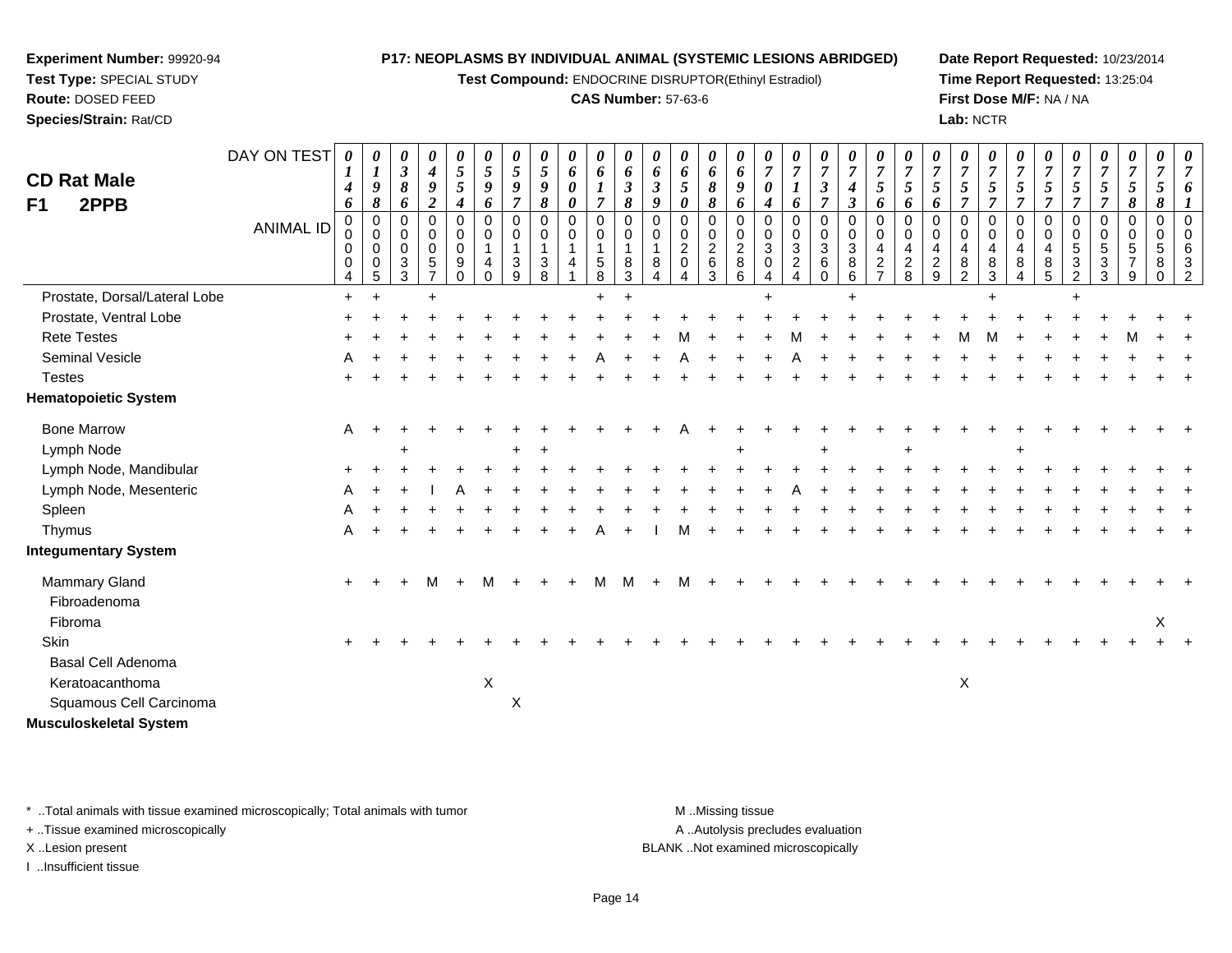**Test Compound:** ENDOCRINE DISRUPTOR(Ethinyl Estradiol)

### **CAS Number:** 57-63-6

**Date Report Requested:** 10/23/2014**Time Report Requested:** 13:25:04**First Dose M/F:** NA / NA**Lab:** NCTR

| <b>CD Rat Male</b><br>2PPB<br>F <sub>1</sub>            | DAY ON TEST<br><b>ANIMAL ID</b> | 0<br>$\boldsymbol{I}$<br>4<br>6<br>0<br>0<br>0<br>0<br>4 | 0<br>$\boldsymbol{l}$<br>9<br>8<br>$\pmb{0}$<br>0<br>0<br>$\mathbf 0$<br>5 | 0<br>$\boldsymbol{\beta}$<br>8<br>6<br>$\Omega$<br>0<br>$\Omega$<br>$\mathbf{3}$<br>3 | 0<br>$\boldsymbol{4}$<br>9<br>$\overline{2}$<br>$\mathbf 0$<br>$\mathbf 0$<br>$\mathbf 0$<br>$\sqrt{5}$ | 0<br>$\mathfrak{s}$<br>5<br>4<br>0<br>0<br>$\mathbf 0$<br>9<br>$\Omega$ | $\boldsymbol{\theta}$<br>5<br>9<br>6<br>$\mathbf 0$<br>0<br>1<br>4<br>$\Omega$ | 0<br>5<br>9<br>$\overline{7}$<br>0<br>0<br>1<br>3<br>9 | 0<br>5<br>9<br>8<br>0<br>0<br>3<br>8 | 0<br>6<br>0<br>0<br>0<br>0<br>4 | 0<br>6<br>$\overline{7}$<br>$\mathbf 0$<br>$\mathbf 0$<br>$\mathbf 1$<br>$\begin{array}{c} 5 \\ 8 \end{array}$ | $\boldsymbol{\theta}$<br>6<br>$\boldsymbol{\beta}$<br>8<br>$\mathbf 0$<br>0<br>8<br>3 | 0<br>6<br>$\mathfrak{z}$<br>9<br>$\mathbf 0$<br>$\Omega$<br>8<br>$\Delta$ | 0<br>6<br>5<br>0<br>$\Omega$<br>0<br>$\overline{c}$<br>$\Omega$<br>4 | 0<br>6<br>8<br>8<br>0<br>0<br>$\frac{2}{6}$<br>3 | 0<br>6<br>9<br>6<br>$\mathbf 0$<br>0<br>$\overline{c}$<br>8<br>6 | 0<br>$\overline{7}$<br>0<br>4<br>0<br>0<br>3<br>$\mathbf 0$<br>4 | 0<br>$\overline{7}$<br>6<br>0<br>$\mathbf 0$<br>$\mathbf{3}$<br>$\overline{2}$ | 0<br>$\overline{7}$<br>$\boldsymbol{\beta}$<br>$\overline{7}$<br>0<br>0<br>$\mathfrak{S}$<br>6<br>$\Omega$ | 0<br>$\overline{7}$<br>4<br>3<br>$\mathbf 0$<br>$\mathbf 0$<br>$\ensuremath{\mathsf{3}}$<br>8<br>6 | 0<br>$\overline{7}$<br>5<br>6<br>$\mathbf 0$<br>$\mathbf 0$<br>4<br>$\frac{2}{7}$ | $\overline{7}$<br>5<br>6<br>0<br>0<br>$\overline{4}$<br>$\frac{2}{8}$ | 0<br>$\overline{7}$<br>5<br>6<br>$\Omega$<br>$\mathbf 0$<br>4<br>$\overline{c}$<br>9 | 0<br>$\overline{7}$<br>5<br>7<br>$\mathbf 0$<br>$\mathbf 0$<br>$\overline{4}$<br>8<br>$\overline{2}$ | 0<br>$\overline{7}$<br>5<br>$\overline{7}$<br>$\mathbf 0$<br>0<br>$\overline{4}$<br>8<br>3 | 0<br>$\overline{7}$<br>5<br>7<br>$\mathbf 0$<br>0<br>4<br>8<br>4 | 0<br>$\overline{7}$<br>5<br>$\overline{7}$<br>0<br>$\mathbf 0$<br>$\overline{4}$<br>8<br>5 | 0<br>$\overline{7}$<br>5<br>$\overline{\tau}$<br>0<br>0<br>5<br>3<br>$\mathfrak{p}$ | 0<br>$\overline{7}$<br>5<br>$\overline{\tau}$<br>0<br>0<br>$\sqrt{5}$<br>$\mathbf{3}$<br>3 | 0<br>$\overline{7}$<br>5<br>8<br>0<br>$\mathbf 0$<br>5<br>9 | 0<br>$\overline{7}$<br>5<br>8<br>0<br>0<br>5<br>8<br>0 | 0<br>$\overline{7}$<br>$\Omega$<br>$\Omega$<br>6<br>$\mathcal{P}$ |
|---------------------------------------------------------|---------------------------------|----------------------------------------------------------|----------------------------------------------------------------------------|---------------------------------------------------------------------------------------|---------------------------------------------------------------------------------------------------------|-------------------------------------------------------------------------|--------------------------------------------------------------------------------|--------------------------------------------------------|--------------------------------------|---------------------------------|----------------------------------------------------------------------------------------------------------------|---------------------------------------------------------------------------------------|---------------------------------------------------------------------------|----------------------------------------------------------------------|--------------------------------------------------|------------------------------------------------------------------|------------------------------------------------------------------|--------------------------------------------------------------------------------|------------------------------------------------------------------------------------------------------------|----------------------------------------------------------------------------------------------------|-----------------------------------------------------------------------------------|-----------------------------------------------------------------------|--------------------------------------------------------------------------------------|------------------------------------------------------------------------------------------------------|--------------------------------------------------------------------------------------------|------------------------------------------------------------------|--------------------------------------------------------------------------------------------|-------------------------------------------------------------------------------------|--------------------------------------------------------------------------------------------|-------------------------------------------------------------|--------------------------------------------------------|-------------------------------------------------------------------|
| Bone, Femur                                             |                                 | $+$                                                      |                                                                            |                                                                                       |                                                                                                         |                                                                         |                                                                                |                                                        |                                      |                                 |                                                                                                                |                                                                                       |                                                                           |                                                                      |                                                  |                                                                  |                                                                  |                                                                                |                                                                                                            |                                                                                                    |                                                                                   |                                                                       |                                                                                      |                                                                                                      |                                                                                            |                                                                  |                                                                                            |                                                                                     |                                                                                            |                                                             |                                                        |                                                                   |
| <b>Skeletal Muscle</b>                                  |                                 |                                                          |                                                                            |                                                                                       |                                                                                                         |                                                                         |                                                                                |                                                        |                                      |                                 |                                                                                                                | $\ddot{}$                                                                             |                                                                           |                                                                      |                                                  |                                                                  |                                                                  |                                                                                |                                                                                                            |                                                                                                    |                                                                                   |                                                                       |                                                                                      |                                                                                                      |                                                                                            |                                                                  |                                                                                            |                                                                                     |                                                                                            |                                                             |                                                        |                                                                   |
| <b>Nervous System</b>                                   |                                 |                                                          |                                                                            |                                                                                       |                                                                                                         |                                                                         |                                                                                |                                                        |                                      |                                 |                                                                                                                |                                                                                       |                                                                           |                                                                      |                                                  |                                                                  |                                                                  |                                                                                |                                                                                                            |                                                                                                    |                                                                                   |                                                                       |                                                                                      |                                                                                                      |                                                                                            |                                                                  |                                                                                            |                                                                                     |                                                                                            |                                                             |                                                        |                                                                   |
| Brain, Brain Stem                                       |                                 |                                                          |                                                                            |                                                                                       |                                                                                                         |                                                                         |                                                                                |                                                        |                                      |                                 |                                                                                                                |                                                                                       |                                                                           |                                                                      |                                                  |                                                                  |                                                                  |                                                                                |                                                                                                            |                                                                                                    |                                                                                   |                                                                       |                                                                                      |                                                                                                      |                                                                                            |                                                                  |                                                                                            |                                                                                     |                                                                                            |                                                             |                                                        |                                                                   |
| Brain, Cerebellum                                       |                                 |                                                          |                                                                            |                                                                                       |                                                                                                         |                                                                         |                                                                                |                                                        |                                      |                                 |                                                                                                                |                                                                                       |                                                                           |                                                                      |                                                  |                                                                  |                                                                  |                                                                                |                                                                                                            |                                                                                                    |                                                                                   |                                                                       |                                                                                      |                                                                                                      |                                                                                            |                                                                  |                                                                                            |                                                                                     |                                                                                            |                                                             |                                                        |                                                                   |
| Brain, Cerebrum                                         |                                 |                                                          |                                                                            |                                                                                       |                                                                                                         |                                                                         |                                                                                |                                                        |                                      |                                 |                                                                                                                |                                                                                       |                                                                           |                                                                      |                                                  |                                                                  |                                                                  |                                                                                |                                                                                                            |                                                                                                    |                                                                                   |                                                                       |                                                                                      |                                                                                                      |                                                                                            |                                                                  |                                                                                            |                                                                                     |                                                                                            |                                                             |                                                        |                                                                   |
| Granular Cell Tumor Benign                              |                                 |                                                          |                                                                            |                                                                                       |                                                                                                         |                                                                         |                                                                                |                                                        |                                      |                                 |                                                                                                                |                                                                                       |                                                                           |                                                                      |                                                  |                                                                  | $\boldsymbol{\mathsf{X}}$                                        |                                                                                |                                                                                                            |                                                                                                    |                                                                                   |                                                                       |                                                                                      |                                                                                                      |                                                                                            |                                                                  |                                                                                            |                                                                                     |                                                                                            |                                                             |                                                        |                                                                   |
| <b>Granular Cell Tumor Malignant</b>                    |                                 |                                                          |                                                                            |                                                                                       |                                                                                                         |                                                                         |                                                                                |                                                        |                                      | X                               |                                                                                                                |                                                                                       |                                                                           |                                                                      |                                                  |                                                                  |                                                                  |                                                                                |                                                                                                            |                                                                                                    |                                                                                   |                                                                       |                                                                                      |                                                                                                      |                                                                                            |                                                                  |                                                                                            |                                                                                     |                                                                                            |                                                             |                                                        |                                                                   |
| Peripheral Nerve                                        |                                 |                                                          |                                                                            |                                                                                       |                                                                                                         |                                                                         |                                                                                |                                                        |                                      |                                 |                                                                                                                | $\ddot{}$                                                                             |                                                                           |                                                                      |                                                  |                                                                  |                                                                  |                                                                                |                                                                                                            |                                                                                                    |                                                                                   |                                                                       |                                                                                      |                                                                                                      |                                                                                            |                                                                  |                                                                                            |                                                                                     |                                                                                            |                                                             |                                                        |                                                                   |
| Spinal Cord                                             |                                 |                                                          |                                                                            |                                                                                       |                                                                                                         |                                                                         |                                                                                |                                                        |                                      |                                 |                                                                                                                | A                                                                                     |                                                                           |                                                                      |                                                  |                                                                  |                                                                  |                                                                                |                                                                                                            |                                                                                                    |                                                                                   |                                                                       |                                                                                      |                                                                                                      |                                                                                            |                                                                  |                                                                                            |                                                                                     |                                                                                            |                                                             |                                                        |                                                                   |
| <b>Respiratory System</b>                               |                                 |                                                          |                                                                            |                                                                                       |                                                                                                         |                                                                         |                                                                                |                                                        |                                      |                                 |                                                                                                                |                                                                                       |                                                                           |                                                                      |                                                  |                                                                  |                                                                  |                                                                                |                                                                                                            |                                                                                                    |                                                                                   |                                                                       |                                                                                      |                                                                                                      |                                                                                            |                                                                  |                                                                                            |                                                                                     |                                                                                            |                                                             |                                                        |                                                                   |
| Lung                                                    |                                 | A                                                        |                                                                            |                                                                                       |                                                                                                         |                                                                         |                                                                                |                                                        |                                      |                                 |                                                                                                                |                                                                                       |                                                                           |                                                                      |                                                  |                                                                  |                                                                  |                                                                                |                                                                                                            |                                                                                                    |                                                                                   |                                                                       |                                                                                      |                                                                                                      |                                                                                            |                                                                  |                                                                                            |                                                                                     |                                                                                            |                                                             |                                                        |                                                                   |
| Squamous Cell Carcinoma, Metastatic,<br>Preputial Gland |                                 |                                                          |                                                                            |                                                                                       |                                                                                                         |                                                                         |                                                                                |                                                        |                                      |                                 |                                                                                                                |                                                                                       |                                                                           |                                                                      |                                                  | $\pmb{\times}$                                                   |                                                                  |                                                                                |                                                                                                            |                                                                                                    |                                                                                   |                                                                       |                                                                                      |                                                                                                      |                                                                                            |                                                                  |                                                                                            |                                                                                     |                                                                                            |                                                             |                                                        |                                                                   |
| Nose                                                    |                                 | A                                                        |                                                                            |                                                                                       |                                                                                                         |                                                                         |                                                                                |                                                        |                                      |                                 |                                                                                                                |                                                                                       |                                                                           |                                                                      |                                                  |                                                                  |                                                                  |                                                                                |                                                                                                            |                                                                                                    |                                                                                   |                                                                       |                                                                                      |                                                                                                      |                                                                                            |                                                                  |                                                                                            |                                                                                     |                                                                                            |                                                             |                                                        |                                                                   |
| Osteosarcoma                                            |                                 |                                                          |                                                                            |                                                                                       |                                                                                                         |                                                                         |                                                                                |                                                        |                                      |                                 |                                                                                                                |                                                                                       |                                                                           |                                                                      |                                                  |                                                                  |                                                                  |                                                                                |                                                                                                            | X                                                                                                  |                                                                                   |                                                                       |                                                                                      |                                                                                                      |                                                                                            |                                                                  |                                                                                            |                                                                                     |                                                                                            |                                                             |                                                        |                                                                   |
| Trachea                                                 |                                 |                                                          |                                                                            |                                                                                       |                                                                                                         |                                                                         |                                                                                |                                                        |                                      |                                 |                                                                                                                |                                                                                       |                                                                           |                                                                      |                                                  |                                                                  |                                                                  |                                                                                |                                                                                                            |                                                                                                    |                                                                                   |                                                                       |                                                                                      |                                                                                                      |                                                                                            |                                                                  |                                                                                            |                                                                                     |                                                                                            |                                                             |                                                        |                                                                   |
| <b>Special Senses System</b>                            |                                 |                                                          |                                                                            |                                                                                       |                                                                                                         |                                                                         |                                                                                |                                                        |                                      |                                 |                                                                                                                |                                                                                       |                                                                           |                                                                      |                                                  |                                                                  |                                                                  |                                                                                |                                                                                                            |                                                                                                    |                                                                                   |                                                                       |                                                                                      |                                                                                                      |                                                                                            |                                                                  |                                                                                            |                                                                                     |                                                                                            |                                                             |                                                        |                                                                   |
| Eye                                                     |                                 |                                                          |                                                                            |                                                                                       |                                                                                                         |                                                                         |                                                                                |                                                        |                                      |                                 |                                                                                                                |                                                                                       |                                                                           |                                                                      |                                                  |                                                                  |                                                                  |                                                                                |                                                                                                            |                                                                                                    |                                                                                   |                                                                       |                                                                                      |                                                                                                      |                                                                                            |                                                                  |                                                                                            |                                                                                     |                                                                                            |                                                             |                                                        |                                                                   |
| Harderian Gland                                         |                                 |                                                          |                                                                            |                                                                                       |                                                                                                         |                                                                         |                                                                                |                                                        |                                      |                                 |                                                                                                                |                                                                                       |                                                                           |                                                                      |                                                  |                                                                  |                                                                  |                                                                                |                                                                                                            |                                                                                                    |                                                                                   |                                                                       |                                                                                      |                                                                                                      |                                                                                            |                                                                  |                                                                                            |                                                                                     |                                                                                            |                                                             |                                                        |                                                                   |
| <b>Urinary System</b>                                   |                                 |                                                          |                                                                            |                                                                                       |                                                                                                         |                                                                         |                                                                                |                                                        |                                      |                                 |                                                                                                                |                                                                                       |                                                                           |                                                                      |                                                  |                                                                  |                                                                  |                                                                                |                                                                                                            |                                                                                                    |                                                                                   |                                                                       |                                                                                      |                                                                                                      |                                                                                            |                                                                  |                                                                                            |                                                                                     |                                                                                            |                                                             |                                                        |                                                                   |

\* ..Total animals with tissue examined microscopically; Total animals with tumor **M** . Missing tissue M ..Missing tissue

+ ..Tissue examined microscopically

**Experiment Number:** 99920-94**Test Type:** SPECIAL STUDY**Route:** DOSED FEED**Species/Strain:** Rat/CD

I ..Insufficient tissue

A ..Autolysis precludes evaluation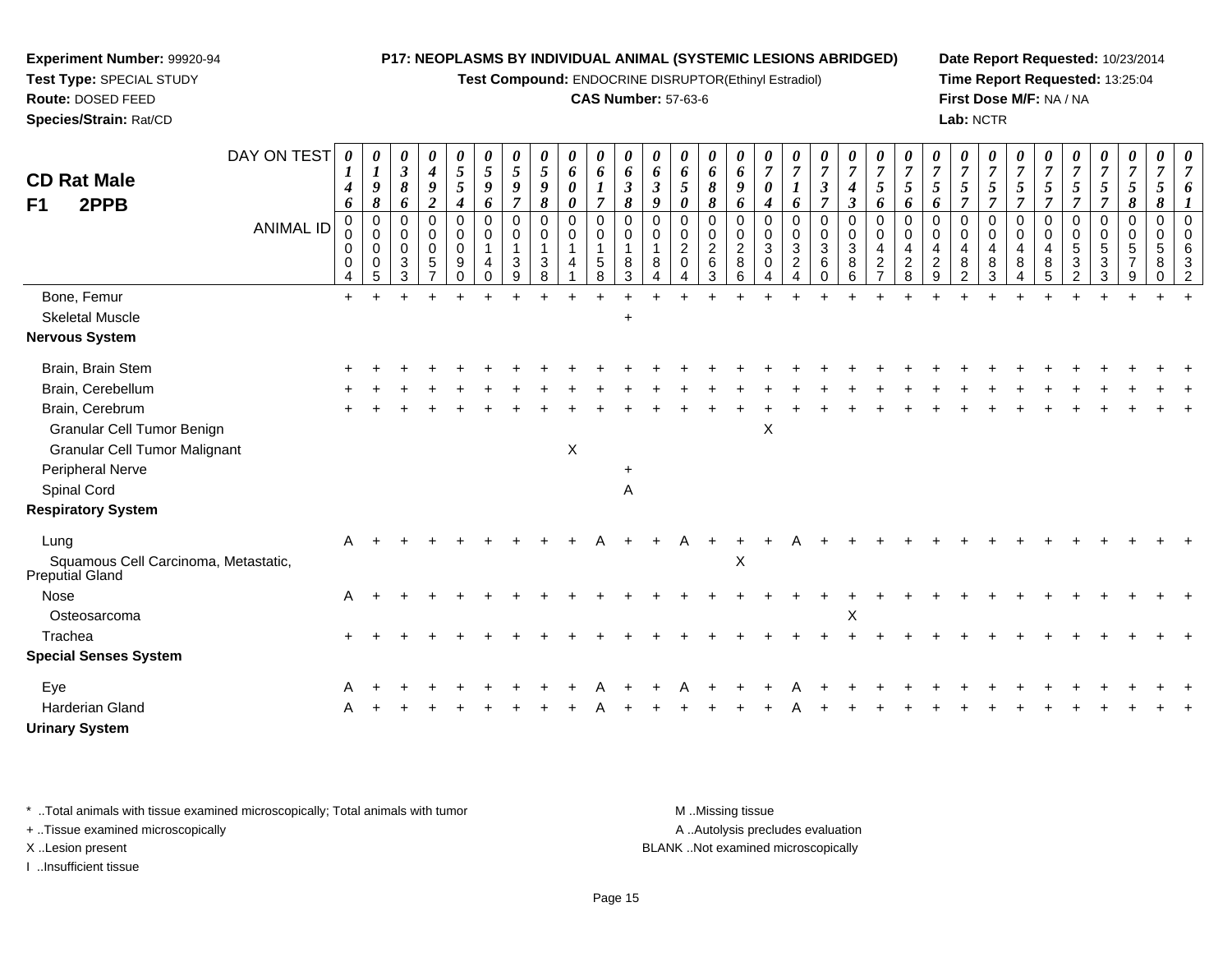# **Experiment Number:** 99920-94**Test Type:** SPECIAL STUDY

**Route:** DOSED FEED

**Species/Strain:** Rat/CD

## **P17: NEOPLASMS BY INDIVIDUAL ANIMAL (SYSTEMIC LESIONS ABRIDGED)**

**Test Compound:** ENDOCRINE DISRUPTOR(Ethinyl Estradiol)

## **CAS Number:** 57-63-6

**Date Report Requested:** 10/23/2014**Time Report Requested:** 13:25:05**First Dose M/F:** NA / NA**Lab:** NCTR

| <b>CD Rat Male</b><br>2PPB<br>F <sub>1</sub> | DAY ON TEST<br><b>ANIMAL ID</b> | 0<br>$\mathbf{I}$<br>$\boldsymbol{4}$<br>6<br>0<br>0<br>0<br>4 | $\boldsymbol{\theta}$<br>$\overline{I}$<br>9<br>8<br>J<br>0<br>0<br>5 | $\boldsymbol{\theta}$<br>$\boldsymbol{\beta}$<br>8<br>6<br>0<br>0<br>$\pmb{0}$<br>$\sqrt{3}$<br>3 | $\boldsymbol{\theta}$<br>$\boldsymbol{4}$<br>9<br>$\boldsymbol{2}$<br>0<br>0<br>0<br>$\sqrt{5}$<br>$\overline{ }$ | $\boldsymbol{\theta}$<br>$\overline{5}$<br>5<br>4<br>$\mathbf 0$<br>$\pmb{0}$<br>$\pmb{0}$<br>$\boldsymbol{9}$ | $\boldsymbol{\theta}$<br>-<br>$\mathcal{I}$<br>9<br>o<br>0<br>0<br>4 | 0<br>5<br>9<br>0<br>3 | 0<br>5<br>9<br>8<br>0<br>0<br>$\mathbf{3}$<br>ິ | $\boldsymbol{\theta}$<br>6<br>0<br>0<br>0<br>0<br>4 | 0<br>6<br>$\overline{ }$<br>$\mathbf 0$<br>$\pmb{0}$<br>$\sqrt{5}$<br>8 | 0<br>6<br>$\mathfrak{z}$<br>8<br>$\mathbf 0$<br>$\pmb{0}$<br>8<br>3 | $\boldsymbol{\theta}$<br>6<br>$\boldsymbol{\beta}$<br>9<br>0<br>$\mathbf 0$<br>8 | $\boldsymbol{\theta}$<br>6<br>$\overline{\phantom{0}}$<br>J<br>0<br>0<br>0<br>$\overline{2}$<br>0 | 0<br>6<br>8<br>$\Omega$<br>$\sigma$<br>$\frac{2}{6}$<br>З | 0<br>6<br>9<br>o<br>0<br>0<br>$_{8}^{\rm 2}$<br>ĥ | $\boldsymbol{\theta}$<br>$\overline{ }$<br>0<br>4<br>0<br>$\ensuremath{\mathsf{3}}$<br>$\mathbf 0$ | 0<br>$\overline{ }$<br>6<br>$\pmb{0}$<br>$\pmb{0}$<br>$\ensuremath{\mathsf{3}}$<br>$\overline{2}$ | $\boldsymbol{\theta}$<br>$\overline{7}$<br>$\boldsymbol{\beta}$<br>$\overline{7}$<br>0<br>$\pmb{0}$<br>$\frac{3}{6}$<br>$\Omega$ | $\boldsymbol{\theta}$<br>$\overline{7}$<br>$\boldsymbol{4}$<br>$\boldsymbol{\beta}$<br>$\pmb{0}$<br>$\pmb{0}$<br>$\sqrt{3}$<br>$\, 8$<br>ĥ | $\boldsymbol{\theta}$<br>$\overline{ }$<br>$\mathcal{L}$<br>o<br>0<br>0<br>4<br>$\overline{2}$ | $\boldsymbol{\theta}$<br>Ć<br>o<br>4<br>$\overline{c}$ | 0<br>$\mathbf{r}$<br>$\overline{\phantom{0}}$<br>0<br>0<br>4<br>$\overline{c}$<br>a | 0<br>$\overline{ }$<br>$\mathfrak{I}$<br>$\overline{ }$<br>0<br>$\pmb{0}$<br>4<br>8<br>$\sim$ | 0<br>$\mathbf{r}$<br>$\mathcal{L}$<br>0<br>0<br>4<br>8<br>3 | 0<br>5<br>$\overline{ }$<br>$\pmb{0}$<br>0<br>4<br>$\bf 8$ | $\boldsymbol{\theta}$<br>5<br>$\pmb{0}$<br>$\pmb{0}$<br>4<br>$\bf 8$<br>ς | $\boldsymbol{\theta}$<br>7<br>$\overline{a}$<br>$\mathcal{L}$<br>$\overline{ }$<br>0<br>0<br>5<br>3<br>C | $\boldsymbol{\theta}$<br>$\overline{7}$<br>$5\phantom{.0}$<br>$\overline{ }$<br>0<br>$5\phantom{.0}$<br>3<br>3 | 0<br>$\overline{ }$<br>5<br>8<br>0<br>0<br>5<br>$\overline{ }$<br>9 | 0<br>5<br>0<br>5<br>8 | 0<br>n<br>6<br>3<br>റ |
|----------------------------------------------|---------------------------------|----------------------------------------------------------------|-----------------------------------------------------------------------|---------------------------------------------------------------------------------------------------|-------------------------------------------------------------------------------------------------------------------|----------------------------------------------------------------------------------------------------------------|----------------------------------------------------------------------|-----------------------|-------------------------------------------------|-----------------------------------------------------|-------------------------------------------------------------------------|---------------------------------------------------------------------|----------------------------------------------------------------------------------|---------------------------------------------------------------------------------------------------|-----------------------------------------------------------|---------------------------------------------------|----------------------------------------------------------------------------------------------------|---------------------------------------------------------------------------------------------------|----------------------------------------------------------------------------------------------------------------------------------|--------------------------------------------------------------------------------------------------------------------------------------------|------------------------------------------------------------------------------------------------|--------------------------------------------------------|-------------------------------------------------------------------------------------|-----------------------------------------------------------------------------------------------|-------------------------------------------------------------|------------------------------------------------------------|---------------------------------------------------------------------------|----------------------------------------------------------------------------------------------------------|----------------------------------------------------------------------------------------------------------------|---------------------------------------------------------------------|-----------------------|-----------------------|
| Kidney                                       |                                 | A                                                              |                                                                       |                                                                                                   |                                                                                                                   |                                                                                                                |                                                                      |                       |                                                 |                                                     |                                                                         |                                                                     |                                                                                  |                                                                                                   |                                                           |                                                   |                                                                                                    |                                                                                                   |                                                                                                                                  |                                                                                                                                            |                                                                                                |                                                        |                                                                                     |                                                                                               |                                                             |                                                            |                                                                           |                                                                                                          |                                                                                                                |                                                                     |                       |                       |
| Bilateral, Renal Tubule, Carcinoma           |                                 |                                                                |                                                                       |                                                                                                   |                                                                                                                   |                                                                                                                |                                                                      |                       |                                                 |                                                     |                                                                         |                                                                     |                                                                                  |                                                                                                   |                                                           |                                                   |                                                                                                    |                                                                                                   |                                                                                                                                  |                                                                                                                                            |                                                                                                |                                                        |                                                                                     |                                                                                               |                                                             |                                                            |                                                                           |                                                                                                          |                                                                                                                |                                                                     |                       |                       |
| Urethra                                      |                                 |                                                                |                                                                       |                                                                                                   |                                                                                                                   |                                                                                                                |                                                                      | $\ddot{}$             |                                                 |                                                     |                                                                         |                                                                     |                                                                                  |                                                                                                   |                                                           |                                                   |                                                                                                    |                                                                                                   |                                                                                                                                  |                                                                                                                                            |                                                                                                |                                                        |                                                                                     |                                                                                               |                                                             |                                                            |                                                                           |                                                                                                          |                                                                                                                |                                                                     |                       |                       |
| <b>Urinary Bladder</b>                       |                                 | A                                                              | $\div$                                                                |                                                                                                   |                                                                                                                   |                                                                                                                |                                                                      |                       |                                                 |                                                     |                                                                         |                                                                     |                                                                                  |                                                                                                   |                                                           |                                                   |                                                                                                    |                                                                                                   |                                                                                                                                  |                                                                                                                                            |                                                                                                |                                                        |                                                                                     |                                                                                               |                                                             |                                                            |                                                                           |                                                                                                          |                                                                                                                |                                                                     |                       |                       |
| <b>SYSTEMIC LESIONS</b>                      |                                 |                                                                |                                                                       |                                                                                                   |                                                                                                                   |                                                                                                                |                                                                      |                       |                                                 |                                                     |                                                                         |                                                                     |                                                                                  |                                                                                                   |                                                           |                                                   |                                                                                                    |                                                                                                   |                                                                                                                                  |                                                                                                                                            |                                                                                                |                                                        |                                                                                     |                                                                                               |                                                             |                                                            |                                                                           |                                                                                                          |                                                                                                                |                                                                     |                       |                       |
| Multiple Organ<br>Leukemia Granulocytic      |                                 | $\pm$                                                          |                                                                       | X                                                                                                 |                                                                                                                   |                                                                                                                |                                                                      |                       | X                                               |                                                     |                                                                         |                                                                     |                                                                                  |                                                                                                   |                                                           |                                                   |                                                                                                    |                                                                                                   |                                                                                                                                  |                                                                                                                                            |                                                                                                |                                                        |                                                                                     |                                                                                               |                                                             |                                                            |                                                                           |                                                                                                          |                                                                                                                |                                                                     |                       |                       |

\* ..Total animals with tissue examined microscopically; Total animals with tumor **M** . Missing tissue M ..Missing tissue

+ ..Tissue examined microscopically

I ..Insufficient tissue

A ..Autolysis precludes evaluation X ..Lesion present BLANK ..Not examined microscopically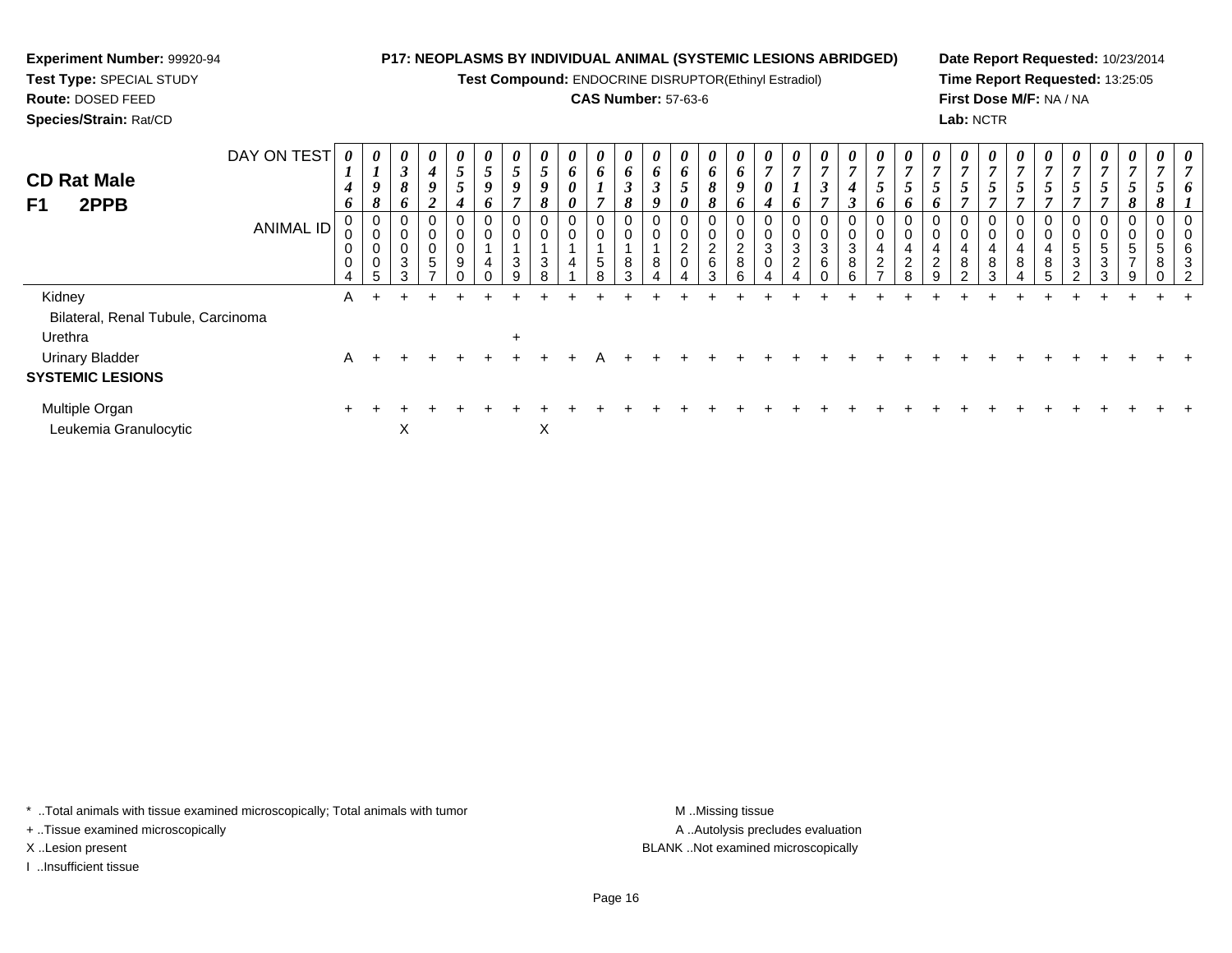**Test Compound:** ENDOCRINE DISRUPTOR(Ethinyl Estradiol)

# **CAS Number:** 57-63-6

**Date Report Requested:** 10/23/2014**Time Report Requested:** 13:25:05**First Dose M/F:** NA / NA**Lab:** NCTR

|                                          | +         | +         | +         | +         | +                | +             | +         | +         | +         | +         | +         | +         | +         | +                                   | +         | f              |
|------------------------------------------|-----------|-----------|-----------|-----------|------------------|---------------|-----------|-----------|-----------|-----------|-----------|-----------|-----------|-------------------------------------|-----------|----------------|
|                                          | $\ddot{}$ | $\ddot{}$ | $\ddot{}$ | $\ddot{}$ | $\ddot{}$        | $\ddot{}$     | $\ddot{}$ | $\ddot{}$ | $\ddot{}$ | $+$       | $+$       | $+$       | $+$       | $+$                                 | $+$       | $\overline{a}$ |
|                                          | $\ddot{}$ | $\ddot{}$ | $\ddot{}$ | $\ddot{}$ | $\ddot{}$        | $+$           | $\ddot{}$ | $+$       | $+$       | $+$       | $+$       | $+$       | $+$       | $+$                                 | $+$       | $\overline{1}$ |
|                                          | $\ddot{}$ | $\ddot{}$ | $\ddot{}$ | $\ddot{}$ | $\ddot{}$        | $\ddot{}$     | $\ddot{}$ | $\ddot{}$ | $\ddot{}$ | $\ddot{}$ | $\ddot{}$ | $\ddot{}$ | $\ddot{}$ | $\ddot{}$                           | $\ddot{}$ |                |
|                                          | $\ddot{}$ | +         | +         | +         | +                | +             | +         | +         | +         | +         | +         | +         | +         | +                                   | +         | f              |
| ignant                                   | $\ddot{}$ | $\ddot{}$ | $\ddot{}$ | $\ddot{}$ | $\boldsymbol{+}$ | $\bf{+}$<br>X | $\ddot{}$ | $\ddot{}$ | $\ddot{}$ | $\ddot{}$ | $\ddot{}$ | $\ddot{}$ | $\ddot{}$ | $\ddot{}$                           | $\ddot{}$ |                |
| icroscopically; Total animals with tumor |           |           |           |           |                  |               |           |           |           |           |           |           |           | M Missing tissu<br>A Autolysis pred |           |                |
|                                          |           |           |           |           |                  |               |           |           |           |           |           |           |           | <b>BLANK</b> Not examined           |           |                |
|                                          |           |           |           |           |                  |               |           |           |           |           | Page 17   |           |           |                                     |           |                |

| <b>CD Rat Male</b><br>F1<br>2PPB  | DAY ON TEST      | 0<br>6<br>1                     | 0<br>7<br>6<br>$\boldsymbol{l}$        | 0<br>7<br>6<br>$\boldsymbol{l}$    | 0<br>$\overline{7}$<br>6<br>$\boldsymbol{2}$ | 0<br>$\overline{7}$<br>6<br>$\overline{2}$   | 0<br>7<br>6<br>$\overline{c}$      | 0<br>7<br>6<br>$\boldsymbol{2}$      | 0<br>$\boldsymbol{7}$<br>6<br>$\boldsymbol{2}$                       | 0<br>$\overline{7}$<br>6<br>$\boldsymbol{2}$           | 0<br>$\overline{7}$<br>6<br>$\boldsymbol{2}$                                   | 0<br>$\boldsymbol{7}$<br>6<br>$\boldsymbol{2}$                       | 0<br>7<br>6<br>$\boldsymbol{2}$ | 0<br>$\overline{7}$<br>6<br>$\boldsymbol{2}$          | 0<br>$\overline{7}$<br>6<br>$\overline{c}$ | 0<br>$\overline{7}$<br>6<br>$\overline{c}$             | 0<br>$\overline{7}$<br>6<br>$\mathfrak{z}$                                  | 0<br>7<br>6<br>$\boldsymbol{\beta}$       | 0<br>$\overline{7}$<br>6<br>$\mathfrak{z}$          | 0<br>$\overline{7}$<br>6<br>$\mathbf{3}$   |                       |
|-----------------------------------|------------------|---------------------------------|----------------------------------------|------------------------------------|----------------------------------------------|----------------------------------------------|------------------------------------|--------------------------------------|----------------------------------------------------------------------|--------------------------------------------------------|--------------------------------------------------------------------------------|----------------------------------------------------------------------|---------------------------------|-------------------------------------------------------|--------------------------------------------|--------------------------------------------------------|-----------------------------------------------------------------------------|-------------------------------------------|-----------------------------------------------------|--------------------------------------------|-----------------------|
|                                   | <b>ANIMAL ID</b> | 0<br>$\mathbf 0$<br>6<br>3<br>4 | $\mathbf 0$<br>0<br>6<br>8<br>$\Omega$ | 0<br>0<br>$\overline{7}$<br>8<br>6 | 0<br>$\mathbf 0$<br>6<br>3<br>3              | $\mathbf 0$<br>0<br>6<br>$\overline{7}$<br>8 | 0<br>0<br>6<br>$\overline{7}$<br>9 | $\Omega$<br>0<br>$\overline{7}$<br>3 | $\mathbf 0$<br>0<br>$\overline{7}$<br>$\ensuremath{\mathsf{3}}$<br>3 | $\mathbf 0$<br>$\mathbf 0$<br>$\overline{7}$<br>3<br>4 | $\mathbf 0$<br>$\mathbf 0$<br>$\overline{7}$<br>$\ensuremath{\mathsf{3}}$<br>5 | $\mathbf 0$<br>0<br>$\overline{7}$<br>$\ensuremath{\mathsf{3}}$<br>6 | 0<br>0<br>$\overline{7}$<br>8   | 0<br>0<br>$\overline{7}$<br>$\,8\,$<br>$\overline{2}$ | $\Omega$<br>0<br>$\overline{7}$<br>8<br>3  | $\mathbf 0$<br>$\mathbf 0$<br>$\overline{7}$<br>8<br>4 | $\mathbf 0$<br>0<br>$\overline{7}$<br>$\ensuremath{\mathsf{3}}$<br>$\Omega$ | $\Omega$<br>0<br>7<br>3<br>$\overline{c}$ | $\mathbf 0$<br>0<br>$\overline{7}$<br>8<br>$\Omega$ | $\Omega$<br>0<br>7<br>8<br>$5\phantom{.0}$ | <i><b>*TOTALS</b></i> |
| <b>Alimentary System</b>          |                  |                                 |                                        |                                    |                                              |                                              |                                    |                                      |                                                                      |                                                        |                                                                                |                                                                      |                                 |                                                       |                                            |                                                        |                                                                             |                                           |                                                     |                                            |                       |
| Esophagus                         |                  |                                 |                                        |                                    |                                              |                                              |                                    |                                      |                                                                      |                                                        |                                                                                |                                                                      |                                 |                                                       |                                            |                                                        |                                                                             |                                           |                                                     |                                            | 50                    |
| Intestine Large, Cecum            |                  |                                 |                                        |                                    |                                              |                                              |                                    |                                      |                                                                      |                                                        |                                                                                |                                                                      |                                 |                                                       |                                            |                                                        |                                                                             |                                           |                                                     |                                            | 45                    |
| Intestine Large, Colon            |                  | ÷                               |                                        |                                    |                                              |                                              |                                    |                                      |                                                                      |                                                        |                                                                                |                                                                      |                                 |                                                       |                                            |                                                        |                                                                             |                                           |                                                     |                                            | 47                    |
| Intestine Large, Rectum           |                  | ÷                               |                                        |                                    |                                              |                                              |                                    |                                      |                                                                      |                                                        |                                                                                |                                                                      |                                 |                                                       |                                            |                                                        |                                                                             |                                           |                                                     |                                            | 45                    |
| Intestine Small, Duodenum         |                  | ÷                               |                                        |                                    |                                              |                                              |                                    |                                      |                                                                      |                                                        |                                                                                |                                                                      |                                 |                                                       |                                            |                                                        |                                                                             |                                           |                                                     |                                            | 45                    |
| Intestine Small, Ileum            |                  |                                 |                                        |                                    |                                              |                                              |                                    |                                      |                                                                      |                                                        |                                                                                |                                                                      |                                 |                                                       |                                            |                                                        |                                                                             |                                           |                                                     |                                            | 45                    |
| Intestine Small, Jejunum          |                  |                                 |                                        |                                    |                                              |                                              |                                    |                                      |                                                                      |                                                        |                                                                                |                                                                      |                                 |                                                       |                                            |                                                        |                                                                             |                                           |                                                     |                                            | 45                    |
| Sarcoma                           |                  |                                 |                                        |                                    |                                              | Χ                                            |                                    |                                      |                                                                      |                                                        |                                                                                |                                                                      |                                 |                                                       |                                            |                                                        |                                                                             |                                           |                                                     |                                            | $\mathbf{1}$          |
| Liver                             |                  |                                 |                                        |                                    |                                              |                                              |                                    |                                      |                                                                      |                                                        |                                                                                |                                                                      |                                 |                                                       |                                            |                                                        |                                                                             |                                           |                                                     |                                            | 49                    |
| Hepatocellular Adenoma            |                  |                                 |                                        |                                    |                                              |                                              |                                    |                                      |                                                                      | X                                                      |                                                                                |                                                                      |                                 |                                                       |                                            |                                                        |                                                                             |                                           |                                                     |                                            | 3                     |
| Mesentery                         |                  |                                 |                                        |                                    |                                              |                                              |                                    |                                      |                                                                      |                                                        |                                                                                |                                                                      |                                 |                                                       |                                            |                                                        |                                                                             |                                           | $\ddot{}$                                           |                                            | 1                     |
| Oral Mucosa                       |                  |                                 |                                        |                                    |                                              |                                              |                                    |                                      |                                                                      |                                                        |                                                                                |                                                                      |                                 |                                                       |                                            |                                                        |                                                                             |                                           |                                                     |                                            | $\overline{c}$        |
| Sarcoma                           |                  |                                 |                                        |                                    |                                              |                                              |                                    |                                      |                                                                      |                                                        |                                                                                |                                                                      |                                 |                                                       |                                            |                                                        |                                                                             |                                           |                                                     |                                            | $\mathbf 1$           |
| Pancreas                          |                  |                                 |                                        |                                    |                                              |                                              |                                    |                                      |                                                                      |                                                        |                                                                                |                                                                      |                                 |                                                       |                                            |                                                        |                                                                             |                                           |                                                     |                                            | 48                    |
| <b>Salivary Glands</b>            |                  |                                 |                                        |                                    |                                              |                                              |                                    |                                      |                                                                      |                                                        |                                                                                |                                                                      |                                 |                                                       |                                            |                                                        |                                                                             |                                           |                                                     |                                            | 50                    |
| Stomach, Forestomach              |                  |                                 |                                        |                                    |                                              |                                              |                                    |                                      |                                                                      |                                                        |                                                                                |                                                                      |                                 |                                                       |                                            |                                                        |                                                                             |                                           |                                                     |                                            | 48                    |
| Stomach, Glandular                |                  |                                 |                                        |                                    |                                              |                                              |                                    |                                      |                                                                      |                                                        |                                                                                |                                                                      |                                 |                                                       |                                            |                                                        |                                                                             |                                           |                                                     |                                            | 47                    |
| <b>Cardiovascular System</b>      |                  |                                 |                                        |                                    |                                              |                                              |                                    |                                      |                                                                      |                                                        |                                                                                |                                                                      |                                 |                                                       |                                            |                                                        |                                                                             |                                           |                                                     |                                            |                       |
| <b>Blood Vessel</b>               |                  |                                 |                                        |                                    |                                              |                                              |                                    |                                      |                                                                      |                                                        |                                                                                |                                                                      |                                 |                                                       |                                            |                                                        |                                                                             |                                           |                                                     |                                            | 50                    |
| Heart                             |                  |                                 |                                        |                                    |                                              |                                              |                                    |                                      |                                                                      |                                                        |                                                                                |                                                                      |                                 |                                                       |                                            |                                                        |                                                                             |                                           |                                                     |                                            | 50                    |
| Endocardium, Schwannoma Malignant |                  |                                 |                                        |                                    |                                              |                                              | X                                  |                                      |                                                                      |                                                        |                                                                                |                                                                      |                                 |                                                       |                                            |                                                        |                                                                             |                                           |                                                     |                                            | $\overline{c}$        |

\* ..Total animals with tissue examined microscopically; Total animals with tumor M ..Missing tissue M ..Missing tissue cludes evaluation + ..Tissue examined microscopically d microscopically X ..Lesion present I ..Insufficient tissue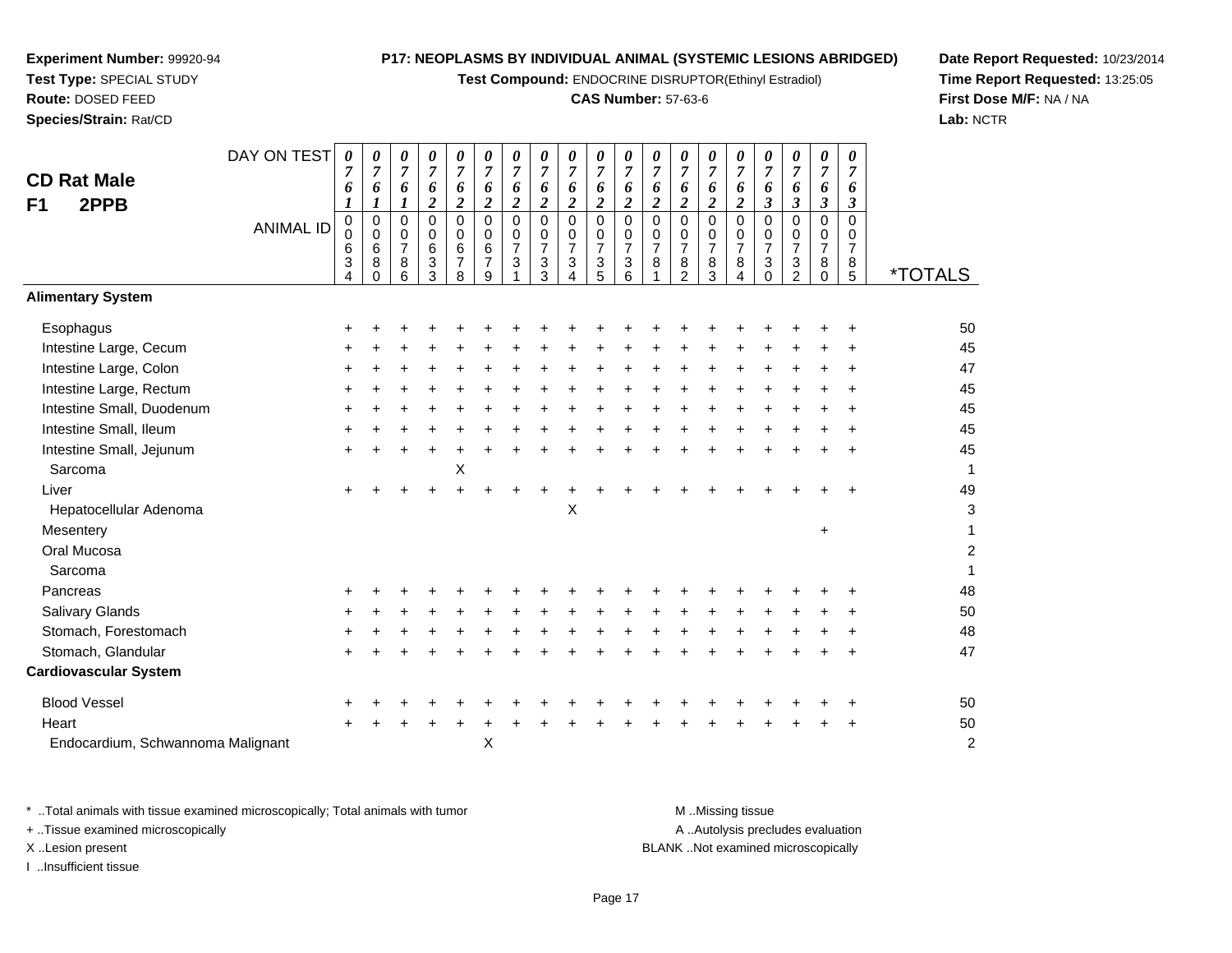**Test Compound:** ENDOCRINE DISRUPTOR(Ethinyl Estradiol)

## **CAS Number:** 57-63-6

**Date Report Requested:** 10/23/2014**Time Report Requested:** 13:25:05**First Dose M/F:** NA / NA**Lab:** NCTR

| <b>CD Rat Male</b><br>2PPB<br>F1 | DAY ON TEST<br><b>ANIMAL ID</b> | 0<br>7<br>6<br>1<br>$\mathbf 0$<br>0<br>6<br>$\ensuremath{\mathsf{3}}$<br>4 | 0<br>$\overline{7}$<br>6<br>$\boldsymbol{l}$<br>$\mathbf 0$<br>$\mathbf 0$<br>$\,6$<br>8<br>$\Omega$ | 0<br>$\overline{7}$<br>6<br>$\boldsymbol{l}$<br>$\mathbf 0$<br>$\mathbf 0$<br>$\overline{7}$<br>8<br>6 | 0<br>$\overline{7}$<br>6<br>$\boldsymbol{2}$<br>$\Omega$<br>0<br>6<br>3<br>3 | 0<br>$\overline{7}$<br>6<br>$\overline{\mathbf{c}}$<br>$\Omega$<br>0<br>6<br>$\overline{7}$<br>8 | 0<br>$\overline{7}$<br>6<br>$\boldsymbol{2}$<br>$\mathbf 0$<br>0<br>6<br>$\overline{7}$<br>9 | 0<br>$\boldsymbol{7}$<br>6<br>$\overline{\mathbf{c}}$<br>$\mathbf 0$<br>0<br>$\overline{7}$<br>$\mathbf{3}$ | 0<br>$\boldsymbol{7}$<br>6<br>$\overline{2}$<br>$\mathbf 0$<br>$\mathbf 0$<br>$\overline{7}$<br>$\ensuremath{\mathsf{3}}$<br>3 | 0<br>$\overline{7}$<br>6<br>$\boldsymbol{2}$<br>$\Omega$<br>0<br>$\overline{7}$<br>3<br>4 | 0<br>$\overline{7}$<br>6<br>$\overline{2}$<br>$\mathbf 0$<br>$\mathbf 0$<br>$\overline{7}$<br>3<br>5 | 0<br>$\boldsymbol{7}$<br>6<br>$\overline{c}$<br>0<br>0<br>$\overline{7}$<br>$\ensuremath{\mathsf{3}}$<br>6 | 0<br>$\boldsymbol{7}$<br>6<br>$\boldsymbol{2}$<br>$\mathbf 0$<br>0<br>$\overline{7}$<br>8 | 0<br>$\overline{7}$<br>6<br>$\overline{2}$<br>$\mathbf 0$<br>0<br>$\overline{7}$<br>8<br>$\overline{2}$ | 0<br>$\overline{7}$<br>6<br>$\overline{\mathbf{c}}$<br>$\Omega$<br>0<br>$\overline{7}$<br>8<br>3 | 0<br>$\overline{7}$<br>6<br>$\overline{2}$<br>$\Omega$<br>0<br>$\overline{7}$<br>8<br>4 | 0<br>$\overline{7}$<br>6<br>$\overline{\mathbf{3}}$<br>$\Omega$<br>0<br>$\overline{7}$<br>$\ensuremath{\mathsf{3}}$<br>$\Omega$ | 0<br>$\overline{7}$<br>6<br>$\mathfrak{z}$<br>$\Omega$<br>0<br>$\overline{7}$<br>3<br>2 | 0<br>$\overline{7}$<br>6<br>$\mathfrak{z}$<br>$\mathbf 0$<br>$\mathbf 0$<br>$\boldsymbol{7}$<br>$\,8\,$<br>$\mathbf 0$ | 0<br>$\overline{7}$<br>6<br>$\mathbf{3}$<br>$\Omega$<br>$\mathbf 0$<br>$\overline{7}$<br>8<br>5 | <i><b>*TOTALS</b></i>   |
|----------------------------------|---------------------------------|-----------------------------------------------------------------------------|------------------------------------------------------------------------------------------------------|--------------------------------------------------------------------------------------------------------|------------------------------------------------------------------------------|--------------------------------------------------------------------------------------------------|----------------------------------------------------------------------------------------------|-------------------------------------------------------------------------------------------------------------|--------------------------------------------------------------------------------------------------------------------------------|-------------------------------------------------------------------------------------------|------------------------------------------------------------------------------------------------------|------------------------------------------------------------------------------------------------------------|-------------------------------------------------------------------------------------------|---------------------------------------------------------------------------------------------------------|--------------------------------------------------------------------------------------------------|-----------------------------------------------------------------------------------------|---------------------------------------------------------------------------------------------------------------------------------|-----------------------------------------------------------------------------------------|------------------------------------------------------------------------------------------------------------------------|-------------------------------------------------------------------------------------------------|-------------------------|
| <b>Endocrine System</b>          |                                 |                                                                             |                                                                                                      |                                                                                                        |                                                                              |                                                                                                  |                                                                                              |                                                                                                             |                                                                                                                                |                                                                                           |                                                                                                      |                                                                                                            |                                                                                           |                                                                                                         |                                                                                                  |                                                                                         |                                                                                                                                 |                                                                                         |                                                                                                                        |                                                                                                 |                         |
| <b>Adrenal Cortex</b><br>Adenoma |                                 |                                                                             |                                                                                                      |                                                                                                        |                                                                              |                                                                                                  |                                                                                              |                                                                                                             |                                                                                                                                |                                                                                           |                                                                                                      |                                                                                                            |                                                                                           |                                                                                                         |                                                                                                  |                                                                                         |                                                                                                                                 |                                                                                         |                                                                                                                        |                                                                                                 | 50<br>$\mathbf{1}$      |
| Adrenal Medulla                  |                                 |                                                                             |                                                                                                      |                                                                                                        |                                                                              |                                                                                                  | М                                                                                            |                                                                                                             |                                                                                                                                |                                                                                           |                                                                                                      | М                                                                                                          |                                                                                           |                                                                                                         |                                                                                                  |                                                                                         |                                                                                                                                 |                                                                                         |                                                                                                                        |                                                                                                 | 48                      |
| Pheochromocytoma Benign          |                                 |                                                                             |                                                                                                      |                                                                                                        |                                                                              |                                                                                                  |                                                                                              |                                                                                                             |                                                                                                                                |                                                                                           |                                                                                                      |                                                                                                            |                                                                                           |                                                                                                         |                                                                                                  |                                                                                         |                                                                                                                                 |                                                                                         | $\boldsymbol{\mathsf{X}}$                                                                                              |                                                                                                 | $\overline{\mathbf{c}}$ |
| Pheochromocytoma Complex         |                                 |                                                                             |                                                                                                      | X                                                                                                      |                                                                              |                                                                                                  |                                                                                              |                                                                                                             |                                                                                                                                |                                                                                           |                                                                                                      |                                                                                                            |                                                                                           |                                                                                                         |                                                                                                  |                                                                                         |                                                                                                                                 |                                                                                         |                                                                                                                        |                                                                                                 | 1                       |
| Pheochromocytoma Malignant       |                                 |                                                                             |                                                                                                      | X                                                                                                      |                                                                              |                                                                                                  |                                                                                              |                                                                                                             |                                                                                                                                |                                                                                           |                                                                                                      |                                                                                                            |                                                                                           |                                                                                                         |                                                                                                  |                                                                                         |                                                                                                                                 |                                                                                         |                                                                                                                        |                                                                                                 | $\mathbf{1}$            |
| Islets, Pancreatic               |                                 |                                                                             |                                                                                                      |                                                                                                        |                                                                              |                                                                                                  |                                                                                              |                                                                                                             |                                                                                                                                |                                                                                           |                                                                                                      |                                                                                                            |                                                                                           |                                                                                                         |                                                                                                  |                                                                                         |                                                                                                                                 |                                                                                         |                                                                                                                        |                                                                                                 | 48                      |
| Parathyroid Gland                |                                 |                                                                             |                                                                                                      |                                                                                                        |                                                                              |                                                                                                  |                                                                                              |                                                                                                             |                                                                                                                                |                                                                                           |                                                                                                      |                                                                                                            |                                                                                           |                                                                                                         |                                                                                                  |                                                                                         |                                                                                                                                 |                                                                                         |                                                                                                                        |                                                                                                 | 46                      |
| <b>Pituitary Gland</b>           |                                 |                                                                             |                                                                                                      |                                                                                                        |                                                                              |                                                                                                  |                                                                                              |                                                                                                             |                                                                                                                                |                                                                                           |                                                                                                      |                                                                                                            |                                                                                           |                                                                                                         |                                                                                                  |                                                                                         |                                                                                                                                 |                                                                                         |                                                                                                                        |                                                                                                 | 50                      |
| Pars Distalis, Adenoma           |                                 | X                                                                           | X                                                                                                    | X                                                                                                      | X                                                                            | X                                                                                                |                                                                                              | $\mathsf X$                                                                                                 |                                                                                                                                |                                                                                           |                                                                                                      |                                                                                                            | X                                                                                         | $\mathsf X$                                                                                             | X                                                                                                |                                                                                         | Χ                                                                                                                               | $\times$                                                                                |                                                                                                                        |                                                                                                 | 24                      |
| <b>Thyroid Gland</b>             |                                 |                                                                             |                                                                                                      |                                                                                                        |                                                                              |                                                                                                  |                                                                                              |                                                                                                             |                                                                                                                                |                                                                                           |                                                                                                      |                                                                                                            |                                                                                           |                                                                                                         |                                                                                                  |                                                                                         |                                                                                                                                 |                                                                                         |                                                                                                                        |                                                                                                 | 49                      |
| C Cell, Carcinoma                |                                 | X                                                                           |                                                                                                      |                                                                                                        |                                                                              |                                                                                                  |                                                                                              |                                                                                                             |                                                                                                                                |                                                                                           |                                                                                                      |                                                                                                            |                                                                                           |                                                                                                         |                                                                                                  |                                                                                         |                                                                                                                                 |                                                                                         |                                                                                                                        |                                                                                                 | $\mathbf{1}$            |
| <b>General Body System</b>       |                                 |                                                                             |                                                                                                      |                                                                                                        |                                                                              |                                                                                                  |                                                                                              |                                                                                                             |                                                                                                                                |                                                                                           |                                                                                                      |                                                                                                            |                                                                                           |                                                                                                         |                                                                                                  |                                                                                         |                                                                                                                                 |                                                                                         |                                                                                                                        |                                                                                                 |                         |
| <b>NONE</b>                      |                                 |                                                                             |                                                                                                      |                                                                                                        |                                                                              |                                                                                                  |                                                                                              |                                                                                                             |                                                                                                                                |                                                                                           |                                                                                                      |                                                                                                            |                                                                                           |                                                                                                         |                                                                                                  |                                                                                         |                                                                                                                                 |                                                                                         |                                                                                                                        |                                                                                                 |                         |
| <b>Genital System</b>            |                                 |                                                                             |                                                                                                      |                                                                                                        |                                                                              |                                                                                                  |                                                                                              |                                                                                                             |                                                                                                                                |                                                                                           |                                                                                                      |                                                                                                            |                                                                                           |                                                                                                         |                                                                                                  |                                                                                         |                                                                                                                                 |                                                                                         |                                                                                                                        |                                                                                                 |                         |
| <b>Coagulating Gland</b>         |                                 |                                                                             |                                                                                                      |                                                                                                        |                                                                              |                                                                                                  |                                                                                              |                                                                                                             |                                                                                                                                |                                                                                           |                                                                                                      |                                                                                                            |                                                                                           |                                                                                                         |                                                                                                  |                                                                                         |                                                                                                                                 |                                                                                         |                                                                                                                        |                                                                                                 | 49                      |
| Epididymis                       |                                 |                                                                             |                                                                                                      |                                                                                                        |                                                                              |                                                                                                  |                                                                                              |                                                                                                             |                                                                                                                                |                                                                                           |                                                                                                      |                                                                                                            |                                                                                           |                                                                                                         |                                                                                                  |                                                                                         |                                                                                                                                 |                                                                                         |                                                                                                                        |                                                                                                 | 50                      |
| Penis                            |                                 |                                                                             |                                                                                                      |                                                                                                        |                                                                              |                                                                                                  |                                                                                              |                                                                                                             |                                                                                                                                |                                                                                           |                                                                                                      |                                                                                                            |                                                                                           |                                                                                                         |                                                                                                  |                                                                                         |                                                                                                                                 |                                                                                         |                                                                                                                        |                                                                                                 | $\mathbf{1}$            |
| <b>Preputial Gland</b>           |                                 | ٠                                                                           |                                                                                                      |                                                                                                        |                                                                              |                                                                                                  |                                                                                              |                                                                                                             |                                                                                                                                |                                                                                           |                                                                                                      |                                                                                                            |                                                                                           |                                                                                                         |                                                                                                  |                                                                                         |                                                                                                                                 |                                                                                         |                                                                                                                        |                                                                                                 | 50                      |
| Squamous Cell Carcinoma          |                                 |                                                                             |                                                                                                      |                                                                                                        |                                                                              |                                                                                                  |                                                                                              |                                                                                                             |                                                                                                                                |                                                                                           |                                                                                                      |                                                                                                            |                                                                                           |                                                                                                         |                                                                                                  |                                                                                         | X                                                                                                                               |                                                                                         |                                                                                                                        |                                                                                                 | 5                       |
|                                  |                                 |                                                                             |                                                                                                      |                                                                                                        |                                                                              |                                                                                                  |                                                                                              |                                                                                                             |                                                                                                                                |                                                                                           |                                                                                                      |                                                                                                            |                                                                                           |                                                                                                         |                                                                                                  |                                                                                         |                                                                                                                                 |                                                                                         |                                                                                                                        |                                                                                                 |                         |

**Experiment Number:** 99920-94**Test Type:** SPECIAL STUDY**Route:** DOSED FEED**Species/Strain:** Rat/CD

\* ..Total animals with tissue examined microscopically; Total animals with tumor **M** . Missing tissue M ..Missing tissue A ..Autolysis precludes evaluation + ..Tissue examined microscopically X ..Lesion present BLANK ..Not examined microscopicallyI ..Insufficient tissue

Page 18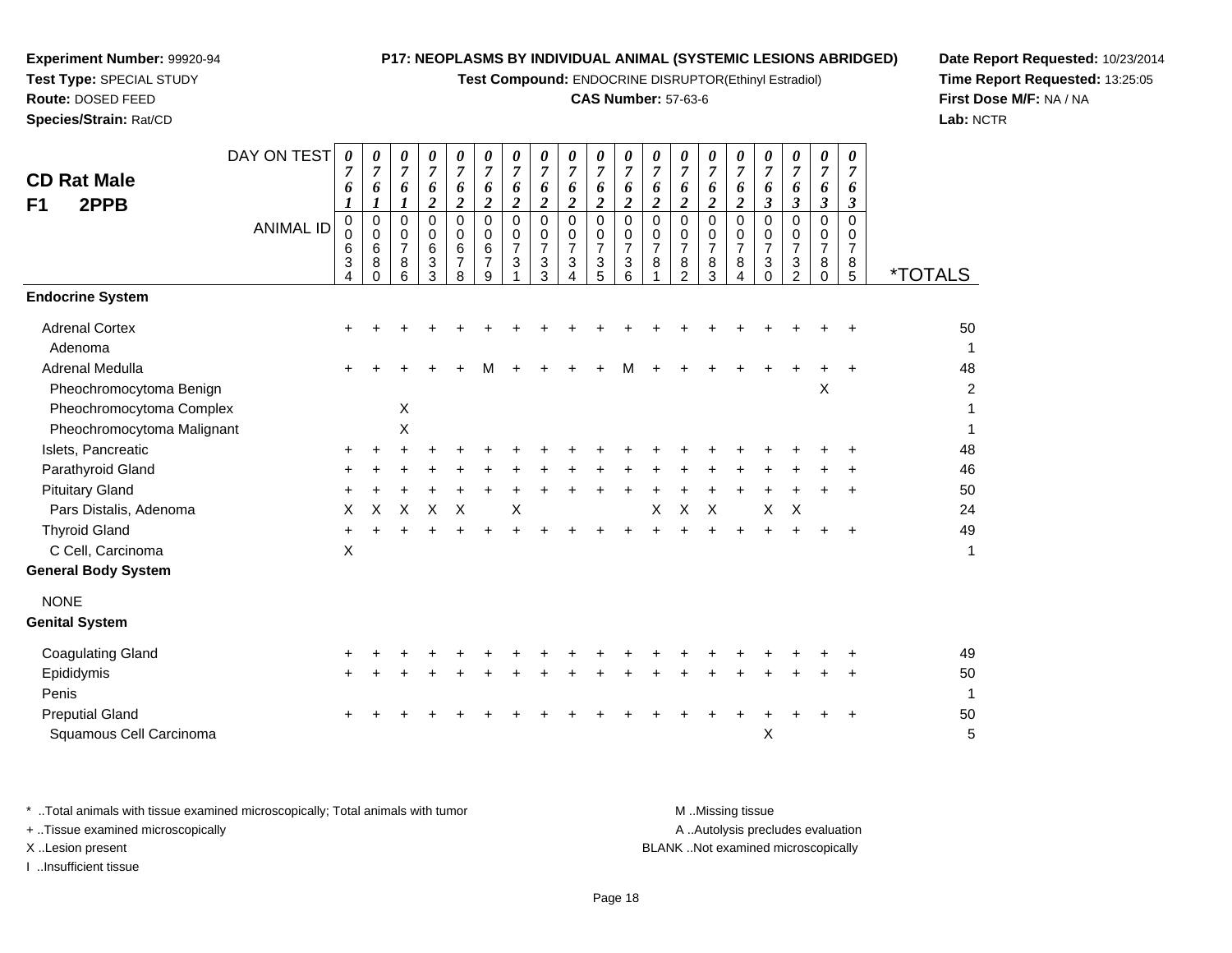**Test Compound:** ENDOCRINE DISRUPTOR(Ethinyl Estradiol)

### **CAS Number:** 57-63-6

**Date Report Requested:** 10/23/2014**Time Report Requested:** 13:25:05**First Dose M/F:** NA / NA**Lab:** NCTR

| <b>CD Rat Male</b><br>2PPB<br>F1 | DAY ON TEST<br><b>ANIMAL ID</b> | 0<br>7<br>6<br>1<br>$\mathbf 0$<br>0<br>6<br>3 | 0<br>$\overline{7}$<br>6<br>1<br>0<br>0<br>6<br>8 | 0<br>$\overline{7}$<br>6<br>0<br>0<br>7<br>8 | 0<br>$\overline{7}$<br>6<br>2<br>0<br>0<br>6<br>3 | 0<br>$\boldsymbol{7}$<br>6<br>$\boldsymbol{2}$<br>$\Omega$<br>0<br>6<br>$\overline{7}$ | 0<br>$\overline{7}$<br>6<br>$\boldsymbol{2}$<br>$\Omega$<br>0<br>6<br>$\overline{7}$ | 0<br>$\overline{7}$<br>6<br>$\boldsymbol{2}$<br>$\Omega$<br>0<br>7<br>3 | 0<br>$\overline{7}$<br>6<br>$\boldsymbol{2}$<br>$\Omega$<br>$\mathbf 0$<br>7<br>3 | 0<br>$\overline{7}$<br>6<br>$\overline{c}$<br>$\Omega$<br>0<br>$\overline{7}$<br>3 | 0<br>$\overline{7}$<br>6<br>$\overline{\mathbf{c}}$<br>0<br>0<br>$\overline{7}$<br>$\ensuremath{\mathsf{3}}$ | 0<br>$\overline{7}$<br>6<br>$\boldsymbol{2}$<br>$\Omega$<br>0<br>7<br>3 | 0<br>$\overline{7}$<br>6<br>$\boldsymbol{2}$<br>$\Omega$<br>0<br>$\overline{7}$<br>8 | 0<br>$\boldsymbol{7}$<br>6<br>$\boldsymbol{2}$<br>$\Omega$<br>0<br>$\overline{7}$<br>8 | 0<br>$\overline{7}$<br>6<br>$\overline{c}$<br>$\Omega$<br>$\mathbf 0$<br>$\overline{7}$<br>8 | 0<br>$\overline{7}$<br>6<br>$\boldsymbol{2}$<br>$\Omega$<br>0<br>$\overline{7}$<br>8 | 0<br>$\overline{7}$<br>6<br>$\boldsymbol{\beta}$<br>$\Omega$<br>0<br>$\overline{7}$<br>3 | 0<br>$\overline{7}$<br>6<br>$\boldsymbol{\beta}$<br>0<br>0<br>$\overline{7}$<br>$\ensuremath{\mathsf{3}}$ | 0<br>$\overline{7}$<br>6<br>$\boldsymbol{\beta}$<br>0<br>0<br>$\overline{7}$<br>8 | 0<br>$\overline{7}$<br>6<br>$\boldsymbol{\beta}$<br>$\Omega$<br>0<br>7<br>8 |                       |
|----------------------------------|---------------------------------|------------------------------------------------|---------------------------------------------------|----------------------------------------------|---------------------------------------------------|----------------------------------------------------------------------------------------|--------------------------------------------------------------------------------------|-------------------------------------------------------------------------|-----------------------------------------------------------------------------------|------------------------------------------------------------------------------------|--------------------------------------------------------------------------------------------------------------|-------------------------------------------------------------------------|--------------------------------------------------------------------------------------|----------------------------------------------------------------------------------------|----------------------------------------------------------------------------------------------|--------------------------------------------------------------------------------------|------------------------------------------------------------------------------------------|-----------------------------------------------------------------------------------------------------------|-----------------------------------------------------------------------------------|-----------------------------------------------------------------------------|-----------------------|
|                                  |                                 | 4                                              |                                                   | 6                                            | 3                                                 | 8                                                                                      | 9                                                                                    |                                                                         | 3                                                                                 | 4                                                                                  | 5                                                                                                            | 6                                                                       |                                                                                      | $\overline{2}$                                                                         | 3                                                                                            | 4                                                                                    | 0                                                                                        | $\overline{2}$                                                                                            | 0                                                                                 | 5                                                                           | <i><b>*TOTALS</b></i> |
| Prostate, Dorsal/Lateral Lobe    |                                 |                                                |                                                   |                                              |                                                   |                                                                                        |                                                                                      |                                                                         |                                                                                   |                                                                                    |                                                                                                              | $\ddot{}$                                                               |                                                                                      |                                                                                        |                                                                                              |                                                                                      |                                                                                          |                                                                                                           |                                                                                   |                                                                             | 50                    |
| Prostate, Ventral Lobe           |                                 |                                                |                                                   |                                              |                                                   |                                                                                        |                                                                                      |                                                                         |                                                                                   |                                                                                    |                                                                                                              |                                                                         |                                                                                      |                                                                                        |                                                                                              |                                                                                      |                                                                                          |                                                                                                           |                                                                                   | +                                                                           | 50                    |
| <b>Rete Testes</b>               |                                 |                                                |                                                   |                                              |                                                   |                                                                                        |                                                                                      |                                                                         |                                                                                   |                                                                                    |                                                                                                              | М                                                                       |                                                                                      |                                                                                        |                                                                                              |                                                                                      |                                                                                          |                                                                                                           |                                                                                   |                                                                             | 44                    |
| <b>Seminal Vesicle</b>           |                                 |                                                |                                                   |                                              |                                                   |                                                                                        |                                                                                      |                                                                         |                                                                                   |                                                                                    |                                                                                                              |                                                                         |                                                                                      |                                                                                        |                                                                                              |                                                                                      |                                                                                          |                                                                                                           |                                                                                   |                                                                             | 46                    |
| <b>Testes</b>                    |                                 |                                                |                                                   |                                              |                                                   |                                                                                        |                                                                                      |                                                                         |                                                                                   |                                                                                    |                                                                                                              |                                                                         |                                                                                      |                                                                                        |                                                                                              |                                                                                      |                                                                                          |                                                                                                           |                                                                                   |                                                                             | 50                    |
| <b>Hematopoietic System</b>      |                                 |                                                |                                                   |                                              |                                                   |                                                                                        |                                                                                      |                                                                         |                                                                                   |                                                                                    |                                                                                                              |                                                                         |                                                                                      |                                                                                        |                                                                                              |                                                                                      |                                                                                          |                                                                                                           |                                                                                   |                                                                             |                       |
| <b>Bone Marrow</b>               |                                 |                                                |                                                   |                                              |                                                   |                                                                                        |                                                                                      |                                                                         |                                                                                   |                                                                                    |                                                                                                              |                                                                         |                                                                                      |                                                                                        |                                                                                              |                                                                                      |                                                                                          |                                                                                                           |                                                                                   |                                                                             | 48                    |
| Lymph Node                       |                                 |                                                |                                                   | ٠                                            |                                                   |                                                                                        |                                                                                      |                                                                         |                                                                                   |                                                                                    |                                                                                                              |                                                                         |                                                                                      |                                                                                        |                                                                                              |                                                                                      |                                                                                          |                                                                                                           |                                                                                   |                                                                             | 16                    |
| Lymph Node, Mandibular           |                                 |                                                |                                                   |                                              |                                                   |                                                                                        |                                                                                      |                                                                         |                                                                                   |                                                                                    |                                                                                                              |                                                                         |                                                                                      |                                                                                        |                                                                                              |                                                                                      |                                                                                          |                                                                                                           |                                                                                   | +                                                                           | 50                    |
| Lymph Node, Mesenteric           |                                 | ÷                                              |                                                   |                                              |                                                   |                                                                                        |                                                                                      |                                                                         |                                                                                   |                                                                                    |                                                                                                              |                                                                         |                                                                                      |                                                                                        |                                                                                              |                                                                                      |                                                                                          |                                                                                                           |                                                                                   |                                                                             | 46                    |
| Spleen                           |                                 |                                                |                                                   |                                              |                                                   |                                                                                        |                                                                                      |                                                                         |                                                                                   |                                                                                    |                                                                                                              |                                                                         |                                                                                      |                                                                                        |                                                                                              |                                                                                      |                                                                                          |                                                                                                           |                                                                                   |                                                                             | 49                    |
| Thymus                           |                                 | +                                              |                                                   |                                              |                                                   |                                                                                        | М                                                                                    |                                                                         |                                                                                   |                                                                                    |                                                                                                              |                                                                         |                                                                                      |                                                                                        |                                                                                              |                                                                                      |                                                                                          |                                                                                                           | M                                                                                 | $\ddot{}$                                                                   | 44                    |
| <b>Integumentary System</b>      |                                 |                                                |                                                   |                                              |                                                   |                                                                                        |                                                                                      |                                                                         |                                                                                   |                                                                                    |                                                                                                              |                                                                         |                                                                                      |                                                                                        |                                                                                              |                                                                                      |                                                                                          |                                                                                                           |                                                                                   |                                                                             |                       |
| <b>Mammary Gland</b>             |                                 |                                                |                                                   |                                              |                                                   |                                                                                        |                                                                                      |                                                                         |                                                                                   |                                                                                    |                                                                                                              |                                                                         |                                                                                      |                                                                                        |                                                                                              |                                                                                      |                                                                                          |                                                                                                           |                                                                                   |                                                                             | 45                    |
| Fibroadenoma                     |                                 | X                                              |                                                   |                                              | X                                                 |                                                                                        |                                                                                      |                                                                         |                                                                                   |                                                                                    |                                                                                                              |                                                                         | X                                                                                    |                                                                                        |                                                                                              |                                                                                      |                                                                                          |                                                                                                           |                                                                                   |                                                                             | 3                     |
| Fibroma                          |                                 |                                                |                                                   |                                              |                                                   |                                                                                        | X                                                                                    | X                                                                       |                                                                                   |                                                                                    |                                                                                                              |                                                                         |                                                                                      |                                                                                        |                                                                                              |                                                                                      |                                                                                          |                                                                                                           |                                                                                   |                                                                             | 3                     |
| Skin                             |                                 | +                                              |                                                   |                                              |                                                   |                                                                                        |                                                                                      |                                                                         |                                                                                   |                                                                                    |                                                                                                              |                                                                         |                                                                                      |                                                                                        |                                                                                              |                                                                                      |                                                                                          |                                                                                                           |                                                                                   |                                                                             | 50                    |
| <b>Basal Cell Adenoma</b>        |                                 |                                                |                                                   |                                              |                                                   |                                                                                        |                                                                                      |                                                                         |                                                                                   |                                                                                    |                                                                                                              |                                                                         |                                                                                      |                                                                                        | $\mathsf X$                                                                                  |                                                                                      |                                                                                          |                                                                                                           |                                                                                   |                                                                             | 1                     |
| Keratoacanthoma                  |                                 |                                                |                                                   |                                              |                                                   |                                                                                        |                                                                                      |                                                                         |                                                                                   |                                                                                    |                                                                                                              |                                                                         |                                                                                      |                                                                                        |                                                                                              |                                                                                      |                                                                                          |                                                                                                           |                                                                                   | $\boldsymbol{\mathsf{X}}$                                                   | 3                     |
| Squamous Cell Carcinoma          |                                 |                                                |                                                   |                                              |                                                   |                                                                                        |                                                                                      |                                                                         |                                                                                   |                                                                                    |                                                                                                              |                                                                         |                                                                                      |                                                                                        |                                                                                              |                                                                                      |                                                                                          |                                                                                                           |                                                                                   |                                                                             | 1                     |
| Musculoskeletal System           |                                 |                                                |                                                   |                                              |                                                   |                                                                                        |                                                                                      |                                                                         |                                                                                   |                                                                                    |                                                                                                              |                                                                         |                                                                                      |                                                                                        |                                                                                              |                                                                                      |                                                                                          |                                                                                                           |                                                                                   |                                                                             |                       |

\* ..Total animals with tissue examined microscopically; Total animals with tumor **M** . Missing tissue M ..Missing tissue

+ ..Tissue examined microscopically

**Experiment Number:** 99920-94**Test Type:** SPECIAL STUDY**Route:** DOSED FEED**Species/Strain:** Rat/CD

I ..Insufficient tissue

A ..Autolysis precludes evaluation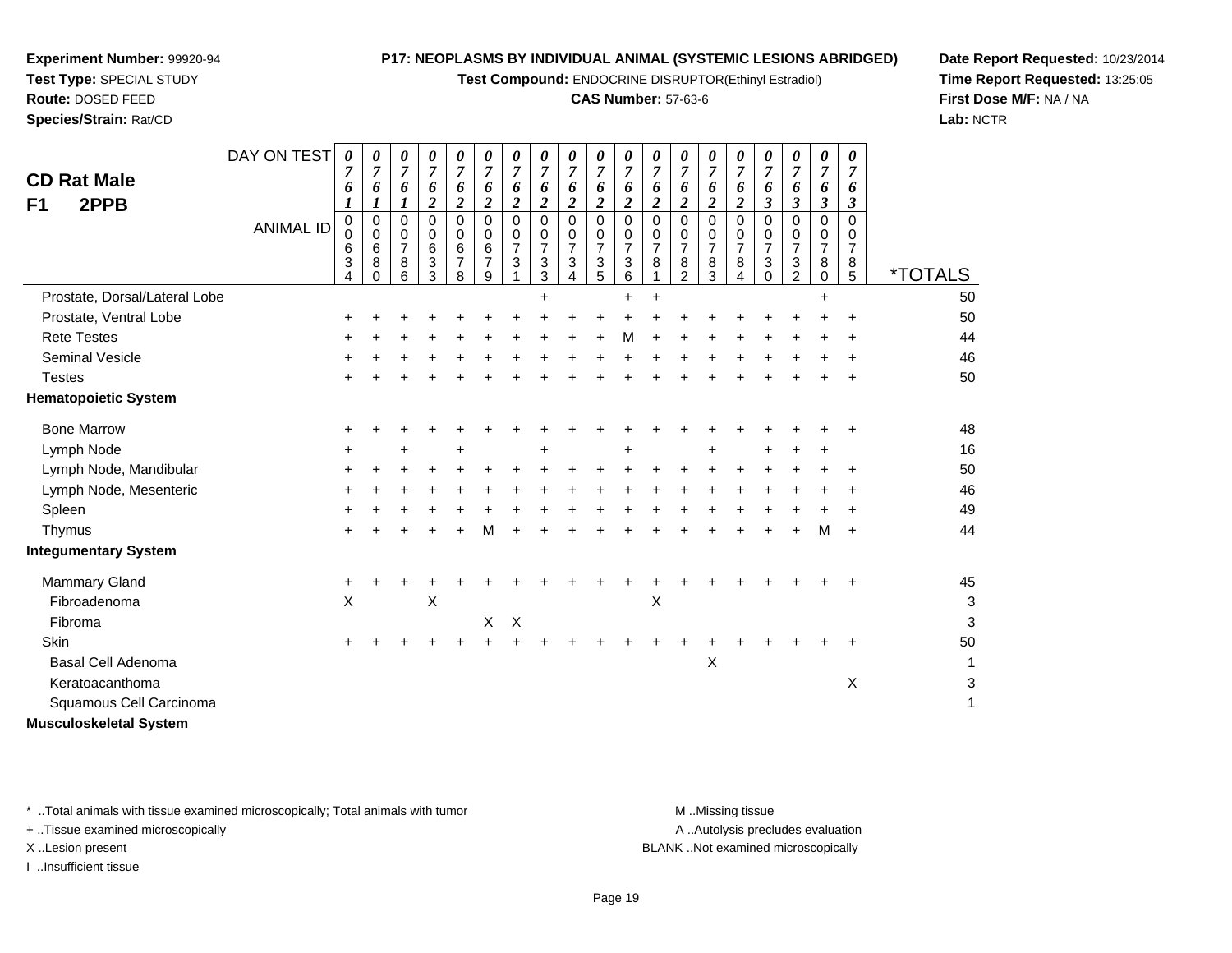**Test Compound:** ENDOCRINE DISRUPTOR(Ethinyl Estradiol)

### **CAS Number:** 57-63-6

**Date Report Requested:** 10/23/2014**Time Report Requested:** 13:25:05**First Dose M/F:** NA / NA**Lab:** NCTR

| DAY ON TEST<br><b>CD Rat Male</b><br>2PPB<br>F <sub>1</sub>    | 0<br>7<br>6<br>1                          | 0<br>$\overline{7}$<br>6<br>1   | 0<br>$\overline{7}$<br>6           | 0<br>$\overline{7}$<br>6<br>$\overline{2}$ | 0<br>$\boldsymbol{7}$<br>6<br>$\overline{\mathbf{2}}$ | 0<br>7<br>6<br>$\overline{2}$                | 0<br>7<br>6<br>$\boldsymbol{2}$              | 0<br>$\overline{7}$<br>6<br>$\boldsymbol{2}$ | 0<br>$\overline{7}$<br>6<br>$\overline{2}$   | 0<br>$\overline{7}$<br>6<br>$\overline{2}$                 | 0<br>7<br>6<br>$\overline{2}$                           | 0<br>7<br>6<br>$\boldsymbol{2}$         | 0<br>$\overline{7}$<br>6<br>$\overline{2}$      | $\overline{7}$<br>6<br>$\overline{2}$ | 0<br>7<br>6<br>$\overline{2}$             | 0<br>7<br>6<br>$\boldsymbol{\beta}$              | 0<br>7<br>6<br>$\boldsymbol{\beta}$       | $\boldsymbol{\theta}$<br>$\overline{7}$<br>6<br>3      | 0<br>$\overline{7}$<br>6<br>3             |                       |
|----------------------------------------------------------------|-------------------------------------------|---------------------------------|------------------------------------|--------------------------------------------|-------------------------------------------------------|----------------------------------------------|----------------------------------------------|----------------------------------------------|----------------------------------------------|------------------------------------------------------------|---------------------------------------------------------|-----------------------------------------|-------------------------------------------------|---------------------------------------|-------------------------------------------|--------------------------------------------------|-------------------------------------------|--------------------------------------------------------|-------------------------------------------|-----------------------|
| <b>ANIMAL ID</b>                                               | $\mathbf 0$<br>$\mathbf 0$<br>6<br>3<br>4 | $\mathbf 0$<br>0<br>6<br>8<br>0 | 0<br>0<br>$\overline{7}$<br>8<br>6 | 0<br>0<br>6<br>3<br>3                      | $\mathbf 0$<br>0<br>6<br>$\overline{7}$<br>8          | $\mathbf 0$<br>0<br>6<br>$\overline{7}$<br>9 | $\mathbf 0$<br>0<br>$\overline{7}$<br>3<br>1 | 0<br>0<br>$\overline{7}$<br>3<br>3           | $\mathbf 0$<br>0<br>$\overline{7}$<br>3<br>4 | 0<br>0<br>$\overline{7}$<br>$\ensuremath{\mathsf{3}}$<br>5 | $\mathbf 0$<br>0<br>$\overline{7}$<br>$\mathbf{3}$<br>6 | $\mathbf 0$<br>0<br>$\overline{7}$<br>8 | 0<br>0<br>$\overline{7}$<br>8<br>$\overline{2}$ | 0<br>0<br>$\overline{7}$<br>8<br>3    | $\Omega$<br>0<br>$\overline{7}$<br>8<br>4 | $\Omega$<br>0<br>$\overline{7}$<br>3<br>$\Omega$ | $\Omega$<br>0<br>$\overline{7}$<br>3<br>2 | $\mathbf 0$<br>0<br>$\overline{7}$<br>8<br>$\mathbf 0$ | $\Omega$<br>0<br>$\overline{7}$<br>8<br>5 | <i><b>*TOTALS</b></i> |
| Bone, Femur                                                    | +                                         |                                 |                                    |                                            |                                                       |                                              |                                              |                                              |                                              |                                                            |                                                         |                                         |                                                 |                                       |                                           |                                                  |                                           | +                                                      | $+$                                       | 50                    |
| <b>Skeletal Muscle</b>                                         |                                           |                                 |                                    |                                            |                                                       |                                              |                                              |                                              |                                              |                                                            |                                                         |                                         |                                                 |                                       |                                           |                                                  |                                           |                                                        |                                           | $\mathbf{1}$          |
| <b>Nervous System</b>                                          |                                           |                                 |                                    |                                            |                                                       |                                              |                                              |                                              |                                              |                                                            |                                                         |                                         |                                                 |                                       |                                           |                                                  |                                           |                                                        |                                           |                       |
| Brain, Brain Stem                                              |                                           |                                 |                                    |                                            |                                                       |                                              |                                              |                                              |                                              |                                                            |                                                         |                                         |                                                 |                                       |                                           |                                                  |                                           |                                                        |                                           | 50                    |
| Brain, Cerebellum                                              |                                           |                                 |                                    |                                            |                                                       |                                              |                                              |                                              |                                              |                                                            |                                                         |                                         |                                                 |                                       |                                           |                                                  |                                           |                                                        |                                           | 50                    |
| Brain, Cerebrum                                                |                                           |                                 |                                    |                                            |                                                       |                                              |                                              |                                              |                                              |                                                            |                                                         |                                         |                                                 |                                       |                                           |                                                  |                                           |                                                        |                                           | 50                    |
| Granular Cell Tumor Benign                                     |                                           |                                 |                                    |                                            |                                                       |                                              |                                              |                                              |                                              |                                                            |                                                         |                                         |                                                 |                                       |                                           |                                                  |                                           |                                                        |                                           | 1                     |
| <b>Granular Cell Tumor Malignant</b>                           |                                           |                                 |                                    |                                            |                                                       |                                              |                                              |                                              |                                              |                                                            |                                                         |                                         |                                                 |                                       |                                           |                                                  |                                           |                                                        |                                           | 1                     |
| <b>Peripheral Nerve</b>                                        |                                           |                                 |                                    |                                            |                                                       |                                              |                                              |                                              |                                              |                                                            |                                                         |                                         |                                                 |                                       |                                           |                                                  |                                           |                                                        |                                           | $\mathbf{1}$          |
| Spinal Cord                                                    |                                           |                                 |                                    |                                            |                                                       |                                              |                                              |                                              |                                              |                                                            |                                                         |                                         |                                                 |                                       |                                           |                                                  |                                           |                                                        |                                           | $\pmb{0}$             |
| <b>Respiratory System</b>                                      |                                           |                                 |                                    |                                            |                                                       |                                              |                                              |                                              |                                              |                                                            |                                                         |                                         |                                                 |                                       |                                           |                                                  |                                           |                                                        |                                           |                       |
| Lung                                                           |                                           |                                 |                                    |                                            |                                                       |                                              |                                              |                                              |                                              |                                                            |                                                         |                                         |                                                 |                                       |                                           |                                                  |                                           |                                                        |                                           | 46                    |
| Squamous Cell Carcinoma, Metastatic,<br><b>Preputial Gland</b> |                                           |                                 |                                    |                                            |                                                       |                                              |                                              |                                              |                                              |                                                            |                                                         |                                         |                                                 |                                       |                                           |                                                  |                                           |                                                        |                                           | $\mathbf{1}$          |
| <b>Nose</b>                                                    |                                           |                                 |                                    |                                            |                                                       |                                              |                                              |                                              |                                              |                                                            |                                                         |                                         |                                                 |                                       |                                           |                                                  |                                           |                                                        |                                           | 49                    |
| Osteosarcoma                                                   |                                           |                                 |                                    |                                            |                                                       |                                              |                                              |                                              |                                              |                                                            |                                                         |                                         |                                                 |                                       |                                           |                                                  |                                           |                                                        |                                           | $\mathbf{1}$          |
| Trachea                                                        | ÷                                         |                                 |                                    |                                            |                                                       |                                              |                                              |                                              |                                              |                                                            |                                                         |                                         |                                                 |                                       |                                           |                                                  |                                           |                                                        | ÷                                         | 50                    |
| <b>Special Senses System</b>                                   |                                           |                                 |                                    |                                            |                                                       |                                              |                                              |                                              |                                              |                                                            |                                                         |                                         |                                                 |                                       |                                           |                                                  |                                           |                                                        |                                           |                       |
| Eye                                                            |                                           |                                 |                                    |                                            |                                                       |                                              |                                              |                                              |                                              |                                                            |                                                         |                                         |                                                 |                                       |                                           |                                                  |                                           |                                                        |                                           | 46                    |
| <b>Harderian Gland</b>                                         |                                           |                                 |                                    |                                            |                                                       |                                              |                                              |                                              |                                              |                                                            |                                                         |                                         |                                                 |                                       |                                           |                                                  |                                           |                                                        |                                           | 47                    |
| <b>Urinary System</b>                                          |                                           |                                 |                                    |                                            |                                                       |                                              |                                              |                                              |                                              |                                                            |                                                         |                                         |                                                 |                                       |                                           |                                                  |                                           |                                                        |                                           |                       |

**Experiment Number:** 99920-94**Test Type:** SPECIAL STUDY**Route:** DOSED FEED**Species/Strain:** Rat/CD

\* ..Total animals with tissue examined microscopically; Total animals with tumor **M** . Missing tissue M ..Missing tissue A ..Autolysis precludes evaluation + ..Tissue examined microscopically X ..Lesion present BLANK ..Not examined microscopicallyI ..Insufficient tissue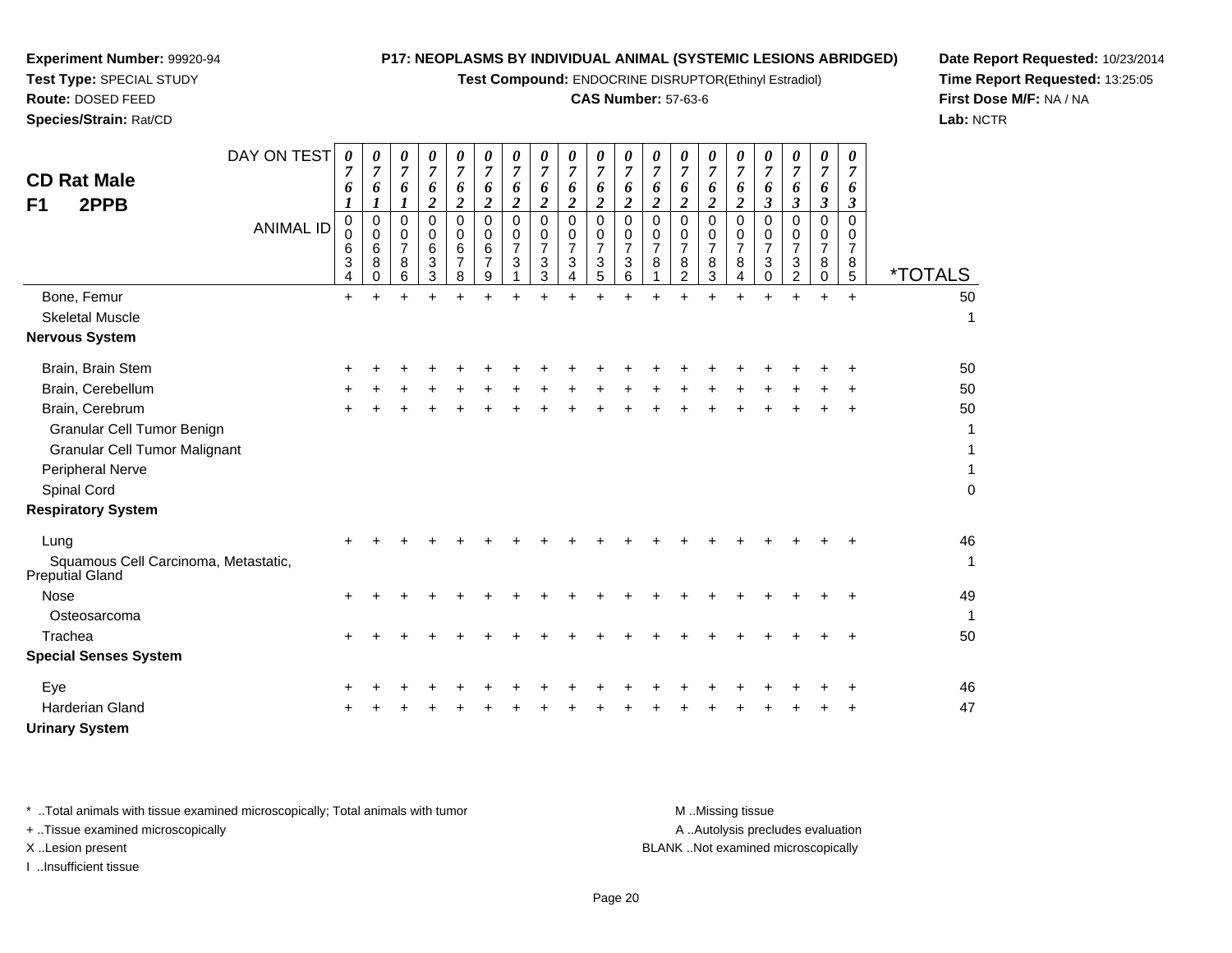**Test Compound:** ENDOCRINE DISRUPTOR(Ethinyl Estradiol)

## **CAS Number:** 57-63-6

<sup>+</sup> <sup>+</sup> <sup>+</sup> <sup>+</sup> <sup>+</sup> <sup>+</sup> <sup>+</sup> <sup>+</sup> <sup>+</sup> <sup>+</sup> <sup>+</sup> <sup>+</sup> <sup>+</sup> <sup>+</sup> <sup>+</sup> <sup>+</sup> <sup>+</sup> <sup>+</sup> <sup>50</sup>

**Date Report Requested:** 10/23/2014**Time Report Requested:** 13:25:05**First Dose M/F:** NA / NA**Lab:** NCTR

| <b>CD Rat Male</b><br>2PPB<br>F1   | DAY ON TEST<br><b>ANIMAL ID</b> | 0<br>$\overline{ }$<br>0<br>6<br>3<br>4 | $\boldsymbol{\theta}$<br>o<br>U<br>U<br>6<br>8 | $\boldsymbol{\theta}$<br>7<br>$\bm{b}$<br>0<br>0<br>⇁<br>8<br>6 | $\boldsymbol{\theta}$<br>7<br>6<br>2<br>0<br>0<br>6<br>3<br>3 | $\theta$<br>o<br>∠<br>0<br>6<br>8 | 0<br>7<br>6<br>◢<br>0<br>0<br>6<br>$\overline{ }$<br>9 | $\boldsymbol{\theta}$<br>7<br>6<br>$\overline{ }$<br>3 | $\theta$<br>7<br>$\bm{b}$<br>2<br>0<br>0<br>⇁<br>3<br>3 | $\boldsymbol{\theta}$<br>7<br>6<br>$\overline{2}$<br>0<br>0<br>⇁<br>3<br>4 | $\boldsymbol{\theta}$<br>o<br>∠<br>0<br>3<br>5 | $\theta$<br>7<br>$\bm{o}$<br>$\overline{2}$<br>0<br>0<br>⇁<br>3<br>6 | $\boldsymbol{\theta}$<br>,<br>o<br>υ<br>8 | $\theta$<br>7<br>O<br>∠<br>0<br>0<br>8<br>$\mathcal{P}$ | 0<br>$\overline{ }$<br>$\bm{o}$<br>0<br>0<br>8<br>3 | $\theta$<br>o<br>∠<br>0<br>8<br>4 | 0<br>7<br>6<br>3<br>0<br>0<br>7<br>3<br>$\Omega$ | $\boldsymbol{\theta}$<br>7<br>o<br>3<br>0<br>3<br>ົ | $\boldsymbol{\theta}$<br>7<br>o<br>3<br>0<br>0<br>8<br>0 | 0<br>6<br>◠<br>0<br>0<br>8<br>5 | <i><b>*TOTALS</b></i>   |
|------------------------------------|---------------------------------|-----------------------------------------|------------------------------------------------|-----------------------------------------------------------------|---------------------------------------------------------------|-----------------------------------|--------------------------------------------------------|--------------------------------------------------------|---------------------------------------------------------|----------------------------------------------------------------------------|------------------------------------------------|----------------------------------------------------------------------|-------------------------------------------|---------------------------------------------------------|-----------------------------------------------------|-----------------------------------|--------------------------------------------------|-----------------------------------------------------|----------------------------------------------------------|---------------------------------|-------------------------|
| Kidney                             |                                 | ÷.                                      |                                                |                                                                 |                                                               |                                   |                                                        |                                                        |                                                         |                                                                            |                                                |                                                                      |                                           |                                                         |                                                     |                                   | +                                                | ÷                                                   | $\pm$                                                    | $\div$                          | 49                      |
| Bilateral, Renal Tubule, Carcinoma |                                 | X                                       |                                                |                                                                 |                                                               |                                   |                                                        |                                                        |                                                         |                                                                            |                                                |                                                                      |                                           |                                                         |                                                     |                                   |                                                  |                                                     |                                                          |                                 |                         |
| Urethra                            |                                 |                                         |                                                |                                                                 |                                                               |                                   |                                                        |                                                        |                                                         |                                                                            |                                                |                                                                      | $\ddot{}$                                 |                                                         |                                                     |                                   |                                                  |                                                     |                                                          |                                 | $\overline{\mathbf{c}}$ |
| <b>Urinary Bladder</b>             |                                 | +                                       |                                                |                                                                 |                                                               |                                   |                                                        |                                                        |                                                         |                                                                            |                                                |                                                                      |                                           |                                                         |                                                     |                                   |                                                  |                                                     |                                                          |                                 | 48                      |
| <b>SYSTEMIC LESIONS</b>            |                                 |                                         |                                                |                                                                 |                                                               |                                   |                                                        |                                                        |                                                         |                                                                            |                                                |                                                                      |                                           |                                                         |                                                     |                                   |                                                  |                                                     |                                                          |                                 |                         |

Multiple Organn  $+$ c  $\sim$  2

Leukemia Granulocytic

**Experiment Number:** 99920-94**Test Type:** SPECIAL STUDY**Route:** DOSED FEED**Species/Strain:** Rat/CD

\* ..Total animals with tissue examined microscopically; Total animals with tumor **M** ...Missing tissue M ...Missing tissue

+ ..Tissue examined microscopically

I ..Insufficient tissue

A ..Autolysis precludes evaluation X ..Lesion present BLANK ..Not examined microscopically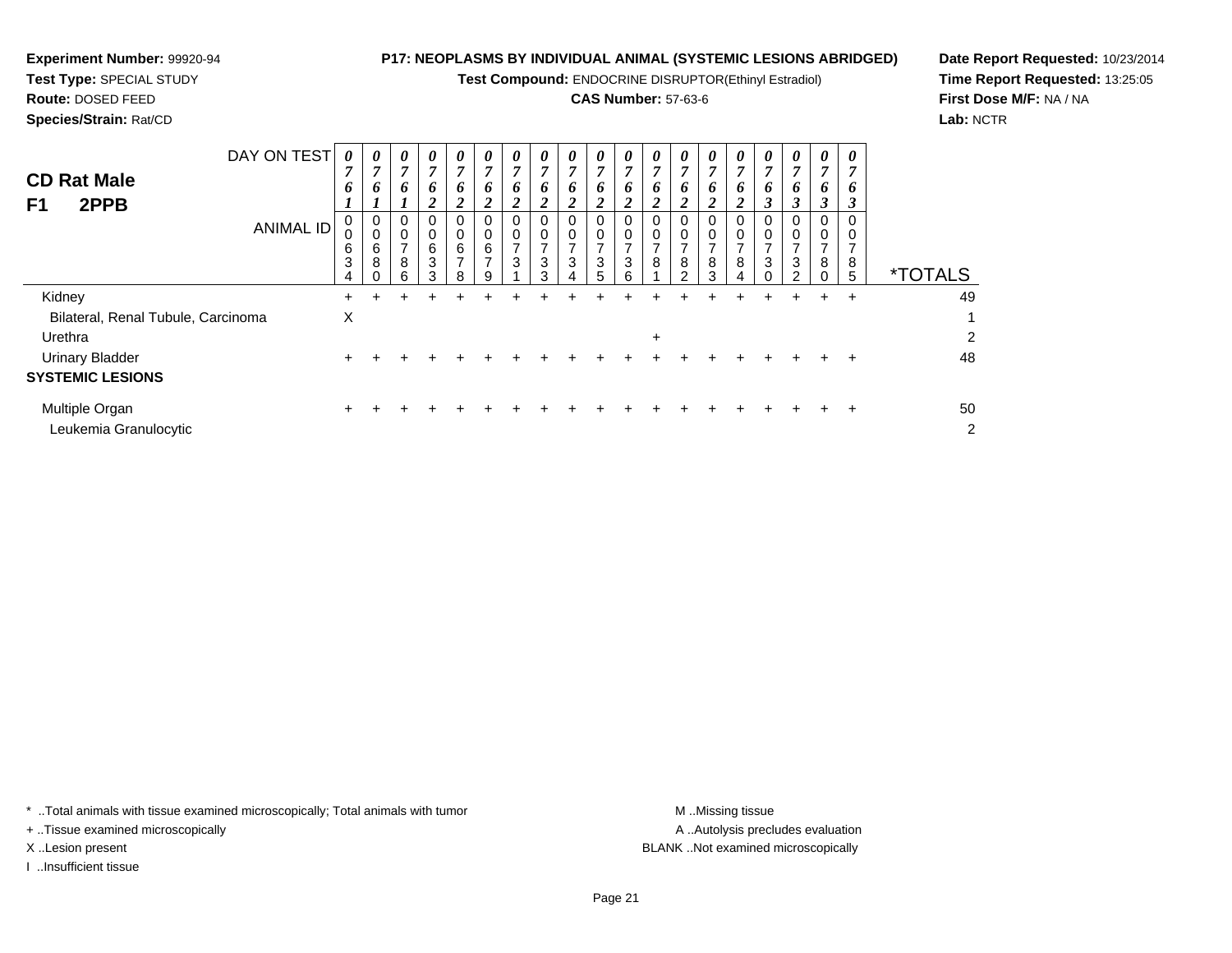**Test Compound:** ENDOCRINE DISRUPTOR(Ethinyl Estradiol)

#### **CAS Number:** 57-63-6

**Date Report Requested:** 10/23/2014**Time Report Requested:** 13:25:05**First Dose M/F:** NA / NA**Lab:** NCTR

| <b>CD Rat Male</b><br>10PPB<br>F1                                                 | DAY ON TEST<br><b>ANIMAL ID</b> | 0<br>$\boldsymbol{4}$<br>6<br>$\overline{7}$<br>$\mathbf 0$<br>0<br>0<br>4<br>$\overline{9}$ | $\boldsymbol{\theta}$<br>$\boldsymbol{4}$<br>9<br>$\boldsymbol{4}$<br>$\pmb{0}$<br>$\mathsf{O}\xspace$<br>$\mathbf 0$<br>$\sqrt{5}$<br>9 | $\boldsymbol{\theta}$<br>$\sqrt{5}$<br>$\sqrt{5}$<br>$\overline{c}$<br>0<br>0<br>$\pmb{0}$<br>8<br>8 | $\pmb{\theta}$<br>$\mathfrak{s}$<br>6<br>$\boldsymbol{2}$<br>$\pmb{0}$<br>$\mathbf 0$<br>$\overline{1}$<br>$\mathbf 0$<br>3 | 0<br>$\sqrt{5}$<br>9<br>6<br>$\mathbf 0$<br>0<br>$\mathbf{1}$<br>3<br>5 | 0<br>6<br>$\boldsymbol{\theta}$<br>$\boldsymbol{2}$<br>$\mathbf 0$<br>0<br>$\mathbf{1}$<br>4<br>6 | 0<br>6<br>0<br>$\overline{c}$<br>$\pmb{0}$<br>$\mathbf 0$<br>$\mathbf{1}$<br>4<br>9 | $\boldsymbol{\theta}$<br>6<br>$\boldsymbol{l}$<br>5<br>$\pmb{0}$<br>$\mathbf 0$<br>$\overline{1}$<br>$\sqrt{5}$<br>6 | $\pmb{\theta}$<br>6<br>$\boldsymbol{2}$<br>$\boldsymbol{4}$<br>$\mathbf 0$<br>$\mathbf 0$<br>$\mathbf{1}$<br>$\,6\,$<br>8 | 0<br>6<br>$\boldsymbol{\beta}$<br>$\boldsymbol{2}$<br>$\mathbf 0$<br>$\Omega$<br>1<br>$\overline{7}$<br>2 | 0<br>6<br>$\boldsymbol{\beta}$<br>$\boldsymbol{\mathfrak{z}}$<br>$\mathbf 0$<br>$\Omega$<br>$\overline{7}$<br>9 | 0<br>6<br>6<br>$\overline{7}$<br>$\mathbf 0$<br>0<br>$\boldsymbol{2}$<br>$\overline{2}$<br>6 | $\boldsymbol{\theta}$<br>6<br>6<br>$\boldsymbol{g}$<br>0<br>0<br>$\overline{2}$<br>$\sqrt{3}$<br>3 | $\pmb{\theta}$<br>6<br>$\pmb{8}$<br>$\boldsymbol{\delta}$<br>$\pmb{0}$<br>$\mathbf 0$<br>$\overline{2}$<br>$\,6\,$<br>4 | $\boldsymbol{\theta}$<br>6<br>$\boldsymbol{g}$<br>6<br>$\mathbf 0$<br>$\mathbf 0$<br>$\overline{c}$<br>$\bf 8$<br>$\overline{ }$ | 0<br>$\boldsymbol{7}$<br>0<br>9<br>$\mathbf 0$<br>$\mathbf 0$<br>$\sqrt{3}$<br>1 | $\pmb{\theta}$<br>$\overline{7}$<br>$\mathfrak{z}$<br>$\overline{7}$<br>$\mathsf 0$<br>0<br>$\mathbf{3}$<br>$\overline{5}$<br>9 | 0<br>$\boldsymbol{7}$<br>$\boldsymbol{\beta}$<br>$\overline{7}$<br>0<br>0<br>$\mathbf{3}$<br>$\,6\,$ | $\pmb{\theta}$<br>$\overline{7}$<br>$\boldsymbol{4}$<br>$\boldsymbol{4}$<br>$\pmb{0}$<br>$\mathbf 0$<br>$\mathbf{3}$<br>$\, 8$<br>3 | 0<br>$\overline{7}$<br>$\boldsymbol{4}$<br>4<br>$\mathbf 0$<br>$\Omega$<br>3<br>9<br>$\Omega$ | 0<br>$\overline{7}$<br>5<br>6<br>$\mathbf 0$<br>$\Omega$<br>4<br>$\ensuremath{\mathsf{3}}$<br>$\Omega$ | 0<br>$\overline{7}$<br>$5\phantom{.0}$<br>6<br>$\mathbf 0$<br>$\Omega$<br>4<br>3<br>3 | $\pmb{\theta}$<br>$\boldsymbol{7}$<br>$\mathfrak{F}$<br>6<br>$\pmb{0}$<br>0<br>$\overline{\mathbf{4}}$<br>$\sqrt{3}$<br>$\overline{4}$ | $\pmb{\theta}$<br>$\overline{7}$<br>5<br>6<br>$\pmb{0}$<br>$\Omega$<br>4<br>$\ensuremath{\mathsf{3}}$<br>5 | $\boldsymbol{\theta}$<br>$\overline{7}$<br>$\mathfrak{I}$<br>6<br>$\mathbf 0$<br>$\mathbf 0$<br>$\overline{4}$<br>$\sqrt{3}$<br>6 | 0<br>$\overline{7}$<br>$\mathfrak{I}$<br>$\overline{7}$<br>$\mathbf 0$<br>$\Omega$<br>$\overline{\mathbf{4}}$<br>$\bf 8$<br>8 | $\pmb{\theta}$<br>$\overline{7}$<br>$\mathfrak{H}$<br>$\overline{7}$<br>0<br>$\mathbf 0$<br>$\overline{4}$<br>8<br>9 | 0<br>$\boldsymbol{7}$<br>$\mathfrak{s}$<br>$\overline{7}$<br>0<br>$\mathbf 0$<br>$\overline{4}$<br>9<br>$\Omega$ | $\boldsymbol{\theta}$<br>$\overline{7}$<br>5<br>$\overline{7}$<br>$\pmb{0}$<br>$\mathbf 0$<br>$\sqrt{5}$<br>$\sqrt{3}$<br>6 | $\boldsymbol{\theta}$<br>$\overline{7}$<br>$\mathfrak{s}$<br>$\overline{7}$<br>$\mathbf 0$<br>$\Omega$<br>5<br>3 | $\boldsymbol{\theta}$<br>$\overline{7}$<br>5<br>8<br>$\mathbf 0$<br>$\Omega$<br>5 |
|-----------------------------------------------------------------------------------|---------------------------------|----------------------------------------------------------------------------------------------|------------------------------------------------------------------------------------------------------------------------------------------|------------------------------------------------------------------------------------------------------|-----------------------------------------------------------------------------------------------------------------------------|-------------------------------------------------------------------------|---------------------------------------------------------------------------------------------------|-------------------------------------------------------------------------------------|----------------------------------------------------------------------------------------------------------------------|---------------------------------------------------------------------------------------------------------------------------|-----------------------------------------------------------------------------------------------------------|-----------------------------------------------------------------------------------------------------------------|----------------------------------------------------------------------------------------------|----------------------------------------------------------------------------------------------------|-------------------------------------------------------------------------------------------------------------------------|----------------------------------------------------------------------------------------------------------------------------------|----------------------------------------------------------------------------------|---------------------------------------------------------------------------------------------------------------------------------|------------------------------------------------------------------------------------------------------|-------------------------------------------------------------------------------------------------------------------------------------|-----------------------------------------------------------------------------------------------|--------------------------------------------------------------------------------------------------------|---------------------------------------------------------------------------------------|----------------------------------------------------------------------------------------------------------------------------------------|------------------------------------------------------------------------------------------------------------|-----------------------------------------------------------------------------------------------------------------------------------|-------------------------------------------------------------------------------------------------------------------------------|----------------------------------------------------------------------------------------------------------------------|------------------------------------------------------------------------------------------------------------------|-----------------------------------------------------------------------------------------------------------------------------|------------------------------------------------------------------------------------------------------------------|-----------------------------------------------------------------------------------|
| <b>Alimentary System</b>                                                          |                                 |                                                                                              |                                                                                                                                          |                                                                                                      |                                                                                                                             |                                                                         |                                                                                                   |                                                                                     |                                                                                                                      |                                                                                                                           |                                                                                                           |                                                                                                                 |                                                                                              |                                                                                                    |                                                                                                                         |                                                                                                                                  |                                                                                  |                                                                                                                                 |                                                                                                      |                                                                                                                                     |                                                                                               |                                                                                                        |                                                                                       |                                                                                                                                        |                                                                                                            |                                                                                                                                   |                                                                                                                               |                                                                                                                      |                                                                                                                  |                                                                                                                             |                                                                                                                  |                                                                                   |
| Esophagus<br>Intestine Large, Cecum                                               |                                 |                                                                                              |                                                                                                                                          |                                                                                                      |                                                                                                                             |                                                                         |                                                                                                   |                                                                                     |                                                                                                                      |                                                                                                                           |                                                                                                           |                                                                                                                 |                                                                                              |                                                                                                    |                                                                                                                         |                                                                                                                                  |                                                                                  |                                                                                                                                 |                                                                                                      |                                                                                                                                     |                                                                                               |                                                                                                        |                                                                                       |                                                                                                                                        |                                                                                                            |                                                                                                                                   |                                                                                                                               |                                                                                                                      |                                                                                                                  |                                                                                                                             |                                                                                                                  |                                                                                   |
| Intestine Large, Colon<br>Intestine Large, Rectum                                 |                                 |                                                                                              |                                                                                                                                          |                                                                                                      |                                                                                                                             |                                                                         |                                                                                                   |                                                                                     |                                                                                                                      |                                                                                                                           |                                                                                                           |                                                                                                                 |                                                                                              |                                                                                                    |                                                                                                                         |                                                                                                                                  |                                                                                  |                                                                                                                                 |                                                                                                      |                                                                                                                                     |                                                                                               |                                                                                                        |                                                                                       |                                                                                                                                        |                                                                                                            |                                                                                                                                   |                                                                                                                               |                                                                                                                      |                                                                                                                  |                                                                                                                             |                                                                                                                  |                                                                                   |
| Intestine Small, Duodenum<br>Intestine Small, Ileum<br>Adenocarcinoma             |                                 |                                                                                              |                                                                                                                                          |                                                                                                      |                                                                                                                             |                                                                         | X                                                                                                 |                                                                                     |                                                                                                                      |                                                                                                                           |                                                                                                           |                                                                                                                 |                                                                                              |                                                                                                    |                                                                                                                         |                                                                                                                                  |                                                                                  |                                                                                                                                 |                                                                                                      |                                                                                                                                     |                                                                                               |                                                                                                        |                                                                                       |                                                                                                                                        |                                                                                                            |                                                                                                                                   |                                                                                                                               |                                                                                                                      |                                                                                                                  |                                                                                                                             |                                                                                                                  |                                                                                   |
| Intestine Small, Jejunum<br>Liver<br>Cholangiocarcinoma<br>Hepatocellular Adenoma |                                 | А<br>$\pm$                                                                                   |                                                                                                                                          |                                                                                                      |                                                                                                                             |                                                                         |                                                                                                   |                                                                                     |                                                                                                                      |                                                                                                                           |                                                                                                           |                                                                                                                 |                                                                                              |                                                                                                    |                                                                                                                         |                                                                                                                                  |                                                                                  |                                                                                                                                 |                                                                                                      |                                                                                                                                     |                                                                                               |                                                                                                        |                                                                                       |                                                                                                                                        |                                                                                                            |                                                                                                                                   |                                                                                                                               |                                                                                                                      |                                                                                                                  |                                                                                                                             |                                                                                                                  | X                                                                                 |
| Mesentery<br>Oral Mucosa<br>Squamous Cell Carcinoma                               |                                 |                                                                                              |                                                                                                                                          | $+$                                                                                                  |                                                                                                                             |                                                                         |                                                                                                   |                                                                                     |                                                                                                                      |                                                                                                                           |                                                                                                           | $+$<br>$\mathsf X$                                                                                              |                                                                                              |                                                                                                    | X                                                                                                                       |                                                                                                                                  |                                                                                  |                                                                                                                                 |                                                                                                      | $\pm$<br>X                                                                                                                          |                                                                                               | $\ddot{}$<br>X                                                                                         |                                                                                       | $\ddot{}$                                                                                                                              |                                                                                                            |                                                                                                                                   |                                                                                                                               |                                                                                                                      |                                                                                                                  |                                                                                                                             |                                                                                                                  |                                                                                   |
| Pancreas<br>Salivary Glands                                                       |                                 |                                                                                              |                                                                                                                                          |                                                                                                      |                                                                                                                             |                                                                         |                                                                                                   |                                                                                     |                                                                                                                      |                                                                                                                           |                                                                                                           |                                                                                                                 |                                                                                              |                                                                                                    |                                                                                                                         |                                                                                                                                  |                                                                                  |                                                                                                                                 |                                                                                                      |                                                                                                                                     |                                                                                               |                                                                                                        |                                                                                       |                                                                                                                                        |                                                                                                            |                                                                                                                                   |                                                                                                                               |                                                                                                                      |                                                                                                                  |                                                                                                                             |                                                                                                                  |                                                                                   |
| Stomach, Forestomach<br>Stomach, Glandular<br><b>Cardiovascular System</b>        |                                 |                                                                                              |                                                                                                                                          |                                                                                                      |                                                                                                                             |                                                                         |                                                                                                   |                                                                                     |                                                                                                                      |                                                                                                                           |                                                                                                           |                                                                                                                 |                                                                                              |                                                                                                    |                                                                                                                         |                                                                                                                                  |                                                                                  |                                                                                                                                 |                                                                                                      |                                                                                                                                     |                                                                                               |                                                                                                        |                                                                                       |                                                                                                                                        |                                                                                                            |                                                                                                                                   |                                                                                                                               |                                                                                                                      |                                                                                                                  |                                                                                                                             |                                                                                                                  |                                                                                   |
| <b>Blood Vessel</b>                                                               |                                 |                                                                                              |                                                                                                                                          |                                                                                                      |                                                                                                                             |                                                                         |                                                                                                   |                                                                                     |                                                                                                                      |                                                                                                                           |                                                                                                           |                                                                                                                 |                                                                                              |                                                                                                    |                                                                                                                         |                                                                                                                                  |                                                                                  |                                                                                                                                 |                                                                                                      |                                                                                                                                     |                                                                                               |                                                                                                        |                                                                                       |                                                                                                                                        |                                                                                                            |                                                                                                                                   |                                                                                                                               |                                                                                                                      |                                                                                                                  |                                                                                                                             |                                                                                                                  |                                                                                   |
| Heart                                                                             |                                 |                                                                                              |                                                                                                                                          |                                                                                                      |                                                                                                                             |                                                                         |                                                                                                   |                                                                                     |                                                                                                                      |                                                                                                                           |                                                                                                           |                                                                                                                 |                                                                                              |                                                                                                    |                                                                                                                         |                                                                                                                                  |                                                                                  |                                                                                                                                 |                                                                                                      |                                                                                                                                     |                                                                                               |                                                                                                        |                                                                                       |                                                                                                                                        |                                                                                                            |                                                                                                                                   |                                                                                                                               |                                                                                                                      |                                                                                                                  |                                                                                                                             |                                                                                                                  |                                                                                   |

\* ..Total animals with tissue examined microscopically; Total animals with tumor **M** . Missing tissue M ..Missing tissue A ..Autolysis precludes evaluation + ..Tissue examined microscopically X ..Lesion present BLANK ..Not examined microscopicallyI ..Insufficient tissue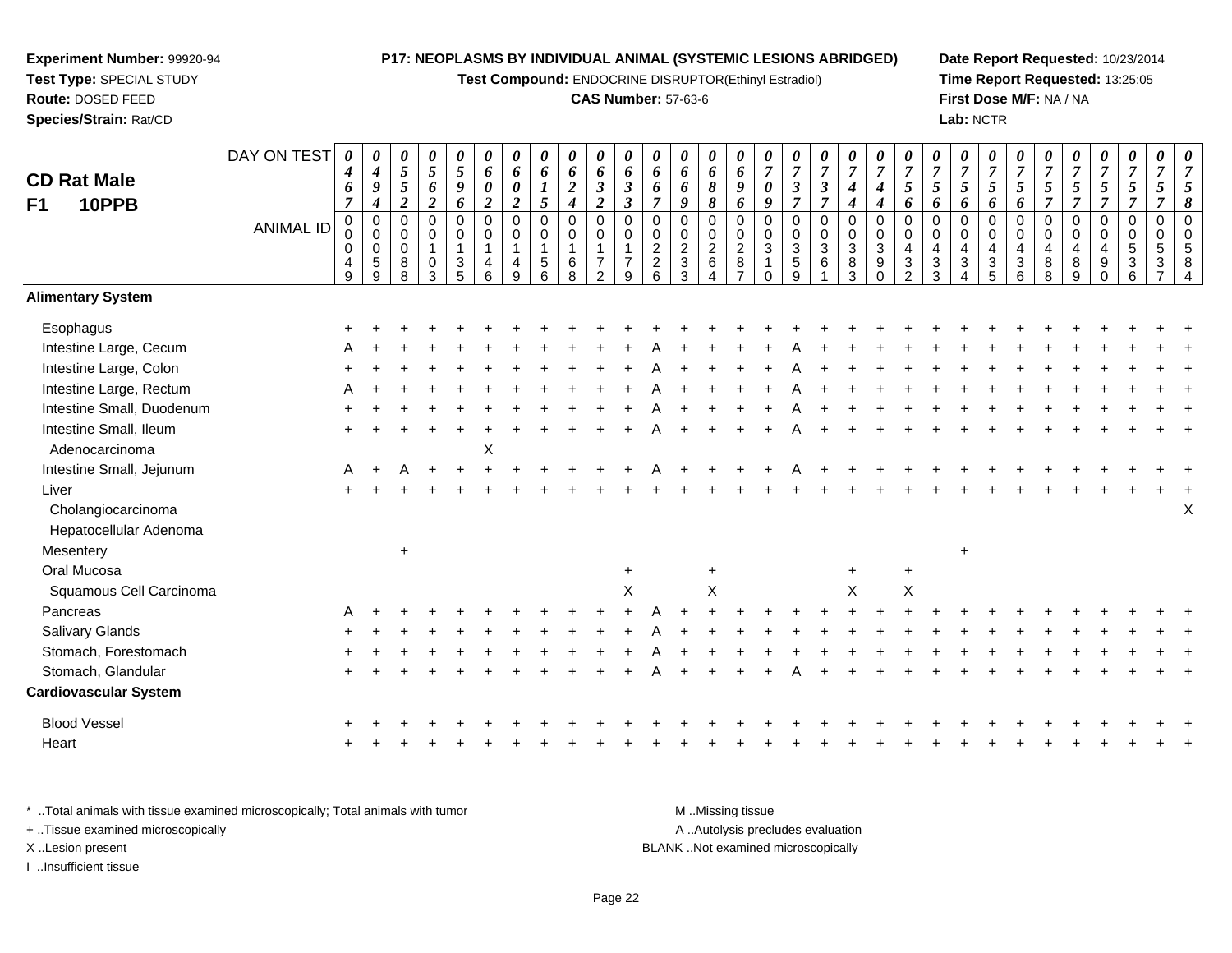**Test Compound:** ENDOCRINE DISRUPTOR(Ethinyl Estradiol)

### **CAS Number:** 57-63-6

**Date Report Requested:** 10/23/2014**Time Report Requested:** 13:25:06**First Dose M/F:** NA / NA**Lab:** NCTR

| <b>CD Rat Male</b>                                                           | DAY ON TEST      | $\boldsymbol{\theta}$<br>$\boldsymbol{4}$<br>6    | 0<br>4<br>$\boldsymbol{9}$                                   | 0<br>$\mathfrak{z}$<br>$5\overline{)}$                      | 0<br>5<br>6                                          | 0<br>$\sqrt{5}$<br>9                          | 0<br>6<br>0                                          | 0<br>6<br>$\boldsymbol{\theta}$                                            | $\boldsymbol{\theta}$<br>6<br>1      | 0<br>6<br>$\boldsymbol{2}$                                           | 0<br>6<br>$\mathfrak{z}$                                                                 | 0<br>6<br>$\boldsymbol{\beta}$                                      | 0<br>6<br>6                                                               | 0<br>6<br>6                                                     | 0<br>6<br>8                                       | 0<br>6<br>9                                                | $\overline{7}$<br>0                    | 0<br>$\overline{7}$<br>$\boldsymbol{\beta}$                                                  | 0<br>$\boldsymbol{7}$<br>$\boldsymbol{\beta}$   | 0<br>$\boldsymbol{7}$<br>$\boldsymbol{4}$ | 0<br>$\overline{7}$<br>4                         | $\boldsymbol{\theta}$<br>$\overline{7}$<br>5                           | 0<br>$\overline{7}$<br>5                            | 0<br>$\overline{7}$<br>5              | 0<br>$\overline{7}$<br>5                                                                  | 0<br>$\overline{7}$<br>5   | $\overline{7}$<br>5                                  | 0<br>$\overline{7}$<br>5                                      | 0<br>$\overline{7}$<br>$\sqrt{5}$                             | 0<br>$\boldsymbol{7}$<br>$\mathfrak{s}$                                 | 0<br>$\overline{7}$<br>5                                  | $\overline{7}$ |
|------------------------------------------------------------------------------|------------------|---------------------------------------------------|--------------------------------------------------------------|-------------------------------------------------------------|------------------------------------------------------|-----------------------------------------------|------------------------------------------------------|----------------------------------------------------------------------------|--------------------------------------|----------------------------------------------------------------------|------------------------------------------------------------------------------------------|---------------------------------------------------------------------|---------------------------------------------------------------------------|-----------------------------------------------------------------|---------------------------------------------------|------------------------------------------------------------|----------------------------------------|----------------------------------------------------------------------------------------------|-------------------------------------------------|-------------------------------------------|--------------------------------------------------|------------------------------------------------------------------------|-----------------------------------------------------|---------------------------------------|-------------------------------------------------------------------------------------------|----------------------------|------------------------------------------------------|---------------------------------------------------------------|---------------------------------------------------------------|-------------------------------------------------------------------------|-----------------------------------------------------------|----------------|
| F1<br>10PPB                                                                  | <b>ANIMAL ID</b> | $\overline{7}$<br>$\mathbf 0$<br>0<br>0<br>4<br>9 | $\boldsymbol{4}$<br>0<br>$\mathbf 0$<br>0<br>$\sqrt{5}$<br>9 | $\overline{c}$<br>$\mathbf 0$<br>0<br>$\mathbf 0$<br>8<br>8 | $\boldsymbol{2}$<br>0<br>0<br>$\mathbf{1}$<br>0<br>3 | 6<br>$\pmb{0}$<br>0<br>$\mathbf{1}$<br>3<br>5 | $\boldsymbol{2}$<br>0<br>0<br>$\mathbf{1}$<br>4<br>6 | $\boldsymbol{2}$<br>$\mathbf 0$<br>$\mathbf 0$<br>$\overline{1}$<br>4<br>9 | 5<br>$\mathbf 0$<br>0<br>1<br>5<br>6 | $\boldsymbol{4}$<br>0<br>$\mathbf 0$<br>$\mathbf{1}$<br>$\,6\,$<br>8 | $\boldsymbol{2}$<br>$\mathbf 0$<br>0<br>$\mathbf{1}$<br>$\overline{7}$<br>$\overline{2}$ | $\boldsymbol{\beta}$<br>$\Omega$<br>$\Omega$<br>$\overline{7}$<br>9 | $\overline{7}$<br>$\mathbf 0$<br>0<br>$\sqrt{2}$<br>$\boldsymbol{2}$<br>6 | 9<br>0<br>0<br>$\overline{2}$<br>$\ensuremath{\mathsf{3}}$<br>3 | 8<br>0<br>0<br>$\boldsymbol{2}$<br>$6\phantom{a}$ | 6<br>0<br>0<br>$\overline{c}$<br>$\bf 8$<br>$\overline{7}$ | 9<br>$\Omega$<br>$\mathbf 0$<br>3<br>0 | $\overline{7}$<br>$\mathbf 0$<br>$\mathbf 0$<br>$\overline{3}$<br>$\sqrt{5}$<br>$\mathsf{Q}$ | $\overline{7}$<br>0<br>0<br>$\mathfrak{S}$<br>6 | 4<br>0<br>0<br>3<br>8<br>3                | $\boldsymbol{4}$<br>0<br>0<br>3<br>9<br>$\Omega$ | 6<br>$\Omega$<br>0<br>4<br>$\ensuremath{\mathsf{3}}$<br>$\overline{2}$ | 6<br>$\Omega$<br>$\Omega$<br>4<br>$\mathbf{3}$<br>3 | 6<br>$\Omega$<br>0<br>4<br>$\sqrt{3}$ | 6<br>$\Omega$<br>$\mathbf 0$<br>$\overline{\mathbf{4}}$<br>$\ensuremath{\mathsf{3}}$<br>5 | 6<br>0<br>0<br>4<br>3<br>6 | $\overline{7}$<br>$\Omega$<br>0<br>4<br>$\,8\,$<br>8 | $\overline{7}$<br>0<br>0<br>$\overline{\mathbf{4}}$<br>8<br>9 | $\overline{7}$<br>0<br>0<br>$\overline{\mathbf{4}}$<br>9<br>0 | $\overline{7}$<br>0<br>$\mathbf 0$<br>$\overline{5}$<br>$\sqrt{3}$<br>6 | $\overline{\tau}$<br>$\mathbf 0$<br>$\mathbf 0$<br>5<br>3 | 8<br>$\Omega$  |
| <b>Endocrine System</b>                                                      |                  |                                                   |                                                              |                                                             |                                                      |                                               |                                                      |                                                                            |                                      |                                                                      |                                                                                          |                                                                     |                                                                           |                                                                 |                                                   |                                                            |                                        |                                                                                              |                                                 |                                           |                                                  |                                                                        |                                                     |                                       |                                                                                           |                            |                                                      |                                                               |                                                               |                                                                         |                                                           |                |
| <b>Adrenal Cortex</b><br>Adenoma<br>Carcinoma                                |                  |                                                   |                                                              |                                                             |                                                      |                                               |                                                      |                                                                            | X                                    |                                                                      |                                                                                          |                                                                     |                                                                           |                                                                 |                                                   |                                                            |                                        |                                                                                              |                                                 |                                           |                                                  |                                                                        |                                                     |                                       |                                                                                           |                            |                                                      |                                                               |                                                               |                                                                         |                                                           |                |
| <b>Adrenal Medulla</b><br>Pheochromocytoma Benign                            |                  |                                                   |                                                              |                                                             |                                                      |                                               |                                                      |                                                                            | M                                    |                                                                      |                                                                                          |                                                                     |                                                                           |                                                                 |                                                   |                                                            | X                                      |                                                                                              |                                                 |                                           |                                                  |                                                                        |                                                     |                                       |                                                                                           |                            |                                                      |                                                               |                                                               |                                                                         |                                                           | Χ              |
| Pheochromocytoma Complex<br>Pheochromocytoma Malignant<br>Islets, Pancreatic |                  | A                                                 |                                                              |                                                             |                                                      |                                               |                                                      |                                                                            |                                      |                                                                      |                                                                                          |                                                                     |                                                                           |                                                                 |                                                   |                                                            |                                        |                                                                                              |                                                 |                                           |                                                  |                                                                        |                                                     |                                       |                                                                                           |                            |                                                      |                                                               |                                                               | $\mathsf{X}$                                                            |                                                           |                |
| Parathyroid Gland<br>Adenoma                                                 |                  |                                                   |                                                              |                                                             |                                                      |                                               |                                                      |                                                                            |                                      |                                                                      |                                                                                          |                                                                     |                                                                           |                                                                 |                                                   |                                                            |                                        |                                                                                              |                                                 |                                           |                                                  |                                                                        |                                                     |                                       |                                                                                           |                            |                                                      |                                                               |                                                               |                                                                         |                                                           |                |
| <b>Pituitary Gland</b><br>Pars Distalis, Adenoma                             |                  |                                                   |                                                              | X                                                           | $\mathsf{X}$                                         | $X$ $X$                                       |                                                      |                                                                            |                                      | X                                                                    | $\mathsf{X}$                                                                             |                                                                     | Χ                                                                         |                                                                 |                                                   |                                                            | X                                      | $X$ $X$                                                                                      |                                                 |                                           |                                                  | X                                                                      | $\boldsymbol{\mathsf{X}}$                           | $X$ $X$                               |                                                                                           |                            | Χ                                                    |                                                               | $\mathsf{X}$                                                  | $\mathsf{X}$                                                            |                                                           | X              |
| <b>Thyroid Gland</b><br>C Cell, Adenoma<br>Follicular Cel, Adenoma           |                  |                                                   |                                                              |                                                             |                                                      |                                               |                                                      |                                                                            |                                      |                                                                      |                                                                                          |                                                                     |                                                                           |                                                                 | $\boldsymbol{\mathsf{X}}$                         |                                                            |                                        |                                                                                              |                                                 |                                           |                                                  |                                                                        |                                                     |                                       |                                                                                           |                            |                                                      |                                                               |                                                               |                                                                         |                                                           |                |
| <b>General Body System</b>                                                   |                  |                                                   |                                                              |                                                             |                                                      |                                               |                                                      |                                                                            |                                      |                                                                      |                                                                                          |                                                                     |                                                                           |                                                                 |                                                   |                                                            |                                        |                                                                                              |                                                 |                                           |                                                  |                                                                        |                                                     |                                       |                                                                                           |                            |                                                      |                                                               |                                                               |                                                                         |                                                           |                |
| <b>Tissue NOS</b><br>Lipoma<br><b>Genital System</b>                         |                  |                                                   |                                                              |                                                             |                                                      | $\ddot{}$<br>$\mathsf{X}$                     |                                                      |                                                                            |                                      |                                                                      |                                                                                          |                                                                     |                                                                           |                                                                 |                                                   |                                                            |                                        |                                                                                              |                                                 |                                           |                                                  |                                                                        |                                                     |                                       |                                                                                           |                            |                                                      |                                                               |                                                               |                                                                         |                                                           |                |
| <b>Coagulating Gland</b>                                                     |                  |                                                   |                                                              |                                                             |                                                      |                                               |                                                      |                                                                            |                                      |                                                                      |                                                                                          |                                                                     |                                                                           |                                                                 |                                                   |                                                            |                                        |                                                                                              |                                                 |                                           |                                                  |                                                                        |                                                     |                                       |                                                                                           |                            |                                                      |                                                               |                                                               |                                                                         |                                                           |                |
|                                                                              |                  |                                                   |                                                              |                                                             |                                                      |                                               |                                                      |                                                                            |                                      |                                                                      |                                                                                          |                                                                     |                                                                           |                                                                 |                                                   |                                                            |                                        |                                                                                              |                                                 |                                           |                                                  |                                                                        |                                                     |                                       |                                                                                           |                            |                                                      |                                                               |                                                               |                                                                         |                                                           |                |

\* ..Total animals with tissue examined microscopically; Total animals with tumor **M** . Missing tissue M ..Missing tissue A ..Autolysis precludes evaluation + ..Tissue examined microscopically X ..Lesion present BLANK ..Not examined microscopicallyI ..Insufficient tissue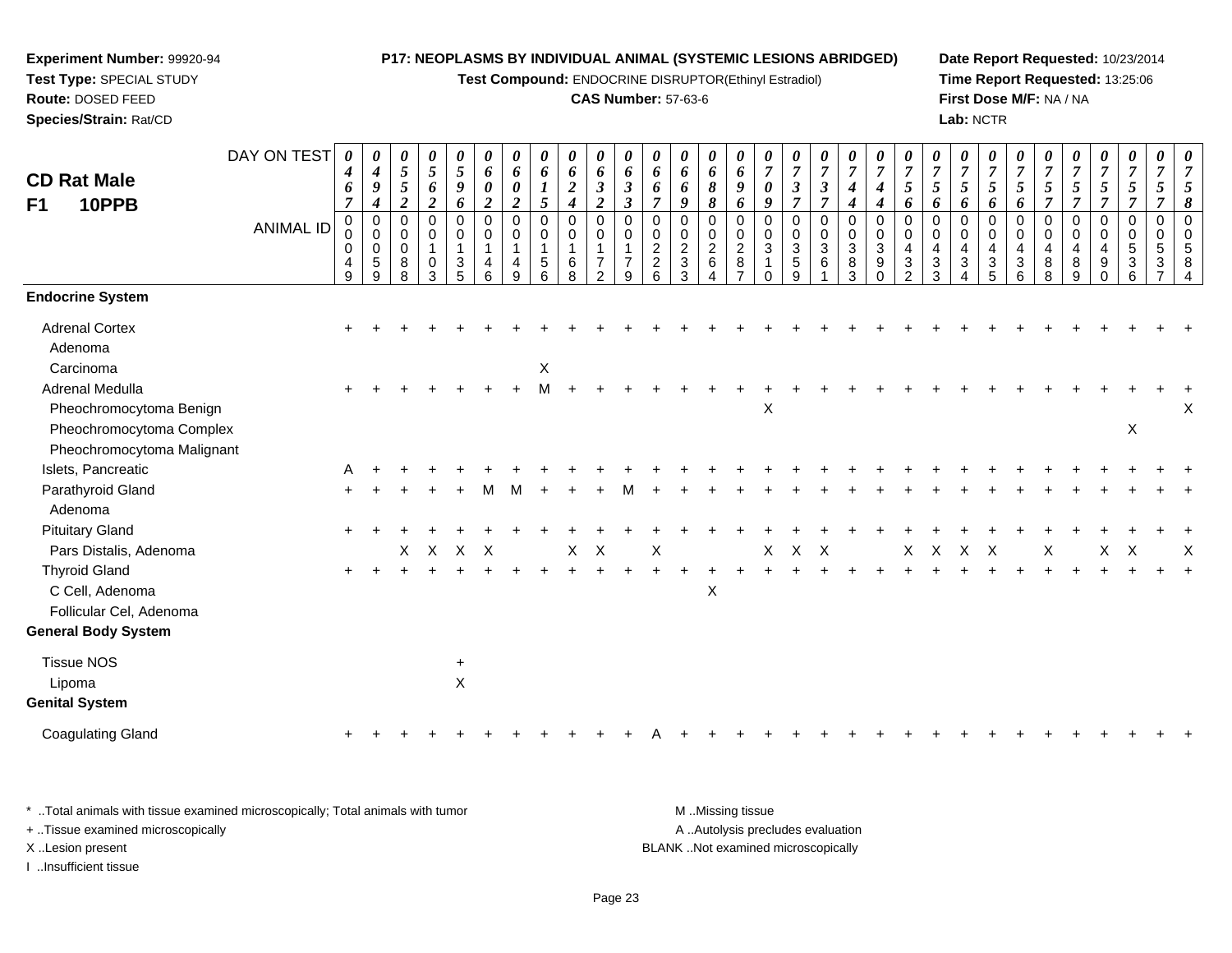**Test Compound:** ENDOCRINE DISRUPTOR(Ethinyl Estradiol)

### **CAS Number:** 57-63-6

**Date Report Requested:** 10/23/2014**Time Report Requested:** 13:25:06**First Dose M/F:** NA / NA**Lab:** NCTR

| <b>CD Rat Male</b><br>10PPB<br>F1 | DAY ON TEST<br><b>ANIMAL ID</b> | 0<br>4<br>6<br>7<br>$\mathbf 0$<br>0<br>0<br>4<br>9 | 0<br>$\boldsymbol{4}$<br>9<br>$\boldsymbol{4}$<br>$\mathbf 0$<br>$\mathbf 0$<br>$\mathbf 0$<br>5<br>9 | 0<br>5<br>$\mathfrak{s}$<br>$\overline{c}$<br>$\mathbf 0$<br>0<br>$\mathbf 0$<br>8<br>8 | 0<br>5<br>6<br>$\overline{2}$<br>$\mathbf 0$<br>0<br>$\mathbf{1}$<br>0<br>3 | 0<br>$\mathfrak{s}$<br>9<br>6<br>$\mathbf 0$<br>0<br>$\mathbf{1}$<br>3<br>5 | 0<br>6<br>0<br>$\overline{2}$<br>0<br>0<br>4<br>6 | 0<br>6<br>0<br>2<br>$\mathbf 0$<br>$\mathbf 0$<br>-1<br><sub>9</sub> | 0<br>6<br>5<br>0<br>0<br>$\mathbf{1}$<br>5<br>6 | 0<br>6<br>$\boldsymbol{2}$<br>$\boldsymbol{4}$<br>$\pmb{0}$<br>$\mathbf 0$<br>$\mathbf{1}$<br>6<br>8 | 0<br>6<br>$\boldsymbol{\beta}$<br>$\boldsymbol{2}$<br>0<br>0<br>$\mathbf{1}$<br>$\overline{7}$<br>$\overline{2}$ | 0<br>6<br>$\boldsymbol{\beta}$<br>$\boldsymbol{\beta}$<br>$\mathbf 0$<br>$\Omega$<br>9 | 0<br>6<br>6<br>7<br>$\mathbf 0$<br>$\mathbf 0$<br>$\overline{2}$<br>$\overline{2}$<br>6 | 0<br>6<br>6<br>$\boldsymbol{g}$<br>0<br>0<br>$\overline{c}$<br>$\mathbf{3}$<br>3 | 0<br>6<br>8<br>8<br>$\mathbf 0$<br>$\mathbf 0$<br>$\overline{2}$<br>6 | 0<br>6<br>9<br>6<br>$\mathbf 0$<br>0<br>$\overline{a}$<br>8<br>$\overline{7}$ | 7<br>$\boldsymbol{\theta}$<br>9<br>$\mathbf 0$<br>$\mathbf 0$<br>$\mathbf{3}$ | 7<br>$\boldsymbol{\beta}$<br>$\overline{7}$<br>$\mathbf 0$<br>$\mathbf 0$<br>$\mathbf{3}$<br>$\,$ 5 $\,$<br>$\mathsf{Q}$ | 0<br>$\overline{7}$<br>$\mathbf{3}$<br>$\overline{7}$<br>0<br>$\mathbf 0$<br>$\mathbf{3}$<br>6 | 0<br>$\boldsymbol{7}$<br>$\boldsymbol{4}$<br>$\boldsymbol{4}$<br>$\pmb{0}$<br>$\mathbf 0$<br>$\mathfrak{3}$<br>8<br>3 | 0<br>$\overline{7}$<br>$\boldsymbol{4}$<br>4<br>$\mathbf 0$<br>0<br>3<br>9<br>$\Omega$ | $\overline{7}$<br>$\sqrt{5}$<br>6<br>$\mathbf 0$<br>$\mathbf 0$<br>4<br>3<br>$\mathcal{P}$ | 5<br>6<br>$\Omega$<br>$\Omega$<br>4<br>3<br>3 | 0<br>$\overline{7}$<br>5<br>6<br>0<br>0<br>$\overline{4}$<br>3<br>Δ | 0<br>$\boldsymbol{7}$<br>5<br>6<br>$\mathbf 0$<br>$\mathbf 0$<br>4<br>$\ensuremath{\mathsf{3}}$<br>5 | 0<br>$\boldsymbol{7}$<br>5<br>6<br>$\mathbf 0$<br>$\mathbf 0$<br>4<br>3<br>6 | 7<br>$\sqrt{5}$<br>$\overline{7}$<br>$\mathbf 0$<br>$\mathbf 0$<br>4<br>8<br>8 | 7<br>$\sqrt{5}$<br>$\overline{7}$<br>$\mathbf 0$<br>$\mathbf 0$<br>$\overline{4}$<br>8<br>$\mathsf{Q}$ | 0<br>$\boldsymbol{7}$<br>$\sqrt{5}$<br>$\overline{7}$<br>0<br>0<br>4<br>9<br>0 | 0<br>$\overline{7}$<br>$5\overline{)}$<br>$\overline{7}$<br>$\mathbf 0$<br>$\mathbf 0$<br>$\sqrt{5}$<br>$\sqrt{3}$<br>6 | $\overline{7}$<br>5<br>7<br>$\mathbf 0$<br>0<br>5<br>3 |  |
|-----------------------------------|---------------------------------|-----------------------------------------------------|-------------------------------------------------------------------------------------------------------|-----------------------------------------------------------------------------------------|-----------------------------------------------------------------------------|-----------------------------------------------------------------------------|---------------------------------------------------|----------------------------------------------------------------------|-------------------------------------------------|------------------------------------------------------------------------------------------------------|------------------------------------------------------------------------------------------------------------------|----------------------------------------------------------------------------------------|-----------------------------------------------------------------------------------------|----------------------------------------------------------------------------------|-----------------------------------------------------------------------|-------------------------------------------------------------------------------|-------------------------------------------------------------------------------|--------------------------------------------------------------------------------------------------------------------------|------------------------------------------------------------------------------------------------|-----------------------------------------------------------------------------------------------------------------------|----------------------------------------------------------------------------------------|--------------------------------------------------------------------------------------------|-----------------------------------------------|---------------------------------------------------------------------|------------------------------------------------------------------------------------------------------|------------------------------------------------------------------------------|--------------------------------------------------------------------------------|--------------------------------------------------------------------------------------------------------|--------------------------------------------------------------------------------|-------------------------------------------------------------------------------------------------------------------------|--------------------------------------------------------|--|
| Epididymis                        |                                 | $+$                                                 |                                                                                                       |                                                                                         |                                                                             |                                                                             |                                                   |                                                                      |                                                 |                                                                                                      |                                                                                                                  |                                                                                        |                                                                                         |                                                                                  |                                                                       |                                                                               |                                                                               |                                                                                                                          |                                                                                                |                                                                                                                       |                                                                                        |                                                                                            |                                               |                                                                     |                                                                                                      |                                                                              |                                                                                |                                                                                                        |                                                                                |                                                                                                                         |                                                        |  |
| <b>Preputial Gland</b>            |                                 |                                                     |                                                                                                       |                                                                                         |                                                                             |                                                                             |                                                   |                                                                      |                                                 |                                                                                                      |                                                                                                                  |                                                                                        |                                                                                         |                                                                                  |                                                                       |                                                                               |                                                                               |                                                                                                                          |                                                                                                |                                                                                                                       |                                                                                        |                                                                                            |                                               |                                                                     |                                                                                                      |                                                                              |                                                                                |                                                                                                        |                                                                                |                                                                                                                         |                                                        |  |
| Squamous Cell Carcinoma           |                                 |                                                     |                                                                                                       |                                                                                         |                                                                             |                                                                             | Х                                                 |                                                                      |                                                 |                                                                                                      |                                                                                                                  |                                                                                        |                                                                                         |                                                                                  |                                                                       | X                                                                             | $\boldsymbol{\mathsf{X}}$                                                     |                                                                                                                          |                                                                                                |                                                                                                                       |                                                                                        |                                                                                            |                                               |                                                                     |                                                                                                      |                                                                              |                                                                                |                                                                                                        | X                                                                              |                                                                                                                         | X                                                      |  |
| Prostate, Dorsal/Lateral Lobe     |                                 | $\pm$                                               |                                                                                                       |                                                                                         |                                                                             |                                                                             |                                                   |                                                                      |                                                 |                                                                                                      |                                                                                                                  |                                                                                        |                                                                                         |                                                                                  |                                                                       |                                                                               |                                                                               |                                                                                                                          |                                                                                                |                                                                                                                       |                                                                                        |                                                                                            |                                               |                                                                     |                                                                                                      |                                                                              |                                                                                |                                                                                                        |                                                                                |                                                                                                                         |                                                        |  |
| Prostate, Ventral Lobe            |                                 |                                                     |                                                                                                       |                                                                                         |                                                                             |                                                                             |                                                   |                                                                      |                                                 |                                                                                                      |                                                                                                                  |                                                                                        |                                                                                         |                                                                                  |                                                                       |                                                                               |                                                                               |                                                                                                                          |                                                                                                |                                                                                                                       |                                                                                        |                                                                                            |                                               |                                                                     |                                                                                                      |                                                                              |                                                                                |                                                                                                        |                                                                                |                                                                                                                         |                                                        |  |
| <b>Rete Testes</b>                |                                 |                                                     |                                                                                                       |                                                                                         |                                                                             |                                                                             |                                                   |                                                                      |                                                 |                                                                                                      |                                                                                                                  |                                                                                        |                                                                                         |                                                                                  |                                                                       |                                                                               |                                                                               |                                                                                                                          |                                                                                                |                                                                                                                       |                                                                                        |                                                                                            |                                               |                                                                     |                                                                                                      |                                                                              |                                                                                |                                                                                                        |                                                                                |                                                                                                                         |                                                        |  |
| Seminal Vesicle                   |                                 | A                                                   |                                                                                                       |                                                                                         |                                                                             |                                                                             |                                                   |                                                                      |                                                 |                                                                                                      |                                                                                                                  |                                                                                        |                                                                                         |                                                                                  |                                                                       |                                                                               |                                                                               |                                                                                                                          |                                                                                                |                                                                                                                       |                                                                                        |                                                                                            |                                               |                                                                     |                                                                                                      |                                                                              |                                                                                |                                                                                                        |                                                                                |                                                                                                                         |                                                        |  |
| Carcinoma                         |                                 |                                                     |                                                                                                       |                                                                                         |                                                                             |                                                                             |                                                   |                                                                      |                                                 |                                                                                                      |                                                                                                                  |                                                                                        |                                                                                         |                                                                                  |                                                                       |                                                                               |                                                                               |                                                                                                                          | X                                                                                              |                                                                                                                       |                                                                                        |                                                                                            |                                               |                                                                     |                                                                                                      |                                                                              |                                                                                |                                                                                                        |                                                                                |                                                                                                                         |                                                        |  |
| <b>Testes</b>                     |                                 |                                                     |                                                                                                       |                                                                                         |                                                                             |                                                                             |                                                   |                                                                      |                                                 |                                                                                                      |                                                                                                                  |                                                                                        |                                                                                         |                                                                                  |                                                                       |                                                                               |                                                                               |                                                                                                                          |                                                                                                |                                                                                                                       |                                                                                        |                                                                                            |                                               |                                                                     |                                                                                                      |                                                                              |                                                                                |                                                                                                        |                                                                                |                                                                                                                         |                                                        |  |
| <b>Hematopoietic System</b>       |                                 |                                                     |                                                                                                       |                                                                                         |                                                                             |                                                                             |                                                   |                                                                      |                                                 |                                                                                                      |                                                                                                                  |                                                                                        |                                                                                         |                                                                                  |                                                                       |                                                                               |                                                                               |                                                                                                                          |                                                                                                |                                                                                                                       |                                                                                        |                                                                                            |                                               |                                                                     |                                                                                                      |                                                                              |                                                                                |                                                                                                        |                                                                                |                                                                                                                         |                                                        |  |
| <b>Bone Marrow</b>                |                                 | A                                                   |                                                                                                       |                                                                                         |                                                                             |                                                                             |                                                   |                                                                      |                                                 |                                                                                                      |                                                                                                                  |                                                                                        |                                                                                         |                                                                                  |                                                                       |                                                                               |                                                                               |                                                                                                                          |                                                                                                |                                                                                                                       |                                                                                        |                                                                                            |                                               |                                                                     |                                                                                                      |                                                                              |                                                                                |                                                                                                        |                                                                                |                                                                                                                         |                                                        |  |
| Lymph Node                        |                                 |                                                     |                                                                                                       |                                                                                         |                                                                             |                                                                             |                                                   |                                                                      |                                                 |                                                                                                      |                                                                                                                  |                                                                                        |                                                                                         |                                                                                  |                                                                       |                                                                               |                                                                               |                                                                                                                          |                                                                                                |                                                                                                                       |                                                                                        |                                                                                            |                                               |                                                                     |                                                                                                      |                                                                              |                                                                                |                                                                                                        |                                                                                |                                                                                                                         |                                                        |  |
| Lymph Node, Mandibular            |                                 |                                                     |                                                                                                       |                                                                                         |                                                                             |                                                                             |                                                   |                                                                      |                                                 |                                                                                                      |                                                                                                                  |                                                                                        |                                                                                         |                                                                                  |                                                                       |                                                                               |                                                                               |                                                                                                                          |                                                                                                |                                                                                                                       |                                                                                        |                                                                                            |                                               |                                                                     |                                                                                                      |                                                                              |                                                                                |                                                                                                        |                                                                                |                                                                                                                         |                                                        |  |
| Lymph Node, Mesenteric            |                                 |                                                     |                                                                                                       |                                                                                         |                                                                             |                                                                             |                                                   |                                                                      |                                                 |                                                                                                      |                                                                                                                  |                                                                                        |                                                                                         |                                                                                  |                                                                       |                                                                               |                                                                               |                                                                                                                          |                                                                                                |                                                                                                                       |                                                                                        |                                                                                            |                                               |                                                                     |                                                                                                      |                                                                              |                                                                                |                                                                                                        |                                                                                |                                                                                                                         |                                                        |  |
| Spleen                            |                                 |                                                     |                                                                                                       |                                                                                         |                                                                             |                                                                             |                                                   |                                                                      |                                                 |                                                                                                      |                                                                                                                  |                                                                                        |                                                                                         |                                                                                  |                                                                       |                                                                               |                                                                               |                                                                                                                          |                                                                                                |                                                                                                                       |                                                                                        |                                                                                            |                                               |                                                                     |                                                                                                      |                                                                              |                                                                                |                                                                                                        |                                                                                |                                                                                                                         |                                                        |  |
| Thymus                            |                                 |                                                     |                                                                                                       |                                                                                         |                                                                             |                                                                             |                                                   |                                                                      |                                                 |                                                                                                      |                                                                                                                  |                                                                                        |                                                                                         |                                                                                  |                                                                       |                                                                               |                                                                               |                                                                                                                          |                                                                                                |                                                                                                                       |                                                                                        |                                                                                            |                                               |                                                                     |                                                                                                      |                                                                              |                                                                                |                                                                                                        |                                                                                |                                                                                                                         |                                                        |  |
| Sarcoma                           |                                 |                                                     |                                                                                                       |                                                                                         |                                                                             |                                                                             |                                                   |                                                                      |                                                 |                                                                                                      |                                                                                                                  |                                                                                        |                                                                                         |                                                                                  |                                                                       |                                                                               |                                                                               |                                                                                                                          |                                                                                                |                                                                                                                       | $\pmb{\times}$                                                                         |                                                                                            |                                               |                                                                     |                                                                                                      |                                                                              |                                                                                |                                                                                                        |                                                                                |                                                                                                                         |                                                        |  |
| <b>Integumentary System</b>       |                                 |                                                     |                                                                                                       |                                                                                         |                                                                             |                                                                             |                                                   |                                                                      |                                                 |                                                                                                      |                                                                                                                  |                                                                                        |                                                                                         |                                                                                  |                                                                       |                                                                               |                                                                               |                                                                                                                          |                                                                                                |                                                                                                                       |                                                                                        |                                                                                            |                                               |                                                                     |                                                                                                      |                                                                              |                                                                                |                                                                                                        |                                                                                |                                                                                                                         |                                                        |  |
| Mammary Gland                     |                                 |                                                     |                                                                                                       |                                                                                         |                                                                             |                                                                             |                                                   |                                                                      | м                                               |                                                                                                      |                                                                                                                  |                                                                                        |                                                                                         |                                                                                  |                                                                       |                                                                               |                                                                               |                                                                                                                          |                                                                                                |                                                                                                                       |                                                                                        |                                                                                            |                                               |                                                                     |                                                                                                      |                                                                              |                                                                                |                                                                                                        |                                                                                |                                                                                                                         |                                                        |  |
| Fibroadenoma                      |                                 |                                                     |                                                                                                       |                                                                                         | X                                                                           |                                                                             |                                                   |                                                                      |                                                 |                                                                                                      |                                                                                                                  |                                                                                        |                                                                                         |                                                                                  |                                                                       |                                                                               |                                                                               |                                                                                                                          |                                                                                                |                                                                                                                       |                                                                                        |                                                                                            |                                               |                                                                     |                                                                                                      |                                                                              |                                                                                |                                                                                                        |                                                                                |                                                                                                                         |                                                        |  |
| <b>Skin</b>                       |                                 |                                                     |                                                                                                       |                                                                                         |                                                                             |                                                                             |                                                   |                                                                      |                                                 |                                                                                                      |                                                                                                                  |                                                                                        |                                                                                         |                                                                                  |                                                                       |                                                                               |                                                                               |                                                                                                                          |                                                                                                |                                                                                                                       |                                                                                        |                                                                                            |                                               |                                                                     |                                                                                                      |                                                                              |                                                                                |                                                                                                        |                                                                                |                                                                                                                         |                                                        |  |
| Basal Cell Adenoma                |                                 |                                                     |                                                                                                       |                                                                                         |                                                                             |                                                                             |                                                   |                                                                      |                                                 |                                                                                                      |                                                                                                                  |                                                                                        |                                                                                         |                                                                                  |                                                                       |                                                                               |                                                                               |                                                                                                                          |                                                                                                |                                                                                                                       |                                                                                        |                                                                                            |                                               |                                                                     |                                                                                                      |                                                                              |                                                                                |                                                                                                        |                                                                                |                                                                                                                         |                                                        |  |

\* ..Total animals with tissue examined microscopically; Total animals with tumor **M** . Missing tissue M ..Missing tissue A ..Autolysis precludes evaluation + ..Tissue examined microscopically X ..Lesion present BLANK ..Not examined microscopicallyI ..Insufficient tissue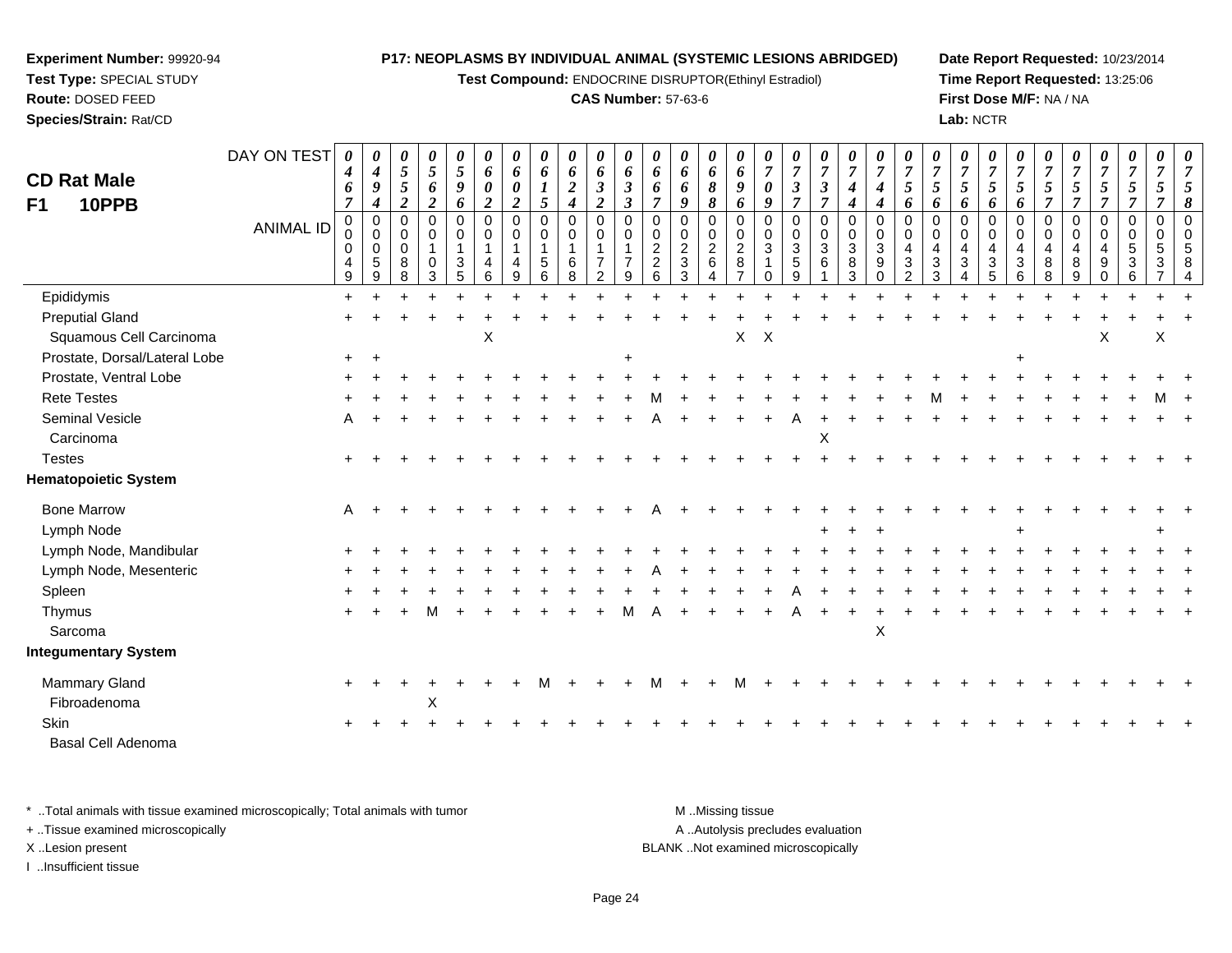**Test Compound:** ENDOCRINE DISRUPTOR(Ethinyl Estradiol)

### **CAS Number:** 57-63-6

**Date Report Requested:** 10/23/2014**Time Report Requested:** 13:25:06**First Dose M/F:** NA / NA**Lab:** NCTR

| <b>CD Rat Male</b>                                                             | DAY ON TEST      | 0<br>4<br>6                             | 0<br>$\boldsymbol{4}$<br>9                                          | 0<br>$\sqrt{5}$<br>$\sqrt{5}$                 | 0<br>5<br>6                                                                      | 0<br>$\overline{5}$<br>9                           | 0<br>6<br>0                               | 0<br>6<br>$\pmb{\theta}$                          | 0<br>6<br>$\boldsymbol{l}$               | 0<br>6<br>$\boldsymbol{2}$                                                 | $\boldsymbol{\theta}$<br>6<br>$\boldsymbol{\beta}$                                     | 0<br>6<br>$\boldsymbol{\beta}$                        | 0<br>6<br>6                                                                    | 0<br>6<br>6                                                             | 0<br>6<br>8                                                            | 0<br>6<br>9                                                         | $\boldsymbol{\theta}$<br>$\overline{7}$<br>$\boldsymbol{\theta}$ | 0<br>$\boldsymbol{7}$<br>$\boldsymbol{\beta}$               | 0<br>$\boldsymbol{7}$<br>$\boldsymbol{\beta}$                            | 0<br>$\overline{7}$<br>$\boldsymbol{4}$                                | $\boldsymbol{\theta}$<br>$\overline{7}$<br>$\boldsymbol{4}$            | 0<br>$\overline{7}$<br>$\mathfrak{s}$                                     | 0<br>$\overline{7}$<br>5                           | $\boldsymbol{\theta}$<br>$\overline{7}$<br>5                                        | 0<br>$\overline{7}$<br>5                                     | $\boldsymbol{\theta}$<br>$\boldsymbol{7}$<br>$\mathfrak{s}$ | $\boldsymbol{\theta}$<br>$\overline{7}$<br>$\sqrt{5}$ | 0<br>$\boldsymbol{7}$<br>$5\overline{)}$ | 0<br>$\overline{7}$<br>5                                                   | 0<br>$\overline{7}$<br>$\mathfrak{s}$            | 0<br>$\overline{7}$<br>5                | 0<br>$\overline{7}$<br>5                                  |
|--------------------------------------------------------------------------------|------------------|-----------------------------------------|---------------------------------------------------------------------|-----------------------------------------------|----------------------------------------------------------------------------------|----------------------------------------------------|-------------------------------------------|---------------------------------------------------|------------------------------------------|----------------------------------------------------------------------------|----------------------------------------------------------------------------------------|-------------------------------------------------------|--------------------------------------------------------------------------------|-------------------------------------------------------------------------|------------------------------------------------------------------------|---------------------------------------------------------------------|------------------------------------------------------------------|-------------------------------------------------------------|--------------------------------------------------------------------------|------------------------------------------------------------------------|------------------------------------------------------------------------|---------------------------------------------------------------------------|----------------------------------------------------|-------------------------------------------------------------------------------------|--------------------------------------------------------------|-------------------------------------------------------------|-------------------------------------------------------|------------------------------------------|----------------------------------------------------------------------------|--------------------------------------------------|-----------------------------------------|-----------------------------------------------------------|
| 10PPB<br>F1                                                                    | <b>ANIMAL ID</b> | $\overline{7}$<br>0<br>0<br>0<br>4<br>9 | $\boldsymbol{4}$<br>0<br>$\pmb{0}$<br>$\pmb{0}$<br>$\,$ 5 $\,$<br>9 | $\overline{c}$<br>0<br>0<br>0<br>$\,8\,$<br>8 | $\overline{2}$<br>$\mathbf 0$<br>$\pmb{0}$<br>$\overline{1}$<br>$\mathbf 0$<br>3 | 6<br>0<br>0<br>1<br>$\ensuremath{\mathsf{3}}$<br>5 | $\boldsymbol{2}$<br>0<br>0<br>1<br>4<br>6 | $\overline{2}$<br>0<br>0<br>4<br>$\boldsymbol{9}$ | 5<br>0<br>$\mathbf 0$<br>$\sqrt{5}$<br>6 | $\boldsymbol{4}$<br>$\pmb{0}$<br>$\pmb{0}$<br>$\mathbf{1}$<br>$\,6\,$<br>8 | $\overline{2}$<br>$\mathbf 0$<br>0<br>$\mathbf{1}$<br>$\overline{7}$<br>$\overline{c}$ | $\boldsymbol{\beta}$<br>0<br>0<br>$\overline{7}$<br>9 | $\overline{7}$<br>0<br>0<br>$\overline{c}$<br>$\overline{c}$<br>$6\phantom{1}$ | 9<br>0<br>$\pmb{0}$<br>$\overline{a}$<br>$\ensuremath{\mathsf{3}}$<br>3 | 8<br>0<br>$\mathbf 0$<br>$\boldsymbol{2}$<br>$\,6\,$<br>$\overline{4}$ | 6<br>0<br>$\pmb{0}$<br>$\boldsymbol{2}$<br>$\, 8$<br>$\overline{7}$ | 9<br>0<br>$\pmb{0}$<br>$\mathbf{3}$<br>$\mathbf{1}$<br>$\Omega$  | $\overline{7}$<br>0<br>$\mathbf 0$<br>$\mathbf 3$<br>5<br>9 | $\overline{7}$<br>0<br>$\pmb{0}$<br>$\ensuremath{\mathsf{3}}$<br>$\,6\,$ | $\boldsymbol{4}$<br>$\mathbf 0$<br>$\pmb{0}$<br>$\mathbf{3}$<br>8<br>3 | 4<br>0<br>$\mathbf 0$<br>$\sqrt{3}$<br>$\boldsymbol{9}$<br>$\mathbf 0$ | 6<br>$\mathbf 0$<br>0<br>4<br>$\ensuremath{\mathsf{3}}$<br>$\overline{2}$ | 6<br>0<br>0<br>4<br>$\ensuremath{\mathsf{3}}$<br>3 | 6<br>$\mathbf 0$<br>$\mathbf 0$<br>$\overline{4}$<br>$\mathbf{3}$<br>$\overline{4}$ | 6<br>0<br>$\mathbf 0$<br>4<br>$\ensuremath{\mathsf{3}}$<br>5 | 6<br>0<br>0<br>4<br>$\ensuremath{\mathsf{3}}$<br>6          | $\overline{7}$<br>0<br>0<br>4<br>$\bf 8$<br>8         | 7<br>0<br>$\mathbf 0$<br>4<br>8<br>9     | $\overline{7}$<br>0<br>$\mathbf 0$<br>4<br>$\boldsymbol{9}$<br>$\mathbf 0$ | $\overline{7}$<br>0<br>0<br>5<br>$\sqrt{3}$<br>6 | 7<br>0<br>0<br>5<br>3<br>$\overline{7}$ | 8<br>$\pmb{0}$<br>$\mathbf 0$<br>5<br>8<br>$\overline{4}$ |
| Fibroma<br>Hemangioma<br>Keratoacanthoma<br>Sarcoma<br>Squamous Cell Papilloma |                  |                                         | $\mathsf X$                                                         |                                               |                                                                                  |                                                    |                                           | X                                                 |                                          |                                                                            |                                                                                        |                                                       |                                                                                |                                                                         |                                                                        |                                                                     |                                                                  |                                                             | X                                                                        |                                                                        |                                                                        |                                                                           |                                                    |                                                                                     |                                                              |                                                             |                                                       | X                                        |                                                                            |                                                  |                                         |                                                           |
| <b>Musculoskeletal System</b>                                                  |                  |                                         |                                                                     |                                               |                                                                                  |                                                    |                                           |                                                   |                                          |                                                                            |                                                                                        |                                                       |                                                                                |                                                                         |                                                                        |                                                                     |                                                                  |                                                             |                                                                          |                                                                        |                                                                        |                                                                           |                                                    |                                                                                     |                                                              |                                                             |                                                       |                                          |                                                                            |                                                  |                                         |                                                           |
| Bone, Femur<br><b>Skeletal Muscle</b><br><b>Nervous System</b>                 |                  |                                         |                                                                     |                                               |                                                                                  |                                                    |                                           |                                                   |                                          |                                                                            | $\ddot{}$                                                                              |                                                       |                                                                                |                                                                         |                                                                        |                                                                     |                                                                  |                                                             |                                                                          |                                                                        |                                                                        |                                                                           |                                                    |                                                                                     |                                                              |                                                             |                                                       |                                          |                                                                            |                                                  |                                         |                                                           |
| Brain, Brain Stem                                                              |                  |                                         |                                                                     |                                               |                                                                                  |                                                    |                                           |                                                   |                                          |                                                                            |                                                                                        |                                                       |                                                                                |                                                                         |                                                                        |                                                                     |                                                                  |                                                             |                                                                          |                                                                        |                                                                        |                                                                           |                                                    |                                                                                     |                                                              |                                                             |                                                       |                                          |                                                                            |                                                  |                                         |                                                           |
| Brain, Cerebellum                                                              |                  |                                         |                                                                     |                                               |                                                                                  |                                                    |                                           |                                                   |                                          |                                                                            |                                                                                        |                                                       |                                                                                |                                                                         |                                                                        |                                                                     |                                                                  |                                                             |                                                                          |                                                                        |                                                                        |                                                                           |                                                    |                                                                                     |                                                              |                                                             |                                                       |                                          |                                                                            |                                                  |                                         |                                                           |
| Brain, Cerebrum<br><b>Granular Cell Tumor Malignant</b><br>Peripheral Nerve    |                  |                                         | $\mathsf X$                                                         |                                               |                                                                                  |                                                    |                                           |                                                   |                                          |                                                                            | $\ddot{}$                                                                              |                                                       |                                                                                |                                                                         |                                                                        |                                                                     |                                                                  |                                                             |                                                                          |                                                                        |                                                                        |                                                                           |                                                    |                                                                                     |                                                              |                                                             |                                                       |                                          |                                                                            |                                                  |                                         |                                                           |
| Spinal Cord                                                                    |                  |                                         |                                                                     |                                               |                                                                                  |                                                    |                                           |                                                   |                                          |                                                                            | Α                                                                                      |                                                       |                                                                                |                                                                         |                                                                        |                                                                     |                                                                  |                                                             |                                                                          |                                                                        |                                                                        |                                                                           |                                                    |                                                                                     |                                                              |                                                             |                                                       |                                          |                                                                            |                                                  |                                         |                                                           |
| <b>Respiratory System</b>                                                      |                  |                                         |                                                                     |                                               |                                                                                  |                                                    |                                           |                                                   |                                          |                                                                            |                                                                                        |                                                       |                                                                                |                                                                         |                                                                        |                                                                     |                                                                  |                                                             |                                                                          |                                                                        |                                                                        |                                                                           |                                                    |                                                                                     |                                                              |                                                             |                                                       |                                          |                                                                            |                                                  |                                         |                                                           |
| Lung<br>Carcinoma, Metastatic, Adrenal Cortex                                  |                  |                                         |                                                                     |                                               |                                                                                  |                                                    |                                           |                                                   | X                                        |                                                                            |                                                                                        |                                                       |                                                                                |                                                                         |                                                                        |                                                                     |                                                                  |                                                             |                                                                          |                                                                        |                                                                        |                                                                           |                                                    |                                                                                     |                                                              |                                                             |                                                       |                                          |                                                                            |                                                  |                                         |                                                           |
| Nose<br>Schwannoma Malignant                                                   |                  |                                         |                                                                     |                                               |                                                                                  |                                                    |                                           |                                                   |                                          |                                                                            |                                                                                        |                                                       |                                                                                | $\mathsf X$                                                             |                                                                        |                                                                     |                                                                  |                                                             |                                                                          |                                                                        |                                                                        |                                                                           |                                                    |                                                                                     |                                                              |                                                             |                                                       |                                          |                                                                            |                                                  |                                         |                                                           |
| Trachea                                                                        |                  |                                         |                                                                     |                                               |                                                                                  |                                                    |                                           |                                                   |                                          |                                                                            |                                                                                        |                                                       |                                                                                |                                                                         |                                                                        |                                                                     |                                                                  |                                                             |                                                                          |                                                                        |                                                                        |                                                                           |                                                    |                                                                                     |                                                              |                                                             |                                                       |                                          |                                                                            |                                                  |                                         |                                                           |
|                                                                                |                  |                                         |                                                                     |                                               |                                                                                  |                                                    |                                           |                                                   |                                          |                                                                            |                                                                                        |                                                       |                                                                                |                                                                         |                                                                        |                                                                     |                                                                  |                                                             |                                                                          |                                                                        |                                                                        |                                                                           |                                                    |                                                                                     |                                                              |                                                             |                                                       |                                          |                                                                            |                                                  |                                         |                                                           |

\* ..Total animals with tissue examined microscopically; Total animals with tumor **M** . Missing tissue M ..Missing tissue A ..Autolysis precludes evaluation + ..Tissue examined microscopically X ..Lesion present BLANK ..Not examined microscopicallyI ..Insufficient tissue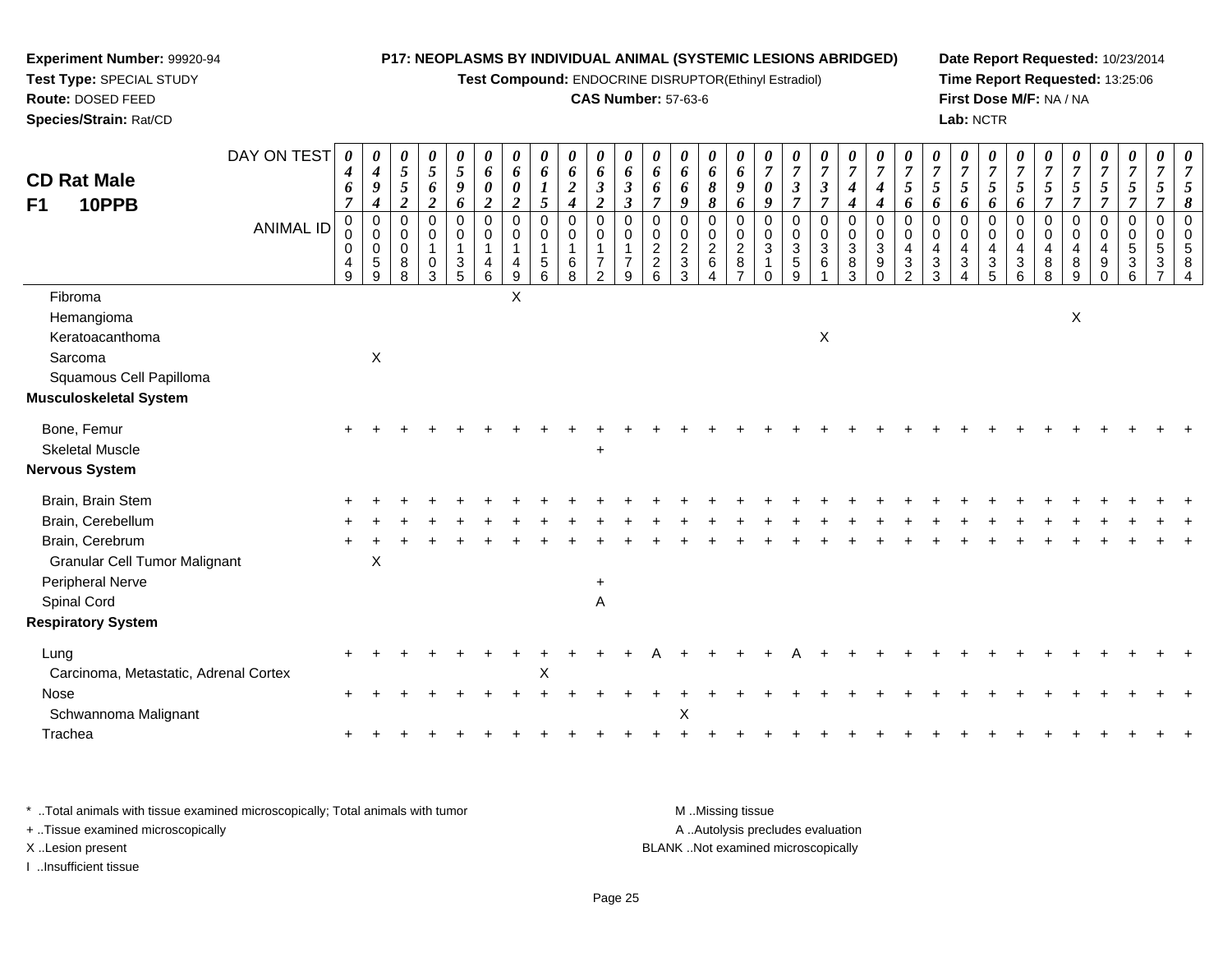**Test Compound:** ENDOCRINE DISRUPTOR(Ethinyl Estradiol)

## **CAS Number:** 57-63-6

**Date Report Requested:** 10/23/2014**Time Report Requested:** 13:25:06**First Dose M/F:** NA / NA**Lab:** NCTR

| <b>CD Rat Male</b><br>F1<br>10PPB                 | DAY ON TEST<br><b>ANIMAL ID</b> | 0<br>4<br>6<br>7<br>0<br>0<br>0<br>4<br>9 | $\boldsymbol{4}$<br>9<br>4<br>$\pmb{0}$<br>$\boldsymbol{0}$<br>$\mathbf 0$<br>5<br>9 | 0<br>5<br>5<br>8<br>R | 0<br>5<br>6<br>0<br>$\mathbf 0$<br>0<br>3 | 0<br>$\mathfrak{s}$<br>9<br>o<br>0<br>$\mathbf 0$<br>3<br>5 | 6<br>$\boldsymbol{\theta}$<br>$\boldsymbol{2}$<br>0<br>$\mathbf 0$<br>4<br>6 | $\bm{b}$<br>0<br>2<br>$\mathbf 0$<br>4<br>9 | $\theta$<br>6<br>5<br>0<br>5<br>6 | $\theta$<br>6<br>$\boldsymbol{2}$<br>0<br>$\pmb{0}$<br>6<br>8 | 0<br>6<br>$\boldsymbol{\beta}$<br><sup>1</sup><br>0<br>$\pmb{0}$<br>$\overline{7}$<br>$\mathfrak{p}$ | 0<br>6<br>$\boldsymbol{\beta}$<br>$\boldsymbol{\beta}$<br>0<br>0<br>$\overline{ }$<br>9 | 6<br>6<br>$\overline{ }$<br>$\mathbf 0$<br>$\overline{2}$<br>$\overline{c}$<br>ĥ | $\theta$<br>6<br>6<br>$\overline{c}$<br>3<br>3 | $\theta$<br>6<br>8<br>8<br>0<br>$\boldsymbol{0}$<br>$\boldsymbol{2}$<br>6 | 0<br>6<br>9<br>6<br>0<br>$\pmb{0}$<br>$\frac{2}{8}$<br>$\rightarrow$ | 7<br>0<br>9<br>0<br>0<br>3 | $\boldsymbol{\beta}$<br>$\overline{ }$<br>$\mathbf 0$<br>3<br>$\sqrt{5}$<br>q | $\theta$<br>3<br>0<br>3<br>6 | $\boldsymbol{\theta}$<br>$\overline{7}$<br>$\boldsymbol{4}$<br>0<br>$\pmb{0}$<br>$\ensuremath{\mathsf{3}}$<br>$\bf 8$<br>3 | 0<br>$\overline{7}$<br>4<br>4<br>0<br>$\pmb{0}$<br>$\sqrt{3}$<br>$\boldsymbol{9}$<br>$\Omega$ | 0<br>$\overline{7}$<br>5<br>6<br>0<br>$\mathbf 0$<br>4<br>3<br>$\mathcal{P}$ | 7<br>$\mathfrak{I}$<br>O<br>$\mathbf 0$<br>3<br>3 | 0<br>6<br>0<br>4<br>3 | 0<br>$\overline{7}$<br>5<br>6<br>0<br>$\pmb{0}$<br>4<br>$\ensuremath{\mathsf{3}}$<br>5 | 0<br>$\overline{7}$<br>$\mathcal{L}$<br>6<br>0<br>$\pmb{0}$<br>4<br>$\mathbf{3}$<br>6 | 7<br>5<br>$\overline{7}$<br>0<br>$\mathbf 0$<br>4<br>8<br>8 | C<br>$\mathbf 0$<br>8<br>q | 5<br>0<br>0<br>9 | 5<br>0<br>$\overline{5}$<br>3<br>ี | 0<br>0<br>5<br>3 |   |
|---------------------------------------------------|---------------------------------|-------------------------------------------|--------------------------------------------------------------------------------------|-----------------------|-------------------------------------------|-------------------------------------------------------------|------------------------------------------------------------------------------|---------------------------------------------|-----------------------------------|---------------------------------------------------------------|------------------------------------------------------------------------------------------------------|-----------------------------------------------------------------------------------------|----------------------------------------------------------------------------------|------------------------------------------------|---------------------------------------------------------------------------|----------------------------------------------------------------------|----------------------------|-------------------------------------------------------------------------------|------------------------------|----------------------------------------------------------------------------------------------------------------------------|-----------------------------------------------------------------------------------------------|------------------------------------------------------------------------------|---------------------------------------------------|-----------------------|----------------------------------------------------------------------------------------|---------------------------------------------------------------------------------------|-------------------------------------------------------------|----------------------------|------------------|------------------------------------|------------------|---|
| <b>Special Senses System</b>                      |                                 |                                           |                                                                                      |                       |                                           |                                                             |                                                                              |                                             |                                   |                                                               |                                                                                                      |                                                                                         |                                                                                  |                                                |                                                                           |                                                                      |                            |                                                                               |                              |                                                                                                                            |                                                                                               |                                                                              |                                                   |                       |                                                                                        |                                                                                       |                                                             |                            |                  |                                    |                  |   |
| Eye<br>Schwannoma Malignant                       |                                 | Α                                         |                                                                                      |                       |                                           |                                                             |                                                                              |                                             |                                   |                                                               |                                                                                                      |                                                                                         |                                                                                  | X                                              |                                                                           |                                                                      |                            |                                                                               |                              |                                                                                                                            |                                                                                               |                                                                              |                                                   |                       |                                                                                        |                                                                                       |                                                             |                            |                  |                                    |                  |   |
| Harderian Gland<br>Schwannoma Malignant           |                                 | A                                         |                                                                                      |                       |                                           |                                                             |                                                                              |                                             |                                   |                                                               |                                                                                                      |                                                                                         |                                                                                  | X                                              |                                                                           |                                                                      |                            |                                                                               |                              |                                                                                                                            |                                                                                               |                                                                              |                                                   |                       |                                                                                        |                                                                                       |                                                             |                            |                  |                                    |                  |   |
| <b>Urinary System</b>                             |                                 |                                           |                                                                                      |                       |                                           |                                                             |                                                                              |                                             |                                   |                                                               |                                                                                                      |                                                                                         |                                                                                  |                                                |                                                                           |                                                                      |                            |                                                                               |                              |                                                                                                                            |                                                                                               |                                                                              |                                                   |                       |                                                                                        |                                                                                       |                                                             |                            |                  |                                    |                  |   |
| Kidney                                            |                                 |                                           |                                                                                      |                       |                                           |                                                             |                                                                              |                                             |                                   |                                                               |                                                                                                      |                                                                                         |                                                                                  |                                                |                                                                           |                                                                      |                            |                                                                               |                              |                                                                                                                            |                                                                                               |                                                                              |                                                   |                       |                                                                                        |                                                                                       |                                                             |                            |                  |                                    |                  |   |
| <b>Urinary Bladder</b><br><b>SYSTEMIC LESIONS</b> |                                 |                                           |                                                                                      |                       |                                           |                                                             |                                                                              |                                             |                                   |                                                               |                                                                                                      |                                                                                         |                                                                                  |                                                |                                                                           |                                                                      |                            |                                                                               |                              |                                                                                                                            |                                                                                               |                                                                              |                                                   |                       |                                                                                        |                                                                                       |                                                             |                            |                  |                                    |                  |   |
| Multiple Organ<br>Mesothelioma Benign             |                                 |                                           |                                                                                      |                       | X                                         |                                                             |                                                                              |                                             |                                   |                                                               |                                                                                                      |                                                                                         |                                                                                  |                                                |                                                                           |                                                                      |                            |                                                                               |                              |                                                                                                                            |                                                                                               |                                                                              |                                                   |                       |                                                                                        |                                                                                       |                                                             |                            |                  |                                    |                  | Х |

\* ..Total animals with tissue examined microscopically; Total animals with tumor **M** . Missing tissue M ..Missing tissue

+ ..Tissue examined microscopically

**Experiment Number:** 99920-94**Test Type:** SPECIAL STUDY**Route:** DOSED FEED**Species/Strain:** Rat/CD

I ..Insufficient tissue

A ..Autolysis precludes evaluation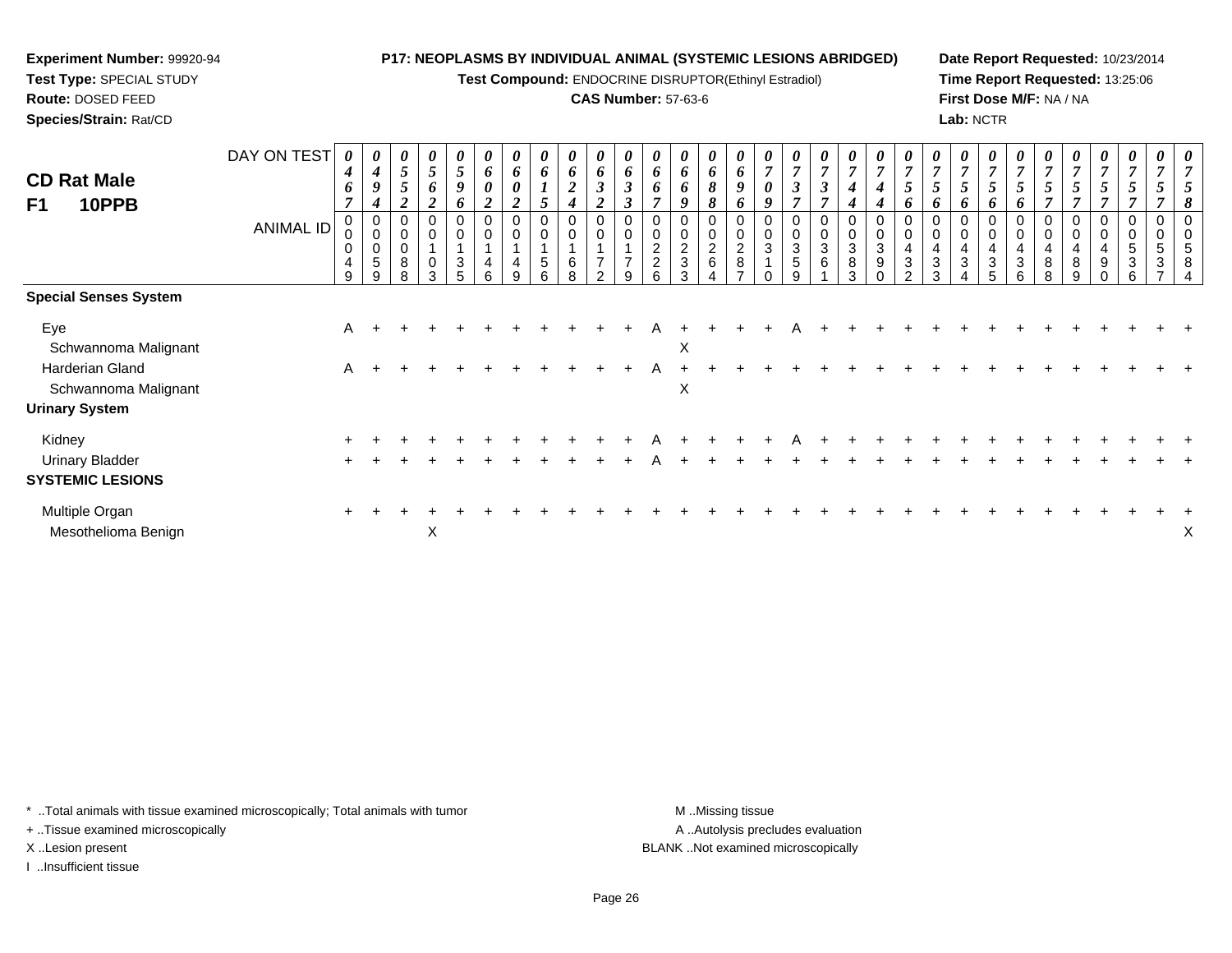**Test Compound:** ENDOCRINE DISRUPTOR(Ethinyl Estradiol)

# **CAS Number:** 57-63-6

**Date Report Requested:** 10/23/2014 **Time Report Requested:** 13:25:07**First Dose M/F:** NA / NA**Lab:** NCTR

| <b>CD Rat Male</b><br>10PPB<br>F <sub>1</sub> | DAY ON TEST<br><b>ANIMAL ID</b> | 0<br>$\sqrt{5}$<br>8<br>0 | 0<br>$\overline{7}$<br>$\sqrt{5}$<br>8<br>$\pmb{0}$ | 0<br>$\overline{7}$<br>5<br>8<br>$\mathbf 0$ | 0<br>$\overline{7}$<br>6<br>$\boldsymbol{l}$<br>0 | 0<br>$\boldsymbol{7}$<br>6<br>$\boldsymbol{l}$<br>$\mathbf 0$ | 0<br>$\overline{7}$<br>6<br>$\boldsymbol{l}$<br>$\mathbf 0$ | 0<br>$\overline{7}$<br>6<br>$\boldsymbol{l}$<br>$\mathbf 0$ | 0<br>$\boldsymbol{7}$<br>6<br>$\boldsymbol{l}$<br>$\pmb{0}$ | 0<br>$\overline{7}$<br>6<br>$\overline{c}$<br>0 | 0<br>$\boldsymbol{7}$<br>6<br>$\boldsymbol{2}$<br>$\pmb{0}$ | $\boldsymbol{\theta}$<br>$\overline{7}$<br>6<br>$\boldsymbol{2}$<br>$\mathbf 0$ | 0<br>$\overline{7}$<br>6<br>$\boldsymbol{2}$<br>$\mathbf 0$ | 0<br>$\boldsymbol{7}$<br>6<br>$\overline{c}$<br>0 | 0<br>$\overline{7}$<br>6<br>$\overline{2}$<br>$\mathbf 0$ | 0<br>$\overline{7}$<br>6<br>$\overline{c}$<br>$\mathbf 0$     | 0<br>$\overline{7}$<br>6<br>$\overline{\mathbf{c}}$<br>$\mathbf 0$ | 0<br>7<br>6<br>$\overline{\mathbf{3}}$<br>$\Omega$ | 0<br>$\boldsymbol{7}$<br>6<br>$\mathfrak{z}$<br>$\pmb{0}$                | 0<br>$\overline{7}$<br>6<br>$\mathfrak{z}$<br>$\mathbf 0$ |                       |
|-----------------------------------------------|---------------------------------|---------------------------|-----------------------------------------------------|----------------------------------------------|---------------------------------------------------|---------------------------------------------------------------|-------------------------------------------------------------|-------------------------------------------------------------|-------------------------------------------------------------|-------------------------------------------------|-------------------------------------------------------------|---------------------------------------------------------------------------------|-------------------------------------------------------------|---------------------------------------------------|-----------------------------------------------------------|---------------------------------------------------------------|--------------------------------------------------------------------|----------------------------------------------------|--------------------------------------------------------------------------|-----------------------------------------------------------|-----------------------|
|                                               |                                 | 0<br>5<br>$\frac{8}{5}$   | $\pmb{0}$<br>$\sqrt{5}$<br>$\bf8$<br>6              | $\mathbf 0$<br>5<br>8<br>$\overline{7}$      | $\mathsf{O}$<br>6<br>3<br>9                       | 0<br>$\,6\,$<br>4<br>$\Omega$                                 | 0<br>6<br>4                                                 | $\mathbf 0$<br>6<br>4<br>$\overline{2}$                     | $\mathbf 0$<br>$\,6\,$<br>4<br>3                            | $\mathsf{O}$<br>6<br>8<br>6                     | $\overline{0}$<br>$\,6\,$<br>$\frac{8}{7}$                  | $\mathbf 0$<br>$\,6$<br>8<br>8                                                  | 0<br>6<br>8<br>9                                            | 0<br>6<br>9<br>0                                  | 0<br>$\boldsymbol{7}$<br>$\frac{4}{3}$                    | $\mathbf 0$<br>$\overline{7}$<br>4<br>$\overline{\mathbf{A}}$ | 0<br>$\overline{7}$<br>$\frac{4}{5}$                               | 0<br>$\overline{7}$<br>9<br>$\overline{4}$         | $\mathbf 0$<br>$\boldsymbol{7}$<br>$\begin{array}{c} 9 \\ 5 \end{array}$ | $\mathbf 0$<br>$\overline{7}$<br>9<br>6                   | <i><b>*TOTALS</b></i> |
| <b>Alimentary System</b>                      |                                 |                           |                                                     |                                              |                                                   |                                                               |                                                             |                                                             |                                                             |                                                 |                                                             |                                                                                 |                                                             |                                                   |                                                           |                                                               |                                                                    |                                                    |                                                                          |                                                           |                       |
| Esophagus                                     |                                 | +                         |                                                     |                                              |                                                   |                                                               |                                                             |                                                             |                                                             |                                                 |                                                             |                                                                                 |                                                             |                                                   |                                                           |                                                               |                                                                    |                                                    |                                                                          |                                                           | 50                    |
| Intestine Large, Cecum                        |                                 |                           |                                                     |                                              |                                                   |                                                               |                                                             |                                                             |                                                             |                                                 |                                                             |                                                                                 |                                                             |                                                   |                                                           |                                                               |                                                                    |                                                    |                                                                          |                                                           | 47                    |
| Intestine Large, Colon                        |                                 | +                         |                                                     |                                              |                                                   |                                                               |                                                             |                                                             |                                                             |                                                 |                                                             |                                                                                 |                                                             |                                                   |                                                           |                                                               |                                                                    |                                                    |                                                                          |                                                           | 48                    |
| Intestine Large, Rectum                       |                                 | ÷                         |                                                     |                                              |                                                   |                                                               |                                                             |                                                             |                                                             |                                                 |                                                             |                                                                                 |                                                             |                                                   |                                                           |                                                               |                                                                    |                                                    |                                                                          |                                                           | 47                    |
| Intestine Small, Duodenum                     |                                 |                           |                                                     |                                              |                                                   |                                                               |                                                             |                                                             |                                                             |                                                 |                                                             |                                                                                 |                                                             |                                                   |                                                           |                                                               |                                                                    |                                                    |                                                                          |                                                           | 48                    |
| Intestine Small, Ileum<br>Adenocarcinoma      |                                 | +                         |                                                     |                                              |                                                   |                                                               |                                                             |                                                             |                                                             |                                                 |                                                             |                                                                                 |                                                             |                                                   |                                                           |                                                               |                                                                    |                                                    |                                                                          |                                                           | 47<br>$\mathbf 1$     |
| Intestine Small, Jejunum                      |                                 |                           |                                                     |                                              |                                                   |                                                               |                                                             |                                                             |                                                             |                                                 |                                                             |                                                                                 |                                                             |                                                   |                                                           |                                                               |                                                                    |                                                    |                                                                          |                                                           | 46                    |
| Liver<br>Cholangiocarcinoma                   |                                 |                           |                                                     |                                              |                                                   |                                                               |                                                             |                                                             |                                                             |                                                 |                                                             |                                                                                 |                                                             |                                                   |                                                           |                                                               |                                                                    |                                                    |                                                                          |                                                           | 50<br>1               |
| Hepatocellular Adenoma                        |                                 |                           |                                                     |                                              |                                                   |                                                               |                                                             | Χ                                                           |                                                             |                                                 |                                                             |                                                                                 |                                                             |                                                   |                                                           |                                                               |                                                                    |                                                    |                                                                          |                                                           | 1                     |
| Mesentery                                     |                                 |                           |                                                     |                                              |                                                   |                                                               |                                                             |                                                             |                                                             |                                                 |                                                             |                                                                                 |                                                             |                                                   |                                                           |                                                               |                                                                    |                                                    |                                                                          |                                                           | $\boldsymbol{2}$      |
| Oral Mucosa<br>Squamous Cell Carcinoma        |                                 |                           |                                                     |                                              |                                                   |                                                               |                                                             |                                                             |                                                             |                                                 |                                                             |                                                                                 |                                                             |                                                   |                                                           |                                                               |                                                                    |                                                    |                                                                          |                                                           | 4<br>$\overline{4}$   |
| Pancreas                                      |                                 |                           |                                                     |                                              |                                                   |                                                               |                                                             |                                                             |                                                             |                                                 |                                                             |                                                                                 |                                                             |                                                   |                                                           |                                                               |                                                                    |                                                    |                                                                          |                                                           | 48                    |
| Salivary Glands                               |                                 |                           |                                                     |                                              |                                                   |                                                               |                                                             |                                                             |                                                             |                                                 |                                                             |                                                                                 |                                                             |                                                   |                                                           |                                                               |                                                                    |                                                    |                                                                          |                                                           | 49                    |
| Stomach, Forestomach                          |                                 |                           |                                                     |                                              |                                                   |                                                               |                                                             |                                                             |                                                             |                                                 |                                                             |                                                                                 |                                                             |                                                   |                                                           |                                                               |                                                                    |                                                    |                                                                          |                                                           | 49                    |
| Stomach, Glandular                            |                                 |                           |                                                     |                                              |                                                   |                                                               |                                                             |                                                             |                                                             |                                                 |                                                             |                                                                                 |                                                             |                                                   |                                                           |                                                               |                                                                    |                                                    |                                                                          |                                                           | 48                    |
| <b>Cardiovascular System</b>                  |                                 |                           |                                                     |                                              |                                                   |                                                               |                                                             |                                                             |                                                             |                                                 |                                                             |                                                                                 |                                                             |                                                   |                                                           |                                                               |                                                                    |                                                    |                                                                          |                                                           |                       |
| <b>Blood Vessel</b>                           |                                 |                           |                                                     |                                              |                                                   |                                                               |                                                             |                                                             |                                                             |                                                 |                                                             |                                                                                 |                                                             |                                                   |                                                           |                                                               |                                                                    |                                                    |                                                                          |                                                           | 50                    |
| Heart                                         |                                 |                           |                                                     |                                              |                                                   |                                                               |                                                             |                                                             |                                                             |                                                 |                                                             |                                                                                 |                                                             |                                                   |                                                           |                                                               |                                                                    |                                                    |                                                                          |                                                           | 50                    |

| Total animals with tissue examined microscopically; Total animals with tumor. | M Missing tissue                   |
|-------------------------------------------------------------------------------|------------------------------------|
| + Tissue examined microscopically                                             | A Autolysis precludes evaluation   |
| X Lesion present                                                              | BLANK Not examined microscopically |
| Insufficient tissue                                                           |                                    |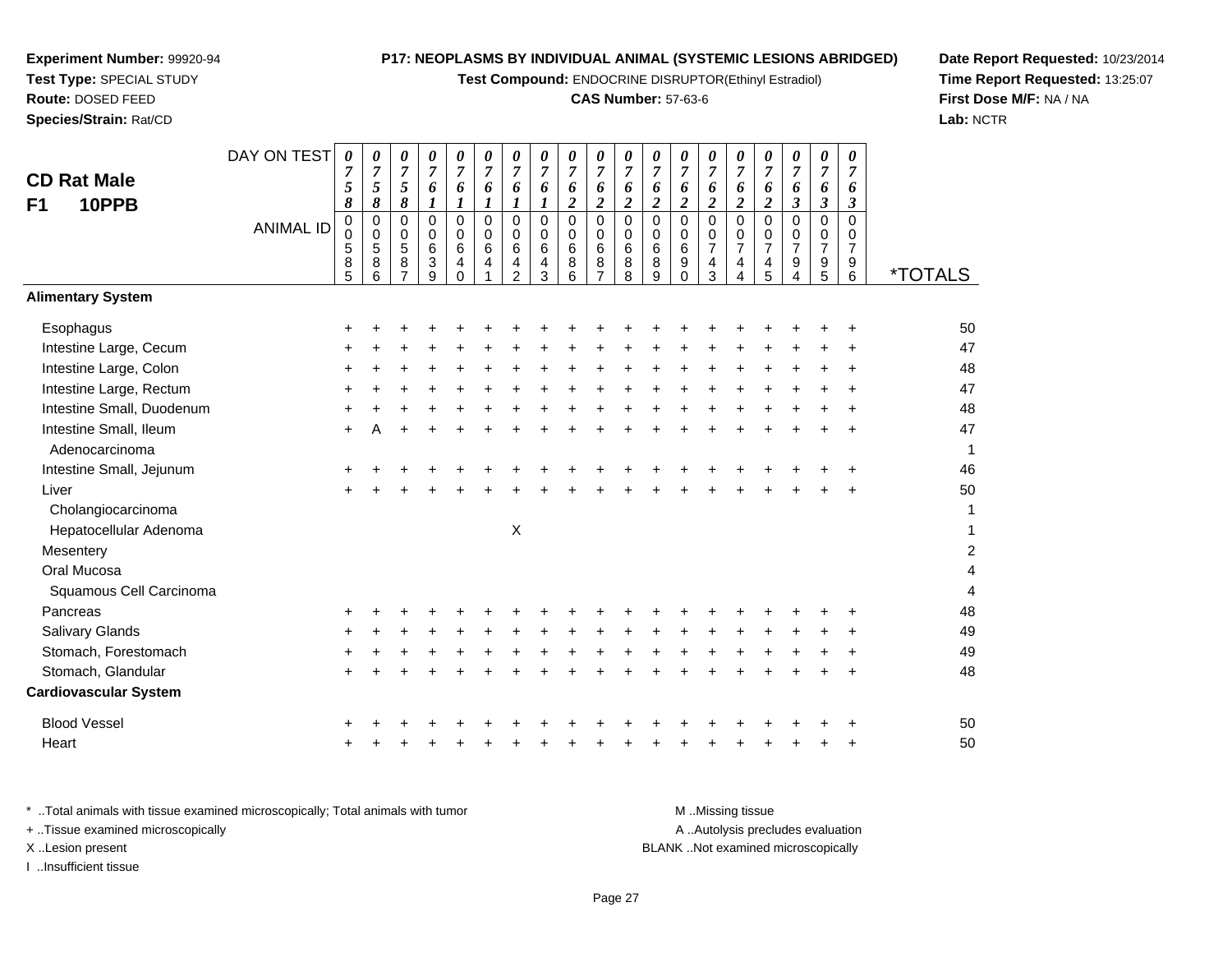**Test Compound:** ENDOCRINE DISRUPTOR(Ethinyl Estradiol)

### **CAS Number:** 57-63-6

*0 7 6*

*0 7 6*

*0 7 6*

*0 7 6*

*0 7 6*

*0 7 6*

*0 7 6*

*0 7 6*

 $\overline{2}$ 

**Date Report Requested:** 10/23/2014**Time Report Requested:** 13:25:07**First Dose M/F:** NA / NA**Lab:** NCTR

| F <sub>1</sub><br>10PPB    |                  | 8                     | 8                     | 8                |                       | 1                            | 1                |                                                  |                       | 2                         | $\boldsymbol{2}$ | $\boldsymbol{2}$          | 2                     | $\boldsymbol{2}$      | 2                                  | $\boldsymbol{2}$                   | $\boldsymbol{2}$                          | 3                                  | 3                                         | 3                     |                       |
|----------------------------|------------------|-----------------------|-----------------------|------------------|-----------------------|------------------------------|------------------|--------------------------------------------------|-----------------------|---------------------------|------------------|---------------------------|-----------------------|-----------------------|------------------------------------|------------------------------------|-------------------------------------------|------------------------------------|-------------------------------------------|-----------------------|-----------------------|
|                            | <b>ANIMAL ID</b> | 0<br>0<br>5<br>8<br>5 | 0<br>0<br>5<br>8<br>6 | 0<br>0<br>5<br>8 | 0<br>0<br>6<br>3<br>9 | 0<br>0<br>6<br>4<br>$\Omega$ | 0<br>0<br>6<br>4 | 0<br>0<br>$6\phantom{1}6$<br>4<br>$\mathfrak{p}$ | 0<br>0<br>6<br>4<br>3 | 0<br>0<br>$\,6$<br>8<br>6 | 0<br>0<br>6<br>8 | 0<br>0<br>6<br>8<br>8     | 0<br>0<br>6<br>8<br>9 | 0<br>0<br>6<br>9<br>0 | 0<br>0<br>$\overline{7}$<br>4<br>3 | 0<br>0<br>$\overline{7}$<br>4<br>4 | $\Omega$<br>0<br>$\overline{7}$<br>4<br>5 | 0<br>0<br>$\overline{7}$<br>9<br>4 | 0<br>0<br>$\overline{7}$<br>$\frac{9}{5}$ | 0<br>0<br>7<br>9<br>6 | <i><b>*TOTALS</b></i> |
| <b>Endocrine System</b>    |                  |                       |                       |                  |                       |                              |                  |                                                  |                       |                           |                  |                           |                       |                       |                                    |                                    |                                           |                                    |                                           |                       |                       |
| <b>Adrenal Cortex</b>      |                  | $\ddot{}$             |                       |                  |                       |                              |                  |                                                  |                       |                           |                  |                           |                       |                       |                                    |                                    |                                           |                                    |                                           |                       | 50                    |
| Adenoma                    |                  |                       |                       |                  | X                     |                              |                  |                                                  |                       |                           |                  |                           | Χ                     |                       |                                    |                                    |                                           |                                    |                                           |                       | $\overline{c}$        |
| Carcinoma                  |                  |                       |                       |                  |                       |                              |                  |                                                  |                       |                           |                  |                           |                       |                       | х                                  |                                    |                                           |                                    |                                           |                       | $\overline{a}$        |
| <b>Adrenal Medulla</b>     |                  | $\ddot{}$             |                       |                  |                       |                              |                  |                                                  |                       |                           |                  |                           |                       | ÷.                    | +                                  |                                    |                                           |                                    |                                           | +                     | 49                    |
| Pheochromocytoma Benign    |                  |                       |                       |                  |                       |                              |                  |                                                  |                       |                           |                  |                           |                       |                       |                                    | $\sf X$                            |                                           |                                    |                                           | X                     | 4                     |
| Pheochromocytoma Complex   |                  |                       |                       |                  |                       |                              |                  |                                                  |                       |                           |                  |                           |                       |                       |                                    |                                    |                                           |                                    |                                           |                       | 1                     |
| Pheochromocytoma Malignant |                  |                       |                       |                  |                       |                              |                  |                                                  |                       | X                         | $\times$         |                           |                       |                       |                                    |                                    |                                           |                                    |                                           |                       | $\overline{a}$        |
| Islets, Pancreatic         |                  |                       |                       |                  |                       |                              |                  |                                                  |                       |                           |                  |                           |                       |                       |                                    |                                    |                                           |                                    |                                           |                       | 49                    |
| Parathyroid Gland          |                  | ٠                     |                       |                  |                       |                              |                  |                                                  |                       |                           | м                |                           |                       |                       |                                    |                                    |                                           |                                    |                                           |                       | 46                    |
| Adenoma                    |                  |                       |                       |                  |                       |                              |                  |                                                  |                       |                           |                  |                           |                       |                       |                                    |                                    |                                           | х                                  |                                           |                       | 1                     |
| <b>Pituitary Gland</b>     |                  | $\ddot{}$             |                       |                  |                       |                              |                  |                                                  |                       |                           |                  |                           |                       |                       |                                    |                                    |                                           |                                    |                                           | $\ddot{}$             | 50                    |
| Pars Distalis, Adenoma     |                  |                       | х                     |                  | X                     | X                            |                  |                                                  |                       | X                         | X                | $\boldsymbol{\mathsf{X}}$ |                       |                       |                                    | $\mathsf{X}$                       | X                                         | $\mathsf{X}$                       | $\mathsf{X}$                              |                       | 28                    |
| <b>Thyroid Gland</b>       |                  | $\ddot{}$             | $\div$                |                  |                       |                              |                  |                                                  |                       |                           |                  |                           |                       |                       |                                    |                                    |                                           |                                    |                                           | $\ddot{}$             | 50                    |
| C Cell, Adenoma            |                  |                       |                       |                  |                       |                              |                  |                                                  |                       |                           |                  |                           |                       |                       |                                    |                                    |                                           |                                    |                                           |                       | 1                     |
| Follicular Cel, Adenoma    |                  |                       |                       |                  |                       | $\boldsymbol{\mathsf{X}}$    |                  |                                                  |                       |                           |                  |                           |                       |                       |                                    |                                    |                                           |                                    |                                           |                       | 1                     |
| <b>General Body System</b> |                  |                       |                       |                  |                       |                              |                  |                                                  |                       |                           |                  |                           |                       |                       |                                    |                                    |                                           |                                    |                                           |                       |                       |
| <b>Tissue NOS</b>          |                  |                       |                       |                  |                       |                              |                  |                                                  |                       |                           |                  |                           |                       |                       |                                    |                                    |                                           |                                    |                                           |                       | 1                     |
| Lipoma                     |                  |                       |                       |                  |                       |                              |                  |                                                  |                       |                           |                  |                           |                       |                       |                                    |                                    |                                           |                                    |                                           |                       | 1                     |
| <b>Genital System</b>      |                  |                       |                       |                  |                       |                              |                  |                                                  |                       |                           |                  |                           |                       |                       |                                    |                                    |                                           |                                    |                                           |                       |                       |
|                            |                  |                       |                       |                  |                       |                              |                  |                                                  |                       |                           |                  |                           |                       |                       |                                    |                                    |                                           |                                    |                                           |                       |                       |

Coagulating Glandd  $+$ <sup>+</sup> <sup>+</sup> <sup>+</sup> <sup>+</sup> <sup>+</sup> <sup>+</sup> <sup>+</sup> <sup>+</sup> <sup>+</sup> <sup>+</sup> <sup>+</sup> <sup>+</sup> <sup>+</sup> <sup>+</sup> <sup>+</sup> <sup>+</sup> <sup>+</sup> <sup>+</sup> <sup>49</sup>

DAY ON TEST

*0 7 5*

*0 7 5*

*0 7 5*

*0 7 6*

*0 7 6*

*0 7 6*

*0 7 6*

*0 7 6*

*0 7 6*

*0 7 6*

**Experiment Number:** 99920-94**Test Type:** SPECIAL STUDY**Route:** DOSED FEED**Species/Strain:** Rat/CD

**CD Rat Male**

**F1** 

\* ..Total animals with tissue examined microscopically; Total animals with tumor **M** ..Missing tissue M ..Missing tissue A ..Autolysis precludes evaluation + ..Tissue examined microscopically X ..Lesion present BLANK ..Not examined microscopicallyI ..Insufficient tissue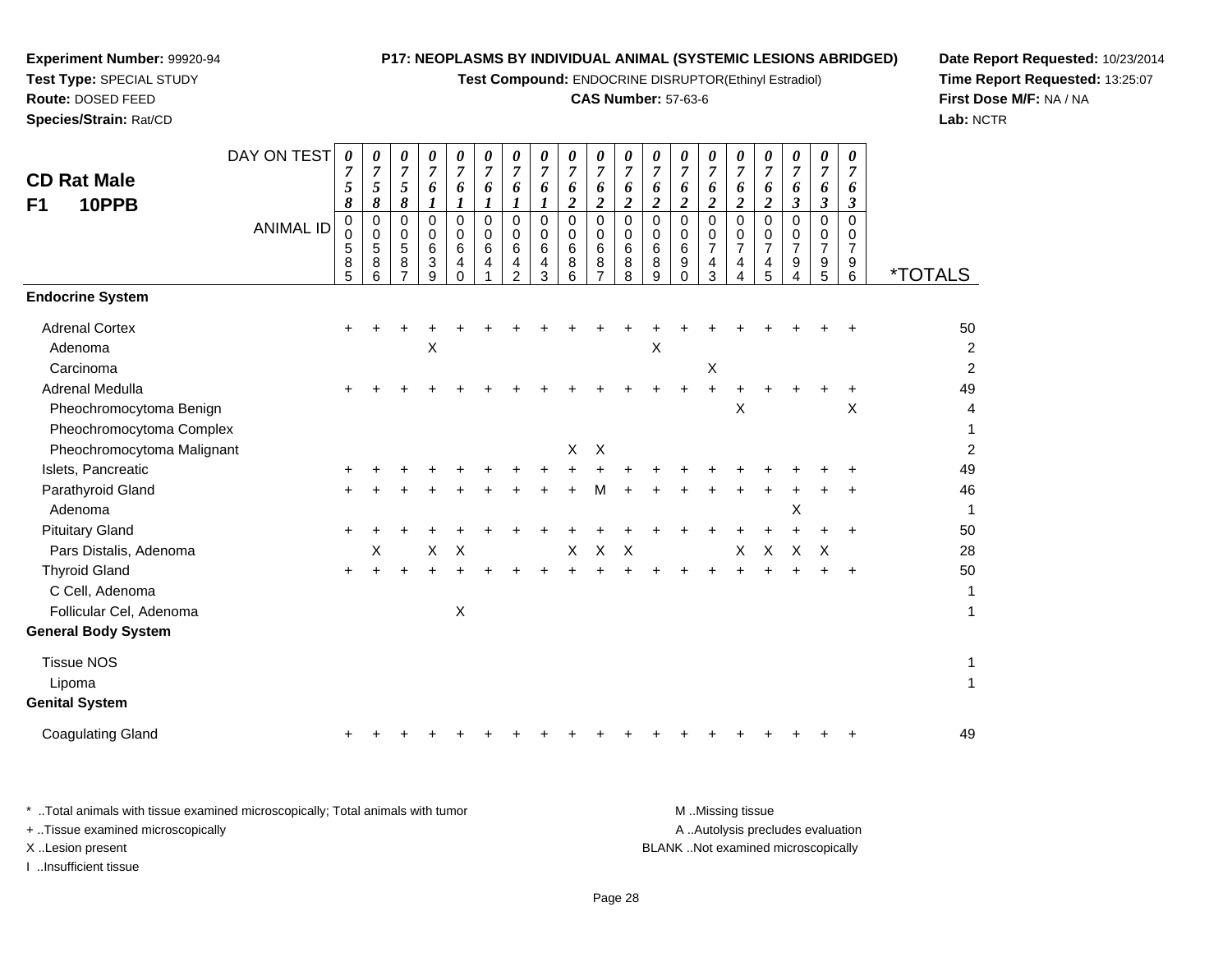**Test Compound:** ENDOCRINE DISRUPTOR(Ethinyl Estradiol)

# **CAS Number:** 57-63-6

**Date Report Requested:** 10/23/2014 **Time Report Requested:** 13:25:07**First Dose M/F:** NA / NA**Lab:** NCTR

| DAY ON TEST<br><b>CD Rat Male</b><br>10PPB<br>F1<br><b>ANIMAL ID</b> | 0<br>7<br>5<br>8<br>0<br>$\pmb{0}$<br>5<br>8<br>5 | 0<br>7<br>$\sqrt{5}$<br>8<br>0<br>0<br>$\sqrt{5}$<br>8<br>$\,6$ | 0<br>$\boldsymbol{7}$<br>$\sqrt{5}$<br>8<br>0<br>0<br>$\overline{5}$<br>8<br>$\overline{7}$ | 0<br>7<br>6<br>$\boldsymbol{l}$<br>0<br>0<br>6<br>3<br>9 | 0<br>7<br>6<br>$\boldsymbol{l}$<br>$\mathbf 0$<br>0<br>$\,6\,$<br>4<br>$\mathbf 0$ | 0<br>7<br>6<br>1<br>$\Omega$<br>0<br>6<br>4 | 0<br>7<br>6<br>$\boldsymbol{l}$<br>0<br>0<br>6<br>4<br>$\overline{a}$ | 0<br>$\overline{7}$<br>6<br>$\boldsymbol{l}$<br>0<br>0<br>6<br>4<br>3 | 0<br>$\overline{7}$<br>6<br>$\overline{c}$<br>0<br>0<br>6<br>8<br>6 | 0<br>$\overline{7}$<br>6<br>$\boldsymbol{2}$<br>$\mathbf 0$<br>0<br>$\,6$<br>8<br>$\overline{7}$ | 0<br>$\overline{7}$<br>6<br>$\overline{c}$<br>$\mathbf 0$<br>0<br>$\,6\,$<br>8<br>$\,8\,$ | 0<br>7<br>6<br>$\overline{c}$<br>$\mathbf 0$<br>0<br>6<br>8<br>$\boldsymbol{9}$ | 0<br>$\overline{7}$<br>6<br>$\overline{\mathbf{c}}$<br>0<br>0<br>6<br>9<br>$\mathbf 0$ | 0<br>$\overline{7}$<br>6<br>$\overline{c}$<br>0<br>0<br>$\overline{7}$<br>4<br>$\mathbf{3}$ | 0<br>7<br>6<br>$\overline{c}$<br>$\Omega$<br>0<br>7<br>4<br>4 | 0<br>7<br>6<br>$\overline{c}$<br>0<br>0<br>$\overline{7}$<br>4<br>5 | 0<br>7<br>6<br>$\boldsymbol{\beta}$<br>0<br>0<br>$\overline{7}$<br>9<br>4 | 0<br>7<br>6<br>$\boldsymbol{\beta}$<br>0<br>0<br>$\overline{7}$<br>9<br>5 | 0<br>$\overline{7}$<br>6<br>$\boldsymbol{\beta}$<br>0<br>0<br>$\overline{7}$<br>9<br>$\,6\,$ | <i><b>*TOTALS</b></i> |
|----------------------------------------------------------------------|---------------------------------------------------|-----------------------------------------------------------------|---------------------------------------------------------------------------------------------|----------------------------------------------------------|------------------------------------------------------------------------------------|---------------------------------------------|-----------------------------------------------------------------------|-----------------------------------------------------------------------|---------------------------------------------------------------------|--------------------------------------------------------------------------------------------------|-------------------------------------------------------------------------------------------|---------------------------------------------------------------------------------|----------------------------------------------------------------------------------------|---------------------------------------------------------------------------------------------|---------------------------------------------------------------|---------------------------------------------------------------------|---------------------------------------------------------------------------|---------------------------------------------------------------------------|----------------------------------------------------------------------------------------------|-----------------------|
| Epididymis                                                           | $\ddot{}$                                         | $\ddot{}$                                                       | $\ddot{}$                                                                                   | $+$                                                      | $\ddot{}$                                                                          | $\ddot{}$                                   | $\ddot{}$                                                             | ÷                                                                     |                                                                     | $\ddot{}$                                                                                        | $\ddot{}$                                                                                 | $\ddot{}$                                                                       | ÷.                                                                                     | $\ddot{}$                                                                                   | $\ddot{}$                                                     | ÷                                                                   |                                                                           | $\ddot{}$                                                                 | $\ddot{}$                                                                                    | 50                    |
| <b>Preputial Gland</b>                                               |                                                   |                                                                 |                                                                                             |                                                          |                                                                                    |                                             |                                                                       |                                                                       |                                                                     |                                                                                                  |                                                                                           |                                                                                 |                                                                                        |                                                                                             |                                                               |                                                                     |                                                                           |                                                                           |                                                                                              | 50                    |
| Squamous Cell Carcinoma                                              |                                                   |                                                                 |                                                                                             |                                                          |                                                                                    |                                             |                                                                       |                                                                       |                                                                     |                                                                                                  |                                                                                           |                                                                                 |                                                                                        |                                                                                             |                                                               |                                                                     |                                                                           |                                                                           |                                                                                              | 5                     |
| Prostate, Dorsal/Lateral Lobe                                        |                                                   |                                                                 | $\ddot{}$                                                                                   |                                                          |                                                                                    |                                             |                                                                       |                                                                       |                                                                     | $\ddot{}$                                                                                        |                                                                                           |                                                                                 |                                                                                        |                                                                                             |                                                               |                                                                     |                                                                           |                                                                           |                                                                                              | 50                    |
| Prostate, Ventral Lobe                                               | ٠                                                 |                                                                 |                                                                                             |                                                          |                                                                                    |                                             |                                                                       |                                                                       |                                                                     |                                                                                                  |                                                                                           |                                                                                 |                                                                                        |                                                                                             |                                                               |                                                                     |                                                                           |                                                                           |                                                                                              | 50                    |
| <b>Rete Testes</b>                                                   |                                                   |                                                                 |                                                                                             |                                                          |                                                                                    |                                             |                                                                       |                                                                       | м                                                                   |                                                                                                  |                                                                                           |                                                                                 |                                                                                        |                                                                                             |                                                               |                                                                     |                                                                           |                                                                           |                                                                                              | 46                    |
| Seminal Vesicle                                                      |                                                   |                                                                 |                                                                                             |                                                          |                                                                                    |                                             |                                                                       |                                                                       |                                                                     |                                                                                                  |                                                                                           |                                                                                 |                                                                                        |                                                                                             |                                                               |                                                                     |                                                                           |                                                                           |                                                                                              | 47                    |
| Carcinoma                                                            |                                                   |                                                                 |                                                                                             |                                                          |                                                                                    |                                             |                                                                       |                                                                       |                                                                     |                                                                                                  |                                                                                           |                                                                                 |                                                                                        |                                                                                             |                                                               |                                                                     |                                                                           |                                                                           |                                                                                              | 1                     |
| <b>Testes</b>                                                        |                                                   |                                                                 |                                                                                             |                                                          |                                                                                    |                                             |                                                                       |                                                                       |                                                                     |                                                                                                  |                                                                                           |                                                                                 |                                                                                        |                                                                                             |                                                               |                                                                     |                                                                           |                                                                           |                                                                                              | 50                    |
| <b>Hematopoietic System</b>                                          |                                                   |                                                                 |                                                                                             |                                                          |                                                                                    |                                             |                                                                       |                                                                       |                                                                     |                                                                                                  |                                                                                           |                                                                                 |                                                                                        |                                                                                             |                                                               |                                                                     |                                                                           |                                                                           |                                                                                              |                       |
| <b>Bone Marrow</b>                                                   |                                                   |                                                                 |                                                                                             |                                                          |                                                                                    |                                             |                                                                       |                                                                       |                                                                     |                                                                                                  |                                                                                           |                                                                                 |                                                                                        |                                                                                             |                                                               |                                                                     |                                                                           |                                                                           |                                                                                              | 48                    |
| Lymph Node                                                           |                                                   |                                                                 |                                                                                             |                                                          |                                                                                    |                                             |                                                                       |                                                                       |                                                                     |                                                                                                  |                                                                                           |                                                                                 | ÷                                                                                      |                                                                                             |                                                               |                                                                     |                                                                           |                                                                           |                                                                                              | 16                    |
| Lymph Node, Mandibular                                               |                                                   |                                                                 |                                                                                             |                                                          |                                                                                    |                                             |                                                                       |                                                                       |                                                                     |                                                                                                  |                                                                                           |                                                                                 |                                                                                        |                                                                                             |                                                               |                                                                     |                                                                           |                                                                           |                                                                                              | 50                    |
| Lymph Node, Mesenteric                                               |                                                   |                                                                 |                                                                                             |                                                          |                                                                                    |                                             |                                                                       |                                                                       |                                                                     |                                                                                                  |                                                                                           |                                                                                 |                                                                                        |                                                                                             |                                                               |                                                                     |                                                                           |                                                                           |                                                                                              | 49                    |
| Spleen                                                               |                                                   |                                                                 |                                                                                             |                                                          |                                                                                    |                                             |                                                                       |                                                                       |                                                                     |                                                                                                  |                                                                                           |                                                                                 |                                                                                        |                                                                                             |                                                               |                                                                     |                                                                           |                                                                           |                                                                                              | 49                    |
| Thymus                                                               |                                                   |                                                                 |                                                                                             |                                                          |                                                                                    |                                             |                                                                       |                                                                       |                                                                     |                                                                                                  |                                                                                           |                                                                                 |                                                                                        |                                                                                             |                                                               |                                                                     |                                                                           |                                                                           | ÷                                                                                            | 46                    |
| Sarcoma                                                              |                                                   |                                                                 |                                                                                             |                                                          |                                                                                    |                                             |                                                                       |                                                                       |                                                                     |                                                                                                  |                                                                                           |                                                                                 |                                                                                        |                                                                                             |                                                               |                                                                     |                                                                           |                                                                           |                                                                                              | 1                     |
| <b>Integumentary System</b>                                          |                                                   |                                                                 |                                                                                             |                                                          |                                                                                    |                                             |                                                                       |                                                                       |                                                                     |                                                                                                  |                                                                                           |                                                                                 |                                                                                        |                                                                                             |                                                               |                                                                     |                                                                           |                                                                           |                                                                                              |                       |
| Mammary Gland                                                        |                                                   |                                                                 |                                                                                             |                                                          |                                                                                    |                                             |                                                                       |                                                                       |                                                                     |                                                                                                  |                                                                                           |                                                                                 |                                                                                        |                                                                                             |                                                               |                                                                     |                                                                           |                                                                           |                                                                                              | 47                    |
| Fibroadenoma                                                         |                                                   |                                                                 |                                                                                             |                                                          |                                                                                    |                                             |                                                                       |                                                                       |                                                                     |                                                                                                  |                                                                                           |                                                                                 |                                                                                        |                                                                                             |                                                               |                                                                     |                                                                           |                                                                           |                                                                                              | 1                     |
| Skin                                                                 |                                                   |                                                                 |                                                                                             |                                                          |                                                                                    |                                             |                                                                       |                                                                       |                                                                     |                                                                                                  |                                                                                           |                                                                                 |                                                                                        |                                                                                             |                                                               |                                                                     |                                                                           |                                                                           |                                                                                              | 50                    |
| <b>Basal Cell Adenoma</b>                                            |                                                   |                                                                 |                                                                                             |                                                          | Χ                                                                                  |                                             |                                                                       |                                                                       |                                                                     |                                                                                                  |                                                                                           |                                                                                 |                                                                                        |                                                                                             |                                                               |                                                                     |                                                                           |                                                                           |                                                                                              |                       |

| * Total animals with tissue examined microscopically; Total animals with tumor | M Missing tissue                   |
|--------------------------------------------------------------------------------|------------------------------------|
| + Tissue examined microscopically                                              | A Autolysis precludes evaluation   |
| X Lesion present                                                               | BLANK Not examined microscopically |
| Insufficient tissue                                                            |                                    |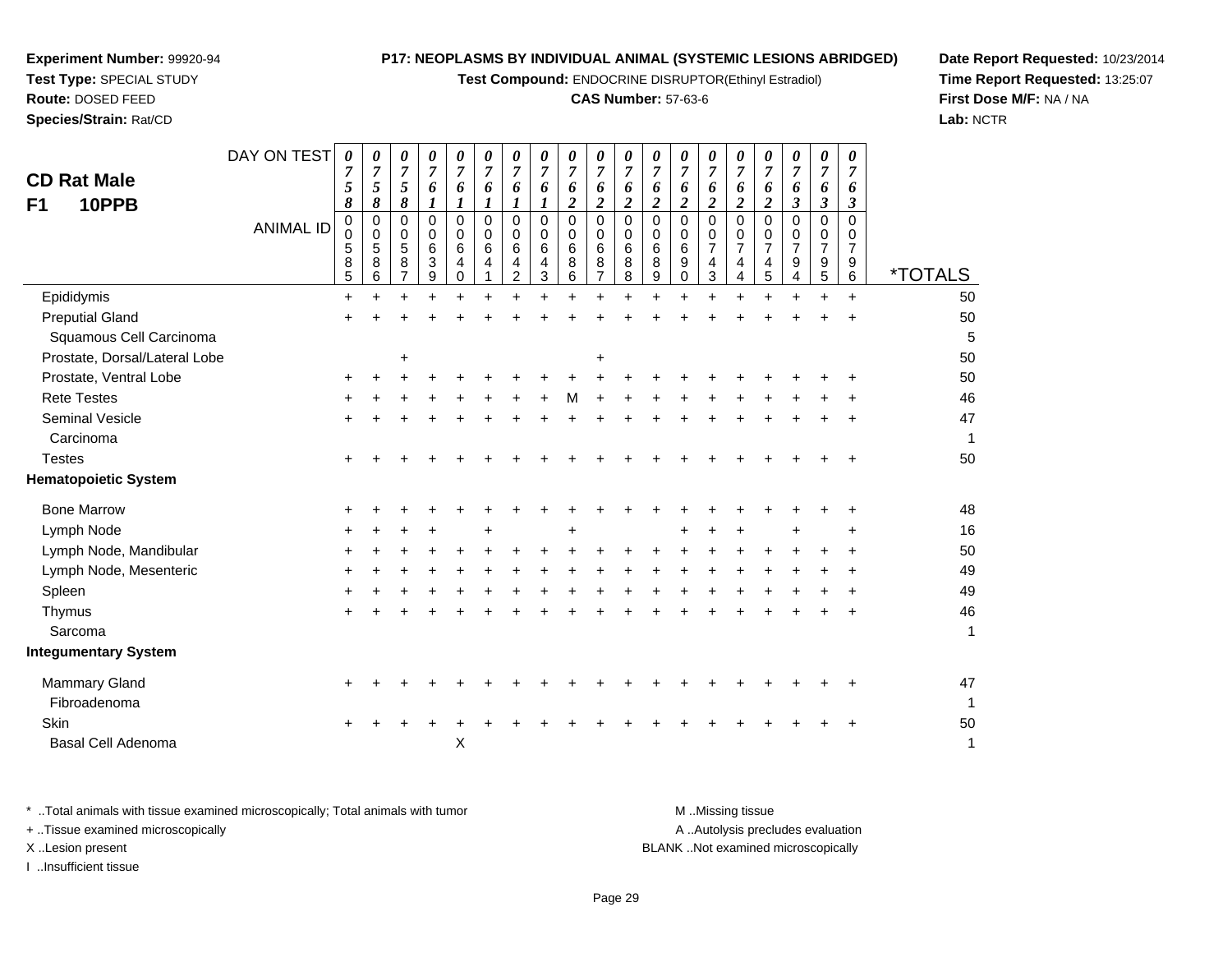**Test Compound:** ENDOCRINE DISRUPTOR(Ethinyl Estradiol)

# **CAS Number:** 57-63-6

**Date Report Requested:** 10/23/2014 **Time Report Requested:** 13:25:07**First Dose M/F:** NA / NA**Lab:** NCTR

| <b>CD Rat Male</b><br>10PPB<br>F <sub>1</sub> | DAY ON TEST      | 0<br>$\overline{7}$<br>5<br>8 | 0<br>$\overline{7}$<br>5<br>8   | 0<br>7<br>5<br>8 | 0<br>$\overline{7}$<br>6<br>$\bm{l}$              | 0<br>$\boldsymbol{7}$<br>6<br>$\bm{l}$ | 0<br>$\overline{7}$<br>6<br>$\boldsymbol{l}$ | 0<br>$\overline{7}$<br>6<br>$\boldsymbol{l}$                       | 0<br>$\overline{7}$<br>6<br>1   | 0<br>$\boldsymbol{7}$<br>6<br>$\overline{2}$               | 0<br>$\overline{7}$<br>6<br>$\overline{c}$ | 0<br>7<br>6<br>$\boldsymbol{2}$ | 0<br>$\overline{7}$<br>6<br>$\boldsymbol{2}$ | 0<br>7<br>6<br>$\boldsymbol{2}$ | 0<br>$\overline{7}$<br>6<br>$\overline{c}$             | 0<br>7<br>6<br>$\boldsymbol{2}$                                        | 0<br>7<br>6<br>$\boldsymbol{2}$                     | 0<br>$\overline{7}$<br>6<br>3                | 0<br>7<br>6<br>$\boldsymbol{\beta}$ | 0<br>7<br>6<br>3             |                       |
|-----------------------------------------------|------------------|-------------------------------|---------------------------------|------------------|---------------------------------------------------|----------------------------------------|----------------------------------------------|--------------------------------------------------------------------|---------------------------------|------------------------------------------------------------|--------------------------------------------|---------------------------------|----------------------------------------------|---------------------------------|--------------------------------------------------------|------------------------------------------------------------------------|-----------------------------------------------------|----------------------------------------------|-------------------------------------|------------------------------|-----------------------|
|                                               | <b>ANIMAL ID</b> | $\pmb{0}$<br>0<br>5<br>8<br>5 | 0<br>$\mathbf 0$<br>5<br>8<br>6 | 0<br>0<br>5<br>8 | 0<br>0<br>$\,6$<br>$\ensuremath{\mathsf{3}}$<br>9 | $\Omega$<br>0<br>6<br>4<br>$\Omega$    | $\mathbf 0$<br>0<br>6<br>4                   | 0<br>$\mathbf 0$<br>6<br>$\overline{\mathbf{r}}$<br>$\overline{2}$ | $\mathbf 0$<br>0<br>6<br>4<br>3 | $\mathbf 0$<br>$\pmb{0}$<br>$6\phantom{a}$<br>$\,8\,$<br>6 | $\mathbf 0$<br>$\mathbf 0$<br>6<br>8<br>7  | $\mathbf 0$<br>0<br>6<br>8<br>8 | 0<br>0<br>6<br>8<br>9                        | 0<br>0<br>6<br>9<br>0           | $\mathbf 0$<br>$\mathbf 0$<br>$\overline{7}$<br>4<br>3 | $\Omega$<br>$\Omega$<br>$\overline{7}$<br>$\overline{\mathbf{4}}$<br>4 | $\mathbf 0$<br>$\Omega$<br>$\overline{7}$<br>4<br>5 | 0<br>$\mathbf 0$<br>$\overline{7}$<br>9<br>4 | $\mathbf 0$<br>0<br>7<br>9<br>5     | $\Omega$<br>0<br>7<br>9<br>6 | <i><b>*TOTALS</b></i> |
| Fibroma                                       |                  |                               |                                 |                  |                                                   |                                        |                                              |                                                                    |                                 |                                                            |                                            |                                 |                                              |                                 |                                                        |                                                                        |                                                     |                                              |                                     |                              |                       |
| Hemangioma                                    |                  |                               |                                 |                  |                                                   |                                        |                                              |                                                                    |                                 |                                                            |                                            |                                 |                                              |                                 |                                                        |                                                                        |                                                     |                                              |                                     |                              |                       |
| Keratoacanthoma                               |                  |                               |                                 |                  |                                                   |                                        |                                              |                                                                    |                                 |                                                            |                                            |                                 |                                              |                                 |                                                        |                                                                        |                                                     |                                              |                                     |                              |                       |
| Sarcoma                                       |                  |                               |                                 |                  |                                                   |                                        |                                              |                                                                    |                                 |                                                            |                                            |                                 |                                              |                                 |                                                        |                                                                        |                                                     |                                              |                                     |                              |                       |
| Squamous Cell Papilloma                       |                  |                               |                                 |                  |                                                   |                                        |                                              |                                                                    |                                 |                                                            |                                            |                                 |                                              |                                 |                                                        | $\sf X$                                                                |                                                     |                                              |                                     |                              |                       |
| <b>Musculoskeletal System</b>                 |                  |                               |                                 |                  |                                                   |                                        |                                              |                                                                    |                                 |                                                            |                                            |                                 |                                              |                                 |                                                        |                                                                        |                                                     |                                              |                                     |                              |                       |
| Bone, Femur                                   |                  |                               |                                 |                  |                                                   |                                        |                                              |                                                                    |                                 |                                                            |                                            |                                 |                                              |                                 |                                                        |                                                                        |                                                     |                                              |                                     |                              | 50                    |
| <b>Skeletal Muscle</b>                        |                  |                               |                                 |                  |                                                   |                                        |                                              |                                                                    |                                 |                                                            |                                            |                                 |                                              |                                 |                                                        |                                                                        |                                                     |                                              |                                     |                              | 1                     |
| <b>Nervous System</b>                         |                  |                               |                                 |                  |                                                   |                                        |                                              |                                                                    |                                 |                                                            |                                            |                                 |                                              |                                 |                                                        |                                                                        |                                                     |                                              |                                     |                              |                       |
| Brain, Brain Stem                             |                  |                               |                                 |                  |                                                   |                                        |                                              |                                                                    |                                 |                                                            |                                            |                                 |                                              |                                 |                                                        |                                                                        |                                                     |                                              |                                     |                              | 50                    |
| Brain, Cerebellum                             |                  |                               |                                 |                  |                                                   |                                        |                                              |                                                                    |                                 |                                                            |                                            |                                 |                                              |                                 |                                                        |                                                                        |                                                     |                                              |                                     |                              | 50                    |
| Brain, Cerebrum                               |                  | ÷                             |                                 |                  |                                                   |                                        |                                              |                                                                    |                                 |                                                            |                                            |                                 |                                              |                                 |                                                        |                                                                        |                                                     |                                              |                                     |                              | 50                    |
| <b>Granular Cell Tumor Malignant</b>          |                  |                               |                                 |                  |                                                   |                                        |                                              |                                                                    |                                 |                                                            |                                            |                                 |                                              |                                 |                                                        |                                                                        |                                                     |                                              |                                     |                              | 1                     |
| Peripheral Nerve                              |                  |                               |                                 |                  |                                                   |                                        |                                              |                                                                    |                                 |                                                            |                                            |                                 |                                              |                                 |                                                        |                                                                        |                                                     |                                              |                                     |                              | 1                     |
| Spinal Cord                                   |                  |                               |                                 |                  |                                                   |                                        |                                              |                                                                    |                                 |                                                            |                                            |                                 |                                              |                                 |                                                        |                                                                        |                                                     |                                              |                                     |                              | $\overline{0}$        |
| <b>Respiratory System</b>                     |                  |                               |                                 |                  |                                                   |                                        |                                              |                                                                    |                                 |                                                            |                                            |                                 |                                              |                                 |                                                        |                                                                        |                                                     |                                              |                                     |                              |                       |
| Lung                                          |                  |                               |                                 |                  |                                                   |                                        |                                              |                                                                    |                                 |                                                            |                                            |                                 |                                              |                                 |                                                        |                                                                        |                                                     |                                              |                                     |                              | 48                    |
| Carcinoma, Metastatic, Adrenal Cortex         |                  |                               |                                 |                  |                                                   |                                        |                                              |                                                                    |                                 |                                                            |                                            |                                 |                                              |                                 |                                                        |                                                                        |                                                     |                                              |                                     |                              | $\mathbf{1}$          |
| <b>Nose</b>                                   |                  | ÷                             |                                 |                  |                                                   |                                        |                                              |                                                                    |                                 |                                                            |                                            |                                 |                                              |                                 |                                                        |                                                                        |                                                     |                                              |                                     | ÷                            | 50                    |
| Schwannoma Malignant                          |                  |                               |                                 |                  |                                                   |                                        |                                              |                                                                    |                                 |                                                            |                                            |                                 |                                              |                                 |                                                        |                                                                        |                                                     |                                              |                                     |                              | 1                     |
| Trachea                                       |                  |                               |                                 |                  |                                                   |                                        |                                              |                                                                    |                                 |                                                            |                                            |                                 |                                              |                                 |                                                        |                                                                        |                                                     |                                              |                                     | +                            | 50                    |
|                                               |                  |                               |                                 |                  |                                                   |                                        |                                              |                                                                    |                                 |                                                            |                                            |                                 |                                              |                                 |                                                        |                                                                        |                                                     |                                              |                                     |                              |                       |

| Total animals with tissue examined microscopically; Total animals with tumor | M Missing tissue                   |
|------------------------------------------------------------------------------|------------------------------------|
| + Tissue examined microscopically                                            | A Autolysis precludes evaluation   |
| X Lesion present                                                             | BLANK Not examined microscopically |
| …Insufficient tissue                                                         |                                    |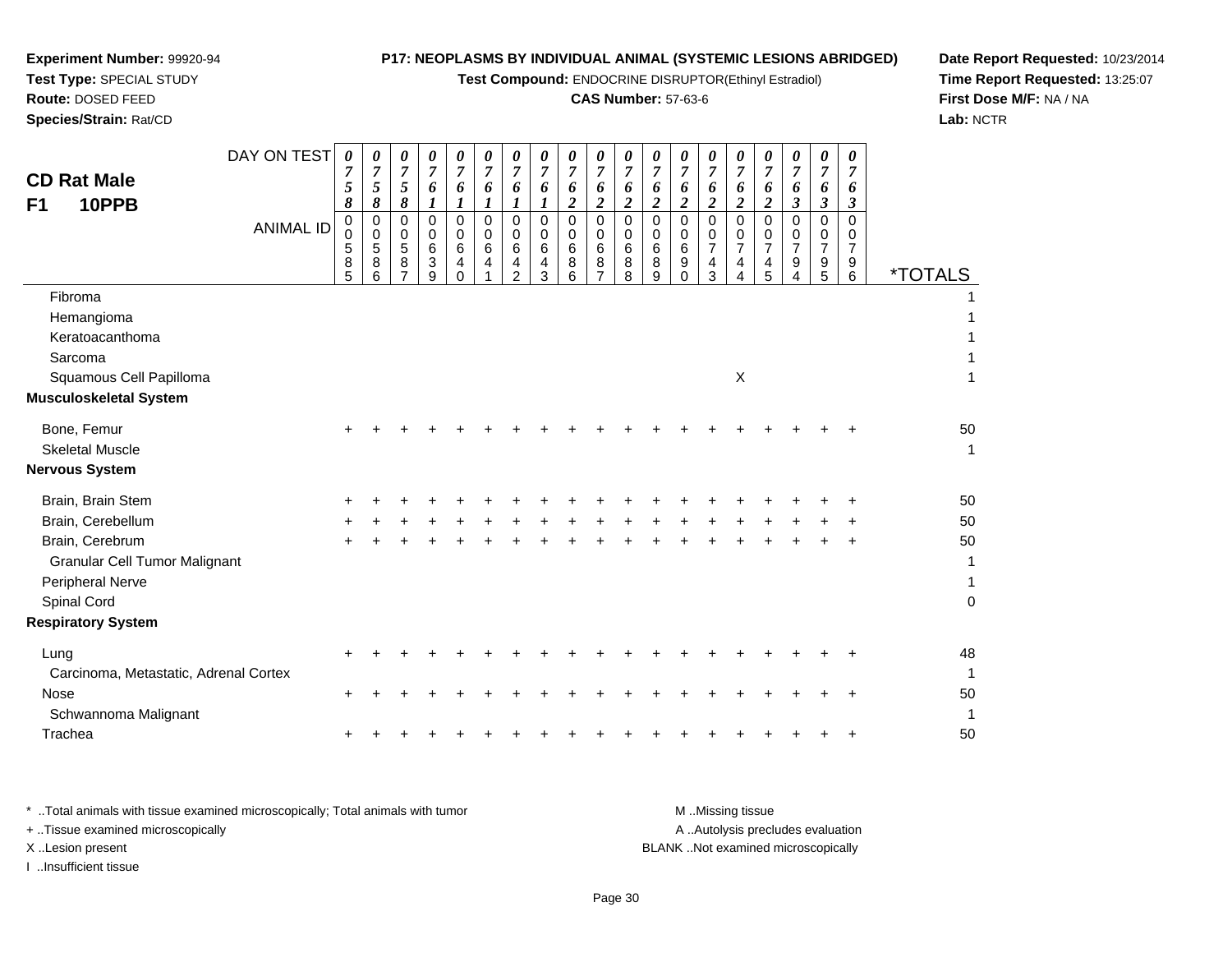**Test Compound:** ENDOCRINE DISRUPTOR(Ethinyl Estradiol)

## **CAS Number:** 57-63-6

**Date Report Requested:** 10/23/2014**Time Report Requested:** 13:25:07**First Dose M/F:** NA / NA**Lab:** NCTR

| <b>CD Rat Male</b><br>F1<br>10PPB                 | DAY ON TEST<br><b>ANIMAL ID</b> | 0<br>7<br>5<br>8<br>0<br>$\mathbf 0$<br>5<br>8<br>5 | 0<br>7<br>5<br>8<br>0<br>0<br>5<br>8 | 0<br>7<br>5<br>8<br>$\mathbf 0$<br>$\sqrt{5}$<br>8 | $\boldsymbol{\theta}$<br>7<br>6<br>0<br>6<br>3<br>9 | 0<br>$\overline{7}$<br>6<br>0<br>$\mathbf 0$<br>6<br>4 | 0<br>$\overline{7}$<br>6<br>0<br>0<br>6<br>4 | 0<br>7<br>6<br>$\Omega$<br>0<br>6<br>4<br>$\mathcal{P}$ | 0<br>7<br>6<br>0<br>$\pmb{0}$<br>6<br>4<br>3 | 0<br>7<br>6<br>$\overline{c}$<br>$\mathbf 0$<br>6<br>8<br>6 | 0<br>$\overline{7}$<br>6<br>$\boldsymbol{2}$<br>$\Omega$<br>$\mathbf 0$<br>$\,6\,$<br>8<br>⇁ | 0<br>$\overline{7}$<br>6<br>$\overline{2}$<br>0<br>$\pmb{0}$<br>6<br>8<br>8 | 0<br>$\overline{7}$<br>6<br>2<br>0<br>6<br>8<br>9 | 7<br>6<br>2<br>0<br>6<br>9 | 6<br>2<br>0<br>$\overline{ }$<br>4<br>3 | 0<br>7<br>6<br>0<br>$\overline{7}$<br>4 | 0<br>7<br>6<br>$\overline{c}$<br>0<br>$\overline{7}$<br>4<br>5 | 0<br>7<br>6<br>3<br>$\mathbf 0$<br>$\overline{7}$<br>9 | $\boldsymbol{\theta}$<br>7<br>6<br>3<br>0<br>$\overline{7}$<br>9<br>5 | 6<br>3<br>9<br>6 | <i><b>*TOTALS</b></i> |
|---------------------------------------------------|---------------------------------|-----------------------------------------------------|--------------------------------------|----------------------------------------------------|-----------------------------------------------------|--------------------------------------------------------|----------------------------------------------|---------------------------------------------------------|----------------------------------------------|-------------------------------------------------------------|----------------------------------------------------------------------------------------------|-----------------------------------------------------------------------------|---------------------------------------------------|----------------------------|-----------------------------------------|-----------------------------------------|----------------------------------------------------------------|--------------------------------------------------------|-----------------------------------------------------------------------|------------------|-----------------------|
| <b>Special Senses System</b>                      |                                 |                                                     |                                      |                                                    |                                                     |                                                        |                                              |                                                         |                                              |                                                             |                                                                                              |                                                                             |                                                   |                            |                                         |                                         |                                                                |                                                        |                                                                       |                  |                       |
| Eye<br>Schwannoma Malignant                       |                                 | ٠                                                   |                                      |                                                    |                                                     |                                                        |                                              |                                                         |                                              |                                                             |                                                                                              |                                                                             |                                                   |                            |                                         |                                         |                                                                |                                                        |                                                                       |                  | 47<br>$\mathbf{1}$    |
| Harderian Gland<br>Schwannoma Malignant           |                                 | $\ddot{}$                                           |                                      |                                                    |                                                     |                                                        |                                              |                                                         |                                              |                                                             |                                                                                              |                                                                             |                                                   |                            |                                         |                                         |                                                                |                                                        |                                                                       | ٠                | 48<br>1               |
| <b>Urinary System</b>                             |                                 |                                                     |                                      |                                                    |                                                     |                                                        |                                              |                                                         |                                              |                                                             |                                                                                              |                                                                             |                                                   |                            |                                         |                                         |                                                                |                                                        |                                                                       |                  |                       |
| Kidney                                            |                                 |                                                     |                                      |                                                    |                                                     |                                                        |                                              |                                                         |                                              |                                                             |                                                                                              |                                                                             |                                                   |                            |                                         |                                         |                                                                |                                                        |                                                                       |                  | 48                    |
| <b>Urinary Bladder</b><br><b>SYSTEMIC LESIONS</b> |                                 | ÷                                                   |                                      |                                                    |                                                     |                                                        |                                              |                                                         |                                              |                                                             |                                                                                              |                                                                             |                                                   |                            |                                         |                                         |                                                                |                                                        | $\div$                                                                | $\ddot{}$        | 49                    |
| Multiple Organ                                    |                                 |                                                     |                                      |                                                    |                                                     |                                                        |                                              |                                                         |                                              |                                                             |                                                                                              |                                                                             |                                                   |                            |                                         |                                         |                                                                |                                                        |                                                                       |                  | 50                    |

Mesothelioma Benignn  $\sim$  2

**Experiment Number:** 99920-94**Test Type:** SPECIAL STUDY**Route:** DOSED FEED**Species/Strain:** Rat/CD

\* ..Total animals with tissue examined microscopically; Total animals with tumor **M** . Missing tissue M ..Missing tissue

+ ..Tissue examined microscopically

I ..Insufficient tissue

A ..Autolysis precludes evaluation X ..Lesion present BLANK ..Not examined microscopically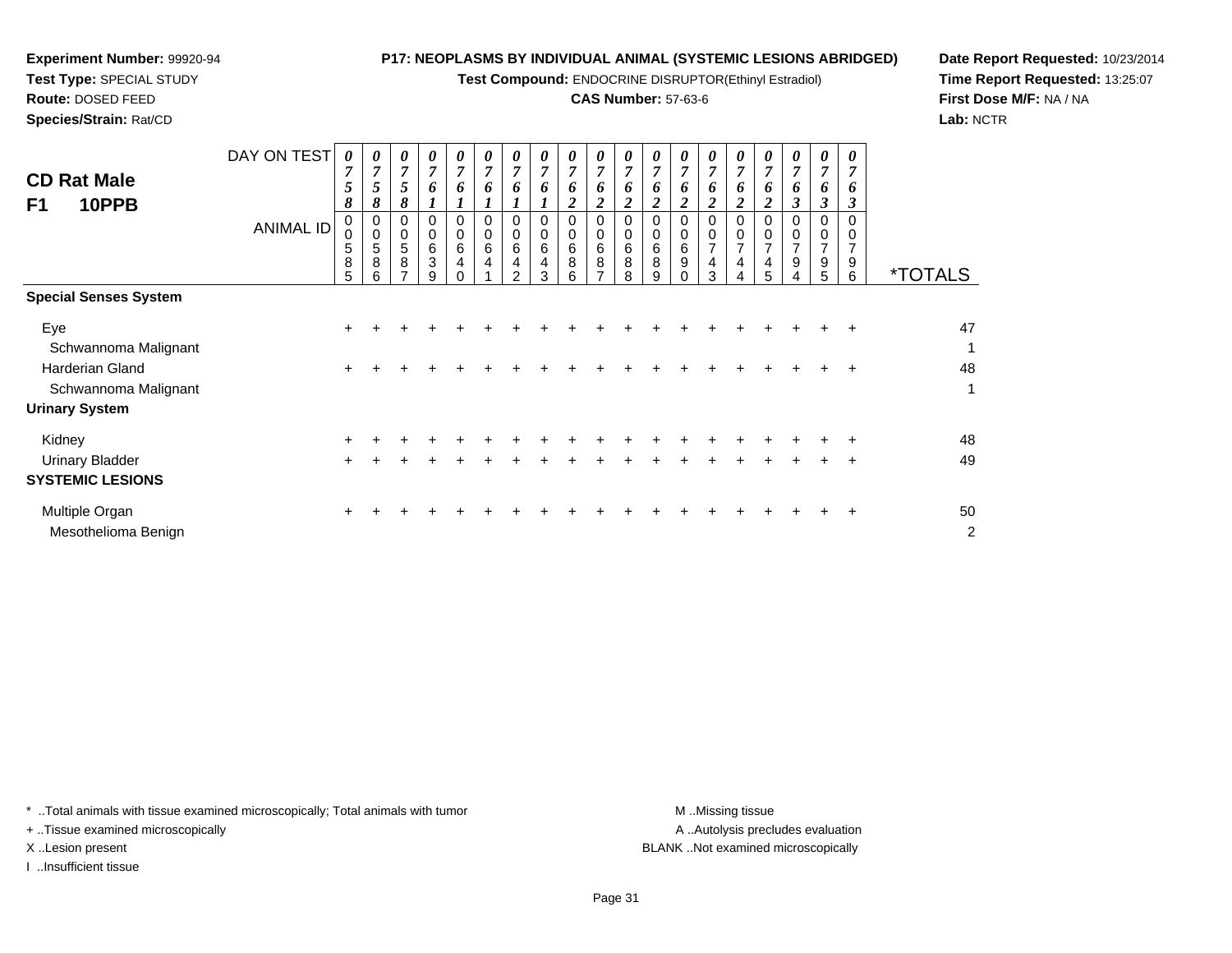**Test Compound:** ENDOCRINE DISRUPTOR(Ethinyl Estradiol)

### **CAS Number:** 57-63-6

**Date Report Requested:** 10/23/2014**Time Report Requested:** 13:25:07**First Dose M/F:** NA / NA**Lab:** NCTR

| <b>CD Rat Male</b><br>F1<br>50PPB | DAY ON TEST<br><b>ANIMAL ID</b> | 0<br>$\boldsymbol{2}$<br>$\boldsymbol{\mathfrak{z}}$<br>$\boldsymbol{\beta}$<br>$\pmb{0}$<br>0<br>0<br>$\overline{2}$ | 0<br>$\boldsymbol{2}$<br>5<br>8<br>$\pmb{0}$<br>$\mathbf 0$<br>$\mathbf 0$<br>6 | 0<br>$\boldsymbol{4}$<br>$\boldsymbol{l}$<br>$\overline{7}$<br>0<br>$\mathbf 0$<br>$\mathbf 0$<br>$\overline{4}$<br>$\overline{2}$ | $\boldsymbol{\theta}$<br>$\sqrt{5}$<br>$\pmb{\theta}$<br>$\pmb{\theta}$<br>$\pmb{0}$<br>$\mathbf 0$<br>$\pmb{0}$<br>$\,6\,$<br>$\overline{2}$ | $\boldsymbol{\theta}$<br>$\overline{5}$<br>$\pmb{8}$<br>5<br>$\pmb{0}$<br>0<br>$\mathbf{1}$<br>$\overline{c}$<br>$\overline{2}$ | 0<br>6<br>$\boldsymbol{\beta}$<br>6<br>$\mathbf 0$<br>0<br>$\mathbf{1}$<br>8<br>$\overline{2}$ | 0<br>6<br>$\boldsymbol{4}$<br>$\overline{7}$<br>0<br>$\mathbf 0$<br>$\mathbf{1}$<br>9<br>8 | 0<br>6<br>$\mathfrak{s}$<br>$\mathfrak{z}$<br>$\mathbf 0$<br>$^{\rm 0}_{\rm 2}$ | $\pmb{\theta}$<br>6<br>6<br>$\boldsymbol{l}$<br>$\pmb{0}$<br>$\pmb{0}$<br>$\sqrt{2}$<br>$\mathbf{1}$<br>8 | $\pmb{\theta}$<br>6<br>$\boldsymbol{\delta}$<br>$\boldsymbol{2}$<br>0<br>0<br>$\sqrt{2}$<br>$\,$ 5 $\,$<br>$\boldsymbol{9}$ | 0<br>6<br>8<br>$\overline{5}$<br>$\boldsymbol{0}$<br>$\mathbf 0$<br>$\overline{2}$<br>6 | 0<br>6<br>8<br>9<br>$\mathbf 0$<br>$\mathbf 0$<br>$\overline{c}$<br>$\overline{7}$ | 0<br>$\boldsymbol{7}$<br>$\boldsymbol{\theta}$<br>$\overline{c}$<br>0<br>0<br>$\overline{3}$<br>$\mathbf 0$ | 0<br>$\overline{7}$<br>$\boldsymbol{\theta}$<br>$\boldsymbol{\beta}$<br>$\pmb{0}$<br>$\,0\,$<br>$\sqrt{3}$<br>$\,0\,$<br>5 | 0<br>$\overline{7}$<br>$\boldsymbol{\mathfrak{z}}$<br>$\overline{7}$<br>$\pmb{0}$<br>$\mathbf 0$<br>3<br>$\overline{7}$<br>3 | 0<br>$\overline{7}$<br>$\mathfrak{s}$<br>$\boldsymbol{\theta}$<br>$\pmb{0}$<br>$\Omega$<br>4<br>0<br>$\mathcal{P}$ | $\pmb{\theta}$<br>$\boldsymbol{7}$<br>$\mathfrak{I}$<br>6<br>$\mathbf 0$<br>0<br>$\overline{4}$<br>4 | 0<br>$\boldsymbol{7}$<br>5<br>6<br>$\mathbf 0$<br>$\mathbf 0$<br>$\overline{4}$<br>$\overline{4}$<br>2 | $\frac{\theta}{7}$<br>$\mathfrak{z}$<br>6<br>$\boldsymbol{0}$<br>0<br>$\overline{4}$<br>$\overline{\mathbf{4}}$<br>3 | 0<br>$\boldsymbol{7}$<br>$\sqrt{5}$<br>6<br>$\mathsf 0$<br>$\mathbf 0$<br>$\overline{4}$<br>$\overline{4}$<br>$\boldsymbol{\Lambda}$ | $\boldsymbol{\theta}$<br>$\overline{7}$<br>5<br>6<br>$\mathsf 0$<br>$\Omega$<br>$\overline{4}$<br>4<br>5 | $\pmb{\theta}$<br>$\overline{7}$<br>$\mathfrak{s}$<br>6<br>0<br>$\mathbf 0$<br>8<br>$\mathbf 0$ | $\frac{\boldsymbol{\theta}}{\boldsymbol{7}}$<br>$\sqrt{5}$<br>$\overline{7}$<br>$\pmb{0}$<br>$\mathbf 0$<br>$\overline{4}$<br>$\boldsymbol{9}$<br>6 | 0<br>$\overline{7}$<br>5 <sup>5</sup><br>$\overline{7}$<br>$\mathbf 0$<br>$\mathbf 0$<br>4<br>9 | 0<br>$\overline{7}$<br>$\mathfrak{s}$<br>$\overline{7}$<br>$\pmb{0}$<br>$\mathbf 0$<br>4<br>9<br>8 | $\pmb{\theta}$<br>$\overline{7}$<br>5<br>$\overline{7}$<br>$\pmb{0}$<br>0<br>$\overline{4}$<br>9<br>9 | 0<br>$\overline{7}$<br>5<br>$\overline{7}$<br>$\mathbf 0$<br>$\pmb{0}$<br>$5\phantom{.0}$<br>$\pmb{0}$<br>$\mathbf 0$ | $\boldsymbol{\theta}$<br>$\overline{7}$<br>$\mathfrak{s}$<br>$\overline{7}$<br>$\pmb{0}$<br>$\mathbf 0$<br>$\overline{5}$<br>$\overline{4}$<br>$\overline{2}$ | 0<br>$\overline{7}$<br>$\sqrt{5}$<br>$\overline{7}$<br>$\mathbf 0$<br>$\mathbf 0$<br>5<br>4<br>3 | 0<br>$\overline{7}$<br>5<br>$\overline{7}$<br>$\mathbf 0$<br>$\Omega$<br>5<br>4<br>4 | 0<br>$\overline{7}$<br>5<br>$\overline{7}$<br>$\mathbf 0$<br>$\mathbf 0$<br>5<br>4<br>5 |
|-----------------------------------|---------------------------------|-----------------------------------------------------------------------------------------------------------------------|---------------------------------------------------------------------------------|------------------------------------------------------------------------------------------------------------------------------------|-----------------------------------------------------------------------------------------------------------------------------------------------|---------------------------------------------------------------------------------------------------------------------------------|------------------------------------------------------------------------------------------------|--------------------------------------------------------------------------------------------|---------------------------------------------------------------------------------|-----------------------------------------------------------------------------------------------------------|-----------------------------------------------------------------------------------------------------------------------------|-----------------------------------------------------------------------------------------|------------------------------------------------------------------------------------|-------------------------------------------------------------------------------------------------------------|----------------------------------------------------------------------------------------------------------------------------|------------------------------------------------------------------------------------------------------------------------------|--------------------------------------------------------------------------------------------------------------------|------------------------------------------------------------------------------------------------------|--------------------------------------------------------------------------------------------------------|----------------------------------------------------------------------------------------------------------------------|--------------------------------------------------------------------------------------------------------------------------------------|----------------------------------------------------------------------------------------------------------|-------------------------------------------------------------------------------------------------|-----------------------------------------------------------------------------------------------------------------------------------------------------|-------------------------------------------------------------------------------------------------|----------------------------------------------------------------------------------------------------|-------------------------------------------------------------------------------------------------------|-----------------------------------------------------------------------------------------------------------------------|---------------------------------------------------------------------------------------------------------------------------------------------------------------|--------------------------------------------------------------------------------------------------|--------------------------------------------------------------------------------------|-----------------------------------------------------------------------------------------|
| <b>Alimentary System</b>          |                                 |                                                                                                                       |                                                                                 |                                                                                                                                    |                                                                                                                                               |                                                                                                                                 |                                                                                                |                                                                                            |                                                                                 |                                                                                                           |                                                                                                                             |                                                                                         |                                                                                    |                                                                                                             |                                                                                                                            |                                                                                                                              |                                                                                                                    |                                                                                                      |                                                                                                        |                                                                                                                      |                                                                                                                                      |                                                                                                          |                                                                                                 |                                                                                                                                                     |                                                                                                 |                                                                                                    |                                                                                                       |                                                                                                                       |                                                                                                                                                               |                                                                                                  |                                                                                      |                                                                                         |
| Esophagus                         |                                 |                                                                                                                       |                                                                                 |                                                                                                                                    |                                                                                                                                               |                                                                                                                                 |                                                                                                |                                                                                            |                                                                                 |                                                                                                           |                                                                                                                             |                                                                                         |                                                                                    |                                                                                                             |                                                                                                                            |                                                                                                                              |                                                                                                                    |                                                                                                      |                                                                                                        |                                                                                                                      |                                                                                                                                      |                                                                                                          |                                                                                                 |                                                                                                                                                     |                                                                                                 |                                                                                                    |                                                                                                       |                                                                                                                       |                                                                                                                                                               |                                                                                                  |                                                                                      |                                                                                         |
| Intestine Large, Cecum            |                                 |                                                                                                                       |                                                                                 |                                                                                                                                    |                                                                                                                                               |                                                                                                                                 |                                                                                                |                                                                                            |                                                                                 |                                                                                                           |                                                                                                                             |                                                                                         |                                                                                    |                                                                                                             |                                                                                                                            |                                                                                                                              |                                                                                                                    |                                                                                                      |                                                                                                        |                                                                                                                      |                                                                                                                                      |                                                                                                          |                                                                                                 |                                                                                                                                                     |                                                                                                 |                                                                                                    |                                                                                                       |                                                                                                                       |                                                                                                                                                               |                                                                                                  |                                                                                      |                                                                                         |
| Intestine Large, Colon            |                                 | A                                                                                                                     |                                                                                 |                                                                                                                                    |                                                                                                                                               |                                                                                                                                 |                                                                                                |                                                                                            |                                                                                 |                                                                                                           |                                                                                                                             |                                                                                         |                                                                                    |                                                                                                             |                                                                                                                            |                                                                                                                              |                                                                                                                    |                                                                                                      |                                                                                                        |                                                                                                                      |                                                                                                                                      |                                                                                                          |                                                                                                 |                                                                                                                                                     |                                                                                                 |                                                                                                    |                                                                                                       |                                                                                                                       |                                                                                                                                                               |                                                                                                  |                                                                                      |                                                                                         |
| Intestine Large, Rectum           |                                 | Α                                                                                                                     |                                                                                 |                                                                                                                                    |                                                                                                                                               |                                                                                                                                 |                                                                                                |                                                                                            |                                                                                 |                                                                                                           |                                                                                                                             |                                                                                         |                                                                                    |                                                                                                             |                                                                                                                            |                                                                                                                              |                                                                                                                    |                                                                                                      |                                                                                                        |                                                                                                                      |                                                                                                                                      |                                                                                                          |                                                                                                 |                                                                                                                                                     |                                                                                                 |                                                                                                    |                                                                                                       |                                                                                                                       |                                                                                                                                                               |                                                                                                  |                                                                                      |                                                                                         |
| Intestine Small, Duodenum         |                                 | A                                                                                                                     |                                                                                 |                                                                                                                                    |                                                                                                                                               |                                                                                                                                 |                                                                                                |                                                                                            |                                                                                 |                                                                                                           |                                                                                                                             |                                                                                         |                                                                                    |                                                                                                             |                                                                                                                            |                                                                                                                              |                                                                                                                    |                                                                                                      |                                                                                                        |                                                                                                                      |                                                                                                                                      |                                                                                                          |                                                                                                 |                                                                                                                                                     |                                                                                                 |                                                                                                    |                                                                                                       |                                                                                                                       |                                                                                                                                                               |                                                                                                  |                                                                                      |                                                                                         |
| Intestine Small, Ileum            |                                 | А                                                                                                                     |                                                                                 |                                                                                                                                    |                                                                                                                                               |                                                                                                                                 |                                                                                                |                                                                                            |                                                                                 |                                                                                                           |                                                                                                                             |                                                                                         |                                                                                    |                                                                                                             |                                                                                                                            |                                                                                                                              |                                                                                                                    |                                                                                                      |                                                                                                        |                                                                                                                      |                                                                                                                                      |                                                                                                          |                                                                                                 |                                                                                                                                                     |                                                                                                 |                                                                                                    |                                                                                                       |                                                                                                                       |                                                                                                                                                               |                                                                                                  |                                                                                      |                                                                                         |
| Intestine Small, Jejunum          |                                 | A                                                                                                                     |                                                                                 |                                                                                                                                    |                                                                                                                                               |                                                                                                                                 |                                                                                                |                                                                                            |                                                                                 |                                                                                                           |                                                                                                                             |                                                                                         |                                                                                    |                                                                                                             |                                                                                                                            |                                                                                                                              |                                                                                                                    |                                                                                                      |                                                                                                        |                                                                                                                      |                                                                                                                                      |                                                                                                          |                                                                                                 |                                                                                                                                                     |                                                                                                 |                                                                                                    |                                                                                                       |                                                                                                                       |                                                                                                                                                               |                                                                                                  |                                                                                      |                                                                                         |
| Liver                             |                                 | A                                                                                                                     |                                                                                 |                                                                                                                                    |                                                                                                                                               |                                                                                                                                 |                                                                                                |                                                                                            |                                                                                 |                                                                                                           |                                                                                                                             |                                                                                         |                                                                                    |                                                                                                             |                                                                                                                            |                                                                                                                              |                                                                                                                    |                                                                                                      |                                                                                                        |                                                                                                                      |                                                                                                                                      |                                                                                                          |                                                                                                 |                                                                                                                                                     |                                                                                                 |                                                                                                    |                                                                                                       |                                                                                                                       |                                                                                                                                                               |                                                                                                  |                                                                                      |                                                                                         |
| Hepatocellular Carcinoma          |                                 |                                                                                                                       |                                                                                 |                                                                                                                                    |                                                                                                                                               |                                                                                                                                 |                                                                                                |                                                                                            |                                                                                 |                                                                                                           |                                                                                                                             |                                                                                         |                                                                                    |                                                                                                             |                                                                                                                            |                                                                                                                              |                                                                                                                    |                                                                                                      |                                                                                                        |                                                                                                                      |                                                                                                                                      |                                                                                                          |                                                                                                 |                                                                                                                                                     |                                                                                                 |                                                                                                    | X                                                                                                     |                                                                                                                       |                                                                                                                                                               |                                                                                                  |                                                                                      |                                                                                         |
| Mesentery                         |                                 |                                                                                                                       |                                                                                 |                                                                                                                                    |                                                                                                                                               |                                                                                                                                 |                                                                                                |                                                                                            |                                                                                 | $\ddot{}$                                                                                                 |                                                                                                                             |                                                                                         |                                                                                    |                                                                                                             |                                                                                                                            |                                                                                                                              |                                                                                                                    |                                                                                                      |                                                                                                        |                                                                                                                      |                                                                                                                                      |                                                                                                          |                                                                                                 |                                                                                                                                                     |                                                                                                 |                                                                                                    |                                                                                                       |                                                                                                                       |                                                                                                                                                               |                                                                                                  |                                                                                      |                                                                                         |
| Oral Mucosa                       |                                 |                                                                                                                       |                                                                                 |                                                                                                                                    |                                                                                                                                               |                                                                                                                                 |                                                                                                |                                                                                            |                                                                                 |                                                                                                           |                                                                                                                             |                                                                                         |                                                                                    |                                                                                                             |                                                                                                                            |                                                                                                                              |                                                                                                                    | $\ddot{}$                                                                                            | $^{+}$                                                                                                 |                                                                                                                      |                                                                                                                                      |                                                                                                          |                                                                                                 | $\ddot{}$                                                                                                                                           |                                                                                                 |                                                                                                    |                                                                                                       |                                                                                                                       |                                                                                                                                                               |                                                                                                  |                                                                                      |                                                                                         |
| Squamous Cell Carcinoma           |                                 |                                                                                                                       |                                                                                 |                                                                                                                                    |                                                                                                                                               |                                                                                                                                 |                                                                                                |                                                                                            |                                                                                 |                                                                                                           |                                                                                                                             | X                                                                                       | $\boldsymbol{X}$                                                                   | $\mathsf{X}$                                                                                                |                                                                                                                            |                                                                                                                              | $\mathsf{X}$                                                                                                       | $\times$                                                                                             |                                                                                                        |                                                                                                                      |                                                                                                                                      |                                                                                                          |                                                                                                 |                                                                                                                                                     |                                                                                                 |                                                                                                    |                                                                                                       |                                                                                                                       |                                                                                                                                                               |                                                                                                  |                                                                                      |                                                                                         |
| Pancreas                          |                                 |                                                                                                                       |                                                                                 |                                                                                                                                    |                                                                                                                                               |                                                                                                                                 |                                                                                                |                                                                                            |                                                                                 |                                                                                                           |                                                                                                                             |                                                                                         |                                                                                    |                                                                                                             |                                                                                                                            |                                                                                                                              |                                                                                                                    |                                                                                                      |                                                                                                        |                                                                                                                      |                                                                                                                                      |                                                                                                          |                                                                                                 |                                                                                                                                                     |                                                                                                 |                                                                                                    |                                                                                                       |                                                                                                                       |                                                                                                                                                               |                                                                                                  |                                                                                      |                                                                                         |
| Salivary Glands                   |                                 |                                                                                                                       |                                                                                 |                                                                                                                                    |                                                                                                                                               |                                                                                                                                 |                                                                                                |                                                                                            |                                                                                 |                                                                                                           |                                                                                                                             |                                                                                         |                                                                                    |                                                                                                             |                                                                                                                            |                                                                                                                              |                                                                                                                    |                                                                                                      |                                                                                                        |                                                                                                                      |                                                                                                                                      |                                                                                                          |                                                                                                 |                                                                                                                                                     |                                                                                                 |                                                                                                    |                                                                                                       |                                                                                                                       |                                                                                                                                                               |                                                                                                  |                                                                                      |                                                                                         |
| Stomach, Forestomach              |                                 | A                                                                                                                     |                                                                                 |                                                                                                                                    |                                                                                                                                               |                                                                                                                                 |                                                                                                |                                                                                            |                                                                                 |                                                                                                           |                                                                                                                             |                                                                                         |                                                                                    |                                                                                                             |                                                                                                                            |                                                                                                                              |                                                                                                                    |                                                                                                      |                                                                                                        |                                                                                                                      |                                                                                                                                      |                                                                                                          |                                                                                                 |                                                                                                                                                     |                                                                                                 |                                                                                                    |                                                                                                       |                                                                                                                       |                                                                                                                                                               |                                                                                                  |                                                                                      |                                                                                         |
| Stomach, Glandular                |                                 | Α                                                                                                                     | А                                                                               |                                                                                                                                    |                                                                                                                                               |                                                                                                                                 |                                                                                                |                                                                                            |                                                                                 |                                                                                                           |                                                                                                                             |                                                                                         |                                                                                    |                                                                                                             |                                                                                                                            |                                                                                                                              |                                                                                                                    |                                                                                                      |                                                                                                        |                                                                                                                      |                                                                                                                                      |                                                                                                          |                                                                                                 |                                                                                                                                                     |                                                                                                 |                                                                                                    |                                                                                                       |                                                                                                                       |                                                                                                                                                               |                                                                                                  |                                                                                      |                                                                                         |
| <b>Cardiovascular System</b>      |                                 |                                                                                                                       |                                                                                 |                                                                                                                                    |                                                                                                                                               |                                                                                                                                 |                                                                                                |                                                                                            |                                                                                 |                                                                                                           |                                                                                                                             |                                                                                         |                                                                                    |                                                                                                             |                                                                                                                            |                                                                                                                              |                                                                                                                    |                                                                                                      |                                                                                                        |                                                                                                                      |                                                                                                                                      |                                                                                                          |                                                                                                 |                                                                                                                                                     |                                                                                                 |                                                                                                    |                                                                                                       |                                                                                                                       |                                                                                                                                                               |                                                                                                  |                                                                                      |                                                                                         |
| <b>Blood Vessel</b>               |                                 |                                                                                                                       |                                                                                 |                                                                                                                                    |                                                                                                                                               |                                                                                                                                 |                                                                                                |                                                                                            |                                                                                 |                                                                                                           |                                                                                                                             |                                                                                         |                                                                                    |                                                                                                             |                                                                                                                            |                                                                                                                              |                                                                                                                    |                                                                                                      |                                                                                                        |                                                                                                                      |                                                                                                                                      |                                                                                                          |                                                                                                 |                                                                                                                                                     |                                                                                                 |                                                                                                    |                                                                                                       |                                                                                                                       |                                                                                                                                                               |                                                                                                  |                                                                                      |                                                                                         |
| Heart                             |                                 |                                                                                                                       |                                                                                 |                                                                                                                                    |                                                                                                                                               |                                                                                                                                 |                                                                                                |                                                                                            |                                                                                 |                                                                                                           |                                                                                                                             |                                                                                         |                                                                                    |                                                                                                             |                                                                                                                            |                                                                                                                              |                                                                                                                    |                                                                                                      |                                                                                                        |                                                                                                                      |                                                                                                                                      |                                                                                                          |                                                                                                 |                                                                                                                                                     |                                                                                                 |                                                                                                    |                                                                                                       |                                                                                                                       |                                                                                                                                                               |                                                                                                  |                                                                                      |                                                                                         |
| Schwannoma Benign                 |                                 |                                                                                                                       |                                                                                 |                                                                                                                                    |                                                                                                                                               |                                                                                                                                 |                                                                                                |                                                                                            |                                                                                 |                                                                                                           |                                                                                                                             |                                                                                         |                                                                                    |                                                                                                             |                                                                                                                            |                                                                                                                              |                                                                                                                    |                                                                                                      |                                                                                                        |                                                                                                                      |                                                                                                                                      |                                                                                                          |                                                                                                 |                                                                                                                                                     |                                                                                                 |                                                                                                    |                                                                                                       |                                                                                                                       |                                                                                                                                                               |                                                                                                  |                                                                                      |                                                                                         |

\* ..Total animals with tissue examined microscopically; Total animals with tumor **M** . Missing tissue M ..Missing tissue

+ ..Tissue examined microscopically

**Experiment Number:** 99920-94**Test Type:** SPECIAL STUDY**Route:** DOSED FEED**Species/Strain:** Rat/CD

I ..Insufficient tissue

A ..Autolysis precludes evaluation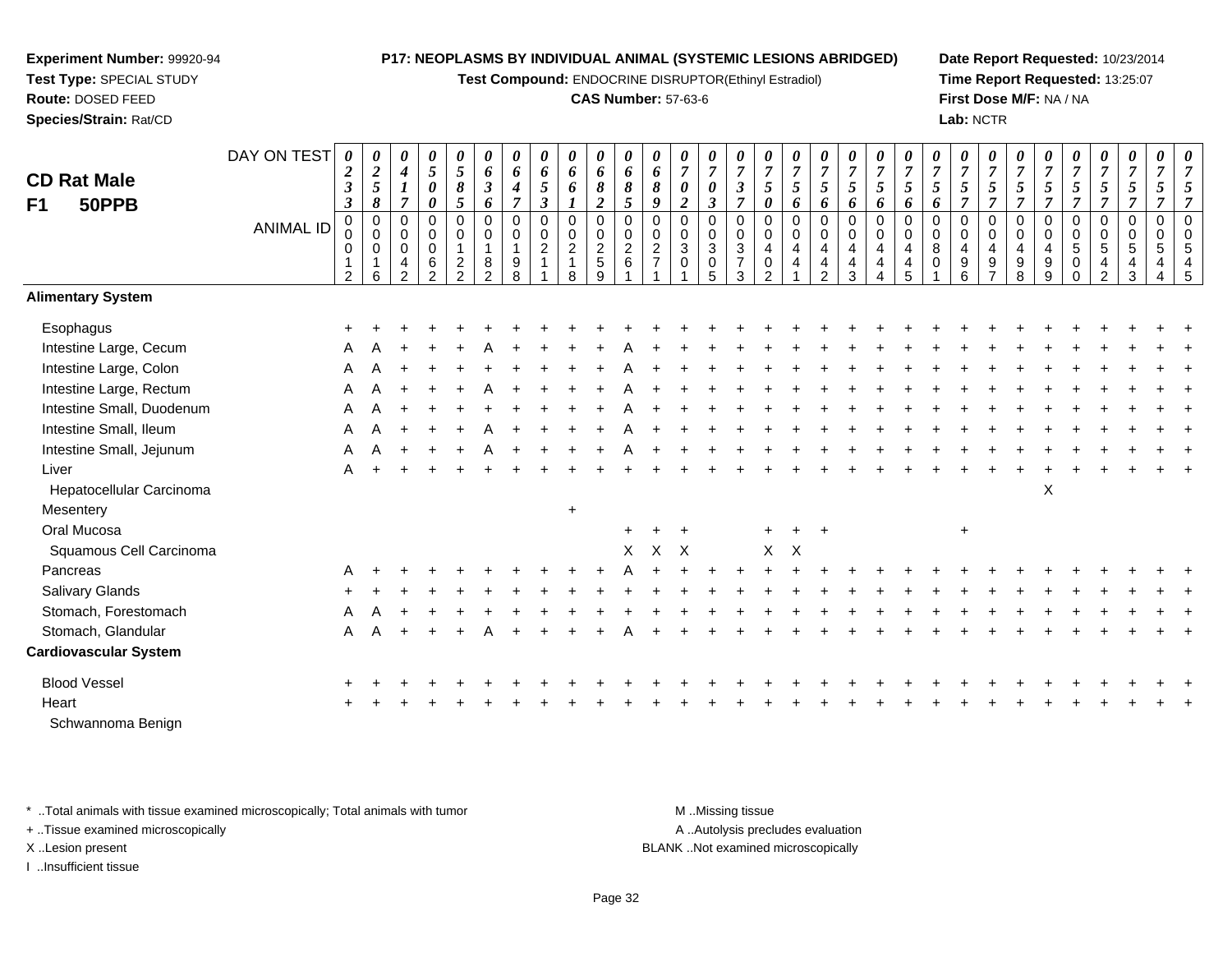**Test Compound:** ENDOCRINE DISRUPTOR(Ethinyl Estradiol)

#### **CAS Number:** 57-63-6

**Date Report Requested:** 10/23/2014**Time Report Requested:** 13:25:08**First Dose M/F:** NA / NA**Lab:** NCTR

| <b>CD Rat Male</b><br>F1<br>50PPB                 | DAY ON TEST<br><b>ANIMAL ID</b> | 0<br>$\boldsymbol{2}$<br>$\mathfrak{z}$<br>$\boldsymbol{\beta}$<br>0<br>0<br>2 | 0<br>$\boldsymbol{2}$<br>$\mathfrak{s}$<br>8<br>$\pmb{0}$<br>$\Omega$<br>$\mathbf 0$<br>6 | $\pmb{\theta}$<br>$\boldsymbol{4}$<br>$\boldsymbol{l}$<br>$\overline{7}$<br>0<br>0<br>$\mathbf 0$<br>4<br>2 | $\boldsymbol{\theta}$<br>$\overline{5}$<br>$\boldsymbol{\theta}$<br>$\pmb{\theta}$<br>$\mathsf 0$<br>$\mathbf 0$<br>$\mathbf 0$<br>6<br>2 | $\boldsymbol{\theta}$<br>$\overline{5}$<br>$\pmb{8}$<br>5<br>$\pmb{0}$<br>0<br>$\overline{1}$<br>$\overline{c}$<br>$\overline{2}$ | $\boldsymbol{\theta}$<br>6<br>$\boldsymbol{\beta}$<br>6<br>$\mathbf 0$<br>0<br>$\mathbf{1}$<br>8<br>$\mathfrak{p}$ | 0<br>6<br>4<br>$\overline{7}$<br>0<br>$\mathbf 0$<br>$\mathbf{1}$<br>9<br>8 | $\pmb{\theta}$<br>6<br>5<br>$\boldsymbol{\beta}$<br>$\pmb{0}$<br>$\pmb{0}$<br>$\overline{c}$ | 0<br>6<br>6<br>$\pmb{0}$<br>$\pmb{0}$<br>$\sqrt{2}$<br>$\mathbf{1}$<br>8 | $\boldsymbol{\theta}$<br>6<br>8<br>$\boldsymbol{2}$<br>0<br>$\mathbf 0$<br>$\sqrt{2}$<br>$\,$ 5 $\,$<br>9 | $\boldsymbol{\theta}$<br>6<br>8<br>$\overline{5}$<br>$\mathbf 0$<br>$\mathbf 0$<br>$\overline{2}$<br>$\,6\,$ | 0<br>6<br>8<br>9<br>0<br>$\mathbf 0$<br>$\overline{c}$<br>$\overline{7}$ | $\pmb{\theta}$<br>$\overline{7}$<br>$\pmb{\theta}$<br>$\overline{\mathbf{c}}$<br>0<br>0<br>$\mathfrak{Z}$<br>$\mathbf 0$ | 0<br>$\overline{7}$<br>0<br>$\boldsymbol{\beta}$<br>$\pmb{0}$<br>$\pmb{0}$<br>$\mathbf{3}$<br>$\,0\,$<br>5 | 0<br>$\overline{7}$<br>$\mathfrak{z}$<br>$\overline{7}$<br>$\mathbf 0$<br>$\mathbf 0$<br>3<br>$\overline{7}$<br>3 | $\boldsymbol{\theta}$<br>$\overline{7}$<br>5<br>0<br>$\mathbf 0$<br>$\Omega$<br>4<br>$\mathbf 0$<br>$\mathcal{P}$ | $\boldsymbol{\theta}$<br>$\overline{7}$<br>$\mathfrak{s}$<br>6<br>0<br>$\pmb{0}$<br>$\overline{4}$<br>4 | 0<br>$\boldsymbol{7}$<br>$\mathfrak{S}$<br>6<br>$\pmb{0}$<br>$\mathbf 0$<br>$\overline{4}$<br>4<br>$\overline{2}$ | 0<br>$\overline{7}$<br>$5\overline{)}$<br>6<br>0<br>0<br>4<br>4<br>3 | 0<br>$\overline{7}$<br>$\mathfrak{s}$<br>6<br>$\mathbf 0$<br>$\mathbf 0$<br>$\overline{4}$<br>$\overline{4}$ | $\boldsymbol{\theta}$<br>$\overline{7}$<br>5<br>6<br>$\mathbf 0$<br>$\Omega$<br>4<br>4<br>5 | $\pmb{\theta}$<br>$\overline{7}$<br>$\mathfrak{s}$<br>6<br>0<br>$\mathbf 0$<br>8<br>$\mathbf 0$ | $\pmb{\theta}$<br>$\overline{7}$<br>$\mathfrak{s}$<br>$\overline{7}$<br>$\pmb{0}$<br>$\mathbf 0$<br>$\overline{4}$<br>9<br>6 | 0<br>$\overline{7}$<br>5<br>$\overline{7}$<br>$\mathbf 0$<br>$\Omega$<br>4<br>9 | 0<br>$\overline{7}$<br>$\mathfrak{s}$<br>$\overline{7}$<br>$\mathbf 0$<br>$\Omega$<br>4<br>9<br>8 | 0<br>$\overline{7}$<br>5<br>$\overline{7}$<br>$\pmb{0}$<br>$\mathbf 0$<br>$\overline{4}$<br>9<br>9 | $\pmb{\theta}$<br>$\overline{7}$<br>$\sqrt{5}$<br>$\overline{7}$<br>0<br>$\pmb{0}$<br>$5\phantom{.0}$<br>0<br>0 | $\boldsymbol{\theta}$<br>$\overline{7}$<br>$\mathfrak{s}$<br>$\overline{7}$<br>$\pmb{0}$<br>$\pmb{0}$<br>$\overline{5}$<br>$\overline{4}$<br>$\overline{2}$ | $\boldsymbol{\theta}$<br>$\overline{7}$<br>$\mathfrak{s}$<br>$\overline{7}$<br>$\mathbf 0$<br>$\Omega$<br>5<br>4<br>3 | 0<br>$\overline{7}$<br>5<br>$\overline{7}$<br>$\mathbf 0$<br>$\Omega$<br>5<br>4<br>4 | $\pmb{\theta}$<br>$\overline{7}$<br>5<br>$\overline{7}$<br>$\Omega$<br>$\mathbf 0$<br>5<br>$\overline{4}$<br>5 |
|---------------------------------------------------|---------------------------------|--------------------------------------------------------------------------------|-------------------------------------------------------------------------------------------|-------------------------------------------------------------------------------------------------------------|-------------------------------------------------------------------------------------------------------------------------------------------|-----------------------------------------------------------------------------------------------------------------------------------|--------------------------------------------------------------------------------------------------------------------|-----------------------------------------------------------------------------|----------------------------------------------------------------------------------------------|--------------------------------------------------------------------------|-----------------------------------------------------------------------------------------------------------|--------------------------------------------------------------------------------------------------------------|--------------------------------------------------------------------------|--------------------------------------------------------------------------------------------------------------------------|------------------------------------------------------------------------------------------------------------|-------------------------------------------------------------------------------------------------------------------|-------------------------------------------------------------------------------------------------------------------|---------------------------------------------------------------------------------------------------------|-------------------------------------------------------------------------------------------------------------------|----------------------------------------------------------------------|--------------------------------------------------------------------------------------------------------------|---------------------------------------------------------------------------------------------|-------------------------------------------------------------------------------------------------|------------------------------------------------------------------------------------------------------------------------------|---------------------------------------------------------------------------------|---------------------------------------------------------------------------------------------------|----------------------------------------------------------------------------------------------------|-----------------------------------------------------------------------------------------------------------------|-------------------------------------------------------------------------------------------------------------------------------------------------------------|-----------------------------------------------------------------------------------------------------------------------|--------------------------------------------------------------------------------------|----------------------------------------------------------------------------------------------------------------|
| <b>Endocrine System</b>                           |                                 |                                                                                |                                                                                           |                                                                                                             |                                                                                                                                           |                                                                                                                                   |                                                                                                                    |                                                                             |                                                                                              |                                                                          |                                                                                                           |                                                                                                              |                                                                          |                                                                                                                          |                                                                                                            |                                                                                                                   |                                                                                                                   |                                                                                                         |                                                                                                                   |                                                                      |                                                                                                              |                                                                                             |                                                                                                 |                                                                                                                              |                                                                                 |                                                                                                   |                                                                                                    |                                                                                                                 |                                                                                                                                                             |                                                                                                                       |                                                                                      |                                                                                                                |
| <b>Adrenal Cortex</b><br>Adenoma                  |                                 |                                                                                |                                                                                           |                                                                                                             |                                                                                                                                           |                                                                                                                                   |                                                                                                                    |                                                                             |                                                                                              |                                                                          |                                                                                                           |                                                                                                              |                                                                          |                                                                                                                          |                                                                                                            |                                                                                                                   |                                                                                                                   |                                                                                                         |                                                                                                                   |                                                                      |                                                                                                              |                                                                                             |                                                                                                 |                                                                                                                              |                                                                                 |                                                                                                   |                                                                                                    |                                                                                                                 |                                                                                                                                                             |                                                                                                                       |                                                                                      |                                                                                                                |
| Adrenal Medulla<br>Pheochromocytoma Benign        |                                 |                                                                                |                                                                                           |                                                                                                             |                                                                                                                                           |                                                                                                                                   |                                                                                                                    |                                                                             |                                                                                              | Χ                                                                        |                                                                                                           |                                                                                                              |                                                                          |                                                                                                                          |                                                                                                            |                                                                                                                   |                                                                                                                   |                                                                                                         |                                                                                                                   |                                                                      |                                                                                                              |                                                                                             |                                                                                                 |                                                                                                                              |                                                                                 |                                                                                                   |                                                                                                    |                                                                                                                 |                                                                                                                                                             |                                                                                                                       |                                                                                      |                                                                                                                |
| Islets, Pancreatic<br>Adenoma                     |                                 | Α                                                                              |                                                                                           |                                                                                                             |                                                                                                                                           |                                                                                                                                   |                                                                                                                    |                                                                             |                                                                                              |                                                                          |                                                                                                           |                                                                                                              |                                                                          |                                                                                                                          |                                                                                                            |                                                                                                                   |                                                                                                                   |                                                                                                         |                                                                                                                   |                                                                      |                                                                                                              |                                                                                             |                                                                                                 |                                                                                                                              |                                                                                 |                                                                                                   | Х                                                                                                  |                                                                                                                 |                                                                                                                                                             |                                                                                                                       |                                                                                      |                                                                                                                |
| Parathyroid Gland<br>Adenoma                      |                                 |                                                                                |                                                                                           |                                                                                                             |                                                                                                                                           |                                                                                                                                   |                                                                                                                    |                                                                             |                                                                                              | X                                                                        |                                                                                                           |                                                                                                              |                                                                          |                                                                                                                          |                                                                                                            |                                                                                                                   |                                                                                                                   |                                                                                                         |                                                                                                                   |                                                                      |                                                                                                              |                                                                                             |                                                                                                 | м                                                                                                                            |                                                                                 |                                                                                                   |                                                                                                    |                                                                                                                 |                                                                                                                                                             |                                                                                                                       |                                                                                      |                                                                                                                |
| <b>Pituitary Gland</b><br>Pars Distalis, Adenoma  |                                 |                                                                                |                                                                                           |                                                                                                             | $\mathsf{X}$                                                                                                                              | X                                                                                                                                 |                                                                                                                    |                                                                             |                                                                                              |                                                                          |                                                                                                           |                                                                                                              |                                                                          |                                                                                                                          |                                                                                                            | X                                                                                                                 |                                                                                                                   |                                                                                                         |                                                                                                                   |                                                                      |                                                                                                              |                                                                                             |                                                                                                 | X                                                                                                                            |                                                                                 |                                                                                                   |                                                                                                    |                                                                                                                 |                                                                                                                                                             | X                                                                                                                     |                                                                                      | $\times$                                                                                                       |
| <b>Thyroid Gland</b><br>Follicular Cel, Carcinoma |                                 | Α                                                                              |                                                                                           |                                                                                                             |                                                                                                                                           |                                                                                                                                   |                                                                                                                    |                                                                             |                                                                                              |                                                                          |                                                                                                           |                                                                                                              |                                                                          |                                                                                                                          |                                                                                                            |                                                                                                                   |                                                                                                                   |                                                                                                         |                                                                                                                   |                                                                      |                                                                                                              |                                                                                             |                                                                                                 |                                                                                                                              |                                                                                 |                                                                                                   |                                                                                                    |                                                                                                                 |                                                                                                                                                             |                                                                                                                       |                                                                                      |                                                                                                                |
| <b>General Body System</b>                        |                                 |                                                                                |                                                                                           |                                                                                                             |                                                                                                                                           |                                                                                                                                   |                                                                                                                    |                                                                             |                                                                                              |                                                                          |                                                                                                           |                                                                                                              |                                                                          |                                                                                                                          |                                                                                                            |                                                                                                                   |                                                                                                                   |                                                                                                         |                                                                                                                   |                                                                      |                                                                                                              |                                                                                             |                                                                                                 |                                                                                                                              |                                                                                 |                                                                                                   |                                                                                                    |                                                                                                                 |                                                                                                                                                             |                                                                                                                       |                                                                                      |                                                                                                                |
| <b>NONE</b><br><b>Genital System</b>              |                                 |                                                                                |                                                                                           |                                                                                                             |                                                                                                                                           |                                                                                                                                   |                                                                                                                    |                                                                             |                                                                                              |                                                                          |                                                                                                           |                                                                                                              |                                                                          |                                                                                                                          |                                                                                                            |                                                                                                                   |                                                                                                                   |                                                                                                         |                                                                                                                   |                                                                      |                                                                                                              |                                                                                             |                                                                                                 |                                                                                                                              |                                                                                 |                                                                                                   |                                                                                                    |                                                                                                                 |                                                                                                                                                             |                                                                                                                       |                                                                                      |                                                                                                                |
| <b>Coagulating Gland</b>                          |                                 |                                                                                |                                                                                           |                                                                                                             |                                                                                                                                           |                                                                                                                                   |                                                                                                                    |                                                                             |                                                                                              |                                                                          |                                                                                                           |                                                                                                              |                                                                          |                                                                                                                          |                                                                                                            |                                                                                                                   |                                                                                                                   |                                                                                                         |                                                                                                                   |                                                                      |                                                                                                              |                                                                                             |                                                                                                 |                                                                                                                              |                                                                                 |                                                                                                   |                                                                                                    |                                                                                                                 |                                                                                                                                                             |                                                                                                                       |                                                                                      |                                                                                                                |
| Epididymis                                        |                                 |                                                                                |                                                                                           |                                                                                                             |                                                                                                                                           |                                                                                                                                   |                                                                                                                    |                                                                             |                                                                                              |                                                                          |                                                                                                           |                                                                                                              |                                                                          |                                                                                                                          |                                                                                                            |                                                                                                                   |                                                                                                                   |                                                                                                         |                                                                                                                   |                                                                      |                                                                                                              |                                                                                             |                                                                                                 |                                                                                                                              |                                                                                 |                                                                                                   |                                                                                                    |                                                                                                                 |                                                                                                                                                             |                                                                                                                       |                                                                                      |                                                                                                                |
| <b>Preputial Gland</b><br>Squamous Cell Carcinoma |                                 |                                                                                |                                                                                           |                                                                                                             |                                                                                                                                           |                                                                                                                                   |                                                                                                                    |                                                                             |                                                                                              |                                                                          |                                                                                                           |                                                                                                              |                                                                          |                                                                                                                          |                                                                                                            |                                                                                                                   |                                                                                                                   |                                                                                                         |                                                                                                                   |                                                                      |                                                                                                              |                                                                                             |                                                                                                 |                                                                                                                              |                                                                                 |                                                                                                   |                                                                                                    |                                                                                                                 |                                                                                                                                                             |                                                                                                                       | X                                                                                    |                                                                                                                |
| Prostate, Dorsal/Lateral Lobe                     |                                 | $+$                                                                            |                                                                                           |                                                                                                             |                                                                                                                                           |                                                                                                                                   | $\ddot{}$                                                                                                          |                                                                             |                                                                                              |                                                                          |                                                                                                           |                                                                                                              |                                                                          |                                                                                                                          |                                                                                                            |                                                                                                                   | $+$                                                                                                               | $+$                                                                                                     |                                                                                                                   |                                                                      |                                                                                                              | $\ddot{}$                                                                                   |                                                                                                 |                                                                                                                              |                                                                                 |                                                                                                   |                                                                                                    |                                                                                                                 | $\ddot{}$                                                                                                                                                   |                                                                                                                       |                                                                                      |                                                                                                                |

\* ..Total animals with tissue examined microscopically; Total animals with tumor **M** . Missing tissue M ..Missing tissue

+ ..Tissue examined microscopically

**Experiment Number:** 99920-94**Test Type:** SPECIAL STUDY**Route:** DOSED FEED**Species/Strain:** Rat/CD

I ..Insufficient tissue

A ..Autolysis precludes evaluation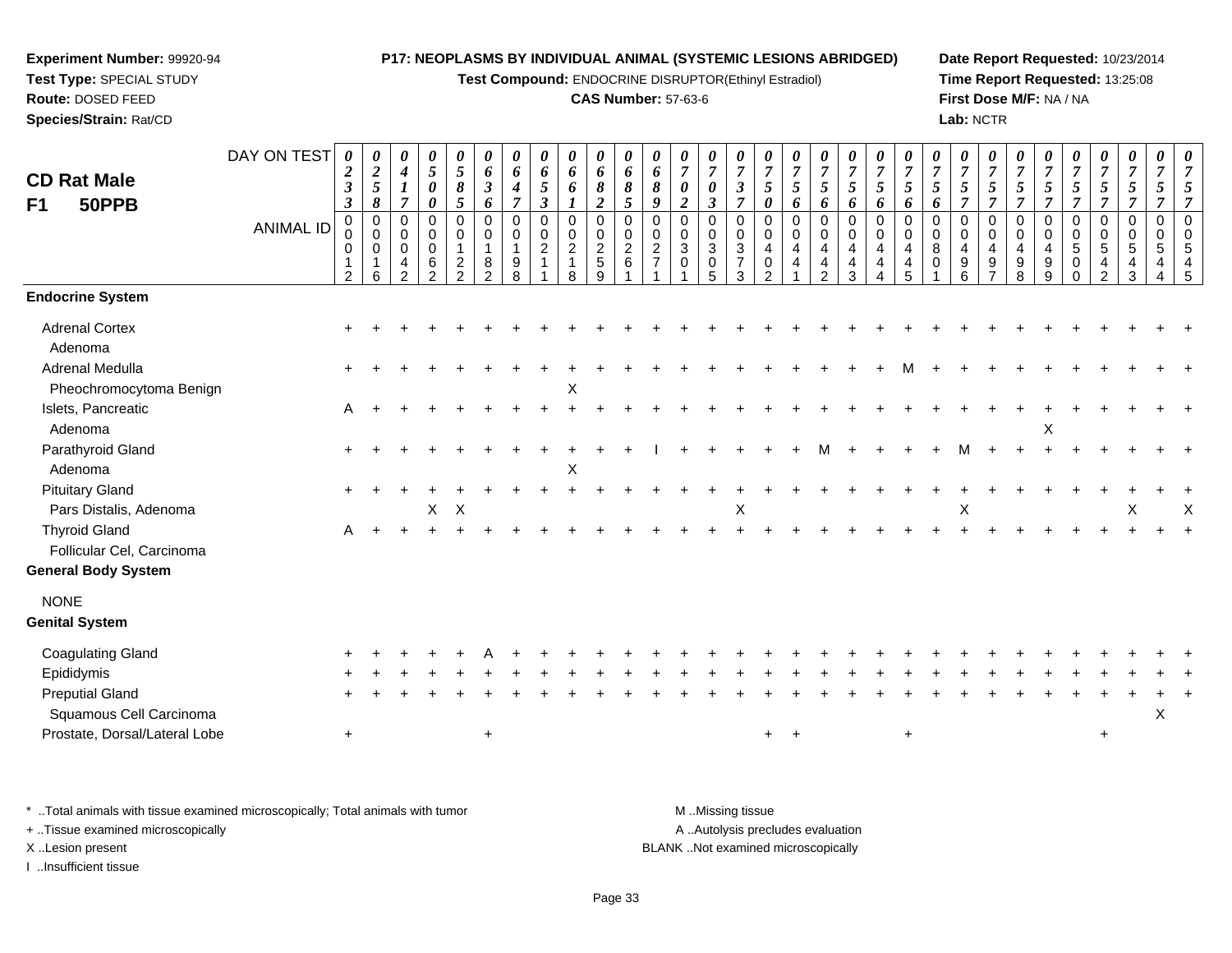**Test Compound:** ENDOCRINE DISRUPTOR(Ethinyl Estradiol)

#### **CAS Number:** 57-63-6

**Date Report Requested:** 10/23/2014**Time Report Requested:** 13:25:08**First Dose M/F:** NA / NA**Lab:** NCTR

| <b>CD Rat Male</b><br>50PPB<br>F1                               | DAY ON TEST<br><b>ANIMAL ID</b> | 0<br>$\boldsymbol{2}$<br>$\boldsymbol{\beta}$<br>$\boldsymbol{\beta}$<br>0<br>0<br>0<br>2 | $\boldsymbol{\theta}$<br>$\boldsymbol{2}$<br>$\mathfrak{s}$<br>8<br>$\mathbf 0$<br>$\mathbf 0$<br>$\mathbf 0$<br>6 | 0<br>$\boldsymbol{4}$<br>$\boldsymbol{l}$<br>$\overline{7}$<br>$\mathbf 0$<br>0<br>$\pmb{0}$<br>4<br>$\overline{2}$ | 0<br>5<br>0<br>$\boldsymbol{\theta}$<br>0<br>0<br>$\mathbf 0$<br>6<br>2 | 0<br>$\mathfrak{s}$<br>8<br>5<br>0<br>0<br>$\mathbf{1}$<br>$\overline{c}$<br>$\overline{2}$ | 0<br>6<br>$\boldsymbol{\beta}$<br>6<br>$\Omega$<br>0<br>8<br>$\overline{2}$ | $\boldsymbol{\theta}$<br>6<br>4<br>$\overline{7}$<br>$\mathbf 0$<br>0<br>9<br>8 | 0<br>6<br>5<br>$\boldsymbol{\beta}$<br>0<br>0<br>$\overline{c}$<br>1 | 0<br>6<br>6<br>1<br>$\mathbf 0$<br>$\mathbf 0$<br>$\overline{c}$<br>$\mathbf{1}$<br>8 | 0<br>6<br>8<br>$\overline{c}$<br>0<br>0<br>$\frac{2}{5}$<br>9 | 0<br>6<br>8<br>5<br>$\mathbf 0$<br>0<br>$\boldsymbol{2}$<br>6 | $\boldsymbol{\theta}$<br>6<br>8<br>9<br>$\mathbf 0$<br>$\mathbf 0$<br>$\overline{c}$ | 0<br>$\overline{7}$<br>0<br>$\overline{c}$<br>$\Omega$<br>0<br>$\mathbf{3}$<br>0 | 0<br>$\overline{7}$<br>0<br>$\boldsymbol{\beta}$<br>$\mathbf 0$<br>$\pmb{0}$<br>$\mathbf{3}$<br>$\mathbf 0$<br>5 | 0<br>$\overline{7}$<br>$\boldsymbol{\beta}$<br>$\overline{7}$<br>$\mathbf 0$<br>0<br>3<br>$\overline{7}$<br>3 | $\theta$<br>$\overline{7}$<br>5<br>0<br>$\Omega$<br>$\mathbf 0$<br>4<br>0<br>2 | 0<br>$\overline{7}$<br>5<br>6<br>$\mathbf 0$<br>0<br>4<br>4 | 0<br>$\overline{7}$<br>5<br>6<br>0<br>0<br>4<br>4<br>$\overline{2}$ | 0<br>$\boldsymbol{7}$<br>5<br>6<br>0<br>$\mathbf 0$<br>4<br>4<br>3 | 0<br>$\overline{7}$<br>5<br>6<br>$\mathbf 0$<br>0<br>4<br>4<br>4 | 0<br>$\overline{7}$<br>5<br>6<br>$\mathbf 0$<br>0<br>4<br>4<br>5 | $\boldsymbol{\theta}$<br>$\overline{7}$<br>5<br>6<br>$\Omega$<br>$\mathbf 0$<br>8<br>$\Omega$ | 0<br>$\overline{7}$<br>5<br>$\overline{7}$<br>$\Omega$<br>0<br>4<br>$\boldsymbol{9}$<br>6 | 0<br>$\boldsymbol{7}$<br>5<br>$\overline{7}$<br>$\mathbf 0$<br>$\mathbf 0$<br>4<br>$\boldsymbol{9}$<br>7 | 0<br>$\overline{7}$<br>5<br>$\overline{7}$<br>$\Omega$<br>0<br>4<br>9<br>8 | 0<br>$\overline{7}$<br>$\mathfrak{s}$<br>$\overline{7}$<br>$\mathbf 0$<br>0<br>4<br>9<br>9 | 0<br>$\overline{7}$<br>5<br>$\overline{7}$<br>$\mathbf 0$<br>$\mathbf 0$<br>$\,$ 5 $\,$<br>0<br>$\mathbf 0$ | 0<br>$\overline{7}$<br>$\mathfrak{s}$<br>$\overline{7}$<br>0<br>0<br>$\sqrt{5}$<br>$\overline{4}$<br>$\overline{2}$ | 0<br>$\boldsymbol{7}$<br>5<br>$\overline{7}$<br>$\mathbf 0$<br>$\mathbf 0$<br>5<br>4<br>3 | 0<br>$\overline{7}$<br>5<br>$\overline{7}$<br>$\mathbf 0$<br>$\mathbf 0$<br>5 | $\Omega$<br>$\Omega$ |
|-----------------------------------------------------------------|---------------------------------|-------------------------------------------------------------------------------------------|--------------------------------------------------------------------------------------------------------------------|---------------------------------------------------------------------------------------------------------------------|-------------------------------------------------------------------------|---------------------------------------------------------------------------------------------|-----------------------------------------------------------------------------|---------------------------------------------------------------------------------|----------------------------------------------------------------------|---------------------------------------------------------------------------------------|---------------------------------------------------------------|---------------------------------------------------------------|--------------------------------------------------------------------------------------|----------------------------------------------------------------------------------|------------------------------------------------------------------------------------------------------------------|---------------------------------------------------------------------------------------------------------------|--------------------------------------------------------------------------------|-------------------------------------------------------------|---------------------------------------------------------------------|--------------------------------------------------------------------|------------------------------------------------------------------|------------------------------------------------------------------|-----------------------------------------------------------------------------------------------|-------------------------------------------------------------------------------------------|----------------------------------------------------------------------------------------------------------|----------------------------------------------------------------------------|--------------------------------------------------------------------------------------------|-------------------------------------------------------------------------------------------------------------|---------------------------------------------------------------------------------------------------------------------|-------------------------------------------------------------------------------------------|-------------------------------------------------------------------------------|----------------------|
| Prostate, Ventral Lobe                                          |                                 | $+$                                                                                       |                                                                                                                    |                                                                                                                     |                                                                         |                                                                                             |                                                                             |                                                                                 |                                                                      |                                                                                       |                                                               |                                                               |                                                                                      |                                                                                  |                                                                                                                  |                                                                                                               |                                                                                |                                                             |                                                                     |                                                                    |                                                                  |                                                                  |                                                                                               |                                                                                           |                                                                                                          |                                                                            |                                                                                            |                                                                                                             |                                                                                                                     |                                                                                           |                                                                               |                      |
| <b>Rete Testes</b>                                              |                                 |                                                                                           |                                                                                                                    |                                                                                                                     |                                                                         |                                                                                             |                                                                             |                                                                                 |                                                                      |                                                                                       |                                                               |                                                               |                                                                                      |                                                                                  |                                                                                                                  |                                                                                                               |                                                                                |                                                             |                                                                     |                                                                    |                                                                  |                                                                  |                                                                                               |                                                                                           |                                                                                                          |                                                                            |                                                                                            |                                                                                                             |                                                                                                                     |                                                                                           |                                                                               |                      |
| Seminal Vesicle<br>Carcinoma                                    |                                 | A                                                                                         |                                                                                                                    |                                                                                                                     |                                                                         |                                                                                             |                                                                             |                                                                                 |                                                                      |                                                                                       |                                                               |                                                               |                                                                                      |                                                                                  |                                                                                                                  |                                                                                                               |                                                                                |                                                             |                                                                     |                                                                    |                                                                  |                                                                  |                                                                                               |                                                                                           |                                                                                                          |                                                                            |                                                                                            |                                                                                                             |                                                                                                                     |                                                                                           |                                                                               |                      |
| <b>Testes</b><br>Seminoma Benign<br><b>Hematopoietic System</b> |                                 | $\pm$                                                                                     |                                                                                                                    |                                                                                                                     |                                                                         |                                                                                             |                                                                             |                                                                                 |                                                                      |                                                                                       |                                                               |                                                               |                                                                                      |                                                                                  |                                                                                                                  |                                                                                                               |                                                                                |                                                             |                                                                     |                                                                    |                                                                  |                                                                  |                                                                                               |                                                                                           |                                                                                                          |                                                                            |                                                                                            |                                                                                                             |                                                                                                                     |                                                                                           |                                                                               |                      |
|                                                                 |                                 |                                                                                           |                                                                                                                    |                                                                                                                     |                                                                         |                                                                                             |                                                                             |                                                                                 |                                                                      |                                                                                       |                                                               |                                                               |                                                                                      |                                                                                  |                                                                                                                  |                                                                                                               |                                                                                |                                                             |                                                                     |                                                                    |                                                                  |                                                                  |                                                                                               |                                                                                           |                                                                                                          |                                                                            |                                                                                            |                                                                                                             |                                                                                                                     |                                                                                           |                                                                               |                      |
| <b>Bone Marrow</b>                                              |                                 | A                                                                                         | A                                                                                                                  |                                                                                                                     |                                                                         |                                                                                             |                                                                             |                                                                                 |                                                                      |                                                                                       |                                                               |                                                               |                                                                                      |                                                                                  |                                                                                                                  |                                                                                                               |                                                                                |                                                             |                                                                     |                                                                    |                                                                  |                                                                  |                                                                                               |                                                                                           |                                                                                                          |                                                                            |                                                                                            |                                                                                                             |                                                                                                                     |                                                                                           |                                                                               |                      |
| Lymph Node                                                      |                                 |                                                                                           |                                                                                                                    |                                                                                                                     |                                                                         |                                                                                             |                                                                             |                                                                                 |                                                                      |                                                                                       |                                                               |                                                               |                                                                                      |                                                                                  |                                                                                                                  |                                                                                                               |                                                                                |                                                             |                                                                     |                                                                    |                                                                  |                                                                  |                                                                                               |                                                                                           |                                                                                                          |                                                                            |                                                                                            |                                                                                                             |                                                                                                                     |                                                                                           |                                                                               |                      |
| Lymph Node, Mandibular                                          |                                 | A                                                                                         |                                                                                                                    |                                                                                                                     |                                                                         |                                                                                             |                                                                             |                                                                                 |                                                                      |                                                                                       |                                                               |                                                               |                                                                                      |                                                                                  |                                                                                                                  |                                                                                                               |                                                                                |                                                             |                                                                     |                                                                    |                                                                  |                                                                  |                                                                                               |                                                                                           |                                                                                                          |                                                                            |                                                                                            |                                                                                                             |                                                                                                                     |                                                                                           |                                                                               |                      |
| Lymph Node, Mesenteric                                          |                                 |                                                                                           |                                                                                                                    |                                                                                                                     |                                                                         |                                                                                             |                                                                             |                                                                                 |                                                                      |                                                                                       |                                                               |                                                               |                                                                                      |                                                                                  |                                                                                                                  |                                                                                                               |                                                                                |                                                             |                                                                     |                                                                    |                                                                  |                                                                  |                                                                                               |                                                                                           |                                                                                                          |                                                                            |                                                                                            |                                                                                                             |                                                                                                                     |                                                                                           |                                                                               |                      |
| Spleen                                                          |                                 |                                                                                           |                                                                                                                    |                                                                                                                     |                                                                         |                                                                                             |                                                                             |                                                                                 |                                                                      |                                                                                       |                                                               |                                                               |                                                                                      |                                                                                  |                                                                                                                  |                                                                                                               |                                                                                |                                                             |                                                                     |                                                                    |                                                                  |                                                                  |                                                                                               |                                                                                           |                                                                                                          |                                                                            |                                                                                            |                                                                                                             |                                                                                                                     |                                                                                           |                                                                               |                      |
| Thymus                                                          |                                 | A                                                                                         |                                                                                                                    |                                                                                                                     |                                                                         |                                                                                             |                                                                             |                                                                                 |                                                                      |                                                                                       |                                                               |                                                               |                                                                                      |                                                                                  |                                                                                                                  |                                                                                                               |                                                                                |                                                             |                                                                     |                                                                    |                                                                  |                                                                  |                                                                                               |                                                                                           |                                                                                                          |                                                                            |                                                                                            |                                                                                                             |                                                                                                                     |                                                                                           |                                                                               |                      |
| Sarcoma                                                         |                                 |                                                                                           |                                                                                                                    |                                                                                                                     |                                                                         |                                                                                             |                                                                             |                                                                                 |                                                                      | $\mathsf X$                                                                           |                                                               |                                                               |                                                                                      |                                                                                  |                                                                                                                  |                                                                                                               |                                                                                |                                                             |                                                                     |                                                                    |                                                                  |                                                                  |                                                                                               |                                                                                           |                                                                                                          |                                                                            |                                                                                            |                                                                                                             |                                                                                                                     |                                                                                           |                                                                               |                      |
| <b>Integumentary System</b>                                     |                                 |                                                                                           |                                                                                                                    |                                                                                                                     |                                                                         |                                                                                             |                                                                             |                                                                                 |                                                                      |                                                                                       |                                                               |                                                               |                                                                                      |                                                                                  |                                                                                                                  |                                                                                                               |                                                                                |                                                             |                                                                     |                                                                    |                                                                  |                                                                  |                                                                                               |                                                                                           |                                                                                                          |                                                                            |                                                                                            |                                                                                                             |                                                                                                                     |                                                                                           |                                                                               |                      |
| <b>Mammary Gland</b>                                            |                                 | A                                                                                         |                                                                                                                    |                                                                                                                     |                                                                         |                                                                                             | м                                                                           |                                                                                 | M                                                                    |                                                                                       | м                                                             |                                                               |                                                                                      |                                                                                  |                                                                                                                  |                                                                                                               |                                                                                |                                                             |                                                                     |                                                                    |                                                                  |                                                                  |                                                                                               |                                                                                           |                                                                                                          |                                                                            |                                                                                            |                                                                                                             |                                                                                                                     |                                                                                           |                                                                               |                      |
| Fibroadenoma                                                    |                                 |                                                                                           |                                                                                                                    |                                                                                                                     |                                                                         |                                                                                             |                                                                             |                                                                                 |                                                                      |                                                                                       |                                                               |                                                               |                                                                                      |                                                                                  |                                                                                                                  | X                                                                                                             |                                                                                |                                                             |                                                                     |                                                                    |                                                                  |                                                                  |                                                                                               |                                                                                           |                                                                                                          |                                                                            |                                                                                            |                                                                                                             |                                                                                                                     |                                                                                           |                                                                               |                      |
| Skin                                                            |                                 |                                                                                           |                                                                                                                    |                                                                                                                     |                                                                         |                                                                                             |                                                                             |                                                                                 |                                                                      |                                                                                       |                                                               |                                                               |                                                                                      |                                                                                  |                                                                                                                  |                                                                                                               |                                                                                |                                                             |                                                                     |                                                                    |                                                                  |                                                                  |                                                                                               |                                                                                           |                                                                                                          |                                                                            |                                                                                            |                                                                                                             |                                                                                                                     |                                                                                           |                                                                               |                      |
| Fibroma                                                         |                                 |                                                                                           |                                                                                                                    |                                                                                                                     |                                                                         |                                                                                             |                                                                             |                                                                                 |                                                                      |                                                                                       |                                                               |                                                               |                                                                                      |                                                                                  |                                                                                                                  |                                                                                                               |                                                                                | X                                                           |                                                                     |                                                                    |                                                                  |                                                                  |                                                                                               |                                                                                           |                                                                                                          |                                                                            |                                                                                            |                                                                                                             |                                                                                                                     |                                                                                           |                                                                               |                      |
| Keratoacanthoma                                                 |                                 |                                                                                           |                                                                                                                    |                                                                                                                     |                                                                         |                                                                                             |                                                                             |                                                                                 |                                                                      |                                                                                       |                                                               |                                                               |                                                                                      |                                                                                  |                                                                                                                  |                                                                                                               |                                                                                |                                                             |                                                                     |                                                                    |                                                                  |                                                                  | X                                                                                             |                                                                                           |                                                                                                          |                                                                            |                                                                                            |                                                                                                             |                                                                                                                     |                                                                                           |                                                                               |                      |
| Schwannoma Malignant                                            |                                 |                                                                                           |                                                                                                                    |                                                                                                                     |                                                                         |                                                                                             |                                                                             |                                                                                 |                                                                      |                                                                                       | X                                                             |                                                               |                                                                                      |                                                                                  |                                                                                                                  |                                                                                                               |                                                                                |                                                             |                                                                     |                                                                    |                                                                  |                                                                  |                                                                                               |                                                                                           |                                                                                                          |                                                                            |                                                                                            |                                                                                                             |                                                                                                                     |                                                                                           |                                                                               |                      |

\* ..Total animals with tissue examined microscopically; Total animals with tumor **M** . Missing tissue M ..Missing tissue A ..Autolysis precludes evaluation + ..Tissue examined microscopically X ..Lesion present BLANK ..Not examined microscopically

I ..Insufficient tissue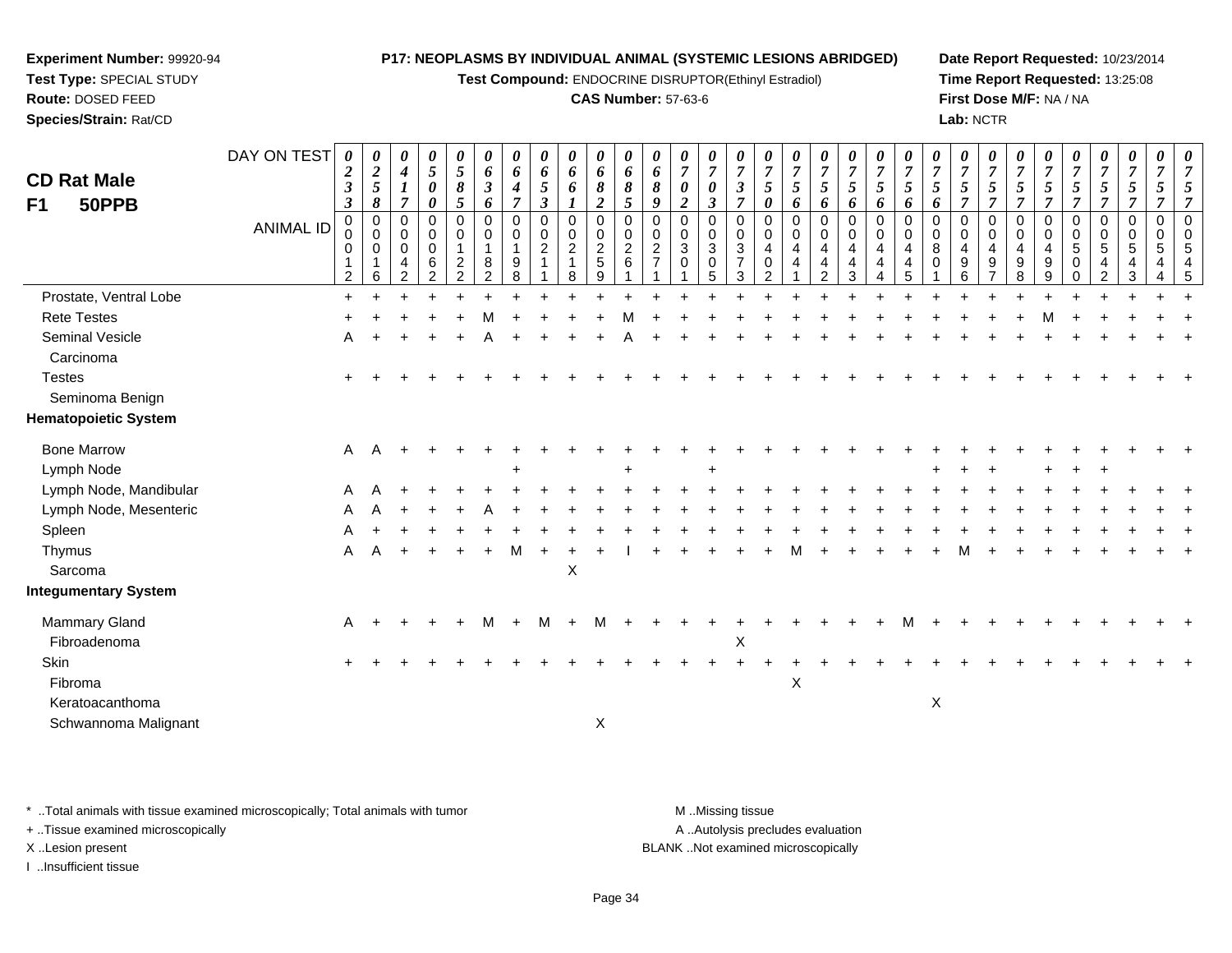**Test Compound:** ENDOCRINE DISRUPTOR(Ethinyl Estradiol)

### **CAS Number:** 57-63-6

**Date Report Requested:** 10/23/2014**Time Report Requested:** 13:25:08**First Dose M/F:** NA / NA**Lab:** NCTR

| <b>CD Rat Male</b><br>50PPB<br>F1                      | DAY ON TEST<br><b>ANIMAL ID</b> | 0<br>$\boldsymbol{2}$<br>$\boldsymbol{\beta}$<br>$\mathfrak{z}$<br>0<br>0<br>0 | 0<br>$\boldsymbol{2}$<br>$\sqrt{5}$<br>8<br>$\mathbf 0$<br>$\mathbf 0$<br>0 | 0<br>$\boldsymbol{4}$<br>$\boldsymbol{l}$<br>$\overline{7}$<br>0<br>$\mathbf 0$<br>$\mathbf 0$<br>4 | 0<br>$\mathfrak{s}$<br>$\boldsymbol{\theta}$<br>$\boldsymbol{\theta}$<br>$\overline{0}$<br>$\mathbf 0$<br>$\mathbf 0$<br>6 | 0<br>$\mathfrak{H}$<br>$\pmb{8}$<br>5<br>0<br>$\mathbf 0$<br>$\mathbf{1}$<br>$\overline{\mathbf{c}}$ | 0<br>6<br>$\boldsymbol{\beta}$<br>6<br>0<br>$\mathbf 0$<br>$\overline{1}$<br>8 | 0<br>6<br>4<br>$\overline{\tau}$<br>$\mathbf 0$<br>$\mathbf 0$<br>9 | 0<br>6<br>$\mathfrak{H}$<br>$\boldsymbol{\beta}$<br>$\mathbf 0$<br>$\mathbf 0$<br>$\overline{2}$ | $\pmb{\theta}$<br>$\pmb{6}$<br>$\pmb{6}$<br>1<br>$\mathbf 0$<br>$\mathbf 0$<br>$\overline{2}$<br>1 | 0<br>6<br>8<br>$\boldsymbol{2}$<br>$\mathbf 0$<br>0<br>$\overline{2}$<br>5 | 0<br>6<br>$\pmb{8}$<br>5<br>0<br>0<br>$\overline{2}$<br>$\,6\,$ | 0<br>6<br>8<br>$\boldsymbol{q}$<br>0<br>0<br>$\overline{c}$ | $\pmb{\theta}$<br>$\boldsymbol{7}$<br>$\pmb{\theta}$<br>$\overline{2}$<br>$\mathbf 0$<br>0<br>3<br>$\mathbf 0$ | 0<br>$\overline{7}$<br>$\pmb{\theta}$<br>$\mathbf{3}$<br>$\mathbf 0$<br>$\mathbf 0$<br>$\mathbf{3}$<br>$\pmb{0}$ | 0<br>$\overline{7}$<br>$\mathfrak{z}$<br>$\overline{7}$<br>$\mathbf 0$<br>$\mathbf 0$<br>3<br>$\overline{7}$ | $\overline{7}$<br>5<br>0<br>0<br>$\mathbf 0$<br>4<br>0 | 0<br>$\overline{7}$<br>5<br>6<br>0<br>$\mathbf 0$<br>4<br>4 | 0<br>$\boldsymbol{7}$<br>$\mathfrak{s}$<br>6<br>0<br>0<br>4<br>4 | 0<br>$\overline{7}$<br>$\sqrt{5}$<br>6<br>$\mathbf 0$<br>$\mathbf 0$<br>$\overline{4}$<br>4 | 0<br>$\overline{7}$<br>$\mathfrak{H}$<br>6<br>$\mathbf 0$<br>$\mathbf 0$<br>4<br>4 | 5<br>6<br>$\Omega$<br>$\mathbf 0$<br>4<br>4 | 0<br>$\overline{7}$<br>5<br>6<br>$\Omega$<br>$\mathbf 0$<br>8<br>$\Omega$ | 0<br>$\overline{7}$<br>5<br>$\overline{7}$<br>0<br>0<br>$\overline{4}$<br>9 | 0<br>$\overline{7}$<br>$\sqrt{5}$<br>$\overline{7}$<br>$\mathbf 0$<br>$\mathbf 0$<br>4<br>9 | 0<br>$\overline{7}$<br>$\sqrt{5}$<br>$\overline{7}$<br>$\mathbf 0$<br>$\mathbf 0$<br>$\overline{4}$<br>9 | $\overline{7}$<br>$\mathfrak{s}$<br>$\overline{7}$<br>$\mathbf 0$<br>$\mathbf 0$<br>4<br>$9\,$ | 0<br>$\overline{7}$<br>5<br>$\overline{7}$<br>0<br>$\mathbf 0$<br>5<br>0 | 0<br>$\boldsymbol{7}$<br>$\mathfrak{z}$<br>$\overline{7}$<br>0<br>0<br>$5\phantom{.0}$<br>4 | 0<br>$\boldsymbol{7}$<br>$\mathfrak{s}$<br>$\overline{7}$<br>0<br>$\mathbf 0$<br>$\sqrt{5}$<br>4 | $\sqrt{5}$<br>$\overline{7}$<br>$\mathbf 0$<br>$\mathbf 0$<br>5<br>4 | $\overline{7}$<br>5<br>$\overline{7}$<br>$\mathbf 0$<br>$\mathbf 0$<br>-5<br>$\overline{4}$ |
|--------------------------------------------------------|---------------------------------|--------------------------------------------------------------------------------|-----------------------------------------------------------------------------|-----------------------------------------------------------------------------------------------------|----------------------------------------------------------------------------------------------------------------------------|------------------------------------------------------------------------------------------------------|--------------------------------------------------------------------------------|---------------------------------------------------------------------|--------------------------------------------------------------------------------------------------|----------------------------------------------------------------------------------------------------|----------------------------------------------------------------------------|-----------------------------------------------------------------|-------------------------------------------------------------|----------------------------------------------------------------------------------------------------------------|------------------------------------------------------------------------------------------------------------------|--------------------------------------------------------------------------------------------------------------|--------------------------------------------------------|-------------------------------------------------------------|------------------------------------------------------------------|---------------------------------------------------------------------------------------------|------------------------------------------------------------------------------------|---------------------------------------------|---------------------------------------------------------------------------|-----------------------------------------------------------------------------|---------------------------------------------------------------------------------------------|----------------------------------------------------------------------------------------------------------|------------------------------------------------------------------------------------------------|--------------------------------------------------------------------------|---------------------------------------------------------------------------------------------|--------------------------------------------------------------------------------------------------|----------------------------------------------------------------------|---------------------------------------------------------------------------------------------|
| Musculoskeletal System                                 |                                 | 2                                                                              | 6                                                                           | $\overline{2}$                                                                                      | $\Omega$                                                                                                                   | $\mathcal{D}$                                                                                        | $\mathcal{P}$                                                                  | 8                                                                   |                                                                                                  | 8                                                                                                  | 9                                                                          |                                                                 |                                                             |                                                                                                                | $\overline{5}$                                                                                                   | 3                                                                                                            | າ                                                      |                                                             | $\mathfrak{p}$                                                   | 3                                                                                           |                                                                                    |                                             |                                                                           | 6                                                                           |                                                                                             | 8                                                                                                        | 9                                                                                              |                                                                          | $\mathcal{D}$                                                                               | 3                                                                                                |                                                                      | 5                                                                                           |
|                                                        |                                 |                                                                                |                                                                             |                                                                                                     |                                                                                                                            |                                                                                                      |                                                                                |                                                                     |                                                                                                  |                                                                                                    |                                                                            |                                                                 |                                                             |                                                                                                                |                                                                                                                  |                                                                                                              |                                                        |                                                             |                                                                  |                                                                                             |                                                                                    |                                             |                                                                           |                                                                             |                                                                                             |                                                                                                          |                                                                                                |                                                                          |                                                                                             |                                                                                                  |                                                                      |                                                                                             |
| Bone                                                   |                                 |                                                                                |                                                                             |                                                                                                     |                                                                                                                            |                                                                                                      |                                                                                |                                                                     |                                                                                                  |                                                                                                    |                                                                            |                                                                 |                                                             |                                                                                                                | $\ddot{}$                                                                                                        |                                                                                                              |                                                        |                                                             |                                                                  |                                                                                             |                                                                                    |                                             |                                                                           |                                                                             |                                                                                             |                                                                                                          |                                                                                                |                                                                          |                                                                                             |                                                                                                  |                                                                      |                                                                                             |
| Bone, Femur                                            |                                 |                                                                                |                                                                             |                                                                                                     |                                                                                                                            |                                                                                                      |                                                                                |                                                                     |                                                                                                  |                                                                                                    |                                                                            |                                                                 |                                                             |                                                                                                                |                                                                                                                  |                                                                                                              |                                                        |                                                             |                                                                  |                                                                                             |                                                                                    |                                             |                                                                           |                                                                             |                                                                                             |                                                                                                          |                                                                                                |                                                                          |                                                                                             |                                                                                                  |                                                                      |                                                                                             |
| <b>Skeletal Muscle</b>                                 |                                 |                                                                                |                                                                             | +                                                                                                   |                                                                                                                            |                                                                                                      |                                                                                |                                                                     |                                                                                                  |                                                                                                    |                                                                            |                                                                 |                                                             |                                                                                                                |                                                                                                                  |                                                                                                              |                                                        |                                                             |                                                                  |                                                                                             |                                                                                    |                                             |                                                                           |                                                                             |                                                                                             |                                                                                                          |                                                                                                |                                                                          |                                                                                             |                                                                                                  |                                                                      |                                                                                             |
| Nervous System                                         |                                 |                                                                                |                                                                             |                                                                                                     |                                                                                                                            |                                                                                                      |                                                                                |                                                                     |                                                                                                  |                                                                                                    |                                                                            |                                                                 |                                                             |                                                                                                                |                                                                                                                  |                                                                                                              |                                                        |                                                             |                                                                  |                                                                                             |                                                                                    |                                             |                                                                           |                                                                             |                                                                                             |                                                                                                          |                                                                                                |                                                                          |                                                                                             |                                                                                                  |                                                                      |                                                                                             |
| Brain, Brain Stem                                      |                                 |                                                                                |                                                                             |                                                                                                     |                                                                                                                            |                                                                                                      |                                                                                |                                                                     |                                                                                                  |                                                                                                    |                                                                            |                                                                 |                                                             |                                                                                                                |                                                                                                                  |                                                                                                              |                                                        |                                                             |                                                                  |                                                                                             |                                                                                    |                                             |                                                                           |                                                                             |                                                                                             |                                                                                                          |                                                                                                |                                                                          |                                                                                             |                                                                                                  |                                                                      |                                                                                             |
| Brain, Cerebellum                                      |                                 |                                                                                |                                                                             |                                                                                                     |                                                                                                                            |                                                                                                      |                                                                                |                                                                     |                                                                                                  |                                                                                                    |                                                                            |                                                                 |                                                             |                                                                                                                |                                                                                                                  |                                                                                                              |                                                        |                                                             |                                                                  |                                                                                             |                                                                                    |                                             |                                                                           |                                                                             |                                                                                             |                                                                                                          |                                                                                                |                                                                          |                                                                                             |                                                                                                  |                                                                      |                                                                                             |
| Brain, Cerebrum                                        |                                 |                                                                                |                                                                             |                                                                                                     |                                                                                                                            |                                                                                                      |                                                                                |                                                                     |                                                                                                  |                                                                                                    |                                                                            |                                                                 |                                                             |                                                                                                                |                                                                                                                  |                                                                                                              |                                                        |                                                             |                                                                  |                                                                                             |                                                                                    |                                             |                                                                           |                                                                             |                                                                                             |                                                                                                          |                                                                                                |                                                                          |                                                                                             |                                                                                                  |                                                                      |                                                                                             |
| Peripheral Nerve                                       |                                 |                                                                                |                                                                             | ÷                                                                                                   |                                                                                                                            |                                                                                                      |                                                                                |                                                                     |                                                                                                  |                                                                                                    |                                                                            |                                                                 |                                                             |                                                                                                                |                                                                                                                  |                                                                                                              |                                                        |                                                             |                                                                  |                                                                                             |                                                                                    |                                             |                                                                           |                                                                             |                                                                                             |                                                                                                          |                                                                                                |                                                                          |                                                                                             |                                                                                                  |                                                                      |                                                                                             |
| Spinal Cord                                            |                                 |                                                                                |                                                                             | Α                                                                                                   |                                                                                                                            |                                                                                                      |                                                                                |                                                                     |                                                                                                  |                                                                                                    |                                                                            |                                                                 |                                                             | Α                                                                                                              |                                                                                                                  |                                                                                                              |                                                        |                                                             |                                                                  |                                                                                             |                                                                                    |                                             |                                                                           |                                                                             |                                                                                             |                                                                                                          |                                                                                                |                                                                          |                                                                                             |                                                                                                  |                                                                      |                                                                                             |
| <b>Respiratory System</b>                              |                                 |                                                                                |                                                                             |                                                                                                     |                                                                                                                            |                                                                                                      |                                                                                |                                                                     |                                                                                                  |                                                                                                    |                                                                            |                                                                 |                                                             |                                                                                                                |                                                                                                                  |                                                                                                              |                                                        |                                                             |                                                                  |                                                                                             |                                                                                    |                                             |                                                                           |                                                                             |                                                                                             |                                                                                                          |                                                                                                |                                                                          |                                                                                             |                                                                                                  |                                                                      |                                                                                             |
| Lung                                                   |                                 | A                                                                              | A                                                                           |                                                                                                     |                                                                                                                            |                                                                                                      |                                                                                |                                                                     |                                                                                                  |                                                                                                    |                                                                            |                                                                 |                                                             |                                                                                                                |                                                                                                                  |                                                                                                              |                                                        |                                                             |                                                                  |                                                                                             |                                                                                    |                                             |                                                                           |                                                                             |                                                                                             |                                                                                                          |                                                                                                |                                                                          |                                                                                             |                                                                                                  |                                                                      |                                                                                             |
| Sarcoma, Metastatic, Thymus                            |                                 |                                                                                |                                                                             |                                                                                                     |                                                                                                                            |                                                                                                      |                                                                                |                                                                     |                                                                                                  | X                                                                                                  |                                                                            |                                                                 |                                                             |                                                                                                                |                                                                                                                  |                                                                                                              |                                                        |                                                             |                                                                  |                                                                                             |                                                                                    |                                             |                                                                           |                                                                             |                                                                                             |                                                                                                          |                                                                                                |                                                                          |                                                                                             |                                                                                                  |                                                                      |                                                                                             |
| Nose                                                   |                                 | A                                                                              |                                                                             |                                                                                                     |                                                                                                                            |                                                                                                      |                                                                                |                                                                     |                                                                                                  |                                                                                                    |                                                                            |                                                                 |                                                             |                                                                                                                |                                                                                                                  |                                                                                                              |                                                        |                                                             |                                                                  |                                                                                             |                                                                                    |                                             |                                                                           |                                                                             |                                                                                             |                                                                                                          |                                                                                                |                                                                          |                                                                                             |                                                                                                  |                                                                      |                                                                                             |
| Trachea                                                |                                 |                                                                                |                                                                             |                                                                                                     |                                                                                                                            |                                                                                                      |                                                                                |                                                                     |                                                                                                  |                                                                                                    |                                                                            |                                                                 |                                                             |                                                                                                                |                                                                                                                  |                                                                                                              |                                                        |                                                             |                                                                  |                                                                                             |                                                                                    |                                             |                                                                           |                                                                             |                                                                                             |                                                                                                          |                                                                                                |                                                                          |                                                                                             |                                                                                                  |                                                                      |                                                                                             |
| <b>Special Senses System</b>                           |                                 |                                                                                |                                                                             |                                                                                                     |                                                                                                                            |                                                                                                      |                                                                                |                                                                     |                                                                                                  |                                                                                                    |                                                                            |                                                                 |                                                             |                                                                                                                |                                                                                                                  |                                                                                                              |                                                        |                                                             |                                                                  |                                                                                             |                                                                                    |                                             |                                                                           |                                                                             |                                                                                             |                                                                                                          |                                                                                                |                                                                          |                                                                                             |                                                                                                  |                                                                      |                                                                                             |
| Eye                                                    |                                 | A                                                                              |                                                                             |                                                                                                     |                                                                                                                            |                                                                                                      |                                                                                |                                                                     |                                                                                                  |                                                                                                    |                                                                            |                                                                 |                                                             |                                                                                                                |                                                                                                                  |                                                                                                              |                                                        |                                                             |                                                                  |                                                                                             |                                                                                    |                                             |                                                                           |                                                                             |                                                                                             |                                                                                                          |                                                                                                |                                                                          |                                                                                             |                                                                                                  |                                                                      |                                                                                             |
| Retrobulbar, Squamous Cell Carcinoma,<br>Deep Invasion |                                 |                                                                                |                                                                             |                                                                                                     |                                                                                                                            |                                                                                                      |                                                                                |                                                                     |                                                                                                  |                                                                                                    |                                                                            |                                                                 |                                                             |                                                                                                                |                                                                                                                  |                                                                                                              |                                                        |                                                             |                                                                  |                                                                                             |                                                                                    |                                             |                                                                           |                                                                             |                                                                                             |                                                                                                          |                                                                                                |                                                                          |                                                                                             |                                                                                                  |                                                                      |                                                                                             |
| Harderian Gland                                        |                                 | A                                                                              |                                                                             |                                                                                                     |                                                                                                                            |                                                                                                      |                                                                                |                                                                     |                                                                                                  |                                                                                                    |                                                                            |                                                                 |                                                             |                                                                                                                |                                                                                                                  |                                                                                                              |                                                        |                                                             |                                                                  |                                                                                             |                                                                                    |                                             |                                                                           |                                                                             |                                                                                             |                                                                                                          |                                                                                                |                                                                          |                                                                                             |                                                                                                  |                                                                      |                                                                                             |
| <b>Lacrimal Gland</b>                                  |                                 |                                                                                |                                                                             |                                                                                                     |                                                                                                                            |                                                                                                      |                                                                                |                                                                     |                                                                                                  |                                                                                                    |                                                                            |                                                                 |                                                             | $\pm$                                                                                                          | $\overline{+}$                                                                                                   |                                                                                                              |                                                        |                                                             |                                                                  |                                                                                             |                                                                                    |                                             |                                                                           |                                                                             |                                                                                             |                                                                                                          |                                                                                                |                                                                          |                                                                                             |                                                                                                  |                                                                      |                                                                                             |
|                                                        |                                 |                                                                                |                                                                             |                                                                                                     |                                                                                                                            |                                                                                                      |                                                                                |                                                                     |                                                                                                  |                                                                                                    |                                                                            |                                                                 |                                                             |                                                                                                                |                                                                                                                  |                                                                                                              |                                                        |                                                             |                                                                  |                                                                                             |                                                                                    |                                             |                                                                           |                                                                             |                                                                                             |                                                                                                          |                                                                                                |                                                                          |                                                                                             |                                                                                                  |                                                                      |                                                                                             |

\* ..Total animals with tissue examined microscopically; Total animals with tumor **M** . Missing tissue M ..Missing tissue A ..Autolysis precludes evaluation + ..Tissue examined microscopically X ..Lesion present BLANK ..Not examined microscopicallyI ..Insufficient tissue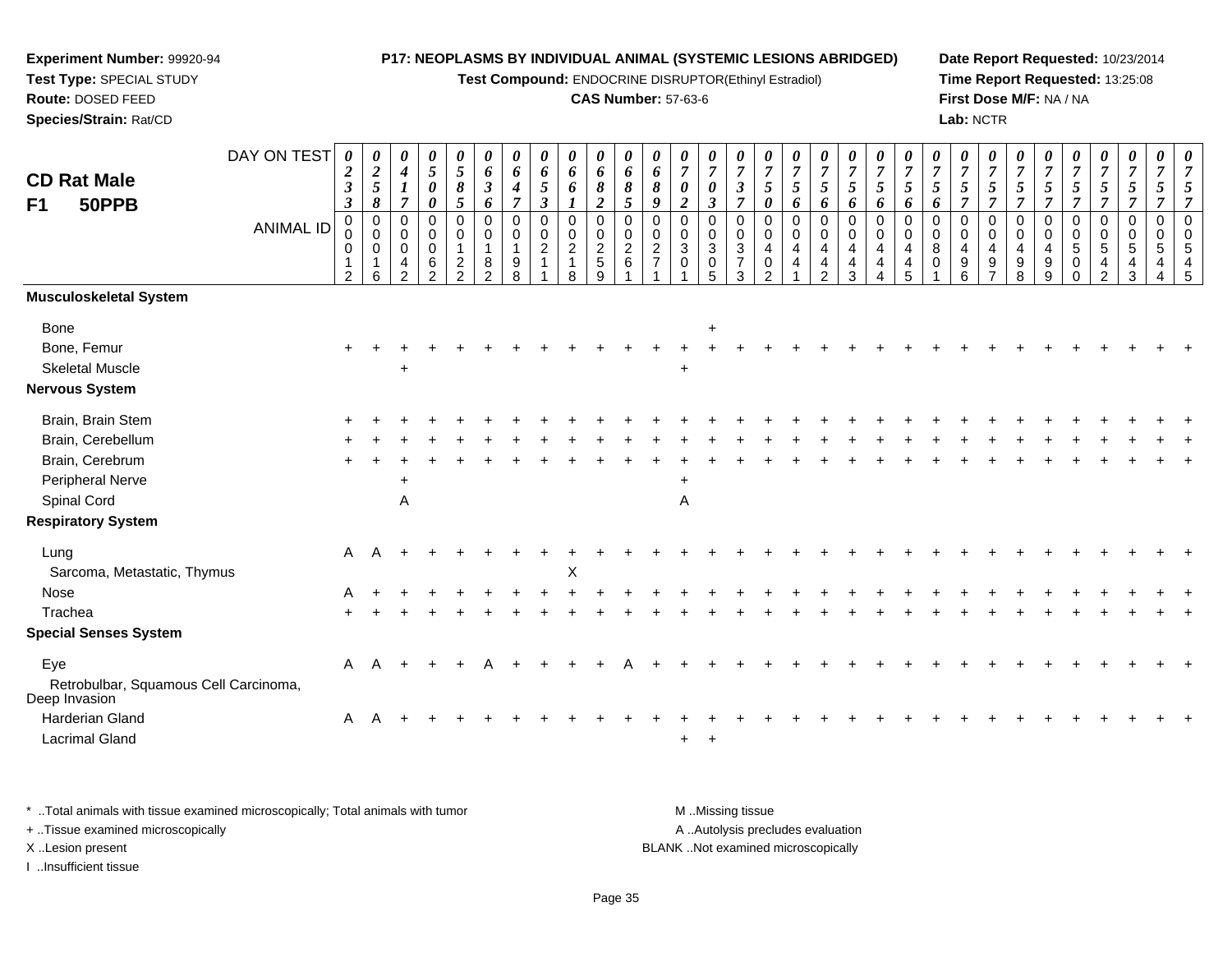**Test Compound:** ENDOCRINE DISRUPTOR(Ethinyl Estradiol)

## **CAS Number:** 57-63-6

**Date Report Requested:** 10/23/2014**Time Report Requested:** 13:25:09**First Dose M/F:** NA / NA**Lab:** NCTR

| <b>CD Rat Male</b><br>F1<br>50PPB            | DAY ON TEST | $\boldsymbol{\theta}$<br>$\boldsymbol{2}$<br>$\boldsymbol{\beta}$<br>3 | 0<br>$\sqrt{2}$<br>5<br>8                                    | 0<br>$\boldsymbol{4}$<br>$\overline{ }$    | 0<br>$\mathfrak{H}$<br>0<br>$\theta$ | 0<br>5<br>8<br>5                                                    | $\boldsymbol{\theta}$<br>6<br>$\boldsymbol{\mathfrak{z}}$<br>6 | $\boldsymbol{\theta}$<br>6<br>$\boldsymbol{4}$<br>$\overline{ }$ | $\boldsymbol{\theta}$<br>6<br>$\mathfrak{s}$<br>$\boldsymbol{\beta}$ | 0<br>6<br>6                                       | 0<br>6<br>8<br>$\overline{2}$                  | $\boldsymbol{\theta}$<br>6<br>$\mathbf{o}$<br>5 | $\boldsymbol{\theta}$<br>6<br>8<br>9 | $\boldsymbol{\theta}$<br>$\overline{7}$<br>$\boldsymbol{\theta}$<br>$\boldsymbol{2}$ | 0<br>$\overline{7}$<br>0<br>3                                 | 0<br>$\overline{7}$<br>3<br>$\overline{ }$                 | U<br>$\overline{ }$<br>0 | $\boldsymbol{\theta}$<br>$\overline{7}$<br>0 | $\boldsymbol{\theta}$<br>$\overline{7}$<br>5<br>6 | 0<br>$\overline{7}$<br>$5\overline{)}$<br>6 | $\frac{\boldsymbol{\theta}}{\boldsymbol{7}}$<br>5<br>6 | U<br>$\overline{ }$<br>o | $\boldsymbol{\theta}$<br>$\overline{ }$<br>o | $\boldsymbol{\theta}$<br>$\overline{7}$ | 0<br>$\overline{7}$<br>5<br>$\overline{ }$ | 0<br>$\overline{7}$ | 5<br>$\overline{ }$ | $\boldsymbol{\theta}$<br>$\overline{7}$<br>5 | 0<br>$\overline{7}$<br>5<br>7 | $\boldsymbol{\theta}$<br>$\boldsymbol{7}$<br>5 | 0<br>$\overline{ }$ |  |
|----------------------------------------------|-------------|------------------------------------------------------------------------|--------------------------------------------------------------|--------------------------------------------|--------------------------------------|---------------------------------------------------------------------|----------------------------------------------------------------|------------------------------------------------------------------|----------------------------------------------------------------------|---------------------------------------------------|------------------------------------------------|-------------------------------------------------|--------------------------------------|--------------------------------------------------------------------------------------|---------------------------------------------------------------|------------------------------------------------------------|--------------------------|----------------------------------------------|---------------------------------------------------|---------------------------------------------|--------------------------------------------------------|--------------------------|----------------------------------------------|-----------------------------------------|--------------------------------------------|---------------------|---------------------|----------------------------------------------|-------------------------------|------------------------------------------------|---------------------|--|
|                                              | ANIMAL ID   | 0<br>0<br>0<br>2                                                       | $\pmb{0}$<br>$\mathbf 0$<br>$\mathbf 0$<br>$\mathbf{1}$<br>6 | 0<br>$\mathbf 0$<br>0<br>4<br><sup>o</sup> | $\pmb{0}$<br>$\mathbf 0$<br>6        | 0<br>$\pmb{0}$<br>$\overline{A}$<br>$\overline{c}$<br>$\mathcal{P}$ | 0<br>$\mathbf 0$<br>8<br>2                                     | 0<br>$\boldsymbol{9}$<br>8                                       | 0<br>0<br>$\overline{c}$                                             | $\mathbf 0$<br>$\boldsymbol{2}$<br>$\overline{1}$ | $\mathbf 0$<br>$\pmb{0}$<br>$\frac{2}{5}$<br>9 | 0<br>$\boldsymbol{2}$<br>6                      | $\mathbf 0$<br>$\overline{2}$        | 0<br>$\pmb{0}$<br>3<br>0                                                             | $\mathbf 0$<br>$\ensuremath{\mathsf{3}}$<br>$\mathbf 0$<br>5. | 0<br>0<br>$\ensuremath{\mathsf{3}}$<br>$\overline{7}$<br>3 | 0<br>4<br>0              | 0<br>4<br>4                                  | $\mathbf 0$<br>4<br>4<br>$\mathcal{D}$            | $\mathbf 0$<br>4<br>4<br>3                  | $\mathbf 0$<br>0<br>4<br>4                             | 0<br>4<br>4<br>5         | 0<br>8<br>0                                  | 0<br>4<br>9<br>հ                        | 0<br>4<br>9                                | 0<br>4<br>9<br>8    | 0<br>4<br>9<br>9    | 0<br>0<br>5<br>$\pmb{0}$<br>$\mathbf 0$      | 0<br>5<br>4<br>$\overline{a}$ | $\mathbf 0$<br>5<br>4<br>3                     | 0                   |  |
| Zymbal's Gland                               |             |                                                                        |                                                              |                                            |                                      |                                                                     |                                                                |                                                                  | $\ddot{}$                                                            |                                                   |                                                |                                                 |                                      |                                                                                      |                                                               | $\ddot{}$                                                  |                          |                                              |                                                   |                                             |                                                        |                          |                                              |                                         |                                            |                     |                     |                                              |                               |                                                |                     |  |
| Carcinoma                                    |             |                                                                        |                                                              |                                            |                                      |                                                                     |                                                                |                                                                  |                                                                      |                                                   |                                                |                                                 |                                      |                                                                                      |                                                               | X                                                          |                          |                                              |                                                   |                                             |                                                        |                          |                                              |                                         |                                            |                     |                     |                                              |                               |                                                |                     |  |
| Squamous Cell Carcinoma                      |             |                                                                        |                                                              |                                            |                                      |                                                                     |                                                                |                                                                  | Χ                                                                    |                                                   |                                                |                                                 |                                      |                                                                                      |                                                               |                                                            |                          |                                              |                                                   |                                             |                                                        |                          |                                              |                                         |                                            |                     |                     |                                              |                               |                                                |                     |  |
| <b>Urinary System</b>                        |             |                                                                        |                                                              |                                            |                                      |                                                                     |                                                                |                                                                  |                                                                      |                                                   |                                                |                                                 |                                      |                                                                                      |                                                               |                                                            |                          |                                              |                                                   |                                             |                                                        |                          |                                              |                                         |                                            |                     |                     |                                              |                               |                                                |                     |  |
| Kidney<br>Bilateral, Renal Tubule, Carcinoma |             | A                                                                      |                                                              |                                            | X                                    |                                                                     |                                                                |                                                                  |                                                                      |                                                   |                                                |                                                 |                                      |                                                                                      |                                                               |                                                            |                          |                                              |                                                   |                                             |                                                        |                          |                                              |                                         |                                            |                     |                     |                                              |                               |                                                |                     |  |
| Mesenchymal Tumor Malignant<br>Urethra       |             |                                                                        |                                                              | $\ddot{}$                                  |                                      |                                                                     |                                                                |                                                                  |                                                                      |                                                   |                                                |                                                 |                                      |                                                                                      |                                                               |                                                            |                          |                                              |                                                   |                                             |                                                        |                          |                                              |                                         |                                            | X                   |                     |                                              |                               | $\ddot{}$                                      |                     |  |
| <b>Urinary Bladder</b>                       |             | A                                                                      |                                                              |                                            |                                      |                                                                     |                                                                |                                                                  |                                                                      |                                                   |                                                |                                                 |                                      |                                                                                      |                                                               |                                                            |                          |                                              |                                                   |                                             |                                                        |                          |                                              |                                         |                                            |                     |                     |                                              |                               |                                                |                     |  |
| <b>SYSTEMIC LESIONS</b>                      |             |                                                                        |                                                              |                                            |                                      |                                                                     |                                                                |                                                                  |                                                                      |                                                   |                                                |                                                 |                                      |                                                                                      |                                                               |                                                            |                          |                                              |                                                   |                                             |                                                        |                          |                                              |                                         |                                            |                     |                     |                                              |                               |                                                |                     |  |
| Multiple Organ<br>Lymphoma Malignant         |             |                                                                        |                                                              |                                            |                                      |                                                                     |                                                                | X                                                                |                                                                      |                                                   |                                                |                                                 |                                      |                                                                                      | X                                                             |                                                            |                          |                                              |                                                   |                                             |                                                        |                          |                                              |                                         |                                            |                     |                     |                                              |                               |                                                |                     |  |
|                                              |             |                                                                        |                                                              |                                            |                                      |                                                                     |                                                                |                                                                  |                                                                      |                                                   |                                                |                                                 |                                      |                                                                                      |                                                               |                                                            |                          |                                              |                                                   |                                             |                                                        |                          |                                              |                                         |                                            |                     |                     |                                              |                               |                                                |                     |  |

\* ..Total animals with tissue examined microscopically; Total animals with tumor **M** . Missing tissue M ..Missing tissue

+ ..Tissue examined microscopically

**Experiment Number:** 99920-94**Test Type:** SPECIAL STUDY**Route:** DOSED FEED**Species/Strain:** Rat/CD

I ..Insufficient tissue

A ..Autolysis precludes evaluation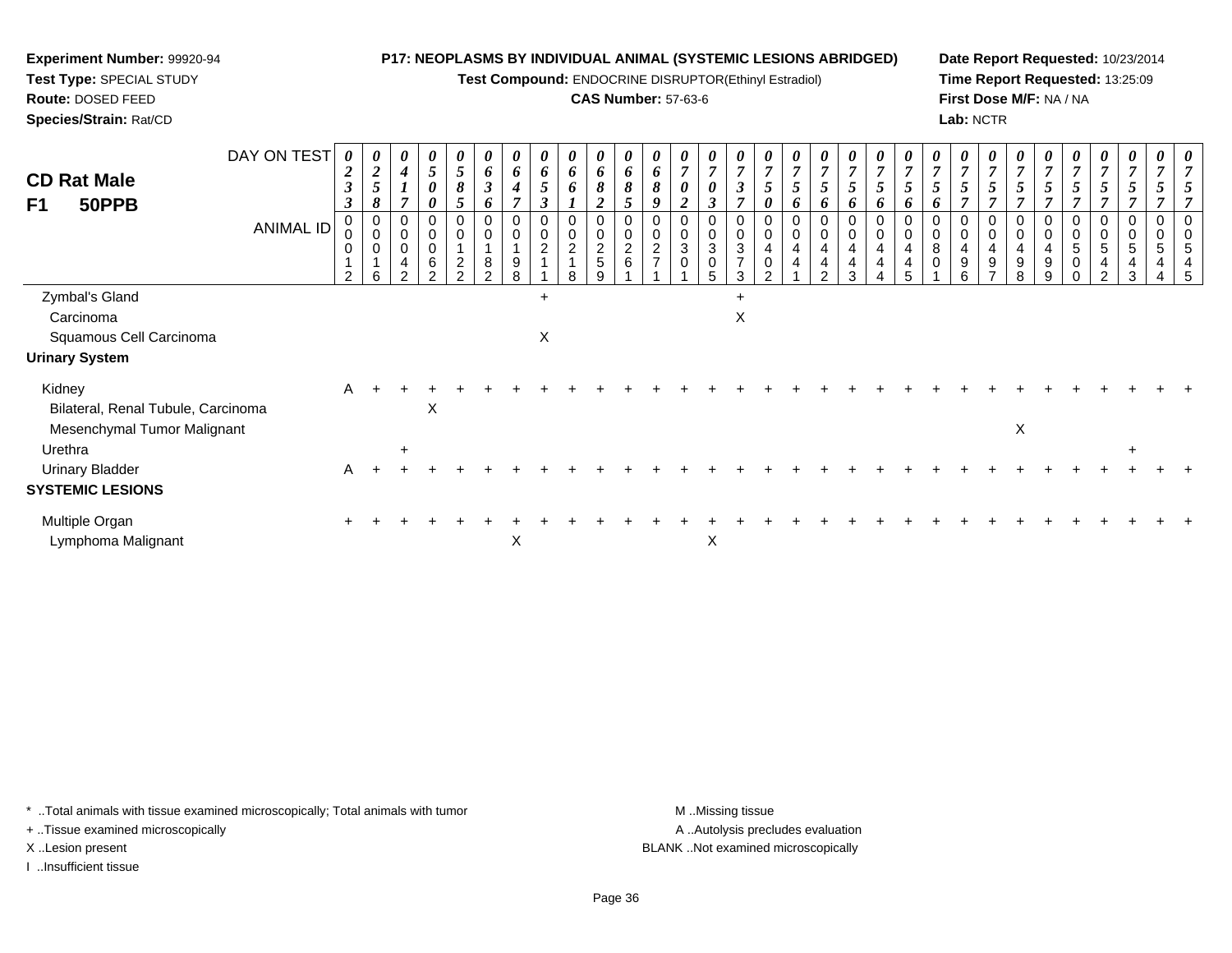**Test Compound:** ENDOCRINE DISRUPTOR(Ethinyl Estradiol)

#### **CAS Number:** 57-63-6

**Date Report Requested:** 10/23/2014**Time Report Requested:** 13:25:09**First Dose M/F:** NA / NA**Lab:** NCTR

| * Total animals with tissue examined microscopically; Total animals with tumor | M Missing tissue                   |
|--------------------------------------------------------------------------------|------------------------------------|
| + Tissue examined microscopically                                              | A Autolysis precludes evaluation   |
| X Lesion present                                                               | BLANK Not examined microscopically |
| Insufficient tissue                                                            |                                    |
|                                                                                | - -                                |

|                              | 6         | 4 | 5 | 6 | 4 | 6           | 9 | $\Omega$ | 8 | 5 | 6 | $\overline{7}$ | 8 | 9 | 9 | $\Omega$ | $\Omega$  | <i><b>*TOTALS</b></i> |
|------------------------------|-----------|---|---|---|---|-------------|---|----------|---|---|---|----------------|---|---|---|----------|-----------|-----------------------|
| <b>Alimentary System</b>     |           |   |   |   |   |             |   |          |   |   |   |                |   |   |   |          |           |                       |
| Esophagus                    | $\pm$     |   |   |   |   |             |   |          |   |   |   |                |   |   |   |          | ÷         | 50                    |
| Intestine Large, Cecum       | $\pm$     |   |   |   |   |             |   |          |   |   |   |                |   |   |   |          | ÷         | 46                    |
| Intestine Large, Colon       | ٠         |   |   |   |   |             |   |          |   |   |   |                |   |   |   |          | ÷         | 47                    |
| Intestine Large, Rectum      | $\ddot{}$ |   |   |   |   |             |   |          |   |   |   |                |   |   |   |          | ÷         | 46                    |
| Intestine Small, Duodenum    | $\ddot{}$ |   |   |   |   |             |   |          |   |   |   |                |   |   |   |          | ÷         | 47                    |
| Intestine Small, Ileum       | $\pm$     |   |   |   |   |             |   |          |   |   |   |                |   |   |   |          |           | 46                    |
| Intestine Small, Jejunum     | $\pm$     |   |   |   |   |             |   |          |   |   |   |                |   |   |   |          |           | 46                    |
| Liver                        | $\pm$     |   |   |   |   |             |   |          |   |   |   |                |   |   |   |          | $\ddot{}$ | 49                    |
| Hepatocellular Carcinoma     |           |   |   |   |   |             |   |          |   |   |   |                |   |   |   |          |           | 1                     |
| Mesentery                    |           |   |   |   |   |             |   |          |   |   |   |                |   |   |   |          |           | 1                     |
| Oral Mucosa                  |           |   |   |   |   | $\ddot{}$   |   |          |   |   |   |                |   |   |   |          | $\ddot{}$ | 9                     |
| Squamous Cell Carcinoma      |           |   |   |   |   | $\mathsf X$ |   |          |   |   |   |                |   |   |   |          | X         | 7                     |
| Pancreas                     | ÷         |   |   |   |   |             |   |          |   |   |   |                |   |   |   |          | $\pm$     | 48                    |
| Salivary Glands              | $\ddot{}$ |   |   |   |   |             |   |          |   |   |   |                |   |   |   |          |           | 50                    |
| Stomach, Forestomach         | ٠         |   |   |   |   |             |   |          |   |   |   |                |   |   |   |          |           | 48                    |
| Stomach, Glandular           |           |   |   |   |   |             |   |          |   |   |   |                |   |   |   |          | ÷         | 46                    |
| <b>Cardiovascular System</b> |           |   |   |   |   |             |   |          |   |   |   |                |   |   |   |          |           |                       |
| <b>Blood Vessel</b>          | ٠         |   |   |   |   |             |   |          |   |   |   |                |   |   |   |          | ÷         | 50                    |
| Heart                        | +         |   |   |   |   |             |   |          |   |   |   |                |   |   |   |          | $\div$    | 50                    |
| Schwannoma Benign            |           |   |   |   |   |             |   |          |   |   |   |                |   |   |   | X        |           | 1                     |
|                              |           |   |   |   |   |             |   |          |   |   |   |                |   |   |   |          |           |                       |

DAY ON TEST

ANIMAL ID

0<br>0<br>6<br>4

**Experiment Number:** 99920-94**Test Type:** SPECIAL STUDY**Route:** DOSED FEED**Species/Strain:** Rat/CD

**CD Rat MaleF1 50PPB**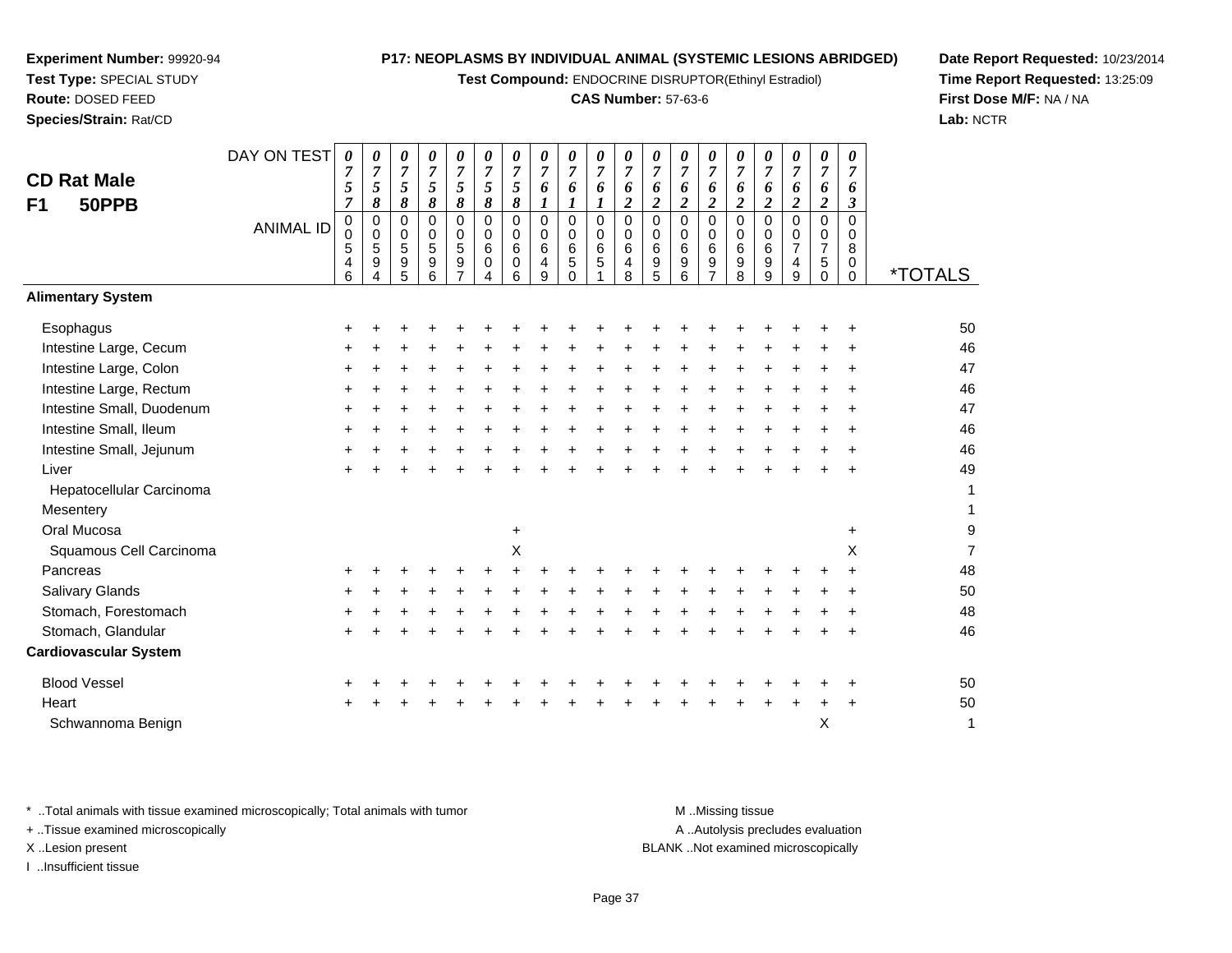**Test Compound:** ENDOCRINE DISRUPTOR(Ethinyl Estradiol)

#### **CAS Number:** 57-63-6

*0 7*

*0 7*

*0 7*

*0 7*

*0 7*

*0 7*

*0 7*

*0 7*

*0 7*

**Date Report Requested:** 10/23/2014**Time Report Requested:** 13:25:09**First Dose M/F:** NA / NA**Lab:** NCTR

| <b>CD Rat Male</b><br>50PPB<br>F <sub>1</sub> | <b>ANIMAL ID</b> | 7<br>$\sqrt{5}$<br>$\overline{7}$<br>$\pmb{0}$<br>$\mathbf 0$<br>5 | $\overline{7}$<br>$\sqrt{5}$<br>8<br>$\mathbf 0$<br>$\mathbf 0$<br>$\sqrt{5}$ | 7<br>5<br>8<br>0<br>$\mathbf 0$<br>5 | 7<br>$\overline{5}$<br>$\overline{\delta}$<br>$\pmb{0}$<br>$\mathbf 0$<br>$\sqrt{5}$ | 7<br>5<br>8<br>$\mathbf 0$<br>$\Omega$<br>5 | $\overline{7}$<br>$\sqrt{5}$<br>8<br>$\mathbf 0$<br>$\Omega$<br>6 | 7<br>5<br>8<br>0<br>$\mathbf 0$<br>6 | 7<br>6<br>$\bm{l}$<br>$\mathbf 0$<br>$\mathbf 0$<br>6 | 7<br>6<br>$\boldsymbol{l}$<br>$\mathbf 0$<br>$\mathbf 0$<br>$\,6\,$ | 7<br>6<br>$\bm{l}$<br>$\mathbf 0$<br>$\mathbf 0$<br>6 | 7<br>6<br>$\boldsymbol{2}$<br>$\mathbf 0$<br>$\Omega$<br>6 | 7<br>6<br>$\overline{c}$<br>0<br>$\mathbf 0$<br>6 | 7<br>6<br>$\overline{2}$<br>$\pmb{0}$<br>$\mathbf 0$<br>6 | 7<br>6<br>$\overline{2}$<br>0<br>$\mathbf 0$<br>$\,6\,$ | 7<br>6<br>$\overline{c}$<br>$\Omega$<br>0<br>6 | 7<br>6<br>$\overline{c}$<br>$\Omega$<br>$\Omega$<br>6 | $\overline{7}$<br>6<br>$\boldsymbol{2}$<br>$\overline{0}$<br>$\Omega$<br>$\overline{7}$ | 7<br>6<br>$\boldsymbol{2}$<br>$\mathbf 0$<br>$\Omega$<br>$\overline{7}$ | 7<br>6<br>$\mathfrak{z}$<br>$\mathbf 0$<br>$\Omega$<br>8 |                       |
|-----------------------------------------------|------------------|--------------------------------------------------------------------|-------------------------------------------------------------------------------|--------------------------------------|--------------------------------------------------------------------------------------|---------------------------------------------|-------------------------------------------------------------------|--------------------------------------|-------------------------------------------------------|---------------------------------------------------------------------|-------------------------------------------------------|------------------------------------------------------------|---------------------------------------------------|-----------------------------------------------------------|---------------------------------------------------------|------------------------------------------------|-------------------------------------------------------|-----------------------------------------------------------------------------------------|-------------------------------------------------------------------------|----------------------------------------------------------|-----------------------|
|                                               |                  | 4<br>6                                                             | $\boldsymbol{9}$<br>Δ                                                         | 9<br>5                               | $\boldsymbol{9}$<br>6                                                                | 9<br>$\overline{7}$                         | 0<br>4                                                            | 0<br>6                               | 4<br>9                                                | $\sqrt{5}$<br>$\Omega$                                              | $\sqrt{5}$                                            | 4<br>8                                                     | 9<br>5                                            | $\boldsymbol{9}$<br>6                                     | 9<br>$\overline{7}$                                     | $\boldsymbol{9}$<br>8                          | 9<br>9                                                | 4<br>9                                                                                  | $\sqrt{5}$<br>$\Omega$                                                  | $\mathbf 0$<br>$\Omega$                                  | <i><b>*TOTALS</b></i> |
| <b>Endocrine System</b>                       |                  |                                                                    |                                                                               |                                      |                                                                                      |                                             |                                                                   |                                      |                                                       |                                                                     |                                                       |                                                            |                                                   |                                                           |                                                         |                                                |                                                       |                                                                                         |                                                                         |                                                          |                       |
| <b>Adrenal Cortex</b>                         |                  | $\ddot{}$                                                          |                                                                               |                                      |                                                                                      |                                             |                                                                   |                                      |                                                       |                                                                     |                                                       |                                                            |                                                   |                                                           |                                                         |                                                |                                                       |                                                                                         |                                                                         |                                                          | 50                    |
| Adenoma                                       |                  |                                                                    |                                                                               |                                      |                                                                                      |                                             |                                                                   |                                      |                                                       |                                                                     |                                                       |                                                            | х                                                 |                                                           |                                                         |                                                |                                                       |                                                                                         |                                                                         |                                                          | 1                     |
| Adrenal Medulla                               |                  |                                                                    |                                                                               |                                      |                                                                                      |                                             |                                                                   |                                      |                                                       |                                                                     |                                                       |                                                            |                                                   |                                                           |                                                         |                                                |                                                       |                                                                                         |                                                                         |                                                          | 49                    |
| Pheochromocytoma Benign                       |                  |                                                                    |                                                                               |                                      |                                                                                      |                                             |                                                                   |                                      |                                                       |                                                                     |                                                       |                                                            |                                                   |                                                           |                                                         |                                                |                                                       |                                                                                         |                                                                         |                                                          | $\mathbf{1}$          |
| Islets, Pancreatic                            |                  | +                                                                  |                                                                               |                                      |                                                                                      |                                             |                                                                   |                                      |                                                       |                                                                     |                                                       |                                                            |                                                   |                                                           |                                                         |                                                |                                                       |                                                                                         |                                                                         |                                                          | 49                    |
| Adenoma                                       |                  |                                                                    |                                                                               | X                                    |                                                                                      |                                             |                                                                   |                                      |                                                       |                                                                     |                                                       |                                                            |                                                   |                                                           |                                                         |                                                |                                                       |                                                                                         |                                                                         |                                                          | $\overline{2}$        |
| Parathyroid Gland                             |                  | $\ddot{}$                                                          |                                                                               |                                      |                                                                                      |                                             |                                                                   |                                      |                                                       |                                                                     |                                                       |                                                            |                                                   |                                                           | м                                                       |                                                |                                                       |                                                                                         |                                                                         |                                                          | 46                    |
| Adenoma                                       |                  |                                                                    |                                                                               |                                      |                                                                                      |                                             |                                                                   |                                      |                                                       |                                                                     |                                                       |                                                            |                                                   |                                                           |                                                         |                                                |                                                       |                                                                                         |                                                                         |                                                          | $\mathbf{1}$          |
| <b>Pituitary Gland</b>                        |                  |                                                                    |                                                                               |                                      |                                                                                      |                                             |                                                                   |                                      |                                                       |                                                                     |                                                       |                                                            |                                                   |                                                           |                                                         |                                                |                                                       |                                                                                         |                                                                         |                                                          | 50                    |
| Pars Distalis, Adenoma                        |                  | X                                                                  | X                                                                             | X                                    | $\boldsymbol{\mathsf{X}}$                                                            |                                             | $\sf X$                                                           |                                      | $\times$                                              |                                                                     |                                                       | X                                                          |                                                   |                                                           |                                                         |                                                | X                                                     | $\mathsf X$                                                                             | $\boldsymbol{\mathsf{X}}$                                               |                                                          | 16                    |
| <b>Thyroid Gland</b>                          |                  | $\ddot{}$                                                          |                                                                               |                                      |                                                                                      |                                             |                                                                   |                                      |                                                       |                                                                     |                                                       |                                                            |                                                   |                                                           |                                                         |                                                | $+$                                                   | ÷                                                                                       |                                                                         | $\ddot{}$                                                | 49                    |
| Follicular Cel, Carcinoma                     |                  |                                                                    |                                                                               |                                      |                                                                                      |                                             |                                                                   |                                      |                                                       |                                                                     |                                                       |                                                            |                                                   |                                                           |                                                         |                                                | $\mathsf{X}$                                          |                                                                                         |                                                                         |                                                          | 1                     |
| <b>General Body System</b>                    |                  |                                                                    |                                                                               |                                      |                                                                                      |                                             |                                                                   |                                      |                                                       |                                                                     |                                                       |                                                            |                                                   |                                                           |                                                         |                                                |                                                       |                                                                                         |                                                                         |                                                          |                       |
| <b>NONE</b>                                   |                  |                                                                    |                                                                               |                                      |                                                                                      |                                             |                                                                   |                                      |                                                       |                                                                     |                                                       |                                                            |                                                   |                                                           |                                                         |                                                |                                                       |                                                                                         |                                                                         |                                                          |                       |
| <b>Genital System</b>                         |                  |                                                                    |                                                                               |                                      |                                                                                      |                                             |                                                                   |                                      |                                                       |                                                                     |                                                       |                                                            |                                                   |                                                           |                                                         |                                                |                                                       |                                                                                         |                                                                         |                                                          |                       |
| <b>Coagulating Gland</b>                      |                  |                                                                    |                                                                               |                                      |                                                                                      |                                             |                                                                   |                                      |                                                       |                                                                     |                                                       |                                                            |                                                   |                                                           |                                                         |                                                |                                                       |                                                                                         |                                                                         |                                                          | 49                    |
| Epididymis                                    |                  |                                                                    |                                                                               |                                      |                                                                                      |                                             |                                                                   |                                      |                                                       |                                                                     |                                                       |                                                            |                                                   |                                                           |                                                         |                                                |                                                       |                                                                                         |                                                                         |                                                          | 50                    |
| <b>Preputial Gland</b>                        |                  | $\ddot{}$                                                          | +                                                                             |                                      |                                                                                      |                                             |                                                                   |                                      |                                                       |                                                                     |                                                       |                                                            |                                                   |                                                           |                                                         |                                                |                                                       |                                                                                         |                                                                         |                                                          | 50                    |
| Squamous Cell Carcinoma                       |                  |                                                                    | X                                                                             |                                      |                                                                                      |                                             |                                                                   |                                      |                                                       |                                                                     |                                                       |                                                            |                                                   |                                                           |                                                         |                                                |                                                       |                                                                                         |                                                                         |                                                          | $\overline{2}$        |
| Prostate, Dorsal/Lateral Lobe                 |                  |                                                                    |                                                                               |                                      | +                                                                                    |                                             |                                                                   |                                      |                                                       |                                                                     | $\ddot{}$                                             |                                                            |                                                   |                                                           |                                                         |                                                |                                                       |                                                                                         |                                                                         |                                                          | 50                    |
|                                               |                  |                                                                    |                                                                               |                                      |                                                                                      |                                             |                                                                   |                                      |                                                       |                                                                     |                                                       |                                                            |                                                   |                                                           |                                                         |                                                |                                                       |                                                                                         |                                                                         |                                                          |                       |

\* ..Total animals with tissue examined microscopically; Total animals with tumor **M** ...Missing tissue M ...Missing tissue

DAY ON TEST *0 7*

*0 7*

*0 7*

*0 7*

*0 7*

*0 7*

*0 7*

*0 7*

*0 7*

*0 7*

+ ..Tissue examined microscopically

**Experiment Number:** 99920-94**Test Type:** SPECIAL STUDY**Route:** DOSED FEED**Species/Strain:** Rat/CD

I ..Insufficient tissue

A .. Autolysis precludes evaluation

X ..Lesion present BLANK ..Not examined microscopically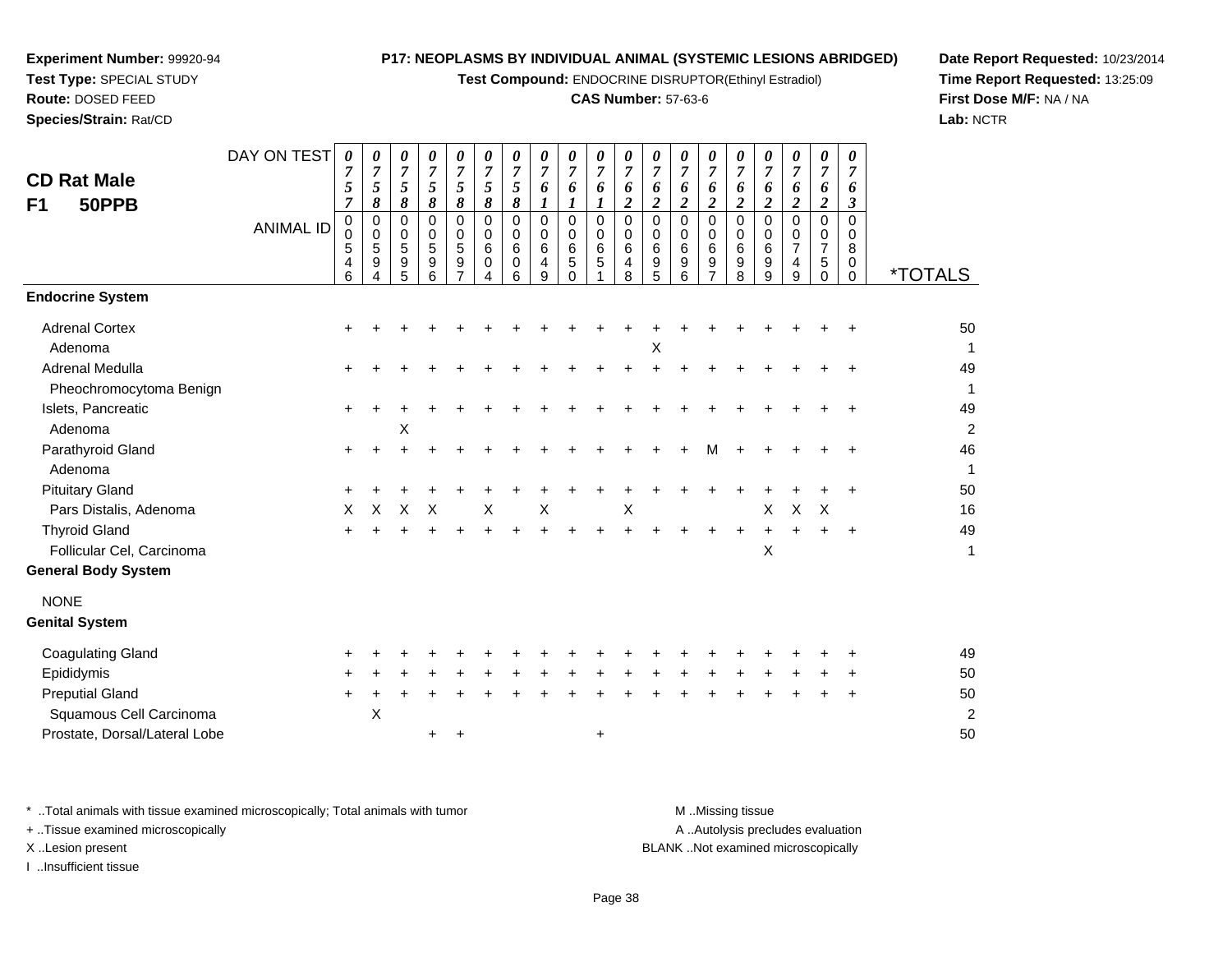**Test Compound:** ENDOCRINE DISRUPTOR(Ethinyl Estradiol)

#### **CAS Number:** 57-63-6

**Date Report Requested:** 10/23/2014**Time Report Requested:** 13:25:09**First Dose M/F:** NA / NA**Lab:** NCTR

| <b>CD Rat Male</b><br>50PPB<br>F1 | DAY ON TEST<br><b>ANIMAL ID</b> | $\boldsymbol{\theta}$<br>7<br>5<br>$\overline{7}$<br>$\pmb{0}$<br>$\mathbf 0$<br>5<br>4<br>6 | 0<br>$\overline{7}$<br>$\sqrt{5}$<br>8<br>$\mathbf 0$<br>$\Omega$<br>$\overline{5}$<br>9<br>4 | 0<br>$\overline{7}$<br>5<br>8<br>$\mathbf 0$<br>$\Omega$<br>5<br>9<br>5 | 0<br>$\overline{7}$<br>5<br>8<br>0<br>$\mathbf 0$<br>$\sqrt{5}$<br>9<br>6 | 0<br>$\overline{7}$<br>5<br>8<br>0<br>0<br>5<br>9<br>$\overline{7}$ | 0<br>$\overline{7}$<br>5<br>8<br>0<br>0<br>6<br>0<br>4 | 0<br>7<br>5<br>8<br>$\mathbf 0$<br>$\Omega$<br>6<br>$\mathbf 0$<br>6 | 0<br>$\overline{7}$<br>6<br>1<br>$\mathbf 0$<br>$\Omega$<br>6<br>4<br>9 | 0<br>$\overline{7}$<br>6<br>0<br>$\Omega$<br>6<br>5<br>0 | 0<br>$\overline{7}$<br>6<br>$\mathbf 0$<br>$\Omega$<br>6<br>5 | 0<br>$\overline{7}$<br>6<br>$\overline{c}$<br>0<br>0<br>6<br>4<br>8 | 0<br>$\overline{7}$<br>6<br>$\overline{2}$<br>0<br>$\mathbf 0$<br>$\,6\,$<br>9<br>5 | 0<br>$\overline{7}$<br>6<br>$\boldsymbol{2}$<br>$\Omega$<br>$\Omega$<br>6<br>9<br>6 | 0<br>$\overline{7}$<br>6<br>$\overline{2}$<br>$\Omega$<br>$\Omega$<br>6<br>9<br>$\overline{7}$ | 0<br>$\overline{7}$<br>6<br>$\overline{2}$<br>$\mathbf 0$<br>$\Omega$<br>6<br>9<br>8 | 0<br>7<br>6<br>$\overline{2}$<br>0<br>0<br>6<br>9<br>9 | 0<br>$\overline{7}$<br>6<br>$\overline{2}$<br>$\Omega$<br>0<br>$\overline{7}$<br>4<br>9 | 0<br>$\overline{7}$<br>6<br>$\boldsymbol{2}$<br>$\mathbf 0$<br>$\Omega$<br>$\overline{7}$<br>5<br>0 | $\boldsymbol{\theta}$<br>$\overline{7}$<br>6<br>3<br>$\Omega$<br>$\Omega$<br>8<br>$\mathbf{0}$<br>$\mathbf 0$ | <i><b>*TOTALS</b></i> |
|-----------------------------------|---------------------------------|----------------------------------------------------------------------------------------------|-----------------------------------------------------------------------------------------------|-------------------------------------------------------------------------|---------------------------------------------------------------------------|---------------------------------------------------------------------|--------------------------------------------------------|----------------------------------------------------------------------|-------------------------------------------------------------------------|----------------------------------------------------------|---------------------------------------------------------------|---------------------------------------------------------------------|-------------------------------------------------------------------------------------|-------------------------------------------------------------------------------------|------------------------------------------------------------------------------------------------|--------------------------------------------------------------------------------------|--------------------------------------------------------|-----------------------------------------------------------------------------------------|-----------------------------------------------------------------------------------------------------|---------------------------------------------------------------------------------------------------------------|-----------------------|
| Prostate, Ventral Lobe            |                                 | $+$                                                                                          |                                                                                               |                                                                         |                                                                           |                                                                     |                                                        |                                                                      |                                                                         |                                                          |                                                               |                                                                     |                                                                                     |                                                                                     |                                                                                                |                                                                                      | $\ddot{}$                                              |                                                                                         |                                                                                                     | $\ddot{}$                                                                                                     | 50                    |
| <b>Rete Testes</b>                |                                 | ٠                                                                                            |                                                                                               |                                                                         |                                                                           |                                                                     |                                                        |                                                                      |                                                                         |                                                          |                                                               |                                                                     |                                                                                     |                                                                                     |                                                                                                |                                                                                      |                                                        |                                                                                         |                                                                                                     |                                                                                                               | 47                    |
| <b>Seminal Vesicle</b>            |                                 |                                                                                              |                                                                                               |                                                                         |                                                                           |                                                                     |                                                        |                                                                      |                                                                         |                                                          |                                                               |                                                                     |                                                                                     |                                                                                     |                                                                                                |                                                                                      |                                                        |                                                                                         |                                                                                                     |                                                                                                               | 47                    |
| Carcinoma                         |                                 |                                                                                              |                                                                                               |                                                                         |                                                                           |                                                                     |                                                        |                                                                      |                                                                         |                                                          |                                                               |                                                                     |                                                                                     |                                                                                     |                                                                                                |                                                                                      |                                                        |                                                                                         |                                                                                                     | X                                                                                                             | $\mathbf{1}$          |
| <b>Testes</b>                     |                                 |                                                                                              |                                                                                               |                                                                         |                                                                           |                                                                     |                                                        |                                                                      |                                                                         |                                                          |                                                               |                                                                     |                                                                                     |                                                                                     |                                                                                                |                                                                                      |                                                        |                                                                                         |                                                                                                     |                                                                                                               | 50                    |
| Seminoma Benign                   |                                 |                                                                                              |                                                                                               |                                                                         |                                                                           |                                                                     |                                                        |                                                                      |                                                                         |                                                          |                                                               |                                                                     |                                                                                     |                                                                                     | X                                                                                              |                                                                                      |                                                        |                                                                                         |                                                                                                     |                                                                                                               | 1                     |
| <b>Hematopoietic System</b>       |                                 |                                                                                              |                                                                                               |                                                                         |                                                                           |                                                                     |                                                        |                                                                      |                                                                         |                                                          |                                                               |                                                                     |                                                                                     |                                                                                     |                                                                                                |                                                                                      |                                                        |                                                                                         |                                                                                                     |                                                                                                               |                       |
| <b>Bone Marrow</b>                |                                 |                                                                                              |                                                                                               |                                                                         |                                                                           |                                                                     |                                                        |                                                                      |                                                                         |                                                          |                                                               |                                                                     |                                                                                     |                                                                                     |                                                                                                |                                                                                      |                                                        |                                                                                         |                                                                                                     |                                                                                                               | 48                    |
| Lymph Node                        |                                 |                                                                                              |                                                                                               |                                                                         |                                                                           |                                                                     |                                                        |                                                                      |                                                                         |                                                          |                                                               | +                                                                   |                                                                                     |                                                                                     |                                                                                                |                                                                                      |                                                        | +                                                                                       |                                                                                                     |                                                                                                               | 15                    |
| Lymph Node, Mandibular            |                                 |                                                                                              |                                                                                               |                                                                         |                                                                           |                                                                     |                                                        |                                                                      |                                                                         |                                                          |                                                               |                                                                     |                                                                                     |                                                                                     |                                                                                                |                                                                                      |                                                        |                                                                                         |                                                                                                     |                                                                                                               | 48                    |
| Lymph Node, Mesenteric            |                                 |                                                                                              |                                                                                               |                                                                         |                                                                           |                                                                     |                                                        |                                                                      |                                                                         |                                                          |                                                               |                                                                     |                                                                                     |                                                                                     |                                                                                                |                                                                                      |                                                        |                                                                                         |                                                                                                     |                                                                                                               | 47                    |
| Spleen                            |                                 |                                                                                              |                                                                                               |                                                                         |                                                                           |                                                                     |                                                        |                                                                      |                                                                         |                                                          |                                                               |                                                                     |                                                                                     |                                                                                     |                                                                                                |                                                                                      |                                                        |                                                                                         |                                                                                                     |                                                                                                               | 49                    |
| Thymus                            |                                 |                                                                                              |                                                                                               |                                                                         |                                                                           |                                                                     |                                                        |                                                                      |                                                                         |                                                          |                                                               |                                                                     |                                                                                     |                                                                                     |                                                                                                |                                                                                      |                                                        |                                                                                         |                                                                                                     |                                                                                                               | 44                    |
| Sarcoma                           |                                 |                                                                                              |                                                                                               |                                                                         |                                                                           |                                                                     |                                                        |                                                                      |                                                                         |                                                          |                                                               |                                                                     |                                                                                     |                                                                                     |                                                                                                |                                                                                      |                                                        |                                                                                         |                                                                                                     |                                                                                                               | 1                     |
| <b>Integumentary System</b>       |                                 |                                                                                              |                                                                                               |                                                                         |                                                                           |                                                                     |                                                        |                                                                      |                                                                         |                                                          |                                                               |                                                                     |                                                                                     |                                                                                     |                                                                                                |                                                                                      |                                                        |                                                                                         |                                                                                                     |                                                                                                               |                       |
| <b>Mammary Gland</b>              |                                 |                                                                                              |                                                                                               |                                                                         |                                                                           |                                                                     | м                                                      |                                                                      |                                                                         |                                                          |                                                               |                                                                     |                                                                                     |                                                                                     |                                                                                                |                                                                                      |                                                        |                                                                                         |                                                                                                     |                                                                                                               | 44                    |
| Fibroadenoma                      |                                 |                                                                                              |                                                                                               |                                                                         |                                                                           |                                                                     |                                                        |                                                                      |                                                                         |                                                          |                                                               | Χ                                                                   |                                                                                     |                                                                                     |                                                                                                |                                                                                      |                                                        |                                                                                         |                                                                                                     |                                                                                                               | $\overline{c}$        |
| Skin                              |                                 |                                                                                              |                                                                                               |                                                                         |                                                                           |                                                                     |                                                        |                                                                      |                                                                         |                                                          |                                                               |                                                                     |                                                                                     |                                                                                     |                                                                                                |                                                                                      |                                                        |                                                                                         |                                                                                                     |                                                                                                               | 50                    |
| Fibroma                           |                                 |                                                                                              |                                                                                               |                                                                         |                                                                           |                                                                     |                                                        |                                                                      |                                                                         |                                                          |                                                               |                                                                     | X                                                                                   |                                                                                     |                                                                                                |                                                                                      |                                                        |                                                                                         |                                                                                                     |                                                                                                               | $\overline{c}$        |
| Keratoacanthoma                   |                                 |                                                                                              |                                                                                               |                                                                         |                                                                           | Χ                                                                   |                                                        |                                                                      |                                                                         |                                                          |                                                               |                                                                     |                                                                                     |                                                                                     |                                                                                                |                                                                                      |                                                        |                                                                                         |                                                                                                     |                                                                                                               | $\overline{c}$        |
| Schwannoma Malignant              |                                 |                                                                                              |                                                                                               |                                                                         |                                                                           |                                                                     |                                                        |                                                                      |                                                                         |                                                          |                                                               |                                                                     |                                                                                     |                                                                                     |                                                                                                |                                                                                      |                                                        |                                                                                         |                                                                                                     |                                                                                                               | $\mathbf{1}$          |
|                                   |                                 |                                                                                              |                                                                                               |                                                                         |                                                                           |                                                                     |                                                        |                                                                      |                                                                         |                                                          |                                                               |                                                                     |                                                                                     |                                                                                     |                                                                                                |                                                                                      |                                                        |                                                                                         |                                                                                                     |                                                                                                               |                       |

\* ..Total animals with tissue examined microscopically; Total animals with tumor **M** . Missing tissue M ..Missing tissue

+ ..Tissue examined microscopically

**Experiment Number:** 99920-94**Test Type:** SPECIAL STUDY**Route:** DOSED FEED**Species/Strain:** Rat/CD

I ..Insufficient tissue

A ..Autolysis precludes evaluation

X ..Lesion present BLANK ..Not examined microscopically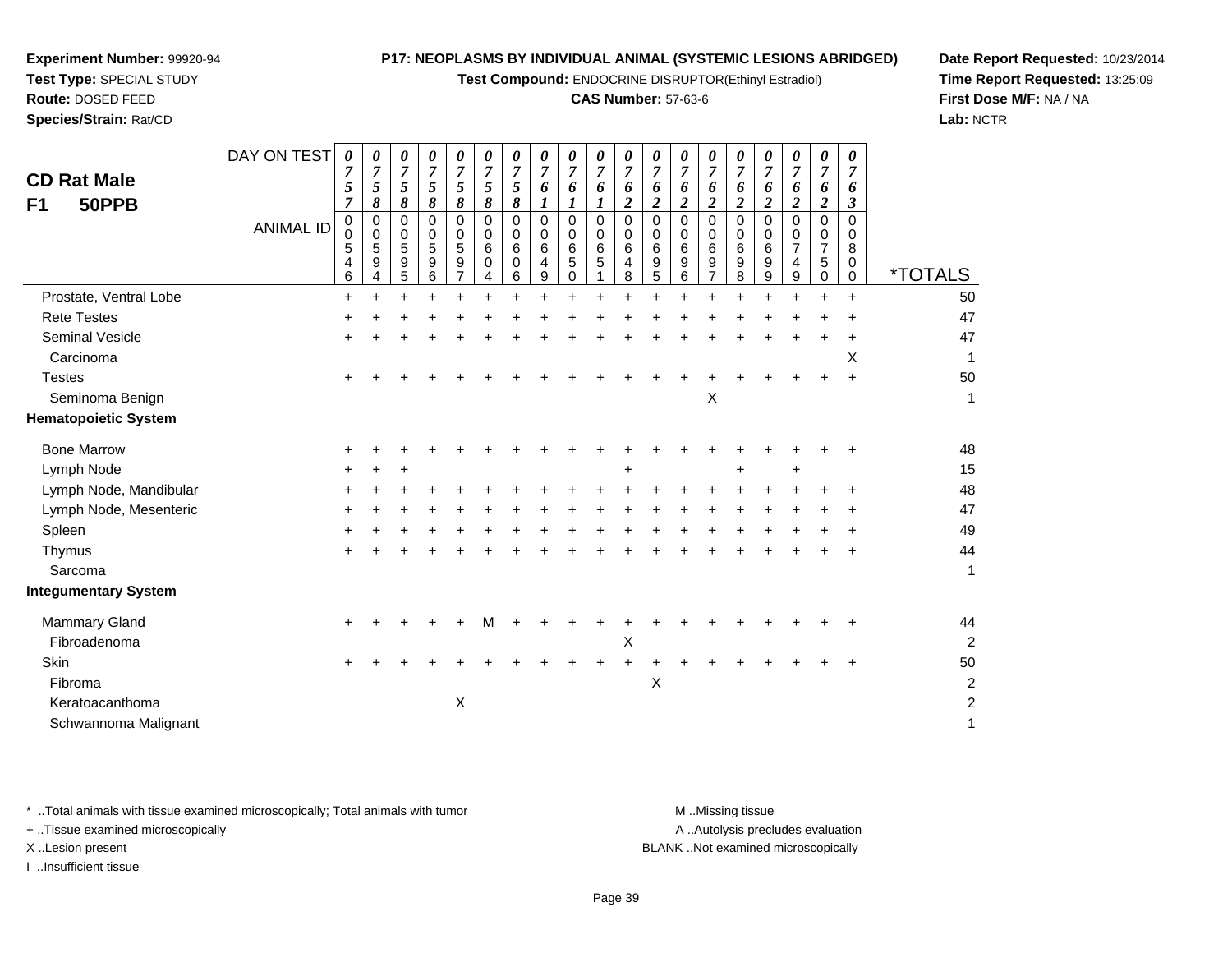**Test Compound:** ENDOCRINE DISRUPTOR(Ethinyl Estradiol)

#### **CAS Number:** 57-63-6

**Date Report Requested:** 10/23/2014**Time Report Requested:** 13:25:09**First Dose M/F:** NA / NA**Lab:** NCTR

| <b>CD Rat Male</b><br>50PPB<br>F <sub>1</sub><br><b>Musculoskeletal System</b>                                            | DAY ON TEST<br><b>ANIMAL ID</b> | $\boldsymbol{\theta}$<br>7<br>5<br>$\overline{7}$<br>$\pmb{0}$<br>$\mathbf 0$<br>5<br>4<br>6 | 0<br>$\overline{7}$<br>5<br>8<br>0<br>0<br>5<br>9<br>4 | 0<br>$\overline{7}$<br>$\sqrt{5}$<br>8<br>0<br>0<br>$\overline{5}$<br>9<br>5 | 0<br>$\overline{7}$<br>5<br>8<br>0<br>0<br>5<br>9<br>6 | 0<br>$\boldsymbol{7}$<br>5<br>$\pmb{8}$<br>$\Omega$<br>0<br>$\overline{5}$<br>9 | 0<br>$\boldsymbol{7}$<br>5<br>8<br>$\Omega$<br>0<br>6<br>0<br>4 | 0<br>$\overline{7}$<br>5<br>$\pmb{8}$<br>$\mathbf 0$<br>0<br>6<br>$\mathbf 0$<br>6 | 0<br>$\overline{7}$<br>6<br>1<br>0<br>0<br>6<br>4<br>9 | 0<br>$\boldsymbol{7}$<br>6<br>1<br>$\mathbf 0$<br>$\mathbf 0$<br>$\,6\,$<br>5<br>0 | 0<br>$\boldsymbol{7}$<br>6<br>$\boldsymbol{l}$<br>$\mathbf 0$<br>$\mathbf 0$<br>$\,6\,$<br>5 | 0<br>$\overline{7}$<br>6<br>$\boldsymbol{2}$<br>$\mathbf 0$<br>0<br>$\,6$<br>4<br>8 | 0<br>7<br>6<br>$\boldsymbol{2}$<br>$\mathbf 0$<br>0<br>6<br>9<br>5 | 0<br>$\boldsymbol{7}$<br>6<br>$\boldsymbol{2}$<br>$\mathbf 0$<br>0<br>$\,6\,$<br>9<br>6 | 0<br>$\overline{7}$<br>6<br>$\boldsymbol{2}$<br>$\Omega$<br>0<br>6<br>9 | 0<br>$\overline{7}$<br>6<br>$\overline{2}$<br>$\mathbf 0$<br>$\mathbf 0$<br>6<br>9<br>8 | 0<br>$\overline{7}$<br>6<br>$\overline{c}$<br>$\mathbf 0$<br>0<br>6<br>9<br>9 | 0<br>$\overline{7}$<br>6<br>$\boldsymbol{2}$<br>$\Omega$<br>0<br>$\overline{7}$<br>$\overline{\mathbf{4}}$<br>9 | 0<br>$\overline{7}$<br>6<br>$\boldsymbol{2}$<br>$\mathbf 0$<br>$\mathbf 0$<br>$\overline{7}$<br>5<br>$\Omega$ | 0<br>$\overline{7}$<br>6<br>3<br>0<br>$\mathbf 0$<br>8<br>$\mathbf 0$<br>$\Omega$ | <i><b>*TOTALS</b></i>                             |
|---------------------------------------------------------------------------------------------------------------------------|---------------------------------|----------------------------------------------------------------------------------------------|--------------------------------------------------------|------------------------------------------------------------------------------|--------------------------------------------------------|---------------------------------------------------------------------------------|-----------------------------------------------------------------|------------------------------------------------------------------------------------|--------------------------------------------------------|------------------------------------------------------------------------------------|----------------------------------------------------------------------------------------------|-------------------------------------------------------------------------------------|--------------------------------------------------------------------|-----------------------------------------------------------------------------------------|-------------------------------------------------------------------------|-----------------------------------------------------------------------------------------|-------------------------------------------------------------------------------|-----------------------------------------------------------------------------------------------------------------|---------------------------------------------------------------------------------------------------------------|-----------------------------------------------------------------------------------|---------------------------------------------------|
| <b>Bone</b><br>Bone, Femur<br><b>Skeletal Muscle</b><br><b>Nervous System</b>                                             |                                 | $\pm$                                                                                        |                                                        |                                                                              |                                                        |                                                                                 |                                                                 |                                                                                    |                                                        |                                                                                    |                                                                                              |                                                                                     |                                                                    |                                                                                         |                                                                         |                                                                                         |                                                                               |                                                                                                                 |                                                                                                               |                                                                                   | 1<br>50<br>$\overline{c}$                         |
| Brain, Brain Stem<br>Brain, Cerebellum<br>Brain, Cerebrum<br>Peripheral Nerve<br>Spinal Cord<br><b>Respiratory System</b> |                                 |                                                                                              |                                                        |                                                                              |                                                        |                                                                                 |                                                                 |                                                                                    |                                                        |                                                                                    |                                                                                              |                                                                                     |                                                                    |                                                                                         |                                                                         |                                                                                         |                                                                               |                                                                                                                 |                                                                                                               |                                                                                   | 50<br>50<br>50<br>$\boldsymbol{2}$<br>$\mathbf 0$ |
| Lung<br>Sarcoma, Metastatic, Thymus<br><b>Nose</b><br>Trachea<br><b>Special Senses System</b>                             |                                 | $+$                                                                                          |                                                        |                                                                              |                                                        |                                                                                 |                                                                 |                                                                                    |                                                        |                                                                                    |                                                                                              |                                                                                     |                                                                    |                                                                                         |                                                                         |                                                                                         |                                                                               |                                                                                                                 |                                                                                                               |                                                                                   | 48<br>1<br>49<br>50                               |
| Eye<br>Retrobulbar, Squamous Cell Carcinoma,<br>Deep Invasion<br><b>Harderian Gland</b><br><b>Lacrimal Gland</b>          |                                 | $\ddot{}$                                                                                    |                                                        |                                                                              |                                                        |                                                                                 |                                                                 | X                                                                                  |                                                        |                                                                                    |                                                                                              |                                                                                     |                                                                    |                                                                                         |                                                                         |                                                                                         |                                                                               |                                                                                                                 |                                                                                                               | $\div$                                                                            | 46<br>$\mathbf{1}$<br>48<br>$\overline{c}$        |

**Experiment Number:** 99920-94**Test Type:** SPECIAL STUDY**Route:** DOSED FEED**Species/Strain:** Rat/CD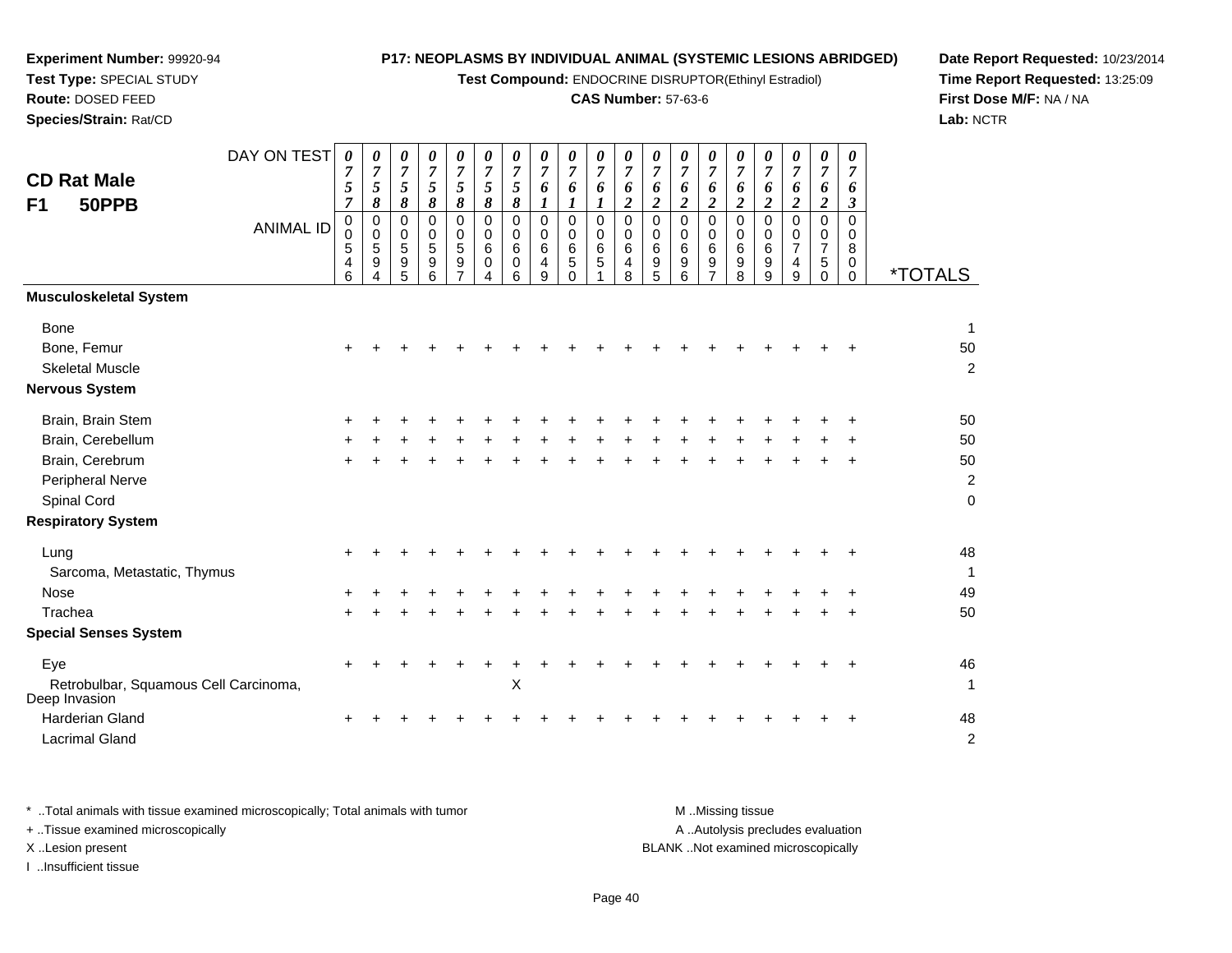**Test Compound:** ENDOCRINE DISRUPTOR(Ethinyl Estradiol)

### **CAS Number:** 57-63-6

**Date Report Requested:** 10/23/2014**Time Report Requested:** 13:25:09**First Dose M/F:** NA / NA**Lab:** NCTR

 $\overline{2}$ 

| <b>CD Rat Male</b><br>F1<br>50PPB                                                                                | DAY ON TEST<br><b>ANIMAL ID</b> | 0<br>7<br>$\sqrt{5}$<br>$\overline{7}$<br>0<br>0<br>5<br>4<br>6 | 7<br>5<br>8<br>0<br>$\pmb{0}$<br>5<br>9 | 0<br>$\overline{7}$<br>$5\overline{)}$<br>8<br>0<br>$\boldsymbol{0}$<br>5<br>9<br>5 | 0<br>$\overline{7}$<br>$\mathfrak{s}$<br>8<br>0<br>0<br>5<br>9<br>6 | 0<br>7<br>5<br>8<br>0<br>0<br>5<br>$\boldsymbol{9}$ | 0<br>$\overline{7}$<br>$\sqrt{5}$<br>8<br>$\mathbf 0$<br>0<br>6<br>0<br>4 | 0<br>$\overline{7}$<br>5<br>8<br>0<br>0<br>6<br>0<br>6 | 0<br>$\overline{7}$<br>6<br>0<br>$\mathbf 0$<br>$\,6$<br>4<br>9 | $\theta$<br>$\overline{7}$<br>6<br>0<br>0<br>6<br>5 | 0<br>$\overline{7}$<br>6<br>0<br>0<br>6<br>5 | $\boldsymbol{\theta}$<br>$\overline{7}$<br>6<br>$\boldsymbol{2}$<br>0<br>$\pmb{0}$<br>6<br>$\overline{\mathbf{4}}$<br>8 | U<br>$\overline{7}$<br>6<br>$\overline{\mathbf{c}}$<br>0<br>0<br>6<br>9<br>5 | U<br>7<br>6<br>$\overline{2}$<br>0<br>0<br>6<br>9<br>6 | 0<br>7<br>6<br>$\boldsymbol{2}$<br>0<br>6<br>9<br>⇁ | 0<br>$\overline{7}$<br>6<br>2<br>0<br>0<br>6<br>9<br>8 | 0<br>7<br>o<br>2<br>0<br>0<br>6<br>9<br>9 | 0<br>$\overline{7}$<br>6<br>$\overline{2}$<br>0<br>0<br>$\overline{7}$<br>4<br>9 | $\theta$<br>7<br>6<br>2<br>$\Omega$<br>0<br>$\overline{7}$<br>5 | 0<br>$\overline{7}$<br>6<br>3<br>$\Omega$<br>0<br>8<br>0<br>$\Omega$ | <i><b>*TOTALS</b></i>      |
|------------------------------------------------------------------------------------------------------------------|---------------------------------|-----------------------------------------------------------------|-----------------------------------------|-------------------------------------------------------------------------------------|---------------------------------------------------------------------|-----------------------------------------------------|---------------------------------------------------------------------------|--------------------------------------------------------|-----------------------------------------------------------------|-----------------------------------------------------|----------------------------------------------|-------------------------------------------------------------------------------------------------------------------------|------------------------------------------------------------------------------|--------------------------------------------------------|-----------------------------------------------------|--------------------------------------------------------|-------------------------------------------|----------------------------------------------------------------------------------|-----------------------------------------------------------------|----------------------------------------------------------------------|----------------------------|
| Zymbal's Gland                                                                                                   |                                 |                                                                 |                                         |                                                                                     |                                                                     |                                                     |                                                                           |                                                        |                                                                 |                                                     |                                              |                                                                                                                         |                                                                              |                                                        |                                                     |                                                        |                                           |                                                                                  |                                                                 |                                                                      | 2                          |
| Carcinoma                                                                                                        |                                 |                                                                 |                                         |                                                                                     |                                                                     |                                                     |                                                                           |                                                        |                                                                 |                                                     |                                              |                                                                                                                         |                                                                              |                                                        |                                                     |                                                        |                                           |                                                                                  |                                                                 |                                                                      |                            |
| Squamous Cell Carcinoma                                                                                          |                                 |                                                                 |                                         |                                                                                     |                                                                     |                                                     |                                                                           |                                                        |                                                                 |                                                     |                                              |                                                                                                                         |                                                                              |                                                        |                                                     |                                                        |                                           |                                                                                  |                                                                 |                                                                      |                            |
| <b>Urinary System</b>                                                                                            |                                 |                                                                 |                                         |                                                                                     |                                                                     |                                                     |                                                                           |                                                        |                                                                 |                                                     |                                              |                                                                                                                         |                                                                              |                                                        |                                                     |                                                        |                                           |                                                                                  |                                                                 |                                                                      |                            |
| Kidney<br>Bilateral, Renal Tubule, Carcinoma<br>Mesenchymal Tumor Malignant<br>Urethra<br><b>Urinary Bladder</b> |                                 | ÷<br>÷                                                          |                                         |                                                                                     |                                                                     |                                                     |                                                                           |                                                        |                                                                 |                                                     |                                              |                                                                                                                         |                                                                              |                                                        |                                                     |                                                        |                                           |                                                                                  |                                                                 |                                                                      | 49<br>$\overline{2}$<br>49 |
| <b>SYSTEMIC LESIONS</b>                                                                                          |                                 |                                                                 |                                         |                                                                                     |                                                                     |                                                     |                                                                           |                                                        |                                                                 |                                                     |                                              |                                                                                                                         |                                                                              |                                                        |                                                     |                                                        |                                           |                                                                                  |                                                                 |                                                                      |                            |
| Multiple Organ                                                                                                   |                                 |                                                                 |                                         |                                                                                     |                                                                     |                                                     |                                                                           |                                                        |                                                                 |                                                     |                                              |                                                                                                                         |                                                                              |                                                        |                                                     |                                                        |                                           |                                                                                  |                                                                 |                                                                      | 50                         |
|                                                                                                                  |                                 |                                                                 |                                         |                                                                                     |                                                                     |                                                     |                                                                           |                                                        |                                                                 |                                                     |                                              |                                                                                                                         |                                                                              |                                                        |                                                     |                                                        |                                           |                                                                                  |                                                                 |                                                                      |                            |

\* ..Total animals with tissue examined microscopically; Total animals with tumor **M** . Missing tissue M ..Missing tissue

+ ..Tissue examined microscopically

Lymphoma Malignant

**Experiment Number:** 99920-94**Test Type:** SPECIAL STUDY**Route:** DOSED FEED**Species/Strain:** Rat/CD

I ..Insufficient tissue

A ..Autolysis precludes evaluation X ..Lesion present BLANK ..Not examined microscopically

t de la construction de la construction de la construction de la construction de la construction de la construction<br>De la construction de la construction de la construction de la construction de la construction de la const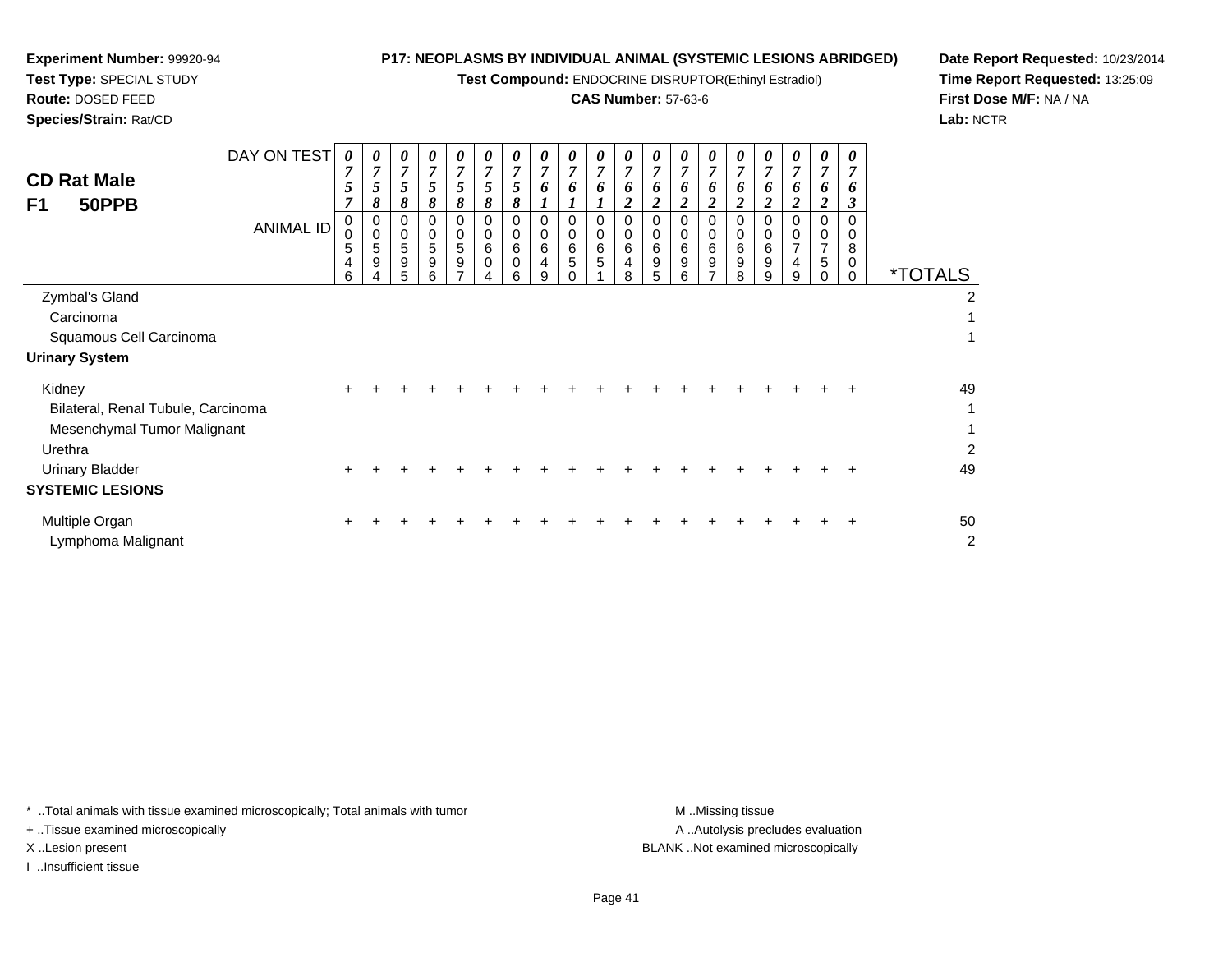**Test Compound:** ENDOCRINE DISRUPTOR(Ethinyl Estradiol)

#### **CAS Number:** 57-63-6

**Date Report Requested:** 10/23/2014**Time Report Requested:** 13:25:09**First Dose M/F:** NA / NA**Lab:** NCTR

#### DAY ON TEST**CD Rat Male F1/2PPB TO CTL**ANIMAL ID*0 4 8 5* 0 0 0 5 5*0 5 1 0* 0 0 0 6 8*0 5 3 4* 0 0 0 7 9*0 5 4 9* 0 0 0 8 7*0 5 6 9* 0 0 1 0 7*0 6 0 3* 0 0 1 5 0*0 6 1 0* 0 0 1 5 3*0 6 1 9* 0 0 1 6 0*0 6 2 3* 0 0 1 6 7*0 6 4 2* 0 0 1 8 7*0 6 4 6* 0 0 1 9 7*0 6 5 6* 0 0 2 1 5*0 6 8 1* 0 0 2 5 5*0 6 9 5* 0 0 2 8 5*0 7 1 9* 0 0 3 2 6*0 7 2 5* 0 0 3 4 0*0 7 3 6* 0 0 3 7 2*0 7 3 7* 0 0 3 6 2*0 7 4 7* 0 0 3 8 9*0 7 5 6* 0 0 4 3 0*0 7 5 6* 0 0 4 3 1*0 7 5 7* 0 0 4 8 6*0 7 5 7* 0 0 4 8 7*0 7 5 7* 0 0 5 3 4*0 7 5 7* 0 0 5 3 5*0 7 5 8* 0 0 5 8 1*0 7 5 8* 0 0 5 8 2*0 7 5 8* 0 0 5 8 3*0 7 6 1* 0 0 6 3 7*0 7 6 1* 0 0 6 3 8*0 7 6 1* 0 0 6 8 5**Alimentary SystemEsophagus**  $\mathsf{S}$  + <sup>+</sup> <sup>+</sup> <sup>+</sup> <sup>+</sup> <sup>+</sup> <sup>+</sup> <sup>+</sup> <sup>+</sup> <sup>+</sup> <sup>+</sup> <sup>+</sup> <sup>+</sup> <sup>+</sup> <sup>+</sup> <sup>+</sup> <sup>+</sup> <sup>+</sup> <sup>+</sup> <sup>+</sup> <sup>+</sup> <sup>+</sup> <sup>+</sup> <sup>+</sup> <sup>+</sup> <sup>+</sup> <sup>+</sup> <sup>+</sup> <sup>+</sup> <sup>+</sup> <sup>+</sup> Intestine Large, Cecum <sup>+</sup> <sup>+</sup> <sup>+</sup> <sup>+</sup> <sup>A</sup> <sup>+</sup> <sup>+</sup> <sup>+</sup> <sup>+</sup> <sup>A</sup> <sup>+</sup> <sup>+</sup> <sup>+</sup> <sup>+</sup> <sup>+</sup> <sup>+</sup> <sup>+</sup> <sup>+</sup> <sup>+</sup> <sup>+</sup> <sup>+</sup> <sup>+</sup> <sup>+</sup> <sup>+</sup> <sup>+</sup> <sup>+</sup> <sup>+</sup> <sup>+</sup> <sup>+</sup> <sup>+</sup> <sup>+</sup> Intestine Large, Colonn  $+$  <sup>+</sup> <sup>+</sup> <sup>+</sup> <sup>+</sup> <sup>+</sup> <sup>+</sup> <sup>+</sup> <sup>+</sup> <sup>A</sup> <sup>+</sup> <sup>+</sup> <sup>+</sup> <sup>+</sup> <sup>+</sup> <sup>+</sup> <sup>+</sup> <sup>+</sup> <sup>+</sup> <sup>+</sup> <sup>+</sup> <sup>+</sup> <sup>+</sup> <sup>+</sup> <sup>+</sup> <sup>+</sup> <sup>+</sup> <sup>+</sup> <sup>+</sup> <sup>+</sup> <sup>+</sup> Intestine Large, Rectum <sup>+</sup> <sup>+</sup> <sup>+</sup> <sup>+</sup> <sup>+</sup> <sup>+</sup> <sup>+</sup> <sup>+</sup> <sup>+</sup> <sup>A</sup> <sup>+</sup> <sup>+</sup> <sup>+</sup> <sup>+</sup> <sup>+</sup> <sup>+</sup> <sup>+</sup> <sup>+</sup> <sup>+</sup> <sup>+</sup> <sup>+</sup> <sup>+</sup> <sup>+</sup> <sup>+</sup> <sup>+</sup> <sup>+</sup> <sup>+</sup> <sup>+</sup> <sup>+</sup> <sup>+</sup> <sup>+</sup> Intestine Small, Duodenum <sup>+</sup> <sup>+</sup> <sup>+</sup> <sup>+</sup> <sup>+</sup> <sup>+</sup> <sup>+</sup> <sup>+</sup> <sup>+</sup> <sup>A</sup> <sup>+</sup> <sup>+</sup> <sup>+</sup> <sup>+</sup> <sup>+</sup> <sup>+</sup> <sup>+</sup> <sup>+</sup> <sup>+</sup> <sup>+</sup> <sup>+</sup> <sup>+</sup> <sup>+</sup> <sup>+</sup> <sup>+</sup> <sup>+</sup> <sup>+</sup> <sup>+</sup> <sup>+</sup> <sup>+</sup> <sup>+</sup> Adenocarcinoma $\alpha$  $\mathsf{x}$  x  $\mathsf{x}$ Intestine Small, Ileum <sup>+</sup> <sup>+</sup> <sup>+</sup> <sup>+</sup> <sup>A</sup> <sup>+</sup> <sup>+</sup> <sup>+</sup> <sup>+</sup> <sup>A</sup> <sup>+</sup> <sup>+</sup> <sup>+</sup> <sup>+</sup> <sup>+</sup> <sup>+</sup> <sup>+</sup> <sup>+</sup> <sup>+</sup> <sup>+</sup> <sup>+</sup> <sup>+</sup> <sup>+</sup> <sup>+</sup> <sup>+</sup> <sup>+</sup> <sup>+</sup> <sup>+</sup> <sup>+</sup> <sup>+</sup> <sup>+</sup> Intestine Small, Jejunum <sup>+</sup> <sup>+</sup> <sup>+</sup> <sup>+</sup> <sup>A</sup> <sup>+</sup> <sup>+</sup> <sup>+</sup> <sup>+</sup> <sup>A</sup> <sup>+</sup> <sup>+</sup> <sup>+</sup> <sup>+</sup> <sup>+</sup> <sup>+</sup> <sup>+</sup> <sup>+</sup> <sup>+</sup> <sup>+</sup> <sup>+</sup> <sup>+</sup> <sup>+</sup> <sup>+</sup> <sup>+</sup> <sup>+</sup> <sup>+</sup> <sup>+</sup> <sup>+</sup> <sup>+</sup> <sup>+</sup> Liver $\mathsf{r}$  + <sup>+</sup> <sup>+</sup> <sup>+</sup> <sup>+</sup> <sup>+</sup> <sup>+</sup> <sup>+</sup> <sup>+</sup> <sup>+</sup> <sup>+</sup> <sup>+</sup> <sup>+</sup> <sup>+</sup> <sup>+</sup> <sup>+</sup> <sup>+</sup> <sup>+</sup> <sup>+</sup> <sup>+</sup> <sup>+</sup> <sup>+</sup> <sup>+</sup> <sup>+</sup> <sup>+</sup> <sup>+</sup> <sup>+</sup> <sup>+</sup> <sup>+</sup> <sup>+</sup> <sup>+</sup> Cholangiocarcinoma $\alpha$ **Mesentery**  $\mathsf{y}$ Oral Mucosaa  $+$  <sup>+</sup> <sup>+</sup> <sup>+</sup> <sup>+</sup> Squamous Cell Carcinomaa  $\lambda$  $x \times x$ Pancreas <sup>+</sup> <sup>+</sup> <sup>+</sup> <sup>+</sup> <sup>+</sup> <sup>+</sup> <sup>+</sup> <sup>+</sup> <sup>+</sup> <sup>A</sup> <sup>+</sup> <sup>+</sup> <sup>+</sup> <sup>+</sup> <sup>+</sup> <sup>+</sup> <sup>+</sup> <sup>+</sup> <sup>+</sup> <sup>+</sup> <sup>+</sup> <sup>+</sup> <sup>+</sup> <sup>+</sup> <sup>+</sup> <sup>+</sup> <sup>+</sup> <sup>+</sup> <sup>+</sup> <sup>+</sup> <sup>+</sup> Salivary Glands $\sim$   $\sim$   $\sim$   $\sim$   $\sim$   $\sim$  <sup>+</sup> <sup>+</sup> <sup>+</sup> <sup>+</sup> <sup>+</sup> <sup>+</sup> <sup>+</sup> <sup>+</sup> <sup>+</sup> <sup>+</sup> <sup>+</sup> <sup>+</sup> <sup>+</sup> <sup>+</sup> <sup>+</sup> <sup>+</sup> <sup>+</sup> <sup>+</sup> <sup>+</sup> <sup>+</sup> <sup>+</sup> <sup>+</sup> <sup>+</sup> <sup>+</sup> <sup>+</sup> <sup>+</sup> <sup>+</sup> <sup>+</sup> <sup>+</sup> <sup>+</sup> Stomach, Forestomach $h \rightarrow$  <sup>+</sup> <sup>+</sup> <sup>+</sup> <sup>+</sup> <sup>+</sup> <sup>+</sup> <sup>+</sup> <sup>+</sup> <sup>+</sup> <sup>+</sup> <sup>+</sup> <sup>+</sup> <sup>+</sup> <sup>+</sup> <sup>+</sup> <sup>+</sup> <sup>+</sup> <sup>+</sup> <sup>+</sup> <sup>+</sup> <sup>+</sup> <sup>+</sup> <sup>+</sup> <sup>+</sup> <sup>+</sup> <sup>+</sup> <sup>+</sup> <sup>+</sup> <sup>+</sup> <sup>+</sup> Stomach, Glandularr + <sup>+</sup> <sup>+</sup> <sup>+</sup> <sup>+</sup> <sup>+</sup> <sup>+</sup> <sup>+</sup> <sup>+</sup> <sup>+</sup> <sup>+</sup> <sup>+</sup> <sup>+</sup> <sup>+</sup> <sup>+</sup> <sup>+</sup> <sup>+</sup> <sup>+</sup> <sup>+</sup> <sup>+</sup> <sup>+</sup> <sup>+</sup> <sup>+</sup> <sup>+</sup> <sup>+</sup> <sup>+</sup> <sup>+</sup> <sup>+</sup> <sup>+</sup> <sup>+</sup> <sup>+</sup> Adenoma $\alpha$ **Cardiovascular System**Blood Vessel $\mathbf{+}$  <sup>+</sup> <sup>+</sup> <sup>+</sup> <sup>+</sup> <sup>+</sup> <sup>+</sup> <sup>+</sup> <sup>+</sup> <sup>+</sup> <sup>+</sup> <sup>+</sup> <sup>+</sup> <sup>+</sup> <sup>+</sup> <sup>+</sup> <sup>+</sup> <sup>+</sup> <sup>+</sup> <sup>+</sup> <sup>+</sup> <sup>+</sup> <sup>+</sup> <sup>+</sup> <sup>+</sup> <sup>+</sup> <sup>+</sup> <sup>+</sup> <sup>+</sup> <sup>+</sup> <sup>+</sup> Heart <sup>+</sup><sup>+</sup> <sup>+</sup> <sup>+</sup> <sup>+</sup> <sup>+</sup> <sup>+</sup> <sup>+</sup> <sup>+</sup> <sup>+</sup> <sup>+</sup> <sup>+</sup> <sup>+</sup> <sup>+</sup> <sup>+</sup> <sup>+</sup> <sup>+</sup> <sup>+</sup> <sup>+</sup> <sup>+</sup> <sup>+</sup> <sup>+</sup> <sup>+</sup> <sup>+</sup> <sup>+</sup> <sup>+</sup> <sup>+</sup> <sup>+</sup> <sup>+</sup> <sup>+</sup> <sup>+</sup>

\* ..Total animals with tissue examined microscopically; Total animals with tumor M ...Total animals with tumor A ..Autolysis precludes evaluation + ..Tissue examined microscopically X ..Lesion present BLANK ..Not examined microscopicallyI ..Insufficient tissue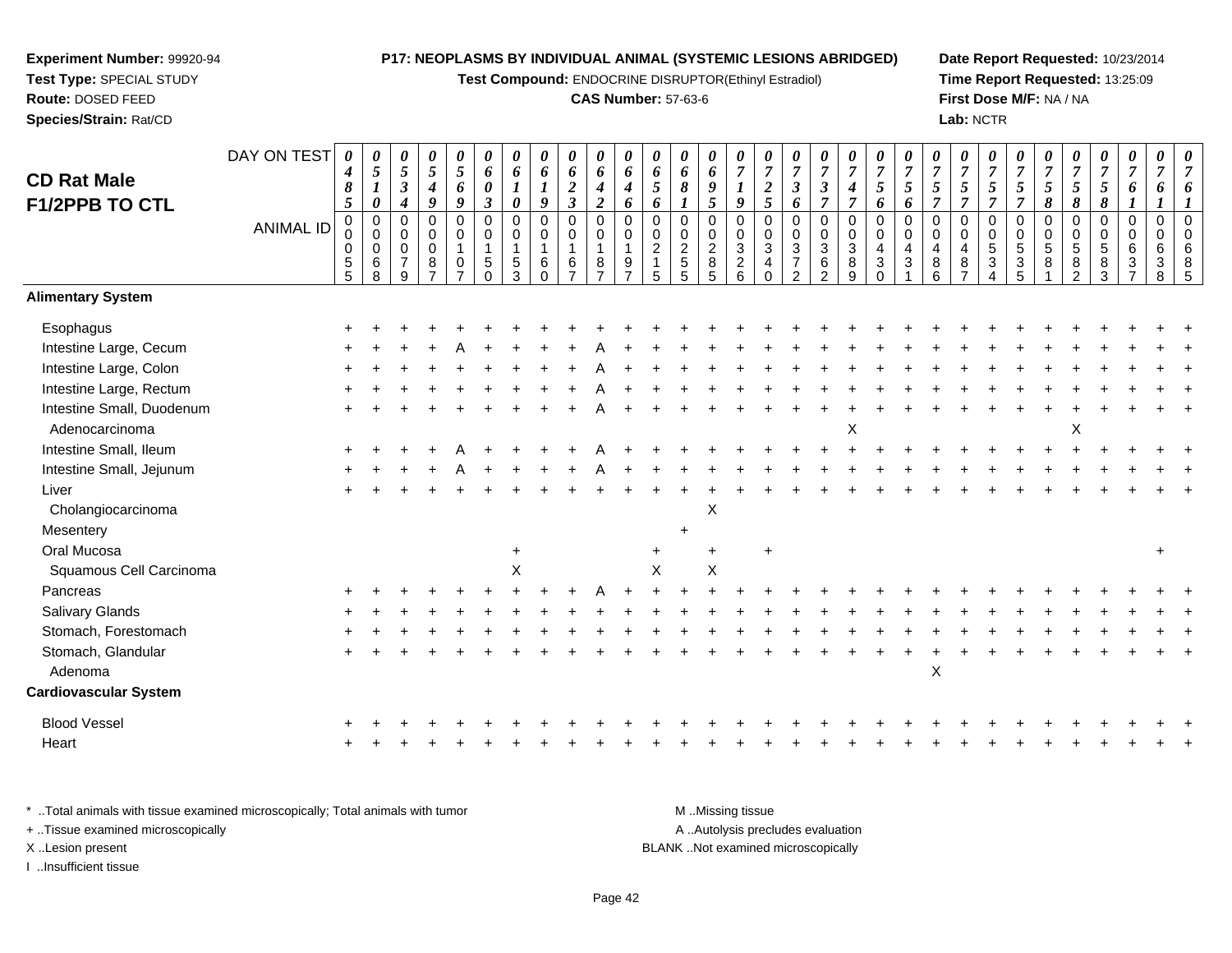**Test Compound:** ENDOCRINE DISRUPTOR(Ethinyl Estradiol)

#### **CAS Number:** 57-63-6

**Date Report Requested:** 10/23/2014**Time Report Requested:** 13:25:10**First Dose M/F:** NA / NA**Lab:** NCTR

| <b>CD Rat Male</b><br>F1/2PPB TO CTL | DAY ON TEST<br><b>ANIMAL ID</b> | 0<br>$\boldsymbol{4}$<br>$\pmb{8}$<br>$\mathfrak{s}$<br>$\mathbf 0$<br>0<br>$\pmb{0}$ | 0<br>$\mathfrak{s}$<br>$\boldsymbol{l}$<br>$\pmb{\theta}$<br>$\pmb{0}$<br>$\mathbf 0$<br>0 | 0<br>$\overline{5}$<br>$\mathfrak{z}$<br>$\boldsymbol{4}$<br>0<br>$\mathbf 0$<br>$\mathbf 0$ | $\frac{\theta}{5}$<br>$\boldsymbol{4}$<br>9<br>$\mathbf 0$<br>0<br>$\pmb{0}$ | $\frac{\theta}{5}$<br>6<br>9<br>$\pmb{0}$<br>$\pmb{0}$<br>$\mathbf{1}$ | 0<br>6<br>$\boldsymbol{\theta}$<br>$\boldsymbol{\beta}$<br>$\mathbf 0$<br>$\mathbf 0$<br>$\overline{1}$ | $\boldsymbol{\theta}$<br>6<br>$\boldsymbol{l}$<br>$\boldsymbol{\theta}$<br>$\pmb{0}$<br>$\mathbf 0$<br>$\mathbf{1}$ | $\boldsymbol{\theta}$<br>$\boldsymbol{6}$<br>$\boldsymbol{l}$<br>9<br>0<br>0<br>$\mathbf{1}$ | 0<br>6<br>$\overline{a}$<br>$\mathfrak{z}$<br>$\pmb{0}$<br>0<br>$\mathbf{1}$ | 0<br>$\boldsymbol{6}$<br>$\boldsymbol{4}$<br>$\overline{\mathbf{c}}$<br>0<br>0<br>$\mathbf{1}$ | $\boldsymbol{\theta}$<br>6<br>$\boldsymbol{4}$<br>6<br>$\mathbf 0$<br>$\mathbf 0$ | $\boldsymbol{\theta}$<br>6<br>5<br>6<br>$\pmb{0}$<br>0<br>$\overline{2}$ | $\boldsymbol{\theta}$<br>6<br>8<br>0<br>0<br>$\sqrt{2}$ | $\boldsymbol{\theta}$<br>6<br>$\boldsymbol{g}$<br>5<br>$\mathbf 0$<br>$\mathbf 0$<br>$\overline{c}$ | $\boldsymbol{\theta}$<br>$\overline{7}$<br>9<br>$\pmb{0}$<br>0<br>$\sqrt{3}$ | $\boldsymbol{7}$<br>$\boldsymbol{2}$<br>5<br>$\mathbf 0$<br>0<br>$\sqrt{3}$ | $\overline{7}$<br>$\mathfrak{z}$<br>6<br>$\pmb{0}$<br>$\mathbf 0$<br>$\sqrt{3}$ | $\boldsymbol{\theta}$<br>$\boldsymbol{7}$<br>$\mathfrak{z}$<br>$\overline{7}$<br>$\mathbf 0$<br>$\pmb{0}$<br>$\sqrt{3}$ | $\frac{\theta}{7}$<br>$\boldsymbol{4}$<br>$\overline{7}$<br>$\pmb{0}$<br>$\mathbf 0$<br>$\mathbf{3}$ | U<br>$\overline{7}$<br>5<br>6<br>$\mathbf 0$<br>$\mathbf 0$<br>$\overline{4}$ | $\overline{7}$<br>5<br>6<br>$\mathbf 0$<br>0<br>4 | $\overline{7}$<br>5<br>$\mathbf 0$<br>$\mathbf 0$<br>$\overline{4}$ | $\boldsymbol{\theta}$<br>$\overline{7}$<br>5<br>$\overline{7}$<br>$\mathbf 0$<br>$\mathbf 0$<br>$\overline{4}$ | 0<br>$\boldsymbol{7}$<br>5<br>$\overline{7}$<br>$\mathbf 0$<br>$\mathbf 0$<br>$\sqrt{5}$ | $\boldsymbol{\theta}$<br>$\overline{7}$<br>5<br>$\overline{7}$<br>0<br>$\mathbf 0$<br>5 | $\boldsymbol{7}$<br>5<br>8<br>$\pmb{0}$<br>0<br>5 | U<br>$\overline{7}$<br>5<br>8<br>$\pmb{0}$<br>0<br>$\,$ 5 $\,$ | U<br>$\boldsymbol{7}$<br>$\mathfrak{s}$<br>8<br>0<br>0<br>5 | 0<br>$\boldsymbol{7}$<br>$\boldsymbol{6}$<br>$\mathbf{I}$<br>$\pmb{0}$<br>$\mathbf 0$<br>6 | $\boldsymbol{\theta}$<br>$\overline{7}$<br>6<br>$\mathbf 0$<br>0<br>6 | $\Omega$<br>$\Omega$<br>6 |
|--------------------------------------|---------------------------------|---------------------------------------------------------------------------------------|--------------------------------------------------------------------------------------------|----------------------------------------------------------------------------------------------|------------------------------------------------------------------------------|------------------------------------------------------------------------|---------------------------------------------------------------------------------------------------------|---------------------------------------------------------------------------------------------------------------------|----------------------------------------------------------------------------------------------|------------------------------------------------------------------------------|------------------------------------------------------------------------------------------------|-----------------------------------------------------------------------------------|--------------------------------------------------------------------------|---------------------------------------------------------|-----------------------------------------------------------------------------------------------------|------------------------------------------------------------------------------|-----------------------------------------------------------------------------|---------------------------------------------------------------------------------|-------------------------------------------------------------------------------------------------------------------------|------------------------------------------------------------------------------------------------------|-------------------------------------------------------------------------------|---------------------------------------------------|---------------------------------------------------------------------|----------------------------------------------------------------------------------------------------------------|------------------------------------------------------------------------------------------|-----------------------------------------------------------------------------------------|---------------------------------------------------|----------------------------------------------------------------|-------------------------------------------------------------|--------------------------------------------------------------------------------------------|-----------------------------------------------------------------------|---------------------------|
|                                      |                                 | $\,$ 5 $\,$<br>$5\phantom{.0}$                                                        | $\,6\,$<br>8                                                                               | $\overline{7}$<br>9                                                                          | 8                                                                            | $\mathbf 0$<br>$\overline{ }$                                          | 5<br>0                                                                                                  | $\sqrt{5}$<br>3                                                                                                     | $\,6$<br>$\Omega$                                                                            | 6<br>$\overline{7}$                                                          | 8<br>$\overline{7}$                                                                            | 9                                                                                 | 5                                                                        | 5<br>5                                                  | 8<br>5                                                                                              | $\overline{c}$<br>6                                                          | $\overline{4}$                                                              | $\overline{7}$<br>$\mathcal{P}$                                                 | $\,6\,$<br>$\overline{2}$                                                                                               | 8<br>9                                                                                               | 3<br>$\Omega$                                                                 | 3                                                 | 8<br>6                                                              | 8                                                                                                              | 3                                                                                        | 3<br>5                                                                                  | 8                                                 | 8<br>$\mathfrak{p}$                                            | 8<br>3                                                      | 3                                                                                          | 3<br>8                                                                |                           |
| <b>Endocrine System</b>              |                                 |                                                                                       |                                                                                            |                                                                                              |                                                                              |                                                                        |                                                                                                         |                                                                                                                     |                                                                                              |                                                                              |                                                                                                |                                                                                   |                                                                          |                                                         |                                                                                                     |                                                                              |                                                                             |                                                                                 |                                                                                                                         |                                                                                                      |                                                                               |                                                   |                                                                     |                                                                                                                |                                                                                          |                                                                                         |                                                   |                                                                |                                                             |                                                                                            |                                                                       |                           |
| <b>Adrenal Cortex</b>                |                                 |                                                                                       |                                                                                            |                                                                                              |                                                                              |                                                                        |                                                                                                         |                                                                                                                     |                                                                                              |                                                                              |                                                                                                |                                                                                   |                                                                          |                                                         |                                                                                                     |                                                                              |                                                                             |                                                                                 |                                                                                                                         |                                                                                                      |                                                                               |                                                   |                                                                     |                                                                                                                |                                                                                          |                                                                                         |                                                   |                                                                |                                                             |                                                                                            |                                                                       |                           |
| Adrenal Medulla                      |                                 |                                                                                       |                                                                                            |                                                                                              |                                                                              |                                                                        |                                                                                                         |                                                                                                                     |                                                                                              |                                                                              |                                                                                                |                                                                                   |                                                                          |                                                         |                                                                                                     |                                                                              |                                                                             |                                                                                 |                                                                                                                         |                                                                                                      |                                                                               |                                                   |                                                                     |                                                                                                                |                                                                                          |                                                                                         |                                                   |                                                                |                                                             |                                                                                            |                                                                       |                           |
| Bilateral, Pheochromocytoma Benign   |                                 |                                                                                       |                                                                                            |                                                                                              |                                                                              |                                                                        |                                                                                                         |                                                                                                                     |                                                                                              |                                                                              |                                                                                                |                                                                                   |                                                                          |                                                         |                                                                                                     |                                                                              |                                                                             |                                                                                 |                                                                                                                         |                                                                                                      | X                                                                             |                                                   |                                                                     |                                                                                                                |                                                                                          |                                                                                         |                                                   |                                                                |                                                             |                                                                                            |                                                                       |                           |
| Pheochromocytoma Benign              |                                 |                                                                                       |                                                                                            |                                                                                              |                                                                              |                                                                        |                                                                                                         |                                                                                                                     |                                                                                              |                                                                              |                                                                                                |                                                                                   |                                                                          |                                                         |                                                                                                     |                                                                              |                                                                             |                                                                                 |                                                                                                                         |                                                                                                      |                                                                               |                                                   |                                                                     |                                                                                                                |                                                                                          |                                                                                         |                                                   |                                                                |                                                             |                                                                                            |                                                                       |                           |
| Islets, Pancreatic                   |                                 |                                                                                       |                                                                                            |                                                                                              |                                                                              |                                                                        |                                                                                                         |                                                                                                                     |                                                                                              |                                                                              |                                                                                                |                                                                                   |                                                                          |                                                         |                                                                                                     |                                                                              |                                                                             |                                                                                 |                                                                                                                         |                                                                                                      |                                                                               |                                                   |                                                                     |                                                                                                                |                                                                                          |                                                                                         |                                                   |                                                                |                                                             |                                                                                            |                                                                       |                           |
| Parathyroid Gland                    |                                 |                                                                                       |                                                                                            |                                                                                              |                                                                              |                                                                        |                                                                                                         |                                                                                                                     |                                                                                              |                                                                              |                                                                                                |                                                                                   |                                                                          |                                                         |                                                                                                     |                                                                              |                                                                             |                                                                                 |                                                                                                                         |                                                                                                      |                                                                               |                                                   |                                                                     |                                                                                                                |                                                                                          |                                                                                         |                                                   |                                                                |                                                             |                                                                                            |                                                                       |                           |
| Adenoma                              |                                 |                                                                                       |                                                                                            |                                                                                              |                                                                              |                                                                        |                                                                                                         |                                                                                                                     |                                                                                              |                                                                              |                                                                                                |                                                                                   |                                                                          |                                                         |                                                                                                     |                                                                              |                                                                             |                                                                                 |                                                                                                                         |                                                                                                      |                                                                               |                                                   |                                                                     |                                                                                                                |                                                                                          |                                                                                         |                                                   |                                                                |                                                             |                                                                                            |                                                                       |                           |
| <b>Pituitary Gland</b>               |                                 |                                                                                       |                                                                                            |                                                                                              |                                                                              |                                                                        |                                                                                                         |                                                                                                                     |                                                                                              |                                                                              |                                                                                                |                                                                                   |                                                                          |                                                         |                                                                                                     |                                                                              |                                                                             |                                                                                 |                                                                                                                         |                                                                                                      |                                                                               |                                                   |                                                                     |                                                                                                                |                                                                                          |                                                                                         |                                                   |                                                                |                                                             |                                                                                            |                                                                       |                           |
| Pars Distalis, Adenoma               |                                 |                                                                                       |                                                                                            | X.                                                                                           | $\mathsf{X}$                                                                 | $\times$                                                               | X                                                                                                       |                                                                                                                     |                                                                                              | X                                                                            | X                                                                                              | X                                                                                 |                                                                          |                                                         | X                                                                                                   | $\times$                                                                     |                                                                             | X                                                                               | X                                                                                                                       | $\boldsymbol{X}$                                                                                     | $\mathsf{X}$                                                                  |                                                   | X                                                                   | $\times$                                                                                                       | $\boldsymbol{X}$                                                                         | $\mathsf{X}$                                                                            |                                                   | X                                                              | $\mathsf{X}$                                                |                                                                                            | X                                                                     |                           |
| <b>Thyroid Gland</b>                 |                                 |                                                                                       |                                                                                            |                                                                                              |                                                                              |                                                                        |                                                                                                         |                                                                                                                     |                                                                                              |                                                                              |                                                                                                |                                                                                   |                                                                          |                                                         |                                                                                                     |                                                                              |                                                                             |                                                                                 |                                                                                                                         |                                                                                                      |                                                                               |                                                   |                                                                     |                                                                                                                |                                                                                          |                                                                                         |                                                   |                                                                |                                                             |                                                                                            |                                                                       |                           |
| C Cell, Adenoma                      |                                 |                                                                                       |                                                                                            |                                                                                              |                                                                              |                                                                        |                                                                                                         |                                                                                                                     |                                                                                              |                                                                              |                                                                                                |                                                                                   |                                                                          |                                                         |                                                                                                     |                                                                              |                                                                             |                                                                                 |                                                                                                                         |                                                                                                      |                                                                               |                                                   |                                                                     |                                                                                                                |                                                                                          |                                                                                         |                                                   | X                                                              |                                                             |                                                                                            |                                                                       |                           |
| C Cell, Carcinoma                    |                                 |                                                                                       |                                                                                            |                                                                                              |                                                                              |                                                                        |                                                                                                         |                                                                                                                     |                                                                                              |                                                                              |                                                                                                |                                                                                   |                                                                          |                                                         |                                                                                                     |                                                                              |                                                                             |                                                                                 |                                                                                                                         |                                                                                                      |                                                                               |                                                   |                                                                     |                                                                                                                |                                                                                          |                                                                                         |                                                   | $\pmb{\times}$                                                 |                                                             |                                                                                            |                                                                       |                           |
| <b>General Body System</b>           |                                 |                                                                                       |                                                                                            |                                                                                              |                                                                              |                                                                        |                                                                                                         |                                                                                                                     |                                                                                              |                                                                              |                                                                                                |                                                                                   |                                                                          |                                                         |                                                                                                     |                                                                              |                                                                             |                                                                                 |                                                                                                                         |                                                                                                      |                                                                               |                                                   |                                                                     |                                                                                                                |                                                                                          |                                                                                         |                                                   |                                                                |                                                             |                                                                                            |                                                                       |                           |
| <b>Tissue NOS</b>                    |                                 |                                                                                       |                                                                                            |                                                                                              |                                                                              |                                                                        |                                                                                                         |                                                                                                                     |                                                                                              |                                                                              |                                                                                                |                                                                                   |                                                                          |                                                         |                                                                                                     |                                                                              |                                                                             |                                                                                 |                                                                                                                         |                                                                                                      |                                                                               |                                                   |                                                                     |                                                                                                                |                                                                                          |                                                                                         |                                                   |                                                                |                                                             |                                                                                            |                                                                       |                           |
| Schwannoma Malignant                 |                                 |                                                                                       |                                                                                            |                                                                                              |                                                                              |                                                                        |                                                                                                         |                                                                                                                     |                                                                                              |                                                                              |                                                                                                |                                                                                   |                                                                          |                                                         |                                                                                                     |                                                                              |                                                                             |                                                                                 |                                                                                                                         |                                                                                                      |                                                                               |                                                   |                                                                     |                                                                                                                |                                                                                          |                                                                                         |                                                   |                                                                | X                                                           |                                                                                            |                                                                       |                           |
| <b>Genital System</b>                |                                 |                                                                                       |                                                                                            |                                                                                              |                                                                              |                                                                        |                                                                                                         |                                                                                                                     |                                                                                              |                                                                              |                                                                                                |                                                                                   |                                                                          |                                                         |                                                                                                     |                                                                              |                                                                             |                                                                                 |                                                                                                                         |                                                                                                      |                                                                               |                                                   |                                                                     |                                                                                                                |                                                                                          |                                                                                         |                                                   |                                                                |                                                             |                                                                                            |                                                                       |                           |
| Coagulating Gland                    |                                 |                                                                                       |                                                                                            |                                                                                              |                                                                              |                                                                        |                                                                                                         |                                                                                                                     |                                                                                              |                                                                              |                                                                                                |                                                                                   |                                                                          |                                                         |                                                                                                     |                                                                              |                                                                             |                                                                                 |                                                                                                                         |                                                                                                      |                                                                               |                                                   |                                                                     |                                                                                                                |                                                                                          |                                                                                         |                                                   |                                                                |                                                             |                                                                                            |                                                                       |                           |
| Epididymis                           |                                 |                                                                                       |                                                                                            |                                                                                              |                                                                              |                                                                        |                                                                                                         |                                                                                                                     |                                                                                              |                                                                              |                                                                                                |                                                                                   |                                                                          |                                                         |                                                                                                     |                                                                              |                                                                             |                                                                                 |                                                                                                                         |                                                                                                      |                                                                               |                                                   |                                                                     |                                                                                                                |                                                                                          |                                                                                         |                                                   |                                                                |                                                             |                                                                                            |                                                                       |                           |
| Penis                                |                                 |                                                                                       |                                                                                            |                                                                                              |                                                                              |                                                                        |                                                                                                         |                                                                                                                     |                                                                                              |                                                                              |                                                                                                |                                                                                   |                                                                          |                                                         |                                                                                                     |                                                                              |                                                                             |                                                                                 | $\ddot{}$                                                                                                               |                                                                                                      |                                                                               |                                                   |                                                                     |                                                                                                                |                                                                                          |                                                                                         |                                                   |                                                                |                                                             |                                                                                            |                                                                       |                           |

\* ..Total animals with tissue examined microscopically; Total animals with tumor **M** . Missing tissue M ..Missing tissue + ..Tissue examined microscopically X ..Lesion present BLANK ..Not examined microscopically

I ..Insufficient tissue

**Experiment Number:** 99920-94**Test Type:** SPECIAL STUDY**Route:** DOSED FEED**Species/Strain:** Rat/CD

A ..Autolysis precludes evaluation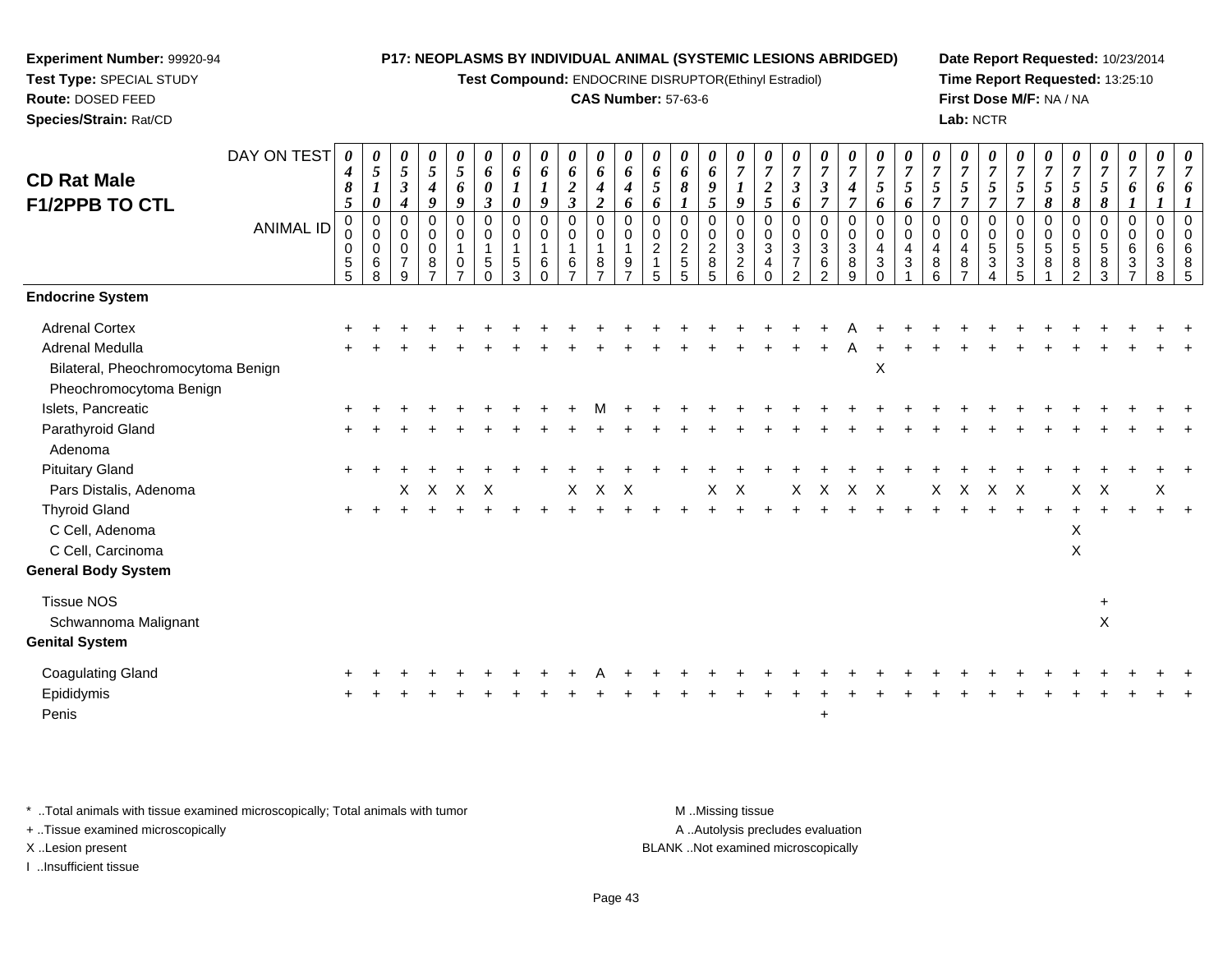**Test Compound:** ENDOCRINE DISRUPTOR(Ethinyl Estradiol)

#### **CAS Number:** 57-63-6

**Date Report Requested:** 10/23/2014**Time Report Requested:** 13:25:10**First Dose M/F:** NA / NA**Lab:** NCTR

| <b>CD Rat Male</b><br><b>F1/2PPB TO CTL</b>                    | DAY ON TEST<br>ANIMAL ID | 0<br>4<br>8<br>5<br>$\Omega$<br>$\mathbf 0$<br>0 | $\boldsymbol{\theta}$<br>$\mathfrak{H}$<br>$\boldsymbol{I}$<br>$\boldsymbol{\theta}$<br>$\mathbf 0$<br>$\mathbf 0$<br>0 | $\boldsymbol{\theta}$<br>5<br>$\mathfrak{z}$<br>$\boldsymbol{4}$<br>$\Omega$<br>$\mathbf 0$<br>$\mathbf 0$ | 0<br>5<br>4<br>9<br>$\Omega$<br>$\mathbf 0$<br>$\Omega$ | 0<br>$\mathfrak{s}$<br>6<br>9<br>$\Omega$<br>0<br>$\mathbf{1}$ | 0<br>6<br>$\boldsymbol{\theta}$<br>$\boldsymbol{\beta}$<br>$\mathbf 0$<br>0<br>$\mathbf{1}$ | 0<br>6<br>1<br>$\boldsymbol{\theta}$<br>$\Omega$<br>0 | $\boldsymbol{\theta}$<br>6<br>1<br>9<br>$\Omega$<br>$\mathbf 0$<br>1 | $\boldsymbol{\theta}$<br>6<br>$\boldsymbol{2}$<br>$\boldsymbol{\beta}$<br>$\Omega$<br>$\mathbf 0$<br>1 | 0<br>6<br>4<br>$\overline{2}$<br>$\Omega$<br>0<br>$\mathbf{1}$ | 0<br>6<br>$\boldsymbol{4}$<br>6<br>$\Omega$<br>0<br>$\mathbf{1}$ | $\theta$<br>6<br>$\mathfrak{s}$<br>6<br>$\Omega$<br>0<br>$\overline{2}$ | 0<br>6<br>8<br>$\Omega$<br>0<br>$\frac{2}{5}$ | 0<br>6<br>$\boldsymbol{9}$<br>5<br>0<br>0<br>$\sqrt{2}$ | 0<br>$\overline{7}$<br>$\boldsymbol{l}$<br>$\boldsymbol{q}$<br>$\Omega$<br>$\mathbf 0$<br>$\mathbf{3}$ | 0<br>$\overline{7}$<br>$\overline{2}$<br>5<br>$\Omega$<br>0<br>3 | $\overline{7}$<br>$\boldsymbol{\beta}$<br>6<br>$\Omega$<br>0<br>3 | 0<br>$\overline{7}$<br>$\boldsymbol{\beta}$<br>$\Omega$<br>0<br>3 | 0<br>$\overline{7}$<br>$\boldsymbol{4}$<br>$\overline{7}$<br>$\Omega$<br>$\mathbf 0$<br>$\ensuremath{\mathsf{3}}$ | 0<br>$\overline{7}$<br>$\sqrt{5}$<br>6<br>$\Omega$<br>$\mathbf 0$<br>4 | $\boldsymbol{\theta}$<br>$\overline{7}$<br>5<br>6<br>$\Omega$<br>$\mathbf 0$<br>4 | $\overline{7}$<br>$\overline{5}$<br>7<br>$\Omega$<br>0<br>4 | 0<br>$\overline{7}$<br>5<br>$\Omega$<br>$\mathbf 0$<br>4 | 0<br>$\overline{7}$<br>5<br>$\overline{\tau}$<br>$\Omega$<br>0<br>5 | 0<br>$\overline{7}$<br>5<br>$\Omega$<br>$\mathbf 0$<br>5 | 0<br>$\overline{7}$<br>$\mathfrak{s}$<br>8<br>$\Omega$<br>0<br>5 | 7<br>5<br>8<br>$\Omega$<br>$\mathbf 0$<br>5 | $\boldsymbol{\theta}$<br>$\overline{7}$<br>5<br>8<br>$\Omega$<br>0<br>5 | 0<br>$\overline{7}$<br>6<br>0<br>0<br>6 | $\boldsymbol{\theta}$<br>$\overline{7}$<br>6<br>$\Omega$<br>$\mathbf 0$<br>6 | $\boldsymbol{\theta}$<br>$\overline{7}$ |
|----------------------------------------------------------------|--------------------------|--------------------------------------------------|-------------------------------------------------------------------------------------------------------------------------|------------------------------------------------------------------------------------------------------------|---------------------------------------------------------|----------------------------------------------------------------|---------------------------------------------------------------------------------------------|-------------------------------------------------------|----------------------------------------------------------------------|--------------------------------------------------------------------------------------------------------|----------------------------------------------------------------|------------------------------------------------------------------|-------------------------------------------------------------------------|-----------------------------------------------|---------------------------------------------------------|--------------------------------------------------------------------------------------------------------|------------------------------------------------------------------|-------------------------------------------------------------------|-------------------------------------------------------------------|-------------------------------------------------------------------------------------------------------------------|------------------------------------------------------------------------|-----------------------------------------------------------------------------------|-------------------------------------------------------------|----------------------------------------------------------|---------------------------------------------------------------------|----------------------------------------------------------|------------------------------------------------------------------|---------------------------------------------|-------------------------------------------------------------------------|-----------------------------------------|------------------------------------------------------------------------------|-----------------------------------------|
|                                                                |                          | $\,$ 5 $\,$<br>5                                 | 6<br>8                                                                                                                  | $\overline{7}$<br>9                                                                                        | 8                                                       | 0<br>$\overline{ }$                                            | 5<br>$\Omega$                                                                               | 5<br>3                                                | 6<br>$\Omega$                                                        | $\,6$<br>$\overline{ }$                                                                                | 8<br>$\overline{7}$                                            | 9<br>$\overline{7}$                                              | 5                                                                       | 5                                             | $\,8\,$<br>5                                            | $\frac{2}{6}$                                                                                          | 4<br>$\Omega$                                                    | $\overline{7}$<br>$\mathfrak{p}$                                  | $\frac{6}{2}$                                                     | 8<br>9                                                                                                            | $\sqrt{3}$<br>$\Omega$                                                 | 3                                                                                 | 8<br>6                                                      | 8                                                        | $\mathbf{3}$                                                        | $\mathbf{3}$<br>5                                        | 8                                                                | 8<br>C                                      | 8<br>3                                                                  | 3                                       | 3<br>8                                                                       | 8<br>5                                  |
| Squamous Cell Carcinoma, Metastatic,<br><b>Preputial Gland</b> |                          |                                                  |                                                                                                                         |                                                                                                            |                                                         |                                                                |                                                                                             |                                                       |                                                                      |                                                                                                        |                                                                |                                                                  |                                                                         |                                               |                                                         |                                                                                                        |                                                                  |                                                                   | X                                                                 |                                                                                                                   |                                                                        |                                                                                   |                                                             |                                                          |                                                                     |                                                          |                                                                  |                                             |                                                                         |                                         |                                                                              |                                         |
| <b>Preputial Gland</b>                                         |                          |                                                  |                                                                                                                         |                                                                                                            |                                                         |                                                                |                                                                                             |                                                       |                                                                      |                                                                                                        |                                                                |                                                                  |                                                                         |                                               |                                                         |                                                                                                        |                                                                  |                                                                   |                                                                   |                                                                                                                   |                                                                        |                                                                                   |                                                             |                                                          |                                                                     |                                                          |                                                                  |                                             |                                                                         |                                         |                                                                              |                                         |
| Adenoma                                                        |                          |                                                  |                                                                                                                         |                                                                                                            |                                                         |                                                                |                                                                                             |                                                       |                                                                      |                                                                                                        |                                                                |                                                                  |                                                                         |                                               |                                                         |                                                                                                        |                                                                  |                                                                   |                                                                   |                                                                                                                   |                                                                        |                                                                                   |                                                             |                                                          |                                                                     |                                                          |                                                                  |                                             |                                                                         |                                         |                                                                              |                                         |
| Squamous Cell Carcinoma                                        |                          |                                                  |                                                                                                                         |                                                                                                            |                                                         |                                                                |                                                                                             |                                                       |                                                                      |                                                                                                        | $\mathsf X$                                                    |                                                                  |                                                                         |                                               |                                                         |                                                                                                        |                                                                  | $X$ $X$                                                           |                                                                   |                                                                                                                   |                                                                        |                                                                                   |                                                             |                                                          |                                                                     |                                                          | X                                                                |                                             |                                                                         |                                         |                                                                              |                                         |
| Prostate, Dorsal/Lateral Lobe                                  |                          |                                                  |                                                                                                                         |                                                                                                            |                                                         |                                                                |                                                                                             |                                                       |                                                                      |                                                                                                        |                                                                |                                                                  |                                                                         |                                               |                                                         |                                                                                                        |                                                                  |                                                                   |                                                                   |                                                                                                                   |                                                                        |                                                                                   |                                                             |                                                          |                                                                     |                                                          |                                                                  |                                             |                                                                         |                                         |                                                                              |                                         |
| Prostate, Ventral Lobe                                         |                          |                                                  |                                                                                                                         |                                                                                                            |                                                         |                                                                |                                                                                             |                                                       |                                                                      |                                                                                                        |                                                                |                                                                  |                                                                         |                                               |                                                         |                                                                                                        |                                                                  |                                                                   |                                                                   |                                                                                                                   |                                                                        |                                                                                   |                                                             |                                                          |                                                                     |                                                          |                                                                  |                                             |                                                                         |                                         |                                                                              |                                         |
| <b>Rete Testes</b>                                             |                          |                                                  |                                                                                                                         |                                                                                                            |                                                         |                                                                |                                                                                             |                                                       |                                                                      |                                                                                                        |                                                                |                                                                  |                                                                         |                                               |                                                         |                                                                                                        |                                                                  |                                                                   |                                                                   |                                                                                                                   |                                                                        |                                                                                   |                                                             |                                                          |                                                                     |                                                          |                                                                  |                                             |                                                                         |                                         |                                                                              |                                         |
| Seminal Vesicle                                                |                          |                                                  |                                                                                                                         |                                                                                                            |                                                         |                                                                |                                                                                             |                                                       |                                                                      |                                                                                                        |                                                                |                                                                  |                                                                         |                                               |                                                         |                                                                                                        |                                                                  |                                                                   |                                                                   |                                                                                                                   |                                                                        |                                                                                   |                                                             |                                                          |                                                                     |                                                          |                                                                  |                                             |                                                                         |                                         |                                                                              |                                         |
| <b>Testes</b>                                                  |                          |                                                  |                                                                                                                         |                                                                                                            |                                                         |                                                                |                                                                                             |                                                       |                                                                      |                                                                                                        |                                                                |                                                                  |                                                                         |                                               |                                                         |                                                                                                        |                                                                  |                                                                   |                                                                   |                                                                                                                   |                                                                        |                                                                                   |                                                             |                                                          |                                                                     |                                                          |                                                                  |                                             |                                                                         |                                         |                                                                              |                                         |
| Sarcoma                                                        |                          |                                                  |                                                                                                                         |                                                                                                            |                                                         |                                                                |                                                                                             |                                                       |                                                                      |                                                                                                        | X                                                              |                                                                  |                                                                         |                                               |                                                         |                                                                                                        |                                                                  |                                                                   |                                                                   |                                                                                                                   |                                                                        |                                                                                   |                                                             |                                                          |                                                                     |                                                          |                                                                  |                                             |                                                                         |                                         |                                                                              |                                         |
| <b>Hematopoietic System</b>                                    |                          |                                                  |                                                                                                                         |                                                                                                            |                                                         |                                                                |                                                                                             |                                                       |                                                                      |                                                                                                        |                                                                |                                                                  |                                                                         |                                               |                                                         |                                                                                                        |                                                                  |                                                                   |                                                                   |                                                                                                                   |                                                                        |                                                                                   |                                                             |                                                          |                                                                     |                                                          |                                                                  |                                             |                                                                         |                                         |                                                                              |                                         |
| <b>Bone Marrow</b>                                             |                          |                                                  |                                                                                                                         |                                                                                                            |                                                         |                                                                |                                                                                             |                                                       |                                                                      |                                                                                                        |                                                                |                                                                  |                                                                         |                                               |                                                         |                                                                                                        |                                                                  |                                                                   |                                                                   |                                                                                                                   |                                                                        |                                                                                   |                                                             |                                                          |                                                                     |                                                          |                                                                  |                                             |                                                                         |                                         |                                                                              |                                         |
| Lymph Node                                                     |                          |                                                  |                                                                                                                         |                                                                                                            |                                                         |                                                                |                                                                                             |                                                       |                                                                      |                                                                                                        |                                                                |                                                                  |                                                                         |                                               |                                                         |                                                                                                        |                                                                  |                                                                   |                                                                   |                                                                                                                   |                                                                        |                                                                                   |                                                             |                                                          |                                                                     |                                                          |                                                                  |                                             |                                                                         |                                         |                                                                              |                                         |
| Squamous Cell Carcinoma, Metastatic,<br>Preputial Gland        |                          |                                                  |                                                                                                                         |                                                                                                            |                                                         |                                                                |                                                                                             |                                                       |                                                                      |                                                                                                        |                                                                |                                                                  |                                                                         |                                               |                                                         |                                                                                                        |                                                                  | $\mathsf X$                                                       |                                                                   |                                                                                                                   |                                                                        |                                                                                   |                                                             |                                                          |                                                                     |                                                          |                                                                  |                                             |                                                                         |                                         |                                                                              |                                         |
| Lymph Node, Mandibular                                         |                          |                                                  |                                                                                                                         |                                                                                                            |                                                         |                                                                |                                                                                             |                                                       |                                                                      |                                                                                                        |                                                                |                                                                  |                                                                         |                                               |                                                         |                                                                                                        |                                                                  |                                                                   |                                                                   |                                                                                                                   |                                                                        |                                                                                   |                                                             |                                                          |                                                                     |                                                          |                                                                  |                                             |                                                                         |                                         |                                                                              |                                         |
| Lymph Node, Mesenteric                                         |                          |                                                  |                                                                                                                         |                                                                                                            |                                                         |                                                                |                                                                                             |                                                       |                                                                      |                                                                                                        |                                                                |                                                                  |                                                                         |                                               |                                                         |                                                                                                        |                                                                  |                                                                   |                                                                   |                                                                                                                   |                                                                        |                                                                                   |                                                             |                                                          |                                                                     |                                                          |                                                                  |                                             |                                                                         |                                         |                                                                              |                                         |
| Spleen                                                         |                          |                                                  |                                                                                                                         |                                                                                                            |                                                         |                                                                |                                                                                             |                                                       |                                                                      |                                                                                                        |                                                                |                                                                  |                                                                         |                                               |                                                         |                                                                                                        |                                                                  |                                                                   |                                                                   |                                                                                                                   |                                                                        |                                                                                   |                                                             |                                                          |                                                                     |                                                          |                                                                  |                                             |                                                                         |                                         |                                                                              |                                         |
| Thymus                                                         |                          |                                                  |                                                                                                                         |                                                                                                            |                                                         |                                                                |                                                                                             |                                                       |                                                                      |                                                                                                        |                                                                |                                                                  |                                                                         |                                               |                                                         |                                                                                                        |                                                                  |                                                                   |                                                                   |                                                                                                                   |                                                                        |                                                                                   |                                                             |                                                          |                                                                     |                                                          |                                                                  |                                             |                                                                         |                                         |                                                                              |                                         |
| Thymoma Benign                                                 |                          |                                                  |                                                                                                                         |                                                                                                            |                                                         |                                                                |                                                                                             |                                                       |                                                                      |                                                                                                        |                                                                |                                                                  |                                                                         |                                               |                                                         |                                                                                                        |                                                                  |                                                                   |                                                                   | X                                                                                                                 |                                                                        |                                                                                   |                                                             |                                                          |                                                                     |                                                          |                                                                  |                                             |                                                                         |                                         |                                                                              |                                         |
| <b>Integumentary System</b>                                    |                          |                                                  |                                                                                                                         |                                                                                                            |                                                         |                                                                |                                                                                             |                                                       |                                                                      |                                                                                                        |                                                                |                                                                  |                                                                         |                                               |                                                         |                                                                                                        |                                                                  |                                                                   |                                                                   |                                                                                                                   |                                                                        |                                                                                   |                                                             |                                                          |                                                                     |                                                          |                                                                  |                                             |                                                                         |                                         |                                                                              |                                         |

\* ..Total animals with tissue examined microscopically; Total animals with tumor **M** . Missing tissue M ..Missing tissue

+ ..Tissue examined microscopically

**Experiment Number:** 99920-94**Test Type:** SPECIAL STUDY**Route:** DOSED FEED**Species/Strain:** Rat/CD

I ..Insufficient tissue

A ..Autolysis precludes evaluation

X ..Lesion present BLANK ..Not examined microscopically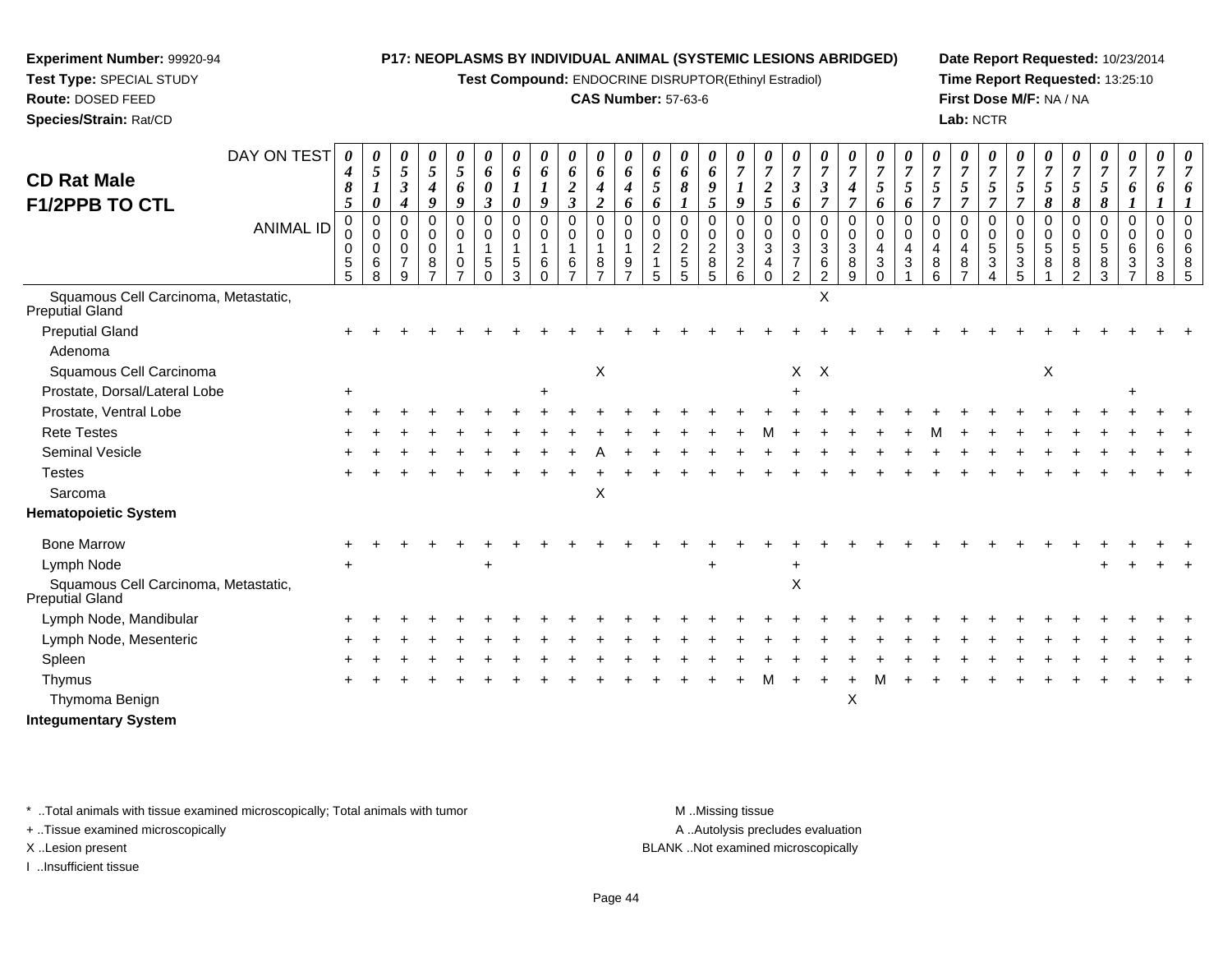**Test Compound:** ENDOCRINE DISRUPTOR(Ethinyl Estradiol)

#### **CAS Number:** 57-63-6

**Date Report Requested:** 10/23/2014**Time Report Requested:** 13:25:10**First Dose M/F:** NA / NA**Lab:** NCTR

| <b>CD Rat Male</b><br><b>F1/2PPB TO CTL</b> | DAY ON TEST      | 0<br>$\boldsymbol{4}$<br>8<br>$\mathfrak{H}$      | 0<br>$\sqrt{5}$<br>$\boldsymbol{l}$<br>$\boldsymbol{\theta}$ | 0<br>$\overline{5}$<br>$\boldsymbol{\beta}$<br>$\boldsymbol{4}$ | $\boldsymbol{\theta}$<br>$\sqrt{5}$<br>$\boldsymbol{4}$<br>9 | $\boldsymbol{\theta}$<br>$\mathfrak{s}$<br>6<br>9 | 0<br>6<br>0<br>$\boldsymbol{\beta}$        | 0<br>6<br>0                                             | $\boldsymbol{\theta}$<br>6<br>$\boldsymbol{l}$<br>9 | $\boldsymbol{\theta}$<br>6<br>$\frac{2}{3}$       | $\boldsymbol{\theta}$<br>6<br>$\boldsymbol{4}$<br>$\overline{2}$ | 0<br>6<br>$\boldsymbol{4}$<br>6             | $\boldsymbol{\theta}$<br>6<br>$\mathfrak{s}$<br>6 | 0<br>6<br>$\pmb{8}$                                     | 0<br>6<br>$\boldsymbol{9}$<br>5                                        | $\boldsymbol{\theta}$<br>$\overline{7}$<br>9 | $\boldsymbol{7}$<br>$\frac{2}{5}$ | $\overline{7}$<br>$\mathfrak{z}$<br>6                              | $\boldsymbol{\theta}$<br>$\overline{7}$<br>$\boldsymbol{\beta}$<br>$\overline{7}$ | $\boldsymbol{\theta}$<br>$\overline{7}$<br>$\boldsymbol{4}$<br>$\overline{7}$ | $\boldsymbol{\theta}$<br>$\overline{7}$<br>5 <sup>5</sup><br>6 | $\boldsymbol{\theta}$<br>$\boldsymbol{7}$<br>$\overline{5}$<br>6 | $\boldsymbol{\theta}$<br>$\overline{7}$<br>5<br>$\overline{7}$ | 0<br>$\overline{7}$<br>$5\overline{)}$<br>$\overline{\tau}$ | $\boldsymbol{\theta}$<br>$\overline{7}$<br>5<br>$\overline{7}$  | $\boldsymbol{\theta}$<br>$\overline{7}$<br>$\mathfrak{z}$<br>$\overline{7}$ | $\boldsymbol{7}$<br>5<br>8 | $\boldsymbol{\theta}$<br>$\overline{7}$<br>5<br>8 | 0<br>$\boldsymbol{7}$<br>$\mathfrak{H}$<br>8 | $\boldsymbol{\theta}$<br>$\overline{7}$<br>6<br>$\boldsymbol{l}$  | 0<br>$\overline{7}$<br>6                                |                                 |
|---------------------------------------------|------------------|---------------------------------------------------|--------------------------------------------------------------|-----------------------------------------------------------------|--------------------------------------------------------------|---------------------------------------------------|--------------------------------------------|---------------------------------------------------------|-----------------------------------------------------|---------------------------------------------------|------------------------------------------------------------------|---------------------------------------------|---------------------------------------------------|---------------------------------------------------------|------------------------------------------------------------------------|----------------------------------------------|-----------------------------------|--------------------------------------------------------------------|-----------------------------------------------------------------------------------|-------------------------------------------------------------------------------|----------------------------------------------------------------|------------------------------------------------------------------|----------------------------------------------------------------|-------------------------------------------------------------|-----------------------------------------------------------------|-----------------------------------------------------------------------------|----------------------------|---------------------------------------------------|----------------------------------------------|-------------------------------------------------------------------|---------------------------------------------------------|---------------------------------|
|                                             | <b>ANIMAL ID</b> | $\mathbf 0$<br>0<br>$\pmb{0}$<br>$\,$ 5 $\,$<br>5 | $\mathbf 0$<br>$\mathbf 0$<br>$\pmb{0}$<br>$\,6\,$<br>8      | 0<br>0<br>$\pmb{0}$<br>$\overline{7}$<br>9                      | $\mathbf 0$<br>$\mathbf 0$<br>$\mathbf 0$<br>8               | $\Omega$<br>$\Omega$<br>0                         | $\mathbf 0$<br>0<br>$\mathbf{1}$<br>5<br>0 | $\mathbf 0$<br>$\mathbf 0$<br>$\,$ 5 $\,$<br>$\sqrt{3}$ | 0<br>0<br>-1<br>6<br>$\mathbf 0$                    | $\mathbf 0$<br>$\mathbf 0$<br>$\overline{1}$<br>6 | $\Omega$<br>$\Omega$<br>$\mathbf{1}$<br>8                        | $\mathbf 0$<br>$\Omega$<br>$\boldsymbol{9}$ | $\mathbf 0$<br>0<br>$\sqrt{2}$<br>5               | $\mathbf 0$<br>$\mathbf 0$<br>$rac{2}{5}$<br>$\sqrt{5}$ | $\mathbf 0$<br>$\mathbf 0$<br>$\boldsymbol{2}$<br>$\, 8$<br>$\sqrt{5}$ | 0<br>0<br>3<br>$\overline{c}$<br>6           | 0<br>$\Omega$<br>3<br>4<br>0      | $\mathbf 0$<br>0<br>$\sqrt{3}$<br>$\overline{7}$<br>$\overline{2}$ | $\mathbf 0$<br>$\mathbf 0$<br>$\sqrt{3}$<br>$\,6\,$<br>$\overline{2}$             | $\mathbf 0$<br>$\mathbf 0$<br>$\overline{3}$<br>$\,8\,$<br>$\boldsymbol{9}$   | $\mathbf 0$<br>$\mathbf 0$<br>4<br>3<br>$\mathbf 0$            | $\mathbf 0$<br>$\Omega$<br>4<br>$\mathbf{3}$                     | $\Omega$<br>$\mathbf 0$<br>4<br>8<br>6                         | 0<br>$\mathbf{0}$<br>4<br>8                                 | $\mathbf 0$<br>$\mathbf 0$<br>$\overline{5}$<br>$\sqrt{3}$<br>4 | $\mathbf 0$<br>0<br>$\sqrt{5}$<br>$\sqrt{3}$<br>$\overline{5}$              | $\mathbf 0$<br>0<br>5<br>8 | 0<br>0<br>5<br>8<br>2                             | 0<br>0<br>5<br>8<br>3                        | $\mathbf 0$<br>$\mathbf 0$<br>6<br>$\mathbf{3}$<br>$\overline{7}$ | $\mathbf 0$<br>0<br>6<br>$\ensuremath{\mathsf{3}}$<br>8 | $\Omega$<br>$\Omega$<br>6<br>-5 |
| Mammary Gland                               |                  | $+$                                               | $\overline{ }$                                               | $\ddot{}$                                                       |                                                              |                                                   | $+$                                        | M                                                       | M                                                   | $+$                                               | Α                                                                | $+$                                         | $\ddot{}$                                         |                                                         | ÷                                                                      | $\ddot{}$                                    | $+$                               | M                                                                  | $\ddot{}$                                                                         | M                                                                             | $\ddot{}$                                                      |                                                                  |                                                                | ÷.                                                          |                                                                 |                                                                             |                            |                                                   |                                              |                                                                   |                                                         |                                 |
| Adenoma                                     |                  |                                                   |                                                              |                                                                 |                                                              |                                                   |                                            |                                                         |                                                     |                                                   |                                                                  |                                             | $\mathsf X$                                       |                                                         |                                                                        |                                              |                                   |                                                                    |                                                                                   |                                                                               |                                                                |                                                                  |                                                                |                                                             |                                                                 |                                                                             |                            |                                                   |                                              |                                                                   |                                                         |                                 |
| Fibroma                                     |                  |                                                   |                                                              |                                                                 |                                                              |                                                   |                                            |                                                         |                                                     |                                                   |                                                                  |                                             |                                                   | $\mathsf X$                                             |                                                                        |                                              |                                   |                                                                    |                                                                                   |                                                                               |                                                                |                                                                  |                                                                |                                                             |                                                                 |                                                                             |                            |                                                   |                                              |                                                                   |                                                         |                                 |
| Skin                                        |                  |                                                   |                                                              |                                                                 |                                                              |                                                   |                                            |                                                         |                                                     |                                                   |                                                                  |                                             |                                                   |                                                         |                                                                        |                                              |                                   |                                                                    |                                                                                   |                                                                               |                                                                |                                                                  |                                                                |                                                             |                                                                 |                                                                             |                            |                                                   |                                              |                                                                   |                                                         |                                 |
| Keratoacanthoma                             |                  |                                                   |                                                              |                                                                 |                                                              |                                                   | X                                          |                                                         |                                                     |                                                   |                                                                  |                                             |                                                   |                                                         |                                                                        |                                              |                                   |                                                                    |                                                                                   |                                                                               |                                                                |                                                                  |                                                                |                                                             |                                                                 |                                                                             |                            |                                                   |                                              |                                                                   |                                                         |                                 |
| Lipoma                                      |                  |                                                   |                                                              |                                                                 |                                                              |                                                   |                                            |                                                         |                                                     |                                                   |                                                                  |                                             |                                                   |                                                         |                                                                        |                                              |                                   |                                                                    |                                                                                   |                                                                               |                                                                |                                                                  |                                                                |                                                             |                                                                 |                                                                             |                            | $\mathsf X$                                       |                                              |                                                                   |                                                         |                                 |
| Sarcoma                                     |                  |                                                   |                                                              |                                                                 |                                                              |                                                   |                                            |                                                         | X                                                   |                                                   |                                                                  |                                             |                                                   |                                                         |                                                                        |                                              |                                   |                                                                    |                                                                                   |                                                                               |                                                                |                                                                  |                                                                |                                                             |                                                                 |                                                                             |                            |                                                   |                                              |                                                                   |                                                         |                                 |
| Sebaceous Gl, Adenoma                       |                  |                                                   |                                                              |                                                                 |                                                              |                                                   |                                            |                                                         |                                                     |                                                   |                                                                  |                                             |                                                   |                                                         |                                                                        |                                              |                                   |                                                                    |                                                                                   |                                                                               | $\boldsymbol{\mathsf{X}}$                                      |                                                                  |                                                                |                                                             |                                                                 |                                                                             |                            |                                                   |                                              |                                                                   |                                                         |                                 |
| Squamous Cell Papilloma                     |                  |                                                   |                                                              |                                                                 |                                                              |                                                   |                                            |                                                         |                                                     |                                                   |                                                                  |                                             |                                                   |                                                         |                                                                        |                                              |                                   |                                                                    |                                                                                   |                                                                               |                                                                |                                                                  |                                                                |                                                             |                                                                 |                                                                             |                            |                                                   |                                              | $\sf X$                                                           |                                                         |                                 |
| Musculoskeletal System                      |                  |                                                   |                                                              |                                                                 |                                                              |                                                   |                                            |                                                         |                                                     |                                                   |                                                                  |                                             |                                                   |                                                         |                                                                        |                                              |                                   |                                                                    |                                                                                   |                                                                               |                                                                |                                                                  |                                                                |                                                             |                                                                 |                                                                             |                            |                                                   |                                              |                                                                   |                                                         |                                 |
| Bone, Femur                                 |                  |                                                   |                                                              |                                                                 |                                                              |                                                   |                                            |                                                         |                                                     |                                                   |                                                                  |                                             |                                                   |                                                         |                                                                        |                                              |                                   |                                                                    |                                                                                   |                                                                               |                                                                |                                                                  |                                                                |                                                             |                                                                 |                                                                             |                            |                                                   |                                              |                                                                   |                                                         |                                 |
| <b>Skeletal Muscle</b>                      |                  |                                                   |                                                              |                                                                 |                                                              |                                                   |                                            |                                                         |                                                     |                                                   |                                                                  |                                             |                                                   |                                                         |                                                                        |                                              |                                   |                                                                    |                                                                                   |                                                                               |                                                                |                                                                  |                                                                |                                                             |                                                                 |                                                                             |                            |                                                   |                                              |                                                                   |                                                         |                                 |
| Nervous System                              |                  |                                                   |                                                              |                                                                 |                                                              |                                                   |                                            |                                                         |                                                     |                                                   |                                                                  |                                             |                                                   |                                                         |                                                                        |                                              |                                   |                                                                    |                                                                                   |                                                                               |                                                                |                                                                  |                                                                |                                                             |                                                                 |                                                                             |                            |                                                   |                                              |                                                                   |                                                         |                                 |
| Brain, Brain Stem                           |                  |                                                   |                                                              |                                                                 |                                                              |                                                   |                                            |                                                         |                                                     |                                                   |                                                                  |                                             |                                                   |                                                         |                                                                        |                                              |                                   |                                                                    |                                                                                   |                                                                               |                                                                |                                                                  |                                                                |                                                             |                                                                 |                                                                             |                            |                                                   |                                              |                                                                   |                                                         |                                 |
| Brain, Cerebellum                           |                  |                                                   |                                                              |                                                                 |                                                              |                                                   |                                            |                                                         |                                                     |                                                   |                                                                  |                                             |                                                   |                                                         |                                                                        |                                              |                                   |                                                                    |                                                                                   |                                                                               |                                                                |                                                                  |                                                                |                                                             |                                                                 |                                                                             |                            |                                                   |                                              |                                                                   |                                                         |                                 |
| Brain, Cerebrum                             |                  |                                                   |                                                              |                                                                 |                                                              |                                                   |                                            |                                                         |                                                     |                                                   |                                                                  |                                             |                                                   |                                                         |                                                                        |                                              |                                   |                                                                    |                                                                                   |                                                                               |                                                                |                                                                  |                                                                |                                                             |                                                                 |                                                                             |                            |                                                   |                                              |                                                                   |                                                         |                                 |
| Reticulosis Malignant                       |                  |                                                   |                                                              |                                                                 |                                                              |                                                   |                                            |                                                         |                                                     |                                                   |                                                                  |                                             |                                                   |                                                         |                                                                        | X                                            |                                   |                                                                    |                                                                                   |                                                                               |                                                                |                                                                  |                                                                |                                                             |                                                                 |                                                                             |                            |                                                   |                                              |                                                                   |                                                         |                                 |
| Peripheral Nerve                            |                  |                                                   | $\ddot{}$                                                    |                                                                 |                                                              |                                                   |                                            |                                                         |                                                     |                                                   |                                                                  |                                             |                                                   |                                                         |                                                                        |                                              |                                   |                                                                    |                                                                                   |                                                                               |                                                                |                                                                  |                                                                |                                                             |                                                                 |                                                                             |                            |                                                   |                                              |                                                                   |                                                         |                                 |
| Spinal Cord                                 |                  |                                                   | A                                                            |                                                                 |                                                              |                                                   |                                            |                                                         |                                                     |                                                   |                                                                  |                                             |                                                   |                                                         |                                                                        |                                              |                                   |                                                                    |                                                                                   |                                                                               |                                                                |                                                                  |                                                                |                                                             |                                                                 |                                                                             |                            |                                                   |                                              |                                                                   |                                                         |                                 |
| <b>Respiratory System</b>                   |                  |                                                   |                                                              |                                                                 |                                                              |                                                   |                                            |                                                         |                                                     |                                                   |                                                                  |                                             |                                                   |                                                         |                                                                        |                                              |                                   |                                                                    |                                                                                   |                                                                               |                                                                |                                                                  |                                                                |                                                             |                                                                 |                                                                             |                            |                                                   |                                              |                                                                   |                                                         |                                 |
| Lung                                        |                  |                                                   |                                                              |                                                                 |                                                              |                                                   |                                            |                                                         |                                                     |                                                   |                                                                  |                                             |                                                   |                                                         |                                                                        |                                              |                                   |                                                                    |                                                                                   |                                                                               |                                                                |                                                                  |                                                                |                                                             |                                                                 |                                                                             |                            |                                                   |                                              |                                                                   |                                                         |                                 |
|                                             |                  |                                                   |                                                              |                                                                 |                                                              |                                                   |                                            |                                                         |                                                     |                                                   |                                                                  |                                             |                                                   |                                                         |                                                                        |                                              |                                   |                                                                    |                                                                                   |                                                                               |                                                                |                                                                  |                                                                |                                                             |                                                                 |                                                                             |                            |                                                   |                                              |                                                                   |                                                         |                                 |

\* ..Total animals with tissue examined microscopically; Total animals with tumor **M** . Missing tissue M ..Missing tissue A ..Autolysis precludes evaluation + ..Tissue examined microscopically X ..Lesion present BLANK ..Not examined microscopicallyI ..Insufficient tissue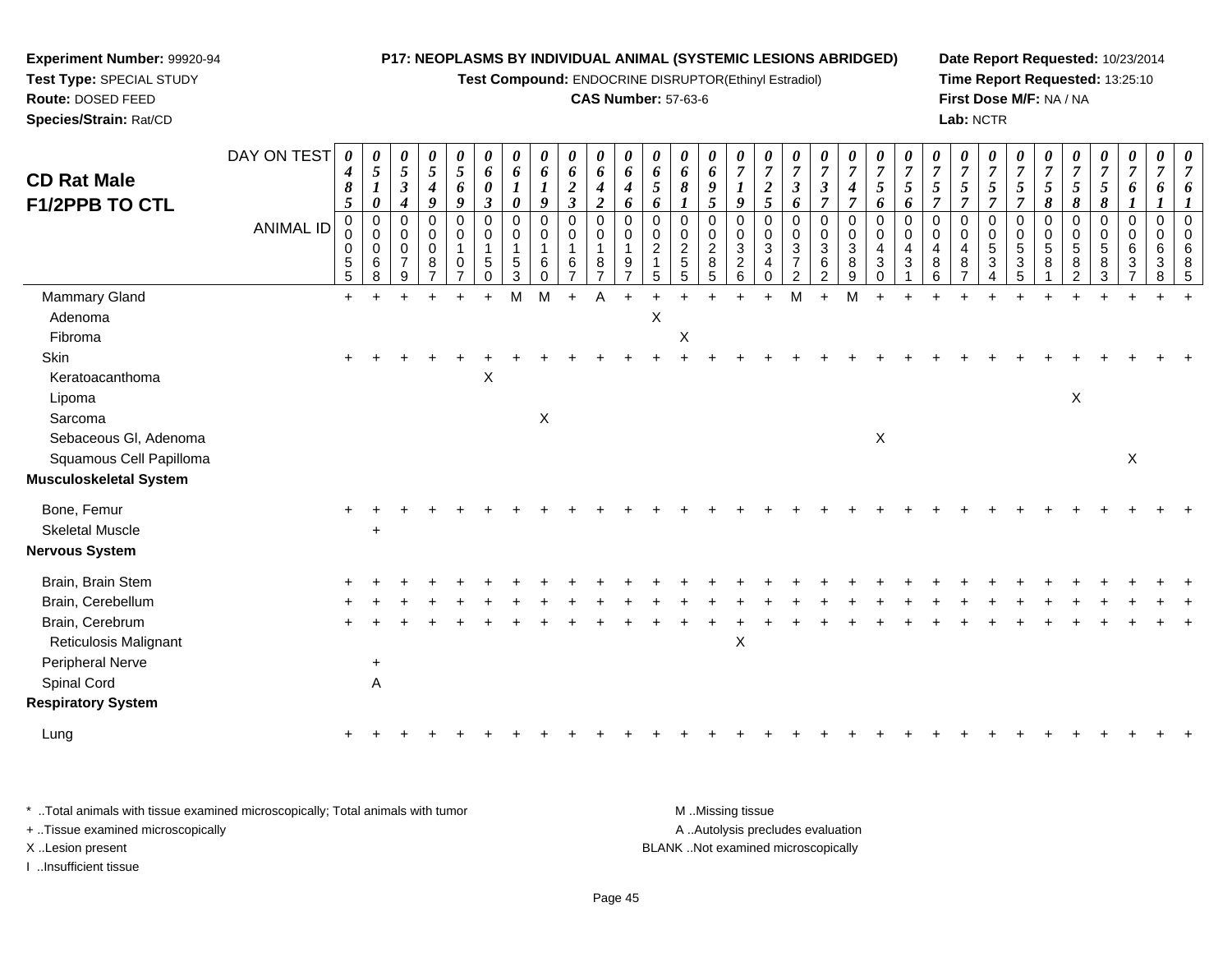**Test Compound:** ENDOCRINE DISRUPTOR(Ethinyl Estradiol)

#### **CAS Number:** 57-63-6

**Date Report Requested:** 10/23/2014**Time Report Requested:** 13:25:11**First Dose M/F:** NA / NA**Lab:** NCTR

| DAY ON TEST<br><b>CD Rat Male</b><br><b>F1/2PPB TO CTL</b><br><b>ANIMAL ID</b> | 0<br>4<br>8<br>5<br>$\mathbf 0$<br>0<br>0<br>$\frac{5}{5}$ | 0<br>$\mathfrak{s}$<br>$\pmb{\theta}$<br>$\mathbf 0$<br>0<br>$\mathbf 0$<br>$\,6\,$<br>8 | $\boldsymbol{\theta}$<br>$\mathfrak{H}$<br>$\boldsymbol{\beta}$<br>$\boldsymbol{4}$<br>$\mathbf 0$<br>$\mathbf 0$<br>0<br>$\overline{7}$<br>9 | $\pmb{\theta}$<br>$\mathfrak{s}$<br>$\boldsymbol{4}$<br>9<br>0<br>$\mathbf 0$<br>$\mathbf 0$<br>8<br>$\overline{7}$ | 0<br>5<br>6<br>9<br>$\Omega$<br>0<br>0 | 0<br>6<br>0<br>$\boldsymbol{\beta}$<br>$\mathbf 0$<br>0<br>5 | 0<br>6<br>0<br>$\mathbf 0$<br>0<br>5<br>3 | 0<br>6<br>9<br>$\mathbf 0$<br>0<br>6<br>$\Omega$ | $\boldsymbol{\theta}$<br>6<br>$\overline{2}$<br>$\mathfrak{z}$<br>$\mathbf 0$<br>$\mathbf 0$<br>-1<br>6<br>$\overline{z}$ | $\boldsymbol{\theta}$<br>6<br>$\boldsymbol{4}$<br>$\boldsymbol{2}$<br>$\mathbf 0$<br>0<br>$\mathbf{1}$<br>8<br>$\overline{ }$ | 0<br>6<br>4<br>6<br>$\Omega$<br>0<br>9 | 0<br>6<br>5<br>6<br>$\Omega$<br>0<br>$\overline{2}$<br>5 | 0<br>6<br>8<br>0<br>$\pmb{0}$<br>$\frac{2}{5}$<br>5 | 0<br>6<br>9<br>$\overline{5}$<br>$\Omega$<br>$\pmb{0}$<br>$\frac{2}{8}$<br>5 | 0<br>$\overline{7}$<br>$\boldsymbol{l}$<br>9<br>0<br>0<br>$\sqrt{3}$<br>$\overline{c}$<br>6 | $\overline{\mathbf{c}}$<br>5<br>$\mathbf 0$<br>0<br>$\mathbf{3}$<br>4<br>$\Omega$ | 0<br>7<br>$\boldsymbol{\beta}$<br>6<br>0<br>0<br>3<br>7<br>$\overline{2}$ | 0<br>$\boldsymbol{7}$<br>3<br>$\overline{7}$<br>0<br>0<br>$\overline{3}$<br>$\frac{6}{2}$ | 0<br>$\overline{7}$<br>4<br>$\overline{7}$<br>$\mathbf 0$<br>$\pmb{0}$<br>$\ensuremath{\mathsf{3}}$<br>$\bf 8$<br>$\overline{9}$ | 0<br>$\overline{7}$<br>5<br>6<br>$\Omega$<br>0<br>4<br>$\mathbf{3}$<br>$\Omega$ | 0<br>7<br>5<br>6<br>$\Omega$<br>0<br>$\overline{4}$<br>3 | $\boldsymbol{\theta}$<br>$\overline{7}$<br>$\mathfrak{s}$<br>7<br>0<br>0<br>4<br>8<br>6 | 0<br>$\overline{7}$<br>5<br>$\overline{7}$<br>$\mathbf 0$<br>$\pmb{0}$<br>4<br>8 | 0<br>$\overline{7}$<br>5<br>$\overline{7}$<br>0<br>0<br>$\sqrt{5}$<br>3 | 5<br>$\overline{7}$<br>0<br>$\sqrt{5}$<br>$\frac{3}{5}$ | 0<br>$\overline{7}$<br>5<br>8<br>$\Omega$<br>0<br>$\sqrt{5}$<br>8 | 0<br>7<br>5<br>8<br>0<br>0<br>$\sqrt{5}$<br>8<br>$\overline{2}$ | 0<br>$\overline{7}$<br>$\mathfrak{I}$<br>8<br>$\mathbf 0$<br>$\mathbf 0$<br>$\overline{5}$<br>8<br>3 | 0<br>$\overline{7}$<br>6<br>$\Omega$<br>$\Omega$<br>6<br>3 | 0<br>6<br>0<br>0<br>6<br>3<br>8 | 0<br>$\Omega$<br>$\Omega$<br>6<br>8<br>5 |
|--------------------------------------------------------------------------------|------------------------------------------------------------|------------------------------------------------------------------------------------------|-----------------------------------------------------------------------------------------------------------------------------------------------|---------------------------------------------------------------------------------------------------------------------|----------------------------------------|--------------------------------------------------------------|-------------------------------------------|--------------------------------------------------|---------------------------------------------------------------------------------------------------------------------------|-------------------------------------------------------------------------------------------------------------------------------|----------------------------------------|----------------------------------------------------------|-----------------------------------------------------|------------------------------------------------------------------------------|---------------------------------------------------------------------------------------------|-----------------------------------------------------------------------------------|---------------------------------------------------------------------------|-------------------------------------------------------------------------------------------|----------------------------------------------------------------------------------------------------------------------------------|---------------------------------------------------------------------------------|----------------------------------------------------------|-----------------------------------------------------------------------------------------|----------------------------------------------------------------------------------|-------------------------------------------------------------------------|---------------------------------------------------------|-------------------------------------------------------------------|-----------------------------------------------------------------|------------------------------------------------------------------------------------------------------|------------------------------------------------------------|---------------------------------|------------------------------------------|
| Alveolar/Bronchiolar Carcinoma                                                 |                                                            |                                                                                          |                                                                                                                                               |                                                                                                                     |                                        |                                                              |                                           |                                                  |                                                                                                                           |                                                                                                                               |                                        |                                                          |                                                     |                                                                              |                                                                                             |                                                                                   |                                                                           |                                                                                           |                                                                                                                                  | X                                                                               |                                                          |                                                                                         |                                                                                  |                                                                         |                                                         |                                                                   |                                                                 |                                                                                                      |                                                            |                                 |                                          |
| Nose                                                                           |                                                            |                                                                                          |                                                                                                                                               |                                                                                                                     |                                        |                                                              |                                           |                                                  |                                                                                                                           |                                                                                                                               |                                        |                                                          |                                                     |                                                                              |                                                                                             |                                                                                   |                                                                           |                                                                                           |                                                                                                                                  |                                                                                 |                                                          |                                                                                         |                                                                                  |                                                                         |                                                         |                                                                   |                                                                 |                                                                                                      |                                                            |                                 |                                          |
| Trachea                                                                        |                                                            |                                                                                          |                                                                                                                                               |                                                                                                                     |                                        |                                                              |                                           |                                                  |                                                                                                                           |                                                                                                                               |                                        |                                                          |                                                     |                                                                              |                                                                                             |                                                                                   |                                                                           |                                                                                           |                                                                                                                                  |                                                                                 |                                                          |                                                                                         |                                                                                  |                                                                         |                                                         |                                                                   |                                                                 |                                                                                                      |                                                            |                                 |                                          |
| <b>Special Senses System</b>                                                   |                                                            |                                                                                          |                                                                                                                                               |                                                                                                                     |                                        |                                                              |                                           |                                                  |                                                                                                                           |                                                                                                                               |                                        |                                                          |                                                     |                                                                              |                                                                                             |                                                                                   |                                                                           |                                                                                           |                                                                                                                                  |                                                                                 |                                                          |                                                                                         |                                                                                  |                                                                         |                                                         |                                                                   |                                                                 |                                                                                                      |                                                            |                                 |                                          |
| Eye                                                                            |                                                            |                                                                                          |                                                                                                                                               |                                                                                                                     |                                        |                                                              |                                           |                                                  |                                                                                                                           |                                                                                                                               |                                        |                                                          |                                                     |                                                                              |                                                                                             |                                                                                   |                                                                           |                                                                                           |                                                                                                                                  |                                                                                 |                                                          |                                                                                         |                                                                                  |                                                                         |                                                         |                                                                   |                                                                 |                                                                                                      |                                                            |                                 |                                          |
| Harderian Gland                                                                |                                                            |                                                                                          |                                                                                                                                               |                                                                                                                     |                                        |                                                              |                                           |                                                  |                                                                                                                           |                                                                                                                               |                                        |                                                          |                                                     |                                                                              |                                                                                             |                                                                                   |                                                                           |                                                                                           |                                                                                                                                  |                                                                                 |                                                          |                                                                                         |                                                                                  |                                                                         |                                                         |                                                                   |                                                                 |                                                                                                      |                                                            |                                 |                                          |
| Squamous Cell Carcinoma, Deep Invasion                                         |                                                            |                                                                                          |                                                                                                                                               |                                                                                                                     |                                        |                                                              |                                           |                                                  |                                                                                                                           |                                                                                                                               |                                        | X                                                        |                                                     |                                                                              |                                                                                             |                                                                                   |                                                                           |                                                                                           |                                                                                                                                  |                                                                                 |                                                          |                                                                                         |                                                                                  |                                                                         |                                                         |                                                                   |                                                                 |                                                                                                      |                                                            |                                 |                                          |
| Zymbal's Gland                                                                 |                                                            |                                                                                          |                                                                                                                                               |                                                                                                                     |                                        |                                                              |                                           |                                                  |                                                                                                                           |                                                                                                                               |                                        |                                                          |                                                     |                                                                              |                                                                                             |                                                                                   |                                                                           |                                                                                           |                                                                                                                                  |                                                                                 |                                                          |                                                                                         |                                                                                  |                                                                         |                                                         |                                                                   |                                                                 |                                                                                                      |                                                            |                                 |                                          |
| Adenoma                                                                        |                                                            |                                                                                          |                                                                                                                                               |                                                                                                                     |                                        |                                                              |                                           |                                                  |                                                                                                                           |                                                                                                                               |                                        | X                                                        |                                                     |                                                                              |                                                                                             |                                                                                   |                                                                           |                                                                                           |                                                                                                                                  |                                                                                 |                                                          |                                                                                         |                                                                                  |                                                                         |                                                         |                                                                   |                                                                 |                                                                                                      |                                                            |                                 |                                          |
| <b>Urinary System</b>                                                          |                                                            |                                                                                          |                                                                                                                                               |                                                                                                                     |                                        |                                                              |                                           |                                                  |                                                                                                                           |                                                                                                                               |                                        |                                                          |                                                     |                                                                              |                                                                                             |                                                                                   |                                                                           |                                                                                           |                                                                                                                                  |                                                                                 |                                                          |                                                                                         |                                                                                  |                                                                         |                                                         |                                                                   |                                                                 |                                                                                                      |                                                            |                                 |                                          |
| Kidney                                                                         |                                                            |                                                                                          |                                                                                                                                               |                                                                                                                     |                                        |                                                              |                                           |                                                  |                                                                                                                           |                                                                                                                               |                                        |                                                          |                                                     |                                                                              |                                                                                             |                                                                                   |                                                                           |                                                                                           |                                                                                                                                  |                                                                                 |                                                          |                                                                                         |                                                                                  |                                                                         |                                                         |                                                                   |                                                                 |                                                                                                      |                                                            |                                 |                                          |
| Bilateral, Renal Tubule, Adenoma                                               |                                                            |                                                                                          |                                                                                                                                               | X                                                                                                                   |                                        |                                                              |                                           |                                                  |                                                                                                                           |                                                                                                                               |                                        |                                                          |                                                     |                                                                              |                                                                                             |                                                                                   |                                                                           |                                                                                           |                                                                                                                                  |                                                                                 |                                                          |                                                                                         |                                                                                  |                                                                         |                                                         |                                                                   |                                                                 |                                                                                                      |                                                            |                                 |                                          |
| Mesenchymal Tumor Malignant                                                    |                                                            |                                                                                          |                                                                                                                                               |                                                                                                                     |                                        |                                                              |                                           |                                                  |                                                                                                                           |                                                                                                                               |                                        |                                                          |                                                     |                                                                              |                                                                                             |                                                                                   |                                                                           |                                                                                           |                                                                                                                                  |                                                                                 |                                                          |                                                                                         |                                                                                  |                                                                         |                                                         |                                                                   |                                                                 |                                                                                                      | X                                                          |                                 |                                          |
| Renal Tubule, Adenoma                                                          |                                                            |                                                                                          | X                                                                                                                                             |                                                                                                                     |                                        |                                                              |                                           |                                                  |                                                                                                                           |                                                                                                                               |                                        |                                                          |                                                     |                                                                              |                                                                                             |                                                                                   |                                                                           |                                                                                           |                                                                                                                                  |                                                                                 |                                                          |                                                                                         |                                                                                  |                                                                         |                                                         |                                                                   |                                                                 |                                                                                                      |                                                            |                                 |                                          |
| Renal Tubule, Carcinoma                                                        |                                                            |                                                                                          | $\mathsf X$                                                                                                                                   |                                                                                                                     |                                        |                                                              |                                           |                                                  |                                                                                                                           |                                                                                                                               |                                        |                                                          |                                                     |                                                                              |                                                                                             |                                                                                   |                                                                           |                                                                                           |                                                                                                                                  |                                                                                 |                                                          |                                                                                         |                                                                                  |                                                                         |                                                         |                                                                   |                                                                 |                                                                                                      |                                                            |                                 |                                          |
| Urethra                                                                        |                                                            |                                                                                          |                                                                                                                                               |                                                                                                                     |                                        |                                                              |                                           |                                                  |                                                                                                                           |                                                                                                                               |                                        |                                                          |                                                     |                                                                              |                                                                                             |                                                                                   |                                                                           |                                                                                           |                                                                                                                                  |                                                                                 |                                                          |                                                                                         |                                                                                  |                                                                         |                                                         |                                                                   |                                                                 |                                                                                                      |                                                            |                                 |                                          |
| <b>Urinary Bladder</b>                                                         |                                                            |                                                                                          |                                                                                                                                               |                                                                                                                     |                                        |                                                              |                                           |                                                  |                                                                                                                           |                                                                                                                               |                                        |                                                          |                                                     |                                                                              |                                                                                             |                                                                                   |                                                                           |                                                                                           |                                                                                                                                  |                                                                                 |                                                          |                                                                                         |                                                                                  |                                                                         |                                                         |                                                                   |                                                                 |                                                                                                      |                                                            |                                 |                                          |
| <b>SYSTEMIC LESIONS</b>                                                        |                                                            |                                                                                          |                                                                                                                                               |                                                                                                                     |                                        |                                                              |                                           |                                                  |                                                                                                                           |                                                                                                                               |                                        |                                                          |                                                     |                                                                              |                                                                                             |                                                                                   |                                                                           |                                                                                           |                                                                                                                                  |                                                                                 |                                                          |                                                                                         |                                                                                  |                                                                         |                                                         |                                                                   |                                                                 |                                                                                                      |                                                            |                                 |                                          |
| Multiple Organ                                                                 |                                                            |                                                                                          |                                                                                                                                               |                                                                                                                     |                                        |                                                              |                                           |                                                  |                                                                                                                           |                                                                                                                               |                                        |                                                          |                                                     |                                                                              |                                                                                             |                                                                                   |                                                                           |                                                                                           |                                                                                                                                  |                                                                                 |                                                          |                                                                                         |                                                                                  |                                                                         |                                                         |                                                                   |                                                                 |                                                                                                      |                                                            |                                 |                                          |
| Lymphoma Malignant                                                             | $\boldsymbol{\mathsf{X}}$                                  |                                                                                          |                                                                                                                                               |                                                                                                                     |                                        |                                                              |                                           |                                                  |                                                                                                                           |                                                                                                                               |                                        |                                                          |                                                     |                                                                              |                                                                                             |                                                                                   |                                                                           |                                                                                           |                                                                                                                                  |                                                                                 |                                                          |                                                                                         |                                                                                  |                                                                         |                                                         |                                                                   |                                                                 |                                                                                                      |                                                            |                                 |                                          |

\* ..Total animals with tissue examined microscopically; Total animals with tumor **M** . Missing tissue M ..Missing tissue

+ ..Tissue examined microscopically

**Experiment Number:** 99920-94**Test Type:** SPECIAL STUDY**Route:** DOSED FEED**Species/Strain:** Rat/CD

I ..Insufficient tissue

A ..Autolysis precludes evaluation

X ..Lesion present BLANK ..Not examined microscopically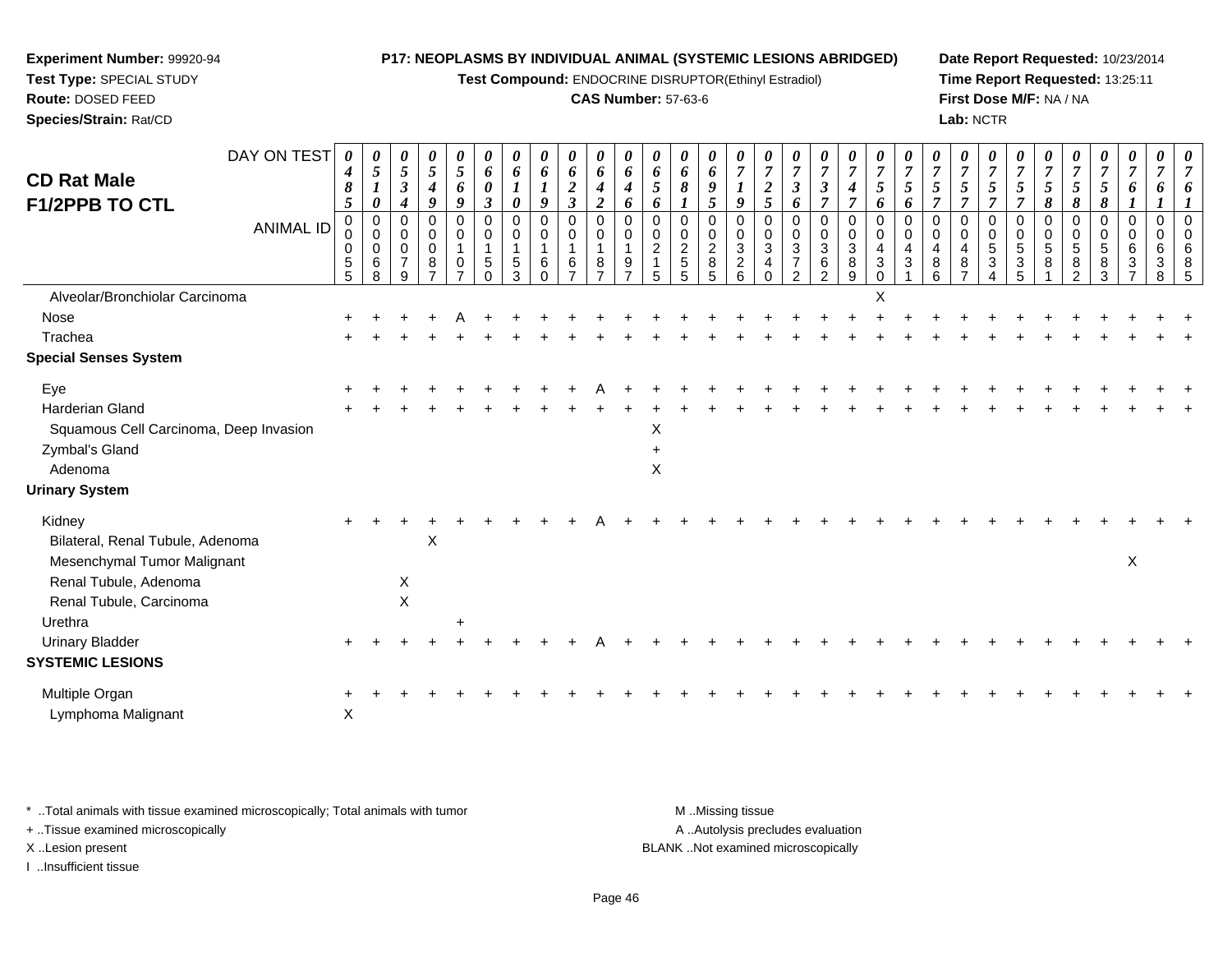**Test Compound:** ENDOCRINE DISRUPTOR(Ethinyl Estradiol)

# **CAS Number:** 57-63-6

**Date Report Requested:** 10/23/2014 **Time Report Requested:** 13:25:11**First Dose M/F:** NA / NA**Lab:** NCTR

| <b>CD Rat Male</b><br><b>F1/2PPB TO CTL</b> | DAY ON TEST<br><b>ANIMAL ID</b> | 0<br>7<br>6<br>1<br>$\pmb{0}$<br>0<br>$\overline{7}$<br>$\frac{9}{3}$ | 0<br>$\overline{7}$<br>6<br>$\boldsymbol{2}$<br>$\pmb{0}$<br>$\mathbf 0$<br>$\,6$<br>$\ensuremath{\mathsf{3}}$ | 0<br>$\overline{7}$<br>6<br>$\overline{2}$<br>$\mathbf 0$<br>$\mathbf 0$<br>6<br>3 | 0<br>$\overline{7}$<br>6<br>$\boldsymbol{2}$<br>$\Omega$<br>$\mathbf 0$<br>6<br>8 | $\boldsymbol{\theta}$<br>$\overline{7}$<br>6<br>$\overline{c}$<br>0<br>$\mathbf 0$<br>6<br>8 | 0<br>$\boldsymbol{7}$<br>6<br>$\overline{\mathbf{c}}$<br>$\pmb{0}$<br>0<br>6<br>$\bf 8$ | 0<br>$\overline{7}$<br>6<br>$\overline{2}$<br>$\pmb{0}$<br>$\mathbf 0$<br>$\,6$<br>$\bf 8$ | 0<br>$\overline{7}$<br>6<br>$\boldsymbol{2}$<br>$\mathbf 0$<br>$\mathbf 0$<br>$\overline{7}$<br>$\ensuremath{\mathsf{3}}$ | 0<br>$\overline{7}$<br>6<br>$\boldsymbol{2}$<br>$\mathbf 0$<br>$\mathbf 0$<br>$\overline{7}$<br>$\ensuremath{\mathsf{3}}$ | 0<br>$\overline{7}$<br>6<br>$\overline{2}$<br>0<br>$\mathbf 0$<br>$\overline{7}$<br>$\overline{\mathbf{4}}$ | 0<br>$\overline{7}$<br>6<br>$\overline{c}$<br>$\mathbf 0$<br>0<br>$\overline{7}$<br>4 | 0<br>$\overline{7}$<br>6<br>$\boldsymbol{2}$<br>$\mathbf 0$<br>$\pmb{0}$<br>$\overline{7}$<br>$\frac{4}{2}$ | 0<br>$\overline{7}$<br>6<br>$\overline{2}$<br>$\mathbf 0$<br>$\mathbf 0$<br>$\boldsymbol{7}$<br>$\begin{array}{c} 8 \\ 8 \end{array}$ | 0<br>$\overline{7}$<br>6<br>$\overline{c}$<br>$\Omega$<br>0<br>$\overline{7}$<br>8 | $\boldsymbol{\theta}$<br>$\overline{7}$<br>6<br>$\overline{2}$<br>0<br>0<br>$\overline{7}$<br>9 | 0<br>7<br>6<br>$\overline{c}$<br>0<br>$\mathbf 0$<br>$\overline{7}$<br>$\mathsf g$ | 0<br>$\overline{7}$<br>6<br>$\overline{\mathbf{c}}$<br>$\mathbf 0$<br>0<br>$\overline{7}$<br>$\frac{9}{2}$ | $\boldsymbol{\theta}$<br>$\overline{7}$<br>6<br>$\mathfrak{z}$<br>$\pmb{0}$<br>$\mathbf 0$<br>$\boldsymbol{7}$<br>$\frac{3}{7}$ | $\boldsymbol{\theta}$<br>$\overline{7}$<br>6<br>$\boldsymbol{\beta}$<br>$\Omega$<br>$\mathbf 0$<br>$\overline{7}$<br>8 |                       |
|---------------------------------------------|---------------------------------|-----------------------------------------------------------------------|----------------------------------------------------------------------------------------------------------------|------------------------------------------------------------------------------------|-----------------------------------------------------------------------------------|----------------------------------------------------------------------------------------------|-----------------------------------------------------------------------------------------|--------------------------------------------------------------------------------------------|---------------------------------------------------------------------------------------------------------------------------|---------------------------------------------------------------------------------------------------------------------------|-------------------------------------------------------------------------------------------------------------|---------------------------------------------------------------------------------------|-------------------------------------------------------------------------------------------------------------|---------------------------------------------------------------------------------------------------------------------------------------|------------------------------------------------------------------------------------|-------------------------------------------------------------------------------------------------|------------------------------------------------------------------------------------|------------------------------------------------------------------------------------------------------------|---------------------------------------------------------------------------------------------------------------------------------|------------------------------------------------------------------------------------------------------------------------|-----------------------|
|                                             |                                 |                                                                       | 5                                                                                                              | 6                                                                                  |                                                                                   | $\overline{2}$                                                                               | 3                                                                                       | $\overline{A}$                                                                             | 8                                                                                                                         | 9                                                                                                                         | $\mathbf 0$                                                                                                 |                                                                                       |                                                                                                             |                                                                                                                                       | 9                                                                                  | $\mathbf 0$                                                                                     |                                                                                    |                                                                                                            |                                                                                                                                 | $\overline{7}$                                                                                                         | <i><b>*TOTALS</b></i> |
| <b>Alimentary System</b>                    |                                 |                                                                       |                                                                                                                |                                                                                    |                                                                                   |                                                                                              |                                                                                         |                                                                                            |                                                                                                                           |                                                                                                                           |                                                                                                             |                                                                                       |                                                                                                             |                                                                                                                                       |                                                                                    |                                                                                                 |                                                                                    |                                                                                                            |                                                                                                                                 |                                                                                                                        |                       |
| Esophagus                                   |                                 | ٠                                                                     |                                                                                                                |                                                                                    |                                                                                   |                                                                                              |                                                                                         |                                                                                            |                                                                                                                           |                                                                                                                           |                                                                                                             |                                                                                       |                                                                                                             |                                                                                                                                       |                                                                                    |                                                                                                 |                                                                                    |                                                                                                            |                                                                                                                                 |                                                                                                                        | 50                    |
| Intestine Large, Cecum                      |                                 |                                                                       |                                                                                                                |                                                                                    |                                                                                   |                                                                                              |                                                                                         |                                                                                            |                                                                                                                           |                                                                                                                           |                                                                                                             |                                                                                       |                                                                                                             |                                                                                                                                       |                                                                                    |                                                                                                 |                                                                                    |                                                                                                            |                                                                                                                                 |                                                                                                                        | 48                    |
| Intestine Large, Colon                      |                                 |                                                                       |                                                                                                                |                                                                                    |                                                                                   |                                                                                              |                                                                                         |                                                                                            |                                                                                                                           |                                                                                                                           |                                                                                                             |                                                                                       |                                                                                                             |                                                                                                                                       |                                                                                    |                                                                                                 |                                                                                    |                                                                                                            |                                                                                                                                 |                                                                                                                        | 49                    |
| Intestine Large, Rectum                     |                                 |                                                                       |                                                                                                                |                                                                                    |                                                                                   |                                                                                              |                                                                                         |                                                                                            |                                                                                                                           |                                                                                                                           |                                                                                                             |                                                                                       |                                                                                                             |                                                                                                                                       |                                                                                    |                                                                                                 |                                                                                    |                                                                                                            |                                                                                                                                 |                                                                                                                        | 49                    |
| Intestine Small, Duodenum<br>Adenocarcinoma |                                 |                                                                       |                                                                                                                |                                                                                    |                                                                                   |                                                                                              |                                                                                         |                                                                                            |                                                                                                                           |                                                                                                                           |                                                                                                             |                                                                                       |                                                                                                             |                                                                                                                                       |                                                                                    |                                                                                                 |                                                                                    |                                                                                                            |                                                                                                                                 |                                                                                                                        | 49<br>$\overline{2}$  |
| Intestine Small, Ileum                      |                                 |                                                                       |                                                                                                                |                                                                                    |                                                                                   |                                                                                              |                                                                                         |                                                                                            |                                                                                                                           |                                                                                                                           |                                                                                                             |                                                                                       |                                                                                                             |                                                                                                                                       |                                                                                    |                                                                                                 |                                                                                    |                                                                                                            |                                                                                                                                 |                                                                                                                        | 48                    |
| Intestine Small, Jejunum                    |                                 |                                                                       |                                                                                                                |                                                                                    |                                                                                   |                                                                                              |                                                                                         |                                                                                            |                                                                                                                           |                                                                                                                           |                                                                                                             |                                                                                       |                                                                                                             |                                                                                                                                       |                                                                                    |                                                                                                 |                                                                                    |                                                                                                            |                                                                                                                                 |                                                                                                                        | 48                    |
| Liver                                       |                                 |                                                                       |                                                                                                                |                                                                                    |                                                                                   |                                                                                              |                                                                                         |                                                                                            |                                                                                                                           |                                                                                                                           |                                                                                                             |                                                                                       |                                                                                                             |                                                                                                                                       |                                                                                    |                                                                                                 |                                                                                    |                                                                                                            |                                                                                                                                 |                                                                                                                        | 50                    |
| Cholangiocarcinoma                          |                                 |                                                                       |                                                                                                                |                                                                                    |                                                                                   |                                                                                              |                                                                                         |                                                                                            |                                                                                                                           |                                                                                                                           |                                                                                                             |                                                                                       |                                                                                                             |                                                                                                                                       |                                                                                    |                                                                                                 |                                                                                    |                                                                                                            |                                                                                                                                 |                                                                                                                        | 1                     |
| Mesentery                                   |                                 |                                                                       |                                                                                                                |                                                                                    |                                                                                   |                                                                                              |                                                                                         |                                                                                            |                                                                                                                           |                                                                                                                           |                                                                                                             |                                                                                       |                                                                                                             |                                                                                                                                       |                                                                                    |                                                                                                 |                                                                                    |                                                                                                            |                                                                                                                                 |                                                                                                                        | 1                     |
| Oral Mucosa                                 |                                 |                                                                       |                                                                                                                |                                                                                    |                                                                                   |                                                                                              |                                                                                         |                                                                                            |                                                                                                                           |                                                                                                                           |                                                                                                             |                                                                                       |                                                                                                             |                                                                                                                                       |                                                                                    |                                                                                                 |                                                                                    |                                                                                                            |                                                                                                                                 |                                                                                                                        | 5                     |
| Squamous Cell Carcinoma                     |                                 |                                                                       |                                                                                                                |                                                                                    |                                                                                   |                                                                                              |                                                                                         |                                                                                            |                                                                                                                           |                                                                                                                           |                                                                                                             |                                                                                       |                                                                                                             |                                                                                                                                       |                                                                                    |                                                                                                 |                                                                                    |                                                                                                            |                                                                                                                                 |                                                                                                                        | 3                     |
| Pancreas                                    |                                 |                                                                       |                                                                                                                |                                                                                    |                                                                                   |                                                                                              |                                                                                         |                                                                                            |                                                                                                                           |                                                                                                                           |                                                                                                             |                                                                                       |                                                                                                             |                                                                                                                                       |                                                                                    |                                                                                                 |                                                                                    |                                                                                                            |                                                                                                                                 |                                                                                                                        | 49                    |
| <b>Salivary Glands</b>                      |                                 |                                                                       |                                                                                                                |                                                                                    |                                                                                   |                                                                                              |                                                                                         |                                                                                            |                                                                                                                           |                                                                                                                           |                                                                                                             |                                                                                       |                                                                                                             |                                                                                                                                       |                                                                                    |                                                                                                 |                                                                                    |                                                                                                            |                                                                                                                                 |                                                                                                                        | 50                    |
| Stomach, Forestomach                        |                                 |                                                                       |                                                                                                                |                                                                                    |                                                                                   |                                                                                              |                                                                                         |                                                                                            |                                                                                                                           |                                                                                                                           |                                                                                                             |                                                                                       |                                                                                                             |                                                                                                                                       |                                                                                    |                                                                                                 |                                                                                    |                                                                                                            |                                                                                                                                 |                                                                                                                        | 50                    |
| Stomach, Glandular                          |                                 |                                                                       |                                                                                                                |                                                                                    |                                                                                   |                                                                                              |                                                                                         |                                                                                            |                                                                                                                           |                                                                                                                           |                                                                                                             |                                                                                       |                                                                                                             |                                                                                                                                       |                                                                                    |                                                                                                 |                                                                                    |                                                                                                            |                                                                                                                                 |                                                                                                                        | 50                    |
| Adenoma                                     |                                 |                                                                       |                                                                                                                |                                                                                    |                                                                                   |                                                                                              |                                                                                         |                                                                                            |                                                                                                                           |                                                                                                                           |                                                                                                             |                                                                                       |                                                                                                             |                                                                                                                                       |                                                                                    |                                                                                                 |                                                                                    |                                                                                                            |                                                                                                                                 |                                                                                                                        | 1                     |
| <b>Cardiovascular System</b>                |                                 |                                                                       |                                                                                                                |                                                                                    |                                                                                   |                                                                                              |                                                                                         |                                                                                            |                                                                                                                           |                                                                                                                           |                                                                                                             |                                                                                       |                                                                                                             |                                                                                                                                       |                                                                                    |                                                                                                 |                                                                                    |                                                                                                            |                                                                                                                                 |                                                                                                                        |                       |
| <b>Blood Vessel</b>                         |                                 |                                                                       |                                                                                                                |                                                                                    |                                                                                   |                                                                                              |                                                                                         |                                                                                            |                                                                                                                           |                                                                                                                           |                                                                                                             |                                                                                       |                                                                                                             |                                                                                                                                       |                                                                                    |                                                                                                 |                                                                                    |                                                                                                            |                                                                                                                                 |                                                                                                                        | 50                    |
| Heart                                       |                                 |                                                                       |                                                                                                                |                                                                                    |                                                                                   |                                                                                              |                                                                                         |                                                                                            |                                                                                                                           |                                                                                                                           |                                                                                                             |                                                                                       |                                                                                                             |                                                                                                                                       |                                                                                    |                                                                                                 |                                                                                    |                                                                                                            |                                                                                                                                 |                                                                                                                        | 50                    |
|                                             |                                 |                                                                       |                                                                                                                |                                                                                    |                                                                                   |                                                                                              |                                                                                         |                                                                                            |                                                                                                                           |                                                                                                                           |                                                                                                             |                                                                                       |                                                                                                             |                                                                                                                                       |                                                                                    |                                                                                                 |                                                                                    |                                                                                                            |                                                                                                                                 |                                                                                                                        |                       |

| * Total animals with tissue examined microscopically; Total animals with tumor | M Missing tissue                   |
|--------------------------------------------------------------------------------|------------------------------------|
| + Tissue examined microscopically                                              | A Autolysis precludes evaluation   |
| X Lesion present                                                               | BLANK Not examined microscopically |
| Insufficient tissue                                                            |                                    |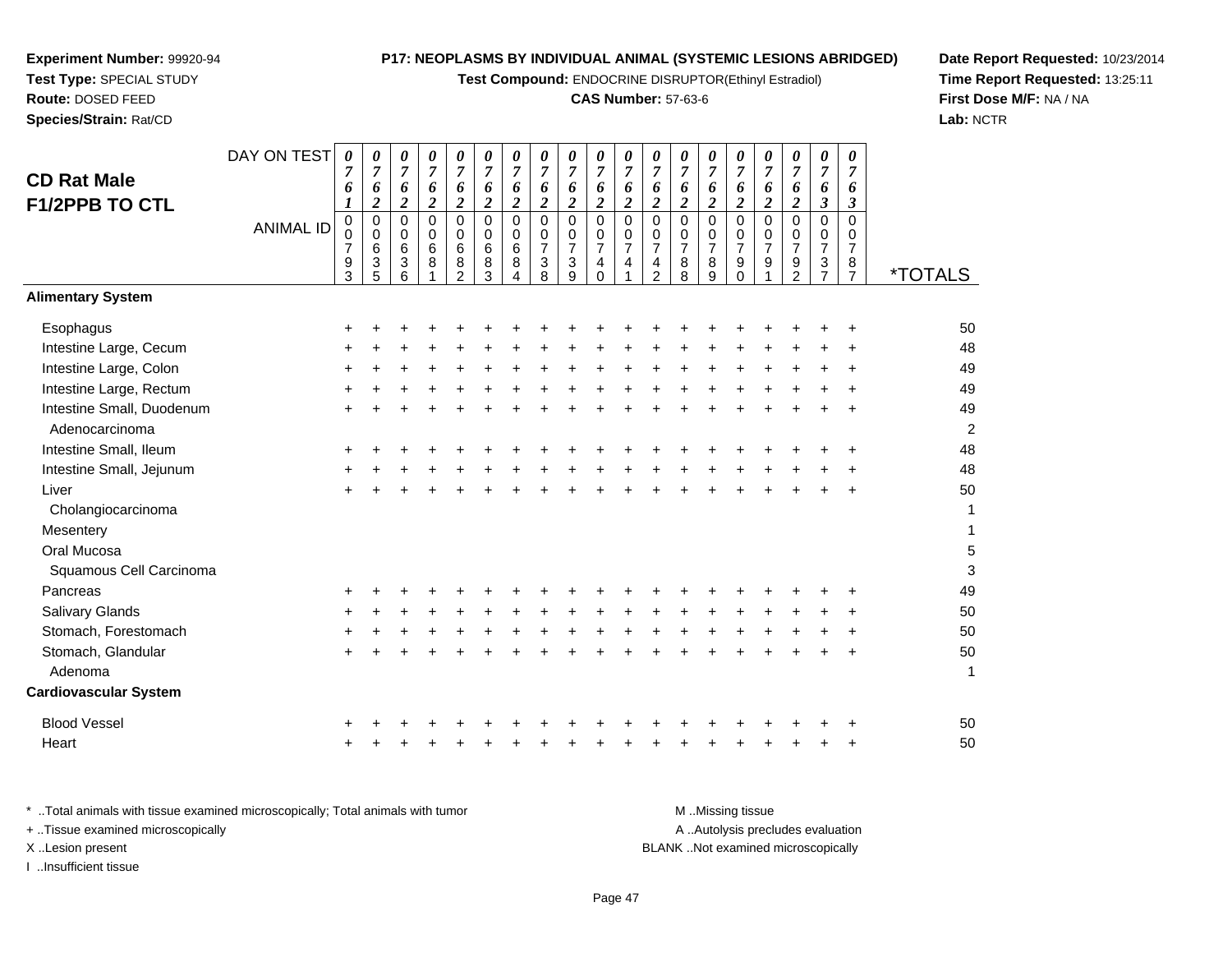**Test Compound:** ENDOCRINE DISRUPTOR(Ethinyl Estradiol)

#### **CAS Number:** 57-63-6

**Date Report Requested:** 10/23/2014**Time Report Requested:** 13:25:11**First Dose M/F:** NA / NA**Lab:** NCTR

| <b>CD Rat Male</b><br><b>F1/2PPB TO CTL</b> | DAY ON TEST<br><b>ANIMAL ID</b> | $\boldsymbol{\theta}$<br>7<br>6<br>0<br>$\Omega$<br>9<br>3 | 0<br>$\overline{7}$<br>6<br>$\boldsymbol{2}$<br>0<br>0<br>6<br>3<br>5 | $\boldsymbol{\theta}$<br>7<br>6<br>2<br>0<br>0<br>$\,6$<br>3<br>6 | 0<br>$\overline{7}$<br>6<br>2<br>0<br>0<br>6<br>8 | 0<br>7<br>6<br>$\boldsymbol{2}$<br>0<br>0<br>6<br>8<br>$\mathfrak{p}$ | $\boldsymbol{\theta}$<br>$\overline{7}$<br>6<br>$\boldsymbol{2}$<br>0<br>0<br>$\,6$<br>8<br>3 | 0<br>7<br>6<br>2<br>$\Omega$<br>0<br>6<br>8 | 0<br>$\overline{7}$<br>6<br>$\boldsymbol{2}$<br>0<br>0<br>$\overline{7}$<br>3<br>8 | 0<br>$\overline{7}$<br>6<br>$\boldsymbol{2}$<br>0<br>0<br>$\overline{7}$<br>3<br>9 | $\pmb{\theta}$<br>$\overline{7}$<br>6<br>$\boldsymbol{2}$<br>$\Omega$<br>0<br>$\overline{7}$<br>4<br>$\Omega$ | 0<br>6<br>2<br>$\Omega$<br>0<br>$\overline{7}$ | 0<br>7<br>6<br>2<br>0<br>0<br>$\overline{7}$<br>4<br>2 | 0<br>$\overline{7}$<br>6<br>2<br>0<br>0<br>7<br>8<br>8 | 0<br>7<br>6<br>$\overline{\mathbf{c}}$<br>$\Omega$<br>0<br>$\overline{7}$<br>8<br>9 | $\boldsymbol{\theta}$<br>$\overline{7}$<br>6<br>$\boldsymbol{2}$<br>$\Omega$<br>0<br>$\overline{7}$<br>9<br>$\Omega$ | 0<br>$\overline{7}$<br>6<br>2<br>$\Omega$<br>0<br>$\overline{7}$<br>9 | $\pmb{\theta}$<br>$\overline{7}$<br>6<br>$\boldsymbol{2}$<br>0<br>0<br>$\overline{7}$<br>9<br>$\mathfrak{p}$ | 0<br>7<br>6<br>3<br>0<br>0<br>7<br>3 | 0<br>$\overline{7}$<br>6<br>$\boldsymbol{\beta}$<br>$\Omega$<br>0<br>$\overline{7}$<br>8<br>$\overline{7}$ | <i><b>*TOTALS</b></i>   |
|---------------------------------------------|---------------------------------|------------------------------------------------------------|-----------------------------------------------------------------------|-------------------------------------------------------------------|---------------------------------------------------|-----------------------------------------------------------------------|-----------------------------------------------------------------------------------------------|---------------------------------------------|------------------------------------------------------------------------------------|------------------------------------------------------------------------------------|---------------------------------------------------------------------------------------------------------------|------------------------------------------------|--------------------------------------------------------|--------------------------------------------------------|-------------------------------------------------------------------------------------|----------------------------------------------------------------------------------------------------------------------|-----------------------------------------------------------------------|--------------------------------------------------------------------------------------------------------------|--------------------------------------|------------------------------------------------------------------------------------------------------------|-------------------------|
| <b>Endocrine System</b>                     |                                 |                                                            |                                                                       |                                                                   |                                                   |                                                                       |                                                                                               |                                             |                                                                                    |                                                                                    |                                                                                                               |                                                |                                                        |                                                        |                                                                                     |                                                                                                                      |                                                                       |                                                                                                              |                                      |                                                                                                            |                         |
| <b>Adrenal Cortex</b>                       |                                 |                                                            |                                                                       |                                                                   |                                                   |                                                                       |                                                                                               |                                             |                                                                                    |                                                                                    |                                                                                                               |                                                |                                                        |                                                        |                                                                                     |                                                                                                                      |                                                                       |                                                                                                              |                                      |                                                                                                            | 49                      |
| Adrenal Medulla                             |                                 |                                                            |                                                                       |                                                                   |                                                   |                                                                       |                                                                                               |                                             |                                                                                    |                                                                                    |                                                                                                               |                                                |                                                        |                                                        |                                                                                     |                                                                                                                      |                                                                       |                                                                                                              |                                      |                                                                                                            | 49                      |
| Bilateral, Pheochromocytoma Benign          |                                 |                                                            |                                                                       |                                                                   |                                                   |                                                                       |                                                                                               |                                             |                                                                                    |                                                                                    |                                                                                                               |                                                |                                                        |                                                        |                                                                                     |                                                                                                                      |                                                                       |                                                                                                              |                                      |                                                                                                            | 1                       |
| Pheochromocytoma Benign                     |                                 |                                                            |                                                                       |                                                                   |                                                   |                                                                       |                                                                                               |                                             |                                                                                    |                                                                                    |                                                                                                               |                                                |                                                        |                                                        |                                                                                     | X                                                                                                                    |                                                                       |                                                                                                              | X                                    | $\times$                                                                                                   | 3                       |
| Islets, Pancreatic                          |                                 |                                                            |                                                                       |                                                                   |                                                   |                                                                       |                                                                                               |                                             |                                                                                    |                                                                                    |                                                                                                               |                                                |                                                        |                                                        |                                                                                     |                                                                                                                      |                                                                       |                                                                                                              |                                      |                                                                                                            | 49                      |
| Parathyroid Gland                           |                                 |                                                            |                                                                       |                                                                   |                                                   |                                                                       |                                                                                               |                                             |                                                                                    |                                                                                    |                                                                                                               |                                                |                                                        |                                                        |                                                                                     |                                                                                                                      |                                                                       |                                                                                                              |                                      |                                                                                                            | 50                      |
| Adenoma                                     |                                 |                                                            |                                                                       |                                                                   | X                                                 | $\times$                                                              |                                                                                               |                                             |                                                                                    |                                                                                    |                                                                                                               |                                                |                                                        |                                                        |                                                                                     |                                                                                                                      |                                                                       |                                                                                                              | X                                    |                                                                                                            | 3                       |
| <b>Pituitary Gland</b>                      |                                 | ٠                                                          |                                                                       |                                                                   |                                                   |                                                                       |                                                                                               |                                             |                                                                                    |                                                                                    |                                                                                                               |                                                |                                                        |                                                        |                                                                                     |                                                                                                                      |                                                                       |                                                                                                              |                                      |                                                                                                            | 50                      |
| Pars Distalis, Adenoma                      |                                 |                                                            |                                                                       | х                                                                 | $\times$                                          |                                                                       |                                                                                               |                                             | X                                                                                  | X                                                                                  | Χ                                                                                                             | Х                                              |                                                        | X                                                      |                                                                                     |                                                                                                                      |                                                                       |                                                                                                              | X                                    | X                                                                                                          | 29                      |
| <b>Thyroid Gland</b>                        |                                 | $\ddot{}$                                                  | +                                                                     |                                                                   |                                                   |                                                                       |                                                                                               |                                             |                                                                                    |                                                                                    |                                                                                                               |                                                |                                                        |                                                        |                                                                                     |                                                                                                                      |                                                                       |                                                                                                              |                                      | $\ddot{}$                                                                                                  | 50                      |
| C Cell, Adenoma                             |                                 | X                                                          |                                                                       |                                                                   |                                                   |                                                                       | X                                                                                             |                                             |                                                                                    |                                                                                    |                                                                                                               |                                                |                                                        |                                                        |                                                                                     |                                                                                                                      |                                                                       |                                                                                                              |                                      |                                                                                                            | 3                       |
| C Cell, Carcinoma                           |                                 | X                                                          |                                                                       |                                                                   |                                                   |                                                                       |                                                                                               |                                             |                                                                                    |                                                                                    |                                                                                                               |                                                |                                                        |                                                        |                                                                                     |                                                                                                                      |                                                                       |                                                                                                              |                                      |                                                                                                            | $\overline{\mathbf{c}}$ |
| <b>General Body System</b>                  |                                 |                                                            |                                                                       |                                                                   |                                                   |                                                                       |                                                                                               |                                             |                                                                                    |                                                                                    |                                                                                                               |                                                |                                                        |                                                        |                                                                                     |                                                                                                                      |                                                                       |                                                                                                              |                                      |                                                                                                            |                         |
| <b>Tissue NOS</b>                           |                                 |                                                            |                                                                       |                                                                   |                                                   |                                                                       |                                                                                               |                                             |                                                                                    |                                                                                    |                                                                                                               |                                                |                                                        |                                                        |                                                                                     |                                                                                                                      |                                                                       |                                                                                                              |                                      |                                                                                                            | 1                       |
| Schwannoma Malignant                        |                                 |                                                            |                                                                       |                                                                   |                                                   |                                                                       |                                                                                               |                                             |                                                                                    |                                                                                    |                                                                                                               |                                                |                                                        |                                                        |                                                                                     |                                                                                                                      |                                                                       |                                                                                                              |                                      |                                                                                                            | 1                       |
| <b>Genital System</b>                       |                                 |                                                            |                                                                       |                                                                   |                                                   |                                                                       |                                                                                               |                                             |                                                                                    |                                                                                    |                                                                                                               |                                                |                                                        |                                                        |                                                                                     |                                                                                                                      |                                                                       |                                                                                                              |                                      |                                                                                                            |                         |
|                                             |                                 |                                                            |                                                                       |                                                                   |                                                   |                                                                       |                                                                                               |                                             |                                                                                    |                                                                                    |                                                                                                               |                                                |                                                        |                                                        |                                                                                     |                                                                                                                      |                                                                       |                                                                                                              |                                      |                                                                                                            |                         |

| Coagulating Gland |  |  |  |  |  |  |  |  | + + + + + + + + + + + + + + + + + + + |  | 49 |
|-------------------|--|--|--|--|--|--|--|--|---------------------------------------|--|----|
| Epididymis        |  |  |  |  |  |  |  |  | + + + + + + + + + + + + + + + + + + + |  | 50 |
| Penis             |  |  |  |  |  |  |  |  |                                       |  |    |

\* ..Total animals with tissue examined microscopically; Total animals with tumor **M** ...Missing tissue M ...Missing tissue + ..Tissue examined microscopically X ..Lesion present BLANK ..Not examined microscopically

I ..Insufficient tissue

**Experiment Number:** 99920-94**Test Type:** SPECIAL STUDY**Route:** DOSED FEED**Species/Strain:** Rat/CD

A .. Autolysis precludes evaluation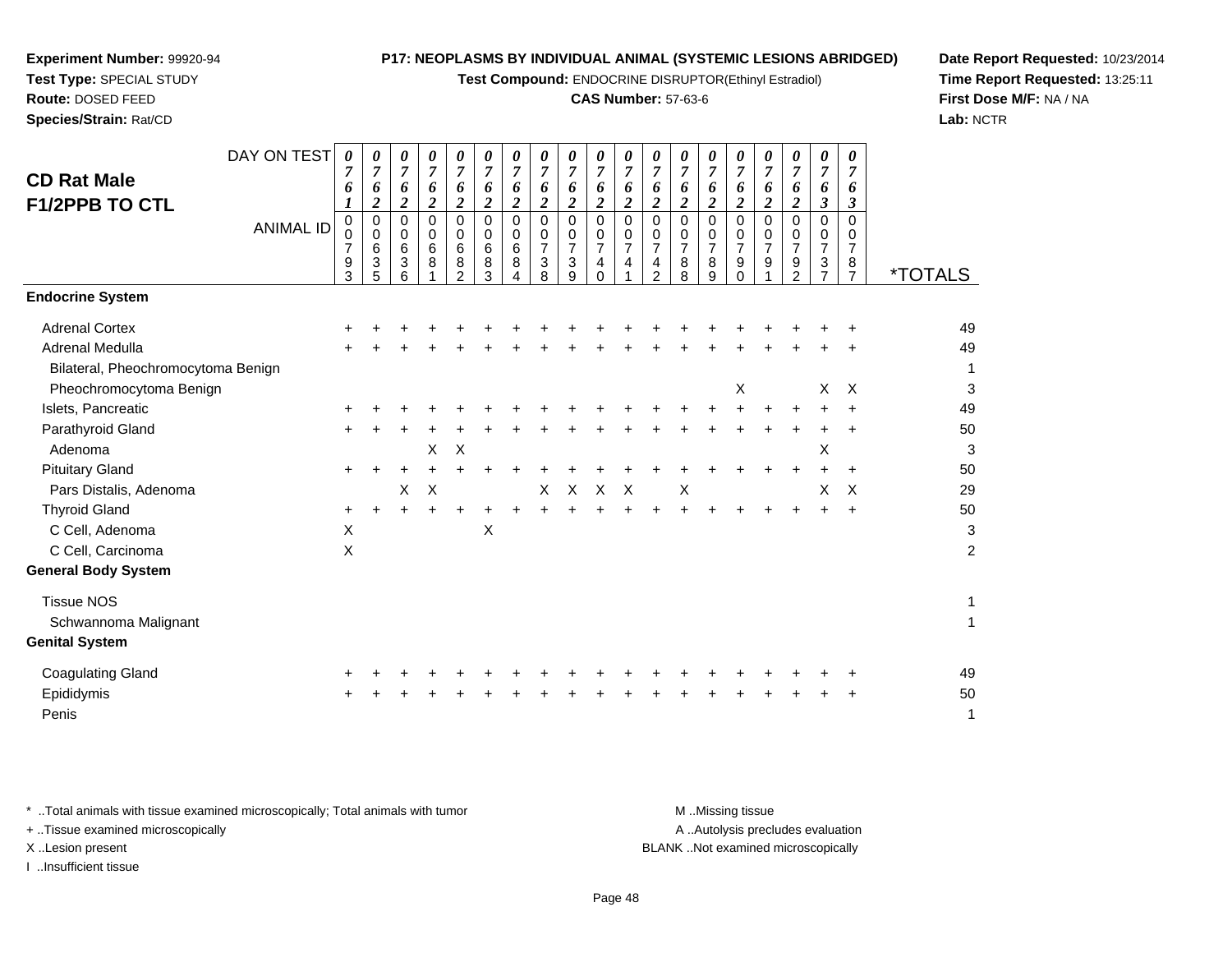**Test Compound:** ENDOCRINE DISRUPTOR(Ethinyl Estradiol)

#### **CAS Number:** 57-63-6

**Date Report Requested:** 10/23/2014**Time Report Requested:** 13:25:11**First Dose M/F:** NA / NA**Lab:** NCTR

| <b>CD Rat Male</b><br><b>F1/2PPB TO CTL</b>             | DAY ON TEST<br><b>ANIMAL ID</b> | 0<br>7<br>6<br>0<br>0<br>7<br>9 | 0<br>$\overline{7}$<br>6<br>2<br>$\mathbf 0$<br>0<br>$\,6$<br>$\mathbf{3}$ | 0<br>6<br>2<br>$\Omega$<br>0<br>6<br>3 | 0<br>$\overline{7}$<br>6<br>$\overline{\mathbf{c}}$<br>$\Omega$<br>0<br>6<br>8 | 0<br>$\overline{7}$<br>6<br>$\overline{2}$<br>$\Omega$<br>0<br>6<br>8 | 0<br>$\overline{7}$<br>6<br>$\overline{\mathbf{2}}$<br>$\Omega$<br>0<br>6<br>8 | 0<br>7<br>6<br>$\overline{2}$<br>$\Omega$<br>0<br>6<br>8 | 0<br>$\overline{7}$<br>6<br>$\boldsymbol{2}$<br>$\Omega$<br>0<br>$\overline{7}$<br>3 | 0<br>$\overline{7}$<br>6<br>$\boldsymbol{2}$<br>$\Omega$<br>0<br>$\overline{7}$<br>3 | 0<br>$\overline{7}$<br>6<br>$\overline{\mathbf{c}}$<br>$\Omega$<br>0<br>$\overline{7}$<br>4 | 0<br>$\overline{7}$<br>6<br>$\overline{2}$<br>$\Omega$<br>0<br>$\overline{7}$<br>$\overline{4}$ | 6<br>2<br>$\Omega$<br>0<br>$\overline{7}$<br>4 | 0<br>6<br>2<br>$\Omega$<br>0<br>7<br>8 | 0<br>7<br>6<br>2<br>$\Omega$<br>0<br>7<br>8 | 0<br>$\overline{7}$<br>6<br>$\overline{2}$<br>$\Omega$<br>0<br>$\overline{7}$<br>9 | 0<br>$\overline{7}$<br>6<br>$\overline{\mathbf{2}}$<br>$\Omega$<br>0<br>$\overline{7}$<br>9 | 0<br>7<br>6<br>$\overline{2}$<br>$\Omega$<br>0<br>$\overline{7}$<br>9 | 0<br>$\overline{7}$<br>6<br>3<br>$\Omega$<br>0<br>7<br>3 | 0<br>7<br>6<br>3<br>$\Omega$<br>0<br>7<br>8 |                       |
|---------------------------------------------------------|---------------------------------|---------------------------------|----------------------------------------------------------------------------|----------------------------------------|--------------------------------------------------------------------------------|-----------------------------------------------------------------------|--------------------------------------------------------------------------------|----------------------------------------------------------|--------------------------------------------------------------------------------------|--------------------------------------------------------------------------------------|---------------------------------------------------------------------------------------------|-------------------------------------------------------------------------------------------------|------------------------------------------------|----------------------------------------|---------------------------------------------|------------------------------------------------------------------------------------|---------------------------------------------------------------------------------------------|-----------------------------------------------------------------------|----------------------------------------------------------|---------------------------------------------|-----------------------|
|                                                         |                                 | 3                               | 5                                                                          | 6                                      |                                                                                | $\mathcal{P}$                                                         | 3                                                                              |                                                          | 8                                                                                    | 9                                                                                    | $\Omega$                                                                                    |                                                                                                 | $\overline{2}$                                 | 8                                      | 9                                           | $\Omega$                                                                           |                                                                                             | 2                                                                     | $\overline{7}$                                           | $\overline{7}$                              | <i><b>*TOTALS</b></i> |
| Squamous Cell Carcinoma, Metastatic,<br>Preputial Gland |                                 |                                 |                                                                            |                                        |                                                                                |                                                                       |                                                                                |                                                          |                                                                                      |                                                                                      |                                                                                             |                                                                                                 |                                                |                                        |                                             |                                                                                    |                                                                                             |                                                                       |                                                          |                                             | 1                     |
| <b>Preputial Gland</b>                                  |                                 | $\pm$                           |                                                                            |                                        |                                                                                |                                                                       |                                                                                |                                                          |                                                                                      |                                                                                      |                                                                                             |                                                                                                 |                                                |                                        |                                             |                                                                                    |                                                                                             |                                                                       |                                                          |                                             | 50                    |
| Adenoma                                                 |                                 |                                 | X                                                                          |                                        |                                                                                |                                                                       |                                                                                |                                                          |                                                                                      |                                                                                      |                                                                                             |                                                                                                 |                                                |                                        |                                             |                                                                                    |                                                                                             |                                                                       |                                                          |                                             |                       |
| Squamous Cell Carcinoma                                 |                                 |                                 |                                                                            |                                        |                                                                                |                                                                       |                                                                                |                                                          |                                                                                      |                                                                                      |                                                                                             |                                                                                                 |                                                |                                        |                                             |                                                                                    |                                                                                             |                                                                       |                                                          |                                             | 4                     |
| Prostate, Dorsal/Lateral Lobe                           |                                 |                                 |                                                                            |                                        |                                                                                |                                                                       | ÷                                                                              |                                                          | +                                                                                    |                                                                                      | ÷                                                                                           | ÷                                                                                               | ÷                                              |                                        |                                             |                                                                                    |                                                                                             | ٠                                                                     | +                                                        |                                             | 50                    |
| Prostate, Ventral Lobe                                  |                                 |                                 |                                                                            |                                        |                                                                                |                                                                       |                                                                                |                                                          |                                                                                      |                                                                                      |                                                                                             |                                                                                                 |                                                |                                        |                                             |                                                                                    |                                                                                             |                                                                       |                                                          |                                             | 50                    |
| <b>Rete Testes</b>                                      |                                 | м                               |                                                                            |                                        |                                                                                |                                                                       |                                                                                |                                                          |                                                                                      |                                                                                      |                                                                                             |                                                                                                 |                                                |                                        |                                             |                                                                                    |                                                                                             |                                                                       |                                                          |                                             | 47                    |
| <b>Seminal Vesicle</b>                                  |                                 |                                 |                                                                            |                                        |                                                                                |                                                                       |                                                                                |                                                          |                                                                                      |                                                                                      |                                                                                             |                                                                                                 |                                                |                                        |                                             |                                                                                    |                                                                                             |                                                                       |                                                          |                                             | 49                    |
| <b>Testes</b>                                           |                                 |                                 |                                                                            |                                        |                                                                                |                                                                       |                                                                                |                                                          |                                                                                      |                                                                                      |                                                                                             |                                                                                                 |                                                |                                        |                                             |                                                                                    |                                                                                             |                                                                       |                                                          |                                             | 50                    |
| Sarcoma                                                 |                                 |                                 |                                                                            |                                        |                                                                                |                                                                       |                                                                                |                                                          |                                                                                      |                                                                                      |                                                                                             |                                                                                                 |                                                |                                        |                                             |                                                                                    |                                                                                             |                                                                       |                                                          |                                             | $\mathbf{1}$          |
| <b>Hematopoietic System</b>                             |                                 |                                 |                                                                            |                                        |                                                                                |                                                                       |                                                                                |                                                          |                                                                                      |                                                                                      |                                                                                             |                                                                                                 |                                                |                                        |                                             |                                                                                    |                                                                                             |                                                                       |                                                          |                                             |                       |
| <b>Bone Marrow</b>                                      |                                 |                                 |                                                                            |                                        |                                                                                |                                                                       |                                                                                |                                                          |                                                                                      |                                                                                      |                                                                                             |                                                                                                 |                                                |                                        |                                             |                                                                                    |                                                                                             |                                                                       |                                                          |                                             | 50                    |
| Lymph Node                                              |                                 |                                 |                                                                            |                                        |                                                                                |                                                                       |                                                                                |                                                          |                                                                                      |                                                                                      |                                                                                             |                                                                                                 | +                                              |                                        |                                             |                                                                                    |                                                                                             |                                                                       | ÷                                                        |                                             | 19                    |
| Squamous Cell Carcinoma, Metastatic,<br>Preputial Gland |                                 |                                 |                                                                            |                                        |                                                                                |                                                                       |                                                                                |                                                          |                                                                                      |                                                                                      |                                                                                             |                                                                                                 |                                                |                                        |                                             |                                                                                    |                                                                                             |                                                                       |                                                          |                                             | 1                     |
| Lymph Node, Mandibular                                  |                                 | +                               |                                                                            |                                        |                                                                                |                                                                       |                                                                                |                                                          |                                                                                      |                                                                                      |                                                                                             |                                                                                                 |                                                |                                        |                                             |                                                                                    |                                                                                             |                                                                       |                                                          |                                             | 50                    |
| Lymph Node, Mesenteric                                  |                                 | ٠                               |                                                                            |                                        |                                                                                |                                                                       |                                                                                |                                                          |                                                                                      |                                                                                      |                                                                                             |                                                                                                 |                                                |                                        |                                             |                                                                                    |                                                                                             |                                                                       |                                                          |                                             | 50                    |
| Spleen                                                  |                                 |                                 |                                                                            |                                        |                                                                                |                                                                       |                                                                                |                                                          |                                                                                      |                                                                                      |                                                                                             |                                                                                                 |                                                |                                        |                                             |                                                                                    |                                                                                             |                                                                       |                                                          |                                             | 50                    |
| Thymus                                                  |                                 | +                               |                                                                            |                                        |                                                                                |                                                                       |                                                                                |                                                          |                                                                                      |                                                                                      |                                                                                             | м                                                                                               |                                                | м                                      |                                             |                                                                                    |                                                                                             |                                                                       |                                                          |                                             | 46                    |
| Thymoma Benign                                          |                                 |                                 |                                                                            |                                        |                                                                                |                                                                       |                                                                                |                                                          |                                                                                      |                                                                                      |                                                                                             |                                                                                                 |                                                |                                        |                                             |                                                                                    |                                                                                             |                                                                       |                                                          |                                             | 1                     |
|                                                         |                                 |                                 |                                                                            |                                        |                                                                                |                                                                       |                                                                                |                                                          |                                                                                      |                                                                                      |                                                                                             |                                                                                                 |                                                |                                        |                                             |                                                                                    |                                                                                             |                                                                       |                                                          |                                             |                       |

**Integumentary System**

**Experiment Number:** 99920-94**Test Type:** SPECIAL STUDY**Route:** DOSED FEED**Species/Strain:** Rat/CD

\* ..Total animals with tissue examined microscopically; Total animals with tumor **M** ...Missing tissue M ...Missing tissue

+ ..Tissue examined microscopically

I ..Insufficient tissue

A ..Autolysis precludes evaluation

X ..Lesion present BLANK ..Not examined microscopically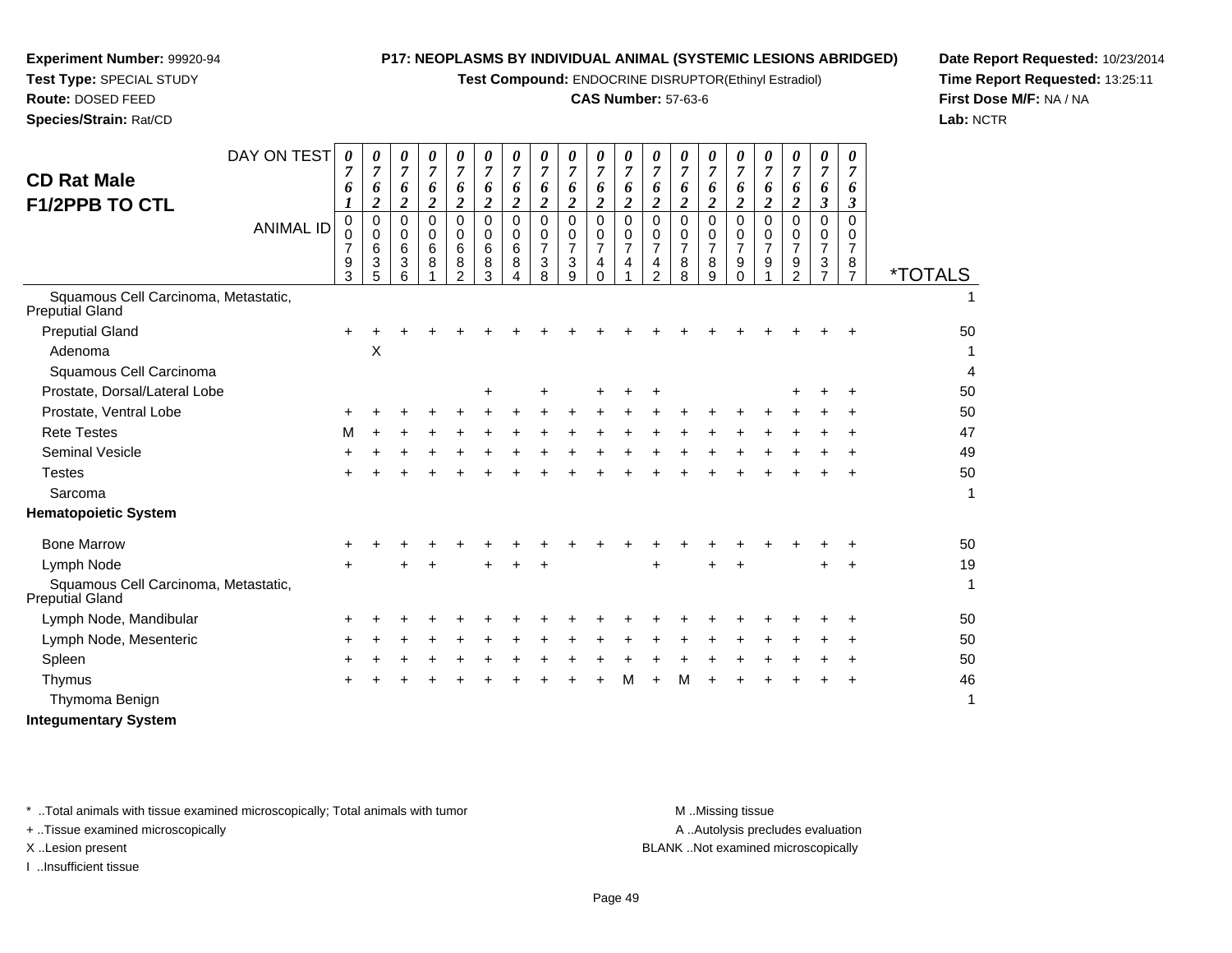**Test Compound:** ENDOCRINE DISRUPTOR(Ethinyl Estradiol)

# **CAS Number:** 57-63-6

**Date Report Requested:** 10/23/2014**Time Report Requested:** 13:25:11**First Dose M/F:** NA / NA**Lab:** NCTR

 $\overline{2}$ 

| <b>CD Rat Male</b><br><b>F1/2PPB TO CTL</b> | DAY ON TEST<br><b>ANIMAL ID</b> | 0<br>$\overline{7}$<br>6<br>$\pmb{0}$<br>0<br>$\overline{7}$<br>9<br>3 | 0<br>$\overline{7}$<br>6<br>$\boldsymbol{2}$<br>0<br>0<br>6<br>3<br>5 | 0<br>$\overline{7}$<br>6<br>$\boldsymbol{2}$<br>0<br>$\mathbf 0$<br>6<br>$\mathbf{3}$<br>6 | 0<br>$\overline{7}$<br>6<br>$\overline{c}$<br>0<br>0<br>6<br>8 | 0<br>$\overline{7}$<br>6<br>$\boldsymbol{2}$<br>$\overline{0}$<br>$\Omega$<br>6<br>8<br>$\overline{2}$ | 0<br>7<br>6<br>$\overline{c}$<br>$\mathbf 0$<br>0<br>6<br>8<br>3 | 0<br>$\overline{7}$<br>6<br>$\boldsymbol{2}$<br>$\mathbf 0$<br>$\mathbf 0$<br>$\,6\,$<br>8<br>4 | 0<br>$\overline{7}$<br>6<br>$\overline{c}$<br>$\mathbf 0$<br>0<br>$\overline{7}$<br>$\mathbf{3}$<br>8 | 0<br>$\overline{7}$<br>6<br>$\overline{2}$<br>$\mathbf 0$<br>$\mathbf 0$<br>$\overline{7}$<br>$\sqrt{3}$<br>9 | 0<br>$\overline{7}$<br>6<br>$\boldsymbol{2}$<br>$\overline{0}$<br>0<br>$\overline{7}$<br>$\overline{4}$<br>$\mathbf 0$ | 0<br>6<br>$\overline{\mathbf{c}}$<br>$\Omega$<br>0<br>$\overline{7}$<br>4 | 0<br>$\overline{7}$<br>6<br>$\boldsymbol{2}$<br>$\mathbf 0$<br>$\pmb{0}$<br>$\overline{7}$<br>4<br>$\boldsymbol{2}$ | 0<br>$\overline{7}$<br>6<br>$\boldsymbol{2}$<br>$\mathbf 0$<br>$\mathbf 0$<br>$\overline{7}$<br>8<br>8 | 0<br>$\overline{7}$<br>6<br>$\overline{2}$<br>0<br>0<br>$\overline{7}$<br>8<br>9 | 0<br>7<br>6<br>$\overline{\mathbf{c}}$<br>0<br>0<br>7<br>9<br>0 | 0<br>$\overline{7}$<br>6<br>$\boldsymbol{2}$<br>$\mathbf 0$<br>0<br>$\overline{7}$<br>9 | 0<br>$\overline{7}$<br>6<br>$\boldsymbol{2}$<br>$\Omega$<br>0<br>$\overline{7}$<br>9<br>$\overline{c}$ | 0<br>$\overline{7}$<br>6<br>$\boldsymbol{\beta}$<br>$\mathbf 0$<br>0<br>$\overline{7}$<br>$\mathbf{3}$<br>$\overline{7}$ | 0<br>$\overline{7}$<br>6<br>3<br>$\Omega$<br>0<br>$\overline{7}$<br>8<br>$\overline{7}$ | <i><b>*TOTALS</b></i> |
|---------------------------------------------|---------------------------------|------------------------------------------------------------------------|-----------------------------------------------------------------------|--------------------------------------------------------------------------------------------|----------------------------------------------------------------|--------------------------------------------------------------------------------------------------------|------------------------------------------------------------------|-------------------------------------------------------------------------------------------------|-------------------------------------------------------------------------------------------------------|---------------------------------------------------------------------------------------------------------------|------------------------------------------------------------------------------------------------------------------------|---------------------------------------------------------------------------|---------------------------------------------------------------------------------------------------------------------|--------------------------------------------------------------------------------------------------------|----------------------------------------------------------------------------------|-----------------------------------------------------------------|-----------------------------------------------------------------------------------------|--------------------------------------------------------------------------------------------------------|--------------------------------------------------------------------------------------------------------------------------|-----------------------------------------------------------------------------------------|-----------------------|
| Mammary Gland                               |                                 | $\ddot{}$                                                              | $\ddot{}$                                                             |                                                                                            | $\ddot{}$                                                      |                                                                                                        | +                                                                | $\ddot{}$                                                                                       | $\ddot{}$                                                                                             | $\ddot{}$                                                                                                     | $\ddot{}$                                                                                                              |                                                                           |                                                                                                                     | $\ddot{}$                                                                                              | $\ddot{}$                                                                        | $\ddot{}$                                                       |                                                                                         | $\ddot{}$                                                                                              | $\ddot{}$                                                                                                                | $\ddot{}$                                                                               | 45                    |
| Adenoma                                     |                                 |                                                                        |                                                                       |                                                                                            |                                                                |                                                                                                        |                                                                  |                                                                                                 |                                                                                                       |                                                                                                               |                                                                                                                        |                                                                           |                                                                                                                     |                                                                                                        |                                                                                  |                                                                 |                                                                                         |                                                                                                        |                                                                                                                          |                                                                                         | 1                     |
| Fibroma                                     |                                 |                                                                        |                                                                       |                                                                                            |                                                                |                                                                                                        |                                                                  |                                                                                                 |                                                                                                       |                                                                                                               |                                                                                                                        |                                                                           |                                                                                                                     |                                                                                                        |                                                                                  |                                                                 |                                                                                         |                                                                                                        |                                                                                                                          |                                                                                         | 1                     |
| Skin                                        |                                 |                                                                        |                                                                       |                                                                                            |                                                                |                                                                                                        |                                                                  |                                                                                                 |                                                                                                       |                                                                                                               |                                                                                                                        |                                                                           |                                                                                                                     |                                                                                                        |                                                                                  |                                                                 |                                                                                         |                                                                                                        |                                                                                                                          |                                                                                         | 50                    |
| Keratoacanthoma                             |                                 |                                                                        |                                                                       |                                                                                            |                                                                |                                                                                                        |                                                                  |                                                                                                 |                                                                                                       |                                                                                                               |                                                                                                                        |                                                                           |                                                                                                                     |                                                                                                        |                                                                                  |                                                                 |                                                                                         |                                                                                                        |                                                                                                                          |                                                                                         | 1                     |
| Lipoma                                      |                                 |                                                                        |                                                                       |                                                                                            |                                                                |                                                                                                        |                                                                  |                                                                                                 |                                                                                                       |                                                                                                               |                                                                                                                        |                                                                           |                                                                                                                     |                                                                                                        |                                                                                  |                                                                 |                                                                                         |                                                                                                        |                                                                                                                          |                                                                                         |                       |
| Sarcoma                                     |                                 |                                                                        |                                                                       |                                                                                            |                                                                |                                                                                                        |                                                                  |                                                                                                 |                                                                                                       |                                                                                                               |                                                                                                                        |                                                                           |                                                                                                                     |                                                                                                        |                                                                                  |                                                                 |                                                                                         |                                                                                                        |                                                                                                                          |                                                                                         |                       |
| Sebaceous Gl, Adenoma                       |                                 |                                                                        |                                                                       |                                                                                            |                                                                |                                                                                                        |                                                                  |                                                                                                 |                                                                                                       |                                                                                                               |                                                                                                                        |                                                                           |                                                                                                                     |                                                                                                        |                                                                                  |                                                                 |                                                                                         |                                                                                                        |                                                                                                                          |                                                                                         | $\mathbf{1}$          |
| Squamous Cell Papilloma                     |                                 |                                                                        |                                                                       |                                                                                            |                                                                |                                                                                                        |                                                                  |                                                                                                 |                                                                                                       | X                                                                                                             |                                                                                                                        |                                                                           |                                                                                                                     |                                                                                                        |                                                                                  |                                                                 |                                                                                         |                                                                                                        |                                                                                                                          |                                                                                         | $\overline{2}$        |
| <b>Musculoskeletal System</b>               |                                 |                                                                        |                                                                       |                                                                                            |                                                                |                                                                                                        |                                                                  |                                                                                                 |                                                                                                       |                                                                                                               |                                                                                                                        |                                                                           |                                                                                                                     |                                                                                                        |                                                                                  |                                                                 |                                                                                         |                                                                                                        |                                                                                                                          |                                                                                         |                       |
| Bone, Femur                                 |                                 |                                                                        |                                                                       |                                                                                            |                                                                |                                                                                                        |                                                                  |                                                                                                 |                                                                                                       |                                                                                                               |                                                                                                                        |                                                                           |                                                                                                                     |                                                                                                        |                                                                                  |                                                                 |                                                                                         |                                                                                                        |                                                                                                                          |                                                                                         | 50                    |
| <b>Skeletal Muscle</b>                      |                                 |                                                                        |                                                                       |                                                                                            |                                                                |                                                                                                        |                                                                  |                                                                                                 |                                                                                                       |                                                                                                               |                                                                                                                        |                                                                           | +                                                                                                                   |                                                                                                        |                                                                                  |                                                                 |                                                                                         |                                                                                                        |                                                                                                                          |                                                                                         | $\overline{c}$        |
| <b>Nervous System</b>                       |                                 |                                                                        |                                                                       |                                                                                            |                                                                |                                                                                                        |                                                                  |                                                                                                 |                                                                                                       |                                                                                                               |                                                                                                                        |                                                                           |                                                                                                                     |                                                                                                        |                                                                                  |                                                                 |                                                                                         |                                                                                                        |                                                                                                                          |                                                                                         |                       |
| Brain, Brain Stem                           |                                 | +                                                                      |                                                                       |                                                                                            |                                                                |                                                                                                        |                                                                  |                                                                                                 |                                                                                                       |                                                                                                               |                                                                                                                        |                                                                           |                                                                                                                     |                                                                                                        |                                                                                  |                                                                 |                                                                                         |                                                                                                        |                                                                                                                          |                                                                                         | 50                    |
| Brain, Cerebellum                           |                                 |                                                                        |                                                                       |                                                                                            |                                                                |                                                                                                        |                                                                  |                                                                                                 |                                                                                                       |                                                                                                               |                                                                                                                        |                                                                           |                                                                                                                     |                                                                                                        |                                                                                  |                                                                 |                                                                                         |                                                                                                        |                                                                                                                          |                                                                                         | 50                    |
| Brain, Cerebrum                             |                                 | $\div$                                                                 |                                                                       |                                                                                            |                                                                |                                                                                                        |                                                                  |                                                                                                 |                                                                                                       |                                                                                                               |                                                                                                                        |                                                                           |                                                                                                                     |                                                                                                        |                                                                                  |                                                                 |                                                                                         |                                                                                                        |                                                                                                                          |                                                                                         | 50                    |
| <b>Reticulosis Malignant</b>                |                                 |                                                                        |                                                                       |                                                                                            |                                                                |                                                                                                        |                                                                  |                                                                                                 |                                                                                                       |                                                                                                               |                                                                                                                        |                                                                           |                                                                                                                     |                                                                                                        |                                                                                  |                                                                 |                                                                                         |                                                                                                        |                                                                                                                          |                                                                                         | 1                     |
| Peripheral Nerve                            |                                 |                                                                        |                                                                       |                                                                                            |                                                                |                                                                                                        |                                                                  |                                                                                                 |                                                                                                       |                                                                                                               |                                                                                                                        |                                                                           | +                                                                                                                   |                                                                                                        |                                                                                  |                                                                 |                                                                                         |                                                                                                        |                                                                                                                          |                                                                                         | $\overline{c}$        |
| Spinal Cord                                 |                                 |                                                                        |                                                                       |                                                                                            |                                                                |                                                                                                        |                                                                  |                                                                                                 |                                                                                                       |                                                                                                               |                                                                                                                        |                                                                           | A                                                                                                                   |                                                                                                        |                                                                                  |                                                                 |                                                                                         |                                                                                                        |                                                                                                                          |                                                                                         | $\mathbf 0$           |
| <b>Respiratory System</b>                   |                                 |                                                                        |                                                                       |                                                                                            |                                                                |                                                                                                        |                                                                  |                                                                                                 |                                                                                                       |                                                                                                               |                                                                                                                        |                                                                           |                                                                                                                     |                                                                                                        |                                                                                  |                                                                 |                                                                                         |                                                                                                        |                                                                                                                          |                                                                                         |                       |
| Lung                                        |                                 |                                                                        |                                                                       |                                                                                            |                                                                |                                                                                                        |                                                                  |                                                                                                 |                                                                                                       |                                                                                                               |                                                                                                                        |                                                                           |                                                                                                                     |                                                                                                        |                                                                                  |                                                                 |                                                                                         |                                                                                                        |                                                                                                                          |                                                                                         | 50                    |

| * Total animals with tissue examined microscopically; Total animals with tumor | M Missing tissue                   |
|--------------------------------------------------------------------------------|------------------------------------|
| + Tissue examined microscopically                                              | A Autolysis precludes evaluation   |
| X Lesion present                                                               | BLANK Not examined microscopically |
| Insufficient tissue                                                            |                                    |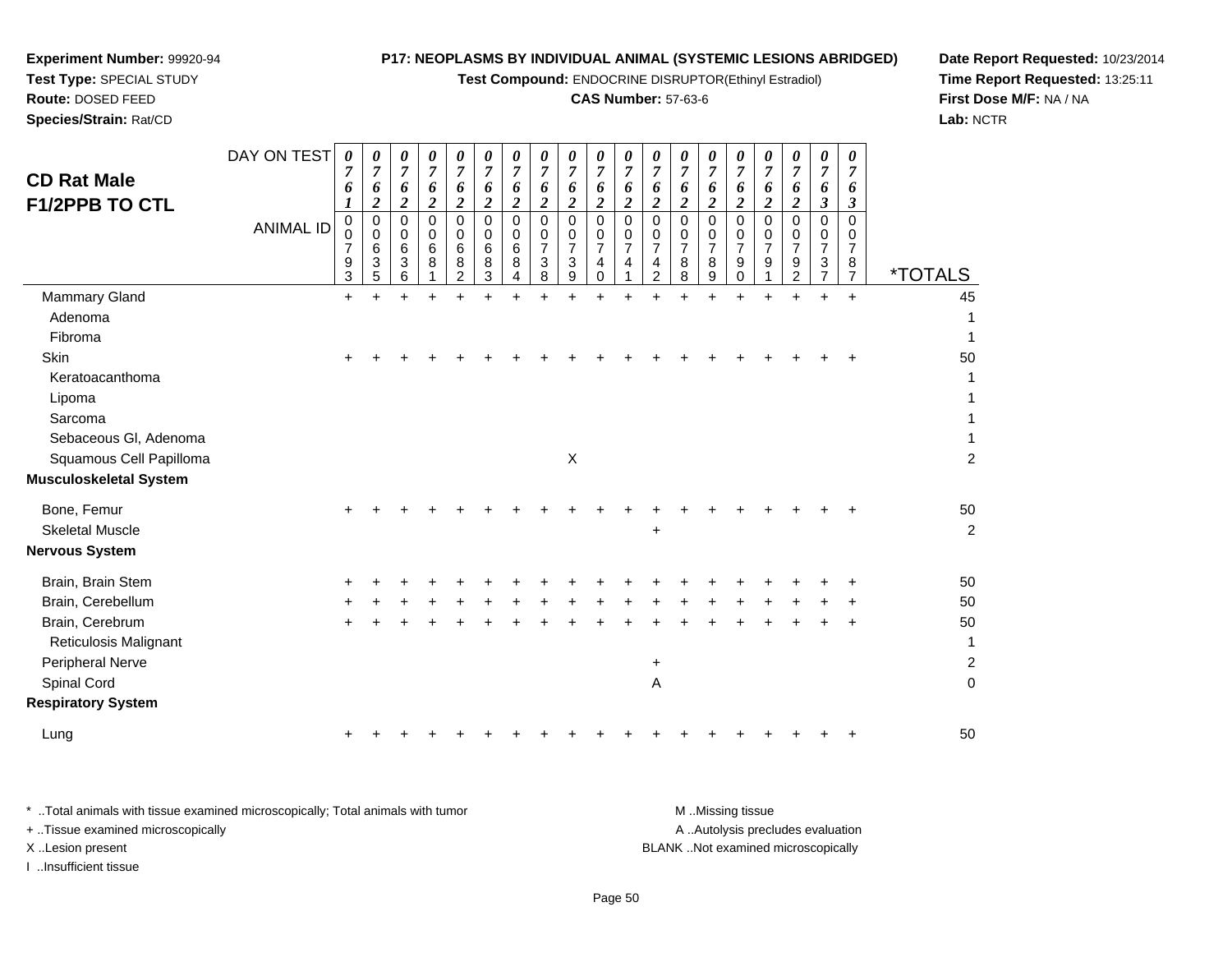**Test Compound:** ENDOCRINE DISRUPTOR(Ethinyl Estradiol)

#### **CAS Number:** 57-63-6

**Date Report Requested:** 10/23/2014**Time Report Requested:** 13:25:11**First Dose M/F:** NA / NA**Lab:** NCTR

| <b>CD Rat Male</b><br><b>F1/2PPB TO CTL</b>                               | DAY ON TEST      | $\boldsymbol{\theta}$<br>6         | 0<br>$\overline{7}$<br>6<br>2   | 0<br>$\overline{7}$<br>6<br>$\overline{\mathbf{c}}$ | 0<br>$\overline{7}$<br>6<br>$\boldsymbol{2}$ | 0<br>$\overline{7}$<br>6<br>$\boldsymbol{2}$   | 0<br>7<br>6<br>$\overline{\mathbf{2}}$ | 0<br>$\overline{7}$<br>6<br>$\overline{2}$ | 0<br>$\overline{7}$<br>6<br>$\overline{2}$   | 0<br>$\overline{7}$<br>6<br>$\overline{c}$   | 0<br>$\overline{7}$<br>6<br>$\boldsymbol{2}$ | 0<br>$\overline{7}$<br>6<br>$\boldsymbol{2}$ | 0<br>7<br>6<br>2                               | 0<br>$\overline{7}$<br>6<br>$\boldsymbol{2}$     | $\boldsymbol{\theta}$<br>7<br>6<br>$\overline{\mathbf{2}}$ | 0<br>$\overline{7}$<br>6<br>$\overline{2}$       | 0<br>7<br>6<br>2                     | 0<br>7<br>6<br>$\boldsymbol{2}$           | 0<br>$\overline{7}$<br>6<br>$\boldsymbol{\mathfrak{z}}$ | 0<br>7<br>6<br>3                   |                                   |
|---------------------------------------------------------------------------|------------------|------------------------------------|---------------------------------|-----------------------------------------------------|----------------------------------------------|------------------------------------------------|----------------------------------------|--------------------------------------------|----------------------------------------------|----------------------------------------------|----------------------------------------------|----------------------------------------------|------------------------------------------------|--------------------------------------------------|------------------------------------------------------------|--------------------------------------------------|--------------------------------------|-------------------------------------------|---------------------------------------------------------|------------------------------------|-----------------------------------|
|                                                                           | <b>ANIMAL ID</b> | 0<br>0<br>$\overline{7}$<br>9<br>3 | 0<br>$\mathbf 0$<br>6<br>3<br>5 | $\Omega$<br>0<br>6<br>3<br>6                        | $\Omega$<br>0<br>6<br>8                      | $\Omega$<br>0<br>6<br>$\bf 8$<br>$\mathcal{P}$ | $\mathbf 0$<br>0<br>6<br>8<br>3        | $\mathbf 0$<br>0<br>6<br>8                 | $\mathbf 0$<br>0<br>$\overline{7}$<br>3<br>8 | $\mathbf 0$<br>0<br>$\overline{7}$<br>3<br>9 | 0<br>0<br>$\overline{7}$<br>4<br>$\Omega$    | $\mathbf 0$<br>0<br>$\overline{7}$<br>4      | 0<br>0<br>$\overline{7}$<br>4<br>$\mathcal{P}$ | $\Omega$<br>$\Omega$<br>$\overline{7}$<br>8<br>8 | $\Omega$<br>0<br>$\overline{7}$<br>8<br>9                  | $\Omega$<br>0<br>$\overline{7}$<br>9<br>$\Omega$ | $\Omega$<br>0<br>$\overline{7}$<br>9 | $\Omega$<br>0<br>$\overline{7}$<br>9<br>2 | 0<br>0<br>$\overline{7}$<br>$\frac{3}{7}$               | 0<br>0<br>7<br>8<br>$\overline{7}$ | <i><b>*TOTALS</b></i>             |
| Alveolar/Bronchiolar Carcinoma                                            |                  |                                    |                                 |                                                     |                                              |                                                |                                        |                                            |                                              |                                              |                                              |                                              |                                                |                                                  |                                                            |                                                  |                                      |                                           |                                                         |                                    |                                   |
| Nose                                                                      |                  |                                    |                                 |                                                     |                                              |                                                |                                        |                                            |                                              |                                              |                                              |                                              |                                                |                                                  |                                                            |                                                  |                                      |                                           |                                                         |                                    | 49                                |
| Trachea                                                                   |                  |                                    |                                 |                                                     |                                              |                                                |                                        |                                            |                                              |                                              |                                              |                                              |                                                |                                                  |                                                            |                                                  |                                      |                                           |                                                         |                                    | 50                                |
| <b>Special Senses System</b>                                              |                  |                                    |                                 |                                                     |                                              |                                                |                                        |                                            |                                              |                                              |                                              |                                              |                                                |                                                  |                                                            |                                                  |                                      |                                           |                                                         |                                    |                                   |
| Eye                                                                       |                  |                                    |                                 |                                                     |                                              |                                                |                                        |                                            |                                              |                                              |                                              |                                              |                                                |                                                  |                                                            |                                                  |                                      |                                           |                                                         |                                    | 49                                |
| <b>Harderian Gland</b>                                                    |                  |                                    |                                 |                                                     |                                              |                                                |                                        |                                            |                                              |                                              |                                              |                                              |                                                |                                                  |                                                            |                                                  |                                      |                                           |                                                         |                                    | 50                                |
| Squamous Cell Carcinoma, Deep Invasion                                    |                  |                                    |                                 |                                                     |                                              |                                                |                                        |                                            |                                              |                                              |                                              |                                              |                                                |                                                  |                                                            |                                                  |                                      |                                           |                                                         |                                    | 1                                 |
| Zymbal's Gland<br>Adenoma                                                 |                  |                                    |                                 |                                                     |                                              |                                                |                                        |                                            |                                              |                                              |                                              |                                              |                                                |                                                  |                                                            |                                                  |                                      |                                           |                                                         |                                    | 1<br>$\mathbf{1}$                 |
| <b>Urinary System</b>                                                     |                  |                                    |                                 |                                                     |                                              |                                                |                                        |                                            |                                              |                                              |                                              |                                              |                                                |                                                  |                                                            |                                                  |                                      |                                           |                                                         |                                    |                                   |
| Kidney<br>Bilateral, Renal Tubule, Adenoma<br>Mesenchymal Tumor Malignant |                  |                                    |                                 |                                                     |                                              |                                                |                                        |                                            |                                              |                                              |                                              |                                              |                                                |                                                  |                                                            |                                                  |                                      |                                           |                                                         |                                    | 49<br>$\mathbf{1}$<br>$\mathbf 1$ |
| Renal Tubule, Adenoma<br>Renal Tubule, Carcinoma                          |                  |                                    |                                 |                                                     |                                              |                                                |                                        |                                            |                                              |                                              |                                              |                                              |                                                |                                                  |                                                            |                                                  |                                      |                                           | X                                                       |                                    | $\overline{2}$<br>1               |
| Urethra                                                                   |                  |                                    |                                 |                                                     |                                              |                                                |                                        |                                            |                                              |                                              |                                              |                                              |                                                |                                                  |                                                            |                                                  |                                      |                                           |                                                         |                                    | $\mathbf{1}$                      |
| <b>Urinary Bladder</b><br><b>SYSTEMIC LESIONS</b>                         |                  |                                    |                                 |                                                     |                                              |                                                |                                        |                                            |                                              |                                              |                                              |                                              |                                                |                                                  |                                                            |                                                  |                                      |                                           |                                                         |                                    | 49                                |
| Multiple Organ<br>Lymphoma Malignant                                      |                  |                                    |                                 |                                                     |                                              |                                                |                                        |                                            |                                              |                                              |                                              |                                              |                                                |                                                  |                                                            |                                                  |                                      |                                           |                                                         |                                    | 50<br>$\mathbf{1}$                |

**Experiment Number:** 99920-94**Test Type:** SPECIAL STUDY**Route:** DOSED FEED**Species/Strain:** Rat/CD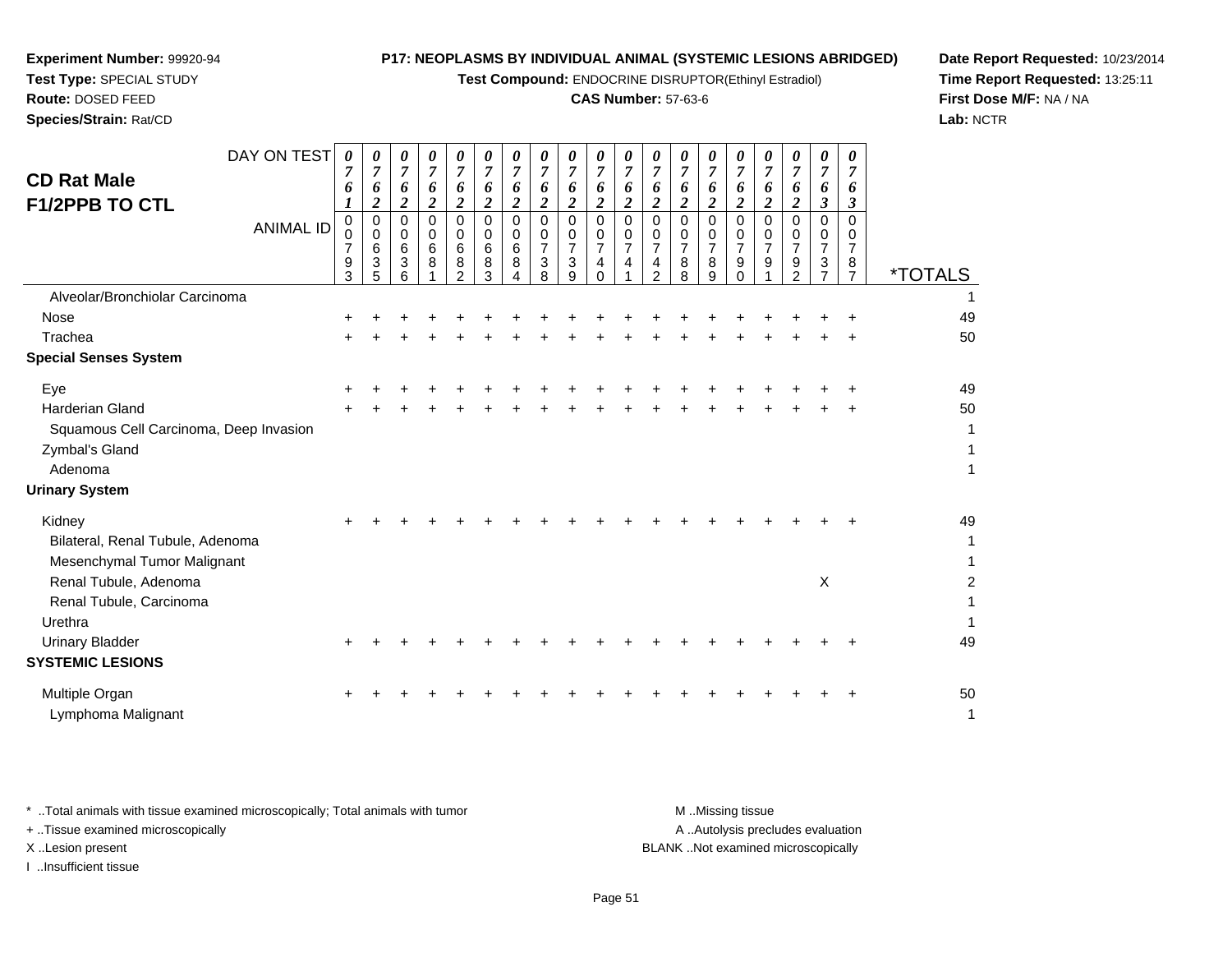**Test Compound:** ENDOCRINE DISRUPTOR(Ethinyl Estradiol)

#### **CAS Number:** 57-63-6

**Date Report Requested:** 10/23/2014**Time Report Requested:** 13:25:11**First Dose M/F:** NA / NA**Lab:** NCTR

| <b>CD Rat Male</b><br>F1/10PPB TO CTL            | DAY ON TEST      | 0<br>$\boldsymbol{2}$<br>$\boldsymbol{l}$<br>9 | $\boldsymbol{\theta}$<br>$\boldsymbol{2}$<br>$\boldsymbol{4}$<br>$\boldsymbol{l}$ | 0<br>$\mathfrak{z}$<br>8<br>6                | 0<br>$\boldsymbol{4}$<br>5<br>$\boldsymbol{4}$         | 0<br>$\mathfrak{s}$<br>$\boldsymbol{l}$                                    | 0<br>5<br>$\boldsymbol{l}$<br>$\boldsymbol{2}$    | $\boldsymbol{\theta}$<br>5<br>$\overline{7}$<br>6 | 0<br>6<br>5<br>$\boldsymbol{q}$    | 0<br>6<br>6<br>$\boldsymbol{q}$              | 0<br>6<br>$\overline{7}$<br>$\overline{7}$ | 0<br>$\overline{7}$<br>$\overline{2}$<br>5                         | $\boldsymbol{\theta}$<br>$\overline{7}$<br>$\overline{\mathbf{c}}$<br>9 | 0<br>$\overline{7}$<br>$\boldsymbol{\beta}$<br>0 | 0<br>$\boldsymbol{7}$<br>$\mathfrak{z}$<br>6                            | 0<br>$\overline{7}$<br>4<br>$\boldsymbol{\beta}$           | 0<br>$\overline{7}$<br>4<br>6                               | U<br>$\overline{7}$<br>4<br>6                       | 0<br>$\overline{7}$<br>5<br>6          | 0<br>$\boldsymbol{7}$<br>5<br>6                       | 0<br>$\overline{7}$<br>$\mathfrak{s}$<br>6                  | 0<br>$\overline{7}$<br>5<br>6               | $\overline{7}$<br>5<br>7          | 0<br>$\overline{7}$<br>5<br>$\overline{7}$ | 0<br>$\boldsymbol{7}$<br>5<br>$\overline{7}$               | 0<br>$\overline{7}$<br>5<br>$\overline{7}$        | 0<br>$\overline{7}$<br>5<br>$\overline{7}$ | 7<br>5<br>7                               | 0<br>$\overline{7}$<br>5<br>7 | 0<br>$\boldsymbol{7}$<br>5<br>$\overline{7}$ | 0<br>$\overline{7}$<br>5<br>$\overline{7}$ | $\boldsymbol{\theta}$<br>7<br>8 |
|--------------------------------------------------|------------------|------------------------------------------------|-----------------------------------------------------------------------------------|----------------------------------------------|--------------------------------------------------------|----------------------------------------------------------------------------|---------------------------------------------------|---------------------------------------------------|------------------------------------|----------------------------------------------|--------------------------------------------|--------------------------------------------------------------------|-------------------------------------------------------------------------|--------------------------------------------------|-------------------------------------------------------------------------|------------------------------------------------------------|-------------------------------------------------------------|-----------------------------------------------------|----------------------------------------|-------------------------------------------------------|-------------------------------------------------------------|---------------------------------------------|-----------------------------------|--------------------------------------------|------------------------------------------------------------|---------------------------------------------------|--------------------------------------------|-------------------------------------------|-------------------------------|----------------------------------------------|--------------------------------------------|---------------------------------|
|                                                  | <b>ANIMAL ID</b> | 0<br>0<br>0<br>$\pmb{0}$<br>$\overline{7}$     | $\mathbf 0$<br>$\overline{0}$<br>$\mathbf 0$<br>$\mathbf{1}$<br>3                 | $\mathbf{0}$<br>0<br>0<br>3<br>$\mathcal{P}$ | 0<br>$\mathbf 0$<br>$\mathbf 0$<br>4<br>$6\phantom{a}$ | $\mathbf 0$<br>$\pmb{0}$<br>$\boldsymbol{0}$<br>$\overline{7}$<br>$\Omega$ | $\mathbf 0$<br>$\pmb{0}$<br>$\mathbf 0$<br>6<br>9 | $\mathbf 0$<br>$\overline{0}$<br>1<br>3           | 0<br>$\mathbf 0$<br>$\overline{a}$ | 0<br>$\pmb{0}$<br>$\frac{2}{3}$<br>$\Lambda$ | $\mathbf 0$<br>$\pmb{0}$<br>$\frac{2}{5}$  | 0<br>$\pmb{0}$<br>$\mathfrak{3}$<br>$\ensuremath{\mathsf{3}}$<br>6 | $\Omega$<br>$\overline{0}$<br>3<br>4<br>8                               | $\mathbf 0$<br>0<br>3<br>4<br>$\overline{ }$     | 0<br>$\pmb{0}$<br>$\mathbf{3}$<br>$\begin{array}{c} 6 \\ 5 \end{array}$ | $\Omega$<br>$\pmb{0}$<br>$\sqrt{3}$<br>$\bf 8$<br>$\Omega$ | 0<br>$\pmb{0}$<br>$\ensuremath{\mathsf{3}}$<br>$\bf 8$<br>4 | $\Omega$<br>$\mathbf 0$<br>3<br>9<br>$\overline{5}$ | $\mathbf 0$<br>0<br>4<br>$\frac{3}{7}$ | 0<br>$\mathbf 0$<br>$\overline{\mathbf{4}}$<br>$_8^3$ | $\mathbf 0$<br>$\pmb{0}$<br>$\overline{4}$<br>$\frac{3}{9}$ | $\Omega$<br>$\pmb{0}$<br>4<br>4<br>$\Omega$ | $\Omega$<br>$\mathbf 0$<br>4<br>9 | $\Omega$<br>0<br>4<br>$\frac{9}{2}$        | 0<br>$\pmb{0}$<br>$\overline{\mathbf{4}}$<br>$\frac{9}{3}$ | $\Omega$<br>$\pmb{0}$<br>$\overline{4}$<br>9<br>4 | $\Omega$<br>0<br>4<br>9<br>$\overline{5}$  | $\Omega$<br>$\overline{0}$<br>5<br>3<br>8 | 0<br>0<br>5<br>3<br>9         | 0<br>$\pmb{0}$<br>$\sqrt{5}$<br>4            | $\mathbf 0$<br>$\pmb{0}$<br>5              | $\mathsf{R}$                    |
| <b>Alimentary System</b>                         |                  |                                                |                                                                                   |                                              |                                                        |                                                                            |                                                   |                                                   |                                    |                                              |                                            |                                                                    |                                                                         |                                                  |                                                                         |                                                            |                                                             |                                                     |                                        |                                                       |                                                             |                                             |                                   |                                            |                                                            |                                                   |                                            |                                           |                               |                                              |                                            |                                 |
| Esophagus                                        |                  |                                                |                                                                                   |                                              |                                                        |                                                                            |                                                   |                                                   |                                    |                                              |                                            |                                                                    |                                                                         |                                                  |                                                                         |                                                            |                                                             |                                                     |                                        |                                                       |                                                             |                                             |                                   |                                            |                                                            |                                                   |                                            |                                           |                               |                                              |                                            |                                 |
| Intestine Large, Cecum                           |                  |                                                |                                                                                   |                                              |                                                        |                                                                            |                                                   |                                                   |                                    |                                              |                                            |                                                                    |                                                                         |                                                  |                                                                         |                                                            |                                                             |                                                     |                                        |                                                       |                                                             |                                             |                                   |                                            |                                                            |                                                   |                                            |                                           |                               |                                              |                                            |                                 |
| Intestine Large, Colon                           |                  |                                                |                                                                                   |                                              |                                                        |                                                                            |                                                   |                                                   |                                    |                                              |                                            |                                                                    |                                                                         |                                                  |                                                                         |                                                            |                                                             |                                                     |                                        |                                                       |                                                             |                                             |                                   |                                            |                                                            |                                                   |                                            |                                           |                               |                                              |                                            |                                 |
| Intestine Large, Rectum                          |                  |                                                |                                                                                   |                                              |                                                        |                                                                            |                                                   |                                                   |                                    |                                              |                                            |                                                                    |                                                                         |                                                  |                                                                         |                                                            |                                                             |                                                     |                                        |                                                       |                                                             |                                             |                                   |                                            |                                                            |                                                   |                                            |                                           |                               |                                              |                                            |                                 |
| Intestine Small, Duodenum                        |                  |                                                |                                                                                   |                                              |                                                        |                                                                            |                                                   |                                                   |                                    |                                              |                                            |                                                                    |                                                                         |                                                  |                                                                         |                                                            |                                                             |                                                     |                                        |                                                       |                                                             |                                             |                                   |                                            |                                                            |                                                   |                                            |                                           |                               |                                              |                                            |                                 |
| Intestine Small, Ileum                           |                  |                                                |                                                                                   |                                              |                                                        |                                                                            |                                                   |                                                   |                                    |                                              |                                            |                                                                    |                                                                         |                                                  |                                                                         |                                                            |                                                             |                                                     |                                        |                                                       |                                                             |                                             |                                   |                                            |                                                            |                                                   |                                            |                                           |                               |                                              |                                            |                                 |
| Intestine Small, Jejunum                         |                  |                                                |                                                                                   |                                              |                                                        |                                                                            |                                                   |                                                   |                                    |                                              |                                            |                                                                    |                                                                         |                                                  |                                                                         |                                                            |                                                             |                                                     |                                        |                                                       |                                                             |                                             |                                   |                                            |                                                            |                                                   |                                            |                                           |                               |                                              |                                            |                                 |
| Liver                                            |                  |                                                |                                                                                   |                                              |                                                        |                                                                            |                                                   |                                                   |                                    |                                              |                                            |                                                                    |                                                                         |                                                  |                                                                         |                                                            |                                                             |                                                     |                                        |                                                       |                                                             |                                             |                                   |                                            |                                                            |                                                   |                                            |                                           |                               |                                              |                                            |                                 |
| Hepatocellular Carcinoma                         |                  |                                                |                                                                                   |                                              |                                                        |                                                                            |                                                   |                                                   |                                    |                                              |                                            |                                                                    |                                                                         |                                                  |                                                                         |                                                            |                                                             |                                                     |                                        |                                                       |                                                             |                                             |                                   |                                            |                                                            |                                                   |                                            |                                           |                               |                                              |                                            |                                 |
| Mesentery                                        |                  |                                                |                                                                                   |                                              |                                                        |                                                                            |                                                   |                                                   |                                    |                                              | $\ddot{}$                                  |                                                                    |                                                                         |                                                  |                                                                         |                                                            |                                                             |                                                     |                                        |                                                       |                                                             |                                             |                                   |                                            |                                                            |                                                   |                                            |                                           |                               |                                              |                                            |                                 |
| Carcinoma, Metastatic, Uncertain Primary<br>Site |                  |                                                |                                                                                   |                                              |                                                        |                                                                            |                                                   |                                                   |                                    |                                              | $\mathsf X$                                |                                                                    |                                                                         |                                                  |                                                                         |                                                            |                                                             |                                                     |                                        |                                                       |                                                             |                                             |                                   |                                            |                                                            |                                                   |                                            |                                           |                               |                                              |                                            |                                 |
| Oral Mucosa                                      |                  |                                                |                                                                                   |                                              |                                                        |                                                                            |                                                   |                                                   | $\ddot{}$                          |                                              |                                            |                                                                    |                                                                         |                                                  |                                                                         |                                                            |                                                             |                                                     |                                        |                                                       |                                                             |                                             |                                   |                                            |                                                            |                                                   |                                            |                                           |                               |                                              |                                            |                                 |
| Pancreas                                         |                  |                                                |                                                                                   |                                              |                                                        |                                                                            |                                                   |                                                   |                                    |                                              |                                            |                                                                    |                                                                         |                                                  |                                                                         |                                                            |                                                             |                                                     |                                        |                                                       |                                                             |                                             |                                   |                                            |                                                            |                                                   |                                            |                                           |                               |                                              |                                            |                                 |
| Salivary Glands                                  |                  |                                                |                                                                                   |                                              |                                                        |                                                                            |                                                   |                                                   |                                    |                                              |                                            |                                                                    |                                                                         |                                                  |                                                                         |                                                            |                                                             |                                                     |                                        |                                                       |                                                             |                                             |                                   |                                            |                                                            |                                                   |                                            |                                           |                               |                                              |                                            |                                 |
| Stomach, Forestomach                             |                  |                                                |                                                                                   |                                              |                                                        |                                                                            |                                                   |                                                   |                                    |                                              |                                            |                                                                    |                                                                         |                                                  |                                                                         |                                                            |                                                             |                                                     |                                        |                                                       |                                                             |                                             |                                   |                                            |                                                            |                                                   |                                            |                                           |                               |                                              |                                            |                                 |
| Stomach, Glandular                               |                  | ÷                                              |                                                                                   | А                                            | A                                                      |                                                                            |                                                   |                                                   |                                    |                                              |                                            |                                                                    |                                                                         |                                                  |                                                                         |                                                            |                                                             |                                                     |                                        |                                                       |                                                             |                                             |                                   |                                            |                                                            |                                                   |                                            |                                           |                               |                                              |                                            |                                 |
| <b>Cardiovascular System</b>                     |                  |                                                |                                                                                   |                                              |                                                        |                                                                            |                                                   |                                                   |                                    |                                              |                                            |                                                                    |                                                                         |                                                  |                                                                         |                                                            |                                                             |                                                     |                                        |                                                       |                                                             |                                             |                                   |                                            |                                                            |                                                   |                                            |                                           |                               |                                              |                                            |                                 |
| <b>Blood Vessel</b>                              |                  |                                                |                                                                                   |                                              |                                                        |                                                                            |                                                   |                                                   |                                    |                                              |                                            |                                                                    |                                                                         |                                                  |                                                                         |                                                            |                                                             |                                                     |                                        |                                                       |                                                             |                                             |                                   |                                            |                                                            |                                                   |                                            |                                           |                               |                                              |                                            |                                 |
| Heart                                            |                  |                                                |                                                                                   |                                              |                                                        |                                                                            |                                                   |                                                   |                                    |                                              |                                            |                                                                    |                                                                         |                                                  |                                                                         |                                                            |                                                             |                                                     |                                        |                                                       |                                                             |                                             |                                   |                                            |                                                            |                                                   |                                            |                                           |                               |                                              |                                            |                                 |
|                                                  |                  |                                                |                                                                                   |                                              |                                                        |                                                                            |                                                   |                                                   |                                    |                                              |                                            |                                                                    |                                                                         |                                                  |                                                                         |                                                            |                                                             |                                                     |                                        |                                                       |                                                             |                                             |                                   |                                            |                                                            |                                                   |                                            |                                           |                               |                                              |                                            |                                 |

\* ..Total animals with tissue examined microscopically; Total animals with tumor **M** . Missing tissue M ..Missing tissue A ..Autolysis precludes evaluation + ..Tissue examined microscopically X ..Lesion present BLANK ..Not examined microscopicallyI ..Insufficient tissue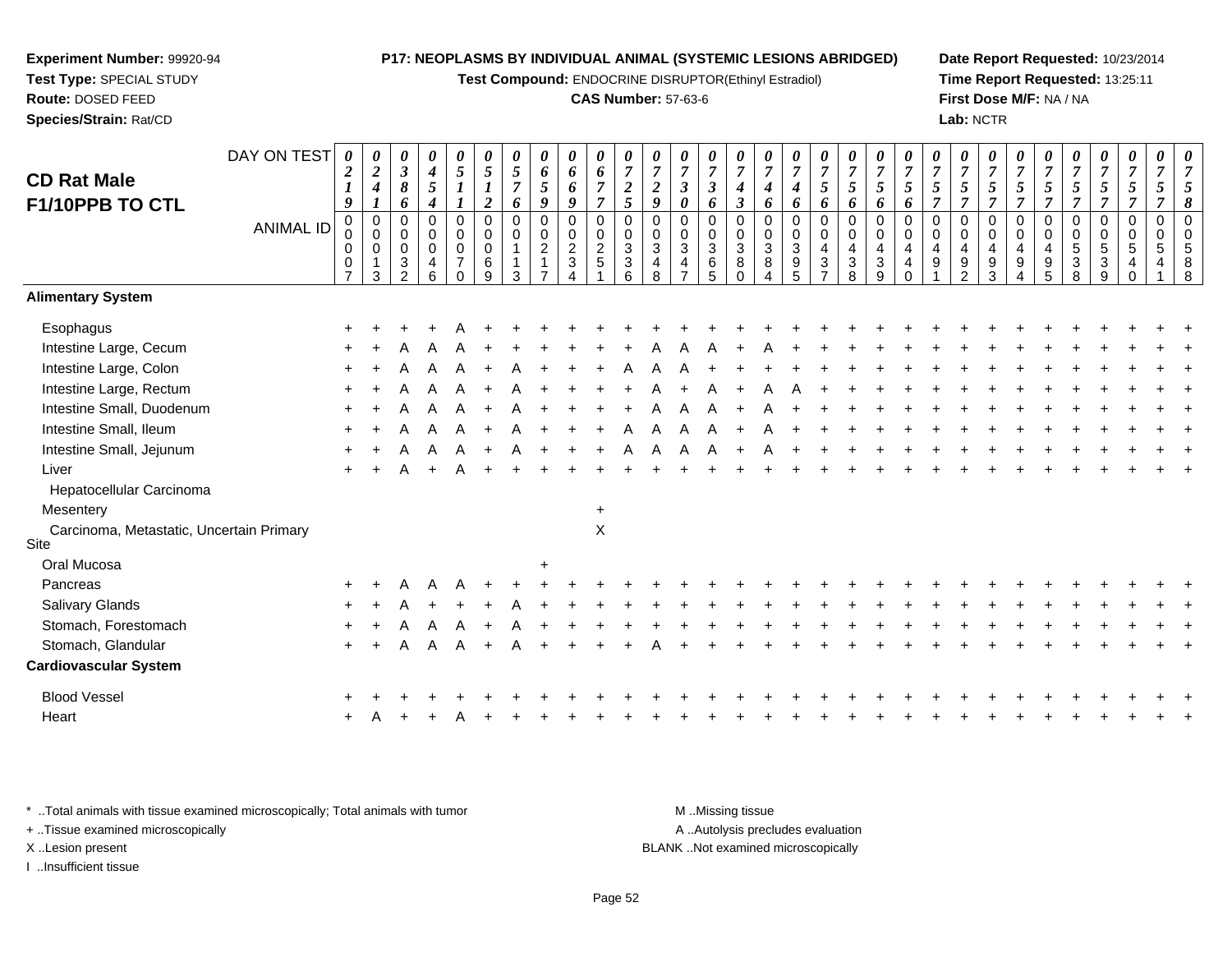**Test Compound:** ENDOCRINE DISRUPTOR(Ethinyl Estradiol)

#### **CAS Number:** 57-63-6

**Date Report Requested:** 10/23/2014**Time Report Requested:** 13:25:12**First Dose M/F:** NA / NA**Lab:** NCTR

| <b>CD Rat Male</b><br>F1/10PPB TO CTL                                                                                                                             | DAY ON TEST<br><b>ANIMAL ID</b> | $\boldsymbol{\theta}$<br>$\overline{2}$<br>$\boldsymbol{l}$<br>9<br>$\mathbf 0$<br>$\mathbf 0$<br>0<br>0<br>$\overline{7}$ | 0<br>$\boldsymbol{2}$<br>$\boldsymbol{4}$<br>$\boldsymbol{l}$<br>$\pmb{0}$<br>$\Omega$<br>$\mathbf 0$<br>1<br>3 | 0<br>$\boldsymbol{\beta}$<br>8<br>6<br>0<br>$\Omega$<br>0<br>3<br>$\overline{2}$ | 0<br>$\boldsymbol{4}$<br>$\mathfrak{s}$<br>$\boldsymbol{4}$<br>$\mathbf 0$<br>$\mathbf 0$<br>$\pmb{0}$<br>4<br>6 | $\boldsymbol{\theta}$<br>$\sqrt{5}$<br>$\mathbf 0$<br>$\mathbf 0$<br>$\mathbf 0$<br>$\overline{7}$<br>$\Omega$ | 0<br>$\mathfrak{s}$<br>$\boldsymbol{l}$<br>$\boldsymbol{2}$<br>$\pmb{0}$<br>$\mathbf 0$<br>$\mathbf 0$<br>6<br>9 | $\boldsymbol{\theta}$<br>$\mathfrak{s}$<br>$\overline{7}$<br>6<br>0<br>$\mathbf 0$<br>$\mathbf{1}$<br>1<br>3 | 0<br>$\pmb{6}$<br>5<br>9<br>0<br>$\mathbf 0$<br>$\overline{c}$<br>1<br>$\overline{ }$ | 0<br>6<br>6<br>9<br>0<br>$\mathsf{O}\xspace$<br>$\overline{2}$<br>$\sqrt{3}$<br>$\overline{\mathbf{4}}$ | 0<br>6<br>$\overline{7}$<br>$\overline{7}$<br>$\pmb{0}$<br>$\mathbf 0$<br>$\overline{c}$<br>$\sqrt{5}$ | 0<br>$\boldsymbol{7}$<br>$\boldsymbol{2}$<br>5<br>$\mathbf 0$<br>$\mathbf 0$<br>$\ensuremath{\mathsf{3}}$<br>$\sqrt{3}$<br>6 | 0<br>$\overline{7}$<br>$\boldsymbol{2}$<br>9<br>$\mathbf 0$<br>$\mathbf 0$<br>$\mathbf{3}$<br>4<br>8 | 0<br>$\overline{7}$<br>$\boldsymbol{\beta}$<br>0<br>0<br>$\mathbf 0$<br>$\sqrt{3}$<br>$\overline{4}$<br>$\overline{7}$ | $\boldsymbol{\theta}$<br>$\boldsymbol{7}$<br>$\mathfrak{z}$<br>6<br>$\mathbf 0$<br>$\mathbf 0$<br>$\mathbf{3}$<br>$\frac{6}{5}$ | $\boldsymbol{\theta}$<br>$\overline{7}$<br>4<br>3<br>$\mathbf 0$<br>$\Omega$<br>3<br>8<br>$\Omega$ | $\boldsymbol{\theta}$<br>$\overline{7}$<br>4<br>6<br>0<br>$\mathbf 0$<br>$\sqrt{3}$<br>8 | $\boldsymbol{\theta}$<br>$\overline{7}$<br>$\boldsymbol{4}$<br>6<br>$\pmb{0}$<br>0<br>$\sqrt{3}$<br>9<br>$\overline{5}$ | 0<br>$\boldsymbol{7}$<br>5<br>6<br>0<br>$\mathbf 0$<br>4<br>3<br>$\overline{ }$ | $\boldsymbol{\theta}$<br>$\overline{7}$<br>5<br>6<br>$\pmb{0}$<br>$\mathbf 0$<br>4<br>$\mathbf{3}$<br>8 | $\boldsymbol{\theta}$<br>$\overline{7}$<br>5<br>6<br>$\mathbf 0$<br>$\Omega$<br>$\overline{4}$<br>3<br>9 | $\boldsymbol{\theta}$<br>$\overline{7}$<br>5<br>6<br>$\mathbf 0$<br>$\Omega$<br>4<br>4<br>$\Omega$ | 0<br>$\overline{7}$<br>5<br>7<br>$\mathbf 0$<br>$\Omega$<br>4<br>9 | 0<br>$\boldsymbol{7}$<br>5<br>$\overline{7}$<br>0<br>$\mathbf 0$<br>$\overline{4}$<br>9<br>$\overline{2}$ | $\boldsymbol{\theta}$<br>$\overline{7}$<br>5<br>7<br>$\mathbf 0$<br>$\mathbf 0$<br>$\overline{4}$<br>9<br>3 | 0<br>$\overline{7}$<br>$\sqrt{5}$<br>$\overline{\tau}$<br>$\mathbf 0$<br>$\mathbf 0$<br>$\overline{4}$<br>9<br>4 | $\boldsymbol{\theta}$<br>$\overline{7}$<br>5<br>$\overline{7}$<br>$\pmb{0}$<br>$\mathbf 0$<br>4<br>$\boldsymbol{9}$<br>5 | $\boldsymbol{\theta}$<br>$\boldsymbol{7}$<br>$\sqrt{5}$<br>$\overline{7}$<br>0<br>0<br>$\,$ 5 $\,$<br>3<br>8 | $\boldsymbol{\theta}$<br>$\boldsymbol{7}$<br>5 <sup>5</sup><br>$\overline{7}$<br>0<br>$\mathbf 0$<br>$\sqrt{5}$<br>3<br>9 | 0<br>$\overline{7}$<br>$5\overline{)}$<br>$\overline{7}$<br>$\mathbf 0$<br>$\Omega$<br>5<br>4<br>$\Omega$ | 0<br>$\overline{7}$<br>5<br>$\overline{7}$<br>$\pmb{0}$<br>$\mathbf 0$<br>5<br>4 | 0<br>$\overline{7}$<br>5<br>8<br>$\pmb{0}$<br>$\mathbf 0$<br>5<br>8<br>8 |
|-------------------------------------------------------------------------------------------------------------------------------------------------------------------|---------------------------------|----------------------------------------------------------------------------------------------------------------------------|-----------------------------------------------------------------------------------------------------------------|----------------------------------------------------------------------------------|------------------------------------------------------------------------------------------------------------------|----------------------------------------------------------------------------------------------------------------|------------------------------------------------------------------------------------------------------------------|--------------------------------------------------------------------------------------------------------------|---------------------------------------------------------------------------------------|---------------------------------------------------------------------------------------------------------|--------------------------------------------------------------------------------------------------------|------------------------------------------------------------------------------------------------------------------------------|------------------------------------------------------------------------------------------------------|------------------------------------------------------------------------------------------------------------------------|---------------------------------------------------------------------------------------------------------------------------------|----------------------------------------------------------------------------------------------------|------------------------------------------------------------------------------------------|-------------------------------------------------------------------------------------------------------------------------|---------------------------------------------------------------------------------|---------------------------------------------------------------------------------------------------------|----------------------------------------------------------------------------------------------------------|----------------------------------------------------------------------------------------------------|--------------------------------------------------------------------|-----------------------------------------------------------------------------------------------------------|-------------------------------------------------------------------------------------------------------------|------------------------------------------------------------------------------------------------------------------|--------------------------------------------------------------------------------------------------------------------------|--------------------------------------------------------------------------------------------------------------|---------------------------------------------------------------------------------------------------------------------------|-----------------------------------------------------------------------------------------------------------|----------------------------------------------------------------------------------|--------------------------------------------------------------------------|
| <b>Endocrine System</b>                                                                                                                                           |                                 |                                                                                                                            |                                                                                                                 |                                                                                  |                                                                                                                  |                                                                                                                |                                                                                                                  |                                                                                                              |                                                                                       |                                                                                                         |                                                                                                        |                                                                                                                              |                                                                                                      |                                                                                                                        |                                                                                                                                 |                                                                                                    |                                                                                          |                                                                                                                         |                                                                                 |                                                                                                         |                                                                                                          |                                                                                                    |                                                                    |                                                                                                           |                                                                                                             |                                                                                                                  |                                                                                                                          |                                                                                                              |                                                                                                                           |                                                                                                           |                                                                                  |                                                                          |
| <b>Adrenal Cortex</b><br>Adenoma                                                                                                                                  |                                 |                                                                                                                            |                                                                                                                 |                                                                                  | A                                                                                                                | A                                                                                                              | $\pm$                                                                                                            |                                                                                                              |                                                                                       |                                                                                                         |                                                                                                        |                                                                                                                              |                                                                                                      |                                                                                                                        |                                                                                                                                 |                                                                                                    |                                                                                          |                                                                                                                         |                                                                                 |                                                                                                         |                                                                                                          |                                                                                                    |                                                                    |                                                                                                           |                                                                                                             |                                                                                                                  |                                                                                                                          |                                                                                                              |                                                                                                                           |                                                                                                           |                                                                                  |                                                                          |
| Adrenal Medulla                                                                                                                                                   |                                 | $\ddot{}$                                                                                                                  |                                                                                                                 |                                                                                  | A                                                                                                                | A                                                                                                              |                                                                                                                  |                                                                                                              |                                                                                       |                                                                                                         |                                                                                                        |                                                                                                                              |                                                                                                      |                                                                                                                        |                                                                                                                                 |                                                                                                    |                                                                                          |                                                                                                                         |                                                                                 |                                                                                                         |                                                                                                          |                                                                                                    |                                                                    |                                                                                                           |                                                                                                             |                                                                                                                  |                                                                                                                          |                                                                                                              |                                                                                                                           |                                                                                                           |                                                                                  |                                                                          |
| Pheochromocytoma Benign<br>Islets, Pancreatic<br>Adenoma                                                                                                          |                                 | $\ddot{}$                                                                                                                  |                                                                                                                 | A                                                                                | A                                                                                                                | A                                                                                                              |                                                                                                                  |                                                                                                              |                                                                                       |                                                                                                         |                                                                                                        |                                                                                                                              |                                                                                                      |                                                                                                                        |                                                                                                                                 |                                                                                                    |                                                                                          |                                                                                                                         |                                                                                 |                                                                                                         |                                                                                                          |                                                                                                    |                                                                    |                                                                                                           |                                                                                                             |                                                                                                                  |                                                                                                                          |                                                                                                              |                                                                                                                           |                                                                                                           |                                                                                  | Χ                                                                        |
| Parathyroid Gland<br>Adenoma                                                                                                                                      |                                 | $\ddot{}$                                                                                                                  |                                                                                                                 |                                                                                  |                                                                                                                  |                                                                                                                |                                                                                                                  |                                                                                                              |                                                                                       |                                                                                                         |                                                                                                        |                                                                                                                              |                                                                                                      |                                                                                                                        |                                                                                                                                 |                                                                                                    |                                                                                          |                                                                                                                         |                                                                                 |                                                                                                         |                                                                                                          |                                                                                                    |                                                                    | M                                                                                                         | X                                                                                                           |                                                                                                                  |                                                                                                                          |                                                                                                              |                                                                                                                           |                                                                                                           |                                                                                  |                                                                          |
| <b>Pituitary Gland</b><br>Pars Distalis, Adenoma                                                                                                                  |                                 | $\ddot{}$                                                                                                                  |                                                                                                                 |                                                                                  | M                                                                                                                | A                                                                                                              |                                                                                                                  |                                                                                                              | Χ                                                                                     | $\times$                                                                                                | X                                                                                                      | X                                                                                                                            |                                                                                                      | Χ                                                                                                                      | X                                                                                                                               | Х                                                                                                  | X                                                                                        | Х                                                                                                                       | X                                                                               | X                                                                                                       |                                                                                                          |                                                                                                    | X                                                                  |                                                                                                           | Х                                                                                                           | X                                                                                                                | х                                                                                                                        |                                                                                                              |                                                                                                                           | Х                                                                                                         | $X$ X                                                                            |                                                                          |
| <b>Thyroid Gland</b><br>C Cell, Adenoma<br><b>General Body System</b>                                                                                             |                                 |                                                                                                                            |                                                                                                                 |                                                                                  |                                                                                                                  |                                                                                                                |                                                                                                                  |                                                                                                              |                                                                                       |                                                                                                         |                                                                                                        |                                                                                                                              |                                                                                                      |                                                                                                                        |                                                                                                                                 |                                                                                                    |                                                                                          |                                                                                                                         |                                                                                 |                                                                                                         |                                                                                                          |                                                                                                    |                                                                    |                                                                                                           |                                                                                                             |                                                                                                                  |                                                                                                                          |                                                                                                              |                                                                                                                           |                                                                                                           |                                                                                  |                                                                          |
| <b>NONE</b><br><b>Genital System</b>                                                                                                                              |                                 |                                                                                                                            |                                                                                                                 |                                                                                  |                                                                                                                  |                                                                                                                |                                                                                                                  |                                                                                                              |                                                                                       |                                                                                                         |                                                                                                        |                                                                                                                              |                                                                                                      |                                                                                                                        |                                                                                                                                 |                                                                                                    |                                                                                          |                                                                                                                         |                                                                                 |                                                                                                         |                                                                                                          |                                                                                                    |                                                                    |                                                                                                           |                                                                                                             |                                                                                                                  |                                                                                                                          |                                                                                                              |                                                                                                                           |                                                                                                           |                                                                                  |                                                                          |
| <b>Coagulating Gland</b><br>Carcinoma, Metastatic, Prostate,<br>Dorsal/Lateral Lobe<br>Carcinoma, Metastatic, Uncertain Primary<br>Site<br><b>Ductus Deferens</b> |                                 | $\pm$                                                                                                                      |                                                                                                                 | Α                                                                                | A                                                                                                                | Χ<br>$\ddot{}$                                                                                                 |                                                                                                                  |                                                                                                              |                                                                                       |                                                                                                         | $\boldsymbol{\mathsf{X}}$                                                                              |                                                                                                                              |                                                                                                      |                                                                                                                        |                                                                                                                                 |                                                                                                    |                                                                                          |                                                                                                                         |                                                                                 |                                                                                                         |                                                                                                          |                                                                                                    |                                                                    |                                                                                                           |                                                                                                             |                                                                                                                  |                                                                                                                          |                                                                                                              |                                                                                                                           |                                                                                                           |                                                                                  |                                                                          |
|                                                                                                                                                                   |                                 |                                                                                                                            |                                                                                                                 |                                                                                  |                                                                                                                  |                                                                                                                |                                                                                                                  |                                                                                                              |                                                                                       |                                                                                                         |                                                                                                        |                                                                                                                              |                                                                                                      |                                                                                                                        |                                                                                                                                 |                                                                                                    |                                                                                          |                                                                                                                         |                                                                                 |                                                                                                         |                                                                                                          |                                                                                                    |                                                                    |                                                                                                           |                                                                                                             |                                                                                                                  |                                                                                                                          |                                                                                                              |                                                                                                                           |                                                                                                           |                                                                                  |                                                                          |

\* ..Total animals with tissue examined microscopically; Total animals with tumor **M** . Missing tissue M ..Missing tissue A ..Autolysis precludes evaluation + ..Tissue examined microscopically X ..Lesion present BLANK ..Not examined microscopicallyI ..Insufficient tissue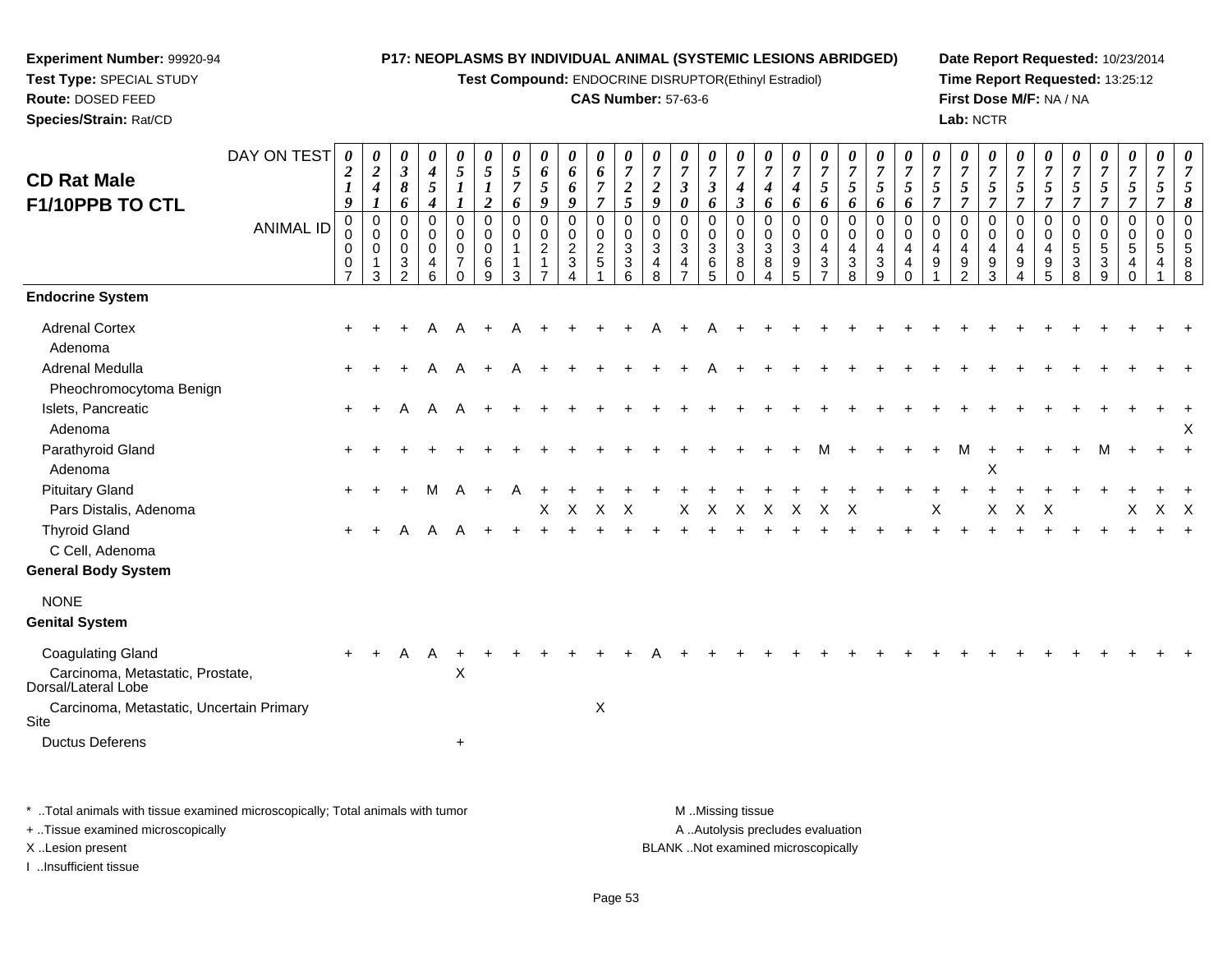**Test Compound:** ENDOCRINE DISRUPTOR(Ethinyl Estradiol)

## **CAS Number:** 57-63-6

**Date Report Requested:** 10/23/2014 **Time Report Requested:** 13:25:12**First Dose M/F:** NA / NA**Lab:** NCTR

| DAY ON TEST                                             | 0                                 | 0                                 | 0                                                             | 0                                                      | $\boldsymbol{\theta}$                                                   | 0                                      |                              | 0                                  | 0                                        | 0                                                 |                                                    | 0                                                                 | 0                                                        | 0                                                          | 0                            |                                       | 0                     | 0                              | 0                                                               | 0                                                                 |                                           | 0                       | 0                                              | 0                                      | 0                                                                            | 0                                         | 0                                                                 | 0                               | 0                                      |                  |                                        |
|---------------------------------------------------------|-----------------------------------|-----------------------------------|---------------------------------------------------------------|--------------------------------------------------------|-------------------------------------------------------------------------|----------------------------------------|------------------------------|------------------------------------|------------------------------------------|---------------------------------------------------|----------------------------------------------------|-------------------------------------------------------------------|----------------------------------------------------------|------------------------------------------------------------|------------------------------|---------------------------------------|-----------------------|--------------------------------|-----------------------------------------------------------------|-------------------------------------------------------------------|-------------------------------------------|-------------------------|------------------------------------------------|----------------------------------------|------------------------------------------------------------------------------|-------------------------------------------|-------------------------------------------------------------------|---------------------------------|----------------------------------------|------------------|----------------------------------------|
| <b>CD Rat Male</b>                                      | 2                                 | $\boldsymbol{2}$<br>4             | $\boldsymbol{\beta}$<br>8                                     | 4<br>5                                                 | 5                                                                       | 5                                      | 5<br>$\overline{7}$          | 6<br>5                             | 6<br>6                                   | 6<br>$\overline{7}$                               | $\overline{7}$<br>$\boldsymbol{2}$                 | $\overline{7}$<br>$\boldsymbol{2}$                                | 7<br>3                                                   | $\overline{7}$<br>$\boldsymbol{\beta}$                     | $\overline{7}$<br>4          | $\overline{7}$<br>4                   | 4                     | $\overline{7}$<br>5            | $\overline{7}$<br>5                                             | $\overline{7}$<br>5                                               | $\overline{7}$<br>$\mathfrak{s}$          | 7<br>5                  | $\boldsymbol{7}$<br>5                          | $\overline{7}$<br>5                    | $\overline{7}$<br>5                                                          | $\overline{7}$<br>5                       | $\overline{7}$<br>$\overline{5}$                                  | $\overline{7}$<br>5             | 5                                      | 5                | 7<br>5                                 |
| F1/10PPB TO CTL                                         | 9                                 | $\boldsymbol{l}$                  | 6                                                             | 4                                                      |                                                                         | 2                                      | 6                            | 9                                  | 9                                        | $\overline{\tau}$                                 | 5                                                  | 9                                                                 | 0                                                        | 6                                                          | 3                            | 6                                     | 6                     | 6                              | 6                                                               | 6                                                                 | 6                                         | 7                       | $\overline{7}$                                 | $\overline{\tau}$                      | $\overline{7}$                                                               | $\overline{7}$                            | $\overline{7}$                                                    | $\overline{7}$                  | 7                                      | 7                | 8                                      |
| ANIMAL ID                                               | 0<br>$\mathbf 0$<br>$\Omega$<br>0 | 0<br>$\mathbf 0$<br>$\Omega$<br>3 | $\Omega$<br>$\mathbf 0$<br>$\mathbf 0$<br>3<br>$\overline{2}$ | $\mathbf 0$<br>0<br>$\mathbf 0$<br>$\overline{4}$<br>6 | $\mathbf 0$<br>$\mathbf 0$<br>$\mathbf 0$<br>$\overline{7}$<br>$\Omega$ | $\mathbf 0$<br>0<br>$\Omega$<br>6<br>9 | $\mathbf 0$<br>$\Omega$<br>3 | 0<br>$\mathbf 0$<br>$\overline{c}$ | 0<br>$\mathbf 0$<br>$\sqrt{2}$<br>3<br>4 | $\mathbf 0$<br>$\pmb{0}$<br>$\boldsymbol{2}$<br>5 | $\Omega$<br>0<br>$\mathbf{3}$<br>$\mathbf{3}$<br>6 | $\mathbf 0$<br>$\mathbf 0$<br>$\mathbf{3}$<br>$\overline{4}$<br>8 | 0<br>0<br>$\sqrt{3}$<br>$\overline{4}$<br>$\overline{7}$ | $\mathbf 0$<br>$\mathbf 0$<br>$\mathbf{3}$<br>$\,6\,$<br>5 | 0<br>0<br>3<br>8<br>$\Omega$ | 0<br>$\mathbf 0$<br>$\mathbf{3}$<br>8 | 0<br>0<br>3<br>9<br>5 | 0<br>0<br>4<br>$\sqrt{3}$<br>7 | $\mathbf 0$<br>$\mathbf 0$<br>$\overline{4}$<br>$\sqrt{3}$<br>8 | $\mathbf 0$<br>$\mathbf 0$<br>4<br>$\ensuremath{\mathsf{3}}$<br>9 | $\Omega$<br>0<br>4<br>$\overline{4}$<br>0 | $\Omega$<br>0<br>4<br>9 | 0<br>$\mathbf 0$<br>4<br>$\boldsymbol{9}$<br>2 | $\Omega$<br>$\mathbf 0$<br>4<br>9<br>3 | $\mathbf 0$<br>$\mathbf 0$<br>$\overline{4}$<br>9<br>$\overline{\mathbf{4}}$ | $\mathbf 0$<br>$\mathbf 0$<br>4<br>9<br>5 | 0<br>$\mathbf 0$<br>$\,$ 5 $\,$<br>$\ensuremath{\mathsf{3}}$<br>8 | $\mathbf 0$<br>0<br>5<br>3<br>9 | $\mathbf 0$<br>0<br>5<br>4<br>$\Omega$ | 0<br>0<br>5<br>4 | $\Omega$<br>$\mathbf 0$<br>5<br>8<br>8 |
| Epididymis                                              | $+$                               | $\div$                            | $\ddot{}$                                                     | $\ddot{}$                                              | Α                                                                       | $\ddot{}$                              |                              |                                    |                                          | ÷                                                 |                                                    |                                                                   |                                                          |                                                            |                              |                                       | $\overline{ }$        |                                |                                                                 |                                                                   |                                           |                         |                                                | $\div$                                 |                                                                              |                                           |                                                                   | $\ddot{}$                       |                                        |                  |                                        |
| Penis                                                   |                                   |                                   |                                                               |                                                        |                                                                         |                                        |                              |                                    |                                          |                                                   |                                                    |                                                                   |                                                          |                                                            |                              |                                       |                       |                                |                                                                 |                                                                   |                                           |                         |                                                |                                        |                                                                              |                                           |                                                                   |                                 |                                        |                  |                                        |
| <b>Preputial Gland</b>                                  |                                   |                                   |                                                               |                                                        |                                                                         |                                        |                              |                                    |                                          |                                                   |                                                    |                                                                   |                                                          |                                                            |                              |                                       |                       |                                |                                                                 |                                                                   |                                           |                         |                                                |                                        |                                                                              |                                           |                                                                   |                                 |                                        |                  |                                        |
| Squamous Cell Carcinoma                                 |                                   |                                   |                                                               |                                                        |                                                                         |                                        |                              |                                    |                                          | X                                                 | X                                                  |                                                                   |                                                          |                                                            |                              |                                       |                       |                                |                                                                 |                                                                   | Χ                                         |                         |                                                |                                        |                                                                              |                                           |                                                                   |                                 |                                        |                  |                                        |
| Prostate, Dorsal/Lateral Lobe                           | $+$                               | $+$                               |                                                               | Α                                                      |                                                                         |                                        |                              |                                    |                                          |                                                   |                                                    |                                                                   |                                                          |                                                            |                              |                                       |                       |                                |                                                                 |                                                                   |                                           |                         |                                                |                                        |                                                                              |                                           |                                                                   |                                 |                                        |                  |                                        |
| Carcinoma                                               |                                   |                                   |                                                               |                                                        | $\times$                                                                |                                        |                              |                                    |                                          |                                                   |                                                    |                                                                   |                                                          |                                                            |                              |                                       |                       |                                |                                                                 |                                                                   |                                           |                         |                                                |                                        |                                                                              |                                           |                                                                   |                                 |                                        |                  |                                        |
| Carcinoma, Metastatic, Uncertain Primary<br>Site        |                                   |                                   |                                                               |                                                        |                                                                         |                                        |                              |                                    |                                          | $\mathsf X$                                       |                                                    |                                                                   |                                                          |                                                            |                              |                                       |                       |                                |                                                                 |                                                                   |                                           |                         |                                                |                                        |                                                                              |                                           |                                                                   |                                 |                                        |                  |                                        |
| Prostate, Ventral Lobe                                  |                                   |                                   |                                                               |                                                        |                                                                         |                                        |                              |                                    |                                          |                                                   |                                                    |                                                                   |                                                          |                                                            |                              |                                       |                       |                                |                                                                 |                                                                   |                                           |                         |                                                |                                        |                                                                              |                                           |                                                                   |                                 |                                        |                  |                                        |
| Carcinoma                                               |                                   |                                   |                                                               |                                                        | X                                                                       |                                        |                              |                                    |                                          |                                                   |                                                    |                                                                   |                                                          |                                                            |                              |                                       |                       |                                |                                                                 |                                                                   |                                           |                         |                                                |                                        |                                                                              |                                           |                                                                   |                                 |                                        |                  |                                        |
| <b>Rete Testes</b>                                      |                                   |                                   |                                                               |                                                        |                                                                         |                                        |                              |                                    |                                          |                                                   |                                                    |                                                                   |                                                          |                                                            |                              |                                       |                       |                                |                                                                 |                                                                   |                                           |                         |                                                |                                        |                                                                              |                                           |                                                                   |                                 |                                        |                  |                                        |
| Seminal Vesicle                                         |                                   |                                   | А                                                             | A                                                      |                                                                         |                                        |                              |                                    |                                          |                                                   |                                                    |                                                                   |                                                          |                                                            |                              |                                       |                       |                                |                                                                 |                                                                   |                                           |                         |                                                |                                        |                                                                              |                                           |                                                                   |                                 |                                        |                  |                                        |
| Carcinoma, Metastatic, Prostate,<br>Dorsal/Lateral Lobe |                                   |                                   |                                                               |                                                        | X                                                                       |                                        |                              |                                    |                                          |                                                   |                                                    |                                                                   |                                                          |                                                            |                              |                                       |                       |                                |                                                                 |                                                                   |                                           |                         |                                                |                                        |                                                                              |                                           |                                                                   |                                 |                                        |                  |                                        |
| Carcinoma, Metastatic, Uncertain Primary<br>Site        |                                   |                                   |                                                               |                                                        |                                                                         |                                        |                              |                                    |                                          | $\mathsf X$                                       |                                                    |                                                                   |                                                          |                                                            |                              |                                       |                       |                                |                                                                 |                                                                   |                                           |                         |                                                |                                        |                                                                              |                                           |                                                                   |                                 |                                        |                  |                                        |
| <b>Testes</b>                                           | $\ddot{}$                         |                                   |                                                               |                                                        |                                                                         |                                        |                              |                                    |                                          |                                                   |                                                    |                                                                   |                                                          |                                                            |                              |                                       |                       |                                |                                                                 |                                                                   |                                           |                         |                                                |                                        |                                                                              |                                           |                                                                   |                                 |                                        |                  |                                        |
| <b>Hematopoietic System</b>                             |                                   |                                   |                                                               |                                                        |                                                                         |                                        |                              |                                    |                                          |                                                   |                                                    |                                                                   |                                                          |                                                            |                              |                                       |                       |                                |                                                                 |                                                                   |                                           |                         |                                                |                                        |                                                                              |                                           |                                                                   |                                 |                                        |                  |                                        |
| <b>Bone Marrow</b>                                      | +                                 |                                   | A                                                             | A                                                      | A                                                                       |                                        |                              |                                    |                                          |                                                   |                                                    |                                                                   |                                                          |                                                            |                              |                                       |                       |                                |                                                                 |                                                                   |                                           |                         |                                                |                                        |                                                                              |                                           |                                                                   |                                 |                                        |                  |                                        |
| Lymph Node                                              |                                   |                                   |                                                               |                                                        |                                                                         |                                        |                              |                                    |                                          |                                                   | +                                                  |                                                                   |                                                          |                                                            |                              |                                       |                       |                                |                                                                 |                                                                   |                                           |                         |                                                |                                        |                                                                              |                                           |                                                                   |                                 |                                        |                  |                                        |
| Lymph Node, Mandibular                                  |                                   |                                   |                                                               |                                                        |                                                                         |                                        |                              |                                    |                                          |                                                   |                                                    |                                                                   |                                                          |                                                            |                              |                                       |                       |                                |                                                                 |                                                                   |                                           |                         |                                                |                                        |                                                                              |                                           |                                                                   |                                 |                                        |                  |                                        |
| Lymph Node, Mesenteric                                  |                                   |                                   |                                                               |                                                        |                                                                         |                                        |                              |                                    |                                          |                                                   |                                                    |                                                                   |                                                          |                                                            |                              |                                       |                       |                                |                                                                 |                                                                   |                                           |                         |                                                |                                        |                                                                              |                                           |                                                                   |                                 |                                        |                  |                                        |
| Spleen                                                  |                                   |                                   |                                                               |                                                        |                                                                         |                                        |                              |                                    |                                          |                                                   |                                                    |                                                                   |                                                          |                                                            |                              |                                       |                       |                                |                                                                 |                                                                   |                                           |                         |                                                |                                        |                                                                              |                                           |                                                                   |                                 |                                        |                  |                                        |
|                                                         |                                   |                                   |                                                               |                                                        |                                                                         |                                        |                              |                                    |                                          |                                                   |                                                    |                                                                   |                                                          |                                                            |                              |                                       |                       |                                |                                                                 |                                                                   |                                           |                         |                                                |                                        |                                                                              |                                           |                                                                   |                                 |                                        |                  |                                        |

\* ..Total animals with tissue examined microscopically; Total animals with tumor **M** . Missing tissue M ..Missing tissue A ..Autolysis precludes evaluation + ..Tissue examined microscopically X ..Lesion present BLANK ..Not examined microscopicallyI ..Insufficient tissue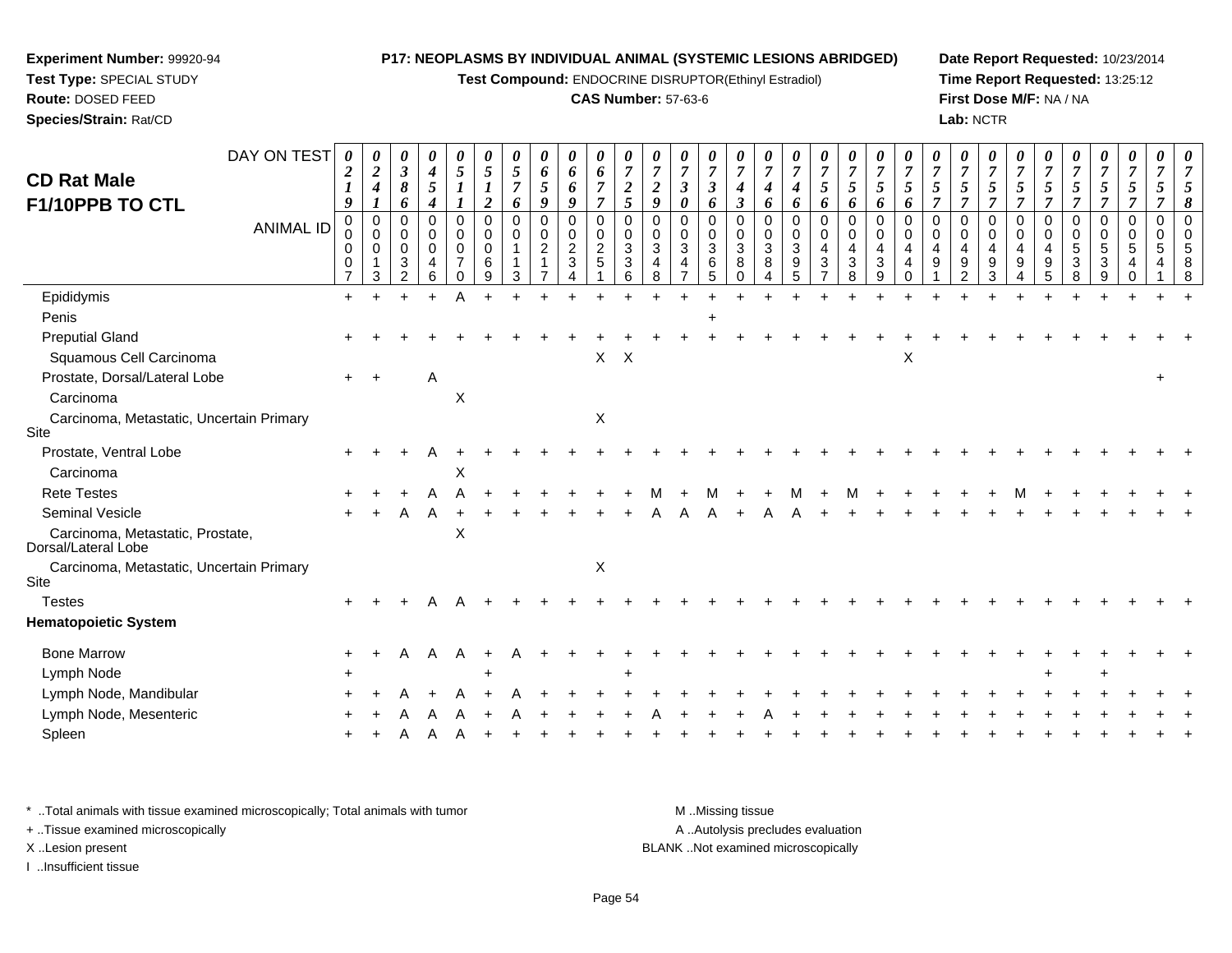**Test Compound:** ENDOCRINE DISRUPTOR(Ethinyl Estradiol)

#### **CAS Number:** 57-63-6

**Date Report Requested:** 10/23/2014**Time Report Requested:** 13:25:13**First Dose M/F:** NA / NA**Lab:** NCTR

| <b>CD Rat Male</b><br>F1/10PPB TO CTL              | DAY ON TEST      | 0<br>$\boldsymbol{2}$<br>$\boldsymbol{l}$<br>$\boldsymbol{9}$ | 0<br>$\boldsymbol{2}$<br>$\boldsymbol{4}$<br>$\boldsymbol{l}$ | 0<br>$\mathfrak{z}$<br>8<br>6             | 0<br>$\boldsymbol{4}$<br>$\sqrt{5}$<br>$\boldsymbol{4}$ | 0<br>$\sqrt{5}$<br>$\boldsymbol{l}$                              | 0<br>$\sqrt{5}$<br>$\boldsymbol{I}$<br>$\overline{\mathbf{c}}$ | $\boldsymbol{\theta}$<br>5<br>$\overline{7}$<br>6      | 0<br>6<br>5<br>9         | 0<br>6<br>6<br>9                                     | 0<br>$\boldsymbol{6}$<br>$\overline{7}$<br>$\overline{\tau}$                  | $\boldsymbol{\theta}$<br>$\overline{7}$<br>$\boldsymbol{2}$<br>$\mathfrak{s}$ | $\boldsymbol{\theta}$<br>$\overline{7}$<br>$\boldsymbol{2}$<br>9 | 0<br>$\overline{7}$<br>$\boldsymbol{\beta}$<br>0 | 0<br>$\boldsymbol{7}$<br>$\mathfrak{z}$<br>6 | 0<br>$\overline{7}$<br>$\boldsymbol{4}$<br>$\boldsymbol{\beta}$ | 0<br>$\overline{7}$<br>$\boldsymbol{4}$<br>6                          | $\boldsymbol{\theta}$<br>$\overline{7}$<br>4<br>6           | 0<br>$\overline{7}$<br>5<br>6                              | $\boldsymbol{\theta}$<br>$\overline{7}$<br>$\mathfrak{s}$<br>6 | $\boldsymbol{\theta}$<br>$\boldsymbol{7}$<br>5<br>6 | $\theta$<br>$\overline{7}$<br>$\sqrt{5}$<br>6                 | $\boldsymbol{\theta}$<br>$\overline{7}$<br>5<br>7 | 0<br>$\overline{7}$<br>5<br>$\overline{7}$                | 0<br>$\overline{7}$<br>$\sqrt{5}$<br>$\overline{7}$    | $\boldsymbol{\theta}$<br>$\overline{7}$<br>5<br>7   | $\theta$<br>$\overline{7}$<br>5<br>$\overline{7}$ | $\boldsymbol{\theta}$<br>$\overline{7}$<br>5<br>7 | 0<br>$\overline{7}$<br>$5\overline{)}$<br>7          | 0<br>$\overline{7}$<br>$\overline{5}$<br>$\overline{7}$ | 0<br>$\overline{7}$<br>5<br>7 | $\overline{7}$<br>8       |
|----------------------------------------------------|------------------|---------------------------------------------------------------|---------------------------------------------------------------|-------------------------------------------|---------------------------------------------------------|------------------------------------------------------------------|----------------------------------------------------------------|--------------------------------------------------------|--------------------------|------------------------------------------------------|-------------------------------------------------------------------------------|-------------------------------------------------------------------------------|------------------------------------------------------------------|--------------------------------------------------|----------------------------------------------|-----------------------------------------------------------------|-----------------------------------------------------------------------|-------------------------------------------------------------|------------------------------------------------------------|----------------------------------------------------------------|-----------------------------------------------------|---------------------------------------------------------------|---------------------------------------------------|-----------------------------------------------------------|--------------------------------------------------------|-----------------------------------------------------|---------------------------------------------------|---------------------------------------------------|------------------------------------------------------|---------------------------------------------------------|-------------------------------|---------------------------|
|                                                    | <b>ANIMAL ID</b> | $\mathbf 0$<br>0<br>0<br>0<br>$\overline{7}$                  | $\mathbf 0$<br>$\mathbf 0$<br>$\Omega$<br>1<br>$\mathbf{3}$   | 0<br>0<br>$\Omega$<br>3<br>$\overline{2}$ | 0<br>$\pmb{0}$<br>0<br>$\overline{\mathbf{4}}$<br>6     | 0<br>$\mathbf 0$<br>$\mathbf 0$<br>$\overline{7}$<br>$\mathbf 0$ | $\mathbf 0$<br>0<br>$\mathbf 0$<br>6<br>$\boldsymbol{9}$       | $\mathbf 0$<br>$\mathbf 0$<br>$\overline{1}$<br>1<br>3 | 0<br>0<br>$\overline{2}$ | 0<br>$\mathbf 0$<br>$\overline{2}$<br>$\mathfrak{Z}$ | $\mathbf 0$<br>$\begin{smallmatrix} 0\\2 \end{smallmatrix}$<br>$\overline{5}$ | $\mathbf 0$<br>0<br>3<br>3<br>6                                               | 0<br>$\mathbf 0$<br>3<br>4<br>8                                  | 0<br>0<br>3<br>$\overline{4}$<br>$\overline{7}$  | 0<br>0<br>$\mathbf{3}$<br>6<br>5             | 0<br>0<br>$\mathbf{3}$<br>8<br>$\mathbf 0$                      | $\Omega$<br>$\mathbf 0$<br>$\mathbf{3}$<br>8<br>$\boldsymbol{\Delta}$ | 0<br>$\mathbf 0$<br>$\ensuremath{\mathsf{3}}$<br>$9\,$<br>5 | 0<br>0<br>$\overline{4}$<br>$\mathbf{3}$<br>$\overline{7}$ | 0<br>$\mathbf 0$<br>$\overline{4}$<br>$\mathbf{3}$<br>8        | $\Omega$<br>$\mathbf 0$<br>4<br>$\sqrt{3}$<br>9     | $\Omega$<br>0<br>$\overline{4}$<br>$\overline{a}$<br>$\Omega$ | $\Omega$<br>$\mathbf 0$<br>4<br>9                 | $\mathbf 0$<br>0<br>$\overline{a}$<br>9<br>$\overline{2}$ | $\mathbf 0$<br>$\mathbf 0$<br>$\overline{4}$<br>9<br>3 | $\Omega$<br>$\mathbf 0$<br>$\overline{4}$<br>9<br>4 | 0<br>0<br>4<br>9<br>5                             | 0<br>0<br>5<br>3<br>8                             | $\mathbf 0$<br>$\mathbf 0$<br>5<br>$\mathbf{3}$<br>9 | 0<br>$\mathbf 0$<br>5<br>4<br>0                         | $\mathbf 0$<br>0<br>5<br>4    | $\Omega$<br>$\Omega$<br>8 |
| Thymus                                             |                  | $\ddot{}$                                                     | $\ddot{}$                                                     | Α                                         | A                                                       | A                                                                | M                                                              | M                                                      | M                        |                                                      |                                                                               |                                                                               |                                                                  |                                                  |                                              |                                                                 |                                                                       |                                                             |                                                            |                                                                |                                                     |                                                               |                                                   |                                                           |                                                        | $\ddot{}$                                           | M                                                 |                                                   | $\ddot{}$                                            |                                                         | M                             |                           |
| <b>Integumentary System</b>                        |                  |                                                               |                                                               |                                           |                                                         |                                                                  |                                                                |                                                        |                          |                                                      |                                                                               |                                                                               |                                                                  |                                                  |                                              |                                                                 |                                                                       |                                                             |                                                            |                                                                |                                                     |                                                               |                                                   |                                                           |                                                        |                                                     |                                                   |                                                   |                                                      |                                                         |                               |                           |
| Mammary Gland<br>Adenoma                           |                  | $+$                                                           |                                                               | A                                         | A                                                       |                                                                  |                                                                |                                                        |                          |                                                      |                                                                               |                                                                               |                                                                  |                                                  |                                              |                                                                 | X                                                                     |                                                             |                                                            |                                                                |                                                     |                                                               |                                                   |                                                           |                                                        |                                                     |                                                   |                                                   |                                                      |                                                         |                               |                           |
| Fibroadenoma                                       |                  |                                                               |                                                               |                                           |                                                         |                                                                  |                                                                |                                                        |                          |                                                      |                                                                               |                                                                               |                                                                  |                                                  |                                              |                                                                 |                                                                       |                                                             |                                                            |                                                                |                                                     |                                                               |                                                   |                                                           | X                                                      |                                                     |                                                   |                                                   |                                                      |                                                         |                               |                           |
| Skin<br>Fibroma                                    |                  | $+$                                                           |                                                               |                                           |                                                         |                                                                  |                                                                |                                                        |                          |                                                      | X                                                                             |                                                                               |                                                                  |                                                  |                                              |                                                                 |                                                                       |                                                             |                                                            |                                                                |                                                     |                                                               |                                                   |                                                           |                                                        |                                                     |                                                   |                                                   |                                                      |                                                         |                               |                           |
| Keratoacanthoma<br>Prepuce, Keratoacanthoma        |                  |                                                               |                                                               |                                           |                                                         |                                                                  |                                                                |                                                        |                          |                                                      |                                                                               |                                                                               |                                                                  |                                                  |                                              |                                                                 |                                                                       | X                                                           |                                                            |                                                                |                                                     |                                                               |                                                   |                                                           | $\mathsf X$                                            |                                                     |                                                   |                                                   |                                                      |                                                         |                               |                           |
| Squamous Cell Carcinoma<br>Squamous Cell Papilloma |                  |                                                               |                                                               |                                           |                                                         |                                                                  |                                                                |                                                        |                          | X                                                    |                                                                               |                                                                               |                                                                  |                                                  |                                              |                                                                 |                                                                       |                                                             |                                                            |                                                                |                                                     |                                                               |                                                   |                                                           |                                                        | $\mathsf X$                                         |                                                   |                                                   |                                                      |                                                         |                               |                           |
| <b>Musculoskeletal System</b>                      |                  |                                                               |                                                               |                                           |                                                         |                                                                  |                                                                |                                                        |                          |                                                      |                                                                               |                                                                               |                                                                  |                                                  |                                              |                                                                 |                                                                       |                                                             |                                                            |                                                                |                                                     |                                                               |                                                   |                                                           |                                                        |                                                     |                                                   |                                                   |                                                      |                                                         |                               |                           |
| Bone, Femur                                        |                  |                                                               |                                                               |                                           |                                                         |                                                                  |                                                                |                                                        |                          |                                                      |                                                                               |                                                                               |                                                                  |                                                  |                                              |                                                                 |                                                                       |                                                             |                                                            |                                                                |                                                     |                                                               |                                                   |                                                           |                                                        |                                                     |                                                   |                                                   |                                                      |                                                         |                               |                           |
| <b>Nervous System</b>                              |                  |                                                               |                                                               |                                           |                                                         |                                                                  |                                                                |                                                        |                          |                                                      |                                                                               |                                                                               |                                                                  |                                                  |                                              |                                                                 |                                                                       |                                                             |                                                            |                                                                |                                                     |                                                               |                                                   |                                                           |                                                        |                                                     |                                                   |                                                   |                                                      |                                                         |                               |                           |
| Brain, Brain Stem                                  |                  |                                                               |                                                               |                                           |                                                         |                                                                  |                                                                |                                                        |                          |                                                      |                                                                               |                                                                               |                                                                  |                                                  |                                              |                                                                 |                                                                       |                                                             |                                                            |                                                                |                                                     |                                                               |                                                   |                                                           |                                                        |                                                     |                                                   |                                                   |                                                      |                                                         |                               |                           |
| Brain, Cerebellum                                  |                  |                                                               |                                                               |                                           |                                                         |                                                                  |                                                                |                                                        |                          |                                                      |                                                                               |                                                                               |                                                                  |                                                  |                                              |                                                                 |                                                                       |                                                             |                                                            |                                                                |                                                     |                                                               |                                                   |                                                           |                                                        |                                                     |                                                   |                                                   |                                                      |                                                         |                               |                           |
| Brain, Cerebrum                                    |                  |                                                               |                                                               |                                           |                                                         |                                                                  |                                                                |                                                        |                          |                                                      |                                                                               |                                                                               |                                                                  |                                                  |                                              |                                                                 |                                                                       |                                                             |                                                            |                                                                |                                                     |                                                               |                                                   |                                                           |                                                        |                                                     |                                                   |                                                   |                                                      |                                                         |                               |                           |
| <b>Respiratory System</b>                          |                  |                                                               |                                                               |                                           |                                                         |                                                                  |                                                                |                                                        |                          |                                                      |                                                                               |                                                                               |                                                                  |                                                  |                                              |                                                                 |                                                                       |                                                             |                                                            |                                                                |                                                     |                                                               |                                                   |                                                           |                                                        |                                                     |                                                   |                                                   |                                                      |                                                         |                               |                           |
| Lung                                               |                  |                                                               |                                                               |                                           |                                                         |                                                                  |                                                                |                                                        |                          |                                                      |                                                                               |                                                                               |                                                                  |                                                  |                                              |                                                                 |                                                                       |                                                             |                                                            |                                                                |                                                     |                                                               |                                                   |                                                           |                                                        |                                                     |                                                   |                                                   |                                                      |                                                         |                               |                           |
| Nose                                               |                  |                                                               |                                                               |                                           |                                                         |                                                                  |                                                                |                                                        |                          |                                                      |                                                                               |                                                                               |                                                                  |                                                  |                                              |                                                                 |                                                                       |                                                             |                                                            |                                                                |                                                     |                                                               |                                                   |                                                           |                                                        |                                                     |                                                   |                                                   |                                                      |                                                         |                               |                           |
| Trachea                                            |                  |                                                               |                                                               |                                           |                                                         |                                                                  |                                                                |                                                        |                          |                                                      |                                                                               |                                                                               |                                                                  |                                                  |                                              |                                                                 |                                                                       |                                                             |                                                            |                                                                |                                                     |                                                               |                                                   |                                                           |                                                        |                                                     |                                                   |                                                   |                                                      |                                                         |                               |                           |
|                                                    |                  |                                                               |                                                               |                                           |                                                         |                                                                  |                                                                |                                                        |                          |                                                      |                                                                               |                                                                               |                                                                  |                                                  |                                              |                                                                 |                                                                       |                                                             |                                                            |                                                                |                                                     |                                                               |                                                   |                                                           |                                                        |                                                     |                                                   |                                                   |                                                      |                                                         |                               |                           |

\* ..Total animals with tissue examined microscopically; Total animals with tumor **M** . Missing tissue M ..Missing tissue A ..Autolysis precludes evaluation + ..Tissue examined microscopically X ..Lesion present BLANK ..Not examined microscopicallyI ..Insufficient tissue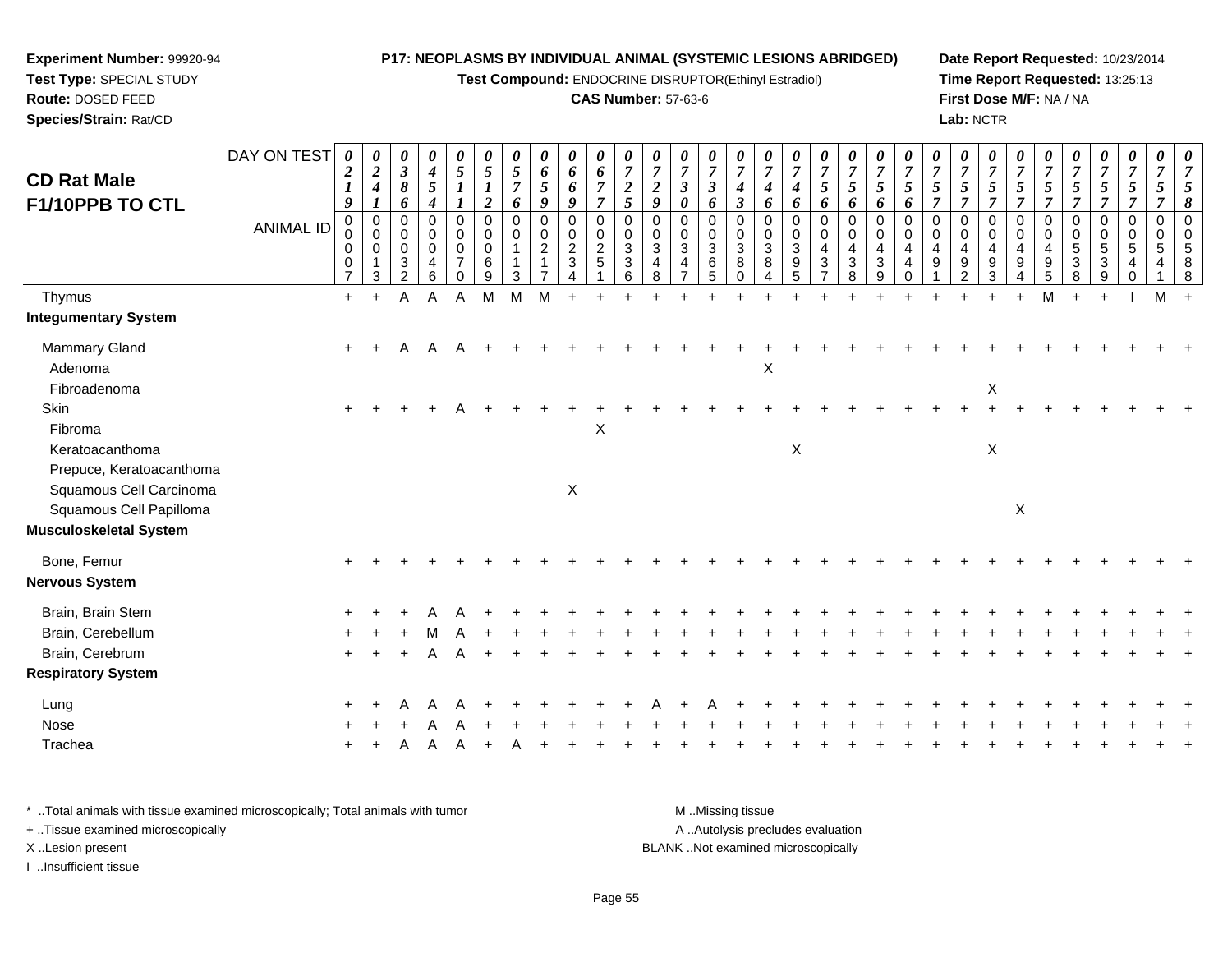**Test Compound:** ENDOCRINE DISRUPTOR(Ethinyl Estradiol)

#### **CAS Number:** 57-63-6

**Date Report Requested:** 10/23/2014**Time Report Requested:** 13:25:13**First Dose M/F:** NA / NA**Lab:** NCTR

| <b>CD Rat Male</b><br>F1/10PPB TO CTL | DAY ON TEST<br><b>ANIMAL ID</b> | $\boldsymbol{\theta}$<br>$\overline{2}$<br>9<br>$\mathbf 0$<br>0<br>0<br>$\Omega$ | 0<br>$\boldsymbol{2}$<br>$\overline{\boldsymbol{4}}$<br>$\mathbf{I}$<br>$\pmb{0}$<br>$\mathbf 0$<br>0<br>3 | 0<br>$\mathbf{3}$<br>$\boldsymbol{\delta}$<br>6<br>0<br>0<br>0<br>3<br>ົ | 0<br>$\boldsymbol{4}$<br>5<br>0<br>0<br>$\,0\,$<br>4<br>6 | 0<br>5<br>$\pmb{0}$<br>$\pmb{0}$<br>$\pmb{0}$<br>$\overline{7}$<br>$\Omega$ | 5<br>$\boldsymbol{2}$<br>0<br>0<br>0<br>$\,6$<br>9 | U<br>$\sqrt{5}$<br>$\overline{ }$<br>$\bm{o}$<br>0<br>3 | $\boldsymbol{\theta}$<br>6<br>$\mathfrak{s}$<br>9<br>0<br>$\mathbf 0$<br>$\overline{\mathbf{c}}$<br>$\overline{A}$ | 0<br>6<br>6<br>9<br>$\mathbf 0$<br>0<br>$\frac{2}{3}$ | 0<br>6<br>$\overline{7}$<br>$\overline{7}$<br>$\pmb{0}$<br>$\pmb{0}$<br>$\frac{2}{5}$ | U<br><u>ีว</u><br>5<br>$\Omega$<br>0<br>3<br>3<br>6 | $\overline{7}$<br>$\overline{2}$<br>9<br>0<br>$\mathbf 0$<br>3 | $\boldsymbol{\theta}$<br>$\overline{7}$<br>$\boldsymbol{\beta}$<br>0<br>0<br>$\pmb{0}$<br>3<br>4 | 0<br>$\overline{7}$<br>3<br>6<br>$\mathbf 0$<br>0<br>3<br>6<br>5 | 0<br>$\overline{7}$<br>3<br>0<br>0<br>3<br>8 | o<br>3<br>8 | $\overline{7}$<br>$\bm{o}$<br>0<br>$\mathbf 0$<br>$\mathbf{3}$<br>9 | $\boldsymbol{\theta}$<br>$\overline{7}$<br>5<br>o<br>0<br>0<br>4<br>3 | 0<br>$\overline{7}$<br>5<br>6<br>0<br>$\mathbf 0$<br>4<br>3<br>8 | 0<br>$\overline{7}$<br>5<br>6<br>$\mathbf 0$<br>0<br>4<br>3<br>$\mathbf{Q}$ | o<br>4 | $\overline{7}$<br>$\Omega$<br>$\Omega$<br>4<br>9 | $\boldsymbol{\theta}$<br>$\overline{7}$<br>5<br>0<br>0<br>4<br>9<br>ົ | 0<br>$\overline{7}$<br>5<br>7<br>$\Omega$<br>4<br>9<br>3 | $\theta$<br>$\overline{\tau}$<br>0<br>$\mathbf 0$<br>4<br>9 | 4<br>9<br>5 | 5<br>0<br>$\mathbf 0$<br>5<br>3 | $\boldsymbol{\theta}$<br>5<br>0<br>0<br>5<br>3<br>9 | $\boldsymbol{\theta}$<br>$\boldsymbol{7}$<br>$\sqrt{5}$<br>0<br>$\mathbf 0$<br>5 | 0<br>$\overline{7}$<br>0<br>0<br>5 |  |
|---------------------------------------|---------------------------------|-----------------------------------------------------------------------------------|------------------------------------------------------------------------------------------------------------|--------------------------------------------------------------------------|-----------------------------------------------------------|-----------------------------------------------------------------------------|----------------------------------------------------|---------------------------------------------------------|--------------------------------------------------------------------------------------------------------------------|-------------------------------------------------------|---------------------------------------------------------------------------------------|-----------------------------------------------------|----------------------------------------------------------------|--------------------------------------------------------------------------------------------------|------------------------------------------------------------------|----------------------------------------------|-------------|---------------------------------------------------------------------|-----------------------------------------------------------------------|------------------------------------------------------------------|-----------------------------------------------------------------------------|--------|--------------------------------------------------|-----------------------------------------------------------------------|----------------------------------------------------------|-------------------------------------------------------------|-------------|---------------------------------|-----------------------------------------------------|----------------------------------------------------------------------------------|------------------------------------|--|
| Trachea                               |                                 | $+$                                                                               | $+$                                                                                                        | A                                                                        | A                                                         | A                                                                           | $+$                                                | A                                                       |                                                                                                                    |                                                       |                                                                                       |                                                     |                                                                |                                                                                                  |                                                                  |                                              |             |                                                                     |                                                                       |                                                                  |                                                                             |        |                                                  |                                                                       |                                                          |                                                             |             |                                 |                                                     |                                                                                  |                                    |  |
| <b>Special Senses System</b>          |                                 |                                                                                   |                                                                                                            |                                                                          |                                                           |                                                                             |                                                    |                                                         |                                                                                                                    |                                                       |                                                                                       |                                                     |                                                                |                                                                                                  |                                                                  |                                              |             |                                                                     |                                                                       |                                                                  |                                                                             |        |                                                  |                                                                       |                                                          |                                                             |             |                                 |                                                     |                                                                                  |                                    |  |
| Eye                                   |                                 | $+$                                                                               |                                                                                                            | A                                                                        | A                                                         | A                                                                           |                                                    | A                                                       |                                                                                                                    |                                                       |                                                                                       |                                                     |                                                                |                                                                                                  |                                                                  |                                              |             |                                                                     |                                                                       |                                                                  |                                                                             |        |                                                  |                                                                       |                                                          |                                                             |             |                                 |                                                     |                                                                                  |                                    |  |
| Harderian Gland                       |                                 | $+$                                                                               | $+$                                                                                                        | A                                                                        | $\mathsf{A}$                                              | A                                                                           | $+$                                                | A                                                       |                                                                                                                    |                                                       |                                                                                       |                                                     |                                                                |                                                                                                  |                                                                  |                                              |             |                                                                     |                                                                       |                                                                  |                                                                             |        |                                                  |                                                                       |                                                          |                                                             |             |                                 |                                                     |                                                                                  |                                    |  |
| <b>Lacrimal Gland</b>                 |                                 |                                                                                   |                                                                                                            |                                                                          |                                                           |                                                                             |                                                    | $\ddot{}$                                               |                                                                                                                    |                                                       |                                                                                       |                                                     |                                                                |                                                                                                  |                                                                  |                                              |             |                                                                     |                                                                       |                                                                  |                                                                             |        |                                                  |                                                                       |                                                          |                                                             |             |                                 |                                                     |                                                                                  |                                    |  |
| <b>Urinary System</b>                 |                                 |                                                                                   |                                                                                                            |                                                                          |                                                           |                                                                             |                                                    |                                                         |                                                                                                                    |                                                       |                                                                                       |                                                     |                                                                |                                                                                                  |                                                                  |                                              |             |                                                                     |                                                                       |                                                                  |                                                                             |        |                                                  |                                                                       |                                                          |                                                             |             |                                 |                                                     |                                                                                  |                                    |  |
| Kidney                                |                                 | $+$                                                                               |                                                                                                            | A                                                                        |                                                           |                                                                             |                                                    |                                                         |                                                                                                                    |                                                       |                                                                                       |                                                     |                                                                |                                                                                                  |                                                                  |                                              |             |                                                                     |                                                                       |                                                                  |                                                                             |        |                                                  |                                                                       |                                                          |                                                             |             |                                 |                                                     |                                                                                  |                                    |  |
| Urethra                               |                                 |                                                                                   |                                                                                                            |                                                                          |                                                           |                                                                             |                                                    |                                                         |                                                                                                                    |                                                       |                                                                                       |                                                     |                                                                |                                                                                                  |                                                                  |                                              |             |                                                                     |                                                                       |                                                                  | $\ddot{}$                                                                   |        |                                                  |                                                                       |                                                          |                                                             |             |                                 | $\ddot{}$                                           |                                                                                  |                                    |  |
| <b>Urinary Bladder</b>                |                                 | $+$                                                                               | Α                                                                                                          | Α                                                                        | $\mathsf{A}$                                              | A                                                                           |                                                    |                                                         |                                                                                                                    |                                                       |                                                                                       |                                                     |                                                                |                                                                                                  |                                                                  |                                              |             |                                                                     |                                                                       |                                                                  |                                                                             |        |                                                  |                                                                       |                                                          |                                                             |             |                                 |                                                     |                                                                                  |                                    |  |
| <b>SYSTEMIC LESIONS</b>               |                                 |                                                                                   |                                                                                                            |                                                                          |                                                           |                                                                             |                                                    |                                                         |                                                                                                                    |                                                       |                                                                                       |                                                     |                                                                |                                                                                                  |                                                                  |                                              |             |                                                                     |                                                                       |                                                                  |                                                                             |        |                                                  |                                                                       |                                                          |                                                             |             |                                 |                                                     |                                                                                  |                                    |  |
| Multiple Organ                        |                                 |                                                                                   |                                                                                                            |                                                                          |                                                           |                                                                             |                                                    |                                                         |                                                                                                                    |                                                       |                                                                                       |                                                     |                                                                |                                                                                                  |                                                                  |                                              |             |                                                                     |                                                                       |                                                                  |                                                                             |        |                                                  |                                                                       |                                                          |                                                             |             |                                 |                                                     |                                                                                  |                                    |  |
| Lymphoma Malignant                    |                                 |                                                                                   | $X$ $X$                                                                                                    |                                                                          |                                                           |                                                                             |                                                    |                                                         |                                                                                                                    |                                                       |                                                                                       |                                                     |                                                                |                                                                                                  |                                                                  |                                              |             |                                                                     |                                                                       |                                                                  |                                                                             |        |                                                  |                                                                       |                                                          |                                                             |             |                                 |                                                     |                                                                                  |                                    |  |
|                                       |                                 |                                                                                   |                                                                                                            |                                                                          |                                                           |                                                                             |                                                    |                                                         |                                                                                                                    |                                                       |                                                                                       |                                                     |                                                                |                                                                                                  |                                                                  |                                              |             |                                                                     |                                                                       |                                                                  |                                                                             |        |                                                  |                                                                       |                                                          |                                                             |             |                                 |                                                     |                                                                                  |                                    |  |

\* ..Total animals with tissue examined microscopically; Total animals with tumor **M** . Missing tissue M ..Missing tissue

+ ..Tissue examined microscopically

**Experiment Number:** 99920-94**Test Type:** SPECIAL STUDY**Route:** DOSED FEED**Species/Strain:** Rat/CD

I ..Insufficient tissue

A ..Autolysis precludes evaluation

X ..Lesion present BLANK ..Not examined microscopically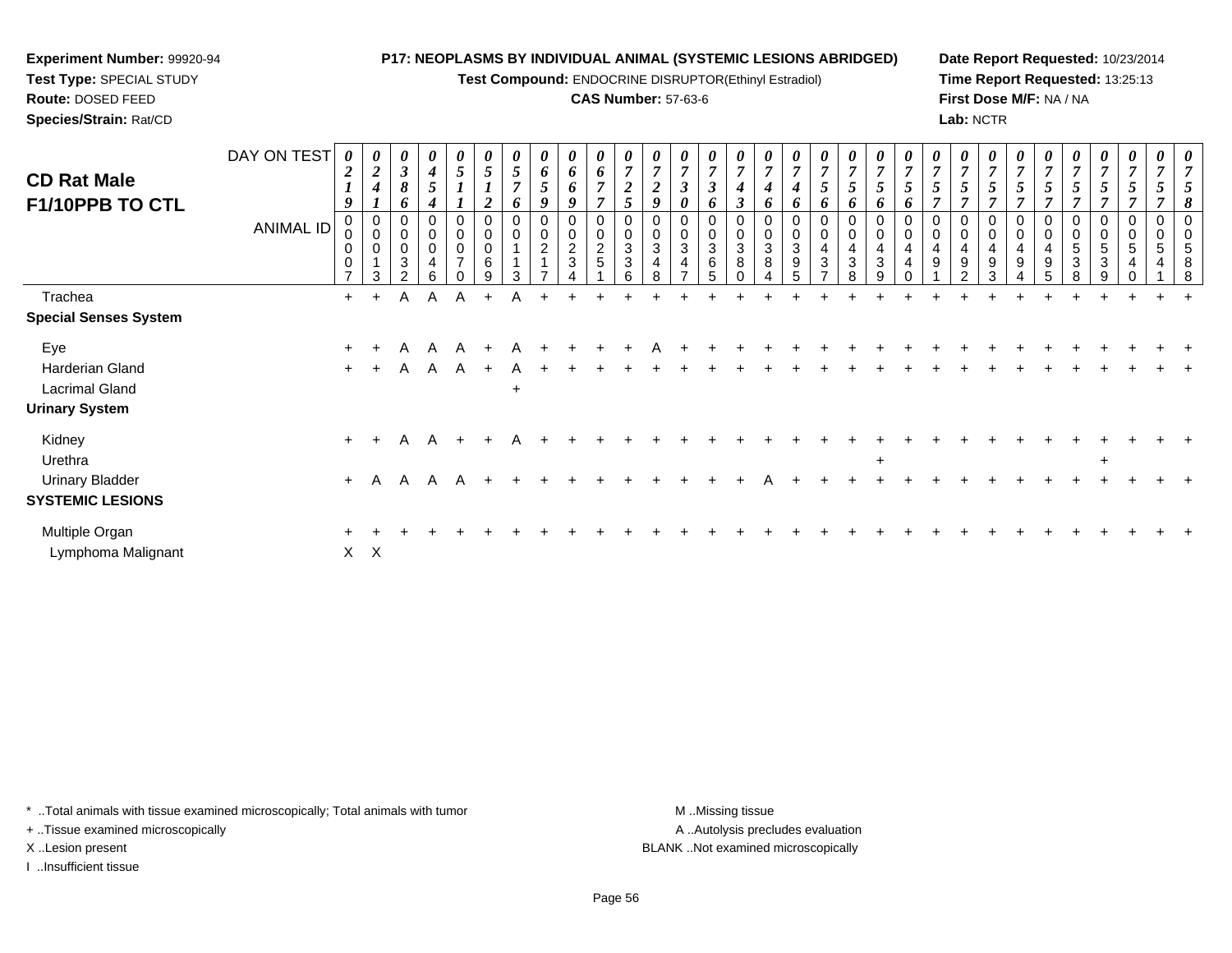**Test Compound:** ENDOCRINE DISRUPTOR(Ethinyl Estradiol)

#### **CAS Number:** 57-63-6

*07*

**Date Report Requested:** 10/23/2014**Time Report Requested:** 13:25:13**First Dose M/F:** NA / NA**Lab:** NCTR

1

| <b>CD Rat Male</b><br>F1/10PPB TO CTL            | DAY ON TEST      | 0<br>5<br>8                         | 0<br>$\overline{7}$<br>5<br>8 | 0<br>$\overline{7}$<br>5<br>$\pmb{8}$ | 0<br>7<br>5<br>$\pmb{8}$                                              | 0<br>$\overline{7}$<br>5<br>8                   | 0<br>$\overline{7}$<br>6<br>$\boldsymbol{l}$ | 0<br>$\overline{7}$<br>6<br>$\boldsymbol{l}$ | 0<br>7<br>6<br>$\boldsymbol{l}$            | 0<br>$\overline{7}$<br>6<br>$\boldsymbol{l}$                             | 0<br>$\overline{7}$<br>6<br>$\boldsymbol{2}$ | 0<br>$\overline{7}$<br>6<br>$\boldsymbol{2}$ | 0<br>$\overline{7}$<br>6<br>$\boldsymbol{2}$ | 0<br>$\overline{7}$<br>6<br>$\overline{\mathbf{c}}$ | 0<br>$\overline{7}$<br>6<br>$\overline{c}$                                      | 0<br>7<br>6<br>$\boldsymbol{2}$                                           | 0<br>$\overline{7}$<br>6<br>$\boldsymbol{\beta}$ | 0<br>$\overline{7}$<br>6<br>3                             | 0<br>7<br>6<br>$\boldsymbol{\beta}$          | 0<br>$\overline{7}$<br>6<br>3                             |                       |
|--------------------------------------------------|------------------|-------------------------------------|-------------------------------|---------------------------------------|-----------------------------------------------------------------------|-------------------------------------------------|----------------------------------------------|----------------------------------------------|--------------------------------------------|--------------------------------------------------------------------------|----------------------------------------------|----------------------------------------------|----------------------------------------------|-----------------------------------------------------|---------------------------------------------------------------------------------|---------------------------------------------------------------------------|--------------------------------------------------|-----------------------------------------------------------|----------------------------------------------|-----------------------------------------------------------|-----------------------|
|                                                  | <b>ANIMAL ID</b> | $\pmb{0}$<br>0<br>5<br>$\bf 8$<br>9 | 0<br>0<br>5<br>9<br>0         | $\mathbf 0$<br>0<br>5<br>9            | $\mathbf 0$<br>$\mathbf 0$<br>5<br>$\boldsymbol{9}$<br>$\overline{2}$ | $\Omega$<br>$\mathbf 0$<br>$\sqrt{5}$<br>9<br>3 | $\mathbf 0$<br>$\mathbf 0$<br>6<br>4<br>4    | 0<br>0<br>6<br>4<br>5                        | $\mathbf 0$<br>$\mathbf{0}$<br>6<br>4<br>6 | 0<br>$\mathbf 0$<br>$\,6\,$<br>$\overline{\mathbf{4}}$<br>$\overline{7}$ | $\mathbf 0$<br>$\mathbf 0$<br>6<br>9         | $\mathbf 0$<br>0<br>6<br>9<br>$\overline{2}$ | $\mathbf 0$<br>$\mathbf 0$<br>6<br>9<br>3    | $\mathbf 0$<br>0<br>6<br>9<br>4                     | 0<br>$\mathbf 0$<br>$\overline{7}$<br>$\overline{\mathbf{4}}$<br>$\overline{7}$ | $\Omega$<br>$\mathbf 0$<br>$\overline{7}$<br>$\overline{\mathbf{4}}$<br>8 | $\mathbf 0$<br>$\mathbf 0$<br>7<br>4<br>6        | $\mathbf 0$<br>0<br>$\overline{7}$<br>9<br>$\overline{7}$ | $\mathbf 0$<br>0<br>7<br>9<br>$\overline{8}$ | $\mathbf 0$<br>0<br>$\overline{7}$<br>9<br>$\overline{9}$ | <i><b>*TOTALS</b></i> |
| <b>Alimentary System</b>                         |                  |                                     |                               |                                       |                                                                       |                                                 |                                              |                                              |                                            |                                                                          |                                              |                                              |                                              |                                                     |                                                                                 |                                                                           |                                                  |                                                           |                                              |                                                           |                       |
| Esophagus                                        |                  | +                                   |                               |                                       |                                                                       |                                                 |                                              |                                              |                                            |                                                                          |                                              |                                              |                                              |                                                     |                                                                                 |                                                                           |                                                  |                                                           |                                              | +                                                         | 49                    |
| Intestine Large, Cecum                           |                  |                                     |                               |                                       |                                                                       |                                                 |                                              |                                              |                                            |                                                                          |                                              |                                              |                                              |                                                     |                                                                                 |                                                                           |                                                  |                                                           |                                              | +                                                         | 43                    |
| Intestine Large, Colon                           |                  | ٠                                   |                               |                                       |                                                                       |                                                 |                                              |                                              |                                            |                                                                          |                                              |                                              |                                              |                                                     |                                                                                 |                                                                           |                                                  |                                                           |                                              | ٠                                                         | 43                    |
| Intestine Large, Rectum                          |                  | +                                   |                               |                                       |                                                                       |                                                 |                                              |                                              |                                            | +                                                                        |                                              |                                              |                                              |                                                     | ÷                                                                               |                                                                           |                                                  |                                                           |                                              | +                                                         | 42                    |
| Intestine Small, Duodenum                        |                  | ٠                                   |                               |                                       |                                                                       |                                                 |                                              |                                              |                                            |                                                                          |                                              |                                              |                                              |                                                     |                                                                                 |                                                                           |                                                  |                                                           |                                              | $\ddot{}$                                                 | 42                    |
| Intestine Small, Ileum                           |                  | +                                   |                               |                                       |                                                                       |                                                 |                                              |                                              |                                            |                                                                          |                                              |                                              |                                              |                                                     | +                                                                               |                                                                           |                                                  |                                                           | +                                            | ÷                                                         | 41                    |
| Intestine Small, Jejunum                         |                  | $\ddot{}$                           |                               |                                       |                                                                       |                                                 |                                              |                                              |                                            |                                                                          |                                              |                                              |                                              |                                                     |                                                                                 |                                                                           |                                                  |                                                           |                                              | +                                                         | 41                    |
| Liver                                            |                  | +                                   |                               |                                       |                                                                       |                                                 |                                              |                                              |                                            |                                                                          |                                              |                                              |                                              |                                                     |                                                                                 |                                                                           |                                                  |                                                           |                                              |                                                           | 48                    |
| Hepatocellular Carcinoma                         |                  | X                                   |                               |                                       |                                                                       |                                                 |                                              |                                              |                                            |                                                                          |                                              |                                              |                                              |                                                     |                                                                                 |                                                                           |                                                  |                                                           |                                              |                                                           | $\mathbf 1$           |
| Mesentery                                        |                  |                                     | $\ddot{}$                     |                                       |                                                                       |                                                 |                                              |                                              |                                            |                                                                          |                                              |                                              |                                              |                                                     |                                                                                 |                                                                           |                                                  |                                                           |                                              |                                                           | $\overline{a}$        |
| Carcinoma, Metastatic, Uncertain Primary<br>Site |                  |                                     |                               |                                       |                                                                       |                                                 |                                              |                                              |                                            |                                                                          |                                              |                                              |                                              |                                                     |                                                                                 |                                                                           |                                                  |                                                           |                                              |                                                           | $\mathbf 1$           |
| Oral Mucosa                                      |                  |                                     |                               |                                       |                                                                       |                                                 |                                              |                                              |                                            |                                                                          |                                              |                                              |                                              |                                                     |                                                                                 |                                                                           |                                                  |                                                           |                                              |                                                           | $\mathbf 1$           |
| Pancreas                                         |                  | +                                   |                               |                                       |                                                                       |                                                 |                                              |                                              |                                            |                                                                          |                                              |                                              |                                              |                                                     |                                                                                 |                                                                           |                                                  |                                                           |                                              | +                                                         | 47                    |
| <b>Salivary Glands</b>                           |                  |                                     |                               |                                       |                                                                       |                                                 |                                              |                                              |                                            |                                                                          |                                              |                                              |                                              |                                                     |                                                                                 |                                                                           |                                                  |                                                           |                                              | +                                                         | 48                    |
| Stomach, Forestomach                             |                  |                                     |                               |                                       |                                                                       |                                                 |                                              |                                              |                                            |                                                                          |                                              |                                              |                                              |                                                     |                                                                                 |                                                                           |                                                  |                                                           |                                              |                                                           | 46                    |
| Stomach, Glandular                               |                  | ٠                                   |                               |                                       |                                                                       |                                                 |                                              |                                              |                                            |                                                                          |                                              |                                              |                                              |                                                     |                                                                                 |                                                                           |                                                  |                                                           |                                              | ٠                                                         | 45                    |
| <b>Cardiovascular System</b>                     |                  |                                     |                               |                                       |                                                                       |                                                 |                                              |                                              |                                            |                                                                          |                                              |                                              |                                              |                                                     |                                                                                 |                                                                           |                                                  |                                                           |                                              |                                                           |                       |
| <b>Blood Vessel</b>                              |                  | +                                   |                               |                                       |                                                                       |                                                 |                                              |                                              |                                            |                                                                          |                                              |                                              |                                              |                                                     |                                                                                 |                                                                           |                                                  |                                                           |                                              | $\ddot{}$                                                 | 50                    |
| Heart                                            |                  |                                     |                               |                                       |                                                                       |                                                 |                                              |                                              |                                            |                                                                          |                                              |                                              |                                              |                                                     |                                                                                 |                                                                           |                                                  |                                                           |                                              |                                                           | 48                    |
|                                                  |                  |                                     |                               |                                       |                                                                       |                                                 |                                              |                                              |                                            |                                                                          |                                              |                                              |                                              |                                                     |                                                                                 |                                                                           |                                                  |                                                           |                                              |                                                           |                       |
|                                                  |                  |                                     |                               |                                       |                                                                       |                                                 |                                              |                                              |                                            |                                                                          |                                              |                                              |                                              |                                                     |                                                                                 |                                                                           |                                                  |                                                           |                                              |                                                           |                       |

**Experiment Number:** 99920-94**Test Type:** SPECIAL STUDY**Route:** DOSED FEED**Species/Strain:** Rat/CD

DAY ON TEST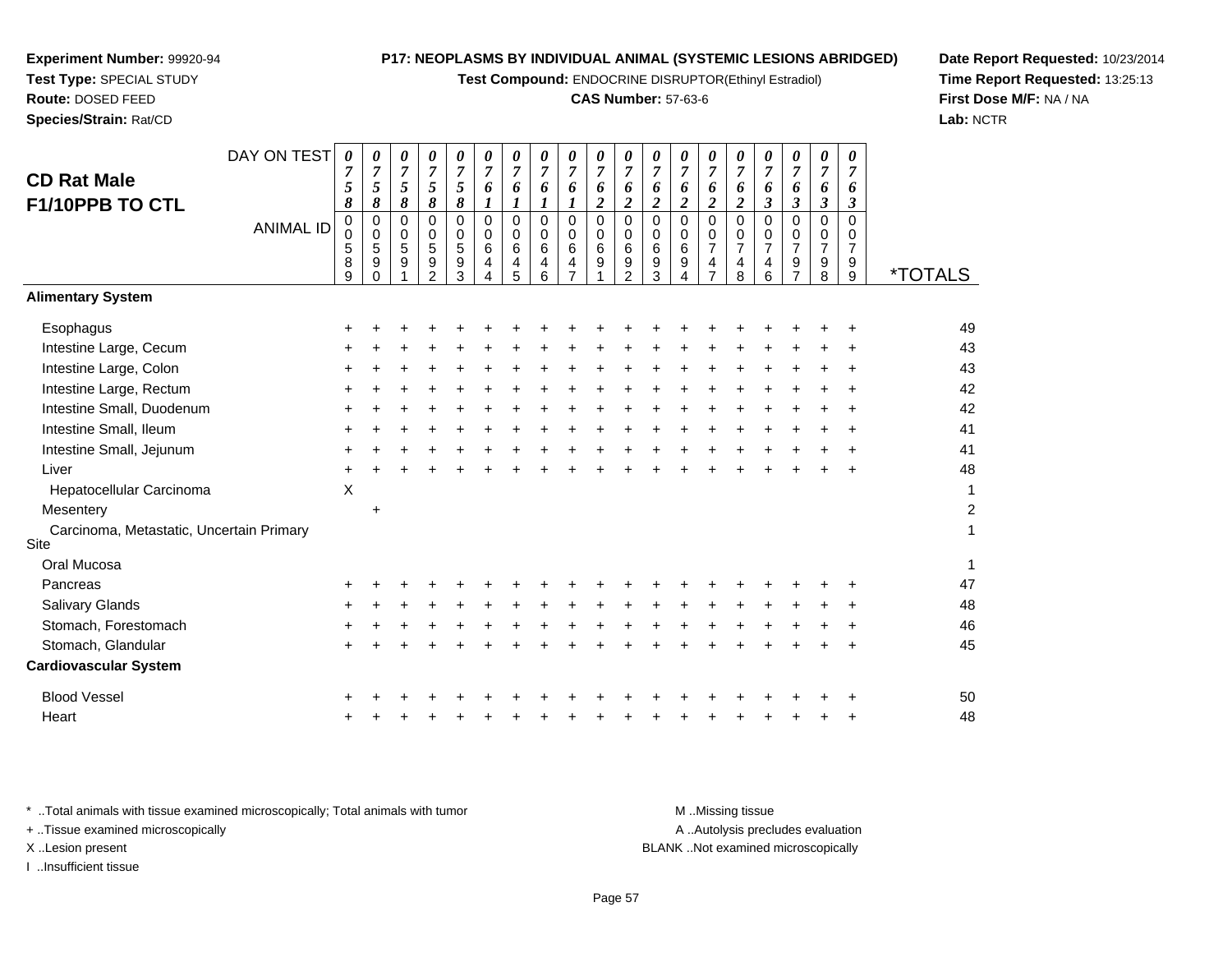**Test Compound:** ENDOCRINE DISRUPTOR(Ethinyl Estradiol)

#### **CAS Number:** 57-63-6

**Date Report Requested:** 10/23/2014**Time Report Requested:** 13:25:13**First Dose M/F:** NA / NA**Lab:** NCTR

| <b>CD Rat Male</b><br>F1/10PPB TO CTL                    | DAY ON TEST<br><b>ANIMAL ID</b> | 0<br>7<br>5<br>8<br>0<br>0<br>5<br>8<br>9 | 0<br>$\overline{7}$<br>5<br>8<br>0<br>$\mathbf 0$<br>5<br>9<br>$\Omega$ | 0<br>$\overline{7}$<br>5<br>8<br>0<br>0<br>5<br>9 | 0<br>$\overline{7}$<br>5<br>8<br>0<br>0<br>5<br>9<br>$\overline{2}$ | 0<br>7<br>5<br>8<br>0<br>0<br>5<br>9<br>3 | 0<br>7<br>6<br>$\Omega$<br>$\Omega$<br>6<br>4<br>4 | 0<br>$\overline{7}$<br>6<br>$\Omega$<br>$\Omega$<br>6<br>4<br>5 | 0<br>$\overline{7}$<br>6<br>$\mathbf 0$<br>0<br>6<br>$\overline{4}$<br>6 | 0<br>$\overline{7}$<br>6<br>$\mathbf 0$<br>0<br>6<br>4<br>$\overline{7}$ | 0<br>$\overline{7}$<br>6<br>$\boldsymbol{2}$<br>$\mathbf 0$<br>$\mathbf 0$<br>6<br>9 | $\boldsymbol{\theta}$<br>$\overline{7}$<br>6<br>$\boldsymbol{2}$<br>$\mathbf 0$<br>0<br>6<br>9<br>$\overline{2}$ | 0<br>$\overline{7}$<br>6<br>2<br>0<br>0<br>6<br>9<br>3 | $\boldsymbol{\theta}$<br>7<br>6<br>$\boldsymbol{2}$<br>0<br>0<br>6<br>9<br>4 | 0<br>$\overline{7}$<br>6<br>$\boldsymbol{2}$<br>$\mathbf 0$<br>0<br>$\overline{7}$<br>4<br>$\overline{7}$ | 0<br>7<br>6<br>$\overline{c}$<br>0<br>0<br>$\overline{7}$<br>4<br>8 | 0<br>$\overline{7}$<br>6<br>3<br>$\Omega$<br>0<br>$\overline{7}$<br>4<br>6 | 0<br>$\overline{7}$<br>6<br>3<br>$\mathbf 0$<br>0<br>$\overline{7}$<br>9<br>$\overline{7}$ | 0<br>$\overline{7}$<br>6<br>3<br>0<br>0<br>$\overline{7}$<br>9<br>8 | 0<br>7<br>6<br>3<br>0<br>0<br>$\overline{7}$<br>9<br>9 | <i><b>*TOTALS</b></i>                |
|----------------------------------------------------------|---------------------------------|-------------------------------------------|-------------------------------------------------------------------------|---------------------------------------------------|---------------------------------------------------------------------|-------------------------------------------|----------------------------------------------------|-----------------------------------------------------------------|--------------------------------------------------------------------------|--------------------------------------------------------------------------|--------------------------------------------------------------------------------------|------------------------------------------------------------------------------------------------------------------|--------------------------------------------------------|------------------------------------------------------------------------------|-----------------------------------------------------------------------------------------------------------|---------------------------------------------------------------------|----------------------------------------------------------------------------|--------------------------------------------------------------------------------------------|---------------------------------------------------------------------|--------------------------------------------------------|--------------------------------------|
| <b>Endocrine System</b>                                  |                                 |                                           |                                                                         |                                                   |                                                                     |                                           |                                                    |                                                                 |                                                                          |                                                                          |                                                                                      |                                                                                                                  |                                                        |                                                                              |                                                                                                           |                                                                     |                                                                            |                                                                                            |                                                                     |                                                        |                                      |
| <b>Adrenal Cortex</b><br>Adenoma                         |                                 | +                                         |                                                                         | X                                                 |                                                                     |                                           |                                                    |                                                                 |                                                                          |                                                                          |                                                                                      |                                                                                                                  |                                                        |                                                                              |                                                                                                           |                                                                     |                                                                            |                                                                                            |                                                                     |                                                        | 45<br>$\mathbf{1}$                   |
| Adrenal Medulla                                          |                                 | ÷                                         |                                                                         |                                                   |                                                                     |                                           |                                                    |                                                                 |                                                                          |                                                                          |                                                                                      |                                                                                                                  | м                                                      |                                                                              |                                                                                                           |                                                                     |                                                                            |                                                                                            |                                                                     |                                                        | 45                                   |
| Pheochromocytoma Benign<br>Islets, Pancreatic<br>Adenoma |                                 | +                                         |                                                                         |                                                   |                                                                     |                                           |                                                    |                                                                 |                                                                          | Χ                                                                        |                                                                                      |                                                                                                                  |                                                        |                                                                              | $\boldsymbol{\mathsf{X}}$                                                                                 |                                                                     |                                                                            |                                                                                            |                                                                     |                                                        | $\mathbf{1}$<br>47<br>$\overline{c}$ |
| Parathyroid Gland<br>Adenoma                             |                                 | +                                         |                                                                         |                                                   |                                                                     |                                           |                                                    |                                                                 |                                                                          |                                                                          |                                                                                      |                                                                                                                  |                                                        |                                                                              |                                                                                                           |                                                                     |                                                                            | м                                                                                          |                                                                     |                                                        | 44<br>$\mathbf{1}$                   |
| <b>Pituitary Gland</b>                                   |                                 |                                           |                                                                         |                                                   |                                                                     |                                           |                                                    |                                                                 |                                                                          |                                                                          |                                                                                      |                                                                                                                  |                                                        |                                                                              |                                                                                                           |                                                                     |                                                                            |                                                                                            |                                                                     |                                                        | 47                                   |
| Pars Distalis, Adenoma                                   |                                 | X                                         | X                                                                       |                                                   | X                                                                   | X                                         |                                                    |                                                                 |                                                                          | X                                                                        | $\pmb{\times}$                                                                       | X                                                                                                                |                                                        |                                                                              | X                                                                                                         | $\mathsf X$                                                         |                                                                            | $\boldsymbol{\mathsf{X}}$                                                                  |                                                                     |                                                        | 28                                   |
| <b>Thyroid Gland</b>                                     |                                 | +                                         |                                                                         |                                                   |                                                                     |                                           |                                                    |                                                                 |                                                                          |                                                                          |                                                                                      |                                                                                                                  |                                                        |                                                                              |                                                                                                           |                                                                     |                                                                            |                                                                                            |                                                                     |                                                        | 47                                   |
| C Cell, Adenoma<br><b>General Body System</b>            |                                 | X                                         |                                                                         |                                                   |                                                                     |                                           |                                                    |                                                                 |                                                                          |                                                                          |                                                                                      |                                                                                                                  |                                                        |                                                                              |                                                                                                           |                                                                     |                                                                            |                                                                                            |                                                                     |                                                        | $\mathbf{1}$                         |
| <b>NONE</b><br><b>Genital System</b>                     |                                 |                                           |                                                                         |                                                   |                                                                     |                                           |                                                    |                                                                 |                                                                          |                                                                          |                                                                                      |                                                                                                                  |                                                        |                                                                              |                                                                                                           |                                                                     |                                                                            |                                                                                            |                                                                     |                                                        |                                      |
| <b>Coagulating Gland</b>                                 |                                 |                                           |                                                                         |                                                   |                                                                     |                                           |                                                    |                                                                 |                                                                          |                                                                          |                                                                                      |                                                                                                                  |                                                        |                                                                              |                                                                                                           |                                                                     |                                                                            |                                                                                            |                                                                     |                                                        | 47                                   |
| Carcinoma, Metastatic, Prostate,<br>Dorsal/Lateral Lobe  |                                 |                                           |                                                                         |                                                   |                                                                     |                                           |                                                    |                                                                 |                                                                          |                                                                          |                                                                                      |                                                                                                                  |                                                        |                                                                              |                                                                                                           |                                                                     |                                                                            |                                                                                            |                                                                     |                                                        | $\mathbf{1}$                         |
| Carcinoma, Metastatic, Uncertain Primary<br>Site         |                                 |                                           |                                                                         |                                                   |                                                                     |                                           |                                                    |                                                                 |                                                                          |                                                                          |                                                                                      |                                                                                                                  |                                                        |                                                                              |                                                                                                           |                                                                     |                                                                            |                                                                                            |                                                                     |                                                        | $\mathbf{1}$                         |
| <b>Ductus Deferens</b>                                   |                                 |                                           |                                                                         |                                                   |                                                                     |                                           |                                                    |                                                                 |                                                                          |                                                                          |                                                                                      |                                                                                                                  |                                                        |                                                                              |                                                                                                           |                                                                     |                                                                            |                                                                                            |                                                                     |                                                        | $\mathbf{1}$                         |
|                                                          |                                 |                                           |                                                                         |                                                   |                                                                     |                                           |                                                    |                                                                 |                                                                          |                                                                          |                                                                                      |                                                                                                                  |                                                        |                                                                              |                                                                                                           |                                                                     |                                                                            |                                                                                            |                                                                     |                                                        |                                      |

**Experiment Number:** 99920-94**Test Type:** SPECIAL STUDY**Route:** DOSED FEED**Species/Strain:** Rat/CD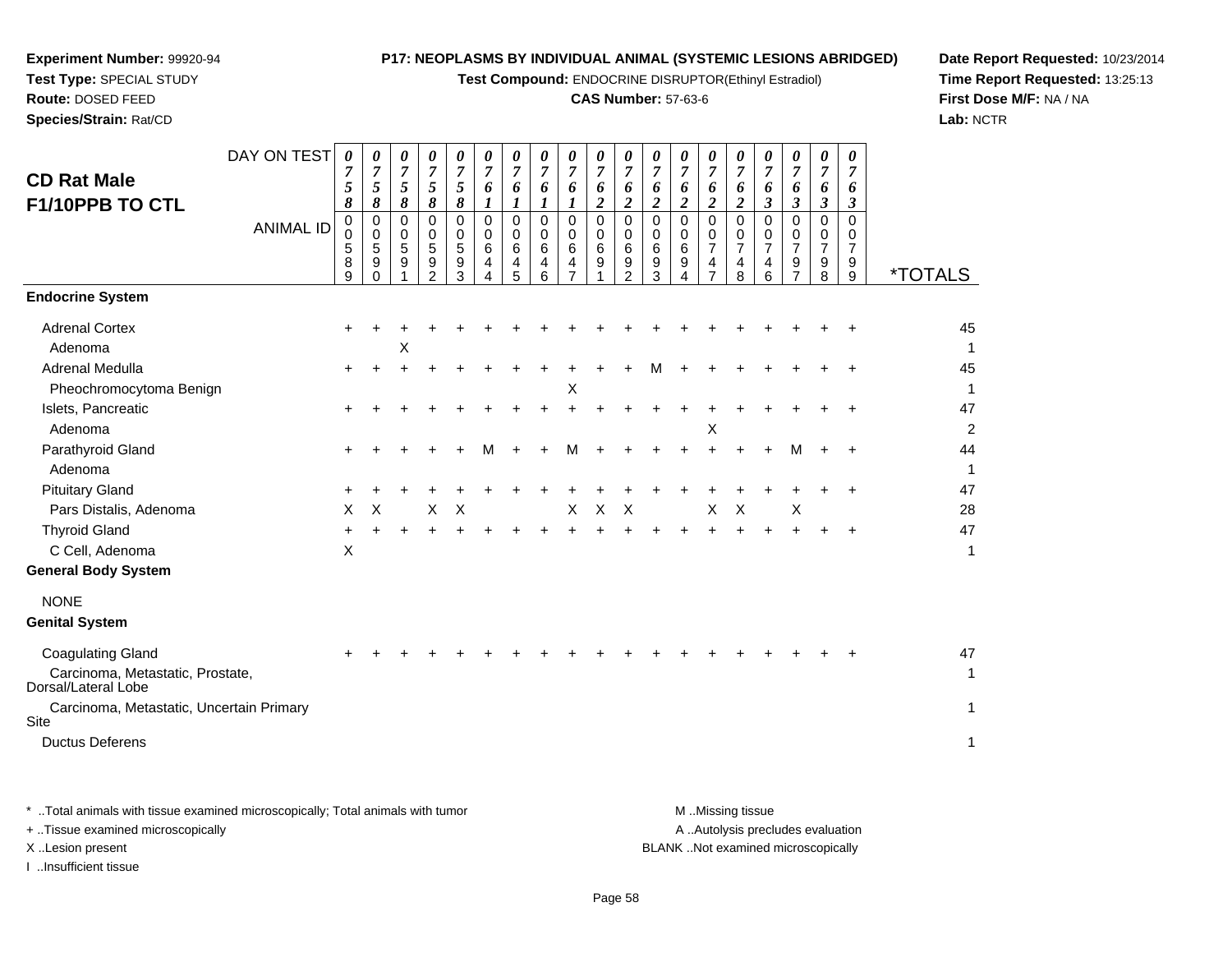**Test Compound:** ENDOCRINE DISRUPTOR(Ethinyl Estradiol)

#### **CAS Number:** 57-63-6

**Date Report Requested:** 10/23/2014**Time Report Requested:** 13:25:13**First Dose M/F:** NA / NA**Lab:** NCTR

**Experiment Number:** 99920-94

**Species/Strain:** Rat/CD

| <b>CD Rat Male</b><br>F1/10PPB TO CTL                   | DAY ON TEST<br><b>ANIMAL ID</b> | 0<br>7<br>5<br>8<br>0<br>0<br>5<br>8<br>9 | 0<br>$\overline{7}$<br>5<br>8<br>$\mathbf 0$<br>$\mathbf 0$<br>5<br>9<br>$\Omega$ | 0<br>$\overline{7}$<br>5<br>8<br>$\Omega$<br>0<br>5<br>9 | 0<br>$\overline{7}$<br>5<br>8<br>0<br>0<br>5<br>9<br>2 | 0<br>7<br>5<br>8<br>0<br>0<br>5<br>9<br>3 | 0<br>7<br>6<br>$\boldsymbol{I}$<br>$\Omega$<br>0<br>6<br>4<br>4 | 0<br>$\overline{7}$<br>6<br>$\boldsymbol{l}$<br>0<br>0<br>6<br>4<br>5 | 0<br>$\overline{7}$<br>6<br>1<br>$\Omega$<br>$\mathbf 0$<br>6<br>4<br>6 | 0<br>$\overline{7}$<br>6<br>1<br>0<br>$\mathbf 0$<br>6<br>4<br>$\overline{7}$ | 0<br>7<br>6<br>$\overline{\mathbf{c}}$<br>0<br>0<br>6<br>9 | 0<br>$\overline{7}$<br>6<br>$\boldsymbol{2}$<br>$\mathbf 0$<br>0<br>6<br>9<br>2 | 0<br>$\overline{7}$<br>6<br>$\boldsymbol{2}$<br>0<br>0<br>6<br>9<br>3 | 0<br>$\overline{7}$<br>6<br>$\boldsymbol{2}$<br>$\Omega$<br>0<br>6<br>9<br>4 | 0<br>$\overline{7}$<br>6<br>$\overline{c}$<br>$\Omega$<br>0<br>$\overline{7}$<br>4<br>7 | 0<br>7<br>6<br>$\overline{2}$<br>0<br>0<br>$\overline{7}$<br>4<br>8 | 0<br>$\overline{7}$<br>6<br>$\boldsymbol{\beta}$<br>$\Omega$<br>0<br>$\overline{7}$<br>4<br>6 | 0<br>7<br>6<br>$\boldsymbol{\beta}$<br>0<br>0<br>7<br>9<br>$\overline{7}$ | 0<br>$\overline{7}$<br>6<br>$\boldsymbol{\beta}$<br>$\Omega$<br>0<br>$\overline{7}$<br>9<br>8 | 0<br>$\overline{7}$<br>6<br>3<br>$\Omega$<br>0<br>$\overline{7}$<br>9<br>9 | <i><b>*TOTALS</b></i> |
|---------------------------------------------------------|---------------------------------|-------------------------------------------|-----------------------------------------------------------------------------------|----------------------------------------------------------|--------------------------------------------------------|-------------------------------------------|-----------------------------------------------------------------|-----------------------------------------------------------------------|-------------------------------------------------------------------------|-------------------------------------------------------------------------------|------------------------------------------------------------|---------------------------------------------------------------------------------|-----------------------------------------------------------------------|------------------------------------------------------------------------------|-----------------------------------------------------------------------------------------|---------------------------------------------------------------------|-----------------------------------------------------------------------------------------------|---------------------------------------------------------------------------|-----------------------------------------------------------------------------------------------|----------------------------------------------------------------------------|-----------------------|
| Epididymis                                              |                                 | $\ddot{}$                                 |                                                                                   |                                                          |                                                        |                                           |                                                                 |                                                                       |                                                                         |                                                                               |                                                            |                                                                                 |                                                                       |                                                                              |                                                                                         |                                                                     |                                                                                               |                                                                           |                                                                                               | $+$                                                                        | 49                    |
| Penis                                                   |                                 |                                           |                                                                                   |                                                          |                                                        |                                           |                                                                 |                                                                       |                                                                         |                                                                               |                                                            |                                                                                 |                                                                       |                                                                              |                                                                                         |                                                                     |                                                                                               |                                                                           |                                                                                               |                                                                            | 1                     |
| <b>Preputial Gland</b>                                  |                                 |                                           |                                                                                   |                                                          |                                                        |                                           |                                                                 |                                                                       |                                                                         |                                                                               |                                                            |                                                                                 |                                                                       |                                                                              |                                                                                         |                                                                     |                                                                                               |                                                                           |                                                                                               |                                                                            | 50                    |
| Squamous Cell Carcinoma                                 |                                 |                                           |                                                                                   |                                                          |                                                        |                                           |                                                                 |                                                                       |                                                                         |                                                                               |                                                            |                                                                                 |                                                                       |                                                                              |                                                                                         |                                                                     |                                                                                               |                                                                           |                                                                                               |                                                                            | 3                     |
| Prostate, Dorsal/Lateral Lobe                           |                                 |                                           |                                                                                   | $\ddot{}$                                                |                                                        |                                           | $\ddot{}$                                                       |                                                                       |                                                                         |                                                                               |                                                            |                                                                                 |                                                                       |                                                                              | +                                                                                       |                                                                     |                                                                                               |                                                                           | $\ddot{}$                                                                                     |                                                                            | 49                    |
| Carcinoma                                               |                                 |                                           |                                                                                   |                                                          |                                                        |                                           |                                                                 |                                                                       |                                                                         |                                                                               |                                                            |                                                                                 |                                                                       |                                                                              |                                                                                         |                                                                     |                                                                                               |                                                                           |                                                                                               |                                                                            | 1                     |
| Carcinoma, Metastatic, Uncertain Primary<br>Site        |                                 |                                           |                                                                                   |                                                          |                                                        |                                           |                                                                 |                                                                       |                                                                         |                                                                               |                                                            |                                                                                 |                                                                       |                                                                              |                                                                                         |                                                                     |                                                                                               |                                                                           |                                                                                               |                                                                            | 1                     |
| Prostate, Ventral Lobe                                  |                                 |                                           |                                                                                   |                                                          |                                                        |                                           |                                                                 |                                                                       |                                                                         |                                                                               |                                                            |                                                                                 |                                                                       |                                                                              |                                                                                         |                                                                     |                                                                                               |                                                                           |                                                                                               |                                                                            | 49                    |
| Carcinoma                                               |                                 |                                           |                                                                                   |                                                          |                                                        |                                           |                                                                 |                                                                       |                                                                         |                                                                               |                                                            |                                                                                 |                                                                       |                                                                              |                                                                                         |                                                                     |                                                                                               |                                                                           |                                                                                               |                                                                            | 1                     |
| <b>Rete Testes</b>                                      |                                 |                                           |                                                                                   |                                                          |                                                        |                                           |                                                                 |                                                                       |                                                                         |                                                                               |                                                            |                                                                                 |                                                                       |                                                                              |                                                                                         |                                                                     |                                                                                               |                                                                           |                                                                                               |                                                                            | 43                    |
| <b>Seminal Vesicle</b>                                  |                                 |                                           |                                                                                   |                                                          |                                                        |                                           |                                                                 |                                                                       |                                                                         |                                                                               |                                                            |                                                                                 |                                                                       |                                                                              |                                                                                         |                                                                     |                                                                                               |                                                                           |                                                                                               |                                                                            | 43                    |
| Carcinoma, Metastatic, Prostate,<br>Dorsal/Lateral Lobe |                                 |                                           |                                                                                   |                                                          |                                                        |                                           |                                                                 |                                                                       |                                                                         |                                                                               |                                                            |                                                                                 |                                                                       |                                                                              |                                                                                         |                                                                     |                                                                                               |                                                                           |                                                                                               |                                                                            | 1                     |
| Carcinoma, Metastatic, Uncertain Primary<br>Site        |                                 |                                           |                                                                                   |                                                          |                                                        |                                           |                                                                 |                                                                       |                                                                         |                                                                               |                                                            |                                                                                 |                                                                       |                                                                              |                                                                                         |                                                                     |                                                                                               |                                                                           |                                                                                               |                                                                            | 1                     |
| <b>Testes</b>                                           |                                 |                                           |                                                                                   |                                                          |                                                        |                                           |                                                                 |                                                                       |                                                                         |                                                                               |                                                            |                                                                                 |                                                                       |                                                                              |                                                                                         |                                                                     |                                                                                               |                                                                           |                                                                                               |                                                                            | 48                    |
| <b>Hematopoietic System</b>                             |                                 |                                           |                                                                                   |                                                          |                                                        |                                           |                                                                 |                                                                       |                                                                         |                                                                               |                                                            |                                                                                 |                                                                       |                                                                              |                                                                                         |                                                                     |                                                                                               |                                                                           |                                                                                               |                                                                            |                       |
| <b>Bone Marrow</b>                                      |                                 |                                           |                                                                                   |                                                          |                                                        |                                           |                                                                 |                                                                       |                                                                         |                                                                               |                                                            |                                                                                 |                                                                       |                                                                              |                                                                                         |                                                                     |                                                                                               |                                                                           |                                                                                               |                                                                            | 46                    |
| Lymph Node                                              |                                 |                                           |                                                                                   |                                                          |                                                        |                                           |                                                                 |                                                                       |                                                                         |                                                                               |                                                            |                                                                                 |                                                                       |                                                                              |                                                                                         |                                                                     |                                                                                               |                                                                           |                                                                                               |                                                                            | 14                    |
| Lymph Node, Mandibular                                  |                                 |                                           |                                                                                   |                                                          |                                                        |                                           |                                                                 |                                                                       |                                                                         |                                                                               |                                                            |                                                                                 |                                                                       |                                                                              |                                                                                         |                                                                     |                                                                                               |                                                                           |                                                                                               |                                                                            | 47                    |
| Lymph Node, Mesenteric                                  |                                 |                                           |                                                                                   |                                                          |                                                        |                                           |                                                                 |                                                                       |                                                                         |                                                                               |                                                            |                                                                                 |                                                                       |                                                                              |                                                                                         |                                                                     |                                                                                               |                                                                           |                                                                                               |                                                                            | 44                    |
| Spleen                                                  |                                 |                                           |                                                                                   |                                                          |                                                        |                                           |                                                                 |                                                                       |                                                                         |                                                                               |                                                            |                                                                                 |                                                                       |                                                                              |                                                                                         |                                                                     |                                                                                               |                                                                           |                                                                                               |                                                                            | 47                    |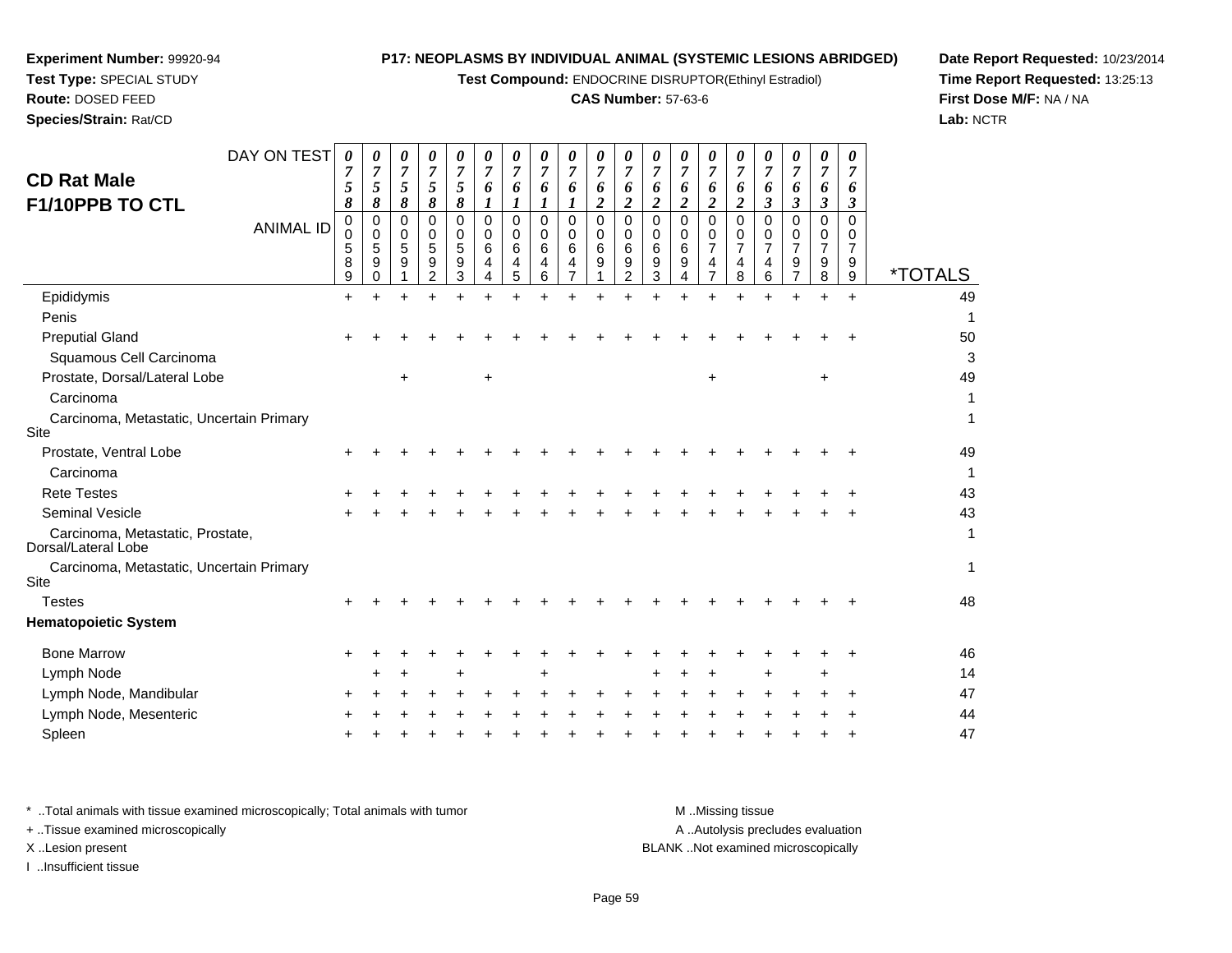**Test Compound:** ENDOCRINE DISRUPTOR(Ethinyl Estradiol)

#### **CAS Number:** 57-63-6

**Date Report Requested:** 10/23/2014**Time Report Requested:** 13:25:13**First Dose M/F:** NA / NA**Lab:** NCTR

| <b>CD Rat Male</b><br>F1/10PPB TO CTL<br>Thymus<br><b>Integumentary System</b> | DAY ON TEST<br><b>ANIMAL ID</b> | 0<br>7<br>5<br>8<br>$\pmb{0}$<br>$\mathbf 0$<br>5<br>8<br>9<br>$+$ | 0<br>$\boldsymbol{7}$<br>5<br>8<br>$\mathbf 0$<br>0<br>5<br>9<br>0<br>M | 0<br>$\boldsymbol{7}$<br>5<br>8<br>0<br>0<br>5<br>9<br>$+$ | 0<br>$\overline{7}$<br>5<br>8<br>0<br>0<br>5<br>9<br>$\overline{2}$ | 0<br>$\boldsymbol{7}$<br>5<br>8<br>$\Omega$<br>0<br>5<br>9<br>$\mathbf{3}$ | 0<br>$\overline{7}$<br>6<br>1<br>$\Omega$<br>$\Omega$<br>6<br>4<br>4 | 0<br>$\overline{7}$<br>6<br>1<br>$\Omega$<br>0<br>6<br>4<br>5 | 0<br>$\overline{7}$<br>6<br>1<br>$\Omega$<br>0<br>6<br>4<br>6 | 0<br>$\overline{7}$<br>6<br>1<br>$\Omega$<br>$\mathbf 0$<br>6<br>4<br>$\overline{7}$ | 0<br>$\overline{7}$<br>6<br>$\boldsymbol{2}$<br>$\overline{0}$<br>$\mathbf 0$<br>$6\phantom{1}6$<br>9 | 0<br>$\overline{7}$<br>6<br>2<br>0<br>0<br>6<br>9<br>$\overline{2}$ | 0<br>$\overline{7}$<br>6<br>2<br>$\Omega$<br>$\Omega$<br>6<br>9<br>3 | 0<br>$\overline{7}$<br>6<br>$\overline{2}$<br>$\mathbf 0$<br>0<br>6<br>9<br>4 | 0<br>$\overline{7}$<br>6<br>$\overline{\mathbf{c}}$<br>$\Omega$<br>0<br>$\overline{7}$<br>$\overline{4}$<br>$\overline{7}$ | 0<br>$\overline{7}$<br>6<br>$\boldsymbol{2}$<br>$\Omega$<br>0<br>$\overline{7}$<br>4<br>8 | 0<br>$\overline{7}$<br>6<br>3<br>$\Omega$<br>0<br>$\overline{7}$<br>4<br>6 | 0<br>$\overline{7}$<br>6<br>3<br>0<br>0<br>$\overline{7}$<br>9<br>$\overline{7}$ | 0<br>$\overline{7}$<br>6<br>$\boldsymbol{\beta}$<br>$\Omega$<br>0<br>$\overline{7}$<br>9<br>8 | 0<br>$\overline{7}$<br>6<br>$\boldsymbol{\beta}$<br>0<br>0<br>7<br>9<br>$9\,$<br>$+$ | <i><b>*TOTALS</b></i><br>40 |
|--------------------------------------------------------------------------------|---------------------------------|--------------------------------------------------------------------|-------------------------------------------------------------------------|------------------------------------------------------------|---------------------------------------------------------------------|----------------------------------------------------------------------------|----------------------------------------------------------------------|---------------------------------------------------------------|---------------------------------------------------------------|--------------------------------------------------------------------------------------|-------------------------------------------------------------------------------------------------------|---------------------------------------------------------------------|----------------------------------------------------------------------|-------------------------------------------------------------------------------|----------------------------------------------------------------------------------------------------------------------------|-------------------------------------------------------------------------------------------|----------------------------------------------------------------------------|----------------------------------------------------------------------------------|-----------------------------------------------------------------------------------------------|--------------------------------------------------------------------------------------|-----------------------------|
| <b>Mammary Gland</b><br>Adenoma<br>Fibroadenoma                                |                                 | ÷                                                                  |                                                                         |                                                            |                                                                     |                                                                            |                                                                      |                                                               |                                                               |                                                                                      |                                                                                                       |                                                                     |                                                                      |                                                                               |                                                                                                                            |                                                                                           |                                                                            |                                                                                  |                                                                                               | +                                                                                    | 47<br>1<br>1                |
| Skin<br>Fibroma<br>Keratoacanthoma<br>Prepuce, Keratoacanthoma                 |                                 | $\ddot{}$                                                          | $\mathsf{X}$                                                            |                                                            |                                                                     |                                                                            |                                                                      |                                                               |                                                               |                                                                                      |                                                                                                       |                                                                     |                                                                      |                                                                               |                                                                                                                            |                                                                                           |                                                                            |                                                                                  |                                                                                               | ÷                                                                                    | 49<br>1<br>$\overline{c}$   |
| Squamous Cell Carcinoma<br>Squamous Cell Papilloma<br>Musculoskeletal System   |                                 |                                                                    |                                                                         |                                                            |                                                                     |                                                                            |                                                                      |                                                               |                                                               |                                                                                      |                                                                                                       |                                                                     |                                                                      |                                                                               |                                                                                                                            |                                                                                           |                                                                            |                                                                                  |                                                                                               |                                                                                      | 1<br>1                      |
| Bone, Femur<br>Nervous System                                                  |                                 |                                                                    |                                                                         |                                                            |                                                                     |                                                                            |                                                                      |                                                               |                                                               |                                                                                      |                                                                                                       |                                                                     |                                                                      |                                                                               |                                                                                                                            |                                                                                           |                                                                            |                                                                                  |                                                                                               |                                                                                      | 50                          |
| Brain, Brain Stem<br>Brain, Cerebellum<br>Brain, Cerebrum                      |                                 | ÷<br>$\pm$                                                         |                                                                         |                                                            |                                                                     |                                                                            |                                                                      |                                                               |                                                               |                                                                                      |                                                                                                       |                                                                     |                                                                      |                                                                               |                                                                                                                            |                                                                                           |                                                                            |                                                                                  | ٠                                                                                             | +<br>+                                                                               | 48<br>48<br>48              |
| <b>Respiratory System</b>                                                      |                                 |                                                                    |                                                                         |                                                            |                                                                     |                                                                            |                                                                      |                                                               |                                                               |                                                                                      |                                                                                                       |                                                                     |                                                                      |                                                                               |                                                                                                                            |                                                                                           |                                                                            |                                                                                  |                                                                                               |                                                                                      |                             |
| Lung<br>Nose<br>Trachea                                                        |                                 | ÷<br>+                                                             |                                                                         |                                                            |                                                                     |                                                                            |                                                                      |                                                               |                                                               |                                                                                      |                                                                                                       |                                                                     |                                                                      |                                                                               |                                                                                                                            |                                                                                           |                                                                            |                                                                                  | ٠                                                                                             | ٠<br>+                                                                               | 45<br>48<br>46              |
|                                                                                |                                 |                                                                    |                                                                         |                                                            |                                                                     |                                                                            |                                                                      |                                                               |                                                               |                                                                                      |                                                                                                       |                                                                     |                                                                      |                                                                               |                                                                                                                            |                                                                                           |                                                                            |                                                                                  |                                                                                               |                                                                                      |                             |

**Experiment Number:** 99920-94**Test Type:** SPECIAL STUDY**Route:** DOSED FEED**Species/Strain:** Rat/CD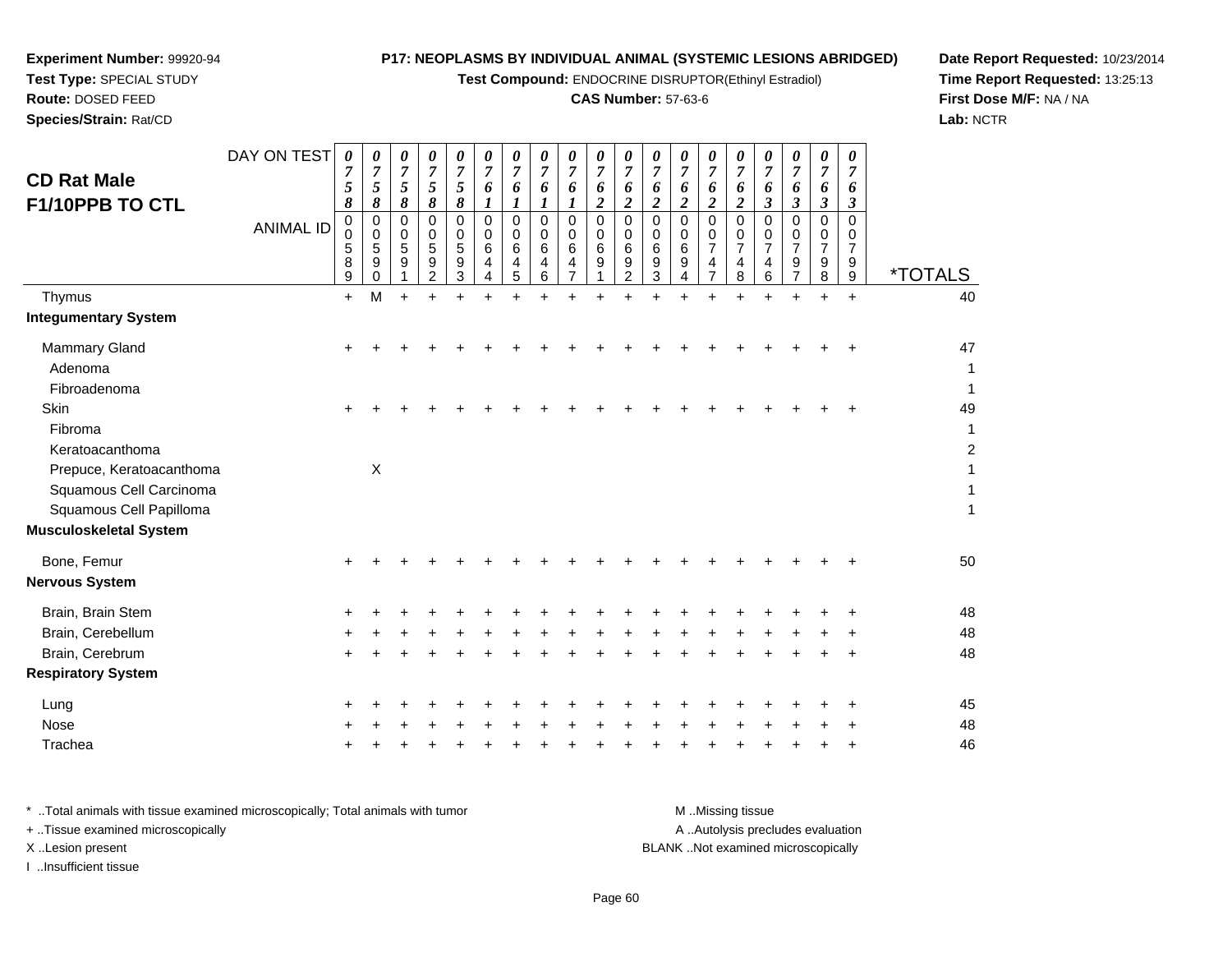**Test Compound:** ENDOCRINE DISRUPTOR(Ethinyl Estradiol)

#### **CAS Number:** 57-63-6

**Date Report Requested:** 10/23/2014**Time Report Requested:** 13:25:13**First Dose M/F:** NA / NA**Lab:** NCTR

| <b>CD Rat Male</b><br>F1/10PPB TO CTL | DAY ON TEST<br><b>ANIMAL ID</b> | $\boldsymbol{\theta}$<br>7<br>5<br>8<br>0<br>0<br>5<br>8<br>9 | 0<br>5<br>8<br>0<br>0<br>5<br>9 | 0<br>7<br>5<br>8<br>0<br>0<br>5<br>9 | 0<br>7<br>5<br>8<br>0<br>0<br>5<br>9<br>$\mathcal{P}$ | $\boldsymbol{\theta}$<br>$\overline{7}$<br>5<br>8<br>$\Omega$<br>0<br>5<br>9<br>3 | 0<br>$\overline{7}$<br>6<br>$\Omega$<br>0<br>6<br>4<br>4 | 0<br>7<br>0<br>$\Omega$<br>0<br>6<br>4<br>5 | 0<br>$\overline{ }$<br>6<br>$\Omega$<br>0<br>6<br>4<br>6 | 0<br>6<br>0<br>0<br>6<br>4 | 0<br>$\overline{7}$<br>6<br>2<br>0<br>0<br>6<br>9 | 0<br>$\overline{7}$<br>6<br>2<br>0<br>0<br>$\,6$<br>9<br>$\mathcal{P}$ | 0<br>7<br>6<br>$\Omega$<br>0<br>6<br>9<br>3 | 0<br>7<br>6<br>0<br>6<br>9 | 0<br>$\overline{ }$<br>6<br>0<br>$\overline{7}$<br>4<br>$\overline{ }$ | 0<br>7<br>6<br>0<br>$\overline{7}$<br>4<br>8 | 0<br>7<br>n<br>3<br>0<br>7<br>4<br>6 | 0<br>7<br>6<br>$\boldsymbol{\beta}$<br>$\Omega$<br>0<br>$\overline{7}$<br>9<br>⇁ | 0<br>6<br>3<br>7<br>9<br>8 | 0<br>$\overline{7}$<br>6<br>3<br>$\Omega$<br>0<br>7<br>9<br>9 | <i><b>*TOTALS</b></i> |
|---------------------------------------|---------------------------------|---------------------------------------------------------------|---------------------------------|--------------------------------------|-------------------------------------------------------|-----------------------------------------------------------------------------------|----------------------------------------------------------|---------------------------------------------|----------------------------------------------------------|----------------------------|---------------------------------------------------|------------------------------------------------------------------------|---------------------------------------------|----------------------------|------------------------------------------------------------------------|----------------------------------------------|--------------------------------------|----------------------------------------------------------------------------------|----------------------------|---------------------------------------------------------------|-----------------------|
| Trachea                               |                                 | $\pm$                                                         | +                               | ÷                                    | +                                                     | ÷                                                                                 | ÷                                                        | +                                           | +                                                        |                            |                                                   |                                                                        |                                             |                            |                                                                        | +                                            | $\pm$                                | ÷                                                                                | $\pm$                      | $\ddot{}$                                                     | 46                    |
| <b>Special Senses System</b>          |                                 |                                                               |                                 |                                      |                                                       |                                                                                   |                                                          |                                             |                                                          |                            |                                                   |                                                                        |                                             |                            |                                                                        |                                              |                                      |                                                                                  |                            |                                                               |                       |
| Eye                                   |                                 | ÷                                                             |                                 |                                      |                                                       |                                                                                   |                                                          |                                             |                                                          |                            |                                                   |                                                                        |                                             |                            |                                                                        |                                              |                                      |                                                                                  |                            |                                                               | 45                    |
| Harderian Gland                       |                                 | $\ddot{}$                                                     |                                 |                                      |                                                       |                                                                                   |                                                          |                                             |                                                          |                            |                                                   |                                                                        |                                             |                            |                                                                        |                                              |                                      |                                                                                  |                            | ÷                                                             | 46                    |
| Lacrimal Gland                        |                                 |                                                               |                                 |                                      |                                                       |                                                                                   |                                                          |                                             |                                                          |                            |                                                   |                                                                        |                                             |                            |                                                                        |                                              |                                      |                                                                                  |                            |                                                               | 1                     |
| <b>Urinary System</b>                 |                                 |                                                               |                                 |                                      |                                                       |                                                                                   |                                                          |                                             |                                                          |                            |                                                   |                                                                        |                                             |                            |                                                                        |                                              |                                      |                                                                                  |                            |                                                               |                       |
| Kidney                                |                                 | $\pm$                                                         |                                 |                                      |                                                       |                                                                                   |                                                          |                                             |                                                          |                            |                                                   |                                                                        |                                             |                            |                                                                        |                                              |                                      |                                                                                  |                            |                                                               | 47                    |
| Urethra                               |                                 |                                                               |                                 |                                      |                                                       | $\ddot{}$                                                                         |                                                          |                                             |                                                          |                            |                                                   |                                                                        |                                             |                            |                                                                        |                                              | $\ddot{}$                            |                                                                                  | $\ddot{}$                  |                                                               | 5                     |
| <b>Urinary Bladder</b>                |                                 | $\pm$                                                         |                                 |                                      |                                                       |                                                                                   |                                                          |                                             |                                                          |                            |                                                   |                                                                        |                                             |                            |                                                                        |                                              |                                      |                                                                                  |                            | ÷                                                             | 45                    |
| <b>SYSTEMIC LESIONS</b>               |                                 |                                                               |                                 |                                      |                                                       |                                                                                   |                                                          |                                             |                                                          |                            |                                                   |                                                                        |                                             |                            |                                                                        |                                              |                                      |                                                                                  |                            |                                                               |                       |
| Multiple Organ                        |                                 |                                                               |                                 |                                      |                                                       |                                                                                   |                                                          |                                             |                                                          |                            |                                                   |                                                                        |                                             |                            |                                                                        |                                              |                                      |                                                                                  |                            |                                                               | 50                    |

\* ..Total animals with tissue examined microscopically; Total animals with tumor **M** . Missing tissue M ..Missing tissue

+ ..Tissue examined microscopically

Lymphoma Malignant

**Experiment Number:** 99920-94**Test Type:** SPECIAL STUDY**Route:** DOSED FEED**Species/Strain:** Rat/CD

I ..Insufficient tissue

A .. Autolysis precludes evaluation

X ..Lesion present BLANK ..Not examined microscopically

t de la construction de la construction de la construction de la construction de la construction de la construction<br>De la construction de la construction de la construction de la construction de la construction de la const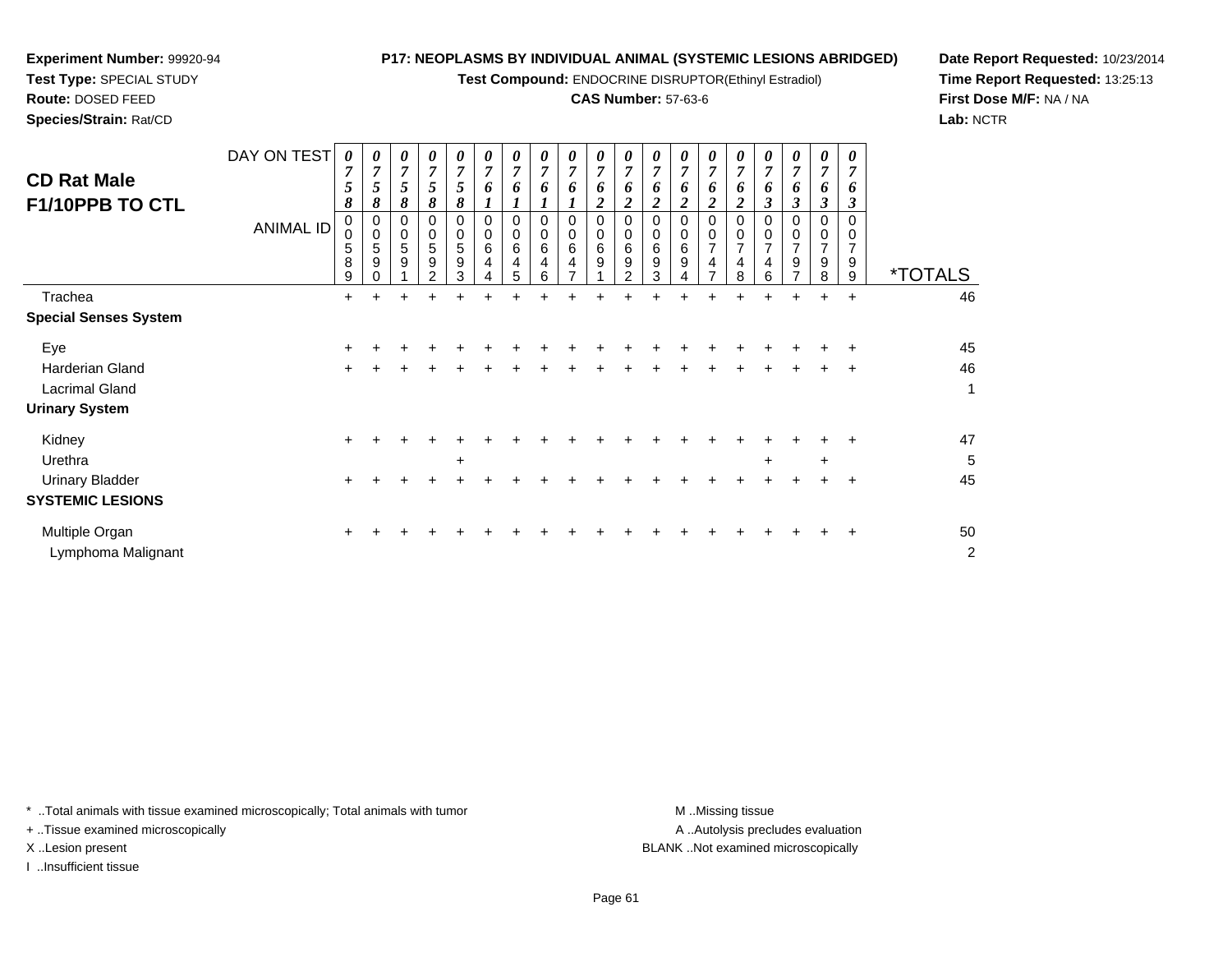**Test Compound:** ENDOCRINE DISRUPTOR(Ethinyl Estradiol)

#### **CAS Number:** 57-63-6

**Date Report Requested:** 10/23/2014**Time Report Requested:** 13:25:13**First Dose M/F:** NA / NA**Lab:** NCTR

| <b>CD Rat Male</b><br>F1/50PPB TO CTL | DAY ON TEST      | $\boldsymbol{\theta}$<br>4<br>6<br>9                            | 0<br>$\sqrt{5}$<br>$\mathfrak{s}$<br>6                                | 0<br>5<br>$\overline{7}$<br>$\overline{\mathbf{3}}$ | 0<br>$\sqrt{5}$<br>9<br>4             | 0<br>6<br>$\boldsymbol{\theta}$ | 0<br>6<br>$\boldsymbol{\theta}$<br>$\boldsymbol{l}$         | 0<br>6<br>1<br>$\boldsymbol{g}$                         | 0<br>6<br>4<br>6                                        | 0<br>6<br>4<br>6                      | 0<br>6<br>5<br>$\boldsymbol{4}$                            | 0<br>6<br>$\overline{7}$<br>$\mathfrak{s}$                          | 0<br>$\overline{7}$<br>1<br>$\mathfrak{s}$       | 0<br>$\overline{7}$<br>$\overline{\mathbf{3}}$<br>8 | 0<br>$\boldsymbol{7}$<br>$\boldsymbol{\mathfrak{z}}$<br>$\pmb{8}$ | 0<br>$\overline{7}$<br>4<br>6                                       | 0<br>$\overline{7}$<br>$\mathfrak{s}$<br>$\boldsymbol{\theta}$             | $\overline{7}$<br>$\mathfrak{s}$<br>$\boldsymbol{2}$ | 0<br>$\overline{7}$<br>5<br>6                | 0<br>$\boldsymbol{7}$<br>$\mathfrak{I}$<br>6    | 0<br>$\overline{7}$<br>5<br>6                        | $\boldsymbol{\theta}$<br>$\overline{7}$<br>$\mathfrak{s}$<br>6    | $\overline{7}$<br>$\mathfrak{s}$<br>6                  | 0<br>$\overline{7}$<br>5<br>$\overline{7}$ | 0<br>$\boldsymbol{7}$<br>5<br>$\overline{7}$ | 0<br>$\overline{7}$<br>5<br>$\overline{7}$             | 0<br>$\overline{7}$<br>$\mathfrak{s}$<br>$\overline{7}$     | $\overline{7}$<br>$\sqrt{5}$<br>$\overline{7}$ | 0<br>$\overline{7}$<br>5<br>$\overline{7}$ | 0<br>$\boldsymbol{7}$<br>5<br>$\overline{7}$ | 0<br>$\overline{7}$<br>5<br>$\overline{7}$                       | 0<br>$\overline{7}$ |
|---------------------------------------|------------------|-----------------------------------------------------------------|-----------------------------------------------------------------------|-----------------------------------------------------|---------------------------------------|---------------------------------|-------------------------------------------------------------|---------------------------------------------------------|---------------------------------------------------------|---------------------------------------|------------------------------------------------------------|---------------------------------------------------------------------|--------------------------------------------------|-----------------------------------------------------|-------------------------------------------------------------------|---------------------------------------------------------------------|----------------------------------------------------------------------------|------------------------------------------------------|----------------------------------------------|-------------------------------------------------|------------------------------------------------------|-------------------------------------------------------------------|--------------------------------------------------------|--------------------------------------------|----------------------------------------------|--------------------------------------------------------|-------------------------------------------------------------|------------------------------------------------|--------------------------------------------|----------------------------------------------|------------------------------------------------------------------|---------------------|
|                                       | <b>ANIMAL ID</b> | $_{\rm 0}^{\rm 0}$<br>$\mathbf 0$<br>$\,$ 5 $\,$<br>$\mathbf 0$ | $\mathbf 0$<br>0<br>$\mathbf 0$<br>$\boldsymbol{9}$<br>$\overline{2}$ | 0<br>0<br>$\mathbf{1}$                              | $\mathbf 0$<br>0<br>$\mathbf{1}$<br>3 | $\pmb{0}$<br>0<br>1<br>4        | $\boldsymbol{0}$<br>$\mathbf 0$<br>$\overline{1}$<br>4<br>8 | $\mathbf 0$<br>0<br>$\mathbf{1}$<br>6<br>$\mathfrak{p}$ | $\mathbf 0$<br>0<br>$\mathbf{1}$<br>9<br>$\mathfrak{p}$ | $\pmb{0}$<br>0<br>$\overline{2}$<br>0 | $\pmb{0}$<br>$\pmb{0}$<br>$\overline{c}$<br>$\pmb{0}$<br>6 | $\mathbf 0$<br>$\pmb{0}$<br>$\boldsymbol{2}$<br>$\overline{4}$<br>3 | $\mathbf 0$<br>0<br>$\sqrt{3}$<br>$\overline{1}$ | 0<br>0<br>$\mathbf{3}$<br>6                         | $\mathbf 0$<br>0<br>$\ensuremath{\mathsf{3}}$<br>$\overline{7}$   | $\pmb{0}$<br>$\pmb{0}$<br>$\ensuremath{\mathsf{3}}$<br>$\bf 8$<br>8 | $\boldsymbol{0}$<br>$\mathbf 0$<br>$\overline{4}$<br>$\pmb{0}$<br>$\Omega$ | $\mathbf 0$<br>$\mathbf 0$<br>4<br>$\mathbf 0$       | $\mathbf 0$<br>0<br>$\overline{4}$<br>4<br>6 | 0<br>0<br>$\overline{4}$<br>4<br>$\overline{7}$ | $\pmb{0}$<br>$\mathbf 0$<br>4<br>$\overline{4}$<br>8 | $\mathbf 0$<br>$\pmb{0}$<br>$\overline{4}$<br>$\overline{4}$<br>9 | $\Omega$<br>0<br>$\bf8$<br>$\pmb{0}$<br>$\mathfrak{p}$ | 0<br>0<br>5<br>$\Omega$                    | $\mathbf 0$<br>0<br>$\overline{5}$<br>0<br>2 | $\pmb{0}$<br>$\pmb{0}$<br>$\sqrt{5}$<br>$\pmb{0}$<br>3 | $\mathbf 0$<br>$\mathbf 0$<br>$\overline{5}$<br>$\mathbf 0$ | $\mathbf 0$<br>0<br>$\overline{5}$<br>4        | $\mathbf 0$<br>0<br>5<br>4<br>8            | $\mathbf 0$<br>0<br>5<br>4<br>9              | $\pmb{0}$<br>$\mathbf 0$<br>$\sqrt{5}$<br>$\sqrt{5}$<br>$\Omega$ | $\Omega$            |
| <b>Alimentary System</b>              |                  |                                                                 |                                                                       |                                                     |                                       |                                 |                                                             |                                                         |                                                         |                                       |                                                            |                                                                     |                                                  |                                                     |                                                                   |                                                                     |                                                                            |                                                      |                                              |                                                 |                                                      |                                                                   |                                                        |                                            |                                              |                                                        |                                                             |                                                |                                            |                                              |                                                                  |                     |
| Esophagus                             |                  |                                                                 |                                                                       |                                                     |                                       |                                 |                                                             |                                                         |                                                         |                                       |                                                            |                                                                     |                                                  |                                                     |                                                                   |                                                                     |                                                                            |                                                      |                                              |                                                 |                                                      |                                                                   |                                                        |                                            |                                              |                                                        |                                                             |                                                |                                            |                                              |                                                                  |                     |
| Intestine Large, Cecum                |                  |                                                                 |                                                                       |                                                     |                                       |                                 |                                                             |                                                         |                                                         |                                       |                                                            |                                                                     |                                                  |                                                     |                                                                   |                                                                     |                                                                            |                                                      |                                              |                                                 |                                                      |                                                                   |                                                        |                                            |                                              |                                                        |                                                             |                                                |                                            |                                              |                                                                  |                     |
| Intestine Large, Colon                |                  |                                                                 |                                                                       |                                                     |                                       |                                 |                                                             |                                                         |                                                         |                                       |                                                            |                                                                     |                                                  |                                                     |                                                                   |                                                                     |                                                                            |                                                      |                                              |                                                 |                                                      |                                                                   |                                                        |                                            |                                              |                                                        |                                                             |                                                |                                            |                                              |                                                                  |                     |
| Intestine Large, Rectum               |                  |                                                                 |                                                                       |                                                     |                                       |                                 |                                                             |                                                         |                                                         |                                       |                                                            |                                                                     |                                                  |                                                     |                                                                   |                                                                     |                                                                            |                                                      |                                              |                                                 |                                                      |                                                                   |                                                        |                                            |                                              |                                                        |                                                             |                                                |                                            |                                              |                                                                  |                     |
| Intestine Small, Duodenum             |                  |                                                                 |                                                                       |                                                     |                                       |                                 |                                                             |                                                         |                                                         |                                       |                                                            |                                                                     |                                                  |                                                     |                                                                   |                                                                     |                                                                            |                                                      |                                              |                                                 |                                                      |                                                                   |                                                        |                                            |                                              |                                                        |                                                             |                                                |                                            |                                              |                                                                  |                     |
| Intestine Small, Ileum                |                  |                                                                 |                                                                       |                                                     |                                       |                                 |                                                             |                                                         |                                                         |                                       |                                                            |                                                                     |                                                  |                                                     |                                                                   |                                                                     |                                                                            |                                                      |                                              |                                                 |                                                      |                                                                   |                                                        |                                            |                                              |                                                        |                                                             |                                                |                                            |                                              |                                                                  |                     |
| Intestine Small, Jejunum              |                  | A                                                               |                                                                       |                                                     |                                       |                                 |                                                             |                                                         |                                                         |                                       |                                                            |                                                                     |                                                  |                                                     |                                                                   |                                                                     |                                                                            |                                                      |                                              |                                                 |                                                      |                                                                   |                                                        |                                            |                                              |                                                        |                                                             |                                                |                                            |                                              |                                                                  |                     |
| Adenocarcinoma                        |                  |                                                                 |                                                                       |                                                     |                                       |                                 |                                                             |                                                         |                                                         | X                                     |                                                            |                                                                     |                                                  |                                                     |                                                                   |                                                                     |                                                                            |                                                      |                                              |                                                 |                                                      |                                                                   |                                                        |                                            |                                              |                                                        |                                                             |                                                |                                            |                                              |                                                                  |                     |
| Liver                                 |                  |                                                                 |                                                                       |                                                     |                                       |                                 |                                                             |                                                         |                                                         |                                       |                                                            |                                                                     |                                                  |                                                     |                                                                   |                                                                     |                                                                            |                                                      |                                              |                                                 |                                                      |                                                                   |                                                        |                                            |                                              |                                                        |                                                             |                                                |                                            |                                              |                                                                  |                     |
| Cholangiocarcinoma                    |                  |                                                                 |                                                                       |                                                     |                                       |                                 |                                                             |                                                         |                                                         |                                       |                                                            |                                                                     |                                                  |                                                     |                                                                   |                                                                     |                                                                            |                                                      |                                              |                                                 |                                                      |                                                                   |                                                        |                                            |                                              |                                                        |                                                             |                                                |                                            |                                              |                                                                  |                     |
| Hepatocellular Adenoma                |                  |                                                                 |                                                                       |                                                     |                                       |                                 |                                                             |                                                         |                                                         |                                       |                                                            |                                                                     |                                                  |                                                     |                                                                   |                                                                     |                                                                            |                                                      | X                                            |                                                 |                                                      |                                                                   |                                                        |                                            |                                              |                                                        |                                                             |                                                |                                            |                                              |                                                                  |                     |
| Hepatocellular Carcinoma              |                  |                                                                 |                                                                       |                                                     |                                       |                                 |                                                             |                                                         |                                                         |                                       |                                                            |                                                                     |                                                  |                                                     |                                                                   |                                                                     |                                                                            |                                                      |                                              |                                                 |                                                      |                                                                   |                                                        |                                            |                                              |                                                        |                                                             |                                                |                                            |                                              |                                                                  |                     |
| Oral Mucosa                           |                  | $\ddot{}$                                                       |                                                                       |                                                     |                                       |                                 |                                                             |                                                         |                                                         |                                       | $\ddot{}$                                                  |                                                                     |                                                  |                                                     |                                                                   |                                                                     | $\ddot{}$                                                                  |                                                      |                                              |                                                 |                                                      |                                                                   | $\overline{+}$                                         |                                            |                                              |                                                        |                                                             |                                                |                                            |                                              |                                                                  |                     |
| Squamous Cell Carcinoma               |                  | $\pmb{\times}$                                                  |                                                                       |                                                     |                                       |                                 |                                                             |                                                         |                                                         |                                       | X                                                          |                                                                     | $\sf X$                                          |                                                     |                                                                   |                                                                     |                                                                            |                                                      |                                              |                                                 |                                                      |                                                                   | X                                                      |                                            |                                              |                                                        |                                                             |                                                |                                            |                                              |                                                                  |                     |
| Pancreas                              |                  |                                                                 |                                                                       |                                                     |                                       |                                 |                                                             |                                                         |                                                         |                                       |                                                            |                                                                     |                                                  |                                                     |                                                                   |                                                                     |                                                                            |                                                      |                                              |                                                 |                                                      |                                                                   |                                                        |                                            |                                              |                                                        |                                                             |                                                |                                            |                                              |                                                                  |                     |
| <b>Salivary Glands</b>                |                  |                                                                 |                                                                       |                                                     |                                       |                                 |                                                             |                                                         |                                                         |                                       |                                                            |                                                                     |                                                  |                                                     |                                                                   |                                                                     |                                                                            |                                                      |                                              |                                                 |                                                      |                                                                   |                                                        |                                            |                                              |                                                        |                                                             |                                                |                                            |                                              |                                                                  |                     |
| Stomach, Forestomach                  |                  |                                                                 |                                                                       |                                                     |                                       |                                 |                                                             |                                                         |                                                         |                                       |                                                            |                                                                     |                                                  |                                                     |                                                                   |                                                                     |                                                                            |                                                      |                                              |                                                 |                                                      |                                                                   |                                                        |                                            |                                              |                                                        |                                                             |                                                |                                            |                                              |                                                                  |                     |
| Stomach, Glandular                    |                  |                                                                 |                                                                       |                                                     |                                       |                                 |                                                             |                                                         |                                                         |                                       |                                                            |                                                                     |                                                  |                                                     |                                                                   |                                                                     |                                                                            |                                                      |                                              |                                                 |                                                      |                                                                   |                                                        |                                            |                                              |                                                        |                                                             |                                                |                                            |                                              |                                                                  |                     |
| Tongue                                |                  |                                                                 |                                                                       |                                                     |                                       |                                 |                                                             |                                                         |                                                         |                                       | $\ddot{}$                                                  |                                                                     |                                                  |                                                     |                                                                   |                                                                     |                                                                            |                                                      |                                              |                                                 |                                                      |                                                                   |                                                        |                                            |                                              |                                                        |                                                             |                                                |                                            |                                              |                                                                  |                     |
| <b>Cardiovascular System</b>          |                  |                                                                 |                                                                       |                                                     |                                       |                                 |                                                             |                                                         |                                                         |                                       |                                                            |                                                                     |                                                  |                                                     |                                                                   |                                                                     |                                                                            |                                                      |                                              |                                                 |                                                      |                                                                   |                                                        |                                            |                                              |                                                        |                                                             |                                                |                                            |                                              |                                                                  |                     |
| <b>Blood Vessel</b>                   |                  |                                                                 |                                                                       |                                                     |                                       |                                 |                                                             |                                                         |                                                         |                                       |                                                            |                                                                     |                                                  |                                                     |                                                                   |                                                                     |                                                                            |                                                      |                                              |                                                 |                                                      |                                                                   |                                                        |                                            |                                              |                                                        |                                                             |                                                |                                            |                                              |                                                                  |                     |
|                                       |                  |                                                                 |                                                                       |                                                     |                                       |                                 |                                                             |                                                         |                                                         |                                       |                                                            |                                                                     |                                                  |                                                     |                                                                   |                                                                     |                                                                            |                                                      |                                              |                                                 |                                                      |                                                                   |                                                        |                                            |                                              |                                                        |                                                             |                                                |                                            |                                              |                                                                  |                     |

\* ..Total animals with tissue examined microscopically; Total animals with tumor **M** . Missing tissue M ..Missing tissue A ..Autolysis precludes evaluation + ..Tissue examined microscopically X ..Lesion present BLANK ..Not examined microscopicallyI ..Insufficient tissue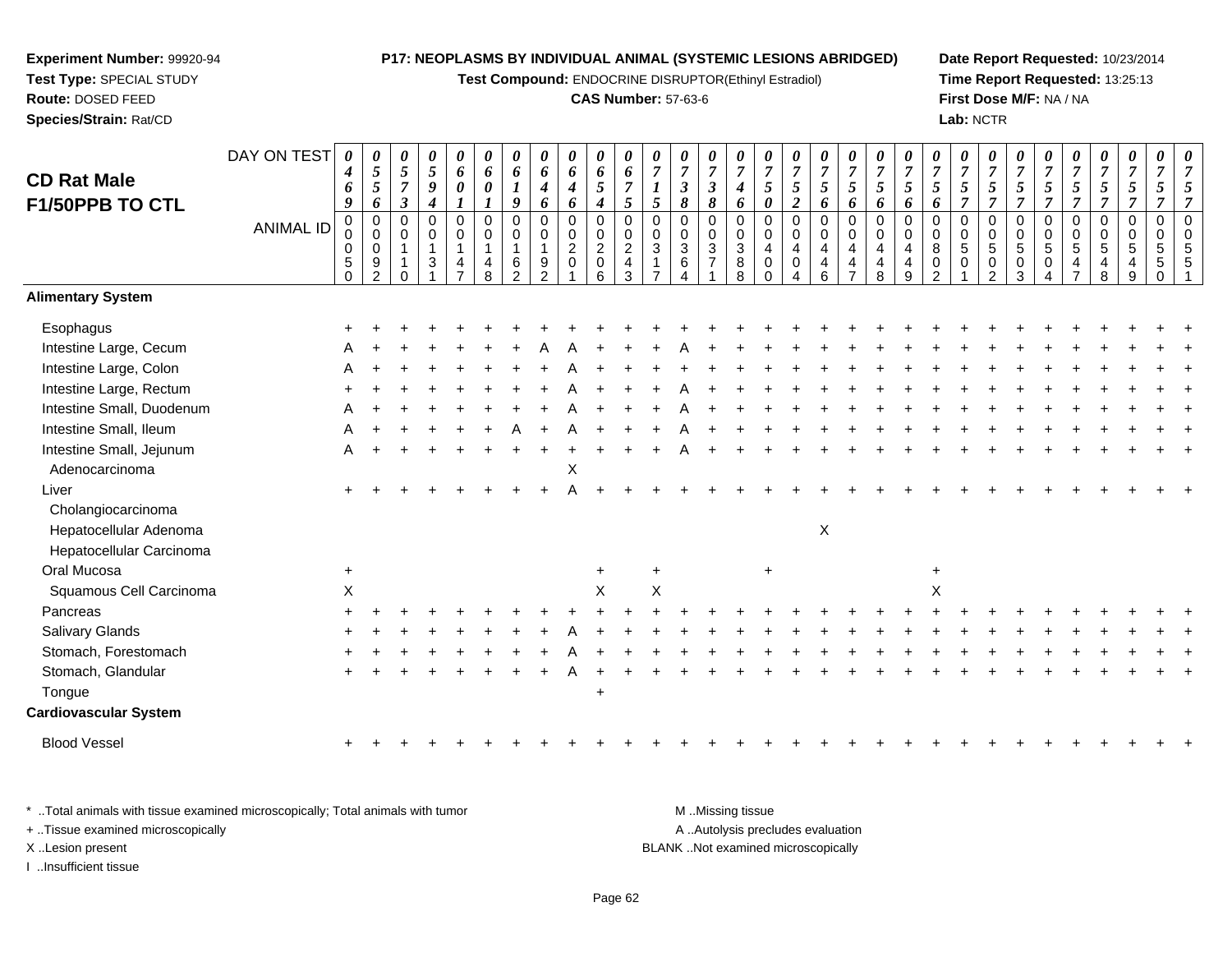**Test Compound:** ENDOCRINE DISRUPTOR(Ethinyl Estradiol)

#### **CAS Number:** 57-63-6

**Date Report Requested:** 10/23/2014**Time Report Requested:** 13:25:14**First Dose M/F:** NA / NA**Lab:** NCTR

| <b>CD Rat Male</b><br>F1/50PPB TO CTL<br>Heart<br><b>Endocrine System</b> | DAY ON TEST<br><b>ANIMAL ID</b> | 0<br>4<br>6<br>9<br>$\pmb{0}$<br>0<br>0<br>5<br>$\mathbf 0$<br>$+$ | $\boldsymbol{\theta}$<br>$\sqrt{5}$<br>$\mathfrak{s}$<br>6<br>$\mathbf 0$<br>$\mathbf 0$<br>$\mathbf 0$<br>9<br>$\overline{c}$ | $\pmb{\theta}$<br>$\sqrt{5}$<br>$\overline{7}$<br>$\boldsymbol{\beta}$<br>0<br>$\Omega$<br>$\overline{1}$<br>0 | $\boldsymbol{\theta}$<br>$\mathfrak{s}$<br>$\boldsymbol{9}$<br>$\boldsymbol{4}$<br>$\mathbf 0$<br>$\mathbf 0$<br>$\mathbf{1}$<br>3 | $\boldsymbol{\theta}$<br>6<br>$\boldsymbol{\theta}$<br>$\mathbf 0$<br>$\mathbf 0$<br>$\mathbf{1}$<br>4 | 0<br>6<br>0<br>$\mathbf 0$<br>$\Omega$<br>$\mathbf{1}$<br>4<br>8 | 0<br>6<br>9<br>0<br>0<br>1<br>6<br>2 | 0<br>6<br>4<br>6<br>0<br>0<br>$\mathbf{1}$<br>9<br>2 | 0<br>6<br>$\boldsymbol{4}$<br>6<br>$\pmb{0}$<br>$\pmb{0}$<br>$\sqrt{2}$<br>$\mathbf 0$ | $\pmb{\theta}$<br>6<br>$\mathfrak{I}$<br>4<br>$\mathbf 0$<br>$\mathbf 0$<br>$\overline{2}$<br>$\mathbf 0$<br>6 | $\boldsymbol{\theta}$<br>6<br>$\overline{7}$<br>5<br>$\mathbf 0$<br>$\Omega$<br>$\overline{c}$<br>$\overline{4}$<br>3 | 0<br>$\overline{7}$<br>5<br>0<br>$\Omega$<br>$\mathbf{3}$ | 0<br>$\boldsymbol{7}$<br>$\mathfrak{z}$<br>8<br>0<br>0<br>$\sqrt{3}$<br>6<br>4 | $\boldsymbol{\theta}$<br>$\overline{7}$<br>$\boldsymbol{\beta}$<br>8<br>$\pmb{0}$<br>$\pmb{0}$<br>$\sqrt{3}$<br>$\overline{7}$ | 0<br>$\overline{7}$<br>$\boldsymbol{4}$<br>6<br>$\mathbf 0$<br>0<br>3<br>8<br>8 | 0<br>$\overline{7}$<br>5<br>$\boldsymbol{\theta}$<br>$\mathbf 0$<br>$\Omega$<br>$\overline{4}$<br>$\mathbf 0$ | $\boldsymbol{\theta}$<br>$\overline{7}$<br>5<br>$\overline{2}$<br>0<br>$\pmb{0}$<br>$\overline{\mathbf{4}}$<br>$\mathbf 0$<br>4 | 0<br>$\overline{7}$<br>5<br>6<br>$\mathbf 0$<br>$\mathbf 0$<br>4<br>$\overline{4}$<br>6 | $\frac{\theta}{7}$<br>$5\overline{)}$<br>6<br>0<br>0<br>4<br>4<br>$\overline{7}$ | 0<br>$\boldsymbol{7}$<br>$\mathfrak{s}$<br>6<br>$\mathbf 0$<br>0<br>$\overline{4}$<br>$\overline{4}$<br>8 | 0<br>$\overline{7}$<br>5<br>6<br>$\mathbf 0$<br>$\Omega$<br>4<br>4<br>9 | $\pmb{\theta}$<br>$\overline{7}$<br>$\mathfrak{s}$<br>6<br>0<br>$\mathbf 0$<br>8<br>$\mathbf 0$<br>$\overline{2}$ | $\pmb{\theta}$<br>$\overline{7}$<br>$\overline{5}$<br>$\overline{7}$<br>$\mathbf 0$<br>$\mathbf 0$<br>$\overline{5}$<br>$\mathbf 0$ | 0<br>$\overline{7}$<br>5<br>$\overline{7}$<br>$\mathbf 0$<br>$\Omega$<br>5<br>$\mathbf 0$<br>$\overline{2}$ | 0<br>$\boldsymbol{7}$<br>$\mathfrak{s}$<br>$\overline{7}$<br>$\mathbf 0$<br>$\mathbf 0$<br>5<br>0<br>3 | 0<br>$\overline{7}$<br>5<br>$\overline{7}$<br>0<br>0<br>$\sqrt{5}$<br>$\mathbf 0$ | 0<br>$\overline{7}$<br>$\sqrt{5}$<br>$\overline{7}$<br>0<br>0<br>$5\phantom{.0}$<br>$\overline{4}$ | $\pmb{\theta}$<br>$\overline{7}$<br>$\mathfrak{s}$<br>$\overline{7}$<br>$\pmb{0}$<br>$\mathbf 0$<br>$\overline{5}$<br>$\overline{4}$<br>8 | 0<br>$\overline{7}$<br>$\mathfrak{s}$<br>$\overline{7}$<br>$\mathbf 0$<br>$\Omega$<br>5<br>4<br>9 | 0<br>$\overline{7}$<br>5<br>7<br>$\mathbf 0$<br>$\Omega$<br>5<br>5<br>$\Omega$ | $\boldsymbol{\theta}$<br>$\overline{7}$<br>5<br>$\overline{7}$<br>$\mathbf 0$<br>$\mathbf 0$<br>5<br>5 |
|---------------------------------------------------------------------------|---------------------------------|--------------------------------------------------------------------|--------------------------------------------------------------------------------------------------------------------------------|----------------------------------------------------------------------------------------------------------------|------------------------------------------------------------------------------------------------------------------------------------|--------------------------------------------------------------------------------------------------------|------------------------------------------------------------------|--------------------------------------|------------------------------------------------------|----------------------------------------------------------------------------------------|----------------------------------------------------------------------------------------------------------------|-----------------------------------------------------------------------------------------------------------------------|-----------------------------------------------------------|--------------------------------------------------------------------------------|--------------------------------------------------------------------------------------------------------------------------------|---------------------------------------------------------------------------------|---------------------------------------------------------------------------------------------------------------|---------------------------------------------------------------------------------------------------------------------------------|-----------------------------------------------------------------------------------------|----------------------------------------------------------------------------------|-----------------------------------------------------------------------------------------------------------|-------------------------------------------------------------------------|-------------------------------------------------------------------------------------------------------------------|-------------------------------------------------------------------------------------------------------------------------------------|-------------------------------------------------------------------------------------------------------------|--------------------------------------------------------------------------------------------------------|-----------------------------------------------------------------------------------|----------------------------------------------------------------------------------------------------|-------------------------------------------------------------------------------------------------------------------------------------------|---------------------------------------------------------------------------------------------------|--------------------------------------------------------------------------------|--------------------------------------------------------------------------------------------------------|
|                                                                           |                                 |                                                                    |                                                                                                                                |                                                                                                                |                                                                                                                                    |                                                                                                        |                                                                  |                                      |                                                      |                                                                                        |                                                                                                                |                                                                                                                       |                                                           |                                                                                |                                                                                                                                |                                                                                 |                                                                                                               |                                                                                                                                 |                                                                                         |                                                                                  |                                                                                                           |                                                                         |                                                                                                                   |                                                                                                                                     |                                                                                                             |                                                                                                        |                                                                                   |                                                                                                    |                                                                                                                                           |                                                                                                   |                                                                                |                                                                                                        |
| <b>Adrenal Cortex</b>                                                     |                                 |                                                                    |                                                                                                                                |                                                                                                                |                                                                                                                                    |                                                                                                        |                                                                  |                                      |                                                      |                                                                                        |                                                                                                                |                                                                                                                       |                                                           |                                                                                |                                                                                                                                |                                                                                 |                                                                                                               |                                                                                                                                 |                                                                                         |                                                                                  |                                                                                                           |                                                                         |                                                                                                                   |                                                                                                                                     |                                                                                                             |                                                                                                        |                                                                                   |                                                                                                    |                                                                                                                                           |                                                                                                   |                                                                                |                                                                                                        |
| Adenoma                                                                   |                                 |                                                                    |                                                                                                                                |                                                                                                                |                                                                                                                                    |                                                                                                        |                                                                  |                                      |                                                      |                                                                                        |                                                                                                                |                                                                                                                       |                                                           |                                                                                |                                                                                                                                |                                                                                 |                                                                                                               |                                                                                                                                 |                                                                                         |                                                                                  |                                                                                                           |                                                                         |                                                                                                                   |                                                                                                                                     |                                                                                                             |                                                                                                        | X                                                                                 |                                                                                                    |                                                                                                                                           |                                                                                                   |                                                                                |                                                                                                        |
| Adrenal Medulla                                                           |                                 |                                                                    |                                                                                                                                |                                                                                                                |                                                                                                                                    |                                                                                                        |                                                                  |                                      |                                                      |                                                                                        |                                                                                                                |                                                                                                                       |                                                           |                                                                                |                                                                                                                                |                                                                                 |                                                                                                               |                                                                                                                                 |                                                                                         |                                                                                  |                                                                                                           |                                                                         |                                                                                                                   |                                                                                                                                     |                                                                                                             |                                                                                                        |                                                                                   |                                                                                                    |                                                                                                                                           |                                                                                                   |                                                                                |                                                                                                        |
| Pheochromocytoma Benign<br>Islets, Pancreatic                             |                                 |                                                                    |                                                                                                                                |                                                                                                                |                                                                                                                                    |                                                                                                        |                                                                  |                                      |                                                      |                                                                                        |                                                                                                                |                                                                                                                       |                                                           |                                                                                |                                                                                                                                |                                                                                 |                                                                                                               |                                                                                                                                 |                                                                                         |                                                                                  |                                                                                                           |                                                                         |                                                                                                                   |                                                                                                                                     |                                                                                                             |                                                                                                        |                                                                                   |                                                                                                    |                                                                                                                                           |                                                                                                   |                                                                                |                                                                                                        |
| Parathyroid Gland                                                         |                                 |                                                                    |                                                                                                                                |                                                                                                                |                                                                                                                                    |                                                                                                        |                                                                  |                                      |                                                      |                                                                                        |                                                                                                                |                                                                                                                       |                                                           |                                                                                |                                                                                                                                |                                                                                 |                                                                                                               |                                                                                                                                 |                                                                                         |                                                                                  |                                                                                                           |                                                                         |                                                                                                                   |                                                                                                                                     |                                                                                                             |                                                                                                        |                                                                                   |                                                                                                    |                                                                                                                                           |                                                                                                   |                                                                                |                                                                                                        |
| <b>Pituitary Gland</b>                                                    |                                 |                                                                    |                                                                                                                                |                                                                                                                |                                                                                                                                    |                                                                                                        |                                                                  |                                      |                                                      |                                                                                        |                                                                                                                |                                                                                                                       |                                                           |                                                                                |                                                                                                                                |                                                                                 |                                                                                                               |                                                                                                                                 |                                                                                         |                                                                                  |                                                                                                           |                                                                         |                                                                                                                   |                                                                                                                                     |                                                                                                             |                                                                                                        |                                                                                   |                                                                                                    |                                                                                                                                           |                                                                                                   |                                                                                |                                                                                                        |
| Pars Distalis, Adenoma                                                    |                                 |                                                                    | X                                                                                                                              | $\boldsymbol{\mathsf{X}}$                                                                                      | $\times$                                                                                                                           |                                                                                                        | Х                                                                |                                      |                                                      |                                                                                        | Χ                                                                                                              | X                                                                                                                     |                                                           | X                                                                              |                                                                                                                                | X                                                                               | X                                                                                                             | $\times$                                                                                                                        |                                                                                         |                                                                                  |                                                                                                           | X                                                                       | $\boldsymbol{\mathsf{X}}$                                                                                         |                                                                                                                                     |                                                                                                             | X                                                                                                      |                                                                                   |                                                                                                    | X                                                                                                                                         |                                                                                                   |                                                                                | $\boldsymbol{\mathsf{X}}$                                                                              |
| <b>Thyroid Gland</b>                                                      |                                 | $\ddot{}$                                                          |                                                                                                                                |                                                                                                                |                                                                                                                                    |                                                                                                        |                                                                  |                                      |                                                      |                                                                                        |                                                                                                                |                                                                                                                       |                                                           |                                                                                |                                                                                                                                |                                                                                 |                                                                                                               |                                                                                                                                 |                                                                                         |                                                                                  |                                                                                                           |                                                                         |                                                                                                                   |                                                                                                                                     |                                                                                                             |                                                                                                        |                                                                                   |                                                                                                    |                                                                                                                                           |                                                                                                   |                                                                                |                                                                                                        |
| C Cell, Adenoma                                                           |                                 |                                                                    |                                                                                                                                |                                                                                                                |                                                                                                                                    |                                                                                                        |                                                                  |                                      |                                                      |                                                                                        |                                                                                                                |                                                                                                                       |                                                           |                                                                                |                                                                                                                                |                                                                                 |                                                                                                               |                                                                                                                                 | X                                                                                       |                                                                                  |                                                                                                           |                                                                         |                                                                                                                   |                                                                                                                                     |                                                                                                             |                                                                                                        |                                                                                   |                                                                                                    |                                                                                                                                           |                                                                                                   |                                                                                |                                                                                                        |
| C Cell, Carcinoma                                                         |                                 |                                                                    | X                                                                                                                              |                                                                                                                |                                                                                                                                    |                                                                                                        |                                                                  |                                      |                                                      |                                                                                        |                                                                                                                |                                                                                                                       |                                                           |                                                                                |                                                                                                                                |                                                                                 |                                                                                                               |                                                                                                                                 |                                                                                         |                                                                                  |                                                                                                           |                                                                         |                                                                                                                   |                                                                                                                                     |                                                                                                             |                                                                                                        |                                                                                   |                                                                                                    |                                                                                                                                           |                                                                                                   |                                                                                |                                                                                                        |
| <b>General Body System</b>                                                |                                 |                                                                    |                                                                                                                                |                                                                                                                |                                                                                                                                    |                                                                                                        |                                                                  |                                      |                                                      |                                                                                        |                                                                                                                |                                                                                                                       |                                                           |                                                                                |                                                                                                                                |                                                                                 |                                                                                                               |                                                                                                                                 |                                                                                         |                                                                                  |                                                                                                           |                                                                         |                                                                                                                   |                                                                                                                                     |                                                                                                             |                                                                                                        |                                                                                   |                                                                                                    |                                                                                                                                           |                                                                                                   |                                                                                |                                                                                                        |
| <b>NONE</b>                                                               |                                 |                                                                    |                                                                                                                                |                                                                                                                |                                                                                                                                    |                                                                                                        |                                                                  |                                      |                                                      |                                                                                        |                                                                                                                |                                                                                                                       |                                                           |                                                                                |                                                                                                                                |                                                                                 |                                                                                                               |                                                                                                                                 |                                                                                         |                                                                                  |                                                                                                           |                                                                         |                                                                                                                   |                                                                                                                                     |                                                                                                             |                                                                                                        |                                                                                   |                                                                                                    |                                                                                                                                           |                                                                                                   |                                                                                |                                                                                                        |
| <b>Genital System</b>                                                     |                                 |                                                                    |                                                                                                                                |                                                                                                                |                                                                                                                                    |                                                                                                        |                                                                  |                                      |                                                      |                                                                                        |                                                                                                                |                                                                                                                       |                                                           |                                                                                |                                                                                                                                |                                                                                 |                                                                                                               |                                                                                                                                 |                                                                                         |                                                                                  |                                                                                                           |                                                                         |                                                                                                                   |                                                                                                                                     |                                                                                                             |                                                                                                        |                                                                                   |                                                                                                    |                                                                                                                                           |                                                                                                   |                                                                                |                                                                                                        |
| <b>Coagulating Gland</b>                                                  |                                 |                                                                    |                                                                                                                                |                                                                                                                |                                                                                                                                    |                                                                                                        |                                                                  |                                      |                                                      |                                                                                        |                                                                                                                |                                                                                                                       |                                                           |                                                                                |                                                                                                                                |                                                                                 |                                                                                                               |                                                                                                                                 |                                                                                         |                                                                                  |                                                                                                           |                                                                         |                                                                                                                   |                                                                                                                                     |                                                                                                             |                                                                                                        |                                                                                   |                                                                                                    |                                                                                                                                           |                                                                                                   |                                                                                |                                                                                                        |
| Epididymis                                                                |                                 |                                                                    |                                                                                                                                |                                                                                                                |                                                                                                                                    |                                                                                                        |                                                                  |                                      |                                                      |                                                                                        |                                                                                                                |                                                                                                                       |                                                           |                                                                                |                                                                                                                                |                                                                                 |                                                                                                               |                                                                                                                                 |                                                                                         |                                                                                  |                                                                                                           |                                                                         |                                                                                                                   |                                                                                                                                     |                                                                                                             |                                                                                                        |                                                                                   |                                                                                                    |                                                                                                                                           |                                                                                                   |                                                                                |                                                                                                        |
| <b>Preputial Gland</b>                                                    |                                 |                                                                    |                                                                                                                                |                                                                                                                |                                                                                                                                    |                                                                                                        |                                                                  |                                      |                                                      |                                                                                        |                                                                                                                |                                                                                                                       |                                                           |                                                                                |                                                                                                                                |                                                                                 |                                                                                                               |                                                                                                                                 |                                                                                         |                                                                                  |                                                                                                           |                                                                         |                                                                                                                   |                                                                                                                                     |                                                                                                             |                                                                                                        |                                                                                   |                                                                                                    |                                                                                                                                           |                                                                                                   |                                                                                |                                                                                                        |
| Squamous Cell Carcinoma                                                   |                                 |                                                                    |                                                                                                                                |                                                                                                                |                                                                                                                                    |                                                                                                        |                                                                  |                                      |                                                      |                                                                                        |                                                                                                                |                                                                                                                       |                                                           |                                                                                |                                                                                                                                |                                                                                 |                                                                                                               |                                                                                                                                 |                                                                                         |                                                                                  |                                                                                                           |                                                                         |                                                                                                                   |                                                                                                                                     |                                                                                                             |                                                                                                        |                                                                                   |                                                                                                    |                                                                                                                                           |                                                                                                   |                                                                                |                                                                                                        |
| Prostate, Dorsal/Lateral Lobe                                             |                                 |                                                                    |                                                                                                                                |                                                                                                                |                                                                                                                                    |                                                                                                        |                                                                  |                                      |                                                      |                                                                                        |                                                                                                                |                                                                                                                       |                                                           |                                                                                | $\ddot{}$                                                                                                                      |                                                                                 |                                                                                                               |                                                                                                                                 | $+$                                                                                     | $^+$                                                                             | $\div$                                                                                                    |                                                                         |                                                                                                                   |                                                                                                                                     |                                                                                                             |                                                                                                        |                                                                                   |                                                                                                    | $\ddot{}$                                                                                                                                 |                                                                                                   | $\ddot{}$                                                                      |                                                                                                        |
|                                                                           |                                 |                                                                    |                                                                                                                                |                                                                                                                |                                                                                                                                    |                                                                                                        |                                                                  |                                      |                                                      |                                                                                        |                                                                                                                |                                                                                                                       |                                                           |                                                                                |                                                                                                                                |                                                                                 |                                                                                                               |                                                                                                                                 |                                                                                         |                                                                                  |                                                                                                           |                                                                         |                                                                                                                   |                                                                                                                                     |                                                                                                             |                                                                                                        |                                                                                   |                                                                                                    |                                                                                                                                           |                                                                                                   |                                                                                |                                                                                                        |

\* ..Total animals with tissue examined microscopically; Total animals with tumor **M** . Missing tissue M ..Missing tissue

+ ..Tissue examined microscopically

**Experiment Number:** 99920-94**Test Type:** SPECIAL STUDY**Route:** DOSED FEED**Species/Strain:** Rat/CD

I ..Insufficient tissue

A ..Autolysis precludes evaluation

X ..Lesion present BLANK ..Not examined microscopically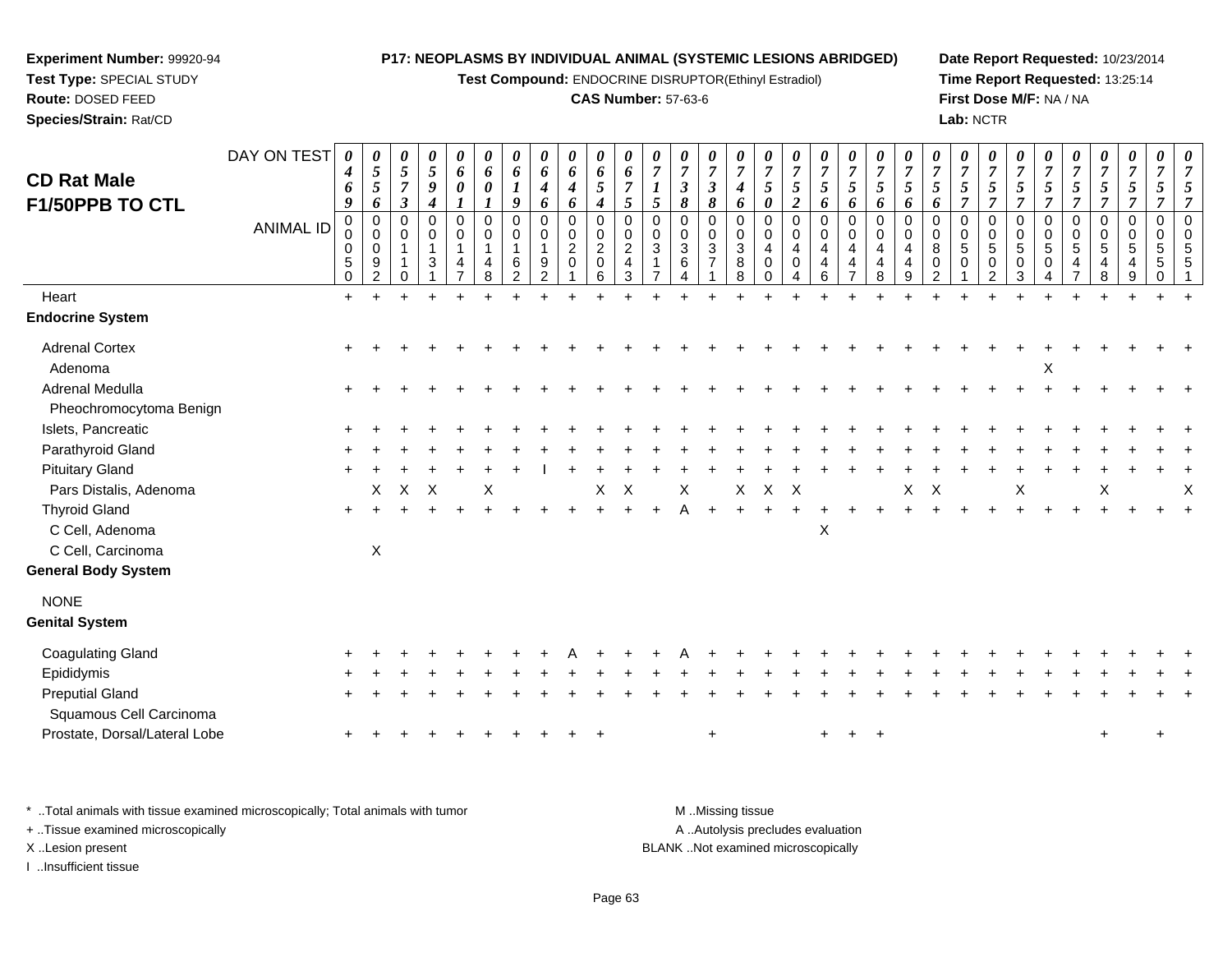**Test Compound:** ENDOCRINE DISRUPTOR(Ethinyl Estradiol)

#### **CAS Number:** 57-63-6

**Date Report Requested:** 10/23/2014**Time Report Requested:** 13:25:14**First Dose M/F:** NA / NA**Lab:** NCTR

| <b>CD Rat Male</b><br>F1/50PPB TO CTL | DAY ON TEST<br><b>ANIMAL ID</b> | $\boldsymbol{\theta}$<br>4<br>6<br>9<br>$\pmb{0}$ | 0<br>$\mathfrak{s}$<br>5<br>6<br>$\pmb{0}$ | 0<br>$\mathfrak{s}$<br>$\overline{7}$<br>$\boldsymbol{\beta}$<br>0 | 0<br>$\mathfrak{s}$<br>9<br>$\boldsymbol{4}$<br>$\pmb{0}$ | 0<br>6<br>$\boldsymbol{\theta}$<br>1<br>$\mathbf 0$ | 0<br>6<br>0<br>$\mathbf 0$ | 0<br>6<br>9<br>$\mathbf 0$    | 0<br>6<br>$\boldsymbol{4}$<br>6<br>$\pmb{0}$ | 0<br>6<br>$\boldsymbol{4}$<br>6<br>$\mathsf 0$ | $\boldsymbol{\theta}$<br>$\pmb{6}$<br>$\mathfrak{s}$<br>$\boldsymbol{4}$<br>$\pmb{0}$ | 0<br>6<br>$\overline{7}$<br>$\mathfrak{s}$<br>$\mathbf 0$ | 0<br>$\overline{7}$<br>$\boldsymbol{l}$<br>5<br>$\mathbf 0$ | 0<br>$\boldsymbol{7}$<br>$\mathfrak{z}$<br>8<br>$\mathbf 0$ | 0<br>$\overline{7}$<br>$\mathfrak{z}$<br>8<br>$\pmb{0}$ | 0<br>$\overline{7}$<br>$\boldsymbol{4}$<br>6<br>$\mathbf 0$ | $\boldsymbol{\theta}$<br>$\overline{7}$<br>$\mathfrak{s}$<br>$\boldsymbol{\theta}$<br>$\pmb{0}$ | $\boldsymbol{\theta}$<br>$\overline{7}$<br>5<br>$\boldsymbol{2}$<br>$\mathbf 0$ | $\boldsymbol{\theta}$<br>$\boldsymbol{7}$<br>5<br>6<br>$\mathbf 0$ | 0<br>$\overline{7}$<br>5<br>6<br>$\mathbf 0$ | 0<br>$\boldsymbol{7}$<br>$\sqrt{5}$<br>6<br>$\mathbf 0$ | 0<br>$\overline{7}$<br>5<br>6<br>$\mathbf 0$ | $\boldsymbol{\theta}$<br>$\overline{7}$<br>$\mathfrak{s}$<br>6<br>$\mathbf 0$ | 0<br>$\overline{7}$<br>$\sqrt{5}$<br>$\overline{7}$<br>$\mathbf 0$ | $\boldsymbol{\theta}$<br>$\overline{7}$<br>5<br>$\overline{7}$<br>$\mathbf 0$ | $\boldsymbol{\theta}$<br>$\overline{7}$<br>5<br>$\overline{7}$<br>$\mathbf 0$ | 0<br>$\overline{7}$<br>5<br>$\overline{7}$<br>$\pmb{0}$ | 0<br>$\boldsymbol{7}$<br>$5\overline{)}$<br>$\overline{7}$<br>0 | 0<br>$\overline{7}$<br>$\mathfrak{s}$<br>$\overline{7}$<br>$\boldsymbol{0}$ | 0<br>$\overline{7}$<br>$\overline{5}$<br>$\overline{7}$<br>$\mathbf 0$ | 0<br>$\overline{7}$<br>5<br>$\overline{7}$<br>$\mathbf 0$ | 0<br>$\overline{7}$<br>5<br>$\overline{7}$<br>$\mathbf 0$ |
|---------------------------------------|---------------------------------|---------------------------------------------------|--------------------------------------------|--------------------------------------------------------------------|-----------------------------------------------------------|-----------------------------------------------------|----------------------------|-------------------------------|----------------------------------------------|------------------------------------------------|---------------------------------------------------------------------------------------|-----------------------------------------------------------|-------------------------------------------------------------|-------------------------------------------------------------|---------------------------------------------------------|-------------------------------------------------------------|-------------------------------------------------------------------------------------------------|---------------------------------------------------------------------------------|--------------------------------------------------------------------|----------------------------------------------|---------------------------------------------------------|----------------------------------------------|-------------------------------------------------------------------------------|--------------------------------------------------------------------|-------------------------------------------------------------------------------|-------------------------------------------------------------------------------|---------------------------------------------------------|-----------------------------------------------------------------|-----------------------------------------------------------------------------|------------------------------------------------------------------------|-----------------------------------------------------------|-----------------------------------------------------------|
|                                       |                                 | $\mathbf 0$<br>0<br>$\,$ 5 $\,$<br>$\mathbf 0$    | $\mathbf 0$<br>$\mathbf 0$<br>9<br>2       | 0<br>$\mathbf{1}$<br>0                                             | 0<br>$\overline{1}$<br>$\mathbf{3}$                       | 0<br>$\mathbf{1}$<br>4<br>$\overline{7}$            | $\mathbf 0$<br>1<br>4<br>8 | 0<br>1<br>6<br>$\overline{2}$ | 0<br>$\mathbf{1}$<br>9<br>2                  | $\pmb{0}$<br>$\overline{c}$<br>$\mathbf 0$     | $\mathbf 0$<br>$\overline{2}$<br>$\mathbf 0$<br>6                                     | $\mathbf 0$<br>$\overline{2}$<br>$\overline{4}$<br>3      | $\mathbf 0$<br>3                                            | $_{3}^{\rm 0}$<br>6<br>4                                    | $\mathbf 0$<br>$\mathbf{3}$<br>$\overline{7}$           | 0<br>3<br>8<br>8                                            | $\mathbf 0$<br>4<br>$\mathbf 0$<br>$\Omega$                                                     | 0<br>4<br>$\mathbf 0$<br>4                                                      | $\mathbf 0$<br>4<br>4<br>6                                         | $\mathbf 0$<br>4<br>4<br>$\overline{7}$      | $\mathbf 0$<br>$\overline{4}$<br>$\overline{4}$<br>8    | $\Omega$<br>4<br>4<br>9                      | $\mathbf 0$<br>8<br>$\mathbf 0$<br>2                                          | $\mathbf 0$<br>$\sqrt{5}$<br>0<br>1                                | $\Omega$<br>5<br>0<br>$\overline{2}$                                          | $\mathbf 0$<br>$\sqrt{5}$<br>$\mathbf 0$<br>3                                 | 0<br>5<br>0                                             | 0<br>$5\phantom{.0}$<br>4                                       | $\mathbf 0$<br>$\overline{5}$<br>$\overline{4}$<br>8                        | 0<br>5<br>4<br>9                                                       | $\Omega$<br>5<br>5<br>$\Omega$                            | $\mathbf 0$<br>5<br>5                                     |
| Prostate, Ventral Lobe                |                                 | $\ddot{}$                                         |                                            |                                                                    |                                                           |                                                     |                            |                               |                                              |                                                |                                                                                       |                                                           |                                                             |                                                             |                                                         |                                                             |                                                                                                 |                                                                                 |                                                                    |                                              |                                                         |                                              |                                                                               |                                                                    |                                                                               |                                                                               |                                                         |                                                                 |                                                                             |                                                                        |                                                           |                                                           |
| <b>Rete Testes</b>                    |                                 | М                                                 |                                            |                                                                    |                                                           |                                                     |                            |                               |                                              |                                                |                                                                                       |                                                           |                                                             |                                                             |                                                         |                                                             |                                                                                                 |                                                                                 |                                                                    |                                              |                                                         |                                              |                                                                               |                                                                    |                                                                               |                                                                               |                                                         |                                                                 |                                                                             |                                                                        |                                                           |                                                           |
| Seminal Vesicle                       |                                 |                                                   |                                            |                                                                    |                                                           |                                                     |                            |                               |                                              |                                                |                                                                                       |                                                           |                                                             |                                                             |                                                         |                                                             |                                                                                                 |                                                                                 |                                                                    |                                              |                                                         |                                              |                                                                               |                                                                    |                                                                               |                                                                               |                                                         |                                                                 |                                                                             |                                                                        |                                                           |                                                           |
| <b>Testes</b>                         |                                 |                                                   |                                            |                                                                    |                                                           |                                                     |                            |                               |                                              |                                                |                                                                                       |                                                           |                                                             |                                                             |                                                         |                                                             |                                                                                                 |                                                                                 |                                                                    |                                              |                                                         |                                              |                                                                               |                                                                    |                                                                               |                                                                               |                                                         |                                                                 |                                                                             |                                                                        |                                                           |                                                           |
| <b>Hematopoietic System</b>           |                                 |                                                   |                                            |                                                                    |                                                           |                                                     |                            |                               |                                              |                                                |                                                                                       |                                                           |                                                             |                                                             |                                                         |                                                             |                                                                                                 |                                                                                 |                                                                    |                                              |                                                         |                                              |                                                                               |                                                                    |                                                                               |                                                                               |                                                         |                                                                 |                                                                             |                                                                        |                                                           |                                                           |
| <b>Bone Marrow</b>                    |                                 |                                                   |                                            |                                                                    |                                                           |                                                     |                            |                               |                                              |                                                |                                                                                       |                                                           |                                                             |                                                             |                                                         |                                                             |                                                                                                 |                                                                                 |                                                                    |                                              |                                                         |                                              |                                                                               |                                                                    |                                                                               |                                                                               |                                                         |                                                                 |                                                                             |                                                                        |                                                           |                                                           |
| Lymph Node                            |                                 |                                                   |                                            |                                                                    |                                                           |                                                     |                            |                               |                                              |                                                |                                                                                       |                                                           |                                                             |                                                             | ÷.                                                      |                                                             |                                                                                                 |                                                                                 |                                                                    |                                              |                                                         |                                              |                                                                               |                                                                    |                                                                               |                                                                               |                                                         |                                                                 |                                                                             |                                                                        |                                                           |                                                           |
| Lymph Node, Mandibular                |                                 |                                                   |                                            |                                                                    |                                                           |                                                     |                            |                               |                                              |                                                |                                                                                       |                                                           |                                                             |                                                             |                                                         |                                                             |                                                                                                 |                                                                                 |                                                                    |                                              |                                                         |                                              |                                                                               |                                                                    |                                                                               |                                                                               |                                                         |                                                                 |                                                                             |                                                                        |                                                           |                                                           |
| Lymph Node, Mesenteric                |                                 |                                                   |                                            |                                                                    |                                                           |                                                     |                            |                               |                                              |                                                |                                                                                       |                                                           |                                                             |                                                             |                                                         |                                                             |                                                                                                 |                                                                                 |                                                                    |                                              |                                                         |                                              |                                                                               |                                                                    |                                                                               |                                                                               |                                                         |                                                                 |                                                                             |                                                                        |                                                           |                                                           |
| Spleen<br>Hemangiosarcoma             |                                 |                                                   |                                            |                                                                    |                                                           |                                                     |                            |                               |                                              |                                                |                                                                                       | $\mathsf X$                                               |                                                             |                                                             |                                                         |                                                             |                                                                                                 |                                                                                 |                                                                    |                                              |                                                         |                                              |                                                                               |                                                                    |                                                                               |                                                                               |                                                         |                                                                 |                                                                             |                                                                        |                                                           |                                                           |
| Thymus                                |                                 | $+$                                               |                                            |                                                                    |                                                           | М                                                   |                            |                               |                                              |                                                |                                                                                       |                                                           |                                                             |                                                             |                                                         |                                                             |                                                                                                 |                                                                                 |                                                                    |                                              |                                                         |                                              |                                                                               |                                                                    |                                                                               |                                                                               |                                                         |                                                                 |                                                                             |                                                                        |                                                           |                                                           |
| <b>Integumentary System</b>           |                                 |                                                   |                                            |                                                                    |                                                           |                                                     |                            |                               |                                              |                                                |                                                                                       |                                                           |                                                             |                                                             |                                                         |                                                             |                                                                                                 |                                                                                 |                                                                    |                                              |                                                         |                                              |                                                                               |                                                                    |                                                                               |                                                                               |                                                         |                                                                 |                                                                             |                                                                        |                                                           |                                                           |
| <b>Mammary Gland</b>                  |                                 |                                                   |                                            |                                                                    |                                                           |                                                     |                            |                               | M                                            | $\ddot{}$                                      | м                                                                                     |                                                           |                                                             |                                                             |                                                         |                                                             |                                                                                                 |                                                                                 |                                                                    |                                              |                                                         |                                              |                                                                               |                                                                    |                                                                               |                                                                               |                                                         |                                                                 |                                                                             |                                                                        |                                                           |                                                           |
| Adenoma                               |                                 |                                                   |                                            |                                                                    |                                                           |                                                     |                            |                               |                                              |                                                |                                                                                       |                                                           |                                                             |                                                             |                                                         |                                                             |                                                                                                 |                                                                                 |                                                                    |                                              |                                                         |                                              |                                                                               |                                                                    |                                                                               |                                                                               |                                                         |                                                                 |                                                                             | X                                                                      |                                                           |                                                           |
| Fibroadenoma                          |                                 |                                                   |                                            |                                                                    |                                                           |                                                     |                            |                               |                                              |                                                |                                                                                       |                                                           |                                                             |                                                             |                                                         | $\mathsf X$                                                 |                                                                                                 |                                                                                 |                                                                    |                                              |                                                         |                                              |                                                                               |                                                                    |                                                                               |                                                                               |                                                         |                                                                 |                                                                             |                                                                        |                                                           |                                                           |
| Fibroma                               |                                 |                                                   |                                            |                                                                    |                                                           |                                                     |                            |                               |                                              |                                                |                                                                                       |                                                           |                                                             |                                                             |                                                         |                                                             |                                                                                                 |                                                                                 |                                                                    |                                              |                                                         |                                              |                                                                               |                                                                    |                                                                               |                                                                               |                                                         |                                                                 |                                                                             |                                                                        |                                                           |                                                           |
| Skin                                  |                                 |                                                   |                                            |                                                                    |                                                           |                                                     |                            |                               |                                              |                                                |                                                                                       |                                                           |                                                             |                                                             |                                                         |                                                             |                                                                                                 |                                                                                 |                                                                    |                                              |                                                         |                                              |                                                                               |                                                                    |                                                                               |                                                                               |                                                         |                                                                 |                                                                             |                                                                        |                                                           |                                                           |
| <b>Basal Cell Adenoma</b>             |                                 |                                                   |                                            |                                                                    |                                                           |                                                     |                            |                               |                                              |                                                |                                                                                       |                                                           |                                                             |                                                             |                                                         |                                                             |                                                                                                 |                                                                                 | $\boldsymbol{\mathsf{X}}$                                          |                                              |                                                         |                                              |                                                                               | $\pmb{\times}$                                                     |                                                                               |                                                                               |                                                         |                                                                 |                                                                             |                                                                        |                                                           |                                                           |
| Keratoacanthoma                       |                                 |                                                   |                                            |                                                                    |                                                           |                                                     |                            |                               |                                              |                                                |                                                                                       |                                                           |                                                             |                                                             |                                                         |                                                             |                                                                                                 |                                                                                 |                                                                    |                                              |                                                         |                                              |                                                                               |                                                                    |                                                                               |                                                                               |                                                         |                                                                 |                                                                             |                                                                        |                                                           |                                                           |
| Osteosarcoma                          |                                 |                                                   |                                            |                                                                    |                                                           |                                                     |                            | X                             |                                              |                                                |                                                                                       |                                                           |                                                             |                                                             |                                                         |                                                             |                                                                                                 |                                                                                 |                                                                    |                                              |                                                         |                                              |                                                                               |                                                                    |                                                                               |                                                                               |                                                         |                                                                 |                                                                             |                                                                        |                                                           |                                                           |
| Prepuce, Squamous Cell Carcinoma      |                                 |                                                   |                                            |                                                                    |                                                           |                                                     |                            |                               |                                              |                                                |                                                                                       |                                                           |                                                             |                                                             |                                                         |                                                             |                                                                                                 |                                                                                 |                                                                    |                                              |                                                         |                                              |                                                                               |                                                                    |                                                                               |                                                                               | X                                                       |                                                                 |                                                                             |                                                                        |                                                           |                                                           |
|                                       |                                 |                                                   |                                            |                                                                    |                                                           |                                                     |                            |                               |                                              |                                                |                                                                                       |                                                           |                                                             |                                                             |                                                         |                                                             |                                                                                                 |                                                                                 |                                                                    |                                              |                                                         |                                              |                                                                               |                                                                    |                                                                               |                                                                               |                                                         |                                                                 |                                                                             |                                                                        |                                                           |                                                           |

\* ..Total animals with tissue examined microscopically; Total animals with tumor **M** . Missing tissue M ..Missing tissue A ..Autolysis precludes evaluation + ..Tissue examined microscopically X ..Lesion present BLANK ..Not examined microscopicallyI ..Insufficient tissue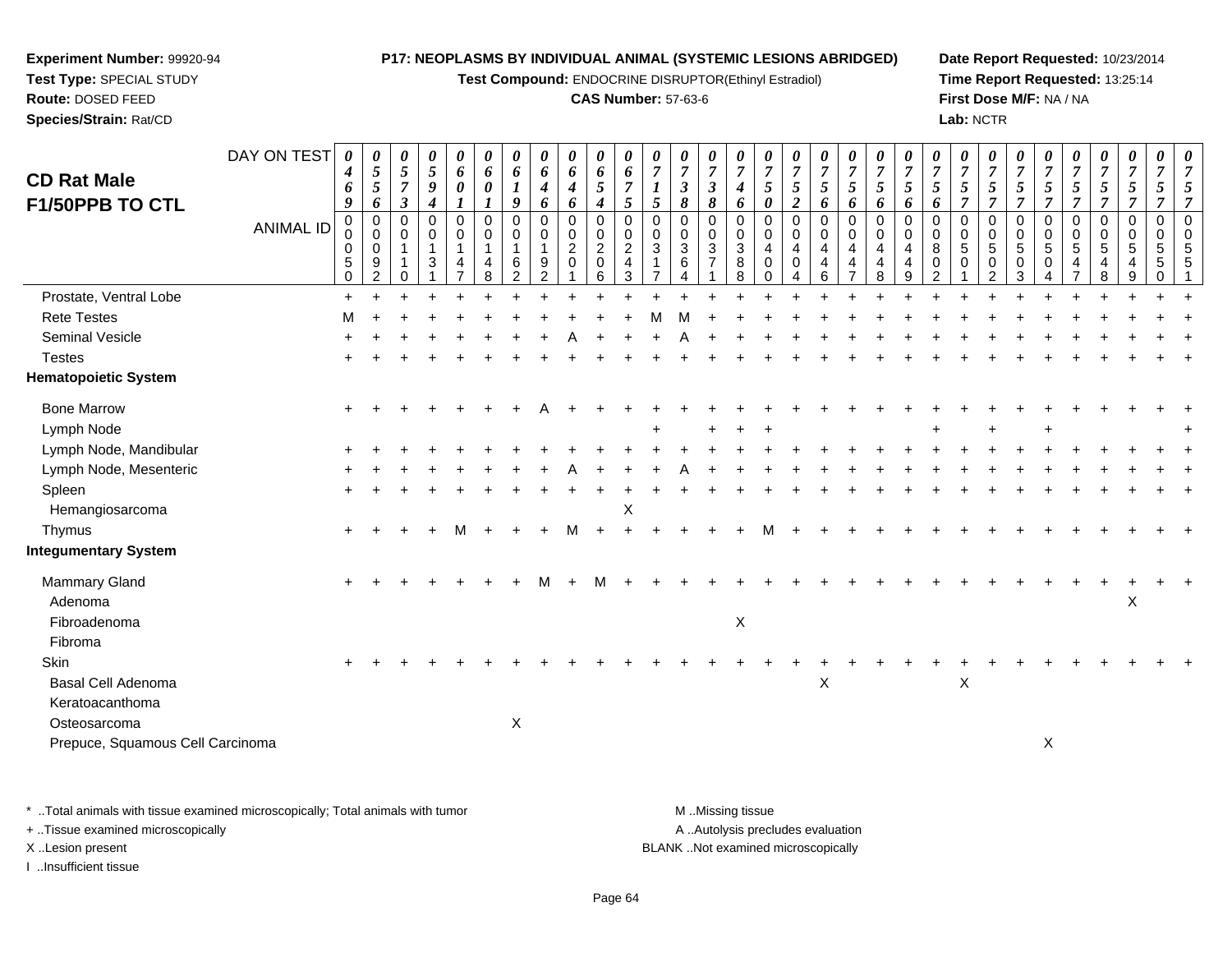**Test Compound:** ENDOCRINE DISRUPTOR(Ethinyl Estradiol)

#### **CAS Number:** 57-63-6

**Date Report Requested:** 10/23/2014**Time Report Requested:** 13:25:15**First Dose M/F:** NA / NA**Lab:** NCTR

| <b>CD Rat Male</b><br>F1/50PPB TO CTL                     | DAY ON TEST      | 0<br>$\boldsymbol{4}$<br>6<br>9                 | 0<br>$\sqrt{5}$<br>$\mathfrak{s}$<br>$\boldsymbol{6}$                    | 0<br>$5\overline{)}$<br>$\overline{7}$<br>$\boldsymbol{\beta}$ | 0<br>$\mathfrak{s}$<br>$\boldsymbol{g}$<br>$\boldsymbol{4}$ | 0<br>$\boldsymbol{6}$<br>$\pmb{\theta}$ | 0<br>6<br>0<br>$\boldsymbol{l}$ | $\boldsymbol{\theta}$<br>6<br>$\boldsymbol{l}$<br>9                | $\boldsymbol{\theta}$<br>$\boldsymbol{6}$<br>$\boldsymbol{4}$<br>6 | 0<br>6<br>$\boldsymbol{4}$<br>6                             | 0<br>$\boldsymbol{6}$<br>5<br>$\boldsymbol{4}$ | $\boldsymbol{\theta}$<br>6<br>$\overline{7}$<br>5     | $\theta$<br>$\overline{7}$<br>5        | 0<br>$\overline{7}$<br>$\boldsymbol{\beta}$<br>$\pmb{8}$ | $\boldsymbol{\theta}$<br>$\overline{7}$<br>$\boldsymbol{\beta}$<br>8 | $\boldsymbol{\theta}$<br>$\overline{7}$<br>$\boldsymbol{4}$<br>6 | $\overline{7}$<br>$\sqrt{5}$<br>0                 | $\boldsymbol{\theta}$<br>$\overline{7}$<br>$\mathfrak{s}$<br>$\boldsymbol{2}$ | $\boldsymbol{\theta}$<br>$\overline{7}$<br>$\mathfrak{H}$<br>6      | 0<br>$\overline{7}$<br>$\sqrt{5}$<br>6                                                    | $\boldsymbol{\theta}$<br>$\overline{7}$<br>5<br>6 | $\boldsymbol{\theta}$<br>$\overline{7}$<br>$\overline{5}$<br>6 | 0<br>$\overline{7}$<br>5<br>6                      | 0<br>$\overline{7}$<br>5<br>7                        | $\boldsymbol{\theta}$<br>$\overline{7}$<br>$\mathfrak{s}$<br>$\overline{7}$ | $\boldsymbol{\theta}$<br>$\overline{7}$<br>$\mathfrak{s}$<br>$\overline{7}$ | $\overline{7}$<br>5<br>$\overline{7}$ | $\boldsymbol{\theta}$<br>$\overline{7}$<br>5<br>$\overline{\tau}$ | $\boldsymbol{\theta}$<br>$\overline{7}$<br>5<br>$\overline{7}$ | 0<br>$\overline{7}$<br>$\mathfrak{s}$<br>$\overline{7}$ | 0<br>$\overline{7}$<br>$\mathfrak{s}$<br>$\overline{7}$ | $\overline{7}$<br>5<br>$\overline{7}$ |
|-----------------------------------------------------------|------------------|-------------------------------------------------|--------------------------------------------------------------------------|----------------------------------------------------------------|-------------------------------------------------------------|-----------------------------------------|---------------------------------|--------------------------------------------------------------------|--------------------------------------------------------------------|-------------------------------------------------------------|------------------------------------------------|-------------------------------------------------------|----------------------------------------|----------------------------------------------------------|----------------------------------------------------------------------|------------------------------------------------------------------|---------------------------------------------------|-------------------------------------------------------------------------------|---------------------------------------------------------------------|-------------------------------------------------------------------------------------------|---------------------------------------------------|----------------------------------------------------------------|----------------------------------------------------|------------------------------------------------------|-----------------------------------------------------------------------------|-----------------------------------------------------------------------------|---------------------------------------|-------------------------------------------------------------------|----------------------------------------------------------------|---------------------------------------------------------|---------------------------------------------------------|---------------------------------------|
|                                                           | <b>ANIMAL ID</b> | 0<br>0<br>$\mathbf 0$<br>$\sqrt{5}$<br>$\Omega$ | $\mathbf 0$<br>$\mathbf 0$<br>$\mathsf{O}\xspace$<br>9<br>$\overline{2}$ | $\Omega$<br>$\mathbf 0$<br>∩                                   | $\mathbf 0$<br>0<br>$\mathbf{1}$<br>3                       | $\mathbf 0$<br>0<br>$\mathbf{1}$<br>4   | $\mathbf 0$<br>0<br>4<br>8      | $\mathbf 0$<br>$\mathbf 0$<br>$\overline{1}$<br>6<br>$\mathcal{P}$ | $\mathbf 0$<br>$\mathbf 0$<br>$\mathbf{1}$<br>9<br>2               | $\mathbf 0$<br>$\mathbf 0$<br>$\overline{c}$<br>$\mathbf 0$ | 0<br>0<br>$\overline{a}$<br>0<br>6             | $\Omega$<br>$\mathbf 0$<br>$\boldsymbol{2}$<br>4<br>3 | $\mathbf 0$<br>$\pmb{0}$<br>$\sqrt{3}$ | 0<br>0<br>$\ensuremath{\mathsf{3}}$<br>$\,6\,$<br>4      | $\mathbf 0$<br>$\mathbf 0$<br>$\sqrt{3}$<br>$\overline{7}$           | $\Omega$<br>0<br>$\sqrt{3}$<br>8<br>8                            | $\mathbf 0$<br>0<br>$\overline{4}$<br>$\mathbf 0$ | $\mathbf 0$<br>$\mathbf 0$<br>$\overline{4}$<br>$\mathbf 0$                   | $\mathbf 0$<br>$\mathbf 0$<br>$\overline{4}$<br>$\overline{4}$<br>6 | $\mathbf 0$<br>$\mathbf 0$<br>$\overline{4}$<br>$\overline{\mathbf{4}}$<br>$\overline{7}$ | $\mathbf 0$<br>$\mathbf 0$<br>4<br>4<br>8         | $\Omega$<br>$\Omega$<br>$\overline{4}$<br>4<br>9               | $\Omega$<br>$\mathbf 0$<br>8<br>0<br>$\mathcal{P}$ | $\Omega$<br>$\mathbf 0$<br>$\sqrt{5}$<br>$\mathbf 0$ | $\mathbf 0$<br>$\mathbf 0$<br>$\overline{5}$<br>$\mathbf 0$<br>2            | $\mathbf 0$<br>0<br>$\overline{5}$<br>$\mathbf 0$<br>3                      | 0<br>0<br>5<br>0                      | $\mathbf 0$<br>0<br>5<br>4                                        | $\pmb{0}$<br>0<br>$\sqrt{5}$<br>$\overline{4}$<br>8            | $\mathbf 0$<br>$\mathbf 0$<br>$\sqrt{5}$<br>4<br>9      | 0<br>0<br>5<br>5<br>$\Omega$                            | $\Omega$<br>$\Omega$                  |
| Squamous Cell Carcinoma                                   |                  |                                                 |                                                                          |                                                                |                                                             |                                         |                                 |                                                                    |                                                                    |                                                             |                                                |                                                       |                                        |                                                          |                                                                      |                                                                  |                                                   |                                                                               |                                                                     |                                                                                           |                                                   |                                                                |                                                    |                                                      |                                                                             |                                                                             |                                       |                                                                   |                                                                |                                                         | X                                                       |                                       |
| <b>Musculoskeletal System</b>                             |                  |                                                 |                                                                          |                                                                |                                                             |                                         |                                 |                                                                    |                                                                    |                                                             |                                                |                                                       |                                        |                                                          |                                                                      |                                                                  |                                                   |                                                                               |                                                                     |                                                                                           |                                                   |                                                                |                                                    |                                                      |                                                                             |                                                                             |                                       |                                                                   |                                                                |                                                         |                                                         |                                       |
| <b>Bone</b>                                               |                  |                                                 |                                                                          |                                                                |                                                             |                                         |                                 |                                                                    |                                                                    |                                                             |                                                |                                                       |                                        |                                                          |                                                                      |                                                                  |                                                   |                                                                               |                                                                     |                                                                                           |                                                   |                                                                |                                                    |                                                      |                                                                             |                                                                             |                                       |                                                                   |                                                                |                                                         |                                                         |                                       |
| Cranium, Nerve, Squamous Cell Carcinoma,<br>Deep Invasion |                  |                                                 |                                                                          |                                                                |                                                             |                                         |                                 |                                                                    |                                                                    |                                                             |                                                |                                                       | $\mathsf X$                            |                                                          |                                                                      |                                                                  |                                                   |                                                                               |                                                                     |                                                                                           |                                                   |                                                                |                                                    |                                                      |                                                                             |                                                                             |                                       |                                                                   |                                                                |                                                         |                                                         |                                       |
| Bone, Femur                                               |                  |                                                 |                                                                          |                                                                |                                                             |                                         |                                 |                                                                    |                                                                    |                                                             |                                                |                                                       |                                        |                                                          |                                                                      |                                                                  |                                                   |                                                                               |                                                                     |                                                                                           |                                                   |                                                                |                                                    |                                                      |                                                                             |                                                                             |                                       |                                                                   |                                                                |                                                         |                                                         |                                       |
| <b>Skeletal Muscle</b>                                    |                  |                                                 |                                                                          |                                                                |                                                             |                                         |                                 |                                                                    |                                                                    |                                                             |                                                |                                                       |                                        |                                                          |                                                                      | $\ddot{}$                                                        |                                                   |                                                                               |                                                                     |                                                                                           |                                                   |                                                                |                                                    |                                                      |                                                                             |                                                                             |                                       |                                                                   |                                                                |                                                         |                                                         |                                       |
| <b>Nervous System</b>                                     |                  |                                                 |                                                                          |                                                                |                                                             |                                         |                                 |                                                                    |                                                                    |                                                             |                                                |                                                       |                                        |                                                          |                                                                      |                                                                  |                                                   |                                                                               |                                                                     |                                                                                           |                                                   |                                                                |                                                    |                                                      |                                                                             |                                                                             |                                       |                                                                   |                                                                |                                                         |                                                         |                                       |
| Brain, Brain Stem                                         |                  |                                                 |                                                                          |                                                                |                                                             |                                         |                                 |                                                                    |                                                                    |                                                             |                                                |                                                       |                                        |                                                          |                                                                      |                                                                  |                                                   |                                                                               |                                                                     |                                                                                           |                                                   |                                                                |                                                    |                                                      |                                                                             |                                                                             |                                       |                                                                   |                                                                |                                                         |                                                         |                                       |
| Astrocytoma Malignant                                     |                  |                                                 |                                                                          |                                                                | X                                                           |                                         |                                 |                                                                    |                                                                    |                                                             |                                                |                                                       |                                        |                                                          |                                                                      |                                                                  |                                                   |                                                                               |                                                                     |                                                                                           |                                                   |                                                                |                                                    |                                                      |                                                                             |                                                                             |                                       |                                                                   |                                                                |                                                         |                                                         |                                       |
| Brain, Cerebellum<br>Astrocytoma Malignant                |                  |                                                 |                                                                          |                                                                | Χ                                                           |                                         |                                 |                                                                    |                                                                    |                                                             |                                                |                                                       |                                        |                                                          |                                                                      |                                                                  |                                                   |                                                                               |                                                                     |                                                                                           |                                                   |                                                                |                                                    |                                                      |                                                                             |                                                                             |                                       |                                                                   |                                                                |                                                         |                                                         |                                       |
| Brain, Cerebrum                                           |                  | $+$                                             |                                                                          |                                                                |                                                             |                                         |                                 |                                                                    |                                                                    |                                                             |                                                |                                                       |                                        |                                                          |                                                                      |                                                                  |                                                   |                                                                               |                                                                     |                                                                                           |                                                   |                                                                |                                                    |                                                      |                                                                             |                                                                             |                                       |                                                                   |                                                                |                                                         |                                                         |                                       |
| Astrocytoma Malignant                                     |                  |                                                 |                                                                          |                                                                | X                                                           |                                         |                                 |                                                                    |                                                                    |                                                             |                                                |                                                       |                                        |                                                          |                                                                      |                                                                  |                                                   |                                                                               |                                                                     |                                                                                           |                                                   |                                                                |                                                    |                                                      |                                                                             |                                                                             |                                       |                                                                   |                                                                |                                                         |                                                         |                                       |
| Granular Cell Tumor Benign                                |                  |                                                 |                                                                          | $\mathsf X$                                                    |                                                             |                                         |                                 |                                                                    |                                                                    |                                                             |                                                |                                                       |                                        |                                                          |                                                                      |                                                                  |                                                   |                                                                               |                                                                     |                                                                                           |                                                   |                                                                |                                                    |                                                      |                                                                             |                                                                             |                                       |                                                                   |                                                                |                                                         |                                                         |                                       |
| <b>Respiratory System</b>                                 |                  |                                                 |                                                                          |                                                                |                                                             |                                         |                                 |                                                                    |                                                                    |                                                             |                                                |                                                       |                                        |                                                          |                                                                      |                                                                  |                                                   |                                                                               |                                                                     |                                                                                           |                                                   |                                                                |                                                    |                                                      |                                                                             |                                                                             |                                       |                                                                   |                                                                |                                                         |                                                         |                                       |
| Lung                                                      |                  |                                                 |                                                                          |                                                                |                                                             |                                         |                                 |                                                                    |                                                                    |                                                             |                                                |                                                       |                                        |                                                          |                                                                      |                                                                  |                                                   |                                                                               |                                                                     |                                                                                           |                                                   |                                                                |                                                    |                                                      |                                                                             |                                                                             |                                       |                                                                   |                                                                |                                                         |                                                         |                                       |
| Nose                                                      |                  |                                                 |                                                                          |                                                                |                                                             |                                         |                                 |                                                                    |                                                                    |                                                             |                                                |                                                       |                                        |                                                          |                                                                      |                                                                  |                                                   |                                                                               |                                                                     |                                                                                           |                                                   |                                                                |                                                    |                                                      |                                                                             |                                                                             |                                       |                                                                   |                                                                |                                                         |                                                         |                                       |
| Trachea                                                   |                  |                                                 |                                                                          |                                                                |                                                             |                                         |                                 |                                                                    |                                                                    |                                                             |                                                |                                                       |                                        |                                                          |                                                                      |                                                                  |                                                   |                                                                               |                                                                     |                                                                                           |                                                   |                                                                |                                                    |                                                      |                                                                             |                                                                             |                                       |                                                                   |                                                                |                                                         |                                                         |                                       |
| <b>Special Senses System</b>                              |                  |                                                 |                                                                          |                                                                |                                                             |                                         |                                 |                                                                    |                                                                    |                                                             |                                                |                                                       |                                        |                                                          |                                                                      |                                                                  |                                                   |                                                                               |                                                                     |                                                                                           |                                                   |                                                                |                                                    |                                                      |                                                                             |                                                                             |                                       |                                                                   |                                                                |                                                         |                                                         |                                       |
| Eye                                                       |                  |                                                 |                                                                          |                                                                |                                                             |                                         |                                 |                                                                    |                                                                    |                                                             |                                                |                                                       |                                        |                                                          |                                                                      |                                                                  |                                                   |                                                                               |                                                                     |                                                                                           |                                                   |                                                                |                                                    |                                                      |                                                                             |                                                                             |                                       |                                                                   |                                                                |                                                         |                                                         |                                       |
|                                                           |                  |                                                 |                                                                          |                                                                |                                                             |                                         |                                 |                                                                    |                                                                    |                                                             |                                                |                                                       |                                        |                                                          |                                                                      |                                                                  |                                                   |                                                                               |                                                                     |                                                                                           |                                                   |                                                                |                                                    |                                                      |                                                                             |                                                                             |                                       |                                                                   |                                                                |                                                         |                                                         |                                       |

\* ..Total animals with tissue examined microscopically; Total animals with tumor **M** . Missing tissue M ..Missing tissue A ..Autolysis precludes evaluation + ..Tissue examined microscopically X ..Lesion present BLANK ..Not examined microscopicallyI ..Insufficient tissue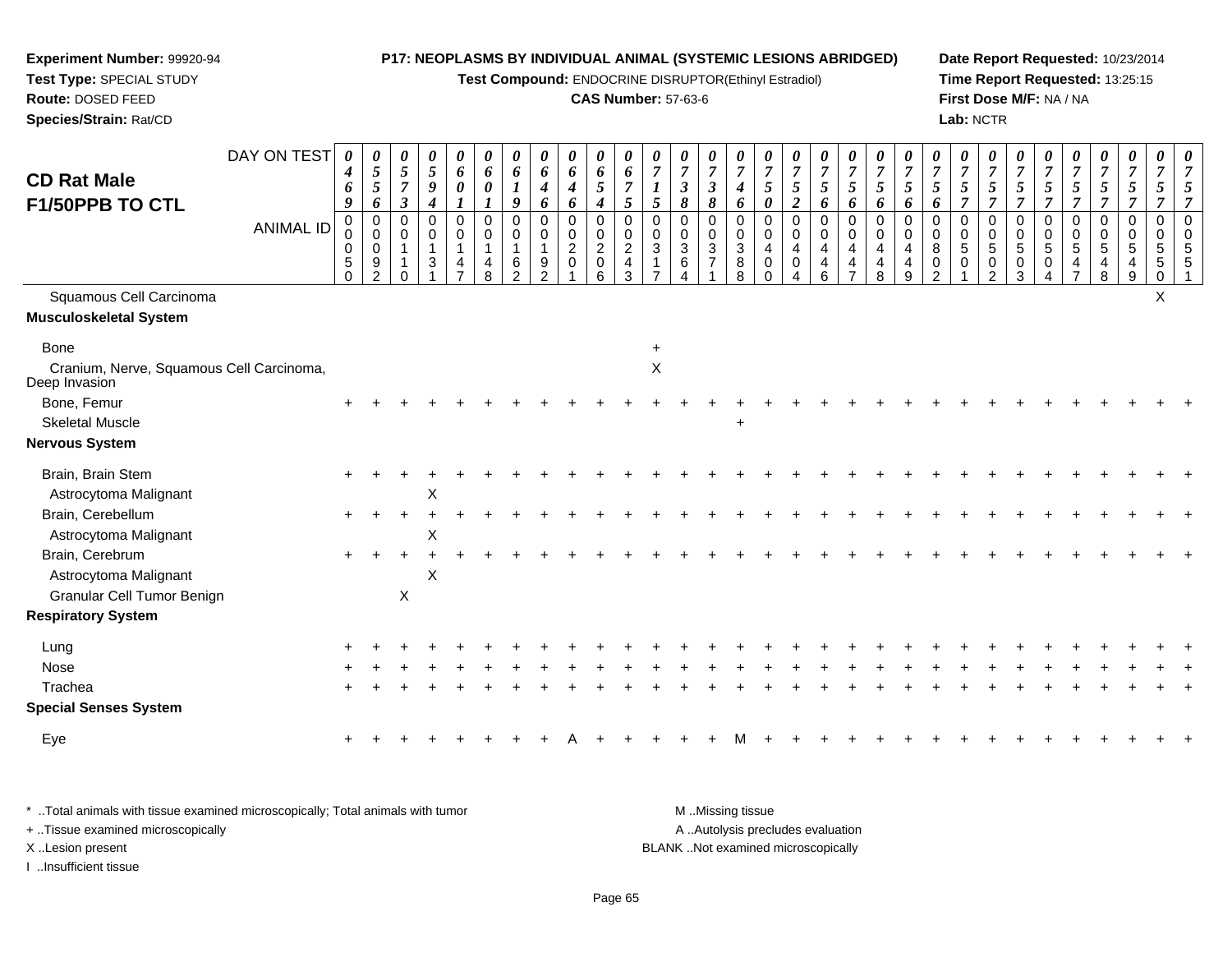**Test Compound:** ENDOCRINE DISRUPTOR(Ethinyl Estradiol)

#### **CAS Number:** 57-63-6

**Date Report Requested:** 10/23/2014**Time Report Requested:** 13:25:15**First Dose M/F:** NA / NA**Lab:** NCTR

| DAY ON TEST<br><b>CD Rat Male</b><br>F1/50PPB TO CTL | 0<br>4<br>6<br>9                           | $\theta$<br>5<br>6      | $\boldsymbol{\theta}$<br>$\mathfrak{s}$<br>$\overline{7}$<br>$\boldsymbol{\beta}$ | 0<br>$\mathfrak{s}$<br>9<br>$\boldsymbol{4}$             | $\boldsymbol{\theta}$<br>6<br>0 | 6<br>0 | 6<br>Q | 0<br>6<br>4<br>6 | $\boldsymbol{\theta}$<br>6<br>$\boldsymbol{4}$<br>0 | $\boldsymbol{\theta}$<br>6<br>$5\overline{)}$<br>4   | 6              | $\theta$ | $\boldsymbol{\theta}$<br>$\boldsymbol{\beta}$<br>8 | 0<br>7<br>$\boldsymbol{\beta}$<br>8              | $\theta$<br>4<br>6    | $\mathcal{L}$    | $\boldsymbol{\theta}$<br>$\overline{7}$<br>5<br>$\mathbf{\hat{z}}$ | 0<br>$\boldsymbol{7}$<br>5    | $\boldsymbol{\theta}$<br>$\overline{ }$<br>5<br>6 | $\theta$<br>5<br>O | 5<br>D        | $\boldsymbol{\theta}$<br>7<br>$\mathfrak{s}$<br>6 | 0<br>$\overline{7}$<br>5     | 0<br>$\overline{7}$<br>$\mathbf{r}$          | 5                    | $\boldsymbol{\theta}$<br>5 | $\boldsymbol{\theta}$<br>5        | $\boldsymbol{\theta}$<br>$\overline{7}$<br>5 | 0 | 0 | $\boldsymbol{\theta}$ |
|------------------------------------------------------|--------------------------------------------|-------------------------|-----------------------------------------------------------------------------------|----------------------------------------------------------|---------------------------------|--------|--------|------------------|-----------------------------------------------------|------------------------------------------------------|----------------|----------|----------------------------------------------------|--------------------------------------------------|-----------------------|------------------|--------------------------------------------------------------------|-------------------------------|---------------------------------------------------|--------------------|---------------|---------------------------------------------------|------------------------------|----------------------------------------------|----------------------|----------------------------|-----------------------------------|----------------------------------------------|---|---|-----------------------|
| <b>ANIMAL ID</b>                                     | 0<br>$\mathbf 0$<br>$\sqrt{5}$<br>$\Omega$ | 0<br>0<br>9<br>$\Omega$ | 0<br>$\pmb{0}$                                                                    | $\mathbf 0$<br>$\pmb{0}$<br>$\mathbf{1}$<br>$\mathbf{3}$ | 0<br>4                          |        | 0<br>6 | 0<br>0<br>9      | 0<br>$\pmb{0}$<br>$\overline{2}$<br>$\pmb{0}$       | 0<br>$\pmb{0}$<br>$\overline{2}$<br>$\mathbf 0$<br>6 | $\overline{c}$ | 0<br>3   | $\mathbf 0$<br>$\mathbf{3}$<br>6                   | 0<br>$\pmb{0}$<br>$\mathbf{3}$<br>$\overline{ }$ | 0<br>0<br>3<br>8<br>8 | $\mathbf 0$<br>0 | 4<br>$\Omega$                                                      | 0<br>0<br>$\overline{4}$<br>4 | 0<br>$\overline{4}$<br>4                          | 0<br>0<br>4<br>8   | 4<br>$\Omega$ | 0<br>0<br>8<br>0<br>⌒                             | $\mathbf 0$<br>5<br>$\Omega$ | 0<br>$\pmb{0}$<br>5<br>$\boldsymbol{0}$<br>ົ | $\sqrt{5}$<br>0<br>3 | 0<br>0<br>5<br>$\mathbf 0$ | 0<br>0<br>5<br>4<br>$\rightarrow$ | $\mathbf 0$<br>5<br>4<br>8                   |   |   |                       |
| Harderian Gland                                      |                                            |                         |                                                                                   |                                                          |                                 |        |        |                  |                                                     |                                                      |                |          |                                                    |                                                  |                       |                  |                                                                    |                               |                                                   |                    |               |                                                   |                              |                                              |                      |                            |                                   |                                              |   |   |                       |
| Squamous Cell Carcinoma, Deep Invasion               |                                            |                         |                                                                                   |                                                          |                                 |        |        |                  |                                                     | $\times$                                             |                |          |                                                    |                                                  |                       |                  |                                                                    |                               |                                                   |                    |               |                                                   |                              |                                              |                      |                            |                                   |                                              |   |   |                       |
| <b>Lacrimal Gland</b>                                |                                            |                         |                                                                                   |                                                          |                                 |        |        |                  |                                                     |                                                      |                |          | $\pm$                                              |                                                  |                       |                  |                                                                    |                               |                                                   |                    |               |                                                   |                              |                                              |                      |                            |                                   |                                              |   |   |                       |
| <b>Urinary System</b>                                |                                            |                         |                                                                                   |                                                          |                                 |        |        |                  |                                                     |                                                      |                |          |                                                    |                                                  |                       |                  |                                                                    |                               |                                                   |                    |               |                                                   |                              |                                              |                      |                            |                                   |                                              |   |   |                       |
| Kidney<br>Bilateral, Renal Tubule, Adenoma           | $\ddot{}$                                  | X                       |                                                                                   |                                                          |                                 |        |        |                  |                                                     |                                                      | X              |          |                                                    |                                                  |                       |                  |                                                                    |                               |                                                   |                    |               |                                                   |                              |                                              |                      |                            |                                   |                                              |   |   |                       |
| Sarcoma                                              |                                            |                         |                                                                                   |                                                          |                                 |        |        |                  |                                                     |                                                      |                |          |                                                    | X                                                |                       |                  |                                                                    |                               |                                                   |                    |               |                                                   |                              |                                              |                      |                            |                                   |                                              |   |   |                       |
| Urethra                                              |                                            |                         |                                                                                   |                                                          |                                 |        |        |                  |                                                     |                                                      |                |          |                                                    |                                                  |                       |                  |                                                                    | $\ddot{}$                     |                                                   |                    |               |                                                   |                              |                                              |                      |                            |                                   |                                              |   |   |                       |
| <b>Urinary Bladder</b>                               |                                            |                         |                                                                                   |                                                          |                                 |        |        |                  |                                                     |                                                      |                |          |                                                    |                                                  |                       |                  |                                                                    |                               |                                                   |                    |               |                                                   |                              |                                              |                      |                            |                                   |                                              |   |   |                       |
| <b>SYSTEMIC LESIONS</b>                              |                                            |                         |                                                                                   |                                                          |                                 |        |        |                  |                                                     |                                                      |                |          |                                                    |                                                  |                       |                  |                                                                    |                               |                                                   |                    |               |                                                   |                              |                                              |                      |                            |                                   |                                              |   |   |                       |
| Multiple Organ                                       |                                            |                         |                                                                                   |                                                          |                                 |        |        |                  |                                                     |                                                      |                |          |                                                    |                                                  |                       |                  |                                                                    |                               |                                                   |                    |               |                                                   |                              |                                              |                      |                            |                                   |                                              |   |   |                       |

\* ..Total animals with tissue examined microscopically; Total animals with tumor **M** . Missing tissue M ..Missing tissue

+ ..Tissue examined microscopically

**Experiment Number:** 99920-94**Test Type:** SPECIAL STUDY**Route:** DOSED FEED**Species/Strain:** Rat/CD

I ..Insufficient tissue

A ..Autolysis precludes evaluation X ..Lesion present BLANK ..Not examined microscopically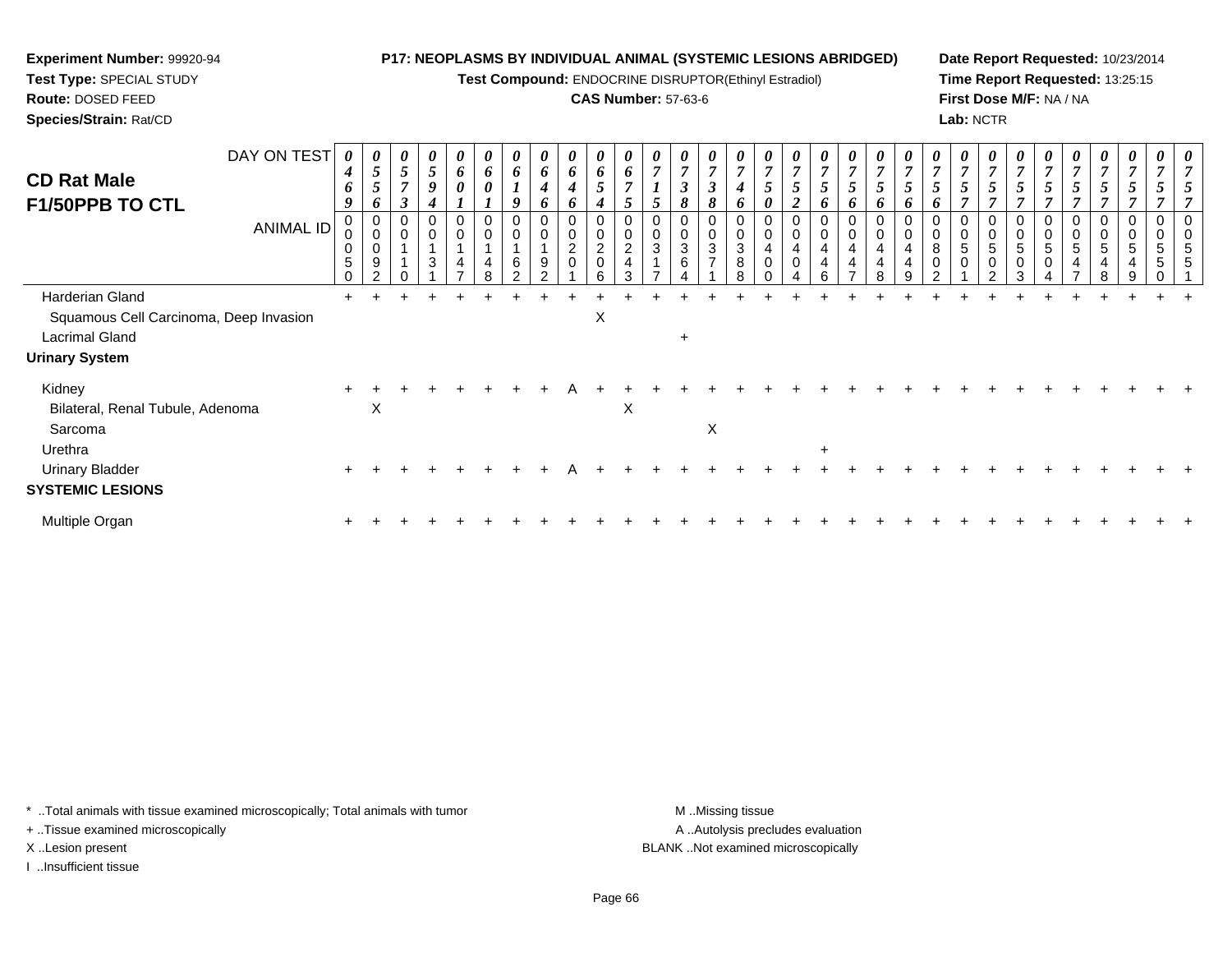**Test Compound:** ENDOCRINE DISRUPTOR(Ethinyl Estradiol)

# **CAS Number:** 57-63-6

**Date Report Requested:** 10/23/2014 **Time Report Requested:** 13:25:15**First Dose M/F:** NA / NA**Lab:** NCTR

| <b>CD Rat Male</b><br>F1/50PPB TO CTL<br><b>Alimentary System</b> | DAY ON TEST<br><b>ANIMAL ID</b> | 0<br>$\overline{7}$<br>5<br>8<br>$\pmb{0}$<br>$\mathbf 0$<br>5<br>9<br>8 | 0<br>$\overline{7}$<br>5<br>8<br>$\pmb{0}$<br>$\mathbf 0$<br>5<br>$\boldsymbol{9}$<br>9 | 0<br>$\overline{7}$<br>5<br>8<br>$\mathbf 0$<br>$\mathbf 0$<br>6<br>$\mathbf 0$<br>$\Omega$ | 0<br>$\overline{7}$<br>5<br>8<br>0<br>0<br>6<br>0 | 0<br>$\overline{7}$<br>5<br>8<br>$\mathsf 0$<br>$\mathsf 0$<br>$\,6\,$<br>$\pmb{0}$<br>$\overline{2}$ | 0<br>$\overline{7}$<br>6<br>1<br>$\Omega$<br>$\mathbf 0$<br>$\,6\,$<br>$\mathbf 5$<br>$\overline{2}$ | 0<br>$\overline{7}$<br>6<br>$\bm{l}$<br>$\mathbf 0$<br>0<br>6<br>$\mathbf 5$<br>3 | 0<br>$\overline{7}$<br>6<br>1<br>$\pmb{0}$<br>$\mathbf 0$<br>6<br>$\sqrt{5}$<br>4 | 0<br>$\overline{7}$<br>6<br>1<br>$\mathbf 0$<br>$\mathbf 0$<br>$\,6$<br>$\sqrt{5}$<br>5 | 0<br>$\overline{7}$<br>6<br>$\bm{l}$<br>$\mathbf 0$<br>$\mathbf 0$<br>6<br>$\mathbf 5$<br>6 | 0<br>$\overline{7}$<br>6<br>$\boldsymbol{2}$<br>$\mathbf 0$<br>$\mathbf 0$<br>$\overline{7}$<br>$\mathbf 0$<br>$\Omega$ | 0<br>$\boldsymbol{7}$<br>6<br>$\overline{2}$<br>$\mathbf 0$<br>$\mathbf 0$<br>$\overline{7}$<br>0 | 0<br>$\overline{7}$<br>6<br>2<br>$\mathbf 0$<br>0<br>$\overline{7}$<br>0<br>$\overline{2}$ | 0<br>$\overline{7}$<br>6<br>$\overline{2}$<br>$\Omega$<br>0<br>$\overline{7}$<br>0<br>3 | 0<br>$\overline{7}$<br>6<br>$\overline{2}$<br>$\overline{0}$<br>0<br>$\overline{7}$<br>0<br>4 | 0<br>$\boldsymbol{7}$<br>6<br>$\overline{c}$<br>$\mathbf 0$<br>$\mathbf 0$<br>$\overline{7}$<br>$\mathbf 5$<br>$\overline{2}$ | 0<br>$\boldsymbol{7}$<br>6<br>$\overline{2}$<br>$\mathbf 0$<br>$\mathbf 0$<br>$\overline{7}$<br>$\sqrt{5}$<br>3 | 0<br>$\overline{7}$<br>6<br>$\boldsymbol{2}$<br>$\mathbf 0$<br>$\mathbf 0$<br>$\overline{7}$<br>5<br>4 | 0<br>$\overline{7}$<br>6<br>3<br>$\Omega$<br>$\mathbf 0$<br>$\overline{7}$<br>$\overline{5}$ | <i><b>*TOTALS</b></i> |
|-------------------------------------------------------------------|---------------------------------|--------------------------------------------------------------------------|-----------------------------------------------------------------------------------------|---------------------------------------------------------------------------------------------|---------------------------------------------------|-------------------------------------------------------------------------------------------------------|------------------------------------------------------------------------------------------------------|-----------------------------------------------------------------------------------|-----------------------------------------------------------------------------------|-----------------------------------------------------------------------------------------|---------------------------------------------------------------------------------------------|-------------------------------------------------------------------------------------------------------------------------|---------------------------------------------------------------------------------------------------|--------------------------------------------------------------------------------------------|-----------------------------------------------------------------------------------------|-----------------------------------------------------------------------------------------------|-------------------------------------------------------------------------------------------------------------------------------|-----------------------------------------------------------------------------------------------------------------|--------------------------------------------------------------------------------------------------------|----------------------------------------------------------------------------------------------|-----------------------|
| Esophagus                                                         |                                 |                                                                          |                                                                                         |                                                                                             |                                                   |                                                                                                       |                                                                                                      |                                                                                   |                                                                                   |                                                                                         |                                                                                             |                                                                                                                         |                                                                                                   |                                                                                            |                                                                                         |                                                                                               |                                                                                                                               |                                                                                                                 |                                                                                                        |                                                                                              | 50                    |
| Intestine Large, Cecum                                            |                                 |                                                                          |                                                                                         |                                                                                             |                                                   |                                                                                                       |                                                                                                      |                                                                                   |                                                                                   |                                                                                         |                                                                                             |                                                                                                                         |                                                                                                   |                                                                                            |                                                                                         |                                                                                               |                                                                                                                               |                                                                                                                 |                                                                                                        |                                                                                              | 46                    |
| Intestine Large, Colon                                            |                                 |                                                                          |                                                                                         |                                                                                             |                                                   |                                                                                                       |                                                                                                      |                                                                                   |                                                                                   |                                                                                         |                                                                                             |                                                                                                                         |                                                                                                   |                                                                                            |                                                                                         |                                                                                               |                                                                                                                               |                                                                                                                 |                                                                                                        |                                                                                              | 48                    |
| Intestine Large, Rectum                                           |                                 |                                                                          |                                                                                         |                                                                                             |                                                   |                                                                                                       |                                                                                                      |                                                                                   |                                                                                   |                                                                                         |                                                                                             |                                                                                                                         |                                                                                                   |                                                                                            |                                                                                         |                                                                                               |                                                                                                                               |                                                                                                                 |                                                                                                        |                                                                                              | 48                    |
| Intestine Small, Duodenum                                         |                                 |                                                                          |                                                                                         |                                                                                             |                                                   |                                                                                                       |                                                                                                      |                                                                                   |                                                                                   |                                                                                         |                                                                                             |                                                                                                                         |                                                                                                   |                                                                                            |                                                                                         |                                                                                               |                                                                                                                               |                                                                                                                 |                                                                                                        |                                                                                              | 47                    |
| Intestine Small, Ileum                                            |                                 |                                                                          |                                                                                         |                                                                                             |                                                   |                                                                                                       |                                                                                                      |                                                                                   |                                                                                   |                                                                                         |                                                                                             |                                                                                                                         |                                                                                                   |                                                                                            |                                                                                         |                                                                                               |                                                                                                                               |                                                                                                                 |                                                                                                        |                                                                                              | 45                    |
| Intestine Small, Jejunum                                          |                                 |                                                                          |                                                                                         |                                                                                             |                                                   |                                                                                                       |                                                                                                      |                                                                                   |                                                                                   |                                                                                         |                                                                                             |                                                                                                                         |                                                                                                   |                                                                                            |                                                                                         |                                                                                               |                                                                                                                               |                                                                                                                 |                                                                                                        |                                                                                              | 48                    |
| Adenocarcinoma                                                    |                                 |                                                                          |                                                                                         |                                                                                             |                                                   |                                                                                                       |                                                                                                      |                                                                                   |                                                                                   |                                                                                         |                                                                                             |                                                                                                                         |                                                                                                   |                                                                                            |                                                                                         |                                                                                               |                                                                                                                               |                                                                                                                 |                                                                                                        |                                                                                              | 1                     |
| Liver                                                             |                                 |                                                                          |                                                                                         |                                                                                             |                                                   |                                                                                                       |                                                                                                      |                                                                                   |                                                                                   |                                                                                         |                                                                                             |                                                                                                                         |                                                                                                   |                                                                                            |                                                                                         |                                                                                               |                                                                                                                               |                                                                                                                 |                                                                                                        |                                                                                              | 49                    |
| Cholangiocarcinoma                                                |                                 |                                                                          |                                                                                         | X                                                                                           |                                                   |                                                                                                       |                                                                                                      |                                                                                   |                                                                                   |                                                                                         |                                                                                             |                                                                                                                         |                                                                                                   |                                                                                            |                                                                                         |                                                                                               |                                                                                                                               |                                                                                                                 |                                                                                                        |                                                                                              | 1                     |
| Hepatocellular Adenoma                                            |                                 |                                                                          |                                                                                         |                                                                                             |                                                   |                                                                                                       |                                                                                                      |                                                                                   |                                                                                   |                                                                                         |                                                                                             |                                                                                                                         |                                                                                                   |                                                                                            |                                                                                         |                                                                                               |                                                                                                                               |                                                                                                                 |                                                                                                        |                                                                                              |                       |
| Hepatocellular Carcinoma                                          |                                 |                                                                          |                                                                                         |                                                                                             |                                                   |                                                                                                       | $\boldsymbol{\mathsf{X}}$                                                                            |                                                                                   |                                                                                   |                                                                                         |                                                                                             |                                                                                                                         |                                                                                                   |                                                                                            |                                                                                         |                                                                                               |                                                                                                                               |                                                                                                                 |                                                                                                        |                                                                                              | 1                     |
| Oral Mucosa                                                       |                                 |                                                                          |                                                                                         |                                                                                             |                                                   |                                                                                                       |                                                                                                      |                                                                                   |                                                                                   |                                                                                         | $\ddot{}$                                                                                   |                                                                                                                         |                                                                                                   |                                                                                            |                                                                                         |                                                                                               |                                                                                                                               |                                                                                                                 |                                                                                                        |                                                                                              | 6                     |
| Squamous Cell Carcinoma                                           |                                 |                                                                          |                                                                                         |                                                                                             |                                                   |                                                                                                       |                                                                                                      |                                                                                   |                                                                                   |                                                                                         |                                                                                             |                                                                                                                         |                                                                                                   |                                                                                            |                                                                                         |                                                                                               |                                                                                                                               |                                                                                                                 |                                                                                                        |                                                                                              | $\overline{4}$        |
| Pancreas                                                          |                                 |                                                                          |                                                                                         |                                                                                             |                                                   |                                                                                                       |                                                                                                      |                                                                                   |                                                                                   |                                                                                         |                                                                                             |                                                                                                                         |                                                                                                   |                                                                                            |                                                                                         |                                                                                               |                                                                                                                               |                                                                                                                 |                                                                                                        |                                                                                              | 50                    |
| Salivary Glands                                                   |                                 |                                                                          |                                                                                         |                                                                                             |                                                   |                                                                                                       |                                                                                                      |                                                                                   |                                                                                   |                                                                                         |                                                                                             |                                                                                                                         |                                                                                                   |                                                                                            |                                                                                         |                                                                                               |                                                                                                                               |                                                                                                                 |                                                                                                        |                                                                                              | 49                    |
| Stomach, Forestomach                                              |                                 |                                                                          |                                                                                         |                                                                                             |                                                   |                                                                                                       |                                                                                                      |                                                                                   |                                                                                   |                                                                                         |                                                                                             |                                                                                                                         |                                                                                                   |                                                                                            |                                                                                         |                                                                                               |                                                                                                                               |                                                                                                                 |                                                                                                        |                                                                                              | 49                    |
| Stomach, Glandular                                                |                                 |                                                                          |                                                                                         |                                                                                             |                                                   |                                                                                                       |                                                                                                      |                                                                                   |                                                                                   |                                                                                         |                                                                                             |                                                                                                                         |                                                                                                   |                                                                                            |                                                                                         |                                                                                               |                                                                                                                               |                                                                                                                 |                                                                                                        |                                                                                              | 49                    |
| Tongue                                                            |                                 |                                                                          |                                                                                         |                                                                                             |                                                   |                                                                                                       |                                                                                                      |                                                                                   |                                                                                   |                                                                                         |                                                                                             |                                                                                                                         |                                                                                                   |                                                                                            |                                                                                         |                                                                                               |                                                                                                                               |                                                                                                                 |                                                                                                        |                                                                                              | 1                     |
| <b>Cardiovascular System</b>                                      |                                 |                                                                          |                                                                                         |                                                                                             |                                                   |                                                                                                       |                                                                                                      |                                                                                   |                                                                                   |                                                                                         |                                                                                             |                                                                                                                         |                                                                                                   |                                                                                            |                                                                                         |                                                                                               |                                                                                                                               |                                                                                                                 |                                                                                                        |                                                                                              |                       |
| <b>Blood Vessel</b>                                               |                                 |                                                                          |                                                                                         |                                                                                             |                                                   |                                                                                                       |                                                                                                      |                                                                                   |                                                                                   |                                                                                         |                                                                                             |                                                                                                                         |                                                                                                   |                                                                                            |                                                                                         |                                                                                               |                                                                                                                               |                                                                                                                 |                                                                                                        |                                                                                              | 50                    |

| * Total animals with tissue examined microscopically; Total animals with tumor | M Missing tissue                   |
|--------------------------------------------------------------------------------|------------------------------------|
| + Tissue examined microscopically                                              | A Autolysis precludes evaluation   |
| X Lesion present                                                               | BLANK Not examined microscopically |
| …Insufficient tissue                                                           |                                    |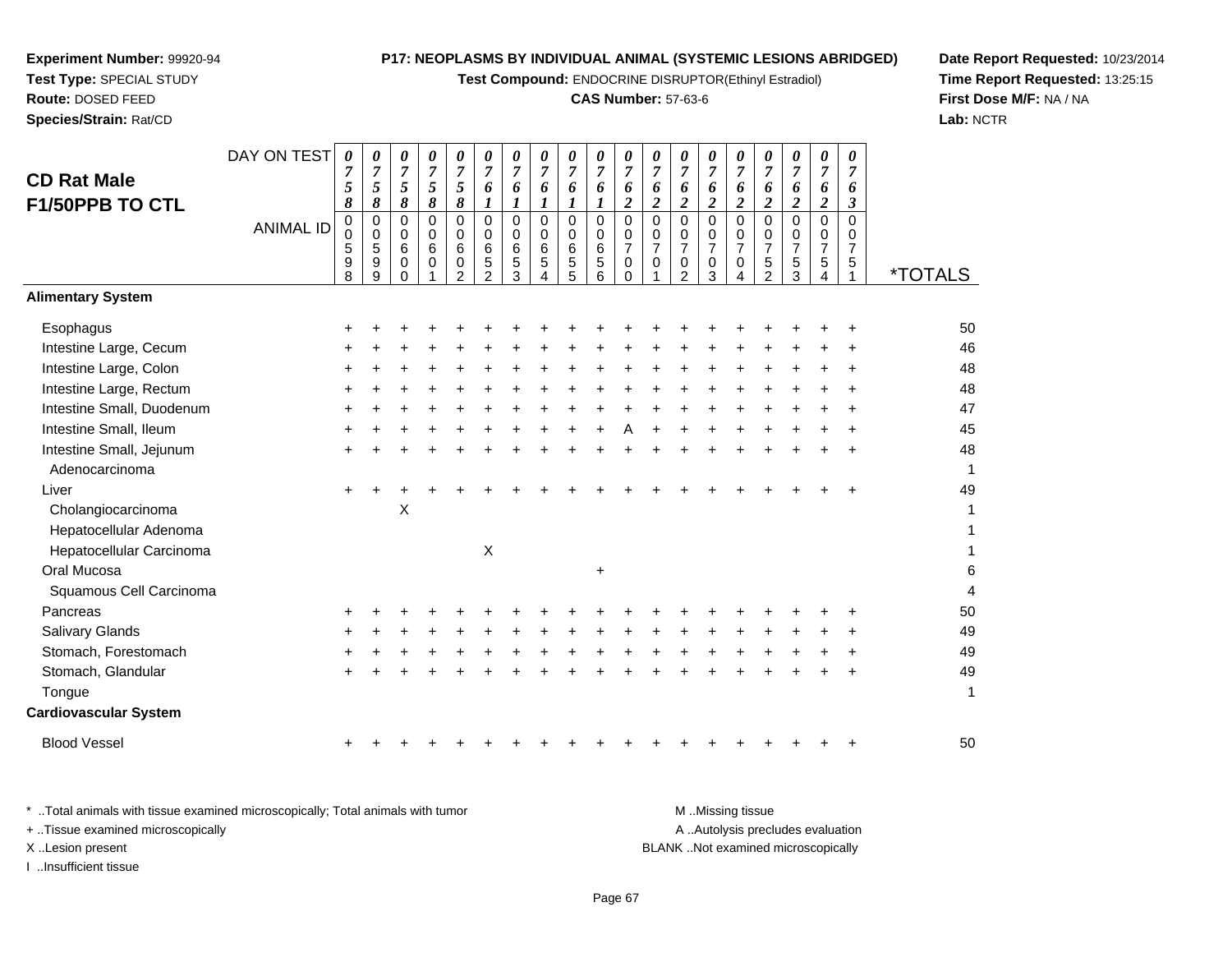**Test Compound:** ENDOCRINE DISRUPTOR(Ethinyl Estradiol)

#### **CAS Number:** 57-63-6

**Date Report Requested:** 10/23/2014**Time Report Requested:** 13:25:15**First Dose M/F:** NA / NA**Lab:** NCTR

| <b>CD Rat Male</b><br>F1/50PPB TO CTL | DAY ON TEST<br><b>ANIMAL ID</b> | 0<br>7<br>5<br>8<br>0<br>$\mathbf 0$<br>5<br>9 | 0<br>$\overline{7}$<br>5<br>8<br>0<br>0<br>5<br>9 | 0<br>$\overline{7}$<br>$5\overline{)}$<br>8<br>0<br>0<br>6<br>$\mathbf 0$ | 0<br>$\overline{7}$<br>5<br>8<br>0<br>$\mathbf 0$<br>6<br>$\Omega$ | 0<br>$\overline{7}$<br>5<br>8<br>$\mathbf 0$<br>$\mathbf 0$<br>6<br>0 | 0<br>$\overline{7}$<br>6<br>1<br>$\Omega$<br>0<br>6<br>$\mathbf 5$ | 0<br>$\overline{7}$<br>6<br>1<br>$\mathbf 0$<br>$\Omega$<br>6<br>5 | 0<br>$\overline{7}$<br>6<br>1<br>0<br>0<br>6<br>5 | 0<br>7<br>6<br>1<br>$\mathbf 0$<br>$\mathbf 0$<br>6<br>5 | 0<br>$\boldsymbol{7}$<br>6<br>$\boldsymbol{l}$<br>$\pmb{0}$<br>$\mathbf 0$<br>$\,6\,$<br>$\sqrt{5}$ | 0<br>$\overline{7}$<br>6<br>$\boldsymbol{2}$<br>$\mathbf 0$<br>$\mathbf 0$<br>$\overline{7}$<br>$\mathbf 0$ | 0<br>$\overline{7}$<br>6<br>$\boldsymbol{2}$<br>$\mathbf 0$<br>0<br>$\overline{7}$<br>$\Omega$ | 0<br>$\overline{7}$<br>6<br>$\overline{2}$<br>0<br>0<br>7<br>$\pmb{0}$ | 0<br>7<br>6<br>$\overline{2}$<br>0<br>0<br>0 | 0<br>$\overline{7}$<br>6<br>$\overline{2}$<br>0<br>$\Omega$<br>7<br>$\mathbf 0$ | 0<br>$\overline{7}$<br>6<br>$\overline{2}$<br>$\mathbf 0$<br>0<br>7<br>$\sqrt{5}$ | 0<br>$\overline{7}$<br>6<br>$\boldsymbol{2}$<br>$\mathbf 0$<br>$\Omega$<br>7<br>5 | 0<br>$\overline{7}$<br>6<br>$\boldsymbol{2}$<br>0<br>0<br>7<br>$\sqrt{5}$ | 0<br>$\overline{7}$<br>6<br>3<br>$\Omega$<br>$\Omega$<br>7<br>5 |                             |
|---------------------------------------|---------------------------------|------------------------------------------------|---------------------------------------------------|---------------------------------------------------------------------------|--------------------------------------------------------------------|-----------------------------------------------------------------------|--------------------------------------------------------------------|--------------------------------------------------------------------|---------------------------------------------------|----------------------------------------------------------|-----------------------------------------------------------------------------------------------------|-------------------------------------------------------------------------------------------------------------|------------------------------------------------------------------------------------------------|------------------------------------------------------------------------|----------------------------------------------|---------------------------------------------------------------------------------|-----------------------------------------------------------------------------------|-----------------------------------------------------------------------------------|---------------------------------------------------------------------------|-----------------------------------------------------------------|-----------------------------|
| Heart                                 |                                 | 8                                              | $\boldsymbol{9}$                                  | 0                                                                         |                                                                    | $\overline{2}$                                                        | $\overline{c}$                                                     | $\mathbf{3}$                                                       | 4                                                 | 5                                                        | 6                                                                                                   | 0                                                                                                           |                                                                                                | $\overline{c}$                                                         | 3                                            | 4                                                                               | $\overline{2}$                                                                    | 3                                                                                 | 4                                                                         |                                                                 | <i><b>*TOTALS</b></i><br>50 |
|                                       |                                 | $\ddot{}$                                      | $+$                                               | ÷                                                                         |                                                                    |                                                                       |                                                                    |                                                                    | $\ddot{}$                                         | $+$                                                      | ÷                                                                                                   |                                                                                                             | ÷                                                                                              | ÷                                                                      | $+$                                          | $+$                                                                             |                                                                                   | +                                                                                 | $\ddot{}$                                                                 | $\ddot{}$                                                       |                             |
| <b>Endocrine System</b>               |                                 |                                                |                                                   |                                                                           |                                                                    |                                                                       |                                                                    |                                                                    |                                                   |                                                          |                                                                                                     |                                                                                                             |                                                                                                |                                                                        |                                              |                                                                                 |                                                                                   |                                                                                   |                                                                           |                                                                 |                             |
| <b>Adrenal Cortex</b>                 |                                 |                                                |                                                   |                                                                           |                                                                    |                                                                       |                                                                    |                                                                    |                                                   |                                                          |                                                                                                     |                                                                                                             |                                                                                                |                                                                        |                                              |                                                                                 |                                                                                   |                                                                                   |                                                                           |                                                                 | 50                          |
| Adenoma                               |                                 |                                                |                                                   |                                                                           |                                                                    |                                                                       |                                                                    |                                                                    |                                                   |                                                          |                                                                                                     |                                                                                                             |                                                                                                |                                                                        |                                              |                                                                                 |                                                                                   |                                                                                   |                                                                           |                                                                 | 1                           |
| Adrenal Medulla                       |                                 |                                                |                                                   |                                                                           |                                                                    |                                                                       |                                                                    |                                                                    |                                                   |                                                          |                                                                                                     |                                                                                                             |                                                                                                |                                                                        |                                              |                                                                                 |                                                                                   |                                                                                   |                                                                           |                                                                 | 50                          |
| Pheochromocytoma Benign               |                                 |                                                |                                                   |                                                                           |                                                                    |                                                                       |                                                                    |                                                                    |                                                   |                                                          |                                                                                                     |                                                                                                             |                                                                                                |                                                                        |                                              |                                                                                 |                                                                                   |                                                                                   |                                                                           | X                                                               | 1                           |
| Islets, Pancreatic                    |                                 |                                                |                                                   |                                                                           |                                                                    |                                                                       |                                                                    |                                                                    |                                                   |                                                          |                                                                                                     |                                                                                                             |                                                                                                |                                                                        |                                              |                                                                                 |                                                                                   |                                                                                   |                                                                           |                                                                 | 50                          |
| Parathyroid Gland                     |                                 |                                                |                                                   |                                                                           |                                                                    |                                                                       |                                                                    |                                                                    |                                                   |                                                          |                                                                                                     |                                                                                                             |                                                                                                |                                                                        |                                              |                                                                                 |                                                                                   |                                                                                   |                                                                           |                                                                 | 50                          |
| <b>Pituitary Gland</b>                |                                 | $\ddot{}$                                      |                                                   |                                                                           |                                                                    |                                                                       |                                                                    |                                                                    |                                                   |                                                          |                                                                                                     |                                                                                                             |                                                                                                |                                                                        |                                              |                                                                                 |                                                                                   |                                                                                   |                                                                           |                                                                 | 49                          |
| Pars Distalis, Adenoma                |                                 |                                                | х                                                 |                                                                           | X                                                                  | Χ                                                                     | X                                                                  |                                                                    |                                                   |                                                          | X                                                                                                   | X                                                                                                           |                                                                                                | X                                                                      |                                              |                                                                                 |                                                                                   |                                                                                   | X                                                                         | X                                                               | 24                          |
| <b>Thyroid Gland</b>                  |                                 | ٠                                              |                                                   |                                                                           |                                                                    |                                                                       |                                                                    |                                                                    |                                                   |                                                          |                                                                                                     |                                                                                                             |                                                                                                |                                                                        |                                              |                                                                                 |                                                                                   |                                                                                   |                                                                           |                                                                 | 49                          |
| C Cell, Adenoma                       |                                 |                                                |                                                   |                                                                           |                                                                    |                                                                       |                                                                    |                                                                    |                                                   |                                                          |                                                                                                     |                                                                                                             |                                                                                                |                                                                        |                                              |                                                                                 |                                                                                   |                                                                                   |                                                                           |                                                                 | $\mathbf{1}$                |
| C Cell, Carcinoma                     |                                 |                                                |                                                   |                                                                           |                                                                    |                                                                       |                                                                    |                                                                    |                                                   |                                                          |                                                                                                     |                                                                                                             |                                                                                                |                                                                        |                                              |                                                                                 |                                                                                   |                                                                                   |                                                                           |                                                                 | 1                           |
| <b>General Body System</b>            |                                 |                                                |                                                   |                                                                           |                                                                    |                                                                       |                                                                    |                                                                    |                                                   |                                                          |                                                                                                     |                                                                                                             |                                                                                                |                                                                        |                                              |                                                                                 |                                                                                   |                                                                                   |                                                                           |                                                                 |                             |
| <b>NONE</b>                           |                                 |                                                |                                                   |                                                                           |                                                                    |                                                                       |                                                                    |                                                                    |                                                   |                                                          |                                                                                                     |                                                                                                             |                                                                                                |                                                                        |                                              |                                                                                 |                                                                                   |                                                                                   |                                                                           |                                                                 |                             |
| <b>Genital System</b>                 |                                 |                                                |                                                   |                                                                           |                                                                    |                                                                       |                                                                    |                                                                    |                                                   |                                                          |                                                                                                     |                                                                                                             |                                                                                                |                                                                        |                                              |                                                                                 |                                                                                   |                                                                                   |                                                                           |                                                                 |                             |
| <b>Coagulating Gland</b>              |                                 |                                                |                                                   |                                                                           |                                                                    |                                                                       |                                                                    |                                                                    |                                                   |                                                          |                                                                                                     |                                                                                                             |                                                                                                |                                                                        |                                              |                                                                                 |                                                                                   |                                                                                   |                                                                           |                                                                 | 48                          |
| Epididymis                            |                                 |                                                |                                                   |                                                                           |                                                                    |                                                                       |                                                                    |                                                                    |                                                   |                                                          |                                                                                                     |                                                                                                             |                                                                                                |                                                                        |                                              |                                                                                 |                                                                                   |                                                                                   |                                                                           |                                                                 | 50                          |
| <b>Preputial Gland</b>                |                                 | ٠                                              |                                                   |                                                                           |                                                                    |                                                                       |                                                                    |                                                                    |                                                   |                                                          |                                                                                                     |                                                                                                             |                                                                                                |                                                                        |                                              |                                                                                 |                                                                                   |                                                                                   |                                                                           | +                                                               | 50                          |
| Squamous Cell Carcinoma               |                                 |                                                |                                                   |                                                                           |                                                                    |                                                                       |                                                                    |                                                                    |                                                   |                                                          |                                                                                                     |                                                                                                             |                                                                                                |                                                                        |                                              |                                                                                 |                                                                                   |                                                                                   |                                                                           | X                                                               | 1                           |
| Prostate, Dorsal/Lateral Lobe         |                                 | $\ddot{}$                                      |                                                   | +                                                                         |                                                                    |                                                                       |                                                                    |                                                                    | $\ddot{}$                                         |                                                          |                                                                                                     |                                                                                                             |                                                                                                |                                                                        |                                              | +                                                                               |                                                                                   |                                                                                   |                                                                           |                                                                 | 50                          |
|                                       |                                 |                                                |                                                   |                                                                           |                                                                    |                                                                       |                                                                    |                                                                    |                                                   |                                                          |                                                                                                     |                                                                                                             |                                                                                                |                                                                        |                                              |                                                                                 |                                                                                   |                                                                                   |                                                                           |                                                                 |                             |

\* ..Total animals with tissue examined microscopically; Total animals with tumor **M** . Missing tissue M ..Missing tissue + ..Tissue examined microscopically X ..Lesion present BLANK ..Not examined microscopically

I ..Insufficient tissue

**Experiment Number:** 99920-94**Test Type:** SPECIAL STUDY**Route:** DOSED FEED**Species/Strain:** Rat/CD

A ..Autolysis precludes evaluation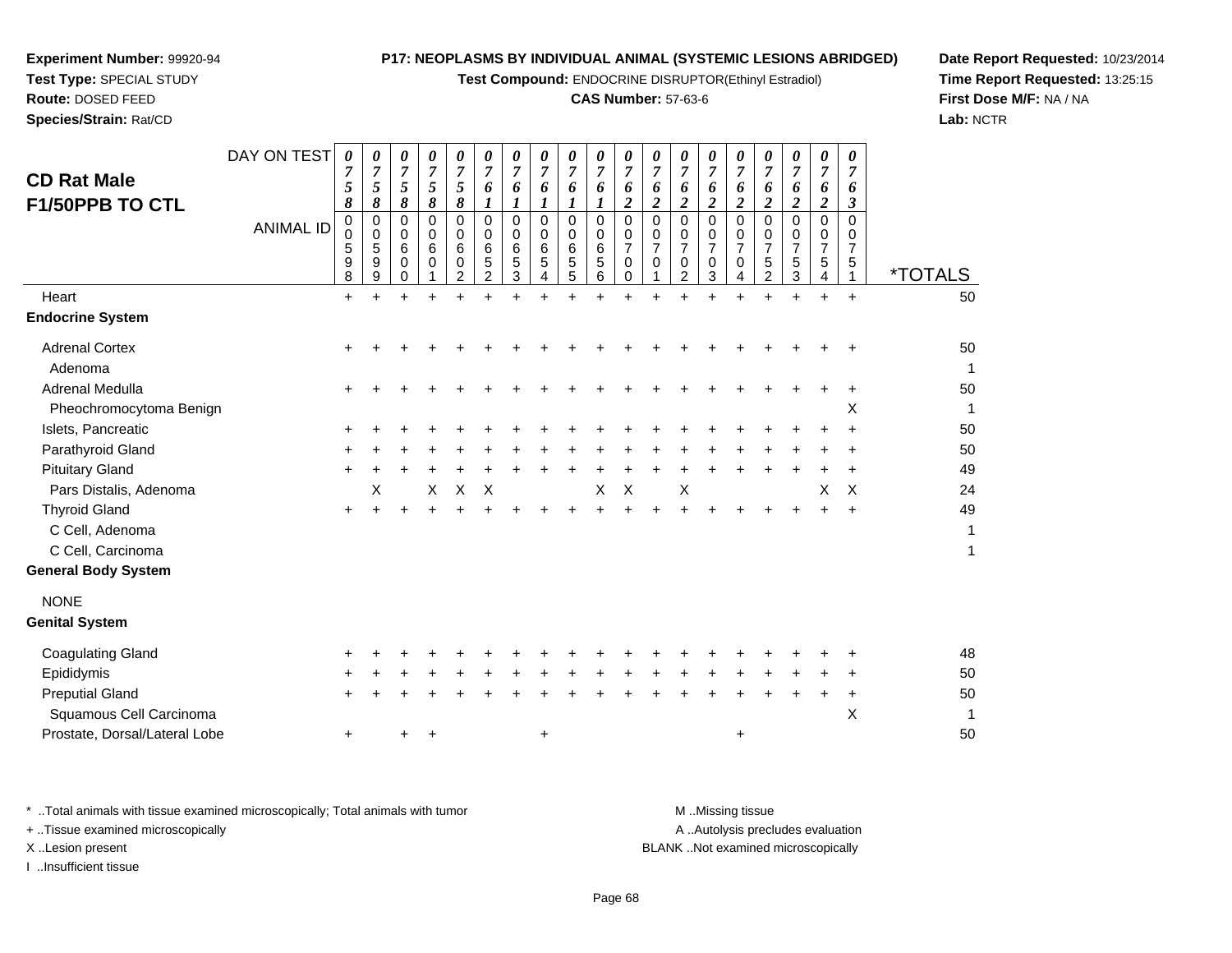**Test Compound:** ENDOCRINE DISRUPTOR(Ethinyl Estradiol)

#### **CAS Number:** 57-63-6

**Date Report Requested:** 10/23/2014**Time Report Requested:** 13:25:15**First Dose M/F:** NA / NA**Lab:** NCTR

| Prostate, Ventral Lobe<br>$\ddot{}$<br>$\ddot{}$<br>$\ddot{}$<br>$\ddot{}$<br>$\ddot{}$<br>÷<br>÷<br>$\ddot{}$<br>$+$<br>÷<br>÷<br>÷<br>$\ddot{}$<br>$+$<br>$\ddot{}$<br>+<br><b>Rete Testes</b><br>м<br>٠<br><b>Seminal Vesicle</b><br><b>Testes</b><br><b>Hematopoietic System</b><br><b>Bone Marrow</b><br>$\ddot{}$<br>+<br>Lymph Node<br>Lymph Node, Mandibular<br>+<br>٠<br>٠<br>Lymph Node, Mesenteric<br>Spleen<br>$\ddot{}$<br>+<br>÷<br>Hemangiosarcoma<br>Thymus<br>٠<br><b>Integumentary System</b><br><b>Mammary Gland</b><br>+<br>+<br>Χ<br>Adenoma<br>Fibroadenoma<br>$\boldsymbol{\mathsf{X}}$<br>Fibroma<br>Skin<br>$\ddot{}$<br><b>Basal Cell Adenoma</b><br>X<br>Keratoacanthoma<br>Osteosarcoma | <i><b>*TOTALS</b></i>   |
|---------------------------------------------------------------------------------------------------------------------------------------------------------------------------------------------------------------------------------------------------------------------------------------------------------------------------------------------------------------------------------------------------------------------------------------------------------------------------------------------------------------------------------------------------------------------------------------------------------------------------------------------------------------------------------------------------------------------|-------------------------|
|                                                                                                                                                                                                                                                                                                                                                                                                                                                                                                                                                                                                                                                                                                                     | 50                      |
|                                                                                                                                                                                                                                                                                                                                                                                                                                                                                                                                                                                                                                                                                                                     | 46                      |
|                                                                                                                                                                                                                                                                                                                                                                                                                                                                                                                                                                                                                                                                                                                     | 48                      |
|                                                                                                                                                                                                                                                                                                                                                                                                                                                                                                                                                                                                                                                                                                                     | 50                      |
|                                                                                                                                                                                                                                                                                                                                                                                                                                                                                                                                                                                                                                                                                                                     |                         |
|                                                                                                                                                                                                                                                                                                                                                                                                                                                                                                                                                                                                                                                                                                                     | 49                      |
|                                                                                                                                                                                                                                                                                                                                                                                                                                                                                                                                                                                                                                                                                                                     | 19                      |
|                                                                                                                                                                                                                                                                                                                                                                                                                                                                                                                                                                                                                                                                                                                     | 50                      |
|                                                                                                                                                                                                                                                                                                                                                                                                                                                                                                                                                                                                                                                                                                                     | 48                      |
|                                                                                                                                                                                                                                                                                                                                                                                                                                                                                                                                                                                                                                                                                                                     | 50                      |
|                                                                                                                                                                                                                                                                                                                                                                                                                                                                                                                                                                                                                                                                                                                     | 1                       |
|                                                                                                                                                                                                                                                                                                                                                                                                                                                                                                                                                                                                                                                                                                                     | 47                      |
|                                                                                                                                                                                                                                                                                                                                                                                                                                                                                                                                                                                                                                                                                                                     |                         |
|                                                                                                                                                                                                                                                                                                                                                                                                                                                                                                                                                                                                                                                                                                                     | 48                      |
|                                                                                                                                                                                                                                                                                                                                                                                                                                                                                                                                                                                                                                                                                                                     | $\overline{\mathbf{c}}$ |
|                                                                                                                                                                                                                                                                                                                                                                                                                                                                                                                                                                                                                                                                                                                     | 1                       |
|                                                                                                                                                                                                                                                                                                                                                                                                                                                                                                                                                                                                                                                                                                                     |                         |
|                                                                                                                                                                                                                                                                                                                                                                                                                                                                                                                                                                                                                                                                                                                     | 50                      |
|                                                                                                                                                                                                                                                                                                                                                                                                                                                                                                                                                                                                                                                                                                                     | 2                       |
|                                                                                                                                                                                                                                                                                                                                                                                                                                                                                                                                                                                                                                                                                                                     |                         |
|                                                                                                                                                                                                                                                                                                                                                                                                                                                                                                                                                                                                                                                                                                                     |                         |
| Prepuce, Squamous Cell Carcinoma                                                                                                                                                                                                                                                                                                                                                                                                                                                                                                                                                                                                                                                                                    | 1                       |

**Experiment Number:** 99920-94**Test Type:** SPECIAL STUDY**Route:** DOSED FEED**Species/Strain:** Rat/CD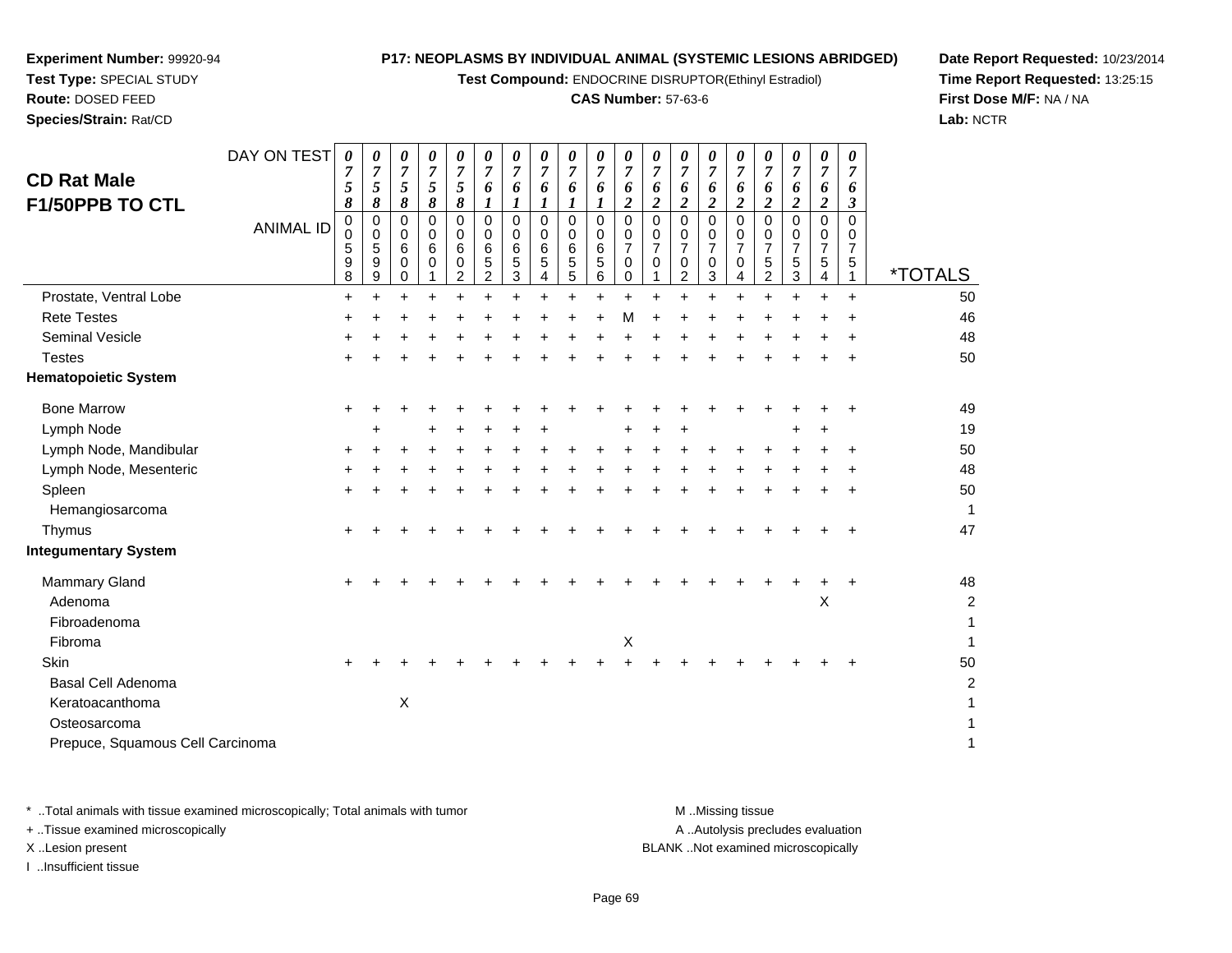| Experiment Number: 99920-94                               | P17: NEOPLASMS BY INDIVIDUAL ANIMAL (SYSTEMIC LESIONS ABRIDGED) |                                                       |                              |                              |                              |                       |                                 |                       |                                 |                                 |                       |                     |                              |                         |                       | Date Repor           |                                      |                      |                       |                           |                       |    |
|-----------------------------------------------------------|-----------------------------------------------------------------|-------------------------------------------------------|------------------------------|------------------------------|------------------------------|-----------------------|---------------------------------|-----------------------|---------------------------------|---------------------------------|-----------------------|---------------------|------------------------------|-------------------------|-----------------------|----------------------|--------------------------------------|----------------------|-----------------------|---------------------------|-----------------------|----|
| Test Type: SPECIAL STUDY                                  |                                                                 | Test Compound: ENDOCRINE DISRUPTOR(Ethinyl Estradiol) |                              |                              |                              |                       |                                 |                       |                                 |                                 |                       |                     |                              |                         |                       |                      |                                      | <b>Time Repor</b>    |                       |                           |                       |    |
| Route: DOSED FEED                                         |                                                                 | <b>CAS Number: 57-63-6</b>                            |                              |                              |                              |                       |                                 |                       |                                 |                                 |                       |                     |                              |                         |                       |                      |                                      | <b>First Dose I</b>  |                       |                           |                       |    |
| Species/Strain: Rat/CD                                    |                                                                 |                                                       |                              |                              |                              |                       |                                 |                       |                                 |                                 |                       |                     |                              |                         |                       |                      | Lab: NCTR                            |                      |                       |                           |                       |    |
|                                                           | DAY ON TEST                                                     | $\boldsymbol{\theta}$                                 | $\boldsymbol{\theta}$        | $\boldsymbol{\theta}$        | $\theta$                     | 0                     | $\boldsymbol{\theta}$           | $\boldsymbol{\theta}$ | 0                               | 0                               | $\theta$              | 0                   | 0                            | $\theta$                | 0                     | 0                    | $\boldsymbol{\theta}$                | 0                    | 0                     | $\theta$                  |                       |    |
| <b>CD Rat Male</b>                                        |                                                                 | 7<br>5                                                | $\overline{7}$<br>$\sqrt{5}$ | $\overline{7}$<br>$\sqrt{5}$ | $\overline{7}$<br>$\sqrt{5}$ | $\overline{7}$<br>5   | $\overline{7}$<br>6             | $\overline{7}$        | $\overline{7}$                  | $\overline{7}$                  | $\overline{7}$        | $\overline{7}$      | $\overline{7}$               | $\overline{7}$          | $\overline{7}$        | $\overline{7}$       | $\overline{7}$                       | $\overline{7}$       | $\overline{7}$        | $\overline{7}$            |                       |    |
| F1/50PPB TO CTL                                           |                                                                 | 8                                                     | 8                            | 8                            | 8                            | 8                     | $\boldsymbol{l}$                | 6<br>$\boldsymbol{l}$ | 6<br>$\boldsymbol{l}$           | 6<br>1                          | 6<br>$\boldsymbol{l}$ | 6<br>$\overline{2}$ | 6<br>$\overline{\mathbf{2}}$ | 6<br>$\overline{c}$     | 6<br>$\overline{2}$   | 6<br>$\overline{c}$  | 6<br>$\overline{c}$                  | 6<br>$\overline{2}$  | 6<br>$\boldsymbol{2}$ | 6<br>$\boldsymbol{\beta}$ |                       |    |
|                                                           | <b>ANIMAL ID</b>                                                | 0<br>0                                                | 0<br>0                       | 0<br>$\mathbf 0$             | $\mathbf 0$<br>$\mathbf 0$   | $\mathbf 0$<br>0<br>6 | $\mathbf 0$<br>$\mathbf 0$<br>6 | 0<br>0<br>6           | $\mathbf 0$<br>$\mathbf 0$<br>6 | $\mathbf 0$<br>$\mathbf 0$<br>6 | 0<br>$\mathbf 0$<br>6 | 0<br>0<br>7         | 0<br>0<br>7                  | $\Omega$<br>0           | 0<br>0                | $\Omega$<br>$\Omega$ | $\Omega$<br>$\Omega$                 | $\Omega$<br>$\Omega$ | $\Omega$<br>$\Omega$  | $\Omega$<br>0             |                       |    |
|                                                           |                                                                 | 5<br>9<br>8                                           | 5<br>9<br>9                  | 6<br>0<br>$\Omega$           | 6<br>$\Omega$                | 0<br>$\overline{2}$   | 5<br>$\overline{2}$             | 5<br>3                | 5<br>4                          | 5<br>5                          | 5<br>6                | 0<br>0              | $\Omega$                     | 7<br>0<br>$\mathcal{P}$ | 7<br>$\mathbf 0$<br>3 | $\overline{7}$<br>0  | $\overline{7}$<br>5<br>$\mathcal{P}$ | 7<br>5<br>3          | 7<br>5                | 7<br>5                    | <i><b>*TOTALS</b></i> |    |
| Squamous Cell Carcinoma                                   |                                                                 |                                                       |                              |                              |                              |                       |                                 |                       |                                 |                                 |                       |                     |                              |                         |                       |                      |                                      |                      |                       |                           |                       |    |
| <b>Musculoskeletal System</b>                             |                                                                 |                                                       |                              |                              |                              |                       |                                 |                       |                                 |                                 |                       |                     |                              |                         |                       |                      |                                      |                      |                       |                           |                       |    |
| Bone                                                      |                                                                 |                                                       |                              |                              |                              |                       |                                 |                       |                                 |                                 |                       |                     |                              |                         |                       |                      |                                      |                      |                       |                           |                       | 1  |
| Cranium, Nerve, Squamous Cell Carcinoma,<br>Deep Invasion |                                                                 |                                                       |                              |                              |                              |                       |                                 |                       |                                 |                                 |                       |                     |                              |                         |                       |                      |                                      |                      |                       |                           |                       |    |
| Bone, Femur                                               |                                                                 |                                                       |                              |                              |                              |                       |                                 |                       |                                 |                                 |                       |                     |                              |                         |                       |                      |                                      |                      |                       |                           |                       | 50 |
| <b>Skeletal Muscle</b>                                    |                                                                 |                                                       |                              |                              |                              |                       |                                 |                       |                                 |                                 |                       |                     |                              |                         |                       |                      |                                      |                      |                       |                           |                       |    |
| <b>Nervous System</b>                                     |                                                                 |                                                       |                              |                              |                              |                       |                                 |                       |                                 |                                 |                       |                     |                              |                         |                       |                      |                                      |                      |                       |                           |                       |    |
| Brain, Brain Stem                                         |                                                                 |                                                       |                              |                              |                              |                       |                                 |                       |                                 |                                 |                       |                     |                              |                         |                       |                      |                                      |                      |                       |                           |                       | 50 |
| Astrocytoma Malignant                                     |                                                                 |                                                       |                              |                              |                              |                       |                                 |                       |                                 |                                 |                       |                     |                              |                         |                       |                      |                                      |                      |                       |                           |                       | 1  |
| Brain, Cerebellum                                         |                                                                 |                                                       |                              |                              |                              |                       |                                 |                       |                                 |                                 |                       |                     |                              |                         |                       |                      |                                      |                      |                       |                           |                       | 50 |
| Astrocytoma Malignant                                     |                                                                 |                                                       |                              |                              |                              |                       |                                 |                       |                                 |                                 |                       |                     |                              |                         |                       |                      |                                      |                      |                       |                           |                       |    |
| Brain, Cerebrum                                           |                                                                 |                                                       |                              |                              |                              |                       |                                 |                       |                                 |                                 |                       |                     |                              |                         |                       |                      |                                      |                      |                       |                           |                       | 50 |
| Astrocytoma Malignant                                     |                                                                 |                                                       |                              |                              |                              |                       |                                 |                       |                                 |                                 |                       |                     |                              |                         |                       |                      |                                      |                      |                       |                           |                       |    |
| Granular Cell Tumor Benign                                |                                                                 |                                                       |                              |                              |                              |                       |                                 |                       |                                 |                                 |                       |                     |                              |                         |                       |                      |                                      |                      |                       |                           |                       |    |
| <b>Respiratory System</b>                                 |                                                                 |                                                       |                              |                              |                              |                       |                                 |                       |                                 |                                 |                       |                     |                              |                         |                       |                      |                                      |                      |                       |                           |                       |    |
| Lung                                                      |                                                                 |                                                       |                              |                              |                              |                       |                                 |                       |                                 |                                 |                       |                     |                              |                         |                       |                      |                                      |                      |                       |                           |                       | 50 |

**Date Report Requested:** 10/23/2014**Time Report Requested:** 13:25:15**M/F:** NA / NA

| * Total animals with tissue examined microscopically; Total animals with tumor | M Missing tissue                   |
|--------------------------------------------------------------------------------|------------------------------------|
| + Tissue examined microscopically                                              | A Autolysis precludes evaluation   |
| X Lesion present                                                               | BLANK Not examined microscopically |
| …Insufficient tissue                                                           |                                    |

Nose

Eye

Trachea

**Special Senses System**

 $e$  +

 $e$  +

a  $+$ 

<sup>+</sup> <sup>+</sup> <sup>+</sup> <sup>+</sup> <sup>+</sup> <sup>+</sup> <sup>+</sup> <sup>+</sup> <sup>+</sup> <sup>+</sup> <sup>+</sup> <sup>+</sup> <sup>+</sup> <sup>+</sup> <sup>+</sup> <sup>+</sup> <sup>+</sup> <sup>+</sup> <sup>50</sup>

<sup>+</sup> <sup>+</sup> <sup>+</sup> <sup>+</sup> <sup>+</sup> <sup>+</sup> <sup>+</sup> <sup>+</sup> <sup>+</sup> <sup>+</sup> <sup>+</sup> <sup>+</sup> <sup>+</sup> <sup>+</sup> <sup>+</sup> <sup>+</sup> <sup>+</sup> <sup>+</sup> <sup>50</sup>

<sup>+</sup> <sup>+</sup> <sup>+</sup> <sup>+</sup> <sup>+</sup> <sup>+</sup> <sup>+</sup> <sup>+</sup> <sup>+</sup> <sup>+</sup> <sup>+</sup> <sup>+</sup> <sup>+</sup> <sup>+</sup> <sup>+</sup> <sup>+</sup> <sup>+</sup> <sup>+</sup> <sup>48</sup>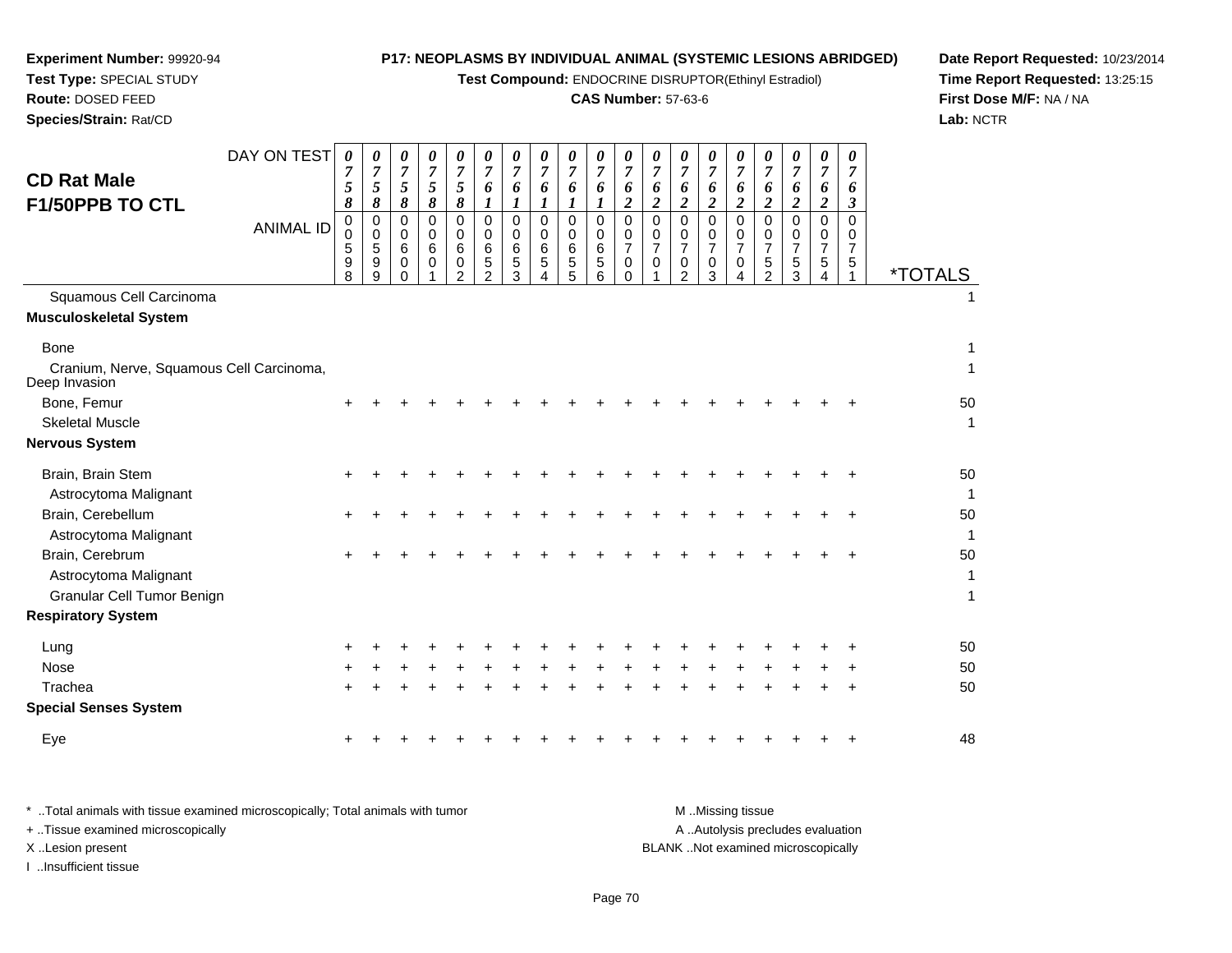| <b>TEST TYPE:</b> SPECIAL STUDY<br>Route: DOSED FEED                                                        |                            |                                                                 |                       |                                    |                                    |                  |                               |                               |                         |             |                            |                                        |               |                                 | <b>Test Compound:</b> ENDOCRINE DISRUPTOR(Ethinyl Estragio) |                                 |                          |                     |                          |           | Time Re<br><b>First Do</b> |  |  |  |
|-------------------------------------------------------------------------------------------------------------|----------------------------|-----------------------------------------------------------------|-----------------------|------------------------------------|------------------------------------|------------------|-------------------------------|-------------------------------|-------------------------|-------------|----------------------------|----------------------------------------|---------------|---------------------------------|-------------------------------------------------------------|---------------------------------|--------------------------|---------------------|--------------------------|-----------|----------------------------|--|--|--|
| Species/Strain: Rat/CD                                                                                      | <b>CAS Number: 57-63-6</b> |                                                                 |                       |                                    |                                    |                  |                               |                               |                         |             |                            |                                        |               |                                 |                                                             | Lab: NC                         |                          |                     |                          |           |                            |  |  |  |
| <b>CD Rat Male</b><br><b>F1/50PPB TO CTL</b>                                                                | DAY ON TEST                | $\boldsymbol{\theta}$<br>5<br>8<br>0<br>$\Omega$<br>5<br>9<br>8 | 0<br>7<br>5<br>8<br>0 | 0<br>$\overline{7}$<br>5<br>8<br>0 | 0<br>$\overline{7}$<br>5<br>8<br>0 | 0<br>5<br>8<br>0 | 0<br>$\overline{7}$<br>6<br>0 | 0<br>$\overline{7}$<br>6<br>0 | 0                       | 0<br>6<br>0 | 7<br>0<br>0<br>6<br>5<br>6 | $\theta$<br>6<br>$\boldsymbol{2}$<br>0 | 6             | 0<br>$\overline{7}$<br>6<br>2   | 0<br>$\overline{7}$<br>6<br>$\overline{c}$<br>0             | 0<br>7<br>6<br>$\boldsymbol{2}$ |                          |                     | 0<br>7<br>6<br>2<br>0    | 0<br>6    |                            |  |  |  |
|                                                                                                             | <b>ANIMAL ID</b>           |                                                                 | 0<br>5<br>9<br>9      | 0<br>6<br>$\Omega$                 | 0<br>6<br>0                        | 0<br>6<br>0      | $\Omega$<br>6<br>5            | 0<br>6<br>5<br>3              | 0<br>6<br>5             | 0<br>6<br>5 |                            | 0<br>$\overline{7}$<br>$\mathbf 0$     | 0<br>$\Omega$ | 0<br>$\Omega$<br>$\overline{2}$ | 0<br>7<br>$\Omega$<br>3                                     | 0<br>$\overline{7}$<br>$\Omega$ | $\overline{7}$<br>5<br>2 | $\overline{7}$<br>5 | 0<br>$\overline{7}$<br>5 | 5         | <i><b>*TOTALS</b></i>      |  |  |  |
| Harderian Gland<br>Squamous Cell Carcinoma, Deep Invasion<br><b>Lacrimal Gland</b><br><b>Urinary System</b> |                            | $\ddot{}$                                                       |                       |                                    |                                    |                  |                               |                               |                         |             |                            |                                        |               |                                 |                                                             |                                 |                          |                     |                          | $\ddot{}$ | 50                         |  |  |  |
| Kidney<br>Bilateral, Renal Tubule, Adenoma<br>Sarcoma<br>Urethra                                            |                            |                                                                 |                       |                                    |                                    |                  |                               |                               |                         |             |                            |                                        |               |                                 |                                                             |                                 |                          |                     |                          |           | 49<br>2                    |  |  |  |
| <b>Urinary Bladder</b><br><b>SYSTEMIC LESIONS</b>                                                           |                            |                                                                 |                       |                                    |                                    |                  |                               |                               |                         |             |                            |                                        |               |                                 |                                                             |                                 |                          |                     |                          |           | 49                         |  |  |  |
| Multiple Organ                                                                                              |                            |                                                                 |                       |                                    |                                    |                  |                               |                               | *** END OF MALE DATA*** |             |                            |                                        |               |                                 |                                                             |                                 |                          |                     |                          |           | 50                         |  |  |  |

\* ..Total animals with tissue examined microscopically; Total animals with tumor **M** . Missing tissue M ..Missing tissue

+ ..Tissue examined microscopically

I ..Insufficient tissue

A ..Autolysis precludes evaluation X ..Lesion present BLANK ..Not examined microscopically

# **P17: NEOPLASMS BY INDIVIDUAL ANIMAL (SYSTEMIC LESIONS ABRIDGED)**

**Test Compound:** ENDOCRINE DISRUPTOR(Ethinyl Estradiol)

**Date Report Requested:** 10/23/2014**Time Report Requested:** 13:25:15**bse M/F:** NA / NA **Lab:** NCTR

# **Experiment Number:** 99920-94**Test Type:** SPECIAL STUDY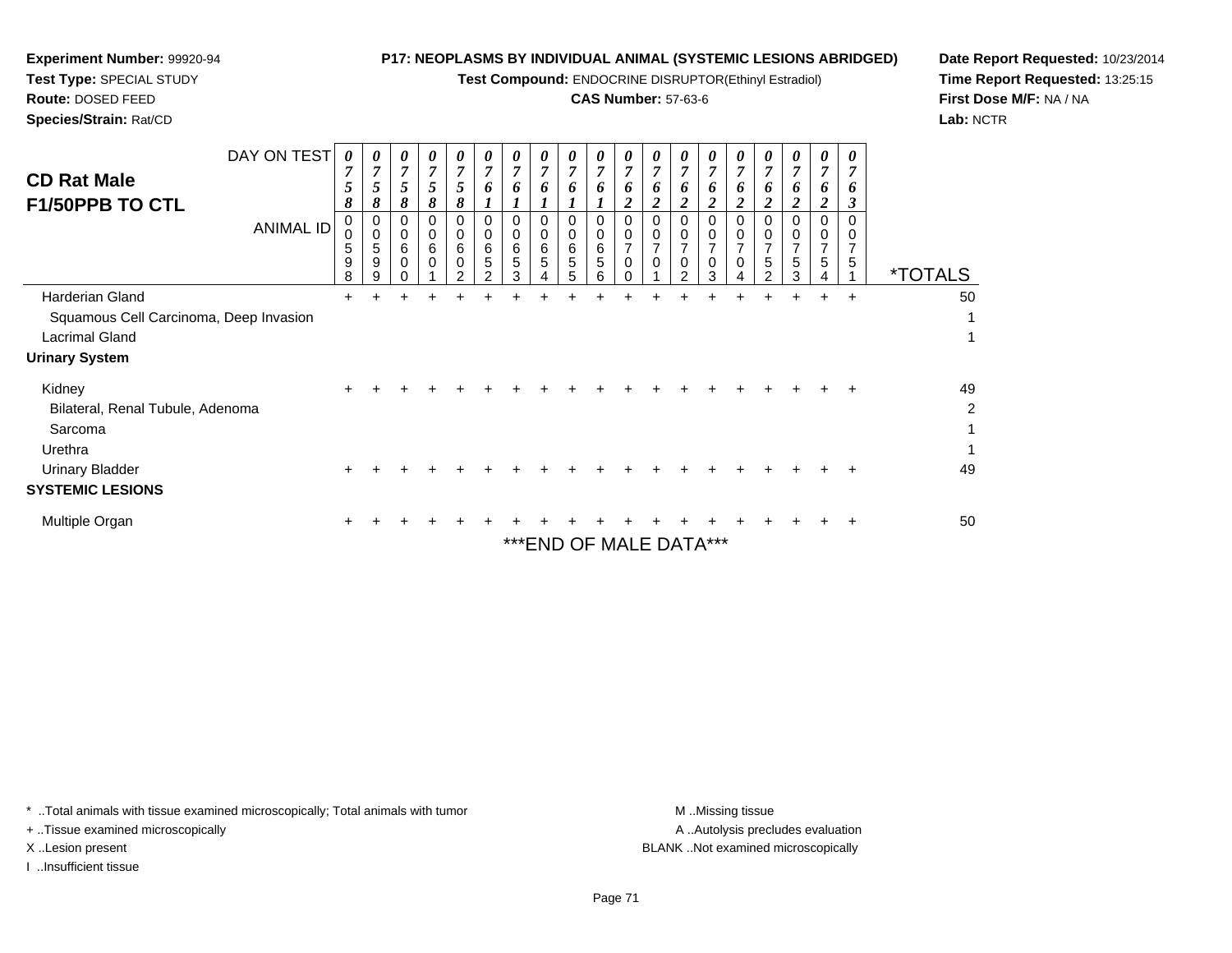**Test Compound:** ENDOCRINE DISRUPTOR(Ethinyl Estradiol)

#### **CAS Number:** 57-63-6

**Date Report Requested:** 10/23/2014**Time Report Requested:** 13:25:16**First Dose M/F:** NA / NA**Lab:** NCTR

| <b>CD Rat Female</b>         | DAY ON TEST      | 0<br>5<br>$\boldsymbol{2}$                           | $\boldsymbol{\theta}$<br>$\sqrt{5}$<br>$\mathfrak{z}$ | $\pmb{\theta}$<br>$\overline{5}$<br>6                | 0<br>5<br>$\pmb{9}$                                                               | 0<br>$\sqrt{5}$<br>9                       | 0<br>6<br>$\boldsymbol{l}$                                       | 0<br>6<br>3                                               | $\boldsymbol{\theta}$<br>$\pmb{6}$<br>$\boldsymbol{4}$ | $\pmb{\theta}$<br>$\boldsymbol{6}$<br>$\boldsymbol{4}$              | 0<br>6<br>5                                                              | 0<br>6<br>6                                                | 0<br>6<br>6                                                  | 0<br>6<br>$\overline{7}$                                                               | $\boldsymbol{\theta}$<br>6<br>$\overline{7}$                 | $\boldsymbol{\theta}$<br>6<br>$\overline{7}$ | 0<br>6<br>$\overline{7}$                  | 0<br>6<br>8                                               | 0<br>6<br>$\boldsymbol{g}$             | $\pmb{\theta}$<br>$\overline{7}$<br>$\boldsymbol{\theta}$                | 0<br>$\overline{7}$<br>$\boldsymbol{\theta}$     | $\overline{7}$<br>$\boldsymbol{l}$ | 0<br>$\overline{7}$<br>1                     | 0<br>$\boldsymbol{7}$<br>$\boldsymbol{2}$     | $\pmb{\theta}$<br>$\overline{7}$<br>$\boldsymbol{2}$      | 0<br>$\overline{7}$<br>$\mathfrak{s}$                            | 0<br>$\overline{7}$<br>5                                          | 0<br>$\overline{7}$<br>5   | 0<br>$\boldsymbol{7}$<br>$\mathfrak{s}$     | $\pmb{\theta}$<br>$\overline{7}$<br>$\mathfrak{s}$       | $\boldsymbol{\theta}$<br>$\overline{7}$<br>5 | $\boldsymbol{\theta}$<br>$\overline{7}$<br>5  |
|------------------------------|------------------|------------------------------------------------------|-------------------------------------------------------|------------------------------------------------------|-----------------------------------------------------------------------------------|--------------------------------------------|------------------------------------------------------------------|-----------------------------------------------------------|--------------------------------------------------------|---------------------------------------------------------------------|--------------------------------------------------------------------------|------------------------------------------------------------|--------------------------------------------------------------|----------------------------------------------------------------------------------------|--------------------------------------------------------------|----------------------------------------------|-------------------------------------------|-----------------------------------------------------------|----------------------------------------|--------------------------------------------------------------------------|--------------------------------------------------|------------------------------------|----------------------------------------------|-----------------------------------------------|-----------------------------------------------------------|------------------------------------------------------------------|-------------------------------------------------------------------|----------------------------|---------------------------------------------|----------------------------------------------------------|----------------------------------------------|-----------------------------------------------|
| <b>OPPB</b><br>F1            |                  | 9                                                    | 9                                                     | 8                                                    | 5                                                                                 | 8                                          | $\boldsymbol{4}$                                                 |                                                           | $\mathfrak{I}$                                         | $\boldsymbol{9}$                                                    | $\boldsymbol{\beta}$                                                     | 8                                                          | 9                                                            | $\overline{c}$                                                                         | 5                                                            | $\boldsymbol{9}$                             | 9                                         | 6                                                         | 0                                      | $\boldsymbol{\theta}$                                                    | $\boldsymbol{2}$                                 | $\mathfrak{z}$                     | $\overline{7}$                               | $\boldsymbol{\theta}$                         | $\pmb{\theta}$                                            | 6                                                                | 6                                                                 | 6                          | $\overline{7}$                              | $\overline{7}$                                           | $\overline{7}$                               | $\overline{7}$                                |
|                              | <b>ANIMAL ID</b> | $\mathbf 0$<br>0<br>$\overline{7}$<br>$\overline{7}$ | $\pmb{0}$<br>$\mathbf 0$<br>$\mathbf 0$<br>$\, 8$     | 0<br>$\mathbf 0$<br>$\mathbf{1}$<br>$\mathbf 0$<br>9 | $\boldsymbol{0}$<br>$\pmb{0}$<br>$\overline{1}$<br>$\mathbf{3}$<br>$\overline{7}$ | $\mathbf 0$<br>0<br>$\mathbf{1}$<br>4<br>5 | $\mathbf 0$<br>0<br>$\mathbf{1}$<br>$\sqrt{5}$<br>$\overline{ }$ | $\overline{0}$<br>$\mathbf 0$<br>1<br>$\overline{7}$<br>6 | $\pmb{0}$<br>$\pmb{0}$<br>$\overline{1}$<br>8<br>8     | $\pmb{0}$<br>$\pmb{0}$<br>$\sqrt{2}$<br>$\pmb{0}$<br>$\overline{2}$ | $\mathbf 0$<br>$\mathbf 0$<br>$\overline{c}$<br>$\mathbf{1}$<br>$\Omega$ | $\mathbf 0$<br>$\mathbf 0$<br>$\overline{2}$<br>$\sqrt{3}$ | $\mathbf 0$<br>0<br>$\overline{c}$<br>$\sqrt{3}$<br>$\Omega$ | $\mathsf 0$<br>$\mathbf 0$<br>$\overline{c}$<br>$\overline{\mathbf{4}}$<br>$\mathbf 0$ | $\mathsf 0$<br>$\pmb{0}$<br>$\overline{2}$<br>$\overline{4}$ | $\pmb{0}$<br>$\pmb{0}$<br>$rac{2}{5}$<br>2   | $\mathbf 0$<br>$\pmb{0}$<br>$\frac{2}{5}$ | $\overline{0}$<br>$\mathbf 0$<br>$\overline{c}$<br>6<br>8 | 0<br>$\mathbf 0$<br>$\frac{2}{7}$<br>5 | $\boldsymbol{0}$<br>$\pmb{0}$<br>$\overline{2}$<br>$\boldsymbol{9}$<br>4 | $\mathbf 0$<br>$\Omega$<br>3<br>$\mathbf 0$<br>2 | $\mathbf 0$<br>$\Omega$<br>3<br>5  | 0<br>$\Omega$<br>$\sqrt{3}$<br>$\frac{2}{3}$ | $\pmb{0}$<br>0<br>$\sqrt{3}$<br>$\frac{2}{8}$ | $\mathsf 0$<br>$\mathbf 0$<br>$\sqrt{3}$<br>$\frac{2}{9}$ | $\mathbf 0$<br>$\mathbf 0$<br>$\overline{4}$<br>$\mathbf 0$<br>5 | $\overline{0}$<br>$\mathbf 0$<br>$\overline{4}$<br>$\pmb{0}$<br>6 | 0<br>$\mathbf 0$<br>4<br>0 | 0<br>0<br>$\overline{\mathbf{4}}$<br>5<br>9 | $\pmb{0}$<br>$\mathbf 0$<br>$\sqrt{5}$<br>$\pmb{0}$<br>6 | $\mathbf 0$<br>$\Omega$<br>5<br>0            | $\mathbf 0$<br>$\Omega$<br>5<br>$\Omega$<br>8 |
| <b>Alimentary System</b>     |                  |                                                      |                                                       |                                                      |                                                                                   |                                            |                                                                  |                                                           |                                                        |                                                                     |                                                                          |                                                            |                                                              |                                                                                        |                                                              |                                              |                                           |                                                           |                                        |                                                                          |                                                  |                                    |                                              |                                               |                                                           |                                                                  |                                                                   |                            |                                             |                                                          |                                              |                                               |
| Esophagus                    |                  |                                                      |                                                       |                                                      |                                                                                   |                                            |                                                                  |                                                           |                                                        |                                                                     |                                                                          |                                                            |                                                              |                                                                                        |                                                              |                                              |                                           |                                                           |                                        |                                                                          |                                                  |                                    |                                              |                                               |                                                           |                                                                  |                                                                   |                            |                                             |                                                          |                                              |                                               |
| Intestine Large, Cecum       |                  |                                                      |                                                       |                                                      |                                                                                   |                                            |                                                                  |                                                           |                                                        |                                                                     |                                                                          |                                                            |                                                              |                                                                                        |                                                              |                                              |                                           |                                                           |                                        |                                                                          |                                                  |                                    |                                              |                                               |                                                           |                                                                  |                                                                   |                            |                                             |                                                          |                                              |                                               |
| Intestine Large, Colon       |                  |                                                      |                                                       |                                                      |                                                                                   |                                            |                                                                  |                                                           |                                                        |                                                                     |                                                                          |                                                            |                                                              |                                                                                        |                                                              |                                              |                                           |                                                           |                                        |                                                                          |                                                  |                                    |                                              |                                               |                                                           |                                                                  |                                                                   |                            |                                             |                                                          |                                              |                                               |
| Intestine Large, Rectum      |                  |                                                      |                                                       |                                                      |                                                                                   |                                            |                                                                  |                                                           |                                                        |                                                                     |                                                                          |                                                            |                                                              |                                                                                        |                                                              |                                              |                                           |                                                           |                                        |                                                                          |                                                  |                                    |                                              |                                               |                                                           |                                                                  |                                                                   |                            |                                             |                                                          |                                              |                                               |
| Intestine Small, Duodenum    |                  |                                                      |                                                       |                                                      |                                                                                   |                                            |                                                                  |                                                           |                                                        |                                                                     |                                                                          |                                                            |                                                              |                                                                                        |                                                              |                                              |                                           |                                                           |                                        |                                                                          |                                                  |                                    |                                              |                                               |                                                           |                                                                  |                                                                   |                            |                                             |                                                          |                                              |                                               |
| Intestine Small, Ileum       |                  |                                                      |                                                       |                                                      |                                                                                   |                                            |                                                                  |                                                           |                                                        |                                                                     |                                                                          |                                                            |                                                              |                                                                                        |                                                              |                                              |                                           |                                                           |                                        |                                                                          |                                                  |                                    |                                              |                                               |                                                           |                                                                  |                                                                   |                            |                                             |                                                          |                                              |                                               |
| Intestine Small, Jejunum     |                  |                                                      |                                                       |                                                      |                                                                                   |                                            |                                                                  |                                                           |                                                        |                                                                     |                                                                          |                                                            |                                                              |                                                                                        |                                                              |                                              |                                           |                                                           |                                        |                                                                          |                                                  |                                    |                                              |                                               |                                                           |                                                                  |                                                                   |                            |                                             |                                                          |                                              |                                               |
| Liver                        |                  |                                                      |                                                       |                                                      |                                                                                   |                                            |                                                                  |                                                           |                                                        |                                                                     |                                                                          |                                                            |                                                              |                                                                                        |                                                              |                                              |                                           |                                                           |                                        |                                                                          |                                                  |                                    |                                              |                                               |                                                           |                                                                  |                                                                   |                            |                                             |                                                          |                                              |                                               |
| Cholangiocarcinoma           |                  |                                                      |                                                       |                                                      |                                                                                   |                                            |                                                                  |                                                           |                                                        |                                                                     |                                                                          |                                                            |                                                              |                                                                                        |                                                              |                                              |                                           |                                                           |                                        |                                                                          |                                                  |                                    | $\pmb{\times}$                               |                                               |                                                           |                                                                  |                                                                   |                            |                                             |                                                          |                                              |                                               |
| Hepatocellular Adenoma       |                  |                                                      |                                                       |                                                      |                                                                                   |                                            |                                                                  |                                                           |                                                        |                                                                     |                                                                          |                                                            |                                                              |                                                                                        |                                                              |                                              |                                           |                                                           |                                        |                                                                          |                                                  |                                    |                                              |                                               |                                                           |                                                                  |                                                                   |                            |                                             |                                                          |                                              |                                               |
| Mesentery                    |                  |                                                      |                                                       |                                                      |                                                                                   |                                            |                                                                  |                                                           |                                                        |                                                                     |                                                                          |                                                            |                                                              |                                                                                        |                                                              |                                              | $\ddot{}$                                 |                                                           |                                        |                                                                          |                                                  |                                    |                                              |                                               |                                                           |                                                                  |                                                                   |                            | $\pm$                                       |                                                          |                                              |                                               |
| Oral Mucosa                  |                  |                                                      |                                                       |                                                      |                                                                                   |                                            |                                                                  |                                                           |                                                        |                                                                     |                                                                          |                                                            |                                                              | $+$                                                                                    | $+$                                                          |                                              |                                           |                                                           |                                        |                                                                          |                                                  |                                    |                                              |                                               |                                                           |                                                                  |                                                                   | $\ddot{}$                  |                                             |                                                          |                                              |                                               |
| Squamous Cell Carcinoma      |                  |                                                      |                                                       |                                                      |                                                                                   |                                            |                                                                  |                                                           |                                                        |                                                                     |                                                                          |                                                            |                                                              | $\mathsf{X}$                                                                           | $\mathsf{X}$                                                 |                                              |                                           |                                                           |                                        |                                                                          |                                                  |                                    |                                              |                                               |                                                           |                                                                  |                                                                   | X                          |                                             |                                                          |                                              |                                               |
| Pancreas                     |                  |                                                      |                                                       |                                                      |                                                                                   |                                            |                                                                  |                                                           |                                                        |                                                                     |                                                                          |                                                            |                                                              |                                                                                        |                                                              |                                              |                                           |                                                           |                                        |                                                                          |                                                  |                                    |                                              |                                               |                                                           |                                                                  |                                                                   |                            |                                             |                                                          |                                              |                                               |
| Salivary Glands              |                  |                                                      |                                                       |                                                      |                                                                                   |                                            |                                                                  |                                                           |                                                        |                                                                     |                                                                          |                                                            |                                                              |                                                                                        |                                                              |                                              |                                           |                                                           |                                        |                                                                          |                                                  |                                    |                                              |                                               |                                                           |                                                                  |                                                                   |                            |                                             |                                                          |                                              |                                               |
| Stomach, Forestomach         |                  |                                                      |                                                       |                                                      |                                                                                   |                                            |                                                                  |                                                           |                                                        |                                                                     |                                                                          |                                                            |                                                              |                                                                                        |                                                              |                                              |                                           |                                                           |                                        |                                                                          |                                                  |                                    |                                              |                                               |                                                           |                                                                  |                                                                   |                            |                                             |                                                          |                                              |                                               |
| Squamous Cell Papilloma      |                  |                                                      |                                                       |                                                      |                                                                                   |                                            |                                                                  |                                                           |                                                        |                                                                     |                                                                          |                                                            |                                                              |                                                                                        |                                                              |                                              |                                           |                                                           |                                        |                                                                          |                                                  |                                    |                                              |                                               |                                                           |                                                                  |                                                                   |                            |                                             |                                                          |                                              |                                               |
| Stomach, Glandular           |                  |                                                      |                                                       |                                                      |                                                                                   |                                            |                                                                  |                                                           |                                                        |                                                                     |                                                                          |                                                            |                                                              |                                                                                        |                                                              |                                              |                                           |                                                           |                                        |                                                                          |                                                  |                                    |                                              |                                               |                                                           |                                                                  |                                                                   |                            |                                             |                                                          |                                              |                                               |
| <b>Cardiovascular System</b> |                  |                                                      |                                                       |                                                      |                                                                                   |                                            |                                                                  |                                                           |                                                        |                                                                     |                                                                          |                                                            |                                                              |                                                                                        |                                                              |                                              |                                           |                                                           |                                        |                                                                          |                                                  |                                    |                                              |                                               |                                                           |                                                                  |                                                                   |                            |                                             |                                                          |                                              |                                               |
| <b>Blood Vessel</b>          |                  |                                                      |                                                       |                                                      |                                                                                   |                                            |                                                                  |                                                           |                                                        |                                                                     |                                                                          |                                                            |                                                              |                                                                                        |                                                              |                                              |                                           |                                                           |                                        |                                                                          |                                                  |                                    |                                              |                                               |                                                           |                                                                  |                                                                   |                            |                                             |                                                          |                                              |                                               |
| Heart                        |                  |                                                      |                                                       |                                                      |                                                                                   |                                            |                                                                  |                                                           |                                                        |                                                                     |                                                                          |                                                            |                                                              |                                                                                        |                                                              |                                              |                                           |                                                           |                                        |                                                                          |                                                  |                                    |                                              |                                               |                                                           |                                                                  |                                                                   |                            |                                             |                                                          |                                              |                                               |
|                              |                  |                                                      |                                                       |                                                      |                                                                                   |                                            |                                                                  |                                                           |                                                        |                                                                     |                                                                          |                                                            |                                                              |                                                                                        |                                                              |                                              |                                           |                                                           |                                        |                                                                          |                                                  |                                    |                                              |                                               |                                                           |                                                                  |                                                                   |                            |                                             |                                                          |                                              |                                               |

\* ..Total animals with tissue examined microscopically; Total animals with tumor **M** . Missing tissue M ..Missing tissue A ..Autolysis precludes evaluation + ..Tissue examined microscopically X ..Lesion present BLANK ..Not examined microscopicallyI ..Insufficient tissue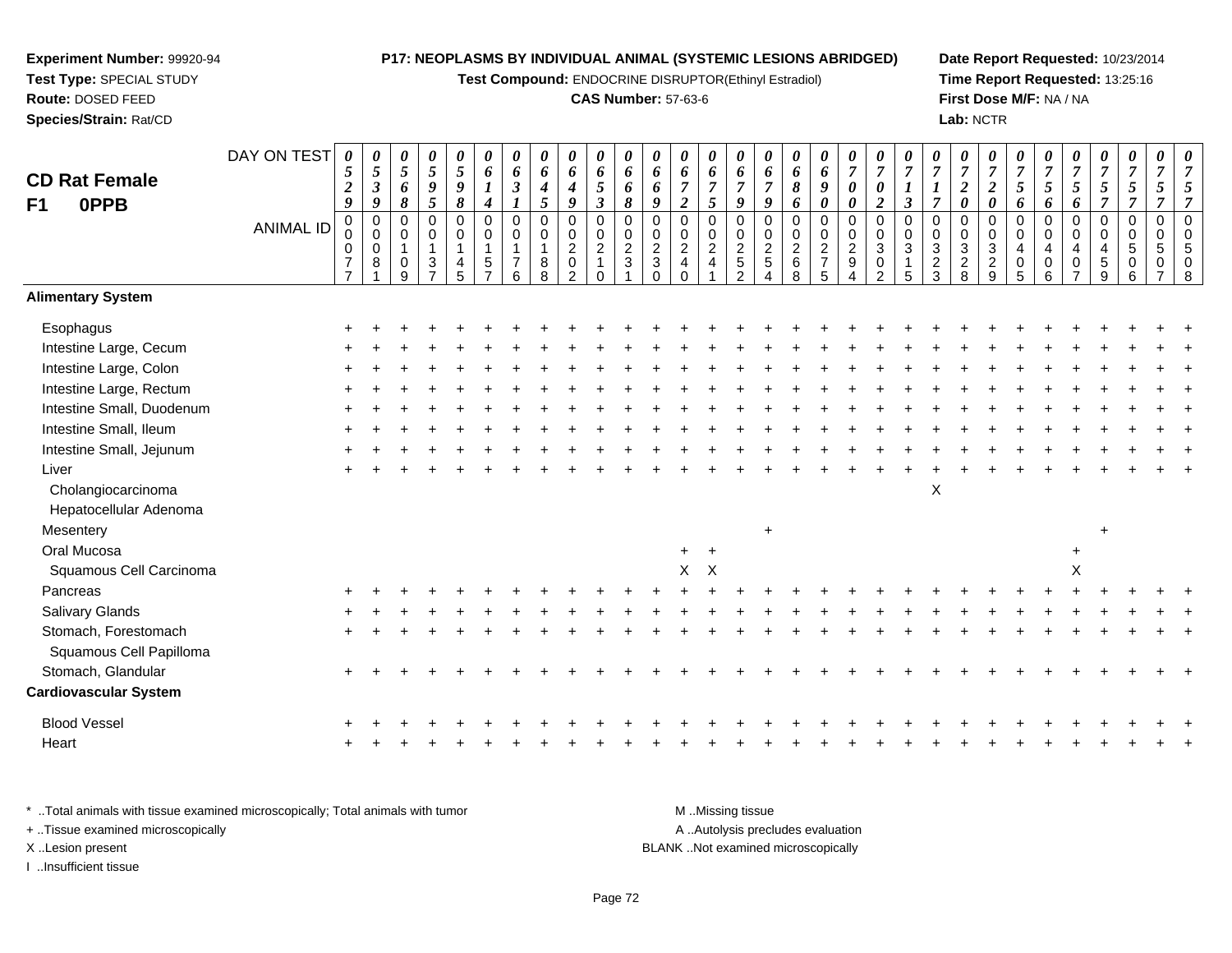**Test Compound:** ENDOCRINE DISRUPTOR(Ethinyl Estradiol)

# **CAS Number:** 57-63-6

**Date Report Requested:** 10/23/2014 **Time Report Requested:** 13:25:16**First Dose M/F:** NA / NA**Lab:** NCTR

| <b>CD Rat Female</b><br>0PPB<br>F1         | DAY ON TEST<br><b>ANIMAL ID</b> | 0<br>5<br>$\boldsymbol{2}$<br>9<br>0<br>0<br>0<br>$\boldsymbol{7}$<br>$\overline{7}$ | 0<br>5<br>$\boldsymbol{\beta}$<br>9<br>$\mathbf 0$<br>$\pmb{0}$<br>0<br>8 | 0<br>$\mathfrak{s}$<br>6<br>$\pmb{8}$<br>0<br>0<br>$\overline{1}$<br>0<br>9 | 0<br>$\mathfrak{s}$<br>$\boldsymbol{g}$<br>5<br>$\mathbf 0$<br>$\mathbf 0$<br>$\overline{1}$<br>$\mathbf{3}$<br>$\overline{ }$ | 0<br>$\mathfrak{s}$<br>$\boldsymbol{g}$<br>$\pmb{8}$<br>0<br>0<br>$\mathbf{1}$<br>4<br>5 | 6<br>$\boldsymbol{l}$<br>4<br>$\mathbf 0$<br>$\mathbf 0$<br>1<br>5 | 0<br>6<br>$\boldsymbol{\beta}$<br>$\mathbf 0$<br>0<br>7<br>6 | 0<br>6<br>$\boldsymbol{4}$<br>5<br>$\mathbf 0$<br>$\mathsf 0$<br>$\mathbf{1}$<br>$\bf 8$<br>8 | 0<br>6<br>$\boldsymbol{4}$<br>9<br>0<br>$\pmb{0}$<br>$\boldsymbol{2}$<br>$\pmb{0}$<br>2 | 0<br>6<br>$\mathfrak{s}$<br>$\boldsymbol{\beta}$<br>$\mathbf 0$<br>$\mathbf 0$<br>$\sqrt{2}$<br>$\Omega$ | 0<br>6<br>6<br>8<br>0<br>$\mathbf 0$<br>$\boldsymbol{2}$<br>$\mathbf{3}$ | 0<br>6<br>6<br>9<br>0<br>$\mathbf 0$<br>$\sqrt{2}$<br>$\sqrt{3}$<br>$\Omega$ | 0<br>6<br>$\overline{7}$<br>$\overline{2}$<br>0<br>$\mathbf 0$<br>$\overline{c}$<br>$\overline{4}$<br>$\Omega$ | 0<br>6<br>$\overline{7}$<br>5<br>0<br>0<br>$\overline{a}$<br>4 | 0<br>6<br>$\overline{7}$<br>9<br>0<br>$\pmb{0}$<br>$\frac{2}{5}$<br>$\mathfrak{p}$ | 0<br>6<br>$\overline{7}$<br>9<br>$\pmb{0}$<br>$\pmb{0}$<br>$\frac{2}{5}$ | 0<br>6<br>$\pmb{8}$<br>6<br>$\pmb{0}$<br>$\mathsf{O}\xspace$<br>$^2\phantom{1}6$<br>8 | 0<br>$\boldsymbol{6}$<br>$\boldsymbol{9}$<br>$\boldsymbol{\theta}$<br>$\pmb{0}$<br>$\pmb{0}$<br>$\sqrt{2}$<br>$\overline{7}$<br>5 | 0<br>$\overline{7}$<br>$\boldsymbol{\theta}$<br>$\boldsymbol{\theta}$<br>0<br>$\mathbf 0$<br>$\overline{a}$<br>9 | $\overline{7}$<br>$\boldsymbol{\theta}$<br>$\boldsymbol{2}$<br>$\Omega$<br>$\mathbf 0$<br>$\sqrt{3}$<br>$\mathbf 0$<br>$\mathcal{P}$ | 0<br>$\mathbf{3}$<br>$\Omega$<br>$\mathbf 0$<br>$\mathbf{3}$<br>5 | 0<br>$\overline{7}$<br>$\overline{\tau}$<br>0<br>$\mathsf{O}$<br>$\mathbf{3}$<br>$\sqrt{2}$<br>3 | 0<br>$\overline{7}$<br>$\boldsymbol{2}$<br>$\boldsymbol{\theta}$<br>$\mathbf 0$<br>$\pmb{0}$<br>$\sqrt{3}$<br>$\overline{c}$<br>8 | 0<br>$\overline{7}$<br>$\boldsymbol{2}$<br>$\boldsymbol{\theta}$<br>0<br>$\mathbf 0$<br>$\sqrt{3}$<br>$\overline{c}$<br>9 | $\overline{7}$<br>$\sqrt{5}$<br>6<br>$\mathbf 0$<br>$\Omega$<br>4<br>$\mathbf 0$<br>5 | 0<br>$\overline{7}$<br>5<br>6<br>0<br>$\mathbf 0$<br>4<br>0<br>6 | 0<br>$\boldsymbol{7}$<br>$\sqrt{5}$<br>6<br>0<br>0<br>4<br>0<br>$\overline{ }$ | 0<br>$\boldsymbol{7}$<br>$\mathfrak{s}$<br>$\overline{7}$<br>$\mathbf 0$<br>$\mathbf 0$<br>$\overline{4}$<br>$\sqrt{5}$<br>9 | 0<br>$\sqrt{5}$<br>$\overline{7}$<br>$\mathbf 0$<br>$\mathbf{0}$<br>5<br>0<br>6 | 0<br>$\overline{7}$<br>$\overline{5}$<br>$\overline{7}$<br>$\mathbf 0$<br>$\Omega$<br>5<br>0<br>$\overline{ }$ | 0<br>$\overline{7}$<br>$\mathfrak{s}$<br>$\overline{7}$<br>$\pmb{0}$<br>$\pmb{0}$<br>$\overline{5}$<br>$\mathbf 0$<br>$\, 8$ |
|--------------------------------------------|---------------------------------|--------------------------------------------------------------------------------------|---------------------------------------------------------------------------|-----------------------------------------------------------------------------|--------------------------------------------------------------------------------------------------------------------------------|------------------------------------------------------------------------------------------|--------------------------------------------------------------------|--------------------------------------------------------------|-----------------------------------------------------------------------------------------------|-----------------------------------------------------------------------------------------|----------------------------------------------------------------------------------------------------------|--------------------------------------------------------------------------|------------------------------------------------------------------------------|----------------------------------------------------------------------------------------------------------------|----------------------------------------------------------------|------------------------------------------------------------------------------------|--------------------------------------------------------------------------|---------------------------------------------------------------------------------------|-----------------------------------------------------------------------------------------------------------------------------------|------------------------------------------------------------------------------------------------------------------|--------------------------------------------------------------------------------------------------------------------------------------|-------------------------------------------------------------------|--------------------------------------------------------------------------------------------------|-----------------------------------------------------------------------------------------------------------------------------------|---------------------------------------------------------------------------------------------------------------------------|---------------------------------------------------------------------------------------|------------------------------------------------------------------|--------------------------------------------------------------------------------|------------------------------------------------------------------------------------------------------------------------------|---------------------------------------------------------------------------------|----------------------------------------------------------------------------------------------------------------|------------------------------------------------------------------------------------------------------------------------------|
| <b>Endocrine System</b>                    |                                 |                                                                                      |                                                                           |                                                                             |                                                                                                                                |                                                                                          |                                                                    |                                                              |                                                                                               |                                                                                         |                                                                                                          |                                                                          |                                                                              |                                                                                                                |                                                                |                                                                                    |                                                                          |                                                                                       |                                                                                                                                   |                                                                                                                  |                                                                                                                                      |                                                                   |                                                                                                  |                                                                                                                                   |                                                                                                                           |                                                                                       |                                                                  |                                                                                |                                                                                                                              |                                                                                 |                                                                                                                |                                                                                                                              |
| <b>Adrenal Cortex</b>                      |                                 | $\ddot{}$                                                                            |                                                                           |                                                                             |                                                                                                                                |                                                                                          |                                                                    |                                                              |                                                                                               |                                                                                         |                                                                                                          |                                                                          |                                                                              |                                                                                                                |                                                                |                                                                                    |                                                                          |                                                                                       |                                                                                                                                   |                                                                                                                  |                                                                                                                                      |                                                                   |                                                                                                  |                                                                                                                                   |                                                                                                                           |                                                                                       |                                                                  |                                                                                |                                                                                                                              |                                                                                 |                                                                                                                |                                                                                                                              |
| Adenoma                                    |                                 |                                                                                      |                                                                           |                                                                             |                                                                                                                                |                                                                                          |                                                                    |                                                              |                                                                                               |                                                                                         |                                                                                                          |                                                                          |                                                                              |                                                                                                                |                                                                |                                                                                    |                                                                          |                                                                                       |                                                                                                                                   |                                                                                                                  |                                                                                                                                      |                                                                   |                                                                                                  |                                                                                                                                   |                                                                                                                           |                                                                                       |                                                                  |                                                                                |                                                                                                                              |                                                                                 |                                                                                                                |                                                                                                                              |
| Adrenal Medulla                            |                                 | $\ddot{}$                                                                            |                                                                           |                                                                             |                                                                                                                                |                                                                                          |                                                                    |                                                              |                                                                                               |                                                                                         |                                                                                                          |                                                                          |                                                                              |                                                                                                                |                                                                |                                                                                    |                                                                          |                                                                                       |                                                                                                                                   |                                                                                                                  |                                                                                                                                      |                                                                   |                                                                                                  |                                                                                                                                   |                                                                                                                           |                                                                                       |                                                                  |                                                                                |                                                                                                                              |                                                                                 |                                                                                                                |                                                                                                                              |
| Pheochromocytoma Benign                    |                                 |                                                                                      |                                                                           |                                                                             |                                                                                                                                |                                                                                          |                                                                    |                                                              |                                                                                               |                                                                                         |                                                                                                          |                                                                          |                                                                              |                                                                                                                |                                                                |                                                                                    |                                                                          |                                                                                       |                                                                                                                                   |                                                                                                                  |                                                                                                                                      |                                                                   |                                                                                                  |                                                                                                                                   |                                                                                                                           |                                                                                       | Χ                                                                |                                                                                |                                                                                                                              |                                                                                 |                                                                                                                |                                                                                                                              |
| Islets, Pancreatic                         |                                 |                                                                                      |                                                                           |                                                                             |                                                                                                                                |                                                                                          |                                                                    |                                                              |                                                                                               |                                                                                         |                                                                                                          |                                                                          |                                                                              |                                                                                                                |                                                                |                                                                                    |                                                                          |                                                                                       |                                                                                                                                   |                                                                                                                  |                                                                                                                                      |                                                                   |                                                                                                  |                                                                                                                                   |                                                                                                                           |                                                                                       |                                                                  |                                                                                |                                                                                                                              |                                                                                 |                                                                                                                |                                                                                                                              |
| Adenoma                                    |                                 |                                                                                      |                                                                           |                                                                             |                                                                                                                                |                                                                                          |                                                                    |                                                              |                                                                                               |                                                                                         |                                                                                                          |                                                                          |                                                                              |                                                                                                                |                                                                |                                                                                    |                                                                          |                                                                                       |                                                                                                                                   |                                                                                                                  |                                                                                                                                      |                                                                   |                                                                                                  |                                                                                                                                   |                                                                                                                           |                                                                                       |                                                                  |                                                                                |                                                                                                                              |                                                                                 |                                                                                                                |                                                                                                                              |
| Parathyroid Gland                          |                                 |                                                                                      |                                                                           |                                                                             |                                                                                                                                |                                                                                          |                                                                    |                                                              |                                                                                               |                                                                                         |                                                                                                          |                                                                          |                                                                              |                                                                                                                |                                                                |                                                                                    |                                                                          |                                                                                       |                                                                                                                                   |                                                                                                                  |                                                                                                                                      |                                                                   |                                                                                                  |                                                                                                                                   |                                                                                                                           |                                                                                       |                                                                  |                                                                                |                                                                                                                              |                                                                                 |                                                                                                                |                                                                                                                              |
| <b>Pituitary Gland</b>                     |                                 |                                                                                      |                                                                           |                                                                             |                                                                                                                                |                                                                                          |                                                                    |                                                              |                                                                                               |                                                                                         |                                                                                                          |                                                                          |                                                                              |                                                                                                                |                                                                |                                                                                    |                                                                          |                                                                                       |                                                                                                                                   |                                                                                                                  |                                                                                                                                      |                                                                   |                                                                                                  |                                                                                                                                   |                                                                                                                           |                                                                                       |                                                                  |                                                                                |                                                                                                                              |                                                                                 |                                                                                                                |                                                                                                                              |
| Pars Distalis, Adenoma                     |                                 |                                                                                      | X                                                                         | X                                                                           | $\times$                                                                                                                       |                                                                                          | Χ                                                                  |                                                              |                                                                                               | X                                                                                       | X                                                                                                        |                                                                          | Χ                                                                            |                                                                                                                | X                                                              | X                                                                                  | X                                                                        | X                                                                                     | X                                                                                                                                 | Χ                                                                                                                |                                                                                                                                      | X                                                                 | X                                                                                                | $\times$                                                                                                                          |                                                                                                                           | X                                                                                     | X                                                                | $\times$                                                                       | X                                                                                                                            | Χ                                                                               | $X \times$                                                                                                     |                                                                                                                              |
| <b>Thyroid Gland</b>                       |                                 | $+$                                                                                  | $\ddot{}$                                                                 |                                                                             |                                                                                                                                |                                                                                          |                                                                    |                                                              |                                                                                               |                                                                                         |                                                                                                          |                                                                          |                                                                              |                                                                                                                |                                                                |                                                                                    |                                                                          |                                                                                       |                                                                                                                                   |                                                                                                                  |                                                                                                                                      |                                                                   |                                                                                                  |                                                                                                                                   |                                                                                                                           |                                                                                       |                                                                  |                                                                                |                                                                                                                              |                                                                                 |                                                                                                                |                                                                                                                              |
| C Cell, Adenoma<br>Follicular Cel, Adenoma |                                 |                                                                                      |                                                                           |                                                                             |                                                                                                                                |                                                                                          |                                                                    |                                                              |                                                                                               |                                                                                         |                                                                                                          | $\boldsymbol{\mathsf{X}}$                                                |                                                                              |                                                                                                                |                                                                |                                                                                    |                                                                          |                                                                                       |                                                                                                                                   |                                                                                                                  |                                                                                                                                      |                                                                   |                                                                                                  |                                                                                                                                   |                                                                                                                           |                                                                                       |                                                                  |                                                                                |                                                                                                                              |                                                                                 |                                                                                                                | X                                                                                                                            |
| General Body System                        |                                 |                                                                                      |                                                                           |                                                                             |                                                                                                                                |                                                                                          |                                                                    |                                                              |                                                                                               |                                                                                         |                                                                                                          |                                                                          |                                                                              |                                                                                                                |                                                                |                                                                                    |                                                                          |                                                                                       |                                                                                                                                   |                                                                                                                  |                                                                                                                                      |                                                                   |                                                                                                  |                                                                                                                                   |                                                                                                                           |                                                                                       |                                                                  |                                                                                |                                                                                                                              |                                                                                 |                                                                                                                |                                                                                                                              |
| <b>NONE</b>                                |                                 |                                                                                      |                                                                           |                                                                             |                                                                                                                                |                                                                                          |                                                                    |                                                              |                                                                                               |                                                                                         |                                                                                                          |                                                                          |                                                                              |                                                                                                                |                                                                |                                                                                    |                                                                          |                                                                                       |                                                                                                                                   |                                                                                                                  |                                                                                                                                      |                                                                   |                                                                                                  |                                                                                                                                   |                                                                                                                           |                                                                                       |                                                                  |                                                                                |                                                                                                                              |                                                                                 |                                                                                                                |                                                                                                                              |
| <b>Genital System</b>                      |                                 |                                                                                      |                                                                           |                                                                             |                                                                                                                                |                                                                                          |                                                                    |                                                              |                                                                                               |                                                                                         |                                                                                                          |                                                                          |                                                                              |                                                                                                                |                                                                |                                                                                    |                                                                          |                                                                                       |                                                                                                                                   |                                                                                                                  |                                                                                                                                      |                                                                   |                                                                                                  |                                                                                                                                   |                                                                                                                           |                                                                                       |                                                                  |                                                                                |                                                                                                                              |                                                                                 |                                                                                                                |                                                                                                                              |
| <b>Clitoral Gland</b>                      |                                 |                                                                                      |                                                                           |                                                                             |                                                                                                                                |                                                                                          |                                                                    |                                                              |                                                                                               |                                                                                         |                                                                                                          |                                                                          |                                                                              |                                                                                                                |                                                                |                                                                                    |                                                                          |                                                                                       |                                                                                                                                   |                                                                                                                  |                                                                                                                                      |                                                                   |                                                                                                  |                                                                                                                                   |                                                                                                                           |                                                                                       |                                                                  |                                                                                |                                                                                                                              |                                                                                 |                                                                                                                |                                                                                                                              |
| Squamous Cell Papilloma                    |                                 |                                                                                      |                                                                           |                                                                             |                                                                                                                                |                                                                                          |                                                                    |                                                              |                                                                                               |                                                                                         |                                                                                                          |                                                                          |                                                                              |                                                                                                                |                                                                |                                                                                    |                                                                          |                                                                                       |                                                                                                                                   |                                                                                                                  |                                                                                                                                      |                                                                   |                                                                                                  |                                                                                                                                   |                                                                                                                           |                                                                                       |                                                                  |                                                                                |                                                                                                                              |                                                                                 |                                                                                                                |                                                                                                                              |
| Ovary                                      |                                 | $\ddot{}$                                                                            |                                                                           |                                                                             |                                                                                                                                |                                                                                          |                                                                    |                                                              |                                                                                               |                                                                                         |                                                                                                          |                                                                          |                                                                              |                                                                                                                |                                                                |                                                                                    |                                                                          |                                                                                       |                                                                                                                                   |                                                                                                                  |                                                                                                                                      |                                                                   |                                                                                                  |                                                                                                                                   |                                                                                                                           |                                                                                       |                                                                  |                                                                                |                                                                                                                              |                                                                                 |                                                                                                                |                                                                                                                              |
| Sertoli Cell Tumor Benign                  |                                 |                                                                                      |                                                                           |                                                                             |                                                                                                                                |                                                                                          |                                                                    |                                                              |                                                                                               |                                                                                         |                                                                                                          |                                                                          |                                                                              |                                                                                                                |                                                                |                                                                                    |                                                                          |                                                                                       |                                                                                                                                   |                                                                                                                  |                                                                                                                                      |                                                                   |                                                                                                  |                                                                                                                                   |                                                                                                                           |                                                                                       |                                                                  |                                                                                |                                                                                                                              |                                                                                 |                                                                                                                |                                                                                                                              |
| Oviduct                                    |                                 | +                                                                                    |                                                                           |                                                                             |                                                                                                                                |                                                                                          |                                                                    |                                                              |                                                                                               |                                                                                         |                                                                                                          |                                                                          |                                                                              |                                                                                                                |                                                                |                                                                                    |                                                                          |                                                                                       |                                                                                                                                   |                                                                                                                  |                                                                                                                                      |                                                                   |                                                                                                  |                                                                                                                                   |                                                                                                                           |                                                                                       |                                                                  |                                                                                |                                                                                                                              |                                                                                 |                                                                                                                |                                                                                                                              |

| * Total animals with tissue examined microscopically; Total animals with tumor | M Missing tissue                   |
|--------------------------------------------------------------------------------|------------------------------------|
| + Tissue examined microscopically                                              | A Autolysis precludes evaluation   |
| X Lesion present                                                               | BLANK Not examined microscopically |
| …Insufficient tissue                                                           |                                    |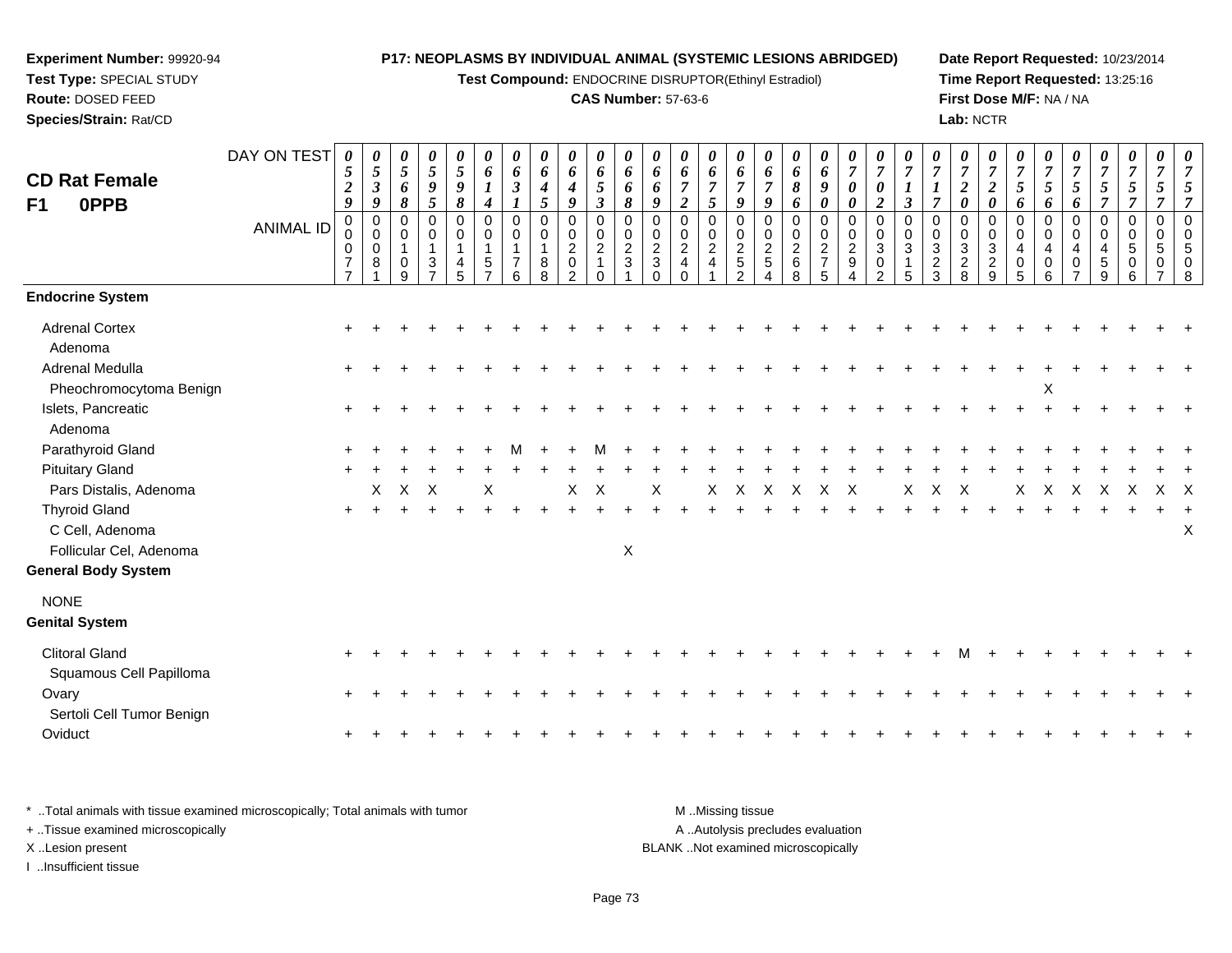**Test Compound:** ENDOCRINE DISRUPTOR(Ethinyl Estradiol)

#### **CAS Number:** 57-63-6

**Date Report Requested:** 10/23/2014**Time Report Requested:** 13:25:16**First Dose M/F:** NA / NA**Lab:** NCTR

| <b>CD Rat Female</b><br>0PPB          | DAY ON TEST      | 0<br>5<br>$\boldsymbol{2}$<br>9                 | 0<br>5<br>$\boldsymbol{\beta}$<br>9 | $\boldsymbol{\theta}$<br>$\sqrt{5}$<br>6<br>8                         | 0<br>$\overline{5}$<br>$\boldsymbol{g}$<br>5 | 0<br>5<br>$\boldsymbol{9}$<br>$\boldsymbol{\delta}$                      | 0<br>6<br>$\boldsymbol{l}$<br>$\boldsymbol{4}$ | 0<br>6<br>$\mathfrak{z}$<br>$\boldsymbol{l}$              | 0<br>6<br>$\boldsymbol{4}$<br>5  | 0<br>6<br>$\boldsymbol{4}$<br>9                                              | 0<br>6<br>5<br>$\mathfrak{z}$                          | 0<br>6<br>6<br>8                            | 0<br>6<br>6<br>9                                                | 0<br>6<br>$\overline{7}$<br>$\boldsymbol{2}$            | 0<br>6<br>$\boldsymbol{7}$<br>5                                         | 0<br>6<br>$\overline{7}$<br>9                                    | 0<br>6<br>$\overline{7}$<br>9                      | $\boldsymbol{\theta}$<br>6<br>8<br>6               | 0<br>6<br>9<br>0                                                    | 0<br>$\overline{7}$<br>$\pmb{\theta}$<br>0                                     | 0<br>$\overline{7}$<br>$\pmb{\theta}$<br>$\boldsymbol{2}$ | $\boldsymbol{\theta}$<br>$\overline{7}$<br>$\boldsymbol{l}$<br>$\mathfrak{z}$ | 0<br>$\overline{7}$<br>$\overline{\tau}$            | 0<br>$\overline{7}$<br>$\frac{2}{\theta}$                         | 0<br>$\overline{7}$<br>$\overline{2}$<br>0                        | $\overline{7}$<br>5<br>6                          | 0<br>$\overline{7}$<br>$\mathfrak{s}$<br>6                     | $\frac{\theta}{7}$<br>5<br>6                                                | 0<br>$\overline{7}$<br>$\mathfrak{s}$<br>$\overline{7}$         | 0<br>$\overline{7}$<br>$\mathfrak{s}$<br>$\overline{7}$ | 0<br>$\overline{7}$<br>5<br>$\overline{7}$ | 0<br>$\overline{7}$<br>5<br>$\overline{7}$               |
|---------------------------------------|------------------|-------------------------------------------------|-------------------------------------|-----------------------------------------------------------------------|----------------------------------------------|--------------------------------------------------------------------------|------------------------------------------------|-----------------------------------------------------------|----------------------------------|------------------------------------------------------------------------------|--------------------------------------------------------|---------------------------------------------|-----------------------------------------------------------------|---------------------------------------------------------|-------------------------------------------------------------------------|------------------------------------------------------------------|----------------------------------------------------|----------------------------------------------------|---------------------------------------------------------------------|--------------------------------------------------------------------------------|-----------------------------------------------------------|-------------------------------------------------------------------------------|-----------------------------------------------------|-------------------------------------------------------------------|-------------------------------------------------------------------|---------------------------------------------------|----------------------------------------------------------------|-----------------------------------------------------------------------------|-----------------------------------------------------------------|---------------------------------------------------------|--------------------------------------------|----------------------------------------------------------|
| F <sub>1</sub>                        | <b>ANIMAL ID</b> | 0<br>0<br>0<br>$\overline{7}$<br>$\overline{7}$ | $\Omega$<br>$\mathbf 0$<br>0<br>8   | $\mathbf 0$<br>$\mathsf{O}\xspace$<br>$\mathbf 1$<br>$\mathbf 0$<br>9 | 0<br>0<br>1<br>$\mathbf 3$<br>$\overline{7}$ | $\mathbf 0$<br>$\pmb{0}$<br>$\mathbf{1}$<br>$\overline{\mathbf{4}}$<br>5 | $\Omega$<br>$\mathbf 0$<br>5<br>$\overline{ }$ | 0<br>$\mathbf 0$<br>$\mathbf{1}$<br>$\boldsymbol{7}$<br>6 | 0<br>0<br>$\mathbf{1}$<br>8<br>8 | $\overline{0}$<br>$\pmb{0}$<br>$\overline{c}$<br>$\pmb{0}$<br>$\overline{2}$ | $\mathbf 0$<br>$\pmb{0}$<br>$\overline{c}$<br>$\Omega$ | $\mathbf 0$<br>$\mathbf 0$<br>$\frac{2}{3}$ | $\Omega$<br>$\mathbf 0$<br>$\sqrt{2}$<br>$\sqrt{3}$<br>$\Omega$ | $\mathbf 0$<br>$\mathbf 0$<br>$\frac{2}{4}$<br>$\Omega$ | $\mathbf 0$<br>$\pmb{0}$<br>$\boldsymbol{2}$<br>$\overline{\mathbf{4}}$ | $\Omega$<br>0<br>$\overline{c}$<br>$\,$ 5 $\,$<br>$\overline{2}$ | $\mathbf 0$<br>0<br>$\boldsymbol{2}$<br>$\sqrt{5}$ | $\pmb{0}$<br>$\pmb{0}$<br>$\overline{c}$<br>6<br>8 | $\mathbf 0$<br>$\mathbf 0$<br>$\overline{c}$<br>$\overline{7}$<br>5 | $\pmb{0}$<br>$\pmb{0}$<br>$\overline{2}$<br>$\boldsymbol{9}$<br>$\overline{4}$ | $\Omega$<br>$\mathbf 0$<br>3<br>0<br>$\overline{2}$       | $\Omega$<br>$\mathbf 0$<br>$\mathbf{3}$<br>$\overline{1}$<br>5                | $\Omega$<br>$\mathbf 0$<br>3<br>$\overline{c}$<br>3 | $\mathbf 0$<br>$\pmb{0}$<br>$\mathbf{3}$<br>$\boldsymbol{2}$<br>8 | $\mathbf 0$<br>$\mathbf 0$<br>$\mathbf{3}$<br>$\overline{c}$<br>9 | $\Omega$<br>0<br>$\overline{4}$<br>$\pmb{0}$<br>5 | $\mathbf 0$<br>$\mathbf 0$<br>$\overline{4}$<br>$\pmb{0}$<br>6 | $\mathbf 0$<br>$\mathbf 0$<br>$\overline{4}$<br>$\pmb{0}$<br>$\overline{7}$ | $\mathbf 0$<br>$\mathbf 0$<br>$\overline{4}$<br>$\sqrt{5}$<br>9 | $\mathbf 0$<br>$\mathbf 0$<br>5<br>0<br>6               | 0<br>$\mathbf 0$<br>5<br>0                 | $\mathbf 0$<br>$\mathbf 0$<br>5<br>$\boldsymbol{0}$<br>8 |
| Uterus                                |                  | $+$                                             |                                     |                                                                       |                                              |                                                                          |                                                |                                                           |                                  |                                                                              |                                                        |                                             |                                                                 |                                                         |                                                                         |                                                                  |                                                    |                                                    |                                                                     |                                                                                |                                                           |                                                                               |                                                     |                                                                   |                                                                   |                                                   |                                                                |                                                                             |                                                                 |                                                         |                                            |                                                          |
| Endometrium, Adenoma<br>Polyp Stromal |                  |                                                 |                                     |                                                                       |                                              |                                                                          |                                                |                                                           | $\mathsf X$                      |                                                                              |                                                        |                                             |                                                                 |                                                         |                                                                         |                                                                  |                                                    |                                                    |                                                                     |                                                                                |                                                           |                                                                               |                                                     |                                                                   |                                                                   |                                                   |                                                                | X                                                                           |                                                                 |                                                         |                                            |                                                          |
| Vagina                                |                  |                                                 |                                     |                                                                       |                                              |                                                                          |                                                |                                                           |                                  |                                                                              |                                                        |                                             |                                                                 |                                                         |                                                                         |                                                                  |                                                    |                                                    |                                                                     |                                                                                |                                                           |                                                                               |                                                     |                                                                   |                                                                   |                                                   |                                                                |                                                                             |                                                                 |                                                         |                                            |                                                          |
| <b>Hematopoietic System</b>           |                  |                                                 |                                     |                                                                       |                                              |                                                                          |                                                |                                                           |                                  |                                                                              |                                                        |                                             |                                                                 |                                                         |                                                                         |                                                                  |                                                    |                                                    |                                                                     |                                                                                |                                                           |                                                                               |                                                     |                                                                   |                                                                   |                                                   |                                                                |                                                                             |                                                                 |                                                         |                                            |                                                          |
| <b>Bone Marrow</b>                    |                  |                                                 |                                     |                                                                       |                                              |                                                                          |                                                |                                                           |                                  |                                                                              |                                                        |                                             |                                                                 |                                                         |                                                                         |                                                                  |                                                    |                                                    |                                                                     |                                                                                |                                                           |                                                                               |                                                     |                                                                   |                                                                   |                                                   |                                                                |                                                                             |                                                                 |                                                         |                                            |                                                          |
| Lymph Node                            |                  |                                                 |                                     |                                                                       |                                              |                                                                          |                                                |                                                           |                                  |                                                                              | $\ddot{}$                                              |                                             |                                                                 |                                                         |                                                                         |                                                                  |                                                    |                                                    |                                                                     |                                                                                |                                                           |                                                                               |                                                     |                                                                   |                                                                   |                                                   |                                                                |                                                                             |                                                                 |                                                         |                                            |                                                          |
| Lymph Node, Mandibular                |                  |                                                 |                                     |                                                                       |                                              |                                                                          |                                                |                                                           |                                  |                                                                              |                                                        |                                             |                                                                 |                                                         |                                                                         |                                                                  |                                                    |                                                    |                                                                     |                                                                                |                                                           |                                                                               |                                                     |                                                                   |                                                                   |                                                   |                                                                |                                                                             |                                                                 |                                                         |                                            |                                                          |
| Lymph Node, Mesenteric                |                  |                                                 |                                     |                                                                       |                                              |                                                                          |                                                |                                                           |                                  |                                                                              |                                                        |                                             |                                                                 |                                                         |                                                                         |                                                                  |                                                    |                                                    |                                                                     |                                                                                |                                                           |                                                                               |                                                     |                                                                   |                                                                   |                                                   |                                                                |                                                                             |                                                                 |                                                         |                                            |                                                          |
| Spleen                                |                  |                                                 |                                     |                                                                       |                                              |                                                                          |                                                |                                                           |                                  |                                                                              |                                                        |                                             |                                                                 |                                                         |                                                                         |                                                                  |                                                    |                                                    |                                                                     |                                                                                |                                                           |                                                                               |                                                     |                                                                   |                                                                   |                                                   |                                                                |                                                                             |                                                                 |                                                         |                                            |                                                          |
| Thymus                                |                  |                                                 |                                     |                                                                       |                                              |                                                                          |                                                |                                                           |                                  |                                                                              |                                                        |                                             |                                                                 |                                                         |                                                                         |                                                                  |                                                    |                                                    |                                                                     |                                                                                |                                                           |                                                                               |                                                     |                                                                   |                                                                   |                                                   |                                                                |                                                                             |                                                                 |                                                         |                                            |                                                          |
| <b>Integumentary System</b>           |                  |                                                 |                                     |                                                                       |                                              |                                                                          |                                                |                                                           |                                  |                                                                              |                                                        |                                             |                                                                 |                                                         |                                                                         |                                                                  |                                                    |                                                    |                                                                     |                                                                                |                                                           |                                                                               |                                                     |                                                                   |                                                                   |                                                   |                                                                |                                                                             |                                                                 |                                                         |                                            |                                                          |
| Mammary Gland<br>Adenocarcinoma       |                  |                                                 |                                     |                                                                       |                                              |                                                                          |                                                |                                                           |                                  |                                                                              |                                                        |                                             |                                                                 |                                                         |                                                                         |                                                                  |                                                    |                                                    |                                                                     | $\pmb{\times}$                                                                 |                                                           |                                                                               | $X$ $X$                                             |                                                                   |                                                                   |                                                   |                                                                |                                                                             |                                                                 | $\boldsymbol{\mathsf{X}}$                               |                                            |                                                          |
| Adenocarcinoma, Multiple              |                  |                                                 |                                     |                                                                       |                                              |                                                                          |                                                |                                                           |                                  |                                                                              |                                                        |                                             |                                                                 |                                                         | $\boldsymbol{\mathsf{X}}$                                               |                                                                  |                                                    |                                                    |                                                                     |                                                                                |                                                           |                                                                               |                                                     |                                                                   |                                                                   |                                                   |                                                                |                                                                             |                                                                 |                                                         |                                            |                                                          |
| Fibroadenoma                          |                  | X                                               |                                     |                                                                       |                                              |                                                                          | $X$ $X$                                        |                                                           |                                  | $\mathsf X$                                                                  |                                                        |                                             | $X$ $X$ $X$                                                     |                                                         |                                                                         |                                                                  | $\mathsf X$                                        |                                                    |                                                                     | $X$ $X$                                                                        |                                                           |                                                                               |                                                     |                                                                   | $X$ $X$                                                           |                                                   |                                                                |                                                                             | X                                                               |                                                         |                                            |                                                          |
| Fibroadenoma, Multiple                |                  |                                                 |                                     | X                                                                     |                                              |                                                                          |                                                | $\mathsf X$                                               |                                  |                                                                              | $\mathsf X$                                            |                                             |                                                                 |                                                         |                                                                         |                                                                  |                                                    |                                                    |                                                                     |                                                                                |                                                           |                                                                               | $X$ $X$                                             |                                                                   |                                                                   |                                                   | X X X                                                          |                                                                             |                                                                 | X                                                       | $\mathsf{X}$                               |                                                          |
| <b>Skin</b>                           |                  |                                                 |                                     |                                                                       |                                              |                                                                          |                                                |                                                           |                                  |                                                                              |                                                        |                                             |                                                                 |                                                         |                                                                         |                                                                  |                                                    |                                                    |                                                                     |                                                                                |                                                           |                                                                               |                                                     |                                                                   |                                                                   |                                                   |                                                                |                                                                             |                                                                 |                                                         |                                            |                                                          |
| Sebaceous Gl, Carcinoma               |                  |                                                 |                                     |                                                                       |                                              |                                                                          |                                                |                                                           |                                  |                                                                              |                                                        |                                             |                                                                 |                                                         |                                                                         |                                                                  |                                                    |                                                    |                                                                     |                                                                                |                                                           |                                                                               |                                                     |                                                                   |                                                                   | X                                                 |                                                                |                                                                             |                                                                 |                                                         |                                            |                                                          |
| Squamous Cell Papilloma               |                  |                                                 |                                     |                                                                       |                                              |                                                                          |                                                |                                                           |                                  |                                                                              |                                                        |                                             |                                                                 |                                                         |                                                                         |                                                                  |                                                    |                                                    |                                                                     |                                                                                |                                                           |                                                                               |                                                     |                                                                   |                                                                   |                                                   |                                                                |                                                                             |                                                                 |                                                         |                                            |                                                          |
| <b>Musculoskeletal System</b>         |                  |                                                 |                                     |                                                                       |                                              |                                                                          |                                                |                                                           |                                  |                                                                              |                                                        |                                             |                                                                 |                                                         |                                                                         |                                                                  |                                                    |                                                    |                                                                     |                                                                                |                                                           |                                                                               |                                                     |                                                                   |                                                                   |                                                   |                                                                |                                                                             |                                                                 |                                                         |                                            |                                                          |

\* ..Total animals with tissue examined microscopically; Total animals with tumor **M** . Missing tissue M ..Missing tissue

+ ..Tissue examined microscopically

**Experiment Number:** 99920-94**Test Type:** SPECIAL STUDY**Route:** DOSED FEED**Species/Strain:** Rat/CD

I ..Insufficient tissue

A ..Autolysis precludes evaluation

X ..Lesion present BLANK ..Not examined microscopically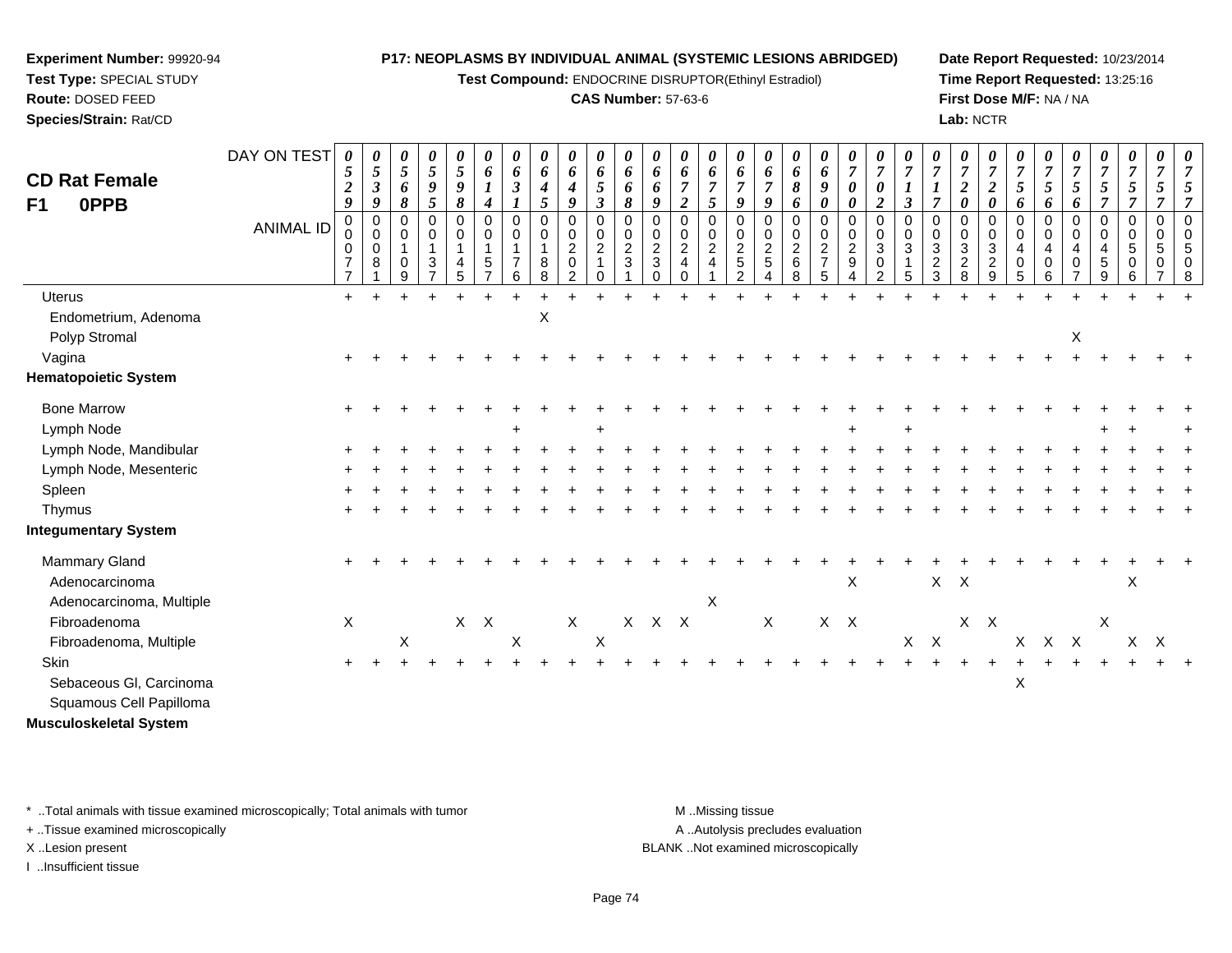**Test Compound:** ENDOCRINE DISRUPTOR(Ethinyl Estradiol)

#### **CAS Number:** 57-63-6

**Date Report Requested:** 10/23/2014**Time Report Requested:** 13:25:17**First Dose M/F:** NA / NA**Lab:** NCTR

| <b>CD Rat Female</b><br>F1<br>0PPB | DAY ON TEST<br><b>ANIMAL ID</b> | 0<br>5<br>$\overline{2}$<br>9<br>0<br>0<br>$\boldsymbol{7}$<br>$\overline{7}$ | 0<br>$\mathfrak{s}$<br>$\boldsymbol{\beta}$<br>9<br>0<br>0<br>$\mathbf 0$<br>8 | 0<br>$\mathfrak{s}$<br>6<br>8<br>0<br>$\mathbf 0$<br>$\mathbf 1$<br>$\mathbf 0$<br>9 | 0<br>$\mathfrak{s}$<br>$\boldsymbol{g}$<br>5<br>$\pmb{0}$<br>0<br>$\mathbf{1}$<br>$\sqrt{3}$<br>$\overline{7}$ | 0<br>$\overline{5}$<br>$\boldsymbol{9}$<br>8<br>$\mathbf 0$<br>0<br>$\overline{1}$<br>$\overline{4}$<br>5 | 0<br>6<br>4<br>$\Omega$<br>0<br>1<br>5 | 0<br>6<br>$\boldsymbol{\beta}$<br>$\mathbf 0$<br>0<br>$\overline{7}$<br>6 | 0<br>6<br>$\boldsymbol{4}$<br>5<br>$\pmb{0}$<br>0<br>8<br>8 | 0<br>6<br>4<br>9<br>$\pmb{0}$<br>$\frac{0}{2}$<br>$\overline{2}$ | 0<br>6<br>$\mathfrak{I}$<br>$\boldsymbol{\beta}$<br>0<br>0<br>$\sqrt{2}$<br>0 | 0<br>6<br>6<br>8<br>$\Omega$<br>0<br>$\overline{2}$<br>3 | 0<br>6<br>6<br>9<br>0<br>0<br>$\overline{c}$<br>$\mathbf{3}$<br>$\Omega$ | 0<br>6<br>$\overline{7}$<br>$\boldsymbol{2}$<br>0<br>$\begin{array}{c} 0 \\ 2 \\ 4 \end{array}$<br>$\Omega$ | 0<br>6<br>$\overline{7}$<br>5<br>$\mathbf 0$<br>$^{\rm 0}_{\rm 2}$<br>$\overline{4}$ | 0<br>6<br>9<br>$\mathbf 0$<br>0<br>$\frac{2}{5}$<br>$\overline{2}$ | 0<br>6<br>$\overline{7}$<br>9<br>$\mathbf 0$<br>0<br>$\overline{2}$<br>$\sqrt{5}$<br>$\Delta$ | 0<br>6<br>$\pmb{8}$<br>6<br>$\mathbf 0$<br>0<br>$\overline{c}$<br>$\,6\,$<br>8 | 0<br>6<br>9<br>0<br>0<br>$\mathbf 0$<br>$\frac{2}{7}$<br>5 | $\frac{\boldsymbol{\theta}}{\boldsymbol{7}}$<br>0<br>0<br>0<br>$\begin{smallmatrix} 0\\2\\9 \end{smallmatrix}$<br>$\overline{4}$ | 0<br>$\overline{7}$<br>$\pmb{\theta}$<br>$\boldsymbol{2}$<br>$\Omega$<br>0<br>3<br>$\pmb{0}$<br>$\overline{2}$ | 0<br>$\boldsymbol{\beta}$<br>$\mathbf 0$<br>0<br>$\sqrt{3}$<br>5 | 0<br>$\overline{7}$<br>$\boldsymbol{l}$<br>$\overline{7}$<br>0<br>0<br>$\frac{3}{2}$ | 0<br>$\overline{7}$<br>$\sqrt{2}$<br>$\boldsymbol{\theta}$<br>$\mathbf 0$<br>$_3^{\rm 0}$<br>$\boldsymbol{2}$<br>8 | 0<br>$\overline{7}$<br>$\boldsymbol{2}$<br>$\boldsymbol{\theta}$<br>$\Omega$<br>0<br>3<br>$\overline{c}$<br>9 | $\overline{7}$<br>$5\overline{)}$<br>6<br>$\Omega$<br>$\Omega$<br>$\overline{4}$<br>0<br>5 | 0<br>$\overline{7}$<br>5<br>6<br>$\mathbf 0$<br>0<br>$\overline{4}$<br>0<br>6 | 0<br>$\overline{7}$<br>$\sqrt{5}$<br>6<br>0<br>0<br>$\overline{4}$<br>0 | 0<br>$\overline{7}$<br>$\mathfrak{s}$<br>$\overline{7}$<br>$\pmb{0}$<br>$\mathbf 0$<br>$\overline{4}$<br>$\sqrt{5}$<br>$\boldsymbol{9}$ | $\boldsymbol{\theta}$<br>$\overline{7}$<br>$\sqrt{5}$<br>$\overline{7}$<br>$\mathbf 0$<br>$\mathbf 0$<br>5<br>$\mathbf 0$<br>6 | $\overline{7}$<br>5<br>7<br>$\mathbf 0$<br>$\Omega$<br>5<br>0 | 0<br>$\overline{7}$<br>5<br>$\overline{7}$<br>$\Omega$<br>$\mathbf 0$<br>5<br>0<br>8 |
|------------------------------------|---------------------------------|-------------------------------------------------------------------------------|--------------------------------------------------------------------------------|--------------------------------------------------------------------------------------|----------------------------------------------------------------------------------------------------------------|-----------------------------------------------------------------------------------------------------------|----------------------------------------|---------------------------------------------------------------------------|-------------------------------------------------------------|------------------------------------------------------------------|-------------------------------------------------------------------------------|----------------------------------------------------------|--------------------------------------------------------------------------|-------------------------------------------------------------------------------------------------------------|--------------------------------------------------------------------------------------|--------------------------------------------------------------------|-----------------------------------------------------------------------------------------------|--------------------------------------------------------------------------------|------------------------------------------------------------|----------------------------------------------------------------------------------------------------------------------------------|----------------------------------------------------------------------------------------------------------------|------------------------------------------------------------------|--------------------------------------------------------------------------------------|--------------------------------------------------------------------------------------------------------------------|---------------------------------------------------------------------------------------------------------------|--------------------------------------------------------------------------------------------|-------------------------------------------------------------------------------|-------------------------------------------------------------------------|-----------------------------------------------------------------------------------------------------------------------------------------|--------------------------------------------------------------------------------------------------------------------------------|---------------------------------------------------------------|--------------------------------------------------------------------------------------|
| Bone, Femur                        |                                 | $+$                                                                           |                                                                                | $+$                                                                                  |                                                                                                                |                                                                                                           |                                        |                                                                           |                                                             |                                                                  |                                                                               |                                                          |                                                                          |                                                                                                             |                                                                                      |                                                                    |                                                                                               | ÷                                                                              |                                                            | $\ddot{}$                                                                                                                        |                                                                                                                |                                                                  |                                                                                      |                                                                                                                    |                                                                                                               |                                                                                            |                                                                               |                                                                         |                                                                                                                                         |                                                                                                                                |                                                               |                                                                                      |
| <b>Skeletal Muscle</b>             |                                 |                                                                               |                                                                                |                                                                                      |                                                                                                                |                                                                                                           |                                        |                                                                           |                                                             |                                                                  |                                                                               |                                                          |                                                                          |                                                                                                             |                                                                                      |                                                                    |                                                                                               |                                                                                |                                                            |                                                                                                                                  | $\ddot{}$                                                                                                      |                                                                  |                                                                                      |                                                                                                                    |                                                                                                               |                                                                                            |                                                                               |                                                                         |                                                                                                                                         |                                                                                                                                |                                                               |                                                                                      |
| Nervous System                     |                                 |                                                                               |                                                                                |                                                                                      |                                                                                                                |                                                                                                           |                                        |                                                                           |                                                             |                                                                  |                                                                               |                                                          |                                                                          |                                                                                                             |                                                                                      |                                                                    |                                                                                               |                                                                                |                                                            |                                                                                                                                  |                                                                                                                |                                                                  |                                                                                      |                                                                                                                    |                                                                                                               |                                                                                            |                                                                               |                                                                         |                                                                                                                                         |                                                                                                                                |                                                               |                                                                                      |
| Brain, Brain Stem                  |                                 |                                                                               |                                                                                |                                                                                      |                                                                                                                |                                                                                                           |                                        |                                                                           |                                                             |                                                                  |                                                                               |                                                          |                                                                          |                                                                                                             |                                                                                      |                                                                    |                                                                                               |                                                                                |                                                            |                                                                                                                                  |                                                                                                                |                                                                  |                                                                                      |                                                                                                                    |                                                                                                               |                                                                                            |                                                                               |                                                                         |                                                                                                                                         |                                                                                                                                |                                                               |                                                                                      |
| Brain, Cerebellum                  |                                 |                                                                               |                                                                                |                                                                                      |                                                                                                                |                                                                                                           |                                        |                                                                           |                                                             |                                                                  |                                                                               |                                                          |                                                                          |                                                                                                             |                                                                                      |                                                                    |                                                                                               |                                                                                |                                                            |                                                                                                                                  |                                                                                                                |                                                                  |                                                                                      |                                                                                                                    |                                                                                                               |                                                                                            |                                                                               |                                                                         |                                                                                                                                         |                                                                                                                                |                                                               |                                                                                      |
| Brain, Cerebrum                    |                                 |                                                                               |                                                                                |                                                                                      |                                                                                                                |                                                                                                           |                                        |                                                                           |                                                             |                                                                  |                                                                               |                                                          |                                                                          |                                                                                                             |                                                                                      |                                                                    |                                                                                               |                                                                                |                                                            |                                                                                                                                  |                                                                                                                |                                                                  |                                                                                      |                                                                                                                    |                                                                                                               |                                                                                            |                                                                               |                                                                         |                                                                                                                                         |                                                                                                                                |                                                               |                                                                                      |
| Granular Cell Tumor Benign         |                                 |                                                                               |                                                                                |                                                                                      |                                                                                                                |                                                                                                           |                                        |                                                                           | X                                                           |                                                                  |                                                                               |                                                          |                                                                          |                                                                                                             |                                                                                      |                                                                    |                                                                                               |                                                                                |                                                            |                                                                                                                                  |                                                                                                                |                                                                  |                                                                                      |                                                                                                                    |                                                                                                               |                                                                                            |                                                                               |                                                                         |                                                                                                                                         |                                                                                                                                |                                                               |                                                                                      |
| Peripheral Nerve                   |                                 |                                                                               |                                                                                |                                                                                      |                                                                                                                |                                                                                                           |                                        |                                                                           |                                                             |                                                                  |                                                                               |                                                          |                                                                          |                                                                                                             |                                                                                      |                                                                    |                                                                                               |                                                                                |                                                            |                                                                                                                                  | $\ddot{}$                                                                                                      |                                                                  |                                                                                      |                                                                                                                    |                                                                                                               |                                                                                            |                                                                               |                                                                         |                                                                                                                                         |                                                                                                                                |                                                               |                                                                                      |
| Spinal Cord                        |                                 |                                                                               |                                                                                |                                                                                      |                                                                                                                |                                                                                                           |                                        |                                                                           |                                                             |                                                                  |                                                                               |                                                          |                                                                          |                                                                                                             |                                                                                      |                                                                    |                                                                                               |                                                                                |                                                            |                                                                                                                                  | A                                                                                                              |                                                                  |                                                                                      |                                                                                                                    |                                                                                                               |                                                                                            |                                                                               |                                                                         |                                                                                                                                         |                                                                                                                                |                                                               |                                                                                      |
| <b>Respiratory System</b>          |                                 |                                                                               |                                                                                |                                                                                      |                                                                                                                |                                                                                                           |                                        |                                                                           |                                                             |                                                                  |                                                                               |                                                          |                                                                          |                                                                                                             |                                                                                      |                                                                    |                                                                                               |                                                                                |                                                            |                                                                                                                                  |                                                                                                                |                                                                  |                                                                                      |                                                                                                                    |                                                                                                               |                                                                                            |                                                                               |                                                                         |                                                                                                                                         |                                                                                                                                |                                                               |                                                                                      |
| Lung                               |                                 |                                                                               |                                                                                |                                                                                      |                                                                                                                |                                                                                                           |                                        |                                                                           |                                                             |                                                                  |                                                                               |                                                          |                                                                          |                                                                                                             |                                                                                      |                                                                    |                                                                                               |                                                                                |                                                            |                                                                                                                                  |                                                                                                                |                                                                  |                                                                                      |                                                                                                                    |                                                                                                               |                                                                                            |                                                                               |                                                                         |                                                                                                                                         |                                                                                                                                |                                                               |                                                                                      |
| Nose                               |                                 |                                                                               |                                                                                |                                                                                      |                                                                                                                |                                                                                                           |                                        |                                                                           |                                                             |                                                                  |                                                                               |                                                          |                                                                          |                                                                                                             |                                                                                      |                                                                    |                                                                                               |                                                                                |                                                            |                                                                                                                                  |                                                                                                                |                                                                  |                                                                                      |                                                                                                                    |                                                                                                               |                                                                                            |                                                                               |                                                                         |                                                                                                                                         |                                                                                                                                |                                                               |                                                                                      |
| Trachea                            |                                 |                                                                               |                                                                                |                                                                                      |                                                                                                                |                                                                                                           |                                        |                                                                           |                                                             |                                                                  |                                                                               |                                                          |                                                                          |                                                                                                             |                                                                                      |                                                                    |                                                                                               |                                                                                |                                                            |                                                                                                                                  |                                                                                                                |                                                                  |                                                                                      |                                                                                                                    |                                                                                                               |                                                                                            |                                                                               |                                                                         |                                                                                                                                         |                                                                                                                                |                                                               |                                                                                      |
| <b>Special Senses System</b>       |                                 |                                                                               |                                                                                |                                                                                      |                                                                                                                |                                                                                                           |                                        |                                                                           |                                                             |                                                                  |                                                                               |                                                          |                                                                          |                                                                                                             |                                                                                      |                                                                    |                                                                                               |                                                                                |                                                            |                                                                                                                                  |                                                                                                                |                                                                  |                                                                                      |                                                                                                                    |                                                                                                               |                                                                                            |                                                                               |                                                                         |                                                                                                                                         |                                                                                                                                |                                                               |                                                                                      |
| Eye                                |                                 |                                                                               |                                                                                |                                                                                      |                                                                                                                |                                                                                                           |                                        |                                                                           |                                                             |                                                                  |                                                                               |                                                          |                                                                          |                                                                                                             |                                                                                      |                                                                    |                                                                                               |                                                                                |                                                            |                                                                                                                                  |                                                                                                                |                                                                  |                                                                                      |                                                                                                                    |                                                                                                               |                                                                                            |                                                                               |                                                                         |                                                                                                                                         |                                                                                                                                |                                                               |                                                                                      |
| <b>Harderian Gland</b>             |                                 |                                                                               |                                                                                |                                                                                      |                                                                                                                |                                                                                                           |                                        |                                                                           |                                                             |                                                                  |                                                                               |                                                          |                                                                          |                                                                                                             |                                                                                      |                                                                    |                                                                                               |                                                                                |                                                            |                                                                                                                                  |                                                                                                                |                                                                  |                                                                                      |                                                                                                                    |                                                                                                               |                                                                                            |                                                                               |                                                                         |                                                                                                                                         |                                                                                                                                |                                                               |                                                                                      |
| <b>Urinary System</b>              |                                 |                                                                               |                                                                                |                                                                                      |                                                                                                                |                                                                                                           |                                        |                                                                           |                                                             |                                                                  |                                                                               |                                                          |                                                                          |                                                                                                             |                                                                                      |                                                                    |                                                                                               |                                                                                |                                                            |                                                                                                                                  |                                                                                                                |                                                                  |                                                                                      |                                                                                                                    |                                                                                                               |                                                                                            |                                                                               |                                                                         |                                                                                                                                         |                                                                                                                                |                                                               |                                                                                      |
| Kidney                             |                                 |                                                                               |                                                                                |                                                                                      |                                                                                                                |                                                                                                           |                                        |                                                                           |                                                             |                                                                  |                                                                               |                                                          |                                                                          |                                                                                                             |                                                                                      |                                                                    |                                                                                               |                                                                                |                                                            |                                                                                                                                  |                                                                                                                |                                                                  |                                                                                      |                                                                                                                    |                                                                                                               |                                                                                            |                                                                               |                                                                         |                                                                                                                                         |                                                                                                                                |                                                               |                                                                                      |
| <b>Urinary Bladder</b>             |                                 |                                                                               |                                                                                |                                                                                      |                                                                                                                |                                                                                                           |                                        |                                                                           |                                                             |                                                                  |                                                                               |                                                          |                                                                          |                                                                                                             |                                                                                      |                                                                    |                                                                                               |                                                                                |                                                            |                                                                                                                                  |                                                                                                                |                                                                  |                                                                                      |                                                                                                                    |                                                                                                               |                                                                                            |                                                                               |                                                                         |                                                                                                                                         |                                                                                                                                |                                                               |                                                                                      |
| <b>SYSTEMIC LESIONS</b>            |                                 |                                                                               |                                                                                |                                                                                      |                                                                                                                |                                                                                                           |                                        |                                                                           |                                                             |                                                                  |                                                                               |                                                          |                                                                          |                                                                                                             |                                                                                      |                                                                    |                                                                                               |                                                                                |                                                            |                                                                                                                                  |                                                                                                                |                                                                  |                                                                                      |                                                                                                                    |                                                                                                               |                                                                                            |                                                                               |                                                                         |                                                                                                                                         |                                                                                                                                |                                                               |                                                                                      |

\* ..Total animals with tissue examined microscopically; Total animals with tumor **M** . Missing tissue M ..Missing tissue

+ ..Tissue examined microscopically

**Experiment Number:** 99920-94**Test Type:** SPECIAL STUDY**Route:** DOSED FEED**Species/Strain:** Rat/CD

I ..Insufficient tissue

A ..Autolysis precludes evaluation

X ..Lesion present BLANK ..Not examined microscopically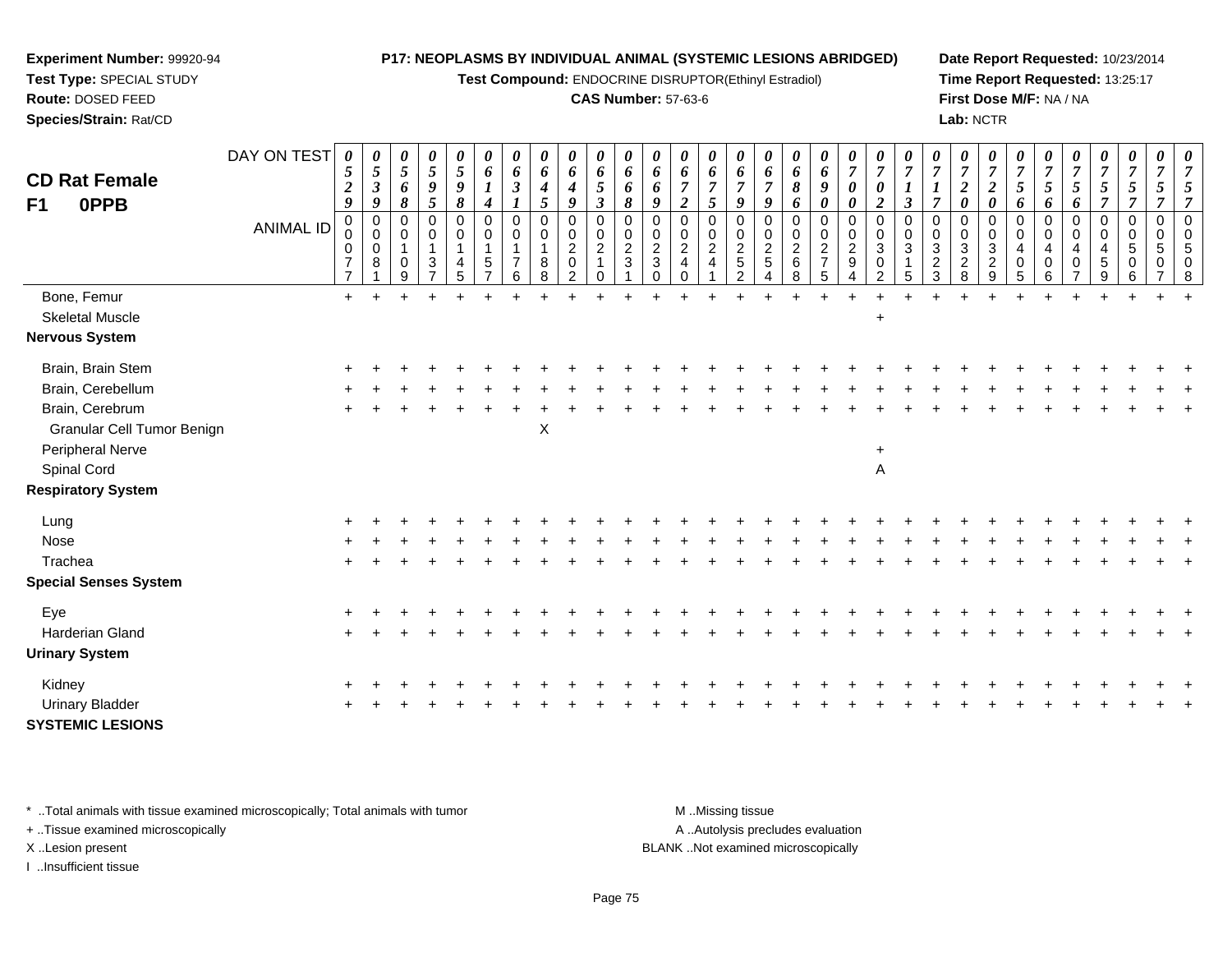**Test Compound:** ENDOCRINE DISRUPTOR(Ethinyl Estradiol)

#### **CAS Number:** 57-63-6

**Date Report Requested:** 10/23/2014**Time Report Requested:** 13:25:17**First Dose M/F:** NA / NA**Lab:** NCTR

|                               | DAY ON TEST | 0 |                  | $\theta$     | 0       | $\boldsymbol{\theta}$ | $\boldsymbol{\theta}$ | 0 | 0       | $\boldsymbol{\theta}$ |   | U           | 0        | $\theta$ | $\boldsymbol{\theta}$ |              | $\boldsymbol{\theta}$ | $\boldsymbol{\theta}$ | $\theta$      | $\boldsymbol{\theta}$ | $\boldsymbol{\theta}$ | $\boldsymbol{\theta}$ | $\boldsymbol{\theta}$ | 0                | $\theta$              | $\boldsymbol{\theta}$ | 0        | $\boldsymbol{\theta}$ | 0 | $\boldsymbol{\theta}$ | $\boldsymbol{\theta}$ |  |
|-------------------------------|-------------|---|------------------|--------------|---------|-----------------------|-----------------------|---|---------|-----------------------|---|-------------|----------|----------|-----------------------|--------------|-----------------------|-----------------------|---------------|-----------------------|-----------------------|-----------------------|-----------------------|------------------|-----------------------|-----------------------|----------|-----------------------|---|-----------------------|-----------------------|--|
|                               |             | ັ |                  |              | ◡       | $\mathcal{L}$         | v                     |   | o       | $\bm{o}$              | o | $\bm{o}$    |          | $\bm{o}$ | $\bm{o}$              | $\bm{o}$     | $\bm{o}$              | υ                     | 0             |                       |                       |                       |                       |                  | ,                     |                       |          |                       |   |                       |                       |  |
| <b>CD Rat Female</b>          |             |   | ◡                | 6            | 9       | - 9                   |                       | J |         |                       |   | o           |          |          |                       |              |                       |                       | o             | $\theta$              |                       |                       |                       | ∠                | $\epsilon$            |                       |          |                       |   |                       |                       |  |
| F <sub>1</sub><br><b>OPPB</b> |             |   | $\boldsymbol{0}$ | $\mathbf{o}$ | لہ      |                       |                       |   |         |                       | I | $\mathbf o$ |          | ◢        |                       | <b>Q</b>     | u                     |                       | 0             | $\boldsymbol{\theta}$ | ◢                     | ີ                     |                       | $\theta$         | $\boldsymbol{\theta}$ | $\bm{o}$              | $\bm{o}$ | o                     |   |                       |                       |  |
|                               |             |   |                  | 0            |         | 0                     |                       |   |         |                       | 0 |             |          |          |                       | 0            |                       |                       | 0             |                       |                       | 0                     |                       | 0                |                       |                       | 0        |                       |   |                       |                       |  |
|                               | ANIMAL ID   |   | u                |              |         |                       |                       |   |         |                       | U |             |          |          |                       | υ            |                       |                       | υ             |                       | v                     | 0                     |                       | 0                |                       |                       | 0        |                       |   |                       |                       |  |
|                               |             |   |                  |              |         |                       |                       |   |         | ົ<br><u>_</u>         | ົ | <u>_</u>    | <u>_</u> | ີ        | <sup>o</sup>          | ົ            |                       |                       | ົ<br><u>_</u> | ົ<br>$\sim$           | 3                     | ັບ                    |                       | 3                | 3                     |                       |          |                       |   |                       |                       |  |
|                               |             |   | 8                | 0            | ົ<br>J. |                       |                       |   | o<br>o  |                       |   | ◠           | 3        |          | 4                     | <sub>5</sub> | G                     |                       | -             | 9                     | U                     |                       |                       | $\sim$<br>$\sim$ | $\sim$                |                       | 0        |                       | 5 |                       |                       |  |
|                               |             |   |                  | 9            | -       | ∽                     |                       |   | $\circ$ | ົ                     |   |             |          |          |                       | ົ            |                       |                       | 5             | Δ                     | ົ                     | ∽                     |                       | 8                | 9                     |                       | 6        |                       | q | ົ                     |                       |  |
| Multiple Organ                |             |   |                  |              |         |                       |                       |   |         |                       |   |             |          |          |                       |              |                       |                       |               |                       |                       |                       |                       |                  |                       |                       |          |                       |   |                       |                       |  |

\* ..Total animals with tissue examined microscopically; Total animals with tumor **M** . Missing tissue M ..Missing tissue

n  $+$ 

+ ..Tissue examined microscopically

**Experiment Number:** 99920-94**Test Type:** SPECIAL STUDY**Route:** DOSED FEED**Species/Strain:** Rat/CD

I ..Insufficient tissue

A ..Autolysis precludes evaluation X ..Lesion present BLANK ..Not examined microscopically

<sup>+</sup> <sup>+</sup> <sup>+</sup> <sup>+</sup> <sup>+</sup> <sup>+</sup> <sup>+</sup> <sup>+</sup> <sup>+</sup> <sup>+</sup> <sup>+</sup> <sup>+</sup> <sup>+</sup> <sup>+</sup> <sup>+</sup> <sup>+</sup> <sup>+</sup> <sup>+</sup> <sup>+</sup> <sup>+</sup> <sup>+</sup> <sup>+</sup> <sup>+</sup> <sup>+</sup> <sup>+</sup> <sup>+</sup> <sup>+</sup> <sup>+</sup> <sup>+</sup> <sup>+</sup>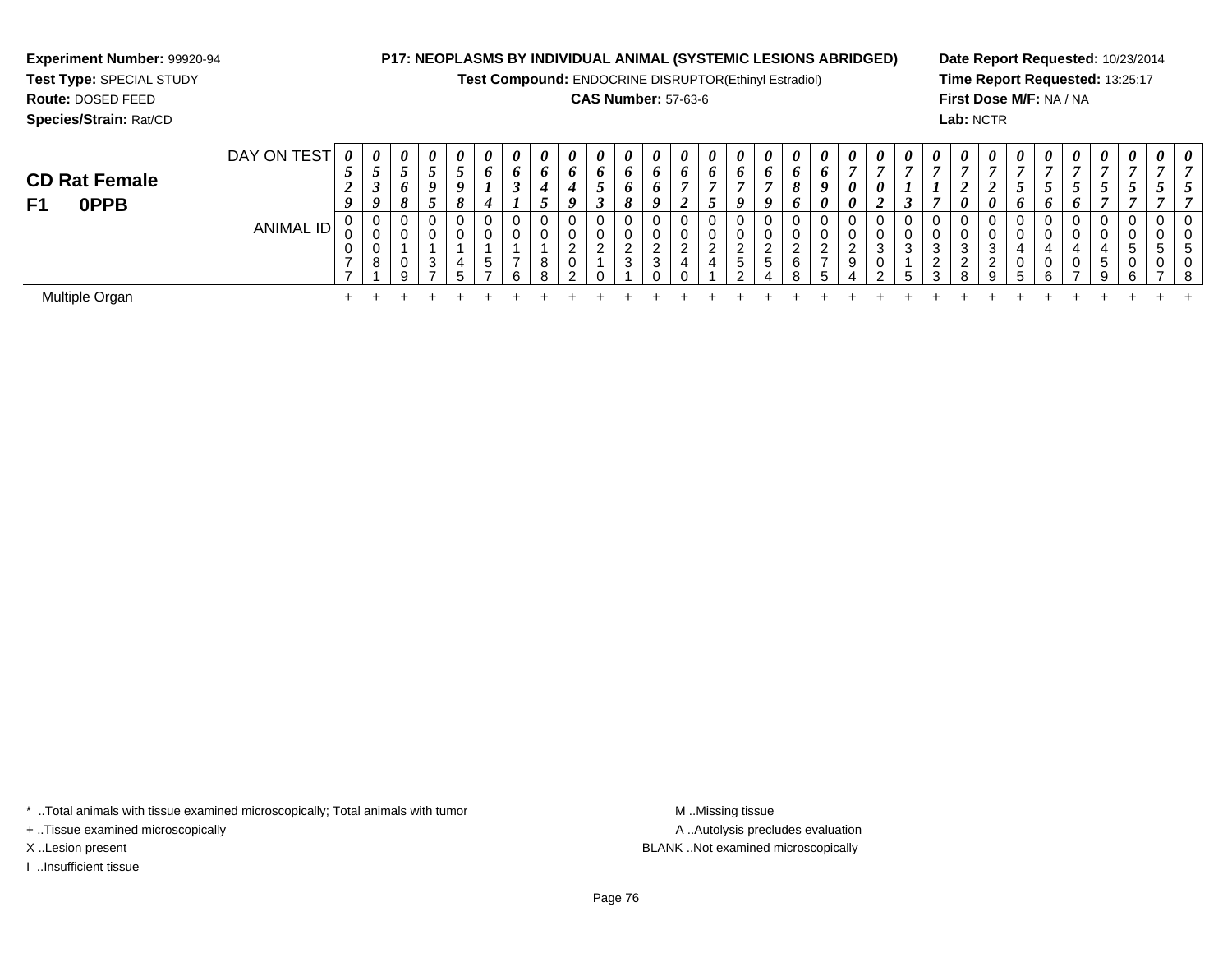**Test Compound:** ENDOCRINE DISRUPTOR(Ethinyl Estradiol)

# **CAS Number:** 57-63-6

DAY ON TEST*00000000000000000000*

**Date Report Requested:** 10/23/2014 **Time Report Requested:** 13:25:17**First Dose M/F:** NA / NA**Lab:** NCTR

| <b>CD Rat Female</b><br>0PPB<br>F <sub>1</sub> | 5<br>$\overline{7}$           | 7<br>5<br>$\pmb{8}$                                | 7<br>$\mathfrak{s}$<br>8 | 7<br>$\sqrt{5}$<br>$\pmb{8}$                | 7<br>5<br>$\pmb{8}$                                       | 7<br>5<br>9                                  | 6<br>1                                              | 7<br>6<br>1                                                 | 6<br>$\boldsymbol{l}$                                     | 6<br>$\overline{\mathbf{c}}$       | 7<br>6<br>$\overline{2}$                               | 7<br>6<br>$\boldsymbol{2}$                                   | 7<br>6<br>$\boldsymbol{2}$                                  | 7<br>6<br>$\mathfrak{z}$                     | 7<br>6<br>$\boldsymbol{\beta}$                                   | 7<br>6<br>$\boldsymbol{\beta}$                            | 7<br>6<br>$\boldsymbol{\beta}$               | 7<br>6<br>$\mathfrak{z}$                     | 7<br>6<br>$\boldsymbol{\beta}$                                   | 7<br>6<br>3           |                         |
|------------------------------------------------|-------------------------------|----------------------------------------------------|--------------------------|---------------------------------------------|-----------------------------------------------------------|----------------------------------------------|-----------------------------------------------------|-------------------------------------------------------------|-----------------------------------------------------------|------------------------------------|--------------------------------------------------------|--------------------------------------------------------------|-------------------------------------------------------------|----------------------------------------------|------------------------------------------------------------------|-----------------------------------------------------------|----------------------------------------------|----------------------------------------------|------------------------------------------------------------------|-----------------------|-------------------------|
| <b>ANIMAL ID</b>                               | $\pmb{0}$<br>0<br>5<br>0<br>9 | $\mathbf 0$<br>$\mathbf 0$<br>$\sqrt{5}$<br>5<br>4 | 0<br>0<br>5<br>5<br>5    | $\overline{0}$<br>0<br>$\sqrt{5}$<br>5<br>6 | $\overline{0}$<br>0<br>$\,$ 5 $\,$<br>5<br>$\overline{7}$ | $\overline{0}$<br>$\mathbf 0$<br>6<br>0<br>7 | $\mathbf 0$<br>$\mathbf 0$<br>6<br>$\mathsf 0$<br>8 | $\mathbf 0$<br>$\mathbf 0$<br>6<br>$\mathbf{1}$<br>$\Omega$ | $\Omega$<br>$\mathbf 0$<br>$\,6\,$<br>5<br>$\overline{7}$ | 0<br>0<br>$\overline{7}$<br>0<br>8 | $\mathbf 0$<br>0<br>$\overline{7}$<br>$\mathbf 0$<br>9 | $\overline{0}$<br>0<br>$\overline{7}$<br>6<br>$\overline{2}$ | $\overline{0}$<br>$\pmb{0}$<br>$\overline{7}$<br>$\,6$<br>3 | $\mathbf 0$<br>0<br>$\overline{7}$<br>5<br>5 | $\mathbf 0$<br>$\mathbf 0$<br>$\overline{7}$<br>$\mathbf 5$<br>6 | $\mathbf 0$<br>0<br>$\overline{7}$<br>5<br>$\overline{7}$ | $\mathbf 0$<br>0<br>$\overline{7}$<br>5<br>8 | $\mathbf 0$<br>0<br>$\overline{7}$<br>5<br>9 | $\mathbf 0$<br>$\mathbf 0$<br>$\overline{7}$<br>6<br>$\mathbf 0$ | 0<br>0<br>7<br>6<br>1 | <i><b>*TOTALS</b></i>   |
| <b>Alimentary System</b>                       |                               |                                                    |                          |                                             |                                                           |                                              |                                                     |                                                             |                                                           |                                    |                                                        |                                                              |                                                             |                                              |                                                                  |                                                           |                                              |                                              |                                                                  |                       |                         |
| Esophagus                                      |                               |                                                    |                          |                                             |                                                           |                                              |                                                     |                                                             |                                                           |                                    |                                                        |                                                              |                                                             |                                              |                                                                  |                                                           |                                              |                                              |                                                                  |                       | 51                      |
| Intestine Large, Cecum                         |                               |                                                    |                          |                                             |                                                           |                                              |                                                     |                                                             |                                                           |                                    |                                                        |                                                              |                                                             |                                              |                                                                  |                                                           |                                              |                                              |                                                                  |                       | 51                      |
| Intestine Large, Colon                         |                               |                                                    |                          |                                             |                                                           |                                              |                                                     |                                                             |                                                           |                                    |                                                        |                                                              |                                                             |                                              |                                                                  |                                                           |                                              |                                              |                                                                  |                       | 51                      |
| Intestine Large, Rectum                        |                               |                                                    |                          |                                             |                                                           |                                              |                                                     |                                                             |                                                           |                                    |                                                        |                                                              |                                                             |                                              |                                                                  |                                                           |                                              |                                              |                                                                  |                       | 51                      |
| Intestine Small, Duodenum                      |                               |                                                    |                          |                                             |                                                           |                                              |                                                     |                                                             |                                                           |                                    |                                                        |                                                              |                                                             |                                              |                                                                  |                                                           |                                              |                                              |                                                                  |                       | 51                      |
| Intestine Small, Ileum                         |                               |                                                    |                          |                                             |                                                           |                                              |                                                     |                                                             |                                                           |                                    |                                                        |                                                              |                                                             |                                              |                                                                  |                                                           |                                              |                                              |                                                                  |                       | 51                      |
| Intestine Small, Jejunum                       |                               |                                                    |                          |                                             |                                                           |                                              |                                                     |                                                             |                                                           |                                    |                                                        |                                                              |                                                             |                                              |                                                                  |                                                           |                                              |                                              |                                                                  |                       | 51                      |
| Liver                                          |                               |                                                    |                          |                                             |                                                           |                                              |                                                     |                                                             |                                                           |                                    |                                                        |                                                              |                                                             |                                              |                                                                  |                                                           |                                              |                                              |                                                                  |                       | 51                      |
| Cholangiocarcinoma                             |                               |                                                    |                          |                                             |                                                           |                                              |                                                     |                                                             |                                                           |                                    |                                                        |                                                              |                                                             |                                              |                                                                  |                                                           |                                              |                                              |                                                                  |                       | 1                       |
| Hepatocellular Adenoma                         |                               | $\boldsymbol{\mathsf{X}}$                          |                          |                                             |                                                           |                                              |                                                     |                                                             |                                                           |                                    |                                                        |                                                              |                                                             |                                              |                                                                  |                                                           |                                              |                                              |                                                                  |                       |                         |
| Mesentery                                      |                               |                                                    |                          |                                             |                                                           |                                              |                                                     |                                                             |                                                           |                                    |                                                        |                                                              |                                                             |                                              |                                                                  |                                                           |                                              |                                              |                                                                  |                       | $\overline{\mathbf{c}}$ |
| Oral Mucosa                                    |                               |                                                    |                          |                                             |                                                           |                                              |                                                     |                                                             |                                                           |                                    |                                                        |                                                              |                                                             |                                              |                                                                  |                                                           |                                              |                                              |                                                                  |                       | 3                       |
| Squamous Cell Carcinoma                        |                               |                                                    |                          |                                             |                                                           |                                              |                                                     |                                                             |                                                           |                                    |                                                        |                                                              |                                                             |                                              |                                                                  |                                                           |                                              |                                              |                                                                  |                       | 3                       |
| Pancreas                                       |                               |                                                    |                          |                                             |                                                           |                                              |                                                     |                                                             |                                                           |                                    |                                                        |                                                              |                                                             |                                              |                                                                  |                                                           |                                              |                                              |                                                                  |                       | 51                      |
| <b>Salivary Glands</b>                         |                               |                                                    |                          |                                             |                                                           |                                              |                                                     |                                                             |                                                           |                                    |                                                        |                                                              |                                                             |                                              |                                                                  |                                                           |                                              |                                              |                                                                  |                       | 51                      |
| Stomach, Forestomach                           |                               |                                                    |                          |                                             |                                                           |                                              |                                                     |                                                             |                                                           |                                    |                                                        |                                                              |                                                             |                                              |                                                                  |                                                           |                                              |                                              |                                                                  |                       | 51                      |
| Squamous Cell Papilloma                        |                               |                                                    |                          |                                             |                                                           |                                              |                                                     |                                                             |                                                           | X                                  |                                                        |                                                              |                                                             |                                              |                                                                  |                                                           |                                              |                                              |                                                                  |                       | 1                       |
| Stomach, Glandular                             |                               |                                                    |                          |                                             |                                                           |                                              |                                                     |                                                             |                                                           |                                    |                                                        |                                                              |                                                             |                                              |                                                                  |                                                           |                                              |                                              |                                                                  |                       | 51                      |
| <b>Cardiovascular System</b>                   |                               |                                                    |                          |                                             |                                                           |                                              |                                                     |                                                             |                                                           |                                    |                                                        |                                                              |                                                             |                                              |                                                                  |                                                           |                                              |                                              |                                                                  |                       |                         |
| <b>Blood Vessel</b>                            |                               |                                                    |                          |                                             |                                                           |                                              |                                                     |                                                             |                                                           |                                    |                                                        |                                                              |                                                             |                                              |                                                                  |                                                           |                                              |                                              |                                                                  |                       | 51                      |
| Heart                                          |                               |                                                    |                          |                                             |                                                           |                                              |                                                     |                                                             |                                                           |                                    |                                                        |                                                              |                                                             |                                              |                                                                  |                                                           |                                              |                                              |                                                                  |                       | 51                      |

| Total animals with tissue examined microscopically; Total animals with tumor | M Missing tissue                   |
|------------------------------------------------------------------------------|------------------------------------|
| + Tissue examined microscopically                                            | A Autolysis precludes evaluation   |
| X Lesion present                                                             | BLANK Not examined microscopically |
| …Insufficient tissue                                                         |                                    |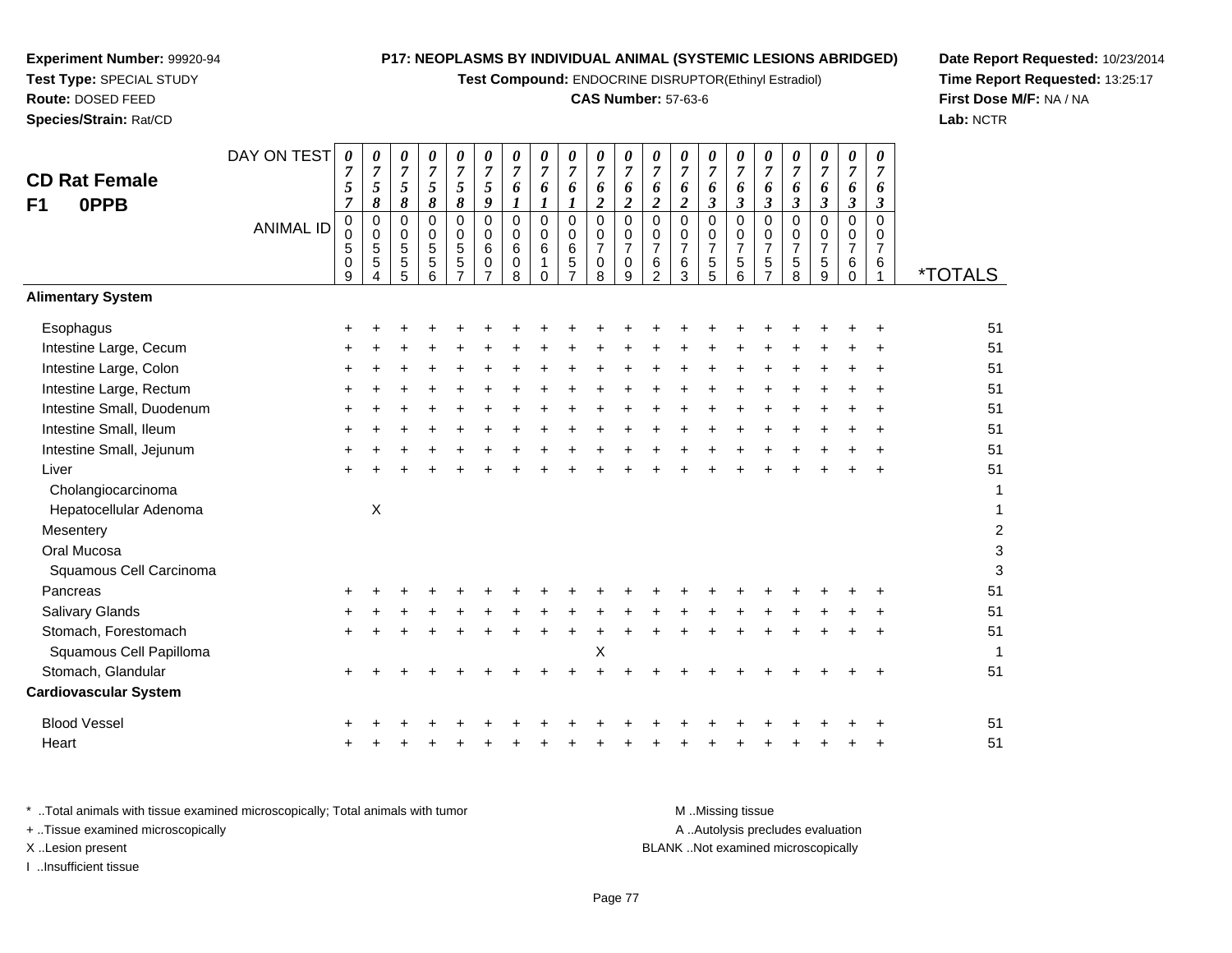**Test Compound:** ENDOCRINE DISRUPTOR(Ethinyl Estradiol)

#### **CAS Number:** 57-63-6

**Date Report Requested:** 10/23/2014**Time Report Requested:** 13:25:17**First Dose M/F:** NA / NA**Lab:** NCTR

| <b>CD Rat Female</b><br>F1<br>0PPB | DAY ON TEST      | $\boldsymbol{\theta}$<br>$\overline{7}$<br>5<br>$\overline{7}$ | $\boldsymbol{\theta}$<br>$\overline{7}$<br>$\sqrt{5}$<br>8 | 0<br>$\overline{7}$<br>$\mathfrak{s}$<br>8 | $\frac{\boldsymbol{0}}{7}$<br>5<br>8                   | 0<br>$\overline{7}$<br>5<br>8             | 0<br>$\overline{7}$<br>$\mathfrak{s}$<br>9 | 0<br>$\overline{7}$<br>6<br>$\boldsymbol{l}$ | 0<br>$\overline{7}$<br>6<br>$\boldsymbol{l}$     | 0<br>$\overline{7}$<br>6<br>1                                   | 0<br>$\overline{7}$<br>6<br>$\overline{c}$ | 0<br>$\overline{7}$<br>6<br>$\overline{2}$             | 0<br>$\overline{7}$<br>6<br>$\overline{c}$             | 0<br>$\overline{7}$<br>6<br>$\boldsymbol{2}$ | 0<br>$\overline{7}$<br>6<br>$\mathfrak{z}$   | 0<br>$\overline{7}$<br>6<br>$\mathfrak{z}$ | 0<br>$\overline{7}$<br>6<br>$\mathbf{3}$                           | 0<br>$\overline{7}$<br>6<br>$\mathfrak{z}$ | $\frac{\theta}{7}$<br>6<br>$\mathfrak{z}$ | 0<br>$\overline{7}$<br>6<br>$\mathfrak{z}$          | 0<br>$\overline{7}$<br>6<br>$\boldsymbol{\beta}$ |                       |
|------------------------------------|------------------|----------------------------------------------------------------|------------------------------------------------------------|--------------------------------------------|--------------------------------------------------------|-------------------------------------------|--------------------------------------------|----------------------------------------------|--------------------------------------------------|-----------------------------------------------------------------|--------------------------------------------|--------------------------------------------------------|--------------------------------------------------------|----------------------------------------------|----------------------------------------------|--------------------------------------------|--------------------------------------------------------------------|--------------------------------------------|-------------------------------------------|-----------------------------------------------------|--------------------------------------------------|-----------------------|
|                                    | <b>ANIMAL ID</b> | 0<br>0<br>5<br>0<br>9                                          | $\mathbf 0$<br>$\mathbf 0$<br>5<br>$\overline{5}$<br>4     | $\mathbf 0$<br>$\mathbf 0$<br>5<br>5<br>5  | $\mathbf 0$<br>0<br>$\mathbf 5$<br>$\overline{5}$<br>6 | 0<br>0<br>$\frac{5}{5}$<br>$\overline{7}$ | $\mathbf 0$<br>$\mathbf 0$<br>6<br>0       | $\mathbf 0$<br>0<br>6<br>0<br>8              | $\mathbf 0$<br>$\mathbf 0$<br>6<br>1<br>$\Omega$ | $\mathbf 0$<br>$\mathbf 0$<br>6<br>$\sqrt{5}$<br>$\overline{7}$ | 0<br>0<br>$\overline{7}$<br>$\Omega$<br>8  | $\mathbf 0$<br>$\mathbf 0$<br>$\overline{7}$<br>0<br>9 | 0<br>$\Omega$<br>$\overline{7}$<br>6<br>$\overline{2}$ | $\mathbf 0$<br>0<br>$\overline{7}$<br>6<br>3 | $\mathbf 0$<br>0<br>$\overline{7}$<br>5<br>5 | $\mathbf 0$<br>0<br>7<br>$\sqrt{5}$<br>6   | $\mathbf 0$<br>0<br>$\overline{7}$<br>$\sqrt{5}$<br>$\overline{7}$ | 0<br>0<br>$\overline{7}$<br>5<br>8         | 0<br>0<br>$\overline{7}$<br>5<br>9        | $\mathbf 0$<br>0<br>$\overline{7}$<br>6<br>$\Omega$ | $\Omega$<br>0<br>$\overline{7}$<br>6             | <i><b>*TOTALS</b></i> |
| <b>Endocrine System</b>            |                  |                                                                |                                                            |                                            |                                                        |                                           |                                            |                                              |                                                  |                                                                 |                                            |                                                        |                                                        |                                              |                                              |                                            |                                                                    |                                            |                                           |                                                     |                                                  |                       |
| <b>Adrenal Cortex</b><br>Adenoma   |                  |                                                                |                                                            |                                            | X                                                      |                                           |                                            |                                              |                                                  |                                                                 |                                            |                                                        |                                                        |                                              |                                              |                                            |                                                                    |                                            |                                           |                                                     |                                                  | 51<br>$\mathbf 1$     |
| Adrenal Medulla                    |                  | $\ddot{}$                                                      | М                                                          | $\ddot{}$                                  | $\ddot{}$                                              | M                                         |                                            |                                              |                                                  |                                                                 |                                            |                                                        | м                                                      |                                              |                                              |                                            |                                                                    |                                            |                                           |                                                     |                                                  | 48                    |
| Pheochromocytoma Benign            |                  |                                                                |                                                            |                                            |                                                        |                                           |                                            |                                              |                                                  |                                                                 |                                            | Χ                                                      |                                                        |                                              |                                              |                                            |                                                                    |                                            |                                           |                                                     |                                                  | 2                     |
| Islets, Pancreatic                 |                  |                                                                |                                                            |                                            |                                                        |                                           |                                            |                                              |                                                  |                                                                 |                                            |                                                        |                                                        |                                              |                                              |                                            |                                                                    |                                            |                                           |                                                     |                                                  | 51                    |
| Adenoma                            |                  |                                                                |                                                            |                                            |                                                        |                                           |                                            |                                              |                                                  |                                                                 |                                            |                                                        |                                                        |                                              | X                                            |                                            |                                                                    |                                            |                                           |                                                     |                                                  | 1                     |
| Parathyroid Gland                  |                  |                                                                |                                                            |                                            |                                                        |                                           |                                            |                                              |                                                  |                                                                 |                                            |                                                        |                                                        | M                                            |                                              |                                            |                                                                    |                                            |                                           |                                                     |                                                  | 48                    |
| <b>Pituitary Gland</b>             |                  |                                                                |                                                            |                                            |                                                        |                                           |                                            |                                              |                                                  |                                                                 |                                            |                                                        |                                                        |                                              |                                              |                                            |                                                                    |                                            |                                           |                                                     |                                                  | 51                    |
| Pars Distalis, Adenoma             |                  | X                                                              | Χ                                                          |                                            | Х                                                      |                                           | Х                                          | Х                                            |                                                  | Х                                                               | $\times$                                   | X                                                      | X                                                      | X                                            | X                                            |                                            | X                                                                  | X                                          |                                           | Χ                                                   | X                                                | 38                    |
| <b>Thyroid Gland</b>               |                  |                                                                |                                                            |                                            |                                                        |                                           |                                            |                                              |                                                  |                                                                 |                                            |                                                        |                                                        |                                              |                                              |                                            |                                                                    |                                            |                                           |                                                     |                                                  | 51                    |
| C Cell, Adenoma                    |                  |                                                                |                                                            |                                            |                                                        |                                           |                                            |                                              |                                                  |                                                                 |                                            |                                                        |                                                        | X                                            |                                              |                                            |                                                                    |                                            |                                           |                                                     |                                                  | 2                     |
| Follicular Cel, Adenoma            |                  |                                                                |                                                            |                                            |                                                        |                                           |                                            |                                              |                                                  |                                                                 |                                            |                                                        |                                                        |                                              |                                              |                                            |                                                                    |                                            |                                           |                                                     |                                                  | 1                     |
| <b>General Body System</b>         |                  |                                                                |                                                            |                                            |                                                        |                                           |                                            |                                              |                                                  |                                                                 |                                            |                                                        |                                                        |                                              |                                              |                                            |                                                                    |                                            |                                           |                                                     |                                                  |                       |
| <b>NONE</b>                        |                  |                                                                |                                                            |                                            |                                                        |                                           |                                            |                                              |                                                  |                                                                 |                                            |                                                        |                                                        |                                              |                                              |                                            |                                                                    |                                            |                                           |                                                     |                                                  |                       |
| <b>Genital System</b>              |                  |                                                                |                                                            |                                            |                                                        |                                           |                                            |                                              |                                                  |                                                                 |                                            |                                                        |                                                        |                                              |                                              |                                            |                                                                    |                                            |                                           |                                                     |                                                  |                       |
| <b>Clitoral Gland</b>              |                  | +                                                              |                                                            |                                            |                                                        |                                           |                                            |                                              |                                                  |                                                                 |                                            |                                                        |                                                        |                                              |                                              |                                            |                                                                    |                                            |                                           |                                                     |                                                  | 50                    |
| Squamous Cell Papilloma            |                  | X                                                              |                                                            |                                            |                                                        |                                           |                                            |                                              |                                                  |                                                                 |                                            |                                                        |                                                        |                                              |                                              |                                            |                                                                    |                                            |                                           |                                                     |                                                  |                       |
| Ovary                              |                  | ٠                                                              |                                                            |                                            |                                                        |                                           |                                            |                                              |                                                  |                                                                 |                                            |                                                        |                                                        |                                              |                                              |                                            |                                                                    |                                            |                                           |                                                     |                                                  | 51                    |
| Sertoli Cell Tumor Benign          |                  |                                                                |                                                            |                                            |                                                        |                                           |                                            |                                              |                                                  |                                                                 |                                            |                                                        |                                                        |                                              |                                              |                                            |                                                                    | Χ                                          |                                           |                                                     |                                                  |                       |
| Oviduct                            |                  |                                                                |                                                            |                                            |                                                        |                                           |                                            |                                              |                                                  |                                                                 |                                            |                                                        |                                                        |                                              |                                              |                                            |                                                                    |                                            |                                           |                                                     |                                                  | 51                    |
|                                    |                  |                                                                |                                                            |                                            |                                                        |                                           |                                            |                                              |                                                  |                                                                 |                                            |                                                        |                                                        |                                              |                                              |                                            |                                                                    |                                            |                                           |                                                     |                                                  |                       |

**Experiment Number:** 99920-94**Test Type:** SPECIAL STUDY**Route:** DOSED FEED**Species/Strain:** Rat/CD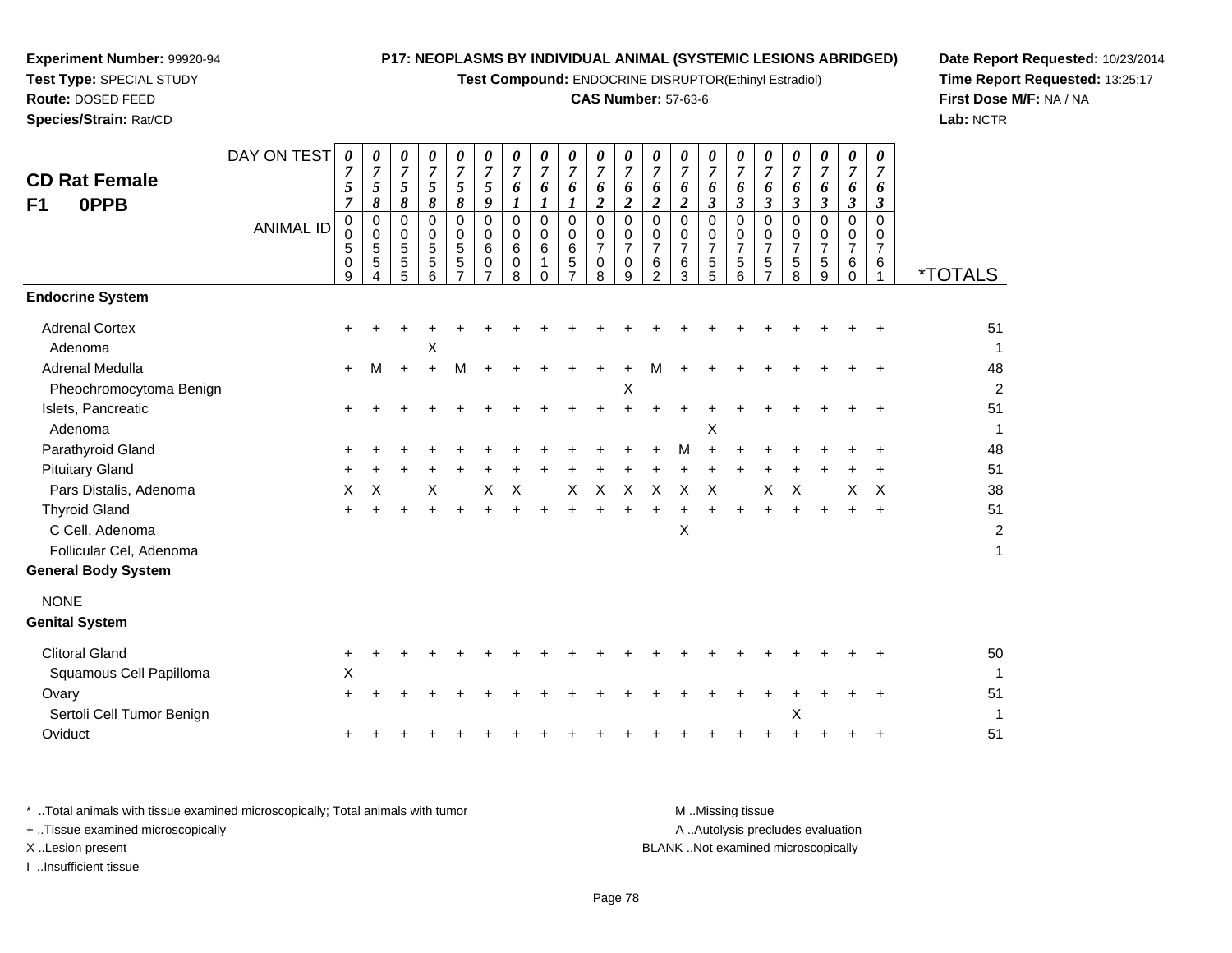**Test Compound:** ENDOCRINE DISRUPTOR(Ethinyl Estradiol)

#### **CAS Number:** 57-63-6

**Date Report Requested:** 10/23/2014**Time Report Requested:** 13:25:17**First Dose M/F:** NA / NA**Lab:** NCTR

51

| <b>CD Rat Female</b><br>0PPB<br>F <sub>1</sub> | DAY ON TEST      | 0<br>7<br>5<br>7          | 0<br>5<br>8      | 0<br>$\overline{7}$<br>$\mathfrak{H}$<br>$\pmb{8}$ | 0<br>$\boldsymbol{7}$<br>$\sqrt{5}$<br>$\pmb{8}$ | 0<br>$\overline{7}$<br>$\sqrt{5}$<br>8                           | 0<br>$\overline{7}$<br>5<br>9 | 0<br>$\overline{7}$<br>6<br>$\boldsymbol{l}$ | 0<br>$\overline{7}$<br>6<br>$\boldsymbol{l}$ | $\overline{7}$<br>6                | 0<br>$\overline{7}$<br>6<br>$\boldsymbol{2}$ | 0<br>$\overline{7}$<br>6<br>$\boldsymbol{2}$ | 0<br>7<br>6<br>$\boldsymbol{2}$                           | 0<br>6<br>$\boldsymbol{2}$                   | 0<br>$\boldsymbol{7}$<br>6<br>$\mathfrak{z}$ | 0<br>$\overline{7}$<br>6<br>$\boldsymbol{\beta}$ | 0<br>7<br>6<br>$\boldsymbol{\beta}$             | 0<br>$\overline{7}$<br>6<br>$\boldsymbol{\beta}$ | 0<br>$\overline{7}$<br>6<br>$\boldsymbol{\mathfrak{z}}$ | 0<br>$\overline{7}$<br>6<br>$\boldsymbol{\beta}$    | 0<br>6<br>3                          |                       |
|------------------------------------------------|------------------|---------------------------|------------------|----------------------------------------------------|--------------------------------------------------|------------------------------------------------------------------|-------------------------------|----------------------------------------------|----------------------------------------------|------------------------------------|----------------------------------------------|----------------------------------------------|-----------------------------------------------------------|----------------------------------------------|----------------------------------------------|--------------------------------------------------|-------------------------------------------------|--------------------------------------------------|---------------------------------------------------------|-----------------------------------------------------|--------------------------------------|-----------------------|
|                                                | <b>ANIMAL ID</b> | 0<br>0<br>5<br>0<br>9     | 0<br>0<br>5<br>5 | 0<br>0<br>$\sqrt{5}$<br>5<br>5                     | 0<br>0<br>$\sqrt{5}$<br>5<br>6                   | $\pmb{0}$<br>0<br>$\overline{5}$<br>$\sqrt{5}$<br>$\overline{7}$ | $\mathbf 0$<br>0<br>6<br>0    | 0<br>0<br>6<br>0<br>8                        | 0<br>0<br>6<br>$\Omega$                      | 0<br>0<br>6<br>5<br>$\overline{7}$ | $\mathbf 0$<br>0<br>$\overline{7}$<br>0<br>8 | $\mathbf 0$<br>0<br>$\overline{7}$<br>0<br>9 | $\mathbf 0$<br>0<br>$\overline{7}$<br>6<br>$\overline{2}$ | $\mathbf 0$<br>0<br>$\overline{7}$<br>6<br>3 | $\mathbf 0$<br>0<br>$\overline{7}$<br>5<br>5 | 0<br>0<br>$\overline{7}$<br>5<br>6               | 0<br>0<br>$\overline{7}$<br>5<br>$\overline{7}$ | 0<br>0<br>$\overline{7}$<br>5<br>8               | 0<br>0<br>$\overline{7}$<br>5<br>9                      | $\mathbf 0$<br>0<br>$\overline{7}$<br>6<br>$\Omega$ | $\Omega$<br>0<br>$\overline{7}$<br>6 | <i><b>*TOTALS</b></i> |
| <b>Uterus</b>                                  |                  | $+$                       |                  |                                                    |                                                  |                                                                  |                               |                                              |                                              |                                    |                                              |                                              |                                                           |                                              |                                              |                                                  |                                                 |                                                  |                                                         |                                                     | $+$                                  | 51                    |
| Endometrium, Adenoma                           |                  |                           |                  |                                                    |                                                  |                                                                  |                               |                                              |                                              |                                    |                                              |                                              |                                                           |                                              |                                              |                                                  |                                                 |                                                  |                                                         |                                                     |                                      | 1                     |
| Polyp Stromal                                  |                  |                           |                  |                                                    |                                                  |                                                                  |                               |                                              |                                              |                                    |                                              | $\mathsf X$                                  |                                                           |                                              |                                              |                                                  |                                                 |                                                  |                                                         |                                                     |                                      | $\overline{a}$        |
| Vagina                                         |                  |                           |                  |                                                    |                                                  |                                                                  |                               |                                              |                                              |                                    |                                              |                                              |                                                           |                                              |                                              |                                                  |                                                 |                                                  |                                                         |                                                     |                                      | 51                    |
| <b>Hematopoietic System</b>                    |                  |                           |                  |                                                    |                                                  |                                                                  |                               |                                              |                                              |                                    |                                              |                                              |                                                           |                                              |                                              |                                                  |                                                 |                                                  |                                                         |                                                     |                                      |                       |
| <b>Bone Marrow</b>                             |                  |                           |                  |                                                    |                                                  |                                                                  |                               |                                              |                                              |                                    |                                              |                                              |                                                           |                                              |                                              |                                                  |                                                 |                                                  |                                                         |                                                     |                                      | 51                    |
| Lymph Node                                     |                  |                           |                  |                                                    |                                                  |                                                                  |                               |                                              |                                              |                                    |                                              |                                              |                                                           |                                              |                                              |                                                  |                                                 |                                                  |                                                         |                                                     |                                      | 16                    |
| Lymph Node, Mandibular                         |                  |                           |                  |                                                    |                                                  |                                                                  |                               |                                              |                                              |                                    |                                              |                                              |                                                           |                                              |                                              |                                                  |                                                 |                                                  |                                                         |                                                     |                                      | 51                    |
| Lymph Node, Mesenteric                         |                  |                           |                  |                                                    |                                                  |                                                                  |                               |                                              |                                              |                                    |                                              |                                              |                                                           |                                              |                                              |                                                  |                                                 |                                                  |                                                         |                                                     |                                      | 51                    |
| Spleen                                         |                  |                           |                  |                                                    |                                                  |                                                                  |                               |                                              |                                              |                                    |                                              |                                              |                                                           |                                              |                                              |                                                  |                                                 |                                                  |                                                         |                                                     |                                      | 51                    |
| Thymus                                         |                  |                           |                  |                                                    |                                                  |                                                                  |                               |                                              |                                              |                                    |                                              |                                              |                                                           |                                              |                                              |                                                  |                                                 |                                                  |                                                         |                                                     |                                      | 51                    |
| <b>Integumentary System</b>                    |                  |                           |                  |                                                    |                                                  |                                                                  |                               |                                              |                                              |                                    |                                              |                                              |                                                           |                                              |                                              |                                                  |                                                 |                                                  |                                                         |                                                     |                                      |                       |
| <b>Mammary Gland</b>                           |                  | $\ddot{}$                 |                  |                                                    |                                                  |                                                                  |                               |                                              |                                              |                                    |                                              |                                              |                                                           |                                              |                                              |                                                  |                                                 |                                                  |                                                         |                                                     |                                      | 51                    |
| Adenocarcinoma                                 |                  |                           | X                |                                                    |                                                  |                                                                  |                               |                                              |                                              |                                    |                                              |                                              |                                                           |                                              |                                              |                                                  |                                                 |                                                  |                                                         |                                                     |                                      | 5                     |
| Adenocarcinoma, Multiple                       |                  | $\boldsymbol{\mathsf{X}}$ |                  |                                                    |                                                  |                                                                  |                               |                                              |                                              |                                    |                                              |                                              |                                                           | $\times$                                     |                                              |                                                  |                                                 |                                                  |                                                         |                                                     |                                      | 3                     |
| Fibroadenoma                                   |                  |                           |                  |                                                    |                                                  |                                                                  | X                             |                                              | Χ                                            |                                    |                                              | Χ                                            |                                                           |                                              |                                              |                                                  |                                                 |                                                  |                                                         | $\mathsf{X}$                                        | $\mathsf{X}$                         | 18                    |
| Fibroadenoma, Multiple                         |                  |                           | X.               | X                                                  | $\times$                                         |                                                                  |                               |                                              |                                              |                                    |                                              |                                              |                                                           |                                              |                                              |                                                  |                                                 |                                                  | X                                                       |                                                     |                                      | 14                    |
| Skin                                           |                  |                           |                  |                                                    |                                                  |                                                                  |                               |                                              |                                              |                                    |                                              |                                              |                                                           |                                              |                                              |                                                  |                                                 |                                                  |                                                         |                                                     |                                      | 51                    |
| Sebaceous GI, Carcinoma                        |                  |                           |                  |                                                    |                                                  |                                                                  |                               |                                              |                                              |                                    |                                              |                                              |                                                           |                                              |                                              |                                                  |                                                 |                                                  |                                                         |                                                     |                                      | 1                     |
| Squamous Cell Papilloma                        |                  |                           |                  |                                                    |                                                  |                                                                  |                               |                                              |                                              |                                    |                                              | X                                            |                                                           |                                              |                                              |                                                  |                                                 |                                                  |                                                         |                                                     |                                      | 1                     |
| <b>Musculoskeletal System</b>                  |                  |                           |                  |                                                    |                                                  |                                                                  |                               |                                              |                                              |                                    |                                              |                                              |                                                           |                                              |                                              |                                                  |                                                 |                                                  |                                                         |                                                     |                                      |                       |

\* ..Total animals with tissue examined microscopically; Total animals with tumor **M** ...Missing tissue M ...Missing tissue

+ ..Tissue examined microscopically

**Experiment Number:** 99920-94**Test Type:** SPECIAL STUDY**Route:** DOSED FEED**Species/Strain:** Rat/CD

I ..Insufficient tissue

A .. Autolysis precludes evaluation

X ..Lesion present BLANK ..Not examined microscopically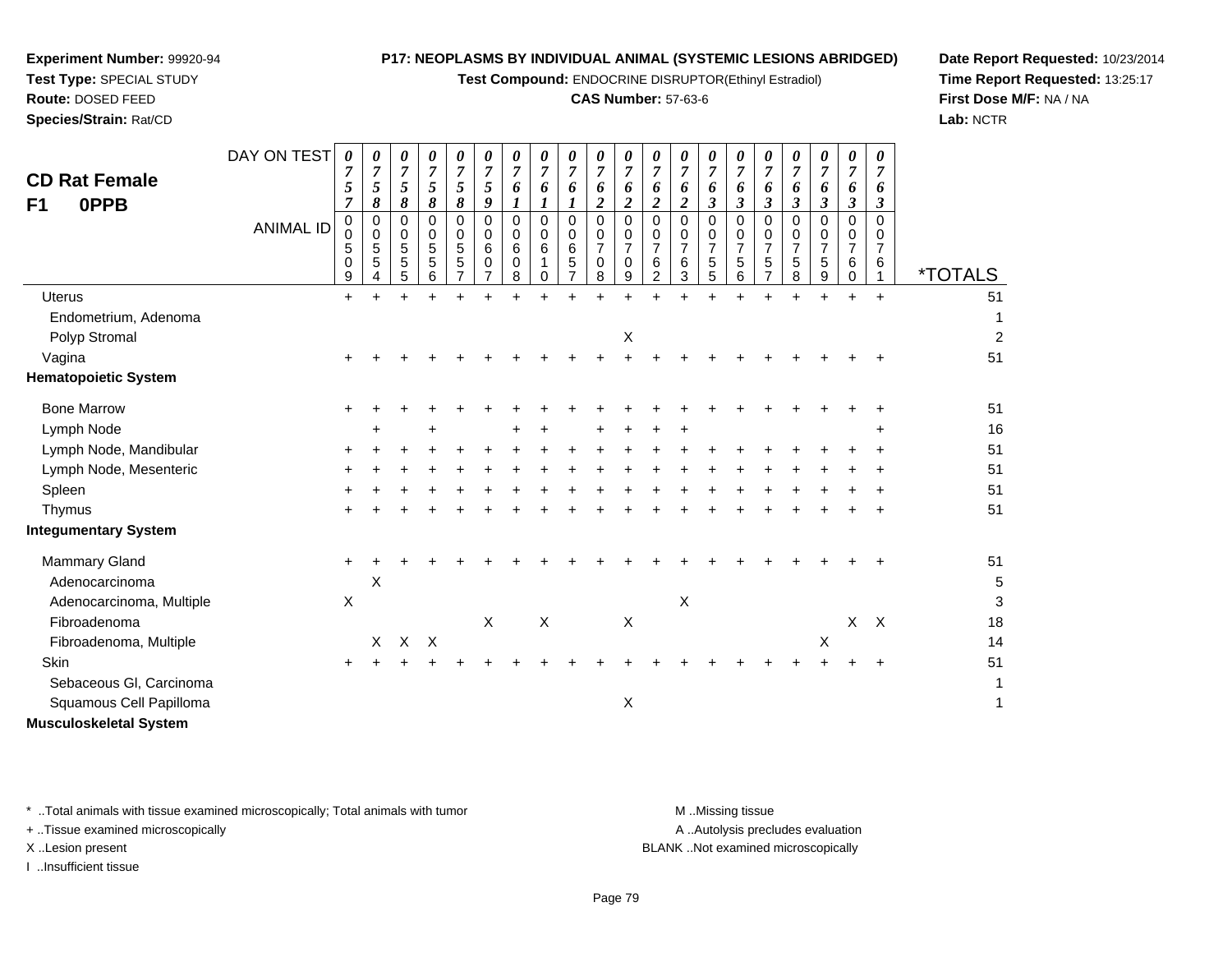**Test Compound:** ENDOCRINE DISRUPTOR(Ethinyl Estradiol)

#### **CAS Number:** 57-63-6

**Date Report Requested:** 10/23/2014**Time Report Requested:** 13:25:17**First Dose M/F:** NA / NA**Lab:** NCTR

| <b>CD Rat Female</b><br>0PPB<br>F <sub>1</sub> | DAY ON TEST<br><b>ANIMAL ID</b> | $\pmb{\theta}$<br>$\boldsymbol{7}$<br>$\sqrt{5}$<br>$\overline{7}$<br>$\pmb{0}$<br>$\pmb{0}$<br>5<br>$\,0\,$<br>9 | $\boldsymbol{\theta}$<br>$\overline{7}$<br>5<br>8<br>0<br>$\mathbf 0$<br>$\overline{5}$<br>5<br>4 | 0<br>$\boldsymbol{7}$<br>5<br>8<br>0<br>0<br>5<br>$\sqrt{5}$<br>5 | $\boldsymbol{\theta}$<br>$\overline{7}$<br>5<br>$\pmb{8}$<br>0<br>$\begin{array}{c} 0 \\ 5 \end{array}$<br>$\sqrt{5}$<br>6 | $\boldsymbol{\theta}$<br>$\boldsymbol{7}$<br>$\sqrt{5}$<br>8<br>0<br>0<br>$\sqrt{5}$<br>$\sqrt{5}$<br>$\overline{7}$ | $\boldsymbol{\theta}$<br>$\overline{7}$<br>5<br>9<br>$\mathbf 0$<br>0<br>$6\phantom{1}6$<br>0<br>$\overline{7}$ | 0<br>$\boldsymbol{7}$<br>6<br>0<br>0<br>$\,6$<br>0<br>8 | 0<br>$\overline{7}$<br>6<br>$\boldsymbol{l}$<br>0<br>0<br>$\,6$<br>1<br>0 | 0<br>$\boldsymbol{7}$<br>6<br>0<br>0<br>$\,6\,$<br>$\sqrt{5}$<br>$\overline{7}$ | 0<br>$\overline{7}$<br>6<br>$\boldsymbol{2}$<br>$\mathbf 0$<br>0<br>$\overline{7}$<br>$\mathbf 0$<br>8 | 0<br>$\overline{7}$<br>6<br>$\overline{c}$<br>0<br>$\mathbf 0$<br>$\overline{7}$<br>$\mathbf 0$<br>9 | 0<br>$\boldsymbol{7}$<br>6<br>$\overline{2}$<br>0<br>$\pmb{0}$<br>$\overline{7}$<br>$\,6\,$<br>$\overline{2}$ | $\pmb{\theta}$<br>$\boldsymbol{7}$<br>6<br>$\boldsymbol{2}$<br>$\mathbf 0$<br>0<br>$\overline{7}$<br>$\,6\,$<br>3 | 0<br>$\overline{7}$<br>6<br>$\boldsymbol{\beta}$<br>$\mathbf 0$<br>0<br>$\overline{7}$<br>5<br>5 | 0<br>$\overline{7}$<br>6<br>$\boldsymbol{\beta}$<br>0<br>0<br>$\overline{7}$<br>5<br>6 | 0<br>$\overline{7}$<br>6<br>$\mathfrak{z}$<br>0<br>0<br>$\overline{7}$<br>$\sqrt{5}$<br>$\overline{7}$ | 0<br>$\boldsymbol{7}$<br>6<br>$\boldsymbol{\mathfrak{z}}$<br>0<br>0<br>$\overline{7}$<br>$\mathbf 5$<br>8 | $\boldsymbol{\theta}$<br>$\overline{7}$<br>6<br>$\boldsymbol{\beta}$<br>0<br>0<br>$\overline{7}$<br>$\sqrt{5}$<br>9 | 0<br>$\overline{7}$<br>6<br>$\boldsymbol{\beta}$<br>0<br>$\mathbf 0$<br>$\overline{7}$<br>6<br>$\mathbf 0$ | 0<br>$\overline{7}$<br>6<br>$\mathfrak{z}$<br>$\mathbf 0$<br>0<br>$\overline{7}$<br>6<br>$\mathbf{1}$ | <i><b>*TOTALS</b></i> |
|------------------------------------------------|---------------------------------|-------------------------------------------------------------------------------------------------------------------|---------------------------------------------------------------------------------------------------|-------------------------------------------------------------------|----------------------------------------------------------------------------------------------------------------------------|----------------------------------------------------------------------------------------------------------------------|-----------------------------------------------------------------------------------------------------------------|---------------------------------------------------------|---------------------------------------------------------------------------|---------------------------------------------------------------------------------|--------------------------------------------------------------------------------------------------------|------------------------------------------------------------------------------------------------------|---------------------------------------------------------------------------------------------------------------|-------------------------------------------------------------------------------------------------------------------|--------------------------------------------------------------------------------------------------|----------------------------------------------------------------------------------------|--------------------------------------------------------------------------------------------------------|-----------------------------------------------------------------------------------------------------------|---------------------------------------------------------------------------------------------------------------------|------------------------------------------------------------------------------------------------------------|-------------------------------------------------------------------------------------------------------|-----------------------|
| Bone, Femur                                    |                                 | $\ddot{}$                                                                                                         |                                                                                                   | $\ddot{}$                                                         | $\ddot{}$                                                                                                                  | $\ddot{}$                                                                                                            |                                                                                                                 |                                                         |                                                                           |                                                                                 |                                                                                                        | $\ddot{}$                                                                                            |                                                                                                               |                                                                                                                   |                                                                                                  | $\div$                                                                                 | ÷                                                                                                      | $\ddot{}$                                                                                                 | $\ddot{}$                                                                                                           | $+$                                                                                                        | $+$                                                                                                   | 51                    |
| <b>Skeletal Muscle</b>                         |                                 |                                                                                                                   |                                                                                                   |                                                                   |                                                                                                                            |                                                                                                                      |                                                                                                                 |                                                         |                                                                           |                                                                                 |                                                                                                        |                                                                                                      |                                                                                                               |                                                                                                                   |                                                                                                  |                                                                                        |                                                                                                        |                                                                                                           |                                                                                                                     |                                                                                                            |                                                                                                       | 1                     |
| <b>Nervous System</b>                          |                                 |                                                                                                                   |                                                                                                   |                                                                   |                                                                                                                            |                                                                                                                      |                                                                                                                 |                                                         |                                                                           |                                                                                 |                                                                                                        |                                                                                                      |                                                                                                               |                                                                                                                   |                                                                                                  |                                                                                        |                                                                                                        |                                                                                                           |                                                                                                                     |                                                                                                            |                                                                                                       |                       |
| Brain, Brain Stem                              |                                 |                                                                                                                   |                                                                                                   |                                                                   |                                                                                                                            |                                                                                                                      |                                                                                                                 |                                                         |                                                                           |                                                                                 |                                                                                                        |                                                                                                      |                                                                                                               |                                                                                                                   |                                                                                                  |                                                                                        |                                                                                                        |                                                                                                           |                                                                                                                     |                                                                                                            |                                                                                                       | 51                    |
| Brain, Cerebellum                              |                                 |                                                                                                                   |                                                                                                   |                                                                   |                                                                                                                            |                                                                                                                      |                                                                                                                 |                                                         |                                                                           |                                                                                 |                                                                                                        |                                                                                                      |                                                                                                               |                                                                                                                   |                                                                                                  |                                                                                        |                                                                                                        |                                                                                                           |                                                                                                                     |                                                                                                            |                                                                                                       | 51                    |
| Brain, Cerebrum                                |                                 |                                                                                                                   |                                                                                                   |                                                                   |                                                                                                                            |                                                                                                                      |                                                                                                                 |                                                         |                                                                           |                                                                                 |                                                                                                        |                                                                                                      |                                                                                                               |                                                                                                                   |                                                                                                  |                                                                                        |                                                                                                        |                                                                                                           |                                                                                                                     |                                                                                                            |                                                                                                       | 51                    |
| Granular Cell Tumor Benign                     |                                 |                                                                                                                   |                                                                                                   |                                                                   |                                                                                                                            |                                                                                                                      |                                                                                                                 |                                                         |                                                                           |                                                                                 |                                                                                                        |                                                                                                      |                                                                                                               |                                                                                                                   |                                                                                                  |                                                                                        |                                                                                                        |                                                                                                           |                                                                                                                     |                                                                                                            |                                                                                                       | 1                     |
| Peripheral Nerve                               |                                 |                                                                                                                   |                                                                                                   |                                                                   |                                                                                                                            |                                                                                                                      |                                                                                                                 |                                                         |                                                                           |                                                                                 |                                                                                                        |                                                                                                      |                                                                                                               |                                                                                                                   |                                                                                                  |                                                                                        |                                                                                                        |                                                                                                           |                                                                                                                     |                                                                                                            |                                                                                                       | $\mathbf{1}$          |
| Spinal Cord                                    |                                 |                                                                                                                   |                                                                                                   |                                                                   |                                                                                                                            |                                                                                                                      |                                                                                                                 |                                                         |                                                                           |                                                                                 |                                                                                                        |                                                                                                      |                                                                                                               |                                                                                                                   |                                                                                                  |                                                                                        |                                                                                                        |                                                                                                           |                                                                                                                     |                                                                                                            |                                                                                                       | $\boldsymbol{0}$      |
| <b>Respiratory System</b>                      |                                 |                                                                                                                   |                                                                                                   |                                                                   |                                                                                                                            |                                                                                                                      |                                                                                                                 |                                                         |                                                                           |                                                                                 |                                                                                                        |                                                                                                      |                                                                                                               |                                                                                                                   |                                                                                                  |                                                                                        |                                                                                                        |                                                                                                           |                                                                                                                     |                                                                                                            |                                                                                                       |                       |
| Lung                                           |                                 |                                                                                                                   |                                                                                                   |                                                                   |                                                                                                                            |                                                                                                                      |                                                                                                                 |                                                         |                                                                           |                                                                                 |                                                                                                        |                                                                                                      |                                                                                                               |                                                                                                                   |                                                                                                  |                                                                                        |                                                                                                        |                                                                                                           |                                                                                                                     |                                                                                                            |                                                                                                       | 51                    |
| Nose                                           |                                 |                                                                                                                   |                                                                                                   |                                                                   |                                                                                                                            |                                                                                                                      |                                                                                                                 |                                                         |                                                                           |                                                                                 |                                                                                                        |                                                                                                      |                                                                                                               |                                                                                                                   |                                                                                                  |                                                                                        |                                                                                                        |                                                                                                           |                                                                                                                     |                                                                                                            |                                                                                                       | 51                    |
| Trachea                                        |                                 |                                                                                                                   |                                                                                                   |                                                                   |                                                                                                                            |                                                                                                                      |                                                                                                                 |                                                         |                                                                           |                                                                                 |                                                                                                        |                                                                                                      |                                                                                                               |                                                                                                                   |                                                                                                  |                                                                                        |                                                                                                        |                                                                                                           |                                                                                                                     |                                                                                                            |                                                                                                       | 51                    |
| <b>Special Senses System</b>                   |                                 |                                                                                                                   |                                                                                                   |                                                                   |                                                                                                                            |                                                                                                                      |                                                                                                                 |                                                         |                                                                           |                                                                                 |                                                                                                        |                                                                                                      |                                                                                                               |                                                                                                                   |                                                                                                  |                                                                                        |                                                                                                        |                                                                                                           |                                                                                                                     |                                                                                                            |                                                                                                       |                       |
| Eye                                            |                                 |                                                                                                                   |                                                                                                   |                                                                   |                                                                                                                            |                                                                                                                      |                                                                                                                 |                                                         |                                                                           |                                                                                 |                                                                                                        |                                                                                                      |                                                                                                               |                                                                                                                   |                                                                                                  |                                                                                        |                                                                                                        |                                                                                                           |                                                                                                                     |                                                                                                            | ÷                                                                                                     | 51                    |
| Harderian Gland                                |                                 |                                                                                                                   |                                                                                                   |                                                                   |                                                                                                                            |                                                                                                                      |                                                                                                                 |                                                         |                                                                           |                                                                                 |                                                                                                        |                                                                                                      |                                                                                                               |                                                                                                                   |                                                                                                  |                                                                                        |                                                                                                        |                                                                                                           |                                                                                                                     |                                                                                                            |                                                                                                       | 51                    |
| <b>Urinary System</b>                          |                                 |                                                                                                                   |                                                                                                   |                                                                   |                                                                                                                            |                                                                                                                      |                                                                                                                 |                                                         |                                                                           |                                                                                 |                                                                                                        |                                                                                                      |                                                                                                               |                                                                                                                   |                                                                                                  |                                                                                        |                                                                                                        |                                                                                                           |                                                                                                                     |                                                                                                            |                                                                                                       |                       |
| Kidney                                         |                                 |                                                                                                                   |                                                                                                   |                                                                   |                                                                                                                            |                                                                                                                      |                                                                                                                 |                                                         |                                                                           |                                                                                 |                                                                                                        |                                                                                                      |                                                                                                               |                                                                                                                   |                                                                                                  |                                                                                        |                                                                                                        |                                                                                                           |                                                                                                                     |                                                                                                            |                                                                                                       | 51                    |
| <b>Urinary Bladder</b>                         |                                 |                                                                                                                   |                                                                                                   |                                                                   |                                                                                                                            |                                                                                                                      |                                                                                                                 |                                                         |                                                                           |                                                                                 |                                                                                                        |                                                                                                      |                                                                                                               |                                                                                                                   |                                                                                                  |                                                                                        |                                                                                                        |                                                                                                           |                                                                                                                     |                                                                                                            |                                                                                                       | 51                    |
| <b>SYSTEMIC LESIONS</b>                        |                                 |                                                                                                                   |                                                                                                   |                                                                   |                                                                                                                            |                                                                                                                      |                                                                                                                 |                                                         |                                                                           |                                                                                 |                                                                                                        |                                                                                                      |                                                                                                               |                                                                                                                   |                                                                                                  |                                                                                        |                                                                                                        |                                                                                                           |                                                                                                                     |                                                                                                            |                                                                                                       |                       |

\* ..Total animals with tissue examined microscopically; Total animals with tumor **M** . Missing tissue M ..Missing tissue

+ ..Tissue examined microscopically

**Experiment Number:** 99920-94**Test Type:** SPECIAL STUDY**Route:** DOSED FEED**Species/Strain:** Rat/CD

I ..Insufficient tissue

A ..Autolysis precludes evaluation

X ..Lesion present BLANK ..Not examined microscopically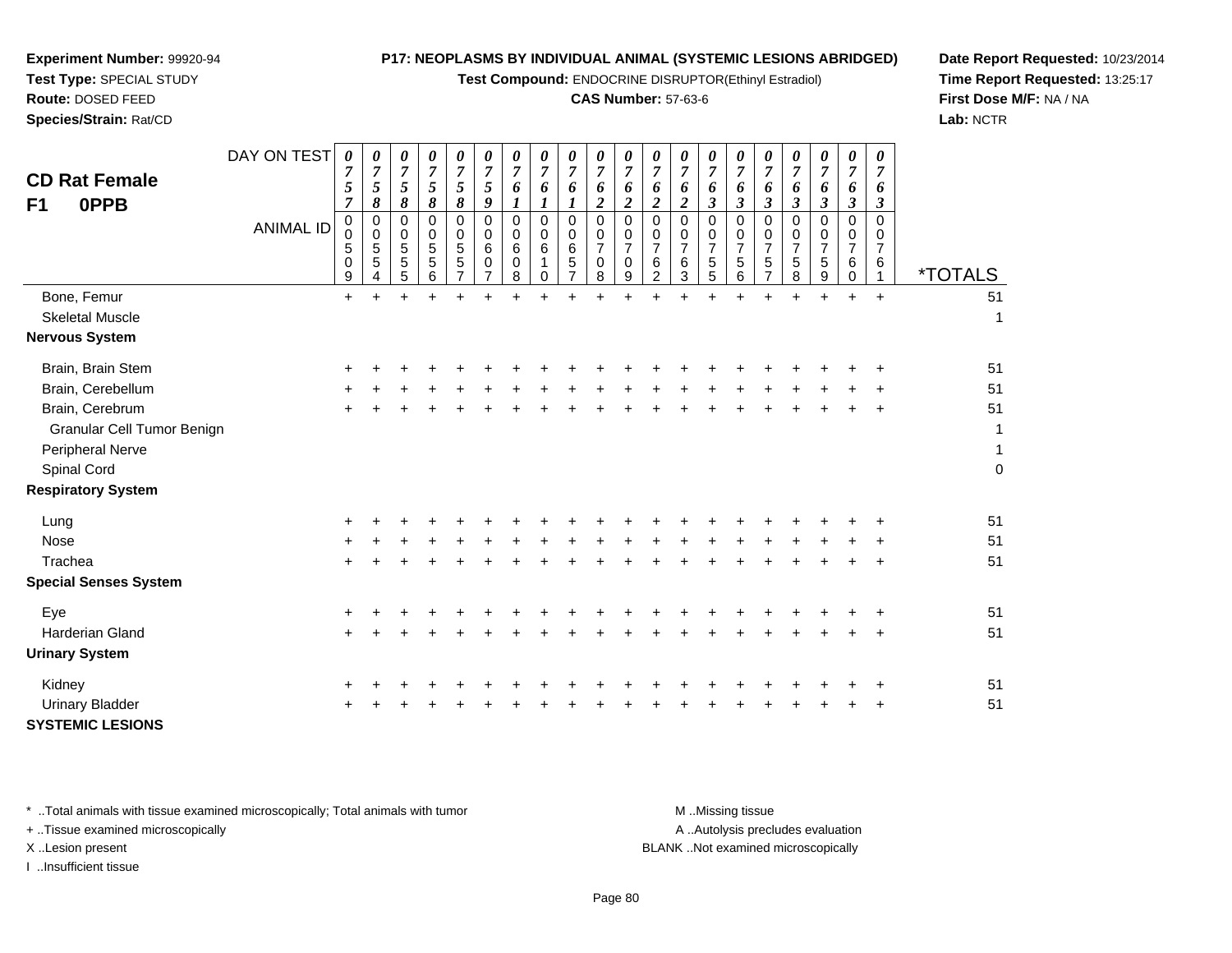**Test Compound:** ENDOCRINE DISRUPTOR(Ethinyl Estradiol)

#### **CAS Number:** 57-63-6

<sup>+</sup> <sup>+</sup> <sup>+</sup> <sup>+</sup> <sup>+</sup> <sup>+</sup> <sup>+</sup> <sup>+</sup> <sup>+</sup> <sup>+</sup> <sup>+</sup> <sup>+</sup> <sup>+</sup> <sup>+</sup> <sup>+</sup> <sup>+</sup> <sup>+</sup> <sup>+</sup> <sup>+</sup> <sup>51</sup>

**Date Report Requested:** 10/23/2014**Time Report Requested:** 13:25:17**First Dose M/F:** NA / NA**Lab:** NCTR

| Species/Strain: Rat/CD             |                  |                                              |                             |              |                  |                                                                          |                            |                   |        |                                  |                         |               |         |                          |                                    |                   |             |                                |             |                    |               | Lab: NCT      |
|------------------------------------|------------------|----------------------------------------------|-----------------------------|--------------|------------------|--------------------------------------------------------------------------|----------------------------|-------------------|--------|----------------------------------|-------------------------|---------------|---------|--------------------------|------------------------------------|-------------------|-------------|--------------------------------|-------------|--------------------|---------------|---------------|
| <b>CD Rat Female</b><br>0PPB<br>F1 | DAY ON TEST      | $\boldsymbol{\theta}$<br>$\overline{ }$<br>ູ | 0<br>0                      | 0<br>IJ<br>8 | 0<br>8           | $\boldsymbol{\theta}$<br>$\overline{ }$<br>◡<br>$\mathbf{o}$<br>$\sigma$ | 0<br>п<br>$\boldsymbol{o}$ | 0<br>r,<br>o      | 0<br>6 | 0<br>−<br>o                      | $\theta$<br>п<br>o<br>◢ | $\theta$<br>o | 0<br>6  | 0<br>$\overline{ }$<br>6 | 0<br>$\overline{ }$<br>6<br>◠<br>◡ | 0<br>r,<br>o<br>3 | 0<br>6<br>J | $\theta$<br>,<br>$\bm{o}$<br>ູ | 0<br>п<br>o | $\theta$<br>o<br>◡ | $\theta$<br>6 |               |
|                                    | <b>ANIMAL ID</b> | 0<br>υ<br>G<br>υ<br>9                        | 0<br>U<br>đ<br><sub>5</sub> | G<br>.5<br>∽ | $\mathbf b$<br>ଳ | 0<br>υ<br><sub>5</sub><br>b.                                             | 0<br>0<br>6<br>0           | -0<br>6<br>υ<br>8 | 6      | 0<br>0<br>6<br><sub>5</sub><br>⇁ | 0<br>0<br>0<br>8        | υ<br>9        | 6.<br>റ | 6<br>◠                   | 0<br>0<br>-<br>5<br>5              | 0<br>-<br>5<br>6  | 5<br>-      | <sub>5</sub><br>8              | 0<br>5<br>9 | 6                  | 6             | <b>TOTALS</b> |

Multiple Organn  $+$ 

**Experiment Number:** 99920-94**Test Type:** SPECIAL STUDY**Route:** DOSED FEED

\* ..Total animals with tissue examined microscopically; Total animals with tumor **M** ...Missing tissue M ...Missing tissue

+ ..Tissue examined microscopically

I ..Insufficient tissue

A .. Autolysis precludes evaluation X ..Lesion present BLANK ..Not examined microscopically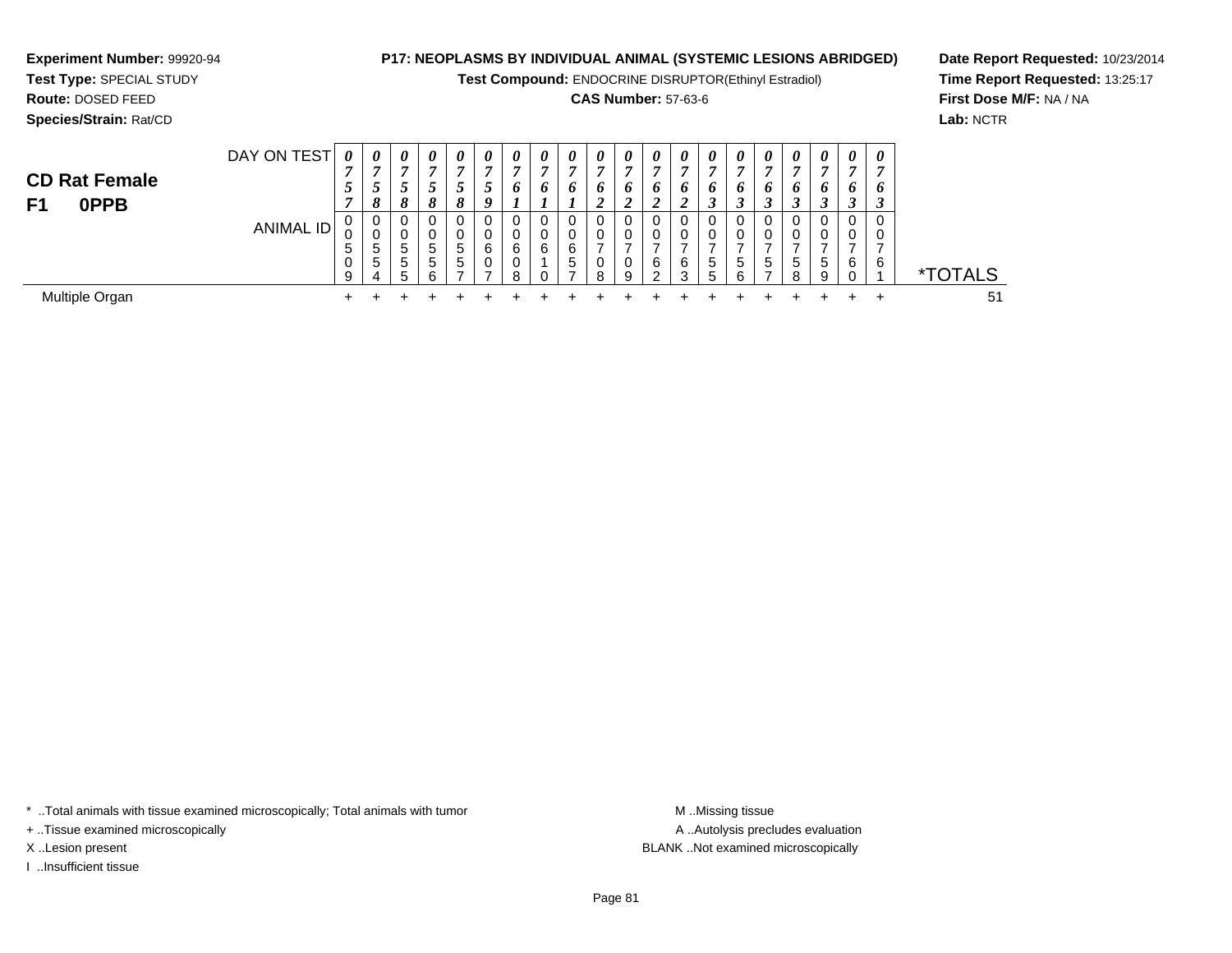**Test Compound:** ENDOCRINE DISRUPTOR(Ethinyl Estradiol)

#### **CAS Number:** 57-63-6

**Date Report Requested:** 10/23/2014**Time Report Requested:** 13:25:17**First Dose M/F:** NA / NA**Lab:** NCTR

| <b>CD Rat Female</b><br>F1<br>2PPB | DAY ON TEST<br><b>ANIMAL ID</b> | $\boldsymbol{\theta}$<br>$\boldsymbol{\beta}$<br>$\boldsymbol{4}$<br>9<br>$\pmb{0}$<br>0<br>0<br>$\frac{2}{3}$ | 0<br>$\boldsymbol{4}$<br>6<br>8<br>$\boldsymbol{0}$<br>$\mathbf 0$<br>$\mathbf 0$<br>$\sqrt{5}$ | 0<br>4<br>9<br>9<br>0<br>0<br>0<br>6 | 0<br>5<br>0<br>0<br>0<br>$\pmb{0}$<br>6 | 0<br>5<br>6<br>$\boldsymbol{\beta}$<br>$\mathsf 0$<br>$\mathbf 0$<br>$\mathbf 1$<br>$\pmb{0}$<br>4 | 0<br>5<br>9<br>$\boldsymbol{4}$<br>$\mathbf 0$<br>0<br>$\overline{1}$<br>$\mathbf{3}$<br>6 | $\boldsymbol{\theta}$<br>$\mathfrak{s}$<br>9<br>5<br>$\mathbf 0$<br>$\Omega$<br>1<br>$\sqrt{3}$ | 0<br>6<br>0<br>$\overline{c}$<br>$\mathbf 0$<br>$\mathbf 0$<br>1<br>5 | 0<br>6<br>$\boldsymbol{2}$<br>$\boldsymbol{4}$<br>$\pmb{0}$<br>$\pmb{0}$<br>$\mathbf 1$<br>$\,6\,$<br>9 | $\pmb{\theta}$<br>6<br>4<br>$\boldsymbol{\beta}$<br>$\pmb{0}$<br>$\pmb{0}$<br>$\mathbf{1}$<br>9<br>4 | 0<br>6<br>$\boldsymbol{4}$<br>4<br>0<br>0<br>$\overline{1}$<br>9<br>$\Omega$ | 0<br>6<br>$\mathfrak{s}$<br>$\boldsymbol{2}$<br>$\mathbf 0$<br>$\mathbf 0$<br>$\overline{c}$<br>$\mathbf 0$<br>9 | 0<br>6<br>6<br>$\overline{7}$<br>$\mathbf 0$<br>$\Omega$<br>$\boldsymbol{2}$<br>$\overline{c}$ | 0<br>6<br>6<br>$\overline{7}$<br>0<br>$\pmb{0}$<br>$\mathbf 2$<br>$\frac{2}{9}$ | 0<br>6<br>$\overline{7}$<br>$\pmb{8}$<br>$\pmb{0}$<br>$\pmb{0}$<br>$\sqrt{2}$<br>$\mathbf 5$<br>$\mathbf 0$ | 0<br>6<br>8<br>4<br>0<br>0<br>$\sqrt{2}$<br>$\,6\,$<br>$\Omega$ | 0<br>6<br>8<br>6<br>$\mathbf 0$<br>$\mathbf 0$<br>$\overline{c}$<br>$\,6\,$<br>$\overline{7}$ | 0<br>6<br>9<br>0<br>0<br>$\sqrt{2}$<br>$\overline{7}$<br>9 | 0<br>$\boldsymbol{7}$<br>$\pmb{\theta}$<br>$\overline{2}$<br>$\pmb{0}$<br>$\pmb{0}$<br>$\ensuremath{\mathsf{3}}$<br>$\pmb{0}$<br>6 | $\pmb{\theta}$<br>$\boldsymbol{7}$<br>$\boldsymbol{\theta}$<br>$\mathfrak{s}$<br>$\mathbf 0$<br>$\mathbf 0$<br>$\sqrt{3}$<br>$\pmb{0}$<br>$\overline{ }$ | 0<br>$\overline{7}$<br>$\boldsymbol{l}$<br>$\boldsymbol{2}$<br>$\mathbf 0$<br>$\mathbf 0$<br>3<br>1<br>6 | 7<br>$\boldsymbol{2}$<br>8<br>$\mathbf 0$<br>$\Omega$<br>$\sqrt{3}$<br>$\sqrt{5}$<br>3 | 0<br>$\overline{7}$<br>$\boldsymbol{2}$<br>9<br>0<br>$\Omega$<br>$\mathbf{3}$<br>$\mathcal{P}$ | 0<br>$\boldsymbol{7}$<br>$\boldsymbol{\beta}$<br>0<br>$\pmb{0}$<br>$\pmb{0}$<br>$\ensuremath{\mathsf{3}}$<br>$\overline{\mathbf{4}}$<br>9 | 0<br>$\overline{7}$<br>3<br>9<br>$\mathbf 0$<br>$\mathbf 0$<br>$\sqrt{3}$<br>$\overline{7}$<br>9 | 0<br>$\overline{7}$<br>$\boldsymbol{4}$<br>$\overline{7}$<br>0<br>0<br>3<br>9 | 7<br>5<br>6<br>$\mathbf 0$<br>$\Omega$<br>4<br>0<br>8 | 0<br>$\overline{7}$<br>5<br>6<br>$\mathbf 0$<br>$\Omega$<br>9 | 0<br>$\overline{7}$<br>5<br>6<br>0<br>$\mathbf 0$ | 0<br>$\overline{7}$<br>5<br>6<br>$\mathbf 0$<br>$\Omega$ | $\boldsymbol{\mathit{U}}$ |
|------------------------------------|---------------------------------|----------------------------------------------------------------------------------------------------------------|-------------------------------------------------------------------------------------------------|--------------------------------------|-----------------------------------------|----------------------------------------------------------------------------------------------------|--------------------------------------------------------------------------------------------|-------------------------------------------------------------------------------------------------|-----------------------------------------------------------------------|---------------------------------------------------------------------------------------------------------|------------------------------------------------------------------------------------------------------|------------------------------------------------------------------------------|------------------------------------------------------------------------------------------------------------------|------------------------------------------------------------------------------------------------|---------------------------------------------------------------------------------|-------------------------------------------------------------------------------------------------------------|-----------------------------------------------------------------|-----------------------------------------------------------------------------------------------|------------------------------------------------------------|------------------------------------------------------------------------------------------------------------------------------------|----------------------------------------------------------------------------------------------------------------------------------------------------------|----------------------------------------------------------------------------------------------------------|----------------------------------------------------------------------------------------|------------------------------------------------------------------------------------------------|-------------------------------------------------------------------------------------------------------------------------------------------|--------------------------------------------------------------------------------------------------|-------------------------------------------------------------------------------|-------------------------------------------------------|---------------------------------------------------------------|---------------------------------------------------|----------------------------------------------------------|---------------------------|
| <b>Alimentary System</b>           |                                 |                                                                                                                |                                                                                                 |                                      |                                         |                                                                                                    |                                                                                            |                                                                                                 |                                                                       |                                                                                                         |                                                                                                      |                                                                              |                                                                                                                  |                                                                                                |                                                                                 |                                                                                                             |                                                                 |                                                                                               |                                                            |                                                                                                                                    |                                                                                                                                                          |                                                                                                          |                                                                                        |                                                                                                |                                                                                                                                           |                                                                                                  |                                                                               |                                                       |                                                               |                                                   |                                                          |                           |
| Esophagus                          |                                 |                                                                                                                |                                                                                                 |                                      |                                         |                                                                                                    |                                                                                            |                                                                                                 |                                                                       |                                                                                                         |                                                                                                      |                                                                              |                                                                                                                  |                                                                                                |                                                                                 |                                                                                                             |                                                                 |                                                                                               |                                                            |                                                                                                                                    |                                                                                                                                                          |                                                                                                          |                                                                                        |                                                                                                |                                                                                                                                           |                                                                                                  |                                                                               |                                                       |                                                               |                                                   |                                                          |                           |
| Intestine Large, Cecum             |                                 |                                                                                                                |                                                                                                 |                                      |                                         |                                                                                                    |                                                                                            |                                                                                                 |                                                                       |                                                                                                         |                                                                                                      |                                                                              |                                                                                                                  |                                                                                                |                                                                                 |                                                                                                             |                                                                 |                                                                                               |                                                            |                                                                                                                                    |                                                                                                                                                          |                                                                                                          |                                                                                        |                                                                                                |                                                                                                                                           |                                                                                                  |                                                                               |                                                       |                                                               |                                                   |                                                          |                           |
| Intestine Large, Colon             |                                 |                                                                                                                |                                                                                                 |                                      |                                         |                                                                                                    |                                                                                            |                                                                                                 |                                                                       |                                                                                                         |                                                                                                      |                                                                              |                                                                                                                  |                                                                                                |                                                                                 |                                                                                                             |                                                                 |                                                                                               |                                                            |                                                                                                                                    |                                                                                                                                                          |                                                                                                          |                                                                                        |                                                                                                |                                                                                                                                           |                                                                                                  |                                                                               |                                                       |                                                               |                                                   |                                                          |                           |
| Intestine Large, Rectum            |                                 |                                                                                                                |                                                                                                 |                                      |                                         |                                                                                                    |                                                                                            |                                                                                                 |                                                                       |                                                                                                         |                                                                                                      |                                                                              |                                                                                                                  |                                                                                                |                                                                                 |                                                                                                             |                                                                 |                                                                                               |                                                            |                                                                                                                                    |                                                                                                                                                          |                                                                                                          |                                                                                        |                                                                                                |                                                                                                                                           |                                                                                                  |                                                                               |                                                       |                                                               |                                                   |                                                          |                           |
| Leiomyosarcoma, Metastatic, Uterus |                                 |                                                                                                                |                                                                                                 |                                      |                                         |                                                                                                    |                                                                                            |                                                                                                 | Χ                                                                     |                                                                                                         |                                                                                                      |                                                                              |                                                                                                                  |                                                                                                |                                                                                 |                                                                                                             |                                                                 |                                                                                               |                                                            |                                                                                                                                    |                                                                                                                                                          |                                                                                                          |                                                                                        |                                                                                                |                                                                                                                                           |                                                                                                  |                                                                               |                                                       |                                                               |                                                   |                                                          |                           |
| Intestine Small, Duodenum          |                                 |                                                                                                                |                                                                                                 |                                      |                                         |                                                                                                    |                                                                                            |                                                                                                 |                                                                       |                                                                                                         |                                                                                                      |                                                                              |                                                                                                                  |                                                                                                |                                                                                 |                                                                                                             |                                                                 |                                                                                               |                                                            |                                                                                                                                    |                                                                                                                                                          |                                                                                                          |                                                                                        |                                                                                                |                                                                                                                                           |                                                                                                  |                                                                               |                                                       |                                                               |                                                   |                                                          |                           |
| Intestine Small, Ileum             |                                 |                                                                                                                |                                                                                                 |                                      |                                         |                                                                                                    |                                                                                            |                                                                                                 |                                                                       |                                                                                                         |                                                                                                      |                                                                              |                                                                                                                  |                                                                                                |                                                                                 |                                                                                                             |                                                                 |                                                                                               |                                                            |                                                                                                                                    |                                                                                                                                                          |                                                                                                          |                                                                                        |                                                                                                |                                                                                                                                           |                                                                                                  |                                                                               |                                                       |                                                               |                                                   |                                                          |                           |
| Intestine Small, Jejunum           |                                 |                                                                                                                |                                                                                                 |                                      |                                         |                                                                                                    |                                                                                            |                                                                                                 |                                                                       |                                                                                                         |                                                                                                      |                                                                              |                                                                                                                  |                                                                                                |                                                                                 |                                                                                                             |                                                                 |                                                                                               |                                                            |                                                                                                                                    |                                                                                                                                                          |                                                                                                          |                                                                                        |                                                                                                |                                                                                                                                           |                                                                                                  |                                                                               |                                                       |                                                               |                                                   |                                                          |                           |
| Liver                              |                                 |                                                                                                                |                                                                                                 |                                      |                                         |                                                                                                    |                                                                                            |                                                                                                 |                                                                       |                                                                                                         |                                                                                                      |                                                                              |                                                                                                                  |                                                                                                |                                                                                 |                                                                                                             |                                                                 |                                                                                               |                                                            |                                                                                                                                    |                                                                                                                                                          |                                                                                                          |                                                                                        |                                                                                                |                                                                                                                                           |                                                                                                  |                                                                               |                                                       |                                                               |                                                   |                                                          |                           |
| Hepatocellular Adenoma             |                                 |                                                                                                                |                                                                                                 |                                      |                                         |                                                                                                    |                                                                                            |                                                                                                 |                                                                       |                                                                                                         |                                                                                                      |                                                                              |                                                                                                                  |                                                                                                |                                                                                 |                                                                                                             |                                                                 |                                                                                               |                                                            |                                                                                                                                    |                                                                                                                                                          |                                                                                                          |                                                                                        |                                                                                                |                                                                                                                                           |                                                                                                  |                                                                               |                                                       |                                                               |                                                   |                                                          |                           |
| Mesentery                          |                                 |                                                                                                                |                                                                                                 |                                      |                                         |                                                                                                    |                                                                                            |                                                                                                 | $\ddot{}$                                                             |                                                                                                         |                                                                                                      |                                                                              |                                                                                                                  |                                                                                                |                                                                                 |                                                                                                             |                                                                 |                                                                                               |                                                            |                                                                                                                                    |                                                                                                                                                          | $\ddot{}$                                                                                                |                                                                                        |                                                                                                |                                                                                                                                           |                                                                                                  |                                                                               |                                                       |                                                               |                                                   |                                                          |                           |
| Leiomyosarcoma, Metastatic, Uterus |                                 |                                                                                                                |                                                                                                 |                                      |                                         |                                                                                                    |                                                                                            |                                                                                                 | $\pmb{\times}$                                                        |                                                                                                         |                                                                                                      |                                                                              |                                                                                                                  |                                                                                                |                                                                                 |                                                                                                             |                                                                 |                                                                                               |                                                            |                                                                                                                                    |                                                                                                                                                          |                                                                                                          |                                                                                        |                                                                                                |                                                                                                                                           |                                                                                                  |                                                                               |                                                       |                                                               |                                                   |                                                          |                           |
| Oral Mucosa                        |                                 |                                                                                                                |                                                                                                 |                                      |                                         |                                                                                                    |                                                                                            |                                                                                                 |                                                                       |                                                                                                         |                                                                                                      |                                                                              |                                                                                                                  |                                                                                                |                                                                                 |                                                                                                             |                                                                 |                                                                                               |                                                            | $\ddot{}$                                                                                                                          |                                                                                                                                                          |                                                                                                          |                                                                                        |                                                                                                |                                                                                                                                           |                                                                                                  |                                                                               |                                                       |                                                               |                                                   |                                                          |                           |
| Squamous Cell Carcinoma            |                                 |                                                                                                                |                                                                                                 |                                      |                                         |                                                                                                    |                                                                                            |                                                                                                 |                                                                       |                                                                                                         |                                                                                                      |                                                                              |                                                                                                                  |                                                                                                |                                                                                 |                                                                                                             |                                                                 |                                                                                               |                                                            | X                                                                                                                                  |                                                                                                                                                          |                                                                                                          |                                                                                        |                                                                                                |                                                                                                                                           |                                                                                                  |                                                                               |                                                       |                                                               |                                                   |                                                          |                           |
| Pancreas                           |                                 |                                                                                                                |                                                                                                 |                                      |                                         |                                                                                                    |                                                                                            |                                                                                                 |                                                                       |                                                                                                         |                                                                                                      |                                                                              |                                                                                                                  |                                                                                                |                                                                                 |                                                                                                             |                                                                 |                                                                                               |                                                            |                                                                                                                                    |                                                                                                                                                          |                                                                                                          |                                                                                        |                                                                                                |                                                                                                                                           |                                                                                                  |                                                                               |                                                       |                                                               |                                                   |                                                          |                           |
| Acinar Cell, Adenoma               |                                 |                                                                                                                |                                                                                                 |                                      |                                         |                                                                                                    |                                                                                            |                                                                                                 |                                                                       |                                                                                                         |                                                                                                      |                                                                              |                                                                                                                  |                                                                                                |                                                                                 |                                                                                                             |                                                                 |                                                                                               |                                                            |                                                                                                                                    |                                                                                                                                                          |                                                                                                          |                                                                                        |                                                                                                |                                                                                                                                           |                                                                                                  |                                                                               |                                                       |                                                               |                                                   |                                                          |                           |
| Salivary Glands                    |                                 |                                                                                                                |                                                                                                 |                                      |                                         |                                                                                                    |                                                                                            |                                                                                                 |                                                                       |                                                                                                         |                                                                                                      |                                                                              |                                                                                                                  |                                                                                                |                                                                                 |                                                                                                             |                                                                 |                                                                                               |                                                            |                                                                                                                                    |                                                                                                                                                          |                                                                                                          |                                                                                        |                                                                                                |                                                                                                                                           |                                                                                                  |                                                                               |                                                       |                                                               |                                                   |                                                          |                           |
| Stomach, Forestomach               |                                 |                                                                                                                |                                                                                                 |                                      |                                         |                                                                                                    |                                                                                            |                                                                                                 |                                                                       |                                                                                                         |                                                                                                      |                                                                              |                                                                                                                  |                                                                                                |                                                                                 |                                                                                                             |                                                                 |                                                                                               |                                                            |                                                                                                                                    |                                                                                                                                                          |                                                                                                          |                                                                                        |                                                                                                |                                                                                                                                           |                                                                                                  |                                                                               |                                                       |                                                               |                                                   |                                                          |                           |
| Stomach, Glandular                 |                                 |                                                                                                                |                                                                                                 |                                      |                                         |                                                                                                    |                                                                                            |                                                                                                 |                                                                       |                                                                                                         |                                                                                                      |                                                                              |                                                                                                                  |                                                                                                |                                                                                 |                                                                                                             |                                                                 |                                                                                               |                                                            |                                                                                                                                    |                                                                                                                                                          |                                                                                                          |                                                                                        |                                                                                                |                                                                                                                                           |                                                                                                  |                                                                               |                                                       |                                                               |                                                   |                                                          |                           |
| <b>Cardiovascular System</b>       |                                 |                                                                                                                |                                                                                                 |                                      |                                         |                                                                                                    |                                                                                            |                                                                                                 |                                                                       |                                                                                                         |                                                                                                      |                                                                              |                                                                                                                  |                                                                                                |                                                                                 |                                                                                                             |                                                                 |                                                                                               |                                                            |                                                                                                                                    |                                                                                                                                                          |                                                                                                          |                                                                                        |                                                                                                |                                                                                                                                           |                                                                                                  |                                                                               |                                                       |                                                               |                                                   |                                                          |                           |
| <b>Blood Vessel</b>                |                                 |                                                                                                                |                                                                                                 |                                      |                                         |                                                                                                    |                                                                                            |                                                                                                 |                                                                       |                                                                                                         |                                                                                                      |                                                                              |                                                                                                                  |                                                                                                |                                                                                 |                                                                                                             |                                                                 |                                                                                               |                                                            |                                                                                                                                    |                                                                                                                                                          |                                                                                                          |                                                                                        |                                                                                                |                                                                                                                                           |                                                                                                  |                                                                               |                                                       |                                                               |                                                   |                                                          |                           |
|                                    |                                 |                                                                                                                |                                                                                                 |                                      |                                         |                                                                                                    |                                                                                            |                                                                                                 |                                                                       |                                                                                                         |                                                                                                      |                                                                              |                                                                                                                  |                                                                                                |                                                                                 |                                                                                                             |                                                                 |                                                                                               |                                                            |                                                                                                                                    |                                                                                                                                                          |                                                                                                          |                                                                                        |                                                                                                |                                                                                                                                           |                                                                                                  |                                                                               |                                                       |                                                               |                                                   |                                                          |                           |

\* ..Total animals with tissue examined microscopically; Total animals with tumor **M** . Missing tissue M ..Missing tissue A ..Autolysis precludes evaluation + ..Tissue examined microscopically X ..Lesion present BLANK ..Not examined microscopicallyI ..Insufficient tissue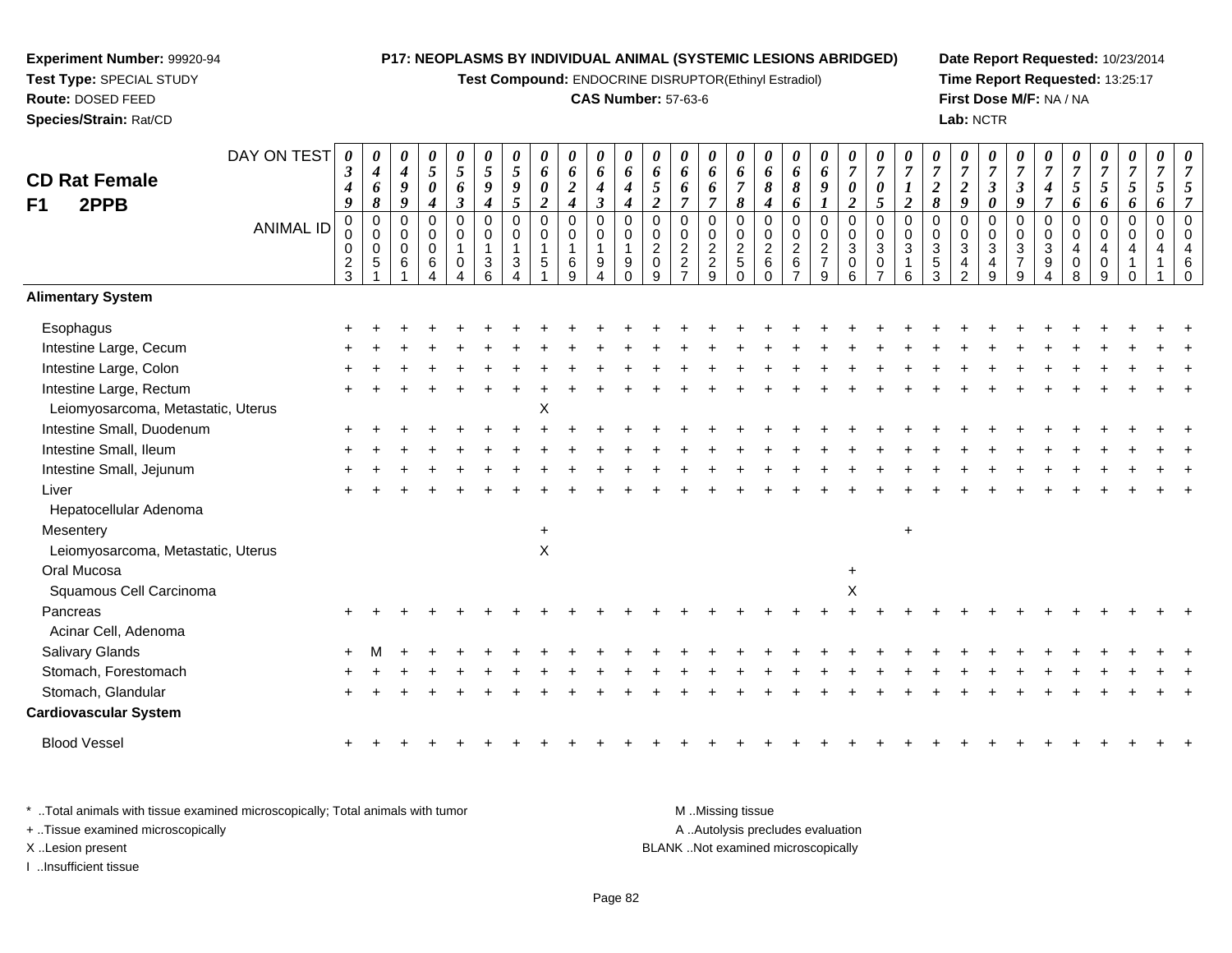**Test Compound:** ENDOCRINE DISRUPTOR(Ethinyl Estradiol)

#### **CAS Number:** 57-63-6

**Date Report Requested:** 10/23/2014**Time Report Requested:** 13:25:18**First Dose M/F:** NA / NA**Lab:** NCTR

| <b>CD Rat Female</b><br>2PPB<br>F1   | DAY ON TEST<br><b>ANIMAL ID</b> | $\boldsymbol{\theta}$<br>3<br>4<br>9<br>0<br>0<br>0<br>$\frac{2}{3}$ | 0<br>$\boldsymbol{4}$<br>6<br>$\pmb{8}$<br>0<br>0<br>$\mathbf 0$<br>$\sqrt{5}$ | 0<br>$\boldsymbol{4}$<br>9<br>9<br>$\Omega$<br>0<br>$\Omega$<br>6 | 0<br>5<br>$\pmb{\theta}$<br>$\boldsymbol{4}$<br>0<br>0<br>0<br>$\,6\,$ | 0<br>$\mathfrak{s}$<br>6<br>$\boldsymbol{\beta}$<br>0<br>$\mathbf 0$<br>$\mathbf 0$ | $\boldsymbol{\theta}$<br>$\mathfrak{s}$<br>9<br>$\boldsymbol{4}$<br>$\mathbf 0$<br>0<br>-1<br>3<br>6 | $\boldsymbol{\theta}$<br>$\mathfrak{s}$<br>$\boldsymbol{9}$<br>$\sqrt{5}$<br>$\mathbf 0$<br>0<br>$\mathbf{1}$<br>3 | 0<br>6<br>0<br>$\overline{a}$<br>$\mathbf 0$<br>$\mathbf 0$<br>5 | 0<br>6<br>$\boldsymbol{2}$<br>$\boldsymbol{4}$<br>0<br>$\mathbf 0$<br>1<br>6<br>9 | 0<br>6<br>$\boldsymbol{4}$<br>$\boldsymbol{\beta}$<br>$\mathbf 0$<br>$\mathbf 0$<br>9<br>4 | 0<br>6<br>$\boldsymbol{4}$<br>$\boldsymbol{4}$<br>$\mathbf 0$<br>$\mathbf 0$<br>9<br>$\Omega$ | $\boldsymbol{\theta}$<br>6<br>5<br>$\overline{2}$<br>$\mathbf 0$<br>0<br>$\sqrt{2}$<br>$\mathbf 0$<br>9 | 0<br>6<br>6<br>$\overline{7}$<br>0<br>0<br>$\overline{c}$<br>$\overline{c}$ | 0<br>6<br>6<br>$\overline{7}$<br>0<br>0<br>$\overline{2}$<br>$\overline{c}$<br>9 | 0<br>6<br>$\overline{7}$<br>8<br>$\mathbf 0$<br>$\pmb{0}$<br>$\frac{2}{5}$<br>$\Omega$ | $\boldsymbol{\theta}$<br>6<br>8<br>$\boldsymbol{4}$<br>$\mathbf 0$<br>$\mathbf 0$<br>$\overline{2}$<br>6<br>$\Omega$ | $\boldsymbol{\theta}$<br>6<br>8<br>6<br>$\mathbf 0$<br>0<br>$\sqrt{2}$<br>$\,6\,$ | 0<br>6<br>9<br>$\mathbf 0$<br>0<br>$\overline{c}$<br>$\overline{7}$<br>9 | 0<br>$\overline{7}$<br>0<br>$\overline{2}$<br>0<br>0<br>$\mathbf{3}$<br>0<br>6 | $\boldsymbol{\theta}$<br>$\overline{7}$<br>0<br>5<br>$\mathbf 0$<br>$\pmb{0}$<br>$\sqrt{3}$<br>$\pmb{0}$ | $\boldsymbol{\theta}$<br>$\overline{7}$<br>$\boldsymbol{I}$<br>$\overline{2}$<br>$\mathbf 0$<br>$\mathbf 0$<br>$\sqrt{3}$<br>$\overline{1}$<br>6 | $\overline{7}$<br>$\boldsymbol{2}$<br>$\pmb{8}$<br>$\mathbf 0$<br>0<br>$\sqrt{3}$<br>$\sqrt{5}$<br>3 | 0<br>$\overline{7}$<br>$\boldsymbol{2}$<br>9<br>$\Omega$<br>0<br>$\mathbf{3}$<br>4<br>2 | 0<br>$\boldsymbol{7}$<br>$\boldsymbol{\beta}$<br>0<br>$\Omega$<br>0<br>3<br>$\overline{\mathbf{4}}$<br>9 | $\boldsymbol{\theta}$<br>$\overline{7}$<br>$\boldsymbol{\beta}$<br>9<br>$\mathbf 0$<br>$\mathbf 0$<br>$\sqrt{3}$<br>$\overline{7}$<br>9 | 0<br>$\overline{7}$<br>$\boldsymbol{4}$<br>$\overline{7}$<br>$\mathbf 0$<br>$\mathbf 0$<br>$\ensuremath{\mathsf{3}}$<br>9 | $\overline{7}$<br>$\mathfrak{s}$<br>6<br>$\mathbf 0$<br>0<br>4<br>0 | 0<br>$\overline{7}$<br>5<br>6<br>$\Omega$<br>0<br>4<br>$\mathbf 0$<br>9 | 0<br>$\overline{7}$<br>5<br>6<br>0<br>$\mathbf 0$<br>4 | $\boldsymbol{\theta}$<br>$\overline{7}$<br>5<br>6<br>$\mathbf 0$<br>$\mathbf 0$ | $\boldsymbol{\theta}$ |
|--------------------------------------|---------------------------------|----------------------------------------------------------------------|--------------------------------------------------------------------------------|-------------------------------------------------------------------|------------------------------------------------------------------------|-------------------------------------------------------------------------------------|------------------------------------------------------------------------------------------------------|--------------------------------------------------------------------------------------------------------------------|------------------------------------------------------------------|-----------------------------------------------------------------------------------|--------------------------------------------------------------------------------------------|-----------------------------------------------------------------------------------------------|---------------------------------------------------------------------------------------------------------|-----------------------------------------------------------------------------|----------------------------------------------------------------------------------|----------------------------------------------------------------------------------------|----------------------------------------------------------------------------------------------------------------------|-----------------------------------------------------------------------------------|--------------------------------------------------------------------------|--------------------------------------------------------------------------------|----------------------------------------------------------------------------------------------------------|--------------------------------------------------------------------------------------------------------------------------------------------------|------------------------------------------------------------------------------------------------------|-----------------------------------------------------------------------------------------|----------------------------------------------------------------------------------------------------------|-----------------------------------------------------------------------------------------------------------------------------------------|---------------------------------------------------------------------------------------------------------------------------|---------------------------------------------------------------------|-------------------------------------------------------------------------|--------------------------------------------------------|---------------------------------------------------------------------------------|-----------------------|
| Heart                                |                                 | $+$                                                                  |                                                                                |                                                                   |                                                                        |                                                                                     |                                                                                                      |                                                                                                                    |                                                                  |                                                                                   |                                                                                            |                                                                                               |                                                                                                         |                                                                             |                                                                                  |                                                                                        |                                                                                                                      |                                                                                   |                                                                          |                                                                                |                                                                                                          |                                                                                                                                                  |                                                                                                      |                                                                                         |                                                                                                          |                                                                                                                                         |                                                                                                                           |                                                                     |                                                                         |                                                        |                                                                                 |                       |
| Endocardium, Schwannoma Malignant    |                                 |                                                                      |                                                                                |                                                                   |                                                                        |                                                                                     |                                                                                                      |                                                                                                                    |                                                                  |                                                                                   |                                                                                            |                                                                                               |                                                                                                         |                                                                             |                                                                                  |                                                                                        |                                                                                                                      |                                                                                   |                                                                          |                                                                                |                                                                                                          |                                                                                                                                                  |                                                                                                      |                                                                                         |                                                                                                          |                                                                                                                                         |                                                                                                                           |                                                                     |                                                                         | X                                                      |                                                                                 |                       |
| <b>Endocrine System</b>              |                                 |                                                                      |                                                                                |                                                                   |                                                                        |                                                                                     |                                                                                                      |                                                                                                                    |                                                                  |                                                                                   |                                                                                            |                                                                                               |                                                                                                         |                                                                             |                                                                                  |                                                                                        |                                                                                                                      |                                                                                   |                                                                          |                                                                                |                                                                                                          |                                                                                                                                                  |                                                                                                      |                                                                                         |                                                                                                          |                                                                                                                                         |                                                                                                                           |                                                                     |                                                                         |                                                        |                                                                                 |                       |
| <b>Adrenal Cortex</b>                |                                 |                                                                      |                                                                                |                                                                   |                                                                        |                                                                                     |                                                                                                      |                                                                                                                    |                                                                  |                                                                                   |                                                                                            |                                                                                               |                                                                                                         |                                                                             |                                                                                  |                                                                                        |                                                                                                                      |                                                                                   |                                                                          |                                                                                |                                                                                                          |                                                                                                                                                  |                                                                                                      |                                                                                         |                                                                                                          |                                                                                                                                         |                                                                                                                           |                                                                     |                                                                         |                                                        |                                                                                 |                       |
| Adenoma                              |                                 |                                                                      |                                                                                |                                                                   |                                                                        |                                                                                     |                                                                                                      |                                                                                                                    |                                                                  |                                                                                   |                                                                                            |                                                                                               |                                                                                                         |                                                                             |                                                                                  |                                                                                        |                                                                                                                      |                                                                                   | X                                                                        |                                                                                |                                                                                                          |                                                                                                                                                  |                                                                                                      |                                                                                         |                                                                                                          |                                                                                                                                         |                                                                                                                           |                                                                     |                                                                         |                                                        |                                                                                 |                       |
| Adrenal Medulla                      |                                 |                                                                      |                                                                                |                                                                   |                                                                        |                                                                                     |                                                                                                      |                                                                                                                    |                                                                  |                                                                                   |                                                                                            |                                                                                               |                                                                                                         |                                                                             |                                                                                  |                                                                                        |                                                                                                                      |                                                                                   |                                                                          |                                                                                |                                                                                                          |                                                                                                                                                  |                                                                                                      |                                                                                         |                                                                                                          |                                                                                                                                         |                                                                                                                           |                                                                     |                                                                         |                                                        |                                                                                 |                       |
| Islets, Pancreatic                   |                                 |                                                                      |                                                                                |                                                                   |                                                                        |                                                                                     |                                                                                                      |                                                                                                                    |                                                                  |                                                                                   |                                                                                            |                                                                                               |                                                                                                         |                                                                             |                                                                                  |                                                                                        |                                                                                                                      |                                                                                   |                                                                          |                                                                                |                                                                                                          |                                                                                                                                                  |                                                                                                      |                                                                                         |                                                                                                          |                                                                                                                                         |                                                                                                                           |                                                                     |                                                                         |                                                        |                                                                                 |                       |
| Adenoma                              |                                 |                                                                      |                                                                                |                                                                   |                                                                        |                                                                                     |                                                                                                      |                                                                                                                    |                                                                  |                                                                                   |                                                                                            |                                                                                               |                                                                                                         |                                                                             |                                                                                  |                                                                                        |                                                                                                                      |                                                                                   |                                                                          |                                                                                |                                                                                                          |                                                                                                                                                  |                                                                                                      |                                                                                         |                                                                                                          |                                                                                                                                         |                                                                                                                           |                                                                     |                                                                         |                                                        |                                                                                 |                       |
| Parathyroid Gland                    |                                 |                                                                      |                                                                                |                                                                   |                                                                        |                                                                                     |                                                                                                      |                                                                                                                    |                                                                  |                                                                                   |                                                                                            |                                                                                               |                                                                                                         |                                                                             |                                                                                  |                                                                                        |                                                                                                                      |                                                                                   |                                                                          |                                                                                |                                                                                                          |                                                                                                                                                  |                                                                                                      |                                                                                         |                                                                                                          |                                                                                                                                         |                                                                                                                           |                                                                     |                                                                         |                                                        |                                                                                 |                       |
| Adenoma                              |                                 |                                                                      |                                                                                |                                                                   |                                                                        |                                                                                     |                                                                                                      |                                                                                                                    |                                                                  |                                                                                   |                                                                                            |                                                                                               |                                                                                                         |                                                                             |                                                                                  | $\pmb{\times}$                                                                         |                                                                                                                      |                                                                                   |                                                                          |                                                                                |                                                                                                          |                                                                                                                                                  |                                                                                                      |                                                                                         |                                                                                                          |                                                                                                                                         |                                                                                                                           |                                                                     |                                                                         |                                                        |                                                                                 |                       |
| Carcinoma, Metastatic, Thyroid Gland |                                 |                                                                      |                                                                                |                                                                   |                                                                        |                                                                                     |                                                                                                      |                                                                                                                    |                                                                  |                                                                                   |                                                                                            |                                                                                               |                                                                                                         |                                                                             | X                                                                                |                                                                                        |                                                                                                                      |                                                                                   |                                                                          |                                                                                |                                                                                                          |                                                                                                                                                  |                                                                                                      |                                                                                         |                                                                                                          |                                                                                                                                         |                                                                                                                           |                                                                     |                                                                         |                                                        |                                                                                 |                       |
| <b>Pituitary Gland</b>               |                                 |                                                                      |                                                                                |                                                                   |                                                                        |                                                                                     |                                                                                                      |                                                                                                                    |                                                                  |                                                                                   |                                                                                            |                                                                                               |                                                                                                         |                                                                             |                                                                                  |                                                                                        |                                                                                                                      |                                                                                   |                                                                          |                                                                                |                                                                                                          |                                                                                                                                                  |                                                                                                      |                                                                                         |                                                                                                          |                                                                                                                                         |                                                                                                                           |                                                                     |                                                                         |                                                        |                                                                                 |                       |
| Pars Distalis, Adenoma               |                                 |                                                                      |                                                                                | $\mathsf{X}$                                                      |                                                                        |                                                                                     |                                                                                                      |                                                                                                                    | X X X X X X                                                      |                                                                                   |                                                                                            |                                                                                               |                                                                                                         |                                                                             | $\mathsf{X}$                                                                     | $\mathsf{X}$                                                                           | $X$ $X$                                                                                                              |                                                                                   |                                                                          | $\mathsf{X}$                                                                   | X                                                                                                        |                                                                                                                                                  |                                                                                                      |                                                                                         | x x x x x                                                                                                |                                                                                                                                         |                                                                                                                           |                                                                     | $X$ $X$                                                                 |                                                        |                                                                                 | х                     |
| Pars Distalis, Carcinoma             |                                 |                                                                      |                                                                                |                                                                   |                                                                        |                                                                                     |                                                                                                      |                                                                                                                    |                                                                  |                                                                                   |                                                                                            |                                                                                               |                                                                                                         |                                                                             |                                                                                  |                                                                                        |                                                                                                                      |                                                                                   |                                                                          |                                                                                |                                                                                                          |                                                                                                                                                  |                                                                                                      |                                                                                         |                                                                                                          |                                                                                                                                         | $\pmb{\times}$                                                                                                            |                                                                     |                                                                         |                                                        |                                                                                 |                       |
| <b>Thyroid Gland</b>                 |                                 |                                                                      |                                                                                |                                                                   |                                                                        |                                                                                     |                                                                                                      |                                                                                                                    |                                                                  |                                                                                   |                                                                                            |                                                                                               |                                                                                                         |                                                                             |                                                                                  |                                                                                        |                                                                                                                      |                                                                                   |                                                                          |                                                                                |                                                                                                          |                                                                                                                                                  |                                                                                                      |                                                                                         |                                                                                                          |                                                                                                                                         |                                                                                                                           |                                                                     |                                                                         |                                                        |                                                                                 |                       |
| Bilateral, C Cell, Carcinoma         |                                 |                                                                      |                                                                                |                                                                   |                                                                        |                                                                                     |                                                                                                      |                                                                                                                    |                                                                  |                                                                                   |                                                                                            |                                                                                               |                                                                                                         |                                                                             | $\boldsymbol{\mathsf{X}}$                                                        |                                                                                        |                                                                                                                      |                                                                                   |                                                                          |                                                                                |                                                                                                          |                                                                                                                                                  |                                                                                                      |                                                                                         |                                                                                                          |                                                                                                                                         |                                                                                                                           |                                                                     |                                                                         |                                                        |                                                                                 |                       |
| C Cell, Adenoma                      |                                 |                                                                      |                                                                                |                                                                   |                                                                        |                                                                                     |                                                                                                      |                                                                                                                    |                                                                  |                                                                                   |                                                                                            |                                                                                               |                                                                                                         |                                                                             |                                                                                  |                                                                                        |                                                                                                                      |                                                                                   |                                                                          |                                                                                |                                                                                                          |                                                                                                                                                  |                                                                                                      |                                                                                         |                                                                                                          |                                                                                                                                         |                                                                                                                           |                                                                     | $X$ $X$                                                                 |                                                        |                                                                                 |                       |
| <b>General Body System</b>           |                                 |                                                                      |                                                                                |                                                                   |                                                                        |                                                                                     |                                                                                                      |                                                                                                                    |                                                                  |                                                                                   |                                                                                            |                                                                                               |                                                                                                         |                                                                             |                                                                                  |                                                                                        |                                                                                                                      |                                                                                   |                                                                          |                                                                                |                                                                                                          |                                                                                                                                                  |                                                                                                      |                                                                                         |                                                                                                          |                                                                                                                                         |                                                                                                                           |                                                                     |                                                                         |                                                        |                                                                                 |                       |
| <b>NONE</b>                          |                                 |                                                                      |                                                                                |                                                                   |                                                                        |                                                                                     |                                                                                                      |                                                                                                                    |                                                                  |                                                                                   |                                                                                            |                                                                                               |                                                                                                         |                                                                             |                                                                                  |                                                                                        |                                                                                                                      |                                                                                   |                                                                          |                                                                                |                                                                                                          |                                                                                                                                                  |                                                                                                      |                                                                                         |                                                                                                          |                                                                                                                                         |                                                                                                                           |                                                                     |                                                                         |                                                        |                                                                                 |                       |
| <b>Genital System</b>                |                                 |                                                                      |                                                                                |                                                                   |                                                                        |                                                                                     |                                                                                                      |                                                                                                                    |                                                                  |                                                                                   |                                                                                            |                                                                                               |                                                                                                         |                                                                             |                                                                                  |                                                                                        |                                                                                                                      |                                                                                   |                                                                          |                                                                                |                                                                                                          |                                                                                                                                                  |                                                                                                      |                                                                                         |                                                                                                          |                                                                                                                                         |                                                                                                                           |                                                                     |                                                                         |                                                        |                                                                                 |                       |
| <b>Clitoral Gland</b>                |                                 | м                                                                    |                                                                                |                                                                   |                                                                        |                                                                                     |                                                                                                      |                                                                                                                    |                                                                  |                                                                                   |                                                                                            |                                                                                               |                                                                                                         |                                                                             |                                                                                  |                                                                                        |                                                                                                                      |                                                                                   |                                                                          |                                                                                |                                                                                                          |                                                                                                                                                  |                                                                                                      |                                                                                         |                                                                                                          |                                                                                                                                         |                                                                                                                           |                                                                     |                                                                         |                                                        |                                                                                 |                       |
|                                      |                                 |                                                                      |                                                                                |                                                                   |                                                                        |                                                                                     |                                                                                                      |                                                                                                                    |                                                                  |                                                                                   |                                                                                            |                                                                                               |                                                                                                         |                                                                             |                                                                                  |                                                                                        |                                                                                                                      |                                                                                   |                                                                          |                                                                                |                                                                                                          |                                                                                                                                                  |                                                                                                      |                                                                                         |                                                                                                          |                                                                                                                                         |                                                                                                                           |                                                                     |                                                                         |                                                        |                                                                                 |                       |

\* ..Total animals with tissue examined microscopically; Total animals with tumor **M** . Missing tissue M ..Missing tissue A ..Autolysis precludes evaluation + ..Tissue examined microscopically X ..Lesion present BLANK ..Not examined microscopicallyI ..Insufficient tissue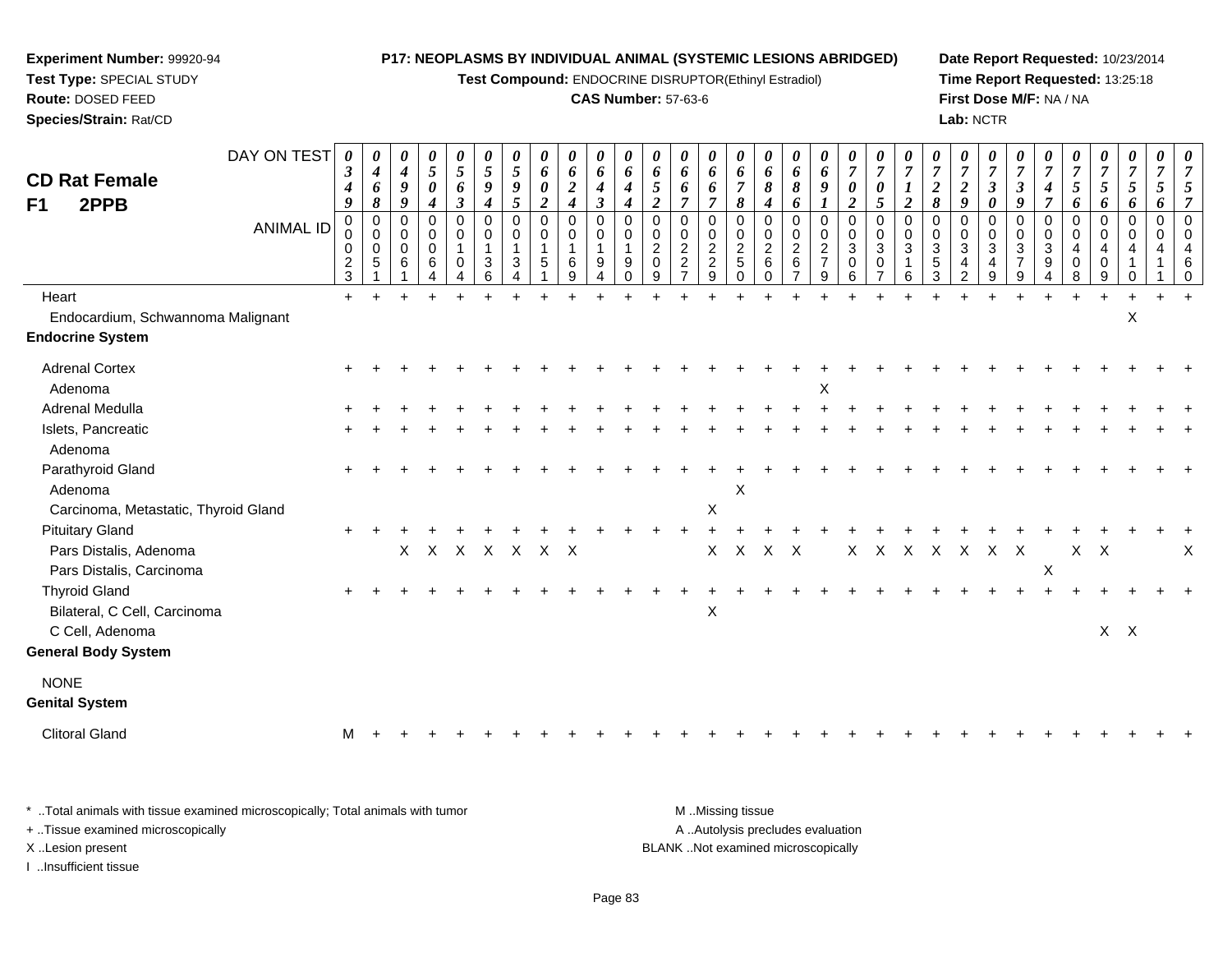**Test Compound:** ENDOCRINE DISRUPTOR(Ethinyl Estradiol)

#### **CAS Number:** 57-63-6

**Date Report Requested:** 10/23/2014**Time Report Requested:** 13:25:18**First Dose M/F:** NA / NA**Lab:** NCTR

| <b>CD Rat Female</b>        | DAY ON TEST      | 0<br>$\boldsymbol{\beta}$<br>$\boldsymbol{4}$ | 0<br>$\boldsymbol{4}$<br>6                      | 0<br>$\boldsymbol{4}$<br>9              | 0<br>5<br>0                               | 0<br>$\mathfrak{s}$<br>6                                    | $\boldsymbol{\theta}$<br>5<br>9                           | 0<br>$\mathfrak{H}$<br>9                          | 0<br>6<br>0                                     | 0<br>6<br>$\overline{2}$                                                      | 0<br>6<br>4                                              | 0<br>6<br>$\boldsymbol{4}$                         | 0<br>6<br>5                                                              | 0<br>6<br>6                                                               | 0<br>6<br>6                                                                         | 0<br>6<br>$\overline{7}$                               | 0<br>6<br>8                                                                   | 0<br>6<br>8                                              | 0<br>6<br>9                                                    | 0<br>$\boldsymbol{7}$<br>$\boldsymbol{\theta}$                                 | 0<br>$\overline{7}$<br>0                                                | 0<br>$\boldsymbol{7}$<br>$\boldsymbol{l}$                                          | 0<br>$\overline{7}$<br>$\boldsymbol{2}$                  | 0<br>$\overline{7}$<br>$\boldsymbol{2}$            | 0<br>$\boldsymbol{7}$<br>$\boldsymbol{\beta}$                                  | 0<br>$\overline{7}$<br>$\boldsymbol{\beta}$                  | $\theta$<br>$\overline{7}$<br>4                         | 0<br>$\overline{7}$<br>5                                  | 0<br>$\boldsymbol{7}$<br>$\sqrt{5}$       | 0<br>$\overline{7}$<br>5                                           | 0<br>$\overline{7}$<br>5           | $\overline{7}$                              |
|-----------------------------|------------------|-----------------------------------------------|-------------------------------------------------|-----------------------------------------|-------------------------------------------|-------------------------------------------------------------|-----------------------------------------------------------|---------------------------------------------------|-------------------------------------------------|-------------------------------------------------------------------------------|----------------------------------------------------------|----------------------------------------------------|--------------------------------------------------------------------------|---------------------------------------------------------------------------|-------------------------------------------------------------------------------------|--------------------------------------------------------|-------------------------------------------------------------------------------|----------------------------------------------------------|----------------------------------------------------------------|--------------------------------------------------------------------------------|-------------------------------------------------------------------------|------------------------------------------------------------------------------------|----------------------------------------------------------|----------------------------------------------------|--------------------------------------------------------------------------------|--------------------------------------------------------------|---------------------------------------------------------|-----------------------------------------------------------|-------------------------------------------|--------------------------------------------------------------------|------------------------------------|---------------------------------------------|
| F1<br>2PPB                  | <b>ANIMAL ID</b> | 9<br>$\pmb{0}$<br>0<br>0<br>$\frac{2}{3}$     | 8<br>$\pmb{0}$<br>$\pmb{0}$<br>$\mathbf 0$<br>5 | 9<br>$\pmb{0}$<br>0<br>$\mathbf 0$<br>6 | 4<br>$\mathbf 0$<br>0<br>$\mathbf 0$<br>6 | $\boldsymbol{\beta}$<br>$\pmb{0}$<br>0<br>$\mathbf{1}$<br>0 | $\boldsymbol{4}$<br>$\mathbf 0$<br>0<br>$\mathbf{3}$<br>6 | 5<br>$\mathbf 0$<br>$\pmb{0}$<br>$\mathbf 1$<br>3 | $\boldsymbol{2}$<br>0<br>0<br>$\mathbf{1}$<br>5 | $\boldsymbol{4}$<br>$\mathbf 0$<br>$\boldsymbol{0}$<br>$\mathbf{1}$<br>6<br>9 | $\boldsymbol{\beta}$<br>0<br>0<br>$\mathbf{1}$<br>9<br>4 | $\boldsymbol{4}$<br>$\Omega$<br>0<br>9<br>$\Omega$ | $\overline{2}$<br>$\mathbf 0$<br>0<br>$\overline{2}$<br>$\mathbf 0$<br>9 | $\overline{\tau}$<br>0<br>0<br>$\sqrt{2}$<br>$\sqrt{2}$<br>$\overline{ }$ | $\overline{7}$<br>$\mathbf 0$<br>$\pmb{0}$<br>$\overline{2}$<br>$\overline{a}$<br>9 | 8<br>$\pmb{0}$<br>0<br>$\overline{2}$<br>5<br>$\Omega$ | $\boldsymbol{4}$<br>$\mathbf 0$<br>0<br>$\overline{2}$<br>$\,6\,$<br>$\Omega$ | 6<br>$\pmb{0}$<br>$\pmb{0}$<br>$\overline{2}$<br>$\,6\,$ | 0<br>$\boldsymbol{0}$<br>$\overline{2}$<br>$\overline{7}$<br>9 | $\boldsymbol{2}$<br>$\mathbf 0$<br>$\pmb{0}$<br>$\sqrt{3}$<br>$\mathbf 0$<br>6 | $5\overline{)}$<br>$\pmb{0}$<br>0<br>3<br>0<br>$\overline{\phantom{a}}$ | $\boldsymbol{2}$<br>$\mathbf 0$<br>$\pmb{0}$<br>$\mathfrak{S}$<br>$\mathbf 1$<br>6 | 8<br>$\mathbf 0$<br>0<br>$\mathbf{3}$<br>$\sqrt{5}$<br>3 | 9<br>0<br>0<br>$\mathbf{3}$<br>$\overline{4}$<br>2 | $\boldsymbol{\theta}$<br>$\mathbf 0$<br>$\overline{0}$<br>$\sqrt{3}$<br>4<br>9 | 9<br>$\mathbf 0$<br>0<br>$\mathbf{3}$<br>$\overline{7}$<br>9 | $\overline{7}$<br>$\mathbf 0$<br>0<br>$\mathbf{3}$<br>9 | 6<br>$\pmb{0}$<br>$\mathbf 0$<br>$\overline{4}$<br>0<br>8 | 6<br>0<br>$\boldsymbol{0}$<br>4<br>0<br>9 | 6<br>$\mathbf 0$<br>$\mathbf 0$<br>4<br>$\overline{1}$<br>$\Omega$ | 6<br>$\pmb{0}$<br>$\mathbf 0$<br>4 | $\overline{7}$<br>$\Omega$<br>$\Omega$<br>6 |
| Carcinoma                   |                  |                                               |                                                 |                                         |                                           |                                                             |                                                           |                                                   |                                                 |                                                                               |                                                          |                                                    |                                                                          |                                                                           |                                                                                     |                                                        |                                                                               |                                                          |                                                                |                                                                                |                                                                         |                                                                                    |                                                          |                                                    |                                                                                |                                                              |                                                         |                                                           |                                           |                                                                    |                                    |                                             |
| Squamous Cell Carcinoma     |                  |                                               |                                                 |                                         |                                           |                                                             |                                                           |                                                   |                                                 |                                                                               |                                                          |                                                    |                                                                          |                                                                           |                                                                                     |                                                        |                                                                               |                                                          |                                                                |                                                                                |                                                                         |                                                                                    |                                                          |                                                    |                                                                                |                                                              |                                                         |                                                           |                                           |                                                                    |                                    |                                             |
| Ovary                       |                  |                                               |                                                 |                                         |                                           |                                                             |                                                           |                                                   |                                                 |                                                                               |                                                          |                                                    |                                                                          |                                                                           |                                                                                     |                                                        |                                                                               |                                                          |                                                                |                                                                                |                                                                         |                                                                                    |                                                          |                                                    |                                                                                |                                                              |                                                         |                                                           |                                           |                                                                    |                                    |                                             |
| Sertoli Cell Tumor Benign   |                  |                                               |                                                 |                                         |                                           |                                                             |                                                           |                                                   |                                                 |                                                                               |                                                          |                                                    |                                                                          |                                                                           |                                                                                     |                                                        |                                                                               |                                                          |                                                                |                                                                                |                                                                         |                                                                                    |                                                          |                                                    |                                                                                |                                                              |                                                         |                                                           |                                           |                                                                    |                                    |                                             |
| Oviduct                     |                  |                                               |                                                 |                                         |                                           |                                                             |                                                           |                                                   |                                                 |                                                                               |                                                          |                                                    |                                                                          |                                                                           |                                                                                     |                                                        |                                                                               |                                                          |                                                                |                                                                                |                                                                         |                                                                                    |                                                          |                                                    |                                                                                |                                                              |                                                         |                                                           |                                           |                                                                    |                                    |                                             |
| <b>Uterus</b>               |                  |                                               |                                                 |                                         |                                           |                                                             |                                                           |                                                   |                                                 |                                                                               |                                                          |                                                    |                                                                          |                                                                           |                                                                                     |                                                        |                                                                               |                                                          |                                                                |                                                                                |                                                                         |                                                                                    |                                                          |                                                    |                                                                                |                                                              |                                                         |                                                           |                                           |                                                                    |                                    |                                             |
| Endometrium, Adenocarcinoma |                  |                                               |                                                 |                                         |                                           |                                                             |                                                           |                                                   |                                                 |                                                                               |                                                          |                                                    |                                                                          |                                                                           |                                                                                     |                                                        |                                                                               |                                                          |                                                                |                                                                                |                                                                         |                                                                                    |                                                          |                                                    |                                                                                |                                                              |                                                         |                                                           |                                           |                                                                    |                                    |                                             |
| Leiomyoma                   |                  |                                               |                                                 |                                         |                                           |                                                             |                                                           |                                                   |                                                 |                                                                               |                                                          |                                                    |                                                                          |                                                                           |                                                                                     |                                                        |                                                                               |                                                          |                                                                |                                                                                |                                                                         | $\pmb{\times}$                                                                     |                                                          |                                                    |                                                                                |                                                              |                                                         |                                                           |                                           |                                                                    |                                    |                                             |
| Leiomyosarcoma              |                  |                                               |                                                 |                                         |                                           |                                                             |                                                           |                                                   | X                                               |                                                                               |                                                          |                                                    |                                                                          |                                                                           |                                                                                     |                                                        |                                                                               |                                                          |                                                                |                                                                                |                                                                         |                                                                                    |                                                          |                                                    |                                                                                |                                                              |                                                         |                                                           |                                           |                                                                    |                                    |                                             |
| Polyp Stromal               |                  |                                               |                                                 |                                         |                                           | $\mathsf X$                                                 |                                                           |                                                   |                                                 |                                                                               |                                                          |                                                    |                                                                          |                                                                           |                                                                                     |                                                        |                                                                               |                                                          |                                                                |                                                                                |                                                                         |                                                                                    |                                                          |                                                    |                                                                                |                                                              |                                                         |                                                           |                                           | $\sf X$                                                            |                                    | X                                           |
| Vagina                      |                  |                                               |                                                 |                                         |                                           |                                                             |                                                           |                                                   |                                                 |                                                                               |                                                          |                                                    |                                                                          |                                                                           |                                                                                     |                                                        |                                                                               |                                                          |                                                                |                                                                                |                                                                         |                                                                                    |                                                          |                                                    |                                                                                |                                                              |                                                         |                                                           |                                           |                                                                    |                                    |                                             |
| Polyp                       |                  |                                               |                                                 |                                         |                                           |                                                             |                                                           |                                                   |                                                 |                                                                               |                                                          |                                                    |                                                                          |                                                                           |                                                                                     |                                                        |                                                                               |                                                          |                                                                |                                                                                |                                                                         |                                                                                    |                                                          |                                                    |                                                                                |                                                              |                                                         |                                                           |                                           |                                                                    |                                    |                                             |
| <b>Hematopoietic System</b> |                  |                                               |                                                 |                                         |                                           |                                                             |                                                           |                                                   |                                                 |                                                                               |                                                          |                                                    |                                                                          |                                                                           |                                                                                     |                                                        |                                                                               |                                                          |                                                                |                                                                                |                                                                         |                                                                                    |                                                          |                                                    |                                                                                |                                                              |                                                         |                                                           |                                           |                                                                    |                                    |                                             |
| <b>Bone Marrow</b>          |                  |                                               |                                                 |                                         |                                           |                                                             |                                                           |                                                   |                                                 |                                                                               |                                                          |                                                    |                                                                          |                                                                           |                                                                                     |                                                        |                                                                               |                                                          |                                                                |                                                                                |                                                                         |                                                                                    |                                                          |                                                    |                                                                                |                                                              |                                                         |                                                           |                                           |                                                                    |                                    |                                             |
| Lymph Node                  |                  |                                               |                                                 |                                         |                                           |                                                             |                                                           |                                                   |                                                 |                                                                               |                                                          |                                                    |                                                                          |                                                                           |                                                                                     |                                                        |                                                                               |                                                          |                                                                |                                                                                |                                                                         |                                                                                    |                                                          |                                                    |                                                                                |                                                              |                                                         |                                                           |                                           |                                                                    |                                    |                                             |
| Lymph Node, Mandibular      |                  |                                               |                                                 |                                         |                                           |                                                             |                                                           |                                                   |                                                 |                                                                               |                                                          |                                                    |                                                                          |                                                                           |                                                                                     |                                                        |                                                                               |                                                          |                                                                |                                                                                |                                                                         |                                                                                    |                                                          |                                                    |                                                                                |                                                              |                                                         |                                                           |                                           |                                                                    |                                    |                                             |
| Lymph Node, Mesenteric      |                  |                                               |                                                 |                                         |                                           |                                                             |                                                           |                                                   |                                                 |                                                                               |                                                          |                                                    |                                                                          |                                                                           |                                                                                     |                                                        |                                                                               |                                                          |                                                                |                                                                                |                                                                         |                                                                                    |                                                          |                                                    |                                                                                |                                                              |                                                         |                                                           |                                           |                                                                    |                                    |                                             |
| Spleen                      |                  |                                               |                                                 |                                         |                                           |                                                             |                                                           |                                                   |                                                 |                                                                               |                                                          |                                                    |                                                                          |                                                                           |                                                                                     |                                                        |                                                                               |                                                          |                                                                |                                                                                |                                                                         |                                                                                    |                                                          |                                                    |                                                                                |                                                              |                                                         |                                                           |                                           |                                                                    |                                    |                                             |
| Thymus                      |                  | $\ddot{}$                                     | M                                               | M                                       |                                           |                                                             |                                                           |                                                   | м                                               |                                                                               |                                                          |                                                    |                                                                          |                                                                           |                                                                                     |                                                        |                                                                               |                                                          |                                                                |                                                                                |                                                                         |                                                                                    |                                                          |                                                    |                                                                                |                                                              |                                                         |                                                           |                                           |                                                                    |                                    |                                             |
| <b>Integumentary System</b> |                  |                                               |                                                 |                                         |                                           |                                                             |                                                           |                                                   |                                                 |                                                                               |                                                          |                                                    |                                                                          |                                                                           |                                                                                     |                                                        |                                                                               |                                                          |                                                                |                                                                                |                                                                         |                                                                                    |                                                          |                                                    |                                                                                |                                                              |                                                         |                                                           |                                           |                                                                    |                                    |                                             |
| Mammary Gland               |                  | M                                             |                                                 |                                         |                                           |                                                             |                                                           |                                                   |                                                 |                                                                               |                                                          |                                                    |                                                                          |                                                                           |                                                                                     |                                                        |                                                                               |                                                          |                                                                |                                                                                |                                                                         |                                                                                    |                                                          |                                                    |                                                                                |                                                              |                                                         |                                                           |                                           |                                                                    |                                    |                                             |
| Adenocarcinoma              |                  |                                               | X                                               |                                         |                                           |                                                             |                                                           |                                                   |                                                 |                                                                               |                                                          |                                                    |                                                                          |                                                                           |                                                                                     |                                                        |                                                                               | X                                                        |                                                                |                                                                                |                                                                         |                                                                                    | X                                                        |                                                    |                                                                                |                                                              |                                                         | X                                                         |                                           |                                                                    |                                    |                                             |
|                             |                  |                                               |                                                 |                                         |                                           |                                                             |                                                           |                                                   |                                                 |                                                                               |                                                          |                                                    |                                                                          |                                                                           |                                                                                     |                                                        |                                                                               |                                                          |                                                                |                                                                                |                                                                         |                                                                                    |                                                          |                                                    |                                                                                |                                                              |                                                         |                                                           |                                           |                                                                    |                                    |                                             |

\* ..Total animals with tissue examined microscopically; Total animals with tumor **M** . Missing tissue M ..Missing tissue A ..Autolysis precludes evaluation + ..Tissue examined microscopically X ..Lesion present BLANK ..Not examined microscopicallyI ..Insufficient tissue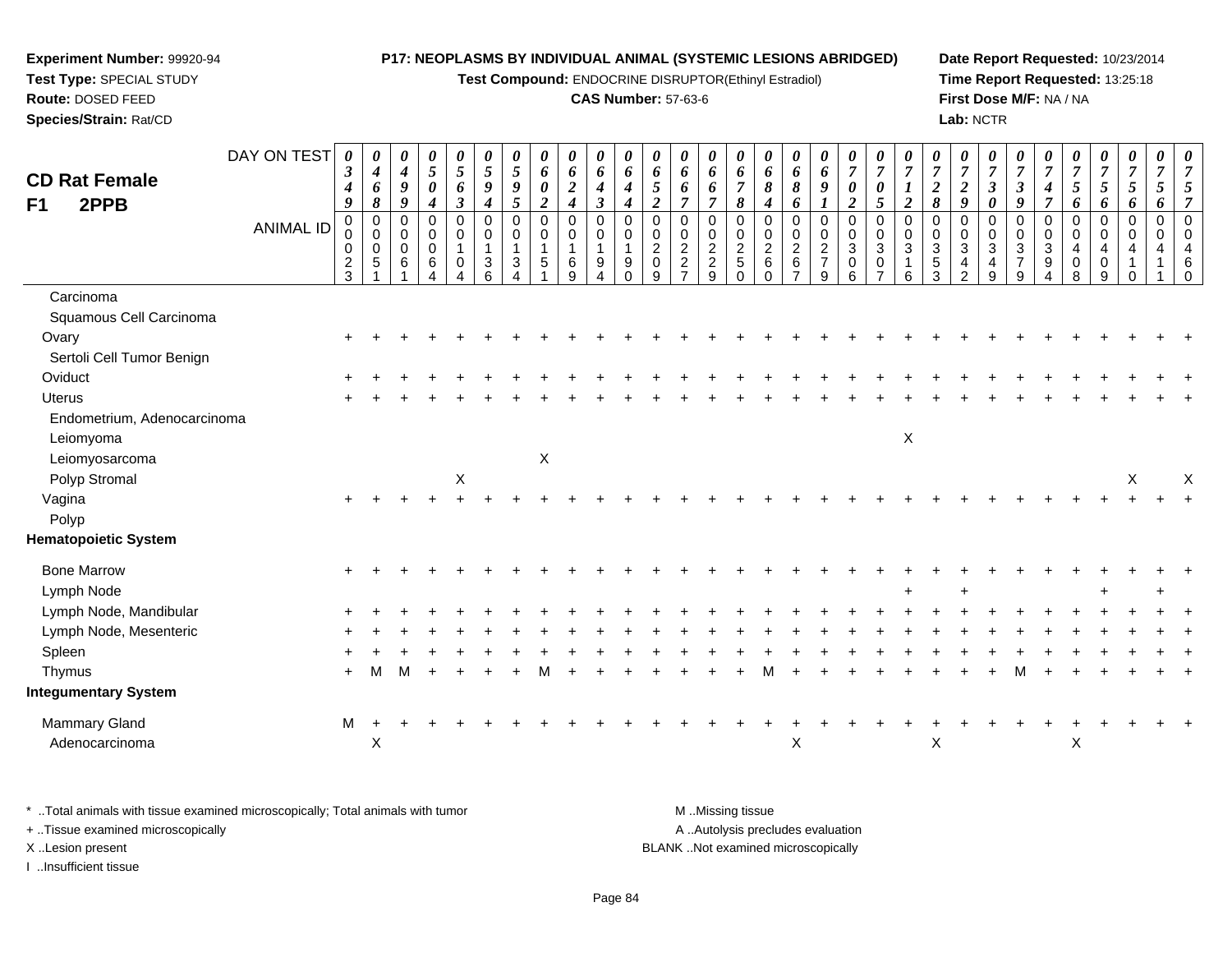**Test Compound:** ENDOCRINE DISRUPTOR(Ethinyl Estradiol)

#### **CAS Number:** 57-63-6

**Date Report Requested:** 10/23/2014**Time Report Requested:** 13:25:18**First Dose M/F:** NA / NA**Lab:** NCTR

|                                                             | DAY ON TEST      | $\boldsymbol{\beta}$ | 0<br>$\boldsymbol{4}$            | 0<br>$\boldsymbol{4}$ | $\boldsymbol{\theta}$<br>$\mathfrak{s}$ | 0<br>5                           | $\boldsymbol{\theta}$<br>$\mathfrak{s}$ | $\boldsymbol{\theta}$<br>$\mathfrak{s}$ | $\boldsymbol{\theta}$<br>$\boldsymbol{6}$ | 0<br>$\pmb{6}$                  | 0<br>6                           | 0<br>6                       | $\boldsymbol{\theta}$<br>6 | 0<br>6              | $\boldsymbol{\theta}$<br>6    | $\boldsymbol{\theta}$<br>6    | $\boldsymbol{\theta}$<br>6 | $\boldsymbol{\theta}$<br>6      | $\boldsymbol{\theta}$<br>6    | $\boldsymbol{\theta}$<br>$\overline{7}$ | U<br>$\overline{7}$       | $\overline{7}$             | $\boldsymbol{\theta}$<br>$\overline{7}$ | $\frac{\boldsymbol{0}}{7}$ | $\boldsymbol{\theta}$<br>$\overline{7}$ | $\boldsymbol{\theta}$<br>$\overline{7}$ | $\overline{7}$                | $\frac{\bm{\theta}}{\bm{7}}$ | $\frac{\boldsymbol{\theta}}{\boldsymbol{7}}$ | 0<br>$\boldsymbol{7}$ | 0<br>$\overline{7}$ | $\boldsymbol{\theta}$<br>$\overline{7}$ |
|-------------------------------------------------------------|------------------|----------------------|----------------------------------|-----------------------|-----------------------------------------|----------------------------------|-----------------------------------------|-----------------------------------------|-------------------------------------------|---------------------------------|----------------------------------|------------------------------|----------------------------|---------------------|-------------------------------|-------------------------------|----------------------------|---------------------------------|-------------------------------|-----------------------------------------|---------------------------|----------------------------|-----------------------------------------|----------------------------|-----------------------------------------|-----------------------------------------|-------------------------------|------------------------------|----------------------------------------------|-----------------------|---------------------|-----------------------------------------|
| <b>CD Rat Female</b>                                        |                  | 4                    | 6                                | $\boldsymbol{9}$      | $\boldsymbol{\theta}$                   | 6                                | 9                                       | 9                                       | $\pmb{\theta}$                            | $\boldsymbol{2}$                | 4                                | 4                            | 5                          | 6                   | 6                             | $\overline{7}$                | 8                          | 8                               | 9                             | $\boldsymbol{\theta}$                   | $\pmb{\theta}$            |                            | $\overline{2}$                          | $\boldsymbol{2}$           | $\mathfrak{z}$                          | $\boldsymbol{\beta}$                    | $\boldsymbol{4}$              | 5                            | $\mathfrak{z}$                               | 5                     | $\mathfrak{s}$      | 5                                       |
| 2PPB<br>F1                                                  |                  | 9<br>$\Omega$        | $\pmb{8}$<br>$\mathbf 0$         | 9<br>0                | $\boldsymbol{4}$<br>$\mathbf 0$         | $\boldsymbol{\beta}$<br>$\Omega$ | $\boldsymbol{4}$<br>$\mathbf 0$         | 5<br>$\mathbf 0$                        | $\overline{2}$<br>$\pmb{0}$               | $\boldsymbol{4}$<br>$\mathbf 0$ | $\boldsymbol{\beta}$<br>$\Omega$ | $\boldsymbol{4}$<br>$\Omega$ | $\overline{2}$<br>$\Omega$ | $\overline{7}$<br>0 | $\overline{7}$<br>$\mathbf 0$ | 8<br>$\mathbf 0$              | 4<br>$\mathbf 0$           | 6<br>$\mathbf 0$                | 0                             | $\overline{2}$<br>$\pmb{0}$             | 5<br>$\mathbf 0$          | $\overline{2}$<br>$\Omega$ | 8<br>$\Omega$                           | 9<br>0                     | $\boldsymbol{\theta}$<br>$\Omega$       | 9<br>$\mathbf 0$                        | $\overline{7}$<br>$\mathbf 0$ | 6<br>$\mathbf 0$             | 6<br>0                                       | 6<br>$\mathbf 0$      | 6<br>$\mathbf 0$    | $\overline{7}$<br>$\mathbf 0$           |
|                                                             | <b>ANIMAL ID</b> | 0<br>$\pmb{0}$       | $\mathsf{O}\xspace$<br>$\pmb{0}$ | 0<br>$\pmb{0}$        | $\mathbf 0$<br>$\pmb{0}$                | $\mathbf 0$                      | 0<br>$\mathbf 1$                        | $\mathbf 0$                             | $\mathbf 0$<br>$\overline{\phantom{a}}$   | $\pmb{0}$<br>$\mathbf{1}$       | 0                                | $\Omega$                     | 0<br>$\overline{c}$        | 0<br>$\overline{c}$ | $\mathbf 0$<br>$\overline{c}$ | $\mathbf 0$<br>$\overline{c}$ | $\mathbf 0$                | 0                               | $\mathbf 0$<br>$\overline{2}$ | $\pmb{0}$<br>$\mathbf{3}$               | $\mathbf 0$<br>$\sqrt{3}$ | $\Omega$<br>$\mathbf{3}$   | 0<br>3                                  | 0<br>$\sqrt{3}$            | $\mathbf 0$<br>$\sqrt{3}$               | 0<br>$\ensuremath{\mathsf{3}}$          | $\mathbf 0$<br>$\mathbf{3}$   | 0<br>4                       | 0<br>4                                       | 0<br>$\overline{4}$   | $\mathbf 0$<br>4    | $\mathbf 0$<br>$\overline{4}$           |
|                                                             |                  | $\frac{2}{3}$        | $\sqrt{5}$                       | 6                     | $\,6$<br>Δ                              | $\Omega$<br>4                    | 3<br>6                                  | 3                                       | $\sqrt{5}$                                | $\,6$<br>9                      | 9<br>4                           | $\boldsymbol{9}$             | $\pmb{0}$<br>9             | $\overline{2}$      | $\overline{2}$<br>9           | $\overline{5}$<br>$\Omega$    | $\frac{2}{6}$<br>$\Omega$  | $\frac{2}{6}$<br>$\overline{ }$ | $\boldsymbol{7}$<br>9         | $\mathbf 0$<br>6                        | 0<br>$\overline{ }$       | 6                          | 5<br>3                                  | 4<br>2                     | 4<br>9                                  | $\overline{7}$<br>9                     | $9\,$                         | 0<br>8                       | 0<br>9                                       | ∩                     |                     | 6<br>$\Omega$                           |
| Adenocarcinoma, Multiple                                    |                  |                      |                                  |                       |                                         | X                                |                                         |                                         |                                           |                                 |                                  |                              |                            |                     |                               |                               |                            |                                 |                               |                                         |                           |                            |                                         |                            |                                         |                                         |                               |                              |                                              |                       |                     |                                         |
| Fibroadenoma                                                |                  |                      |                                  |                       |                                         |                                  |                                         |                                         | $\mathsf X$                               |                                 |                                  |                              |                            |                     |                               |                               |                            | $X$ $X$                         |                               |                                         |                           |                            | X X X X X X                             |                            |                                         |                                         |                               |                              |                                              |                       |                     |                                         |
| Fibroadenoma, Multiple                                      |                  |                      |                                  |                       |                                         |                                  |                                         |                                         |                                           |                                 |                                  |                              | X X X                      |                     |                               |                               |                            |                                 | X                             |                                         |                           |                            |                                         |                            |                                         |                                         |                               |                              | X                                            |                       |                     | $\boldsymbol{\mathsf{X}}$               |
| Skin                                                        |                  |                      |                                  |                       |                                         |                                  |                                         |                                         |                                           |                                 |                                  |                              |                            |                     |                               |                               |                            |                                 |                               |                                         |                           |                            |                                         |                            |                                         |                                         |                               |                              |                                              |                       |                     |                                         |
| Sarcoma                                                     |                  | X                    |                                  |                       |                                         |                                  |                                         |                                         |                                           |                                 |                                  |                              |                            |                     |                               |                               |                            |                                 |                               |                                         |                           |                            |                                         |                            |                                         |                                         |                               |                              |                                              |                       |                     |                                         |
| Subcut Tiss, Leiomyosarcoma, Metastatic,<br>Uterus          |                  |                      |                                  |                       |                                         |                                  |                                         |                                         | X                                         |                                 |                                  |                              |                            |                     |                               |                               |                            |                                 |                               |                                         |                           |                            |                                         |                            |                                         |                                         |                               |                              |                                              |                       |                     |                                         |
| Musculoskeletal System                                      |                  |                      |                                  |                       |                                         |                                  |                                         |                                         |                                           |                                 |                                  |                              |                            |                     |                               |                               |                            |                                 |                               |                                         |                           |                            |                                         |                            |                                         |                                         |                               |                              |                                              |                       |                     |                                         |
| Bone, Femur                                                 |                  |                      |                                  |                       |                                         |                                  |                                         |                                         |                                           |                                 |                                  |                              |                            |                     |                               |                               |                            |                                 |                               |                                         |                           |                            |                                         |                            |                                         |                                         |                               |                              |                                              |                       |                     |                                         |
| Nervous System                                              |                  |                      |                                  |                       |                                         |                                  |                                         |                                         |                                           |                                 |                                  |                              |                            |                     |                               |                               |                            |                                 |                               |                                         |                           |                            |                                         |                            |                                         |                                         |                               |                              |                                              |                       |                     |                                         |
| Brain, Brain Stem<br>Carcinoma, Metastatic, Pituitary Gland |                  |                      |                                  |                       |                                         |                                  |                                         |                                         |                                           |                                 |                                  |                              |                            |                     |                               |                               |                            |                                 |                               |                                         |                           |                            |                                         |                            |                                         |                                         | X                             |                              |                                              |                       |                     |                                         |
| Brain, Cerebellum                                           |                  |                      |                                  |                       |                                         |                                  |                                         |                                         |                                           |                                 |                                  |                              |                            |                     |                               |                               |                            |                                 |                               |                                         |                           |                            |                                         |                            |                                         |                                         |                               |                              |                                              |                       |                     |                                         |
| Brain, Cerebrum                                             |                  |                      |                                  |                       |                                         |                                  |                                         |                                         |                                           |                                 |                                  |                              |                            |                     |                               |                               |                            |                                 |                               |                                         |                           |                            |                                         |                            |                                         |                                         |                               |                              |                                              |                       |                     |                                         |
| <b>Respiratory System</b>                                   |                  |                      |                                  |                       |                                         |                                  |                                         |                                         |                                           |                                 |                                  |                              |                            |                     |                               |                               |                            |                                 |                               |                                         |                           |                            |                                         |                            |                                         |                                         |                               |                              |                                              |                       |                     |                                         |
| Lung                                                        |                  |                      |                                  |                       |                                         |                                  |                                         |                                         |                                           |                                 |                                  |                              |                            |                     |                               |                               |                            |                                 |                               |                                         |                           |                            |                                         |                            |                                         |                                         |                               |                              |                                              |                       |                     |                                         |
| Alveolar/Bronchiolar Adenoma                                |                  |                      |                                  |                       |                                         |                                  |                                         |                                         |                                           |                                 |                                  |                              |                            |                     |                               |                               |                            |                                 |                               |                                         |                           |                            |                                         |                            |                                         |                                         |                               |                              |                                              |                       |                     |                                         |
| Nose                                                        |                  |                      |                                  |                       |                                         |                                  |                                         |                                         |                                           |                                 |                                  |                              |                            |                     |                               |                               |                            |                                 |                               |                                         |                           |                            |                                         |                            |                                         |                                         |                               |                              |                                              |                       |                     |                                         |
| Trachea                                                     |                  |                      |                                  |                       |                                         |                                  |                                         |                                         |                                           |                                 |                                  |                              |                            |                     |                               |                               |                            |                                 |                               |                                         |                           |                            |                                         |                            |                                         |                                         |                               |                              |                                              |                       |                     |                                         |
| <b>Special Senses System</b>                                |                  |                      |                                  |                       |                                         |                                  |                                         |                                         |                                           |                                 |                                  |                              |                            |                     |                               |                               |                            |                                 |                               |                                         |                           |                            |                                         |                            |                                         |                                         |                               |                              |                                              |                       |                     |                                         |
|                                                             |                  |                      |                                  |                       |                                         |                                  |                                         |                                         |                                           |                                 |                                  |                              |                            |                     |                               |                               |                            |                                 |                               |                                         |                           |                            |                                         |                            |                                         |                                         |                               |                              |                                              |                       |                     |                                         |

Eart and the contract of the contract of the contract of the contract of the contract of the contract of the contract of the contract of the contract of the contract of the contract of the contract of the contract of the cont

**Experiment Number:** 99920-94**Test Type:** SPECIAL STUDY**Route:** DOSED FEED**Species/Strain:** Rat/CD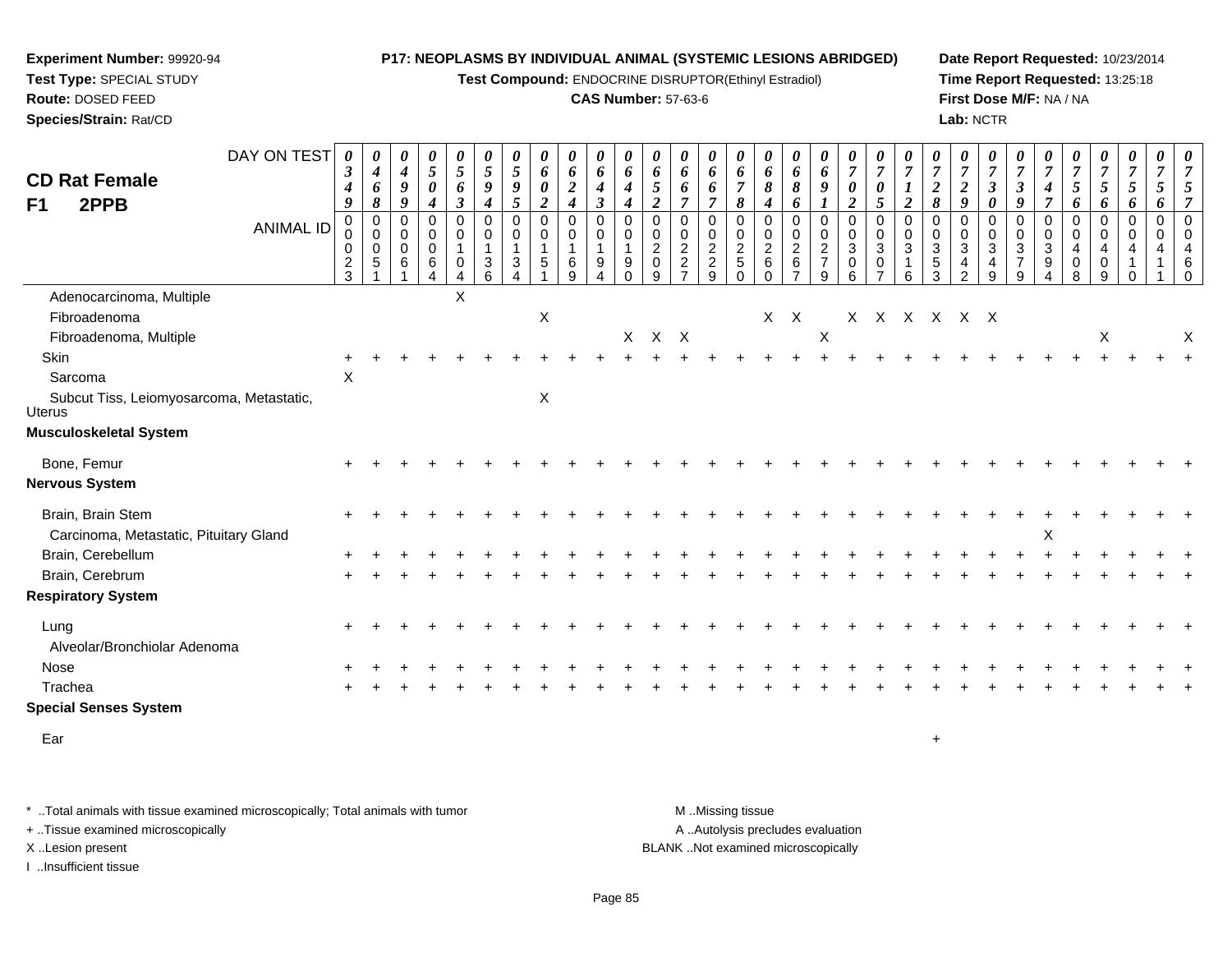# **Experiment Number:** 99920-94

**Test Type:** SPECIAL STUDY**Route:** DOSED FEED

**Species/Strain:** Rat/CD

### **P17: NEOPLASMS BY INDIVIDUAL ANIMAL (SYSTEMIC LESIONS ABRIDGED)**

**Test Compound:** ENDOCRINE DISRUPTOR(Ethinyl Estradiol)

## **CAS Number:** 57-63-6

**Date Report Requested:** 10/23/2014**Time Report Requested:** 13:25:19**First Dose M/F:** NA / NA**Lab:** NCTR

| <b>CD Rat Female</b><br>2PPB<br>F <sub>1</sub>    | DAY ON TEST<br>ANIMAL ID | 0<br>$\boldsymbol{\beta}$<br>4<br>9<br>0<br>0<br>0<br>$\overline{a}$ | $\boldsymbol{4}$<br>6<br>8<br>0<br>$\mathbf 0$<br>$\pmb{0}$<br>$\overline{5}$ | 4<br>9<br>Q<br>0<br>0<br>6 | $\boldsymbol{\theta}$<br>$5\overline{)}$<br>0<br>0<br>$\mathbf 0$<br>0<br>6 | $\boldsymbol{\theta}$<br>$\overline{5}$<br>6<br>$\boldsymbol{\beta}$<br>0<br>$\mathbf 0$<br>$\pmb{0}$ | 5<br>9<br>0<br>0<br>3 | 5<br>9<br>$\mathcal{D}$<br>$\mathbf 0$<br>3 | $\boldsymbol{\theta}$<br>6<br>0<br>$\mathbf{\hat{z}}$<br>0<br>5 | 0<br>6<br>$\boldsymbol{2}$<br>$\boldsymbol{4}$<br>0<br>$\,6\,$ | 0<br>6<br>$\boldsymbol{4}$<br>$\mathbf{r}$<br>0<br>0<br>9 | 6<br>4<br>$\boldsymbol{4}$<br>$\mathbf 0$<br>9 | $\boldsymbol{\theta}$<br>6<br>0<br>0<br>$\overline{c}$<br>$\pmb{0}$ | $\boldsymbol{\theta}$<br>6<br>6<br>0<br>$\mathbf 0$<br>$\frac{2}{2}$ | $\boldsymbol{\theta}$<br>6<br>$\bm{o}$<br>0<br>0<br>$\overline{2}$<br>$\overline{c}$ | $\boldsymbol{\theta}$<br>6<br>$\overline{ }$<br>$\Omega$<br>ð<br>0<br>$\mathbf 0$<br>$\frac{2}{5}$ | $\bm{o}$<br>8<br>4<br>$\overline{c}$<br>$6\phantom{1}6$ | $\theta$<br>6<br>8<br>o<br>2<br>6 | $\boldsymbol{\theta}$<br>6<br>9<br>0<br>$\frac{2}{7}$ | $\boldsymbol{\theta}$<br>$\overline{ }$<br>$\boldsymbol{\theta}$<br>◠<br>∠<br>0<br>$\pmb{0}$<br>$\ensuremath{\mathsf{3}}$<br>$\pmb{0}$ | $\overline{ }$<br>0<br>$\mathbf 0$<br>$\sqrt{3}$ | $\boldsymbol{\theta}$<br>$\overline{ }$<br>0<br>$\mathbf 0$<br>3 | $\boldsymbol{\theta}$<br>$\overline{7}$<br>$\boldsymbol{2}$<br>8<br>0<br>$\pmb{0}$<br>$\mathbf{3}$<br>$\sqrt{5}$ | $\boldsymbol{\theta}$<br>$\overline{7}$<br>$\boldsymbol{2}$<br>9<br>0<br>$\mathbf 0$<br>$\mathbf{3}$<br>$\overline{4}$ | $\boldsymbol{\mathit{U}}$<br>$\overline{ }$<br>J<br>0<br>$\mathbf 0$<br>$\sqrt{3}$<br>4 | $\overline{ }$<br>J<br>3<br>$\overline{ }$ | $\mathbf{r}$<br>4<br>3<br>9 | $\overline{ }$<br>5<br>0<br>$\mathbf 0$ | $\mathbf{r}$<br>5<br>o<br>0<br>0 | o | $\boldsymbol{\theta}$<br>$\mathbf{r}$<br>0<br>0 | $\boldsymbol{\theta}$<br>$\overline{7}$<br>0<br>$\pmb{0}$<br>4<br>6 |
|---------------------------------------------------|--------------------------|----------------------------------------------------------------------|-------------------------------------------------------------------------------|----------------------------|-----------------------------------------------------------------------------|-------------------------------------------------------------------------------------------------------|-----------------------|---------------------------------------------|-----------------------------------------------------------------|----------------------------------------------------------------|-----------------------------------------------------------|------------------------------------------------|---------------------------------------------------------------------|----------------------------------------------------------------------|--------------------------------------------------------------------------------------|----------------------------------------------------------------------------------------------------|---------------------------------------------------------|-----------------------------------|-------------------------------------------------------|----------------------------------------------------------------------------------------------------------------------------------------|--------------------------------------------------|------------------------------------------------------------------|------------------------------------------------------------------------------------------------------------------|------------------------------------------------------------------------------------------------------------------------|-----------------------------------------------------------------------------------------|--------------------------------------------|-----------------------------|-----------------------------------------|----------------------------------|---|-------------------------------------------------|---------------------------------------------------------------------|
|                                                   |                          | 3                                                                    |                                                                               |                            |                                                                             |                                                                                                       | հ                     |                                             |                                                                 |                                                                |                                                           |                                                |                                                                     |                                                                      | g                                                                                    |                                                                                                    |                                                         |                                   |                                                       | 6                                                                                                                                      |                                                  | 6                                                                | 3                                                                                                                | $\sim$                                                                                                                 | 9                                                                                       |                                            |                             |                                         | 0<br>9                           |   |                                                 |                                                                     |
| Neural Crest Tumor                                |                          |                                                                      |                                                                               |                            |                                                                             |                                                                                                       |                       |                                             |                                                                 |                                                                |                                                           |                                                |                                                                     |                                                                      |                                                                                      |                                                                                                    |                                                         |                                   |                                                       |                                                                                                                                        |                                                  |                                                                  | ㅅ                                                                                                                |                                                                                                                        |                                                                                         |                                            |                             |                                         |                                  |   |                                                 |                                                                     |
| Eye                                               |                          |                                                                      |                                                                               |                            |                                                                             |                                                                                                       |                       |                                             |                                                                 |                                                                |                                                           |                                                |                                                                     |                                                                      |                                                                                      |                                                                                                    |                                                         |                                   |                                                       |                                                                                                                                        |                                                  |                                                                  |                                                                                                                  |                                                                                                                        |                                                                                         |                                            |                             |                                         |                                  |   |                                                 |                                                                     |
| Harderian Gland                                   |                          |                                                                      |                                                                               |                            |                                                                             |                                                                                                       |                       |                                             |                                                                 |                                                                |                                                           |                                                |                                                                     |                                                                      |                                                                                      |                                                                                                    |                                                         |                                   |                                                       |                                                                                                                                        |                                                  |                                                                  |                                                                                                                  |                                                                                                                        |                                                                                         |                                            |                             |                                         |                                  |   |                                                 |                                                                     |
| <b>Urinary System</b>                             |                          |                                                                      |                                                                               |                            |                                                                             |                                                                                                       |                       |                                             |                                                                 |                                                                |                                                           |                                                |                                                                     |                                                                      |                                                                                      |                                                                                                    |                                                         |                                   |                                                       |                                                                                                                                        |                                                  |                                                                  |                                                                                                                  |                                                                                                                        |                                                                                         |                                            |                             |                                         |                                  |   |                                                 |                                                                     |
| Kidney<br>Bilateral, Renal Tubule, Carcinoma      |                          | $\pm$                                                                |                                                                               |                            | X                                                                           |                                                                                                       |                       |                                             |                                                                 |                                                                |                                                           |                                                |                                                                     |                                                                      | X                                                                                    |                                                                                                    |                                                         |                                   |                                                       |                                                                                                                                        |                                                  |                                                                  |                                                                                                                  |                                                                                                                        |                                                                                         |                                            |                             |                                         |                                  |   |                                                 |                                                                     |
| <b>Urinary Bladder</b><br><b>SYSTEMIC LESIONS</b> |                          |                                                                      |                                                                               |                            |                                                                             |                                                                                                       |                       |                                             |                                                                 |                                                                |                                                           |                                                |                                                                     |                                                                      |                                                                                      |                                                                                                    |                                                         |                                   |                                                       |                                                                                                                                        |                                                  |                                                                  |                                                                                                                  |                                                                                                                        |                                                                                         |                                            |                             |                                         |                                  |   |                                                 |                                                                     |
| Multiple Organ                                    |                          | ÷                                                                    |                                                                               |                            |                                                                             |                                                                                                       |                       |                                             |                                                                 |                                                                |                                                           |                                                |                                                                     |                                                                      |                                                                                      |                                                                                                    |                                                         |                                   |                                                       |                                                                                                                                        |                                                  |                                                                  |                                                                                                                  |                                                                                                                        |                                                                                         |                                            |                             |                                         |                                  |   |                                                 |                                                                     |

\* ..Total animals with tissue examined microscopically; Total animals with tumor **M** . Missing tissue M ..Missing tissue

+ ..Tissue examined microscopically

I ..Insufficient tissue

A ..Autolysis precludes evaluation X ..Lesion present BLANK ..Not examined microscopically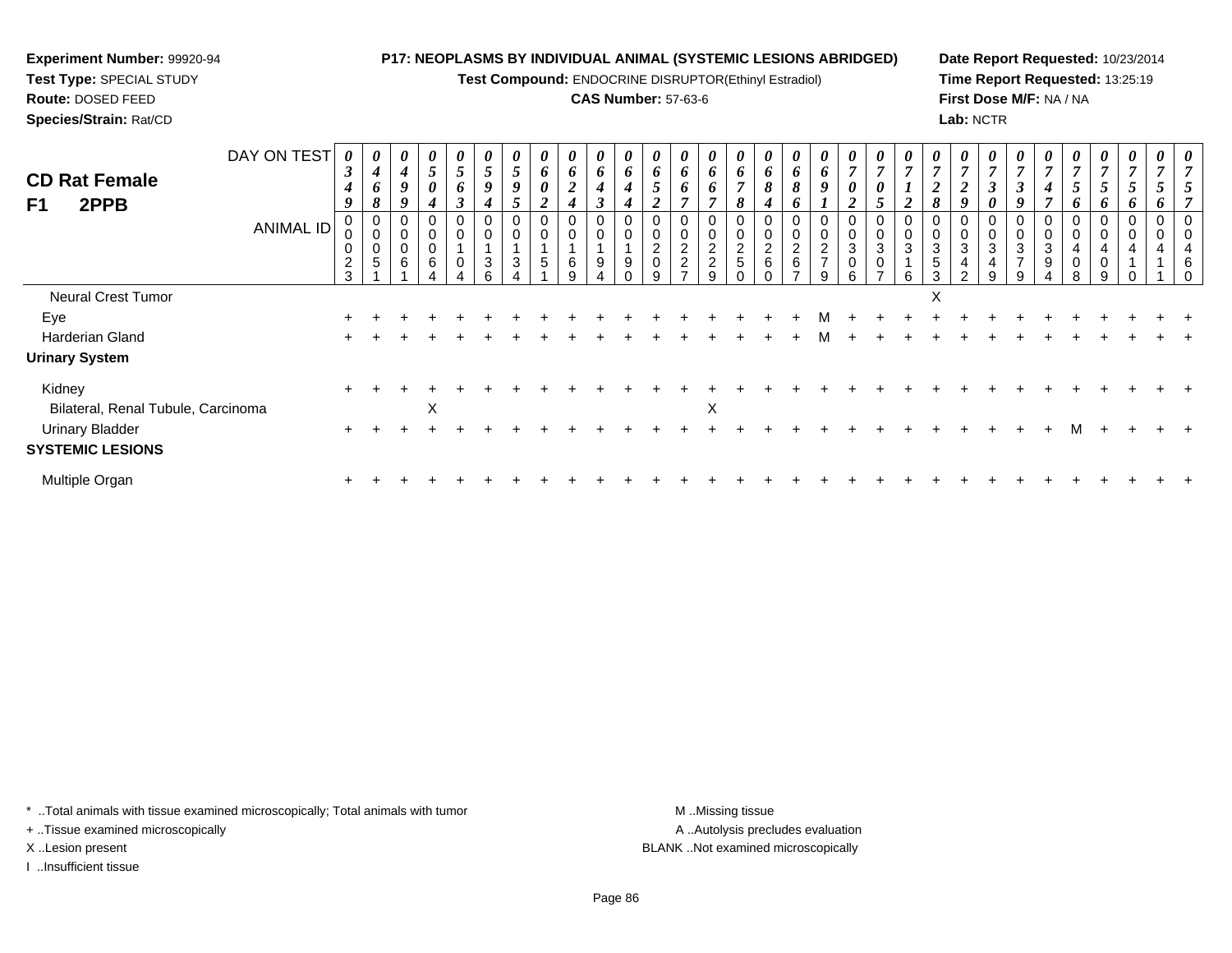**Test Compound:** ENDOCRINE DISRUPTOR(Ethinyl Estradiol)

#### **CAS Number:** 57-63-6

**Date Report Requested:** 10/23/2014**Time Report Requested:** 13:25:19**First Dose M/F:** NA / NA**Lab:** NCTR

| <b>CD Rat Female</b><br>2PPB<br>F <sub>1</sub> | DAY ON TEST<br><b>ANIMAL ID</b> | $\boldsymbol{\theta}$<br>7<br>5<br>$\overline{7}$<br>$\pmb{0}$<br>0<br>4<br>6 | 0<br>$\overline{7}$<br>5<br>$\overline{7}$<br>$\mathbf 0$<br>$\mathbf 0$<br>$\overline{4}$<br>$\,6\,$<br>2 | 0<br>$\overline{7}$<br>5<br>$\overline{7}$<br>$\mathbf 0$<br>$\mathbf 0$<br>$\overline{4}$<br>$\,6$<br>3 | $\boldsymbol{\theta}$<br>$\overline{7}$<br>5<br>$\overline{7}$<br>$\overline{0}$<br>$\mathbf 0$<br>4<br>6<br>4 | 0<br>$\overline{7}$<br>5<br>$\overline{7}$<br>$\mathbf 0$<br>$\mathsf{O}\xspace$<br>$\sqrt{5}$<br>$\mathbf{1}$<br>$\Omega$ | 0<br>$\boldsymbol{7}$<br>5<br>$\overline{7}$<br>$\Omega$<br>$\mathbf 0$<br>$\sqrt{5}$<br>$\mathbf{1}$ | 0<br>$\overline{7}$<br>5<br>$\pmb{8}$<br>$\mathbf 0$<br>$\mathbf 0$<br>$\sqrt{5}$<br>$\sqrt{5}$<br>8 | 0<br>$\boldsymbol{7}$<br>5<br>$\pmb{8}$<br>$\mathbf 0$<br>$\mathbf 0$<br>5<br>$\overline{5}$<br>9 | $\boldsymbol{\theta}$<br>$\boldsymbol{7}$<br>6<br>$\boldsymbol{l}$<br>$\mathbf 0$<br>$\mathbf 0$<br>6<br>1<br>$\overline{2}$ | $\boldsymbol{\theta}$<br>$\boldsymbol{7}$<br>6<br>$\boldsymbol{2}$<br>$\overline{0}$<br>$\mathsf{O}\xspace$<br>$\,6$<br>1 | 0<br>$\boldsymbol{7}$<br>6<br>$\boldsymbol{2}$<br>$\pmb{0}$<br>0<br>$\,6$<br>$\mathbf 5$<br>8 | 0<br>$\overline{7}$<br>6<br>$\boldsymbol{2}$<br>$\mathbf 0$<br>$\mathbf 0$<br>$\overline{7}$<br>$\mathbf{1}$<br>$\overline{2}$ | 0<br>$\boldsymbol{7}$<br>6<br>$\overline{c}$<br>$\mathbf 0$<br>0<br>$\overline{7}$<br>$\mathbf{1}$<br>3 | 0<br>$\overline{7}$<br>6<br>$\overline{2}$<br>$\Omega$<br>$\mathbf 0$<br>$\overline{7}$<br>6<br>4 | 0<br>$\overline{7}$<br>6<br>$\overline{2}$<br>$\mathbf 0$<br>$\mathbf 0$<br>$\overline{7}$<br>6<br>5 | 0<br>$\boldsymbol{7}$<br>$\frac{6}{2}$<br>0<br>0<br>$\overline{7}$<br>6<br>6 | 0<br>$\boldsymbol{7}$<br>6<br>$\mathfrak{z}$<br>$\mathbf 0$<br>0<br>$\overline{7}$<br>$\mathbf{1}$<br>$\Omega$ | 0<br>$\overline{7}$<br>6<br>$\mathfrak{z}$<br>$\mathbf 0$<br>$\mathbf 0$<br>$\overline{7}$<br>1 | 0<br>$\boldsymbol{\theta}$<br>8<br>$\overline{7}$<br>$\Omega$<br>$\mathbf 0$<br>$\mathbf 0$<br>$\mathbf 0$<br>$\overline{2}$ | <i><b>*TOTALS</b></i> |
|------------------------------------------------|---------------------------------|-------------------------------------------------------------------------------|------------------------------------------------------------------------------------------------------------|----------------------------------------------------------------------------------------------------------|----------------------------------------------------------------------------------------------------------------|----------------------------------------------------------------------------------------------------------------------------|-------------------------------------------------------------------------------------------------------|------------------------------------------------------------------------------------------------------|---------------------------------------------------------------------------------------------------|------------------------------------------------------------------------------------------------------------------------------|---------------------------------------------------------------------------------------------------------------------------|-----------------------------------------------------------------------------------------------|--------------------------------------------------------------------------------------------------------------------------------|---------------------------------------------------------------------------------------------------------|---------------------------------------------------------------------------------------------------|------------------------------------------------------------------------------------------------------|------------------------------------------------------------------------------|----------------------------------------------------------------------------------------------------------------|-------------------------------------------------------------------------------------------------|------------------------------------------------------------------------------------------------------------------------------|-----------------------|
| <b>Alimentary System</b>                       |                                 |                                                                               |                                                                                                            |                                                                                                          |                                                                                                                |                                                                                                                            |                                                                                                       |                                                                                                      |                                                                                                   |                                                                                                                              |                                                                                                                           |                                                                                               |                                                                                                                                |                                                                                                         |                                                                                                   |                                                                                                      |                                                                              |                                                                                                                |                                                                                                 |                                                                                                                              |                       |
| Esophagus                                      |                                 |                                                                               |                                                                                                            |                                                                                                          |                                                                                                                |                                                                                                                            |                                                                                                       |                                                                                                      |                                                                                                   |                                                                                                                              |                                                                                                                           |                                                                                               |                                                                                                                                |                                                                                                         |                                                                                                   |                                                                                                      |                                                                              |                                                                                                                |                                                                                                 |                                                                                                                              | 50                    |
| Intestine Large, Cecum                         |                                 |                                                                               |                                                                                                            |                                                                                                          |                                                                                                                |                                                                                                                            |                                                                                                       |                                                                                                      |                                                                                                   |                                                                                                                              |                                                                                                                           |                                                                                               |                                                                                                                                |                                                                                                         |                                                                                                   |                                                                                                      |                                                                              |                                                                                                                |                                                                                                 |                                                                                                                              | 50                    |
| Intestine Large, Colon                         |                                 |                                                                               |                                                                                                            |                                                                                                          |                                                                                                                |                                                                                                                            |                                                                                                       |                                                                                                      |                                                                                                   |                                                                                                                              |                                                                                                                           |                                                                                               |                                                                                                                                |                                                                                                         |                                                                                                   |                                                                                                      |                                                                              |                                                                                                                |                                                                                                 |                                                                                                                              | 50                    |
| Intestine Large, Rectum                        |                                 |                                                                               |                                                                                                            |                                                                                                          |                                                                                                                |                                                                                                                            |                                                                                                       |                                                                                                      |                                                                                                   |                                                                                                                              |                                                                                                                           |                                                                                               |                                                                                                                                |                                                                                                         |                                                                                                   |                                                                                                      |                                                                              |                                                                                                                |                                                                                                 |                                                                                                                              | 50                    |
| Leiomyosarcoma, Metastatic, Uterus             |                                 |                                                                               |                                                                                                            |                                                                                                          |                                                                                                                |                                                                                                                            |                                                                                                       |                                                                                                      |                                                                                                   |                                                                                                                              |                                                                                                                           |                                                                                               |                                                                                                                                |                                                                                                         |                                                                                                   |                                                                                                      |                                                                              |                                                                                                                |                                                                                                 |                                                                                                                              | 1                     |
| Intestine Small, Duodenum                      |                                 |                                                                               |                                                                                                            |                                                                                                          |                                                                                                                |                                                                                                                            |                                                                                                       |                                                                                                      |                                                                                                   |                                                                                                                              |                                                                                                                           |                                                                                               |                                                                                                                                |                                                                                                         |                                                                                                   |                                                                                                      |                                                                              |                                                                                                                |                                                                                                 |                                                                                                                              | 50                    |
| Intestine Small, Ileum                         |                                 |                                                                               |                                                                                                            |                                                                                                          |                                                                                                                |                                                                                                                            |                                                                                                       |                                                                                                      |                                                                                                   |                                                                                                                              |                                                                                                                           |                                                                                               |                                                                                                                                |                                                                                                         |                                                                                                   |                                                                                                      |                                                                              |                                                                                                                |                                                                                                 |                                                                                                                              | 50                    |
| Intestine Small, Jejunum                       |                                 |                                                                               |                                                                                                            |                                                                                                          |                                                                                                                |                                                                                                                            |                                                                                                       |                                                                                                      |                                                                                                   |                                                                                                                              |                                                                                                                           |                                                                                               |                                                                                                                                |                                                                                                         |                                                                                                   |                                                                                                      |                                                                              |                                                                                                                |                                                                                                 |                                                                                                                              | 50                    |
| Liver                                          |                                 |                                                                               |                                                                                                            |                                                                                                          |                                                                                                                |                                                                                                                            |                                                                                                       |                                                                                                      |                                                                                                   |                                                                                                                              |                                                                                                                           |                                                                                               |                                                                                                                                |                                                                                                         |                                                                                                   |                                                                                                      |                                                                              |                                                                                                                |                                                                                                 |                                                                                                                              | 50                    |
| Hepatocellular Adenoma                         |                                 |                                                                               |                                                                                                            |                                                                                                          |                                                                                                                |                                                                                                                            |                                                                                                       |                                                                                                      |                                                                                                   |                                                                                                                              |                                                                                                                           | Χ                                                                                             |                                                                                                                                |                                                                                                         |                                                                                                   |                                                                                                      |                                                                              |                                                                                                                |                                                                                                 |                                                                                                                              | 1                     |
| Mesentery                                      |                                 |                                                                               |                                                                                                            |                                                                                                          |                                                                                                                |                                                                                                                            |                                                                                                       |                                                                                                      |                                                                                                   |                                                                                                                              |                                                                                                                           |                                                                                               |                                                                                                                                |                                                                                                         |                                                                                                   |                                                                                                      |                                                                              |                                                                                                                |                                                                                                 |                                                                                                                              | $\overline{c}$        |
| Leiomyosarcoma, Metastatic, Uterus             |                                 |                                                                               |                                                                                                            |                                                                                                          |                                                                                                                |                                                                                                                            |                                                                                                       |                                                                                                      |                                                                                                   |                                                                                                                              |                                                                                                                           |                                                                                               |                                                                                                                                |                                                                                                         |                                                                                                   |                                                                                                      |                                                                              |                                                                                                                |                                                                                                 |                                                                                                                              |                       |
| Oral Mucosa                                    |                                 |                                                                               |                                                                                                            |                                                                                                          |                                                                                                                |                                                                                                                            |                                                                                                       |                                                                                                      |                                                                                                   |                                                                                                                              |                                                                                                                           |                                                                                               |                                                                                                                                |                                                                                                         |                                                                                                   |                                                                                                      |                                                                              |                                                                                                                |                                                                                                 |                                                                                                                              |                       |
| Squamous Cell Carcinoma                        |                                 |                                                                               |                                                                                                            |                                                                                                          |                                                                                                                |                                                                                                                            |                                                                                                       |                                                                                                      |                                                                                                   |                                                                                                                              |                                                                                                                           |                                                                                               |                                                                                                                                |                                                                                                         |                                                                                                   |                                                                                                      |                                                                              |                                                                                                                |                                                                                                 |                                                                                                                              |                       |
| Pancreas                                       |                                 |                                                                               |                                                                                                            |                                                                                                          |                                                                                                                |                                                                                                                            |                                                                                                       |                                                                                                      |                                                                                                   |                                                                                                                              |                                                                                                                           |                                                                                               |                                                                                                                                |                                                                                                         |                                                                                                   |                                                                                                      |                                                                              |                                                                                                                |                                                                                                 |                                                                                                                              | 50                    |
| Acinar Cell, Adenoma                           |                                 |                                                                               |                                                                                                            |                                                                                                          |                                                                                                                |                                                                                                                            |                                                                                                       | Χ                                                                                                    |                                                                                                   |                                                                                                                              |                                                                                                                           |                                                                                               |                                                                                                                                |                                                                                                         |                                                                                                   |                                                                                                      |                                                                              |                                                                                                                |                                                                                                 |                                                                                                                              | 1                     |
| Salivary Glands                                |                                 |                                                                               |                                                                                                            |                                                                                                          |                                                                                                                |                                                                                                                            |                                                                                                       |                                                                                                      |                                                                                                   |                                                                                                                              |                                                                                                                           |                                                                                               |                                                                                                                                |                                                                                                         |                                                                                                   |                                                                                                      |                                                                              |                                                                                                                |                                                                                                 |                                                                                                                              | 49                    |
| Stomach, Forestomach                           |                                 |                                                                               |                                                                                                            |                                                                                                          |                                                                                                                |                                                                                                                            |                                                                                                       |                                                                                                      |                                                                                                   |                                                                                                                              |                                                                                                                           |                                                                                               |                                                                                                                                |                                                                                                         |                                                                                                   |                                                                                                      |                                                                              |                                                                                                                |                                                                                                 |                                                                                                                              | 50                    |
| Stomach, Glandular                             |                                 |                                                                               |                                                                                                            |                                                                                                          |                                                                                                                |                                                                                                                            |                                                                                                       |                                                                                                      |                                                                                                   |                                                                                                                              |                                                                                                                           |                                                                                               |                                                                                                                                |                                                                                                         |                                                                                                   |                                                                                                      |                                                                              |                                                                                                                |                                                                                                 |                                                                                                                              | 50                    |
| <b>Cardiovascular System</b>                   |                                 |                                                                               |                                                                                                            |                                                                                                          |                                                                                                                |                                                                                                                            |                                                                                                       |                                                                                                      |                                                                                                   |                                                                                                                              |                                                                                                                           |                                                                                               |                                                                                                                                |                                                                                                         |                                                                                                   |                                                                                                      |                                                                              |                                                                                                                |                                                                                                 |                                                                                                                              |                       |
| <b>Blood Vessel</b>                            |                                 |                                                                               |                                                                                                            |                                                                                                          |                                                                                                                |                                                                                                                            |                                                                                                       |                                                                                                      |                                                                                                   |                                                                                                                              |                                                                                                                           |                                                                                               |                                                                                                                                |                                                                                                         |                                                                                                   |                                                                                                      |                                                                              |                                                                                                                |                                                                                                 |                                                                                                                              | 50                    |

**Experiment Number:** 99920-94**Test Type:** SPECIAL STUDY**Route:** DOSED FEED**Species/Strain:** Rat/CD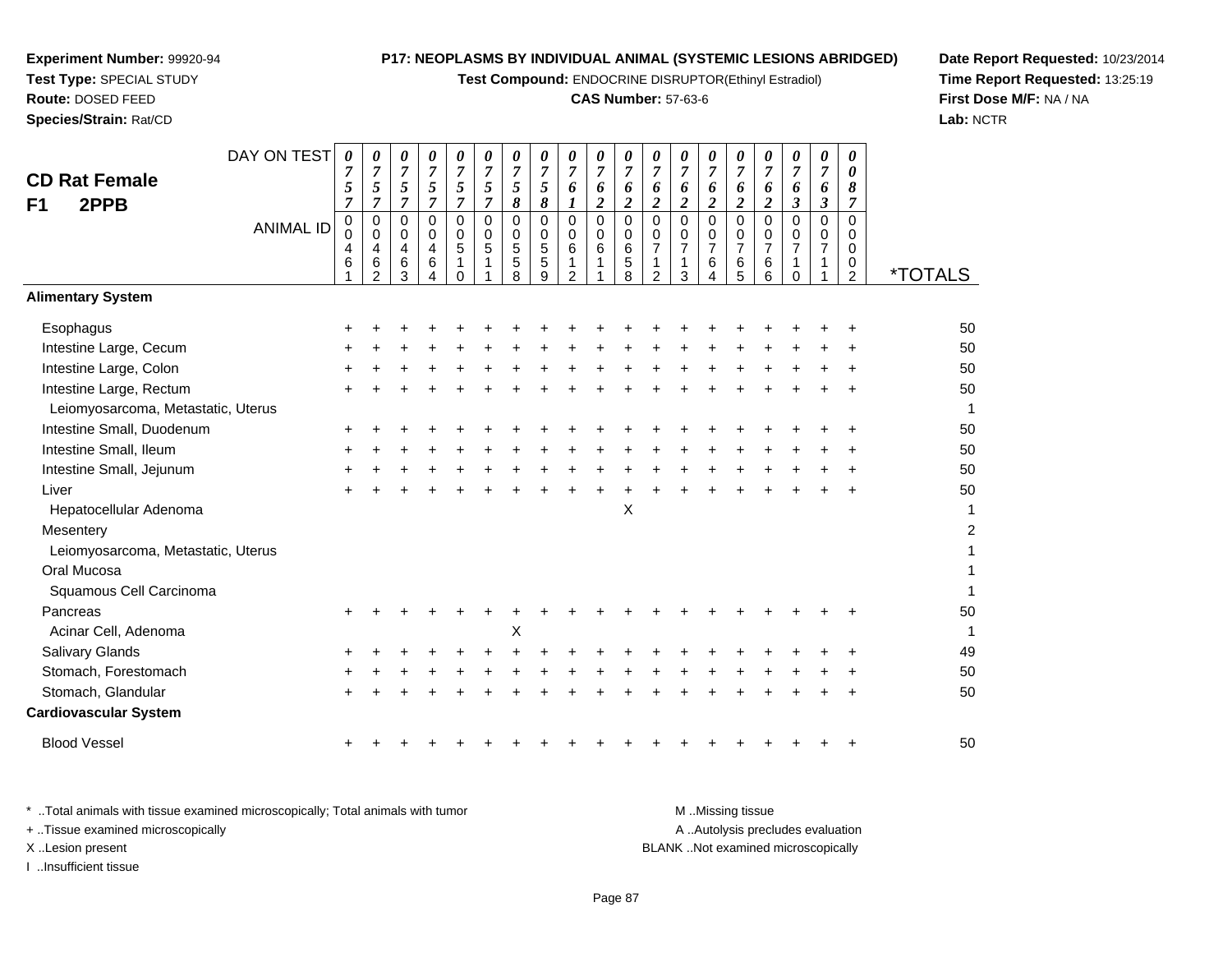**Test Compound:** ENDOCRINE DISRUPTOR(Ethinyl Estradiol)

#### **CAS Number:** 57-63-6

**Date Report Requested:** 10/23/2014**Time Report Requested:** 13:25:19**First Dose M/F:** NA / NA**Lab:** NCTR

| DAY ON TEST<br><b>CD Rat Female</b><br>2PPB<br>F <sub>1</sub><br>Heart  | <b>ANIMAL ID</b> | 0<br>$\overline{7}$<br>5<br>$\overline{7}$<br>0<br>0<br>4<br>6<br>$\ddot{}$ | 0<br>$\overline{7}$<br>5<br>7<br>0<br>0<br>4<br>6<br>2<br>$+$ | 0<br>$\boldsymbol{7}$<br>5<br>$\overline{7}$<br>$\mathbf 0$<br>$\mathbf 0$<br>4<br>6<br>3 | 0<br>$\boldsymbol{7}$<br>5<br>$\overline{7}$<br>$\Omega$<br>0<br>4<br>6<br>4<br>$\ddot{}$ | 0<br>$\boldsymbol{7}$<br>5<br>$\overline{7}$<br>$\Omega$<br>0<br>5<br>$\Omega$ | 0<br>$\overline{7}$<br>5<br>$\overline{7}$<br>$\Omega$<br>0<br>5 | $\boldsymbol{\theta}$<br>$\overline{7}$<br>$\sqrt{5}$<br>$\boldsymbol{\delta}$<br>0<br>$\mathbf 0$<br>5<br>5<br>8<br>$\ddot{}$ | 0<br>$\overline{7}$<br>5<br>$\pmb{8}$<br>$\mathbf 0$<br>$\mathbf 0$<br>$\sqrt{5}$<br>5<br>9<br>$\ddot{}$ | 0<br>$\boldsymbol{7}$<br>6<br>$\bm{l}$<br>$\mathbf 0$<br>0<br>6<br>$\overline{c}$<br>$\ddot{}$ | 0<br>$\overline{7}$<br>6<br>$\boldsymbol{2}$<br>$\mathbf 0$<br>0<br>6<br>$\ddot{}$ | 0<br>$\overline{7}$<br>6<br>$\overline{c}$<br>$\Omega$<br>0<br>6<br>5<br>8 | $\boldsymbol{\theta}$<br>$\overline{7}$<br>6<br>$\boldsymbol{2}$<br>0<br>0<br>$\overline{7}$<br>1<br>$\overline{2}$ | 0<br>$\overline{7}$<br>6<br>$\boldsymbol{2}$<br>$\Omega$<br>0<br>7<br>1<br>3 | 0<br>$\overline{7}$<br>6<br>$\overline{2}$<br>$\mathbf 0$<br>0<br>$\overline{7}$<br>6<br>$\overline{4}$<br>$\ddot{}$ | 0<br>$\overline{7}$<br>6<br>$\overline{c}$<br>0<br>0<br>$\overline{7}$<br>6<br>5<br>$+$ | 0<br>$\boldsymbol{7}$<br>6<br>$\overline{\mathbf{c}}$<br>$\Omega$<br>0<br>$\overline{7}$<br>6<br>6 | 0<br>$\overline{7}$<br>6<br>$\mathfrak{z}$<br>$\Omega$<br>0<br>7<br>1<br>$\mathbf 0$<br>$\ddot{}$ | 0<br>$\overline{7}$<br>6<br>$\boldsymbol{\beta}$<br>$\Omega$<br>0<br>$\overline{7}$<br>$+$ | 0<br>0<br>8<br>7<br>$\Omega$<br>0<br>0<br>0<br>$\overline{2}$<br>$+$ | <i><b>*TOTALS</b></i><br>50 |
|-------------------------------------------------------------------------|------------------|-----------------------------------------------------------------------------|---------------------------------------------------------------|-------------------------------------------------------------------------------------------|-------------------------------------------------------------------------------------------|--------------------------------------------------------------------------------|------------------------------------------------------------------|--------------------------------------------------------------------------------------------------------------------------------|----------------------------------------------------------------------------------------------------------|------------------------------------------------------------------------------------------------|------------------------------------------------------------------------------------|----------------------------------------------------------------------------|---------------------------------------------------------------------------------------------------------------------|------------------------------------------------------------------------------|----------------------------------------------------------------------------------------------------------------------|-----------------------------------------------------------------------------------------|----------------------------------------------------------------------------------------------------|---------------------------------------------------------------------------------------------------|--------------------------------------------------------------------------------------------|----------------------------------------------------------------------|-----------------------------|
| Endocardium, Schwannoma Malignant<br><b>Endocrine System</b>            |                  |                                                                             |                                                               |                                                                                           |                                                                                           |                                                                                |                                                                  |                                                                                                                                |                                                                                                          |                                                                                                |                                                                                    |                                                                            |                                                                                                                     |                                                                              |                                                                                                                      |                                                                                         |                                                                                                    |                                                                                                   |                                                                                            |                                                                      | 1                           |
| <b>Adrenal Cortex</b><br>Adenoma                                        |                  | ÷                                                                           |                                                               |                                                                                           | X                                                                                         |                                                                                |                                                                  |                                                                                                                                |                                                                                                          |                                                                                                |                                                                                    |                                                                            |                                                                                                                     |                                                                              |                                                                                                                      |                                                                                         |                                                                                                    |                                                                                                   |                                                                                            |                                                                      | 50<br>$\overline{2}$        |
| Adrenal Medulla                                                         |                  |                                                                             |                                                               |                                                                                           |                                                                                           |                                                                                |                                                                  |                                                                                                                                |                                                                                                          |                                                                                                |                                                                                    |                                                                            |                                                                                                                     |                                                                              |                                                                                                                      |                                                                                         |                                                                                                    |                                                                                                   |                                                                                            |                                                                      | 50                          |
| Islets, Pancreatic<br>Adenoma                                           |                  |                                                                             |                                                               |                                                                                           |                                                                                           |                                                                                |                                                                  |                                                                                                                                |                                                                                                          |                                                                                                | X                                                                                  |                                                                            |                                                                                                                     |                                                                              |                                                                                                                      |                                                                                         |                                                                                                    |                                                                                                   |                                                                                            |                                                                      | 50<br>$\mathbf{1}$          |
| Parathyroid Gland<br>Adenoma<br>Carcinoma, Metastatic, Thyroid Gland    |                  | $\ddot{}$                                                                   |                                                               | м                                                                                         |                                                                                           |                                                                                |                                                                  |                                                                                                                                |                                                                                                          |                                                                                                |                                                                                    |                                                                            |                                                                                                                     |                                                                              |                                                                                                                      | М                                                                                       |                                                                                                    |                                                                                                   |                                                                                            |                                                                      | 47<br>1<br>$\mathbf{1}$     |
| <b>Pituitary Gland</b>                                                  |                  | $\pm$                                                                       |                                                               |                                                                                           |                                                                                           |                                                                                |                                                                  |                                                                                                                                |                                                                                                          |                                                                                                |                                                                                    |                                                                            |                                                                                                                     |                                                                              |                                                                                                                      |                                                                                         |                                                                                                    |                                                                                                   |                                                                                            |                                                                      | 50                          |
| Pars Distalis, Adenoma<br>Pars Distalis, Carcinoma                      |                  |                                                                             | X                                                             | $\boldsymbol{\mathsf{X}}$                                                                 |                                                                                           | $\mathsf{X}$                                                                   | $\mathsf{X}$                                                     | $\times$                                                                                                                       | $\mathsf{X}$                                                                                             |                                                                                                | X                                                                                  | $\times$                                                                   | $\sf X$                                                                                                             |                                                                              | $\mathsf{X}$                                                                                                         | $\mathsf{X}$                                                                            | $\times$                                                                                           | $\mathsf{X}$                                                                                      | $\mathsf{X}$                                                                               |                                                                      | 35<br>$\mathbf{1}$          |
| <b>Thyroid Gland</b><br>Bilateral, C Cell, Carcinoma<br>C Cell, Adenoma |                  |                                                                             |                                                               |                                                                                           |                                                                                           |                                                                                |                                                                  |                                                                                                                                |                                                                                                          |                                                                                                | $\pmb{\times}$                                                                     |                                                                            |                                                                                                                     |                                                                              |                                                                                                                      |                                                                                         |                                                                                                    |                                                                                                   |                                                                                            |                                                                      | 50<br>$\mathbf{1}$<br>3     |
| <b>General Body System</b>                                              |                  |                                                                             |                                                               |                                                                                           |                                                                                           |                                                                                |                                                                  |                                                                                                                                |                                                                                                          |                                                                                                |                                                                                    |                                                                            |                                                                                                                     |                                                                              |                                                                                                                      |                                                                                         |                                                                                                    |                                                                                                   |                                                                                            |                                                                      |                             |
| <b>NONE</b><br><b>Genital System</b>                                    |                  |                                                                             |                                                               |                                                                                           |                                                                                           |                                                                                |                                                                  |                                                                                                                                |                                                                                                          |                                                                                                |                                                                                    |                                                                            |                                                                                                                     |                                                                              |                                                                                                                      |                                                                                         |                                                                                                    |                                                                                                   |                                                                                            |                                                                      |                             |
| <b>Clitoral Gland</b>                                                   |                  |                                                                             |                                                               |                                                                                           |                                                                                           |                                                                                |                                                                  |                                                                                                                                |                                                                                                          |                                                                                                |                                                                                    |                                                                            |                                                                                                                     |                                                                              |                                                                                                                      |                                                                                         |                                                                                                    |                                                                                                   |                                                                                            |                                                                      | 49                          |

**Experiment Number:** 99920-94**Test Type:** SPECIAL STUDY**Route:** DOSED FEED**Species/Strain:** Rat/CD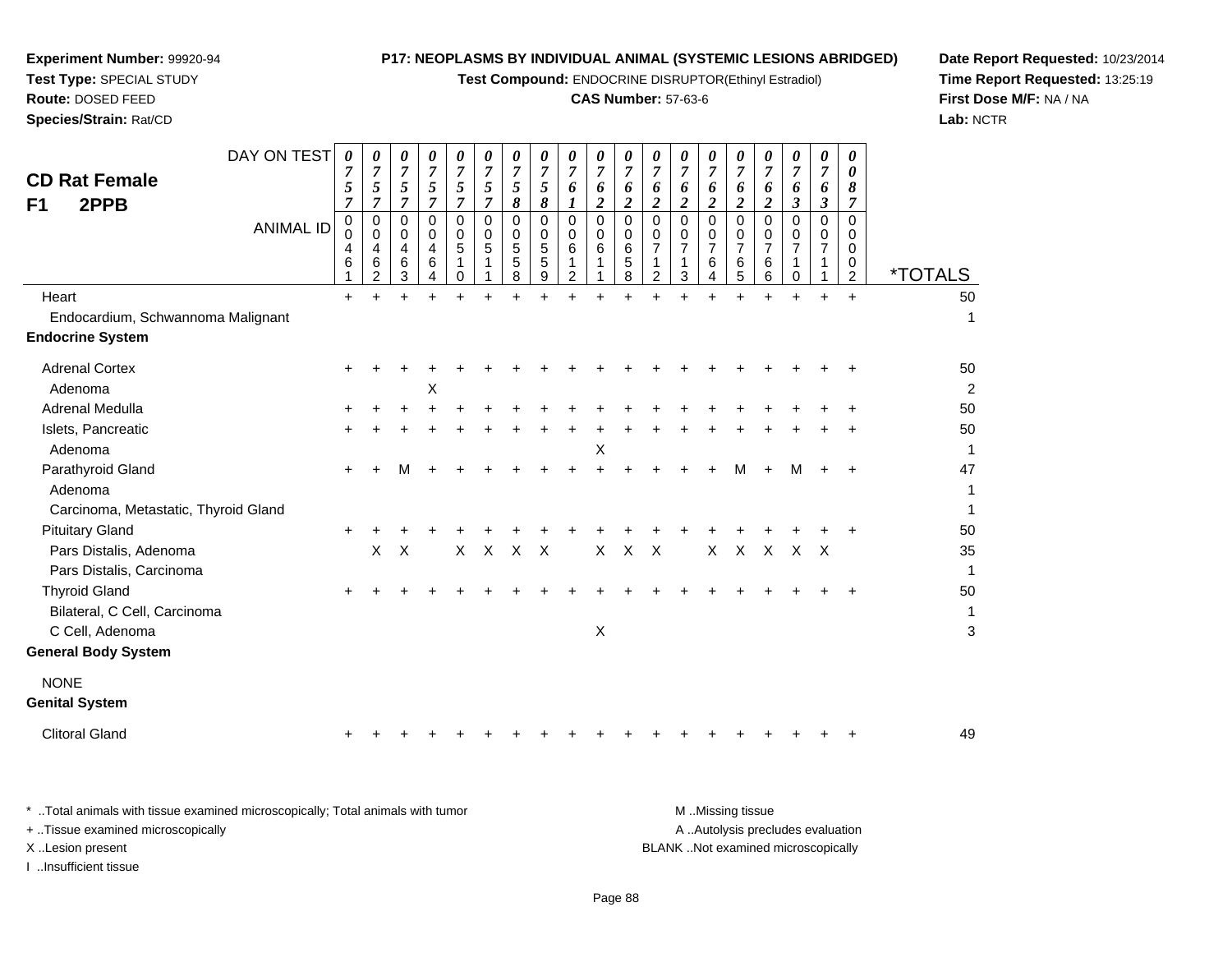**Test Compound:** ENDOCRINE DISRUPTOR(Ethinyl Estradiol)

#### **CAS Number:** 57-63-6

**Date Report Requested:** 10/23/2014**Time Report Requested:** 13:25:19**First Dose M/F:** NA / NA**Lab:** NCTR

| <b>CD Rat Female</b><br>2PPB<br>F1 | DAY ON TEST<br><b>ANIMAL ID</b> | $\boldsymbol{\theta}$<br>$\overline{7}$<br>5<br>$\overline{7}$<br>$\pmb{0}$<br>$\mathbf 0$<br>$\overline{4}$<br>6<br>1 | $\boldsymbol{\theta}$<br>$\overline{7}$<br>5<br>$\overline{7}$<br>$\mathbf 0$<br>$\mathbf 0$<br>$\overline{4}$<br>6<br>$\overline{2}$ | $\pmb{\theta}$<br>$\overline{7}$<br>5<br>$\overline{7}$<br>$\mathbf 0$<br>0<br>4<br>6<br>3 | $\pmb{\theta}$<br>$\overline{7}$<br>5<br>$\overline{7}$<br>$\,0\,$<br>$\mathbf 0$<br>$\overline{\mathbf{4}}$<br>6<br>4 | 0<br>$\overline{7}$<br>5<br>$\overline{7}$<br>$\mathbf 0$<br>0<br>5<br>1<br>0 | $\pmb{\theta}$<br>$\overline{7}$<br>5<br>7<br>0<br>0<br>$\,$ 5 $\,$<br>1 | 0<br>$\overline{7}$<br>5<br>8<br>$\pmb{0}$<br>0<br>$\sqrt{5}$<br>$\sqrt{5}$<br>8 | $\pmb{\theta}$<br>$\overline{7}$<br>5<br>8<br>0<br>0<br>$\sqrt{5}$<br>$\sqrt{5}$<br>9 | 0<br>$\overline{7}$<br>6<br>1<br>0<br>0<br>6<br>1<br>$\overline{2}$ | 0<br>$\overline{7}$<br>6<br>$\overline{c}$<br>$\mathsf{O}$<br>0<br>6 | 0<br>$\overline{7}$<br>6<br>$\overline{c}$<br>0<br>0<br>$\,6\,$<br>$\mathbf 5$<br>8 | 0<br>$\overline{7}$<br>6<br>$\boldsymbol{2}$<br>$\pmb{0}$<br>$\mathbf 0$<br>$\overline{7}$<br>1<br>$\overline{2}$ | 0<br>$\overline{7}$<br>6<br>2<br>$\mathbf 0$<br>0<br>$\overline{7}$<br>1<br>3 | $\boldsymbol{\theta}$<br>$\overline{7}$<br>6<br>$\overline{2}$<br>$\mathbf 0$<br>0<br>$\overline{7}$<br>6<br>4 | 0<br>$\overline{7}$<br>6<br>$\overline{2}$<br>0<br>0<br>$\overline{7}$<br>6<br>5 | 0<br>7<br>6<br>$\overline{\mathbf{c}}$<br>0<br>0<br>7<br>6<br>6 | 0<br>7<br>6<br>$\boldsymbol{\beta}$<br>$\mathbf 0$<br>0<br>$\overline{7}$<br>1<br>$\mathbf 0$ | 0<br>$\overline{7}$<br>6<br>$\boldsymbol{\beta}$<br>$\mathbf 0$<br>0<br>$\overline{7}$<br>1 | 0<br>0<br>8<br>$\overline{7}$<br>$\Omega$<br>$\Omega$<br>$\mathbf 0$<br>0<br>$\overline{c}$ | <i><b>*TOTALS</b></i>   |
|------------------------------------|---------------------------------|------------------------------------------------------------------------------------------------------------------------|---------------------------------------------------------------------------------------------------------------------------------------|--------------------------------------------------------------------------------------------|------------------------------------------------------------------------------------------------------------------------|-------------------------------------------------------------------------------|--------------------------------------------------------------------------|----------------------------------------------------------------------------------|---------------------------------------------------------------------------------------|---------------------------------------------------------------------|----------------------------------------------------------------------|-------------------------------------------------------------------------------------|-------------------------------------------------------------------------------------------------------------------|-------------------------------------------------------------------------------|----------------------------------------------------------------------------------------------------------------|----------------------------------------------------------------------------------|-----------------------------------------------------------------|-----------------------------------------------------------------------------------------------|---------------------------------------------------------------------------------------------|---------------------------------------------------------------------------------------------|-------------------------|
| Carcinoma                          |                                 |                                                                                                                        |                                                                                                                                       |                                                                                            |                                                                                                                        |                                                                               | X                                                                        |                                                                                  |                                                                                       |                                                                     |                                                                      |                                                                                     |                                                                                                                   |                                                                               |                                                                                                                |                                                                                  |                                                                 |                                                                                               |                                                                                             |                                                                                             |                         |
| Squamous Cell Carcinoma            |                                 |                                                                                                                        |                                                                                                                                       |                                                                                            | $\pmb{\times}$                                                                                                         |                                                                               |                                                                          |                                                                                  |                                                                                       |                                                                     |                                                                      |                                                                                     |                                                                                                                   |                                                                               |                                                                                                                |                                                                                  |                                                                 |                                                                                               |                                                                                             |                                                                                             | $\mathbf{1}$            |
| Ovary                              |                                 |                                                                                                                        |                                                                                                                                       |                                                                                            | $\pm$                                                                                                                  |                                                                               |                                                                          |                                                                                  |                                                                                       |                                                                     |                                                                      |                                                                                     |                                                                                                                   |                                                                               |                                                                                                                |                                                                                  |                                                                 |                                                                                               |                                                                                             |                                                                                             | 50                      |
| Sertoli Cell Tumor Benign          |                                 |                                                                                                                        |                                                                                                                                       |                                                                                            |                                                                                                                        |                                                                               | X                                                                        |                                                                                  |                                                                                       |                                                                     |                                                                      |                                                                                     |                                                                                                                   |                                                                               |                                                                                                                |                                                                                  |                                                                 |                                                                                               |                                                                                             |                                                                                             | $\mathbf{1}$            |
| Oviduct                            |                                 |                                                                                                                        |                                                                                                                                       |                                                                                            |                                                                                                                        |                                                                               |                                                                          |                                                                                  |                                                                                       |                                                                     |                                                                      |                                                                                     |                                                                                                                   |                                                                               |                                                                                                                |                                                                                  |                                                                 |                                                                                               |                                                                                             |                                                                                             | 50                      |
| <b>Uterus</b>                      |                                 |                                                                                                                        |                                                                                                                                       |                                                                                            |                                                                                                                        |                                                                               |                                                                          |                                                                                  |                                                                                       |                                                                     |                                                                      |                                                                                     |                                                                                                                   |                                                                               |                                                                                                                |                                                                                  |                                                                 |                                                                                               |                                                                                             |                                                                                             | 50                      |
| Endometrium, Adenocarcinoma        |                                 |                                                                                                                        |                                                                                                                                       |                                                                                            |                                                                                                                        |                                                                               |                                                                          |                                                                                  |                                                                                       |                                                                     | X                                                                    |                                                                                     |                                                                                                                   |                                                                               |                                                                                                                |                                                                                  |                                                                 |                                                                                               |                                                                                             |                                                                                             | $\mathbf{1}$            |
| Leiomyoma                          |                                 |                                                                                                                        |                                                                                                                                       |                                                                                            |                                                                                                                        |                                                                               |                                                                          |                                                                                  |                                                                                       |                                                                     |                                                                      |                                                                                     |                                                                                                                   |                                                                               |                                                                                                                |                                                                                  |                                                                 |                                                                                               |                                                                                             |                                                                                             | $\mathbf{1}$            |
| Leiomyosarcoma                     |                                 |                                                                                                                        |                                                                                                                                       |                                                                                            |                                                                                                                        |                                                                               |                                                                          |                                                                                  |                                                                                       |                                                                     |                                                                      |                                                                                     |                                                                                                                   |                                                                               |                                                                                                                |                                                                                  |                                                                 |                                                                                               |                                                                                             |                                                                                             | 1                       |
| Polyp Stromal                      |                                 |                                                                                                                        |                                                                                                                                       |                                                                                            |                                                                                                                        | $\pmb{\mathsf{X}}$                                                            |                                                                          |                                                                                  |                                                                                       |                                                                     |                                                                      |                                                                                     |                                                                                                                   |                                                                               |                                                                                                                |                                                                                  |                                                                 |                                                                                               |                                                                                             |                                                                                             | $\overline{\mathbf{4}}$ |
| Vagina                             |                                 |                                                                                                                        |                                                                                                                                       |                                                                                            |                                                                                                                        |                                                                               |                                                                          |                                                                                  |                                                                                       |                                                                     |                                                                      |                                                                                     |                                                                                                                   |                                                                               |                                                                                                                |                                                                                  |                                                                 |                                                                                               |                                                                                             |                                                                                             | 50                      |
| Polyp                              |                                 |                                                                                                                        |                                                                                                                                       |                                                                                            |                                                                                                                        |                                                                               |                                                                          |                                                                                  |                                                                                       |                                                                     |                                                                      |                                                                                     |                                                                                                                   |                                                                               | X                                                                                                              |                                                                                  |                                                                 |                                                                                               |                                                                                             |                                                                                             | $\mathbf{1}$            |
| <b>Hematopoietic System</b>        |                                 |                                                                                                                        |                                                                                                                                       |                                                                                            |                                                                                                                        |                                                                               |                                                                          |                                                                                  |                                                                                       |                                                                     |                                                                      |                                                                                     |                                                                                                                   |                                                                               |                                                                                                                |                                                                                  |                                                                 |                                                                                               |                                                                                             |                                                                                             |                         |
| <b>Bone Marrow</b>                 |                                 |                                                                                                                        |                                                                                                                                       |                                                                                            |                                                                                                                        |                                                                               |                                                                          |                                                                                  |                                                                                       |                                                                     |                                                                      |                                                                                     |                                                                                                                   |                                                                               |                                                                                                                |                                                                                  |                                                                 |                                                                                               |                                                                                             |                                                                                             | 50                      |
| Lymph Node                         |                                 |                                                                                                                        |                                                                                                                                       |                                                                                            |                                                                                                                        |                                                                               | $\ddot{}$                                                                |                                                                                  | $\ddot{}$                                                                             |                                                                     |                                                                      |                                                                                     |                                                                                                                   |                                                                               |                                                                                                                |                                                                                  |                                                                 |                                                                                               |                                                                                             |                                                                                             | 14                      |
| Lymph Node, Mandibular             |                                 |                                                                                                                        |                                                                                                                                       |                                                                                            |                                                                                                                        |                                                                               |                                                                          |                                                                                  |                                                                                       |                                                                     |                                                                      |                                                                                     |                                                                                                                   |                                                                               |                                                                                                                |                                                                                  |                                                                 |                                                                                               |                                                                                             |                                                                                             | 50                      |
| Lymph Node, Mesenteric             |                                 |                                                                                                                        |                                                                                                                                       |                                                                                            |                                                                                                                        |                                                                               |                                                                          |                                                                                  |                                                                                       |                                                                     |                                                                      |                                                                                     |                                                                                                                   |                                                                               |                                                                                                                |                                                                                  |                                                                 |                                                                                               |                                                                                             |                                                                                             | 50                      |
| Spleen                             |                                 |                                                                                                                        |                                                                                                                                       |                                                                                            |                                                                                                                        |                                                                               |                                                                          |                                                                                  |                                                                                       |                                                                     |                                                                      |                                                                                     |                                                                                                                   |                                                                               |                                                                                                                |                                                                                  |                                                                 |                                                                                               |                                                                                             |                                                                                             | 50                      |
| Thymus                             |                                 |                                                                                                                        |                                                                                                                                       |                                                                                            |                                                                                                                        |                                                                               |                                                                          |                                                                                  |                                                                                       |                                                                     |                                                                      |                                                                                     |                                                                                                                   | м                                                                             |                                                                                                                |                                                                                  |                                                                 |                                                                                               |                                                                                             |                                                                                             | 44                      |
| <b>Integumentary System</b>        |                                 |                                                                                                                        |                                                                                                                                       |                                                                                            |                                                                                                                        |                                                                               |                                                                          |                                                                                  |                                                                                       |                                                                     |                                                                      |                                                                                     |                                                                                                                   |                                                                               |                                                                                                                |                                                                                  |                                                                 |                                                                                               |                                                                                             |                                                                                             |                         |
| <b>Mammary Gland</b>               |                                 | $\ddot{}$                                                                                                              |                                                                                                                                       |                                                                                            |                                                                                                                        |                                                                               |                                                                          |                                                                                  |                                                                                       |                                                                     |                                                                      |                                                                                     |                                                                                                                   |                                                                               |                                                                                                                |                                                                                  |                                                                 |                                                                                               |                                                                                             |                                                                                             | 49                      |
| Adenocarcinoma                     |                                 |                                                                                                                        | X                                                                                                                                     |                                                                                            | X                                                                                                                      |                                                                               |                                                                          |                                                                                  |                                                                                       |                                                                     | X                                                                    |                                                                                     |                                                                                                                   |                                                                               | X                                                                                                              |                                                                                  |                                                                 | $\boldsymbol{\mathsf{X}}$                                                                     |                                                                                             |                                                                                             | $\mathsf g$             |
|                                    |                                 |                                                                                                                        |                                                                                                                                       |                                                                                            |                                                                                                                        |                                                                               |                                                                          |                                                                                  |                                                                                       |                                                                     |                                                                      |                                                                                     |                                                                                                                   |                                                                               |                                                                                                                |                                                                                  |                                                                 |                                                                                               |                                                                                             |                                                                                             |                         |

**Experiment Number:** 99920-94**Test Type:** SPECIAL STUDY**Route:** DOSED FEED**Species/Strain:** Rat/CD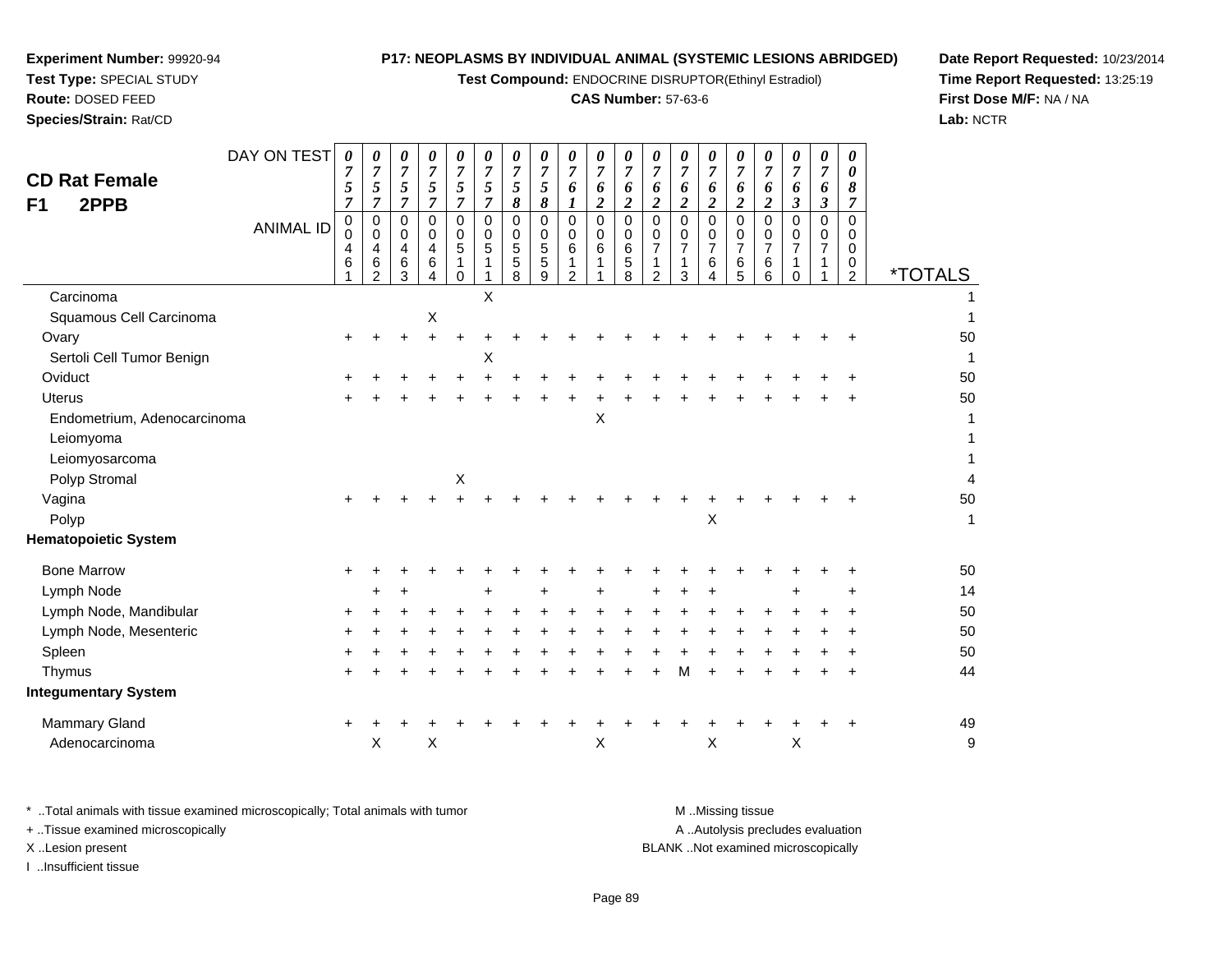**Test Compound:** ENDOCRINE DISRUPTOR(Ethinyl Estradiol)

#### **CAS Number:** 57-63-6

**Date Report Requested:** 10/23/2014**Time Report Requested:** 13:25:19**First Dose M/F:** NA / NA**Lab:** NCTR

| <b>CD Rat Female</b><br>2PPB<br>F1                 | DAY ON TEST<br><b>ANIMAL ID</b> | 0<br>7<br>5<br>$\overline{7}$<br>0<br>0<br>4<br>6 | 0<br>$\boldsymbol{7}$<br>5<br>$\overline{7}$<br>0<br>$\mathbf 0$<br>4<br>6<br>$\overline{2}$ | 0<br>$\overline{7}$<br>5<br>$\overline{7}$<br>0<br>$\mathbf 0$<br>4<br>6<br>3 | 0<br>$\overline{7}$<br>5<br>$\overline{7}$<br>$\mathbf 0$<br>$\mathbf 0$<br>4<br>6<br>4 | 0<br>$\overline{7}$<br>5<br>$\overline{7}$<br>0<br>0<br>5<br>1<br>$\Omega$ | 0<br>$\overline{7}$<br>5<br>$\overline{7}$<br>0<br>0<br>5 | 0<br>$\overline{7}$<br>5<br>8<br>0<br>$\mathbf 0$<br>$\sqrt{5}$<br>5<br>8 | $\boldsymbol{\theta}$<br>$\overline{7}$<br>5<br>8<br>0<br>$\mathbf 0$<br>5<br>5<br>9 | 0<br>$\overline{7}$<br>6<br>$\boldsymbol{l}$<br>$\mathbf 0$<br>$\mathbf 0$<br>6<br>1<br>$\overline{2}$ | 0<br>$\overline{7}$<br>6<br>$\boldsymbol{2}$<br>$\mathbf 0$<br>0<br>$\,6$<br>1 | 0<br>$\overline{7}$<br>6<br>$\boldsymbol{2}$<br>0<br>0<br>6<br>5<br>8 | 0<br>$\overline{7}$<br>6<br>$\boldsymbol{2}$<br>0<br>0<br>$\overline{7}$<br>1<br>$\overline{2}$ | 0<br>$\overline{7}$<br>6<br>$\overline{c}$<br>$\Omega$<br>0<br>$\overline{7}$<br>1<br>3 | 0<br>$\overline{7}$<br>6<br>$\boldsymbol{2}$<br>$\mathbf 0$<br>0<br>$\overline{7}$<br>6<br>4 | 0<br>$\overline{7}$<br>6<br>$\boldsymbol{2}$<br>$\mathbf 0$<br>0<br>$\overline{7}$<br>$\,6\,$<br>5 | 0<br>7<br>6<br>$\overline{\mathbf{c}}$<br>0<br>0<br>7<br>6<br>6 | $\boldsymbol{\theta}$<br>$\overline{7}$<br>6<br>$\boldsymbol{\beta}$<br>0<br>0<br>$\overline{7}$<br>1<br>$\Omega$ | 0<br>7<br>6<br>$\boldsymbol{\beta}$<br>$\Omega$<br>$\mathbf{0}$<br>$\overline{7}$<br>1<br>1 | 0<br>0<br>8<br>$\overline{7}$<br>$\Omega$<br>$\mathbf 0$<br>$\mathbf 0$<br>0<br>2 | <i><b>*TOTALS</b></i> |
|----------------------------------------------------|---------------------------------|---------------------------------------------------|----------------------------------------------------------------------------------------------|-------------------------------------------------------------------------------|-----------------------------------------------------------------------------------------|----------------------------------------------------------------------------|-----------------------------------------------------------|---------------------------------------------------------------------------|--------------------------------------------------------------------------------------|--------------------------------------------------------------------------------------------------------|--------------------------------------------------------------------------------|-----------------------------------------------------------------------|-------------------------------------------------------------------------------------------------|-----------------------------------------------------------------------------------------|----------------------------------------------------------------------------------------------|----------------------------------------------------------------------------------------------------|-----------------------------------------------------------------|-------------------------------------------------------------------------------------------------------------------|---------------------------------------------------------------------------------------------|-----------------------------------------------------------------------------------|-----------------------|
| Adenocarcinoma, Multiple                           |                                 |                                                   |                                                                                              |                                                                               |                                                                                         |                                                                            |                                                           |                                                                           |                                                                                      |                                                                                                        |                                                                                |                                                                       |                                                                                                 |                                                                                         |                                                                                              |                                                                                                    |                                                                 |                                                                                                                   |                                                                                             |                                                                                   |                       |
| Fibroadenoma                                       |                                 | X                                                 |                                                                                              | X                                                                             |                                                                                         |                                                                            | $X$ $X$                                                   |                                                                           |                                                                                      |                                                                                                        |                                                                                |                                                                       |                                                                                                 |                                                                                         |                                                                                              |                                                                                                    |                                                                 | X                                                                                                                 |                                                                                             |                                                                                   | 14                    |
| Fibroadenoma, Multiple                             |                                 |                                                   |                                                                                              |                                                                               |                                                                                         |                                                                            |                                                           | X                                                                         |                                                                                      | X                                                                                                      | X                                                                              |                                                                       | X X X                                                                                           |                                                                                         | $\times$                                                                                     | $\mathsf{X}$                                                                                       |                                                                 |                                                                                                                   |                                                                                             |                                                                                   | 14                    |
| <b>Skin</b>                                        |                                 |                                                   |                                                                                              |                                                                               |                                                                                         |                                                                            |                                                           |                                                                           |                                                                                      |                                                                                                        |                                                                                |                                                                       |                                                                                                 |                                                                                         |                                                                                              |                                                                                                    |                                                                 |                                                                                                                   |                                                                                             |                                                                                   | 50                    |
| Sarcoma                                            |                                 |                                                   |                                                                                              |                                                                               |                                                                                         |                                                                            |                                                           |                                                                           |                                                                                      |                                                                                                        |                                                                                |                                                                       |                                                                                                 |                                                                                         |                                                                                              |                                                                                                    |                                                                 |                                                                                                                   |                                                                                             |                                                                                   | 1                     |
| Subcut Tiss, Leiomyosarcoma, Metastatic,<br>Uterus |                                 |                                                   |                                                                                              |                                                                               |                                                                                         |                                                                            |                                                           |                                                                           |                                                                                      |                                                                                                        |                                                                                |                                                                       |                                                                                                 |                                                                                         |                                                                                              |                                                                                                    |                                                                 |                                                                                                                   |                                                                                             |                                                                                   | 1                     |
| <b>Musculoskeletal System</b>                      |                                 |                                                   |                                                                                              |                                                                               |                                                                                         |                                                                            |                                                           |                                                                           |                                                                                      |                                                                                                        |                                                                                |                                                                       |                                                                                                 |                                                                                         |                                                                                              |                                                                                                    |                                                                 |                                                                                                                   |                                                                                             |                                                                                   |                       |
| Bone, Femur                                        |                                 |                                                   |                                                                                              |                                                                               |                                                                                         |                                                                            |                                                           |                                                                           |                                                                                      |                                                                                                        |                                                                                |                                                                       |                                                                                                 |                                                                                         |                                                                                              |                                                                                                    |                                                                 |                                                                                                                   |                                                                                             |                                                                                   | 50                    |
| <b>Nervous System</b>                              |                                 |                                                   |                                                                                              |                                                                               |                                                                                         |                                                                            |                                                           |                                                                           |                                                                                      |                                                                                                        |                                                                                |                                                                       |                                                                                                 |                                                                                         |                                                                                              |                                                                                                    |                                                                 |                                                                                                                   |                                                                                             |                                                                                   |                       |
| Brain, Brain Stem                                  |                                 | +                                                 |                                                                                              |                                                                               |                                                                                         |                                                                            |                                                           |                                                                           |                                                                                      |                                                                                                        |                                                                                |                                                                       |                                                                                                 |                                                                                         |                                                                                              |                                                                                                    |                                                                 |                                                                                                                   |                                                                                             | ÷                                                                                 | 50                    |
| Carcinoma, Metastatic, Pituitary Gland             |                                 |                                                   |                                                                                              |                                                                               |                                                                                         |                                                                            |                                                           |                                                                           |                                                                                      |                                                                                                        |                                                                                |                                                                       |                                                                                                 |                                                                                         |                                                                                              |                                                                                                    |                                                                 |                                                                                                                   |                                                                                             |                                                                                   | 1                     |
| Brain, Cerebellum                                  |                                 |                                                   |                                                                                              |                                                                               |                                                                                         |                                                                            |                                                           |                                                                           |                                                                                      |                                                                                                        |                                                                                |                                                                       |                                                                                                 |                                                                                         |                                                                                              |                                                                                                    |                                                                 |                                                                                                                   |                                                                                             |                                                                                   | 50                    |
| Brain, Cerebrum                                    |                                 |                                                   |                                                                                              |                                                                               |                                                                                         |                                                                            |                                                           |                                                                           |                                                                                      |                                                                                                        |                                                                                |                                                                       |                                                                                                 |                                                                                         |                                                                                              |                                                                                                    |                                                                 |                                                                                                                   |                                                                                             |                                                                                   | 50                    |
| <b>Respiratory System</b>                          |                                 |                                                   |                                                                                              |                                                                               |                                                                                         |                                                                            |                                                           |                                                                           |                                                                                      |                                                                                                        |                                                                                |                                                                       |                                                                                                 |                                                                                         |                                                                                              |                                                                                                    |                                                                 |                                                                                                                   |                                                                                             |                                                                                   |                       |
| Lung                                               |                                 | +                                                 |                                                                                              |                                                                               |                                                                                         |                                                                            |                                                           |                                                                           |                                                                                      |                                                                                                        |                                                                                |                                                                       |                                                                                                 |                                                                                         |                                                                                              |                                                                                                    |                                                                 |                                                                                                                   |                                                                                             | +                                                                                 | 50                    |
| Alveolar/Bronchiolar Adenoma                       |                                 |                                                   |                                                                                              |                                                                               | X                                                                                       |                                                                            |                                                           |                                                                           |                                                                                      |                                                                                                        |                                                                                |                                                                       |                                                                                                 |                                                                                         |                                                                                              |                                                                                                    |                                                                 |                                                                                                                   |                                                                                             |                                                                                   | 1                     |
| <b>Nose</b>                                        |                                 |                                                   |                                                                                              |                                                                               |                                                                                         |                                                                            |                                                           |                                                                           |                                                                                      |                                                                                                        |                                                                                |                                                                       |                                                                                                 |                                                                                         |                                                                                              |                                                                                                    |                                                                 |                                                                                                                   |                                                                                             |                                                                                   | 50                    |
| Trachea                                            |                                 | $\div$                                            |                                                                                              |                                                                               |                                                                                         |                                                                            |                                                           |                                                                           |                                                                                      |                                                                                                        |                                                                                |                                                                       |                                                                                                 |                                                                                         |                                                                                              |                                                                                                    |                                                                 |                                                                                                                   |                                                                                             |                                                                                   | 50                    |
| <b>Special Senses System</b>                       |                                 |                                                   |                                                                                              |                                                                               |                                                                                         |                                                                            |                                                           |                                                                           |                                                                                      |                                                                                                        |                                                                                |                                                                       |                                                                                                 |                                                                                         |                                                                                              |                                                                                                    |                                                                 |                                                                                                                   |                                                                                             |                                                                                   |                       |
| Ear                                                |                                 |                                                   |                                                                                              |                                                                               |                                                                                         |                                                                            |                                                           |                                                                           |                                                                                      |                                                                                                        |                                                                                |                                                                       |                                                                                                 |                                                                                         |                                                                                              |                                                                                                    |                                                                 |                                                                                                                   |                                                                                             |                                                                                   | 1                     |

**Experiment Number:** 99920-94**Test Type:** SPECIAL STUDY**Route:** DOSED FEED**Species/Strain:** Rat/CD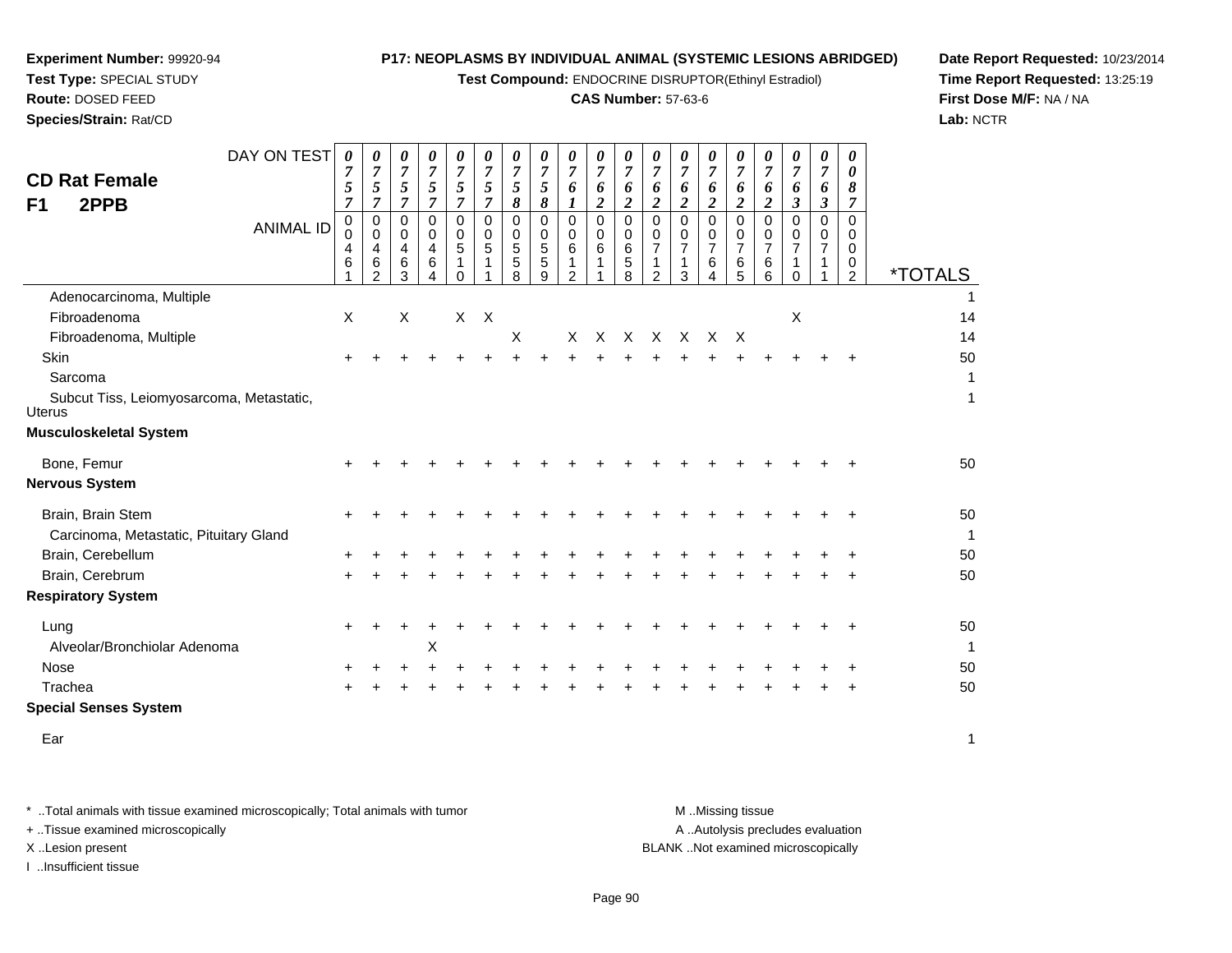**Test Compound:** ENDOCRINE DISRUPTOR(Ethinyl Estradiol)

#### **CAS Number:** 57-63-6

<sup>+</sup> <sup>+</sup> <sup>+</sup> <sup>+</sup> <sup>+</sup> <sup>+</sup> <sup>+</sup> <sup>+</sup> <sup>+</sup> <sup>+</sup> <sup>+</sup> <sup>+</sup> <sup>+</sup> <sup>+</sup> <sup>+</sup> <sup>+</sup> <sup>+</sup> <sup>+</sup> <sup>49</sup>

<sup>+</sup> <sup>+</sup> <sup>+</sup> <sup>+</sup> <sup>+</sup> <sup>+</sup> <sup>+</sup> <sup>+</sup> <sup>+</sup> <sup>+</sup> <sup>+</sup> <sup>+</sup> <sup>+</sup> <sup>+</sup> <sup>+</sup> <sup>+</sup> <sup>+</sup> <sup>+</sup> <sup>50</sup>

**Date Report Requested:** 10/23/2014**Time Report Requested:** 13:25:19**First Dose M/F:** NA / NA**Lab:** NCTR

| <b>CD Rat Female</b><br>2PPB<br>F1           | DAY ON TEST<br><b>ANIMAL ID</b> | 0<br>$\overline{ }$<br>5<br>$\mathbf{r}$<br>0<br>4 | 0<br>$\overline{ }$<br>5<br>0<br>0<br>4 | $\boldsymbol{\theta}$<br>$\overline{\tau}$<br>5<br>7<br>0<br>4 | $\boldsymbol{\theta}$<br>$\overline{7}$<br>5<br>7<br>0<br>0<br>4 | 0<br>$\overline{7}$<br>5<br>$\overline{ }$<br>0<br>0<br>5 | 0<br>$\overline{7}$<br>5<br>0<br>0<br>5 | $\boldsymbol{\theta}$<br>$\overline{ }$<br>C<br>8<br>0<br>0<br>5 | $\boldsymbol{\theta}$<br>$\overline{ }$<br>5<br>8<br>0<br>5 | 0<br>$\overline{7}$<br>6<br>0<br>0<br>6 | 0<br>$\overline{7}$<br>6<br>$\overline{\mathbf{c}}$<br>0<br>0<br>$\,6\,$ | $\boldsymbol{\theta}$<br>$\overline{7}$<br>6<br><u>ีว</u><br>0<br>0<br>6 | $\boldsymbol{\theta}$<br>$\overline{ }$<br>6<br>C<br>0<br>0<br>$\overline{ }$ | $\boldsymbol{\theta}$<br>$\overline{ }$<br>6<br>0 | 0<br>$\overline{ }$<br>6<br>◠<br>0<br>0<br>$\overline{ }$ | 0<br>$\overline{7}$<br>6<br>$\overline{2}$<br>0<br>0<br>$\overline{7}$ | 0<br>7<br>6<br>0<br>0<br>$\overline{ }$ | 0<br>7<br>o<br>◠<br>0<br>0<br>⇁ | $\boldsymbol{\theta}$<br>$\overline{7}$<br>o<br>3<br>0<br>0<br>$\overline{\phantom{a}}$ | 0<br>0<br>8<br>0<br>0<br>0 |                       |
|----------------------------------------------|---------------------------------|----------------------------------------------------|-----------------------------------------|----------------------------------------------------------------|------------------------------------------------------------------|-----------------------------------------------------------|-----------------------------------------|------------------------------------------------------------------|-------------------------------------------------------------|-----------------------------------------|--------------------------------------------------------------------------|--------------------------------------------------------------------------|-------------------------------------------------------------------------------|---------------------------------------------------|-----------------------------------------------------------|------------------------------------------------------------------------|-----------------------------------------|---------------------------------|-----------------------------------------------------------------------------------------|----------------------------|-----------------------|
|                                              |                                 | 6                                                  | 6<br>っ                                  | 6<br>3                                                         | 6<br>4                                                           |                                                           |                                         | 5<br>8                                                           | 5<br>9                                                      | $\mathcal{P}$                           |                                                                          | 5<br>8                                                                   | $\mathcal{P}$                                                                 | 3                                                 | 6<br>$\overline{4}$                                       | 6<br>5                                                                 | 6<br>6                                  |                                 |                                                                                         | 0<br>$\mathcal{P}$         | <i><b>*TOTALS</b></i> |
| <b>Neural Crest Tumor</b>                    |                                 |                                                    |                                         |                                                                |                                                                  |                                                           |                                         |                                                                  |                                                             |                                         |                                                                          |                                                                          |                                                                               |                                                   |                                                           |                                                                        |                                         |                                 |                                                                                         |                            |                       |
| Eye                                          |                                 | $\pm$                                              |                                         |                                                                |                                                                  |                                                           |                                         |                                                                  |                                                             |                                         |                                                                          |                                                                          |                                                                               |                                                   |                                                           |                                                                        |                                         |                                 | ÷                                                                                       | $\div$                     | 49                    |
| <b>Harderian Gland</b>                       |                                 | $\pm$                                              |                                         |                                                                |                                                                  |                                                           |                                         |                                                                  |                                                             |                                         |                                                                          |                                                                          |                                                                               |                                                   |                                                           |                                                                        |                                         |                                 |                                                                                         | $\div$                     | 49                    |
| <b>Urinary System</b>                        |                                 |                                                    |                                         |                                                                |                                                                  |                                                           |                                         |                                                                  |                                                             |                                         |                                                                          |                                                                          |                                                                               |                                                   |                                                           |                                                                        |                                         |                                 |                                                                                         |                            |                       |
| Kidney<br>Bilateral, Renal Tubule, Carcinoma |                                 | $\pm$                                              |                                         |                                                                |                                                                  |                                                           |                                         |                                                                  |                                                             |                                         |                                                                          |                                                                          |                                                                               |                                                   |                                                           |                                                                        |                                         |                                 |                                                                                         | ÷                          | 50<br>2               |

\* ..Total animals with tissue examined microscopically; Total animals with tumor **M** ...Missing tissue M ...Missing tissue

 $\mathsf{r}$  +

n  $+$ 

+ ..Tissue examined microscopically

**Experiment Number:** 99920-94**Test Type:** SPECIAL STUDY**Route:** DOSED FEED**Species/Strain:** Rat/CD

I ..Insufficient tissue

Urinary Bladder

Multiple Organ

**SYSTEMIC LESIONS**

A .. Autolysis precludes evaluation X ..Lesion present BLANK ..Not examined microscopically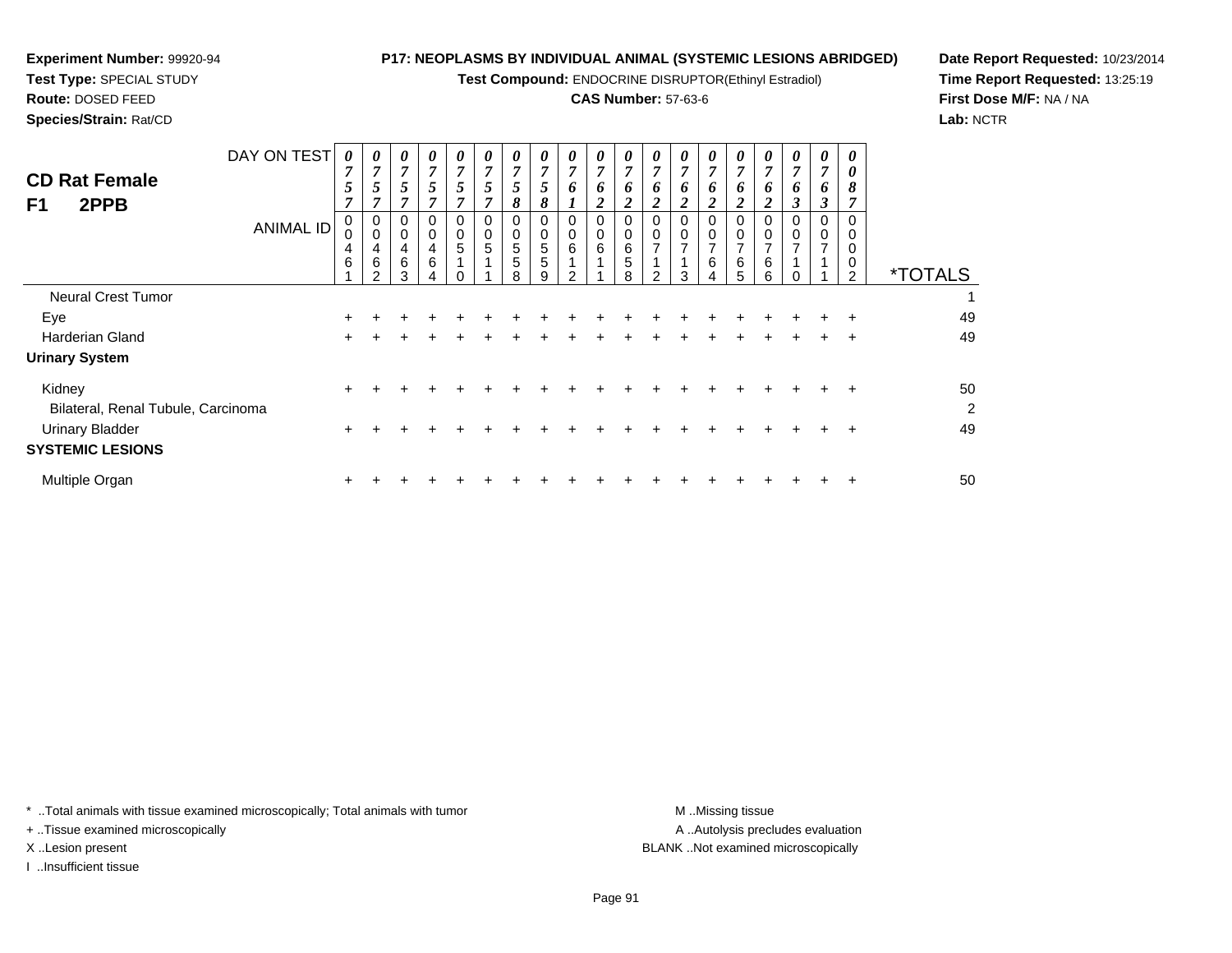**Test Compound:** ENDOCRINE DISRUPTOR(Ethinyl Estradiol)

#### **CAS Number:** 57-63-6

**Date Report Requested:** 10/23/2014**Time Report Requested:** 13:25:19**First Dose M/F:** NA / NA**Lab:** NCTR

| <b>CD Rat Female</b><br><b>10 PPB</b><br>F <sub>1</sub> | DAY ON TEST<br><b>ANIMAL ID</b> | 0<br>$\boldsymbol{2}$<br>$\overline{7}$<br>5<br>$\mathbf 0$<br>0<br>0<br>$\mathbf{1}$<br>$\overline{7}$ | 0<br>$\boldsymbol{\beta}$<br>9<br>1<br>$\mathbf 0$<br>$\mathbf 0$<br>$\mathbf 0$<br>$\mathbf{3}$<br>$\boldsymbol{\Lambda}$ | $\boldsymbol{\theta}$<br>$\sqrt{5}$<br>$\mathfrak{z}$<br>$\pmb{8}$<br>$\pmb{0}$<br>$\boldsymbol{0}$<br>$\pmb{0}$<br>$\bf8$<br>3 | $\pmb{\theta}$<br>$\overline{5}$<br>$\mathfrak{I}$<br>5<br>$\mathbf 0$<br>0<br>$\mathsf 0$<br>$\bf 8$<br>$\overline{9}$ | $\boldsymbol{\theta}$<br>$\overline{5}$<br>5<br>$\mathfrak{s}$<br>$\boldsymbol{0}$<br>$\boldsymbol{0}$<br>$\pmb{0}$<br>9<br>$\overline{3}$ | 0<br>5<br>$\overline{7}$<br>5<br>$\mathbf 0$<br>$\mathbf 0$<br>$\overline{2}$ | 0<br>5<br>$\overline{7}$<br>9<br>$\mathbf 0$<br>$\mathbf 0$<br>1<br>5 | $\pmb{\theta}$<br>5<br>8<br>$\boldsymbol{2}$<br>$\pmb{0}$<br>0<br>1 | 0<br>$\mathfrak{z}$<br>$\pmb{8}$<br>3<br>0<br>0<br>$\frac{2}{0}$ | $\boldsymbol{\theta}$<br>6<br>$\boldsymbol{\theta}$<br>$\boldsymbol{4}$<br>$\pmb{0}$<br>$\pmb{0}$<br>$\mathbf{1}$<br>$\frac{5}{2}$ | 0<br>6<br>$\boldsymbol{\beta}$<br>$\boldsymbol{2}$<br>$\mathbf 0$<br>$\mathbf 0$<br>$\mathbf{1}$<br>$\overline{7}$<br>5 | $\boldsymbol{\theta}$<br>6<br>$\boldsymbol{\beta}$<br>$\boldsymbol{4}$<br>$\mathbf 0$<br>$\mathbf 0$<br>$\overline{1}$<br>8<br>$\Omega$ | 0<br>6<br>4<br>5<br>$\mathbf 0$<br>0<br>9 | 0<br>6<br>5<br>$\overline{7}$<br>$\mathbf 0$<br>0<br>$\overline{2}$<br>$\overline{1}$<br>3 | 0<br>6<br>6<br>6<br>$\mathbf 0$<br>$\begin{smallmatrix} 0\\2 \end{smallmatrix}$<br>$\frac{2}{5}$ | 0<br>6<br>$\overline{7}$<br>$\boldsymbol{\beta}$<br>$\mathbf 0$<br>$\pmb{0}$<br>$\boldsymbol{2}$<br>$\mathfrak{3}$<br>$\overline{8}$ | $\boldsymbol{\theta}$<br>6<br>$\overline{7}$<br>5<br>$\mathbf 0$<br>$\pmb{0}$<br>$\boldsymbol{2}$<br>$\overline{\mathbf{4}}$<br>$\boldsymbol{\varDelta}$ | 0<br>6<br>$\overline{7}$<br>6<br>0<br>0<br>$\boldsymbol{2}$<br>$\overline{4}$<br>$\overline{7}$ | $\pmb{\theta}$<br>6<br>8<br>$\overline{7}$<br>$\mathbf 0$<br>$\pmb{0}$<br>$\boldsymbol{2}$<br>$\,6\,$<br>9 | $\pmb{\theta}$<br>6<br>8<br>8<br>$\mathbf 0$<br>$\pmb{0}$<br>$\frac{2}{7}$<br>6 | 0<br>6<br>9<br>5<br>$\mathbf 0$<br>$\mathbf 0$<br>$\overline{c}$<br>$\bf 8$<br>$\overline{2}$ | 0<br>$\overline{7}$<br>0<br>$\mathbf 0$<br>$\mathbf 0$<br>$\boldsymbol{2}$<br>$\bf 8$<br>9 | 0<br>$\overline{7}$<br>0<br>$\boldsymbol{\beta}$<br>$\mathbf 0$<br>$\mathbf 0$<br>$\boldsymbol{2}$<br>$\boldsymbol{9}$<br>6 | 0<br>$\overline{7}$<br>$\boldsymbol{\theta}$<br>9<br>$\mathbf 0$<br>$\mathbf 0$<br>$\sqrt{3}$<br>$\mathbf{1}$<br>$\mathbf{3}$ | 0<br>$\overline{7}$<br>$\boldsymbol{l}$<br>5<br>$\mathbf 0$<br>$\pmb{0}$<br>$\sqrt{3}$<br>$\mathbf{1}$<br>9 | 0<br>$\overline{7}$<br>$\boldsymbol{2}$<br>5<br>$\mathbf 0$<br>$\mathbf 0$<br>$\sqrt{3}$<br>$\ensuremath{\mathsf{3}}$<br>8 | 0<br>$\overline{7}$<br>$\boldsymbol{2}$<br>$\overline{7}$<br>0<br>0<br>3<br>4<br>5 | 0<br>$\boldsymbol{7}$<br>$\mathfrak{z}$<br>0<br>$\mathbf 0$<br>0<br>$\ensuremath{\mathsf{3}}$<br>$\,$ 5 $\,$<br>$\overline{5}$ | $\pmb{\theta}$<br>$\overline{7}$<br>$\boldsymbol{\beta}$<br>$\boldsymbol{4}$<br>$\mathbf 0$<br>$\mathbf 0$<br>$\sqrt{3}$<br>$\,$ 5 $\,$<br>8 | $\boldsymbol{\theta}$<br>$\overline{7}$<br>$\boldsymbol{\beta}$<br>$\overline{7}$<br>$\mathbf 0$<br>$\mathbf 0$<br>$\ensuremath{\mathsf{3}}$<br>6<br>9 | 0<br>$\overline{7}$<br>5<br>$\overline{4}$<br>$\Omega$<br>$\Omega$<br>$\overline{4}$<br>5<br>3 |
|---------------------------------------------------------|---------------------------------|---------------------------------------------------------------------------------------------------------|----------------------------------------------------------------------------------------------------------------------------|---------------------------------------------------------------------------------------------------------------------------------|-------------------------------------------------------------------------------------------------------------------------|--------------------------------------------------------------------------------------------------------------------------------------------|-------------------------------------------------------------------------------|-----------------------------------------------------------------------|---------------------------------------------------------------------|------------------------------------------------------------------|------------------------------------------------------------------------------------------------------------------------------------|-------------------------------------------------------------------------------------------------------------------------|-----------------------------------------------------------------------------------------------------------------------------------------|-------------------------------------------|--------------------------------------------------------------------------------------------|--------------------------------------------------------------------------------------------------|--------------------------------------------------------------------------------------------------------------------------------------|----------------------------------------------------------------------------------------------------------------------------------------------------------|-------------------------------------------------------------------------------------------------|------------------------------------------------------------------------------------------------------------|---------------------------------------------------------------------------------|-----------------------------------------------------------------------------------------------|--------------------------------------------------------------------------------------------|-----------------------------------------------------------------------------------------------------------------------------|-------------------------------------------------------------------------------------------------------------------------------|-------------------------------------------------------------------------------------------------------------|----------------------------------------------------------------------------------------------------------------------------|------------------------------------------------------------------------------------|--------------------------------------------------------------------------------------------------------------------------------|----------------------------------------------------------------------------------------------------------------------------------------------|--------------------------------------------------------------------------------------------------------------------------------------------------------|------------------------------------------------------------------------------------------------|
| <b>Alimentary System</b>                                |                                 |                                                                                                         |                                                                                                                            |                                                                                                                                 |                                                                                                                         |                                                                                                                                            |                                                                               |                                                                       |                                                                     |                                                                  |                                                                                                                                    |                                                                                                                         |                                                                                                                                         |                                           |                                                                                            |                                                                                                  |                                                                                                                                      |                                                                                                                                                          |                                                                                                 |                                                                                                            |                                                                                 |                                                                                               |                                                                                            |                                                                                                                             |                                                                                                                               |                                                                                                             |                                                                                                                            |                                                                                    |                                                                                                                                |                                                                                                                                              |                                                                                                                                                        |                                                                                                |
| Esophagus                                               |                                 |                                                                                                         |                                                                                                                            |                                                                                                                                 |                                                                                                                         |                                                                                                                                            |                                                                               |                                                                       |                                                                     |                                                                  |                                                                                                                                    |                                                                                                                         |                                                                                                                                         |                                           |                                                                                            |                                                                                                  |                                                                                                                                      |                                                                                                                                                          |                                                                                                 |                                                                                                            |                                                                                 |                                                                                               |                                                                                            |                                                                                                                             |                                                                                                                               |                                                                                                             |                                                                                                                            |                                                                                    |                                                                                                                                |                                                                                                                                              |                                                                                                                                                        |                                                                                                |
| Intestine Large, Cecum                                  |                                 |                                                                                                         |                                                                                                                            |                                                                                                                                 |                                                                                                                         |                                                                                                                                            |                                                                               |                                                                       |                                                                     |                                                                  |                                                                                                                                    |                                                                                                                         |                                                                                                                                         |                                           |                                                                                            |                                                                                                  |                                                                                                                                      |                                                                                                                                                          |                                                                                                 |                                                                                                            |                                                                                 |                                                                                               |                                                                                            |                                                                                                                             |                                                                                                                               |                                                                                                             |                                                                                                                            |                                                                                    |                                                                                                                                |                                                                                                                                              |                                                                                                                                                        |                                                                                                |
| Intestine Large, Colon                                  |                                 |                                                                                                         |                                                                                                                            |                                                                                                                                 |                                                                                                                         |                                                                                                                                            |                                                                               |                                                                       |                                                                     |                                                                  |                                                                                                                                    |                                                                                                                         |                                                                                                                                         |                                           |                                                                                            |                                                                                                  |                                                                                                                                      |                                                                                                                                                          |                                                                                                 |                                                                                                            |                                                                                 |                                                                                               |                                                                                            |                                                                                                                             |                                                                                                                               |                                                                                                             |                                                                                                                            |                                                                                    |                                                                                                                                |                                                                                                                                              |                                                                                                                                                        |                                                                                                |
| Intestine Large, Rectum                                 |                                 |                                                                                                         |                                                                                                                            |                                                                                                                                 |                                                                                                                         |                                                                                                                                            |                                                                               |                                                                       |                                                                     |                                                                  |                                                                                                                                    |                                                                                                                         |                                                                                                                                         |                                           |                                                                                            |                                                                                                  |                                                                                                                                      |                                                                                                                                                          |                                                                                                 |                                                                                                            |                                                                                 |                                                                                               |                                                                                            |                                                                                                                             |                                                                                                                               |                                                                                                             |                                                                                                                            |                                                                                    |                                                                                                                                |                                                                                                                                              |                                                                                                                                                        |                                                                                                |
| Intestine Small, Duodenum                               |                                 |                                                                                                         |                                                                                                                            |                                                                                                                                 |                                                                                                                         |                                                                                                                                            |                                                                               |                                                                       |                                                                     |                                                                  |                                                                                                                                    |                                                                                                                         |                                                                                                                                         |                                           |                                                                                            |                                                                                                  |                                                                                                                                      |                                                                                                                                                          |                                                                                                 |                                                                                                            |                                                                                 |                                                                                               |                                                                                            |                                                                                                                             |                                                                                                                               |                                                                                                             |                                                                                                                            |                                                                                    |                                                                                                                                |                                                                                                                                              |                                                                                                                                                        |                                                                                                |
| Intestine Small, Ileum                                  |                                 |                                                                                                         |                                                                                                                            |                                                                                                                                 |                                                                                                                         |                                                                                                                                            |                                                                               |                                                                       |                                                                     |                                                                  |                                                                                                                                    |                                                                                                                         |                                                                                                                                         |                                           |                                                                                            |                                                                                                  |                                                                                                                                      |                                                                                                                                                          |                                                                                                 |                                                                                                            |                                                                                 |                                                                                               |                                                                                            |                                                                                                                             |                                                                                                                               |                                                                                                             |                                                                                                                            |                                                                                    |                                                                                                                                |                                                                                                                                              |                                                                                                                                                        |                                                                                                |
| Intestine Small, Jejunum                                |                                 |                                                                                                         |                                                                                                                            |                                                                                                                                 |                                                                                                                         |                                                                                                                                            |                                                                               |                                                                       |                                                                     |                                                                  |                                                                                                                                    |                                                                                                                         |                                                                                                                                         |                                           |                                                                                            |                                                                                                  |                                                                                                                                      |                                                                                                                                                          |                                                                                                 |                                                                                                            |                                                                                 |                                                                                               |                                                                                            |                                                                                                                             |                                                                                                                               |                                                                                                             |                                                                                                                            |                                                                                    |                                                                                                                                |                                                                                                                                              |                                                                                                                                                        |                                                                                                |
| Liver                                                   |                                 |                                                                                                         |                                                                                                                            |                                                                                                                                 |                                                                                                                         |                                                                                                                                            |                                                                               |                                                                       |                                                                     |                                                                  |                                                                                                                                    |                                                                                                                         |                                                                                                                                         |                                           |                                                                                            |                                                                                                  |                                                                                                                                      |                                                                                                                                                          |                                                                                                 |                                                                                                            |                                                                                 |                                                                                               |                                                                                            |                                                                                                                             |                                                                                                                               |                                                                                                             |                                                                                                                            |                                                                                    |                                                                                                                                |                                                                                                                                              |                                                                                                                                                        |                                                                                                |
| Hepatocellular Adenoma                                  |                                 |                                                                                                         |                                                                                                                            |                                                                                                                                 |                                                                                                                         |                                                                                                                                            |                                                                               |                                                                       |                                                                     |                                                                  |                                                                                                                                    |                                                                                                                         |                                                                                                                                         |                                           |                                                                                            |                                                                                                  |                                                                                                                                      |                                                                                                                                                          |                                                                                                 |                                                                                                            |                                                                                 |                                                                                               |                                                                                            |                                                                                                                             |                                                                                                                               |                                                                                                             |                                                                                                                            | X                                                                                  |                                                                                                                                |                                                                                                                                              |                                                                                                                                                        |                                                                                                |
| Oral Mucosa                                             |                                 |                                                                                                         |                                                                                                                            |                                                                                                                                 |                                                                                                                         |                                                                                                                                            |                                                                               |                                                                       |                                                                     |                                                                  |                                                                                                                                    |                                                                                                                         |                                                                                                                                         | $\ddot{}$                                 |                                                                                            |                                                                                                  |                                                                                                                                      |                                                                                                                                                          |                                                                                                 |                                                                                                            |                                                                                 |                                                                                               | $\ddot{}$                                                                                  |                                                                                                                             |                                                                                                                               |                                                                                                             |                                                                                                                            |                                                                                    |                                                                                                                                |                                                                                                                                              |                                                                                                                                                        |                                                                                                |
| Squamous Cell Carcinoma                                 |                                 |                                                                                                         |                                                                                                                            |                                                                                                                                 |                                                                                                                         |                                                                                                                                            |                                                                               |                                                                       |                                                                     |                                                                  |                                                                                                                                    |                                                                                                                         |                                                                                                                                         | X                                         |                                                                                            |                                                                                                  |                                                                                                                                      |                                                                                                                                                          |                                                                                                 |                                                                                                            |                                                                                 |                                                                                               |                                                                                            |                                                                                                                             |                                                                                                                               |                                                                                                             |                                                                                                                            |                                                                                    |                                                                                                                                |                                                                                                                                              |                                                                                                                                                        |                                                                                                |
| Pancreas                                                |                                 |                                                                                                         |                                                                                                                            |                                                                                                                                 |                                                                                                                         |                                                                                                                                            |                                                                               |                                                                       |                                                                     |                                                                  |                                                                                                                                    |                                                                                                                         |                                                                                                                                         |                                           |                                                                                            |                                                                                                  |                                                                                                                                      |                                                                                                                                                          |                                                                                                 |                                                                                                            |                                                                                 |                                                                                               |                                                                                            |                                                                                                                             |                                                                                                                               |                                                                                                             |                                                                                                                            |                                                                                    |                                                                                                                                |                                                                                                                                              |                                                                                                                                                        |                                                                                                |
| <b>Salivary Glands</b>                                  |                                 |                                                                                                         |                                                                                                                            |                                                                                                                                 |                                                                                                                         |                                                                                                                                            |                                                                               |                                                                       |                                                                     |                                                                  |                                                                                                                                    |                                                                                                                         |                                                                                                                                         |                                           |                                                                                            |                                                                                                  |                                                                                                                                      |                                                                                                                                                          |                                                                                                 |                                                                                                            |                                                                                 |                                                                                               |                                                                                            |                                                                                                                             |                                                                                                                               |                                                                                                             |                                                                                                                            |                                                                                    |                                                                                                                                |                                                                                                                                              |                                                                                                                                                        |                                                                                                |
| Stomach, Forestomach                                    |                                 |                                                                                                         |                                                                                                                            |                                                                                                                                 |                                                                                                                         |                                                                                                                                            |                                                                               |                                                                       |                                                                     |                                                                  |                                                                                                                                    |                                                                                                                         |                                                                                                                                         |                                           |                                                                                            |                                                                                                  |                                                                                                                                      |                                                                                                                                                          |                                                                                                 |                                                                                                            |                                                                                 |                                                                                               |                                                                                            |                                                                                                                             |                                                                                                                               |                                                                                                             |                                                                                                                            |                                                                                    |                                                                                                                                |                                                                                                                                              |                                                                                                                                                        |                                                                                                |
| Squamous Cell Papilloma                                 |                                 |                                                                                                         |                                                                                                                            |                                                                                                                                 |                                                                                                                         |                                                                                                                                            |                                                                               |                                                                       |                                                                     |                                                                  |                                                                                                                                    |                                                                                                                         |                                                                                                                                         |                                           |                                                                                            |                                                                                                  |                                                                                                                                      |                                                                                                                                                          |                                                                                                 |                                                                                                            |                                                                                 | X                                                                                             |                                                                                            |                                                                                                                             |                                                                                                                               |                                                                                                             |                                                                                                                            |                                                                                    |                                                                                                                                |                                                                                                                                              |                                                                                                                                                        |                                                                                                |
| Stomach, Glandular                                      |                                 |                                                                                                         |                                                                                                                            |                                                                                                                                 |                                                                                                                         |                                                                                                                                            |                                                                               |                                                                       |                                                                     |                                                                  |                                                                                                                                    |                                                                                                                         |                                                                                                                                         |                                           |                                                                                            |                                                                                                  |                                                                                                                                      |                                                                                                                                                          |                                                                                                 |                                                                                                            |                                                                                 |                                                                                               |                                                                                            |                                                                                                                             |                                                                                                                               |                                                                                                             |                                                                                                                            |                                                                                    |                                                                                                                                |                                                                                                                                              |                                                                                                                                                        |                                                                                                |
| <b>Cardiovascular System</b>                            |                                 |                                                                                                         |                                                                                                                            |                                                                                                                                 |                                                                                                                         |                                                                                                                                            |                                                                               |                                                                       |                                                                     |                                                                  |                                                                                                                                    |                                                                                                                         |                                                                                                                                         |                                           |                                                                                            |                                                                                                  |                                                                                                                                      |                                                                                                                                                          |                                                                                                 |                                                                                                            |                                                                                 |                                                                                               |                                                                                            |                                                                                                                             |                                                                                                                               |                                                                                                             |                                                                                                                            |                                                                                    |                                                                                                                                |                                                                                                                                              |                                                                                                                                                        |                                                                                                |
| <b>Blood Vessel</b>                                     |                                 |                                                                                                         |                                                                                                                            |                                                                                                                                 |                                                                                                                         |                                                                                                                                            |                                                                               |                                                                       |                                                                     |                                                                  |                                                                                                                                    |                                                                                                                         |                                                                                                                                         |                                           |                                                                                            |                                                                                                  |                                                                                                                                      |                                                                                                                                                          |                                                                                                 |                                                                                                            |                                                                                 |                                                                                               |                                                                                            |                                                                                                                             |                                                                                                                               |                                                                                                             |                                                                                                                            |                                                                                    |                                                                                                                                |                                                                                                                                              |                                                                                                                                                        |                                                                                                |
| Heart                                                   |                                 |                                                                                                         |                                                                                                                            |                                                                                                                                 |                                                                                                                         |                                                                                                                                            |                                                                               |                                                                       |                                                                     |                                                                  |                                                                                                                                    |                                                                                                                         |                                                                                                                                         |                                           |                                                                                            |                                                                                                  |                                                                                                                                      |                                                                                                                                                          |                                                                                                 |                                                                                                            |                                                                                 |                                                                                               |                                                                                            |                                                                                                                             |                                                                                                                               |                                                                                                             |                                                                                                                            |                                                                                    |                                                                                                                                |                                                                                                                                              |                                                                                                                                                        |                                                                                                |
| <b>Endocrine System</b>                                 |                                 |                                                                                                         |                                                                                                                            |                                                                                                                                 |                                                                                                                         |                                                                                                                                            |                                                                               |                                                                       |                                                                     |                                                                  |                                                                                                                                    |                                                                                                                         |                                                                                                                                         |                                           |                                                                                            |                                                                                                  |                                                                                                                                      |                                                                                                                                                          |                                                                                                 |                                                                                                            |                                                                                 |                                                                                               |                                                                                            |                                                                                                                             |                                                                                                                               |                                                                                                             |                                                                                                                            |                                                                                    |                                                                                                                                |                                                                                                                                              |                                                                                                                                                        |                                                                                                |

\* ..Total animals with tissue examined microscopically; Total animals with tumor **M** . Missing tissue M ..Missing tissue

+ ..Tissue examined microscopically

**Experiment Number:** 99920-94**Test Type:** SPECIAL STUDY**Route:** DOSED FEED**Species/Strain:** Rat/CD

I ..Insufficient tissue

A ..Autolysis precludes evaluation

X ..Lesion present BLANK ..Not examined microscopically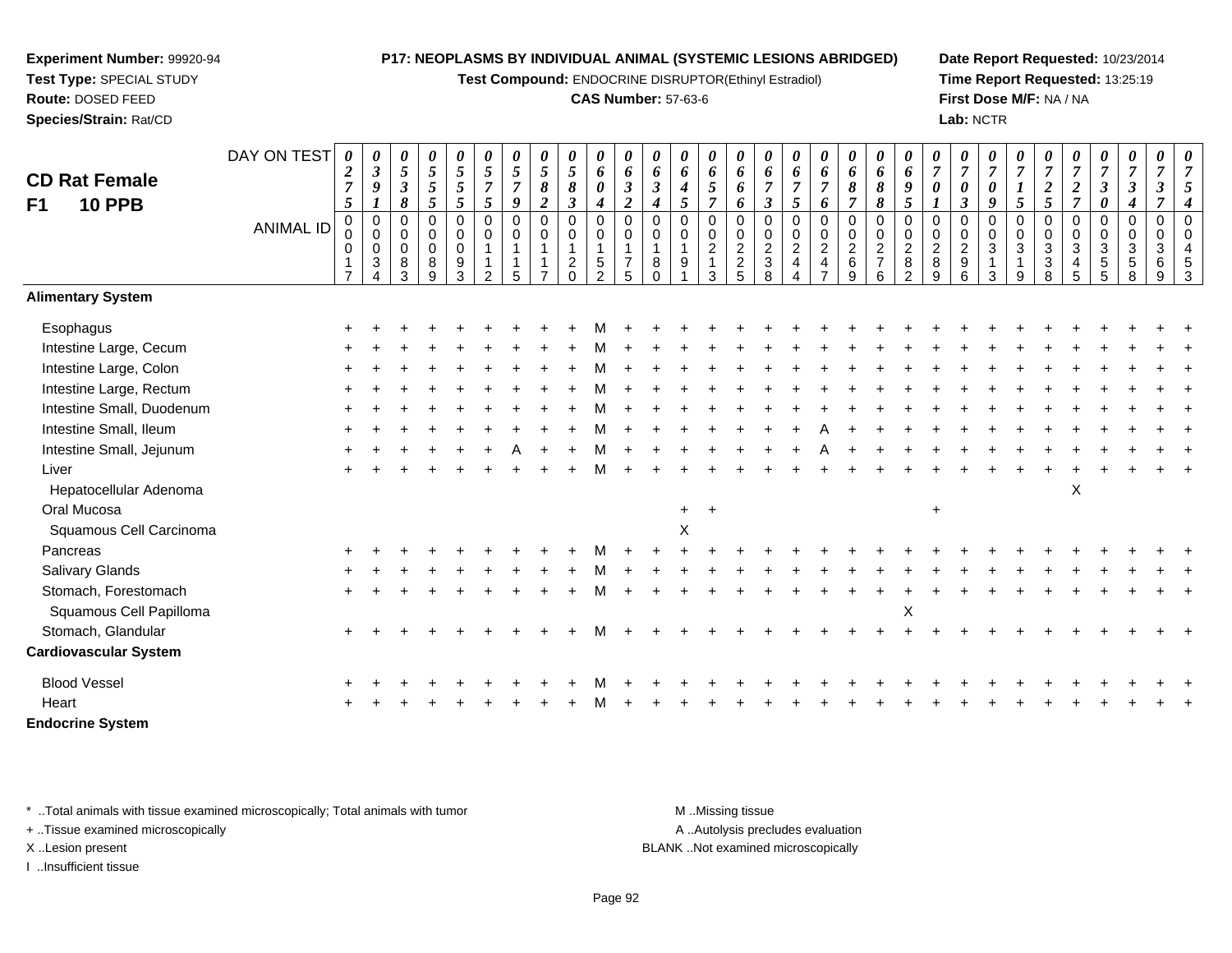**Experiment Number:** 99920-94**Test Type:** SPECIAL STUDY

**Route:** DOSED FEED

**Species/Strain:** Rat/CD

**Test Compound:** ENDOCRINE DISRUPTOR(Ethinyl Estradiol)

# **CAS Number:** 57-63-6

**Date Report Requested:** 10/23/2014**Time Report Requested:** 13:25:20**First Dose M/F:** NA / NA**Lab:** NCTR

| <b>CD Rat Female</b><br><b>10 PPB</b><br>F <sub>1</sub>  | DAY ON TEST<br><b>ANIMAL ID</b> | $\boldsymbol{\theta}$<br>$\boldsymbol{2}$<br>$\overline{7}$<br>5<br>$\mathbf 0$<br>$\Omega$<br>$\mathbf 0$<br>$\overline{7}$ | 0<br>$\boldsymbol{\beta}$<br>9<br>1<br>$\mathbf 0$<br>$\mathbf 0$<br>$\mathbf 0$<br>3<br>$\overline{A}$ | 0<br>5<br>$\boldsymbol{\beta}$<br>8<br>$\mathbf 0$<br>$\Omega$<br>0<br>8<br>3 | 0<br>$\mathfrak{s}$<br>$\mathfrak{s}$<br>5<br>0<br>0<br>$\mathsf{O}\xspace$<br>8<br>9 | $\pmb{\theta}$<br>$\sqrt{5}$<br>$\sqrt{5}$<br>5<br>$\mathbf 0$<br>$\mathbf 0$<br>$\mathbf 0$<br>9<br>3 | 0<br>5<br>$\overline{7}$<br>$\mathfrak{s}$<br>$\mathbf 0$<br>$\Omega$<br>$\mathbf{1}$<br>$\overline{2}$ | 0<br>$\mathfrak{s}$<br>$\overline{7}$<br>9<br>$\mathbf 0$<br>$\Omega$<br>1<br>5 | 0<br>5<br>8<br>$\overline{\mathbf{c}}$<br>$\mathbf 0$<br>$\mathbf 0$<br>$\mathbf{1}$ | 0<br>$\mathfrak{S}$<br>$\pmb{8}$<br>$\mathfrak{z}$<br>$\pmb{0}$<br>0<br>$\mathbf{1}$<br>$\overline{2}$<br>$\Omega$ | $\pmb{\theta}$<br>6<br>$\pmb{\theta}$<br>$\boldsymbol{4}$<br>$\mathbf 0$<br>$\pmb{0}$<br>$\mathbf{1}$<br>$\sqrt{5}$<br>$\overline{2}$ | 0<br>6<br>$\boldsymbol{\beta}$<br>$\boldsymbol{2}$<br>$\mathbf 0$<br>$\Omega$<br>$\overline{1}$<br>$\overline{7}$<br>5 | $\boldsymbol{\theta}$<br>6<br>$\boldsymbol{\beta}$<br>$\boldsymbol{4}$<br>$\mathbf 0$<br>$\Omega$<br>1<br>8<br>∩ | $\pmb{\theta}$<br>6<br>$\boldsymbol{4}$<br>5<br>$\mathbf 0$<br>0<br>$\mathbf{1}$<br>9 | 0<br>6<br>5<br>$\overline{7}$<br>$\mathbf 0$<br>$\mathbf 0$<br>$\overline{2}$<br>$\mathbf{1}$<br>3 | 0<br>6<br>6<br>6<br>0<br>0<br>$\overline{c}$<br>$\overline{a}$<br>5 | 0<br>6<br>$\overline{7}$<br>$\mathfrak{z}$<br>$\mathbf 0$<br>$\pmb{0}$<br>$\boldsymbol{2}$<br>$\mathsf 3$<br>8 | $\pmb{\theta}$<br>6<br>$\overline{7}$<br>$\sqrt{5}$<br>$\mathsf 0$<br>$\pmb{0}$<br>$\overline{2}$<br>$\overline{4}$<br>$\Delta$ | $\pmb{\theta}$<br>6<br>$\overline{7}$<br>6<br>$\pmb{0}$<br>$\pmb{0}$<br>$\overline{2}$<br>$\overline{4}$<br>$\overline{7}$ | $\pmb{\theta}$<br>$\boldsymbol{6}$<br>$\pmb{8}$<br>$\overline{7}$<br>$\pmb{0}$<br>$\mathbf 0$<br>$\overline{2}$<br>$\,6\,$<br>$9\,$ | 0<br>6<br>$\pmb{8}$<br>8<br>$\mathbf 0$<br>$\mathbf 0$<br>$\overline{2}$<br>$\overline{7}$<br>6 | 0<br>6<br>$\pmb{9}$<br>$5\overline{)}$<br>$\mathbf 0$<br>$\mathbf 0$<br>$\overline{2}$<br>$\bf 8$<br>$\overline{2}$ | 0<br>$\overline{7}$<br>$\pmb{\theta}$<br>$\mathbf 0$<br>0<br>$\overline{c}$<br>8<br>9 | 0<br>$\boldsymbol{7}$<br>0<br>$\mathfrak{z}$<br>0<br>0<br>$\overline{2}$<br>$\boldsymbol{9}$<br>6 | 0<br>$\overline{7}$<br>$\boldsymbol{\theta}$<br>9<br>$\mathbf 0$<br>$\Omega$<br>$\mathbf{3}$<br>$\mathbf 1$<br>3 | 0<br>$\overline{7}$<br>1<br>5<br>$\mathbf 0$<br>$\Omega$<br>3<br>1<br>9 | 7<br>$\boldsymbol{2}$<br>5<br>$\mathbf 0$<br>$\Omega$<br>$\mathbf{3}$<br>3<br>8 | 0<br>$\overline{7}$<br>$\boldsymbol{2}$<br>$\overline{7}$<br>0<br>0<br>3<br>4<br>5 | 0<br>$\overline{7}$<br>$\mathfrak{z}$<br>0<br>$\mathbf 0$<br>$\mathbf 0$<br>$\mathbf{3}$<br>5<br>5 | 0<br>$\overline{7}$<br>$\boldsymbol{\beta}$<br>$\boldsymbol{4}$<br>$\pmb{0}$<br>$\mathbf 0$<br>$\mathbf{3}$<br>$\sqrt{5}$<br>8 | 0<br>$\overline{7}$<br>$\boldsymbol{\beta}$<br>7<br>$\mathbf 0$<br>$\mathbf 0$<br>3<br>6<br>9 | 0<br>$\overline{7}$<br>5<br>$\boldsymbol{4}$<br>$\mathbf 0$<br>$\Omega$<br>$\overline{4}$ |
|----------------------------------------------------------|---------------------------------|------------------------------------------------------------------------------------------------------------------------------|---------------------------------------------------------------------------------------------------------|-------------------------------------------------------------------------------|---------------------------------------------------------------------------------------|--------------------------------------------------------------------------------------------------------|---------------------------------------------------------------------------------------------------------|---------------------------------------------------------------------------------|--------------------------------------------------------------------------------------|--------------------------------------------------------------------------------------------------------------------|---------------------------------------------------------------------------------------------------------------------------------------|------------------------------------------------------------------------------------------------------------------------|------------------------------------------------------------------------------------------------------------------|---------------------------------------------------------------------------------------|----------------------------------------------------------------------------------------------------|---------------------------------------------------------------------|----------------------------------------------------------------------------------------------------------------|---------------------------------------------------------------------------------------------------------------------------------|----------------------------------------------------------------------------------------------------------------------------|-------------------------------------------------------------------------------------------------------------------------------------|-------------------------------------------------------------------------------------------------|---------------------------------------------------------------------------------------------------------------------|---------------------------------------------------------------------------------------|---------------------------------------------------------------------------------------------------|------------------------------------------------------------------------------------------------------------------|-------------------------------------------------------------------------|---------------------------------------------------------------------------------|------------------------------------------------------------------------------------|----------------------------------------------------------------------------------------------------|--------------------------------------------------------------------------------------------------------------------------------|-----------------------------------------------------------------------------------------------|-------------------------------------------------------------------------------------------|
| <b>Adrenal Cortex</b>                                    |                                 | $\ddot{}$                                                                                                                    |                                                                                                         |                                                                               |                                                                                       |                                                                                                        |                                                                                                         |                                                                                 |                                                                                      |                                                                                                                    | M                                                                                                                                     |                                                                                                                        |                                                                                                                  |                                                                                       |                                                                                                    |                                                                     |                                                                                                                |                                                                                                                                 |                                                                                                                            |                                                                                                                                     |                                                                                                 |                                                                                                                     |                                                                                       |                                                                                                   |                                                                                                                  |                                                                         |                                                                                 |                                                                                    |                                                                                                    |                                                                                                                                |                                                                                               |                                                                                           |
| Adenoma                                                  |                                 |                                                                                                                              |                                                                                                         |                                                                               |                                                                                       |                                                                                                        |                                                                                                         |                                                                                 |                                                                                      |                                                                                                                    |                                                                                                                                       |                                                                                                                        |                                                                                                                  |                                                                                       |                                                                                                    |                                                                     |                                                                                                                |                                                                                                                                 |                                                                                                                            |                                                                                                                                     |                                                                                                 |                                                                                                                     |                                                                                       |                                                                                                   |                                                                                                                  |                                                                         |                                                                                 | X                                                                                  |                                                                                                    |                                                                                                                                |                                                                                               |                                                                                           |
| Adrenal Medulla                                          |                                 |                                                                                                                              |                                                                                                         |                                                                               |                                                                                       |                                                                                                        |                                                                                                         |                                                                                 |                                                                                      |                                                                                                                    |                                                                                                                                       |                                                                                                                        |                                                                                                                  |                                                                                       |                                                                                                    |                                                                     |                                                                                                                |                                                                                                                                 |                                                                                                                            |                                                                                                                                     |                                                                                                 |                                                                                                                     |                                                                                       |                                                                                                   |                                                                                                                  |                                                                         |                                                                                 |                                                                                    |                                                                                                    |                                                                                                                                |                                                                                               |                                                                                           |
| Islets, Pancreatic<br>Carcinoma                          |                                 |                                                                                                                              |                                                                                                         |                                                                               |                                                                                       |                                                                                                        |                                                                                                         |                                                                                 |                                                                                      |                                                                                                                    |                                                                                                                                       |                                                                                                                        |                                                                                                                  |                                                                                       |                                                                                                    |                                                                     |                                                                                                                |                                                                                                                                 |                                                                                                                            |                                                                                                                                     |                                                                                                 |                                                                                                                     |                                                                                       |                                                                                                   |                                                                                                                  |                                                                         |                                                                                 |                                                                                    |                                                                                                    |                                                                                                                                |                                                                                               |                                                                                           |
| Parathyroid Gland                                        |                                 |                                                                                                                              |                                                                                                         |                                                                               |                                                                                       |                                                                                                        |                                                                                                         |                                                                                 |                                                                                      |                                                                                                                    | м                                                                                                                                     |                                                                                                                        |                                                                                                                  |                                                                                       |                                                                                                    |                                                                     |                                                                                                                |                                                                                                                                 |                                                                                                                            |                                                                                                                                     |                                                                                                 |                                                                                                                     |                                                                                       |                                                                                                   |                                                                                                                  |                                                                         |                                                                                 |                                                                                    |                                                                                                    |                                                                                                                                |                                                                                               |                                                                                           |
| <b>Pituitary Gland</b>                                   |                                 |                                                                                                                              |                                                                                                         |                                                                               |                                                                                       |                                                                                                        |                                                                                                         |                                                                                 |                                                                                      |                                                                                                                    |                                                                                                                                       |                                                                                                                        |                                                                                                                  |                                                                                       |                                                                                                    |                                                                     |                                                                                                                |                                                                                                                                 |                                                                                                                            |                                                                                                                                     |                                                                                                 |                                                                                                                     |                                                                                       |                                                                                                   |                                                                                                                  |                                                                         |                                                                                 |                                                                                    |                                                                                                    |                                                                                                                                |                                                                                               |                                                                                           |
| Pars Distalis, Adenoma                                   |                                 |                                                                                                                              |                                                                                                         | X                                                                             | X                                                                                     |                                                                                                        | X                                                                                                       | X                                                                               |                                                                                      | X                                                                                                                  | X                                                                                                                                     |                                                                                                                        | X                                                                                                                | х                                                                                     | Х                                                                                                  | Х                                                                   | Х                                                                                                              | Х                                                                                                                               | Χ                                                                                                                          | Χ                                                                                                                                   | Х                                                                                               | x                                                                                                                   | Х                                                                                     | х                                                                                                 | X                                                                                                                | X                                                                       |                                                                                 |                                                                                    | Х                                                                                                  |                                                                                                                                |                                                                                               | $X \times$                                                                                |
| <b>Thyroid Gland</b>                                     |                                 | $\ddot{}$                                                                                                                    |                                                                                                         |                                                                               |                                                                                       |                                                                                                        |                                                                                                         |                                                                                 |                                                                                      |                                                                                                                    | M                                                                                                                                     |                                                                                                                        |                                                                                                                  |                                                                                       |                                                                                                    |                                                                     |                                                                                                                |                                                                                                                                 |                                                                                                                            |                                                                                                                                     |                                                                                                 |                                                                                                                     |                                                                                       |                                                                                                   |                                                                                                                  |                                                                         |                                                                                 |                                                                                    |                                                                                                    |                                                                                                                                |                                                                                               |                                                                                           |
| C Cell, Adenoma                                          |                                 |                                                                                                                              |                                                                                                         |                                                                               |                                                                                       |                                                                                                        |                                                                                                         |                                                                                 |                                                                                      |                                                                                                                    |                                                                                                                                       |                                                                                                                        |                                                                                                                  |                                                                                       |                                                                                                    |                                                                     |                                                                                                                |                                                                                                                                 |                                                                                                                            |                                                                                                                                     |                                                                                                 |                                                                                                                     |                                                                                       |                                                                                                   |                                                                                                                  |                                                                         |                                                                                 |                                                                                    |                                                                                                    |                                                                                                                                |                                                                                               |                                                                                           |
| <b>General Body System</b>                               |                                 |                                                                                                                              |                                                                                                         |                                                                               |                                                                                       |                                                                                                        |                                                                                                         |                                                                                 |                                                                                      |                                                                                                                    |                                                                                                                                       |                                                                                                                        |                                                                                                                  |                                                                                       |                                                                                                    |                                                                     |                                                                                                                |                                                                                                                                 |                                                                                                                            |                                                                                                                                     |                                                                                                 |                                                                                                                     |                                                                                       |                                                                                                   |                                                                                                                  |                                                                         |                                                                                 |                                                                                    |                                                                                                    |                                                                                                                                |                                                                                               |                                                                                           |
| <b>Tissue NOS</b>                                        |                                 |                                                                                                                              |                                                                                                         |                                                                               |                                                                                       |                                                                                                        |                                                                                                         |                                                                                 |                                                                                      |                                                                                                                    | $\ddot{}$                                                                                                                             |                                                                                                                        |                                                                                                                  |                                                                                       |                                                                                                    |                                                                     |                                                                                                                |                                                                                                                                 |                                                                                                                            |                                                                                                                                     |                                                                                                 |                                                                                                                     |                                                                                       |                                                                                                   |                                                                                                                  |                                                                         |                                                                                 |                                                                                    |                                                                                                    |                                                                                                                                |                                                                                               |                                                                                           |
| Sarcoma                                                  |                                 |                                                                                                                              |                                                                                                         |                                                                               |                                                                                       |                                                                                                        |                                                                                                         |                                                                                 |                                                                                      |                                                                                                                    | X                                                                                                                                     |                                                                                                                        |                                                                                                                  |                                                                                       |                                                                                                    |                                                                     |                                                                                                                |                                                                                                                                 |                                                                                                                            |                                                                                                                                     |                                                                                                 |                                                                                                                     |                                                                                       |                                                                                                   |                                                                                                                  |                                                                         |                                                                                 |                                                                                    |                                                                                                    |                                                                                                                                |                                                                                               |                                                                                           |
| <b>Genital System</b>                                    |                                 |                                                                                                                              |                                                                                                         |                                                                               |                                                                                       |                                                                                                        |                                                                                                         |                                                                                 |                                                                                      |                                                                                                                    |                                                                                                                                       |                                                                                                                        |                                                                                                                  |                                                                                       |                                                                                                    |                                                                     |                                                                                                                |                                                                                                                                 |                                                                                                                            |                                                                                                                                     |                                                                                                 |                                                                                                                     |                                                                                       |                                                                                                   |                                                                                                                  |                                                                         |                                                                                 |                                                                                    |                                                                                                    |                                                                                                                                |                                                                                               |                                                                                           |
| <b>Clitoral Gland</b>                                    |                                 |                                                                                                                              |                                                                                                         |                                                                               |                                                                                       |                                                                                                        |                                                                                                         |                                                                                 |                                                                                      |                                                                                                                    |                                                                                                                                       |                                                                                                                        |                                                                                                                  |                                                                                       |                                                                                                    |                                                                     |                                                                                                                |                                                                                                                                 |                                                                                                                            |                                                                                                                                     |                                                                                                 |                                                                                                                     |                                                                                       |                                                                                                   |                                                                                                                  |                                                                         |                                                                                 |                                                                                    |                                                                                                    |                                                                                                                                |                                                                                               |                                                                                           |
| Ovary                                                    |                                 |                                                                                                                              |                                                                                                         |                                                                               |                                                                                       |                                                                                                        |                                                                                                         |                                                                                 |                                                                                      |                                                                                                                    |                                                                                                                                       |                                                                                                                        |                                                                                                                  |                                                                                       |                                                                                                    |                                                                     |                                                                                                                |                                                                                                                                 |                                                                                                                            |                                                                                                                                     |                                                                                                 |                                                                                                                     |                                                                                       |                                                                                                   |                                                                                                                  |                                                                         |                                                                                 |                                                                                    |                                                                                                    |                                                                                                                                |                                                                                               |                                                                                           |
| Granulosa Cell Tumor Benign<br>Sertoli Cell Tumor Benign |                                 |                                                                                                                              |                                                                                                         |                                                                               |                                                                                       |                                                                                                        |                                                                                                         |                                                                                 |                                                                                      | X                                                                                                                  |                                                                                                                                       |                                                                                                                        |                                                                                                                  |                                                                                       |                                                                                                    |                                                                     |                                                                                                                |                                                                                                                                 |                                                                                                                            |                                                                                                                                     |                                                                                                 |                                                                                                                     |                                                                                       |                                                                                                   |                                                                                                                  |                                                                         |                                                                                 |                                                                                    |                                                                                                    |                                                                                                                                |                                                                                               |                                                                                           |
| Oviduct                                                  |                                 |                                                                                                                              |                                                                                                         |                                                                               |                                                                                       |                                                                                                        |                                                                                                         |                                                                                 |                                                                                      |                                                                                                                    |                                                                                                                                       |                                                                                                                        |                                                                                                                  |                                                                                       |                                                                                                    |                                                                     |                                                                                                                |                                                                                                                                 |                                                                                                                            |                                                                                                                                     |                                                                                                 |                                                                                                                     |                                                                                       |                                                                                                   |                                                                                                                  |                                                                         |                                                                                 |                                                                                    |                                                                                                    |                                                                                                                                |                                                                                               |                                                                                           |
| Uterus                                                   |                                 |                                                                                                                              |                                                                                                         |                                                                               |                                                                                       |                                                                                                        |                                                                                                         |                                                                                 |                                                                                      |                                                                                                                    |                                                                                                                                       |                                                                                                                        |                                                                                                                  |                                                                                       |                                                                                                    |                                                                     |                                                                                                                |                                                                                                                                 |                                                                                                                            |                                                                                                                                     |                                                                                                 |                                                                                                                     |                                                                                       |                                                                                                   |                                                                                                                  |                                                                         |                                                                                 |                                                                                    |                                                                                                    |                                                                                                                                |                                                                                               |                                                                                           |
| Polyp Stromal                                            |                                 |                                                                                                                              |                                                                                                         |                                                                               |                                                                                       |                                                                                                        |                                                                                                         |                                                                                 |                                                                                      |                                                                                                                    |                                                                                                                                       |                                                                                                                        |                                                                                                                  |                                                                                       |                                                                                                    |                                                                     |                                                                                                                |                                                                                                                                 |                                                                                                                            | $\mathsf{X}$                                                                                                                        | $\boldsymbol{\mathsf{X}}$                                                                       |                                                                                                                     | $\sf X$                                                                               |                                                                                                   |                                                                                                                  |                                                                         |                                                                                 |                                                                                    |                                                                                                    |                                                                                                                                |                                                                                               |                                                                                           |
| Vagina                                                   |                                 |                                                                                                                              |                                                                                                         |                                                                               |                                                                                       |                                                                                                        |                                                                                                         |                                                                                 |                                                                                      |                                                                                                                    |                                                                                                                                       |                                                                                                                        |                                                                                                                  |                                                                                       |                                                                                                    |                                                                     |                                                                                                                |                                                                                                                                 |                                                                                                                            |                                                                                                                                     |                                                                                                 |                                                                                                                     |                                                                                       |                                                                                                   |                                                                                                                  |                                                                         |                                                                                 |                                                                                    |                                                                                                    |                                                                                                                                |                                                                                               |                                                                                           |
|                                                          |                                 |                                                                                                                              |                                                                                                         |                                                                               |                                                                                       |                                                                                                        |                                                                                                         |                                                                                 |                                                                                      |                                                                                                                    |                                                                                                                                       |                                                                                                                        |                                                                                                                  |                                                                                       |                                                                                                    |                                                                     |                                                                                                                |                                                                                                                                 |                                                                                                                            |                                                                                                                                     |                                                                                                 |                                                                                                                     |                                                                                       |                                                                                                   |                                                                                                                  |                                                                         |                                                                                 |                                                                                    |                                                                                                    |                                                                                                                                |                                                                                               |                                                                                           |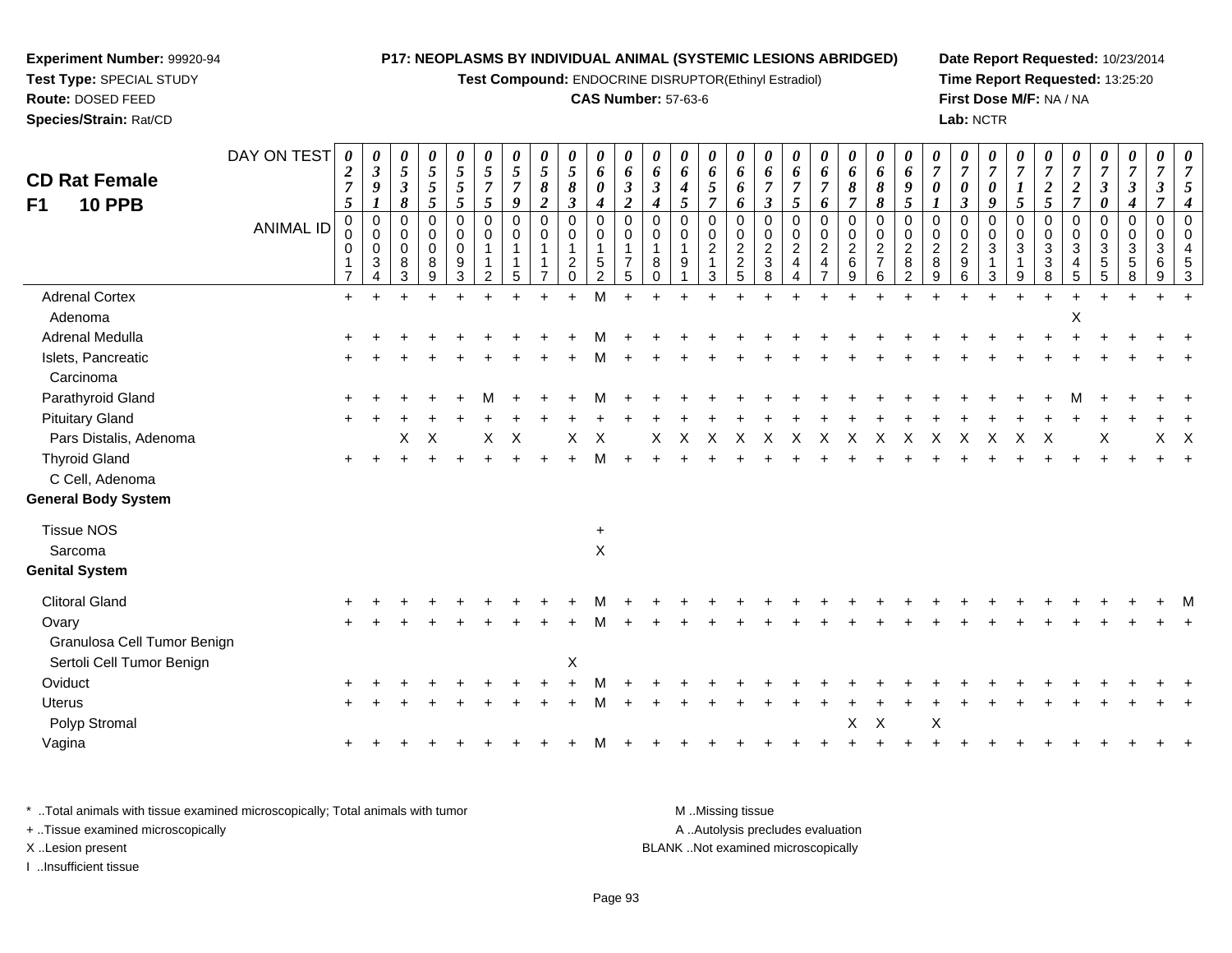**Test Compound:** ENDOCRINE DISRUPTOR(Ethinyl Estradiol)

# **CAS Number:** 57-63-6

**Date Report Requested:** 10/23/2014 **Time Report Requested:** 13:25:20**First Dose M/F:** NA / NA**Lab:** NCTR

| <b>CD Rat Female</b><br><b>10 PPB</b><br>F <sub>1</sub>        | DAY ON TEST      | 0<br>$\boldsymbol{2}$<br>$\overline{7}$<br>5 | 0<br>$\mathfrak{z}$<br>$\boldsymbol{9}$<br>$\boldsymbol{l}$               | 0<br>$\overline{5}$<br>$\boldsymbol{\beta}$<br>8 | 0<br>$\mathfrak{s}$<br>$\sqrt{5}$<br>$\sqrt{5}$ | 0<br>$\mathfrak{s}$<br>$\sqrt{5}$<br>$\mathfrak{s}$ | 0<br>5<br>$\overline{7}$<br>$\sqrt{5}$                           | 0<br>$\overline{5}$<br>$\overline{7}$<br>9             | 0<br>$\overline{5}$<br>$\pmb{8}$<br>$\boldsymbol{2}$   | 0<br>5<br>$\pmb{8}$<br>$\boldsymbol{\beta}$                              | 0<br>6<br>$\boldsymbol{\theta}$<br>$\boldsymbol{4}$              | 0<br>6<br>$\boldsymbol{\beta}$<br>$\overline{2}$                  | 0<br>6<br>$\mathfrak{z}$<br>4               | 0<br>6<br>$\boldsymbol{4}$<br>$\mathfrak{s}$      | 0<br>6<br>$\sqrt{5}$<br>$\overline{7}$                        | 0<br>6<br>6<br>6                            | 0<br>6<br>$\boldsymbol{7}$<br>$\boldsymbol{\beta}$                  | 0<br>6<br>$\overline{7}$<br>5                        | 0<br>6<br>$\boldsymbol{7}$<br>6                               | 0<br>6<br>$\pmb{8}$<br>$\overline{7}$          | 0<br>6<br>$\pmb{8}$<br>$\pmb{8}$                | 0<br>6<br>9<br>$\mathfrak{s}$                                            | 0<br>$\overline{7}$<br>$\boldsymbol{\theta}$ | 0<br>$\overline{7}$<br>$\boldsymbol{\theta}$<br>$\mathfrak{z}$      | $\theta$<br>$\overline{7}$<br>0<br>9                                   | 0<br>$\overline{7}$<br>$\boldsymbol{l}$<br>$\sqrt{5}$ | 0<br>$\overline{7}$<br>$\boldsymbol{2}$<br>$\mathfrak{s}$     | $\boldsymbol{\theta}$<br>$\boldsymbol{7}$<br>$\boldsymbol{2}$<br>$\overline{7}$ | $\theta$<br>$\overline{7}$<br>$\mathfrak{z}$<br>$\pmb{\theta}$    | 0<br>$\overline{7}$<br>$\boldsymbol{\beta}$<br>4 | 0<br>$\overline{7}$<br>$\boldsymbol{\beta}$<br>$\overline{7}$ | 0<br>$\overline{7}$<br>5<br>$\overline{4}$             |
|----------------------------------------------------------------|------------------|----------------------------------------------|---------------------------------------------------------------------------|--------------------------------------------------|-------------------------------------------------|-----------------------------------------------------|------------------------------------------------------------------|--------------------------------------------------------|--------------------------------------------------------|--------------------------------------------------------------------------|------------------------------------------------------------------|-------------------------------------------------------------------|---------------------------------------------|---------------------------------------------------|---------------------------------------------------------------|---------------------------------------------|---------------------------------------------------------------------|------------------------------------------------------|---------------------------------------------------------------|------------------------------------------------|-------------------------------------------------|--------------------------------------------------------------------------|----------------------------------------------|---------------------------------------------------------------------|------------------------------------------------------------------------|-------------------------------------------------------|---------------------------------------------------------------|---------------------------------------------------------------------------------|-------------------------------------------------------------------|--------------------------------------------------|---------------------------------------------------------------|--------------------------------------------------------|
|                                                                | <b>ANIMAL ID</b> | 0<br>0<br>$\Omega$<br>$\overline{7}$         | $\mathbf 0$<br>$\pmb{0}$<br>$\mathbf 0$<br>$\mathbf{3}$<br>$\overline{4}$ | 0<br>0<br>$\mathbf 0$<br>8<br>3                  | 0<br>0<br>$\mathbf 0$<br>$\bf 8$<br>9           | $\mathbf 0$<br>$\pmb{0}$<br>$\pmb{0}$<br>9<br>3     | $\mathbf 0$<br>0<br>$\mathbf 1$<br>$\mathbf 1$<br>$\overline{2}$ | $\mathbf 0$<br>$\mathbf 0$<br>$\overline{1}$<br>1<br>5 | $\mathbf 0$<br>$\mathbf 0$<br>1<br>1<br>$\overline{7}$ | $\mathbf 0$<br>$\mathbf 0$<br>$\mathbf{1}$<br>$\overline{c}$<br>$\Omega$ | $\mathbf 0$<br>0<br>$\mathbf{1}$<br>$\sqrt{5}$<br>$\overline{2}$ | $\mathbf 0$<br>$\mathbf 0$<br>$\mathbf{1}$<br>$\overline{7}$<br>5 | $\mathbf 0$<br>$\mathbf 0$<br>8<br>$\Omega$ | $\mathbf 0$<br>$\mathbf 0$<br>$\overline{1}$<br>9 | $\mathbf 0$<br>$\mathbf 0$<br>$\sqrt{2}$<br>$\mathbf{1}$<br>3 | $\mathbf 0$<br>$\mathbf 0$<br>$\frac{2}{2}$ | $\mathbf 0$<br>$\begin{smallmatrix} 0\\2\\3 \end{smallmatrix}$<br>8 | $\mathbf 0$<br>0<br>$\overline{c}$<br>$\overline{4}$ | $\mathbf 0$<br>$\mathbf 0$<br>$\frac{2}{4}$<br>$\overline{7}$ | $\mathbf 0$<br>$\pmb{0}$<br>$\frac{2}{6}$<br>9 | 0<br>0<br>$\overline{2}$<br>$\overline{7}$<br>6 | $\mathbf 0$<br>$\mathbf 0$<br>$\overline{2}$<br>$\bf 8$<br>$\mathcal{P}$ | 0<br>0<br>$\overline{c}$<br>8<br>9           | $\mathbf 0$<br>$\begin{smallmatrix} 0\\2\\9 \end{smallmatrix}$<br>6 | $\mathbf 0$<br>$\pmb{0}$<br>$\sqrt{3}$<br>$\mathbf{1}$<br>$\mathbf{3}$ | $\mathbf 0$<br>0<br>$\mathbf{3}$<br>$\mathbf{1}$<br>9 | $\mathbf 0$<br>$\mathbf 0$<br>$\sqrt{3}$<br>$\mathbf{3}$<br>8 | $\pmb{0}$<br>$\mathbf 0$<br>$\sqrt{3}$<br>$\overline{4}$<br>$\sqrt{5}$          | $\mathbf 0$<br>$\mathbf 0$<br>$\ensuremath{\mathsf{3}}$<br>5<br>5 | $\mathbf 0$<br>0<br>3<br>$\sqrt{5}$<br>8         | $\pmb{0}$<br>0<br>3<br>6<br>9                                 | $\mathbf 0$<br>$\mathbf 0$<br>$\overline{4}$<br>5<br>3 |
| <b>Granular Cell Tumor Benign</b><br>Polyp                     |                  |                                              |                                                                           |                                                  |                                                 | $\pmb{\times}$                                      |                                                                  |                                                        |                                                        |                                                                          |                                                                  |                                                                   |                                             |                                                   |                                                               |                                             |                                                                     |                                                      |                                                               |                                                | X                                               |                                                                          |                                              |                                                                     |                                                                        |                                                       |                                                               |                                                                                 |                                                                   |                                                  |                                                               |                                                        |
| <b>Hematopoietic System</b>                                    |                  |                                              |                                                                           |                                                  |                                                 |                                                     |                                                                  |                                                        |                                                        |                                                                          |                                                                  |                                                                   |                                             |                                                   |                                                               |                                             |                                                                     |                                                      |                                                               |                                                |                                                 |                                                                          |                                              |                                                                     |                                                                        |                                                       |                                                               |                                                                                 |                                                                   |                                                  |                                                               |                                                        |
| <b>Bone Marrow</b><br>Lymph Node                               |                  | $\ddot{}$                                    |                                                                           | ÷                                                |                                                 |                                                     |                                                                  |                                                        |                                                        |                                                                          |                                                                  |                                                                   |                                             |                                                   |                                                               |                                             |                                                                     |                                                      |                                                               |                                                |                                                 |                                                                          |                                              |                                                                     |                                                                        |                                                       |                                                               |                                                                                 |                                                                   |                                                  |                                                               |                                                        |
| Lymph Node, Mandibular                                         |                  |                                              |                                                                           |                                                  |                                                 |                                                     |                                                                  |                                                        |                                                        |                                                                          |                                                                  |                                                                   |                                             |                                                   |                                                               |                                             |                                                                     |                                                      |                                                               |                                                |                                                 |                                                                          |                                              |                                                                     |                                                                        |                                                       |                                                               |                                                                                 |                                                                   |                                                  |                                                               |                                                        |
| Lymph Node, Mesenteric                                         |                  | м                                            |                                                                           |                                                  |                                                 |                                                     |                                                                  |                                                        |                                                        |                                                                          |                                                                  |                                                                   |                                             |                                                   |                                                               |                                             |                                                                     |                                                      |                                                               |                                                |                                                 |                                                                          |                                              |                                                                     |                                                                        |                                                       |                                                               |                                                                                 |                                                                   |                                                  |                                                               |                                                        |
| Spleen                                                         |                  |                                              |                                                                           |                                                  |                                                 |                                                     |                                                                  |                                                        |                                                        |                                                                          |                                                                  |                                                                   |                                             |                                                   |                                                               |                                             |                                                                     |                                                      |                                                               |                                                |                                                 |                                                                          |                                              |                                                                     |                                                                        |                                                       |                                                               |                                                                                 |                                                                   |                                                  |                                                               |                                                        |
| Thymus                                                         |                  | M                                            |                                                                           |                                                  |                                                 |                                                     |                                                                  |                                                        |                                                        | м                                                                        |                                                                  |                                                                   |                                             |                                                   |                                                               |                                             |                                                                     |                                                      |                                                               |                                                |                                                 |                                                                          |                                              |                                                                     |                                                                        |                                                       |                                                               | М                                                                               |                                                                   |                                                  |                                                               |                                                        |
| <b>Integumentary System</b>                                    |                  |                                              |                                                                           |                                                  |                                                 |                                                     |                                                                  |                                                        |                                                        |                                                                          |                                                                  |                                                                   |                                             |                                                   |                                                               |                                             |                                                                     |                                                      |                                                               |                                                |                                                 |                                                                          |                                              |                                                                     |                                                                        |                                                       |                                                               |                                                                                 |                                                                   |                                                  |                                                               |                                                        |
| Mammary Gland<br>Adenocarcinoma<br>Fibroadenoma                |                  |                                              |                                                                           | X                                                |                                                 | $\mathsf{X}$                                        | $\mathsf{X}$                                                     |                                                        | X                                                      | $\times$                                                                 |                                                                  | $\boldsymbol{\mathsf{X}}$                                         | X                                           | X X X X                                           |                                                               |                                             |                                                                     |                                                      |                                                               | $X$ $X$                                        |                                                 |                                                                          | X                                            | $\sf X$                                                             | X<br>$\boldsymbol{\mathsf{X}}$                                         |                                                       |                                                               |                                                                                 |                                                                   |                                                  | X                                                             | X                                                      |
| Fibroadenoma, Multiple<br>Skin<br>Keratoacanthoma              |                  |                                              |                                                                           |                                                  |                                                 |                                                     |                                                                  |                                                        |                                                        |                                                                          |                                                                  |                                                                   |                                             |                                                   |                                                               |                                             |                                                                     |                                                      |                                                               |                                                |                                                 | X                                                                        |                                              |                                                                     |                                                                        | X                                                     |                                                               |                                                                                 | X X X                                                             |                                                  |                                                               |                                                        |
| <b>Musculoskeletal System</b>                                  |                  |                                              |                                                                           |                                                  |                                                 |                                                     |                                                                  |                                                        |                                                        |                                                                          |                                                                  |                                                                   |                                             |                                                   |                                                               |                                             |                                                                     |                                                      |                                                               |                                                |                                                 |                                                                          |                                              |                                                                     |                                                                        |                                                       |                                                               |                                                                                 |                                                                   |                                                  |                                                               |                                                        |
| Bone, Femur<br><b>Skeletal Muscle</b><br><b>Nervous System</b> |                  |                                              |                                                                           |                                                  |                                                 |                                                     |                                                                  |                                                        |                                                        |                                                                          |                                                                  |                                                                   |                                             |                                                   |                                                               |                                             |                                                                     |                                                      |                                                               |                                                |                                                 |                                                                          |                                              |                                                                     |                                                                        |                                                       |                                                               |                                                                                 |                                                                   | $\ddot{}$                                        |                                                               |                                                        |
| Brain, Brain Stem                                              |                  |                                              |                                                                           |                                                  |                                                 |                                                     |                                                                  |                                                        |                                                        |                                                                          |                                                                  |                                                                   |                                             |                                                   |                                                               |                                             |                                                                     |                                                      |                                                               |                                                |                                                 |                                                                          |                                              |                                                                     |                                                                        |                                                       |                                                               |                                                                                 |                                                                   |                                                  |                                                               |                                                        |
|                                                                |                  |                                              |                                                                           |                                                  |                                                 |                                                     |                                                                  |                                                        |                                                        |                                                                          |                                                                  |                                                                   |                                             |                                                   |                                                               |                                             |                                                                     |                                                      |                                                               |                                                |                                                 |                                                                          |                                              |                                                                     |                                                                        |                                                       |                                                               |                                                                                 |                                                                   |                                                  |                                                               |                                                        |

| * Total animals with tissue examined microscopically; Total animals with tumor | M Missing tissue                   |
|--------------------------------------------------------------------------------|------------------------------------|
| + Tissue examined microscopically                                              | A Autolysis precludes evaluation   |
| X Lesion present                                                               | BLANK Not examined microscopically |
| Insufficient tissue                                                            |                                    |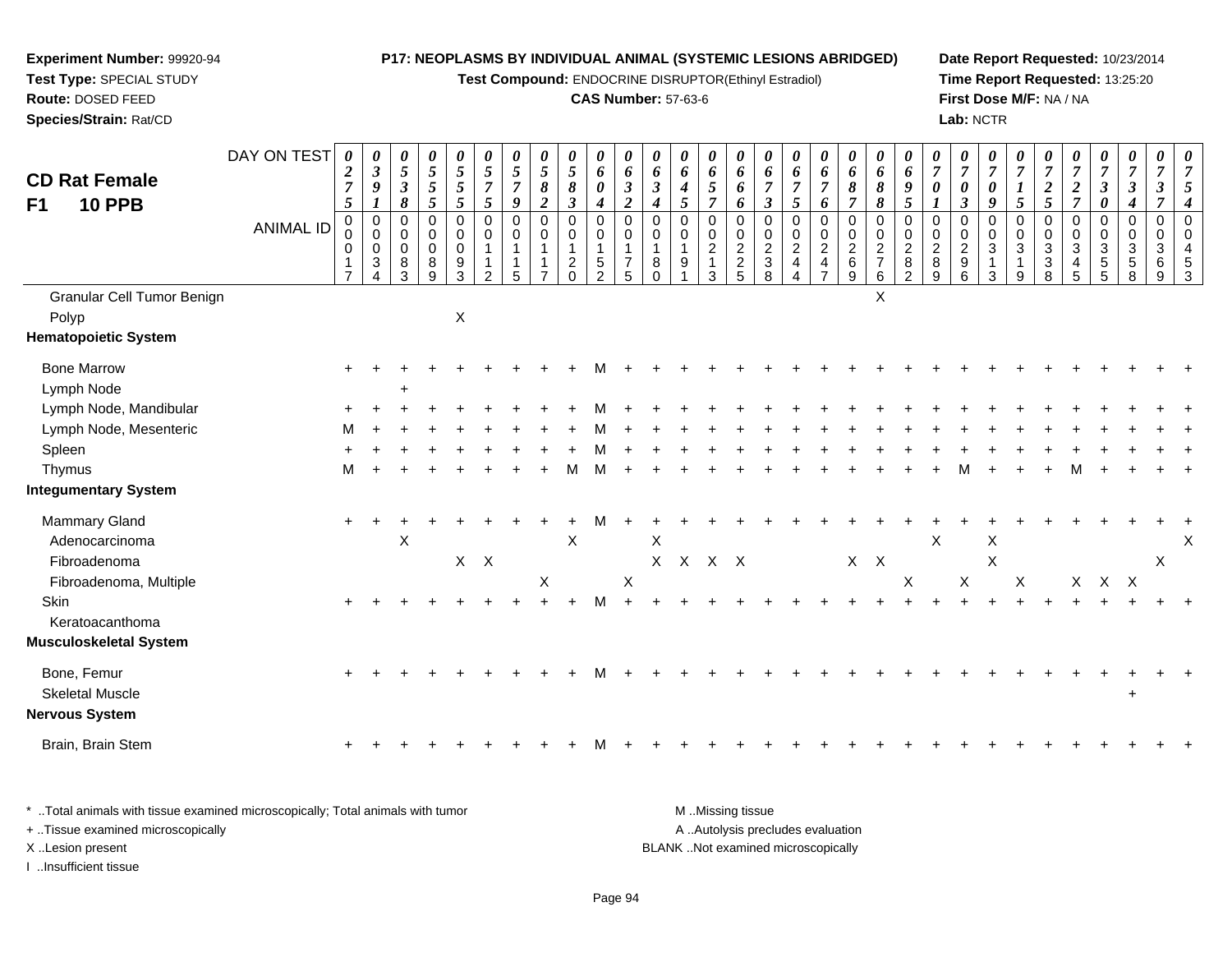**Test Compound:** ENDOCRINE DISRUPTOR(Ethinyl Estradiol)

#### **CAS Number:** 57-63-6

**Date Report Requested:** 10/23/2014**Time Report Requested:** 13:25:20**First Dose M/F:** NA / NA**Lab:** NCTR

| <b>CD Rat Female</b><br>F1<br><b>10 PPB</b> | DAY ON TEST<br><b>ANIMAL ID</b> | $\boldsymbol{\theta}$<br>$\boldsymbol{2}$<br>$\overline{7}$<br>5<br>$\pmb{0}$<br>0<br>$\overline{7}$ | 0<br>$\boldsymbol{\beta}$<br>9<br>0<br>$\pmb{0}$<br>0<br>$\mathfrak{Z}$<br>Δ | 0<br>$\mathfrak{s}$<br>$\mathfrak{z}$<br>8<br>0<br>$\pmb{0}$<br>0<br>8<br>3 | 0<br>$\sqrt{5}$<br>$\sqrt{5}$<br>$\overline{5}$<br>0<br>$\mathbf 0$<br>$\pmb{0}$<br>8<br>9 | 0<br>5<br>5<br>5<br>0<br>$\pmb{0}$<br>0<br>9<br>3 | 5<br>$\overline{7}$<br>5<br>$\mathbf 0$<br>$\mathbf 0$ | 0<br>5<br>$\overline{7}$<br>9<br>0<br>0<br>5 | 0<br>5<br>8<br>$\boldsymbol{2}$<br>0<br>$\mathbf 0$ | 0<br>$\sqrt{5}$<br>$\pmb{8}$<br>$\boldsymbol{\beta}$<br>$\pmb{0}$<br>$\pmb{0}$<br>$\overline{\mathbf{c}}$<br>$\Omega$ | 0<br>6<br>0<br>4<br>0<br>0<br>$5\phantom{.0}$<br>2 | 6<br>$\boldsymbol{2}$<br>$\mathbf 0$<br>0 | 0<br>6<br>3<br>0<br>8<br>$\Omega$ | 0<br>6<br>$\boldsymbol{4}$<br>5<br>$\mathbf 0$<br>0<br>9 | $\boldsymbol{\theta}$<br>6<br>5<br>$\overline{ }$<br>$\mathbf 0$<br>$\pmb{0}$<br>$\boldsymbol{2}$<br>3 | 6<br>6<br>0<br>0<br>$\pmb{0}$<br>$\frac{2}{2}$<br>5 | 6<br>$\overline{7}$<br>$\boldsymbol{\beta}$<br>$\mathbf 0$<br>$\pmb{0}$<br>$\frac{2}{3}$<br>8 | 0<br>6<br>$\overline{7}$<br>5<br>0<br>$\pmb{0}$<br>$\overline{c}$<br>$\overline{4}$ | 0<br>6<br>$\overline{7}$<br>6<br>$\pmb{0}$<br>$\pmb{0}$<br>$\overline{c}$<br>$\overline{\mathbf{4}}$ | 0<br>6<br>8<br>$\overline{ }$<br>0<br>0<br>$\frac{2}{6}$<br>9 | 0<br>6<br>8<br>8<br>0<br>$\pmb{0}$<br>$\frac{2}{7}$<br>6 | $\boldsymbol{\theta}$<br>6<br>9<br>5<br>$\mathbf 0$<br>$\mathbf 0$<br>$\frac{2}{8}$<br>$\mathcal{P}$ | 0<br>$\overline{7}$<br>0<br>0<br>$\pmb{0}$<br>$\frac{2}{8}$<br>9 | 0<br>$\overline{7}$<br>$\boldsymbol{\theta}$<br>$\boldsymbol{\beta}$<br>$\pmb{0}$<br>$\pmb{0}$<br>$\frac{2}{9}$<br>6 | 0<br>9<br>0<br>$\mathbf 0$<br>3<br>3 | 5<br>$\mathbf 0$<br>3<br>9 | 0<br>2<br>5<br>0<br>0<br>3<br>3<br>8 | 0<br>$\boldsymbol{7}$<br>$\boldsymbol{2}$<br>$\overline{\tau}$<br>0<br>$\pmb{0}$<br>3<br>$\overline{\mathbf{4}}$<br>$5\phantom{.0}$ | 0<br>$\overline{7}$<br>$\boldsymbol{\beta}$<br>$\boldsymbol{\theta}$<br>$\pmb{0}$<br>$\pmb{0}$<br>$\mathbf{3}$<br>$\overline{5}$<br>5 | 0<br>$\boldsymbol{\beta}$<br>4<br>$\pmb{0}$<br>$\mathbf 0$<br>3<br>$\sqrt{5}$<br>8 | 0<br>0<br>3<br>6<br>9 | 0<br>$\overline{7}$<br>5<br>4<br>$\mathbf 0$<br>0<br>5<br>3 |
|---------------------------------------------|---------------------------------|------------------------------------------------------------------------------------------------------|------------------------------------------------------------------------------|-----------------------------------------------------------------------------|--------------------------------------------------------------------------------------------|---------------------------------------------------|--------------------------------------------------------|----------------------------------------------|-----------------------------------------------------|-----------------------------------------------------------------------------------------------------------------------|----------------------------------------------------|-------------------------------------------|-----------------------------------|----------------------------------------------------------|--------------------------------------------------------------------------------------------------------|-----------------------------------------------------|-----------------------------------------------------------------------------------------------|-------------------------------------------------------------------------------------|------------------------------------------------------------------------------------------------------|---------------------------------------------------------------|----------------------------------------------------------|------------------------------------------------------------------------------------------------------|------------------------------------------------------------------|----------------------------------------------------------------------------------------------------------------------|--------------------------------------|----------------------------|--------------------------------------|-------------------------------------------------------------------------------------------------------------------------------------|---------------------------------------------------------------------------------------------------------------------------------------|------------------------------------------------------------------------------------|-----------------------|-------------------------------------------------------------|
| Brain, Cerebellum                           |                                 | $\ddot{}$                                                                                            |                                                                              |                                                                             |                                                                                            |                                                   |                                                        |                                              |                                                     |                                                                                                                       |                                                    |                                           |                                   |                                                          |                                                                                                        |                                                     |                                                                                               |                                                                                     |                                                                                                      |                                                               |                                                          |                                                                                                      |                                                                  |                                                                                                                      |                                      |                            |                                      |                                                                                                                                     |                                                                                                                                       |                                                                                    |                       |                                                             |
| Brain, Cerebrum<br>Oligodendroglioma Nos    |                                 |                                                                                                      |                                                                              |                                                                             |                                                                                            |                                                   |                                                        |                                              |                                                     |                                                                                                                       |                                                    |                                           |                                   |                                                          |                                                                                                        |                                                     |                                                                                               |                                                                                     |                                                                                                      |                                                               |                                                          |                                                                                                      |                                                                  |                                                                                                                      |                                      |                            |                                      |                                                                                                                                     |                                                                                                                                       |                                                                                    |                       |                                                             |
| <b>Respiratory System</b>                   |                                 |                                                                                                      |                                                                              |                                                                             |                                                                                            |                                                   |                                                        |                                              |                                                     |                                                                                                                       |                                                    |                                           |                                   |                                                          |                                                                                                        |                                                     |                                                                                               |                                                                                     |                                                                                                      |                                                               |                                                          |                                                                                                      |                                                                  |                                                                                                                      |                                      |                            |                                      |                                                                                                                                     |                                                                                                                                       |                                                                                    |                       |                                                             |
| Lung                                        |                                 |                                                                                                      |                                                                              |                                                                             |                                                                                            |                                                   |                                                        |                                              |                                                     |                                                                                                                       |                                                    |                                           |                                   |                                                          |                                                                                                        |                                                     |                                                                                               |                                                                                     |                                                                                                      |                                                               |                                                          |                                                                                                      |                                                                  |                                                                                                                      |                                      |                            |                                      |                                                                                                                                     |                                                                                                                                       |                                                                                    |                       |                                                             |
| Nose                                        |                                 |                                                                                                      |                                                                              |                                                                             |                                                                                            |                                                   |                                                        |                                              |                                                     |                                                                                                                       |                                                    |                                           |                                   |                                                          |                                                                                                        |                                                     |                                                                                               |                                                                                     |                                                                                                      |                                                               |                                                          |                                                                                                      |                                                                  |                                                                                                                      |                                      |                            |                                      |                                                                                                                                     |                                                                                                                                       |                                                                                    |                       |                                                             |
| Trachea                                     |                                 | $\ddot{}$                                                                                            |                                                                              |                                                                             |                                                                                            |                                                   |                                                        |                                              |                                                     |                                                                                                                       | м                                                  |                                           |                                   |                                                          |                                                                                                        |                                                     |                                                                                               |                                                                                     |                                                                                                      |                                                               |                                                          |                                                                                                      |                                                                  |                                                                                                                      |                                      |                            |                                      |                                                                                                                                     |                                                                                                                                       |                                                                                    |                       |                                                             |
| <b>Special Senses System</b>                |                                 |                                                                                                      |                                                                              |                                                                             |                                                                                            |                                                   |                                                        |                                              |                                                     |                                                                                                                       |                                                    |                                           |                                   |                                                          |                                                                                                        |                                                     |                                                                                               |                                                                                     |                                                                                                      |                                                               |                                                          |                                                                                                      |                                                                  |                                                                                                                      |                                      |                            |                                      |                                                                                                                                     |                                                                                                                                       |                                                                                    |                       |                                                             |
| Eye                                         |                                 |                                                                                                      |                                                                              |                                                                             |                                                                                            |                                                   |                                                        |                                              |                                                     |                                                                                                                       |                                                    |                                           |                                   |                                                          |                                                                                                        |                                                     |                                                                                               |                                                                                     |                                                                                                      |                                                               |                                                          |                                                                                                      |                                                                  |                                                                                                                      |                                      |                            |                                      |                                                                                                                                     |                                                                                                                                       |                                                                                    |                       |                                                             |
| Harderian Gland                             |                                 | $\pm$                                                                                                |                                                                              |                                                                             |                                                                                            |                                                   |                                                        |                                              |                                                     |                                                                                                                       |                                                    |                                           |                                   |                                                          |                                                                                                        |                                                     |                                                                                               |                                                                                     |                                                                                                      |                                                               |                                                          |                                                                                                      |                                                                  |                                                                                                                      |                                      |                            |                                      |                                                                                                                                     |                                                                                                                                       |                                                                                    |                       |                                                             |
| <b>Urinary System</b>                       |                                 |                                                                                                      |                                                                              |                                                                             |                                                                                            |                                                   |                                                        |                                              |                                                     |                                                                                                                       |                                                    |                                           |                                   |                                                          |                                                                                                        |                                                     |                                                                                               |                                                                                     |                                                                                                      |                                                               |                                                          |                                                                                                      |                                                                  |                                                                                                                      |                                      |                            |                                      |                                                                                                                                     |                                                                                                                                       |                                                                                    |                       |                                                             |
| Kidney                                      |                                 |                                                                                                      |                                                                              |                                                                             |                                                                                            |                                                   |                                                        |                                              |                                                     |                                                                                                                       |                                                    |                                           |                                   |                                                          |                                                                                                        |                                                     |                                                                                               |                                                                                     |                                                                                                      |                                                               |                                                          |                                                                                                      |                                                                  |                                                                                                                      |                                      |                            |                                      |                                                                                                                                     |                                                                                                                                       |                                                                                    |                       |                                                             |
| <b>Urinary Bladder</b>                      |                                 |                                                                                                      |                                                                              |                                                                             |                                                                                            |                                                   |                                                        |                                              |                                                     |                                                                                                                       |                                                    |                                           |                                   |                                                          |                                                                                                        |                                                     |                                                                                               |                                                                                     |                                                                                                      |                                                               |                                                          |                                                                                                      |                                                                  |                                                                                                                      |                                      |                            |                                      |                                                                                                                                     |                                                                                                                                       |                                                                                    |                       |                                                             |
| <b>SYSTEMIC LESIONS</b>                     |                                 |                                                                                                      |                                                                              |                                                                             |                                                                                            |                                                   |                                                        |                                              |                                                     |                                                                                                                       |                                                    |                                           |                                   |                                                          |                                                                                                        |                                                     |                                                                                               |                                                                                     |                                                                                                      |                                                               |                                                          |                                                                                                      |                                                                  |                                                                                                                      |                                      |                            |                                      |                                                                                                                                     |                                                                                                                                       |                                                                                    |                       |                                                             |
| Multiple Organ                              |                                 | $\ddot{}$                                                                                            |                                                                              |                                                                             |                                                                                            |                                                   |                                                        |                                              |                                                     |                                                                                                                       |                                                    |                                           |                                   |                                                          |                                                                                                        |                                                     |                                                                                               |                                                                                     |                                                                                                      |                                                               |                                                          |                                                                                                      |                                                                  |                                                                                                                      |                                      |                            |                                      |                                                                                                                                     |                                                                                                                                       |                                                                                    |                       |                                                             |

\* ..Total animals with tissue examined microscopically; Total animals with tumor **M** . Missing tissue M ..Missing tissue

+ ..Tissue examined microscopically

**Experiment Number:** 99920-94**Test Type:** SPECIAL STUDY**Route:** DOSED FEED**Species/Strain:** Rat/CD

I ..Insufficient tissue

A ..Autolysis precludes evaluation

X ..Lesion present BLANK ..Not examined microscopically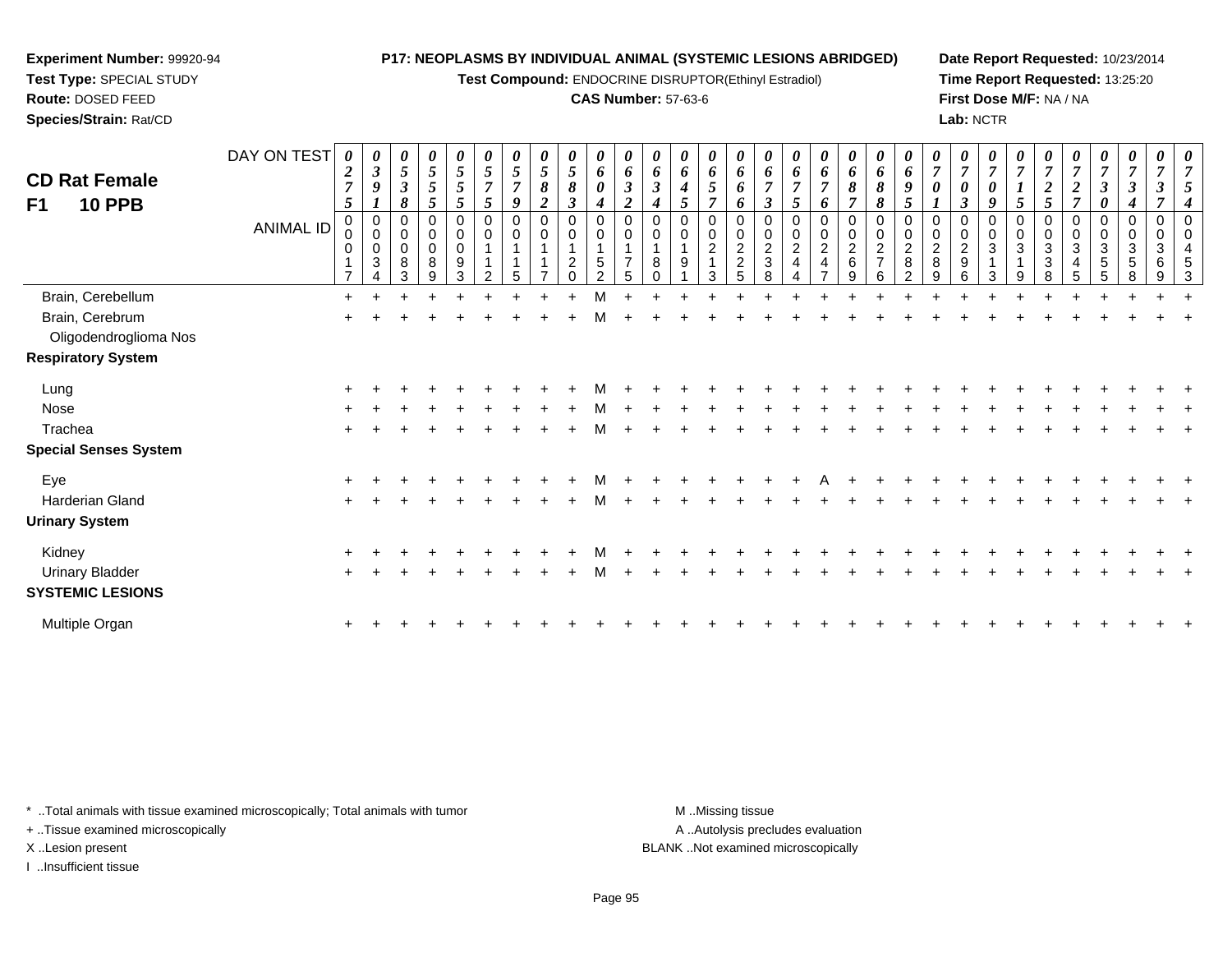**Test Compound:** ENDOCRINE DISRUPTOR(Ethinyl Estradiol)

#### **CAS Number:** 57-63-6

0<br>0<br>6<br>6

**Date Report Requested:** 10/23/2014**Time Report Requested:** 13:25:20**First Dose M/F:** NA / NA**Lab:** NCTR

|                                                                                | 5         | 6 | v<br>8 | v<br>9 | 3 | 4 | 5 | v<br>$\overline{2}$ | 3 | 4 | $\overline{\mathbf{4}}$ | 5 | 6 |                  | v<br>$\overline{2}$ | 8                                | 9 | 8         | <i><b>*TOTALS</b></i>    |
|--------------------------------------------------------------------------------|-----------|---|--------|--------|---|---|---|---------------------|---|---|-------------------------|---|---|------------------|---------------------|----------------------------------|---|-----------|--------------------------|
| <b>Alimentary System</b>                                                       |           |   |        |        |   |   |   |                     |   |   |                         |   |   |                  |                     |                                  |   |           |                          |
| Esophagus                                                                      | +         |   |        |        |   |   |   |                     |   |   |                         |   |   |                  |                     |                                  |   | +         | 49                       |
| Intestine Large, Cecum                                                         |           |   |        |        |   |   |   |                     |   |   |                         |   |   |                  |                     |                                  |   |           | 49                       |
| Intestine Large, Colon                                                         | +         |   |        |        |   |   |   |                     |   |   |                         |   |   |                  |                     |                                  |   |           | 49                       |
| Intestine Large, Rectum                                                        | $\ddot{}$ |   |        |        |   |   |   |                     |   |   |                         |   |   |                  |                     |                                  |   |           | 49                       |
| Intestine Small, Duodenum                                                      |           |   |        |        |   |   |   |                     |   |   |                         |   |   |                  |                     |                                  |   |           | 49                       |
| Intestine Small, Ileum                                                         | $\ddot{}$ |   |        |        |   |   |   |                     |   |   |                         |   |   |                  |                     |                                  |   |           | 48                       |
| Intestine Small, Jejunum                                                       | +         |   |        |        |   |   |   |                     |   |   |                         |   |   |                  |                     |                                  |   | ٠         | 47                       |
| Liver                                                                          | +         |   |        |        |   |   |   |                     |   |   |                         |   |   |                  |                     |                                  |   | $\ddot{}$ | 49                       |
| Hepatocellular Adenoma                                                         |           |   |        |        |   |   |   |                     |   |   |                         |   |   |                  |                     |                                  |   |           | $\mathbf 1$              |
| Oral Mucosa                                                                    |           |   |        |        |   |   |   |                     |   |   |                         |   |   | $\ddot{}$        |                     |                                  |   |           | $\overline{\mathcal{A}}$ |
| Squamous Cell Carcinoma                                                        |           |   |        |        |   |   |   |                     |   |   |                         |   |   |                  |                     |                                  |   |           | 1                        |
| Pancreas                                                                       | $\ddot{}$ |   |        |        |   |   |   |                     |   |   |                         |   |   |                  |                     |                                  |   |           | 49                       |
| <b>Salivary Glands</b>                                                         |           |   |        |        |   |   |   |                     |   |   |                         |   |   |                  |                     |                                  |   |           | 49                       |
| Stomach, Forestomach                                                           | ٠         |   |        |        |   |   |   |                     |   |   |                         |   |   |                  |                     |                                  |   | $\ddot{}$ | 49                       |
| Squamous Cell Papilloma                                                        |           |   |        |        |   |   |   |                     |   |   |                         |   |   |                  |                     |                                  |   |           | 1                        |
| Stomach, Glandular                                                             | +         |   |        |        |   |   |   |                     |   |   |                         |   |   |                  |                     |                                  |   | $\ddot{}$ | 49                       |
| <b>Cardiovascular System</b>                                                   |           |   |        |        |   |   |   |                     |   |   |                         |   |   |                  |                     |                                  |   |           |                          |
| <b>Blood Vessel</b>                                                            |           |   |        |        |   |   |   |                     |   |   |                         |   |   |                  |                     |                                  |   |           | 49                       |
| Heart                                                                          | $\pm$     |   |        |        |   |   |   |                     |   |   |                         |   |   |                  |                     |                                  |   |           | 49                       |
| <b>Endocrine System</b>                                                        |           |   |        |        |   |   |   |                     |   |   |                         |   |   |                  |                     |                                  |   |           |                          |
|                                                                                |           |   |        |        |   |   |   |                     |   |   |                         |   |   |                  |                     |                                  |   |           |                          |
| * Total animals with tissue examined microscopically; Total animals with tumor |           |   |        |        |   |   |   |                     |   |   |                         |   |   | M Missing tissue |                     |                                  |   |           |                          |
| + Tissue examined microscopically                                              |           |   |        |        |   |   |   |                     |   |   |                         |   |   |                  |                     | A Autolysis precludes evaluation |   |           |                          |

X ..Lesion present BLANK ..Not examined microscopically

I ..Insufficient tissue

**Experiment Number:** 99920-94**Test Type:** SPECIAL STUDY**Route:** DOSED FEED**Species/Strain:** Rat/CD

**CD Rat FemaleF1 10 PPB**

DAY ON TEST

*0 7 5*

*0*

*7 5 7*

*0*

*7 5 7*

*0 7 5*

ANIMAL ID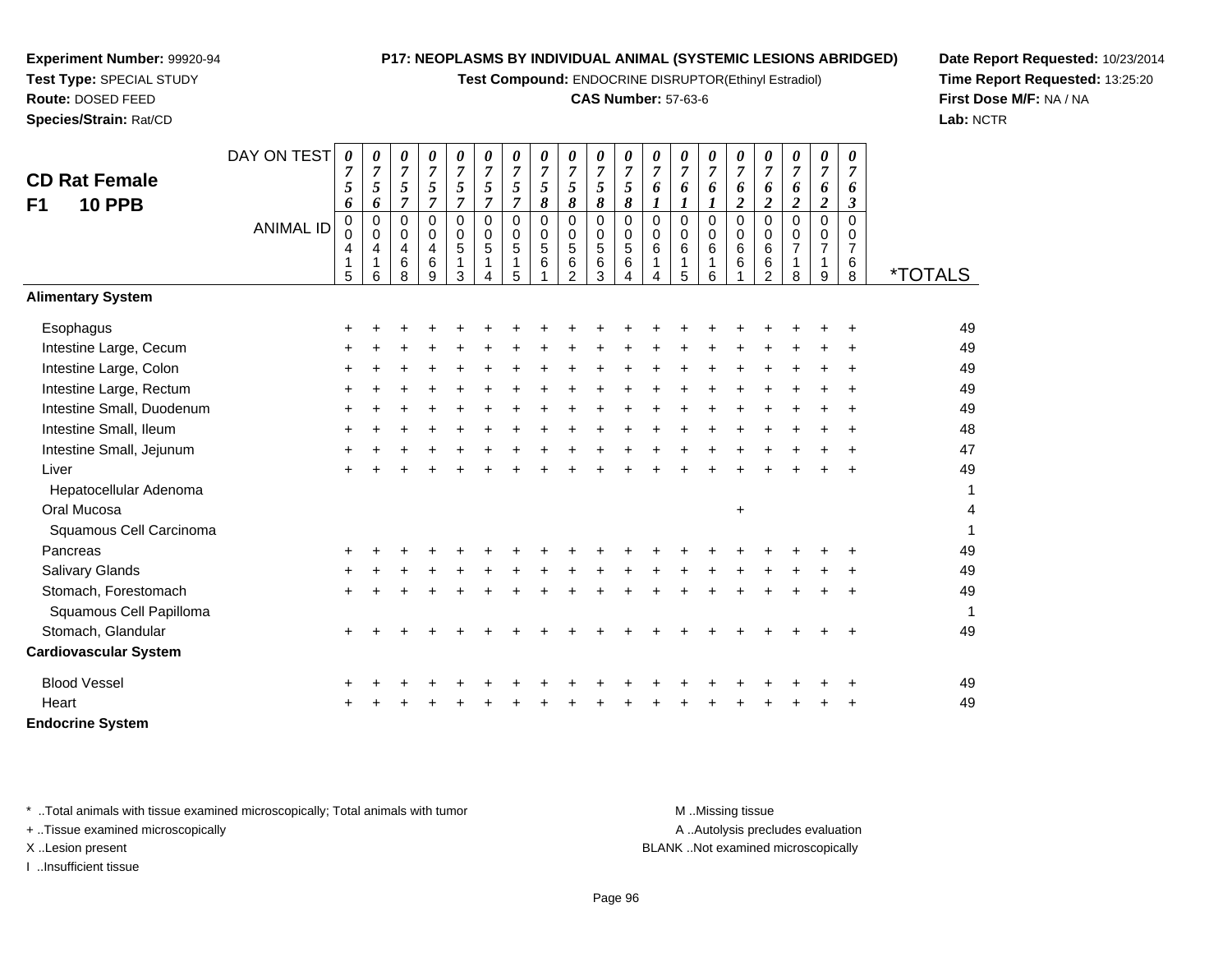**Test Compound:** ENDOCRINE DISRUPTOR(Ethinyl Estradiol)

#### **CAS Number:** 57-63-6

┯

**Date Report Requested:** 10/23/2014**Time Report Requested:** 13:25:20**First Dose M/F:** NA / NA**Lab:** NCTR

| <b>CD Rat Female</b><br><b>10 PPB</b><br>F <sub>1</sub> | DAY ON TEST<br><b>ANIMAL ID</b> | 0<br>7<br>5<br>6<br>0<br>0<br>4<br>$\mathbf{1}$<br>$\overline{5}$ | 0<br>7<br>5<br>6<br>$\mathbf 0$<br>0<br>4<br>1<br>6 | 0<br>7<br>5<br>$\overline{7}$<br>$\Omega$<br>0<br>$\overline{4}$<br>6<br>8 | 0<br>7<br>5<br>$\overline{7}$<br>$\Omega$<br>0<br>4<br>6<br>9 | 0<br>$\overline{7}$<br>5<br>$\overline{7}$<br>$\Omega$<br>0<br>5<br>1<br>3 | 0<br>$\overline{7}$<br>5<br>$\overline{7}$<br>$\Omega$<br>0<br>5<br>1<br>4 | 0<br>$\overline{7}$<br>$\sqrt{5}$<br>$\overline{7}$<br>$\Omega$<br>0<br>5<br>1<br>5 | 0<br>$\boldsymbol{7}$<br>5<br>8<br>$\mathbf 0$<br>0<br>5<br>6 | 0<br>$\boldsymbol{7}$<br>5<br>8<br>$\mathbf 0$<br>0<br>5<br>6<br>$\overline{2}$ | 0<br>$\boldsymbol{7}$<br>$\mathfrak{s}$<br>$\pmb{8}$<br>0<br>0<br>$\overline{5}$<br>6<br>3 | 0<br>$\overline{7}$<br>5<br>$\pmb{8}$<br>$\Omega$<br>0<br>5<br>6<br>4 | 0<br>$\overline{7}$<br>6<br>$\boldsymbol{l}$<br>$\Omega$<br>0<br>6<br>1<br>4 | 0<br>$\overline{7}$<br>6<br>$\boldsymbol{l}$<br>$\mathbf 0$<br>0<br>6<br>$\mathbf{1}$<br>5 | 0<br>7<br>6<br>1<br>$\Omega$<br>0<br>6<br>1<br>6 | 0<br>7<br>6<br>$\boldsymbol{2}$<br>$\Omega$<br>0<br>$\,6$<br>6 | 0<br>7<br>6<br>$\overline{2}$<br>$\Omega$<br>0<br>6<br>6<br>2 | 0<br>$\overline{7}$<br>6<br>$\boldsymbol{2}$<br>$\Omega$<br>0<br>$\overline{7}$<br>$\mathbf{1}$<br>8 | 0<br>$\overline{7}$<br>6<br>$\boldsymbol{2}$<br>$\mathbf 0$<br>0<br>$\overline{7}$<br>1<br>9 | 0<br>7<br>6<br>$\boldsymbol{\beta}$<br>$\Omega$<br>0<br>$\overline{7}$<br>6<br>8 | <i><b>*TOTALS</b></i> |
|---------------------------------------------------------|---------------------------------|-------------------------------------------------------------------|-----------------------------------------------------|----------------------------------------------------------------------------|---------------------------------------------------------------|----------------------------------------------------------------------------|----------------------------------------------------------------------------|-------------------------------------------------------------------------------------|---------------------------------------------------------------|---------------------------------------------------------------------------------|--------------------------------------------------------------------------------------------|-----------------------------------------------------------------------|------------------------------------------------------------------------------|--------------------------------------------------------------------------------------------|--------------------------------------------------|----------------------------------------------------------------|---------------------------------------------------------------|------------------------------------------------------------------------------------------------------|----------------------------------------------------------------------------------------------|----------------------------------------------------------------------------------|-----------------------|
| <b>Adrenal Cortex</b>                                   |                                 | $\ddot{}$                                                         | $\ddot{}$                                           | $\ddot{}$                                                                  |                                                               | +                                                                          |                                                                            | +                                                                                   |                                                               |                                                                                 | $\ddot{}$                                                                                  |                                                                       |                                                                              |                                                                                            | $\ddot{}$                                        |                                                                |                                                               | $\ddot{}$                                                                                            | $\ddot{}$                                                                                    | $\ddot{}$                                                                        | 49                    |
| Adenoma                                                 |                                 |                                                                   |                                                     |                                                                            |                                                               |                                                                            |                                                                            |                                                                                     |                                                               |                                                                                 |                                                                                            |                                                                       |                                                                              |                                                                                            |                                                  |                                                                |                                                               |                                                                                                      |                                                                                              |                                                                                  | $\mathbf 1$           |
| Adrenal Medulla                                         |                                 |                                                                   |                                                     |                                                                            |                                                               |                                                                            |                                                                            |                                                                                     |                                                               |                                                                                 |                                                                                            |                                                                       |                                                                              |                                                                                            |                                                  |                                                                |                                                               |                                                                                                      |                                                                                              |                                                                                  | 49                    |
| Islets, Pancreatic                                      |                                 |                                                                   |                                                     |                                                                            |                                                               |                                                                            |                                                                            |                                                                                     |                                                               |                                                                                 |                                                                                            |                                                                       |                                                                              |                                                                                            |                                                  |                                                                |                                                               |                                                                                                      |                                                                                              |                                                                                  | 49                    |
| Carcinoma                                               |                                 |                                                                   |                                                     |                                                                            |                                                               |                                                                            |                                                                            |                                                                                     |                                                               |                                                                                 |                                                                                            | X                                                                     |                                                                              |                                                                                            |                                                  |                                                                |                                                               |                                                                                                      |                                                                                              |                                                                                  | $\mathbf 1$           |
| Parathyroid Gland                                       |                                 |                                                                   |                                                     |                                                                            |                                                               |                                                                            |                                                                            |                                                                                     |                                                               |                                                                                 |                                                                                            |                                                                       |                                                                              |                                                                                            |                                                  |                                                                |                                                               |                                                                                                      |                                                                                              |                                                                                  | 46                    |
| <b>Pituitary Gland</b>                                  |                                 |                                                                   |                                                     |                                                                            |                                                               |                                                                            |                                                                            |                                                                                     |                                                               |                                                                                 |                                                                                            |                                                                       |                                                                              |                                                                                            |                                                  |                                                                |                                                               |                                                                                                      |                                                                                              |                                                                                  | 50                    |
| Pars Distalis, Adenoma                                  |                                 | X                                                                 |                                                     | Х                                                                          | X                                                             | X                                                                          | X                                                                          | Χ                                                                                   |                                                               | Х                                                                               |                                                                                            | X                                                                     | Х                                                                            | Х                                                                                          | Χ                                                | X                                                              | Х                                                             | Х                                                                                                    | х                                                                                            | $\times$                                                                         | 40                    |
| <b>Thyroid Gland</b>                                    |                                 |                                                                   |                                                     |                                                                            |                                                               |                                                                            |                                                                            |                                                                                     |                                                               |                                                                                 |                                                                                            |                                                                       |                                                                              |                                                                                            |                                                  |                                                                |                                                               |                                                                                                      |                                                                                              |                                                                                  | 49                    |
| C Cell, Adenoma                                         |                                 |                                                                   |                                                     |                                                                            |                                                               |                                                                            |                                                                            |                                                                                     |                                                               | X                                                                               |                                                                                            |                                                                       |                                                                              |                                                                                            |                                                  |                                                                |                                                               |                                                                                                      |                                                                                              |                                                                                  | $\mathbf 1$           |
| <b>General Body System</b>                              |                                 |                                                                   |                                                     |                                                                            |                                                               |                                                                            |                                                                            |                                                                                     |                                                               |                                                                                 |                                                                                            |                                                                       |                                                                              |                                                                                            |                                                  |                                                                |                                                               |                                                                                                      |                                                                                              |                                                                                  |                       |
| <b>Tissue NOS</b>                                       |                                 |                                                                   |                                                     |                                                                            |                                                               |                                                                            |                                                                            |                                                                                     |                                                               |                                                                                 |                                                                                            |                                                                       |                                                                              |                                                                                            |                                                  |                                                                |                                                               |                                                                                                      |                                                                                              |                                                                                  | $\mathbf{1}$          |
| Sarcoma                                                 |                                 |                                                                   |                                                     |                                                                            |                                                               |                                                                            |                                                                            |                                                                                     |                                                               |                                                                                 |                                                                                            |                                                                       |                                                                              |                                                                                            |                                                  |                                                                |                                                               |                                                                                                      |                                                                                              |                                                                                  | $\mathbf{1}$          |
| <b>Genital System</b>                                   |                                 |                                                                   |                                                     |                                                                            |                                                               |                                                                            |                                                                            |                                                                                     |                                                               |                                                                                 |                                                                                            |                                                                       |                                                                              |                                                                                            |                                                  |                                                                |                                                               |                                                                                                      |                                                                                              |                                                                                  |                       |
| <b>Clitoral Gland</b>                                   |                                 |                                                                   |                                                     |                                                                            |                                                               |                                                                            |                                                                            |                                                                                     |                                                               |                                                                                 |                                                                                            |                                                                       |                                                                              |                                                                                            |                                                  |                                                                |                                                               |                                                                                                      |                                                                                              |                                                                                  | 48                    |
| Ovary                                                   |                                 |                                                                   |                                                     |                                                                            |                                                               |                                                                            |                                                                            |                                                                                     |                                                               |                                                                                 |                                                                                            |                                                                       |                                                                              |                                                                                            |                                                  |                                                                |                                                               |                                                                                                      |                                                                                              |                                                                                  | 49                    |
| Granulosa Cell Tumor Benign                             |                                 |                                                                   |                                                     |                                                                            |                                                               |                                                                            |                                                                            |                                                                                     |                                                               |                                                                                 |                                                                                            |                                                                       |                                                                              |                                                                                            |                                                  |                                                                |                                                               | X                                                                                                    |                                                                                              |                                                                                  | 1                     |
| Sertoli Cell Tumor Benign                               |                                 |                                                                   |                                                     |                                                                            |                                                               |                                                                            |                                                                            |                                                                                     |                                                               |                                                                                 |                                                                                            |                                                                       |                                                                              |                                                                                            |                                                  |                                                                |                                                               |                                                                                                      |                                                                                              |                                                                                  | 1                     |
| Oviduct                                                 |                                 |                                                                   |                                                     |                                                                            |                                                               |                                                                            |                                                                            |                                                                                     |                                                               |                                                                                 |                                                                                            |                                                                       |                                                                              |                                                                                            |                                                  |                                                                |                                                               |                                                                                                      |                                                                                              |                                                                                  | 49                    |
| <b>Uterus</b>                                           |                                 | +                                                                 |                                                     |                                                                            |                                                               |                                                                            |                                                                            |                                                                                     |                                                               |                                                                                 |                                                                                            |                                                                       |                                                                              |                                                                                            |                                                  |                                                                |                                                               |                                                                                                      |                                                                                              |                                                                                  | 49                    |
| Polyp Stromal                                           |                                 |                                                                   |                                                     |                                                                            |                                                               |                                                                            |                                                                            |                                                                                     |                                                               |                                                                                 |                                                                                            |                                                                       | X                                                                            | Χ                                                                                          |                                                  |                                                                |                                                               |                                                                                                      |                                                                                              |                                                                                  | 5                     |
| Vagina                                                  |                                 |                                                                   |                                                     |                                                                            |                                                               |                                                                            |                                                                            |                                                                                     |                                                               |                                                                                 |                                                                                            |                                                                       |                                                                              |                                                                                            |                                                  |                                                                |                                                               |                                                                                                      |                                                                                              |                                                                                  | 49                    |
|                                                         |                                 |                                                                   |                                                     |                                                                            |                                                               |                                                                            |                                                                            |                                                                                     |                                                               |                                                                                 |                                                                                            |                                                                       |                                                                              |                                                                                            |                                                  |                                                                |                                                               |                                                                                                      |                                                                                              |                                                                                  |                       |

**Experiment Number:** 99920-94**Test Type:** SPECIAL STUDY**Route:** DOSED FEED**Species/Strain:** Rat/CD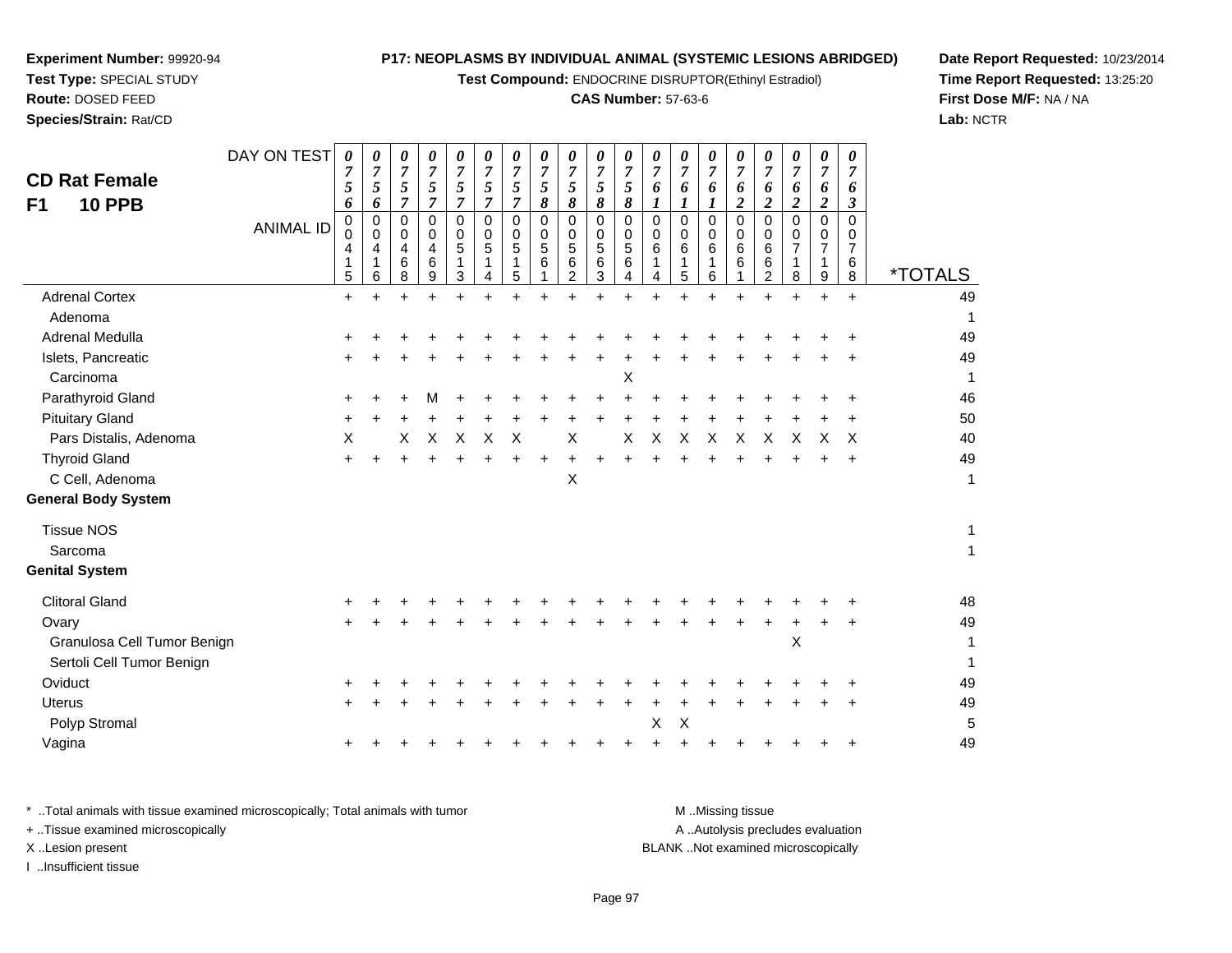**Test Compound:** ENDOCRINE DISRUPTOR(Ethinyl Estradiol)

# **CAS Number:** 57-63-6

**Date Report Requested:** 10/23/2014 **Time Report Requested:** 13:25:21**First Dose M/F:** NA / NA**Lab:** NCTR

| <b>CD Rat Female</b><br><b>10 PPB</b><br>F1<br>Granular Cell Tumor Benign | DAY ON TEST<br><b>ANIMAL ID</b> | $\boldsymbol{\theta}$<br>$\boldsymbol{7}$<br>5<br>6<br>0<br>$\Omega$<br>4<br>1<br>5 | 0<br>$\overline{7}$<br>$\sqrt{5}$<br>6<br>$\mathbf 0$<br>$\mathbf 0$<br>4<br>1<br>6 | 0<br>$\overline{7}$<br>5<br>$\overline{7}$<br>$\Omega$<br>$\mathbf 0$<br>4<br>$6\phantom{1}6$<br>8 | 0<br>$\overline{7}$<br>5<br>$\overline{7}$<br>$\mathbf 0$<br>0<br>4<br>$\,6$<br>9 | 0<br>$\overline{7}$<br>5<br>$\overline{7}$<br>0<br>0<br>5<br>1<br>3 | 0<br>$\boldsymbol{7}$<br>5<br>$\overline{7}$<br>0<br>0<br>5<br>1<br>4 | 0<br>$\overline{7}$<br>5<br>$\overline{7}$<br>$\Omega$<br>0<br>5<br>1<br>5 | $\boldsymbol{\theta}$<br>$\overline{7}$<br>5<br>8<br>$\mathbf 0$<br>$\mathbf 0$<br>5<br>6 | 0<br>$\boldsymbol{7}$<br>5<br>8<br>$\mathbf 0$<br>0<br>5<br>6<br>$\overline{2}$ | 0<br>$\overline{7}$<br>5<br>$\pmb{8}$<br>$\mathbf 0$<br>$\mathsf{O}\xspace$<br>$\sqrt{5}$<br>6<br>3 | 0<br>$\overline{7}$<br>5<br>8<br>$\pmb{0}$<br>0<br>5<br>6<br>$\overline{A}$ | 0<br>$\overline{7}$<br>6<br>$\boldsymbol{l}$<br>$\mathbf 0$<br>0<br>6<br>$\mathbf{1}$<br>$\overline{4}$ | 0<br>$\overline{7}$<br>6<br>$\boldsymbol{l}$<br>$\Omega$<br>$\Omega$<br>6<br>1<br>5 | 0<br>$\overline{7}$<br>6<br>1<br>$\Omega$<br>$\mathbf 0$<br>6<br>1<br>6 | 0<br>$\overline{7}$<br>6<br>$\boldsymbol{2}$<br>$\mathbf 0$<br>$\mathbf 0$<br>$\,6$<br>6 | 0<br>7<br>6<br>$\overline{c}$<br>0<br>0<br>6<br>6<br>$\overline{2}$ | 0<br>7<br>6<br>$\boldsymbol{2}$<br>$\Omega$<br>$\Omega$<br>7<br>1<br>8 | $\boldsymbol{\theta}$<br>$\overline{7}$<br>6<br>$\boldsymbol{2}$<br>$\mathbf 0$<br>0<br>$\overline{7}$<br>1<br>9 | $\boldsymbol{\theta}$<br>$\overline{7}$<br>6<br>$\boldsymbol{\beta}$<br>$\Omega$<br>0<br>$\overline{7}$<br>6<br>8 | <i><b>*TOTALS</b></i> |
|---------------------------------------------------------------------------|---------------------------------|-------------------------------------------------------------------------------------|-------------------------------------------------------------------------------------|----------------------------------------------------------------------------------------------------|-----------------------------------------------------------------------------------|---------------------------------------------------------------------|-----------------------------------------------------------------------|----------------------------------------------------------------------------|-------------------------------------------------------------------------------------------|---------------------------------------------------------------------------------|-----------------------------------------------------------------------------------------------------|-----------------------------------------------------------------------------|---------------------------------------------------------------------------------------------------------|-------------------------------------------------------------------------------------|-------------------------------------------------------------------------|------------------------------------------------------------------------------------------|---------------------------------------------------------------------|------------------------------------------------------------------------|------------------------------------------------------------------------------------------------------------------|-------------------------------------------------------------------------------------------------------------------|-----------------------|
| Polyp                                                                     |                                 |                                                                                     |                                                                                     |                                                                                                    |                                                                                   |                                                                     |                                                                       |                                                                            |                                                                                           |                                                                                 |                                                                                                     |                                                                             |                                                                                                         |                                                                                     |                                                                         |                                                                                          |                                                                     |                                                                        |                                                                                                                  |                                                                                                                   | $\mathbf{1}$          |
| <b>Hematopoietic System</b>                                               |                                 |                                                                                     |                                                                                     |                                                                                                    |                                                                                   |                                                                     |                                                                       |                                                                            |                                                                                           |                                                                                 |                                                                                                     |                                                                             |                                                                                                         |                                                                                     |                                                                         |                                                                                          |                                                                     |                                                                        |                                                                                                                  |                                                                                                                   |                       |
| <b>Bone Marrow</b>                                                        |                                 |                                                                                     |                                                                                     |                                                                                                    |                                                                                   |                                                                     |                                                                       |                                                                            |                                                                                           |                                                                                 |                                                                                                     |                                                                             |                                                                                                         |                                                                                     |                                                                         |                                                                                          |                                                                     |                                                                        |                                                                                                                  |                                                                                                                   | 49                    |
| Lymph Node                                                                |                                 |                                                                                     |                                                                                     | +                                                                                                  |                                                                                   |                                                                     |                                                                       |                                                                            |                                                                                           |                                                                                 |                                                                                                     |                                                                             |                                                                                                         |                                                                                     |                                                                         |                                                                                          |                                                                     |                                                                        |                                                                                                                  |                                                                                                                   | $\,6$                 |
| Lymph Node, Mandibular                                                    |                                 |                                                                                     |                                                                                     |                                                                                                    |                                                                                   |                                                                     |                                                                       |                                                                            |                                                                                           |                                                                                 |                                                                                                     |                                                                             |                                                                                                         |                                                                                     |                                                                         |                                                                                          |                                                                     |                                                                        |                                                                                                                  |                                                                                                                   | 49                    |
| Lymph Node, Mesenteric                                                    |                                 |                                                                                     |                                                                                     |                                                                                                    |                                                                                   |                                                                     |                                                                       |                                                                            |                                                                                           |                                                                                 |                                                                                                     | м                                                                           |                                                                                                         |                                                                                     |                                                                         |                                                                                          |                                                                     |                                                                        |                                                                                                                  |                                                                                                                   | 47                    |
| Spleen                                                                    |                                 |                                                                                     |                                                                                     |                                                                                                    |                                                                                   |                                                                     |                                                                       |                                                                            |                                                                                           |                                                                                 |                                                                                                     |                                                                             |                                                                                                         |                                                                                     |                                                                         |                                                                                          |                                                                     |                                                                        |                                                                                                                  |                                                                                                                   | 49                    |
| Thymus                                                                    |                                 |                                                                                     |                                                                                     |                                                                                                    |                                                                                   |                                                                     |                                                                       |                                                                            |                                                                                           |                                                                                 |                                                                                                     |                                                                             |                                                                                                         |                                                                                     |                                                                         |                                                                                          |                                                                     |                                                                        |                                                                                                                  |                                                                                                                   | 45                    |
| <b>Integumentary System</b>                                               |                                 |                                                                                     |                                                                                     |                                                                                                    |                                                                                   |                                                                     |                                                                       |                                                                            |                                                                                           |                                                                                 |                                                                                                     |                                                                             |                                                                                                         |                                                                                     |                                                                         |                                                                                          |                                                                     |                                                                        |                                                                                                                  |                                                                                                                   |                       |
| <b>Mammary Gland</b>                                                      |                                 |                                                                                     |                                                                                     |                                                                                                    |                                                                                   |                                                                     |                                                                       |                                                                            |                                                                                           |                                                                                 |                                                                                                     |                                                                             |                                                                                                         |                                                                                     |                                                                         |                                                                                          |                                                                     |                                                                        |                                                                                                                  |                                                                                                                   | 49                    |
| Adenocarcinoma                                                            |                                 |                                                                                     |                                                                                     |                                                                                                    |                                                                                   |                                                                     | $\boldsymbol{\mathsf{X}}$                                             |                                                                            |                                                                                           |                                                                                 |                                                                                                     | X                                                                           |                                                                                                         |                                                                                     |                                                                         |                                                                                          |                                                                     | $\times$                                                               |                                                                                                                  |                                                                                                                   | $9\,$                 |
| Fibroadenoma                                                              |                                 |                                                                                     |                                                                                     | $\mathsf{X}$                                                                                       |                                                                                   | $\mathsf{x}$                                                        | $\times$                                                              |                                                                            | $X -$                                                                                     | $\boldsymbol{\mathsf{X}}$                                                       |                                                                                                     | $\pmb{\times}$                                                              |                                                                                                         |                                                                                     |                                                                         |                                                                                          | X                                                                   |                                                                        |                                                                                                                  | X                                                                                                                 | 18                    |
| Fibroadenoma, Multiple                                                    |                                 | X                                                                                   | $\mathsf X$                                                                         |                                                                                                    | X                                                                                 |                                                                     |                                                                       |                                                                            |                                                                                           |                                                                                 | X                                                                                                   |                                                                             |                                                                                                         |                                                                                     | X                                                                       | $\boldsymbol{\mathsf{X}}$                                                                |                                                                     |                                                                        | X                                                                                                                |                                                                                                                   | 15                    |
| Skin                                                                      |                                 |                                                                                     |                                                                                     |                                                                                                    |                                                                                   |                                                                     |                                                                       |                                                                            |                                                                                           |                                                                                 |                                                                                                     |                                                                             |                                                                                                         |                                                                                     |                                                                         |                                                                                          |                                                                     |                                                                        |                                                                                                                  |                                                                                                                   | 49                    |
| Keratoacanthoma                                                           |                                 |                                                                                     |                                                                                     |                                                                                                    | X                                                                                 |                                                                     |                                                                       |                                                                            |                                                                                           |                                                                                 |                                                                                                     |                                                                             |                                                                                                         |                                                                                     |                                                                         |                                                                                          |                                                                     |                                                                        |                                                                                                                  |                                                                                                                   | $\mathbf{1}$          |
| Musculoskeletal System                                                    |                                 |                                                                                     |                                                                                     |                                                                                                    |                                                                                   |                                                                     |                                                                       |                                                                            |                                                                                           |                                                                                 |                                                                                                     |                                                                             |                                                                                                         |                                                                                     |                                                                         |                                                                                          |                                                                     |                                                                        |                                                                                                                  |                                                                                                                   |                       |
| Bone, Femur<br><b>Skeletal Muscle</b><br>Nervous System                   |                                 |                                                                                     |                                                                                     |                                                                                                    |                                                                                   |                                                                     |                                                                       |                                                                            |                                                                                           |                                                                                 |                                                                                                     |                                                                             |                                                                                                         |                                                                                     |                                                                         |                                                                                          |                                                                     |                                                                        |                                                                                                                  |                                                                                                                   | 49<br>$\mathbf{1}$    |
| Brain, Brain Stem                                                         |                                 |                                                                                     |                                                                                     |                                                                                                    |                                                                                   |                                                                     |                                                                       |                                                                            |                                                                                           |                                                                                 |                                                                                                     |                                                                             |                                                                                                         |                                                                                     |                                                                         |                                                                                          |                                                                     |                                                                        |                                                                                                                  |                                                                                                                   | 49                    |
|                                                                           |                                 |                                                                                     |                                                                                     |                                                                                                    |                                                                                   |                                                                     |                                                                       |                                                                            |                                                                                           |                                                                                 |                                                                                                     |                                                                             |                                                                                                         |                                                                                     |                                                                         |                                                                                          |                                                                     |                                                                        |                                                                                                                  |                                                                                                                   |                       |

| Total animals with tissue examined microscopically; Total animals with tumor | M Missing tissue                   |
|------------------------------------------------------------------------------|------------------------------------|
| + Tissue examined microscopically                                            | A Autolysis precludes evaluation   |
| X Lesion present                                                             | BLANK Not examined microscopically |
| Insufficient tissue                                                          |                                    |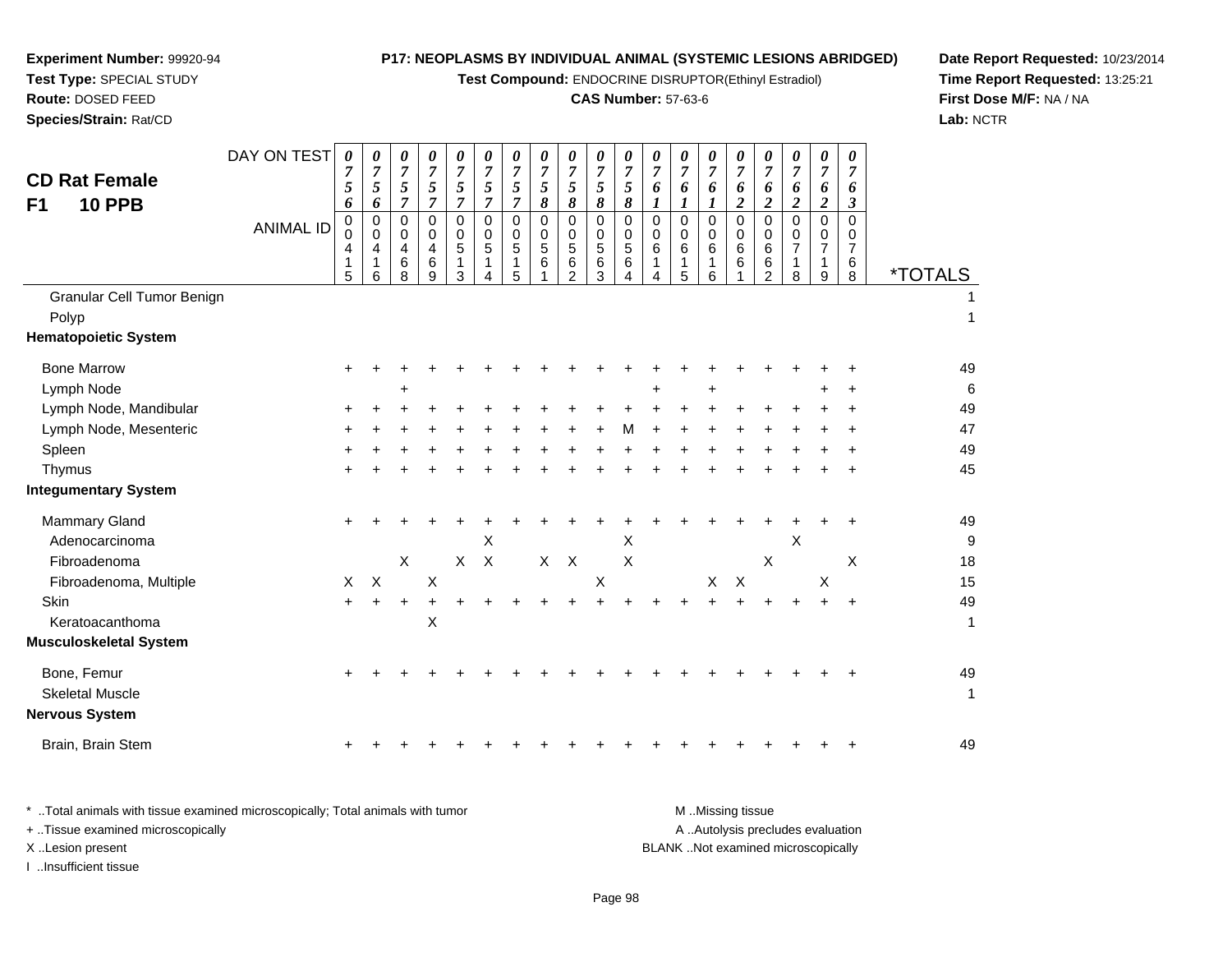**Test Compound:** ENDOCRINE DISRUPTOR(Ethinyl Estradiol)

#### **CAS Number:** 57-63-6

**Date Report Requested:** 10/23/2014**Time Report Requested:** 13:25:21**First Dose M/F:** NA / NA**Lab:** NCTR

 $\overline{\phantom{a}}$ 

| <b>CD Rat Female</b><br>F1<br><b>10 PPB</b> | DAY ON TEST<br><b>ANIMAL ID</b> | $\boldsymbol{\theta}$<br>5<br>6<br>$\pmb{0}$<br>$\Omega$<br>4<br>5 | 0<br>5<br>6<br>0<br>0<br>4<br>6 | 0<br>$\overline{7}$<br>5<br>7<br>0<br>0<br>$\overline{4}$<br>6<br>8 | 0<br>$\overline{7}$<br>5<br>7<br>$\Omega$<br>0<br>4<br>6<br>9 | 0<br>$\overline{7}$<br>5<br>7<br>0<br>0<br>5<br>3 | 0<br>$\overline{7}$<br>5<br>$\overline{ }$<br>0<br>0<br>5 | 0<br>7<br>5<br>$\Omega$<br>0<br>5<br>5 | 0<br>$\overline{7}$<br>5<br>8<br>0<br>0<br>5<br>6 | 0<br>$\overline{7}$<br>5<br>8<br>0<br>0<br>5<br>6<br>2 | 0<br>$\overline{7}$<br>5<br>8<br>0<br>0<br>5<br>$\,6$<br>3 | 0<br>$\overline{7}$<br>5<br>8<br>$\mathbf 0$<br>0<br>5<br>6 | 0<br>$\overline{7}$<br>6<br>$\Omega$<br>0<br>6 | 0<br>$\overline{7}$<br>6<br>0<br>0<br>6<br>5 | $\overline{7}$<br>0<br>0<br>6<br>6 | 0<br>$\overline{7}$<br>6<br>2<br>0<br>0<br>6<br>6 | 0<br>7<br>6<br>2<br>$\Omega$<br>0<br>6<br>6<br>$\overline{2}$ | 0<br>$\overline{7}$<br>6<br>$\overline{2}$<br>$\Omega$<br>0<br>8 | 0<br>$\overline{7}$<br>6<br>$\boldsymbol{2}$<br>$\Omega$<br>0<br>9 | 0<br>$\overline{7}$<br>6<br>3<br>0<br>6<br>8 | <i><b>*TOTALS</b></i> |
|---------------------------------------------|---------------------------------|--------------------------------------------------------------------|---------------------------------|---------------------------------------------------------------------|---------------------------------------------------------------|---------------------------------------------------|-----------------------------------------------------------|----------------------------------------|---------------------------------------------------|--------------------------------------------------------|------------------------------------------------------------|-------------------------------------------------------------|------------------------------------------------|----------------------------------------------|------------------------------------|---------------------------------------------------|---------------------------------------------------------------|------------------------------------------------------------------|--------------------------------------------------------------------|----------------------------------------------|-----------------------|
| Brain, Cerebellum                           |                                 | $\ddot{}$                                                          |                                 |                                                                     |                                                               |                                                   |                                                           |                                        |                                                   |                                                        |                                                            |                                                             |                                                |                                              |                                    |                                                   |                                                               |                                                                  | $\div$                                                             | $\ddot{}$                                    | 49                    |
| Brain, Cerebrum                             |                                 | $\ddot{}$                                                          |                                 |                                                                     |                                                               |                                                   |                                                           |                                        |                                                   |                                                        |                                                            |                                                             |                                                |                                              |                                    |                                                   |                                                               |                                                                  |                                                                    |                                              | 49                    |
| Oligodendroglioma Nos                       |                                 | X                                                                  |                                 |                                                                     |                                                               |                                                   |                                                           |                                        |                                                   |                                                        |                                                            |                                                             |                                                |                                              |                                    |                                                   |                                                               |                                                                  |                                                                    |                                              | 1                     |
| <b>Respiratory System</b>                   |                                 |                                                                    |                                 |                                                                     |                                                               |                                                   |                                                           |                                        |                                                   |                                                        |                                                            |                                                             |                                                |                                              |                                    |                                                   |                                                               |                                                                  |                                                                    |                                              |                       |
| Lung                                        |                                 | $\pm$                                                              |                                 |                                                                     |                                                               |                                                   |                                                           |                                        |                                                   |                                                        |                                                            |                                                             |                                                |                                              |                                    |                                                   |                                                               |                                                                  |                                                                    |                                              | 49                    |
| Nose                                        |                                 |                                                                    |                                 |                                                                     |                                                               |                                                   |                                                           |                                        |                                                   |                                                        |                                                            |                                                             |                                                |                                              |                                    |                                                   |                                                               |                                                                  |                                                                    | ٠                                            | 49                    |
| Trachea                                     |                                 | ٠                                                                  |                                 |                                                                     |                                                               |                                                   |                                                           |                                        |                                                   |                                                        |                                                            |                                                             |                                                |                                              |                                    |                                                   |                                                               |                                                                  |                                                                    | ÷                                            | 49                    |
| <b>Special Senses System</b>                |                                 |                                                                    |                                 |                                                                     |                                                               |                                                   |                                                           |                                        |                                                   |                                                        |                                                            |                                                             |                                                |                                              |                                    |                                                   |                                                               |                                                                  |                                                                    |                                              |                       |
| Eye                                         |                                 | $\pm$                                                              |                                 |                                                                     |                                                               |                                                   |                                                           |                                        |                                                   |                                                        |                                                            |                                                             |                                                |                                              |                                    |                                                   |                                                               |                                                                  |                                                                    |                                              | 48                    |
| <b>Harderian Gland</b>                      |                                 | $\pm$                                                              |                                 |                                                                     |                                                               |                                                   |                                                           |                                        |                                                   |                                                        |                                                            |                                                             |                                                |                                              |                                    |                                                   |                                                               |                                                                  |                                                                    | +                                            | 49                    |
| <b>Urinary System</b>                       |                                 |                                                                    |                                 |                                                                     |                                                               |                                                   |                                                           |                                        |                                                   |                                                        |                                                            |                                                             |                                                |                                              |                                    |                                                   |                                                               |                                                                  |                                                                    |                                              |                       |
| Kidney                                      |                                 | $\ddot{}$                                                          |                                 |                                                                     |                                                               |                                                   |                                                           |                                        |                                                   |                                                        |                                                            |                                                             |                                                |                                              |                                    |                                                   |                                                               |                                                                  |                                                                    | ÷                                            | 49                    |
| Urinary Bladder                             |                                 | $\ddot{}$                                                          |                                 |                                                                     |                                                               |                                                   |                                                           |                                        |                                                   |                                                        |                                                            |                                                             |                                                |                                              |                                    |                                                   |                                                               |                                                                  | +                                                                  | $\ddot{}$                                    | 49                    |
| <b>SYSTEMIC LESIONS</b>                     |                                 |                                                                    |                                 |                                                                     |                                                               |                                                   |                                                           |                                        |                                                   |                                                        |                                                            |                                                             |                                                |                                              |                                    |                                                   |                                                               |                                                                  |                                                                    |                                              |                       |
|                                             |                                 |                                                                    |                                 |                                                                     |                                                               |                                                   |                                                           |                                        |                                                   |                                                        |                                                            |                                                             |                                                |                                              |                                    |                                                   |                                                               |                                                                  |                                                                    |                                              |                       |

\* ..Total animals with tissue examined microscopically; Total animals with tumor **M** ...Missing tissue M ...Missing tissue

n  $+$ 

 $\Gamma$ ┯ ┯ ┯  $\overline{\phantom{a}}$ 

+ ..Tissue examined microscopically

**Experiment Number:** 99920-94**Test Type:** SPECIAL STUDY**Route:** DOSED FEED**Species/Strain:** Rat/CD

I ..Insufficient tissue

Multiple Organ

A .. Autolysis precludes evaluation

X ..Lesion present BLANK ..Not examined microscopically

<sup>+</sup> <sup>+</sup> <sup>+</sup> <sup>+</sup> <sup>+</sup> <sup>+</sup> <sup>+</sup> <sup>+</sup> <sup>+</sup> <sup>+</sup> <sup>+</sup> <sup>+</sup> <sup>+</sup> <sup>+</sup> <sup>+</sup> <sup>+</sup> <sup>+</sup> <sup>+</sup> <sup>50</sup>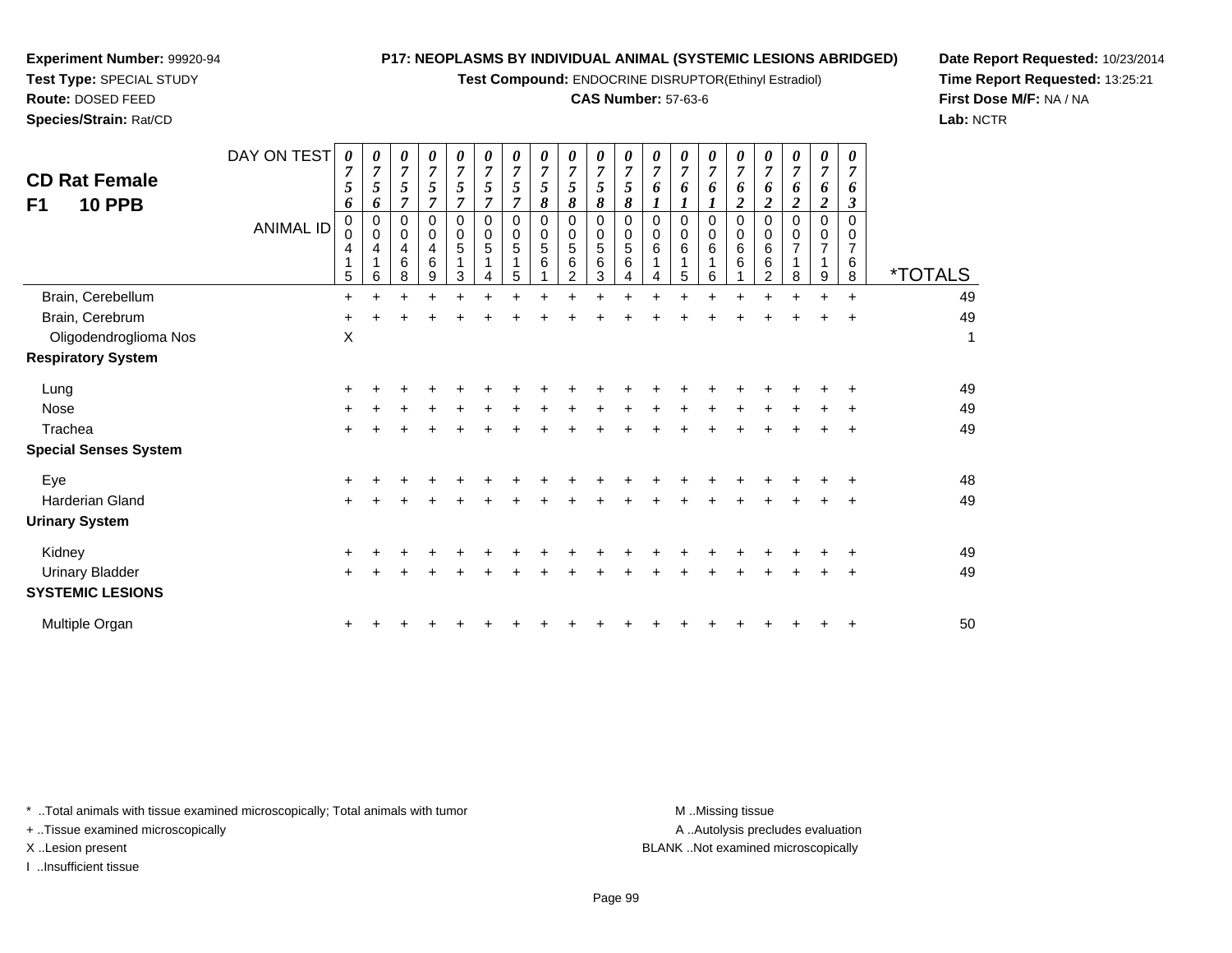**Test Compound:** ENDOCRINE DISRUPTOR(Ethinyl Estradiol)

#### **CAS Number:** 57-63-6

**Date Report Requested:** 10/23/2014**Time Report Requested:** 13:25:21**First Dose M/F:** NA / NA**Lab:** NCTR

| <b>CD Rat Female</b>                                 | DAY ON TEST      | 0<br>$\boldsymbol{2}$<br>$\pmb{8}$         | $\boldsymbol{\theta}$<br>5<br>$\boldsymbol{l}$                   | 0<br>$\mathfrak{s}$<br>$\boldsymbol{\delta}$               | 0<br>$\sqrt{5}$<br>$\boldsymbol{g}$              | $\boldsymbol{\theta}$<br>$\sqrt{5}$<br>9  | 0<br>6<br>$\boldsymbol{l}$                                      | $\boldsymbol{\theta}$<br>6<br>$\boldsymbol{2}$             | 0<br>6<br>$\boldsymbol{4}$           | 0<br>6<br>$\mathfrak{s}$                             | $\boldsymbol{\theta}$<br>$\pmb{6}$<br>5                                   | $\boldsymbol{\theta}$<br>6<br>$\sqrt{5}$                                       | $\boldsymbol{\theta}$<br>6<br>5                        | $\boldsymbol{\theta}$<br>6<br>6   | 0<br>6<br>6                                                  | 0<br>6<br>$\overline{7}$                       | $\boldsymbol{\theta}$<br>6<br>8                   | $\boldsymbol{\theta}$<br>6<br>8                | $\boldsymbol{\theta}$<br>6<br>8            | $\boldsymbol{\theta}$<br>$\overline{7}$<br>$\boldsymbol{\theta}$ | $\boldsymbol{\theta}$<br>$\boldsymbol{7}$<br>$\pmb{\theta}$ | $\boldsymbol{7}$                                              | $\boldsymbol{\theta}$<br>$\overline{7}$<br>$\boldsymbol{2}$ | 0<br>$\overline{7}$<br>$\boldsymbol{2}$                              | 0<br>$\overline{7}$<br>$\boldsymbol{2}$            | $\boldsymbol{\theta}$<br>$\overline{7}$<br>$\boldsymbol{\beta}$ | $\boldsymbol{\theta}$<br>$\boldsymbol{7}$<br>$\mathfrak{H}$ | $\boldsymbol{\theta}$<br>$\overline{7}$<br>5        | 0<br>$\overline{7}$<br>5                                | 0<br>$\overline{7}$<br>$\overline{5}$                                      | 0<br>$\overline{7}$<br>5 |                      |
|------------------------------------------------------|------------------|--------------------------------------------|------------------------------------------------------------------|------------------------------------------------------------|--------------------------------------------------|-------------------------------------------|-----------------------------------------------------------------|------------------------------------------------------------|--------------------------------------|------------------------------------------------------|---------------------------------------------------------------------------|--------------------------------------------------------------------------------|--------------------------------------------------------|-----------------------------------|--------------------------------------------------------------|------------------------------------------------|---------------------------------------------------|------------------------------------------------|--------------------------------------------|------------------------------------------------------------------|-------------------------------------------------------------|---------------------------------------------------------------|-------------------------------------------------------------|----------------------------------------------------------------------|----------------------------------------------------|-----------------------------------------------------------------|-------------------------------------------------------------|-----------------------------------------------------|---------------------------------------------------------|----------------------------------------------------------------------------|--------------------------|----------------------|
| F <sub>1</sub><br><b>50 PPB</b>                      |                  | 9                                          | 6                                                                | $\boldsymbol{4}$                                           | $\overline{2}$                                   | $\overline{7}$                            | $\boldsymbol{4}$                                                | 6                                                          | 6                                    | 0                                                    | $\boldsymbol{\beta}$                                                      | $\boldsymbol{4}$                                                               | 8                                                      | 6                                 | 6                                                            | 0                                              | $\boldsymbol{\theta}$                             | $\overline{7}$                                 | 9                                          | $\mathbf{I}$                                                     | 6                                                           | 1                                                             | $\boldsymbol{2}$                                            | 6                                                                    | $\overline{7}$                                     | $\boldsymbol{\theta}$                                           | 6                                                           | 6                                                   | 6                                                       | 6                                                                          | 7                        |                      |
|                                                      | <b>ANIMAL ID</b> | $\mathbf 0$<br>0<br>0<br>$\mathbf{1}$<br>8 | $\mathbf 0$<br>$\mathbf 0$<br>$\pmb{0}$<br>$\boldsymbol{7}$<br>2 | $\mathbf 0$<br>$\mathbf 0$<br>$\overline{\mathbf{c}}$<br>3 | $\mathbf 0$<br>0<br>$\mathbf 1$<br>$\frac{2}{9}$ | $\mathbf 0$<br>$\mathbf 0$<br>1<br>4<br>3 | $\mathbf 0$<br>$\mathbf 0$<br>$\overline{1}$<br>$\sqrt{5}$<br>5 | $\mathbf 0$<br>$\Omega$<br>1<br>$\overline{7}$<br>$\Omega$ | $\mathbf 0$<br>$\mathbf 0$<br>9<br>5 | 0<br>0<br>$\overline{c}$<br>$\mathsf{O}\xspace$<br>3 | $\mathbf 0$<br>$\,0\,$<br>$\overline{c}$<br>$\mathbf 0$<br>$\overline{ }$ | $\mathbf 0$<br>$\mathbf 0$<br>$\overline{c}$<br>$\mathbf{1}$<br>$\overline{2}$ | $\mathbf 0$<br>$\mathbf 0$<br>$\overline{2}$<br>1<br>6 | $\mathbf 0$<br>0<br>$\frac{2}{3}$ | $\mathbf 0$<br>0<br>$\frac{2}{2}$<br>$\overline{\mathbf{A}}$ | $\mathbf 0$<br>$\pmb{0}$<br>$\frac{2}{3}$<br>6 | $\mathbf 0$<br>0<br>$\frac{2}{5}$<br>$\mathbf{3}$ | $\mathbf 0$<br>$\pmb{0}$<br>$\frac{2}{6}$<br>5 | 0<br>0<br>$\overline{2}$<br>$\overline{7}$ | $\mathbf 0$<br>$\mathbf 0$<br>$\overline{2}$<br>$9\,$            | $\mathbf 0$<br>$\mathbf 0$<br>$\sqrt{3}$<br>0<br>8          | $\mathbf 0$<br>0<br>$\ensuremath{\mathsf{3}}$<br>$\mathbf{1}$ | $\mathbf 0$<br>0<br>$\sqrt{3}$<br>$\sqrt{3}$<br>$\Omega$    | $\mathbf 0$<br>0<br>$\ensuremath{\mathsf{3}}$<br>$\overline{4}$<br>3 | $\mathbf 0$<br>$\mathbf 0$<br>$\sqrt{3}$<br>4<br>4 | $\mathbf 0$<br>0<br>$\mathbf{3}$<br>5                           | $\mathbf 0$<br>$\Omega$<br>9                                | $\mathbf 0$<br>0<br>4<br>$\overline{c}$<br>$\Omega$ | $\overline{0}$<br>$\mathbf{0}$<br>4<br>$\boldsymbol{2}$ | $\mathbf 0$<br>$\mathbf 0$<br>$\overline{7}$<br>$\overline{7}$<br>$\Omega$ | $\mathbf 0$<br>0<br>4    | $\Omega$<br>$\Omega$ |
| <b>Alimentary System</b>                             |                  |                                            |                                                                  |                                                            |                                                  |                                           |                                                                 |                                                            |                                      |                                                      |                                                                           |                                                                                |                                                        |                                   |                                                              |                                                |                                                   |                                                |                                            |                                                                  |                                                             |                                                               |                                                             |                                                                      |                                                    |                                                                 |                                                             |                                                     |                                                         |                                                                            |                          |                      |
| Esophagus                                            |                  |                                            |                                                                  |                                                            |                                                  |                                           |                                                                 |                                                            |                                      |                                                      |                                                                           |                                                                                |                                                        |                                   |                                                              |                                                |                                                   |                                                |                                            |                                                                  |                                                             |                                                               |                                                             |                                                                      |                                                    |                                                                 |                                                             |                                                     |                                                         |                                                                            |                          |                      |
| Intestine Large, Cecum                               |                  |                                            |                                                                  |                                                            |                                                  |                                           |                                                                 |                                                            |                                      |                                                      |                                                                           |                                                                                |                                                        |                                   |                                                              |                                                |                                                   |                                                |                                            |                                                                  |                                                             |                                                               |                                                             |                                                                      |                                                    |                                                                 |                                                             |                                                     |                                                         |                                                                            |                          |                      |
| Intestine Large, Colon                               |                  |                                            |                                                                  |                                                            |                                                  |                                           |                                                                 |                                                            |                                      |                                                      |                                                                           |                                                                                |                                                        |                                   |                                                              |                                                |                                                   |                                                |                                            |                                                                  |                                                             |                                                               |                                                             |                                                                      |                                                    |                                                                 |                                                             |                                                     |                                                         |                                                                            |                          |                      |
| Intestine Large, Rectum                              |                  |                                            |                                                                  |                                                            |                                                  |                                           |                                                                 |                                                            |                                      |                                                      |                                                                           |                                                                                |                                                        |                                   |                                                              |                                                |                                                   |                                                |                                            |                                                                  |                                                             |                                                               |                                                             |                                                                      |                                                    |                                                                 |                                                             |                                                     |                                                         |                                                                            |                          |                      |
| Granular Cell Tumor Malignant, Metastatic,<br>Vagina |                  |                                            |                                                                  |                                                            |                                                  |                                           |                                                                 |                                                            |                                      | X                                                    |                                                                           |                                                                                |                                                        |                                   |                                                              |                                                |                                                   |                                                |                                            |                                                                  |                                                             |                                                               |                                                             |                                                                      |                                                    |                                                                 |                                                             |                                                     |                                                         |                                                                            |                          |                      |
| Intestine Small, Duodenum                            |                  |                                            |                                                                  |                                                            |                                                  |                                           |                                                                 |                                                            |                                      |                                                      |                                                                           |                                                                                |                                                        |                                   |                                                              |                                                |                                                   |                                                |                                            |                                                                  |                                                             |                                                               |                                                             |                                                                      |                                                    |                                                                 |                                                             |                                                     |                                                         |                                                                            |                          |                      |
| Intestine Small, Ileum                               |                  |                                            |                                                                  |                                                            |                                                  |                                           |                                                                 |                                                            |                                      |                                                      |                                                                           |                                                                                |                                                        |                                   |                                                              |                                                |                                                   |                                                |                                            |                                                                  |                                                             |                                                               |                                                             |                                                                      |                                                    |                                                                 |                                                             |                                                     |                                                         |                                                                            |                          |                      |
| Intestine Small, Jejunum                             |                  |                                            |                                                                  |                                                            |                                                  |                                           |                                                                 |                                                            |                                      |                                                      |                                                                           |                                                                                |                                                        |                                   |                                                              |                                                |                                                   |                                                |                                            |                                                                  |                                                             |                                                               |                                                             |                                                                      |                                                    |                                                                 |                                                             |                                                     |                                                         |                                                                            |                          |                      |
| Liver                                                |                  |                                            |                                                                  |                                                            |                                                  |                                           |                                                                 |                                                            |                                      |                                                      |                                                                           |                                                                                |                                                        |                                   |                                                              |                                                |                                                   |                                                |                                            |                                                                  |                                                             |                                                               |                                                             |                                                                      |                                                    |                                                                 |                                                             |                                                     |                                                         |                                                                            |                          |                      |
| Hepatocellular Adenoma                               |                  |                                            |                                                                  |                                                            |                                                  |                                           |                                                                 |                                                            |                                      |                                                      |                                                                           |                                                                                |                                                        |                                   |                                                              |                                                |                                                   | Χ                                              |                                            |                                                                  |                                                             |                                                               |                                                             |                                                                      |                                                    |                                                                 |                                                             |                                                     |                                                         | X                                                                          |                          |                      |
| Mesentery                                            |                  |                                            |                                                                  |                                                            |                                                  |                                           |                                                                 |                                                            |                                      |                                                      |                                                                           |                                                                                |                                                        |                                   |                                                              |                                                |                                                   |                                                |                                            |                                                                  |                                                             |                                                               |                                                             |                                                                      |                                                    |                                                                 |                                                             |                                                     |                                                         |                                                                            |                          |                      |
| Oral Mucosa                                          |                  |                                            |                                                                  |                                                            |                                                  |                                           |                                                                 |                                                            |                                      |                                                      |                                                                           |                                                                                |                                                        |                                   |                                                              | $\ddot{}$                                      |                                                   |                                                |                                            |                                                                  |                                                             |                                                               | +                                                           |                                                                      |                                                    |                                                                 |                                                             |                                                     |                                                         |                                                                            |                          |                      |
| Squamous Cell Carcinoma                              |                  |                                            |                                                                  |                                                            |                                                  |                                           |                                                                 |                                                            |                                      |                                                      |                                                                           |                                                                                |                                                        |                                   |                                                              | X                                              |                                                   |                                                |                                            |                                                                  |                                                             |                                                               | X                                                           |                                                                      |                                                    |                                                                 |                                                             |                                                     |                                                         |                                                                            |                          |                      |
| Pancreas                                             |                  |                                            |                                                                  |                                                            |                                                  |                                           |                                                                 |                                                            |                                      |                                                      |                                                                           |                                                                                |                                                        |                                   |                                                              |                                                |                                                   |                                                |                                            |                                                                  |                                                             |                                                               |                                                             |                                                                      |                                                    |                                                                 |                                                             |                                                     |                                                         |                                                                            |                          |                      |
| Acinar Cell, Adenocarcinoma                          |                  |                                            |                                                                  |                                                            |                                                  |                                           |                                                                 |                                                            |                                      |                                                      |                                                                           |                                                                                |                                                        |                                   |                                                              |                                                |                                                   |                                                |                                            |                                                                  |                                                             |                                                               |                                                             |                                                                      |                                                    |                                                                 |                                                             |                                                     |                                                         |                                                                            |                          |                      |
| <b>Salivary Glands</b>                               |                  |                                            |                                                                  |                                                            |                                                  |                                           |                                                                 |                                                            |                                      |                                                      |                                                                           |                                                                                |                                                        |                                   |                                                              |                                                |                                                   |                                                |                                            |                                                                  |                                                             |                                                               |                                                             |                                                                      |                                                    |                                                                 |                                                             |                                                     |                                                         |                                                                            |                          |                      |
| Stomach, Forestomach                                 |                  |                                            |                                                                  |                                                            |                                                  |                                           |                                                                 |                                                            |                                      |                                                      |                                                                           |                                                                                |                                                        |                                   |                                                              |                                                |                                                   |                                                |                                            |                                                                  |                                                             |                                                               |                                                             |                                                                      |                                                    |                                                                 |                                                             |                                                     |                                                         |                                                                            |                          |                      |
| Stomach, Glandular                                   |                  |                                            |                                                                  |                                                            |                                                  |                                           |                                                                 |                                                            |                                      |                                                      |                                                                           |                                                                                |                                                        |                                   |                                                              |                                                |                                                   |                                                |                                            |                                                                  |                                                             |                                                               |                                                             |                                                                      |                                                    |                                                                 |                                                             |                                                     |                                                         |                                                                            |                          |                      |
| <b>Cardiovascular System</b>                         |                  |                                            |                                                                  |                                                            |                                                  |                                           |                                                                 |                                                            |                                      |                                                      |                                                                           |                                                                                |                                                        |                                   |                                                              |                                                |                                                   |                                                |                                            |                                                                  |                                                             |                                                               |                                                             |                                                                      |                                                    |                                                                 |                                                             |                                                     |                                                         |                                                                            |                          |                      |
| <b>Blood Vessel</b>                                  |                  |                                            |                                                                  |                                                            |                                                  |                                           |                                                                 |                                                            |                                      |                                                      |                                                                           |                                                                                |                                                        |                                   |                                                              |                                                |                                                   |                                                |                                            |                                                                  |                                                             |                                                               |                                                             |                                                                      |                                                    |                                                                 |                                                             |                                                     |                                                         |                                                                            |                          |                      |

\* ..Total animals with tissue examined microscopically; Total animals with tumor **M** . Missing tissue M ..Missing tissue A ..Autolysis precludes evaluation + ..Tissue examined microscopically X ..Lesion present BLANK ..Not examined microscopicallyI ..Insufficient tissue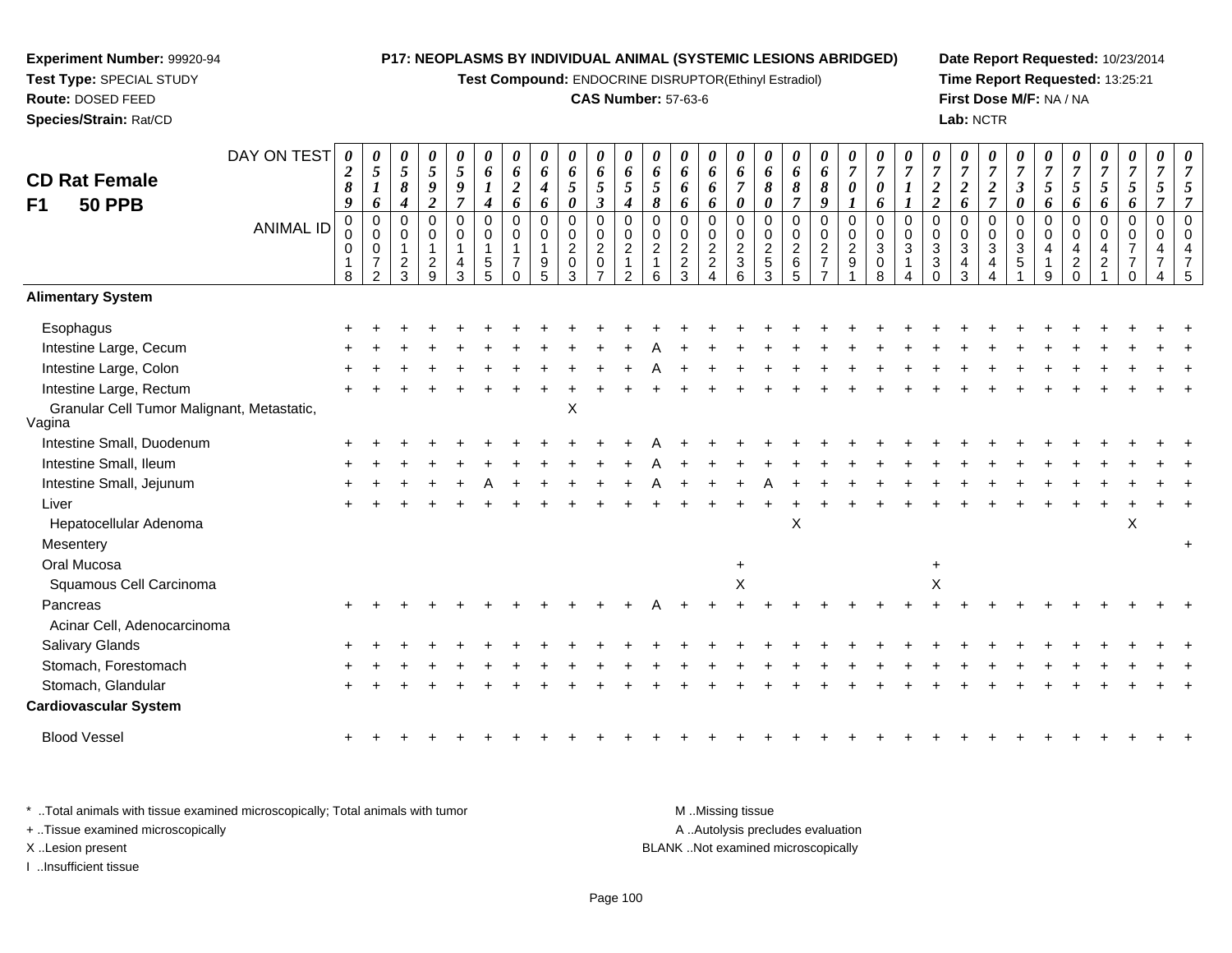**Test Compound:** ENDOCRINE DISRUPTOR(Ethinyl Estradiol)

#### **CAS Number:** 57-63-6

**Date Report Requested:** 10/23/2014**Time Report Requested:** 13:25:21**First Dose M/F:** NA / NA**Lab:** NCTR

| <b>CD Rat Female</b><br>F1<br><b>50 PPB</b>             | DAY ON TEST<br><b>ANIMAL ID</b> | 0<br>$\boldsymbol{2}$<br>8<br>$\boldsymbol{g}$<br>$\mathbf 0$<br>0<br>0<br>8 | $\boldsymbol{\theta}$<br>$\overline{5}$<br>$\boldsymbol{l}$<br>6<br>$\Omega$<br>$\mathbf 0$<br>$\mathbf 0$<br>$\overline{7}$<br>$\overline{2}$ | 0<br>5<br>8<br>4<br>0<br>$\mathbf 0$<br>$\overline{c}$<br>3 | 0<br>5<br>9<br>$\overline{2}$<br>$\Omega$<br>0<br>$\mathbf{1}$<br>$\overline{c}$<br>9 | 0<br>$\mathfrak{s}$<br>9<br>$\overline{7}$<br>$\Omega$<br>$\mathbf 0$<br>1<br>4<br>3 | 0<br>6<br>$\boldsymbol{l}$<br>$\boldsymbol{4}$<br>$\mathbf 0$<br>0<br>$\mathbf 1$<br>$\overline{5}$<br>5 | $\boldsymbol{\theta}$<br>6<br>$\boldsymbol{2}$<br>6<br>$\mathbf 0$<br>$\mathbf 0$<br>$\mathbf{1}$<br>$\overline{7}$<br>$\Omega$ | 0<br>6<br>$\boldsymbol{4}$<br>6<br>$\Omega$<br>0<br>9<br>5 | 0<br>6<br>5<br>0<br>0<br>0<br>$\overline{2}$<br>$\mathsf 0$<br>3 | 0<br>6<br>5<br>$\boldsymbol{\beta}$<br>$\Omega$<br>$\mathbf 0$<br>$\overline{2}$<br>$\mathbf 0$<br>$\overline{7}$ | 0<br>6<br>5<br>$\boldsymbol{4}$<br>$\mathbf 0$<br>$\mathbf 0$<br>$\overline{c}$<br>$\mathbf 1$<br>2 | $\boldsymbol{\theta}$<br>6<br>$\mathfrak{s}$<br>$\pmb{8}$<br>$\Omega$<br>$\mathbf 0$<br>$\sqrt{2}$<br>$\mathbf{1}$<br>6 | 0<br>6<br>6<br>6<br>0<br>0<br>$\overline{c}$<br>$\boldsymbol{2}$<br>3 | 0<br>6<br>6<br>6<br>0<br>0<br>$\overline{a}$<br>$\sqrt{2}$<br>$\overline{\mathbf{4}}$ | 0<br>6<br>$\overline{\tau}$<br>0<br>$\Omega$<br>$\mathbf 0$<br>$\boldsymbol{2}$<br>$\ensuremath{\mathsf{3}}$<br>6 | $\boldsymbol{\theta}$<br>6<br>8<br>0<br>$\Omega$<br>$\mathbf 0$<br>$\sqrt{2}$<br>$\,$ 5 $\,$<br>3 | 6<br>8<br>$\overline{7}$<br>$\Omega$<br>$\mathbf 0$<br>$\sqrt{2}$<br>$\,6\,$<br>5 | 0<br>6<br>8<br>9<br>$\Omega$<br>0<br>$\overline{a}$<br>$\overline{7}$ | 0<br>$\boldsymbol{7}$<br>$\pmb{\theta}$<br>$\mathbf{I}$<br>0<br>0<br>$\overline{2}$<br>$9\,$ | 0<br>$\overline{7}$<br>0<br>6<br>$\Omega$<br>$\mathbf 0$<br>$\sqrt{3}$<br>$\pmb{0}$<br>8 | $\boldsymbol{\theta}$<br>$\overline{7}$<br>$\Omega$<br>$\mathbf 0$<br>3 | $\overline{7}$<br>$\boldsymbol{2}$<br>$\overline{2}$<br>$\Omega$<br>$\mathbf 0$<br>$\sqrt{3}$<br>$\mathbf{3}$<br>$\Omega$ | 0<br>$\overline{7}$<br>$\overline{c}$<br>6<br>0<br>0<br>3<br>4<br>3 | 0<br>$\overline{7}$<br>$\boldsymbol{2}$<br>$\overline{7}$<br>$\Omega$<br>0<br>$\mathbf{3}$<br>4 | $\boldsymbol{\theta}$<br>$\overline{7}$<br>$\boldsymbol{\beta}$<br>0<br>$\Omega$<br>$\mathbf 0$<br>$\sqrt{3}$<br>$\sqrt{5}$ | 0<br>$\overline{7}$<br>5<br>6<br>$\Omega$<br>$\mathbf 0$<br>4<br>9 | $\overline{7}$<br>$\mathfrak{s}$<br>6<br>$\Omega$<br>$\mathbf 0$<br>4<br>$\overline{2}$<br>$\Omega$ | 0<br>$\overline{7}$<br>5<br>6<br>0<br>0<br>4<br>$\overline{2}$ | 0<br>$\boldsymbol{7}$<br>$\mathfrak{z}$<br>6<br>0<br>0<br>$\overline{7}$<br>$\overline{7}$<br>0 | 0<br>$\overline{7}$<br>5<br>$\Omega$<br>$\mathbf 0$<br>4 | 0 |
|---------------------------------------------------------|---------------------------------|------------------------------------------------------------------------------|------------------------------------------------------------------------------------------------------------------------------------------------|-------------------------------------------------------------|---------------------------------------------------------------------------------------|--------------------------------------------------------------------------------------|----------------------------------------------------------------------------------------------------------|---------------------------------------------------------------------------------------------------------------------------------|------------------------------------------------------------|------------------------------------------------------------------|-------------------------------------------------------------------------------------------------------------------|-----------------------------------------------------------------------------------------------------|-------------------------------------------------------------------------------------------------------------------------|-----------------------------------------------------------------------|---------------------------------------------------------------------------------------|-------------------------------------------------------------------------------------------------------------------|---------------------------------------------------------------------------------------------------|-----------------------------------------------------------------------------------|-----------------------------------------------------------------------|----------------------------------------------------------------------------------------------|------------------------------------------------------------------------------------------|-------------------------------------------------------------------------|---------------------------------------------------------------------------------------------------------------------------|---------------------------------------------------------------------|-------------------------------------------------------------------------------------------------|-----------------------------------------------------------------------------------------------------------------------------|--------------------------------------------------------------------|-----------------------------------------------------------------------------------------------------|----------------------------------------------------------------|-------------------------------------------------------------------------------------------------|----------------------------------------------------------|---|
| Heart                                                   |                                 | $\ddot{}$                                                                    |                                                                                                                                                |                                                             |                                                                                       |                                                                                      |                                                                                                          |                                                                                                                                 |                                                            |                                                                  |                                                                                                                   |                                                                                                     |                                                                                                                         |                                                                       |                                                                                       |                                                                                                                   |                                                                                                   |                                                                                   |                                                                       |                                                                                              |                                                                                          |                                                                         |                                                                                                                           |                                                                     |                                                                                                 |                                                                                                                             |                                                                    |                                                                                                     |                                                                |                                                                                                 |                                                          |   |
| <b>Endocrine System</b>                                 |                                 |                                                                              |                                                                                                                                                |                                                             |                                                                                       |                                                                                      |                                                                                                          |                                                                                                                                 |                                                            |                                                                  |                                                                                                                   |                                                                                                     |                                                                                                                         |                                                                       |                                                                                       |                                                                                                                   |                                                                                                   |                                                                                   |                                                                       |                                                                                              |                                                                                          |                                                                         |                                                                                                                           |                                                                     |                                                                                                 |                                                                                                                             |                                                                    |                                                                                                     |                                                                |                                                                                                 |                                                          |   |
| <b>Adrenal Cortex</b>                                   |                                 |                                                                              |                                                                                                                                                |                                                             |                                                                                       |                                                                                      |                                                                                                          |                                                                                                                                 |                                                            |                                                                  |                                                                                                                   |                                                                                                     |                                                                                                                         |                                                                       |                                                                                       |                                                                                                                   |                                                                                                   |                                                                                   |                                                                       |                                                                                              |                                                                                          |                                                                         |                                                                                                                           |                                                                     |                                                                                                 |                                                                                                                             |                                                                    |                                                                                                     |                                                                |                                                                                                 |                                                          |   |
| Adenoma                                                 |                                 |                                                                              |                                                                                                                                                | X                                                           |                                                                                       |                                                                                      |                                                                                                          |                                                                                                                                 |                                                            |                                                                  |                                                                                                                   |                                                                                                     |                                                                                                                         |                                                                       |                                                                                       |                                                                                                                   |                                                                                                   |                                                                                   |                                                                       |                                                                                              |                                                                                          |                                                                         |                                                                                                                           |                                                                     |                                                                                                 |                                                                                                                             |                                                                    |                                                                                                     |                                                                |                                                                                                 |                                                          |   |
| Adrenal Medulla                                         |                                 |                                                                              |                                                                                                                                                |                                                             |                                                                                       |                                                                                      |                                                                                                          |                                                                                                                                 |                                                            |                                                                  |                                                                                                                   |                                                                                                     |                                                                                                                         |                                                                       |                                                                                       |                                                                                                                   |                                                                                                   |                                                                                   |                                                                       |                                                                                              |                                                                                          |                                                                         |                                                                                                                           |                                                                     |                                                                                                 |                                                                                                                             |                                                                    |                                                                                                     |                                                                |                                                                                                 |                                                          |   |
| Islets, Pancreatic                                      |                                 |                                                                              |                                                                                                                                                |                                                             |                                                                                       |                                                                                      |                                                                                                          |                                                                                                                                 |                                                            |                                                                  |                                                                                                                   |                                                                                                     |                                                                                                                         |                                                                       |                                                                                       |                                                                                                                   |                                                                                                   |                                                                                   |                                                                       |                                                                                              |                                                                                          |                                                                         |                                                                                                                           |                                                                     |                                                                                                 |                                                                                                                             |                                                                    |                                                                                                     |                                                                |                                                                                                 |                                                          |   |
| Adenoma                                                 |                                 |                                                                              |                                                                                                                                                |                                                             |                                                                                       |                                                                                      |                                                                                                          |                                                                                                                                 |                                                            | $\boldsymbol{\mathsf{X}}$                                        |                                                                                                                   |                                                                                                     |                                                                                                                         |                                                                       |                                                                                       |                                                                                                                   |                                                                                                   |                                                                                   |                                                                       |                                                                                              |                                                                                          |                                                                         |                                                                                                                           |                                                                     |                                                                                                 |                                                                                                                             |                                                                    |                                                                                                     |                                                                |                                                                                                 |                                                          |   |
| Carcinoma                                               |                                 |                                                                              |                                                                                                                                                |                                                             |                                                                                       |                                                                                      |                                                                                                          |                                                                                                                                 |                                                            |                                                                  |                                                                                                                   |                                                                                                     |                                                                                                                         |                                                                       |                                                                                       |                                                                                                                   |                                                                                                   |                                                                                   |                                                                       |                                                                                              |                                                                                          |                                                                         |                                                                                                                           |                                                                     |                                                                                                 |                                                                                                                             |                                                                    |                                                                                                     |                                                                |                                                                                                 |                                                          |   |
| Parathyroid Gland                                       |                                 |                                                                              |                                                                                                                                                |                                                             |                                                                                       |                                                                                      |                                                                                                          |                                                                                                                                 |                                                            |                                                                  |                                                                                                                   |                                                                                                     | м                                                                                                                       |                                                                       |                                                                                       |                                                                                                                   |                                                                                                   |                                                                                   |                                                                       |                                                                                              |                                                                                          |                                                                         |                                                                                                                           |                                                                     |                                                                                                 |                                                                                                                             |                                                                    |                                                                                                     |                                                                |                                                                                                 |                                                          |   |
| Adenoma                                                 |                                 |                                                                              |                                                                                                                                                |                                                             |                                                                                       |                                                                                      |                                                                                                          |                                                                                                                                 |                                                            |                                                                  |                                                                                                                   |                                                                                                     |                                                                                                                         |                                                                       |                                                                                       |                                                                                                                   |                                                                                                   |                                                                                   |                                                                       |                                                                                              |                                                                                          |                                                                         |                                                                                                                           |                                                                     |                                                                                                 |                                                                                                                             |                                                                    |                                                                                                     |                                                                |                                                                                                 |                                                          |   |
| <b>Pituitary Gland</b>                                  |                                 |                                                                              |                                                                                                                                                |                                                             |                                                                                       |                                                                                      |                                                                                                          |                                                                                                                                 |                                                            |                                                                  |                                                                                                                   |                                                                                                     |                                                                                                                         |                                                                       |                                                                                       |                                                                                                                   |                                                                                                   |                                                                                   |                                                                       |                                                                                              |                                                                                          |                                                                         |                                                                                                                           |                                                                     |                                                                                                 |                                                                                                                             |                                                                    |                                                                                                     |                                                                |                                                                                                 |                                                          |   |
| Pars Distalis, Adenoma                                  |                                 |                                                                              |                                                                                                                                                | $X$ $X$ $X$                                                 |                                                                                       |                                                                                      |                                                                                                          | $\mathsf{X}$                                                                                                                    | $\mathsf{X}$                                               |                                                                  | $X -$                                                                                                             |                                                                                                     | X X X X                                                                                                                 |                                                                       |                                                                                       |                                                                                                                   | X                                                                                                 |                                                                                   |                                                                       | X X X                                                                                        |                                                                                          | $X$ $X$                                                                 |                                                                                                                           |                                                                     |                                                                                                 | $\mathsf{X}$                                                                                                                | X                                                                  | $X \times X$                                                                                        |                                                                | $\mathsf{X}$                                                                                    | $X$ $X$                                                  |   |
| Pars Distalis, Carcinoma                                |                                 |                                                                              |                                                                                                                                                |                                                             |                                                                                       |                                                                                      |                                                                                                          |                                                                                                                                 |                                                            | $\boldsymbol{\mathsf{X}}$                                        |                                                                                                                   |                                                                                                     |                                                                                                                         |                                                                       |                                                                                       |                                                                                                                   |                                                                                                   |                                                                                   |                                                                       |                                                                                              |                                                                                          |                                                                         |                                                                                                                           |                                                                     |                                                                                                 |                                                                                                                             |                                                                    |                                                                                                     |                                                                |                                                                                                 |                                                          |   |
| Pars Nervosa, Schwannoma Malignant,<br>Metastatic, Nose |                                 | X                                                                            |                                                                                                                                                |                                                             |                                                                                       |                                                                                      |                                                                                                          |                                                                                                                                 |                                                            |                                                                  |                                                                                                                   |                                                                                                     |                                                                                                                         |                                                                       |                                                                                       |                                                                                                                   |                                                                                                   |                                                                                   |                                                                       |                                                                                              |                                                                                          |                                                                         |                                                                                                                           |                                                                     |                                                                                                 |                                                                                                                             |                                                                    |                                                                                                     |                                                                |                                                                                                 |                                                          |   |
| <b>Thyroid Gland</b>                                    |                                 |                                                                              |                                                                                                                                                |                                                             |                                                                                       |                                                                                      |                                                                                                          |                                                                                                                                 |                                                            |                                                                  |                                                                                                                   |                                                                                                     |                                                                                                                         |                                                                       |                                                                                       |                                                                                                                   |                                                                                                   |                                                                                   |                                                                       |                                                                                              |                                                                                          |                                                                         |                                                                                                                           |                                                                     |                                                                                                 |                                                                                                                             |                                                                    |                                                                                                     |                                                                |                                                                                                 |                                                          |   |
| C Cell, Adenoma                                         |                                 |                                                                              |                                                                                                                                                |                                                             |                                                                                       |                                                                                      |                                                                                                          |                                                                                                                                 |                                                            |                                                                  |                                                                                                                   |                                                                                                     |                                                                                                                         |                                                                       |                                                                                       |                                                                                                                   |                                                                                                   |                                                                                   |                                                                       |                                                                                              |                                                                                          | $\boldsymbol{\mathsf{X}}$                                               |                                                                                                                           |                                                                     |                                                                                                 |                                                                                                                             |                                                                    |                                                                                                     |                                                                |                                                                                                 |                                                          |   |
| <b>General Body System</b>                              |                                 |                                                                              |                                                                                                                                                |                                                             |                                                                                       |                                                                                      |                                                                                                          |                                                                                                                                 |                                                            |                                                                  |                                                                                                                   |                                                                                                     |                                                                                                                         |                                                                       |                                                                                       |                                                                                                                   |                                                                                                   |                                                                                   |                                                                       |                                                                                              |                                                                                          |                                                                         |                                                                                                                           |                                                                     |                                                                                                 |                                                                                                                             |                                                                    |                                                                                                     |                                                                |                                                                                                 |                                                          |   |
| <b>NONE</b>                                             |                                 |                                                                              |                                                                                                                                                |                                                             |                                                                                       |                                                                                      |                                                                                                          |                                                                                                                                 |                                                            |                                                                  |                                                                                                                   |                                                                                                     |                                                                                                                         |                                                                       |                                                                                       |                                                                                                                   |                                                                                                   |                                                                                   |                                                                       |                                                                                              |                                                                                          |                                                                         |                                                                                                                           |                                                                     |                                                                                                 |                                                                                                                             |                                                                    |                                                                                                     |                                                                |                                                                                                 |                                                          |   |
| <b>Genital System</b>                                   |                                 |                                                                              |                                                                                                                                                |                                                             |                                                                                       |                                                                                      |                                                                                                          |                                                                                                                                 |                                                            |                                                                  |                                                                                                                   |                                                                                                     |                                                                                                                         |                                                                       |                                                                                       |                                                                                                                   |                                                                                                   |                                                                                   |                                                                       |                                                                                              |                                                                                          |                                                                         |                                                                                                                           |                                                                     |                                                                                                 |                                                                                                                             |                                                                    |                                                                                                     |                                                                |                                                                                                 |                                                          |   |
| <b>Clitoral Gland</b>                                   |                                 |                                                                              |                                                                                                                                                |                                                             |                                                                                       |                                                                                      |                                                                                                          |                                                                                                                                 |                                                            |                                                                  |                                                                                                                   |                                                                                                     |                                                                                                                         |                                                                       |                                                                                       |                                                                                                                   |                                                                                                   |                                                                                   |                                                                       |                                                                                              |                                                                                          |                                                                         |                                                                                                                           |                                                                     |                                                                                                 |                                                                                                                             |                                                                    |                                                                                                     |                                                                |                                                                                                 |                                                          |   |
|                                                         |                                 |                                                                              |                                                                                                                                                |                                                             |                                                                                       |                                                                                      |                                                                                                          |                                                                                                                                 |                                                            |                                                                  |                                                                                                                   |                                                                                                     |                                                                                                                         |                                                                       |                                                                                       |                                                                                                                   |                                                                                                   |                                                                                   |                                                                       |                                                                                              |                                                                                          |                                                                         |                                                                                                                           |                                                                     |                                                                                                 |                                                                                                                             |                                                                    |                                                                                                     |                                                                |                                                                                                 |                                                          |   |

\* ..Total animals with tissue examined microscopically; Total animals with tumor **M** . Missing tissue M ..Missing tissue A ..Autolysis precludes evaluation + ..Tissue examined microscopically X ..Lesion present BLANK ..Not examined microscopicallyI ..Insufficient tissue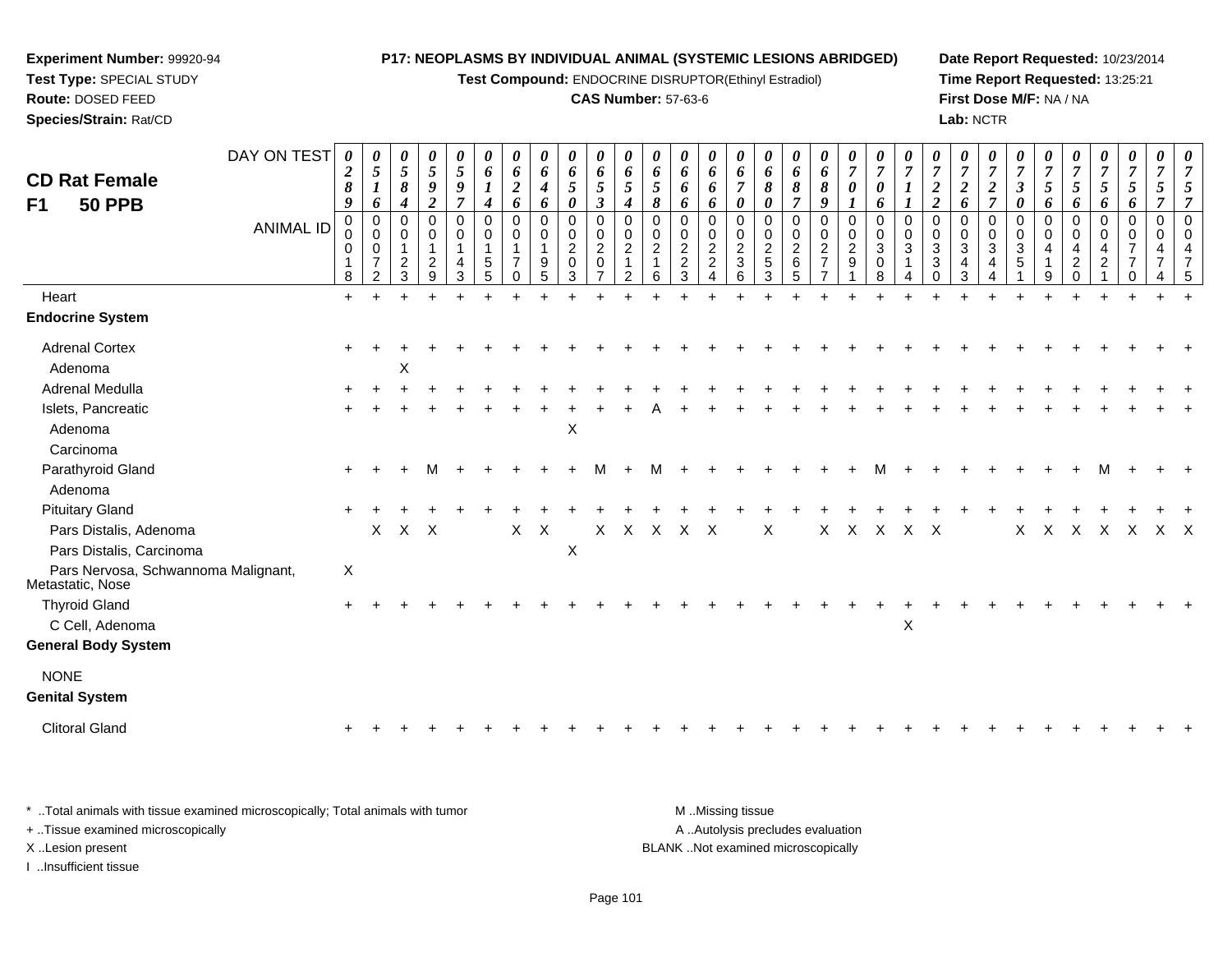**Test Compound:** ENDOCRINE DISRUPTOR(Ethinyl Estradiol)

#### **CAS Number:** 57-63-6

**Date Report Requested:** 10/23/2014**Time Report Requested:** 13:25:21**First Dose M/F:** NA / NA**Lab:** NCTR

|                                      | DAY ON TEST      | 0<br>$\boldsymbol{2}$   | 0<br>$\mathfrak{H}$                                                          | 0<br>$\mathfrak{s}$                                         | $\pmb{\theta}$<br>$\sqrt{5}$                                | 0<br>$\mathfrak{s}$                        | 0<br>6                                                     | 0<br>6                                                                   | 0<br>6                                                                            | 0<br>6                                    | 0<br>6                                                 | 0<br>6                                                                         | 0<br>6                                                                | 0<br>6                                      | 0<br>6                                                        | 0<br>6                                         | 0<br>6                                                         | 0<br>6                                                           | 0<br>$\pmb{6}$                                              | 0<br>$\boldsymbol{7}$                                       | 0<br>$\overline{7}$                                                       | 0<br>$\overline{7}$                      | 0<br>$\overline{7}$                                                   | $\boldsymbol{\theta}$<br>$\overline{7}$                                        | 0<br>$\boldsymbol{7}$                                | 0<br>$\overline{7}$                          | 0<br>$\overline{7}$                  | $\boldsymbol{\theta}$<br>$\overline{7}$          | $\boldsymbol{\theta}$<br>$\overline{7}$         | 0<br>$\boldsymbol{7}$                                                    | 0<br>$\overline{7}$                     |  |
|--------------------------------------|------------------|-------------------------|------------------------------------------------------------------------------|-------------------------------------------------------------|-------------------------------------------------------------|--------------------------------------------|------------------------------------------------------------|--------------------------------------------------------------------------|-----------------------------------------------------------------------------------|-------------------------------------------|--------------------------------------------------------|--------------------------------------------------------------------------------|-----------------------------------------------------------------------|---------------------------------------------|---------------------------------------------------------------|------------------------------------------------|----------------------------------------------------------------|------------------------------------------------------------------|-------------------------------------------------------------|-------------------------------------------------------------|---------------------------------------------------------------------------|------------------------------------------|-----------------------------------------------------------------------|--------------------------------------------------------------------------------|------------------------------------------------------|----------------------------------------------|--------------------------------------|--------------------------------------------------|-------------------------------------------------|--------------------------------------------------------------------------|-----------------------------------------|--|
| <b>CD Rat Female</b>                 |                  | 8                       | $\boldsymbol{l}$                                                             | $\boldsymbol{\delta}$                                       | $\boldsymbol{9}$                                            | 9                                          | $\boldsymbol{l}$                                           | $\boldsymbol{2}$                                                         | $\boldsymbol{4}$                                                                  | $\mathfrak{H}$                            | $\mathfrak{z}$                                         | 5                                                                              | $\mathfrak{s}$                                                        | 6                                           | 6                                                             | $\overline{7}$                                 | 8                                                              | 8                                                                | $\boldsymbol{\delta}$                                       | $\pmb{\theta}$                                              | $\boldsymbol{\theta}$                                                     |                                          | $\boldsymbol{2}$                                                      | $\boldsymbol{2}$                                                               |                                                      | $\boldsymbol{\beta}$                         | $\mathfrak{s}$                       | $\mathfrak{s}$                                   | $\mathfrak{I}$                                  | $5\overline{)}$                                                          | 5                                       |  |
| F1<br><b>50 PPB</b>                  |                  | 9                       | 6                                                                            | 4                                                           | $\boldsymbol{2}$                                            | $\overline{7}$                             | $\boldsymbol{4}$                                           | 6                                                                        | 6                                                                                 | $\pmb{\theta}$                            | $\boldsymbol{\beta}$                                   | $\boldsymbol{4}$                                                               | 8                                                                     | 6                                           | 6                                                             | 0                                              | 0                                                              | $\overline{7}$                                                   | 9                                                           | $\boldsymbol{l}$                                            | 6                                                                         |                                          | $\overline{2}$                                                        | 6                                                                              | $\frac{2}{7}$                                        | 0                                            | 6                                    | 6                                                | 6                                               | 6                                                                        | $\overline{7}$                          |  |
|                                      | <b>ANIMAL ID</b> | $\Omega$<br>0<br>0<br>8 | $\mathbf 0$<br>$\mathbf 0$<br>$\mathbf 0$<br>$\overline{7}$<br>$\mathcal{P}$ | $\mathbf 0$<br>$\mathbf 0$<br>$\mathbf{1}$<br>$\frac{2}{3}$ | $\pmb{0}$<br>$\mathbf 0$<br>$\overline{1}$<br>$\frac{2}{9}$ | $\mathbf 0$<br>0<br>$\mathbf{1}$<br>4<br>3 | $\mathbf 0$<br>$\mathbf 0$<br>$\mathbf 1$<br>$\frac{5}{5}$ | $\mathbf 0$<br>$\mathbf 0$<br>$\mathbf{1}$<br>$\overline{7}$<br>$\Omega$ | $\pmb{0}$<br>$\mathbf 0$<br>$\mathbf{1}$<br>$\begin{array}{c} 9 \\ 5 \end{array}$ | $\pmb{0}$<br>$\mathbf 0$<br>$\frac{2}{0}$ | $\pmb{0}$<br>$\mathbf 0$<br>$^2_{0}$<br>$\overline{7}$ | $\mathbf 0$<br>$\mathbf 0$<br>$\overline{c}$<br>$\mathbf{1}$<br>$\overline{2}$ | $\Omega$<br>$\mathbf 0$<br>$\begin{array}{c} 2 \\ 1 \end{array}$<br>6 | $\mathbf 0$<br>$\mathbf 0$<br>$\frac{2}{3}$ | $\mathbf 0$<br>$\mathbf 0$<br>$\frac{2}{2}$<br>$\overline{4}$ | $\pmb{0}$<br>0<br>$\frac{2}{3}$<br>$6^{\circ}$ | $\mathbf 0$<br>0<br>$\begin{array}{c} 2 \\ 5 \\ 3 \end{array}$ | $\mathbf 0$<br>$\mathbf 0$<br>$^2\phantom{1}6$<br>$\overline{5}$ | $\pmb{0}$<br>$\mathbf 0$<br>$\frac{2}{7}$<br>$\overline{7}$ | $\pmb{0}$<br>$\mathbf 0$<br>$\frac{2}{9}$<br>$\overline{1}$ | $\mathbf 0$<br>$\mathbf 0$<br>$\mathbf{3}$<br>$\pmb{0}$<br>$\overline{8}$ | $\Omega$<br>$\mathbf 0$<br>3<br>$\Delta$ | $\Omega$<br>$\mathbf 0$<br>$\ensuremath{\mathsf{3}}$<br>3<br>$\Omega$ | $\mathbf 0$<br>$\mathbf 0$<br>$\ensuremath{\mathsf{3}}$<br>$\overline{4}$<br>3 | $\mathbf 0$<br>$\mathbf 0$<br>$\mathbf{3}$<br>4<br>Δ | $\pmb{0}$<br>0<br>$\mathbf{3}$<br>$\sqrt{5}$ | $\mathbf 0$<br>$\mathbf 0$<br>4<br>9 | $\mathbf 0$<br>$\mathbf 0$<br>4<br>$\frac{2}{0}$ | $\pmb{0}$<br>$\mathbf 0$<br>4<br>$\overline{2}$ | $\pmb{0}$<br>$\mathbf 0$<br>$\overline{7}$<br>$\overline{7}$<br>$\Omega$ | $\pmb{0}$<br>$\mathbf 0$<br>4<br>7<br>4 |  |
| Adenoma                              |                  |                         |                                                                              |                                                             |                                                             |                                            |                                                            |                                                                          |                                                                                   |                                           | $\mathsf{X}$                                           | $\mathsf X$                                                                    |                                                                       |                                             |                                                               |                                                |                                                                |                                                                  |                                                             |                                                             |                                                                           |                                          |                                                                       |                                                                                |                                                      |                                              |                                      |                                                  |                                                 |                                                                          |                                         |  |
| Carcinoma                            |                  |                         |                                                                              |                                                             |                                                             |                                            |                                                            |                                                                          |                                                                                   |                                           |                                                        |                                                                                |                                                                       |                                             |                                                               |                                                |                                                                |                                                                  |                                                             |                                                             | $\boldsymbol{\mathsf{X}}$                                                 |                                          |                                                                       |                                                                                |                                                      |                                              |                                      |                                                  |                                                 |                                                                          |                                         |  |
| Squamous Cell Carcinoma              |                  |                         |                                                                              |                                                             |                                                             |                                            |                                                            |                                                                          |                                                                                   |                                           |                                                        |                                                                                |                                                                       |                                             |                                                               |                                                |                                                                |                                                                  |                                                             |                                                             |                                                                           |                                          |                                                                       |                                                                                |                                                      |                                              |                                      |                                                  | Χ                                               |                                                                          |                                         |  |
| Ovary                                |                  |                         |                                                                              |                                                             |                                                             |                                            |                                                            |                                                                          |                                                                                   |                                           |                                                        |                                                                                |                                                                       |                                             |                                                               |                                                |                                                                |                                                                  |                                                             |                                                             |                                                                           |                                          |                                                                       |                                                                                |                                                      |                                              |                                      |                                                  |                                                 |                                                                          |                                         |  |
| Oviduct                              |                  |                         |                                                                              |                                                             |                                                             |                                            |                                                            |                                                                          |                                                                                   |                                           |                                                        |                                                                                |                                                                       |                                             |                                                               |                                                |                                                                |                                                                  |                                                             |                                                             |                                                                           |                                          |                                                                       |                                                                                |                                                      |                                              |                                      |                                                  |                                                 |                                                                          |                                         |  |
| <b>Uterus</b>                        |                  |                         |                                                                              |                                                             |                                                             |                                            |                                                            |                                                                          |                                                                                   |                                           |                                                        |                                                                                |                                                                       |                                             |                                                               |                                                |                                                                |                                                                  |                                                             |                                                             |                                                                           |                                          |                                                                       |                                                                                |                                                      |                                              |                                      |                                                  |                                                 |                                                                          |                                         |  |
| Cervix, Squamous Cell Carcinoma      |                  |                         |                                                                              |                                                             |                                                             |                                            | X                                                          |                                                                          |                                                                                   |                                           |                                                        |                                                                                |                                                                       |                                             |                                                               |                                                |                                                                |                                                                  |                                                             |                                                             |                                                                           |                                          |                                                                       |                                                                                |                                                      |                                              |                                      |                                                  |                                                 |                                                                          |                                         |  |
| Endometrium, Adenoma                 |                  |                         |                                                                              |                                                             |                                                             |                                            |                                                            |                                                                          |                                                                                   |                                           |                                                        |                                                                                |                                                                       |                                             |                                                               |                                                |                                                                |                                                                  |                                                             |                                                             |                                                                           |                                          |                                                                       |                                                                                |                                                      |                                              |                                      |                                                  |                                                 |                                                                          | X                                       |  |
| Polyp Stromal                        |                  |                         |                                                                              |                                                             |                                                             |                                            |                                                            | X                                                                        |                                                                                   |                                           | $\boldsymbol{X}$                                       |                                                                                |                                                                       |                                             |                                                               |                                                |                                                                |                                                                  |                                                             |                                                             |                                                                           |                                          | $X$ $X$                                                               |                                                                                | X                                                    |                                              |                                      |                                                  |                                                 |                                                                          |                                         |  |
| Vagina                               |                  |                         |                                                                              |                                                             |                                                             |                                            |                                                            |                                                                          |                                                                                   |                                           | $+$                                                    |                                                                                |                                                                       |                                             |                                                               |                                                |                                                                |                                                                  |                                                             |                                                             |                                                                           |                                          |                                                                       |                                                                                |                                                      |                                              |                                      |                                                  |                                                 |                                                                          |                                         |  |
| <b>Granular Cell Tumor Malignant</b> |                  |                         |                                                                              |                                                             |                                                             |                                            |                                                            |                                                                          |                                                                                   | $\boldsymbol{\mathsf{X}}$                 |                                                        |                                                                                |                                                                       |                                             |                                                               |                                                |                                                                |                                                                  |                                                             |                                                             |                                                                           |                                          |                                                                       |                                                                                |                                                      |                                              |                                      |                                                  |                                                 |                                                                          |                                         |  |
| <b>Hematopoietic System</b>          |                  |                         |                                                                              |                                                             |                                                             |                                            |                                                            |                                                                          |                                                                                   |                                           |                                                        |                                                                                |                                                                       |                                             |                                                               |                                                |                                                                |                                                                  |                                                             |                                                             |                                                                           |                                          |                                                                       |                                                                                |                                                      |                                              |                                      |                                                  |                                                 |                                                                          |                                         |  |
| <b>Bone Marrow</b>                   |                  |                         |                                                                              |                                                             |                                                             |                                            |                                                            |                                                                          |                                                                                   |                                           |                                                        |                                                                                |                                                                       |                                             |                                                               |                                                |                                                                |                                                                  |                                                             |                                                             |                                                                           |                                          |                                                                       |                                                                                |                                                      |                                              |                                      |                                                  |                                                 |                                                                          |                                         |  |
| Lymph Node                           |                  |                         |                                                                              |                                                             |                                                             |                                            |                                                            |                                                                          |                                                                                   |                                           |                                                        |                                                                                |                                                                       |                                             |                                                               |                                                |                                                                |                                                                  |                                                             |                                                             | $\ddot{}$                                                                 |                                          |                                                                       |                                                                                |                                                      |                                              |                                      |                                                  |                                                 |                                                                          |                                         |  |
| Lymph Node, Mandibular               |                  |                         |                                                                              |                                                             |                                                             |                                            |                                                            |                                                                          |                                                                                   |                                           |                                                        |                                                                                |                                                                       |                                             |                                                               |                                                |                                                                |                                                                  |                                                             |                                                             |                                                                           |                                          |                                                                       |                                                                                |                                                      |                                              |                                      |                                                  |                                                 |                                                                          |                                         |  |
| Lymph Node, Mesenteric               |                  |                         |                                                                              |                                                             |                                                             |                                            |                                                            |                                                                          |                                                                                   |                                           |                                                        |                                                                                |                                                                       |                                             |                                                               |                                                |                                                                |                                                                  |                                                             |                                                             |                                                                           |                                          |                                                                       |                                                                                |                                                      |                                              |                                      |                                                  |                                                 |                                                                          |                                         |  |
| Spleen                               |                  |                         |                                                                              |                                                             |                                                             |                                            |                                                            |                                                                          |                                                                                   |                                           |                                                        |                                                                                |                                                                       |                                             |                                                               |                                                |                                                                |                                                                  |                                                             |                                                             |                                                                           |                                          |                                                                       |                                                                                |                                                      |                                              |                                      |                                                  |                                                 |                                                                          |                                         |  |
| Sarcoma                              |                  |                         |                                                                              |                                                             |                                                             |                                            |                                                            |                                                                          |                                                                                   |                                           |                                                        |                                                                                |                                                                       |                                             |                                                               |                                                |                                                                |                                                                  |                                                             |                                                             |                                                                           |                                          |                                                                       |                                                                                |                                                      |                                              |                                      |                                                  |                                                 |                                                                          |                                         |  |
| Thymus                               |                  |                         |                                                                              |                                                             |                                                             |                                            |                                                            |                                                                          |                                                                                   |                                           |                                                        |                                                                                |                                                                       |                                             |                                                               |                                                |                                                                |                                                                  |                                                             |                                                             |                                                                           |                                          |                                                                       |                                                                                |                                                      |                                              |                                      |                                                  |                                                 |                                                                          |                                         |  |
| <b>Integumentary System</b>          |                  |                         |                                                                              |                                                             |                                                             |                                            |                                                            |                                                                          |                                                                                   |                                           |                                                        |                                                                                |                                                                       |                                             |                                                               |                                                |                                                                |                                                                  |                                                             |                                                             |                                                                           |                                          |                                                                       |                                                                                |                                                      |                                              |                                      |                                                  |                                                 |                                                                          |                                         |  |
| Mammary Gland                        |                  |                         |                                                                              |                                                             |                                                             |                                            |                                                            |                                                                          |                                                                                   |                                           |                                                        |                                                                                |                                                                       |                                             |                                                               |                                                |                                                                |                                                                  |                                                             |                                                             |                                                                           |                                          |                                                                       |                                                                                |                                                      |                                              |                                      |                                                  |                                                 |                                                                          |                                         |  |
| Adenocarcinoma                       |                  |                         |                                                                              |                                                             |                                                             |                                            |                                                            |                                                                          |                                                                                   |                                           |                                                        |                                                                                |                                                                       |                                             |                                                               |                                                |                                                                |                                                                  | X                                                           |                                                             |                                                                           |                                          |                                                                       |                                                                                |                                                      |                                              | X                                    |                                                  |                                                 |                                                                          |                                         |  |
|                                      |                  |                         |                                                                              |                                                             |                                                             |                                            |                                                            |                                                                          |                                                                                   |                                           |                                                        |                                                                                |                                                                       |                                             |                                                               |                                                |                                                                |                                                                  |                                                             |                                                             |                                                                           |                                          |                                                                       |                                                                                |                                                      |                                              |                                      |                                                  |                                                 |                                                                          |                                         |  |

\* ..Total animals with tissue examined microscopically; Total animals with tumor **M** . Missing tissue M ..Missing tissue A ..Autolysis precludes evaluation + ..Tissue examined microscopically X ..Lesion present BLANK ..Not examined microscopically

I ..Insufficient tissue

**Test Type:** SPECIAL STUDY**Route:** DOSED FEED

**Experiment Number:** 99920-94

**Species/Strain:** Rat/CD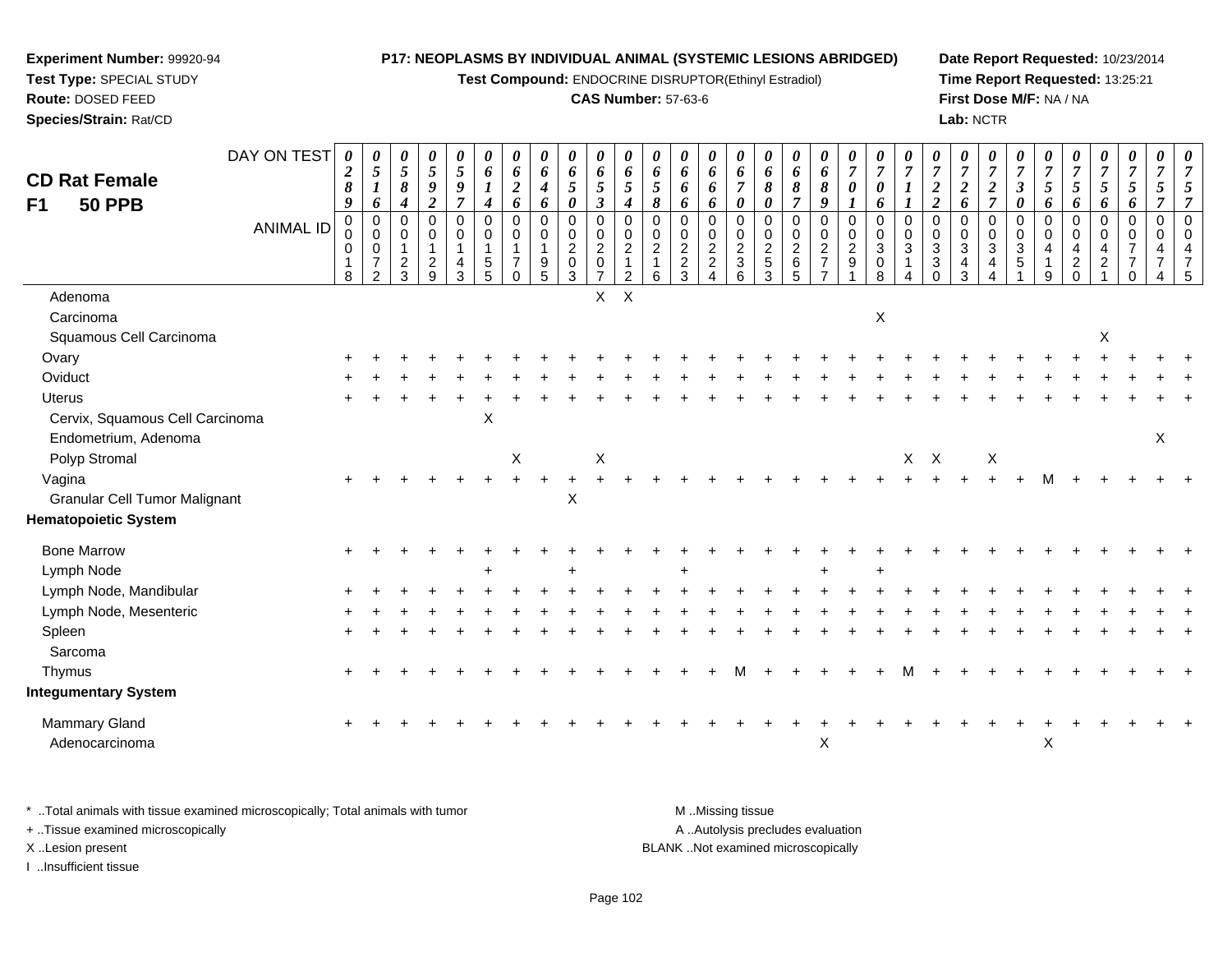**Test Compound:** ENDOCRINE DISRUPTOR(Ethinyl Estradiol)

#### **CAS Number:** 57-63-6

**Date Report Requested:** 10/23/2014**Time Report Requested:** 13:25:22**First Dose M/F:** NA / NA**Lab:** NCTR

| <b>CD Rat Female</b><br><b>50 PPB</b><br>F <sub>1</sub>     | DAY ON TEST      | 0<br>$\boldsymbol{2}$<br>$\pmb{8}$<br>9 | 0<br>$\overline{5}$<br>$\boldsymbol{l}$<br>6                                   | 0<br>5<br>8<br>4                              | 0<br>$\mathfrak{s}$<br>$\boldsymbol{g}$<br>$\overline{2}$ | $\boldsymbol{\theta}$<br>$\sqrt{5}$<br>$\boldsymbol{g}$<br>$\overline{7}$  | $\boldsymbol{\theta}$<br>6<br>$\boldsymbol{I}$<br>4                                | $\boldsymbol{\theta}$<br>6<br>$\boldsymbol{2}$<br>6      | 0<br>6<br>$\boldsymbol{4}$<br>6                                          | 0<br>6<br>5<br>$\boldsymbol{\theta}$                                      | 0<br>6<br>$5\overline{)}$<br>$\boldsymbol{\beta}$         | $\boldsymbol{\theta}$<br>6<br>$5\overline{)}$<br>$\boldsymbol{4}$               | 0<br>6<br>$\sqrt{5}$<br>8                                      | 0<br>6<br>6<br>6                             | 0<br>6<br>6<br>6                                           | $\boldsymbol{\theta}$<br>6<br>$\overline{7}$<br>0                 | $\boldsymbol{\theta}$<br>6<br>8<br>0 | $\boldsymbol{\theta}$<br>6<br>8                       | $\boldsymbol{\theta}$<br>6<br>8<br>9                                         | $\boldsymbol{\theta}$<br>$\overline{7}$<br>$\boldsymbol{\theta}$<br>$\boldsymbol{l}$ | $\boldsymbol{\theta}$<br>$\overline{7}$<br>$\boldsymbol{\theta}$<br>6 | $\overline{7}$<br>$\bm{l}$              | 0<br>$\overline{7}$<br>$\boldsymbol{2}$<br>$\overline{2}$                        | $\boldsymbol{\theta}$<br>$\boldsymbol{7}$<br>$\boldsymbol{2}$<br>6        | 0<br>$\overline{7}$<br>$\boldsymbol{2}$<br>$\overline{7}$    | $\boldsymbol{\theta}$<br>$\overline{7}$<br>$\boldsymbol{\beta}$<br>0 | $\overline{7}$<br>5<br>6     | 0<br>$\overline{7}$<br>5<br>6         | $\boldsymbol{\theta}$<br>$\overline{7}$<br>$\mathfrak{z}$<br>6 | $\boldsymbol{\theta}$<br>$\overline{7}$<br>$\mathfrak{s}$<br>6 | 0<br>$\overline{7}$<br>$\sqrt{5}$<br>$\overline{7}$ | $\boldsymbol{\theta}$<br>$\overline{7}$<br>5<br>$\overline{7}$ |
|-------------------------------------------------------------|------------------|-----------------------------------------|--------------------------------------------------------------------------------|-----------------------------------------------|-----------------------------------------------------------|----------------------------------------------------------------------------|------------------------------------------------------------------------------------|----------------------------------------------------------|--------------------------------------------------------------------------|---------------------------------------------------------------------------|-----------------------------------------------------------|---------------------------------------------------------------------------------|----------------------------------------------------------------|----------------------------------------------|------------------------------------------------------------|-------------------------------------------------------------------|--------------------------------------|-------------------------------------------------------|------------------------------------------------------------------------------|--------------------------------------------------------------------------------------|-----------------------------------------------------------------------|-----------------------------------------|----------------------------------------------------------------------------------|---------------------------------------------------------------------------|--------------------------------------------------------------|----------------------------------------------------------------------|------------------------------|---------------------------------------|----------------------------------------------------------------|----------------------------------------------------------------|-----------------------------------------------------|----------------------------------------------------------------|
|                                                             | <b>ANIMAL ID</b> | $\mathbf 0$<br>0<br>0<br>8              | $\overline{0}$<br>$\mathbf 0$<br>$\pmb{0}$<br>$\overline{7}$<br>$\overline{2}$ | $\Omega$<br>$\mathbf 0$<br>1<br>$\frac{2}{3}$ | $\mathbf 0$<br>0<br>$\overline{1}$<br>$\frac{2}{9}$       | $\mathbf 0$<br>$\mathbf 0$<br>1<br>$\overline{\mathbf{r}}$<br>$\mathbf{3}$ | $\Omega$<br>$\mathbf 0$<br>$\overline{1}$<br>$\begin{array}{c} 5 \\ 5 \end{array}$ | $\Omega$<br>$\mathbf 0$<br>$\overline{7}$<br>$\mathbf 0$ | $\mathbf 0$<br>$\mathbf 0$<br>1<br>$\begin{array}{c} 9 \\ 5 \end{array}$ | $\mathbf 0$<br>$\mathbf 0$<br>$\overline{c}$<br>$\pmb{0}$<br>$\mathbf{3}$ | $\mathbf 0$<br>0<br>$\overline{c}$<br>0<br>$\overline{7}$ | $\Omega$<br>$\mathbf 0$<br>$\boldsymbol{2}$<br>$\overline{1}$<br>$\overline{2}$ | $\mathbf{0}$<br>$\mathbf 0$<br>$\sqrt{2}$<br>$\mathbf{1}$<br>6 | $\Omega$<br>0<br>$\sqrt{2}$<br>$\frac{2}{3}$ | $\Omega$<br>$\mathbf 0$<br>$\overline{c}$<br>$\frac{2}{4}$ | $\Omega$<br>0<br>$\overline{c}$<br>$\ensuremath{\mathsf{3}}$<br>6 | $\Omega$<br>0<br>$\frac{2}{3}$       | $\Omega$<br>$\mathbf 0$<br>$\boldsymbol{2}$<br>$^6_5$ | $\mathbf 0$<br>$\mathbf 0$<br>$\sqrt{2}$<br>$\overline{7}$<br>$\overline{7}$ | $\mathbf 0$<br>$\mathbf 0$<br>$\sqrt{2}$<br>$\boldsymbol{9}$<br>$\overline{1}$       | $\Omega$<br>$\mathbf 0$<br>$\sqrt{3}$<br>$\pmb{0}$<br>8               | $\Omega$<br>$\mathbf 0$<br>$\mathbf{3}$ | $\Omega$<br>$\mathbf 0$<br>$\ensuremath{\mathsf{3}}$<br>$\mathbf{3}$<br>$\Omega$ | $\Omega$<br>$\pmb{0}$<br>$\ensuremath{\mathsf{3}}$<br>$\overline{4}$<br>3 | $\Omega$<br>$\mathbf 0$<br>$\sqrt{3}$<br>4<br>$\overline{4}$ | $\Omega$<br>$\mathbf 0$<br>$\ensuremath{\mathsf{3}}$<br>5            | $\Omega$<br>$\mathbf 0$<br>9 | $\Omega$<br>$\Omega$<br>2<br>$\Omega$ | $\mathbf 0$<br>$\mathbf 0$<br>$\overline{4}$<br>$\overline{c}$ | $\mathbf 0$<br>$\mathbf 0$<br>$\overline{7}$<br>$\Omega$       | $\mathbf 0$<br>$\mathbf 0$                          | $\Omega$<br>$\Omega$<br>$\overline{A}$<br>.5                   |
| Adenocarcinoma, Multiple                                    |                  |                                         |                                                                                | X                                             |                                                           |                                                                            |                                                                                    | X                                                        |                                                                          |                                                                           |                                                           |                                                                                 |                                                                |                                              |                                                            |                                                                   |                                      |                                                       |                                                                              |                                                                                      |                                                                       |                                         | X                                                                                |                                                                           |                                                              |                                                                      |                              |                                       |                                                                |                                                                |                                                     |                                                                |
| Fibroadenoma                                                |                  |                                         |                                                                                |                                               |                                                           | X                                                                          |                                                                                    |                                                          |                                                                          | $X$ $X$                                                                   |                                                           |                                                                                 | X                                                              |                                              |                                                            |                                                                   |                                      | X X X X                                               |                                                                              |                                                                                      |                                                                       |                                         |                                                                                  |                                                                           | $X$ $X$                                                      |                                                                      |                              |                                       | $X$ $X$                                                        |                                                                | X                                                   |                                                                |
| Fibroadenoma, Multiple                                      |                  |                                         |                                                                                |                                               |                                                           |                                                                            |                                                                                    |                                                          |                                                                          |                                                                           |                                                           |                                                                                 |                                                                |                                              |                                                            |                                                                   |                                      |                                                       |                                                                              |                                                                                      |                                                                       |                                         | $\mathsf X$                                                                      |                                                                           |                                                              | X                                                                    |                              |                                       |                                                                | X                                                              |                                                     | $\times$                                                       |
| Skin                                                        |                  |                                         |                                                                                |                                               |                                                           |                                                                            |                                                                                    |                                                          |                                                                          |                                                                           |                                                           |                                                                                 |                                                                |                                              |                                                            |                                                                   |                                      |                                                       |                                                                              |                                                                                      |                                                                       |                                         |                                                                                  |                                                                           |                                                              |                                                                      |                              |                                       |                                                                |                                                                |                                                     |                                                                |
| <b>Musculoskeletal System</b>                               |                  |                                         |                                                                                |                                               |                                                           |                                                                            |                                                                                    |                                                          |                                                                          |                                                                           |                                                           |                                                                                 |                                                                |                                              |                                                            |                                                                   |                                      |                                                       |                                                                              |                                                                                      |                                                                       |                                         |                                                                                  |                                                                           |                                                              |                                                                      |                              |                                       |                                                                |                                                                |                                                     |                                                                |
| Bone, Femur<br><b>Skeletal Muscle</b>                       |                  |                                         |                                                                                |                                               |                                                           |                                                                            |                                                                                    |                                                          |                                                                          |                                                                           |                                                           |                                                                                 |                                                                |                                              |                                                            |                                                                   |                                      |                                                       |                                                                              |                                                                                      |                                                                       |                                         |                                                                                  |                                                                           |                                                              |                                                                      |                              |                                       |                                                                |                                                                |                                                     |                                                                |
| <b>Nervous System</b>                                       |                  |                                         |                                                                                |                                               |                                                           |                                                                            |                                                                                    |                                                          |                                                                          |                                                                           |                                                           |                                                                                 |                                                                |                                              |                                                            |                                                                   |                                      |                                                       |                                                                              |                                                                                      |                                                                       |                                         |                                                                                  |                                                                           |                                                              | $\ddot{}$                                                            |                              |                                       |                                                                |                                                                |                                                     |                                                                |
| Brain, Brain Stem<br>Carcinoma, Metastatic, Pituitary Gland |                  |                                         |                                                                                |                                               |                                                           |                                                                            |                                                                                    |                                                          |                                                                          | X                                                                         |                                                           |                                                                                 |                                                                |                                              |                                                            |                                                                   |                                      |                                                       |                                                                              |                                                                                      |                                                                       |                                         |                                                                                  |                                                                           |                                                              |                                                                      |                              |                                       |                                                                |                                                                |                                                     |                                                                |
| Brain, Cerebellum                                           |                  |                                         |                                                                                |                                               |                                                           |                                                                            |                                                                                    |                                                          |                                                                          |                                                                           |                                                           |                                                                                 |                                                                |                                              |                                                            |                                                                   |                                      |                                                       |                                                                              |                                                                                      |                                                                       |                                         |                                                                                  |                                                                           |                                                              |                                                                      |                              |                                       |                                                                |                                                                |                                                     |                                                                |
| Brain, Cerebrum                                             |                  |                                         |                                                                                |                                               |                                                           |                                                                            |                                                                                    |                                                          |                                                                          |                                                                           |                                                           |                                                                                 |                                                                |                                              |                                                            |                                                                   |                                      |                                                       |                                                                              |                                                                                      |                                                                       |                                         |                                                                                  |                                                                           |                                                              |                                                                      |                              |                                       |                                                                |                                                                |                                                     |                                                                |
| <b>Respiratory System</b>                                   |                  |                                         |                                                                                |                                               |                                                           |                                                                            |                                                                                    |                                                          |                                                                          |                                                                           |                                                           |                                                                                 |                                                                |                                              |                                                            |                                                                   |                                      |                                                       |                                                                              |                                                                                      |                                                                       |                                         |                                                                                  |                                                                           |                                                              |                                                                      |                              |                                       |                                                                |                                                                |                                                     |                                                                |
| Lung                                                        |                  |                                         |                                                                                |                                               |                                                           |                                                                            |                                                                                    |                                                          |                                                                          |                                                                           |                                                           |                                                                                 |                                                                |                                              |                                                            |                                                                   |                                      |                                                       |                                                                              |                                                                                      |                                                                       |                                         |                                                                                  |                                                                           |                                                              |                                                                      |                              |                                       |                                                                |                                                                |                                                     |                                                                |
| Nose                                                        |                  |                                         |                                                                                |                                               |                                                           |                                                                            |                                                                                    |                                                          |                                                                          |                                                                           |                                                           |                                                                                 |                                                                |                                              |                                                            |                                                                   |                                      |                                                       |                                                                              |                                                                                      |                                                                       |                                         |                                                                                  |                                                                           |                                                              |                                                                      |                              |                                       |                                                                |                                                                |                                                     |                                                                |
| Schwannoma Malignant                                        |                  | X                                       |                                                                                |                                               |                                                           |                                                                            |                                                                                    |                                                          |                                                                          |                                                                           |                                                           |                                                                                 |                                                                |                                              |                                                            |                                                                   |                                      |                                                       |                                                                              |                                                                                      |                                                                       |                                         |                                                                                  |                                                                           |                                                              |                                                                      |                              |                                       |                                                                |                                                                |                                                     |                                                                |
| Trachea                                                     |                  |                                         |                                                                                |                                               |                                                           |                                                                            |                                                                                    |                                                          |                                                                          |                                                                           |                                                           |                                                                                 |                                                                |                                              |                                                            |                                                                   |                                      |                                                       |                                                                              |                                                                                      |                                                                       |                                         |                                                                                  |                                                                           |                                                              |                                                                      |                              |                                       |                                                                |                                                                |                                                     |                                                                |
| <b>Special Senses System</b>                                |                  |                                         |                                                                                |                                               |                                                           |                                                                            |                                                                                    |                                                          |                                                                          |                                                                           |                                                           |                                                                                 |                                                                |                                              |                                                            |                                                                   |                                      |                                                       |                                                                              |                                                                                      |                                                                       |                                         |                                                                                  |                                                                           |                                                              |                                                                      |                              |                                       |                                                                |                                                                |                                                     |                                                                |
| Eye                                                         |                  |                                         |                                                                                |                                               |                                                           |                                                                            |                                                                                    |                                                          |                                                                          |                                                                           |                                                           |                                                                                 |                                                                |                                              |                                                            |                                                                   |                                      |                                                       |                                                                              |                                                                                      |                                                                       |                                         |                                                                                  |                                                                           |                                                              |                                                                      |                              |                                       |                                                                |                                                                |                                                     |                                                                |
| Harderian Gland                                             |                  |                                         |                                                                                |                                               |                                                           |                                                                            |                                                                                    |                                                          |                                                                          |                                                                           |                                                           |                                                                                 |                                                                |                                              |                                                            |                                                                   |                                      |                                                       |                                                                              |                                                                                      |                                                                       |                                         |                                                                                  |                                                                           |                                                              |                                                                      |                              |                                       |                                                                |                                                                |                                                     |                                                                |
|                                                             |                  |                                         |                                                                                |                                               |                                                           |                                                                            |                                                                                    |                                                          |                                                                          |                                                                           |                                                           |                                                                                 |                                                                |                                              |                                                            |                                                                   |                                      |                                                       |                                                                              |                                                                                      |                                                                       |                                         |                                                                                  |                                                                           |                                                              |                                                                      |                              |                                       |                                                                |                                                                |                                                     |                                                                |

\* ..Total animals with tissue examined microscopically; Total animals with tumor **M** . Missing tissue M ..Missing tissue A ..Autolysis precludes evaluation + ..Tissue examined microscopically X ..Lesion present BLANK ..Not examined microscopicallyI ..Insufficient tissue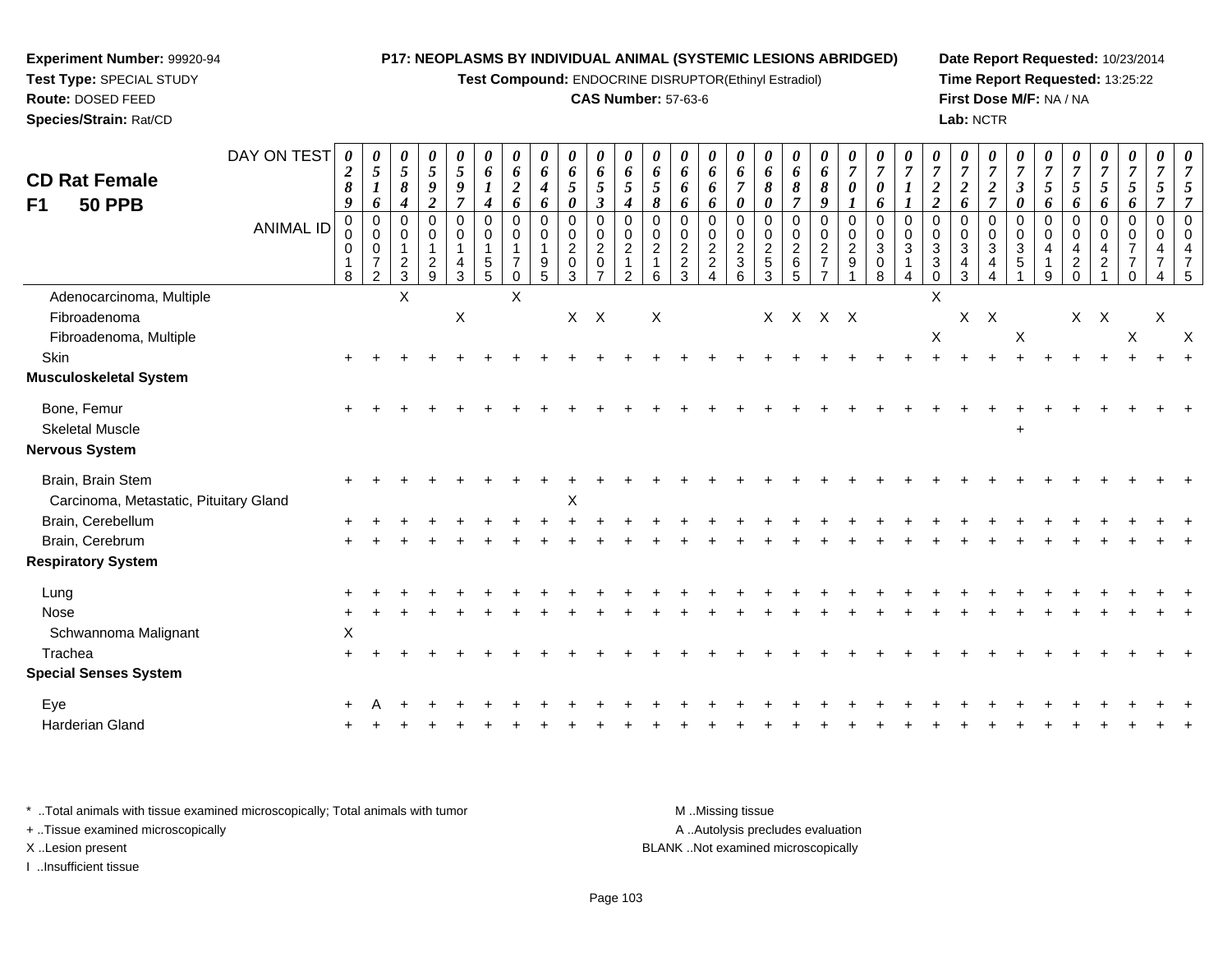**Test Compound:** ENDOCRINE DISRUPTOR(Ethinyl Estradiol)

#### **CAS Number:** 57-63-6

**Date Report Requested:** 10/23/2014**Time Report Requested:** 13:25:22**First Dose M/F:** NA / NA**Lab:** NCTR

| <b>CD Rat Female</b><br>F1<br><b>50 PPB</b>  | DAY ON TEST<br><b>ANIMAL ID</b> | 0<br>$\boldsymbol{2}$<br>8<br>9<br>0<br>0<br>$\mathbf 0$<br>8 | U<br>$\overline{5}$<br>$\mathbf{I}$<br>$\bm{o}$<br>$\mathbf 0$<br>$\pmb{0}$<br>$\mathbf 0$<br>$\overline{7}$<br>$\mathcal{P}$ | 0<br>5<br>8<br>$\overline{2}$<br>3 | 0<br>$\mathfrak{I}$<br>9<br>∠<br>0<br>0<br>$\overline{c}$<br>9 | 0<br>$5\overline{)}$<br>9<br>$\overline{ }$<br>0<br>$\mathbf 0$<br>4<br>3 | 0<br>6<br>$\mathbf{I}$<br>4<br>0<br>$\mathbf 0$<br>$\sqrt{5}$<br>5 | 6<br>$\overline{2}$<br>o<br>$\mathbf 0$<br>$\overline{ }$ | $\boldsymbol{\theta}$<br>6<br>4<br>o<br>9<br>5. | 0<br>6<br>$5\overline{)}$<br>0<br>$\pmb{0}$<br>$\boldsymbol{2}$<br>$\pmb{0}$<br>3 | 0<br>6<br>$\mathfrak{H}$<br>3<br>0<br>$\pmb{0}$<br>$\overline{2}$<br>$\pmb{0}$ | 0<br>6<br>$\mathfrak{I}$<br>4<br>0<br>0<br>$\overline{c}$<br>$\mathcal{P}$ | $\boldsymbol{\mathit{U}}$<br>6<br>5<br>$\sigma$<br>$\mathbf 0$<br>$\overline{2}$<br>6 | $\theta$<br>6<br>6<br>o<br>2<br>$\overline{c}$ | 0<br>6<br>6<br>$\bm{o}$<br>0<br>0<br>$\frac{2}{2}$ | 0<br>6<br>$\overline{ }$<br>0<br>0<br>$\pmb{0}$<br>$\frac{2}{3}$<br>6 | $\boldsymbol{\theta}$<br>6<br>8<br>0<br>0<br>0<br>$\frac{2}{5}$<br>3 | $\boldsymbol{\mathit{U}}$<br>6<br>8<br>$\mathbf 0$<br>$\overline{c}$<br>$\,6\,$ | $\boldsymbol{\theta}$<br>6<br>8<br>o<br>$\overline{\mathbf{c}}$<br>$\overline{ }$ | $\boldsymbol{\theta}$<br>$\overline{7}$<br>$\boldsymbol{\theta}$<br>0<br>$\mathbf 0$<br>$\frac{2}{9}$ | $\boldsymbol{\theta}$<br>$\overline{7}$<br>$\boldsymbol{\theta}$<br>$\bm{b}$<br>0<br>$\pmb{0}$<br>$\sqrt{3}$<br>$\pmb{0}$<br>8 | 0<br>$\overline{7}$<br>$\mathbf{I}$<br>0<br>$\pmb{0}$<br>$\ensuremath{\mathsf{3}}$ | $\boldsymbol{\mathit{U}}$<br>$\overline{7}$<br>$\boldsymbol{2}$<br>$\boldsymbol{2}$<br>$\mathbf 0$<br>3<br>3 | $\theta$<br>$\mathbf{r}$<br>2<br>3<br>4<br>3 | $\boldsymbol{\theta}$<br>$\overline{7}$<br>$\boldsymbol{2}$<br>$\overline{ }$<br>0<br>$\mathbf 0$<br>$\sqrt{3}$<br>4 | $\boldsymbol{\theta}$<br>$\overline{7}$<br>$\boldsymbol{\beta}$<br>0<br>0<br>$\pmb{0}$<br>$\sqrt{3}$<br>$\sqrt{5}$ | 7<br>$\mathfrak{I}$<br>6<br>0<br>$\pmb{0}$<br>4<br>9 | 7<br>$\mathfrak{I}$<br>$\bm{o}$<br>$\mathbf 0$<br>4<br>$\boldsymbol{2}$ | U.<br>$\mathbf{z}$<br>o<br>$\overline{c}$ | $\overline{ }$<br>O | 0<br>0 |  |
|----------------------------------------------|---------------------------------|---------------------------------------------------------------|-------------------------------------------------------------------------------------------------------------------------------|------------------------------------|----------------------------------------------------------------|---------------------------------------------------------------------------|--------------------------------------------------------------------|-----------------------------------------------------------|-------------------------------------------------|-----------------------------------------------------------------------------------|--------------------------------------------------------------------------------|----------------------------------------------------------------------------|---------------------------------------------------------------------------------------|------------------------------------------------|----------------------------------------------------|-----------------------------------------------------------------------|----------------------------------------------------------------------|---------------------------------------------------------------------------------|-----------------------------------------------------------------------------------|-------------------------------------------------------------------------------------------------------|--------------------------------------------------------------------------------------------------------------------------------|------------------------------------------------------------------------------------|--------------------------------------------------------------------------------------------------------------|----------------------------------------------|----------------------------------------------------------------------------------------------------------------------|--------------------------------------------------------------------------------------------------------------------|------------------------------------------------------|-------------------------------------------------------------------------|-------------------------------------------|---------------------|--------|--|
| <b>Urinary System</b>                        |                                 |                                                               |                                                                                                                               |                                    |                                                                |                                                                           |                                                                    |                                                           |                                                 |                                                                                   |                                                                                |                                                                            |                                                                                       |                                                |                                                    |                                                                       |                                                                      |                                                                                 |                                                                                   |                                                                                                       |                                                                                                                                |                                                                                    |                                                                                                              |                                              |                                                                                                                      |                                                                                                                    |                                                      |                                                                         |                                           |                     |        |  |
| Kidney<br>Bilateral, Renal Tubule, Carcinoma |                                 |                                                               |                                                                                                                               | X                                  |                                                                |                                                                           |                                                                    |                                                           |                                                 |                                                                                   |                                                                                |                                                                            |                                                                                       |                                                |                                                    |                                                                       |                                                                      |                                                                                 |                                                                                   |                                                                                                       |                                                                                                                                |                                                                                    |                                                                                                              |                                              |                                                                                                                      |                                                                                                                    |                                                      |                                                                         |                                           |                     |        |  |
| Renal Tubule, Adenoma<br>Urinary Bladder     |                                 |                                                               |                                                                                                                               |                                    |                                                                |                                                                           |                                                                    |                                                           |                                                 |                                                                                   |                                                                                |                                                                            |                                                                                       |                                                |                                                    |                                                                       |                                                                      |                                                                                 |                                                                                   |                                                                                                       |                                                                                                                                |                                                                                    |                                                                                                              |                                              |                                                                                                                      |                                                                                                                    |                                                      |                                                                         |                                           |                     |        |  |
| <b>SYSTEMIC LESIONS</b>                      |                                 |                                                               |                                                                                                                               |                                    |                                                                |                                                                           |                                                                    |                                                           |                                                 |                                                                                   |                                                                                |                                                                            |                                                                                       |                                                |                                                    |                                                                       |                                                                      |                                                                                 |                                                                                   |                                                                                                       |                                                                                                                                |                                                                                    |                                                                                                              |                                              |                                                                                                                      |                                                                                                                    |                                                      |                                                                         |                                           |                     |        |  |
| Multiple Organ<br>Leukemia Mononuclear       |                                 |                                                               |                                                                                                                               |                                    |                                                                |                                                                           | X                                                                  |                                                           |                                                 |                                                                                   |                                                                                |                                                                            |                                                                                       |                                                |                                                    |                                                                       |                                                                      |                                                                                 |                                                                                   |                                                                                                       |                                                                                                                                |                                                                                    |                                                                                                              |                                              |                                                                                                                      |                                                                                                                    |                                                      |                                                                         |                                           |                     |        |  |
| Lymphoma Malignant                           |                                 |                                                               |                                                                                                                               |                                    |                                                                |                                                                           |                                                                    |                                                           |                                                 |                                                                                   |                                                                                |                                                                            |                                                                                       |                                                |                                                    |                                                                       |                                                                      |                                                                                 |                                                                                   |                                                                                                       | X                                                                                                                              |                                                                                    |                                                                                                              |                                              |                                                                                                                      |                                                                                                                    |                                                      |                                                                         |                                           |                     |        |  |

\* ..Total animals with tissue examined microscopically; Total animals with tumor **M** . Missing tissue M ..Missing tissue

+ ..Tissue examined microscopically

**Experiment Number:** 99920-94**Test Type:** SPECIAL STUDY**Route:** DOSED FEED**Species/Strain:** Rat/CD

I ..Insufficient tissue

A ..Autolysis precludes evaluation X ..Lesion present BLANK ..Not examined microscopically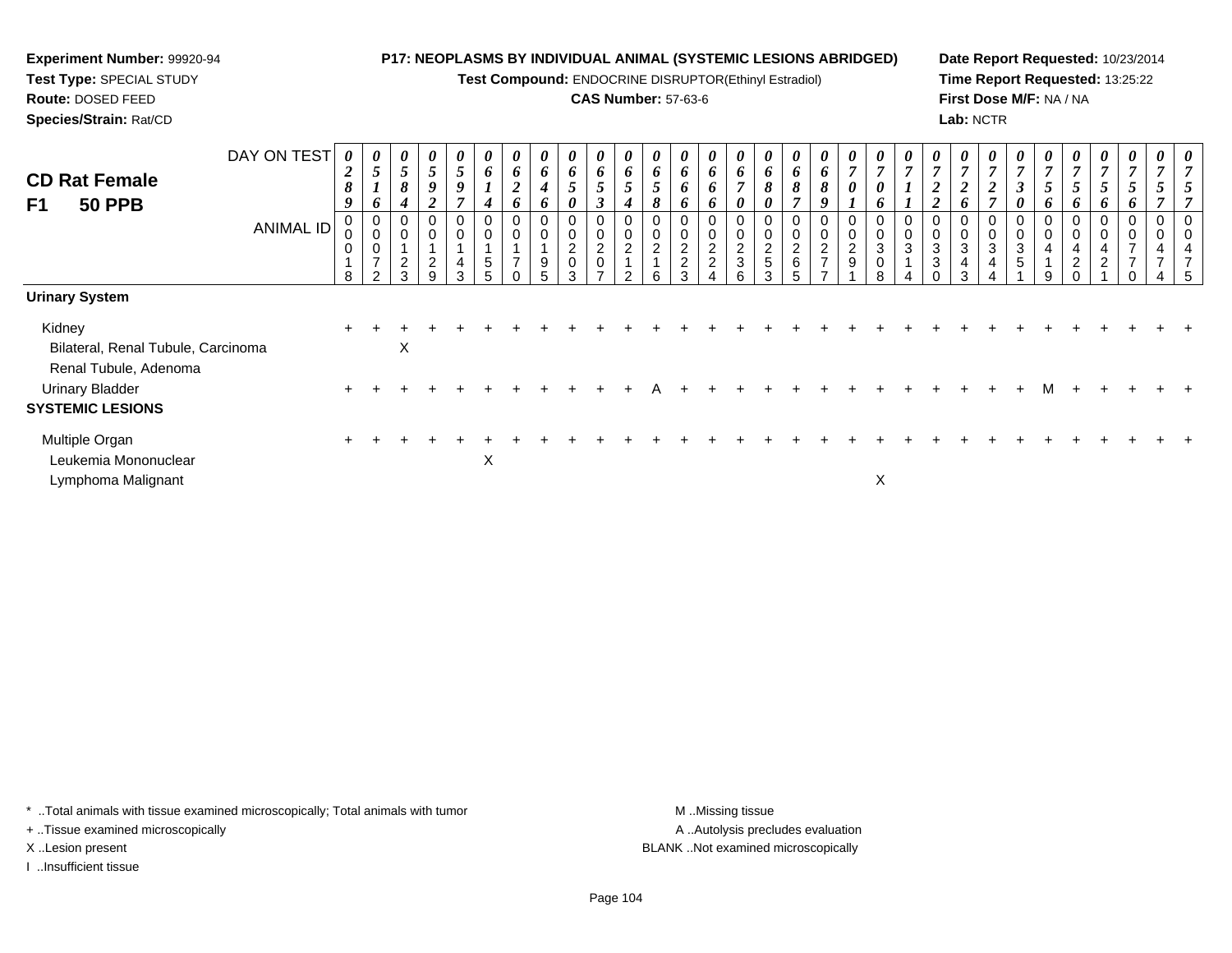**Test Compound:** ENDOCRINE DISRUPTOR(Ethinyl Estradiol)

#### **CAS Number:** 57-63-6

**Date Report Requested:** 10/23/2014**Time Report Requested:** 13:25:22**First Dose M/F:** NA / NA**Lab:** NCTR

|                                                      | DAY ON TEST      | 0                           | 0                             | 0                             | 0                                | 0                           | 0                             | 0                   | 0                        | 0              | 0                                | 0                       | 0                     | 0                     | 0                            | 0                               | 0                               | 0                             | 0                               | 0                                  |                       |
|------------------------------------------------------|------------------|-----------------------------|-------------------------------|-------------------------------|----------------------------------|-----------------------------|-------------------------------|---------------------|--------------------------|----------------|----------------------------------|-------------------------|-----------------------|-----------------------|------------------------------|---------------------------------|---------------------------------|-------------------------------|---------------------------------|------------------------------------|-----------------------|
| <b>CD Rat Female</b>                                 |                  | 7                           | $\overline{7}$                | $\overline{7}$                | $\overline{7}$                   | $\overline{7}$              | $\overline{7}$                | $\overline{7}$      | $\overline{7}$           | $\overline{7}$ | $\boldsymbol{7}$                 | $\overline{7}$          | $\overline{7}$        | $\overline{7}$        | $\overline{7}$               | $\overline{7}$                  | 7                               | $\overline{7}$                | $\overline{7}$                  | $\overline{7}$                     |                       |
|                                                      |                  | 5                           | $\sqrt{5}$                    | $\sqrt{5}$                    | 5                                | 5                           | $\mathfrak{s}$                | 5                   | 5                        | 5              | $\sqrt{5}$                       | 6                       | 6                     | 6                     | 6                            | 6                               | 6                               | 6                             | 6                               | 6                                  |                       |
| <b>50 PPB</b><br>F1                                  |                  | $\overline{7}$<br>$\pmb{0}$ | $\overline{7}$<br>0           | $\overline{7}$<br>$\mathbf 0$ | $\overline{7}$<br>0              | $\overline{7}$<br>$\pmb{0}$ | $\overline{7}$<br>$\mathbf 0$ | 8<br>$\mathbf 0$    | $\pmb{8}$<br>$\mathsf 0$ | 8<br>0         | $\pmb{8}$<br>$\mathsf 0$         | $\bm{l}$<br>$\mathbf 0$ | 1<br>$\mathbf 0$      | 0                     | $\overline{\mathbf{c}}$<br>0 | $\boldsymbol{2}$<br>$\mathbf 0$ | $\boldsymbol{2}$<br>$\mathbf 0$ | $\overline{c}$<br>$\mathsf 0$ | $\boldsymbol{2}$<br>$\mathbf 0$ | $\boldsymbol{2}$<br>$\overline{0}$ |                       |
|                                                      | <b>ANIMAL ID</b> | 0                           | $\mathbf 0$                   | 0                             | 0                                | 0                           | $\mathbf 0$                   | $\mathbf 0$         | 0                        | 0              | $\pmb{0}$                        | $\mathbf 0$             | 0                     | $\mathbf 0$           | 0                            | $\pmb{0}$                       | 0                               | $\mathbf 0$                   | 0                               | $\mathbf 0$                        |                       |
|                                                      |                  | 4<br>7                      | $\,$ 5 $\,$<br>$\overline{2}$ | $\sqrt{5}$                    | $\sqrt{5}$                       | $\,$ 5 $\,$                 | $\sqrt{5}$                    | 5                   | $\sqrt{5}$               | 5<br>6         | $\overline{5}$<br>$\overline{7}$ | $\,6$                   | 6<br>$\boldsymbol{2}$ | 6                     | 6                            | $\,6\,$                         | 6                               | 6                             | 6<br>$\overline{7}$             | $\overline{7}$                     |                       |
|                                                      |                  | 6                           | $\Omega$                      | $\overline{2}$                | $\overline{c}$<br>$\overline{2}$ | $\frac{2}{3}$               | $\overline{c}$<br>$\Delta$    | 6<br>$\overline{7}$ | 6<br>8                   | 9              | $\Omega$                         | $\overline{2}$          | $\overline{2}$        | $\boldsymbol{2}$<br>3 | 6<br>6                       | $\,6\,$<br>$\overline{7}$       | 6<br>8                          | 6<br>9                        | $\Omega$                        | $\frac{2}{2}$                      | <i><b>*TOTALS</b></i> |
| <b>Alimentary System</b>                             |                  |                             |                               |                               |                                  |                             |                               |                     |                          |                |                                  |                         |                       |                       |                              |                                 |                                 |                               |                                 |                                    |                       |
| Esophagus                                            |                  |                             |                               |                               |                                  |                             |                               |                     |                          |                |                                  |                         |                       |                       |                              |                                 |                                 |                               |                                 |                                    | 50                    |
| Intestine Large, Cecum                               |                  |                             |                               |                               |                                  |                             |                               |                     |                          |                |                                  |                         |                       |                       |                              |                                 |                                 |                               |                                 |                                    | 49                    |
| Intestine Large, Colon                               |                  |                             |                               |                               |                                  |                             |                               |                     |                          |                |                                  |                         |                       |                       |                              |                                 |                                 |                               |                                 |                                    | 49                    |
| Intestine Large, Rectum                              |                  |                             |                               |                               |                                  |                             |                               |                     |                          |                |                                  |                         |                       |                       |                              |                                 |                                 |                               |                                 |                                    | 50                    |
| Granular Cell Tumor Malignant, Metastatic,<br>Vagina |                  |                             |                               |                               |                                  |                             |                               |                     |                          |                |                                  |                         |                       |                       |                              |                                 |                                 |                               |                                 |                                    | $\mathbf{1}$          |
| Intestine Small, Duodenum                            |                  |                             |                               |                               |                                  |                             |                               |                     |                          |                |                                  |                         |                       |                       |                              |                                 |                                 |                               |                                 |                                    | 49                    |
| Intestine Small, Ileum                               |                  | ٠                           |                               |                               |                                  |                             |                               |                     |                          |                |                                  |                         |                       |                       |                              |                                 |                                 |                               |                                 |                                    | 49                    |
| Intestine Small, Jejunum                             |                  |                             |                               |                               |                                  |                             |                               |                     |                          |                |                                  |                         |                       |                       |                              |                                 |                                 |                               |                                 |                                    | 47                    |
| Liver                                                |                  |                             |                               |                               |                                  |                             |                               |                     |                          |                |                                  |                         |                       |                       |                              |                                 |                                 |                               |                                 |                                    | 50                    |
| Hepatocellular Adenoma                               |                  |                             |                               |                               |                                  |                             |                               |                     |                          |                |                                  |                         |                       |                       |                              |                                 |                                 |                               |                                 |                                    | $\overline{c}$        |
| Mesentery                                            |                  |                             |                               |                               |                                  |                             |                               |                     |                          |                |                                  |                         |                       |                       |                              |                                 |                                 |                               |                                 |                                    | 1                     |
| Oral Mucosa                                          |                  |                             |                               | $\ddot{}$                     |                                  |                             |                               |                     |                          |                |                                  |                         |                       |                       |                              | +                               |                                 |                               |                                 |                                    | 4                     |
| Squamous Cell Carcinoma                              |                  |                             |                               |                               |                                  |                             |                               |                     |                          |                |                                  |                         |                       |                       |                              |                                 |                                 |                               |                                 |                                    | $\overline{c}$        |
| Pancreas                                             |                  |                             |                               |                               |                                  |                             |                               |                     |                          |                |                                  |                         |                       |                       |                              |                                 |                                 |                               |                                 |                                    | 49                    |
| Acinar Cell, Adenocarcinoma                          |                  |                             |                               |                               |                                  |                             | $\boldsymbol{\mathsf{X}}$     |                     |                          |                |                                  |                         |                       |                       |                              |                                 |                                 |                               |                                 |                                    | $\mathbf{1}$          |
| Salivary Glands                                      |                  |                             |                               |                               |                                  |                             |                               |                     |                          |                |                                  |                         |                       |                       |                              |                                 |                                 |                               |                                 |                                    | 50                    |
| Stomach, Forestomach                                 |                  |                             |                               |                               |                                  |                             |                               |                     |                          |                |                                  |                         |                       |                       |                              |                                 |                                 |                               |                                 |                                    | 50                    |
| Stomach, Glandular                                   |                  |                             |                               |                               |                                  |                             |                               |                     |                          |                |                                  |                         |                       |                       |                              |                                 |                                 |                               |                                 |                                    | 50                    |
| <b>Cardiovascular System</b>                         |                  |                             |                               |                               |                                  |                             |                               |                     |                          |                |                                  |                         |                       |                       |                              |                                 |                                 |                               |                                 |                                    |                       |
| <b>Blood Vessel</b>                                  |                  |                             |                               |                               |                                  |                             |                               |                     |                          |                |                                  |                         |                       |                       |                              |                                 |                                 |                               |                                 |                                    | 50                    |

**Experiment Number:** 99920-94**Test Type:** SPECIAL STUDY**Route:** DOSED FEED**Species/Strain:** Rat/CD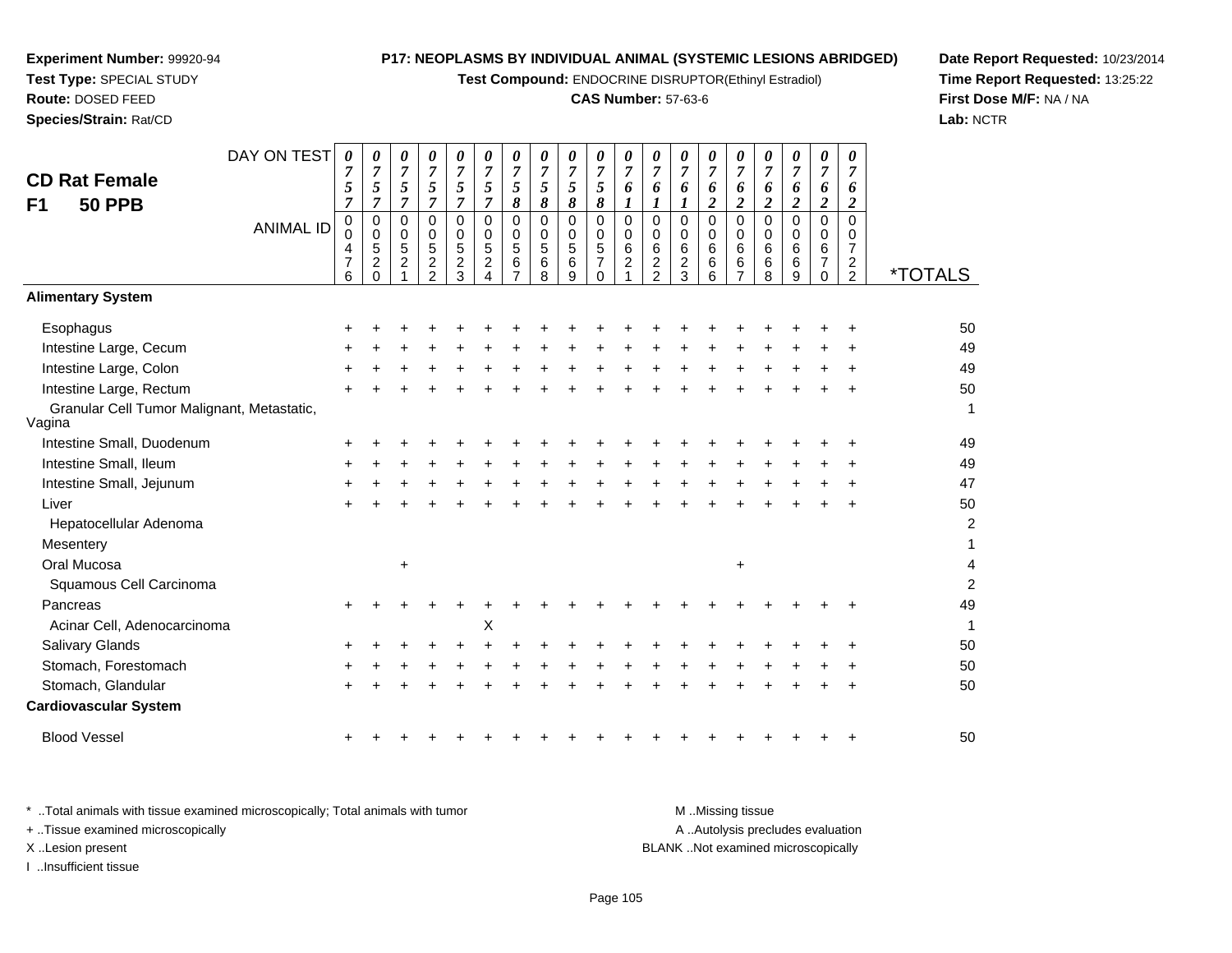**Test Compound:** ENDOCRINE DISRUPTOR(Ethinyl Estradiol)

#### **CAS Number:** 57-63-6

**Date Report Requested:** 10/23/2014**Time Report Requested:** 13:25:22**First Dose M/F:** NA / NA**Lab:** NCTR

**Test Type:** SPECIAL STUDY**Route:** DOSED FEED**Species/Strain:** Rat/CD

**Experiment Number:** 99920-94

| <b>CD Rat Female</b><br><b>50 PPB</b><br>F <sub>1</sub> | DAY ON TEST<br><b>ANIMAL ID</b> | 0<br>7<br>5<br>7<br>$\mathbf 0$<br>0<br>4<br>7<br>6 | 0<br>$\overline{7}$<br>$\sqrt{5}$<br>$\overline{7}$<br>0<br>0<br>5<br>$\overline{c}$<br>$\Omega$ | 0<br>$\overline{7}$<br>5<br>7<br>0<br>0<br>5<br>$\boldsymbol{2}$ | $\theta$<br>$\overline{7}$<br>5<br>$\overline{7}$<br>$\Omega$<br>0<br>5<br>$\overline{\mathbf{c}}$<br>$\overline{a}$ | 0<br>$\boldsymbol{7}$<br>5<br>7<br>$\Omega$<br>$\mathbf 0$<br>5<br>$\overline{c}$<br>3 | 0<br>$\overline{7}$<br>5<br>$\overline{7}$<br>$\Omega$<br>$\Omega$<br>5<br>$\overline{c}$<br>4 | 0<br>$\overline{7}$<br>5<br>8<br>$\mathbf 0$<br>0<br>5<br>6<br>$\overline{7}$ | 0<br>$\overline{7}$<br>5<br>8<br>$\pmb{0}$<br>$\mathbf 0$<br>5<br>$\,6$<br>8 | $\theta$<br>$\overline{7}$<br>5<br>8<br>0<br>0<br>5<br>6<br>9 | 0<br>$\overline{7}$<br>$\mathfrak{s}$<br>$\pmb{8}$<br>$\mathbf 0$<br>$\mathbf 0$<br>$\sqrt{5}$<br>7<br>0 | 0<br>$\overline{7}$<br>6<br>$\boldsymbol{l}$<br>$\Omega$<br>0<br>6<br>$\overline{c}$<br>1 | 0<br>$\overline{7}$<br>6<br>1<br>$\Omega$<br>$\Omega$<br>6<br>$\overline{c}$<br>$\overline{c}$ | 0<br>$\overline{7}$<br>6<br>1<br>$\mathbf 0$<br>0<br>6<br>$\overline{c}$<br>3 | 0<br>$\overline{7}$<br>6<br>2<br>$\Omega$<br>0<br>6<br>6<br>6 | $\theta$<br>7<br>6<br>$\overline{c}$<br>$\Omega$<br>0<br>6<br>6<br>$\overline{7}$ | 0<br>$\overline{7}$<br>6<br>$\boldsymbol{2}$<br>$\Omega$<br>0<br>6<br>6<br>8 | 0<br>7<br>6<br>$\boldsymbol{2}$<br>$\mathbf 0$<br>0<br>6<br>6<br>9 | 0<br>$\overline{7}$<br>6<br>$\boldsymbol{2}$<br>$\mathbf 0$<br>0<br>6<br>7<br>$\mathbf 0$ | 0<br>$\overline{7}$<br>6<br>2<br>$\Omega$<br>0<br>$\overline{7}$<br>$\overline{\mathbf{c}}$<br>$\overline{2}$ | <i><b>*TOTALS</b></i> |
|---------------------------------------------------------|---------------------------------|-----------------------------------------------------|--------------------------------------------------------------------------------------------------|------------------------------------------------------------------|----------------------------------------------------------------------------------------------------------------------|----------------------------------------------------------------------------------------|------------------------------------------------------------------------------------------------|-------------------------------------------------------------------------------|------------------------------------------------------------------------------|---------------------------------------------------------------|----------------------------------------------------------------------------------------------------------|-------------------------------------------------------------------------------------------|------------------------------------------------------------------------------------------------|-------------------------------------------------------------------------------|---------------------------------------------------------------|-----------------------------------------------------------------------------------|------------------------------------------------------------------------------|--------------------------------------------------------------------|-------------------------------------------------------------------------------------------|---------------------------------------------------------------------------------------------------------------|-----------------------|
| Heart                                                   |                                 | $\ddot{}$                                           | $\ddot{}$                                                                                        | $\ddot{}$                                                        |                                                                                                                      |                                                                                        |                                                                                                |                                                                               | $\ddot{}$                                                                    | $+$                                                           | $\ddot{}$                                                                                                |                                                                                           |                                                                                                |                                                                               | $+$                                                           | $\ddot{}$                                                                         |                                                                              | $\ddot{}$                                                          | $\ddot{}$                                                                                 | $+$                                                                                                           | 50                    |
| <b>Endocrine System</b>                                 |                                 |                                                     |                                                                                                  |                                                                  |                                                                                                                      |                                                                                        |                                                                                                |                                                                               |                                                                              |                                                               |                                                                                                          |                                                                                           |                                                                                                |                                                                               |                                                               |                                                                                   |                                                                              |                                                                    |                                                                                           |                                                                                                               |                       |
| <b>Adrenal Cortex</b>                                   |                                 |                                                     |                                                                                                  |                                                                  |                                                                                                                      |                                                                                        |                                                                                                |                                                                               |                                                                              |                                                               |                                                                                                          |                                                                                           |                                                                                                |                                                                               |                                                               |                                                                                   |                                                                              |                                                                    |                                                                                           |                                                                                                               | 50                    |
| Adenoma                                                 |                                 |                                                     |                                                                                                  |                                                                  |                                                                                                                      |                                                                                        |                                                                                                |                                                                               |                                                                              |                                                               |                                                                                                          |                                                                                           |                                                                                                |                                                                               |                                                               |                                                                                   |                                                                              |                                                                    |                                                                                           |                                                                                                               | 1                     |
| Adrenal Medulla                                         |                                 |                                                     |                                                                                                  |                                                                  |                                                                                                                      |                                                                                        |                                                                                                |                                                                               |                                                                              |                                                               |                                                                                                          |                                                                                           |                                                                                                |                                                                               |                                                               |                                                                                   |                                                                              |                                                                    |                                                                                           |                                                                                                               | 50                    |
| Islets, Pancreatic                                      |                                 |                                                     |                                                                                                  |                                                                  |                                                                                                                      |                                                                                        |                                                                                                |                                                                               |                                                                              |                                                               |                                                                                                          |                                                                                           |                                                                                                |                                                                               |                                                               |                                                                                   |                                                                              |                                                                    |                                                                                           |                                                                                                               | 49                    |
| Adenoma                                                 |                                 |                                                     |                                                                                                  |                                                                  |                                                                                                                      |                                                                                        |                                                                                                |                                                                               |                                                                              |                                                               |                                                                                                          |                                                                                           |                                                                                                |                                                                               |                                                               |                                                                                   |                                                                              |                                                                    |                                                                                           |                                                                                                               | $\mathbf{1}$          |
| Carcinoma                                               |                                 |                                                     |                                                                                                  |                                                                  |                                                                                                                      |                                                                                        | $\mathsf X$                                                                                    |                                                                               |                                                                              |                                                               |                                                                                                          |                                                                                           |                                                                                                |                                                                               |                                                               |                                                                                   |                                                                              |                                                                    |                                                                                           |                                                                                                               | 1                     |
| Parathyroid Gland                                       |                                 | M                                                   |                                                                                                  |                                                                  |                                                                                                                      |                                                                                        |                                                                                                |                                                                               |                                                                              |                                                               | м                                                                                                        |                                                                                           |                                                                                                |                                                                               |                                                               |                                                                                   |                                                                              |                                                                    |                                                                                           |                                                                                                               | 43                    |
| Adenoma                                                 |                                 |                                                     |                                                                                                  |                                                                  |                                                                                                                      |                                                                                        |                                                                                                |                                                                               |                                                                              |                                                               |                                                                                                          | X                                                                                         |                                                                                                |                                                                               |                                                               |                                                                                   |                                                                              |                                                                    |                                                                                           |                                                                                                               | 1                     |
| <b>Pituitary Gland</b>                                  |                                 |                                                     |                                                                                                  |                                                                  |                                                                                                                      |                                                                                        |                                                                                                |                                                                               |                                                                              |                                                               |                                                                                                          |                                                                                           |                                                                                                |                                                                               |                                                               |                                                                                   |                                                                              |                                                                    |                                                                                           |                                                                                                               | 50                    |
| Pars Distalis, Adenoma                                  |                                 | $\times$                                            |                                                                                                  | X                                                                | $\sf X$                                                                                                              | $\times$                                                                               |                                                                                                | $\mathsf{X}$                                                                  |                                                                              | $\mathsf{X}$                                                  | $\mathsf{X}$                                                                                             | $\sf X$                                                                                   | $\times$                                                                                       | $\times$                                                                      |                                                               | $\mathsf{X}$                                                                      | $\times$                                                                     |                                                                    | X                                                                                         | $\times$                                                                                                      | 37                    |
| Pars Distalis, Carcinoma                                |                                 |                                                     |                                                                                                  |                                                                  |                                                                                                                      |                                                                                        |                                                                                                |                                                                               |                                                                              |                                                               |                                                                                                          |                                                                                           |                                                                                                |                                                                               |                                                               |                                                                                   |                                                                              |                                                                    |                                                                                           |                                                                                                               | $\mathbf{1}$          |
| Pars Nervosa, Schwannoma Malignant,<br>Metastatic, Nose |                                 |                                                     |                                                                                                  |                                                                  |                                                                                                                      |                                                                                        |                                                                                                |                                                                               |                                                                              |                                                               |                                                                                                          |                                                                                           |                                                                                                |                                                                               |                                                               |                                                                                   |                                                                              |                                                                    |                                                                                           |                                                                                                               | 1                     |
| <b>Thyroid Gland</b>                                    |                                 |                                                     |                                                                                                  |                                                                  |                                                                                                                      |                                                                                        |                                                                                                |                                                                               |                                                                              |                                                               |                                                                                                          |                                                                                           |                                                                                                |                                                                               |                                                               |                                                                                   |                                                                              |                                                                    |                                                                                           |                                                                                                               | 50                    |
| C Cell, Adenoma                                         |                                 |                                                     |                                                                                                  |                                                                  |                                                                                                                      |                                                                                        |                                                                                                |                                                                               |                                                                              |                                                               |                                                                                                          |                                                                                           |                                                                                                |                                                                               |                                                               |                                                                                   |                                                                              |                                                                    |                                                                                           |                                                                                                               | 1                     |
| <b>General Body System</b>                              |                                 |                                                     |                                                                                                  |                                                                  |                                                                                                                      |                                                                                        |                                                                                                |                                                                               |                                                                              |                                                               |                                                                                                          |                                                                                           |                                                                                                |                                                                               |                                                               |                                                                                   |                                                                              |                                                                    |                                                                                           |                                                                                                               |                       |
| <b>NONE</b>                                             |                                 |                                                     |                                                                                                  |                                                                  |                                                                                                                      |                                                                                        |                                                                                                |                                                                               |                                                                              |                                                               |                                                                                                          |                                                                                           |                                                                                                |                                                                               |                                                               |                                                                                   |                                                                              |                                                                    |                                                                                           |                                                                                                               |                       |
| <b>Genital System</b>                                   |                                 |                                                     |                                                                                                  |                                                                  |                                                                                                                      |                                                                                        |                                                                                                |                                                                               |                                                                              |                                                               |                                                                                                          |                                                                                           |                                                                                                |                                                                               |                                                               |                                                                                   |                                                                              |                                                                    |                                                                                           |                                                                                                               |                       |
| <b>Clitoral Gland</b>                                   |                                 |                                                     |                                                                                                  |                                                                  |                                                                                                                      |                                                                                        |                                                                                                |                                                                               |                                                                              |                                                               |                                                                                                          |                                                                                           |                                                                                                |                                                                               |                                                               |                                                                                   |                                                                              |                                                                    |                                                                                           |                                                                                                               | 50                    |
|                                                         |                                 |                                                     |                                                                                                  |                                                                  |                                                                                                                      |                                                                                        |                                                                                                |                                                                               |                                                                              |                                                               |                                                                                                          |                                                                                           |                                                                                                |                                                                               |                                                               |                                                                                   |                                                                              |                                                                    |                                                                                           |                                                                                                               |                       |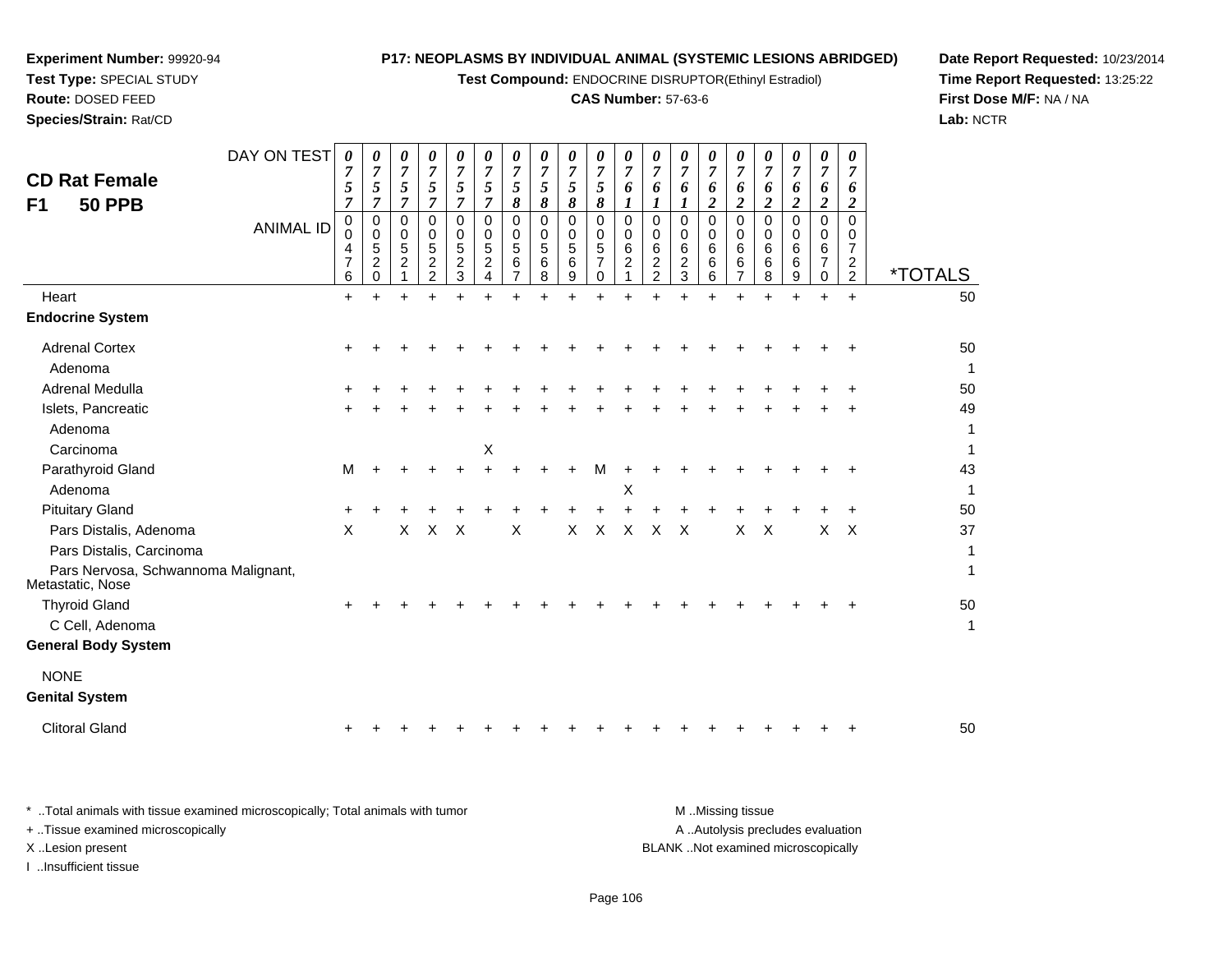**Test Compound:** ENDOCRINE DISRUPTOR(Ethinyl Estradiol)

# **CAS Number:** 57-63-6

**Date Report Requested:** 10/23/2014 **Time Report Requested:** 13:25:22**First Dose M/F:** NA / NA**Lab:** NCTR

| DAY ON TEST<br><b>CD Rat Female</b><br><b>50 PPB</b><br>F <sub>1</sub> | 0<br>$\overline{7}$      | 5<br>$\overline{7}$ | 0<br>$\overline{7}$<br>5<br>$\overline{7}$                             | 0<br>$\overline{7}$<br>5<br>$\overline{7}$ | 0<br>$\overline{7}$<br>5<br>$\overline{7}$                        | 0<br>$\overline{7}$<br>$5\overline{)}$<br>$\boldsymbol{7}$ | 0<br>$\overline{7}$<br>$\overline{5}$<br>$\boldsymbol{7}$ | 0<br>$\overline{7}$<br>5<br>8                                       | 0<br>$\overline{7}$<br>5<br>8  | 0<br>$\overline{7}$<br>5<br>8                      | 0<br>$\overline{7}$<br>$\mathfrak{z}$<br>8 | 0<br>$\overline{7}$<br>6<br>$\boldsymbol{l}$ | 0<br>$\overline{7}$<br>6<br>$\boldsymbol{l}$                        | 0<br>$\overline{7}$<br>6<br>1                            | 0<br>$\overline{7}$<br>6<br>$\overline{c}$      | 0<br>$\overline{7}$<br>6<br>$\overline{\mathbf{c}}$ | 0<br>$\overline{7}$<br>6<br>$\overline{2}$ | 0<br>$\overline{7}$<br>6<br>$\overline{2}$ | 0<br>$\overline{7}$<br>6<br>$\boldsymbol{2}$            | 0<br>$\overline{7}$<br>6<br>$\overline{2}$                               |                       |
|------------------------------------------------------------------------|--------------------------|---------------------|------------------------------------------------------------------------|--------------------------------------------|-------------------------------------------------------------------|------------------------------------------------------------|-----------------------------------------------------------|---------------------------------------------------------------------|--------------------------------|----------------------------------------------------|--------------------------------------------|----------------------------------------------|---------------------------------------------------------------------|----------------------------------------------------------|-------------------------------------------------|-----------------------------------------------------|--------------------------------------------|--------------------------------------------|---------------------------------------------------------|--------------------------------------------------------------------------|-----------------------|
| <b>ANIMAL ID</b>                                                       | 4<br>$\overline{7}$<br>6 | $\pmb{0}$<br>0      | $\mathbf 0$<br>$\mathbf 0$<br>$\sqrt{5}$<br>$\overline{2}$<br>$\Omega$ | $\mathbf 0$<br>0<br>5<br>$\overline{2}$    | $\mathbf 0$<br>0<br>$\sqrt{5}$<br>$\overline{c}$<br>$\mathcal{P}$ | $\mathbf 0$<br>$\Omega$<br>5<br>$\overline{c}$<br>3        | $\mathbf 0$<br>0<br>$\sqrt{5}$<br>$\overline{2}$<br>4     | $\mathbf 0$<br>$\mathbf 0$<br>$\overline{5}$<br>6<br>$\overline{7}$ | 0<br>0<br>$\sqrt{5}$<br>6<br>8 | $\mathbf 0$<br>$\mathbf 0$<br>$\sqrt{5}$<br>6<br>9 | 0<br>0<br>5<br>$\overline{7}$<br>0         | 0<br>0<br>$\,6\,$<br>$\overline{2}$          | $\mathbf 0$<br>$\mathbf 0$<br>6<br>$\overline{c}$<br>$\overline{2}$ | $\mathbf 0$<br>$\mathbf 0$<br>6<br>$\boldsymbol{2}$<br>3 | $\mathbf 0$<br>$\mathbf 0$<br>$\,6\,$<br>6<br>6 | $\mathbf 0$<br>$\Omega$<br>6<br>6                   | $\mathbf 0$<br>0<br>$\,6\,$<br>6<br>8      | $\mathbf 0$<br>0<br>6<br>6<br>9            | $\mathbf 0$<br>0<br>$\,6$<br>$\overline{7}$<br>$\Omega$ | $\mathbf 0$<br>0<br>$\overline{7}$<br>$\boldsymbol{2}$<br>$\overline{2}$ | <i><b>*TOTALS</b></i> |
| Adenoma                                                                |                          |                     |                                                                        |                                            |                                                                   |                                                            |                                                           |                                                                     |                                |                                                    |                                            |                                              |                                                                     |                                                          |                                                 |                                                     |                                            |                                            |                                                         |                                                                          |                       |
| Carcinoma                                                              |                          |                     |                                                                        |                                            |                                                                   |                                                            |                                                           |                                                                     |                                |                                                    |                                            |                                              |                                                                     |                                                          |                                                 |                                                     |                                            |                                            |                                                         |                                                                          |                       |
| Squamous Cell Carcinoma                                                |                          |                     |                                                                        |                                            |                                                                   |                                                            |                                                           |                                                                     |                                |                                                    |                                            |                                              |                                                                     |                                                          |                                                 |                                                     |                                            |                                            |                                                         |                                                                          |                       |
| Ovary                                                                  |                          | ٠                   |                                                                        |                                            |                                                                   |                                                            |                                                           |                                                                     |                                |                                                    |                                            |                                              |                                                                     |                                                          |                                                 |                                                     |                                            |                                            |                                                         |                                                                          | 50                    |
| Oviduct                                                                |                          |                     |                                                                        |                                            |                                                                   |                                                            |                                                           |                                                                     |                                |                                                    |                                            |                                              |                                                                     |                                                          |                                                 |                                                     |                                            |                                            |                                                         |                                                                          | 50                    |
| <b>Uterus</b><br>Cervix, Squamous Cell Carcinoma                       |                          | ÷                   |                                                                        |                                            |                                                                   |                                                            |                                                           |                                                                     |                                |                                                    |                                            |                                              |                                                                     |                                                          |                                                 |                                                     |                                            |                                            |                                                         |                                                                          | 50<br>1               |
| Endometrium, Adenoma                                                   |                          |                     |                                                                        |                                            |                                                                   |                                                            |                                                           |                                                                     |                                |                                                    |                                            |                                              |                                                                     |                                                          |                                                 |                                                     |                                            |                                            | X                                                       |                                                                          | $\overline{c}$        |
| Polyp Stromal                                                          |                          |                     |                                                                        |                                            |                                                                   |                                                            |                                                           |                                                                     |                                |                                                    |                                            |                                              |                                                                     |                                                          |                                                 |                                                     |                                            |                                            |                                                         |                                                                          | 5                     |
| Vagina                                                                 |                          |                     |                                                                        |                                            |                                                                   |                                                            |                                                           |                                                                     |                                |                                                    |                                            |                                              |                                                                     |                                                          |                                                 |                                                     |                                            |                                            |                                                         |                                                                          | 49                    |
| <b>Granular Cell Tumor Malignant</b>                                   |                          |                     |                                                                        |                                            |                                                                   |                                                            |                                                           |                                                                     |                                |                                                    |                                            |                                              |                                                                     |                                                          |                                                 |                                                     |                                            |                                            |                                                         |                                                                          | 1                     |
| <b>Hematopoietic System</b>                                            |                          |                     |                                                                        |                                            |                                                                   |                                                            |                                                           |                                                                     |                                |                                                    |                                            |                                              |                                                                     |                                                          |                                                 |                                                     |                                            |                                            |                                                         |                                                                          |                       |
| <b>Bone Marrow</b>                                                     |                          | +                   |                                                                        |                                            |                                                                   |                                                            |                                                           |                                                                     |                                |                                                    |                                            |                                              |                                                                     |                                                          |                                                 |                                                     |                                            |                                            |                                                         | ٠                                                                        | 50                    |
| Lymph Node                                                             |                          |                     |                                                                        |                                            |                                                                   | +                                                          |                                                           |                                                                     | +                              |                                                    |                                            |                                              |                                                                     |                                                          |                                                 |                                                     | ٠                                          |                                            | $\ddot{}$                                               |                                                                          | 10                    |
| Lymph Node, Mandibular                                                 |                          |                     |                                                                        |                                            |                                                                   |                                                            |                                                           |                                                                     |                                |                                                    |                                            |                                              |                                                                     |                                                          |                                                 |                                                     |                                            |                                            |                                                         |                                                                          | 50                    |
| Lymph Node, Mesenteric                                                 |                          |                     |                                                                        |                                            |                                                                   |                                                            |                                                           |                                                                     |                                |                                                    |                                            |                                              |                                                                     |                                                          |                                                 |                                                     |                                            |                                            |                                                         |                                                                          | 50                    |
| Spleen                                                                 |                          | +                   |                                                                        |                                            |                                                                   |                                                            |                                                           |                                                                     |                                |                                                    |                                            |                                              |                                                                     |                                                          |                                                 |                                                     |                                            |                                            |                                                         |                                                                          | 50                    |
| Sarcoma                                                                |                          |                     |                                                                        |                                            |                                                                   |                                                            | X                                                         |                                                                     |                                |                                                    |                                            |                                              |                                                                     |                                                          |                                                 |                                                     |                                            |                                            |                                                         |                                                                          | 1                     |
| Thymus                                                                 |                          |                     |                                                                        |                                            |                                                                   |                                                            |                                                           |                                                                     |                                |                                                    |                                            |                                              |                                                                     |                                                          |                                                 |                                                     |                                            |                                            |                                                         |                                                                          | 48                    |
| <b>Integumentary System</b>                                            |                          |                     |                                                                        |                                            |                                                                   |                                                            |                                                           |                                                                     |                                |                                                    |                                            |                                              |                                                                     |                                                          |                                                 |                                                     |                                            |                                            |                                                         |                                                                          |                       |
| <b>Mammary Gland</b>                                                   | ÷                        |                     |                                                                        |                                            |                                                                   |                                                            |                                                           |                                                                     |                                |                                                    |                                            |                                              |                                                                     |                                                          |                                                 |                                                     |                                            |                                            |                                                         |                                                                          | 50                    |
| Adenocarcinoma                                                         |                          |                     | X                                                                      |                                            | X                                                                 |                                                            |                                                           |                                                                     |                                |                                                    | X                                          |                                              |                                                                     | X                                                        |                                                 |                                                     |                                            |                                            |                                                         |                                                                          | 6                     |

| * Total animals with tissue examined microscopically; Total animals with tumor | M Missing tissue                   |
|--------------------------------------------------------------------------------|------------------------------------|
| + Tissue examined microscopically                                              | A Autolysis precludes evaluation   |
| X Lesion present                                                               | BLANK Not examined microscopically |
| …Insufficient tissue                                                           |                                    |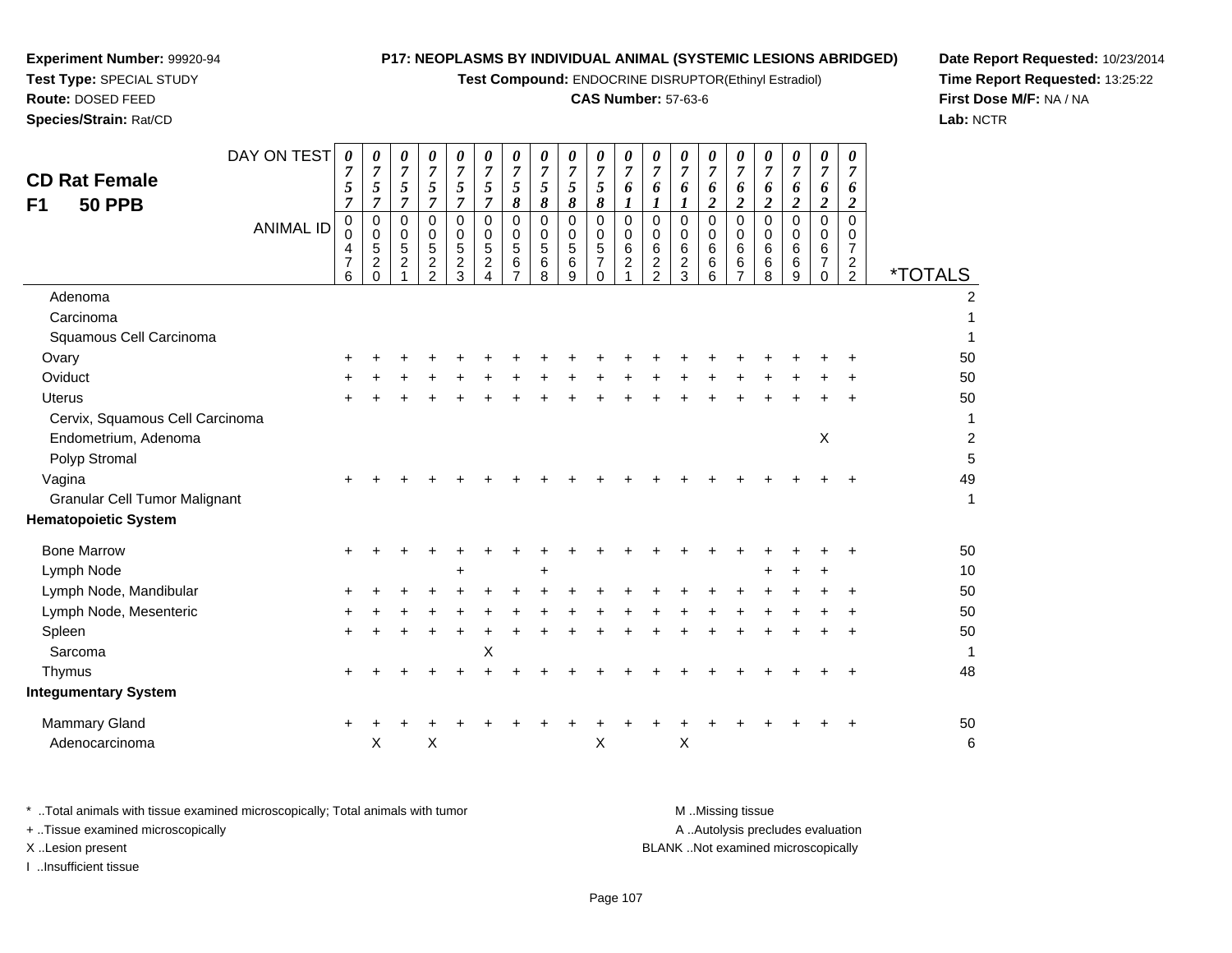**Test Compound:** ENDOCRINE DISRUPTOR(Ethinyl Estradiol)

#### **CAS Number:** 57-63-6

**Date Report Requested:** 10/23/2014 **Time Report Requested:** 13:25:22**First Dose M/F:** NA / NA**Lab:** NCTR

| <b>CD Rat Female</b><br>F1<br><b>50 PPB</b>                 | DAY ON TEST      | 0<br>7<br>5<br>$\overline{7}$      | 0<br>$\boldsymbol{7}$<br>5<br>$\overline{7}$                    | $\boldsymbol{\theta}$<br>$\overline{7}$<br>5<br>$\overline{7}$ | 0<br>$\overline{7}$<br>5<br>$\overline{7}$                         | 0<br>$\overline{7}$<br>5<br>$\overline{7}$          | 0<br>$\overline{7}$<br>5<br>$\overline{7}$             | $\theta$<br>$\boldsymbol{7}$<br>5<br>8    | $\boldsymbol{\theta}$<br>$\overline{7}$<br>$\sqrt{5}$<br>$\boldsymbol{\delta}$ | $\theta$<br>$\overline{7}$<br>5<br>$\pmb{8}$ | 0<br>$\overline{7}$<br>5<br>8                                | 0<br>$\overline{7}$<br>6<br>$\boldsymbol{l}$               | 0<br>7<br>6<br>1                                       | $\boldsymbol{\theta}$<br>$\overline{7}$<br>6<br>1 | $\theta$<br>$\boldsymbol{7}$<br>6<br>$\boldsymbol{2}$ | 0<br>$\boldsymbol{7}$<br>6<br>$\overline{c}$ | 0<br>$\overline{7}$<br>6<br>$\overline{c}$ | 0<br>$\overline{7}$<br>6<br>$\boldsymbol{2}$ | 0<br>$\overline{7}$<br>6<br>$\boldsymbol{2}$ | 0<br>$\overline{7}$<br>6<br>$\overline{2}$             |                       |
|-------------------------------------------------------------|------------------|------------------------------------|-----------------------------------------------------------------|----------------------------------------------------------------|--------------------------------------------------------------------|-----------------------------------------------------|--------------------------------------------------------|-------------------------------------------|--------------------------------------------------------------------------------|----------------------------------------------|--------------------------------------------------------------|------------------------------------------------------------|--------------------------------------------------------|---------------------------------------------------|-------------------------------------------------------|----------------------------------------------|--------------------------------------------|----------------------------------------------|----------------------------------------------|--------------------------------------------------------|-----------------------|
|                                                             | <b>ANIMAL ID</b> | 0<br>0<br>4<br>$\overline{7}$<br>6 | $\mathbf 0$<br>$\mathbf 0$<br>5<br>$\boldsymbol{2}$<br>$\Omega$ | 0<br>$\mathbf 0$<br>5<br>$\boldsymbol{2}$                      | $\Omega$<br>$\mathbf 0$<br>5<br>$\boldsymbol{2}$<br>$\mathfrak{p}$ | $\Omega$<br>$\mathbf 0$<br>5<br>$\overline{c}$<br>3 | $\Omega$<br>0<br>5<br>$\overline{c}$<br>$\overline{4}$ | $\Omega$<br>0<br>5<br>6<br>$\overline{7}$ | $\mathbf 0$<br>$\mathbf 0$<br>$\sqrt{5}$<br>$\,6\,$<br>8                       | $\Omega$<br>0<br>5<br>6<br>9                 | $\mathbf 0$<br>0<br>$\sqrt{5}$<br>$\overline{7}$<br>$\Omega$ | $\mathbf 0$<br>$\pmb{0}$<br>$\,6$<br>$\boldsymbol{2}$<br>1 | $\Omega$<br>0<br>6<br>$\overline{c}$<br>$\overline{2}$ | $\Omega$<br>0<br>6<br>$\frac{2}{3}$               | $\Omega$<br>$\mathbf 0$<br>6<br>6<br>6                | $\Omega$<br>0<br>6<br>6<br>$\overline{7}$    | $\Omega$<br>0<br>6<br>6<br>8               | $\Omega$<br>0<br>6<br>6<br>9                 | $\mathbf 0$<br>0<br>6<br>7<br>$\Omega$       | $\Omega$<br>0<br>7<br>$\overline{c}$<br>$\overline{2}$ | <i><b>*TOTALS</b></i> |
| Adenocarcinoma, Multiple                                    |                  |                                    |                                                                 |                                                                |                                                                    |                                                     |                                                        |                                           |                                                                                |                                              |                                                              |                                                            |                                                        |                                                   |                                                       |                                              |                                            |                                              |                                              |                                                        | 3                     |
| Fibroadenoma                                                |                  |                                    | $\boldsymbol{\mathsf{X}}$                                       |                                                                |                                                                    |                                                     | X                                                      | $\mathsf{X}$                              |                                                                                | X                                            | $\mathsf{X}$                                                 | $\mathsf{X}$                                               |                                                        | X                                                 | $\mathsf{X}$                                          |                                              |                                            | $\boldsymbol{\mathsf{X}}$                    |                                              |                                                        | 22                    |
| Fibroadenoma, Multiple                                      |                  | X                                  |                                                                 |                                                                |                                                                    |                                                     |                                                        |                                           |                                                                                |                                              |                                                              |                                                            |                                                        |                                                   |                                                       |                                              |                                            |                                              |                                              |                                                        | 5                     |
| Skin                                                        |                  | $\ddot{}$                          |                                                                 |                                                                |                                                                    |                                                     |                                                        |                                           |                                                                                |                                              |                                                              |                                                            |                                                        |                                                   |                                                       |                                              |                                            |                                              |                                              |                                                        | 50                    |
| <b>Musculoskeletal System</b>                               |                  |                                    |                                                                 |                                                                |                                                                    |                                                     |                                                        |                                           |                                                                                |                                              |                                                              |                                                            |                                                        |                                                   |                                                       |                                              |                                            |                                              |                                              |                                                        |                       |
| Bone, Femur                                                 |                  | +                                  |                                                                 |                                                                |                                                                    |                                                     |                                                        |                                           |                                                                                |                                              |                                                              |                                                            |                                                        |                                                   |                                                       |                                              |                                            |                                              |                                              |                                                        | 50                    |
| <b>Skeletal Muscle</b>                                      |                  |                                    |                                                                 |                                                                |                                                                    |                                                     |                                                        |                                           |                                                                                |                                              |                                                              |                                                            |                                                        |                                                   |                                                       |                                              |                                            |                                              |                                              |                                                        | $\mathbf 1$           |
| Nervous System                                              |                  |                                    |                                                                 |                                                                |                                                                    |                                                     |                                                        |                                           |                                                                                |                                              |                                                              |                                                            |                                                        |                                                   |                                                       |                                              |                                            |                                              |                                              |                                                        |                       |
| Brain, Brain Stem<br>Carcinoma, Metastatic, Pituitary Gland |                  | +                                  |                                                                 |                                                                |                                                                    |                                                     |                                                        |                                           |                                                                                |                                              |                                                              |                                                            |                                                        |                                                   |                                                       |                                              |                                            |                                              |                                              |                                                        | 50<br>$\mathbf{1}$    |
| Brain, Cerebellum                                           |                  |                                    |                                                                 |                                                                |                                                                    |                                                     |                                                        |                                           |                                                                                |                                              |                                                              |                                                            |                                                        |                                                   |                                                       |                                              |                                            |                                              |                                              |                                                        | 50                    |
| Brain, Cerebrum                                             |                  |                                    |                                                                 |                                                                |                                                                    |                                                     |                                                        |                                           |                                                                                |                                              |                                                              |                                                            |                                                        |                                                   |                                                       |                                              |                                            |                                              |                                              |                                                        | 50                    |
| <b>Respiratory System</b>                                   |                  |                                    |                                                                 |                                                                |                                                                    |                                                     |                                                        |                                           |                                                                                |                                              |                                                              |                                                            |                                                        |                                                   |                                                       |                                              |                                            |                                              |                                              |                                                        |                       |
| Lung                                                        |                  | +                                  |                                                                 |                                                                |                                                                    |                                                     |                                                        |                                           |                                                                                |                                              |                                                              |                                                            |                                                        |                                                   |                                                       |                                              |                                            |                                              |                                              |                                                        | 50                    |
| <b>Nose</b>                                                 |                  |                                    |                                                                 |                                                                |                                                                    |                                                     |                                                        |                                           |                                                                                |                                              |                                                              |                                                            |                                                        |                                                   |                                                       |                                              |                                            |                                              |                                              |                                                        | 50                    |
| Schwannoma Malignant                                        |                  |                                    |                                                                 |                                                                |                                                                    |                                                     |                                                        |                                           |                                                                                |                                              |                                                              |                                                            |                                                        |                                                   |                                                       |                                              |                                            |                                              |                                              |                                                        | $\mathbf 1$           |
| Trachea                                                     |                  |                                    |                                                                 |                                                                |                                                                    |                                                     |                                                        |                                           |                                                                                |                                              |                                                              |                                                            |                                                        |                                                   |                                                       |                                              |                                            |                                              |                                              |                                                        | 50                    |
| <b>Special Senses System</b>                                |                  |                                    |                                                                 |                                                                |                                                                    |                                                     |                                                        |                                           |                                                                                |                                              |                                                              |                                                            |                                                        |                                                   |                                                       |                                              |                                            |                                              |                                              |                                                        |                       |
| Eye                                                         |                  |                                    |                                                                 |                                                                |                                                                    |                                                     |                                                        |                                           |                                                                                |                                              |                                                              |                                                            |                                                        |                                                   |                                                       |                                              |                                            |                                              |                                              |                                                        | 49                    |
| Harderian Gland                                             |                  |                                    |                                                                 |                                                                |                                                                    |                                                     |                                                        |                                           |                                                                                |                                              |                                                              |                                                            |                                                        |                                                   |                                                       |                                              |                                            |                                              |                                              |                                                        | 50                    |
|                                                             |                  |                                    |                                                                 |                                                                |                                                                    |                                                     |                                                        |                                           |                                                                                |                                              |                                                              |                                                            |                                                        |                                                   |                                                       |                                              |                                            |                                              |                                              |                                                        |                       |

**Experiment Number:** 99920-94**Test Type:** SPECIAL STUDY**Route:** DOSED FEED**Species/Strain:** Rat/CD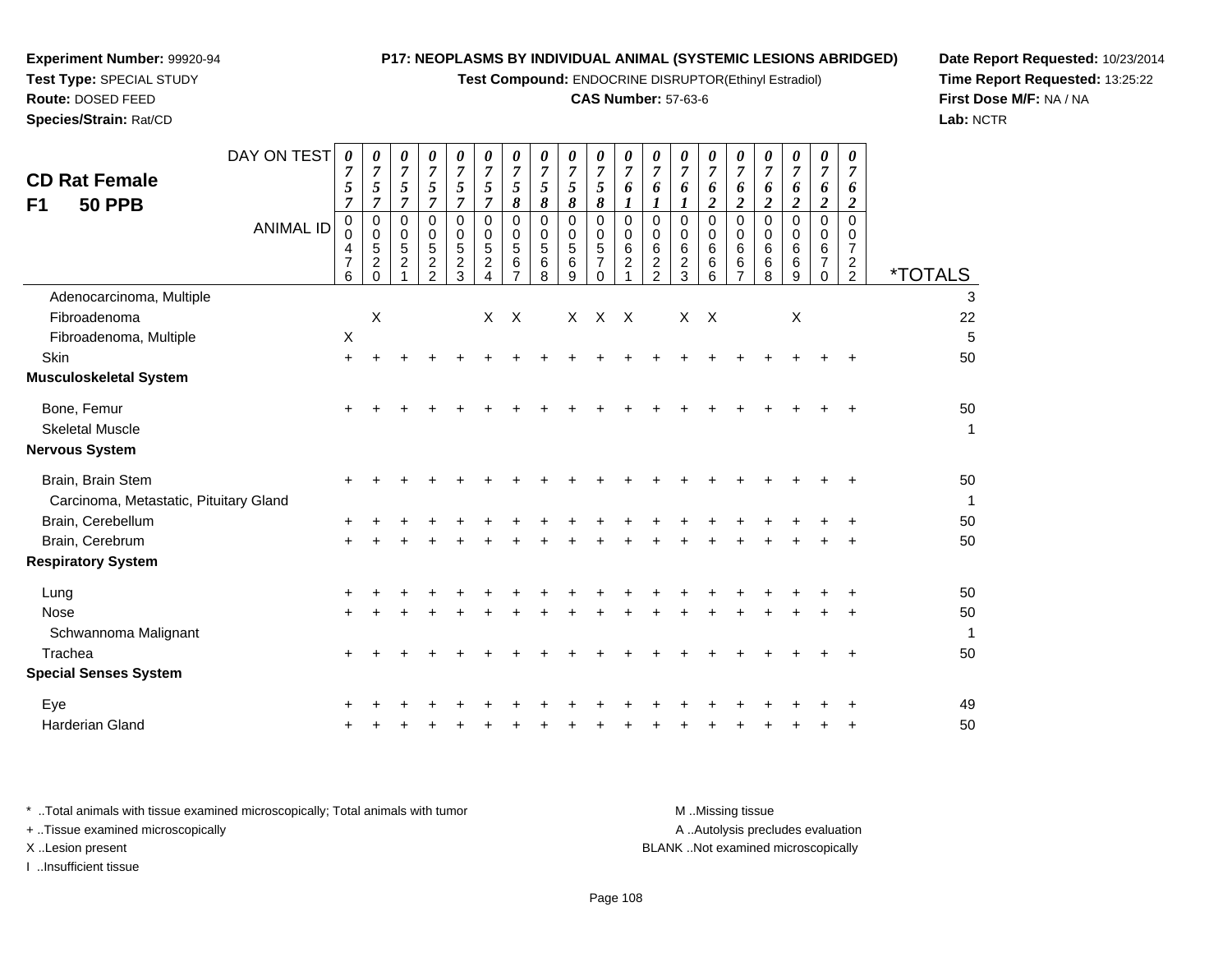**Test Compound:** ENDOCRINE DISRUPTOR(Ethinyl Estradiol)

# **CAS Number:** 57-63-6

**Date Report Requested:** 10/23/2014**Time Report Requested:** 13:25:23**First Dose M/F:** NA / NA**Lab:** NCTR

 $\mathbf{1}$ 

| <b>CD Rat Female</b><br>F1<br><b>50 PPB</b>  | DAY ON TEST<br><b>ANIMAL ID</b> | 0<br>7<br>5<br>$\mathbf{r}$<br>0<br>4<br>7<br>6 | 0<br>$\overline{7}$<br>$5\overline{)}$<br>7<br>0<br>$\pmb{0}$<br>$\sqrt{5}$<br>$\overline{c}$ | 0<br>$\overline{7}$<br>5<br>7<br>0<br>$\mathbf 0$<br>5<br>$\overline{2}$ | $\boldsymbol{\theta}$<br>$\overline{7}$<br>5<br>7<br>0<br>0<br>5<br>2<br>$\mathcal{D}$ | 0<br>$\overline{7}$<br>5<br>7<br>0<br>0<br>5<br>$\overline{c}$<br>3 | 0<br>$\overline{7}$<br>5<br>0<br>0<br>5<br>$\boldsymbol{2}$ | 0<br>$\overline{7}$<br>5<br>8<br>0<br>5<br>6 | 0<br>$\overline{7}$<br>5<br>8<br>0<br>0<br>$\overline{5}$<br>6<br>8 | $\boldsymbol{\theta}$<br>7<br>5<br>8<br>0<br>0<br>5<br>6<br>g | 0<br>$\overline{7}$<br>5<br>8<br>0<br>$\mathbf 0$<br>5<br>$\overline{7}$ | 0<br>$\overline{7}$<br>6<br>0<br>$\,0\,$<br>$\frac{6}{2}$ | 0<br>$\overline{7}$<br>6<br>0<br>6<br>$\boldsymbol{2}$<br>$\mathcal{P}$ | 0<br>$\overline{7}$<br>6<br>0<br>0<br>6<br>$\overline{c}$<br>3 | 0<br>$\overline{7}$<br>6<br>$\overline{2}$<br>$\mathbf 0$<br>6<br>6<br>6 | $\boldsymbol{\theta}$<br>$\overline{7}$<br>6<br>າ<br>0<br>0<br>6<br>6<br>$\overline{\phantom{a}}$ | 0<br>$\overline{7}$<br>6<br>$\overline{2}$<br>0<br>0<br>$\,6$<br>6<br>8 | $\boldsymbol{\theta}$<br>$\overline{7}$<br>6<br>$\overline{2}$<br>0<br>6<br>6<br>9 | 0<br>7<br>6<br>2<br>0<br>0<br>6<br>$\overline{ }$ | 7<br>6<br>$\Omega$<br>2<br>$\overline{2}$ | <i><b>*TOTALS</b></i> |
|----------------------------------------------|---------------------------------|-------------------------------------------------|-----------------------------------------------------------------------------------------------|--------------------------------------------------------------------------|----------------------------------------------------------------------------------------|---------------------------------------------------------------------|-------------------------------------------------------------|----------------------------------------------|---------------------------------------------------------------------|---------------------------------------------------------------|--------------------------------------------------------------------------|-----------------------------------------------------------|-------------------------------------------------------------------------|----------------------------------------------------------------|--------------------------------------------------------------------------|---------------------------------------------------------------------------------------------------|-------------------------------------------------------------------------|------------------------------------------------------------------------------------|---------------------------------------------------|-------------------------------------------|-----------------------|
| <b>Urinary System</b>                        |                                 |                                                 |                                                                                               |                                                                          |                                                                                        |                                                                     |                                                             |                                              |                                                                     |                                                               |                                                                          |                                                           |                                                                         |                                                                |                                                                          |                                                                                                   |                                                                         |                                                                                    |                                                   |                                           |                       |
| Kidney<br>Bilateral, Renal Tubule, Carcinoma |                                 | $\pm$                                           |                                                                                               |                                                                          |                                                                                        |                                                                     |                                                             |                                              |                                                                     |                                                               |                                                                          |                                                           |                                                                         |                                                                |                                                                          |                                                                                                   |                                                                         |                                                                                    |                                                   |                                           | 50<br>1               |
| Renal Tubule, Adenoma                        |                                 |                                                 |                                                                                               |                                                                          |                                                                                        |                                                                     |                                                             |                                              | X                                                                   |                                                               |                                                                          |                                                           |                                                                         |                                                                |                                                                          |                                                                                                   |                                                                         |                                                                                    |                                                   |                                           | $\mathbf{1}$          |
| Urinary Bladder<br><b>SYSTEMIC LESIONS</b>   |                                 |                                                 |                                                                                               |                                                                          |                                                                                        |                                                                     |                                                             |                                              |                                                                     |                                                               |                                                                          |                                                           |                                                                         |                                                                |                                                                          |                                                                                                   |                                                                         |                                                                                    |                                                   |                                           | 48                    |
| Multiple Organ<br>Leukemia Mononuclear       |                                 | $\pm$                                           |                                                                                               |                                                                          |                                                                                        |                                                                     |                                                             |                                              |                                                                     |                                                               |                                                                          |                                                           |                                                                         |                                                                |                                                                          |                                                                                                   |                                                                         |                                                                                    |                                                   |                                           | 50<br>1               |

Lymphoma Malignantt de la construction de la construction de la construction de la construction de la construction de la construction<br>La construction de la construction de la construction de la construction de la construction de la construc

**Experiment Number:** 99920-94**Test Type:** SPECIAL STUDY**Route:** DOSED FEED**Species/Strain:** Rat/CD

\* ..Total animals with tissue examined microscopically; Total animals with tumor **M** . Missing tissue M ..Missing tissue

+ ..Tissue examined microscopically

I ..Insufficient tissue

A ..Autolysis precludes evaluation X ..Lesion present BLANK ..Not examined microscopically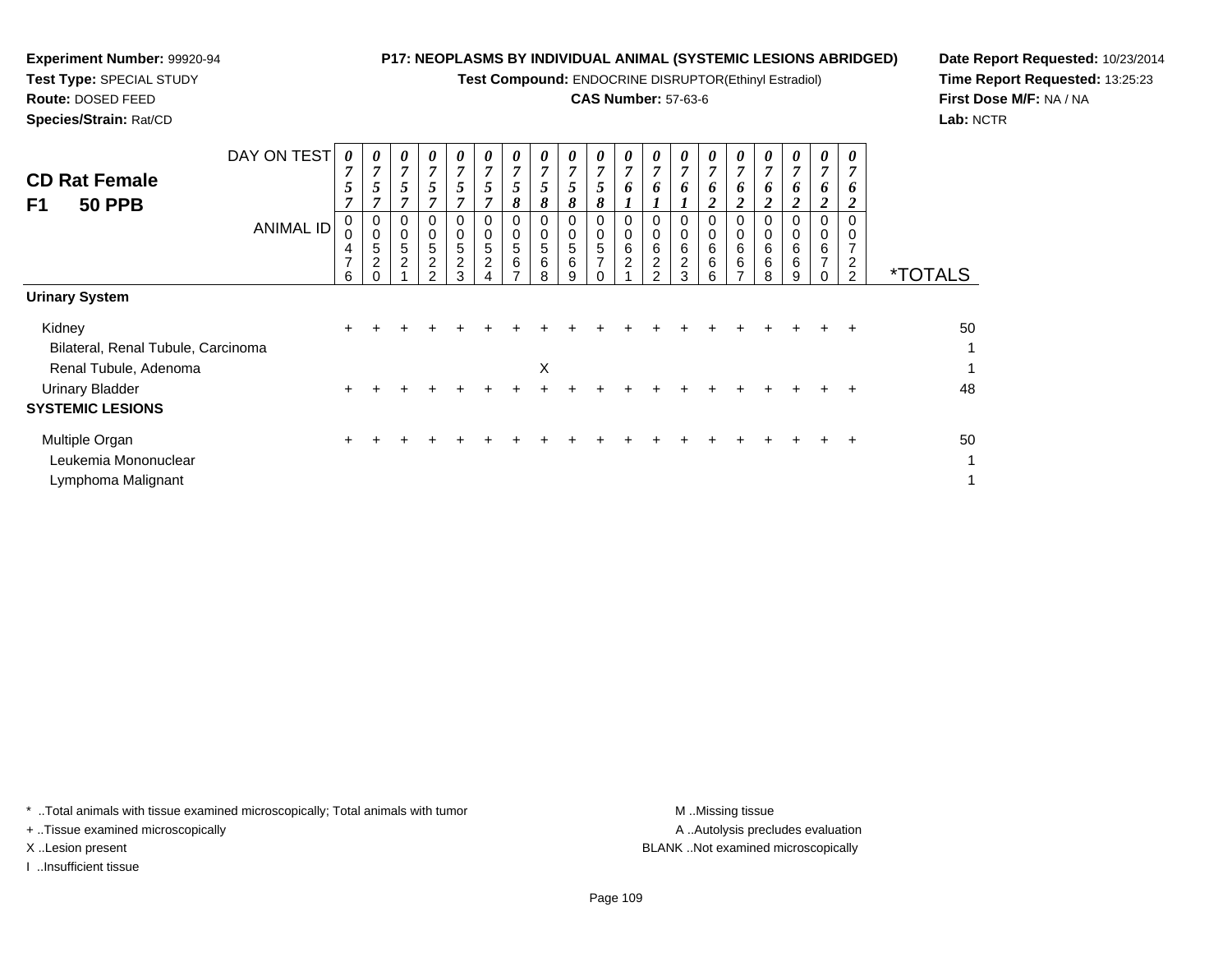**Test Compound:** ENDOCRINE DISRUPTOR(Ethinyl Estradiol)

## **CAS Number:** 57-63-6

**Date Report Requested:** 10/23/2014**Time Report Requested:** 13:25:23**First Dose M/F:** NA / NA**Lab:** NCTR

| <b>CD Rat Female</b><br>F1/2PPB TO CTL          | DAY ON TEST      | $\boldsymbol{\theta}$<br>4<br>0<br>6<br>$\pmb{0}$         | 0<br>$\boldsymbol{4}$<br>$\sqrt{5}$<br>$\boldsymbol{2}$<br>$\pmb{0}$ | 0<br>5<br>0<br>$\overline{\mathbf{3}}$<br>0 | 0<br>5<br>$\pmb{\theta}$<br>9<br>0 | 0<br>$\mathfrak{s}$<br>$\boldsymbol{l}$<br>$\boldsymbol{4}$<br>$\mathbf 0$ | $\boldsymbol{\theta}$<br>$\overline{5}$<br>$\boldsymbol{l}$<br>$\mathfrak{s}$<br>$\pmb{0}$ | $\boldsymbol{\theta}$<br>$\mathfrak{s}$<br>$\boldsymbol{\beta}$<br>$\pmb{\theta}$<br>$\mathbf 0$ | 0<br>5<br>$\boldsymbol{\beta}$<br>8<br>0 | 0<br>$\mathfrak{s}$<br>$\boldsymbol{4}$<br>$\overline{2}$<br>0 | $\boldsymbol{\theta}$<br>5<br>6<br>9<br>$\mathbf 0$ | $\boldsymbol{\theta}$<br>$\mathfrak{s}$<br>9<br>$\overline{2}$<br>$\pmb{0}$ | $\boldsymbol{\theta}$<br>$\overline{5}$<br>9<br>$\overline{7}$<br>$\mathbf 0$ | 0<br>6<br>8<br>$\Omega$ | 0<br>6<br>$\boldsymbol{l}$<br>8<br>0 | 0<br>6<br>$\boldsymbol{2}$<br>0<br>$\mathbf 0$ | 0<br>6<br>$\boldsymbol{\beta}$<br>$\boldsymbol{2}$<br>$\pmb{0}$ | 0<br>6<br>$\boldsymbol{\beta}$<br>4<br>$\mathbf 0$ | 0<br>6<br>6<br>0                                  | 0<br>6<br>6<br>6<br>0                      | 0<br>6<br>$\overline{7}$<br>0<br>$\mathbf 0$                                 | 0<br>6<br>$\overline{7}$<br>$\mathfrak{z}$<br>$\pmb{0}$ | $\boldsymbol{\theta}$<br>6<br>$\overline{7}$<br>5<br>$\mathbf 0$ | 0<br>6<br>8<br>$\overline{\mathbf{3}}$<br>0 | 0<br>6<br>8<br>5<br>0                      | 0<br>6<br>8<br>9<br>$\mathbf 0$                               | 0<br>$\overline{7}$<br>$\boldsymbol{2}$<br>5<br>$\mathbf 0$ | $\overline{7}$<br>$\boldsymbol{2}$<br>$\boldsymbol{9}$<br>$\mathbf 0$ | 0<br>$\overline{7}$<br>$\boldsymbol{\beta}$<br>$\boldsymbol{\theta}$<br>0 | 0<br>$\overline{7}$<br>$\boldsymbol{\beta}$<br>6<br>0 | 0<br>$\overline{7}$<br>$\boldsymbol{\beta}$<br>7<br>$\mathbf 0$ | 0<br>$\overline{7}$ |
|-------------------------------------------------|------------------|-----------------------------------------------------------|----------------------------------------------------------------------|---------------------------------------------|------------------------------------|----------------------------------------------------------------------------|--------------------------------------------------------------------------------------------|--------------------------------------------------------------------------------------------------|------------------------------------------|----------------------------------------------------------------|-----------------------------------------------------|-----------------------------------------------------------------------------|-------------------------------------------------------------------------------|-------------------------|--------------------------------------|------------------------------------------------|-----------------------------------------------------------------|----------------------------------------------------|---------------------------------------------------|--------------------------------------------|------------------------------------------------------------------------------|---------------------------------------------------------|------------------------------------------------------------------|---------------------------------------------|--------------------------------------------|---------------------------------------------------------------|-------------------------------------------------------------|-----------------------------------------------------------------------|---------------------------------------------------------------------------|-------------------------------------------------------|-----------------------------------------------------------------|---------------------|
|                                                 | <b>ANIMAL ID</b> | $\mathbf 0$<br>0<br>$\begin{array}{c} 3 \\ 6 \end{array}$ | $\mathbf 0$<br>$\mathbf 0$<br>$\overline{4}$<br>5                    | 0<br>$\Omega$<br>6<br>5                     | 0<br>$\mathbf 0$<br>$\,6\,$<br>6   | $\mathbf 0$<br>$\mathbf 0$<br>$\overline{7}$                               | $\mathbf 0$<br>$\mathbf 0$<br>$\overline{7}$<br>3                                          | $\mathbf 0$<br>$\mathbf 0$<br>$\overline{7}$<br>8                                                | 0<br>$\Omega$<br>8<br>$\Omega$           | 0<br>0<br>$\bf 8$                                              | $\mathbf 0$<br>1<br>$\pmb{0}$<br>6                  | $\mathbf 0$<br>$\overline{1}$<br>$\mathbf{3}$<br>3                          | $\Omega$<br>$\overline{1}$<br>$\overline{4}$<br>$\overline{2}$                | 0<br>6<br>3             | 0<br>$\mathbf{1}$<br>6               | $\mathbf 0$<br>1<br>6<br>5                     | $\mathbf 0$<br>$\overline{7}$<br>8                              | $\mathbf 0$<br>$\overline{1}$<br>8                 | 0<br>$\overline{c}$<br>$\overline{c}$<br>$\Omega$ | 0<br>$\overline{2}$<br>$\overline{3}$<br>5 | $\begin{smallmatrix} 0\\2 \end{smallmatrix}$<br>$\sqrt{3}$<br>$\overline{7}$ | $\mathbf 0$<br>$\frac{2}{3}$<br>9                       | $\mathbf 0$<br>$\overline{2}$<br>$\overline{4}$<br>8             | $\mathbf 0$<br>$\overline{c}$<br>5<br>6     | 0<br>$\overline{2}$<br>$\overline{7}$<br>3 | $\mathbf 0$<br>$\boldsymbol{2}$<br>$\overline{7}$<br>$\Omega$ | $\mathbf 0$<br>$\sqrt{3}$<br>$\mathbf{3}$<br>9              | $\Omega$<br>3<br>4                                                    | 0<br>3<br>5<br>$\mathfrak{p}$                                             | 0<br>3<br>$\overline{7}$                              | $\mathbf 0$<br>$\sqrt{3}$<br>$\,6\,$<br>6                       | $\Omega$            |
| <b>Alimentary System</b>                        |                  |                                                           |                                                                      |                                             |                                    |                                                                            |                                                                                            |                                                                                                  |                                          |                                                                |                                                     |                                                                             |                                                                               |                         |                                      |                                                |                                                                 |                                                    |                                                   |                                            |                                                                              |                                                         |                                                                  |                                             |                                            |                                                               |                                                             |                                                                       |                                                                           |                                                       |                                                                 |                     |
| Esophagus                                       |                  |                                                           |                                                                      |                                             |                                    |                                                                            |                                                                                            |                                                                                                  |                                          |                                                                |                                                     |                                                                             |                                                                               |                         |                                      |                                                |                                                                 |                                                    |                                                   |                                            |                                                                              |                                                         |                                                                  |                                             |                                            |                                                               |                                                             |                                                                       |                                                                           |                                                       |                                                                 |                     |
| Intestine Large, Cecum                          |                  |                                                           |                                                                      |                                             |                                    |                                                                            |                                                                                            |                                                                                                  |                                          |                                                                |                                                     |                                                                             |                                                                               |                         |                                      |                                                |                                                                 |                                                    |                                                   |                                            |                                                                              |                                                         |                                                                  |                                             |                                            |                                                               |                                                             |                                                                       |                                                                           |                                                       |                                                                 |                     |
| Intestine Large, Colon<br>Carcinoma             |                  |                                                           |                                                                      |                                             |                                    |                                                                            |                                                                                            |                                                                                                  |                                          |                                                                |                                                     |                                                                             |                                                                               |                         |                                      |                                                |                                                                 |                                                    |                                                   |                                            |                                                                              |                                                         |                                                                  |                                             |                                            |                                                               |                                                             |                                                                       |                                                                           |                                                       |                                                                 |                     |
| Intestine Large, Rectum                         |                  |                                                           |                                                                      |                                             |                                    |                                                                            |                                                                                            |                                                                                                  |                                          |                                                                |                                                     |                                                                             |                                                                               |                         |                                      |                                                |                                                                 |                                                    |                                                   |                                            |                                                                              |                                                         |                                                                  |                                             |                                            |                                                               |                                                             |                                                                       |                                                                           |                                                       |                                                                 |                     |
| Intestine Small, Duodenum                       |                  |                                                           |                                                                      |                                             |                                    |                                                                            |                                                                                            |                                                                                                  |                                          |                                                                |                                                     |                                                                             |                                                                               |                         |                                      |                                                |                                                                 |                                                    |                                                   |                                            |                                                                              |                                                         |                                                                  |                                             |                                            |                                                               |                                                             |                                                                       |                                                                           |                                                       |                                                                 |                     |
| Intestine Small, Ileum                          |                  |                                                           |                                                                      |                                             |                                    |                                                                            |                                                                                            |                                                                                                  |                                          |                                                                |                                                     |                                                                             |                                                                               |                         |                                      |                                                |                                                                 |                                                    |                                                   |                                            |                                                                              |                                                         |                                                                  |                                             |                                            |                                                               |                                                             |                                                                       |                                                                           |                                                       |                                                                 |                     |
| Intestine Small, Jejunum                        |                  |                                                           |                                                                      |                                             |                                    |                                                                            |                                                                                            |                                                                                                  |                                          |                                                                |                                                     |                                                                             |                                                                               |                         |                                      |                                                |                                                                 |                                                    |                                                   |                                            |                                                                              |                                                         |                                                                  |                                             |                                            |                                                               |                                                             |                                                                       |                                                                           |                                                       |                                                                 |                     |
| Liver                                           |                  |                                                           |                                                                      |                                             |                                    |                                                                            |                                                                                            |                                                                                                  |                                          |                                                                |                                                     |                                                                             |                                                                               |                         |                                      |                                                |                                                                 |                                                    |                                                   |                                            |                                                                              |                                                         |                                                                  |                                             |                                            |                                                               |                                                             |                                                                       |                                                                           |                                                       |                                                                 |                     |
| Hepatocellular Adenoma                          |                  |                                                           |                                                                      |                                             |                                    |                                                                            |                                                                                            |                                                                                                  |                                          |                                                                |                                                     |                                                                             |                                                                               |                         |                                      |                                                |                                                                 |                                                    |                                                   |                                            |                                                                              |                                                         |                                                                  |                                             |                                            |                                                               |                                                             |                                                                       |                                                                           |                                                       |                                                                 |                     |
| Mesentery                                       |                  | $+$                                                       |                                                                      |                                             |                                    |                                                                            |                                                                                            |                                                                                                  |                                          |                                                                |                                                     |                                                                             |                                                                               |                         |                                      |                                                |                                                                 |                                                    |                                                   |                                            |                                                                              |                                                         |                                                                  |                                             |                                            |                                                               | $\ddot{}$                                                   |                                                                       |                                                                           |                                                       |                                                                 |                     |
| Oral Mucosa                                     |                  |                                                           |                                                                      |                                             |                                    |                                                                            |                                                                                            |                                                                                                  |                                          |                                                                |                                                     |                                                                             |                                                                               | $\ddot{}$               |                                      |                                                |                                                                 |                                                    |                                                   |                                            | $+$                                                                          |                                                         |                                                                  |                                             |                                            |                                                               |                                                             |                                                                       |                                                                           |                                                       |                                                                 |                     |
| Squamous Cell Carcinoma                         |                  |                                                           |                                                                      |                                             |                                    |                                                                            |                                                                                            |                                                                                                  |                                          |                                                                |                                                     |                                                                             |                                                                               |                         |                                      |                                                |                                                                 |                                                    |                                                   |                                            | X                                                                            | $\times$                                                |                                                                  |                                             |                                            |                                                               |                                                             |                                                                       |                                                                           |                                                       |                                                                 |                     |
| Pancreas                                        |                  |                                                           |                                                                      |                                             |                                    |                                                                            |                                                                                            |                                                                                                  |                                          |                                                                |                                                     |                                                                             |                                                                               |                         |                                      |                                                |                                                                 |                                                    |                                                   |                                            |                                                                              |                                                         |                                                                  |                                             |                                            |                                                               |                                                             |                                                                       |                                                                           |                                                       |                                                                 |                     |
| Salivary Glands                                 |                  |                                                           |                                                                      |                                             |                                    |                                                                            |                                                                                            |                                                                                                  |                                          |                                                                |                                                     |                                                                             |                                                                               |                         |                                      |                                                |                                                                 |                                                    |                                                   |                                            |                                                                              |                                                         |                                                                  |                                             |                                            |                                                               |                                                             |                                                                       |                                                                           |                                                       |                                                                 |                     |
| Stomach, Forestomach<br>Squamous Cell Papilloma |                  |                                                           |                                                                      |                                             |                                    |                                                                            |                                                                                            |                                                                                                  |                                          |                                                                |                                                     |                                                                             |                                                                               |                         |                                      |                                                |                                                                 |                                                    |                                                   |                                            |                                                                              |                                                         |                                                                  |                                             |                                            |                                                               |                                                             |                                                                       |                                                                           |                                                       |                                                                 |                     |
| Stomach, Glandular                              |                  |                                                           |                                                                      |                                             |                                    |                                                                            |                                                                                            |                                                                                                  |                                          |                                                                |                                                     |                                                                             |                                                                               |                         |                                      |                                                |                                                                 |                                                    |                                                   |                                            |                                                                              |                                                         |                                                                  |                                             |                                            |                                                               |                                                             |                                                                       |                                                                           |                                                       |                                                                 |                     |
| Tooth                                           |                  |                                                           |                                                                      |                                             |                                    |                                                                            | +                                                                                          |                                                                                                  |                                          |                                                                |                                                     |                                                                             |                                                                               |                         |                                      |                                                |                                                                 |                                                    |                                                   |                                            |                                                                              |                                                         |                                                                  |                                             |                                            |                                                               |                                                             |                                                                       |                                                                           |                                                       |                                                                 |                     |
| <b>Cardiovascular System</b>                    |                  |                                                           |                                                                      |                                             |                                    |                                                                            |                                                                                            |                                                                                                  |                                          |                                                                |                                                     |                                                                             |                                                                               |                         |                                      |                                                |                                                                 |                                                    |                                                   |                                            |                                                                              |                                                         |                                                                  |                                             |                                            |                                                               |                                                             |                                                                       |                                                                           |                                                       |                                                                 |                     |
| <b>Blood Vessel</b>                             |                  |                                                           |                                                                      |                                             |                                    |                                                                            |                                                                                            |                                                                                                  |                                          |                                                                |                                                     |                                                                             |                                                                               |                         |                                      |                                                |                                                                 |                                                    |                                                   |                                            |                                                                              |                                                         |                                                                  |                                             |                                            |                                                               |                                                             |                                                                       |                                                                           |                                                       |                                                                 |                     |

\* ..Total animals with tissue examined microscopically; Total animals with tumor **M** . Missing tissue M ..Missing tissue A ..Autolysis precludes evaluation + ..Tissue examined microscopically X ..Lesion present BLANK ..Not examined microscopicallyI ..Insufficient tissue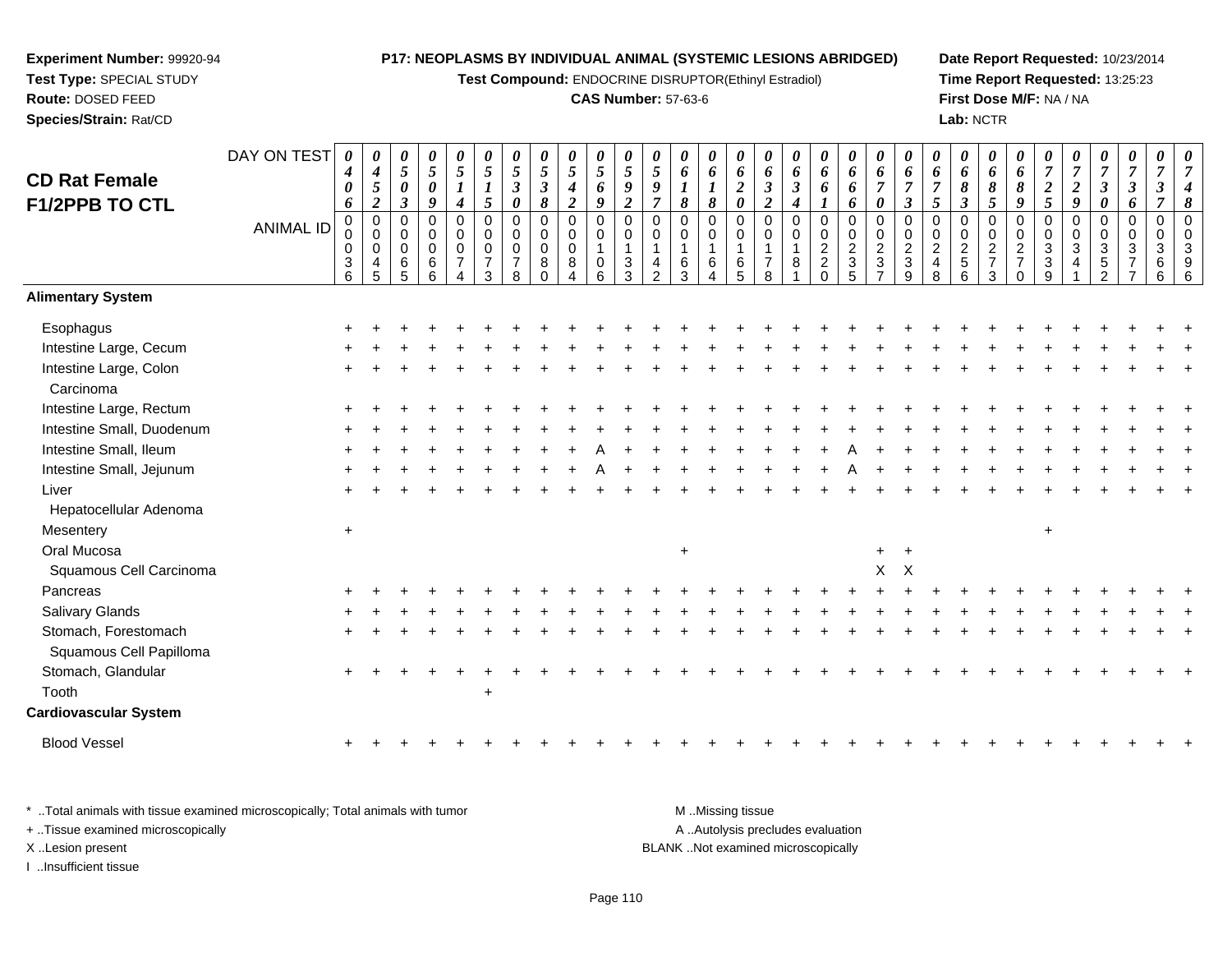**Test Compound:** ENDOCRINE DISRUPTOR(Ethinyl Estradiol)

## **CAS Number:** 57-63-6

**Date Report Requested:** 10/23/2014**Time Report Requested:** 13:25:23**First Dose M/F:** NA / NA**Lab:** NCTR

| <b>CD Rat Female</b>                                         | DAY ON TEST      | $\boldsymbol{\theta}$<br>$\boldsymbol{4}$<br>$\boldsymbol{\theta}$ | 0<br>$\boldsymbol{4}$<br>$\sqrt{5}$<br>$\overline{2}$            | 0<br>5<br>$\pmb{\theta}$<br>$\overline{\mathbf{3}}$ | 0<br>$\mathfrak{s}$<br>$\pmb{\theta}$<br>9 | 0<br>$\mathfrak{s}$<br>$\boldsymbol{l}$<br>$\boldsymbol{4}$  | $\boldsymbol{\theta}$<br>$\sqrt{5}$<br>$\boldsymbol{l}$<br>$\mathfrak{H}$ | 0<br>$\overline{5}$<br>$\boldsymbol{\beta}$<br>$\boldsymbol{\theta}$ | $\frac{\theta}{5}$<br>$\boldsymbol{\beta}$<br>8  | $\frac{\theta}{5}$<br>$\boldsymbol{4}$<br>$\overline{c}$ | $\frac{\theta}{5}$<br>6<br>9                   | 0<br>$\overline{5}$<br>$\boldsymbol{g}$<br>$\boldsymbol{2}$ | $\boldsymbol{\theta}$<br>$\overline{5}$<br>$\boldsymbol{9}$<br>$\overline{7}$ | 0<br>6<br>8                       | 0<br>6<br>$\boldsymbol{l}$<br>8            | 0<br>6<br>$\overline{2}$<br>0        | 0<br>6<br>$\boldsymbol{\beta}$<br>$\boldsymbol{2}$ | $\boldsymbol{\theta}$<br>6<br>$\boldsymbol{\beta}$<br>$\boldsymbol{4}$ | 0<br>6<br>6                                                      | 0<br>6<br>6<br>6                                           | 0<br>6<br>$\overline{7}$<br>$\boldsymbol{\theta}$                          | 0<br>6<br>$\overline{7}$                                                                     | $\theta$<br>6<br>$\overline{7}$<br>$\mathfrak{s}$     | 0<br>6<br>8<br>$\overline{\mathbf{3}}$       | 0<br>6<br>$\boldsymbol{\delta}$<br>5 | 0<br>$\boldsymbol{6}$<br>8<br>9                                              | 0<br>$\overline{7}$<br>$\boldsymbol{2}$<br>5                                              | $\overline{7}$<br>$\boldsymbol{2}$<br>9                      | 0<br>$\overline{7}$<br>$\boldsymbol{\beta}$<br>0       | 0<br>$\overline{7}$<br>$\mathbf{3}$<br>6 | 0<br>$\overline{7}$<br>$\boldsymbol{\beta}$<br>7 | 0 |
|--------------------------------------------------------------|------------------|--------------------------------------------------------------------|------------------------------------------------------------------|-----------------------------------------------------|--------------------------------------------|--------------------------------------------------------------|---------------------------------------------------------------------------|----------------------------------------------------------------------|--------------------------------------------------|----------------------------------------------------------|------------------------------------------------|-------------------------------------------------------------|-------------------------------------------------------------------------------|-----------------------------------|--------------------------------------------|--------------------------------------|----------------------------------------------------|------------------------------------------------------------------------|------------------------------------------------------------------|------------------------------------------------------------|----------------------------------------------------------------------------|----------------------------------------------------------------------------------------------|-------------------------------------------------------|----------------------------------------------|--------------------------------------|------------------------------------------------------------------------------|-------------------------------------------------------------------------------------------|--------------------------------------------------------------|--------------------------------------------------------|------------------------------------------|--------------------------------------------------|---|
| <b>F1/2PPB TO CTL</b>                                        | <b>ANIMAL ID</b> | 6<br>$\mathbf 0$<br>0<br>0<br>$\ensuremath{\mathsf{3}}$<br>6       | $\mathbf 0$<br>$\mathbf 0$<br>$\mathbf 0$<br>$\overline{4}$<br>5 | 0<br>$\mathbf 0$<br>0<br>6<br>5                     | $\mathbf 0$<br>0<br>0<br>$\,6\,$<br>6      | $\pmb{0}$<br>$\mathbf 0$<br>$\pmb{0}$<br>$\overline{7}$<br>4 | $\mathbf 0$<br>0<br>$\mathbf 0$<br>$\overline{7}$<br>3                    | $\mathbf 0$<br>$\mathbf 0$<br>$\mathbf 0$<br>$\overline{7}$<br>8     | $\mathbf 0$<br>0<br>$\mathbf 0$<br>8<br>$\Omega$ | 0<br>0<br>0<br>$\,8\,$<br>$\overline{A}$                 | $\mathbf 0$<br>$\mathbf 0$<br>$\mathbf 0$<br>6 | $\mathbf 0$<br>$\mathbf 0$<br>3<br>3                        | $\mathbf 0$<br>$\Omega$<br>$\mathbf{1}$<br>4<br>$\overline{2}$                | $\Omega$<br>$\mathbf 0$<br>6<br>3 | $\mathbf 0$<br>0<br>$\mathbf{1}$<br>6<br>4 | $\mathbf 0$<br>$\mathbf 0$<br>6<br>5 | $\mathbf 0$<br>0<br>$\overline{7}$<br>8            | $\mathbf 0$<br>$\mathbf 0$<br>$\mathbf{1}$<br>8                        | $\mathbf 0$<br>0<br>$\overline{c}$<br>$\overline{c}$<br>$\Omega$ | 0<br>0<br>$\overline{c}$<br>$\ensuremath{\mathsf{3}}$<br>5 | $\pmb{0}$<br>$\pmb{0}$<br>$\boldsymbol{2}$<br>$\sqrt{3}$<br>$\overline{7}$ | $\boldsymbol{\beta}$<br>$\mathbf 0$<br>0<br>$\overline{2}$<br>$\ensuremath{\mathsf{3}}$<br>9 | $\mathbf 0$<br>0<br>$\sqrt{2}$<br>$\overline{4}$<br>8 | 0<br>$\mathbf 0$<br>$\overline{c}$<br>5<br>6 | 0<br>0<br>$\frac{2}{7}$<br>3         | $\mathbf 0$<br>$\mathbf 0$<br>$\boldsymbol{2}$<br>$\overline{7}$<br>$\Omega$ | $\mathbf 0$<br>$\mathbf 0$<br>$\ensuremath{\mathsf{3}}$<br>$\ensuremath{\mathsf{3}}$<br>9 | $\mathbf 0$<br>$\mathbf 0$<br>$\mathbf{3}$<br>$\overline{4}$ | $\mathbf 0$<br>$\mathbf 0$<br>3<br>5<br>$\overline{2}$ | 0<br>$\mathbf{0}$<br>3<br>$\overline{7}$ | $\mathbf 0$<br>$\mathbf 0$<br>3<br>6<br>6        |   |
| Heart                                                        |                  | $+$                                                                |                                                                  |                                                     |                                            |                                                              |                                                                           |                                                                      |                                                  |                                                          |                                                |                                                             |                                                                               |                                   |                                            |                                      |                                                    |                                                                        |                                                                  |                                                            |                                                                            |                                                                                              |                                                       |                                              |                                      |                                                                              |                                                                                           |                                                              |                                                        |                                          |                                                  |   |
| <b>Endocrine System</b>                                      |                  |                                                                    |                                                                  |                                                     |                                            |                                                              |                                                                           |                                                                      |                                                  |                                                          |                                                |                                                             |                                                                               |                                   |                                            |                                      |                                                    |                                                                        |                                                                  |                                                            |                                                                            |                                                                                              |                                                       |                                              |                                      |                                                                              |                                                                                           |                                                              |                                                        |                                          |                                                  |   |
| <b>Adrenal Cortex</b><br>Adenoma                             |                  |                                                                    |                                                                  |                                                     |                                            |                                                              |                                                                           |                                                                      |                                                  |                                                          |                                                |                                                             |                                                                               |                                   |                                            |                                      |                                                    |                                                                        |                                                                  |                                                            |                                                                            |                                                                                              |                                                       |                                              |                                      |                                                                              |                                                                                           |                                                              |                                                        |                                          |                                                  |   |
| Adrenal Medulla                                              |                  |                                                                    |                                                                  |                                                     |                                            |                                                              |                                                                           |                                                                      |                                                  |                                                          |                                                |                                                             |                                                                               |                                   |                                            |                                      |                                                    |                                                                        |                                                                  |                                                            |                                                                            |                                                                                              |                                                       |                                              |                                      |                                                                              |                                                                                           |                                                              |                                                        |                                          |                                                  |   |
| Islets, Pancreatic                                           |                  |                                                                    |                                                                  |                                                     |                                            |                                                              |                                                                           |                                                                      |                                                  |                                                          |                                                |                                                             |                                                                               |                                   |                                            |                                      |                                                    |                                                                        |                                                                  |                                                            |                                                                            |                                                                                              |                                                       |                                              |                                      |                                                                              |                                                                                           |                                                              |                                                        |                                          |                                                  |   |
| Parathyroid Gland                                            |                  |                                                                    |                                                                  |                                                     |                                            |                                                              |                                                                           |                                                                      |                                                  |                                                          |                                                |                                                             |                                                                               |                                   |                                            |                                      |                                                    |                                                                        |                                                                  |                                                            |                                                                            |                                                                                              |                                                       |                                              |                                      |                                                                              |                                                                                           |                                                              |                                                        |                                          |                                                  |   |
| <b>Pituitary Gland</b>                                       |                  |                                                                    |                                                                  |                                                     |                                            |                                                              |                                                                           |                                                                      |                                                  |                                                          |                                                |                                                             |                                                                               |                                   |                                            |                                      |                                                    |                                                                        |                                                                  |                                                            |                                                                            |                                                                                              |                                                       |                                              |                                      |                                                                              |                                                                                           |                                                              |                                                        |                                          |                                                  |   |
| Pars Distalis, Adenoma                                       |                  |                                                                    | X                                                                | $\times$                                            |                                            | X                                                            |                                                                           |                                                                      | X                                                | $\sf X$                                                  | X                                              | $\mathsf{X}$                                                | X                                                                             |                                   | X                                          | X                                    | X                                                  |                                                                        | X                                                                | $\mathsf{X}$                                               |                                                                            |                                                                                              |                                                       | X                                            | X                                    | Χ                                                                            | X                                                                                         | X                                                            | Χ                                                      | Χ                                        | X                                                | X |
| Pars Distalis, Carcinoma                                     |                  |                                                                    |                                                                  |                                                     |                                            |                                                              |                                                                           |                                                                      |                                                  |                                                          |                                                |                                                             |                                                                               |                                   |                                            |                                      |                                                    |                                                                        |                                                                  |                                                            |                                                                            |                                                                                              | $\boldsymbol{\mathsf{X}}$                             |                                              |                                      |                                                                              |                                                                                           |                                                              |                                                        |                                          |                                                  |   |
| <b>Thyroid Gland</b><br>C Cell, Adenoma<br>C Cell, Carcinoma |                  |                                                                    |                                                                  |                                                     |                                            |                                                              |                                                                           |                                                                      |                                                  |                                                          |                                                |                                                             |                                                                               |                                   |                                            |                                      |                                                    |                                                                        |                                                                  |                                                            |                                                                            |                                                                                              |                                                       |                                              |                                      |                                                                              |                                                                                           |                                                              |                                                        |                                          | X                                                |   |
| Follicular Cel, Adenoma                                      |                  |                                                                    |                                                                  |                                                     |                                            |                                                              |                                                                           |                                                                      |                                                  |                                                          |                                                |                                                             | $\mathsf X$                                                                   |                                   |                                            |                                      |                                                    |                                                                        |                                                                  |                                                            |                                                                            |                                                                                              |                                                       |                                              |                                      |                                                                              |                                                                                           |                                                              |                                                        |                                          |                                                  |   |
| Follicular Cel, Carcinoma                                    |                  |                                                                    |                                                                  |                                                     |                                            |                                                              |                                                                           |                                                                      |                                                  |                                                          |                                                |                                                             |                                                                               |                                   |                                            |                                      | X                                                  |                                                                        |                                                                  |                                                            |                                                                            |                                                                                              |                                                       |                                              |                                      |                                                                              |                                                                                           |                                                              | X                                                      |                                          |                                                  |   |
| <b>General Body System</b>                                   |                  |                                                                    |                                                                  |                                                     |                                            |                                                              |                                                                           |                                                                      |                                                  |                                                          |                                                |                                                             |                                                                               |                                   |                                            |                                      |                                                    |                                                                        |                                                                  |                                                            |                                                                            |                                                                                              |                                                       |                                              |                                      |                                                                              |                                                                                           |                                                              |                                                        |                                          |                                                  |   |
| <b>NONE</b>                                                  |                  |                                                                    |                                                                  |                                                     |                                            |                                                              |                                                                           |                                                                      |                                                  |                                                          |                                                |                                                             |                                                                               |                                   |                                            |                                      |                                                    |                                                                        |                                                                  |                                                            |                                                                            |                                                                                              |                                                       |                                              |                                      |                                                                              |                                                                                           |                                                              |                                                        |                                          |                                                  |   |
| <b>Genital System</b>                                        |                  |                                                                    |                                                                  |                                                     |                                            |                                                              |                                                                           |                                                                      |                                                  |                                                          |                                                |                                                             |                                                                               |                                   |                                            |                                      |                                                    |                                                                        |                                                                  |                                                            |                                                                            |                                                                                              |                                                       |                                              |                                      |                                                                              |                                                                                           |                                                              |                                                        |                                          |                                                  |   |
| <b>Clitoral Gland</b><br>Carcinoma<br>Sarcoma                |                  |                                                                    |                                                                  |                                                     |                                            |                                                              |                                                                           |                                                                      |                                                  |                                                          |                                                |                                                             |                                                                               |                                   |                                            |                                      | $\mathsf X$                                        |                                                                        |                                                                  |                                                            |                                                                            |                                                                                              |                                                       |                                              |                                      |                                                                              |                                                                                           |                                                              |                                                        |                                          |                                                  |   |
|                                                              |                  |                                                                    |                                                                  |                                                     |                                            |                                                              |                                                                           |                                                                      |                                                  |                                                          |                                                |                                                             |                                                                               |                                   |                                            |                                      |                                                    |                                                                        |                                                                  |                                                            |                                                                            |                                                                                              |                                                       |                                              |                                      |                                                                              |                                                                                           |                                                              |                                                        |                                          |                                                  |   |

\* ..Total animals with tissue examined microscopically; Total animals with tumor **M** . Missing tissue M ..Missing tissue

+ ..Tissue examined microscopically

**Experiment Number:** 99920-94**Test Type:** SPECIAL STUDY**Route:** DOSED FEED**Species/Strain:** Rat/CD

I ..Insufficient tissue

A ..Autolysis precludes evaluation

X ..Lesion present BLANK ..Not examined microscopically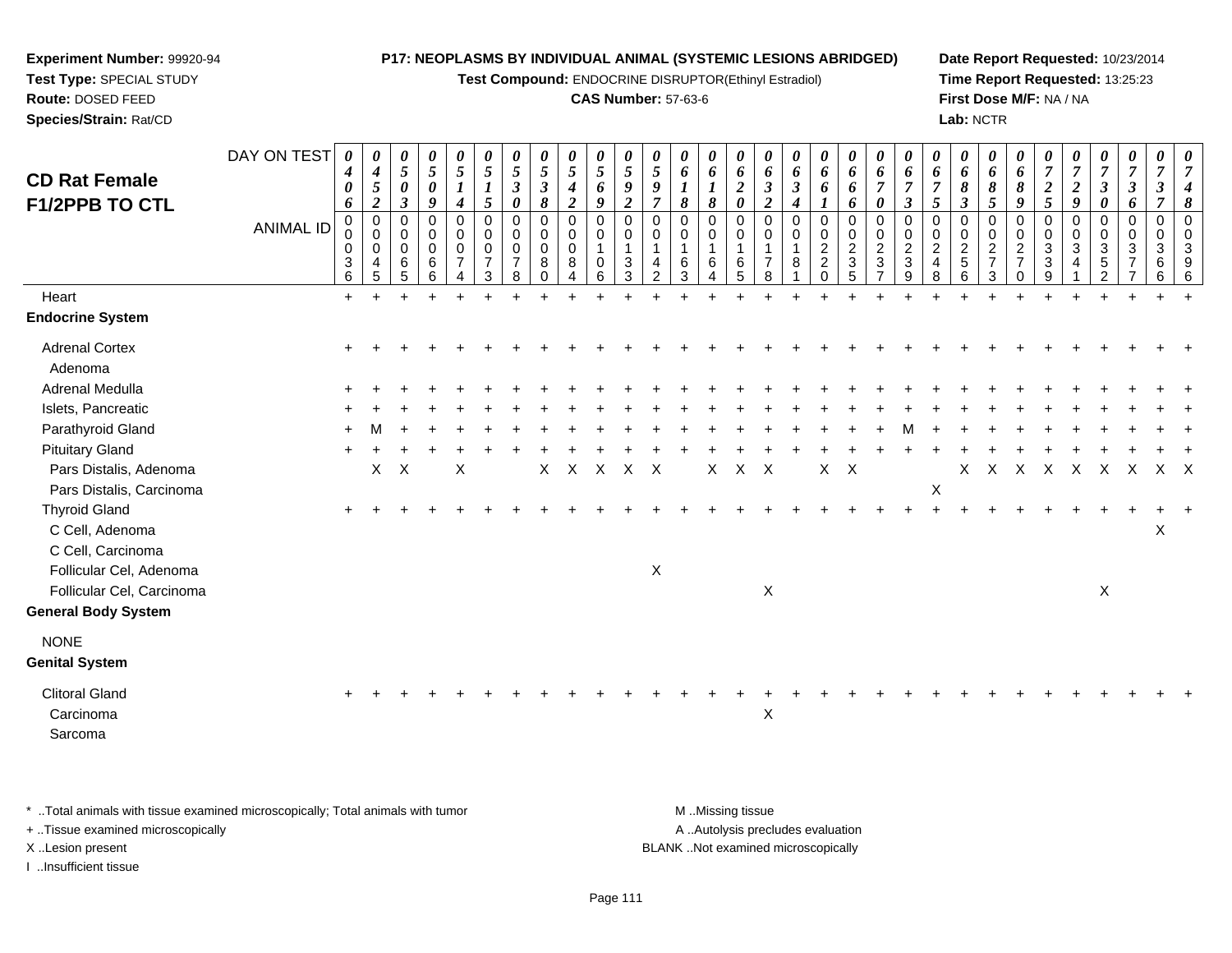**Test Compound:** ENDOCRINE DISRUPTOR(Ethinyl Estradiol)

## **CAS Number:** 57-63-6

**Date Report Requested:** 10/23/2014**Time Report Requested:** 13:25:23**First Dose M/F:** NA / NA**Lab:** NCTR

| <b>CD Rat Female</b><br>F1/2PPB TO CTL                                | DAY ON TEST      | 0<br>$\boldsymbol{4}$<br>0<br>6                       | 0<br>$\boldsymbol{4}$<br>$\sqrt{5}$<br>$\boldsymbol{2}$ | 0<br>$\sqrt{5}$<br>$\boldsymbol{\theta}$<br>$\boldsymbol{\beta}$ | 0<br>$\overline{5}$<br>$\boldsymbol{\theta}$<br>9         | $\boldsymbol{\theta}$<br>5<br>$\boldsymbol{l}$<br>$\boldsymbol{4}$ | 0<br>$\mathfrak{s}$<br>$\boldsymbol{l}$<br>5        | 0<br>5<br>$\mathfrak{z}$<br>0                          | 0<br>5<br>$\boldsymbol{\beta}$<br>8          | 0<br>5<br>$\boldsymbol{4}$<br>$\overline{2}$   | $\boldsymbol{\theta}$<br>5<br>6<br>9                        | $\boldsymbol{\theta}$<br>$\mathfrak{s}$<br>9<br>$\overline{2}$ | 0<br>$\mathfrak{S}$<br>9<br>$\overline{7}$     | 0<br>6<br>$\boldsymbol{l}$<br>8 | 0<br>6<br>$\boldsymbol{l}$<br>8                                   | 0<br>6<br>$\boldsymbol{2}$<br>$\boldsymbol{\theta}$ | 0<br>6<br>$\mathfrak{z}$<br>$\overline{2}$     | 0<br>6<br>$\boldsymbol{\beta}$<br>4 | 0<br>6<br>6<br>$\boldsymbol{l}$                           | 0<br>6<br>6<br>6                                              | 0<br>6<br>$\overline{7}$<br>$\boldsymbol{\theta}$                     | $\boldsymbol{\theta}$<br>6<br>$\overline{7}$<br>$\mathfrak{z}$ | 0<br>6<br>$\overline{7}$<br>5                                                | 0<br>6<br>8<br>$\boldsymbol{\beta}$                   | 0<br>6<br>8<br>5                                                    | $\boldsymbol{\theta}$<br>6<br>8<br>9                     | 0<br>$\overline{7}$<br>$\overline{2}$<br>5        | $\boldsymbol{\theta}$<br>$\overline{7}$<br>$\overline{2}$<br>9 | $\boldsymbol{\theta}$<br>$\overline{7}$<br>$\boldsymbol{\beta}$<br>$\boldsymbol{\theta}$ | 0<br>$\overline{7}$<br>$\boldsymbol{\beta}$<br>6 | 0<br>$\overline{7}$<br>$\boldsymbol{\beta}$<br>$\overline{7}$ | 0<br>$\overline{7}$<br>$\boldsymbol{4}$<br>$\pmb{8}$ |
|-----------------------------------------------------------------------|------------------|-------------------------------------------------------|---------------------------------------------------------|------------------------------------------------------------------|-----------------------------------------------------------|--------------------------------------------------------------------|-----------------------------------------------------|--------------------------------------------------------|----------------------------------------------|------------------------------------------------|-------------------------------------------------------------|----------------------------------------------------------------|------------------------------------------------|---------------------------------|-------------------------------------------------------------------|-----------------------------------------------------|------------------------------------------------|-------------------------------------|-----------------------------------------------------------|---------------------------------------------------------------|-----------------------------------------------------------------------|----------------------------------------------------------------|------------------------------------------------------------------------------|-------------------------------------------------------|---------------------------------------------------------------------|----------------------------------------------------------|---------------------------------------------------|----------------------------------------------------------------|------------------------------------------------------------------------------------------|--------------------------------------------------|---------------------------------------------------------------|------------------------------------------------------|
|                                                                       | <b>ANIMAL ID</b> | $\mathbf 0$<br>0<br>0<br>$\sqrt{3}$<br>$6\phantom{a}$ | $\mathbf 0$<br>0<br>$\mathbf 0$<br>4<br>5               | $\mathbf 0$<br>0<br>0<br>$\,6\,$<br>5                            | $\mathbf 0$<br>$\mathbf 0$<br>$\mathbf 0$<br>$\,6\,$<br>6 | 0<br>$\Omega$<br>0<br>$\overline{7}$<br>4                          | $\mathbf 0$<br>$\Omega$<br>0<br>$\overline{7}$<br>3 | $\mathbf 0$<br>$\mathbf 0$<br>0<br>$\overline{7}$<br>8 | 0<br>$\overline{0}$<br>0<br>8<br>$\mathbf 0$ | $\mathbf 0$<br>$\mathbf 0$<br>0<br>$\bf8$<br>4 | $\mathbf 0$<br>$\Omega$<br>$\mathbf{1}$<br>$\mathbf 0$<br>6 | $\mathbf 0$<br>$\Omega$<br>$\ensuremath{\mathsf{3}}$<br>3      | $\mathbf 0$<br>$\Omega$<br>4<br>$\overline{2}$ | 0<br>$\mathbf 0$<br>6<br>3      | $\mathbf 0$<br>$\mathbf 0$<br>$\mathbf{1}$<br>6<br>$\overline{4}$ | 0<br>$\Omega$<br>6<br>5                             | $\mathbf 0$<br>$\Omega$<br>$\overline{7}$<br>8 | $\mathbf 0$<br>$\Omega$<br>8        | 0<br>$\mathbf 0$<br>$\overline{2}$<br>$\overline{2}$<br>0 | $\mathbf 0$<br>$\pmb{0}$<br>$\overline{c}$<br>$\sqrt{3}$<br>5 | $\mathbf 0$<br>$\mathbf 0$<br>$\sqrt{2}$<br>$\ensuremath{\mathsf{3}}$ | $\Omega$<br>$\Omega$<br>$\overline{2}$<br>$\sqrt{3}$<br>9      | $\mathbf 0$<br>$\mathbf 0$<br>$\overline{2}$<br>$\overline{\mathbf{4}}$<br>8 | $\mathbf 0$<br>0<br>$\overline{c}$<br>$\sqrt{5}$<br>6 | $\mathbf 0$<br>$\mathbf 0$<br>$\overline{c}$<br>$\overline{7}$<br>3 | $\Omega$<br>0<br>$\boldsymbol{2}$<br>$\overline{7}$<br>0 | $\mathbf 0$<br>0<br>$\sqrt{3}$<br>$\sqrt{3}$<br>9 | 0<br>0<br>$\mathbf{3}$<br>4                                    | $\mathbf 0$<br>$\mathbf 0$<br>$\mathbf{3}$<br>$\sqrt{5}$<br>$\overline{2}$               | $\mathbf 0$<br>$\Omega$<br>3<br>$\overline{7}$   | $\mathbf 0$<br>$\Omega$<br>3<br>6<br>6                        | $\Omega$<br>$\Omega$<br>3<br>9<br>6                  |
| Ovary<br>Carcinoma, Metastatic, Kidney<br>Granulosa Cell Tumor Benign |                  | $\ddot{}$                                             |                                                         |                                                                  |                                                           |                                                                    |                                                     |                                                        |                                              |                                                |                                                             |                                                                |                                                |                                 |                                                                   |                                                     | X                                              |                                     |                                                           |                                                               |                                                                       |                                                                |                                                                              |                                                       |                                                                     |                                                          |                                                   |                                                                |                                                                                          |                                                  |                                                               |                                                      |
| Oviduct                                                               |                  |                                                       |                                                         |                                                                  |                                                           |                                                                    |                                                     |                                                        |                                              |                                                |                                                             |                                                                |                                                |                                 |                                                                   |                                                     |                                                |                                     |                                                           |                                                               |                                                                       |                                                                |                                                                              |                                                       |                                                                     |                                                          |                                                   |                                                                |                                                                                          |                                                  |                                                               |                                                      |
| <b>Uterus</b>                                                         |                  |                                                       |                                                         |                                                                  |                                                           |                                                                    |                                                     |                                                        |                                              |                                                |                                                             |                                                                |                                                |                                 |                                                                   |                                                     |                                                |                                     |                                                           |                                                               |                                                                       |                                                                |                                                                              |                                                       |                                                                     |                                                          |                                                   |                                                                |                                                                                          |                                                  |                                                               |                                                      |
| Endometrium, Adenoma<br>Polyp Stromal                                 |                  |                                                       |                                                         |                                                                  |                                                           |                                                                    |                                                     |                                                        |                                              |                                                |                                                             |                                                                |                                                |                                 | X                                                                 |                                                     |                                                | $\boldsymbol{\mathsf{X}}$           |                                                           |                                                               |                                                                       |                                                                |                                                                              |                                                       |                                                                     |                                                          | $\pmb{\times}$                                    |                                                                |                                                                                          |                                                  |                                                               |                                                      |
| Vagina                                                                |                  |                                                       |                                                         |                                                                  |                                                           |                                                                    |                                                     |                                                        |                                              |                                                |                                                             |                                                                |                                                |                                 |                                                                   |                                                     |                                                |                                     |                                                           |                                                               |                                                                       |                                                                |                                                                              |                                                       |                                                                     |                                                          |                                                   |                                                                |                                                                                          |                                                  |                                                               |                                                      |
| Polyp                                                                 |                  |                                                       |                                                         |                                                                  |                                                           |                                                                    |                                                     |                                                        |                                              |                                                |                                                             |                                                                |                                                |                                 |                                                                   |                                                     |                                                |                                     |                                                           |                                                               |                                                                       |                                                                |                                                                              |                                                       |                                                                     |                                                          |                                                   |                                                                |                                                                                          |                                                  |                                                               |                                                      |
| <b>Hematopoietic System</b>                                           |                  |                                                       |                                                         |                                                                  |                                                           |                                                                    |                                                     |                                                        |                                              |                                                |                                                             |                                                                |                                                |                                 |                                                                   |                                                     |                                                |                                     |                                                           |                                                               |                                                                       |                                                                |                                                                              |                                                       |                                                                     |                                                          |                                                   |                                                                |                                                                                          |                                                  |                                                               |                                                      |
| <b>Bone Marrow</b><br>Lymph Node                                      |                  |                                                       |                                                         |                                                                  |                                                           |                                                                    |                                                     |                                                        |                                              |                                                |                                                             |                                                                |                                                |                                 |                                                                   |                                                     |                                                |                                     |                                                           |                                                               |                                                                       | $\ddot{}$                                                      |                                                                              |                                                       | $\ddot{}$                                                           |                                                          |                                                   |                                                                |                                                                                          |                                                  |                                                               |                                                      |
| Carcinoma, Metastatic, Thyroid Gland                                  |                  |                                                       |                                                         |                                                                  |                                                           |                                                                    |                                                     |                                                        |                                              |                                                |                                                             |                                                                |                                                |                                 |                                                                   |                                                     |                                                |                                     |                                                           |                                                               |                                                                       |                                                                |                                                                              |                                                       |                                                                     |                                                          |                                                   |                                                                | $\boldsymbol{\mathsf{X}}$                                                                |                                                  |                                                               |                                                      |
| Deep Cervical, Carcinoma, Metastatic,<br><b>Thyroid Gland</b>         |                  |                                                       |                                                         |                                                                  |                                                           |                                                                    |                                                     |                                                        |                                              |                                                |                                                             |                                                                |                                                |                                 |                                                                   |                                                     |                                                |                                     |                                                           |                                                               |                                                                       |                                                                |                                                                              |                                                       |                                                                     |                                                          |                                                   |                                                                |                                                                                          |                                                  |                                                               |                                                      |
| Lymph Node, Mandibular                                                |                  |                                                       |                                                         |                                                                  |                                                           |                                                                    |                                                     |                                                        |                                              |                                                |                                                             |                                                                |                                                |                                 |                                                                   |                                                     |                                                |                                     |                                                           |                                                               |                                                                       |                                                                |                                                                              |                                                       |                                                                     |                                                          |                                                   |                                                                |                                                                                          |                                                  |                                                               |                                                      |
| Lymph Node, Mesenteric                                                |                  |                                                       |                                                         |                                                                  |                                                           |                                                                    |                                                     |                                                        |                                              |                                                |                                                             |                                                                |                                                |                                 |                                                                   |                                                     |                                                |                                     |                                                           |                                                               |                                                                       |                                                                |                                                                              |                                                       |                                                                     |                                                          |                                                   |                                                                |                                                                                          |                                                  |                                                               |                                                      |
| Spleen                                                                |                  |                                                       |                                                         |                                                                  |                                                           |                                                                    |                                                     |                                                        |                                              |                                                |                                                             |                                                                |                                                |                                 |                                                                   |                                                     |                                                |                                     |                                                           |                                                               |                                                                       |                                                                |                                                                              |                                                       |                                                                     |                                                          |                                                   |                                                                |                                                                                          |                                                  |                                                               |                                                      |
| Thymus                                                                |                  |                                                       |                                                         |                                                                  |                                                           |                                                                    |                                                     |                                                        |                                              |                                                |                                                             |                                                                |                                                |                                 |                                                                   |                                                     |                                                |                                     |                                                           |                                                               |                                                                       |                                                                |                                                                              |                                                       |                                                                     |                                                          |                                                   |                                                                |                                                                                          |                                                  |                                                               |                                                      |
| <b>Integumentary System</b>                                           |                  |                                                       |                                                         |                                                                  |                                                           |                                                                    |                                                     |                                                        |                                              |                                                |                                                             |                                                                |                                                |                                 |                                                                   |                                                     |                                                |                                     |                                                           |                                                               |                                                                       |                                                                |                                                                              |                                                       |                                                                     |                                                          |                                                   |                                                                |                                                                                          |                                                  |                                                               |                                                      |
| <b>Mammary Gland</b><br>Adenocarcinoma                                |                  |                                                       |                                                         |                                                                  |                                                           |                                                                    |                                                     |                                                        |                                              |                                                |                                                             |                                                                |                                                |                                 |                                                                   |                                                     |                                                |                                     | X                                                         |                                                               |                                                                       |                                                                |                                                                              |                                                       |                                                                     |                                                          |                                                   |                                                                | X                                                                                        |                                                  |                                                               |                                                      |

\* ..Total animals with tissue examined microscopically; Total animals with tumor **M** . Missing tissue M ..Missing tissue A ..Autolysis precludes evaluation + ..Tissue examined microscopically X ..Lesion present BLANK ..Not examined microscopicallyI ..Insufficient tissue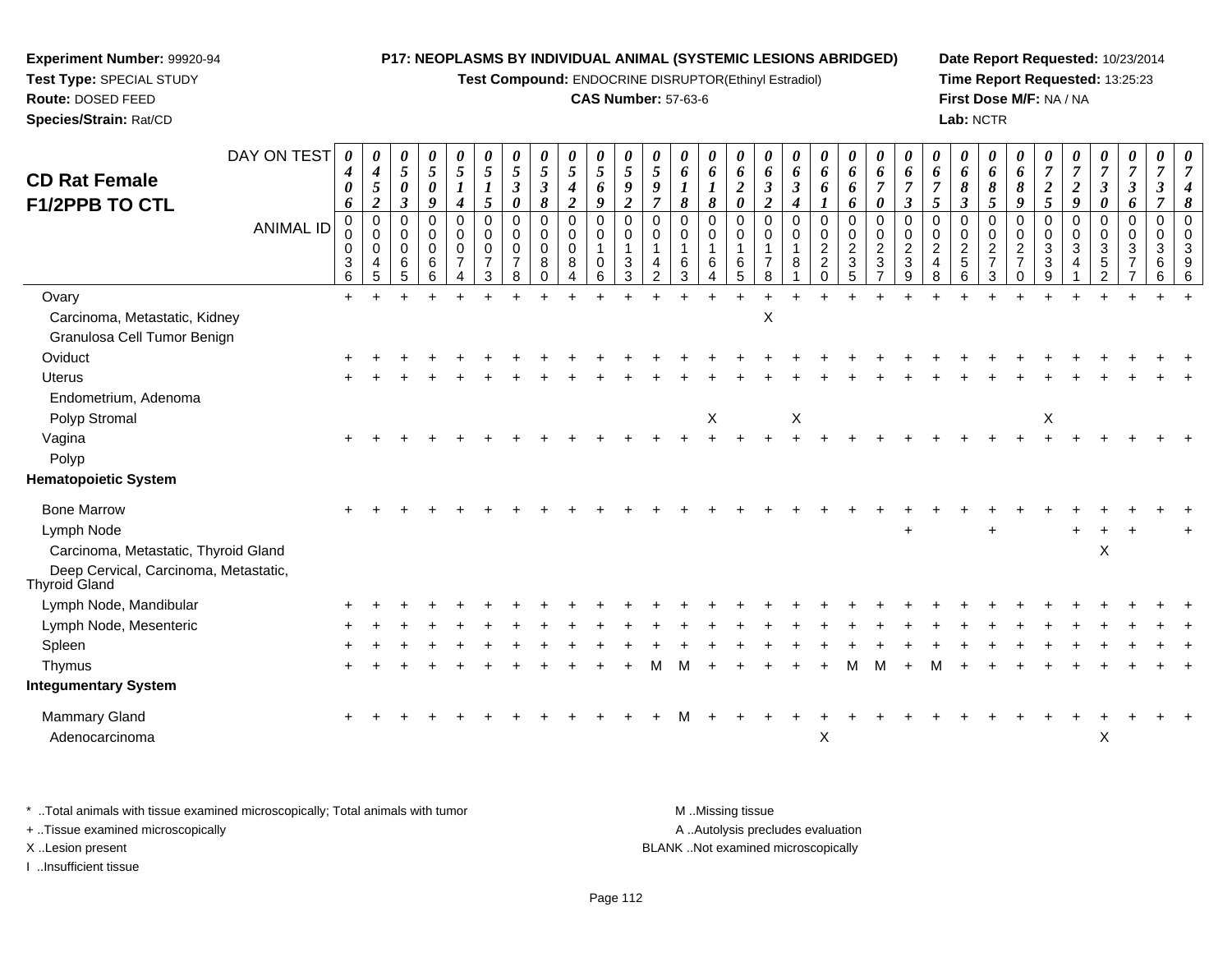**Test Compound:** ENDOCRINE DISRUPTOR(Ethinyl Estradiol)

# **CAS Number:** 57-63-6

**Date Report Requested:** 10/23/2014**Time Report Requested:** 13:25:24**First Dose M/F:** NA / NA**Lab:** NCTR

| <b>CD Rat Female</b>                                        | DAY ON TEST      | 0<br>$\boldsymbol{4}$<br>0                | $\boldsymbol{\theta}$<br>$\boldsymbol{4}$<br>5                         | 0<br>$\sqrt{5}$<br>$\pmb{\theta}$                             | 0<br>$\sqrt{5}$<br>$\boldsymbol{\theta}$                      | $\boldsymbol{\theta}$<br>$\overline{5}$<br>$\boldsymbol{l}$                               | $\boldsymbol{\theta}$<br>5 | $\boldsymbol{\theta}$<br>$\sqrt{5}$<br>$\boldsymbol{\beta}$ | 0<br>5<br>$\mathfrak{z}$                       | 0<br>$\mathfrak{s}$<br>4                  | 0<br>$\mathfrak{s}$<br>6                                                        | $\boldsymbol{\theta}$<br>$\mathfrak{s}$<br>9       | $\boldsymbol{\theta}$<br>5<br>9               | 0<br>6                  | 0<br>6<br>$\boldsymbol{l}$                           | $\boldsymbol{\theta}$<br>6<br>$\boldsymbol{2}$        | $\boldsymbol{\theta}$<br>6<br>$\boldsymbol{\beta}$ | $\boldsymbol{\theta}$<br>6<br>$\boldsymbol{\beta}$ | $\boldsymbol{\theta}$<br>6<br>6                                | $\boldsymbol{\theta}$<br>6<br>6                               | $\boldsymbol{\theta}$<br>6<br>$\overline{7}$     | $\boldsymbol{\theta}$<br>6<br>$\overline{7}$                        | $\boldsymbol{\theta}$<br>6                               | 0<br>6<br>8                                        | 0<br>6<br>8                                                        | $\boldsymbol{\theta}$<br>6<br>8                                    | $\overline{7}$<br>$\boldsymbol{2}$ | $\boldsymbol{\theta}$<br>$\overline{7}$<br>$\boldsymbol{2}$ | 0<br>$\overline{7}$<br>$\mathfrak{z}$                        | $\boldsymbol{\theta}$<br>$\overline{7}$<br>$\boldsymbol{\beta}$ | 0<br>$\overline{7}$<br>$\boldsymbol{\beta}$                    | 7                                   |
|-------------------------------------------------------------|------------------|-------------------------------------------|------------------------------------------------------------------------|---------------------------------------------------------------|---------------------------------------------------------------|-------------------------------------------------------------------------------------------|----------------------------|-------------------------------------------------------------|------------------------------------------------|-------------------------------------------|---------------------------------------------------------------------------------|----------------------------------------------------|-----------------------------------------------|-------------------------|------------------------------------------------------|-------------------------------------------------------|----------------------------------------------------|----------------------------------------------------|----------------------------------------------------------------|---------------------------------------------------------------|--------------------------------------------------|---------------------------------------------------------------------|----------------------------------------------------------|----------------------------------------------------|--------------------------------------------------------------------|--------------------------------------------------------------------|------------------------------------|-------------------------------------------------------------|--------------------------------------------------------------|-----------------------------------------------------------------|----------------------------------------------------------------|-------------------------------------|
| <b>F1/2PPB TO CTL</b>                                       |                  | 6                                         | $\overline{2}$                                                         | $\mathfrak{z}$                                                | 9                                                             | $\boldsymbol{4}$                                                                          | 5                          | 0                                                           | 8                                              | $\overline{2}$                            | 9                                                                               | $\boldsymbol{2}$                                   | $\overline{7}$                                | 8                       | 8                                                    | 0                                                     | $\boldsymbol{2}$                                   | $\boldsymbol{4}$                                   |                                                                | 6                                                             | 0                                                | $\mathfrak{z}$                                                      | 5                                                        | 3                                                  | 5                                                                  | 9                                                                  | 5                                  | $\boldsymbol{g}$                                            | 0                                                            | 6                                                               | 7                                                              | 8                                   |
|                                                             | <b>ANIMAL ID</b> | $\mathbf 0$<br>0<br>0<br>$\mathbf 3$<br>6 | $\Omega$<br>$\mathbf 0$<br>$\mathbf 0$<br>$\overline{4}$<br>$\sqrt{5}$ | $\mathbf{0}$<br>$\boldsymbol{0}$<br>$\pmb{0}$<br>$\,6\,$<br>5 | $\mathbf 0$<br>$\mathbf 0$<br>$\mathbf 0$<br>$\,6$<br>$\,6\,$ | $\overline{0}$<br>$\mathbf 0$<br>$\mathbf 0$<br>$\overline{7}$<br>$\overline{\mathbf{4}}$ | $\Omega$<br>0<br>0<br>3    | $\mathbf 0$<br>0<br>$\mathbf 0$<br>$\overline{7}$<br>8      | $\mathbf 0$<br>$\pmb{0}$<br>0<br>8<br>$\Omega$ | $\Omega$<br>0<br>0<br>8<br>$\overline{A}$ | $\Omega$<br>$\mathbf 0$<br>$\mathbf 1$<br>$\begin{array}{c} 0 \\ 6 \end{array}$ | $\Omega$<br>0<br>$\mathbf{1}$<br>3<br>$\mathbf{3}$ | $\Omega$<br>$\mathbf 0$<br>4<br>$\mathcal{P}$ | $\Omega$<br>0<br>6<br>3 | $\Omega$<br>0<br>$\mathbf{1}$<br>6<br>$\overline{A}$ | $\mathbf 0$<br>$\pmb{0}$<br>$\mathbf 1$<br>$6\over 5$ | $\Omega$<br>$\Omega$<br>8                          | $\Omega$<br>$\mathbf 0$<br>8                       | 0<br>$\pmb{0}$<br>$\overline{c}$<br>$\overline{c}$<br>$\Omega$ | $\mathbf 0$<br>$\pmb{0}$<br>$\boldsymbol{2}$<br>$\frac{3}{5}$ | $\Omega$<br>0<br>$\frac{2}{3}$<br>$\overline{7}$ | $\Omega$<br>0<br>$\boldsymbol{2}$<br>$\ensuremath{\mathsf{3}}$<br>9 | $\Omega$<br>0<br>$\boldsymbol{2}$<br>$\overline{4}$<br>8 | $\Omega$<br>$\boldsymbol{0}$<br>$\frac{2}{5}$<br>6 | $\Omega$<br>$\mathbf 0$<br>$\boldsymbol{2}$<br>$\overline{7}$<br>3 | $\Omega$<br>0<br>$\overline{2}$<br>$\boldsymbol{7}$<br>$\mathbf 0$ | $\Omega$<br>0<br>3<br>3<br>9       | $\Omega$<br>0<br>3<br>4                                     | $\Omega$<br>$\pmb{0}$<br>$\mathbf{3}$<br>5<br>$\mathfrak{p}$ | $\Omega$<br>$\mathbf 0$<br>3                                    | $\Omega$<br>$\mathbf 0$<br>$\ensuremath{\mathsf{3}}$<br>6<br>6 | $\Omega$<br>$\Omega$<br>3<br>9<br>6 |
| Fibroadenoma                                                |                  |                                           | X                                                                      |                                                               | $\sf X$                                                       |                                                                                           |                            |                                                             |                                                |                                           |                                                                                 | $\times$                                           |                                               |                         |                                                      | X                                                     | $\times$                                           |                                                    |                                                                |                                                               |                                                  |                                                                     | X                                                        | X                                                  | $\mathsf{X}$                                                       |                                                                    |                                    | X                                                           | $X$ $X$                                                      |                                                                 |                                                                |                                     |
| Fibroadenoma, Multiple                                      |                  |                                           |                                                                        |                                                               |                                                               |                                                                                           |                            | X                                                           | $\mathsf{X}$                                   |                                           |                                                                                 |                                                    | X                                             |                         |                                                      |                                                       |                                                    |                                                    |                                                                |                                                               | $\mathsf X$                                      |                                                                     |                                                          |                                                    |                                                                    |                                                                    | X                                  |                                                             |                                                              |                                                                 |                                                                |                                     |
| Skin                                                        |                  |                                           |                                                                        |                                                               |                                                               |                                                                                           |                            |                                                             |                                                |                                           |                                                                                 |                                                    |                                               |                         |                                                      |                                                       |                                                    |                                                    |                                                                |                                                               |                                                  |                                                                     |                                                          |                                                    |                                                                    |                                                                    |                                    |                                                             |                                                              |                                                                 |                                                                |                                     |
| <b>Musculoskeletal System</b>                               |                  |                                           |                                                                        |                                                               |                                                               |                                                                                           |                            |                                                             |                                                |                                           |                                                                                 |                                                    |                                               |                         |                                                      |                                                       |                                                    |                                                    |                                                                |                                                               |                                                  |                                                                     |                                                          |                                                    |                                                                    |                                                                    |                                    |                                                             |                                                              |                                                                 |                                                                |                                     |
| Bone, Femur                                                 |                  |                                           |                                                                        |                                                               |                                                               |                                                                                           |                            |                                                             |                                                |                                           |                                                                                 |                                                    |                                               |                         |                                                      |                                                       |                                                    |                                                    |                                                                |                                                               |                                                  |                                                                     |                                                          |                                                    |                                                                    |                                                                    |                                    |                                                             |                                                              |                                                                 |                                                                |                                     |
| <b>Nervous System</b>                                       |                  |                                           |                                                                        |                                                               |                                                               |                                                                                           |                            |                                                             |                                                |                                           |                                                                                 |                                                    |                                               |                         |                                                      |                                                       |                                                    |                                                    |                                                                |                                                               |                                                  |                                                                     |                                                          |                                                    |                                                                    |                                                                    |                                    |                                                             |                                                              |                                                                 |                                                                |                                     |
| Brain, Brain Stem<br>Carcinoma, Metastatic, Pituitary Gland |                  |                                           |                                                                        |                                                               |                                                               |                                                                                           |                            |                                                             |                                                |                                           |                                                                                 |                                                    |                                               |                         |                                                      |                                                       |                                                    |                                                    |                                                                |                                                               |                                                  |                                                                     | X                                                        |                                                    |                                                                    |                                                                    |                                    |                                                             |                                                              |                                                                 |                                                                |                                     |
| Brain, Cerebellum                                           |                  |                                           |                                                                        |                                                               |                                                               |                                                                                           |                            |                                                             |                                                |                                           |                                                                                 |                                                    |                                               |                         |                                                      |                                                       |                                                    |                                                    |                                                                |                                                               |                                                  |                                                                     |                                                          |                                                    |                                                                    |                                                                    |                                    |                                                             |                                                              |                                                                 |                                                                |                                     |
| Brain, Cerebrum<br>Astrocytoma Nos                          |                  |                                           |                                                                        |                                                               |                                                               |                                                                                           |                            |                                                             |                                                |                                           |                                                                                 |                                                    |                                               |                         |                                                      |                                                       |                                                    |                                                    |                                                                |                                                               |                                                  |                                                                     |                                                          |                                                    |                                                                    |                                                                    |                                    |                                                             |                                                              |                                                                 |                                                                |                                     |
| <b>Respiratory System</b>                                   |                  |                                           |                                                                        |                                                               |                                                               |                                                                                           |                            |                                                             |                                                |                                           |                                                                                 |                                                    |                                               |                         |                                                      |                                                       |                                                    |                                                    |                                                                |                                                               |                                                  |                                                                     |                                                          |                                                    |                                                                    |                                                                    |                                    |                                                             |                                                              |                                                                 |                                                                |                                     |
| Lung                                                        |                  |                                           |                                                                        |                                                               |                                                               |                                                                                           |                            |                                                             |                                                |                                           |                                                                                 |                                                    |                                               |                         |                                                      |                                                       |                                                    |                                                    |                                                                |                                                               |                                                  |                                                                     |                                                          |                                                    |                                                                    |                                                                    |                                    |                                                             |                                                              |                                                                 |                                                                |                                     |
| Nose                                                        |                  |                                           |                                                                        |                                                               |                                                               |                                                                                           |                            |                                                             |                                                |                                           |                                                                                 |                                                    |                                               |                         |                                                      |                                                       |                                                    |                                                    |                                                                |                                                               |                                                  |                                                                     |                                                          |                                                    |                                                                    |                                                                    |                                    |                                                             |                                                              |                                                                 |                                                                |                                     |
| Trachea                                                     |                  |                                           |                                                                        |                                                               |                                                               |                                                                                           |                            |                                                             |                                                |                                           |                                                                                 |                                                    |                                               |                         |                                                      |                                                       |                                                    |                                                    |                                                                |                                                               |                                                  |                                                                     |                                                          |                                                    |                                                                    |                                                                    |                                    |                                                             |                                                              |                                                                 |                                                                |                                     |
| <b>Special Senses System</b>                                |                  |                                           |                                                                        |                                                               |                                                               |                                                                                           |                            |                                                             |                                                |                                           |                                                                                 |                                                    |                                               |                         |                                                      |                                                       |                                                    |                                                    |                                                                |                                                               |                                                  |                                                                     |                                                          |                                                    |                                                                    |                                                                    |                                    |                                                             |                                                              |                                                                 |                                                                |                                     |
| Eye                                                         |                  |                                           |                                                                        |                                                               |                                                               |                                                                                           |                            |                                                             |                                                |                                           |                                                                                 |                                                    |                                               |                         |                                                      |                                                       |                                                    |                                                    |                                                                |                                                               |                                                  |                                                                     |                                                          |                                                    |                                                                    |                                                                    |                                    |                                                             |                                                              |                                                                 |                                                                |                                     |
| Squamous Cell Carcinoma, Deep Invasion                      |                  |                                           |                                                                        |                                                               |                                                               |                                                                                           |                            |                                                             |                                                |                                           |                                                                                 |                                                    |                                               |                         |                                                      |                                                       |                                                    |                                                    |                                                                |                                                               | X                                                |                                                                     |                                                          |                                                    |                                                                    |                                                                    |                                    |                                                             |                                                              |                                                                 |                                                                |                                     |
| Harderian Gland<br><b>Urinary System</b>                    |                  |                                           |                                                                        |                                                               |                                                               |                                                                                           |                            |                                                             |                                                |                                           |                                                                                 |                                                    |                                               |                         |                                                      |                                                       |                                                    |                                                    |                                                                |                                                               |                                                  |                                                                     |                                                          |                                                    |                                                                    |                                                                    |                                    |                                                             |                                                              |                                                                 |                                                                |                                     |

\* ..Total animals with tissue examined microscopically; Total animals with tumor **M** . Missing tissue M ..Missing tissue + ..Tissue examined microscopically X ..Lesion present BLANK ..Not examined microscopically

I ..Insufficient tissue

**Experiment Number:** 99920-94**Test Type:** SPECIAL STUDY**Route:** DOSED FEED**Species/Strain:** Rat/CD

A ..Autolysis precludes evaluation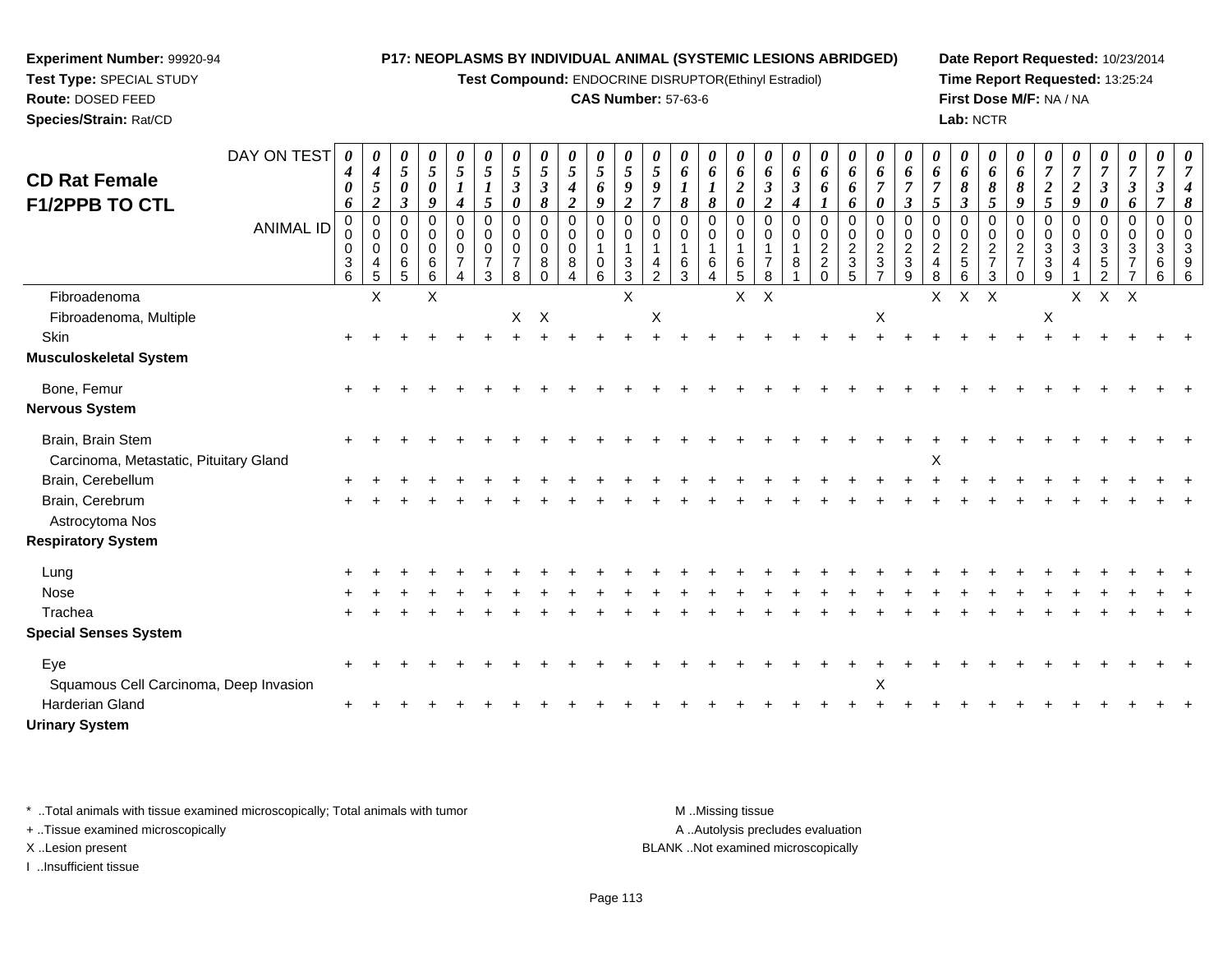**Test Compound:** ENDOCRINE DISRUPTOR(Ethinyl Estradiol)

# **CAS Number:** 57-63-6

**Date Report Requested:** 10/23/2014**Time Report Requested:** 13:25:24**First Dose M/F:** NA / NA**Lab:** NCTR

| <b>CD Rat Female</b>               | DAY ON TEST      | $\boldsymbol{\theta}$<br>4 | $\boldsymbol{\theta}$<br>$\boldsymbol{4}$     | $\boldsymbol{\theta}$<br>$5\overline{)}$ | 0<br>$\mathfrak{s}$               | $\boldsymbol{\theta}$<br>J   | $\boldsymbol{\theta}$<br>$\overline{ }$<br>C | 0<br>$\overline{ }$<br>$\mathfrak{I}$<br>$\rightarrow$ | 0<br>$5\overline{)}$<br>◠ | $\boldsymbol{\theta}$<br>$\overline{\mathbf{5}}$ | 0<br>$\overline{ }$<br>$\mathcal{L}$ | U<br>$\mathcal{L}$ | 0<br>J | 0<br>o           | $\boldsymbol{\theta}$<br>$\bm{o}$ | $\boldsymbol{\theta}$<br>$\bm{o}$ | $\boldsymbol{\theta}$<br>6             | $\boldsymbol{\theta}$<br>6<br>$\rightarrow$ | 0<br>6                                         | 0<br>6                            | $\boldsymbol{\theta}$<br>o<br>$\overline{ }$ | $\boldsymbol{\theta}$<br>6                                  | $\boldsymbol{\theta}$<br>6<br>7    | $\boldsymbol{\theta}$<br>$\bm{b}$                              | $\boldsymbol{\theta}$<br>o | U<br>0             | $\boldsymbol{\theta}$<br>$\overline{ }$<br>◠ | $\boldsymbol{\theta}$<br>7<br>↑ | $\boldsymbol{\theta}$<br>$\overline{7}$              | $\boldsymbol{\theta}$<br>$\overline{ }$ | 0                | $\boldsymbol{\theta}$ |
|------------------------------------|------------------|----------------------------|-----------------------------------------------|------------------------------------------|-----------------------------------|------------------------------|----------------------------------------------|--------------------------------------------------------|---------------------------|--------------------------------------------------|--------------------------------------|--------------------|--------|------------------|-----------------------------------|-----------------------------------|----------------------------------------|---------------------------------------------|------------------------------------------------|-----------------------------------|----------------------------------------------|-------------------------------------------------------------|------------------------------------|----------------------------------------------------------------|----------------------------|--------------------|----------------------------------------------|---------------------------------|------------------------------------------------------|-----------------------------------------|------------------|-----------------------|
| <b>F1/2PPB TO CTL</b>              |                  | 0<br>6                     | $\mathcal{L}$<br>◠<br>$\epsilon$              | 0<br>$\mathbf{3}$                        | $\boldsymbol{\theta}$<br>9        |                              | $\overline{a}$<br>$\mathcal{L}$              | J<br>0                                                 | 8                         | 4<br>2                                           | $\bm{o}$<br>9                        |                    |        | $\mathbf{o}$     | Ω                                 | ◢<br>0                            | $\boldsymbol{\beta}$<br>$\overline{2}$ | $\mathbf{J}$<br>4                           | 6                                              | 6<br>6                            | 0                                            |                                                             | - 1                                | 8<br>ി<br>I                                                    | 8                          | 8<br>Q             | $\overline{2}$<br>$\overline{ }$             | ◢<br>Q                          | 3<br>$\boldsymbol{\theta}$                           | $\boldsymbol{\beta}$<br>6               | J                |                       |
|                                    | <b>ANIMAL ID</b> | υ<br>0<br>3<br>6           | $\mathbf{0}$<br>0<br>0<br>$\overline{4}$<br>5 | 0<br>0<br>$\pmb{0}$<br>$\,6\,$<br>5      | 0<br>0<br>$\pmb{0}$<br>$\,6$<br>6 | U<br>U<br>υ<br>$\rightarrow$ | $\overline{ }$                               | 0<br>0<br>0<br>$\overline{ }$<br>R                     | 0<br>0<br>0<br>8          | 0<br>0<br>0<br>8                                 | U<br>0<br>0<br>6                     | U<br>3<br>$\sim$   | 4      | 0<br>6<br>$\sim$ | υ<br>$\mathbf{0}$<br>6            | 0<br>0<br>6                       | U<br>0<br>$\overline{ }$               | 0<br>0<br>8                                 | 0<br>$\overline{\mathbf{c}}$<br>$\overline{2}$ | 0<br>$\mathbf 0$<br>$\frac{2}{3}$ | U<br>$\Omega$<br>▵<br>3                      | 0<br>0<br>ົ<br>$\epsilon$<br>$\ensuremath{\mathsf{3}}$<br>g | 0<br>0<br>$\overline{2}$<br>4<br>8 | 0<br>$\mathbf 0$<br>$\overline{2}$<br>$\overline{5}$<br>$\sim$ | ∼<br>$\rightarrow$         | ▵<br>$\rightarrow$ | U<br>0<br>3<br>3<br>q                        | 0<br>0<br>3<br>4                | 0<br>0<br>$\mathbf{3}$<br>$\overline{5}$<br>$\Omega$ | 0<br>0<br>3<br>$\overline{ }$<br>-      | ◠<br>చ<br>6<br>6 | J<br>6                |
| Kidney                             |                  |                            |                                               |                                          |                                   |                              |                                              |                                                        |                           |                                                  |                                      |                    |        |                  |                                   |                                   |                                        |                                             |                                                |                                   |                                              |                                                             |                                    |                                                                |                            |                    |                                              |                                 |                                                      |                                         |                  |                       |
| Bilateral, Renal Tubule, Carcinoma |                  |                            |                                               |                                          |                                   |                              |                                              |                                                        |                           |                                                  |                                      |                    |        |                  |                                   |                                   | X                                      |                                             |                                                |                                   |                                              |                                                             |                                    |                                                                |                            |                    |                                              |                                 |                                                      |                                         |                  |                       |
| <b>Urinary Bladder</b>             |                  |                            |                                               |                                          |                                   |                              |                                              |                                                        |                           |                                                  |                                      |                    |        |                  |                                   |                                   |                                        |                                             |                                                |                                   |                                              |                                                             |                                    |                                                                |                            |                    |                                              |                                 |                                                      |                                         |                  |                       |
| <b>SYSTEMIC LESIONS</b>            |                  |                            |                                               |                                          |                                   |                              |                                              |                                                        |                           |                                                  |                                      |                    |        |                  |                                   |                                   |                                        |                                             |                                                |                                   |                                              |                                                             |                                    |                                                                |                            |                    |                                              |                                 |                                                      |                                         |                  |                       |
| Multiple Organ                     |                  |                            |                                               |                                          |                                   |                              |                                              |                                                        |                           |                                                  |                                      |                    |        |                  |                                   |                                   |                                        |                                             |                                                |                                   |                                              |                                                             |                                    |                                                                |                            |                    |                                              |                                 |                                                      |                                         |                  |                       |

t and the set of the set of the set of the set of the set of the set of the set of the set of the set of the s

 $\mathsf{X}$  and  $\mathsf{X}$ 

\* ..Total animals with tissue examined microscopically; Total animals with tumor **M** . Missing tissue M ..Missing tissue

+ ..Tissue examined microscopically

**Experiment Number:** 99920-94**Test Type:** SPECIAL STUDY**Route:** DOSED FEED**Species/Strain:** Rat/CD

Lymphoma Malignant

I ..Insufficient tissue

A ..Autolysis precludes evaluation X ..Lesion present BLANK ..Not examined microscopically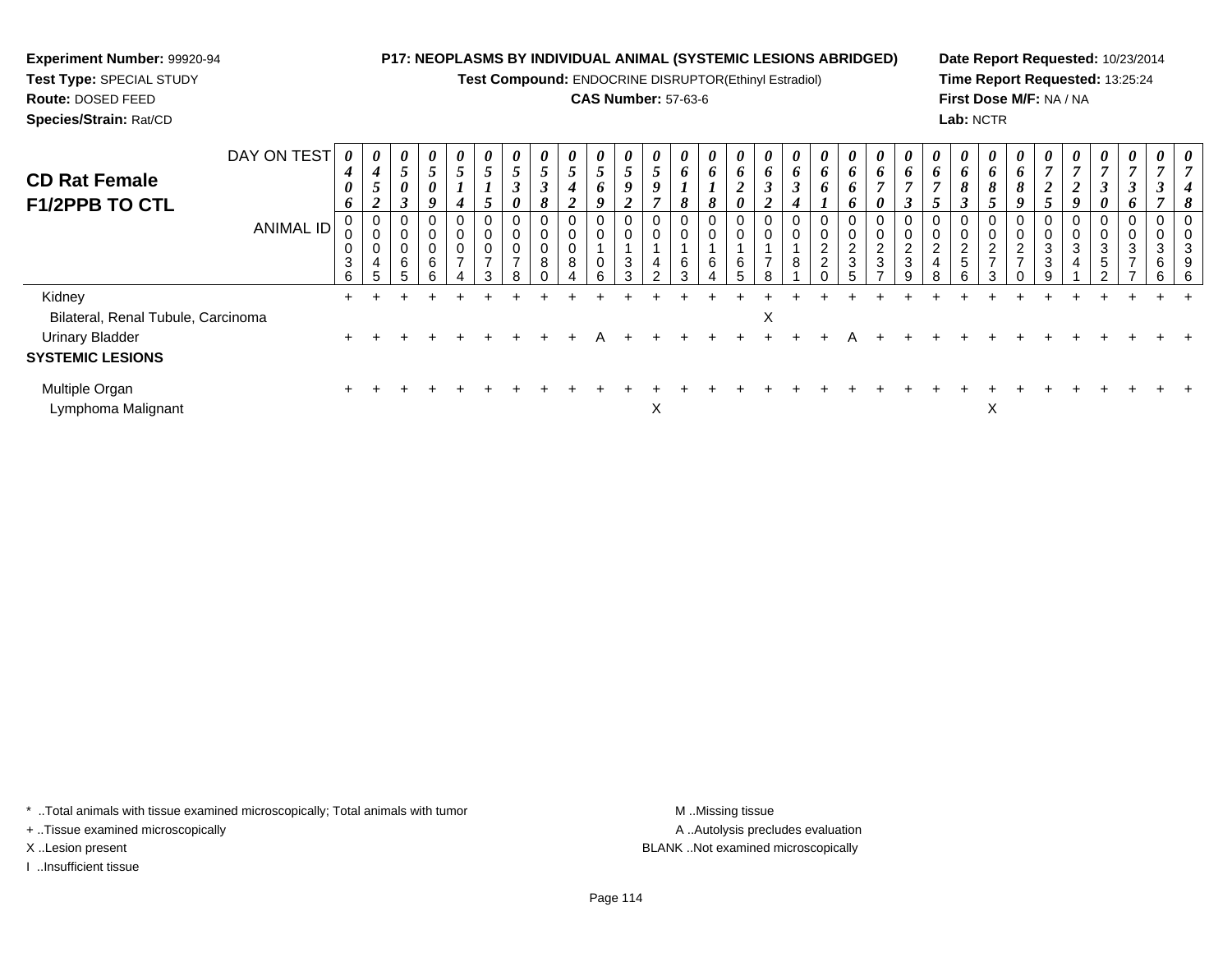**Test Compound:** ENDOCRINE DISRUPTOR(Ethinyl Estradiol)

# **CAS Number:** 57-63-6

**Date Report Requested:** 10/23/2014**Time Report Requested:** 13:25:24**First Dose M/F:** NA / NA**Lab:** NCTR

|                              | DAY ON TEST      | 0<br>$\overline{7}$                  | 0<br>$\overline{7}$                     | 0<br>$\overline{7}$        | 0<br>$\overline{7}$ | 0<br>$\boldsymbol{7}$ | 0<br>$\overline{7}$       | 0<br>$\overline{7}$     | 0<br>$\overline{7}$      | 0<br>$\overline{7}$ | 0<br>$\overline{7}$      | $\pmb{\theta}$<br>$\overline{7}$      | 0<br>$\overline{7}$  | 0<br>$\overline{7}$ | 0<br>$\overline{7}$ | 0<br>$\overline{7}$        | $\boldsymbol{\theta}$<br>$\overline{7}$ | 0<br>$\overline{7}$            | 0<br>$\overline{7}$  | $\pmb{\theta}$<br>0 |                       |
|------------------------------|------------------|--------------------------------------|-----------------------------------------|----------------------------|---------------------|-----------------------|---------------------------|-------------------------|--------------------------|---------------------|--------------------------|---------------------------------------|----------------------|---------------------|---------------------|----------------------------|-----------------------------------------|--------------------------------|----------------------|---------------------|-----------------------|
| <b>CD Rat Female</b>         |                  | 5                                    | 5                                       | 5                          | 5                   | $\sqrt{5}$            | 5                         | 5                       | $\mathfrak{s}$           | $\mathfrak{s}$      | $\sqrt{5}$               | 6                                     | 6                    | 6                   | 6                   | 6                          | 6                                       | 6                              | 6                    | 8                   |                       |
| <b>F1/2PPB TO CTL</b>        |                  | $\boldsymbol{2}$                     | 6                                       | 6                          | 6                   | $\overline{7}$        | $\overline{7}$            | $\overline{7}$          | $\overline{7}$           | $\overline{7}$      | $\pmb{8}$                | $\boldsymbol{l}$                      | $\overline{a}$       | $\boldsymbol{2}$    | $\overline{2}$      | $\overline{c}$             | $\overline{2}$                          | 3                              | $\boldsymbol{\beta}$ | 7                   |                       |
|                              | <b>ANIMAL ID</b> | $\begin{matrix} 0 \\ 0 \end{matrix}$ | $\pmb{0}$<br>$\mathbf 0$                | $\mathbf 0$<br>$\mathbf 0$ | 0<br>0              | 0<br>$\mathbf 0$      | $\pmb{0}$<br>$\mathbf 0$  | $\Omega$<br>$\mathbf 0$ | $\pmb{0}$<br>$\mathbf 0$ | 0<br>0              | $\pmb{0}$<br>$\mathbf 0$ | $\overline{0}$<br>$\mathsf{O}\xspace$ | $\mathbf 0$<br>0     | $\mathsf 0$<br>0    | $\mathbf 0$<br>0    | $\mathbf 0$<br>$\mathbf 0$ | 0<br>$\mathbf 0$                        | $\Omega$<br>0                  | $\mathbf 0$<br>0     | $\mathbf 0$<br>0    |                       |
|                              |                  | 4                                    | $\overline{\mathbf{4}}$<br>$\mathbf{1}$ | 4<br>$\overline{1}$        | 4<br>1              | 4<br>6                | $\overline{4}$<br>$\,6\,$ | 4<br>$\,6$              | 5                        | 6<br>0              | $\sqrt{5}$<br>$\,6\,$    | $\,6\,$<br>1                          | $\,6$<br>$\mathbf 5$ | 6<br>$\,6$          | $\overline{7}$<br>1 | $\overline{7}$<br>1        | $\overline{7}$<br>$\,6$                 | $\overline{7}$<br>$\mathbf{1}$ | $\overline{7}$<br>1  | 0<br>$\pmb{0}$      |                       |
|                              |                  | $\overline{5}$                       | $\overline{2}$                          | 3                          | 4                   | 5                     | 6                         | $\overline{7}$          | $\overline{2}$           | 3                   | $\Omega$                 | 3                                     | 9                    | $\Omega$            | 6                   | $\overline{7}$             | $\overline{7}$                          | 4                              | 5                    | 3                   | <i><b>*TOTALS</b></i> |
| <b>Alimentary System</b>     |                  |                                      |                                         |                            |                     |                       |                           |                         |                          |                     |                          |                                       |                      |                     |                     |                            |                                         |                                |                      |                     |                       |
| Esophagus                    |                  |                                      |                                         |                            |                     |                       |                           |                         |                          |                     |                          |                                       |                      |                     |                     |                            |                                         |                                |                      |                     | 50                    |
| Intestine Large, Cecum       |                  |                                      |                                         |                            |                     |                       |                           |                         |                          |                     |                          |                                       |                      |                     |                     |                            |                                         |                                |                      |                     | 50                    |
| Intestine Large, Colon       |                  |                                      |                                         |                            |                     |                       |                           |                         |                          |                     |                          |                                       |                      |                     |                     |                            |                                         |                                |                      |                     | 50                    |
| Carcinoma                    |                  |                                      |                                         |                            |                     |                       |                           |                         |                          |                     |                          |                                       | X                    |                     |                     |                            |                                         |                                |                      |                     | $\mathbf{1}$          |
| Intestine Large, Rectum      |                  |                                      |                                         |                            |                     |                       |                           |                         |                          |                     |                          |                                       |                      |                     |                     |                            |                                         |                                |                      |                     | 50                    |
| Intestine Small, Duodenum    |                  |                                      |                                         |                            |                     |                       |                           |                         |                          |                     |                          |                                       |                      |                     |                     |                            |                                         |                                |                      |                     | 50                    |
| Intestine Small, Ileum       |                  |                                      |                                         |                            |                     |                       |                           |                         |                          |                     |                          |                                       |                      |                     |                     |                            |                                         |                                |                      |                     | 48                    |
| Intestine Small, Jejunum     |                  |                                      |                                         |                            |                     |                       |                           |                         |                          |                     |                          |                                       |                      |                     |                     |                            |                                         |                                |                      |                     | 48                    |
| Liver                        |                  |                                      |                                         |                            |                     |                       |                           |                         |                          |                     |                          |                                       |                      |                     |                     |                            |                                         |                                |                      |                     | 50                    |
| Hepatocellular Adenoma       |                  |                                      |                                         |                            |                     |                       |                           |                         |                          |                     |                          |                                       |                      |                     |                     |                            | X                                       |                                |                      |                     | 1                     |
| Mesentery                    |                  |                                      |                                         |                            |                     |                       |                           |                         |                          |                     |                          |                                       |                      |                     |                     |                            |                                         |                                |                      |                     | $\boldsymbol{2}$      |
| Oral Mucosa                  |                  |                                      | $\ddot{}$                               |                            |                     |                       |                           |                         |                          | +                   |                          |                                       |                      |                     |                     |                            |                                         |                                |                      |                     | $\mathbf 5$           |
| Squamous Cell Carcinoma      |                  |                                      | X                                       |                            |                     |                       |                           |                         |                          |                     |                          |                                       |                      |                     |                     |                            |                                         |                                |                      |                     | 3                     |
| Pancreas                     |                  |                                      |                                         |                            |                     |                       |                           |                         |                          |                     |                          |                                       |                      |                     |                     |                            |                                         |                                |                      |                     | 50                    |
| <b>Salivary Glands</b>       |                  |                                      |                                         |                            |                     |                       |                           |                         |                          |                     |                          |                                       |                      |                     |                     |                            |                                         |                                |                      |                     | 50                    |
| Stomach, Forestomach         |                  |                                      |                                         |                            |                     |                       |                           |                         |                          |                     |                          |                                       |                      |                     |                     |                            |                                         |                                |                      |                     | 50                    |
| Squamous Cell Papilloma      |                  |                                      |                                         |                            |                     |                       |                           |                         |                          |                     |                          |                                       | Χ                    |                     |                     |                            |                                         |                                |                      |                     | $\overline{1}$        |
| Stomach, Glandular           |                  |                                      |                                         |                            |                     |                       |                           |                         |                          |                     |                          |                                       |                      |                     |                     |                            |                                         |                                |                      |                     | 50                    |
| Tooth                        |                  |                                      |                                         |                            |                     |                       |                           |                         |                          |                     |                          |                                       |                      |                     |                     |                            |                                         |                                |                      |                     | 1                     |
| <b>Cardiovascular System</b> |                  |                                      |                                         |                            |                     |                       |                           |                         |                          |                     |                          |                                       |                      |                     |                     |                            |                                         |                                |                      |                     |                       |
| <b>Blood Vessel</b>          |                  |                                      |                                         |                            |                     |                       |                           |                         |                          |                     |                          |                                       |                      |                     |                     |                            |                                         |                                |                      |                     | 50                    |
|                              |                  |                                      |                                         |                            |                     |                       |                           |                         |                          |                     |                          |                                       |                      |                     |                     |                            |                                         |                                |                      |                     |                       |

**Experiment Number:** 99920-94**Test Type:** SPECIAL STUDY**Route:** DOSED FEED**Species/Strain:** Rat/CD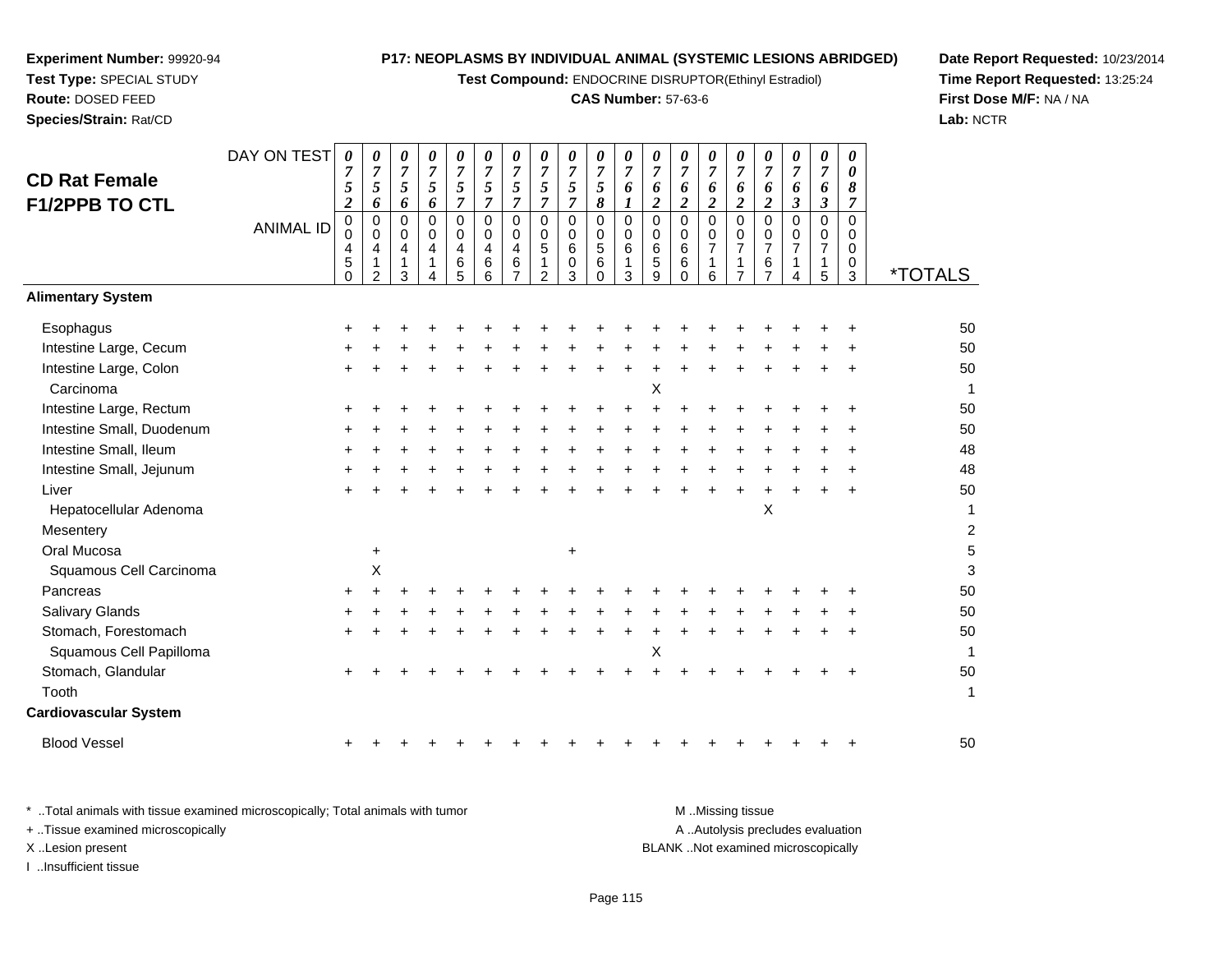**Test Compound:** ENDOCRINE DISRUPTOR(Ethinyl Estradiol)

# **CAS Number:** 57-63-6

**Date Report Requested:** 10/23/2014**Time Report Requested:** 13:25:24**First Dose M/F:** NA / NA**Lab:** NCTR

| <b>CD Rat Female</b><br><b>F1/2PPB TO CTL</b><br>Heart                                                  | DAY ON TEST<br><b>ANIMAL ID</b> | $\boldsymbol{\theta}$<br>7<br>5<br>$\boldsymbol{2}$<br>$\pmb{0}$<br>0<br>4<br>5<br>$\mathbf 0$<br>$+$ | 0<br>7<br>5<br>6<br>0<br>$\Omega$<br>4<br>1<br>2 | 0<br>7<br>$\mathfrak{s}$<br>6<br>0<br>$\Omega$<br>4<br>1<br>3<br>÷ | 0<br>$\overline{7}$<br>5<br>6<br>$\mathbf 0$<br>$\Omega$<br>4<br>1<br>4<br>$\ddot{}$ | $\pmb{\theta}$<br>$\overline{7}$<br>5<br>$\overline{7}$<br>$\mathbf 0$<br>$\Omega$<br>4<br>6<br>5<br>$\ddot{}$ | 0<br>$\overline{7}$<br>5<br>$\overline{7}$<br>0<br>0<br>4<br>6<br>6<br>$\ddot{}$ | 0<br>$\overline{7}$<br>5<br>$\overline{7}$<br>$\mathbf 0$<br>0<br>4<br>6<br>$\ddot{}$ | 0<br>$\overline{7}$<br>5<br>$\overline{7}$<br>0<br>0<br>5<br>1<br>$\overline{2}$<br>$\ddot{}$ | 0<br>7<br>$\sqrt{5}$<br>$\overline{7}$<br>0<br>0<br>6<br>0<br>3<br>$+$ | 0<br>$\overline{7}$<br>$\sqrt{5}$<br>8<br>0<br>0<br>$\sqrt{5}$<br>6<br>$\Omega$<br>$\ddot{}$ | $\boldsymbol{\theta}$<br>$\overline{7}$<br>6<br>1<br>$\mathbf 0$<br>0<br>6<br>1<br>3 | 0<br>7<br>6<br>$\boldsymbol{2}$<br>$\mathbf 0$<br>0<br>6<br>5<br>9 | 0<br>$\overline{7}$<br>6<br>2<br>$\mathbf 0$<br>$\Omega$<br>6<br>6<br>0<br>$\ddot{}$ | 0<br>$\overline{7}$<br>6<br>$\overline{\mathbf{2}}$<br>0<br>0<br>$\overline{7}$<br>1<br>6<br>$\ddot{}$ | 0<br>7<br>6<br>$\overline{2}$<br>$\mathbf 0$<br>0<br>$\overline{7}$<br>1<br>$\overline{7}$<br>÷ | 0<br>7<br>6<br>$\overline{2}$<br>$\mathbf 0$<br>0<br>$\overline{7}$<br>6<br>$\overline{7}$ | 0<br>7<br>6<br>$\boldsymbol{\beta}$<br>$\mathbf 0$<br>0<br>$\overline{7}$<br>1<br>4<br>$\ddot{}$ | 0<br>7<br>6<br>$\boldsymbol{\beta}$<br>0<br>0<br>$\overline{7}$<br>1<br>5<br>$\ddot{}$ | 0<br>0<br>8<br>7<br>$\Omega$<br>0<br>0<br>0<br>3<br>$+$ | <i><b>*TOTALS</b></i><br>50         |
|---------------------------------------------------------------------------------------------------------|---------------------------------|-------------------------------------------------------------------------------------------------------|--------------------------------------------------|--------------------------------------------------------------------|--------------------------------------------------------------------------------------|----------------------------------------------------------------------------------------------------------------|----------------------------------------------------------------------------------|---------------------------------------------------------------------------------------|-----------------------------------------------------------------------------------------------|------------------------------------------------------------------------|----------------------------------------------------------------------------------------------|--------------------------------------------------------------------------------------|--------------------------------------------------------------------|--------------------------------------------------------------------------------------|--------------------------------------------------------------------------------------------------------|-------------------------------------------------------------------------------------------------|--------------------------------------------------------------------------------------------|--------------------------------------------------------------------------------------------------|----------------------------------------------------------------------------------------|---------------------------------------------------------|-------------------------------------|
| <b>Endocrine System</b>                                                                                 |                                 |                                                                                                       |                                                  |                                                                    |                                                                                      |                                                                                                                |                                                                                  |                                                                                       |                                                                                               |                                                                        |                                                                                              |                                                                                      |                                                                    |                                                                                      |                                                                                                        |                                                                                                 |                                                                                            |                                                                                                  |                                                                                        |                                                         |                                     |
| <b>Adrenal Cortex</b><br>Adenoma<br>Adrenal Medulla                                                     |                                 |                                                                                                       |                                                  | х                                                                  |                                                                                      |                                                                                                                |                                                                                  |                                                                                       |                                                                                               |                                                                        |                                                                                              |                                                                                      |                                                                    |                                                                                      |                                                                                                        |                                                                                                 |                                                                                            |                                                                                                  |                                                                                        |                                                         | 50<br>1<br>49                       |
| Islets, Pancreatic                                                                                      |                                 | $\ddot{}$                                                                                             | M                                                | $\ddot{}$                                                          |                                                                                      |                                                                                                                |                                                                                  |                                                                                       |                                                                                               |                                                                        |                                                                                              |                                                                                      |                                                                    |                                                                                      |                                                                                                        |                                                                                                 |                                                                                            |                                                                                                  |                                                                                        |                                                         | 50                                  |
| Parathyroid Gland                                                                                       |                                 | ٠                                                                                                     |                                                  |                                                                    |                                                                                      |                                                                                                                |                                                                                  |                                                                                       |                                                                                               |                                                                        |                                                                                              |                                                                                      |                                                                    |                                                                                      | м                                                                                                      | $\pm$                                                                                           | M                                                                                          |                                                                                                  |                                                                                        |                                                         | 46                                  |
| <b>Pituitary Gland</b>                                                                                  |                                 |                                                                                                       |                                                  |                                                                    |                                                                                      |                                                                                                                |                                                                                  |                                                                                       |                                                                                               |                                                                        |                                                                                              |                                                                                      |                                                                    |                                                                                      |                                                                                                        |                                                                                                 |                                                                                            |                                                                                                  |                                                                                        | ٠                                                       | 50                                  |
| Pars Distalis, Adenoma<br>Pars Distalis, Carcinoma                                                      |                                 | X                                                                                                     | X                                                | X                                                                  | X                                                                                    | $\mathsf X$                                                                                                    | $\pmb{\times}$                                                                   | X                                                                                     | $\pmb{\times}$                                                                                | $\boldsymbol{\mathsf{X}}$                                              | $\boldsymbol{\mathsf{X}}$                                                                    | $\mathsf X$                                                                          |                                                                    | X                                                                                    |                                                                                                        | $\boldsymbol{\mathsf{X}}$                                                                       |                                                                                            | $\boldsymbol{\mathsf{X}}$                                                                        | $\times$                                                                               |                                                         | 37<br>$\mathbf{1}$                  |
| <b>Thyroid Gland</b><br>C Cell, Adenoma                                                                 |                                 | ٠                                                                                                     |                                                  |                                                                    |                                                                                      |                                                                                                                |                                                                                  |                                                                                       |                                                                                               |                                                                        |                                                                                              |                                                                                      |                                                                    |                                                                                      |                                                                                                        |                                                                                                 |                                                                                            |                                                                                                  |                                                                                        |                                                         | 50<br>1                             |
| C Cell, Carcinoma<br>Follicular Cel, Adenoma<br>Follicular Cel, Carcinoma<br><b>General Body System</b> |                                 |                                                                                                       |                                                  |                                                                    |                                                                                      |                                                                                                                |                                                                                  |                                                                                       |                                                                                               |                                                                        |                                                                                              |                                                                                      |                                                                    |                                                                                      |                                                                                                        |                                                                                                 | $\boldsymbol{\mathsf{X}}$                                                                  |                                                                                                  |                                                                                        |                                                         | 1<br>$\mathbf{1}$<br>$\overline{c}$ |
| <b>NONE</b><br><b>Genital System</b>                                                                    |                                 |                                                                                                       |                                                  |                                                                    |                                                                                      |                                                                                                                |                                                                                  |                                                                                       |                                                                                               |                                                                        |                                                                                              |                                                                                      |                                                                    |                                                                                      |                                                                                                        |                                                                                                 |                                                                                            |                                                                                                  |                                                                                        |                                                         |                                     |
| <b>Clitoral Gland</b><br>Carcinoma                                                                      |                                 |                                                                                                       |                                                  |                                                                    |                                                                                      |                                                                                                                |                                                                                  |                                                                                       |                                                                                               |                                                                        |                                                                                              |                                                                                      |                                                                    |                                                                                      |                                                                                                        |                                                                                                 |                                                                                            |                                                                                                  |                                                                                        |                                                         | 50<br>1                             |
| Sarcoma                                                                                                 |                                 |                                                                                                       |                                                  | $\times$                                                           |                                                                                      |                                                                                                                |                                                                                  |                                                                                       |                                                                                               |                                                                        |                                                                                              |                                                                                      |                                                                    |                                                                                      |                                                                                                        |                                                                                                 |                                                                                            |                                                                                                  |                                                                                        |                                                         | 1                                   |

**Experiment Number:** 99920-94**Test Type:** SPECIAL STUDY**Route:** DOSED FEED**Species/Strain:** Rat/CD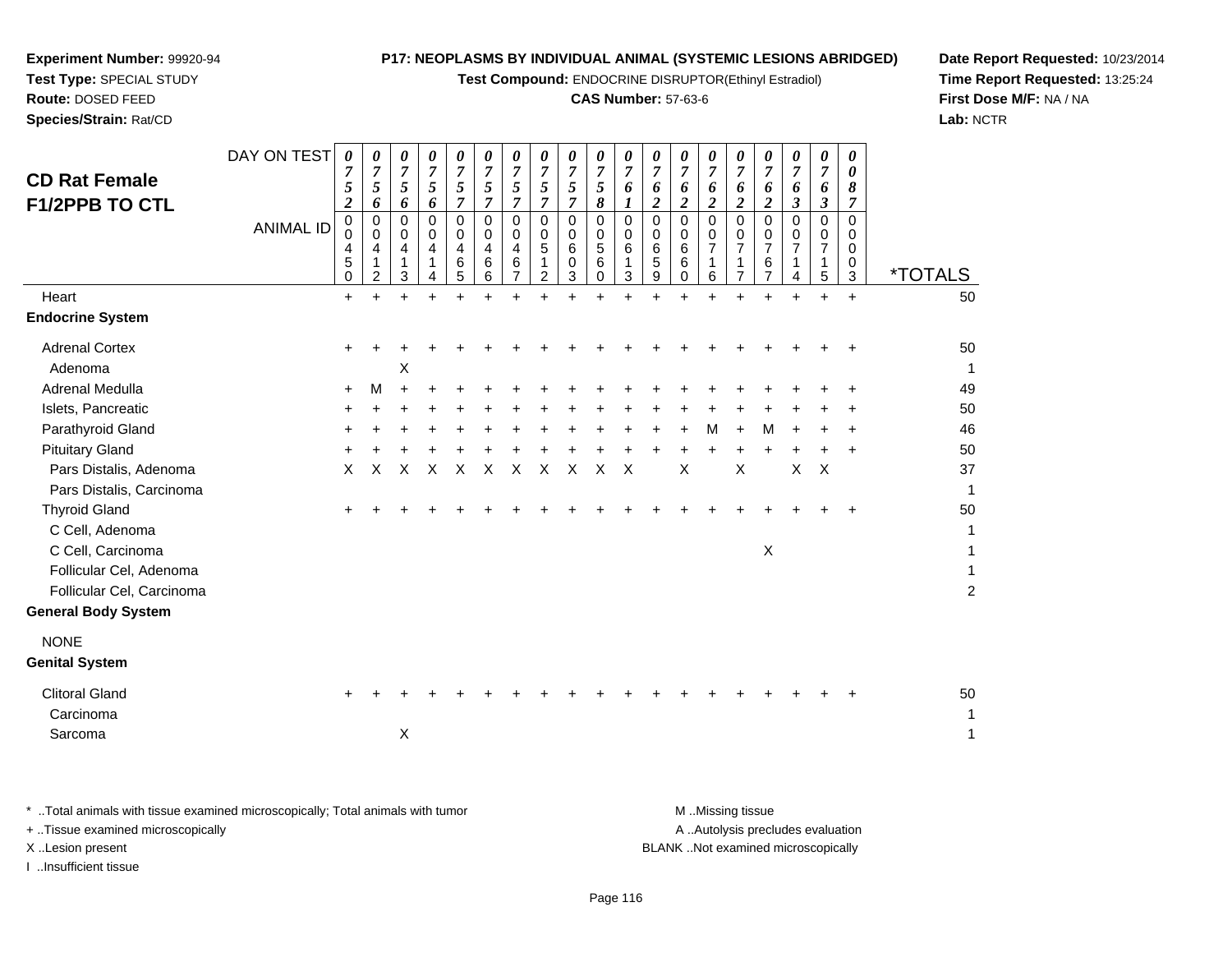**Test Compound:** ENDOCRINE DISRUPTOR(Ethinyl Estradiol)

# **CAS Number:** 57-63-6

**Date Report Requested:** 10/23/2014**Time Report Requested:** 13:25:24**First Dose M/F:** NA / NA**Lab:** NCTR

| $\mathbf 0$<br>4<br>5<br>0 | $\mathbf 0$<br>0<br>4<br>$\mathbf{1}$<br>$\overline{2}$ | $\Omega$<br>0<br>4<br>1<br>3 | 6<br>$\Omega$<br>$\Omega$<br>4 | $\overline{7}$<br>$\mathbf 0$<br>$\Omega$<br>4<br>6<br>5 | 7<br>$\Omega$<br>0<br>4<br>6<br>6 | 5<br>$\overline{7}$<br>$\Omega$<br>0<br>4<br>6<br>$\overline{7}$ | 5<br>$\overline{7}$<br>$\Omega$<br>$\Omega$<br>5<br>1<br>2 | 5<br>$\overline{7}$<br>$\mathbf 0$<br>0<br>6<br>0<br>3 | 5<br>8<br>$\mathbf 0$<br>0<br>5<br>6<br>0 | 6<br>0<br>0<br>6<br>1<br>3 | 6<br>$\boldsymbol{2}$<br>$\Omega$<br>0<br>6<br>5<br>9 | 6<br>$\overline{2}$<br>$\mathbf 0$<br>0<br>6<br>6<br>0 | 6<br>2<br>$\Omega$<br>0<br>$\overline{7}$<br>1<br>6 | 6<br>$\boldsymbol{2}$<br>$\mathbf 0$<br>0<br>$\overline{7}$<br>$\overline{7}$ | 6<br>$\boldsymbol{2}$<br>$\Omega$<br>0<br>$\overline{7}$<br>6<br>$\overline{7}$ | 6<br>3<br>$\Omega$<br>0 | 6<br>$\boldsymbol{\beta}$<br>$\mathbf 0$<br>0<br>$\overline{7}$<br>$\mathbf{1}$<br>$\sqrt{5}$ | 8<br>7<br>$\Omega$<br>0<br>$\mathbf 0$<br>0<br>3 | <i><b>*TOTALS</b></i>     |
|----------------------------|---------------------------------------------------------|------------------------------|--------------------------------|----------------------------------------------------------|-----------------------------------|------------------------------------------------------------------|------------------------------------------------------------|--------------------------------------------------------|-------------------------------------------|----------------------------|-------------------------------------------------------|--------------------------------------------------------|-----------------------------------------------------|-------------------------------------------------------------------------------|---------------------------------------------------------------------------------|-------------------------|-----------------------------------------------------------------------------------------------|--------------------------------------------------|---------------------------|
|                            |                                                         |                              |                                |                                                          |                                   |                                                                  |                                                            |                                                        |                                           |                            |                                                       |                                                        |                                                     |                                                                               |                                                                                 |                         |                                                                                               | $+$                                              | 50                        |
|                            |                                                         |                              |                                |                                                          |                                   |                                                                  |                                                            |                                                        |                                           |                            |                                                       |                                                        |                                                     |                                                                               |                                                                                 |                         |                                                                                               |                                                  | 1                         |
|                            |                                                         |                              |                                |                                                          |                                   |                                                                  | Χ                                                          |                                                        |                                           |                            |                                                       |                                                        |                                                     |                                                                               |                                                                                 |                         |                                                                                               |                                                  | 1                         |
|                            |                                                         |                              |                                |                                                          |                                   |                                                                  |                                                            |                                                        |                                           |                            |                                                       |                                                        |                                                     |                                                                               |                                                                                 |                         |                                                                                               |                                                  | 50                        |
|                            |                                                         |                              |                                |                                                          |                                   |                                                                  |                                                            |                                                        |                                           |                            |                                                       |                                                        |                                                     |                                                                               |                                                                                 |                         |                                                                                               |                                                  | 50                        |
|                            |                                                         |                              |                                |                                                          |                                   | X                                                                |                                                            |                                                        |                                           |                            |                                                       |                                                        |                                                     |                                                                               |                                                                                 |                         |                                                                                               |                                                  | 1                         |
|                            |                                                         |                              |                                |                                                          | X                                 |                                                                  |                                                            |                                                        |                                           |                            |                                                       |                                                        | $\boldsymbol{\mathsf{X}}$                           |                                                                               |                                                                                 |                         |                                                                                               |                                                  | 5                         |
|                            |                                                         |                              |                                |                                                          |                                   |                                                                  |                                                            |                                                        |                                           |                            |                                                       |                                                        |                                                     |                                                                               |                                                                                 |                         |                                                                                               |                                                  | 50                        |
|                            | X                                                       |                              |                                |                                                          |                                   |                                                                  |                                                            |                                                        |                                           |                            |                                                       |                                                        |                                                     |                                                                               |                                                                                 |                         |                                                                                               |                                                  | $\mathbf{1}$              |
|                            |                                                         |                              |                                |                                                          |                                   |                                                                  |                                                            |                                                        |                                           |                            |                                                       |                                                        |                                                     |                                                                               |                                                                                 |                         |                                                                                               |                                                  |                           |
|                            |                                                         |                              |                                |                                                          |                                   |                                                                  |                                                            |                                                        |                                           |                            |                                                       |                                                        |                                                     |                                                                               |                                                                                 |                         |                                                                                               |                                                  | 50                        |
|                            |                                                         |                              |                                |                                                          |                                   |                                                                  |                                                            |                                                        |                                           |                            |                                                       |                                                        |                                                     |                                                                               |                                                                                 |                         |                                                                                               |                                                  | 15                        |
|                            |                                                         |                              |                                |                                                          |                                   |                                                                  |                                                            |                                                        |                                           |                            |                                                       |                                                        |                                                     |                                                                               |                                                                                 |                         |                                                                                               |                                                  | $\mathbf{1}$              |
|                            |                                                         |                              |                                |                                                          |                                   |                                                                  |                                                            |                                                        |                                           |                            |                                                       |                                                        |                                                     |                                                                               | X                                                                               |                         |                                                                                               |                                                  | 1                         |
|                            |                                                         |                              |                                |                                                          |                                   |                                                                  |                                                            |                                                        |                                           |                            |                                                       |                                                        |                                                     |                                                                               |                                                                                 |                         |                                                                                               |                                                  | 50                        |
|                            |                                                         |                              |                                |                                                          |                                   |                                                                  |                                                            |                                                        |                                           |                            |                                                       |                                                        |                                                     |                                                                               |                                                                                 |                         |                                                                                               |                                                  | 50                        |
|                            |                                                         |                              |                                |                                                          |                                   |                                                                  |                                                            |                                                        |                                           |                            |                                                       |                                                        |                                                     |                                                                               |                                                                                 |                         |                                                                                               |                                                  | 50                        |
| м                          |                                                         |                              |                                |                                                          |                                   |                                                                  |                                                            |                                                        |                                           |                            |                                                       |                                                        |                                                     |                                                                               |                                                                                 |                         |                                                                                               |                                                  | 44                        |
|                            |                                                         |                              |                                |                                                          |                                   |                                                                  |                                                            |                                                        |                                           |                            |                                                       |                                                        |                                                     |                                                                               |                                                                                 |                         |                                                                                               |                                                  |                           |
|                            |                                                         |                              |                                |                                                          |                                   |                                                                  |                                                            |                                                        |                                           |                            |                                                       |                                                        |                                                     |                                                                               |                                                                                 |                         |                                                                                               |                                                  | 49<br>3                   |
|                            |                                                         |                              |                                |                                                          |                                   |                                                                  |                                                            |                                                        |                                           |                            |                                                       |                                                        |                                                     |                                                                               |                                                                                 |                         | $\overline{7}$<br>4                                                                           |                                                  | $\boldsymbol{\mathsf{X}}$ |

**Experiment Number:** 99920-94**Test Type:** SPECIAL STUDY**Route:** DOSED FEED**Species/Strain:** Rat/CD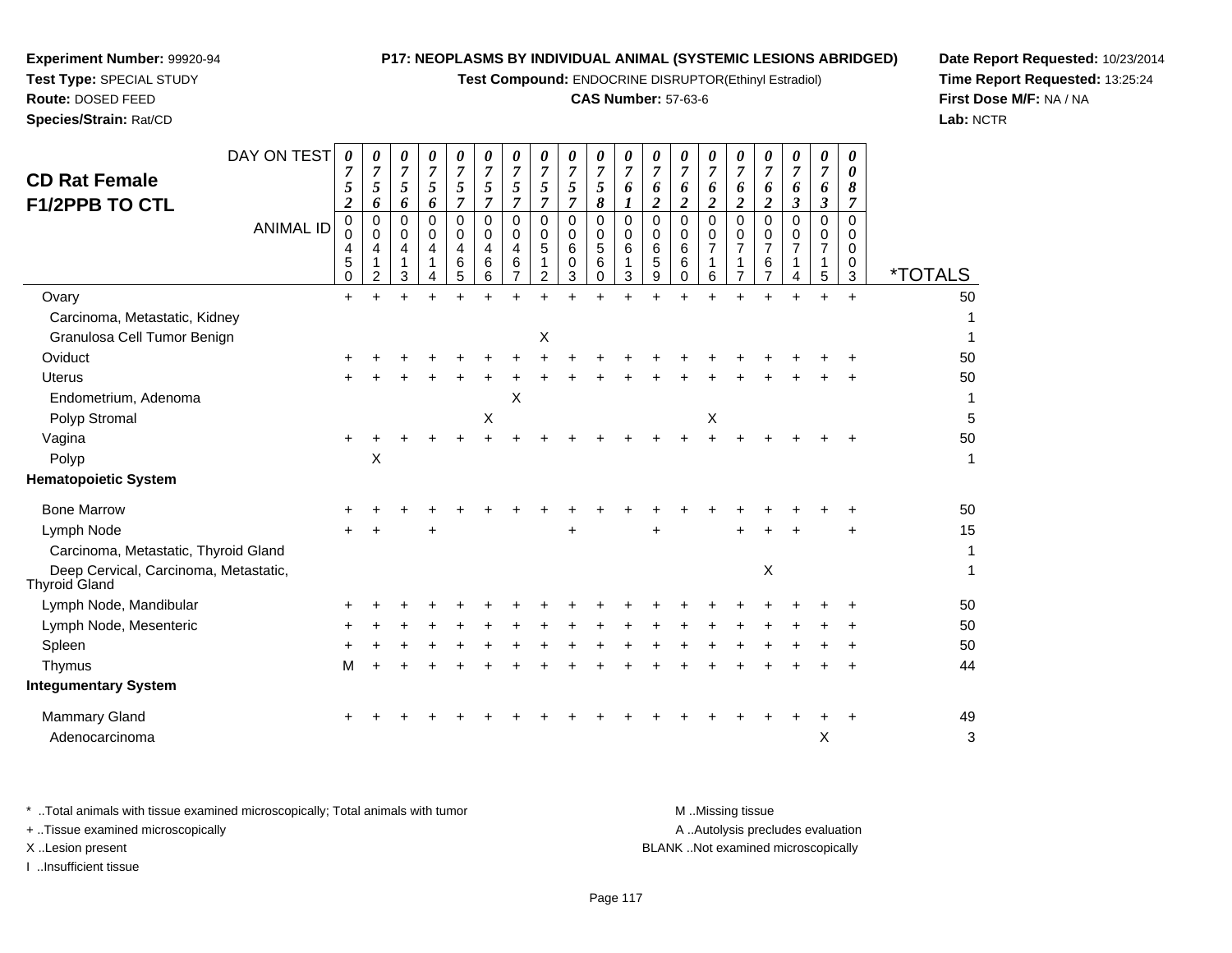**Test Compound:** ENDOCRINE DISRUPTOR(Ethinyl Estradiol)

## **CAS Number:** 57-63-6

**Date Report Requested:** 10/23/2014**Time Report Requested:** 13:25:24**First Dose M/F:** NA / NA**Lab:** NCTR

| <b>CD Rat Female</b><br><b>F1/2PPB TO CTL</b>               | DAY ON TEST<br><b>ANIMAL ID</b> | 0<br>$\overline{7}$<br>5<br>$\overline{2}$<br>$\mathbf 0$<br>0<br>4<br>5<br>0 | 0<br>$\overline{7}$<br>5<br>6<br>$\Omega$<br>0<br>4<br>1<br>2 | 0<br>$\overline{7}$<br>5<br>6<br>$\Omega$<br>0<br>4<br>3 | 0<br>$\overline{7}$<br>5<br>6<br>$\Omega$<br>0<br>4 | 0<br>$\boldsymbol{7}$<br>5<br>7<br>$\Omega$<br>0<br>4<br>6<br>5 | 0<br>$\boldsymbol{7}$<br>5<br>7<br>$\Omega$<br>0<br>4<br>6<br>6 | 0<br>$\overline{7}$<br>5<br>$\overline{7}$<br>$\Omega$<br>0<br>4<br>6 | 0<br>$\overline{7}$<br>$\mathfrak{s}$<br>$\overline{7}$<br>$\mathbf 0$<br>$\mathbf 0$<br>$\sqrt{5}$<br>1<br>$\overline{2}$ | 0<br>$\overline{7}$<br>5<br>$\overline{7}$<br>0<br>0<br>6<br>0<br>3 | $\boldsymbol{\theta}$<br>$\overline{7}$<br>$\overline{5}$<br>8<br>0<br>$\pmb{0}$<br>$\overline{5}$<br>$\,6\,$<br>$\Omega$ | 0<br>$\overline{7}$<br>6<br>$\bm{l}$<br>$\mathbf 0$<br>0<br>6<br>$\mathbf 1$<br>3 | 0<br>$\overline{7}$<br>6<br>$\boldsymbol{2}$<br>$\Omega$<br>0<br>6<br>5<br>9 | 0<br>$\overline{7}$<br>6<br>$\overline{\mathbf{2}}$<br>0<br>0<br>6<br>6<br>0 | 0<br>$\boldsymbol{7}$<br>6<br>$\boldsymbol{2}$<br>$\Omega$<br>0<br>$\overline{7}$<br>1<br>6 | 0<br>$\boldsymbol{7}$<br>6<br>$\overline{\mathbf{c}}$<br>$\Omega$<br>0<br>$\overline{7}$<br>$\overline{7}$ | 0<br>$\boldsymbol{7}$<br>6<br>$\boldsymbol{2}$<br>$\Omega$<br>0<br>$\overline{7}$<br>6<br>$\overline{7}$ | 0<br>$\overline{7}$<br>6<br>$\boldsymbol{\beta}$<br>$\Omega$<br>0<br>4 | 0<br>$\overline{7}$<br>6<br>$\boldsymbol{\beta}$<br>$\Omega$<br>0<br>7<br>1<br>5 | $\theta$<br>0<br>8<br>7<br>$\Omega$<br>0<br>0<br>0<br>3 | <i><b>*TOTALS</b></i> |
|-------------------------------------------------------------|---------------------------------|-------------------------------------------------------------------------------|---------------------------------------------------------------|----------------------------------------------------------|-----------------------------------------------------|-----------------------------------------------------------------|-----------------------------------------------------------------|-----------------------------------------------------------------------|----------------------------------------------------------------------------------------------------------------------------|---------------------------------------------------------------------|---------------------------------------------------------------------------------------------------------------------------|-----------------------------------------------------------------------------------|------------------------------------------------------------------------------|------------------------------------------------------------------------------|---------------------------------------------------------------------------------------------|------------------------------------------------------------------------------------------------------------|----------------------------------------------------------------------------------------------------------|------------------------------------------------------------------------|----------------------------------------------------------------------------------|---------------------------------------------------------|-----------------------|
| Fibroadenoma                                                |                                 | X                                                                             | Χ                                                             |                                                          | X                                                   |                                                                 |                                                                 |                                                                       |                                                                                                                            | X                                                                   | X                                                                                                                         |                                                                                   |                                                                              |                                                                              |                                                                                             |                                                                                                            |                                                                                                          |                                                                        |                                                                                  |                                                         | 16                    |
| Fibroadenoma, Multiple                                      |                                 |                                                                               |                                                               |                                                          |                                                     | X                                                               |                                                                 | X                                                                     | $\boldsymbol{\mathsf{X}}$                                                                                                  |                                                                     |                                                                                                                           | $\boldsymbol{\mathsf{X}}$                                                         |                                                                              |                                                                              | $\boldsymbol{\mathsf{X}}$                                                                   |                                                                                                            |                                                                                                          |                                                                        |                                                                                  |                                                         | 10                    |
| Skin                                                        |                                 |                                                                               |                                                               |                                                          |                                                     |                                                                 |                                                                 |                                                                       |                                                                                                                            |                                                                     |                                                                                                                           |                                                                                   |                                                                              |                                                                              |                                                                                             |                                                                                                            |                                                                                                          |                                                                        |                                                                                  |                                                         | 50                    |
| <b>Musculoskeletal System</b>                               |                                 |                                                                               |                                                               |                                                          |                                                     |                                                                 |                                                                 |                                                                       |                                                                                                                            |                                                                     |                                                                                                                           |                                                                                   |                                                                              |                                                                              |                                                                                             |                                                                                                            |                                                                                                          |                                                                        |                                                                                  |                                                         |                       |
| Bone, Femur                                                 |                                 | $\pm$                                                                         |                                                               |                                                          |                                                     |                                                                 |                                                                 |                                                                       |                                                                                                                            |                                                                     |                                                                                                                           |                                                                                   |                                                                              |                                                                              |                                                                                             |                                                                                                            |                                                                                                          |                                                                        |                                                                                  |                                                         | 50                    |
| <b>Nervous System</b>                                       |                                 |                                                                               |                                                               |                                                          |                                                     |                                                                 |                                                                 |                                                                       |                                                                                                                            |                                                                     |                                                                                                                           |                                                                                   |                                                                              |                                                                              |                                                                                             |                                                                                                            |                                                                                                          |                                                                        |                                                                                  |                                                         |                       |
| Brain, Brain Stem<br>Carcinoma, Metastatic, Pituitary Gland |                                 |                                                                               |                                                               |                                                          |                                                     |                                                                 |                                                                 |                                                                       |                                                                                                                            |                                                                     |                                                                                                                           |                                                                                   |                                                                              |                                                                              |                                                                                             |                                                                                                            |                                                                                                          |                                                                        |                                                                                  |                                                         | 50<br>1               |
| Brain, Cerebellum                                           |                                 |                                                                               |                                                               |                                                          |                                                     |                                                                 |                                                                 |                                                                       |                                                                                                                            |                                                                     |                                                                                                                           |                                                                                   |                                                                              |                                                                              |                                                                                             |                                                                                                            |                                                                                                          |                                                                        |                                                                                  |                                                         | 50                    |
| Brain, Cerebrum<br>Astrocytoma Nos                          |                                 | $\ddot{}$                                                                     |                                                               |                                                          |                                                     |                                                                 |                                                                 |                                                                       |                                                                                                                            |                                                                     |                                                                                                                           | $\mathsf X$                                                                       |                                                                              |                                                                              |                                                                                             |                                                                                                            |                                                                                                          |                                                                        |                                                                                  |                                                         | 50<br>1               |
| <b>Respiratory System</b>                                   |                                 |                                                                               |                                                               |                                                          |                                                     |                                                                 |                                                                 |                                                                       |                                                                                                                            |                                                                     |                                                                                                                           |                                                                                   |                                                                              |                                                                              |                                                                                             |                                                                                                            |                                                                                                          |                                                                        |                                                                                  |                                                         |                       |
| Lung                                                        |                                 |                                                                               |                                                               |                                                          |                                                     |                                                                 |                                                                 |                                                                       |                                                                                                                            |                                                                     |                                                                                                                           |                                                                                   |                                                                              |                                                                              |                                                                                             |                                                                                                            |                                                                                                          |                                                                        |                                                                                  |                                                         | 50                    |
| <b>Nose</b>                                                 |                                 |                                                                               |                                                               |                                                          |                                                     |                                                                 |                                                                 |                                                                       |                                                                                                                            |                                                                     |                                                                                                                           |                                                                                   |                                                                              |                                                                              |                                                                                             |                                                                                                            |                                                                                                          |                                                                        |                                                                                  |                                                         | 50                    |
| Trachea                                                     |                                 |                                                                               |                                                               |                                                          |                                                     |                                                                 |                                                                 |                                                                       |                                                                                                                            |                                                                     |                                                                                                                           |                                                                                   |                                                                              |                                                                              |                                                                                             |                                                                                                            |                                                                                                          |                                                                        |                                                                                  |                                                         | 50                    |
| <b>Special Senses System</b>                                |                                 |                                                                               |                                                               |                                                          |                                                     |                                                                 |                                                                 |                                                                       |                                                                                                                            |                                                                     |                                                                                                                           |                                                                                   |                                                                              |                                                                              |                                                                                             |                                                                                                            |                                                                                                          |                                                                        |                                                                                  |                                                         |                       |
| Eye<br>Squamous Cell Carcinoma, Deep Invasion               |                                 |                                                                               |                                                               |                                                          |                                                     |                                                                 |                                                                 |                                                                       |                                                                                                                            |                                                                     |                                                                                                                           |                                                                                   |                                                                              |                                                                              |                                                                                             |                                                                                                            |                                                                                                          |                                                                        |                                                                                  |                                                         | 50<br>$\mathbf{1}$    |
| <b>Harderian Gland</b>                                      |                                 |                                                                               |                                                               |                                                          |                                                     |                                                                 |                                                                 |                                                                       |                                                                                                                            |                                                                     |                                                                                                                           |                                                                                   |                                                                              |                                                                              |                                                                                             |                                                                                                            |                                                                                                          |                                                                        |                                                                                  |                                                         | 50                    |
| <b>Urinary System</b>                                       |                                 |                                                                               |                                                               |                                                          |                                                     |                                                                 |                                                                 |                                                                       |                                                                                                                            |                                                                     |                                                                                                                           |                                                                                   |                                                                              |                                                                              |                                                                                             |                                                                                                            |                                                                                                          |                                                                        |                                                                                  |                                                         |                       |

**Experiment Number:** 99920-94**Test Type:** SPECIAL STUDY**Route:** DOSED FEED**Species/Strain:** Rat/CD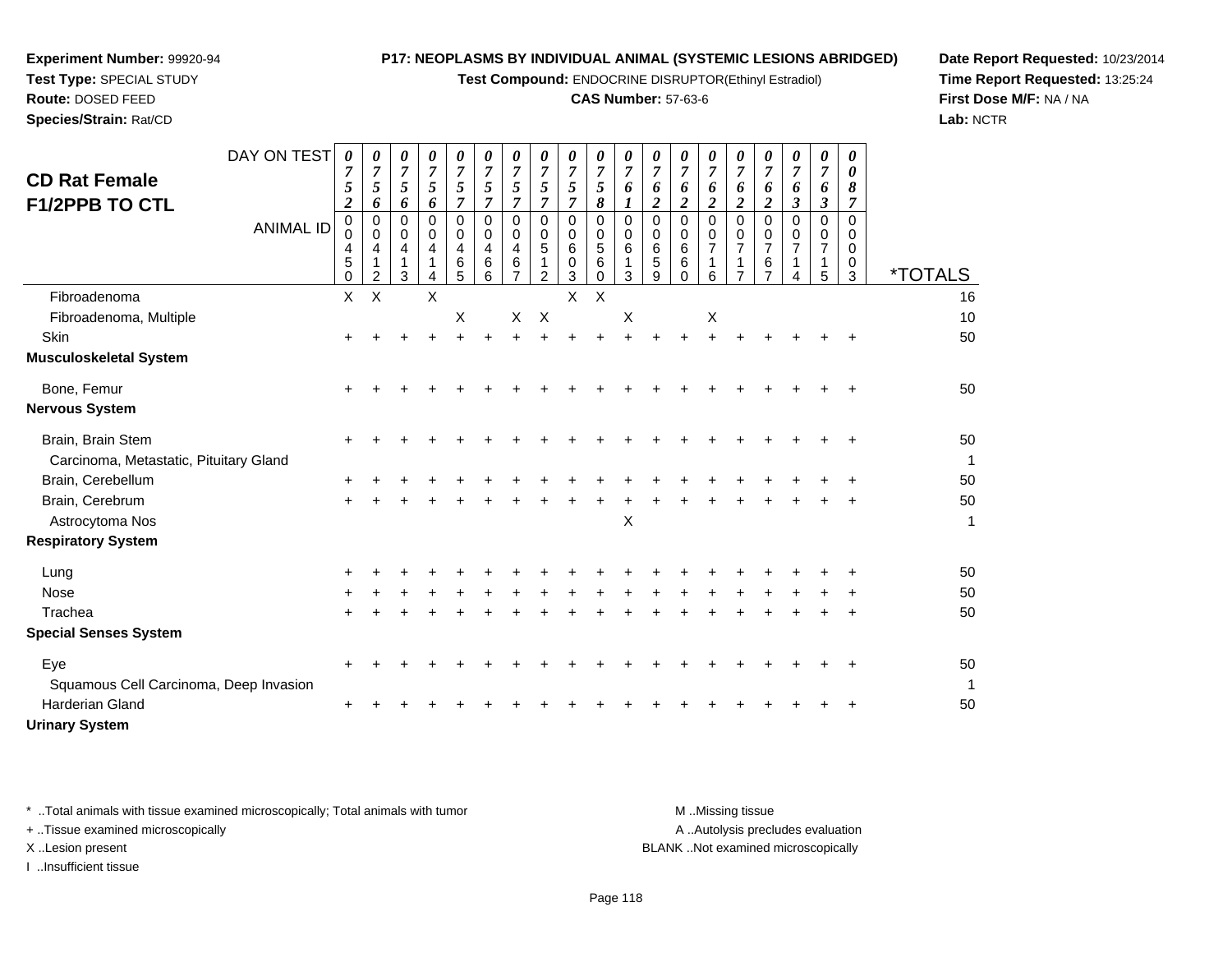**Test Compound:** ENDOCRINE DISRUPTOR(Ethinyl Estradiol)

# **CAS Number:** 57-63-6

<sup>+</sup> <sup>+</sup> <sup>+</sup> <sup>+</sup> <sup>+</sup> <sup>+</sup> <sup>+</sup> <sup>+</sup> <sup>+</sup> <sup>+</sup> <sup>+</sup> <sup>+</sup> <sup>+</sup> <sup>+</sup> <sup>+</sup> <sup>+</sup> <sup>+</sup> <sup>+</sup> <sup>48</sup>

**Date Report Requested:** 10/23/2014**Time Report Requested:** 13:25:24**First Dose M/F:** NA / NA**Lab:** NCTR

| Species/Strain: Rat/CD                        |             |                  |        |                               |                  |                                      |             |                               |                                      |                  |             |                          |                                 |                              |        |             |        |                   |                                 |                    | Lab: I                |
|-----------------------------------------------|-------------|------------------|--------|-------------------------------|------------------|--------------------------------------|-------------|-------------------------------|--------------------------------------|------------------|-------------|--------------------------|---------------------------------|------------------------------|--------|-------------|--------|-------------------|---------------------------------|--------------------|-----------------------|
| <b>CD Rat Female</b><br><b>F1/2PPB TO CTL</b> | DAY ON TEST | 0<br>⇁           | 0<br>0 | 0<br>7<br>$\mathfrak{Z}$<br>6 | 0<br>7<br>6      | $\boldsymbol{\theta}$<br>↗<br>C<br>7 | 0           | 0<br>7<br>$\mathfrak{I}$<br>7 | $\boldsymbol{\theta}$<br>7<br>C<br>7 | $\theta$         | 0<br>J<br>8 | $\theta$<br><sup>o</sup> | $\boldsymbol{\theta}$<br>7<br>6 | 0<br>O                       | 0<br>6 | 0<br>7<br>6 | 0<br>o | 0<br><sup>o</sup> | $\boldsymbol{\theta}$<br>6<br>J | 0<br>0<br>$\sigma$ |                       |
|                                               | ANIMAL ID   | U<br>U<br>4<br>5 | 0<br>ົ | 0<br>0<br>$\overline{4}$<br>3 | 0<br>0<br>4<br>Δ | 0<br>4<br>6<br>5                     | 4<br>6<br>ี | $\Omega$<br>0<br>4<br>6<br>⇁  | 0<br>0<br>5<br>ົ                     | 0<br>6<br>0<br>З | 0<br>5<br>6 | U<br>6<br>З              | 0<br>0<br>6<br>5<br>9           | 0<br>0<br>6<br>6<br>$\Omega$ | ี      | 0           | 0<br>6 |                   | 0<br>0<br>⇁<br>5                | 3                  | <i><b>*TOTALS</b></i> |
| Kidney                                        |             |                  |        |                               |                  |                                      |             |                               |                                      |                  |             |                          |                                 |                              |        |             |        |                   |                                 | $\div$             | 50                    |
| Bilateral, Renal Tubule, Carcinoma            |             |                  |        |                               |                  |                                      |             |                               |                                      |                  |             |                          |                                 |                              |        |             |        |                   |                                 |                    |                       |

# Urinary Bladder**SYSTEMIC LESIONS**

**Experiment Number:** 99920-94**Test Type:** SPECIAL STUDY**Route:** DOSED FEED

| Multiple Organ     |  |  |  |  | + + + + + + + + + + + + + + + + + + + |  |  |  |  | 50 |
|--------------------|--|--|--|--|---------------------------------------|--|--|--|--|----|
| Lymphoma Malignant |  |  |  |  |                                       |  |  |  |  |    |

\* ..Total animals with tissue examined microscopically; Total animals with tumor **M** ...Missing tissue M ...Missing tissue

 $\mathbf{r}$  +

+ ..Tissue examined microscopically

I ..Insufficient tissue

A .. Autolysis precludes evaluation X ..Lesion present BLANK ..Not examined microscopically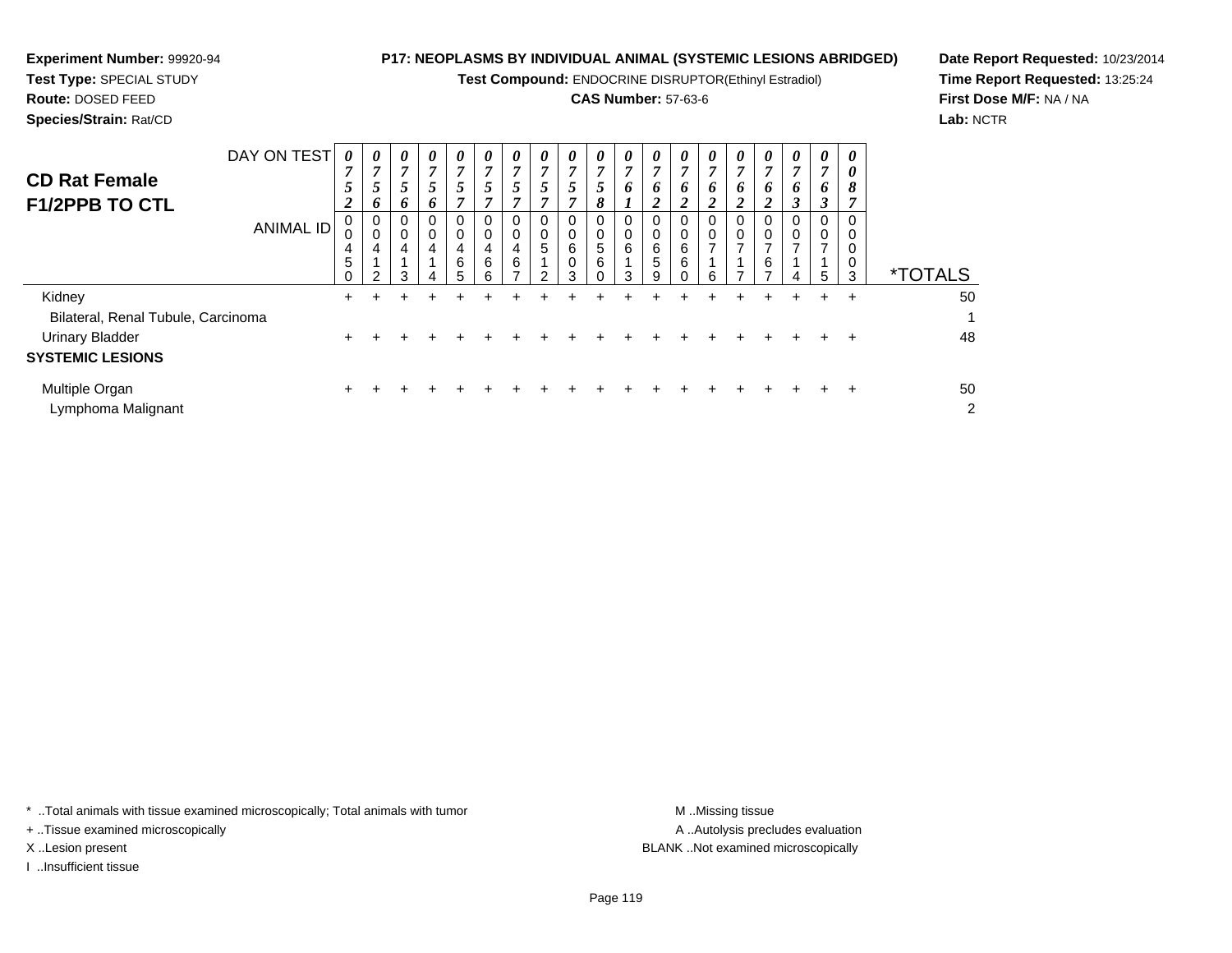**Test Compound:** ENDOCRINE DISRUPTOR(Ethinyl Estradiol)

## **CAS Number:** 57-63-6

**Date Report Requested:** 10/23/2014**Time Report Requested:** 13:25:24**First Dose M/F:** NA / NA**Lab:** NCTR

| <b>CD Rat Female</b><br>F1/10PPB TO CTL | DAY ON TEST      | $\boldsymbol{\theta}$<br>$\boldsymbol{2}$<br>$\mathfrak{s}$<br>$\boldsymbol{4}$ | 0<br>$\boldsymbol{4}$<br>$\overline{7}$<br>$\overline{7}$    | 0<br>4<br>9                            | $\pmb{\theta}$<br>$\sqrt{5}$<br>$\boldsymbol{l}$<br>0  | 0<br>$\sqrt{5}$<br>$\boldsymbol{l}$<br>9           | 0<br>$\overline{5}$<br>$\boldsymbol{\beta}$<br>$\overline{7}$ | $\boldsymbol{\theta}$<br>$\overline{5}$<br>4<br>6 | 0<br>$\mathfrak{z}$<br>6                | 0<br>$\sqrt{5}$<br>6<br>6                                               | $\pmb{\theta}$<br>6<br>$\boldsymbol{2}$                         | $\pmb{\theta}$<br>6<br>$\boldsymbol{\beta}$<br>$\overline{c}$                    | 0<br>6<br>$\boldsymbol{\beta}$<br>9  | 0<br>6<br>4             | 0<br>6<br>$\boldsymbol{4}$<br>6                                           | $\pmb{\theta}$<br>6<br>6<br>8             | 0<br>6<br>$\overline{7}$<br>$\boldsymbol{4}$        | 0<br>6<br>$\pmb{8}$<br>$\overline{7}$                  | 0<br>$\overline{7}$<br>0 | 0<br>$\overline{7}$<br>$\pmb{\theta}$<br>$\boldsymbol{2}$ | $\pmb{\theta}$<br>$\overline{7}$<br>$\boldsymbol{l}$<br>$\boldsymbol{4}$ | 0<br>$\overline{7}$<br>$\boldsymbol{l}$<br>5         | 7<br>1<br>$\overline{7}$                                  | 0<br>$\overline{7}$<br>$\overline{2}$<br>4 | 0<br>$\boldsymbol{7}$<br>$\mathfrak{z}$<br>0              | 0<br>$\overline{7}$<br>$\boldsymbol{\beta}$<br>$\overline{7}$          | 0<br>$\overline{7}$<br>$\mathfrak{z}$<br>$\pmb{8}$ | 7<br>4<br>8                                            | 0<br>$\overline{7}$<br>4<br>8   | 0<br>$\boldsymbol{7}$<br>5<br>6 | 0<br>$\overline{7}$<br>5<br>6   | $\boldsymbol{\theta}$<br>7 |
|-----------------------------------------|------------------|---------------------------------------------------------------------------------|--------------------------------------------------------------|----------------------------------------|--------------------------------------------------------|----------------------------------------------------|---------------------------------------------------------------|---------------------------------------------------|-----------------------------------------|-------------------------------------------------------------------------|-----------------------------------------------------------------|----------------------------------------------------------------------------------|--------------------------------------|-------------------------|---------------------------------------------------------------------------|-------------------------------------------|-----------------------------------------------------|--------------------------------------------------------|--------------------------|-----------------------------------------------------------|--------------------------------------------------------------------------|------------------------------------------------------|-----------------------------------------------------------|--------------------------------------------|-----------------------------------------------------------|------------------------------------------------------------------------|----------------------------------------------------|--------------------------------------------------------|---------------------------------|---------------------------------|---------------------------------|----------------------------|
|                                         | <b>ANIMAL ID</b> | $\mathbf 0$<br>0<br>0<br>5                                                      | $\mathbf 0$<br>$\mathbf 0$<br>$\mathbf 0$<br>$\sqrt{5}$<br>3 | $\Omega$<br>0<br>$\mathbf 0$<br>5<br>8 | $\mathbf 0$<br>0<br>$\mathbf 0$<br>6<br>$\overline{7}$ | $\pmb{0}$<br>0<br>$\pmb{0}$<br>$\overline{7}$<br>5 | $\mathbf 0$<br>0<br>0<br>$\, 8$<br>$\overline{2}$             | $\mathbf 0$<br>0<br>$\mathbf 0$<br>8<br>6         | $\mathbf 0$<br>0<br>0<br>$\mathfrak{p}$ | $\pmb{0}$<br>0<br>$\mathbf{1}$<br>$\begin{array}{c} 0 \\ 5 \end{array}$ | $\mathsf 0$<br>0<br>$\mathbf 1$<br>$\sqrt{5}$<br>$\overline{4}$ | $\mathbf 0$<br>$\mathbf 0$<br>$\overline{1}$<br>$\overline{7}$<br>$\overline{ }$ | $\mathbf 0$<br>$\mathbf 0$<br>8<br>5 | $\Omega$<br>0<br>8<br>6 | $\mathbf 0$<br>0<br>$\mathbf{1}$<br>$\begin{array}{c} 9 \\ 6 \end{array}$ | $\pmb{0}$<br>$\mathbf 0$<br>$\frac{2}{3}$ | $\mathbf 0$<br>0<br>$\overline{c}$<br>$\frac{4}{5}$ | $\mathbf 0$<br>$\mathbf 0$<br>$\overline{2}$<br>6<br>6 | 0<br>0<br>$\frac{2}{9}$  | $\mathbf 0$<br>$\mathbf 0$<br>$\frac{2}{3}$               | $\mathbf 0$<br>$\pmb{0}$<br>$\frac{3}{2}$ <sub>0</sub>                   | $\mathbf 0$<br>$\mathbf 0$<br>3<br>$\mathbf{1}$<br>8 | $\mathbf 0$<br>$\mathbf 0$<br>$\sqrt{3}$<br>$\frac{2}{7}$ | 0<br>0<br>$\frac{3}{3}$                    | $\pmb{0}$<br>0<br>$\frac{3}{5}$<br>$\boldsymbol{\Lambda}$ | $\mathbf 0$<br>$\mathbf 0$<br>$\sqrt{3}$<br>$\overline{7}$<br>$\Omega$ | $\mathbf 0$<br>0<br>3<br>$\overline{7}$<br>8       | $\mathbf 0$<br>$\mathbf 0$<br>3<br>9<br>$\overline{2}$ | $\mathbf 0$<br>0<br>3<br>9<br>3 | $\pmb{0}$<br>0                  | $\mathbf 0$<br>$\mathbf 0$<br>8 |                            |
| <b>Alimentary System</b>                |                  |                                                                                 |                                                              |                                        |                                                        |                                                    |                                                               |                                                   |                                         |                                                                         |                                                                 |                                                                                  |                                      |                         |                                                                           |                                           |                                                     |                                                        |                          |                                                           |                                                                          |                                                      |                                                           |                                            |                                                           |                                                                        |                                                    |                                                        |                                 |                                 |                                 |                            |
| Esophagus                               |                  |                                                                                 |                                                              |                                        |                                                        |                                                    |                                                               |                                                   |                                         |                                                                         |                                                                 |                                                                                  |                                      |                         |                                                                           |                                           |                                                     |                                                        |                          |                                                           |                                                                          |                                                      |                                                           |                                            |                                                           |                                                                        |                                                    |                                                        |                                 |                                 |                                 |                            |
| Intestine Large, Cecum                  |                  |                                                                                 |                                                              |                                        |                                                        |                                                    |                                                               |                                                   |                                         |                                                                         |                                                                 |                                                                                  |                                      |                         |                                                                           |                                           |                                                     |                                                        |                          |                                                           |                                                                          |                                                      |                                                           |                                            |                                                           |                                                                        |                                                    |                                                        |                                 |                                 |                                 |                            |
| Intestine Large, Colon                  |                  |                                                                                 |                                                              |                                        |                                                        |                                                    |                                                               |                                                   |                                         |                                                                         |                                                                 |                                                                                  |                                      |                         |                                                                           |                                           |                                                     |                                                        |                          |                                                           |                                                                          |                                                      |                                                           |                                            |                                                           |                                                                        |                                                    |                                                        |                                 |                                 |                                 |                            |
| Intestine Large, Rectum                 |                  |                                                                                 |                                                              |                                        |                                                        |                                                    |                                                               |                                                   |                                         |                                                                         |                                                                 |                                                                                  |                                      |                         |                                                                           |                                           |                                                     |                                                        |                          |                                                           |                                                                          |                                                      |                                                           |                                            |                                                           |                                                                        |                                                    |                                                        |                                 |                                 |                                 |                            |
| Intestine Small, Duodenum               |                  |                                                                                 |                                                              |                                        |                                                        |                                                    |                                                               |                                                   |                                         |                                                                         |                                                                 |                                                                                  |                                      |                         |                                                                           |                                           |                                                     |                                                        |                          |                                                           |                                                                          |                                                      |                                                           |                                            |                                                           |                                                                        |                                                    |                                                        |                                 |                                 |                                 |                            |
| Intestine Small, Ileum                  |                  |                                                                                 |                                                              |                                        |                                                        |                                                    |                                                               |                                                   |                                         |                                                                         |                                                                 |                                                                                  |                                      |                         |                                                                           |                                           |                                                     |                                                        |                          |                                                           |                                                                          |                                                      |                                                           |                                            |                                                           |                                                                        |                                                    |                                                        |                                 |                                 |                                 |                            |
| Intestine Small, Jejunum<br>Leiomyoma   |                  |                                                                                 |                                                              |                                        |                                                        |                                                    |                                                               |                                                   |                                         |                                                                         |                                                                 |                                                                                  |                                      |                         |                                                                           |                                           |                                                     |                                                        |                          |                                                           |                                                                          |                                                      |                                                           |                                            |                                                           |                                                                        |                                                    |                                                        |                                 |                                 |                                 |                            |
| Liver                                   |                  |                                                                                 |                                                              |                                        |                                                        |                                                    |                                                               |                                                   |                                         |                                                                         |                                                                 |                                                                                  |                                      |                         |                                                                           |                                           |                                                     |                                                        |                          |                                                           |                                                                          |                                                      |                                                           |                                            |                                                           |                                                                        |                                                    |                                                        |                                 |                                 |                                 |                            |
| Hepatocellular Adenoma                  |                  |                                                                                 |                                                              |                                        |                                                        |                                                    |                                                               |                                                   |                                         |                                                                         |                                                                 |                                                                                  |                                      |                         |                                                                           |                                           |                                                     |                                                        |                          |                                                           | $\pmb{\times}$                                                           |                                                      |                                                           |                                            |                                                           |                                                                        |                                                    |                                                        |                                 |                                 |                                 |                            |
| Mesentery                               |                  |                                                                                 |                                                              |                                        |                                                        |                                                    |                                                               |                                                   |                                         |                                                                         |                                                                 |                                                                                  |                                      |                         |                                                                           |                                           |                                                     |                                                        |                          |                                                           |                                                                          |                                                      |                                                           |                                            |                                                           |                                                                        |                                                    |                                                        |                                 |                                 |                                 |                            |
| Oral Mucosa                             |                  |                                                                                 |                                                              |                                        |                                                        |                                                    |                                                               |                                                   |                                         |                                                                         |                                                                 |                                                                                  |                                      |                         | $+$                                                                       | $+$                                       |                                                     |                                                        |                          | $\ddot{}$                                                 |                                                                          |                                                      |                                                           |                                            | $+$                                                       |                                                                        |                                                    |                                                        | $\ddot{}$                       |                                 |                                 |                            |
| Squamous Cell Carcinoma                 |                  |                                                                                 |                                                              |                                        |                                                        |                                                    |                                                               |                                                   |                                         |                                                                         |                                                                 |                                                                                  |                                      |                         |                                                                           |                                           |                                                     |                                                        |                          |                                                           |                                                                          |                                                      |                                                           |                                            |                                                           | $\pmb{\times}$                                                         |                                                    |                                                        |                                 |                                 |                                 |                            |
| Pancreas                                |                  |                                                                                 |                                                              |                                        |                                                        |                                                    |                                                               |                                                   |                                         |                                                                         |                                                                 |                                                                                  |                                      |                         |                                                                           |                                           |                                                     |                                                        |                          |                                                           |                                                                          |                                                      |                                                           |                                            |                                                           |                                                                        |                                                    |                                                        |                                 |                                 |                                 |                            |
| Salivary Glands                         |                  |                                                                                 |                                                              |                                        |                                                        |                                                    |                                                               |                                                   |                                         |                                                                         |                                                                 |                                                                                  |                                      |                         |                                                                           |                                           |                                                     |                                                        |                          |                                                           |                                                                          |                                                      |                                                           |                                            |                                                           |                                                                        |                                                    |                                                        |                                 |                                 |                                 |                            |
| Stomach, Forestomach                    |                  |                                                                                 |                                                              |                                        |                                                        |                                                    |                                                               |                                                   |                                         |                                                                         |                                                                 |                                                                                  |                                      |                         |                                                                           |                                           |                                                     |                                                        |                          |                                                           |                                                                          |                                                      |                                                           |                                            |                                                           |                                                                        |                                                    |                                                        |                                 |                                 |                                 |                            |
| Stomach, Glandular                      |                  |                                                                                 |                                                              |                                        |                                                        |                                                    |                                                               |                                                   |                                         |                                                                         |                                                                 |                                                                                  |                                      |                         |                                                                           |                                           |                                                     |                                                        |                          |                                                           |                                                                          |                                                      |                                                           |                                            |                                                           |                                                                        |                                                    |                                                        |                                 |                                 |                                 |                            |
| <b>Cardiovascular System</b>            |                  |                                                                                 |                                                              |                                        |                                                        |                                                    |                                                               |                                                   |                                         |                                                                         |                                                                 |                                                                                  |                                      |                         |                                                                           |                                           |                                                     |                                                        |                          |                                                           |                                                                          |                                                      |                                                           |                                            |                                                           |                                                                        |                                                    |                                                        |                                 |                                 |                                 |                            |
| <b>Blood Vessel</b>                     |                  |                                                                                 |                                                              |                                        |                                                        |                                                    |                                                               |                                                   |                                         |                                                                         |                                                                 |                                                                                  |                                      |                         |                                                                           |                                           |                                                     |                                                        |                          |                                                           |                                                                          |                                                      |                                                           |                                            |                                                           |                                                                        |                                                    |                                                        |                                 |                                 |                                 |                            |
| Heart                                   |                  |                                                                                 |                                                              |                                        |                                                        |                                                    |                                                               |                                                   |                                         |                                                                         |                                                                 |                                                                                  |                                      |                         |                                                                           |                                           |                                                     |                                                        |                          |                                                           |                                                                          |                                                      |                                                           |                                            |                                                           |                                                                        |                                                    |                                                        |                                 |                                 |                                 |                            |
|                                         |                  |                                                                                 |                                                              |                                        |                                                        |                                                    |                                                               |                                                   |                                         |                                                                         |                                                                 |                                                                                  |                                      |                         |                                                                           |                                           |                                                     |                                                        |                          |                                                           |                                                                          |                                                      |                                                           |                                            |                                                           |                                                                        |                                                    |                                                        |                                 |                                 |                                 |                            |

\* ..Total animals with tissue examined microscopically; Total animals with tumor **M** . Missing tissue M ..Missing tissue A ..Autolysis precludes evaluation + ..Tissue examined microscopically X ..Lesion present BLANK ..Not examined microscopicallyI ..Insufficient tissue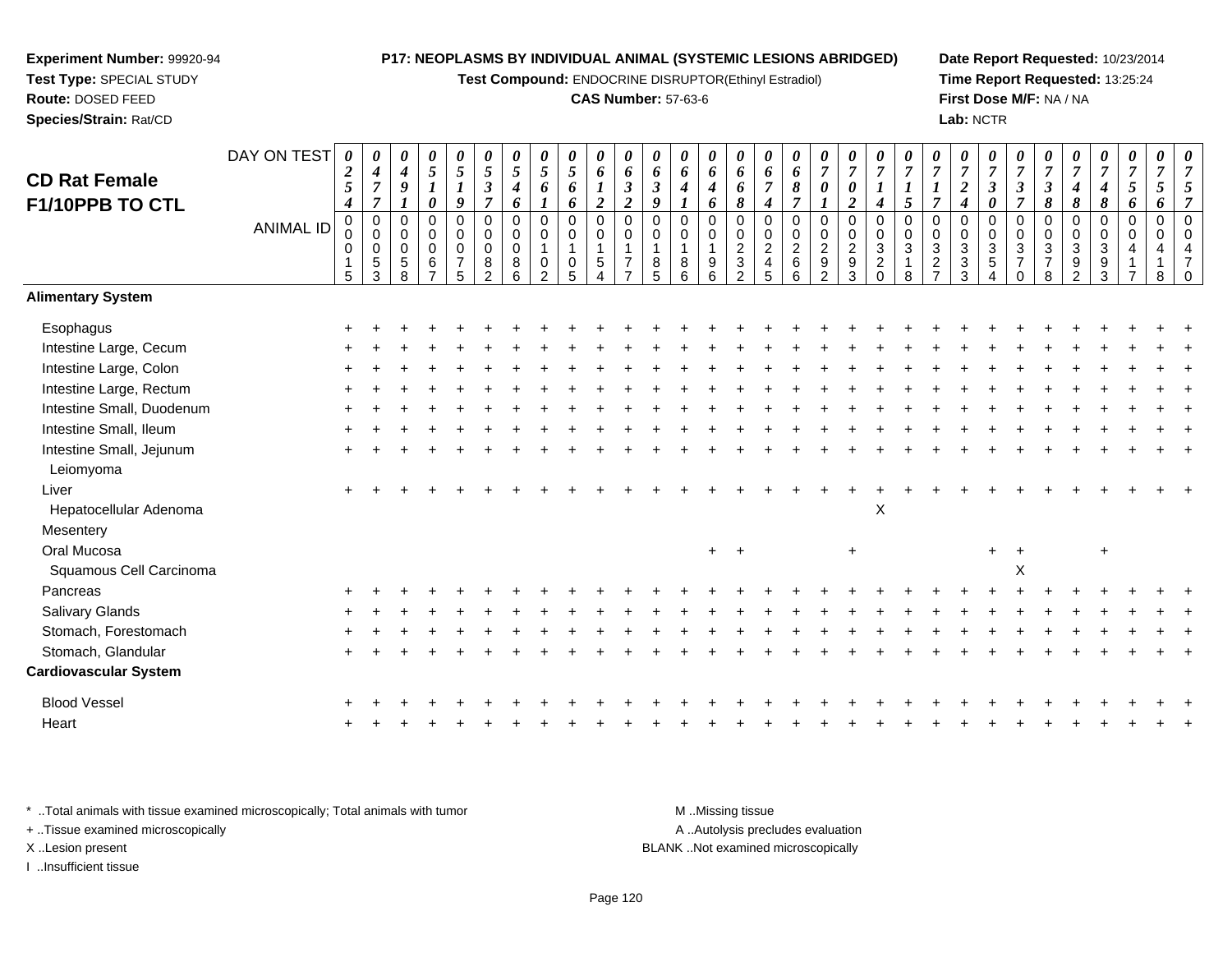**Test Compound:** ENDOCRINE DISRUPTOR(Ethinyl Estradiol)

## **CAS Number:** 57-63-6

**Date Report Requested:** 10/23/2014**Time Report Requested:** 13:25:25**First Dose M/F:** NA / NA**Lab:** NCTR

| $\overline{7}$<br>$\boldsymbol{\theta}$<br>9<br>$\overline{7}$<br>$\overline{2}$<br>9<br>8<br>$\overline{7}$<br>$\overline{2}$<br>5<br>6<br>6<br>$\boldsymbol{2}$<br>6<br>F1/10PPB TO CTL<br>$\boldsymbol{4}$<br>$\boldsymbol{4}$<br>$\boldsymbol{4}$<br>$\mathbf 0$<br>$\mathbf 0$<br>$\mathbf 0$<br>$\mathbf 0$<br>$\mathbf 0$<br>$\mathbf 0$<br>0<br>$\mathbf 0$<br>$\mathbf 0$<br>0<br>0<br>0<br>0<br>0<br>$\mathbf 0$<br>$\mathbf 0$<br>$\mathbf 0$<br>0<br>$\mathbf 0$<br>0<br><b>ANIMAL ID</b><br>$\mathbf 0$<br>0<br>0<br>$\mathbf 0$<br>0<br>$\mathbf 0$<br>0<br>$\mathbf 0$<br>0<br>$\mathbf 0$<br>$\mathbf 0$<br>0<br>$\mathbf 0$<br>0<br>$\mathbf 0$<br>$\mathbf 0$<br>$\Omega$<br>$\Omega$<br>$\mathbf 0$<br>0<br>$\frac{2}{6}$<br>$\overline{c}$<br>$\overline{c}$<br>$\overline{2}$<br>$\overline{c}$<br>3<br>$\mathbf 0$<br>0<br>$\mathbf 0$<br>$\mathbf 0$<br>$\mathbf 0$<br>$\mathbf{1}$<br>$\mathbf{1}$<br>0<br>$\mathbf 0$<br>$\mathbf{1}$<br>$\mathbf{3}$<br>$\boldsymbol{9}$<br>$\boldsymbol{9}$<br>$\overline{7}$<br>$\overline{c}$<br>5<br>$\,$ 5 $\,$<br>$\boldsymbol{9}$<br>5<br>6<br>8<br>8<br>8<br>$\overline{\mathbf{4}}$<br>8<br>0<br>0<br>$\overline{7}$<br>1<br>$\overline{2}$<br>5<br>$\overline{2}$<br>3<br>3<br>$\overline{7}$<br>5<br>6<br>$\overline{2}$<br>5<br>$6\phantom{a}$<br>$\overline{2}$<br>$\overline{5}$<br>6<br>$\mathbf 0$<br>5<br>8<br>6<br>$\Delta$ | $\mathbf 0$<br>0<br>3<br>$\mathbf{1}$<br>8<br>$\overline{ }$ | $\overline{7}$<br>$\mathbf 0$<br>$\mathbf 0$<br>$\sqrt{3}$<br>$\overline{2}$ | $\boldsymbol{4}$<br>$\mathbf 0$<br>$\mathbf 0$<br>$\sqrt{3}$<br>$\overline{3}$<br>3 | $\boldsymbol{\beta}$<br>$\boldsymbol{\theta}$<br>$\mathbf 0$<br>$\mathbf 0$<br>$\mathbf{3}$<br>$\sqrt{5}$<br>$\overline{4}$ | $\boldsymbol{\beta}$<br>$\overline{7}$<br>0<br>0<br>3<br>$\overline{7}$<br>$\mathbf 0$ | $\boldsymbol{\beta}$<br>8<br>0<br>$\mathbf 0$<br>$\sqrt{3}$<br>$\overline{7}$<br>8 | $\boldsymbol{4}$<br>8<br>0<br>0<br>$\mathbf{3}$<br>9<br>2 | $\pmb{8}$<br>3<br>9<br>$\mathbf{3}$ | $\boldsymbol{4}$<br>$\overline{5}$<br>6<br>$\mathbf 0$<br>0<br>$\mathbf 0$<br>$\mathbf 0$<br>$\overline{4}$<br>-1<br>$\overline{7}$ | $\overline{5}$<br>6<br>0<br>0<br>4<br>1<br>8 | 5<br>7<br>$\Omega$<br>$\Omega$<br>$\Omega$ |
|---------------------------------------------------------------------------------------------------------------------------------------------------------------------------------------------------------------------------------------------------------------------------------------------------------------------------------------------------------------------------------------------------------------------------------------------------------------------------------------------------------------------------------------------------------------------------------------------------------------------------------------------------------------------------------------------------------------------------------------------------------------------------------------------------------------------------------------------------------------------------------------------------------------------------------------------------------------------------------------------------------------------------------------------------------------------------------------------------------------------------------------------------------------------------------------------------------------------------------------------------------------------------------------------------------------------------------------------------------------------------------------------------------|--------------------------------------------------------------|------------------------------------------------------------------------------|-------------------------------------------------------------------------------------|-----------------------------------------------------------------------------------------------------------------------------|----------------------------------------------------------------------------------------|------------------------------------------------------------------------------------|-----------------------------------------------------------|-------------------------------------|-------------------------------------------------------------------------------------------------------------------------------------|----------------------------------------------|--------------------------------------------|
| <b>Endocrine System</b>                                                                                                                                                                                                                                                                                                                                                                                                                                                                                                                                                                                                                                                                                                                                                                                                                                                                                                                                                                                                                                                                                                                                                                                                                                                                                                                                                                                 |                                                              |                                                                              |                                                                                     |                                                                                                                             |                                                                                        |                                                                                    |                                                           |                                     |                                                                                                                                     |                                              |                                            |
| <b>Adrenal Cortex</b><br>Adenoma                                                                                                                                                                                                                                                                                                                                                                                                                                                                                                                                                                                                                                                                                                                                                                                                                                                                                                                                                                                                                                                                                                                                                                                                                                                                                                                                                                        |                                                              |                                                                              |                                                                                     |                                                                                                                             |                                                                                        | Χ                                                                                  |                                                           |                                     |                                                                                                                                     |                                              |                                            |
| Adrenal Medulla<br>$\ddot{}$<br>Pheochromocytoma Benign                                                                                                                                                                                                                                                                                                                                                                                                                                                                                                                                                                                                                                                                                                                                                                                                                                                                                                                                                                                                                                                                                                                                                                                                                                                                                                                                                 |                                                              |                                                                              |                                                                                     |                                                                                                                             |                                                                                        |                                                                                    |                                                           |                                     |                                                                                                                                     |                                              |                                            |
| Islets, Pancreatic                                                                                                                                                                                                                                                                                                                                                                                                                                                                                                                                                                                                                                                                                                                                                                                                                                                                                                                                                                                                                                                                                                                                                                                                                                                                                                                                                                                      |                                                              |                                                                              |                                                                                     |                                                                                                                             |                                                                                        |                                                                                    |                                                           |                                     |                                                                                                                                     |                                              |                                            |
| Parathyroid Gland                                                                                                                                                                                                                                                                                                                                                                                                                                                                                                                                                                                                                                                                                                                                                                                                                                                                                                                                                                                                                                                                                                                                                                                                                                                                                                                                                                                       |                                                              |                                                                              |                                                                                     |                                                                                                                             |                                                                                        |                                                                                    |                                                           |                                     |                                                                                                                                     |                                              |                                            |
| <b>Pituitary Gland</b>                                                                                                                                                                                                                                                                                                                                                                                                                                                                                                                                                                                                                                                                                                                                                                                                                                                                                                                                                                                                                                                                                                                                                                                                                                                                                                                                                                                  |                                                              |                                                                              |                                                                                     |                                                                                                                             |                                                                                        |                                                                                    |                                                           |                                     |                                                                                                                                     |                                              |                                            |
| $\mathsf{X}$<br>$\mathsf{X}$<br>Pars Distalis, Adenoma<br>$\mathsf{X}$<br>X<br>$\mathsf{X}$<br>$\boldsymbol{\mathsf{X}}$<br>$\boldsymbol{X}$<br>$\sf X$<br>X<br>$\mathsf{X}$<br>X<br>$\mathsf{X}$                                                                                                                                                                                                                                                                                                                                                                                                                                                                                                                                                                                                                                                                                                                                                                                                                                                                                                                                                                                                                                                                                                                                                                                                       | $\mathsf{X}$<br>$\mathsf{X}$                                 |                                                                              | $\boldsymbol{\mathsf{X}}$                                                           | $\mathsf{X}$                                                                                                                |                                                                                        | X                                                                                  | $\mathsf{X}$                                              |                                     | X                                                                                                                                   |                                              | $X$ $X$                                    |
| X<br>Pars Distalis, Carcinoma                                                                                                                                                                                                                                                                                                                                                                                                                                                                                                                                                                                                                                                                                                                                                                                                                                                                                                                                                                                                                                                                                                                                                                                                                                                                                                                                                                           |                                                              |                                                                              |                                                                                     |                                                                                                                             |                                                                                        |                                                                                    |                                                           |                                     |                                                                                                                                     |                                              |                                            |
| <b>Thyroid Gland</b><br>$\ddot{}$                                                                                                                                                                                                                                                                                                                                                                                                                                                                                                                                                                                                                                                                                                                                                                                                                                                                                                                                                                                                                                                                                                                                                                                                                                                                                                                                                                       |                                                              |                                                                              |                                                                                     |                                                                                                                             |                                                                                        |                                                                                    |                                                           |                                     |                                                                                                                                     |                                              |                                            |
| C Cell, Adenoma<br>X                                                                                                                                                                                                                                                                                                                                                                                                                                                                                                                                                                                                                                                                                                                                                                                                                                                                                                                                                                                                                                                                                                                                                                                                                                                                                                                                                                                    |                                                              |                                                                              |                                                                                     |                                                                                                                             | X                                                                                      |                                                                                    |                                                           |                                     |                                                                                                                                     |                                              | X                                          |
| <b>General Body System</b>                                                                                                                                                                                                                                                                                                                                                                                                                                                                                                                                                                                                                                                                                                                                                                                                                                                                                                                                                                                                                                                                                                                                                                                                                                                                                                                                                                              |                                                              |                                                                              |                                                                                     |                                                                                                                             |                                                                                        |                                                                                    |                                                           |                                     |                                                                                                                                     |                                              |                                            |
| <b>NONE</b>                                                                                                                                                                                                                                                                                                                                                                                                                                                                                                                                                                                                                                                                                                                                                                                                                                                                                                                                                                                                                                                                                                                                                                                                                                                                                                                                                                                             |                                                              |                                                                              |                                                                                     |                                                                                                                             |                                                                                        |                                                                                    |                                                           |                                     |                                                                                                                                     |                                              |                                            |
| <b>Genital System</b>                                                                                                                                                                                                                                                                                                                                                                                                                                                                                                                                                                                                                                                                                                                                                                                                                                                                                                                                                                                                                                                                                                                                                                                                                                                                                                                                                                                   |                                                              |                                                                              |                                                                                     |                                                                                                                             |                                                                                        |                                                                                    |                                                           |                                     |                                                                                                                                     |                                              |                                            |
| <b>Clitoral Gland</b>                                                                                                                                                                                                                                                                                                                                                                                                                                                                                                                                                                                                                                                                                                                                                                                                                                                                                                                                                                                                                                                                                                                                                                                                                                                                                                                                                                                   |                                                              |                                                                              |                                                                                     |                                                                                                                             |                                                                                        |                                                                                    |                                                           |                                     |                                                                                                                                     |                                              |                                            |
| Ovary                                                                                                                                                                                                                                                                                                                                                                                                                                                                                                                                                                                                                                                                                                                                                                                                                                                                                                                                                                                                                                                                                                                                                                                                                                                                                                                                                                                                   |                                                              |                                                                              |                                                                                     |                                                                                                                             |                                                                                        |                                                                                    |                                                           |                                     |                                                                                                                                     |                                              |                                            |
| Oviduct                                                                                                                                                                                                                                                                                                                                                                                                                                                                                                                                                                                                                                                                                                                                                                                                                                                                                                                                                                                                                                                                                                                                                                                                                                                                                                                                                                                                 |                                                              |                                                                              |                                                                                     |                                                                                                                             |                                                                                        |                                                                                    |                                                           |                                     |                                                                                                                                     |                                              |                                            |
| <b>Uterus</b>                                                                                                                                                                                                                                                                                                                                                                                                                                                                                                                                                                                                                                                                                                                                                                                                                                                                                                                                                                                                                                                                                                                                                                                                                                                                                                                                                                                           |                                                              |                                                                              |                                                                                     |                                                                                                                             |                                                                                        |                                                                                    |                                                           |                                     |                                                                                                                                     |                                              |                                            |
| Endometrium, Adenoma                                                                                                                                                                                                                                                                                                                                                                                                                                                                                                                                                                                                                                                                                                                                                                                                                                                                                                                                                                                                                                                                                                                                                                                                                                                                                                                                                                                    |                                                              |                                                                              |                                                                                     |                                                                                                                             |                                                                                        |                                                                                    | $\mathsf X$                                               |                                     |                                                                                                                                     |                                              |                                            |
| X<br>Fibrous Histiocytoma                                                                                                                                                                                                                                                                                                                                                                                                                                                                                                                                                                                                                                                                                                                                                                                                                                                                                                                                                                                                                                                                                                                                                                                                                                                                                                                                                                               |                                                              |                                                                              |                                                                                     |                                                                                                                             |                                                                                        |                                                                                    |                                                           |                                     |                                                                                                                                     |                                              |                                            |

\* ..Total animals with tissue examined microscopically; Total animals with tumor **M** . Missing tissue M ..Missing tissue

+ ..Tissue examined microscopically

**Experiment Number:** 99920-94**Test Type:** SPECIAL STUDY**Route:** DOSED FEED**Species/Strain:** Rat/CD

I ..Insufficient tissue

A ..Autolysis precludes evaluation

X ..Lesion present BLANK ..Not examined microscopically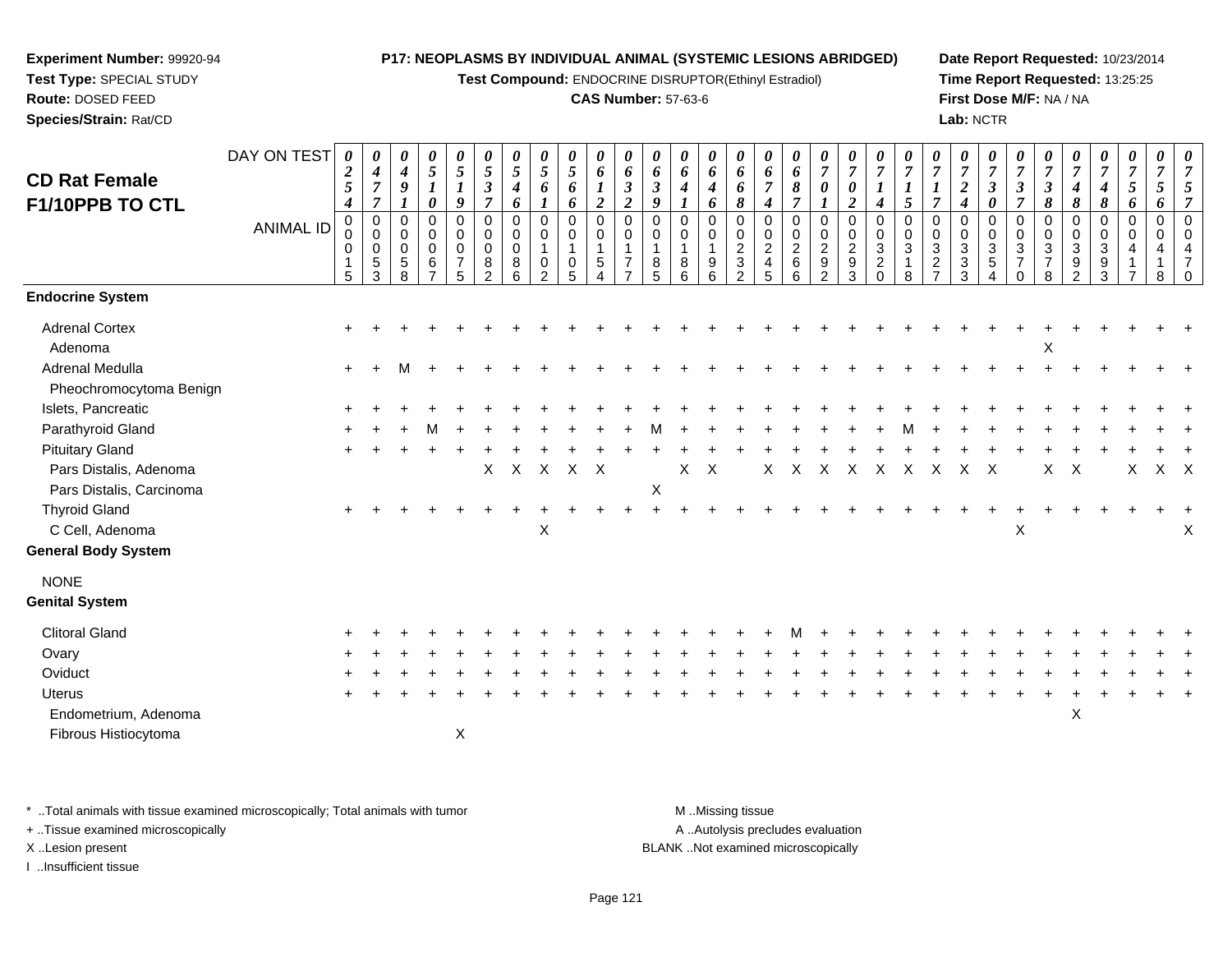**Test Compound:** ENDOCRINE DISRUPTOR(Ethinyl Estradiol)

## **CAS Number:** 57-63-6

**Date Report Requested:** 10/23/2014**Time Report Requested:** 13:25:25**First Dose M/F:** NA / NA**Lab:** NCTR

| <b>CD Rat Female</b><br>F1/10PPB TO CTL                  | DAY ON TEST      | 0<br>$\boldsymbol{2}$<br>5<br>$\boldsymbol{4}$ | 0<br>$\boldsymbol{4}$<br>$\overline{7}$<br>$\overline{7}$ | 0<br>$\boldsymbol{4}$<br>9               | 0<br>$\mathfrak{s}$<br>$\boldsymbol{l}$<br>0     | 0<br>$\mathfrak{s}$<br>$\boldsymbol{l}$<br>9               | 0<br>$\sqrt{5}$<br>$\mathfrak{Z}$<br>$\overline{7}$ | 0<br>$\mathfrak{s}$<br>$\boldsymbol{4}$<br>6  | $\frac{\theta}{5}$<br>6                    | 0<br>$\mathfrak{s}$<br>6<br>6                             | 0<br>6<br>$\boldsymbol{l}$<br>$\overline{2}$                             | 0<br>6<br>$\boldsymbol{\beta}$<br>$\boldsymbol{2}$ | 0<br>6<br>$\boldsymbol{\beta}$<br>9 | 0<br>6<br>$\boldsymbol{4}$       | 0<br>6<br>$\boldsymbol{4}$<br>6           | 0<br>6<br>6<br>8                                                                            | 0<br>6<br>$\overline{7}$<br>$\boldsymbol{4}$                         | $\boldsymbol{\theta}$<br>6<br>8<br>$\overline{7}$      | $\boldsymbol{\theta}$<br>$\overline{7}$<br>0                               | 0<br>$\boldsymbol{7}$<br>0<br>$\overline{2}$                                          | $\boldsymbol{\theta}$<br>$\overline{7}$<br>4                          | 0<br>$\overline{7}$<br>5                                                  | $\overline{7}$<br>1<br>$\overline{7}$                                  | 0<br>$\overline{7}$<br>$\overline{c}$<br>4                      | 0<br>$\overline{7}$<br>3<br>0  | $\boldsymbol{\theta}$<br>$\overline{7}$<br>$\boldsymbol{\beta}$<br>$\overline{7}$ | $\boldsymbol{\theta}$<br>$\overline{7}$<br>$\boldsymbol{\beta}$<br>8 | $\overline{7}$<br>$\boldsymbol{4}$<br>8       | 0<br>$\overline{7}$<br>$\boldsymbol{4}$<br>8 | 0<br>$\overline{7}$<br>5<br>6 | $\boldsymbol{\theta}$<br>$\overline{7}$<br>5<br>6 | $\boldsymbol{\theta}$<br>$\overline{7}$ |
|----------------------------------------------------------|------------------|------------------------------------------------|-----------------------------------------------------------|------------------------------------------|--------------------------------------------------|------------------------------------------------------------|-----------------------------------------------------|-----------------------------------------------|--------------------------------------------|-----------------------------------------------------------|--------------------------------------------------------------------------|----------------------------------------------------|-------------------------------------|----------------------------------|-------------------------------------------|---------------------------------------------------------------------------------------------|----------------------------------------------------------------------|--------------------------------------------------------|----------------------------------------------------------------------------|---------------------------------------------------------------------------------------|-----------------------------------------------------------------------|---------------------------------------------------------------------------|------------------------------------------------------------------------|-----------------------------------------------------------------|--------------------------------|-----------------------------------------------------------------------------------|----------------------------------------------------------------------|-----------------------------------------------|----------------------------------------------|-------------------------------|---------------------------------------------------|-----------------------------------------|
|                                                          | <b>ANIMAL ID</b> | 0<br>0<br>0<br>$\mathbf{1}$<br>5               | $\mathbf 0$<br>$\mathbf 0$<br>0<br>$\sqrt{5}$<br>3        | $\mathbf 0$<br>0<br>0<br>$\sqrt{5}$<br>8 | 0<br>0<br>$\mathbf 0$<br>$\,6$<br>$\overline{7}$ | $\mathbf 0$<br>$\pmb{0}$<br>$\,0\,$<br>$\overline{7}$<br>5 | 0<br>$\mathbf 0$<br>0<br>8<br>$\overline{2}$        | 0<br>$\mathbf 0$<br>0<br>8<br>$6\phantom{1}6$ | 0<br>0<br>$\overline{0}$<br>$\overline{c}$ | $\pmb{0}$<br>$\mathbf 0$<br>$\mathbf 1$<br>$\pmb{0}$<br>5 | $\mathbf 0$<br>$\pmb{0}$<br>$\mathbf 1$<br>$\,$ 5 $\,$<br>$\overline{4}$ | $\mathbf 0$<br>$\mathbf 0$<br>$\overline{7}$       | 0<br>0<br>$\mathbf{1}$<br>8<br>5    | 0<br>$\mathbf 0$<br>8<br>$\,6\,$ | 0<br>$\mathbf 0$<br>$\boldsymbol{9}$<br>6 | $\mathbf 0$<br>$\mathbf 0$<br>$\overline{2}$<br>$\ensuremath{\mathsf{3}}$<br>$\overline{c}$ | $\mathbf 0$<br>0<br>$\boldsymbol{2}$<br>$\overline{4}$<br>$\sqrt{5}$ | $\mathbf 0$<br>$\pmb{0}$<br>$\sqrt{2}$<br>$\,6\,$<br>6 | 0<br>$\mathbf 0$<br>$\boldsymbol{2}$<br>$\boldsymbol{9}$<br>$\overline{2}$ | $\mathsf 0$<br>$\boldsymbol{0}$<br>$\overline{2}$<br>$\boldsymbol{9}$<br>$\mathbf{3}$ | $\mathbf 0$<br>$\pmb{0}$<br>$\sqrt{3}$<br>$\overline{c}$<br>$\pmb{0}$ | $\mathbf 0$<br>$\mathsf{O}\xspace$<br>$\mathbf{3}$<br>$\overline{1}$<br>8 | $\mathbf 0$<br>$\pmb{0}$<br>$\sqrt{3}$<br>$\sqrt{2}$<br>$\overline{7}$ | $\Omega$<br>0<br>$\mathbf{3}$<br>$\ensuremath{\mathsf{3}}$<br>3 | 0<br>0<br>3<br>$\sqrt{5}$<br>4 | 0<br>$\pmb{0}$<br>$\sqrt{3}$<br>$\overline{7}$<br>$\mathbf 0$                     | 0<br>$\mathbf 0$<br>$\mathbf{3}$<br>$\overline{7}$<br>8              | 0<br>0<br>$\mathbf{3}$<br>9<br>$\overline{2}$ | 0<br>$\mathbf 0$<br>3<br>9<br>3              | 0<br>$\mathbf 0$              | $\mathbf 0$<br>$\Omega$<br>8                      |                                         |
| Polyp Stromal                                            |                  |                                                |                                                           |                                          |                                                  |                                                            |                                                     |                                               |                                            |                                                           |                                                                          |                                                    |                                     | X                                |                                           | $\times$                                                                                    |                                                                      |                                                        |                                                                            |                                                                                       |                                                                       | $\times$                                                                  |                                                                        |                                                                 |                                |                                                                                   |                                                                      |                                               |                                              |                               |                                                   | x                                       |
| Sarcoma Stromal<br>Vagina<br><b>Hematopoietic System</b> |                  |                                                |                                                           |                                          |                                                  |                                                            |                                                     |                                               |                                            |                                                           |                                                                          |                                                    |                                     |                                  |                                           |                                                                                             |                                                                      |                                                        |                                                                            |                                                                                       |                                                                       |                                                                           |                                                                        |                                                                 |                                |                                                                                   |                                                                      |                                               |                                              |                               |                                                   |                                         |
| <b>Bone Marrow</b>                                       |                  |                                                |                                                           |                                          |                                                  |                                                            |                                                     |                                               |                                            |                                                           |                                                                          |                                                    |                                     |                                  |                                           |                                                                                             |                                                                      |                                                        |                                                                            |                                                                                       |                                                                       |                                                                           |                                                                        |                                                                 |                                |                                                                                   |                                                                      |                                               |                                              |                               |                                                   |                                         |
| Lymph Node                                               |                  |                                                |                                                           |                                          |                                                  |                                                            |                                                     |                                               |                                            |                                                           |                                                                          |                                                    |                                     |                                  |                                           |                                                                                             |                                                                      |                                                        |                                                                            |                                                                                       |                                                                       |                                                                           |                                                                        |                                                                 |                                |                                                                                   |                                                                      |                                               |                                              |                               |                                                   |                                         |
| Lymph Node, Mandibular                                   |                  |                                                |                                                           |                                          |                                                  |                                                            |                                                     |                                               |                                            |                                                           |                                                                          |                                                    |                                     |                                  |                                           |                                                                                             |                                                                      |                                                        |                                                                            |                                                                                       |                                                                       |                                                                           |                                                                        |                                                                 |                                |                                                                                   |                                                                      |                                               |                                              |                               |                                                   |                                         |
| Lymph Node, Mesenteric                                   |                  |                                                |                                                           |                                          |                                                  |                                                            |                                                     |                                               |                                            |                                                           |                                                                          |                                                    |                                     |                                  |                                           |                                                                                             |                                                                      |                                                        |                                                                            |                                                                                       |                                                                       |                                                                           |                                                                        |                                                                 |                                |                                                                                   |                                                                      |                                               |                                              |                               |                                                   |                                         |
| Spleen                                                   |                  |                                                |                                                           |                                          |                                                  |                                                            |                                                     |                                               |                                            |                                                           |                                                                          |                                                    |                                     |                                  |                                           |                                                                                             |                                                                      |                                                        |                                                                            |                                                                                       |                                                                       |                                                                           |                                                                        |                                                                 |                                |                                                                                   |                                                                      |                                               |                                              |                               |                                                   |                                         |
| Thymus                                                   |                  |                                                |                                                           |                                          |                                                  |                                                            |                                                     |                                               |                                            |                                                           |                                                                          |                                                    |                                     |                                  |                                           |                                                                                             |                                                                      |                                                        |                                                                            |                                                                                       |                                                                       |                                                                           |                                                                        |                                                                 |                                |                                                                                   |                                                                      |                                               |                                              |                               |                                                   |                                         |
| <b>Integumentary System</b>                              |                  |                                                |                                                           |                                          |                                                  |                                                            |                                                     |                                               |                                            |                                                           |                                                                          |                                                    |                                     |                                  |                                           |                                                                                             |                                                                      |                                                        |                                                                            |                                                                                       |                                                                       |                                                                           |                                                                        |                                                                 |                                |                                                                                   |                                                                      |                                               |                                              |                               |                                                   |                                         |
| Mammary Gland                                            |                  | $\ddot{}$                                      |                                                           |                                          |                                                  |                                                            |                                                     |                                               |                                            |                                                           |                                                                          |                                                    |                                     |                                  |                                           |                                                                                             |                                                                      |                                                        |                                                                            |                                                                                       |                                                                       |                                                                           |                                                                        |                                                                 |                                |                                                                                   |                                                                      |                                               |                                              |                               |                                                   |                                         |
| Adenocarcinoma                                           |                  |                                                | X                                                         |                                          |                                                  |                                                            |                                                     |                                               |                                            | $\boldsymbol{\mathsf{X}}$                                 |                                                                          |                                                    |                                     |                                  |                                           |                                                                                             |                                                                      | $\sf X$                                                |                                                                            | $\mathsf{X}$                                                                          | $\mathsf{X}$                                                          |                                                                           |                                                                        |                                                                 |                                |                                                                                   |                                                                      |                                               |                                              |                               |                                                   |                                         |
| Fibroadenoma                                             |                  |                                                |                                                           |                                          | X                                                |                                                            | $\mathsf X$                                         |                                               | $\mathsf X$                                |                                                           |                                                                          |                                                    |                                     | X                                |                                           | $\mathsf X$                                                                                 |                                                                      |                                                        |                                                                            |                                                                                       | $X$ $X$                                                               |                                                                           |                                                                        | X                                                               |                                | X                                                                                 |                                                                      |                                               | X                                            |                               | X                                                 |                                         |
| Fibroadenoma, Multiple                                   |                  |                                                |                                                           |                                          |                                                  |                                                            |                                                     |                                               |                                            |                                                           |                                                                          | $\mathsf X$                                        |                                     |                                  |                                           |                                                                                             |                                                                      |                                                        | $\mathsf X$                                                                |                                                                                       |                                                                       |                                                                           | $\mathsf X$                                                            |                                                                 |                                |                                                                                   |                                                                      |                                               |                                              | X                             |                                                   | X                                       |
| <b>Skin</b>                                              |                  |                                                |                                                           |                                          |                                                  |                                                            |                                                     |                                               |                                            |                                                           |                                                                          |                                                    |                                     |                                  |                                           |                                                                                             |                                                                      |                                                        |                                                                            |                                                                                       |                                                                       |                                                                           |                                                                        |                                                                 |                                |                                                                                   |                                                                      |                                               |                                              |                               |                                                   |                                         |
| <b>Basal Cell Carcinoma</b>                              |                  |                                                |                                                           |                                          |                                                  |                                                            |                                                     |                                               |                                            |                                                           |                                                                          |                                                    |                                     |                                  | $\pmb{\times}$                            |                                                                                             |                                                                      |                                                        |                                                                            |                                                                                       |                                                                       |                                                                           |                                                                        |                                                                 |                                |                                                                                   |                                                                      |                                               |                                              |                               |                                                   |                                         |
| Fibrous Histiocytoma                                     |                  |                                                |                                                           |                                          |                                                  |                                                            |                                                     |                                               |                                            |                                                           |                                                                          |                                                    |                                     |                                  |                                           |                                                                                             |                                                                      |                                                        |                                                                            |                                                                                       |                                                                       |                                                                           |                                                                        |                                                                 |                                | X                                                                                 |                                                                      |                                               |                                              |                               |                                                   |                                         |
| Keratoacanthoma                                          |                  |                                                |                                                           |                                          |                                                  |                                                            |                                                     |                                               |                                            |                                                           |                                                                          |                                                    |                                     |                                  |                                           |                                                                                             |                                                                      |                                                        |                                                                            |                                                                                       | $\mathsf X$                                                           |                                                                           |                                                                        |                                                                 |                                |                                                                                   |                                                                      |                                               |                                              |                               |                                                   |                                         |
| Musculoskeletal System                                   |                  |                                                |                                                           |                                          |                                                  |                                                            |                                                     |                                               |                                            |                                                           |                                                                          |                                                    |                                     |                                  |                                           |                                                                                             |                                                                      |                                                        |                                                                            |                                                                                       |                                                                       |                                                                           |                                                                        |                                                                 |                                |                                                                                   |                                                                      |                                               |                                              |                               |                                                   |                                         |
| Bone, Femur                                              |                  |                                                |                                                           |                                          |                                                  |                                                            |                                                     |                                               |                                            |                                                           |                                                                          |                                                    |                                     |                                  |                                           |                                                                                             |                                                                      |                                                        |                                                                            |                                                                                       |                                                                       |                                                                           |                                                                        |                                                                 |                                |                                                                                   |                                                                      |                                               |                                              |                               |                                                   |                                         |

\* ..Total animals with tissue examined microscopically; Total animals with tumor **M** . Missing tissue M ..Missing tissue A ..Autolysis precludes evaluation + ..Tissue examined microscopically X ..Lesion present BLANK ..Not examined microscopicallyI ..Insufficient tissue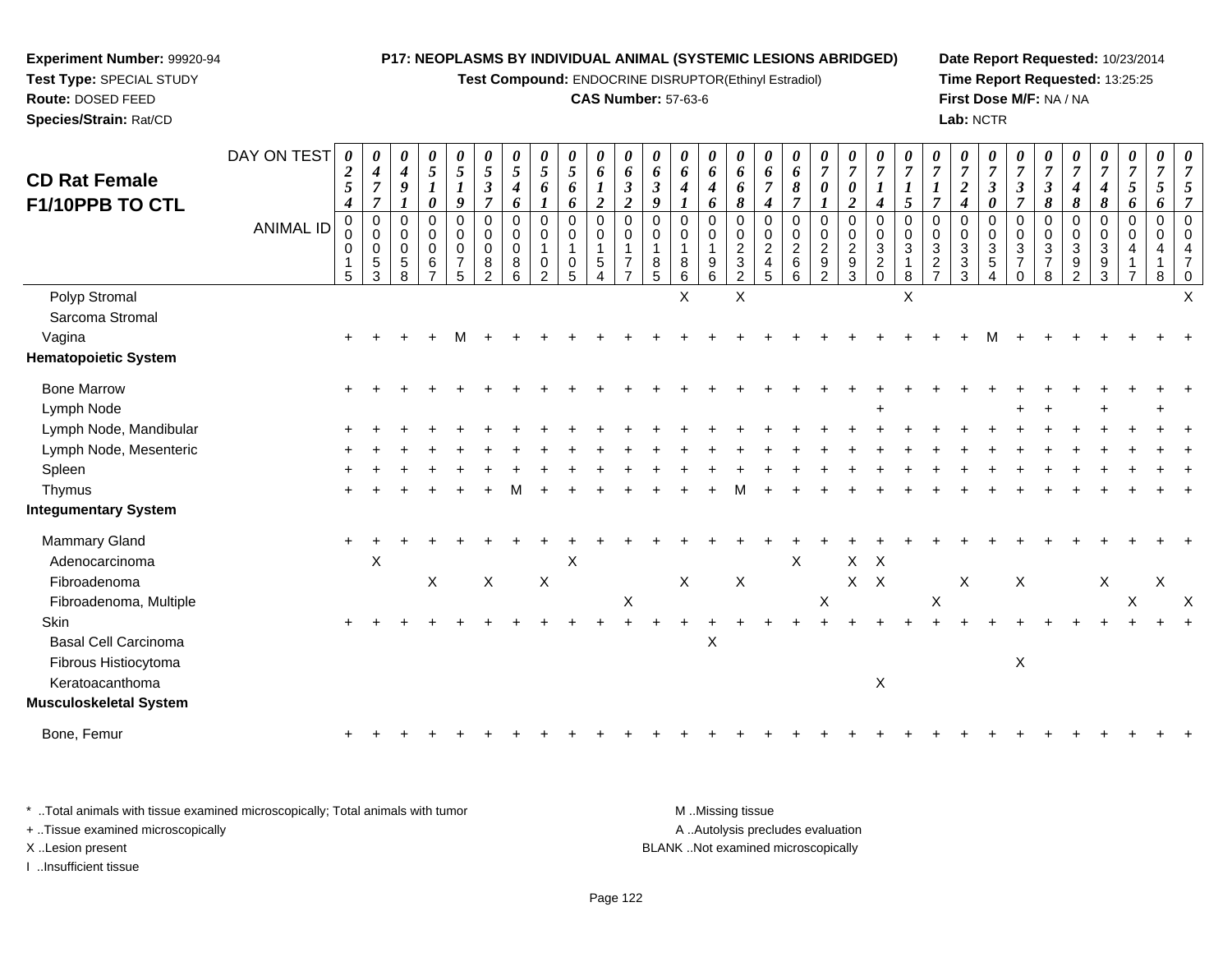**Test Compound:** ENDOCRINE DISRUPTOR(Ethinyl Estradiol)

# **CAS Number:** 57-63-6

**Date Report Requested:** 10/23/2014 **Time Report Requested:** 13:25:25**First Dose M/F:** NA / NA**Lab:** NCTR

| <b>CD Rat Female</b><br>F1/10PPB TO CTL | DAY ON TEST      | 0<br>$\boldsymbol{2}$<br>$\overline{5}$<br>$\boldsymbol{4}$ | $\boldsymbol{\theta}$<br>$\boldsymbol{4}$<br>$\overline{7}$<br>$\overline{7}$ | 0<br>$\boldsymbol{4}$<br>9             | 0<br>$\sqrt{5}$<br>$\boldsymbol{l}$<br>0                     | $\boldsymbol{\theta}$<br>$\sqrt{5}$<br>$\boldsymbol{l}$<br>9 | 0<br>$\sqrt{5}$<br>$\boldsymbol{\beta}$<br>$\overline{7}$        | $\boldsymbol{\theta}$<br>$\overline{5}$<br>$\boldsymbol{4}$<br>6 | $\boldsymbol{\theta}$<br>$5\overline{)}$<br>6 | 0<br>$\mathfrak{H}$<br>6<br>6                                        | 0<br>6<br>$\boldsymbol{l}$<br>$\boldsymbol{2}$ | $\boldsymbol{\theta}$<br>6<br>$\boldsymbol{\beta}$<br>$\boldsymbol{2}$ | $\boldsymbol{\theta}$<br>$\pmb{6}$<br>$\boldsymbol{\beta}$<br>9 | 0<br>6<br>$\boldsymbol{4}$                 | $\boldsymbol{\theta}$<br>6<br>$\boldsymbol{4}$<br>6                 | $\boldsymbol{\theta}$<br>6<br>6<br>8                       | $\boldsymbol{\theta}$<br>6<br>$\overline{7}$<br>$\boldsymbol{4}$    | $\boldsymbol{\theta}$<br>6<br>8<br>$\overline{7}$      | $\boldsymbol{\theta}$<br>$\overline{7}$<br>$\boldsymbol{\theta}$ | 0<br>$\overline{7}$<br>$\boldsymbol{\theta}$<br>$\boldsymbol{2}$                                | $\boldsymbol{\theta}$<br>$\overline{7}$<br>$\bm{l}$<br>4          | $\overline{7}$<br>$\boldsymbol{l}$<br>$\mathfrak{H}$ | $\boldsymbol{\theta}$<br>$\overline{7}$<br>$\overline{7}$ | $\boldsymbol{\theta}$<br>$\boldsymbol{7}$<br>$\overline{2}$<br>4             | $\boldsymbol{\theta}$<br>$\overline{7}$<br>$\mathfrak{z}$<br>$\boldsymbol{\theta}$ | $\boldsymbol{\theta}$<br>$\overline{7}$<br>$\boldsymbol{\beta}$<br>$\overline{7}$ | $\overline{7}$<br>$\boldsymbol{\beta}$<br>8                       | $\overline{7}$<br>4<br>8                   | 0<br>$\overline{7}$<br>$\boldsymbol{4}$<br>8 | 0<br>$\overline{7}$<br>$\mathfrak{s}$<br>6 | 0<br>$\overline{7}$<br>5<br>6   | 0<br>$\overline{7}$<br>5<br>$\overline{7}$                           |
|-----------------------------------------|------------------|-------------------------------------------------------------|-------------------------------------------------------------------------------|----------------------------------------|--------------------------------------------------------------|--------------------------------------------------------------|------------------------------------------------------------------|------------------------------------------------------------------|-----------------------------------------------|----------------------------------------------------------------------|------------------------------------------------|------------------------------------------------------------------------|-----------------------------------------------------------------|--------------------------------------------|---------------------------------------------------------------------|------------------------------------------------------------|---------------------------------------------------------------------|--------------------------------------------------------|------------------------------------------------------------------|-------------------------------------------------------------------------------------------------|-------------------------------------------------------------------|------------------------------------------------------|-----------------------------------------------------------|------------------------------------------------------------------------------|------------------------------------------------------------------------------------|-----------------------------------------------------------------------------------|-------------------------------------------------------------------|--------------------------------------------|----------------------------------------------|--------------------------------------------|---------------------------------|----------------------------------------------------------------------|
|                                         | <b>ANIMAL ID</b> | $\mathbf 0$<br>0<br>0<br>$\mathbf{1}$<br>5                  | $\overline{0}$<br>$\mathbf 0$<br>$\mathbf 0$<br>5<br>3                        | $\Omega$<br>0<br>$\mathbf 0$<br>5<br>8 | $\mathbf 0$<br>$\pmb{0}$<br>$\pmb{0}$<br>6<br>$\overline{7}$ | $\mathbf 0$<br>$\pmb{0}$<br>$\pmb{0}$<br>$\overline{7}$<br>5 | $\mathbf 0$<br>$\mathbf 0$<br>$\mathbf 0$<br>8<br>$\overline{2}$ | $\mathbf 0$<br>$\mathbf 0$<br>$\mathbf 0$<br>8<br>6              | 0<br>0<br>0<br>2                              | $\pmb{0}$<br>$\mathsf{O}\xspace$<br>$\mathbf{1}$<br>$\mathbf 0$<br>5 | $\pmb{0}$<br>$\pmb{0}$<br>$\mathbf{1}$<br>5    | $\Omega$<br>0<br>$\overline{7}$                                        | $\mathbf 0$<br>$\mathbf 0$<br>8<br>5                            | $\mathbf 0$<br>0<br>$\mathbf{1}$<br>8<br>6 | $\mathbf 0$<br>$\mathbf 0$<br>$\mathbf{1}$<br>$\boldsymbol{9}$<br>6 | 0<br>0<br>$\overline{c}$<br>$\mathbf{3}$<br>$\overline{2}$ | $\mathbf 0$<br>$\mathbf 0$<br>$\overline{2}$<br>$\overline{a}$<br>5 | $\mathbf 0$<br>$\pmb{0}$<br>$\sqrt{2}$<br>$\,6\,$<br>6 | $\mathbf 0$<br>$\begin{array}{c} 0 \\ 2 \\ 9 \\ 2 \end{array}$   | $\pmb{0}$<br>$\begin{smallmatrix} 0\\2 \end{smallmatrix}$<br>$\boldsymbol{9}$<br>$\overline{3}$ | $\mathbf 0$<br>0<br>$\mathbf{3}$<br>$\overline{2}$<br>$\mathbf 0$ | $\Omega$<br>$\mathbf 0$<br>$\mathbf{3}$<br>8         | $\mathbf 0$<br>0<br>$\mathbf{3}$<br>$\overline{c}$        | $\Omega$<br>0<br>$\mathbf{3}$<br>$\ensuremath{\mathsf{3}}$<br>$\overline{3}$ | $\mathbf 0$<br>$\mathbf 0$<br>$\mathbf{3}$<br>$\overline{5}$                       | 0<br>0<br>$\mathbf{3}$<br>$\overline{7}$<br>0                                     | $\mathbf 0$<br>$\mathbf 0$<br>$\mathbf{3}$<br>$\overline{7}$<br>8 | $\mathbf 0$<br>0<br>$\mathbf{3}$<br>9<br>2 | $\mathbf 0$<br>0<br>$\mathbf{3}$<br>9<br>3   | $\mathbf 0$<br>$\mathbf 0$                 | $\mathbf 0$<br>$\mathbf 0$<br>8 | $\Omega$<br>$\Omega$<br>$\overline{4}$<br>$\overline{7}$<br>$\Omega$ |
| <b>Skeletal Muscle</b>                  |                  |                                                             |                                                                               |                                        |                                                              |                                                              |                                                                  |                                                                  |                                               |                                                                      |                                                |                                                                        |                                                                 |                                            |                                                                     |                                                            | $\ddot{}$                                                           |                                                        |                                                                  |                                                                                                 |                                                                   |                                                      |                                                           |                                                                              |                                                                                    |                                                                                   |                                                                   | $+$                                        | $+$                                          |                                            |                                 |                                                                      |
| <b>Nervous System</b>                   |                  |                                                             |                                                                               |                                        |                                                              |                                                              |                                                                  |                                                                  |                                               |                                                                      |                                                |                                                                        |                                                                 |                                            |                                                                     |                                                            |                                                                     |                                                        |                                                                  |                                                                                                 |                                                                   |                                                      |                                                           |                                                                              |                                                                                    |                                                                                   |                                                                   |                                            |                                              |                                            |                                 |                                                                      |
| Brain, Brain Stem                       |                  |                                                             |                                                                               |                                        |                                                              |                                                              |                                                                  |                                                                  |                                               |                                                                      |                                                |                                                                        |                                                                 |                                            |                                                                     |                                                            |                                                                     |                                                        |                                                                  |                                                                                                 |                                                                   |                                                      |                                                           |                                                                              |                                                                                    |                                                                                   |                                                                   |                                            |                                              |                                            |                                 |                                                                      |
| Carcinoma, Metastatic, Pituitary Gland  |                  |                                                             |                                                                               |                                        |                                                              |                                                              |                                                                  |                                                                  |                                               |                                                                      |                                                |                                                                        | X                                                               |                                            |                                                                     |                                                            |                                                                     |                                                        |                                                                  |                                                                                                 |                                                                   |                                                      |                                                           |                                                                              |                                                                                    |                                                                                   |                                                                   |                                            |                                              |                                            |                                 |                                                                      |
| Brain, Cerebellum                       |                  |                                                             |                                                                               |                                        |                                                              |                                                              |                                                                  |                                                                  |                                               |                                                                      |                                                |                                                                        |                                                                 |                                            |                                                                     |                                                            |                                                                     |                                                        |                                                                  |                                                                                                 |                                                                   |                                                      |                                                           |                                                                              |                                                                                    |                                                                                   |                                                                   |                                            |                                              |                                            |                                 |                                                                      |
| Brain, Cerebrum                         |                  |                                                             |                                                                               |                                        |                                                              |                                                              |                                                                  |                                                                  |                                               |                                                                      |                                                |                                                                        |                                                                 |                                            |                                                                     |                                                            |                                                                     |                                                        |                                                                  |                                                                                                 |                                                                   |                                                      |                                                           |                                                                              |                                                                                    |                                                                                   |                                                                   |                                            |                                              |                                            |                                 |                                                                      |
| Peripheral Nerve                        |                  |                                                             |                                                                               |                                        |                                                              |                                                              |                                                                  |                                                                  |                                               |                                                                      |                                                |                                                                        |                                                                 |                                            |                                                                     |                                                            |                                                                     |                                                        |                                                                  |                                                                                                 |                                                                   |                                                      |                                                           |                                                                              |                                                                                    |                                                                                   |                                                                   |                                            |                                              |                                            |                                 |                                                                      |
| Spinal Cord                             |                  |                                                             |                                                                               |                                        |                                                              |                                                              |                                                                  |                                                                  |                                               | A                                                                    |                                                |                                                                        |                                                                 |                                            |                                                                     |                                                            | Α                                                                   |                                                        |                                                                  |                                                                                                 |                                                                   |                                                      |                                                           |                                                                              |                                                                                    |                                                                                   |                                                                   |                                            |                                              |                                            |                                 |                                                                      |
| <b>Respiratory System</b>               |                  |                                                             |                                                                               |                                        |                                                              |                                                              |                                                                  |                                                                  |                                               |                                                                      |                                                |                                                                        |                                                                 |                                            |                                                                     |                                                            |                                                                     |                                                        |                                                                  |                                                                                                 |                                                                   |                                                      |                                                           |                                                                              |                                                                                    |                                                                                   |                                                                   |                                            |                                              |                                            |                                 |                                                                      |
| Lung<br>Alveolar/Bronchiolar Adenoma    |                  |                                                             |                                                                               |                                        |                                                              |                                                              |                                                                  |                                                                  |                                               |                                                                      |                                                |                                                                        |                                                                 |                                            |                                                                     |                                                            |                                                                     |                                                        |                                                                  |                                                                                                 |                                                                   |                                                      |                                                           |                                                                              |                                                                                    |                                                                                   |                                                                   |                                            |                                              |                                            | Χ                               |                                                                      |
| Nephroblastoma, Metastatic, Kidney      |                  | X                                                           |                                                                               |                                        |                                                              |                                                              |                                                                  |                                                                  |                                               |                                                                      |                                                |                                                                        |                                                                 |                                            |                                                                     |                                                            |                                                                     |                                                        |                                                                  |                                                                                                 |                                                                   |                                                      |                                                           |                                                                              |                                                                                    |                                                                                   |                                                                   |                                            |                                              |                                            |                                 |                                                                      |
| Nose                                    |                  |                                                             |                                                                               |                                        |                                                              |                                                              |                                                                  |                                                                  |                                               |                                                                      |                                                |                                                                        |                                                                 |                                            |                                                                     |                                                            |                                                                     |                                                        |                                                                  |                                                                                                 |                                                                   |                                                      |                                                           |                                                                              |                                                                                    |                                                                                   |                                                                   |                                            |                                              |                                            |                                 |                                                                      |
| Trachea                                 |                  |                                                             |                                                                               |                                        |                                                              |                                                              |                                                                  |                                                                  |                                               |                                                                      |                                                |                                                                        |                                                                 |                                            |                                                                     |                                                            |                                                                     |                                                        |                                                                  |                                                                                                 |                                                                   |                                                      |                                                           |                                                                              |                                                                                    |                                                                                   |                                                                   |                                            |                                              |                                            |                                 |                                                                      |
| <b>Special Senses System</b>            |                  |                                                             |                                                                               |                                        |                                                              |                                                              |                                                                  |                                                                  |                                               |                                                                      |                                                |                                                                        |                                                                 |                                            |                                                                     |                                                            |                                                                     |                                                        |                                                                  |                                                                                                 |                                                                   |                                                      |                                                           |                                                                              |                                                                                    |                                                                                   |                                                                   |                                            |                                              |                                            |                                 |                                                                      |
| Eye                                     |                  |                                                             |                                                                               |                                        |                                                              |                                                              |                                                                  |                                                                  |                                               |                                                                      |                                                |                                                                        |                                                                 |                                            |                                                                     |                                                            |                                                                     |                                                        |                                                                  |                                                                                                 |                                                                   |                                                      |                                                           |                                                                              |                                                                                    |                                                                                   |                                                                   |                                            |                                              |                                            |                                 |                                                                      |
| Harderian Gland                         |                  |                                                             |                                                                               |                                        |                                                              |                                                              |                                                                  |                                                                  |                                               |                                                                      |                                                |                                                                        |                                                                 |                                            |                                                                     |                                                            |                                                                     |                                                        |                                                                  |                                                                                                 |                                                                   |                                                      |                                                           |                                                                              |                                                                                    |                                                                                   |                                                                   |                                            |                                              |                                            |                                 |                                                                      |
| <b>Urinary System</b>                   |                  |                                                             |                                                                               |                                        |                                                              |                                                              |                                                                  |                                                                  |                                               |                                                                      |                                                |                                                                        |                                                                 |                                            |                                                                     |                                                            |                                                                     |                                                        |                                                                  |                                                                                                 |                                                                   |                                                      |                                                           |                                                                              |                                                                                    |                                                                                   |                                                                   |                                            |                                              |                                            |                                 |                                                                      |
| Kidney                                  |                  |                                                             |                                                                               |                                        |                                                              |                                                              |                                                                  |                                                                  |                                               |                                                                      |                                                |                                                                        |                                                                 |                                            |                                                                     |                                                            |                                                                     |                                                        |                                                                  |                                                                                                 |                                                                   |                                                      |                                                           |                                                                              |                                                                                    |                                                                                   |                                                                   |                                            |                                              |                                            |                                 |                                                                      |
| Nephroblastoma                          |                  | X                                                           |                                                                               |                                        |                                                              |                                                              |                                                                  |                                                                  |                                               |                                                                      |                                                |                                                                        |                                                                 |                                            |                                                                     |                                                            |                                                                     |                                                        |                                                                  |                                                                                                 |                                                                   |                                                      |                                                           |                                                                              |                                                                                    |                                                                                   |                                                                   |                                            |                                              |                                            |                                 |                                                                      |
| <b>Urinary Bladder</b>                  |                  |                                                             |                                                                               |                                        |                                                              |                                                              |                                                                  |                                                                  |                                               |                                                                      |                                                |                                                                        |                                                                 |                                            |                                                                     |                                                            |                                                                     |                                                        |                                                                  |                                                                                                 |                                                                   |                                                      |                                                           |                                                                              |                                                                                    |                                                                                   |                                                                   |                                            |                                              |                                            |                                 |                                                                      |
|                                         |                  |                                                             |                                                                               |                                        |                                                              |                                                              |                                                                  |                                                                  |                                               |                                                                      |                                                |                                                                        |                                                                 |                                            |                                                                     |                                                            |                                                                     |                                                        |                                                                  |                                                                                                 |                                                                   |                                                      |                                                           |                                                                              |                                                                                    |                                                                                   |                                                                   |                                            |                                              |                                            |                                 |                                                                      |

| * Total animals with tissue examined microscopically; Total animals with tumor | M Missing tissue                   |
|--------------------------------------------------------------------------------|------------------------------------|
| + Tissue examined microscopically                                              | A Autolysis precludes evaluation   |
| X Lesion present                                                               | BLANK Not examined microscopically |
| …Insufficient tissue                                                           |                                    |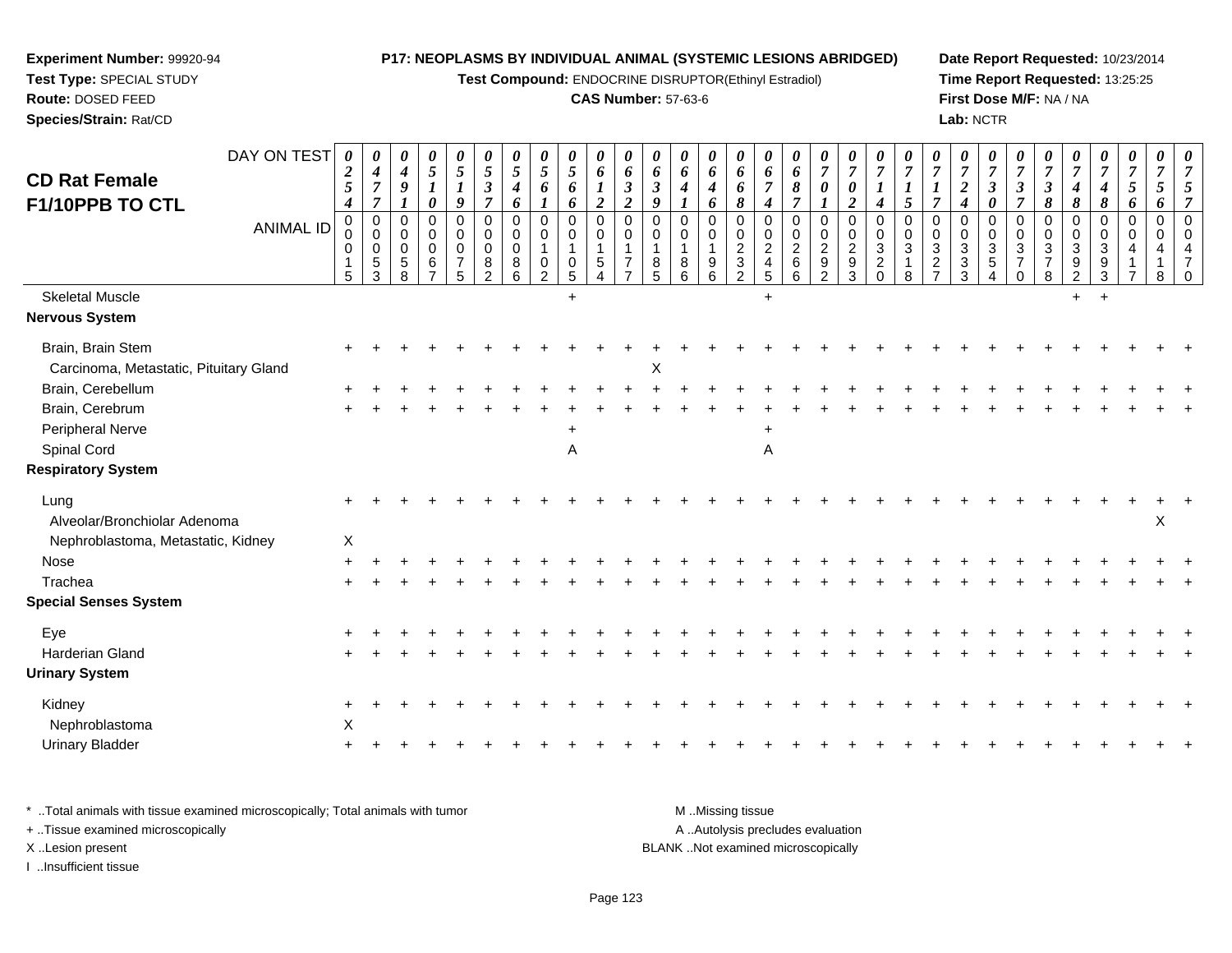# **Experiment Number:** 99920-94**Test Type:** SPECIAL STUDY

# **Route:** DOSED FEED

**Species/Strain:** Rat/CD

# **P17: NEOPLASMS BY INDIVIDUAL ANIMAL (SYSTEMIC LESIONS ABRIDGED)**

**Test Compound:** ENDOCRINE DISRUPTOR(Ethinyl Estradiol)

# **CAS Number:** 57-63-6

**Date Report Requested:** 10/23/2014**Time Report Requested:** 13:25:26**First Dose M/F:** NA / NA**Lab:** NCTR

| <b>CD Rat Female</b><br><b>F1/10PPB TO CTL</b>    | DAY ON TEST | $\overline{2}$<br>$\mathcal{F}$<br>$\boldsymbol{4}$ | $\theta$<br>4                | $\theta$<br>$\overline{\mathcal{A}}$<br>9<br>ı | $\boldsymbol{\theta}$<br>$\overline{ }$<br>$\theta$ | $\boldsymbol{\theta}$<br>$5\overline{)}$<br>Q | $\boldsymbol{\theta}$<br>$\mathcal{L}$<br>◠<br>J<br>$\overline{ }$ | $\boldsymbol{\theta}$<br>$\mathfrak{s}$<br>4<br>6 | $\boldsymbol{\theta}$<br>$\overline{ }$<br>$\mathcal{L}$<br>6<br>- | $\boldsymbol{\theta}$<br>$\overline{\phantom{0}}$<br>$\mathcal{L}$<br>6<br>6 | $\boldsymbol{\theta}$<br>6<br>$\overline{2}$ | $\boldsymbol{\theta}$<br>6<br>$\rightarrow$<br>$\mathbf{\hat{}}$<br>◢ | 0<br>$\bm{b}$<br>$\sim$<br>Ĵ<br>9 | $\theta$<br>o | $\boldsymbol{\theta}$<br>$\bm{o}$<br>4<br>o | $\boldsymbol{\theta}$<br>$\bm{o}$<br>6<br>8               | 0<br>$\bm{o}$<br>4    | $\boldsymbol{\theta}$<br>6<br>8 | $\boldsymbol{\theta}$<br>$\overline{ }$<br>$\boldsymbol{\theta}$ | 0<br>0      | $\boldsymbol{\theta}$<br>$\mathbf{r}$<br>$\boldsymbol{4}$ | $\boldsymbol{\theta}$<br>$\overline{ }$ | $\boldsymbol{\theta}$<br>$\mathbf{r}$                     | $\boldsymbol{\theta}$<br>$\overline{ }$<br>$\overline{\mathbf{c}}$<br>4 | 0<br>$\boldsymbol{\beta}$<br>0 | $\boldsymbol{\theta}$<br>$\overline{ }$<br>$\mathbf{J}$<br>$\overline{ }$ | $\boldsymbol{\theta}$<br>3<br>8 | $\boldsymbol{\theta}$<br>$\overline{ }$<br>4<br>8 | $\boldsymbol{\theta}$<br>$\mathbf{o}$<br>O | $\boldsymbol{\theta}$<br>$\overline{ }$<br>o | $\theta$<br>$\bm{o}$ | $\theta$               |
|---------------------------------------------------|-------------|-----------------------------------------------------|------------------------------|------------------------------------------------|-----------------------------------------------------|-----------------------------------------------|--------------------------------------------------------------------|---------------------------------------------------|--------------------------------------------------------------------|------------------------------------------------------------------------------|----------------------------------------------|-----------------------------------------------------------------------|-----------------------------------|---------------|---------------------------------------------|-----------------------------------------------------------|-----------------------|---------------------------------|------------------------------------------------------------------|-------------|-----------------------------------------------------------|-----------------------------------------|-----------------------------------------------------------|-------------------------------------------------------------------------|--------------------------------|---------------------------------------------------------------------------|---------------------------------|---------------------------------------------------|--------------------------------------------|----------------------------------------------|----------------------|------------------------|
|                                                   | ANIMAL ID   | 5                                                   | <sub>5</sub><br>$\sim$<br>د. | $\Omega$<br>$\mathbf 0$<br>5<br>R              | 0<br>υ<br>0<br>6<br>-                               | 0<br>U<br>U<br>$\overline{ }$<br>5            | 0<br>0<br>0<br>8<br>ົ                                              | 0<br>0<br>0<br>8<br>6                             | 0<br>0<br>0<br>$\mathcal{D}$                                       | 0<br>0<br>0<br>5                                                             | $5\overline{)}$                              | 0<br>0<br>$\overline{ }$                                              | 0<br>8<br>-                       | 8<br>6        | 0<br>0<br>9<br>6                            | 0<br>0<br>$\overline{c}$<br>$\mathbf{3}$<br>$\mathcal{P}$ | 0<br>0<br>2<br>4<br>5 | 0<br>2<br>6<br>6                | ◠<br>∼<br>9<br>$\sim$                                            | 2<br>9<br>3 | 0<br>0<br>3<br>$\overline{2}$<br>$\Omega$                 | J<br>3<br>я                             | 0<br>0<br>$\mathbf{3}$<br>$\overline{2}$<br>$\rightarrow$ | 0<br>0<br>$\mathbf{3}$<br>$\ensuremath{\mathsf{3}}$<br>3                | 0<br>0<br>3<br>5               | 0<br>0<br>3<br>⇁                                                          | చ<br>⇁                          | 3<br>9<br>⌒                                       | U<br>3<br>9<br>$\sim$                      | U<br>4                                       | 8                    | 0<br>0<br>4<br>-<br>-0 |
| <b>Urinary Bladder</b><br><b>SYSTEMIC LESIONS</b> |             |                                                     |                              |                                                |                                                     |                                               |                                                                    |                                                   |                                                                    |                                                                              |                                              |                                                                       |                                   |               |                                             |                                                           |                       |                                 |                                                                  |             |                                                           |                                         |                                                           |                                                                         |                                |                                                                           |                                 |                                                   |                                            |                                              |                      |                        |
| Multiple Organ<br>Lymphoma Malignant              |             |                                                     |                              |                                                |                                                     |                                               |                                                                    |                                                   |                                                                    |                                                                              |                                              |                                                                       |                                   |               |                                             |                                                           |                       |                                 |                                                                  |             |                                                           |                                         |                                                           |                                                                         |                                |                                                                           |                                 |                                                   | v                                          |                                              |                      |                        |

Mesothelioma Malignant

\* ..Total animals with tissue examined microscopically; Total animals with tumor **M** . Missing tissue M ..Missing tissue

+ ..Tissue examined microscopically

I ..Insufficient tissue

A ..Autolysis precludes evaluation X ..Lesion present BLANK ..Not examined microscopically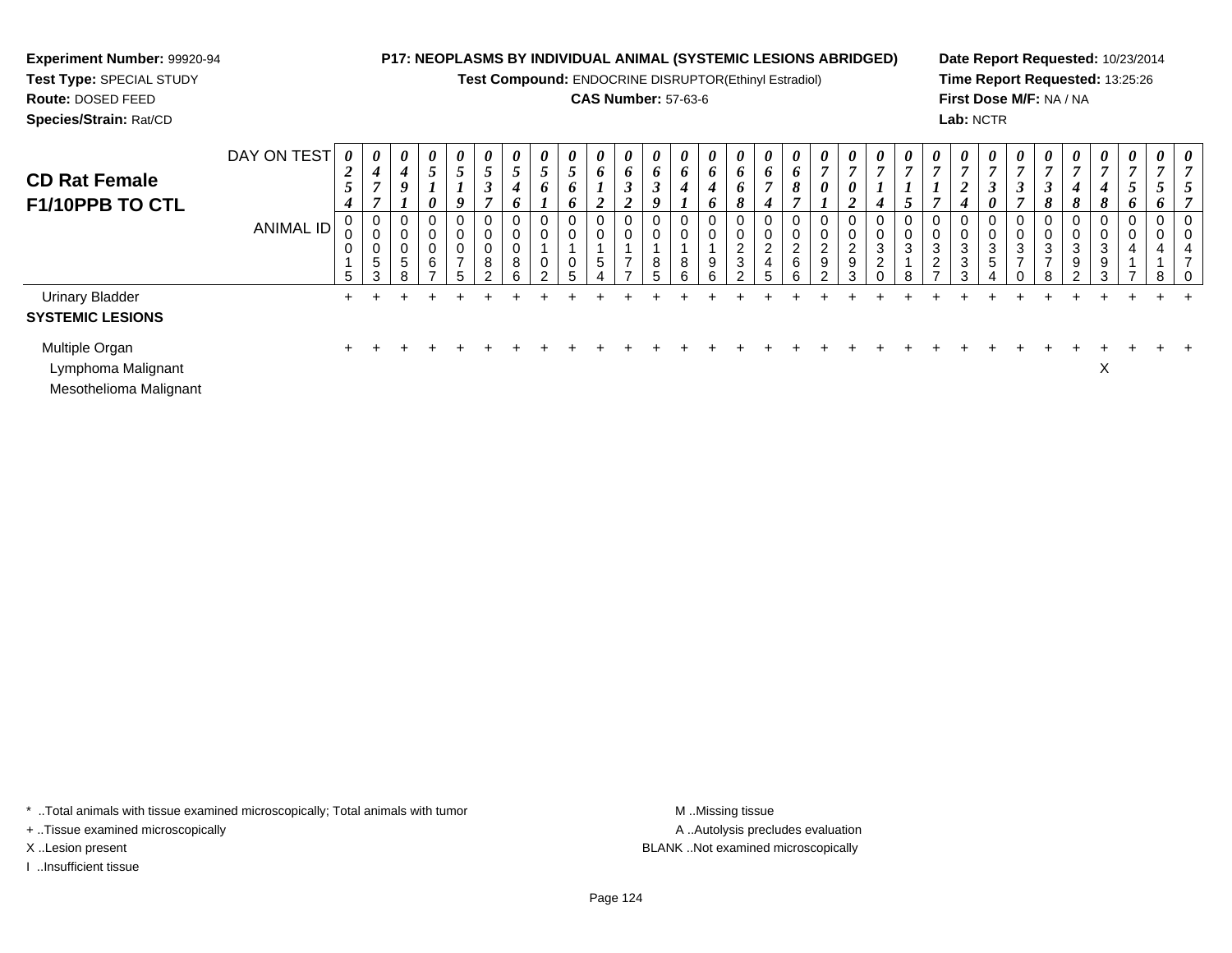**Test Compound:** ENDOCRINE DISRUPTOR(Ethinyl Estradiol)

#### **CAS Number:** 57-63-6

0 0 6

0 0 6

**Date Report Requested:** 10/23/2014**Time Report Requested:** 13:25:26**First Dose M/F:** NA / NA**Lab:** NCTR

|                                                                                | 7         | 7<br>$\overline{c}$ | $\frac{7}{3}$ | 1<br>$\,6\,$ | 1<br>$\overline{7}$ | $\mathbf 1$<br>$\bf 8$ | $\frac{1}{9}$ | 6<br>5 | $\begin{array}{c} 6 \\ 6 \end{array}$ | 1<br>$\overline{7}$ | 1<br>8 | $\frac{1}{9}$ | $\frac{2}{0}$ | $\frac{6}{3}$ | 6<br>4           | $\begin{array}{c} 6 \\ 5 \end{array}$ | $\frac{2}{1}$ | $\frac{2}{0}$ | $\frac{6}{9}$ | <i><b>*TOTALS</b></i> |
|--------------------------------------------------------------------------------|-----------|---------------------|---------------|--------------|---------------------|------------------------|---------------|--------|---------------------------------------|---------------------|--------|---------------|---------------|---------------|------------------|---------------------------------------|---------------|---------------|---------------|-----------------------|
| <b>Alimentary System</b>                                                       |           |                     |               |              |                     |                        |               |        |                                       |                     |        |               |               |               |                  |                                       |               |               |               |                       |
| Esophagus                                                                      | $\ddot{}$ | ÷                   |               |              |                     |                        |               |        |                                       |                     |        |               |               |               |                  |                                       |               |               | ÷             | 50                    |
| Intestine Large, Cecum                                                         | $\ddot{}$ |                     |               |              |                     |                        |               |        |                                       |                     |        |               |               |               |                  |                                       |               |               |               | 50                    |
| Intestine Large, Colon                                                         | $\ddot{}$ |                     |               |              |                     |                        |               |        |                                       |                     |        |               |               |               |                  |                                       |               |               |               | 50                    |
| Intestine Large, Rectum                                                        | $\ddot{}$ |                     |               |              |                     |                        |               |        |                                       |                     |        |               |               |               |                  |                                       |               |               |               | 50                    |
| Intestine Small, Duodenum                                                      | $\ddot{}$ | $\ddot{}$           |               |              |                     |                        |               |        | $\ddot{}$                             |                     |        |               |               |               |                  |                                       |               |               | $\ddot{}$     | 50                    |
| Intestine Small, Ileum                                                         | $\ddot{}$ |                     |               |              |                     |                        |               |        |                                       |                     |        |               |               |               |                  |                                       |               |               |               | 50                    |
| Intestine Small, Jejunum                                                       | $\ddot{}$ | $\ddot{}$           |               |              |                     |                        |               |        |                                       |                     |        |               |               |               |                  |                                       |               |               |               | 50                    |
| Leiomyoma                                                                      | Χ         |                     |               |              |                     |                        |               |        |                                       |                     |        |               |               |               |                  |                                       |               |               |               | 1                     |
| Liver                                                                          | $\ddot{}$ |                     |               |              |                     |                        |               |        |                                       |                     |        |               |               |               |                  |                                       |               |               | +             | 50                    |
| Hepatocellular Adenoma                                                         |           |                     |               |              |                     |                        |               |        |                                       |                     |        |               |               |               |                  |                                       |               |               |               | 1                     |
| Mesentery                                                                      |           |                     |               |              |                     |                        |               |        | $\ddot{}$                             |                     |        |               |               |               |                  |                                       |               |               |               | 1                     |
| Oral Mucosa                                                                    |           |                     | $\ddot{}$     |              |                     |                        |               |        |                                       |                     |        |               |               |               |                  |                                       |               |               |               | 7                     |
| Squamous Cell Carcinoma                                                        |           |                     | $\sf X$       |              |                     |                        |               |        |                                       |                     |        |               |               |               |                  |                                       |               |               |               | $\overline{c}$        |
| Pancreas                                                                       | $\ddot{}$ | +                   |               |              |                     |                        |               |        |                                       |                     |        |               |               |               |                  |                                       |               |               |               | 50                    |
| Salivary Glands                                                                | $\ddot{}$ | +                   |               |              |                     |                        |               |        |                                       |                     |        |               |               |               |                  |                                       |               |               |               | 50                    |
| Stomach, Forestomach                                                           | +         |                     |               |              |                     |                        |               |        |                                       |                     |        |               |               |               |                  |                                       |               |               |               | 50                    |
| Stomach, Glandular                                                             | $\ddot{}$ |                     |               |              |                     |                        |               |        |                                       |                     |        |               |               |               |                  |                                       |               |               | $\ddot{}$     | 50                    |
| <b>Cardiovascular System</b>                                                   |           |                     |               |              |                     |                        |               |        |                                       |                     |        |               |               |               |                  |                                       |               |               |               |                       |
| <b>Blood Vessel</b>                                                            | $\ddot{}$ |                     |               |              |                     |                        |               |        |                                       |                     |        |               |               |               |                  |                                       |               |               | +             | 50                    |
| Heart                                                                          | $\ddot{}$ |                     |               |              |                     |                        |               |        |                                       |                     |        |               |               |               |                  |                                       |               |               | +             | 50                    |
| * Total animals with tissue examined microscopically; Total animals with tumor |           |                     |               |              |                     |                        |               |        |                                       |                     |        |               |               |               | M.Missing tissue |                                       |               |               |               |                       |

+ ..Tissue examined microscopically

**Experiment Number:** 99920-94**Test Type:** SPECIAL STUDY**Route:** DOSED FEED**Species/Strain:** Rat/CD

**CD Rat FemaleF1/10PPB TO CTL** DAY ON TEST

*0*

*7 5 7*

*0*

*7 5 7*

*0*

*7 5 7*

0 0 6

0 0 5

0 0 5

 00 5

 00 5

0 0 5

0 0 5

0 0 4

0 0 4

 0 04

ANIMAL ID

I ..Insufficient tissue

A ..Autolysis precludes evaluation X ..Lesion present BLANK ..Not examined microscopically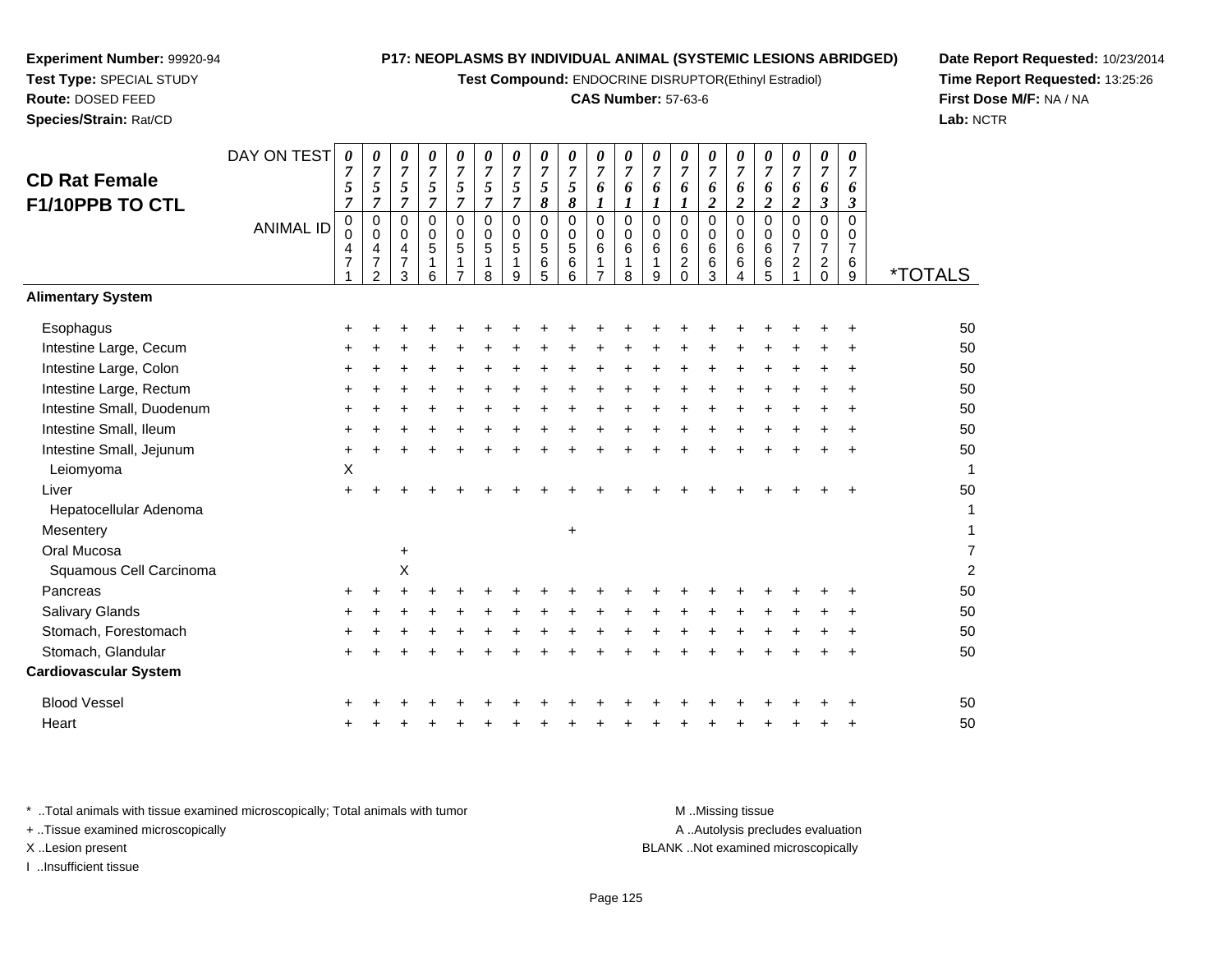**Test Compound:** ENDOCRINE DISRUPTOR(Ethinyl Estradiol)

# **CAS Number:** 57-63-6

**Date Report Requested:** 10/23/2014**Time Report Requested:** 13:25:26**First Dose M/F:** NA / NA**Lab:** NCTR

| <b>CD Rat Female</b><br>F1/10PPB TO CTL                                                                                                                                                                                                                                                                       | DAY ON TEST<br><b>ANIMAL ID</b> | 0<br>7<br>5<br>7<br>0<br>0<br>4<br>$\overline{7}$ | 0<br>$\overline{7}$<br>5<br>$\overline{7}$<br>0<br>$\Omega$<br>4<br>$\overline{7}$<br>2 | 0<br>$\overline{7}$<br>5<br>$\overline{7}$<br>$\mathbf 0$<br>0<br>4<br>$\overline{7}$<br>3 | 0<br>$\overline{7}$<br>5<br>$\overline{7}$<br>0<br>0<br>5<br>1<br>6 | 0<br>$\overline{7}$<br>$\sqrt{5}$<br>$\overline{7}$<br>0<br>0<br>5<br>1 | 0<br>$\overline{7}$<br>5<br>$\overline{7}$<br>$\mathbf 0$<br>0<br>5<br>$\mathbf 1$<br>8 | 0<br>$\overline{7}$<br>5<br>$\overline{7}$<br>$\mathbf 0$<br>$\Omega$<br>5<br>1<br>9 | 0<br>$\overline{7}$<br>$\sqrt{5}$<br>8<br>$\pmb{0}$<br>$\mathbf 0$<br>5<br>6<br>5 | 0<br>$\overline{7}$<br>5<br>8<br>$\mathbf 0$<br>0<br>5<br>6<br>6 | 0<br>$\overline{7}$<br>6<br>$\mathbf 0$<br>0<br>$\,6$<br>$\mathbf{1}$<br>$\overline{7}$ | 0<br>7<br>6<br>1<br>0<br>0<br>6<br>1<br>8 | 0<br>$\overline{7}$<br>6<br>1<br>$\mathbf 0$<br>0<br>6<br>1<br>9 | 0<br>7<br>6<br>1<br>$\mathbf 0$<br>0<br>6<br>$\overline{c}$<br>$\Omega$ | $\pmb{\theta}$<br>$\overline{7}$<br>6<br>$\overline{2}$<br>$\pmb{0}$<br>0<br>$\,6\,$<br>6<br>3 | 0<br>$\overline{7}$<br>6<br>$\overline{2}$<br>$\mathbf 0$<br>$\Omega$<br>6<br>6<br>4 | 0<br>7<br>6<br>$\boldsymbol{2}$<br>$\mathbf 0$<br>$\Omega$<br>6<br>6<br>5 | $\boldsymbol{\theta}$<br>$\overline{7}$<br>6<br>$\boldsymbol{2}$<br>$\pmb{0}$<br>0<br>$\overline{7}$<br>$\overline{c}$ | 0<br>$\overline{7}$<br>6<br>3<br>0<br>0<br>$\overline{7}$<br>$\overline{a}$<br>0 | 0<br>$\overline{7}$<br>6<br>3<br>0<br>0<br>$\overline{7}$<br>6<br>9 | <i><b>*TOTALS</b></i>                                      |
|---------------------------------------------------------------------------------------------------------------------------------------------------------------------------------------------------------------------------------------------------------------------------------------------------------------|---------------------------------|---------------------------------------------------|-----------------------------------------------------------------------------------------|--------------------------------------------------------------------------------------------|---------------------------------------------------------------------|-------------------------------------------------------------------------|-----------------------------------------------------------------------------------------|--------------------------------------------------------------------------------------|-----------------------------------------------------------------------------------|------------------------------------------------------------------|-----------------------------------------------------------------------------------------|-------------------------------------------|------------------------------------------------------------------|-------------------------------------------------------------------------|------------------------------------------------------------------------------------------------|--------------------------------------------------------------------------------------|---------------------------------------------------------------------------|------------------------------------------------------------------------------------------------------------------------|----------------------------------------------------------------------------------|---------------------------------------------------------------------|------------------------------------------------------------|
| <b>Endocrine System</b><br><b>Adrenal Cortex</b><br>Adenoma<br>Adrenal Medulla<br>Pheochromocytoma Benign<br>Islets, Pancreatic<br>Parathyroid Gland<br><b>Pituitary Gland</b><br>Pars Distalis, Adenoma<br>Pars Distalis, Carcinoma<br><b>Thyroid Gland</b><br>C Cell, Adenoma<br><b>General Body System</b> |                                 | М<br>X                                            | X                                                                                       | X                                                                                          | $\times$                                                            | X                                                                       | $\boldsymbol{\mathsf{X}}$                                                               |                                                                                      | X                                                                                 | м<br>$\mathsf{X}$                                                | X                                                                                       | $\times$                                  |                                                                  | X                                                                       |                                                                                                | $\pmb{\times}$                                                                       | X<br>M<br>$\mathsf{X}$                                                    | Х<br>$\pmb{\times}$                                                                                                    | м<br>$\times$                                                                    | ÷<br>$\ddot{}$<br>÷<br>$\ddot{}$<br>÷                               | 50<br>2<br>48<br>1<br>50<br>44<br>50<br>36<br>1<br>50<br>3 |
| <b>NONE</b><br><b>Genital System</b><br><b>Clitoral Gland</b><br>Ovary<br>Oviduct<br><b>Uterus</b><br>Endometrium, Adenoma<br>Fibrous Histiocytoma                                                                                                                                                            |                                 |                                                   |                                                                                         |                                                                                            |                                                                     |                                                                         |                                                                                         |                                                                                      |                                                                                   |                                                                  |                                                                                         |                                           |                                                                  |                                                                         |                                                                                                |                                                                                      |                                                                           |                                                                                                                        | X                                                                                |                                                                     | 49<br>50<br>50<br>50<br>$\overline{c}$<br>1                |

**Experiment Number:** 99920-94**Test Type:** SPECIAL STUDY**Route:** DOSED FEED**Species/Strain:** Rat/CD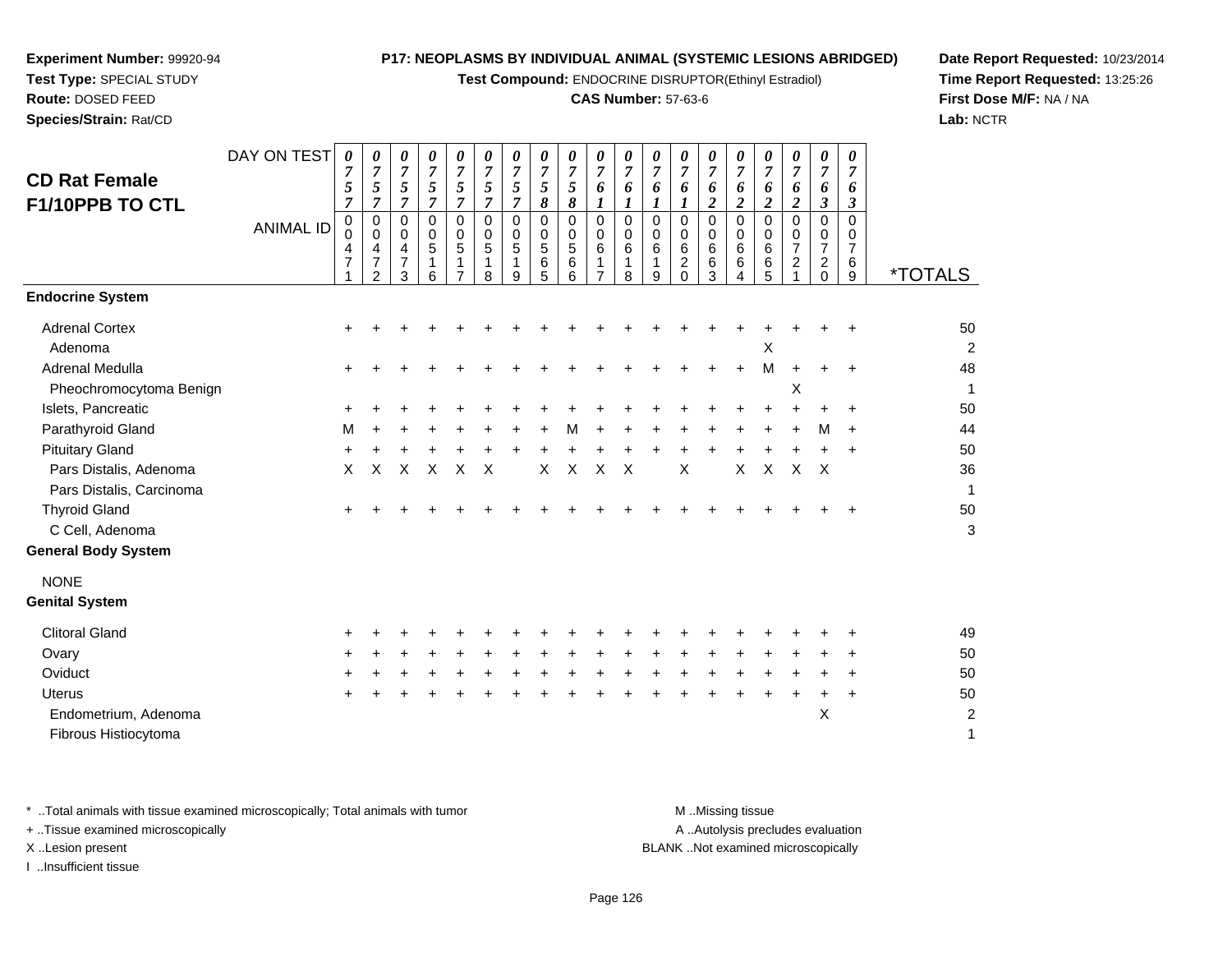**Test Compound:** ENDOCRINE DISRUPTOR(Ethinyl Estradiol)

# **CAS Number:** 57-63-6

**Date Report Requested:** 10/23/2014 **Time Report Requested:** 13:25:26**First Dose M/F:** NA / NA**Lab:** NCTR

| <b>CD Rat Female</b><br>F1/10PPB TO CTL                                                                  | DAY ON TEST      | 0<br>7<br>5<br>7 | 0<br>$\overline{7}$<br>5<br>$\overline{7}$     | 0<br>$\overline{7}$<br>5<br>$\overline{7}$ | 0<br>$\overline{7}$<br>5<br>$\overline{7}$ | 0<br>$\overline{7}$<br>5<br>$\overline{7}$ | 0<br>$\overline{7}$<br>5<br>$\overline{7}$ | 0<br>$\overline{7}$<br>5<br>$\overline{7}$ | 0<br>$\overline{7}$<br>5<br>8   | 0<br>$\overline{7}$<br>5<br>8            | 0<br>$\overline{7}$<br>6<br>1           | 0<br>$\overline{7}$<br>6<br>1 | 0<br>$\overline{7}$<br>6<br>$\boldsymbol{l}$ | 0<br>$\overline{7}$<br>6<br>1                    | 0<br>$\overline{7}$<br>6<br>$\overline{c}$ | 0<br>$\overline{7}$<br>6<br>$\boldsymbol{2}$       | 0<br>$\overline{7}$<br>6<br>$\boldsymbol{2}$ | 0<br>$\overline{7}$<br>6<br>$\overline{\mathbf{c}}$    | 0<br>$\overline{7}$<br>6<br>3                          | 0<br>7<br>6<br>3                                |                       |
|----------------------------------------------------------------------------------------------------------|------------------|------------------|------------------------------------------------|--------------------------------------------|--------------------------------------------|--------------------------------------------|--------------------------------------------|--------------------------------------------|---------------------------------|------------------------------------------|-----------------------------------------|-------------------------------|----------------------------------------------|--------------------------------------------------|--------------------------------------------|----------------------------------------------------|----------------------------------------------|--------------------------------------------------------|--------------------------------------------------------|-------------------------------------------------|-----------------------|
|                                                                                                          | <b>ANIMAL ID</b> | 0<br>0<br>4<br>7 | 0<br>0<br>4<br>$\overline{7}$<br>$\mathcal{P}$ | 0<br>0<br>4<br>7<br>3                      | 0<br>0<br>5<br>6                           | 0<br>0<br>$\overline{5}$                   | $\Omega$<br>0<br>5<br>8                    | $\Omega$<br>0<br>5<br>1<br>9               | $\mathbf 0$<br>0<br>5<br>6<br>5 | $\mathbf 0$<br>0<br>$\sqrt{5}$<br>6<br>6 | $\mathbf 0$<br>0<br>6<br>$\overline{7}$ | 0<br>0<br>6<br>1<br>8         | $\mathbf 0$<br>0<br>6<br>9                   | $\mathbf 0$<br>$\mathbf 0$<br>6<br>$\frac{2}{0}$ | $\mathbf 0$<br>$\mathbf 0$<br>6<br>6<br>3  | $\Omega$<br>0<br>6<br>6<br>$\overline{\mathbf{4}}$ | $\Omega$<br>0<br>6<br>6<br>5                 | $\mathbf 0$<br>0<br>$\overline{7}$<br>$\boldsymbol{2}$ | 0<br>0<br>$\overline{7}$<br>$\overline{a}$<br>$\Omega$ | 0<br>0<br>$\overline{7}$<br>6<br>$\overline{9}$ | <i><b>*TOTALS</b></i> |
| Polyp Stromal<br>Sarcoma Stromal                                                                         |                  |                  |                                                |                                            |                                            |                                            |                                            |                                            |                                 |                                          | X<br>X                                  |                               |                                              |                                                  |                                            |                                                    |                                              |                                                        |                                                        | $\mathsf{X}$                                    | 6                     |
| Vagina<br><b>Hematopoietic System</b>                                                                    |                  |                  |                                                |                                            |                                            |                                            |                                            |                                            |                                 |                                          |                                         |                               |                                              |                                                  |                                            |                                                    |                                              |                                                        |                                                        |                                                 | 48                    |
| <b>Bone Marrow</b>                                                                                       |                  | +                |                                                |                                            |                                            |                                            |                                            |                                            |                                 |                                          |                                         |                               |                                              |                                                  |                                            |                                                    |                                              |                                                        |                                                        | +                                               | 50                    |
| Lymph Node                                                                                               |                  |                  | ٠                                              |                                            |                                            |                                            |                                            |                                            |                                 |                                          |                                         | $\ddot{}$                     |                                              |                                                  |                                            |                                                    | $\div$                                       |                                                        |                                                        | +                                               | 12                    |
| Lymph Node, Mandibular                                                                                   |                  | +                |                                                |                                            |                                            |                                            | М                                          |                                            |                                 |                                          |                                         |                               |                                              |                                                  |                                            |                                                    |                                              |                                                        |                                                        |                                                 | 49                    |
| Lymph Node, Mesenteric                                                                                   |                  |                  |                                                |                                            |                                            |                                            |                                            |                                            |                                 |                                          |                                         |                               |                                              |                                                  |                                            |                                                    |                                              |                                                        |                                                        |                                                 | 50                    |
| Spleen                                                                                                   |                  |                  |                                                |                                            |                                            |                                            |                                            |                                            |                                 |                                          |                                         |                               |                                              |                                                  |                                            |                                                    |                                              |                                                        |                                                        | ٠                                               | 50                    |
| Thymus                                                                                                   |                  |                  |                                                |                                            |                                            |                                            |                                            |                                            |                                 |                                          |                                         |                               |                                              |                                                  | M                                          | м                                                  |                                              |                                                        |                                                        | +                                               | 46                    |
| <b>Integumentary System</b>                                                                              |                  |                  |                                                |                                            |                                            |                                            |                                            |                                            |                                 |                                          |                                         |                               |                                              |                                                  |                                            |                                                    |                                              |                                                        |                                                        |                                                 |                       |
| <b>Mammary Gland</b><br>Adenocarcinoma<br>Fibroadenoma                                                   |                  | $\ddot{}$<br>X   |                                                |                                            |                                            | $\pmb{\times}$                             | X<br>$\boldsymbol{\mathsf{X}}$             |                                            |                                 |                                          |                                         |                               | X                                            | $\mathsf{X}$                                     |                                            | $\mathsf X$                                        |                                              |                                                        |                                                        |                                                 | 50<br>8<br>15         |
| Fibroadenoma, Multiple                                                                                   |                  |                  | X                                              |                                            |                                            |                                            |                                            | $\times$                                   |                                 | X X X                                    |                                         |                               |                                              |                                                  | $\mathsf X$                                |                                                    | $\mathsf{X}$                                 | $\times$                                               |                                                        |                                                 | 13                    |
| Skin<br><b>Basal Cell Carcinoma</b><br>Fibrous Histiocytoma<br>Keratoacanthoma<br>Musculoskeletal System |                  | $\ddot{}$        |                                                |                                            |                                            |                                            |                                            |                                            |                                 |                                          |                                         |                               |                                              |                                                  |                                            |                                                    |                                              |                                                        |                                                        | +                                               | 50<br>1<br>1<br>1     |
| Bone, Femur                                                                                              |                  | ÷                |                                                |                                            |                                            |                                            |                                            |                                            |                                 |                                          |                                         |                               |                                              |                                                  |                                            |                                                    |                                              |                                                        |                                                        | ٠                                               | 50                    |
|                                                                                                          |                  |                  |                                                |                                            |                                            |                                            |                                            |                                            |                                 |                                          |                                         |                               |                                              |                                                  |                                            |                                                    |                                              |                                                        |                                                        |                                                 |                       |

| Total animals with tissue examined microscopically; Total animals with tumor | M Missing tissue                   |
|------------------------------------------------------------------------------|------------------------------------|
| + Tissue examined microscopically                                            | A Autolysis precludes evaluation   |
| X Lesion present                                                             | BLANK Not examined microscopically |
| Insufficient tissue                                                          |                                    |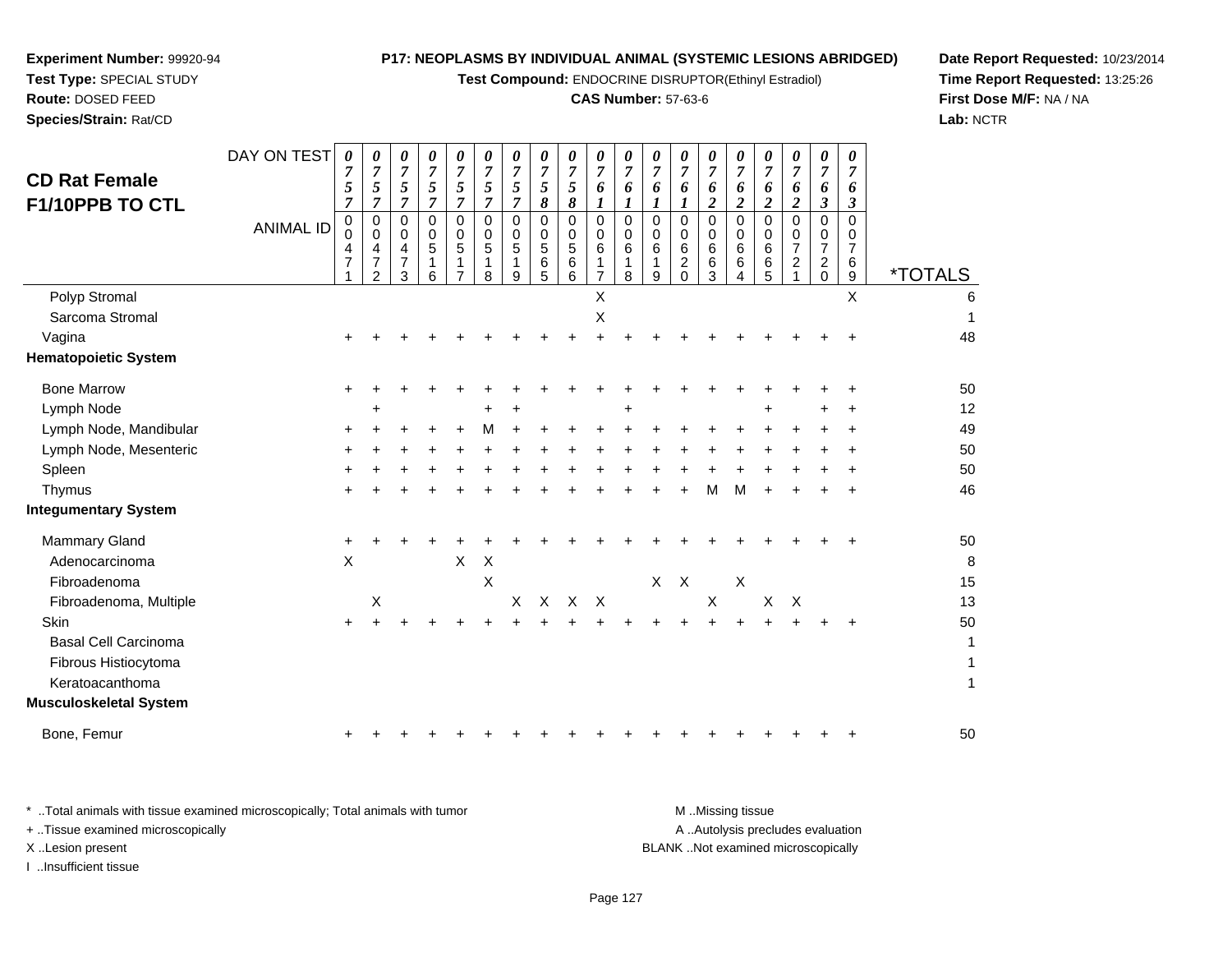**Test Compound:** ENDOCRINE DISRUPTOR(Ethinyl Estradiol)

# **CAS Number:** 57-63-6

**Date Report Requested:** 10/23/2014**Time Report Requested:** 13:25:26**First Dose M/F:** NA / NA**Lab:** NCTR

| <b>CD Rat Female</b><br>F1/10PPB TO CTL<br><b>Skeletal Muscle</b>                         | DAY ON TEST<br><b>ANIMAL ID</b> | $\boldsymbol{\theta}$<br>7<br>5<br>$\overline{7}$<br>0<br>0<br>4<br>$\overline{7}$ | 0<br>$\boldsymbol{7}$<br>$\sqrt{5}$<br>$\overline{7}$<br>$\mathbf 0$<br>$\mathbf 0$<br>4<br>$\overline{7}$<br>$\overline{2}$ | 0<br>$\overline{7}$<br>$\sqrt{5}$<br>$\boldsymbol{7}$<br>$\mathbf 0$<br>$\mathbf 0$<br>4<br>$\overline{7}$<br>3 | 0<br>$\overline{7}$<br>5<br>$\overline{7}$<br>$\mathbf 0$<br>$\mathbf 0$<br>$\sqrt{5}$<br>1<br>6 | 0<br>$\overline{7}$<br>5<br>$\overline{7}$<br>0<br>$\mathbf 0$<br>5<br>$\mathbf{1}$<br>$\overline{7}$ | 0<br>$\overline{7}$<br>5<br>$\overline{7}$<br>$\Omega$<br>$\mathbf 0$<br>5<br>1<br>8 | 0<br>$\boldsymbol{7}$<br>5<br>$\boldsymbol{7}$<br>0<br>$\mathbf 0$<br>5<br>1<br>9 | 0<br>$\overline{7}$<br>$\mathfrak{s}$<br>$\pmb{8}$<br>0<br>$\mathbf 0$<br>$\sqrt{5}$<br>$\,6$<br>5 | 0<br>$\overline{7}$<br>5<br>$\pmb{8}$<br>$\mathbf 0$<br>$\mathbf 0$<br>$\sqrt{5}$<br>$\,6$<br>6 | 0<br>$\overline{7}$<br>6<br>$\boldsymbol{l}$<br>$\pmb{0}$<br>$\mathbf 0$<br>6<br>1<br>$\overline{7}$ | 0<br>$\overline{7}$<br>6<br>$\boldsymbol{l}$<br>$\mathbf 0$<br>0<br>$\,6$<br>1<br>8 | 0<br>$\overline{7}$<br>6<br>$\boldsymbol{l}$<br>$\mathbf 0$<br>0<br>6<br>1<br>9 | 0<br>$\overline{7}$<br>6<br>1<br>$\mathbf 0$<br>$\mathbf 0$<br>6<br>$\overline{c}$<br>$\mathbf 0$ | 0<br>$\overline{7}$<br>6<br>$\boldsymbol{2}$<br>$\mathbf 0$<br>$\mathbf 0$<br>6<br>$\,6$<br>3 | 0<br>$\overline{7}$<br>6<br>$\overline{c}$<br>$\mathbf 0$<br>$\mathbf 0$<br>$\,6$<br>6<br>4 | 0<br>$\overline{7}$<br>6<br>$\overline{c}$<br>$\Omega$<br>$\Omega$<br>6<br>$\,6$<br>5 | 0<br>$\overline{7}$<br>6<br>$\boldsymbol{2}$<br>$\mathbf 0$<br>$\Omega$<br>$\overline{7}$<br>$\overline{c}$ | 0<br>$\overline{7}$<br>6<br>$\boldsymbol{\beta}$<br>$\mathbf 0$<br>0<br>$\overline{7}$<br>$\overline{\mathbf{c}}$<br>0 | 0<br>$\overline{7}$<br>6<br>$\mathbf{3}$<br>$\Omega$<br>$\Omega$<br>7<br>$6\phantom{1}6$<br>9 | <i><b>*TOTALS</b></i><br>4               |
|-------------------------------------------------------------------------------------------|---------------------------------|------------------------------------------------------------------------------------|------------------------------------------------------------------------------------------------------------------------------|-----------------------------------------------------------------------------------------------------------------|--------------------------------------------------------------------------------------------------|-------------------------------------------------------------------------------------------------------|--------------------------------------------------------------------------------------|-----------------------------------------------------------------------------------|----------------------------------------------------------------------------------------------------|-------------------------------------------------------------------------------------------------|------------------------------------------------------------------------------------------------------|-------------------------------------------------------------------------------------|---------------------------------------------------------------------------------|---------------------------------------------------------------------------------------------------|-----------------------------------------------------------------------------------------------|---------------------------------------------------------------------------------------------|---------------------------------------------------------------------------------------|-------------------------------------------------------------------------------------------------------------|------------------------------------------------------------------------------------------------------------------------|-----------------------------------------------------------------------------------------------|------------------------------------------|
| Nervous System                                                                            |                                 |                                                                                    |                                                                                                                              |                                                                                                                 |                                                                                                  |                                                                                                       |                                                                                      |                                                                                   |                                                                                                    |                                                                                                 |                                                                                                      |                                                                                     |                                                                                 |                                                                                                   |                                                                                               |                                                                                             |                                                                                       |                                                                                                             |                                                                                                                        |                                                                                               |                                          |
| Brain, Brain Stem<br>Carcinoma, Metastatic, Pituitary Gland                               |                                 | $\pm$                                                                              |                                                                                                                              |                                                                                                                 |                                                                                                  |                                                                                                       |                                                                                      |                                                                                   |                                                                                                    |                                                                                                 |                                                                                                      |                                                                                     |                                                                                 |                                                                                                   |                                                                                               |                                                                                             |                                                                                       |                                                                                                             |                                                                                                                        |                                                                                               | 50<br>$\mathbf{1}$                       |
| Brain, Cerebellum<br>Brain, Cerebrum<br>Peripheral Nerve<br>Spinal Cord                   |                                 | +                                                                                  |                                                                                                                              |                                                                                                                 |                                                                                                  |                                                                                                       |                                                                                      |                                                                                   |                                                                                                    |                                                                                                 |                                                                                                      |                                                                                     |                                                                                 |                                                                                                   |                                                                                               |                                                                                             |                                                                                       |                                                                                                             |                                                                                                                        |                                                                                               | 50<br>50<br>$\overline{c}$<br>$\pmb{0}$  |
| <b>Respiratory System</b>                                                                 |                                 |                                                                                    |                                                                                                                              |                                                                                                                 |                                                                                                  |                                                                                                       |                                                                                      |                                                                                   |                                                                                                    |                                                                                                 |                                                                                                      |                                                                                     |                                                                                 |                                                                                                   |                                                                                               |                                                                                             |                                                                                       |                                                                                                             |                                                                                                                        |                                                                                               |                                          |
| Lung<br>Alveolar/Bronchiolar Adenoma<br>Nephroblastoma, Metastatic, Kidney<br><b>Nose</b> |                                 | ٠                                                                                  |                                                                                                                              |                                                                                                                 |                                                                                                  |                                                                                                       |                                                                                      |                                                                                   |                                                                                                    |                                                                                                 |                                                                                                      |                                                                                     |                                                                                 |                                                                                                   |                                                                                               |                                                                                             |                                                                                       |                                                                                                             |                                                                                                                        |                                                                                               | 50<br>$\mathbf{1}$<br>$\mathbf{1}$<br>50 |
| Trachea                                                                                   |                                 |                                                                                    |                                                                                                                              |                                                                                                                 |                                                                                                  |                                                                                                       |                                                                                      |                                                                                   |                                                                                                    |                                                                                                 |                                                                                                      |                                                                                     |                                                                                 |                                                                                                   |                                                                                               |                                                                                             |                                                                                       |                                                                                                             |                                                                                                                        |                                                                                               | 50                                       |
| <b>Special Senses System</b>                                                              |                                 |                                                                                    |                                                                                                                              |                                                                                                                 |                                                                                                  |                                                                                                       |                                                                                      |                                                                                   |                                                                                                    |                                                                                                 |                                                                                                      |                                                                                     |                                                                                 |                                                                                                   |                                                                                               |                                                                                             |                                                                                       |                                                                                                             |                                                                                                                        |                                                                                               |                                          |
| Eye<br>Harderian Gland<br><b>Urinary System</b>                                           |                                 | +<br>+                                                                             |                                                                                                                              |                                                                                                                 |                                                                                                  |                                                                                                       |                                                                                      |                                                                                   |                                                                                                    |                                                                                                 |                                                                                                      |                                                                                     |                                                                                 |                                                                                                   |                                                                                               |                                                                                             |                                                                                       |                                                                                                             |                                                                                                                        |                                                                                               | 50<br>50                                 |
| Kidney<br>Nephroblastoma<br><b>Urinary Bladder</b>                                        |                                 | $\pm$<br>٠                                                                         |                                                                                                                              |                                                                                                                 |                                                                                                  |                                                                                                       |                                                                                      |                                                                                   |                                                                                                    |                                                                                                 |                                                                                                      |                                                                                     |                                                                                 |                                                                                                   |                                                                                               |                                                                                             |                                                                                       |                                                                                                             |                                                                                                                        | +                                                                                             | 50<br>-1<br>50                           |
|                                                                                           |                                 |                                                                                    |                                                                                                                              |                                                                                                                 |                                                                                                  |                                                                                                       |                                                                                      |                                                                                   |                                                                                                    |                                                                                                 |                                                                                                      |                                                                                     |                                                                                 |                                                                                                   |                                                                                               |                                                                                             |                                                                                       |                                                                                                             |                                                                                                                        |                                                                                               |                                          |

**Experiment Number:** 99920-94**Test Type:** SPECIAL STUDY**Route:** DOSED FEED**Species/Strain:** Rat/CD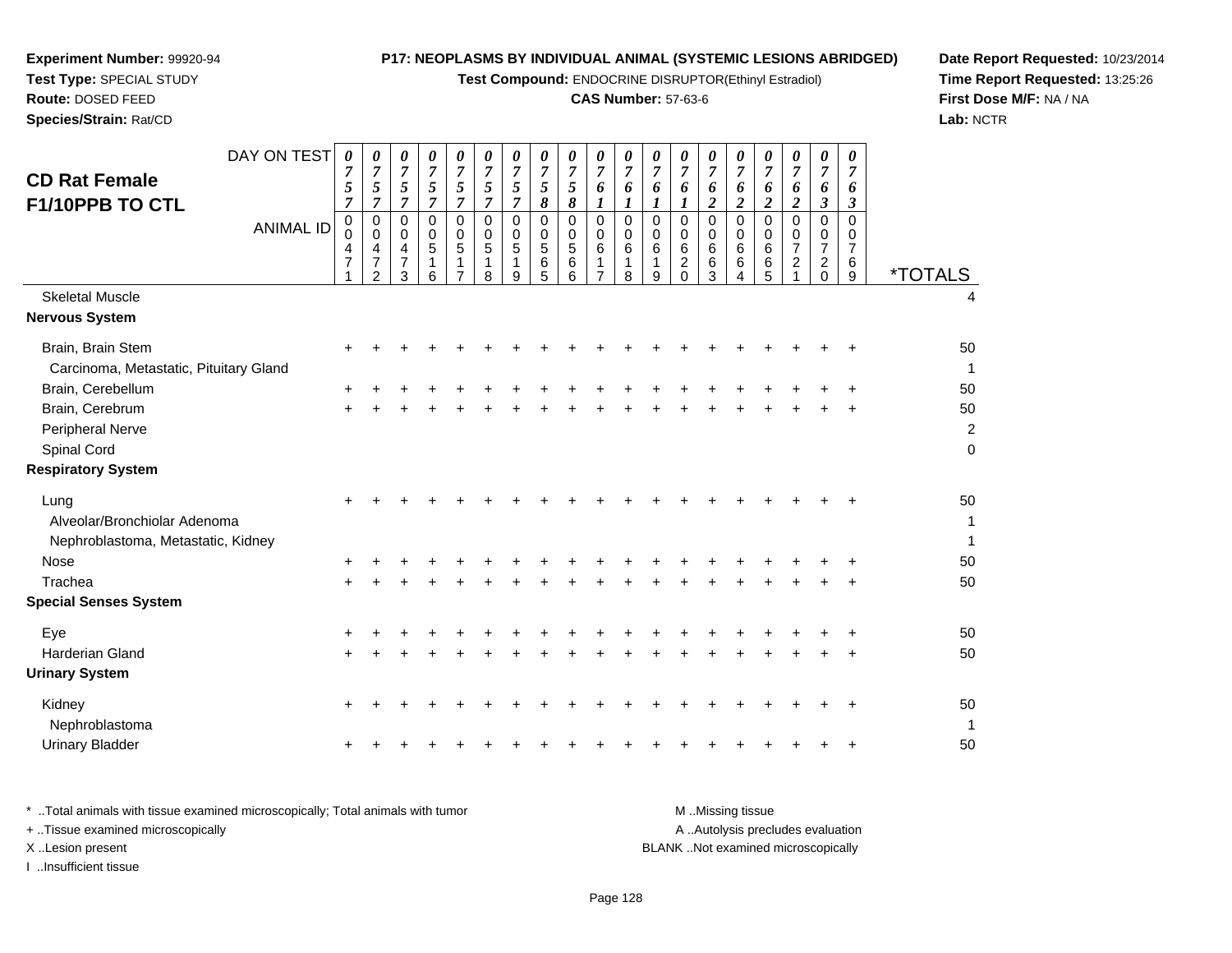**Test Compound:** ENDOCRINE DISRUPTOR(Ethinyl Estradiol)

# **CAS Number:** 57-63-6

**Date Report Requested:** 10/23/2014**Time Report Requested:** 13:25:26**First Dose M/F:** NA / NA**Lab:** NCTR

**Experiment Number:** 99920-94

| <b>CD Rat Female</b><br>F1/10PPB TO CTL                        | DAY ON TEST<br><b>ANIMAL ID</b> | 0<br>7<br>5<br>7<br>4<br>$\overline{ }$ | $\boldsymbol{\theta}$<br>7<br>$\mathfrak{p}$<br>7<br>0<br>0<br>4<br>$\overline{ }$<br>$\mathcal{P}$ | 0<br>7<br>5<br>7<br>0<br>0<br>4<br>⇁<br>3 | $\boldsymbol{\theta}$<br>7<br>5<br>7<br>0<br>$\mathbf 0$<br>$\overline{5}$<br>6 | 0<br>7<br>5<br>7<br>0<br>0<br>5 | $\boldsymbol{\theta}$<br>7<br>5<br>7<br>0<br>$\pmb{0}$<br>5<br>8 | $\boldsymbol{\theta}$<br>5 <sup>5</sup><br>0<br>$5\overline{)}$<br>9 | $\boldsymbol{\theta}$<br>$\overline{7}$<br>5<br>8<br>0<br>$\pmb{0}$<br>5<br>6<br>5 | 0<br>$\overline{7}$<br>5<br>8<br>0<br>$\,0\,$<br>$\overline{5}$<br>6<br>6 | 0<br>$\mathbf{z}$<br>6<br>0<br>0<br>6 | 0<br>7<br>6<br>0<br>6<br>8 | 0<br>6<br>6<br>9 | $\boldsymbol{\theta}$<br>7<br>6<br>0<br>0<br>6<br>$\overline{a}$ | 0<br>7<br>6<br>2<br>0<br>0<br>6<br>6<br>3 | 0<br>7<br>6<br>2<br>0<br>6<br>6<br>4 | 0<br>7<br>0<br>$\overline{2}$<br>0<br>6<br>6<br>5 | 0<br>7<br>6<br>$\overline{2}$<br>0<br>$\overline{\phantom{0}}$<br>$\overline{c}$ | $\boldsymbol{\theta}$<br>7<br>6<br>∍<br>J<br>0<br>2 | $\boldsymbol{\theta}$<br>$\overline{ }$<br>6<br>3<br>0<br>0<br>⇁<br>6<br>9 | <i><b>*TOTALS</b></i> |
|----------------------------------------------------------------|---------------------------------|-----------------------------------------|-----------------------------------------------------------------------------------------------------|-------------------------------------------|---------------------------------------------------------------------------------|---------------------------------|------------------------------------------------------------------|----------------------------------------------------------------------|------------------------------------------------------------------------------------|---------------------------------------------------------------------------|---------------------------------------|----------------------------|------------------|------------------------------------------------------------------|-------------------------------------------|--------------------------------------|---------------------------------------------------|----------------------------------------------------------------------------------|-----------------------------------------------------|----------------------------------------------------------------------------|-----------------------|
| <b>Urinary Bladder</b><br><b>SYSTEMIC LESIONS</b>              |                                 | $\pm$                                   | ٠                                                                                                   |                                           |                                                                                 |                                 |                                                                  |                                                                      |                                                                                    |                                                                           |                                       |                            |                  |                                                                  | ÷                                         |                                      | +                                                 | ÷                                                                                | $\pm$                                               | ÷                                                                          | 50                    |
| Multiple Organ<br>Lymphoma Malignant<br>Mesothelioma Malignant |                                 |                                         |                                                                                                     |                                           |                                                                                 |                                 |                                                                  |                                                                      |                                                                                    | X                                                                         |                                       |                            |                  |                                                                  |                                           | $+$                                  | $\pm$                                             | $\pm$                                                                            | $\pm$                                               | ÷                                                                          | 50                    |

\* ..Total animals with tissue examined microscopically; Total animals with tumor **M** . Missing tissue M ..Missing tissue

+ ..Tissue examined microscopically

I ..Insufficient tissue

A ..Autolysis precludes evaluation X ..Lesion present BLANK ..Not examined microscopically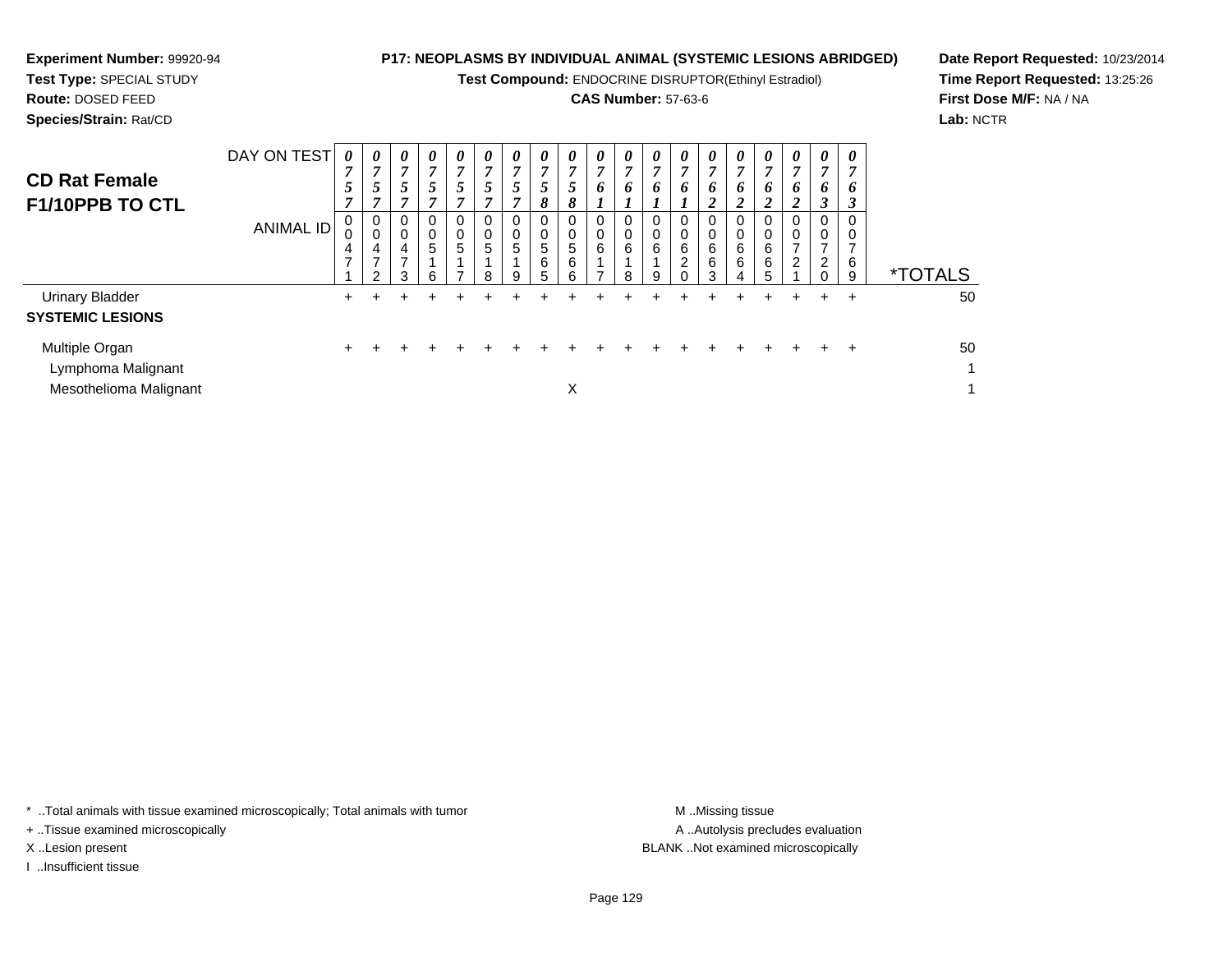**Test Compound:** ENDOCRINE DISRUPTOR(Ethinyl Estradiol)

## **CAS Number:** 57-63-6

**Date Report Requested:** 10/23/2014**Time Report Requested:** 13:25:26**First Dose M/F:** NA / NA**Lab:** NCTR

|                                  | DAY ON TEST      | 0<br>$\boldsymbol{4}$ | 0<br>$\boldsymbol{4}$      | $\boldsymbol{\theta}$<br>$\sqrt{5}$ | $\pmb{\theta}$<br>$\sqrt{5}$ | 0<br>5           | 0<br>$\mathfrak{s}$  | 0<br>5                | 0<br>6           | $\pmb{\theta}$<br>$\pmb{6}$ | $\boldsymbol{\theta}$<br>6    | $\boldsymbol{\theta}$<br>6 | 0<br>6                     | $\pmb{\theta}$<br>6                          | $\boldsymbol{\theta}$<br>6 | 0<br>6                     | $\boldsymbol{\theta}$<br>6      | $\pmb{\theta}$<br>6 | 0<br>6              | $\boldsymbol{\theta}$<br>$\pmb{6}$ | 0<br>$\overline{7}$                   | 0<br>$\overline{7}$     | $\pmb{\theta}$<br>$\overline{7}$ | 0<br>$\overline{7}$       | 0<br>$\overline{7}$        | 0<br>$\overline{7}$       | 0<br>$\overline{7}$      | $\pmb{\theta}$<br>$\overline{7}$ | 0<br>$\boldsymbol{7}$      | 0<br>$\overline{7}$              | 0<br>$\overline{7}$ | 0<br>7                  |
|----------------------------------|------------------|-----------------------|----------------------------|-------------------------------------|------------------------------|------------------|----------------------|-----------------------|------------------|-----------------------------|-------------------------------|----------------------------|----------------------------|----------------------------------------------|----------------------------|----------------------------|---------------------------------|---------------------|---------------------|------------------------------------|---------------------------------------|-------------------------|----------------------------------|---------------------------|----------------------------|---------------------------|--------------------------|----------------------------------|----------------------------|----------------------------------|---------------------|-------------------------|
| <b>CD Rat Female</b>             |                  | $\boldsymbol{\theta}$ | $\boldsymbol{9}$           | $\boldsymbol{l}$                    | 6                            | $\overline{7}$   | $\pmb{9}$            | 9                     | $\boldsymbol{l}$ | $\boldsymbol{2}$            | $\mathfrak{z}$                | $\boldsymbol{4}$           | 5                          | $\sqrt{5}$                                   | 6                          | 6                          | 8                               | 9                   | 9                   | $\boldsymbol{9}$                   | $\boldsymbol{\theta}$                 | $\boldsymbol{\theta}$   | $\boldsymbol{l}$                 | $\boldsymbol{2}$          | $\boldsymbol{2}$           | $\boldsymbol{\beta}$      | $\mathfrak{Z}$           | 4                                | 4                          | 5                                | 5                   | 5                       |
| F1/50PPB TO CTL                  |                  | $\boldsymbol{4}$      | 5                          | $\boldsymbol{l}$                    | 1                            | $\boldsymbol{4}$ | $\boldsymbol{\beta}$ | $\boldsymbol{\delta}$ | $\overline{7}$   | $\boldsymbol{\theta}$       | $\overline{2}$                | 5                          | $\overline{\mathbf{c}}$    | $\boldsymbol{\beta}$                         | $\overline{5}$             | $\overline{7}$             | 9                               | $5\overline{)}$     | 6                   | 8                                  |                                       | $\boldsymbol{2}$        | 5                                | $\boldsymbol{4}$          | 8                          | 6                         | $\pmb{8}$                | $\overline{c}$                   | 6                          | 6                                | 6                   | 7                       |
|                                  | <b>ANIMAL ID</b> | $\pmb{0}$<br>0        | $\mathbf 0$<br>$\mathbf 0$ | $\pmb{0}$<br>$\pmb{0}$              | $\mathbf 0$<br>$\pmb{0}$     | $\mathbf 0$<br>0 | $\mathbf 0$<br>0     | $\mathbf 0$<br>0      | $\mathsf 0$<br>0 | $\mathbf 0$<br>$\mathbf 0$  | $\overline{0}$<br>$\mathbf 0$ | $\mathbf 0$<br>$\Omega$    | $\mathbf 0$<br>$\mathbf 0$ | $\pmb{0}$                                    | $\pmb{0}$<br>$\pmb{0}$     | $\mathbf 0$<br>$\mathbf 0$ | $\overline{0}$<br>$\mathbf 0$   | $\mathbf 0$<br>0    | 0                   | $\mathbf 0$<br>$\pmb{0}$           | $\mathbf 0$<br>$\mathbf 0$            | $\mathbf 0$<br>$\Omega$ | $\mathbf 0$<br>$\mathbf 0$       | $\mathbf 0$<br>$\pmb{0}$  | $\mathbf 0$<br>$\mathbf 0$ | $\mathbf 0$<br>0          | $\mathbf 0$<br>$\pmb{0}$ | 0<br>0                           | $\mathbf 0$<br>$\mathbf 0$ | $\mathbf 0$<br>$\Omega$          | $\mathbf 0$<br>0    | $\mathbf 0$<br>$\Omega$ |
|                                  |                  | $\pmb{0}$             | 0                          | $\mathsf{O}\xspace$                 | $\mathbf{1}$                 | 1                | 1                    | $\mathbf{1}$          | $\mathbf{1}$     | $\mathbf{1}$                | $\mathbf{1}$                  | 1                          | $\overline{a}$             | $\begin{smallmatrix} 0\\2 \end{smallmatrix}$ | $\sqrt{2}$                 | $\sqrt{2}$                 | $\overline{c}$                  | $\overline{c}$      | $_2^0$              | $\overline{c}$                     | $\sqrt{2}$                            | $\sqrt{3}$              | $\ensuremath{\mathsf{3}}$        | $\ensuremath{\mathsf{3}}$ | $\mathbf{3}$               | $\ensuremath{\mathsf{3}}$ | $\sqrt{3}$               | $\mathbf{3}$                     | $\mathbf{3}$               | $\overline{4}$                   | $\overline{4}$      |                         |
|                                  |                  | $\frac{3}{5}$         | 6<br>$\Omega$              | $\overline{7}$                      | $\mathbf 0$                  |                  | 3                    | 4                     | 6                | $\,6\,$<br>6                | $\overline{7}$                | $\bf 8$<br>9               | 0<br>8                     | $\boldsymbol{2}$                             | $\frac{2}{2}$              | $\frac{2}{8}$              | $\overline{7}$<br>$\mathcal{P}$ | 8<br>$\Omega$       | 8<br>$\overline{3}$ | $_{8}^8$                           | $\begin{array}{c} 9 \\ 5 \end{array}$ | $\mathbf 0$             | $\overline{2}$                   | $\frac{3}{5}$             | 5<br>$\Omega$              | $^6_3$                    | $\overline{7}$<br>6      | 8<br>2                           | 9                          | $\overline{c}$<br>$\mathfrak{p}$ | $\frac{2}{3}$       |                         |
| <b>Alimentary System</b>         |                  |                       |                            |                                     |                              |                  |                      |                       |                  |                             |                               |                            |                            |                                              |                            |                            |                                 |                     |                     |                                    |                                       |                         |                                  |                           |                            |                           |                          |                                  |                            |                                  |                     |                         |
| Esophagus                        |                  |                       |                            |                                     |                              |                  |                      |                       |                  |                             |                               |                            |                            |                                              |                            |                            |                                 |                     |                     |                                    |                                       |                         |                                  |                           |                            |                           |                          |                                  |                            |                                  |                     |                         |
| Intestine Large, Cecum           |                  |                       |                            |                                     |                              |                  |                      |                       |                  |                             |                               |                            |                            |                                              |                            |                            |                                 |                     |                     |                                    |                                       |                         |                                  |                           |                            |                           |                          |                                  |                            |                                  |                     |                         |
| Intestine Large, Colon           |                  |                       |                            |                                     |                              |                  |                      |                       |                  |                             |                               |                            |                            |                                              |                            |                            |                                 |                     |                     |                                    |                                       |                         |                                  |                           |                            |                           |                          |                                  |                            |                                  |                     |                         |
| Intestine Large, Rectum          |                  |                       |                            |                                     |                              |                  |                      |                       |                  |                             |                               |                            |                            |                                              |                            |                            |                                 |                     |                     |                                    |                                       |                         |                                  |                           |                            |                           |                          |                                  |                            |                                  |                     |                         |
| Intestine Small, Duodenum        |                  |                       |                            |                                     |                              |                  |                      |                       |                  |                             |                               |                            |                            |                                              |                            |                            |                                 |                     |                     |                                    |                                       |                         |                                  |                           |                            |                           |                          |                                  |                            |                                  |                     |                         |
| Leiomyoma                        |                  |                       |                            |                                     |                              |                  |                      |                       |                  |                             |                               |                            |                            |                                              |                            |                            |                                 |                     | X                   |                                    |                                       |                         |                                  |                           |                            |                           |                          |                                  |                            |                                  |                     |                         |
| Intestine Small, Ileum           |                  |                       |                            |                                     |                              |                  |                      |                       |                  |                             |                               |                            |                            |                                              |                            |                            |                                 |                     |                     |                                    |                                       |                         |                                  |                           |                            |                           |                          |                                  |                            |                                  |                     |                         |
| Intestine Small, Jejunum         |                  |                       |                            |                                     |                              |                  |                      |                       |                  |                             |                               |                            |                            |                                              |                            |                            |                                 |                     |                     |                                    |                                       |                         |                                  |                           |                            |                           |                          |                                  |                            |                                  |                     |                         |
| Liver                            |                  |                       |                            |                                     |                              |                  |                      |                       |                  |                             |                               |                            |                            |                                              |                            |                            |                                 |                     |                     |                                    |                                       |                         |                                  |                           |                            |                           |                          |                                  |                            |                                  |                     |                         |
| Cholangioma                      |                  |                       |                            |                                     |                              |                  |                      |                       |                  |                             |                               |                            |                            |                                              |                            |                            |                                 |                     |                     |                                    |                                       |                         |                                  |                           |                            |                           |                          |                                  |                            |                                  |                     |                         |
| Hepatocellular Adenoma           |                  |                       |                            |                                     |                              |                  |                      |                       |                  |                             |                               |                            |                            |                                              |                            |                            |                                 |                     | $\mathsf X$         |                                    |                                       |                         |                                  |                           |                            |                           |                          |                                  |                            |                                  |                     |                         |
| Hepatocellular Adenoma, Multiple |                  |                       |                            |                                     |                              |                  |                      |                       |                  |                             |                               |                            |                            |                                              |                            |                            |                                 |                     |                     | $\boldsymbol{\mathsf{X}}$          |                                       |                         |                                  |                           |                            |                           |                          |                                  |                            |                                  |                     |                         |
| Oral Mucosa                      |                  |                       |                            |                                     |                              | $\ddot{}$        |                      |                       |                  |                             | $\ddot{}$                     |                            |                            | $\ddot{}$                                    |                            |                            |                                 |                     |                     |                                    |                                       |                         |                                  |                           |                            |                           |                          |                                  |                            |                                  | $\ddot{}$           |                         |
| Squamous Cell Carcinoma          |                  |                       |                            |                                     |                              |                  |                      |                       |                  |                             | X                             |                            |                            |                                              |                            |                            |                                 |                     |                     |                                    |                                       |                         |                                  |                           |                            |                           |                          |                                  |                            |                                  |                     |                         |
| Pancreas                         |                  |                       |                            |                                     |                              |                  |                      |                       |                  |                             |                               |                            |                            |                                              |                            |                            |                                 |                     |                     |                                    |                                       |                         |                                  |                           |                            |                           |                          |                                  |                            |                                  |                     |                         |
| Salivary Glands                  |                  |                       |                            |                                     |                              |                  |                      |                       |                  |                             |                               |                            |                            |                                              |                            |                            |                                 |                     |                     |                                    |                                       |                         |                                  |                           |                            |                           |                          |                                  |                            |                                  |                     |                         |
| Stomach, Forestomach             |                  |                       |                            |                                     |                              |                  |                      |                       |                  |                             |                               |                            |                            |                                              |                            |                            |                                 |                     |                     |                                    |                                       |                         |                                  |                           |                            |                           |                          |                                  |                            |                                  |                     |                         |
| Stomach, Glandular               |                  |                       |                            |                                     |                              |                  |                      |                       |                  |                             |                               |                            |                            |                                              |                            |                            |                                 |                     |                     |                                    |                                       |                         |                                  |                           |                            |                           |                          |                                  |                            |                                  |                     |                         |
| Cardiovascular System            |                  |                       |                            |                                     |                              |                  |                      |                       |                  |                             |                               |                            |                            |                                              |                            |                            |                                 |                     |                     |                                    |                                       |                         |                                  |                           |                            |                           |                          |                                  |                            |                                  |                     |                         |
| <b>Blood Vessel</b>              |                  |                       |                            |                                     |                              |                  |                      |                       |                  |                             |                               |                            |                            |                                              |                            |                            |                                 |                     |                     |                                    |                                       |                         |                                  |                           |                            |                           |                          |                                  |                            |                                  |                     |                         |
| Heart                            |                  |                       |                            |                                     |                              |                  |                      |                       |                  |                             |                               |                            |                            |                                              |                            |                            |                                 |                     |                     |                                    |                                       |                         |                                  |                           |                            |                           |                          |                                  |                            |                                  |                     |                         |
|                                  |                  |                       |                            |                                     |                              |                  |                      |                       |                  |                             |                               |                            |                            |                                              |                            |                            |                                 |                     |                     |                                    |                                       |                         |                                  |                           |                            |                           |                          |                                  |                            |                                  |                     |                         |

\* ..Total animals with tissue examined microscopically; Total animals with tumor **M** . Missing tissue M ..Missing tissue A ..Autolysis precludes evaluation + ..Tissue examined microscopically X ..Lesion present BLANK ..Not examined microscopicallyI ..Insufficient tissue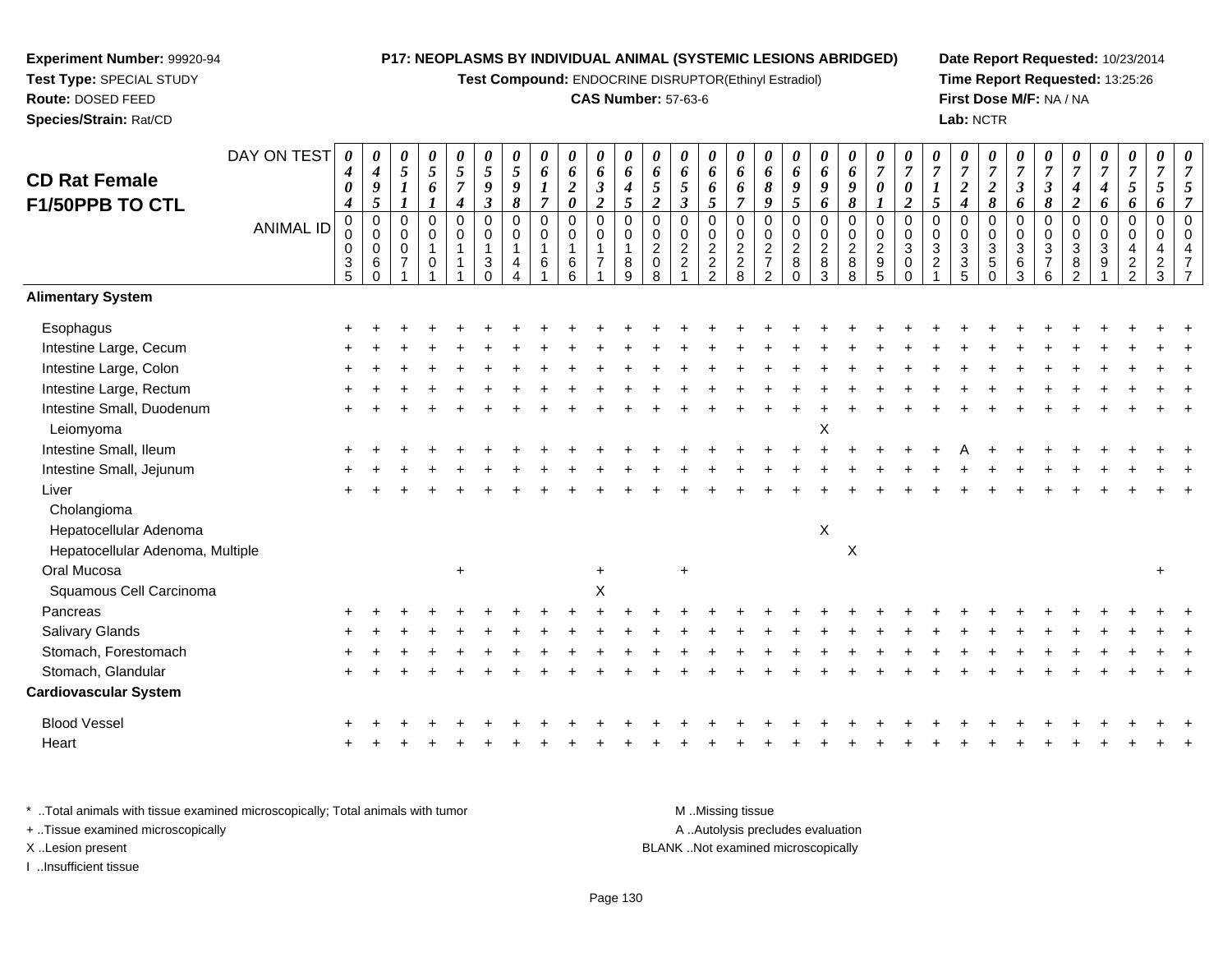**Test Compound:** ENDOCRINE DISRUPTOR(Ethinyl Estradiol)

## **CAS Number:** 57-63-6

**Date Report Requested:** 10/23/2014**Time Report Requested:** 13:25:27**First Dose M/F:** NA / NA**Lab:** NCTR

| <b>CD Rat Female</b>                                                         | DAY ON TEST      | 0<br>$\boldsymbol{4}$<br>$\boldsymbol{\theta}$                              | 0<br>$\boldsymbol{4}$<br>9                                | 0<br>$5\overline{)}$<br>$\boldsymbol{l}$                                                 | 0<br>$\mathfrak{s}$<br>6                                       | 0<br>5<br>7                | 0<br>$\mathfrak{s}$<br>9                       | 0<br>5<br>9                | 0<br>6                                  | 0<br>6<br>$\boldsymbol{2}$                                                    | 0<br>6<br>$\boldsymbol{\beta}$                                      | 0<br>6<br>4                             | 0<br>6<br>5                                          | 0<br>6<br>5                                                            | 0<br>6<br>6                                              | 0<br>6<br>6                                                   | 0<br>6<br>8                                                                           | 0<br>6<br>9                                           | 0<br>6<br>9                        | 0<br>6<br>9                                                             | 0<br>$\overline{7}$<br>$\theta$                                        | 0<br>$\overline{7}$<br>0                                         | 0<br>$\boldsymbol{7}$                         | 0<br>$\boldsymbol{7}$<br>$\overline{2}$                                              | 0<br>$\overline{7}$<br>$\overline{2}$        | $\overline{7}$<br>$\boldsymbol{\beta}$ | 0<br>$\overline{7}$<br>$\boldsymbol{\beta}$                          | 0<br>$\overline{7}$<br>$\boldsymbol{4}$                           | 0<br>$\boldsymbol{7}$<br>4                           | 0<br>$\overline{7}$<br>5                              | 0<br>$\overline{7}$<br>5                       | 0<br>$\overline{7}$<br>5                                   |
|------------------------------------------------------------------------------|------------------|-----------------------------------------------------------------------------|-----------------------------------------------------------|------------------------------------------------------------------------------------------|----------------------------------------------------------------|----------------------------|------------------------------------------------|----------------------------|-----------------------------------------|-------------------------------------------------------------------------------|---------------------------------------------------------------------|-----------------------------------------|------------------------------------------------------|------------------------------------------------------------------------|----------------------------------------------------------|---------------------------------------------------------------|---------------------------------------------------------------------------------------|-------------------------------------------------------|------------------------------------|-------------------------------------------------------------------------|------------------------------------------------------------------------|------------------------------------------------------------------|-----------------------------------------------|--------------------------------------------------------------------------------------|----------------------------------------------|----------------------------------------|----------------------------------------------------------------------|-------------------------------------------------------------------|------------------------------------------------------|-------------------------------------------------------|------------------------------------------------|------------------------------------------------------------|
| F1/50PPB TO CTL                                                              | <b>ANIMAL ID</b> | $\boldsymbol{4}$<br>0<br>0<br>$\mathbf 0$<br>$\ensuremath{\mathsf{3}}$<br>5 | 5<br>$\pmb{0}$<br>$\pmb{0}$<br>$\pmb{0}$<br>6<br>$\Omega$ | $\boldsymbol{\mathit{1}}$<br>$\mathbf 0$<br>$\mathbf 0$<br>$\mathbf 0$<br>$\overline{7}$ | 1<br>$\mathbf 0$<br>$\mathbf 0$<br>$\mathbf{1}$<br>$\mathbf 0$ | $\boldsymbol{4}$<br>0<br>0 | $\boldsymbol{\beta}$<br>0<br>0<br>$\mathbf{3}$ | 8<br>0<br>$\mathbf 0$<br>4 | $\overline{7}$<br>0<br>$\mathbf 0$<br>6 | $\boldsymbol{\theta}$<br>$\mathbf 0$<br>$\mathbf 0$<br>$\mathbf{1}$<br>6<br>6 | $\overline{2}$<br>$\mathbf 0$<br>$\mathbf 0$<br>1<br>$\overline{7}$ | 5<br>0<br>$\Omega$<br>8<br>$\mathbf{Q}$ | $\overline{2}$<br>0<br>0<br>$\overline{a}$<br>0<br>8 | $\mathfrak{z}$<br>0<br>$\pmb{0}$<br>$\boldsymbol{2}$<br>$\overline{c}$ | 5<br>0<br>$\mathsf 0$<br>$\frac{2}{2}$<br>$\overline{2}$ | $\overline{7}$<br>0<br>0<br>$\overline{c}$<br>$\sqrt{2}$<br>8 | 9<br>$\mathbf 0$<br>$\mathbf 0$<br>$\overline{c}$<br>$\overline{7}$<br>$\overline{2}$ | 5<br>$\Omega$<br>0<br>$\overline{c}$<br>8<br>$\Omega$ | 6<br>0<br>0<br>$_{8}^{\rm 2}$<br>3 | $\boldsymbol{\delta}$<br>$\mathbf 0$<br>$\pmb{0}$<br>$\frac{2}{8}$<br>8 | 1<br>$\mathbf 0$<br>$\mathbf 0$<br>$\sqrt{2}$<br>$\boldsymbol{9}$<br>5 | $\boldsymbol{2}$<br>0<br>$\Omega$<br>$\mathbf{3}$<br>$\mathbf 0$ | 5<br>0<br>0<br>$\sqrt{3}$<br>$\boldsymbol{2}$ | $\boldsymbol{4}$<br>0<br>$\mathbf 0$<br>$\sqrt{3}$<br>$\ensuremath{\mathsf{3}}$<br>5 | 8<br>0<br>0<br>$\mathbf{3}$<br>5<br>$\Omega$ | 6<br>0<br>0<br>3<br>6<br>3             | 8<br>$\mathbf 0$<br>$\mathbf 0$<br>$\sqrt{3}$<br>$\overline{7}$<br>6 | $\boldsymbol{2}$<br>0<br>0<br>$\ensuremath{\mathsf{3}}$<br>8<br>2 | 6<br>$\mathbf 0$<br>$\mathbf 0$<br>$\mathbf{3}$<br>9 | 6<br>$\Omega$<br>$\Omega$<br>4<br>$\overline{c}$<br>2 | 6<br>0<br>$\Omega$<br>4<br>$\overline{c}$<br>3 | 7<br>$\Omega$<br>$\Omega$<br>$\overline{\mathcal{L}}$<br>7 |
| <b>Endocrine System</b>                                                      |                  |                                                                             |                                                           |                                                                                          |                                                                |                            |                                                |                            |                                         |                                                                               |                                                                     |                                         |                                                      |                                                                        |                                                          |                                                               |                                                                                       |                                                       |                                    |                                                                         |                                                                        |                                                                  |                                               |                                                                                      |                                              |                                        |                                                                      |                                                                   |                                                      |                                                       |                                                |                                                            |
| <b>Adrenal Cortex</b><br>Adenoma                                             |                  |                                                                             |                                                           |                                                                                          |                                                                |                            |                                                |                            |                                         |                                                                               |                                                                     |                                         |                                                      |                                                                        |                                                          |                                                               |                                                                                       |                                                       |                                    |                                                                         |                                                                        |                                                                  | X                                             | $\mathsf{X}$                                                                         |                                              |                                        |                                                                      |                                                                   |                                                      |                                                       |                                                |                                                            |
| Adrenal Medulla<br>Pheochromocytoma Benign                                   |                  |                                                                             |                                                           |                                                                                          |                                                                |                            |                                                |                            |                                         |                                                                               |                                                                     |                                         |                                                      |                                                                        |                                                          |                                                               |                                                                                       |                                                       |                                    |                                                                         |                                                                        |                                                                  |                                               |                                                                                      |                                              |                                        |                                                                      |                                                                   | $\sf X$                                              |                                                       |                                                |                                                            |
| Islets, Pancreatic<br>Adenoma                                                |                  |                                                                             |                                                           |                                                                                          |                                                                |                            |                                                |                            |                                         |                                                                               |                                                                     |                                         |                                                      |                                                                        |                                                          |                                                               |                                                                                       |                                                       |                                    |                                                                         |                                                                        |                                                                  |                                               |                                                                                      |                                              |                                        |                                                                      |                                                                   |                                                      |                                                       |                                                |                                                            |
| Parathyroid Gland<br>Adenoma                                                 |                  |                                                                             |                                                           |                                                                                          |                                                                |                            |                                                |                            |                                         |                                                                               | м                                                                   |                                         |                                                      |                                                                        |                                                          |                                                               |                                                                                       |                                                       |                                    |                                                                         |                                                                        |                                                                  |                                               |                                                                                      |                                              |                                        |                                                                      |                                                                   |                                                      |                                                       |                                                |                                                            |
| <b>Pituitary Gland</b><br>Pars Distalis, Adenoma<br>Pars Distalis, Carcinoma |                  | $\ddot{}$                                                                   |                                                           |                                                                                          | $\boldsymbol{\mathsf{X}}$                                      |                            | $\boldsymbol{\mathsf{X}}$                      |                            | X                                       | $\mathsf X$                                                                   |                                                                     |                                         | X                                                    |                                                                        | X                                                        |                                                               | $\mathsf{X}$                                                                          | $\mathsf{X}$                                          | X X                                |                                                                         |                                                                        |                                                                  | X X                                           | $\mathsf{X}$                                                                         | $\mathsf{X}$                                 |                                        | X X                                                                  |                                                                   | $\times$                                             | x x                                                   |                                                |                                                            |
| <b>Thyroid Gland</b><br>C Cell, Carcinoma<br><b>General Body System</b>      |                  | $\ddot{}$                                                                   |                                                           |                                                                                          |                                                                |                            |                                                |                            |                                         |                                                                               |                                                                     |                                         |                                                      |                                                                        |                                                          |                                                               |                                                                                       |                                                       |                                    |                                                                         |                                                                        |                                                                  |                                               |                                                                                      |                                              |                                        |                                                                      |                                                                   |                                                      |                                                       |                                                |                                                            |
| <b>NONE</b><br><b>Genital System</b>                                         |                  |                                                                             |                                                           |                                                                                          |                                                                |                            |                                                |                            |                                         |                                                                               |                                                                     |                                         |                                                      |                                                                        |                                                          |                                                               |                                                                                       |                                                       |                                    |                                                                         |                                                                        |                                                                  |                                               |                                                                                      |                                              |                                        |                                                                      |                                                                   |                                                      |                                                       |                                                |                                                            |
| <b>Clitoral Gland</b>                                                        |                  |                                                                             |                                                           |                                                                                          |                                                                |                            |                                                |                            |                                         |                                                                               |                                                                     |                                         |                                                      |                                                                        |                                                          |                                                               |                                                                                       |                                                       |                                    |                                                                         |                                                                        |                                                                  |                                               |                                                                                      |                                              |                                        |                                                                      |                                                                   |                                                      |                                                       |                                                |                                                            |
| Ovary<br>Granulosa Cell Tumor Benign                                         |                  |                                                                             |                                                           |                                                                                          |                                                                |                            |                                                |                            |                                         |                                                                               |                                                                     |                                         |                                                      |                                                                        |                                                          |                                                               |                                                                                       |                                                       |                                    |                                                                         |                                                                        |                                                                  |                                               | $\mathsf X$                                                                          |                                              |                                        |                                                                      |                                                                   |                                                      |                                                       |                                                |                                                            |
| Oviduct                                                                      |                  | $\ddot{}$                                                                   |                                                           |                                                                                          |                                                                |                            |                                                |                            |                                         |                                                                               |                                                                     |                                         |                                                      |                                                                        |                                                          |                                                               |                                                                                       |                                                       |                                    |                                                                         |                                                                        |                                                                  |                                               |                                                                                      |                                              |                                        |                                                                      |                                                                   |                                                      |                                                       |                                                |                                                            |

\* ..Total animals with tissue examined microscopically; Total animals with tumor **M** . Missing tissue M ..Missing tissue A ..Autolysis precludes evaluation + ..Tissue examined microscopically X ..Lesion present BLANK ..Not examined microscopicallyI ..Insufficient tissue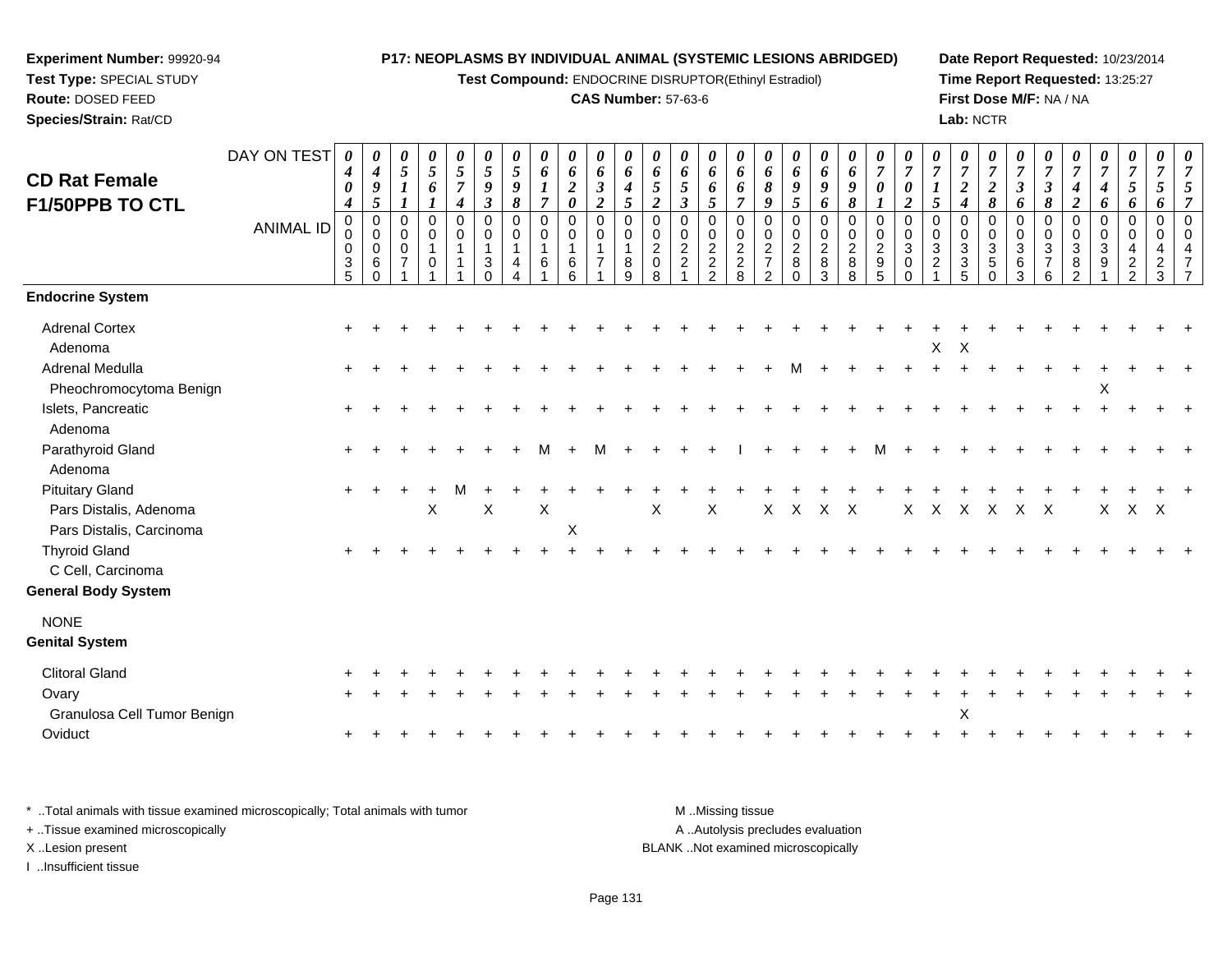**Test Compound:** ENDOCRINE DISRUPTOR(Ethinyl Estradiol)

# **CAS Number:** 57-63-6

**Date Report Requested:** 10/23/2014**Time Report Requested:** 13:25:27**First Dose M/F:** NA / NA**Lab:** NCTR

| <b>CD Rat Female</b>                    | DAY ON TEST      | 0<br>$\boldsymbol{4}$<br>$\pmb{\theta}$                      | 0<br>$\boldsymbol{4}$<br>$\boldsymbol{g}$                          | 0<br>$\mathfrak{s}$<br>$\boldsymbol{l}$      | 0<br>5<br>6                | $\frac{\theta}{5}$<br>$\overline{7}$      | $\boldsymbol{\theta}$<br>$\mathfrak{s}$<br>$\boldsymbol{9}$ | 0<br>$\mathfrak{s}$<br>9             | 0<br>$\boldsymbol{6}$<br>$\boldsymbol{l}$    | 0<br>6<br>$\boldsymbol{2}$                                         | 0<br>6<br>$\mathfrak{z}$                                   | 0<br>6<br>$\boldsymbol{4}$      | 0<br>6<br>$\overline{5}$                                                           | 0<br>6<br>$\sqrt{5}$                                                     | 0<br>6<br>6                                                                                 | 0<br>6<br>6                                                                      | $\boldsymbol{\theta}$<br>6<br>$\pmb{8}$                                       | 0<br>6<br>9                                                                                    | 0<br>6<br>9                                              | 0<br>6<br>9                                                 | $\frac{\boldsymbol{\theta}}{\boldsymbol{7}}$<br>$\pmb{\theta}$ | $\overline{7}$<br>$\pmb{\theta}$                            | $\overline{7}$                            | 0<br>$\overline{7}$<br>$\boldsymbol{2}$ | $\boldsymbol{\theta}$<br>$\overline{7}$<br>$\boldsymbol{2}$             | 0<br>$\overline{7}$<br>$\boldsymbol{\mathfrak{z}}$ | $\overline{7}$<br>$\boldsymbol{\beta}$            | $\overline{7}$<br>$\boldsymbol{4}$                           | 0<br>$\overline{7}$<br>4                       | 0<br>$\overline{7}$<br>$\mathfrak{s}$                                                      | 0<br>$\overline{7}$<br>$\mathfrak{s}$       |                                            |
|-----------------------------------------|------------------|--------------------------------------------------------------|--------------------------------------------------------------------|----------------------------------------------|----------------------------|-------------------------------------------|-------------------------------------------------------------|--------------------------------------|----------------------------------------------|--------------------------------------------------------------------|------------------------------------------------------------|---------------------------------|------------------------------------------------------------------------------------|--------------------------------------------------------------------------|---------------------------------------------------------------------------------------------|----------------------------------------------------------------------------------|-------------------------------------------------------------------------------|------------------------------------------------------------------------------------------------|----------------------------------------------------------|-------------------------------------------------------------|----------------------------------------------------------------|-------------------------------------------------------------|-------------------------------------------|-----------------------------------------|-------------------------------------------------------------------------|----------------------------------------------------|---------------------------------------------------|--------------------------------------------------------------|------------------------------------------------|--------------------------------------------------------------------------------------------|---------------------------------------------|--------------------------------------------|
| F1/50PPB TO CTL                         | <b>ANIMAL ID</b> | $\boldsymbol{4}$<br>$\mathbf 0$<br>0<br>0<br>3<br>$\sqrt{5}$ | $\overline{5}$<br>$\mathbf 0$<br>$\mathbf 0$<br>0<br>6<br>$\Omega$ | 1<br>0<br>$\mathbf 0$<br>0<br>$\overline{7}$ | 0<br>$\mathbf 0$<br>1<br>0 | $\boldsymbol{4}$<br>0<br>0<br>$\mathbf 1$ | $\boldsymbol{\beta}$<br>$\mathbf 0$<br>0<br>3<br>$\Omega$   | 8<br>$\mathbf 0$<br>$\mathbf 0$<br>4 | $\overline{7}$<br>$\mathbf 0$<br>0<br>1<br>6 | $\boldsymbol{\theta}$<br>$\mathbf 0$<br>$\mathbf 0$<br>1<br>6<br>6 | $\overline{2}$<br>0<br>0<br>$\mathbf{1}$<br>$\overline{7}$ | 5<br>$\mathbf 0$<br>0<br>8<br>9 | $\overline{2}$<br>$\mathbf 0$<br>$\mathbf 0$<br>$\overline{2}$<br>$\mathbf 0$<br>8 | $\mathfrak{z}$<br>0<br>$\mathbf 0$<br>$\overline{c}$<br>$\boldsymbol{2}$ | $5\overline{)}$<br>$\mathbf 0$<br>0<br>$\overline{c}$<br>$\boldsymbol{2}$<br>$\overline{2}$ | $\overline{7}$<br>$\mathbf 0$<br>0<br>$\begin{array}{c} 2 \\ 2 \\ 8 \end{array}$ | 9<br>$\mathbf 0$<br>0<br>$\boldsymbol{2}$<br>$\overline{7}$<br>$\overline{2}$ | $\mathfrak{s}$<br>$\mathbf 0$<br>$\begin{smallmatrix} 0\\2 \end{smallmatrix}$<br>8<br>$\Omega$ | 6<br>0<br>0<br>$\overline{c}$<br>$\bf 8$<br>$\mathbf{3}$ | 8<br>$\mathbf 0$<br>$\mathbf 0$<br>$\overline{c}$<br>8<br>8 | $\mathbf 0$<br>0<br>$\frac{2}{9}$<br>5                         | $\boldsymbol{2}$<br>$\mathbf 0$<br>0<br>3<br>0<br>$\pmb{0}$ | 5<br>$\mathbf 0$<br>$\mathbf 0$<br>3<br>2 | 4<br>0<br>0<br>3<br>3<br>5              | 8<br>$\mathbf 0$<br>$\mathbf 0$<br>$\sqrt{3}$<br>$\sqrt{5}$<br>$\Omega$ | 6<br>$\mathbf 0$<br>0<br>3<br>6<br>3               | 8<br>$\mathbf 0$<br>0<br>3<br>$\overline{7}$<br>6 | $\boldsymbol{2}$<br>$\mathbf 0$<br>0<br>$\sqrt{3}$<br>8<br>2 | 6<br>$\mathbf 0$<br>0<br>3<br>$\boldsymbol{9}$ | 6<br>$\overline{0}$<br>$\mathbf 0$<br>$\overline{4}$<br>$\boldsymbol{2}$<br>$\overline{c}$ | 6<br>$\mathbf 0$<br>0<br>4<br>$\frac{2}{3}$ | $\overline{7}$<br>$\mathbf{0}$<br>$\Omega$ |
| <b>Uterus</b>                           |                  | $\ddot{}$                                                    |                                                                    |                                              |                            |                                           |                                                             |                                      |                                              |                                                                    |                                                            |                                 |                                                                                    |                                                                          |                                                                                             |                                                                                  |                                                                               |                                                                                                |                                                          |                                                             |                                                                |                                                             |                                           |                                         |                                                                         |                                                    |                                                   |                                                              |                                                |                                                                                            |                                             |                                            |
| Endometrium, Adenoma<br>Polyp Stromal   |                  |                                                              |                                                                    |                                              | X                          |                                           |                                                             |                                      |                                              |                                                                    |                                                            |                                 |                                                                                    |                                                                          |                                                                                             |                                                                                  | X                                                                             | $\boldsymbol{\mathsf{X}}$                                                                      |                                                          |                                                             |                                                                |                                                             |                                           |                                         |                                                                         |                                                    |                                                   |                                                              |                                                |                                                                                            |                                             | X                                          |
| Vagina                                  |                  | $\ddot{}$                                                    |                                                                    |                                              |                            |                                           |                                                             |                                      |                                              |                                                                    |                                                            |                                 |                                                                                    |                                                                          |                                                                                             |                                                                                  |                                                                               |                                                                                                |                                                          |                                                             |                                                                |                                                             |                                           |                                         |                                                                         |                                                    |                                                   |                                                              |                                                |                                                                                            |                                             |                                            |
| <b>Hematopoietic System</b>             |                  |                                                              |                                                                    |                                              |                            |                                           |                                                             |                                      |                                              |                                                                    |                                                            |                                 |                                                                                    |                                                                          |                                                                                             |                                                                                  |                                                                               |                                                                                                |                                                          |                                                             |                                                                |                                                             |                                           |                                         |                                                                         |                                                    |                                                   |                                                              |                                                |                                                                                            |                                             |                                            |
| <b>Bone Marrow</b>                      |                  |                                                              |                                                                    |                                              |                            |                                           |                                                             |                                      |                                              |                                                                    |                                                            |                                 |                                                                                    |                                                                          |                                                                                             |                                                                                  |                                                                               |                                                                                                |                                                          |                                                             |                                                                |                                                             |                                           |                                         |                                                                         |                                                    |                                                   |                                                              |                                                |                                                                                            |                                             |                                            |
| Lymph Node                              |                  |                                                              |                                                                    |                                              |                            |                                           |                                                             |                                      |                                              |                                                                    |                                                            |                                 |                                                                                    |                                                                          |                                                                                             |                                                                                  |                                                                               |                                                                                                |                                                          |                                                             |                                                                |                                                             |                                           |                                         |                                                                         |                                                    |                                                   |                                                              |                                                |                                                                                            |                                             |                                            |
| Lymph Node, Mandibular                  |                  |                                                              |                                                                    |                                              |                            |                                           |                                                             |                                      |                                              |                                                                    |                                                            |                                 |                                                                                    |                                                                          |                                                                                             |                                                                                  |                                                                               |                                                                                                |                                                          |                                                             |                                                                |                                                             |                                           |                                         |                                                                         |                                                    |                                                   |                                                              |                                                |                                                                                            |                                             |                                            |
| Lymph Node, Mesenteric                  |                  |                                                              |                                                                    |                                              |                            |                                           |                                                             |                                      |                                              |                                                                    |                                                            |                                 |                                                                                    |                                                                          |                                                                                             |                                                                                  |                                                                               |                                                                                                |                                                          |                                                             |                                                                |                                                             |                                           |                                         |                                                                         |                                                    |                                                   |                                                              |                                                |                                                                                            |                                             |                                            |
| Spleen                                  |                  |                                                              |                                                                    |                                              |                            |                                           |                                                             |                                      |                                              |                                                                    |                                                            |                                 |                                                                                    |                                                                          |                                                                                             |                                                                                  |                                                                               |                                                                                                |                                                          |                                                             |                                                                |                                                             |                                           |                                         |                                                                         |                                                    |                                                   |                                                              |                                                |                                                                                            |                                             |                                            |
| Thymus<br>Thymoma Benign                |                  |                                                              |                                                                    |                                              |                            |                                           |                                                             |                                      |                                              |                                                                    |                                                            |                                 |                                                                                    |                                                                          |                                                                                             |                                                                                  |                                                                               |                                                                                                | $\mathsf X$                                              |                                                             |                                                                |                                                             |                                           |                                         |                                                                         |                                                    |                                                   |                                                              |                                                |                                                                                            |                                             |                                            |
| <b>Integumentary System</b>             |                  |                                                              |                                                                    |                                              |                            |                                           |                                                             |                                      |                                              |                                                                    |                                                            |                                 |                                                                                    |                                                                          |                                                                                             |                                                                                  |                                                                               |                                                                                                |                                                          |                                                             |                                                                |                                                             |                                           |                                         |                                                                         |                                                    |                                                   |                                                              |                                                |                                                                                            |                                             |                                            |
| <b>Mammary Gland</b>                    |                  |                                                              |                                                                    |                                              |                            |                                           |                                                             |                                      |                                              |                                                                    |                                                            |                                 |                                                                                    |                                                                          |                                                                                             |                                                                                  |                                                                               |                                                                                                |                                                          |                                                             |                                                                |                                                             |                                           |                                         |                                                                         |                                                    |                                                   |                                                              |                                                |                                                                                            |                                             |                                            |
| Adenocarcinoma                          |                  |                                                              | X                                                                  |                                              |                            |                                           |                                                             |                                      |                                              | $X$ $X$                                                            |                                                            |                                 |                                                                                    |                                                                          |                                                                                             |                                                                                  |                                                                               |                                                                                                | X                                                        |                                                             |                                                                | X                                                           |                                           |                                         |                                                                         | X                                                  | $X$ $X$                                           |                                                              |                                                |                                                                                            |                                             |                                            |
| Fibroadenoma                            |                  |                                                              |                                                                    | X                                            |                            | X                                         | $\mathsf{X}$                                                |                                      |                                              |                                                                    | X X X X X X X                                              |                                 |                                                                                    |                                                                          |                                                                                             |                                                                                  |                                                                               |                                                                                                | X                                                        |                                                             |                                                                | $X$ $X$                                                     |                                           |                                         |                                                                         | X                                                  |                                                   | X                                                            |                                                |                                                                                            | X                                           |                                            |
| Fibroadenoma, Multiple                  |                  |                                                              |                                                                    |                                              |                            |                                           |                                                             |                                      |                                              |                                                                    |                                                            |                                 |                                                                                    |                                                                          |                                                                                             | X                                                                                |                                                                               | $\mathsf X$                                                                                    |                                                          |                                                             | $\boldsymbol{\mathsf{X}}$                                      |                                                             |                                           |                                         |                                                                         |                                                    |                                                   |                                                              |                                                |                                                                                            |                                             |                                            |
| <b>Skin</b>                             |                  |                                                              |                                                                    |                                              |                            |                                           |                                                             |                                      |                                              |                                                                    |                                                            |                                 |                                                                                    |                                                                          |                                                                                             |                                                                                  |                                                                               |                                                                                                |                                                          |                                                             |                                                                |                                                             |                                           |                                         |                                                                         |                                                    |                                                   |                                                              |                                                |                                                                                            |                                             |                                            |
| Fibrous Histiocytoma                    |                  | $\mathsf X$                                                  |                                                                    |                                              |                            |                                           |                                                             |                                      |                                              |                                                                    |                                                            |                                 |                                                                                    |                                                                          |                                                                                             |                                                                                  |                                                                               |                                                                                                |                                                          |                                                             |                                                                |                                                             |                                           |                                         |                                                                         |                                                    |                                                   |                                                              |                                                |                                                                                            |                                             |                                            |
| Sarcoma                                 |                  |                                                              |                                                                    |                                              |                            |                                           |                                                             |                                      |                                              |                                                                    |                                                            | X                               |                                                                                    |                                                                          |                                                                                             |                                                                                  |                                                                               |                                                                                                |                                                          |                                                             |                                                                |                                                             |                                           |                                         |                                                                         |                                                    |                                                   |                                                              |                                                |                                                                                            |                                             |                                            |
| Subcut Tiss, Granular Cell Tumor Benign |                  |                                                              |                                                                    |                                              |                            |                                           |                                                             |                                      |                                              |                                                                    |                                                            |                                 |                                                                                    |                                                                          |                                                                                             |                                                                                  |                                                                               |                                                                                                |                                                          |                                                             |                                                                |                                                             |                                           |                                         |                                                                         |                                                    |                                                   |                                                              |                                                |                                                                                            |                                             |                                            |
| Subcut Tiss, Lipoma                     |                  |                                                              |                                                                    |                                              |                            |                                           |                                                             |                                      |                                              |                                                                    |                                                            |                                 |                                                                                    |                                                                          |                                                                                             |                                                                                  |                                                                               |                                                                                                |                                                          |                                                             |                                                                |                                                             |                                           |                                         |                                                                         |                                                    |                                                   |                                                              |                                                | X                                                                                          |                                             |                                            |
|                                         |                  |                                                              |                                                                    |                                              |                            |                                           |                                                             |                                      |                                              |                                                                    |                                                            |                                 |                                                                                    |                                                                          |                                                                                             |                                                                                  |                                                                               |                                                                                                |                                                          |                                                             |                                                                |                                                             |                                           |                                         |                                                                         |                                                    |                                                   |                                                              |                                                |                                                                                            |                                             |                                            |

\* ..Total animals with tissue examined microscopically; Total animals with tumor **M** . Missing tissue M ..Missing tissue

+ ..Tissue examined microscopically

**Experiment Number:** 99920-94**Test Type:** SPECIAL STUDY**Route:** DOSED FEED**Species/Strain:** Rat/CD

I ..Insufficient tissue

A ..Autolysis precludes evaluation

X ..Lesion present BLANK ..Not examined microscopically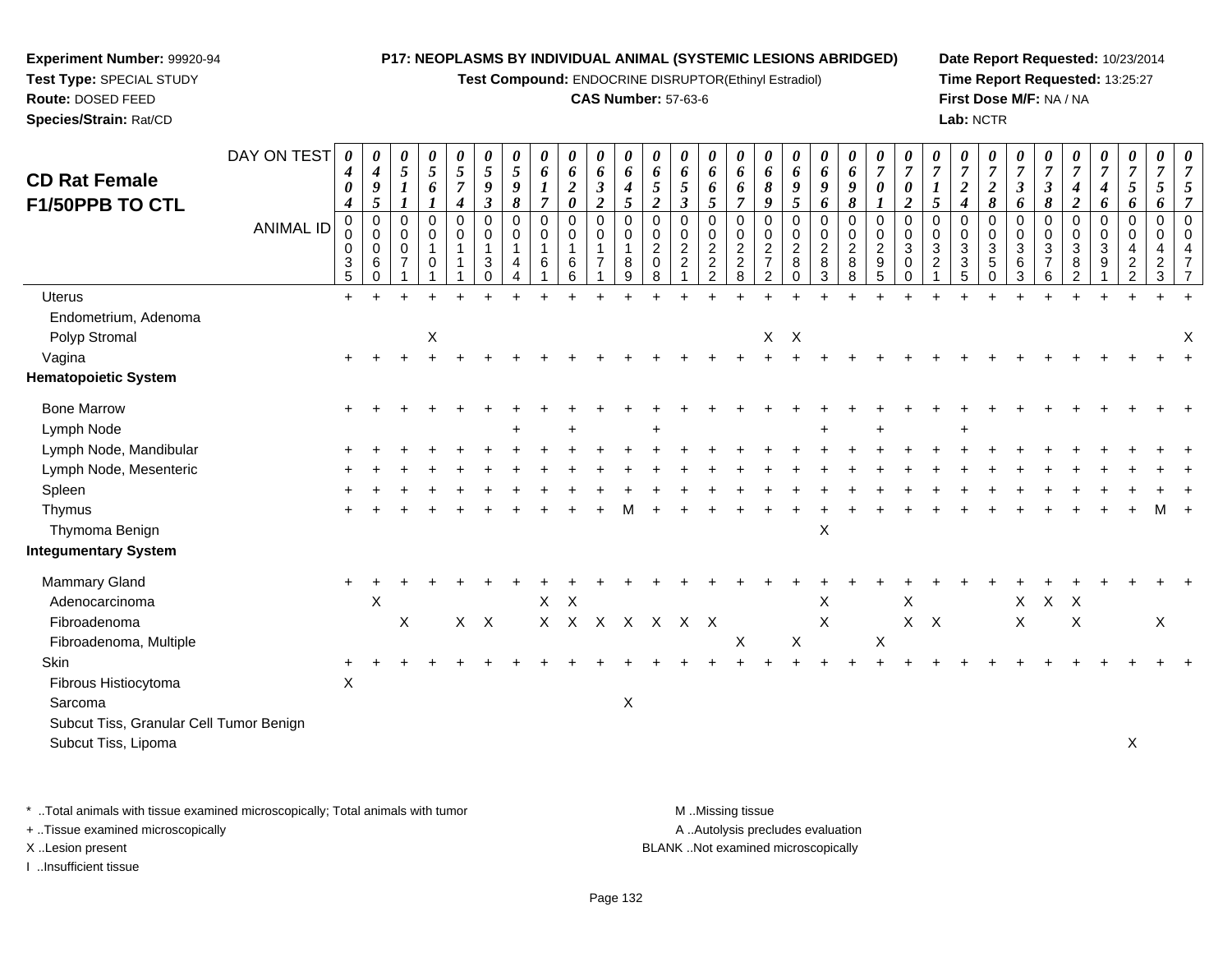**Test Compound:** ENDOCRINE DISRUPTOR(Ethinyl Estradiol)

## **CAS Number:** 57-63-6

**Date Report Requested:** 10/23/2014**Time Report Requested:** 13:25:27**First Dose M/F:** NA / NA**Lab:** NCTR

|                                        | DAY ON TEST      | 0<br>$\boldsymbol{4}$           | 0<br>$\boldsymbol{4}$  | 0<br>5           | 0<br>$\sqrt{5}$ | 0<br>$\mathfrak{s}$                    | 0<br>$\overline{5}$                 | 0<br>$\sqrt{5}$             | 0<br>6                        | 0<br>6                     | 0<br>$\pmb{6}$              | $\boldsymbol{\theta}$<br>6    | 0<br>6                        | 0<br>6              | 0<br>6        | 0<br>6                        | 0<br>6                                     | 0<br>6                        | 0<br>6        | 0<br>6                     | 0<br>$\overline{7}$                               | 0<br>$\overline{7}$             | 7                 | 0<br>$\overline{7}$   | 0<br>$\boldsymbol{7}$     | 0<br>$\overline{7}$         | 0<br>$\overline{7}$      | 7                               | $\boldsymbol{\theta}$<br>$\overline{7}$ | $\boldsymbol{\theta}$<br>$\overline{7}$ | 0<br>$\overline{7}$ | $\frac{\theta}{7}$ |
|----------------------------------------|------------------|---------------------------------|------------------------|------------------|-----------------|----------------------------------------|-------------------------------------|-----------------------------|-------------------------------|----------------------------|-----------------------------|-------------------------------|-------------------------------|---------------------|---------------|-------------------------------|--------------------------------------------|-------------------------------|---------------|----------------------------|---------------------------------------------------|---------------------------------|-------------------|-----------------------|---------------------------|-----------------------------|--------------------------|---------------------------------|-----------------------------------------|-----------------------------------------|---------------------|--------------------|
| <b>CD Rat Female</b>                   |                  | $\boldsymbol{\theta}$           | 9                      | $\boldsymbol{l}$ | 6               | $\overline{7}$                         | 9                                   | 9                           | $\bm{l}$                      | $\boldsymbol{2}$           | $\boldsymbol{\beta}$        | $\boldsymbol{4}$              | 5                             | 5                   | 6             | 6                             | $\boldsymbol{\delta}$                      | 9                             | 9             | 9                          | $\boldsymbol{\theta}$                             | $\boldsymbol{\theta}$           | $\boldsymbol{l}$  | $\boldsymbol{2}$      | $\boldsymbol{2}$          | $\boldsymbol{\beta}$        | $\mathfrak{z}$           | 4                               | 4                                       | 5                                       | 5                   |                    |
| F1/50PPB TO CTL                        |                  | $\boldsymbol{4}$<br>$\mathbf 0$ | 5<br>$\mathbf 0$       | $\mathbf 0$      | 0               | $\boldsymbol{4}$<br>$\mathbf 0$        | $\boldsymbol{\beta}$<br>$\mathbf 0$ | 8<br>$\mathbf 0$            | $\overline{7}$<br>$\mathsf 0$ | $\boldsymbol{\theta}$<br>0 | $\overline{2}$<br>$\pmb{0}$ | $\mathfrak{s}$<br>$\mathbf 0$ | $\overline{2}$<br>$\mathbf 0$ | $\mathfrak{z}$<br>0 | 5<br>0        | $\overline{7}$<br>$\mathbf 0$ | 9<br>$\mathbf 0$                           | 5<br>$\mathbf 0$              | 6<br>0        | $\boldsymbol{\delta}$<br>0 | $\boldsymbol{\mathit{1}}$<br>$\mathbf 0$          | $\boldsymbol{2}$<br>$\mathbf 0$ | 5<br>$\mathbf 0$  | $\boldsymbol{4}$<br>0 | 8<br>0                    | 6<br>$\mathbf 0$            | $\pmb{8}$<br>$\mathbf 0$ | $\boldsymbol{2}$<br>$\mathbf 0$ | 6<br>0                                  | 6<br>0                                  | 6<br>$\mathbf 0$    |                    |
|                                        | <b>ANIMAL ID</b> | 0<br>0                          | $\pmb{0}$<br>$\pmb{0}$ | 0<br>$\mathbf 0$ | 0               | $\mathbf 0$<br>$\overline{\mathbf{1}}$ | 0<br>$\overline{1}$                 | $\mathbf 0$<br>$\mathbf{1}$ | $\pmb{0}$<br>$\mathbf{1}$     | 0                          | $\pmb{0}$<br>$\mathbf{1}$   | $\mathbf 0$<br>$\mathbf{1}$   | 0<br>$\overline{c}$           | 0<br>$\overline{2}$ | $\mathbf 0$   |                               | $\begin{array}{c} 0 \\ 2 \\ 7 \end{array}$ | $\mathbf 0$<br>$\overline{2}$ | $\frac{0}{2}$ | $\pmb{0}$                  |                                                   | $\mathbf 0$<br>$\mathbf{3}$     | 0<br>$\mathbf{3}$ | 0<br>3                | 0                         | $\mathbf 0$<br>$\mathbf{3}$ | 0<br>$\mathbf{3}$        | $\Omega$<br>3                   | 0<br>3                                  | $\mathbf 0$                             | $\mathbf 0$         | $\Omega$           |
|                                        |                  | $\frac{3}{5}$                   | 6<br>$\Omega$          | $\overline{7}$   | 0               |                                        | 3<br>$\Omega$                       | 4                           | 6                             | 6<br>6                     | $\overline{7}$              | 8<br>9                        | $\mathbf 0$<br>8              | $\overline{c}$      | $\frac{2}{2}$ | $0$<br>$2$<br>$8$             | $\overline{2}$                             | 8                             | $\bf 8$<br>3  | $_{8}^{\rm 2}$<br>8        | $\begin{array}{c}\n0 \\ 2 \\ 9 \\ 5\n\end{array}$ | $\mathbf 0$<br>$\Omega$         | $\overline{c}$    | 3<br>5                | $\frac{3}{5}$<br>$\Omega$ | $\,6$<br>3                  | $\overline{7}$<br>6      | 8                               | 9                                       | 2                                       | $\overline{c}$<br>3 |                    |
| <b>Musculoskeletal System</b>          |                  |                                 |                        |                  |                 |                                        |                                     |                             |                               |                            |                             |                               |                               |                     |               |                               |                                            |                               |               |                            |                                                   |                                 |                   |                       |                           |                             |                          |                                 |                                         |                                         |                     |                    |
| Bone, Femur                            |                  |                                 |                        |                  |                 |                                        |                                     |                             |                               |                            |                             |                               |                               |                     |               |                               |                                            |                               |               |                            |                                                   |                                 |                   |                       |                           |                             |                          |                                 |                                         |                                         |                     |                    |
| <b>Skeletal Muscle</b>                 |                  |                                 |                        |                  |                 |                                        |                                     |                             |                               |                            |                             |                               |                               |                     |               |                               |                                            |                               |               |                            |                                                   |                                 |                   |                       |                           |                             |                          |                                 |                                         |                                         |                     |                    |
| <b>Nervous System</b>                  |                  |                                 |                        |                  |                 |                                        |                                     |                             |                               |                            |                             |                               |                               |                     |               |                               |                                            |                               |               |                            |                                                   |                                 |                   |                       |                           |                             |                          |                                 |                                         |                                         |                     |                    |
| Brain, Brain Stem                      |                  |                                 |                        |                  |                 |                                        |                                     |                             |                               |                            |                             |                               |                               |                     |               |                               |                                            |                               |               |                            |                                                   |                                 |                   |                       |                           |                             |                          |                                 |                                         |                                         |                     |                    |
| Carcinoma, Metastatic, Pituitary Gland |                  |                                 |                        |                  |                 |                                        |                                     |                             |                               | X                          |                             |                               |                               |                     |               |                               |                                            |                               |               |                            |                                                   |                                 |                   |                       |                           |                             |                          |                                 |                                         |                                         |                     |                    |
| Brain, Cerebellum                      |                  |                                 |                        |                  |                 |                                        |                                     |                             |                               |                            |                             |                               |                               |                     |               |                               |                                            |                               |               |                            |                                                   |                                 |                   |                       |                           |                             |                          |                                 |                                         |                                         |                     |                    |
| Brain, Cerebrum                        |                  |                                 |                        |                  |                 |                                        |                                     |                             |                               |                            |                             |                               |                               |                     |               |                               |                                            |                               |               |                            |                                                   |                                 |                   |                       |                           |                             |                          |                                 |                                         |                                         |                     |                    |
| <b>Respiratory System</b>              |                  |                                 |                        |                  |                 |                                        |                                     |                             |                               |                            |                             |                               |                               |                     |               |                               |                                            |                               |               |                            |                                                   |                                 |                   |                       |                           |                             |                          |                                 |                                         |                                         |                     |                    |
| Lung                                   |                  |                                 |                        |                  |                 |                                        |                                     |                             |                               |                            |                             |                               |                               |                     |               |                               |                                            |                               |               |                            |                                                   |                                 |                   |                       |                           |                             |                          |                                 |                                         |                                         |                     |                    |
| Nose                                   |                  |                                 |                        |                  |                 |                                        |                                     |                             |                               |                            |                             |                               |                               |                     |               |                               |                                            |                               |               |                            |                                                   |                                 |                   |                       |                           |                             |                          |                                 |                                         |                                         |                     |                    |
| Trachea                                |                  |                                 |                        |                  |                 |                                        |                                     |                             |                               |                            |                             |                               |                               |                     |               |                               |                                            |                               |               |                            |                                                   |                                 |                   |                       |                           |                             |                          |                                 |                                         |                                         |                     |                    |
| <b>Special Senses System</b>           |                  |                                 |                        |                  |                 |                                        |                                     |                             |                               |                            |                             |                               |                               |                     |               |                               |                                            |                               |               |                            |                                                   |                                 |                   |                       |                           |                             |                          |                                 |                                         |                                         |                     |                    |
| Eye                                    |                  |                                 |                        |                  |                 |                                        |                                     |                             |                               |                            |                             |                               |                               |                     |               |                               |                                            |                               |               |                            |                                                   |                                 |                   |                       |                           |                             |                          |                                 |                                         |                                         |                     |                    |
| Harderian Gland                        |                  |                                 |                        |                  |                 |                                        |                                     |                             |                               |                            |                             |                               |                               |                     |               |                               |                                            |                               |               |                            |                                                   |                                 |                   |                       |                           |                             |                          |                                 |                                         |                                         |                     |                    |
| Zymbal's Gland                         |                  |                                 |                        |                  |                 |                                        |                                     |                             |                               |                            |                             |                               |                               |                     |               |                               |                                            |                               |               |                            |                                                   |                                 | $\ddot{}$         |                       |                           |                             |                          |                                 |                                         |                                         |                     |                    |
| Carcinoma                              |                  |                                 |                        |                  |                 |                                        |                                     |                             |                               |                            |                             |                               |                               |                     |               |                               |                                            |                               |               |                            |                                                   |                                 | $\pmb{\times}$    |                       |                           |                             |                          |                                 |                                         |                                         |                     |                    |
| <b>Urinary System</b>                  |                  |                                 |                        |                  |                 |                                        |                                     |                             |                               |                            |                             |                               |                               |                     |               |                               |                                            |                               |               |                            |                                                   |                                 |                   |                       |                           |                             |                          |                                 |                                         |                                         |                     |                    |
| Kidney                                 |                  |                                 |                        |                  |                 |                                        |                                     |                             |                               |                            |                             |                               |                               |                     |               |                               |                                            |                               |               |                            |                                                   |                                 |                   |                       |                           |                             |                          |                                 |                                         |                                         |                     |                    |
| <b>Urinary Bladder</b>                 |                  |                                 |                        |                  |                 |                                        |                                     |                             |                               |                            |                             |                               |                               |                     |               |                               |                                            |                               |               |                            |                                                   |                                 |                   |                       |                           |                             |                          |                                 |                                         |                                         |                     |                    |
|                                        |                  |                                 |                        |                  |                 |                                        |                                     |                             |                               |                            |                             |                               |                               |                     |               |                               |                                            |                               |               |                            |                                                   |                                 |                   |                       |                           |                             |                          |                                 |                                         |                                         |                     |                    |

\* ..Total animals with tissue examined microscopically; Total animals with tumor **M** . Missing tissue M ..Missing tissue A ..Autolysis precludes evaluation + ..Tissue examined microscopically X ..Lesion present BLANK ..Not examined microscopicallyI ..Insufficient tissue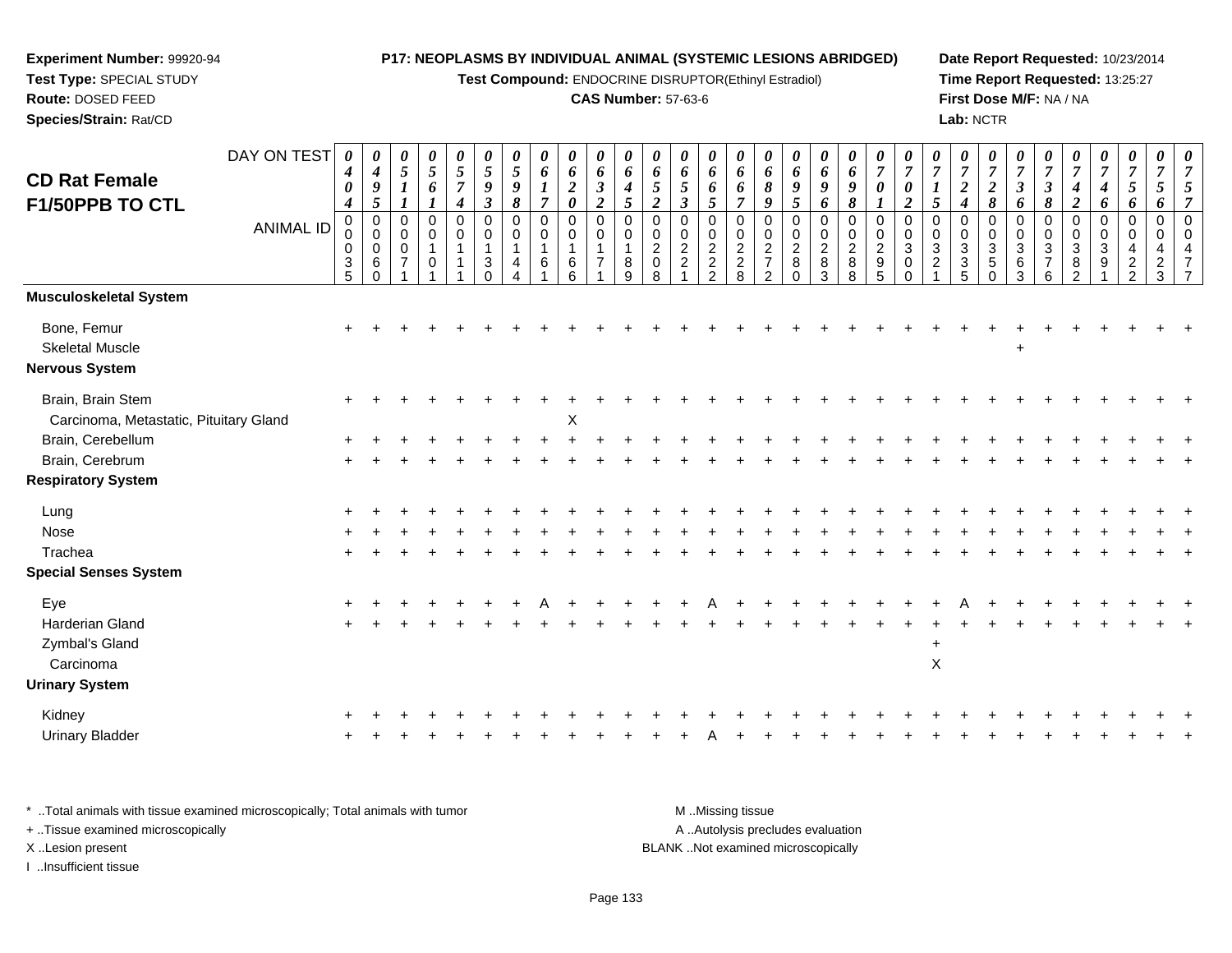# **Experiment Number:** 99920-94**Test Type:** SPECIAL STUDY

**Route:** DOSED FEED

**Species/Strain:** Rat/CD

# **P17: NEOPLASMS BY INDIVIDUAL ANIMAL (SYSTEMIC LESIONS ABRIDGED)**

**Test Compound:** ENDOCRINE DISRUPTOR(Ethinyl Estradiol)

# **CAS Number:** 57-63-6

**Date Report Requested:** 10/23/2014**Time Report Requested:** 13:25:27**First Dose M/F:** NA / NA**Lab:** NCTR

| <b>CD Rat Female</b><br>F1/50PPB TO CTL | DAY ON TEST | $\boldsymbol{\theta}$<br>4<br>$\theta$<br>4 | $\boldsymbol{\theta}$<br>4<br>9<br>◡ | 0<br>C           | 0<br>◡<br>6 | $\boldsymbol{\theta}$<br>J | 0<br>ັ<br>0<br>◡ | 0<br>$\boldsymbol{0}$<br>8 | 0<br>o<br>E | $\boldsymbol{\theta}$<br>o<br>$\theta$ | $\boldsymbol{\theta}$<br>$\bm{o}$<br>I<br>◢ | 0<br>$\bm{o}$<br>◡ | 0<br>$\bm{o}$<br>J<br>◢            | $\boldsymbol{\theta}$<br>$\bm{o}$<br>◡<br>◡ | $\boldsymbol{\theta}$<br>$\bm{o}$<br>o<br>◡ | $\boldsymbol{\theta}$<br>0<br>0 | $\Omega$              | $\theta$<br>O<br>$\boldsymbol{o}$ | $\theta$<br>o<br>$\boldsymbol{o}$<br>o | $\boldsymbol{\theta}$<br>$\bm{o}$<br>o<br>8 | $\boldsymbol{\theta}$<br>−<br>0     | 0<br>0<br>$\overline{ }$ | $\boldsymbol{\theta}$<br>$\overline{ }$<br>ັ | $\boldsymbol{\theta}$ | 0<br>$\mathbf{o}$ | $\theta$         | $\boldsymbol{\theta}$<br>$\overline{ }$ | $\boldsymbol{\theta}$<br>7<br>∠ | $\boldsymbol{\theta}$<br>4<br>$\bm{o}$ | $\boldsymbol{\theta}$<br>ູ<br>$\bm{o}$ | $\boldsymbol{\theta}$<br>J        | $\boldsymbol{\theta}$<br>$\mathcal{L}$ |
|-----------------------------------------|-------------|---------------------------------------------|--------------------------------------|------------------|-------------|----------------------------|------------------|----------------------------|-------------|----------------------------------------|---------------------------------------------|--------------------|------------------------------------|---------------------------------------------|---------------------------------------------|---------------------------------|-----------------------|-----------------------------------|----------------------------------------|---------------------------------------------|-------------------------------------|--------------------------|----------------------------------------------|-----------------------|-------------------|------------------|-----------------------------------------|---------------------------------|----------------------------------------|----------------------------------------|-----------------------------------|----------------------------------------|
|                                         | ANIMAL ID   | U<br>0<br>3<br><sub>5</sub>                 | 0<br>U<br>$\sim$<br>U<br>6           | 0<br>0<br>0<br>- | 0           |                            | ◠<br>J           | U<br>4                     | 6           | 6<br>ี่ค                               | 0<br>0<br>$\overline{ }$                    | U<br>8<br>q        | 0<br>0<br>$\overline{2}$<br>0<br>8 | 0<br>υ<br>$\sim$<br>$\sim$<br>∠             | ◠<br>∠<br>$\overline{2}$                    | ∠                               | $\sim$<br>∠<br>-<br>ົ | ີ<br>∠<br>8                       | ົ<br><u>.</u><br>8<br>2                | 0<br>0<br>ົ<br>$\epsilon$<br>8<br>8         | 0<br>U<br>ົ<br>$\epsilon$<br>9<br>5 | 0<br>0<br>3<br>0         | 0<br>0<br>3<br>ົ<br>∠                        | ◠<br>ა<br>J           | $\sqrt{2}$<br>C   | 3<br>⌒<br>b<br>વ | 0<br>U<br>3<br>–<br>6                   | 3<br>8<br>ົ                     | 0<br>0<br>3<br>9                       | 0<br>4<br>$\overline{2}$<br>າ          | 0<br>0<br>4<br>$\mathcal{D}$<br>3 | 0<br>0<br>4<br>-                       |
| <b>SYSTEMIC LESIONS</b>                 |             |                                             |                                      |                  |             |                            |                  |                            |             |                                        |                                             |                    |                                    |                                             |                                             |                                 |                       |                                   |                                        |                                             |                                     |                          |                                              |                       |                   |                  |                                         |                                 |                                        |                                        |                                   |                                        |
| Multiple Organ                          |             |                                             |                                      |                  |             |                            |                  |                            |             |                                        |                                             |                    |                                    |                                             |                                             |                                 |                       |                                   |                                        |                                             |                                     |                          |                                              |                       |                   |                  |                                         |                                 |                                        |                                        |                                   |                                        |

\* ..Total animals with tissue examined microscopically; Total animals with tumor **M** . Missing tissue M ..Missing tissue

+ ..Tissue examined microscopically

I ..Insufficient tissue

A ..Autolysis precludes evaluation X ..Lesion present BLANK ..Not examined microscopically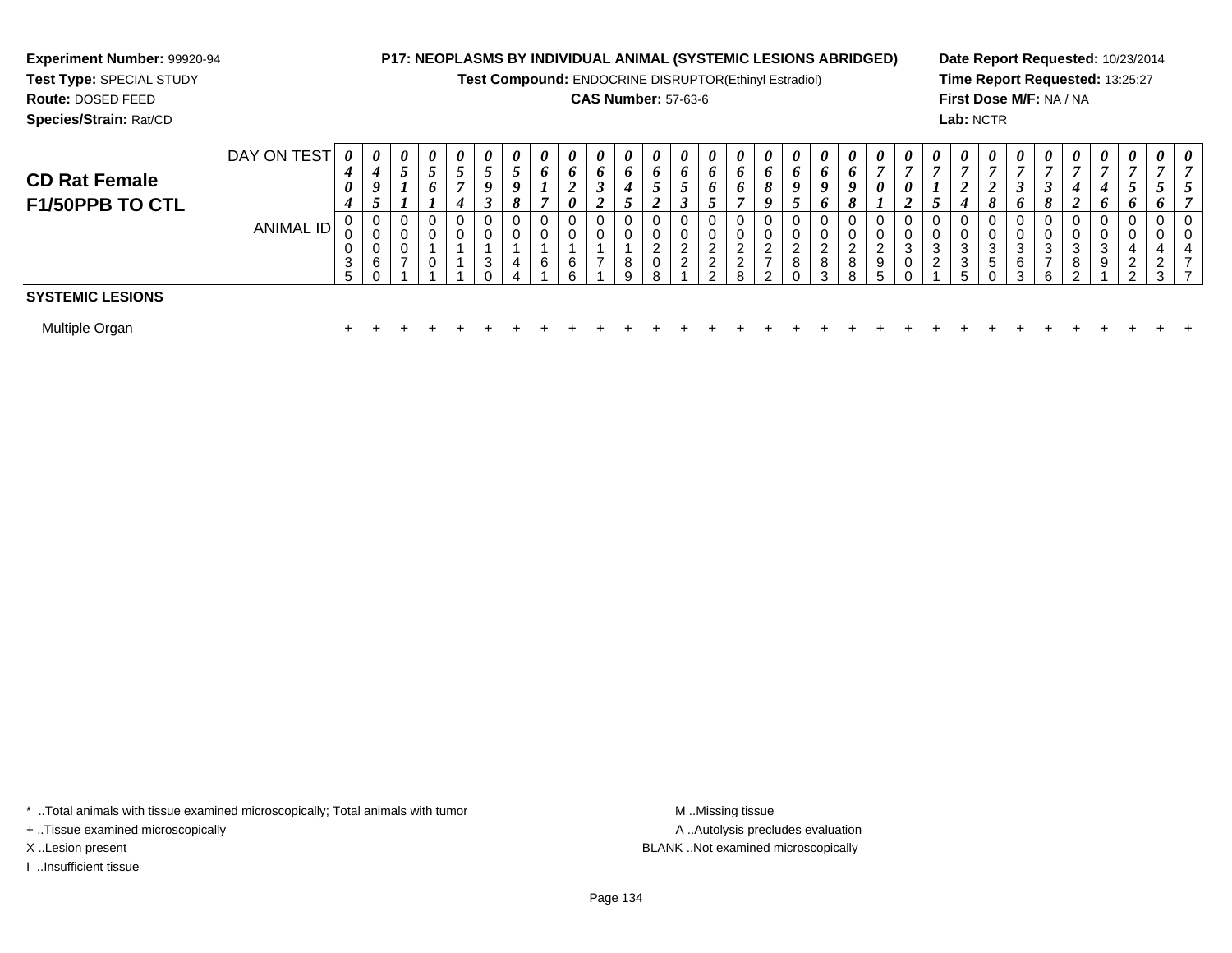**Test Compound:** ENDOCRINE DISRUPTOR(Ethinyl Estradiol)

# **CAS Number:** 57-63-6

**Date Report Requested:** 10/23/2014 **Time Report Requested:** 13:25:27**First Dose M/F:** NA / NA**Lab:** NCTR

| <b>CD Rat Female</b><br>F1/50PPB TO CTL | DAY ON TEST      | $\boldsymbol{\theta}$<br>$\overline{7}$<br>5<br>$\overline{7}$ | 0<br>$\overline{7}$<br>5<br>$\overline{7}$ | 0<br>$\overline{7}$<br>5<br>$\overline{7}$                      | 0<br>$\overline{7}$<br>5<br>$\overline{7}$ | 0<br>$\overline{7}$<br>5<br>$\overline{7}$        | 0<br>$\overline{7}$<br>$\mathfrak{s}$<br>8 | 0<br>$\overline{7}$<br>$\sqrt{5}$<br>8                              | 0<br>$\overline{7}$<br>6<br>$\boldsymbol{l}$                         | 0<br>$\overline{7}$<br>6<br>$\boldsymbol{l}$                              | 0<br>$\overline{7}$<br>6<br>$\boldsymbol{l}$         | 0<br>7<br>6<br>$\overline{c}$                | 0<br>$\overline{7}$<br>6<br>$\overline{\mathbf{c}}$ | 0<br>$\overline{7}$<br>6<br>$\overline{c}$        | 0<br>$\overline{7}$<br>6<br>$\overline{2}$     | 0<br>$\overline{7}$<br>6<br>$\overline{c}$             | 0<br>$\overline{7}$<br>6<br>$\boldsymbol{2}$ | 0<br>$\overline{7}$<br>6<br>$\overline{c}$                                       | $\boldsymbol{\theta}$<br>$\overline{7}$<br>6<br>$\overline{\mathbf{3}}$ | 0<br>$\overline{7}$<br>6<br>$\boldsymbol{\beta}$ |                       |
|-----------------------------------------|------------------|----------------------------------------------------------------|--------------------------------------------|-----------------------------------------------------------------|--------------------------------------------|---------------------------------------------------|--------------------------------------------|---------------------------------------------------------------------|----------------------------------------------------------------------|---------------------------------------------------------------------------|------------------------------------------------------|----------------------------------------------|-----------------------------------------------------|---------------------------------------------------|------------------------------------------------|--------------------------------------------------------|----------------------------------------------|----------------------------------------------------------------------------------|-------------------------------------------------------------------------|--------------------------------------------------|-----------------------|
|                                         | <b>ANIMAL ID</b> | 0<br>$\mathbf 0$<br>4<br>$\overline{7}$<br>8                   | 0<br>0<br>4<br>$\overline{7}$<br>9         | $\mathbf 0$<br>$\mathbf 0$<br>$\sqrt{5}$<br>$\overline{2}$<br>5 | 0<br>0<br>5<br>$\overline{c}$<br>6         | 0<br>0<br>5<br>$\boldsymbol{2}$<br>$\overline{7}$ | 0<br>$\mathbf 0$<br>5<br>$\overline{7}$    | $\mathbf 0$<br>0<br>$\mathbf 5$<br>$\overline{7}$<br>$\overline{2}$ | $\mathbf 0$<br>$\mathbf 0$<br>$6\phantom{1}6$<br>$\overline{c}$<br>6 | $\mathbf 0$<br>$\mathbf 0$<br>$\,6$<br>$\boldsymbol{2}$<br>$\overline{7}$ | $\pmb{0}$<br>$\mathbf 0$<br>$\,6\,$<br>$\frac{2}{8}$ | $\mathsf 0$<br>0<br>6<br>$\overline{c}$<br>4 | 0<br>0<br>6<br>$\frac{2}{5}$                        | $\mathbf 0$<br>$\mathbf 0$<br>6<br>$\overline{7}$ | $\pmb{0}$<br>$\mathbf 0$<br>$\frac{6}{7}$<br>2 | $\mathbf 0$<br>$\mathbf 0$<br>6<br>$\overline{7}$<br>3 | $\mathbf 0$<br>0<br>6<br>$\overline{7}$<br>4 | $\pmb{0}$<br>$\mathbf 0$<br>$\overline{7}$<br>$\boldsymbol{2}$<br>$\overline{4}$ | 0<br>0<br>7<br>$\overline{\mathbf{c}}$<br>3                             | $\mathbf 0$<br>0<br>7<br>$\overline{7}$          | <i><b>*TOTALS</b></i> |
| <b>Alimentary System</b>                |                  |                                                                |                                            |                                                                 |                                            |                                                   |                                            |                                                                     |                                                                      |                                                                           |                                                      |                                              |                                                     |                                                   |                                                |                                                        |                                              |                                                                                  |                                                                         |                                                  |                       |
| Esophagus                               |                  |                                                                |                                            |                                                                 |                                            |                                                   |                                            |                                                                     |                                                                      |                                                                           |                                                      |                                              |                                                     |                                                   |                                                |                                                        |                                              |                                                                                  |                                                                         | +                                                | 50                    |
| Intestine Large, Cecum                  |                  |                                                                |                                            |                                                                 |                                            |                                                   |                                            |                                                                     |                                                                      |                                                                           |                                                      |                                              |                                                     |                                                   |                                                |                                                        |                                              |                                                                                  |                                                                         |                                                  | 50                    |
| Intestine Large, Colon                  |                  |                                                                |                                            |                                                                 |                                            |                                                   |                                            |                                                                     |                                                                      |                                                                           |                                                      |                                              |                                                     |                                                   |                                                |                                                        |                                              |                                                                                  |                                                                         | $\pm$                                            | 50                    |
| Intestine Large, Rectum                 |                  |                                                                |                                            |                                                                 |                                            |                                                   |                                            |                                                                     |                                                                      |                                                                           |                                                      |                                              |                                                     |                                                   |                                                |                                                        |                                              |                                                                                  |                                                                         | ÷                                                | 50                    |
| Intestine Small, Duodenum<br>Leiomyoma  |                  |                                                                |                                            |                                                                 |                                            |                                                   |                                            |                                                                     |                                                                      |                                                                           |                                                      |                                              |                                                     |                                                   |                                                |                                                        |                                              |                                                                                  |                                                                         | $\ddot{}$                                        | 50                    |
| Intestine Small, Ileum                  |                  |                                                                |                                            |                                                                 |                                            |                                                   |                                            |                                                                     |                                                                      |                                                                           |                                                      |                                              |                                                     |                                                   |                                                |                                                        |                                              |                                                                                  |                                                                         |                                                  | 49                    |
| Intestine Small, Jejunum                |                  |                                                                |                                            |                                                                 |                                            |                                                   |                                            |                                                                     |                                                                      |                                                                           |                                                      |                                              |                                                     |                                                   |                                                |                                                        |                                              |                                                                                  |                                                                         |                                                  | 50                    |
| Liver                                   |                  |                                                                |                                            |                                                                 |                                            |                                                   |                                            |                                                                     |                                                                      |                                                                           |                                                      |                                              |                                                     |                                                   |                                                |                                                        |                                              |                                                                                  |                                                                         | ÷                                                | 50                    |
| Cholangioma                             |                  | $\boldsymbol{\mathsf{X}}$                                      |                                            |                                                                 |                                            |                                                   |                                            |                                                                     |                                                                      |                                                                           |                                                      |                                              |                                                     |                                                   |                                                |                                                        |                                              |                                                                                  |                                                                         |                                                  |                       |
| Hepatocellular Adenoma                  |                  |                                                                |                                            |                                                                 |                                            |                                                   |                                            |                                                                     |                                                                      |                                                                           |                                                      |                                              |                                                     | X                                                 |                                                |                                                        |                                              |                                                                                  |                                                                         |                                                  | 2                     |
| Hepatocellular Adenoma, Multiple        |                  |                                                                |                                            |                                                                 |                                            |                                                   |                                            |                                                                     |                                                                      |                                                                           |                                                      |                                              |                                                     |                                                   |                                                |                                                        |                                              |                                                                                  |                                                                         |                                                  |                       |
| Oral Mucosa                             |                  |                                                                |                                            |                                                                 |                                            |                                                   |                                            |                                                                     |                                                                      |                                                                           |                                                      |                                              |                                                     |                                                   |                                                |                                                        |                                              |                                                                                  |                                                                         |                                                  | 4                     |
| Squamous Cell Carcinoma                 |                  |                                                                |                                            |                                                                 |                                            |                                                   |                                            |                                                                     |                                                                      |                                                                           |                                                      |                                              |                                                     |                                                   |                                                |                                                        |                                              |                                                                                  |                                                                         |                                                  |                       |
| Pancreas                                |                  |                                                                |                                            |                                                                 |                                            |                                                   |                                            |                                                                     |                                                                      |                                                                           |                                                      |                                              |                                                     |                                                   |                                                |                                                        |                                              |                                                                                  |                                                                         |                                                  | 50                    |
| <b>Salivary Glands</b>                  |                  |                                                                |                                            |                                                                 |                                            |                                                   |                                            |                                                                     |                                                                      |                                                                           |                                                      |                                              |                                                     |                                                   |                                                |                                                        |                                              |                                                                                  |                                                                         |                                                  | 50                    |
| Stomach, Forestomach                    |                  |                                                                |                                            |                                                                 |                                            |                                                   |                                            |                                                                     |                                                                      |                                                                           |                                                      |                                              |                                                     |                                                   |                                                |                                                        |                                              |                                                                                  |                                                                         |                                                  | 50                    |
| Stomach, Glandular                      |                  |                                                                |                                            |                                                                 |                                            |                                                   |                                            |                                                                     |                                                                      |                                                                           |                                                      |                                              |                                                     |                                                   |                                                |                                                        |                                              |                                                                                  |                                                                         | $\pm$                                            | 50                    |
| <b>Cardiovascular System</b>            |                  |                                                                |                                            |                                                                 |                                            |                                                   |                                            |                                                                     |                                                                      |                                                                           |                                                      |                                              |                                                     |                                                   |                                                |                                                        |                                              |                                                                                  |                                                                         |                                                  |                       |
| <b>Blood Vessel</b>                     |                  |                                                                |                                            |                                                                 |                                            |                                                   |                                            |                                                                     |                                                                      |                                                                           |                                                      |                                              |                                                     |                                                   |                                                |                                                        |                                              |                                                                                  |                                                                         |                                                  | 50                    |
| Heart                                   |                  |                                                                |                                            |                                                                 |                                            |                                                   |                                            |                                                                     |                                                                      |                                                                           |                                                      |                                              |                                                     |                                                   |                                                |                                                        |                                              |                                                                                  |                                                                         | ÷                                                | 50                    |
|                                         |                  |                                                                |                                            |                                                                 |                                            |                                                   |                                            |                                                                     |                                                                      |                                                                           |                                                      |                                              |                                                     |                                                   |                                                |                                                        |                                              |                                                                                  |                                                                         |                                                  |                       |

| Total animals with tissue examined microscopically; Total animals with tumor. | M Missing tissue                   |
|-------------------------------------------------------------------------------|------------------------------------|
| + Tissue examined microscopically                                             | A Autolysis precludes evaluation   |
| X Lesion present                                                              | BLANK Not examined microscopically |
| Insufficient tissue                                                           |                                    |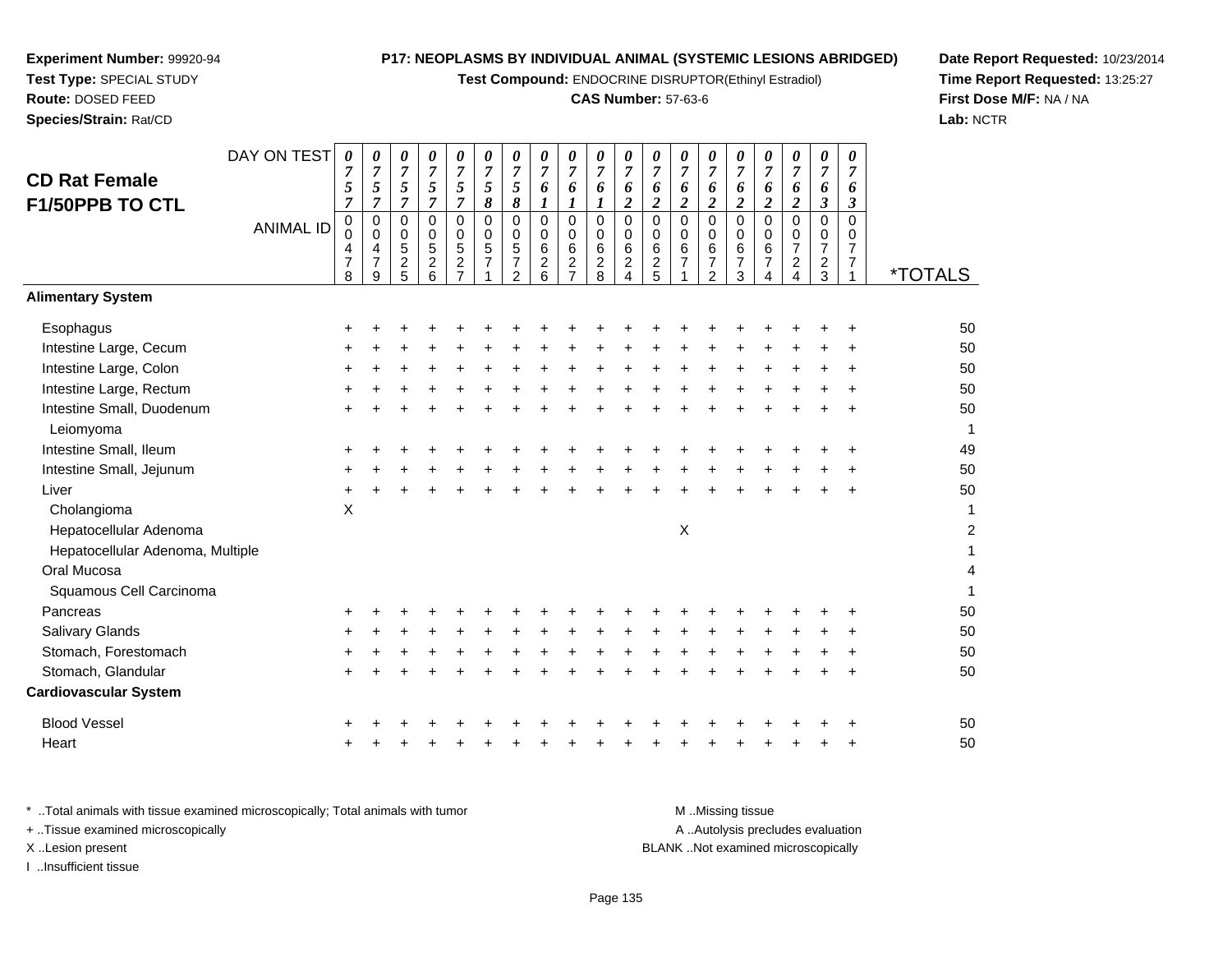**Test Compound:** ENDOCRINE DISRUPTOR(Ethinyl Estradiol)

# **CAS Number:** 57-63-6

**Date Report Requested:** 10/23/2014 **Time Report Requested:** 13:25:28**First Dose M/F:** NA / NA**Lab:** NCTR

|                             | DAY ON TEST      | 0                            | 0                   | 0                            | 0                     | 0                                         | 0                          | 0                               | 0                          | 0                            | 0                        | 0                          | 0                       | 0                   | 0                                | 0                         | 0                   | 0                   | 0                       | 0                    |                       |
|-----------------------------|------------------|------------------------------|---------------------|------------------------------|-----------------------|-------------------------------------------|----------------------------|---------------------------------|----------------------------|------------------------------|--------------------------|----------------------------|-------------------------|---------------------|----------------------------------|---------------------------|---------------------|---------------------|-------------------------|----------------------|-----------------------|
| <b>CD Rat Female</b>        |                  | $\overline{7}$<br>$\sqrt{5}$ | $\overline{7}$<br>5 | $\overline{7}$<br>$\sqrt{5}$ | $\boldsymbol{7}$<br>5 | $\boldsymbol{7}$<br>5                     | $\overline{7}$<br>5        | $\overline{7}$<br>5             | $\overline{7}$<br>6        | $\overline{7}$<br>6          | $\overline{7}$<br>6      | $\overline{7}$<br>6        | $\overline{7}$<br>6     | $\overline{7}$<br>6 | $\overline{7}$<br>6              | $\overline{7}$<br>6       | $\overline{7}$<br>6 | $\overline{7}$<br>6 | $\overline{7}$<br>6     | $\overline{7}$<br>6  |                       |
| F1/50PPB TO CTL             |                  | $\overline{7}$               | $\overline{7}$      | $\boldsymbol{7}$             | $\overline{7}$        | $\overline{7}$                            | $\pmb{8}$                  | 8                               | $\boldsymbol{l}$           | 1                            | $\boldsymbol{l}$         | $\overline{\mathbf{c}}$    | $\boldsymbol{2}$        | $\boldsymbol{2}$    | $\overline{c}$                   | $\boldsymbol{2}$          | $\overline{2}$      | $\boldsymbol{2}$    | $\boldsymbol{\beta}$    | $\boldsymbol{\beta}$ |                       |
|                             | <b>ANIMAL ID</b> | $_{\rm 0}^{\rm 0}$           | $\mathbf 0$<br>0    | $\pmb{0}$<br>$\pmb{0}$       | $\mathbf 0$<br>0      | $\mathbf 0$<br>$\mathbf 0$                | $\mathbf 0$<br>$\mathbf 0$ | $\Omega$<br>0                   | $\mathbf 0$<br>$\mathbf 0$ | 0<br>$\pmb{0}$               | $\mathbf 0$<br>$\pmb{0}$ | $\mathbf 0$<br>$\mathbf 0$ | $\Omega$<br>$\mathbf 0$ | $\Omega$<br>0       | $\mathbf 0$<br>$\mathbf 0$       | $\mathbf 0$<br>0          | $\Omega$<br>0       | $\Omega$<br>0       | $\Omega$<br>$\mathbf 0$ | $\Omega$<br>0        |                       |
|                             |                  | 4                            | $\overline{4}$      | $\sqrt{5}$                   | 5                     | 5                                         | $\sqrt{5}$                 | $\sqrt{5}$                      | 6                          | 6                            | $\,6\,$                  | $\,6\,$                    | $\,6$                   | 6                   | 6                                | 6                         | $\,6\,$             | $\overline{7}$      | $\overline{7}$          | $\overline{7}$       |                       |
|                             |                  | $\overline{7}$<br>8          | $\overline{7}$<br>9 | $\overline{c}$<br>5          | $\overline{2}$<br>6   | $\overline{\mathbf{c}}$<br>$\overline{7}$ | $\overline{7}$             | $\overline{7}$<br>$\mathcal{P}$ | $\overline{c}$<br>6        | $\sqrt{2}$<br>$\overline{7}$ | $\frac{2}{8}$            | $\overline{c}$<br>4        | $\sqrt{2}$<br>5         | $\overline{7}$      | $\overline{7}$<br>$\overline{2}$ | $\boldsymbol{7}$<br>3     | $\overline{7}$<br>4 | $\overline{a}$<br>4 | $\overline{c}$<br>3     | 7<br>1               | <i><b>*TOTALS</b></i> |
| <b>Endocrine System</b>     |                  |                              |                     |                              |                       |                                           |                            |                                 |                            |                              |                          |                            |                         |                     |                                  |                           |                     |                     |                         |                      |                       |
| <b>Adrenal Cortex</b>       |                  |                              |                     |                              |                       |                                           |                            |                                 |                            |                              |                          |                            |                         |                     |                                  |                           |                     |                     |                         |                      | 50                    |
| Adenoma                     |                  |                              |                     |                              |                       |                                           |                            |                                 |                            |                              |                          |                            |                         |                     |                                  | $\boldsymbol{\mathsf{X}}$ |                     |                     |                         |                      | 3                     |
| Adrenal Medulla             |                  | +                            |                     |                              |                       |                                           |                            |                                 |                            |                              |                          |                            |                         |                     |                                  |                           |                     |                     |                         |                      | 49                    |
| Pheochromocytoma Benign     |                  |                              |                     |                              |                       |                                           |                            |                                 | Х                          |                              |                          |                            |                         |                     |                                  |                           |                     |                     |                         |                      | $\overline{c}$        |
| Islets, Pancreatic          |                  | $\pm$                        |                     |                              |                       |                                           |                            |                                 |                            |                              |                          |                            |                         |                     |                                  |                           |                     |                     |                         |                      | 50                    |
| Adenoma                     |                  |                              | Χ                   |                              |                       |                                           |                            |                                 |                            |                              |                          |                            |                         |                     |                                  |                           |                     |                     |                         |                      | 1                     |
| Parathyroid Gland           |                  | +                            |                     |                              |                       |                                           |                            |                                 |                            |                              |                          |                            |                         |                     |                                  |                           |                     |                     |                         |                      | 46                    |
| Adenoma                     |                  |                              |                     |                              |                       |                                           |                            |                                 |                            |                              |                          |                            | X                       |                     |                                  |                           |                     |                     |                         |                      | $\mathbf{1}$          |
| <b>Pituitary Gland</b>      |                  | $\pm$                        |                     |                              |                       |                                           |                            |                                 |                            |                              |                          |                            |                         |                     |                                  |                           |                     |                     |                         |                      | 49                    |
| Pars Distalis, Adenoma      |                  |                              | X                   |                              | X                     | $\times$                                  | X                          | $\times$                        | $\times$                   | $\times$                     |                          | $\mathsf{X}$               | $\mathsf{X}$            | $\times$            | $\mathsf{X}$                     | X                         | $\mathsf{X}$        | X                   | X                       | $\times$             | 34                    |
| Pars Distalis, Carcinoma    |                  |                              |                     |                              |                       |                                           |                            |                                 |                            |                              |                          |                            |                         |                     |                                  |                           |                     |                     |                         |                      | $\mathbf{1}$          |
| <b>Thyroid Gland</b>        |                  | $\pm$                        |                     |                              |                       |                                           |                            |                                 |                            |                              |                          |                            |                         |                     |                                  |                           |                     |                     |                         |                      | 50                    |
| C Cell, Carcinoma           |                  |                              |                     |                              |                       |                                           |                            |                                 |                            |                              |                          |                            | X                       |                     |                                  |                           |                     |                     |                         |                      | $\mathbf{1}$          |
| <b>General Body System</b>  |                  |                              |                     |                              |                       |                                           |                            |                                 |                            |                              |                          |                            |                         |                     |                                  |                           |                     |                     |                         |                      |                       |
| <b>NONE</b>                 |                  |                              |                     |                              |                       |                                           |                            |                                 |                            |                              |                          |                            |                         |                     |                                  |                           |                     |                     |                         |                      |                       |
| <b>Genital System</b>       |                  |                              |                     |                              |                       |                                           |                            |                                 |                            |                              |                          |                            |                         |                     |                                  |                           |                     |                     |                         |                      |                       |
| <b>Clitoral Gland</b>       |                  |                              |                     |                              |                       |                                           |                            |                                 |                            |                              |                          |                            |                         |                     |                                  |                           |                     |                     |                         |                      | 49                    |
| Ovary                       |                  |                              |                     |                              |                       |                                           |                            |                                 |                            |                              |                          |                            |                         |                     |                                  |                           |                     |                     |                         |                      | 50                    |
| Granulosa Cell Tumor Benign |                  |                              |                     |                              |                       |                                           |                            |                                 | Χ                          |                              |                          |                            |                         |                     |                                  |                           |                     |                     |                         |                      | $\boldsymbol{2}$      |
| Oviduct                     |                  |                              |                     |                              |                       |                                           |                            |                                 |                            |                              |                          |                            |                         |                     |                                  |                           |                     |                     |                         |                      | 50                    |
|                             |                  |                              |                     |                              |                       |                                           |                            |                                 |                            |                              |                          |                            |                         |                     |                                  |                           |                     |                     |                         |                      |                       |

| Total animals with tissue examined microscopically: Total animals with tumor. | M Missing tissue                   |
|-------------------------------------------------------------------------------|------------------------------------|
| + Tissue examined microscopically                                             | A Autolysis precludes evaluation   |
| X Lesion present                                                              | BLANK Not examined microscopically |
| Insufficient tissue                                                           |                                    |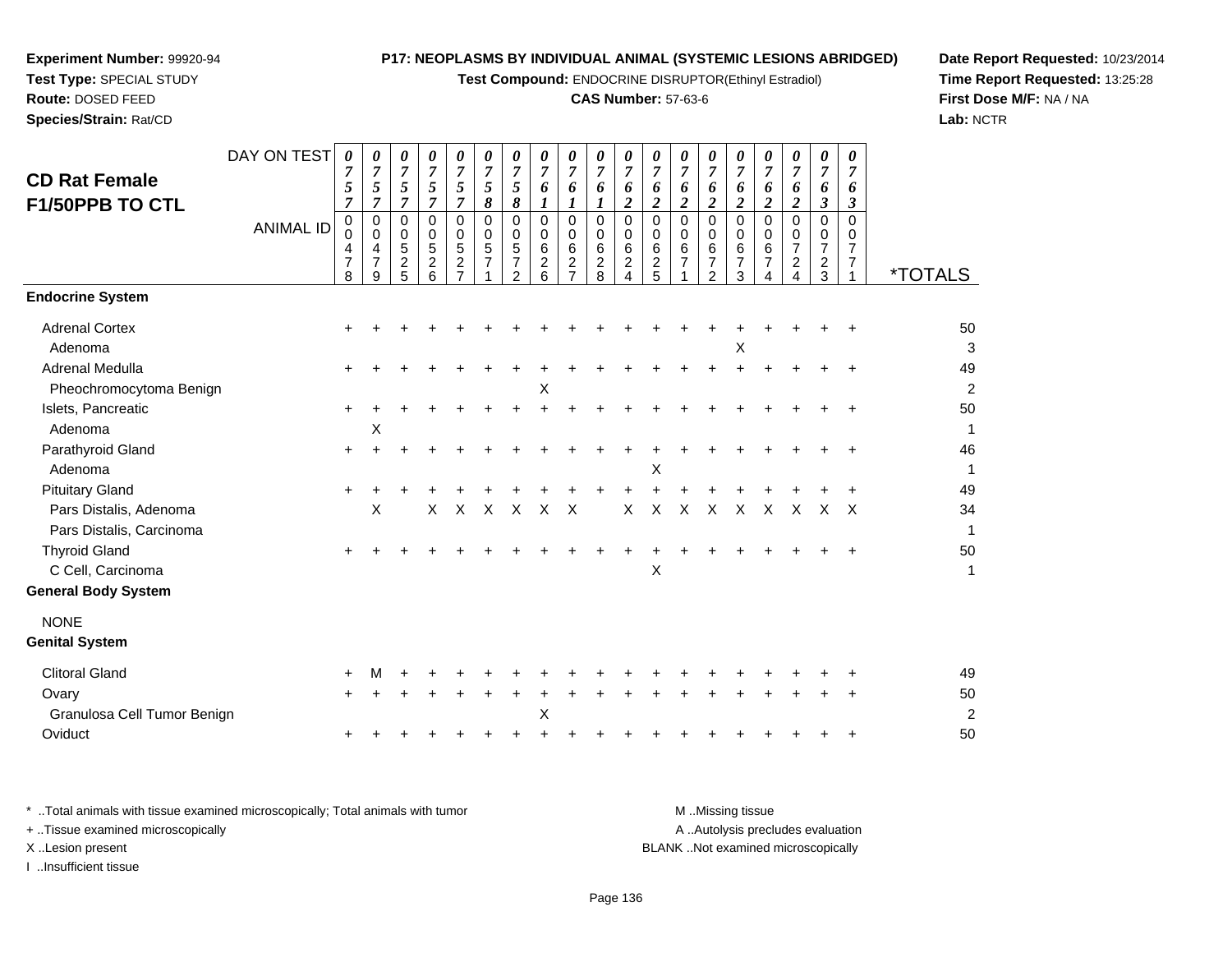**Test Compound:** ENDOCRINE DISRUPTOR(Ethinyl Estradiol)

# **CAS Number:** 57-63-6

**Date Report Requested:** 10/23/2014**Time Report Requested:** 13:25:28**First Dose M/F:** NA / NA**Lab:** NCTR

| <b>CD Rat Female</b><br><b>F1/50PPB TO CTL</b>                 | DAY ON TEST<br><b>ANIMAL ID</b> | 0<br>7<br>5<br>$\overline{7}$<br>0<br>$\Omega$<br>4<br>$\overline{7}$<br>8 | 0<br>$\overline{7}$<br>5<br>$\overline{7}$<br>$\mathbf 0$<br>0<br>4<br>$\overline{7}$<br>9 | 0<br>$\overline{7}$<br>5<br>$\overline{7}$<br>$\mathbf 0$<br>0<br>5<br>$\overline{c}$<br>5 | 0<br>$\overline{7}$<br>5<br>$\overline{7}$<br>$\pmb{0}$<br>0<br>$\overline{5}$<br>$\boldsymbol{2}$<br>6 | 0<br>7<br>5<br>$\overline{7}$<br>0<br>0<br>5<br>$\overline{\mathbf{c}}$<br>$\overline{7}$ | 0<br>7<br>5<br>8<br>0<br>0<br>5<br>$\overline{7}$ | 0<br>$\overline{7}$<br>5<br>8<br>$\Omega$<br>0<br>5<br>$\overline{7}$<br>2 | 0<br>$\overline{7}$<br>6<br>1<br>$\mathbf 0$<br>0<br>6<br>$\overline{\mathbf{c}}$<br>6 | 0<br>$\overline{7}$<br>6<br>1<br>$\mathbf 0$<br>0<br>6<br>$\frac{2}{7}$ | 0<br>$\overline{7}$<br>6<br>1<br>$\mathbf 0$<br>0<br>6<br>$_{\rm 2}^2$ | 0<br>$\overline{7}$<br>6<br>$\boldsymbol{2}$<br>$\mathbf 0$<br>0<br>6<br>$_4^2$ | 0<br>$\overline{7}$<br>6<br>$\overline{2}$<br>$\mathbf 0$<br>0<br>$\,6\,$<br>$\frac{2}{5}$ | 0<br>7<br>6<br>$\overline{\mathbf{2}}$<br>$\Omega$<br>$\Omega$<br>6<br>$\overline{7}$ | 0<br>$\overline{7}$<br>6<br>$\boldsymbol{2}$<br>$\mathbf 0$<br>0<br>6<br>$\overline{7}$<br>$\overline{2}$ | 0<br>$\overline{7}$<br>6<br>$\overline{2}$<br>$\mathbf 0$<br>0<br>6<br>$\overline{7}$<br>3 | 0<br>$\overline{7}$<br>6<br>$\boldsymbol{2}$<br>0<br>0<br>6<br>$\overline{7}$<br>4 | 0<br>7<br>6<br>$\boldsymbol{2}$<br>$\Omega$<br>0<br>$\overline{7}$<br>$\overline{\mathbf{c}}$<br>4 | 0<br>$\overline{7}$<br>6<br>$\mathfrak{z}$<br>$\mathbf 0$<br>0<br>$\overline{7}$<br>$\overline{c}$<br>$\mathbf{3}$ | 0<br>$\overline{7}$<br>6<br>$\mathbf{3}$<br>$\Omega$<br>0<br>$\overline{7}$<br>$\overline{7}$<br>1 | <i><b>*TOTALS</b></i> |
|----------------------------------------------------------------|---------------------------------|----------------------------------------------------------------------------|--------------------------------------------------------------------------------------------|--------------------------------------------------------------------------------------------|---------------------------------------------------------------------------------------------------------|-------------------------------------------------------------------------------------------|---------------------------------------------------|----------------------------------------------------------------------------|----------------------------------------------------------------------------------------|-------------------------------------------------------------------------|------------------------------------------------------------------------|---------------------------------------------------------------------------------|--------------------------------------------------------------------------------------------|---------------------------------------------------------------------------------------|-----------------------------------------------------------------------------------------------------------|--------------------------------------------------------------------------------------------|------------------------------------------------------------------------------------|----------------------------------------------------------------------------------------------------|--------------------------------------------------------------------------------------------------------------------|----------------------------------------------------------------------------------------------------|-----------------------|
| <b>Uterus</b>                                                  |                                 | $\ddot{}$                                                                  |                                                                                            |                                                                                            |                                                                                                         |                                                                                           | $\ddot{}$                                         |                                                                            | $\ddot{}$                                                                              | $\ddot{}$                                                               |                                                                        |                                                                                 |                                                                                            |                                                                                       |                                                                                                           |                                                                                            | $\ddot{}$                                                                          |                                                                                                    | $\ddot{}$                                                                                                          | $+$                                                                                                | 50                    |
| Endometrium, Adenoma                                           |                                 |                                                                            |                                                                                            |                                                                                            |                                                                                                         |                                                                                           |                                                   | $\boldsymbol{\mathsf{X}}$                                                  |                                                                                        |                                                                         |                                                                        |                                                                                 |                                                                                            |                                                                                       |                                                                                                           |                                                                                            |                                                                                    |                                                                                                    |                                                                                                                    |                                                                                                    | 1                     |
| Polyp Stromal                                                  |                                 |                                                                            |                                                                                            |                                                                                            |                                                                                                         |                                                                                           |                                                   | Χ                                                                          |                                                                                        |                                                                         |                                                                        |                                                                                 |                                                                                            |                                                                                       |                                                                                                           | X                                                                                          |                                                                                    | $\mathsf X$                                                                                        |                                                                                                                    |                                                                                                    | $\overline{7}$        |
| Vagina                                                         |                                 |                                                                            |                                                                                            |                                                                                            |                                                                                                         |                                                                                           |                                                   |                                                                            |                                                                                        |                                                                         |                                                                        |                                                                                 |                                                                                            |                                                                                       |                                                                                                           |                                                                                            |                                                                                    |                                                                                                    |                                                                                                                    |                                                                                                    | 50                    |
| <b>Hematopoietic System</b>                                    |                                 |                                                                            |                                                                                            |                                                                                            |                                                                                                         |                                                                                           |                                                   |                                                                            |                                                                                        |                                                                         |                                                                        |                                                                                 |                                                                                            |                                                                                       |                                                                                                           |                                                                                            |                                                                                    |                                                                                                    |                                                                                                                    |                                                                                                    |                       |
| <b>Bone Marrow</b>                                             |                                 |                                                                            |                                                                                            |                                                                                            |                                                                                                         |                                                                                           |                                                   |                                                                            |                                                                                        |                                                                         |                                                                        |                                                                                 |                                                                                            |                                                                                       |                                                                                                           |                                                                                            |                                                                                    |                                                                                                    |                                                                                                                    |                                                                                                    | 50                    |
| Lymph Node                                                     |                                 |                                                                            |                                                                                            |                                                                                            |                                                                                                         |                                                                                           |                                                   |                                                                            | +                                                                                      |                                                                         |                                                                        |                                                                                 |                                                                                            |                                                                                       |                                                                                                           |                                                                                            |                                                                                    |                                                                                                    |                                                                                                                    |                                                                                                    | 13                    |
| Lymph Node, Mandibular                                         |                                 |                                                                            |                                                                                            |                                                                                            |                                                                                                         |                                                                                           |                                                   |                                                                            |                                                                                        |                                                                         |                                                                        |                                                                                 |                                                                                            |                                                                                       |                                                                                                           |                                                                                            |                                                                                    |                                                                                                    |                                                                                                                    |                                                                                                    | 50                    |
| Lymph Node, Mesenteric                                         |                                 |                                                                            |                                                                                            |                                                                                            |                                                                                                         |                                                                                           |                                                   |                                                                            |                                                                                        |                                                                         |                                                                        |                                                                                 |                                                                                            |                                                                                       |                                                                                                           |                                                                                            |                                                                                    |                                                                                                    |                                                                                                                    |                                                                                                    | 50                    |
| Spleen                                                         |                                 |                                                                            |                                                                                            |                                                                                            |                                                                                                         |                                                                                           |                                                   |                                                                            |                                                                                        |                                                                         |                                                                        |                                                                                 |                                                                                            |                                                                                       |                                                                                                           |                                                                                            |                                                                                    |                                                                                                    |                                                                                                                    |                                                                                                    | 50                    |
| Thymus                                                         |                                 |                                                                            |                                                                                            |                                                                                            |                                                                                                         |                                                                                           |                                                   |                                                                            |                                                                                        |                                                                         |                                                                        |                                                                                 |                                                                                            |                                                                                       |                                                                                                           |                                                                                            |                                                                                    |                                                                                                    |                                                                                                                    |                                                                                                    | 48                    |
| Thymoma Benign                                                 |                                 |                                                                            |                                                                                            |                                                                                            |                                                                                                         |                                                                                           |                                                   |                                                                            |                                                                                        |                                                                         |                                                                        |                                                                                 |                                                                                            |                                                                                       |                                                                                                           |                                                                                            |                                                                                    |                                                                                                    |                                                                                                                    |                                                                                                    | $\mathbf{1}$          |
| <b>Integumentary System</b>                                    |                                 |                                                                            |                                                                                            |                                                                                            |                                                                                                         |                                                                                           |                                                   |                                                                            |                                                                                        |                                                                         |                                                                        |                                                                                 |                                                                                            |                                                                                       |                                                                                                           |                                                                                            |                                                                                    |                                                                                                    |                                                                                                                    |                                                                                                    |                       |
| <b>Mammary Gland</b>                                           |                                 | ٠                                                                          |                                                                                            |                                                                                            |                                                                                                         |                                                                                           |                                                   |                                                                            |                                                                                        |                                                                         |                                                                        |                                                                                 |                                                                                            |                                                                                       |                                                                                                           |                                                                                            |                                                                                    |                                                                                                    |                                                                                                                    |                                                                                                    | 50                    |
| Adenocarcinoma                                                 |                                 |                                                                            |                                                                                            |                                                                                            | Χ                                                                                                       |                                                                                           |                                                   |                                                                            |                                                                                        |                                                                         |                                                                        |                                                                                 |                                                                                            |                                                                                       |                                                                                                           | X                                                                                          | $\boldsymbol{\mathsf{X}}$                                                          |                                                                                                    |                                                                                                                    |                                                                                                    | 11                    |
| Fibroadenoma                                                   |                                 |                                                                            | $\pmb{\times}$                                                                             |                                                                                            |                                                                                                         |                                                                                           |                                                   | $\times$                                                                   |                                                                                        |                                                                         | $\times$                                                               |                                                                                 |                                                                                            |                                                                                       |                                                                                                           | X                                                                                          | $\times$                                                                           |                                                                                                    |                                                                                                                    |                                                                                                    | 21                    |
| Fibroadenoma, Multiple                                         |                                 | Χ                                                                          |                                                                                            | X                                                                                          |                                                                                                         | X                                                                                         | $\times$                                          |                                                                            | X                                                                                      | $\boldsymbol{\mathsf{X}}$                                               |                                                                        |                                                                                 |                                                                                            | X                                                                                     | $\boldsymbol{\mathsf{X}}$                                                                                 |                                                                                            |                                                                                    | X                                                                                                  | X                                                                                                                  |                                                                                                    | 13                    |
| Skin                                                           |                                 |                                                                            |                                                                                            |                                                                                            |                                                                                                         |                                                                                           |                                                   |                                                                            |                                                                                        |                                                                         |                                                                        |                                                                                 |                                                                                            |                                                                                       |                                                                                                           |                                                                                            |                                                                                    |                                                                                                    |                                                                                                                    |                                                                                                    | 50                    |
| Fibrous Histiocytoma                                           |                                 |                                                                            |                                                                                            |                                                                                            |                                                                                                         |                                                                                           |                                                   |                                                                            |                                                                                        |                                                                         |                                                                        |                                                                                 |                                                                                            |                                                                                       |                                                                                                           |                                                                                            |                                                                                    |                                                                                                    |                                                                                                                    |                                                                                                    | 1                     |
| Sarcoma                                                        |                                 |                                                                            |                                                                                            |                                                                                            |                                                                                                         |                                                                                           |                                                   |                                                                            |                                                                                        |                                                                         |                                                                        |                                                                                 |                                                                                            |                                                                                       |                                                                                                           |                                                                                            |                                                                                    |                                                                                                    |                                                                                                                    |                                                                                                    | 1                     |
| Subcut Tiss, Granular Cell Tumor Benign<br>Subcut Tiss, Lipoma |                                 |                                                                            |                                                                                            |                                                                                            |                                                                                                         |                                                                                           |                                                   | $\boldsymbol{\mathsf{X}}$                                                  |                                                                                        |                                                                         |                                                                        |                                                                                 |                                                                                            |                                                                                       |                                                                                                           |                                                                                            |                                                                                    |                                                                                                    |                                                                                                                    |                                                                                                    | 1<br>$\mathbf{1}$     |
|                                                                |                                 |                                                                            |                                                                                            |                                                                                            |                                                                                                         |                                                                                           |                                                   |                                                                            |                                                                                        |                                                                         |                                                                        |                                                                                 |                                                                                            |                                                                                       |                                                                                                           |                                                                                            |                                                                                    |                                                                                                    |                                                                                                                    |                                                                                                    |                       |

**Experiment Number:** 99920-94**Test Type:** SPECIAL STUDY**Route:** DOSED FEED**Species/Strain:** Rat/CD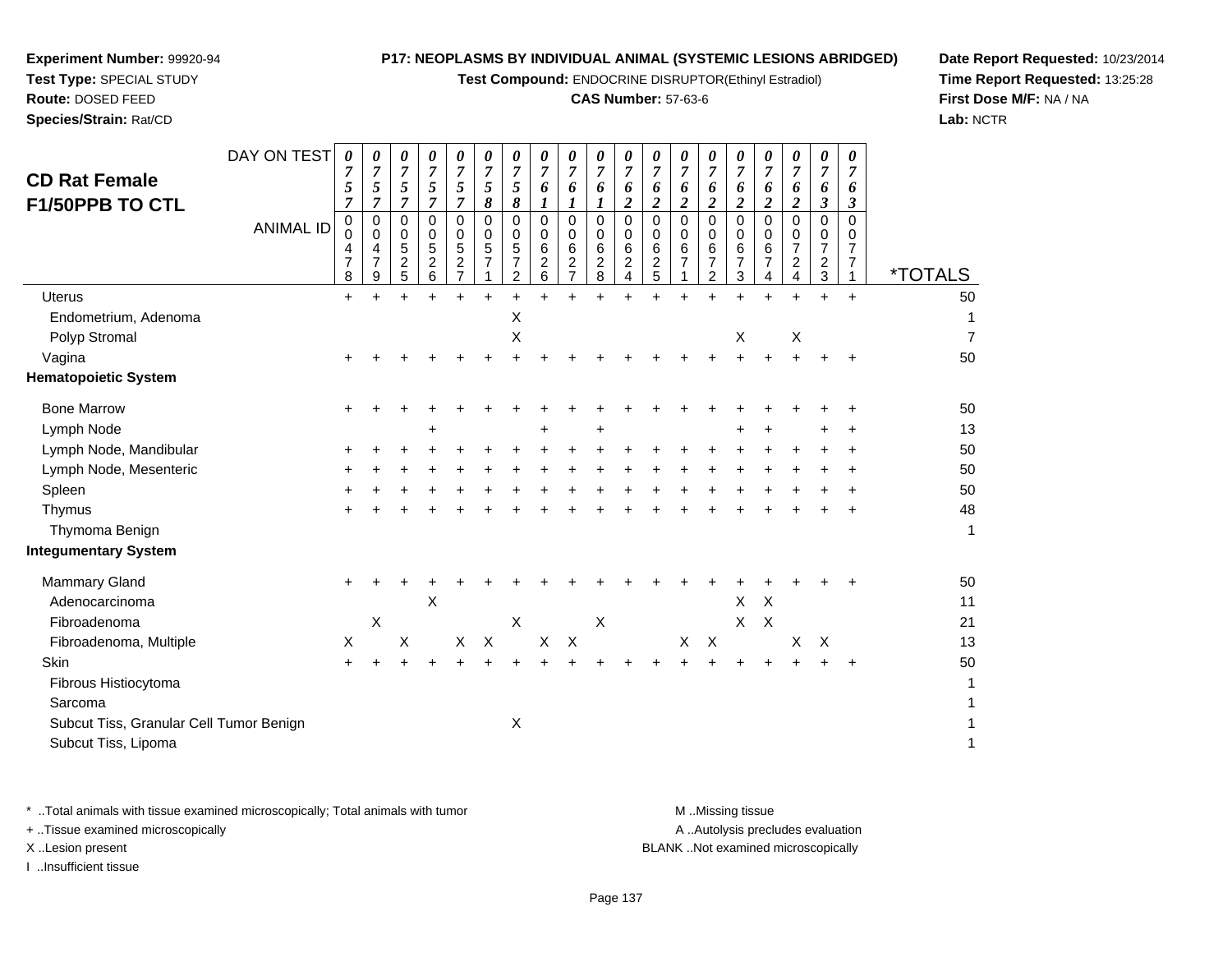**Test Compound:** ENDOCRINE DISRUPTOR(Ethinyl Estradiol)

# **CAS Number:** 57-63-6

**Date Report Requested:** 10/23/2014 **Time Report Requested:** 13:25:28**First Dose M/F:** NA / NA**Lab:** NCTR

| <b>CD Rat Female</b><br>F1/50PPB TO CTL                        | DAY ON TEST<br><b>ANIMAL ID</b> | $\boldsymbol{\theta}$<br>$\overline{7}$<br>5<br>$\overline{7}$<br>$\mathbf 0$<br>0<br>4<br>$\overline{7}$<br>8 | 0<br>$\overline{7}$<br>$\mathfrak{s}$<br>$\overline{7}$<br>$\mathbf 0$<br>$\Omega$<br>4<br>$\overline{7}$<br>9 | 0<br>$\overline{7}$<br>5<br>$\overline{7}$<br>0<br>0<br>5<br>$\frac{2}{5}$ | 0<br>$\overline{7}$<br>5<br>$\overline{7}$<br>$\mathbf 0$<br>0<br>5<br>$\frac{2}{6}$ | 0<br>$\boldsymbol{7}$<br>5<br>$\overline{7}$<br>$\mathbf 0$<br>$\mathbf 0$<br>$\sqrt{5}$<br>$\frac{2}{7}$ | 0<br>$\overline{7}$<br>5<br>8<br>$\Omega$<br>$\mathbf 0$<br>5<br>$\overline{7}$ | 0<br>$\overline{7}$<br>5<br>8<br>$\mathbf 0$<br>0<br>$\sqrt{5}$<br>$\overline{\mathbf{7}}$<br>$\overline{a}$ | 0<br>$\overline{7}$<br>6<br>$\boldsymbol{l}$<br>$\mathbf 0$<br>0<br>$\,6$<br>$\frac{2}{6}$ | 0<br>$\overline{7}$<br>6<br>1<br>$\Omega$<br>$\mathbf 0$<br>6<br>$\boldsymbol{2}$<br>$\overline{7}$ | 0<br>$\overline{7}$<br>6<br>1<br>$\mathbf 0$<br>$\mathbf 0$<br>$\,6\,$<br>$\frac{2}{8}$ | 0<br>$\overline{7}$<br>6<br>$\boldsymbol{2}$<br>0<br>0<br>$6\phantom{a}$<br>$\frac{2}{4}$ | 0<br>$\boldsymbol{7}$<br>6<br>$\overline{c}$<br>$\mathbf 0$<br>0<br>6<br>$\frac{2}{5}$ | 0<br>$\overline{7}$<br>6<br>$\overline{2}$<br>$\mathbf 0$<br>$\Omega$<br>6<br>$\overline{7}$ | 0<br>$\overline{7}$<br>6<br>$\overline{c}$<br>$\mathbf 0$<br>0<br>$\,6$<br>$\overline{7}$<br>$\overline{2}$ | 0<br>$\overline{7}$<br>6<br>$\overline{c}$<br>$\mathbf 0$<br>0<br>6<br>7<br>3 | 0<br>$\overline{7}$<br>6<br>$\overline{c}$<br>$\mathbf 0$<br>0<br>$\,6$<br>$\boldsymbol{7}$<br>$\overline{4}$ | 0<br>$\overline{7}$<br>6<br>$\overline{a}$<br>$\Omega$<br>0<br>$\overline{7}$<br>$\frac{2}{4}$ | 0<br>$\overline{7}$<br>6<br>$\boldsymbol{\beta}$<br>$\mathbf 0$<br>0<br>$\overline{7}$<br>$\frac{2}{3}$ | 0<br>$\overline{7}$<br>6<br>3<br>$\Omega$<br>0<br>7<br>$\boldsymbol{7}$<br>1 | <i><b>*TOTALS</b></i>       |
|----------------------------------------------------------------|---------------------------------|----------------------------------------------------------------------------------------------------------------|----------------------------------------------------------------------------------------------------------------|----------------------------------------------------------------------------|--------------------------------------------------------------------------------------|-----------------------------------------------------------------------------------------------------------|---------------------------------------------------------------------------------|--------------------------------------------------------------------------------------------------------------|--------------------------------------------------------------------------------------------|-----------------------------------------------------------------------------------------------------|-----------------------------------------------------------------------------------------|-------------------------------------------------------------------------------------------|----------------------------------------------------------------------------------------|----------------------------------------------------------------------------------------------|-------------------------------------------------------------------------------------------------------------|-------------------------------------------------------------------------------|---------------------------------------------------------------------------------------------------------------|------------------------------------------------------------------------------------------------|---------------------------------------------------------------------------------------------------------|------------------------------------------------------------------------------|-----------------------------|
| <b>Musculoskeletal System</b>                                  |                                 |                                                                                                                |                                                                                                                |                                                                            |                                                                                      |                                                                                                           |                                                                                 |                                                                                                              |                                                                                            |                                                                                                     |                                                                                         |                                                                                           |                                                                                        |                                                                                              |                                                                                                             |                                                                               |                                                                                                               |                                                                                                |                                                                                                         |                                                                              |                             |
| Bone, Femur<br><b>Skeletal Muscle</b><br><b>Nervous System</b> |                                 |                                                                                                                |                                                                                                                |                                                                            |                                                                                      |                                                                                                           |                                                                                 |                                                                                                              |                                                                                            |                                                                                                     |                                                                                         |                                                                                           |                                                                                        |                                                                                              |                                                                                                             |                                                                               |                                                                                                               |                                                                                                |                                                                                                         |                                                                              | 50<br>$\mathbf 1$           |
| Brain, Brain Stem<br>Carcinoma, Metastatic, Pituitary Gland    |                                 |                                                                                                                |                                                                                                                |                                                                            |                                                                                      |                                                                                                           |                                                                                 |                                                                                                              |                                                                                            |                                                                                                     |                                                                                         |                                                                                           |                                                                                        |                                                                                              |                                                                                                             |                                                                               |                                                                                                               |                                                                                                |                                                                                                         |                                                                              | 50<br>$\overline{1}$        |
| Brain, Cerebellum                                              |                                 |                                                                                                                |                                                                                                                |                                                                            |                                                                                      |                                                                                                           |                                                                                 |                                                                                                              |                                                                                            |                                                                                                     |                                                                                         |                                                                                           |                                                                                        |                                                                                              |                                                                                                             |                                                                               |                                                                                                               |                                                                                                |                                                                                                         |                                                                              | 50                          |
| Brain, Cerebrum                                                |                                 | +                                                                                                              |                                                                                                                |                                                                            |                                                                                      |                                                                                                           |                                                                                 |                                                                                                              |                                                                                            |                                                                                                     |                                                                                         |                                                                                           |                                                                                        |                                                                                              |                                                                                                             |                                                                               |                                                                                                               |                                                                                                |                                                                                                         |                                                                              | 50                          |
| <b>Respiratory System</b>                                      |                                 |                                                                                                                |                                                                                                                |                                                                            |                                                                                      |                                                                                                           |                                                                                 |                                                                                                              |                                                                                            |                                                                                                     |                                                                                         |                                                                                           |                                                                                        |                                                                                              |                                                                                                             |                                                                               |                                                                                                               |                                                                                                |                                                                                                         |                                                                              |                             |
| Lung                                                           |                                 |                                                                                                                |                                                                                                                |                                                                            |                                                                                      |                                                                                                           |                                                                                 |                                                                                                              |                                                                                            |                                                                                                     |                                                                                         |                                                                                           |                                                                                        |                                                                                              |                                                                                                             |                                                                               |                                                                                                               |                                                                                                |                                                                                                         |                                                                              | 50                          |
| Nose                                                           |                                 |                                                                                                                |                                                                                                                |                                                                            |                                                                                      |                                                                                                           |                                                                                 |                                                                                                              |                                                                                            |                                                                                                     |                                                                                         |                                                                                           |                                                                                        |                                                                                              |                                                                                                             |                                                                               |                                                                                                               |                                                                                                |                                                                                                         |                                                                              | 50                          |
| Trachea                                                        |                                 |                                                                                                                |                                                                                                                |                                                                            |                                                                                      |                                                                                                           |                                                                                 |                                                                                                              |                                                                                            |                                                                                                     |                                                                                         |                                                                                           |                                                                                        |                                                                                              |                                                                                                             |                                                                               |                                                                                                               |                                                                                                |                                                                                                         | ÷                                                                            | 50                          |
| <b>Special Senses System</b>                                   |                                 |                                                                                                                |                                                                                                                |                                                                            |                                                                                      |                                                                                                           |                                                                                 |                                                                                                              |                                                                                            |                                                                                                     |                                                                                         |                                                                                           |                                                                                        |                                                                                              |                                                                                                             |                                                                               |                                                                                                               |                                                                                                |                                                                                                         |                                                                              |                             |
| Eye                                                            |                                 |                                                                                                                |                                                                                                                |                                                                            |                                                                                      |                                                                                                           |                                                                                 |                                                                                                              |                                                                                            |                                                                                                     |                                                                                         |                                                                                           |                                                                                        |                                                                                              |                                                                                                             |                                                                               |                                                                                                               |                                                                                                |                                                                                                         |                                                                              | 47                          |
| <b>Harderian Gland</b>                                         |                                 |                                                                                                                |                                                                                                                |                                                                            |                                                                                      |                                                                                                           |                                                                                 |                                                                                                              |                                                                                            |                                                                                                     |                                                                                         |                                                                                           |                                                                                        |                                                                                              |                                                                                                             |                                                                               |                                                                                                               |                                                                                                |                                                                                                         |                                                                              | 50                          |
| Zymbal's Gland<br>Carcinoma                                    |                                 |                                                                                                                |                                                                                                                |                                                                            |                                                                                      |                                                                                                           |                                                                                 |                                                                                                              |                                                                                            |                                                                                                     |                                                                                         |                                                                                           |                                                                                        |                                                                                              |                                                                                                             |                                                                               |                                                                                                               |                                                                                                |                                                                                                         |                                                                              | $\mathbf{1}$<br>$\mathbf 1$ |
| <b>Urinary System</b>                                          |                                 |                                                                                                                |                                                                                                                |                                                                            |                                                                                      |                                                                                                           |                                                                                 |                                                                                                              |                                                                                            |                                                                                                     |                                                                                         |                                                                                           |                                                                                        |                                                                                              |                                                                                                             |                                                                               |                                                                                                               |                                                                                                |                                                                                                         |                                                                              |                             |
| Kidney                                                         |                                 |                                                                                                                |                                                                                                                |                                                                            |                                                                                      |                                                                                                           |                                                                                 |                                                                                                              |                                                                                            |                                                                                                     |                                                                                         |                                                                                           |                                                                                        |                                                                                              |                                                                                                             |                                                                               |                                                                                                               |                                                                                                |                                                                                                         |                                                                              | 50                          |
| <b>Urinary Bladder</b>                                         |                                 |                                                                                                                |                                                                                                                |                                                                            |                                                                                      |                                                                                                           |                                                                                 |                                                                                                              |                                                                                            |                                                                                                     |                                                                                         |                                                                                           |                                                                                        |                                                                                              |                                                                                                             |                                                                               |                                                                                                               |                                                                                                |                                                                                                         | +                                                                            | 49                          |

| * Total animals with tissue examined microscopically; Total animals with tumor | M Missina tissue                   |
|--------------------------------------------------------------------------------|------------------------------------|
| + Tissue examined microscopically                                              | A Autolysis precludes evaluation   |
| X Lesion present                                                               | BLANK Not examined microscopically |
| Insufficient tissue                                                            |                                    |